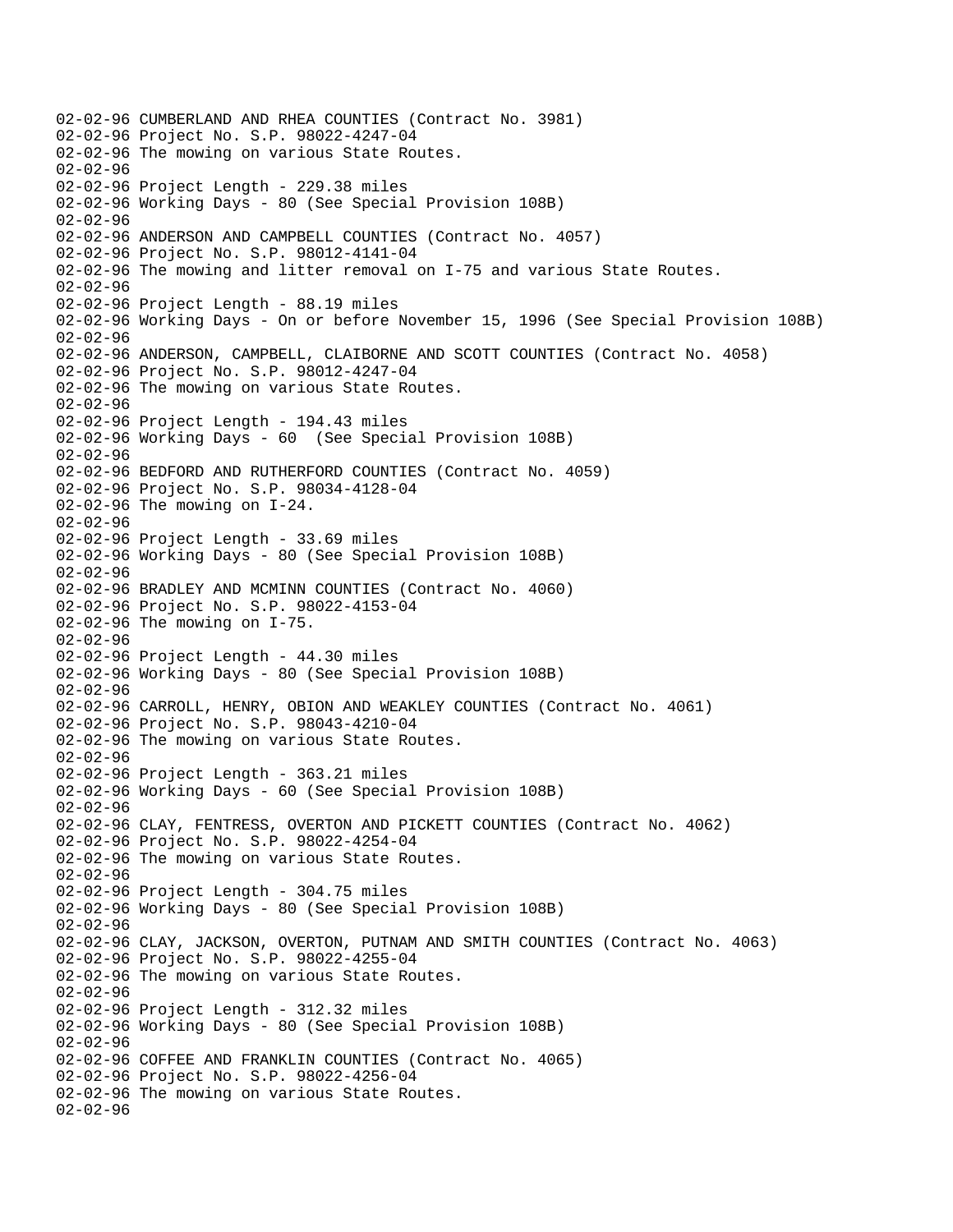02-02-96 Project Length - 265.57 miles 02-02-96 Working Days - 60 (See Special Provision 108B) 02-02-96 02-02-96 DEKALB AND WHITE COUNTIES (Contract No. 4066) 02-02-96 Project No. S.P. 98022-4257-04 02-02-96 The mowing on various State Routes. 02-02-96 02-02-96 Project Length - 202.96 miles 02-02-96 Working Days - 80 (See Special Provision 108B) 02-02-96 02-02-96 DICKSON AND HICKMAN COUNTIES (Contract No. 4067) 02-02-96 Project No. S.P. 98034-4229-04 02-02-96 The mowing on various State Routes. 02-02-96 02-02-96 Project Length - 290.88 miles 02-02-96 Working Days - 60 (See Special Provision 108B) 02-02-96 02-02-96 DYER, GIBSON AND OBION COUNTIES (Contract No. 4068) 02-02-96 Project No. S.P. 98043-4112-04 02-02-96 The mowing and litter removal on I-155 and various State Routes. 02-02-96 02-02-96 Project Length - 128.91 miles 02-02-96 Working Days - On or before November 15, 1996 (See Special Provision 108B) 02-02-96 02-02-96 GILES COUNTY (Contract No. 4069) 02-02-96 Project No. S.P. 28945-4276-04 02-02-96 The mowing on various State Routes. 02-02-96 02-02-96 Project Length - 150.81 miles 02-02-96 Working Days - 60 (See Special Provision 108B) 02-02-96 02-02-96 GILES, MARSHALL, MAURY AND WILLIAMSON COUNTIES (Contract No. 4070) 02-02-96 Project No. S.P. 98034-4130-04 02-02-96 The mowing on I-65 and S.R. 396. 02-02-96 02-02-96 Project Length - 70.25 miles 02-02-96 Working Days - 80 (See Special Provision 108B) 02-02-96 02-02-96 GRUNDY, HAMILTON, MARION AND COFFEE COUNTIES (Contract No. 4071) 02-02-96 Project No. S.P. 98022-4158-04 02-02-96 The mowing on I-24. 02-02-96 02-02-96 Project Length - 69.97 miles 02-02-96 Working Days - 80 (See Special Provision 108B) 02-02-96 02-02-96 HAMILTON AND MEIGS COUNTIES (Contract No. 4072) 02-02-96 Project No. S.P. 98022-4263-04 02-02-96 The mowing on various State Routes. 02-02-96 02-02-96 Project Length - 127.92 miles 02-02-96 Working Days - 60 (See Special Provision 108B) 02-02-96 02-02-96 KNOX AND BLOUNT COUNTIES (Contract No. 4073) 02-02-96 Project No. S.P. 98012-4142-04 02-02-96 The mowing on various Interstate and State Routes. 02-02-96 02-02-96 Project Length - 97.76 miles 02-02-96 Working Days - 90 (See Special Provision 108B) 02-02-96 02-02-96 LINCOLN AND MOORE COUNTIES (Contract No. 4074)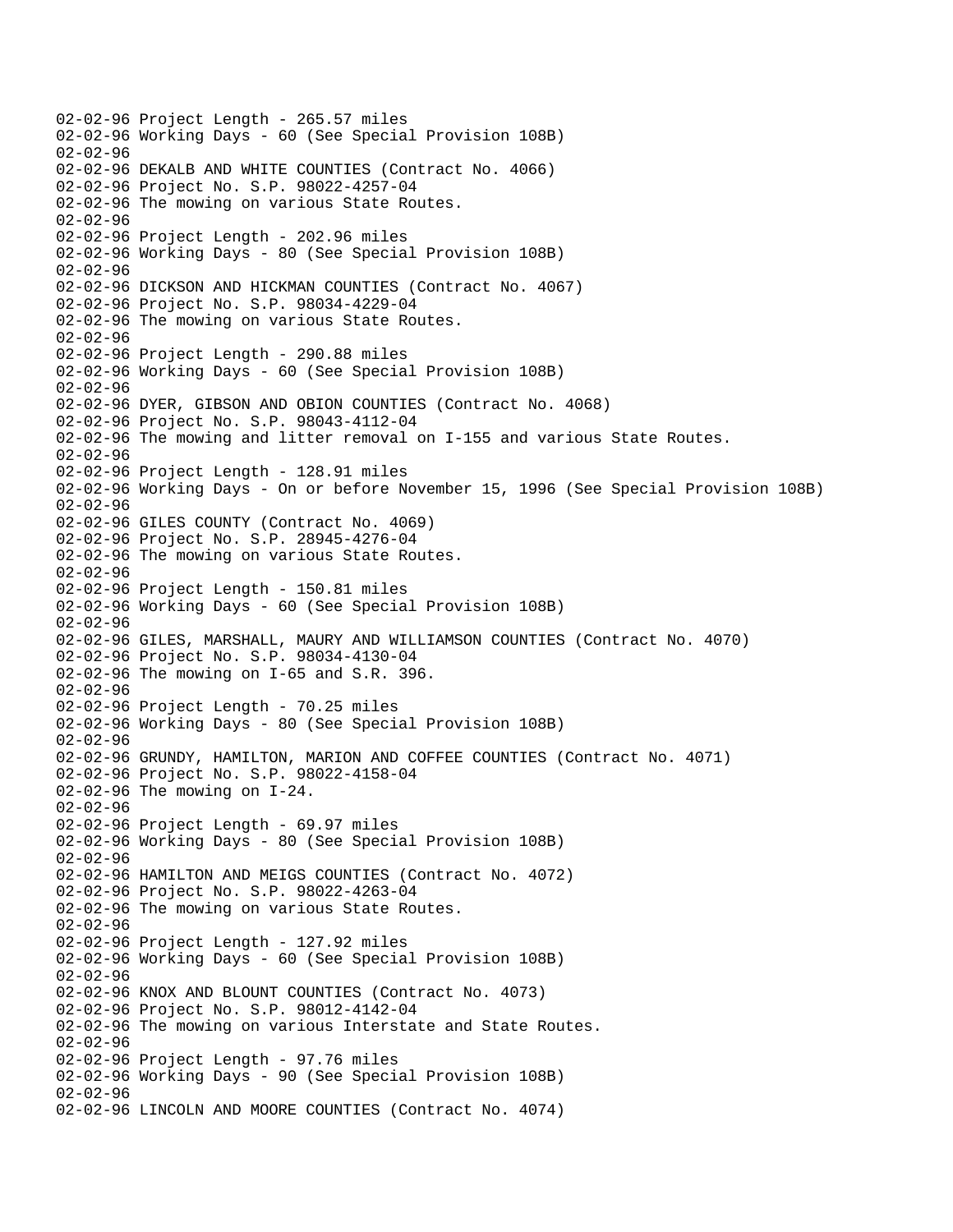02-02-96 Project No. S.P. 98034-4231-04 02-02-96 The mowing on various State Routes. 02-02-96 02-02-96 Project Length - 219.23 miles 02-02-96 Working Days - 60 (See Special Provision 108B) 02-02-96 02-02-96 MARION AND GRUNDY COUNTIES (Contract No. 4075) 02-02-96 Project No. S.P. 98022-4259-04 02-02-96 The mowing on various State Routes. 02-02-96 02-02-96 Project Length - 266.56 miles 02-02-96 Working Days - 60 (See Special Provision 108B)  $02 - 02 - 96$ 02-02-96 MAURY COUNTY (Contract No. 4076) 02-02-96 Project No. S.P. 60945-4275-04 02-02-96 The mowing on various State Routes. 02-02-96 02-02-96 Project Length - 211.13 miles 02-02-96 Working Days - 60 (See Special Provision 108B) 02-02-96 02-02-96 MONTGOMERY AND STEWART COUNTIES (Contract No. 4077) 02-02-96 Project No. S.P. 98034-4232-04 02-02-96 The mowing on various State Routes. 02-02-96 02-02-96 Project Length - 253.77 miles 02-02-96 Working Days - 60 (See Special Provision 108B) 02-02-96 02-02-96 MORGAN, MONROE, LOUDON AND ROANE COUNTIES (Contract No. 4078) 02-02-96 Project No. S.P. 98012-4243-04 02-02-96 The mowing on various State Routes. 02-02-96 02-02-96 Project Length - 126.02 miles 02-02-96 Working Days - 60 (See Special Provision 108B) 02-02-96 02-02-96 SEQUATCHIE, BLEDSOE AND VAN BUREN COUNTIES (Contract No. 4079) 02-02-96 Project No. S.P. 98022-4260-04 02-02-96 The mowing on various State Routes in Region II. 02-02-96 02-02-96 Project Length - 194.45 miles 02-02-96 Working Days - 60 (See Special Provision 108B) 02-02-96 02-02-96 SHELBY, TIPTON AND LAUDERDALE COUNTIES (Contract No. 4080) 02-02-96 Project No. S.P. 98043-4111-04 02-02-96 The mowing and litter removal on I-40 and various State Routes. 02-02-96 02-02-96 Project Length - 106.14 miles 02-02-96 Working Days - On or before November 15, 1996 (See Special Provision 108B) 02-02-96 02-02-96 SMITH AND WILSON COUNTIES (Contract No. 4081) 02-02-96 Project No. S.P. 98034-4133-04 02-02-96 The mowing on I-40. 02-02-96 02-02-96 Project Length - 55.17 miles 02-02-96 Working Days - 80 (See Special Provision 108B) 02-02-96 02-02-96 SMITH AND WILSON COUNTIES (Contract No. 4082) 02-02-96 Project No. S.P. 98034-4234-04 02-02-96 The mowing on various State Routes. 02-02-96 02-02-96 Project Length - 264.05 miles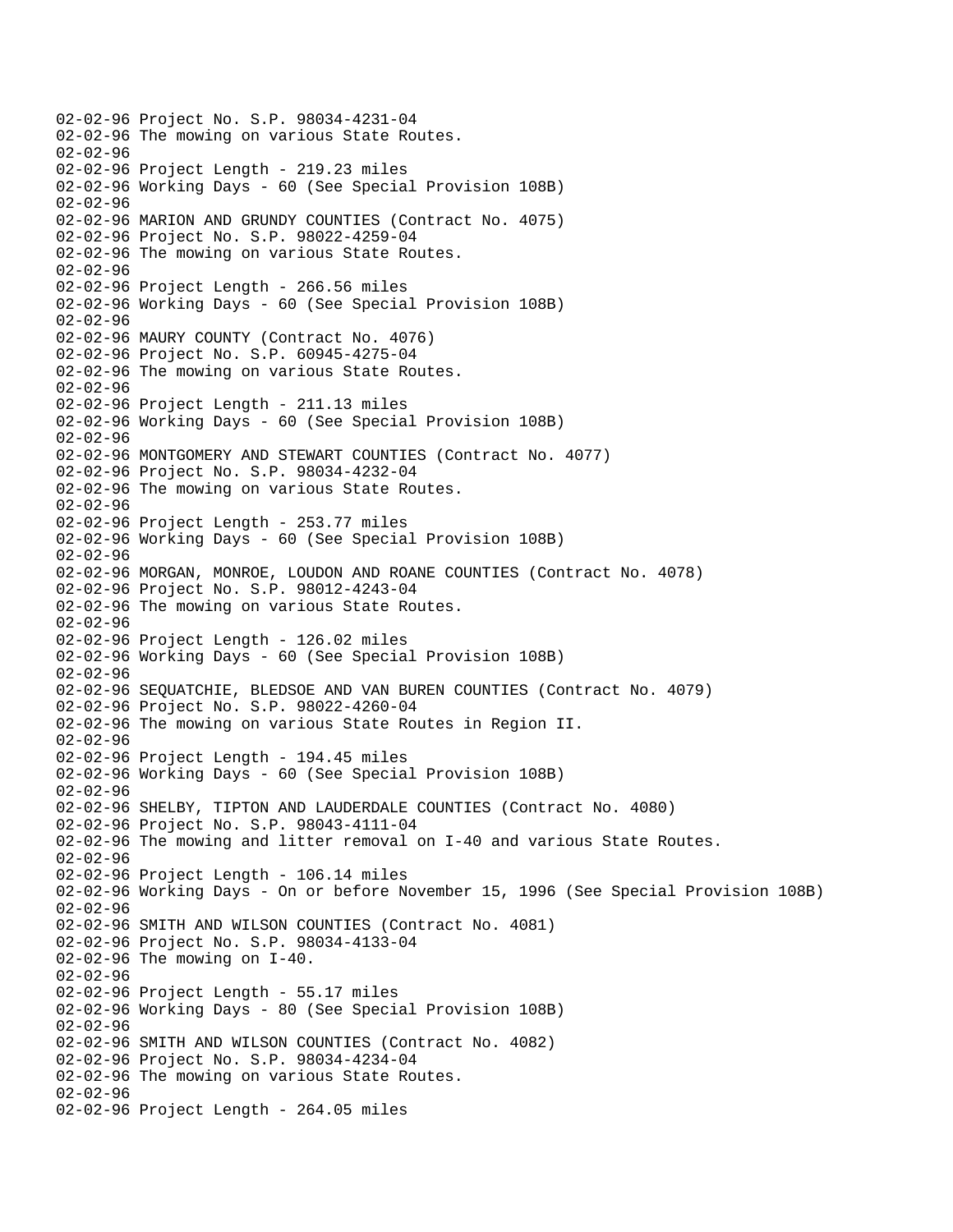02-02-96 Working Days - 60 (See Special Provision 108B) 02-02-96 ================================================================================ 02-16-96 GILES COUNTY (Contract No. 3763) 02-16-96 Project No. STP-NHE-15(56), 28068-3210-14 02-16-96 The slide repair on U.S. 64 (S.R. 15, Pulaski By-pass) including the 02-16-96 construction of either a rock buttress or a concrete retaining wall, grading 02-16-96 and drainage and installation of fence. 02-16-96 02-16-96 Project Length - 0.000 mile 02-16-96 Working Days - 75 02-16-96 Plans Cost - \$ 10.00 Cross-Section Cost - \$0.00  $02 - 16 - 96$ 02-16-96 BLOUNT COUNTY (Contract No. 3944) 02-16-96 Project No. DPR/MA-NH-14(1), 05001-3261-14 02-16-96 The grading and drainage on U.S. 411 (S.R. 33) including the construction of 02-16-96 one (1) concrete box bridge (2 @ 8' X 4'), thirteen (13) concrete box culverts, 02-16-96 paving with bituminous materials (plant mix)(modified), storm sewer 02-16-96 construction, installation of concrete curb and gutter, guardrail, signs, 02-16-96 signals, and pavement marking beginning at Springview Road and extending to 02-16-96 U.S. 129 in Maryville. 02-16-96 02-16-96 Project Length - 6.629 miles 02-16-96 Working Days - On or before December 1, 1997 02-16-96 Plans Cost - \$100.00 Cross-Section Cost - \$100.00 02-16-96 The DBE goal for this contract is 12% of the contract amount. 02-16-96 02-16-96 HAMILTON, MCMINN AND RHEA COUNTIES (Contract No. 3961) 02-16-96 Project No. S.P. 98022-4239-04 02-16-96 The scour repair with the installation of rip-rap at the bridges in Hamilton 02-16-96 County on S.R. 2 over Lookout Creek (L.M. 3.64), in McMinn County on S.R. 310 02-16-96 over Conasauga Creek (L.M. 4.39) and in Rhea County on S.R. 303 over Sale Creek 02-16-96 (L.M. 2.94). 02-16-96 02-16-96 Project Length - 0.000 mile 02-16-96 Working Days - 45 02-16-96 NO PLANS CONTRACT 02-16-96 02-16-96 DAVIDSON COUNTY (Contract No. 4015) 02-16-96 Project No. IME-24-9(45)35, 19001-8129-44 02-16-96 The resurfacing on I-24 with bituminous materials (plant mix) (polymer 02-16-96 modified), including cold planing, portland cement concrete pavement 02-16-96 replacement on the ramps, cracking and seating concrete pavement, bridge deck 02-16-96 repairs, bridge deck sealant, installation of guardrail, and pavement marking 02-16-96 beginning east of Union Hill Road (L.M. 3.60) and extending to near I-65 (L.M. 02-16-96 12.34). 02-16-96 02-16-96 Project Length - 8.740 miles 02-16-96 Working Days - On or before December 15, 1996<br>02-16-96 Plans Cost - \$ 10.00 Cross-Section C 02-16-96 Plans Cost - \$ 10.00 Cross-Section Cost - NA 02-16-96 The DBE goal for this contract is 7% of the contract amount. 02-16-96 02-16-96 RUTHERFORD COUNTY (Contract No. 4047) 02-16-96 Project No. S.P. 75840-3219-04 02-16-96 The grading and drainage on I-840 interchange at I-24 including the 02-16-96 construction of two (2) continuous steel welded plate girder bridges on 02-16-96 Florence Road over I-840 ramps, and on I-840 over I-24 and ramps, one (1) 02-16-96 prestressed concrete Bulb-Tee beam bridge on ramp over I-840, paving on 02-16-96 crossroads with bituminous materials (plant mix), storm sewer construction, 02-16-96 installation of guardrail, fence, and pavement marking beginning 0.72 mile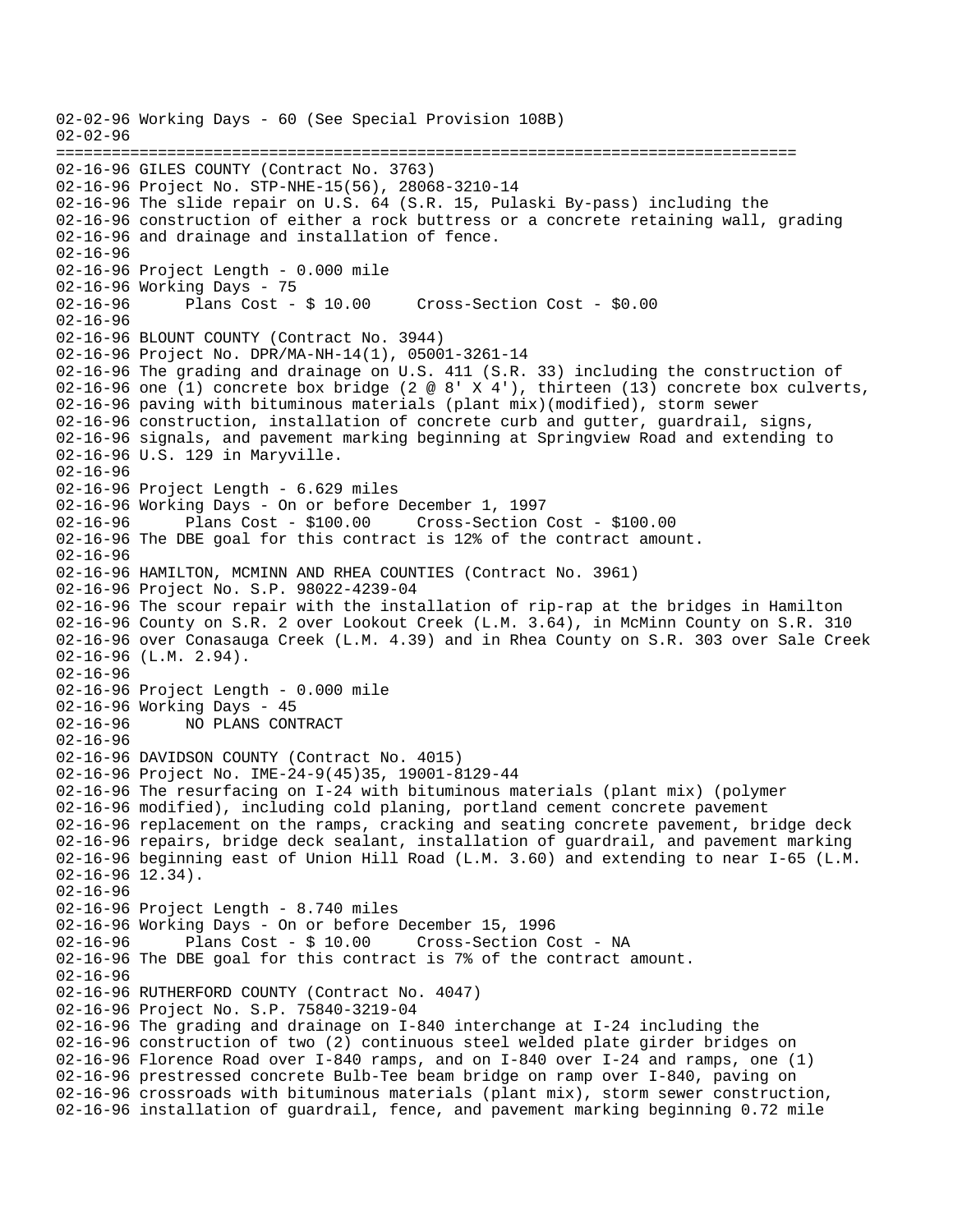```
02-16-96 southwest of I-24 and extending to 0.03 mile northeast of I-24. 
02-16-96 
02-16-96 Project Length - 0.758 mile 
02-16-96 Working Days - 225 
                                       Cross-Section Cost - $ 50.0002-16-96 
02-16-96 ANDERSON COUNTY (Contract No. 4083) 
02-16-96 Project No. BR-NH-95(2), 01013-3220-94 
02-16-96 The construction of two (2) prestressed concrete box beam bridges on S.R. 95 
02-16-96 over East Fork of Poplar Creek at L.M. 2.49 and at L.M. 3.01 including grading 
02-16-96 and drainage, paving with bituminous materials (plant mix), storm sewer 
02-16-96 construction, installation of concrete curb and gutter, sidewalk, guardrail and 
02-16-96 pavement marking. 
02-16-96 
02-16-96 Project Length - 0.197 mile 
02-16-96 Working Days - 150 
02-16-96 Plans Cost - $ 25.00 Cross-Section Cost - $0.00 
02-16-96 
02-16-96 ANDERSON COUNTY (Contract No. 4084) 
02-16-96 Project No. BR-STP-116(6), 01015-3238-94 
02-16-96 The construction of one (1) prestressed concrete box beam bridge on S.R. 116 
02-16-96 over Coal Creek (L.M. 15.63) in Briceville including grading and drainage, 
02-16-96 paving with bituminous materials (plant mix), storm sewer construction, 
02-16-96 installation of concrete curb and gutter, sidewalk, guardrail, and pavement 
02-16-96 marking. 
02-16-96 
02-16-96 Project Length - 0.085 mile 
02-16-96 Working Days - 120 
02-16-96 Plans Cost - $ 10.00 Cross-Section Cost - $0.00 
02-16-96 
02-16-96 ANDERSON COUNTY (Contract No. 4085) 
02-16-96 Project No. BRZE-100(16), 01945-3485-94 
02-16-96 The construction of one (1) prestressed concrete box beam bridge on Midway 
02-16-96 Drive over Poplar Creek (L.M. 0.77) in Oliver Springs including grading and 
02-16-96 drainage, paving with bituminous materials (plant mix), installation of 
02-16-96 guardrail, and pavement marking. 
02-16-96 
02-16-96 Project Length - 0.132 mile 
02-16-96 Working Days - 120 
02-16-96 Plans Cost - $ 10.00 Cross-Section Cost - $0.00 
02 - 16 - 9602-16-96 ANDERSON COUNTY (Contract No. 4086) 
02-16-96 Project No. S.P. 01024-4512-04 
02-16-96 The resurfacing on S.R. 170 with bituminous materials (plant mix) (modified) 
02-16-96 and pavement marking beginning at S.R. 62 (L.M. 0.00) and extending to 750 feet 
02-16-96 west of S.R. 9 (L.M. 6.04). 
02-16-96 
02-16-96 Project Length - 6.040 miles 
02-16-96 Working Days - 50 
02-16-96 Plans Cost - $ 3.00 (8-1/2" X 11") 
02-16-96 
02-16-96 ANDERSON, BLOUNT, COCKE, GRAINGER, HAMBLEN, JEFFERSON, KNOX, LOUDON, MONROE, 
02-16-96 SEVIER, AND UNION COUNTIES 
02-16-96 (Contract No. 4087) 
02-16-96 Project No. S.P. 98012-4144-04 
02-16-96 The installation of plastic pavement marking lines at various locations on 
02-16-96 various Interstate and State Routes. 
02-16-96 
02-16-96 Project Length - 0.000 mile 
02-16-96 Working Days - On or before August 1, 1996
```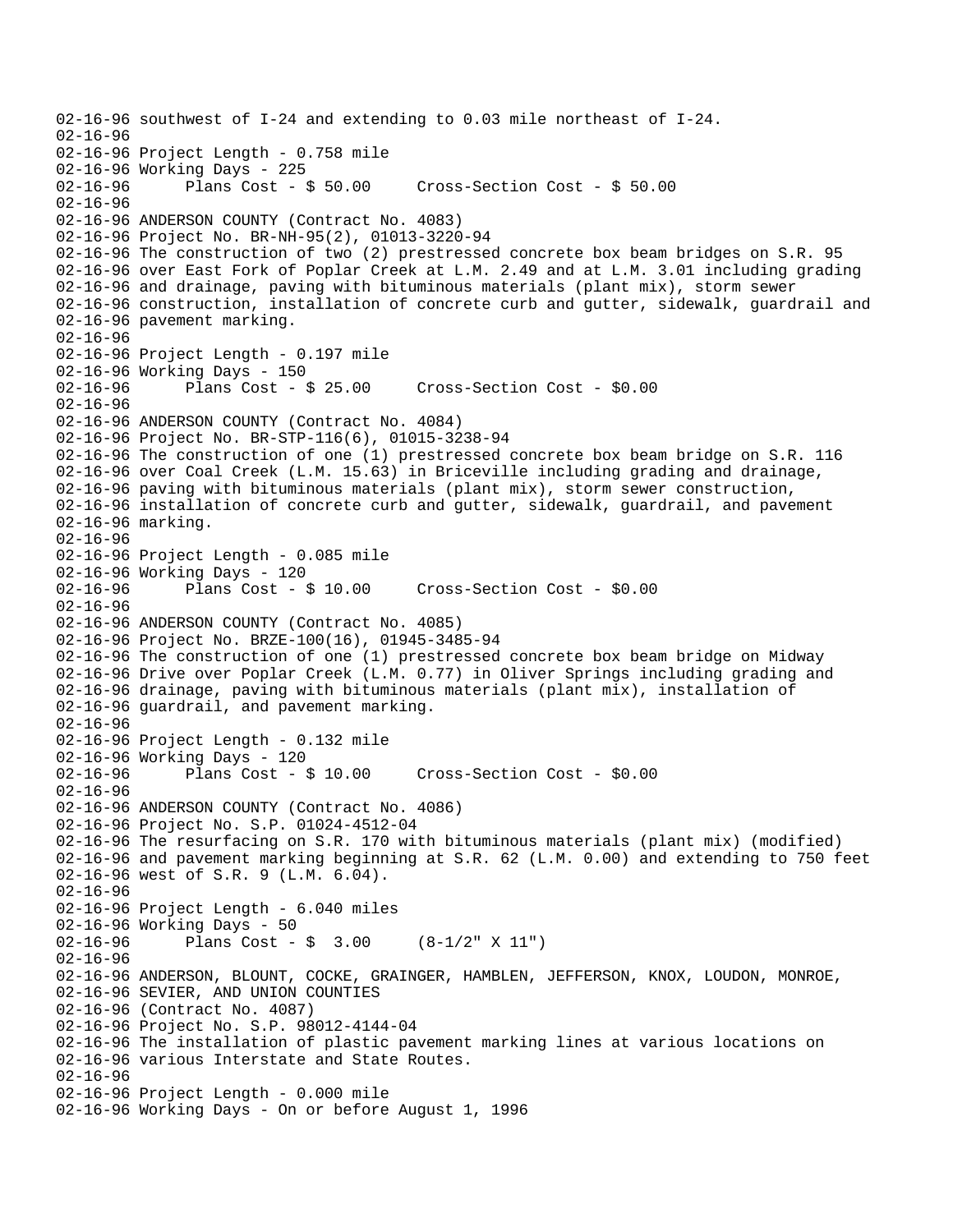```
02-16-96 NO PLANS CONTRACT 
02-16-96 
02-16-96 BENTON COUNTY (Contract No. 4088) 
02-16-96 Project No. S.P. 03015-4204-04 
02-16-96 The resurfacing on S.R. 191 with bituminous materials (plant mix), cold 
02-16-96 planing, and pavement marking beginning at the Jct. with S.R. 391 (L.M. 15.17) 
02-16-96 and extending to L.M. 20.96. 
02-16-96 
02-16-96 Project Length - 9.318 kilometers 
02-16-96 Working Days - 35 
02-16-96 Plans Cost - $ 3.00 (11" X 18") 
02-16-96 
02-16-96 BENTON, CARROLL, AND DECATUR COUNTIES 
02-16-96 (Contract No. 4089) 
02-16-96 Project No. S.P. 98043-4202-04 
02-16-96 The sign refurbishment at various locations on various State Routes. 
02-16-96 
02-16-96 Project Length - 427.58 mile 
02-16-96 Working Days - On or before November 15, 1996 
02-16-96 NO PLANS CONTRACT 
02-16-96 
02-16-96 BLOUNT COUNTY (Contract No. 4090) 
02-16-96 Project No. STP-M-33(16), 05001-3259-54 
02-16-96 The grading and drainage on S.R. 33 including paving with bituminous materials 
02-16-96 (plant mix), storm sewer construction, installation of concrete curb and 
02-16-96 gutter, guardrail, signs, signals, and pavement marking beginning 0.09 mile 
02-16-96 south of MacArthur Road and extending to 0.06 mile north of S.R. 335 (East Hunt 
02-16-96 Road) in Maryville. 
02-16-96 
02-16-96 Project Length - 0.315 mile 
02-16-96 Working Days - 130 
02-16-96 Plans Cost - $ 10.00 Cross-Section Cost - $ 10.00 
02-16-96 
02-16-96 BLOUNT COUNTY (Contract No. 4091) 
02-16-96 Project No. S.P. 05001-4362-04 
02-16-96 The resurfacing on S.R. 33 with bituminous materials (plant mix), cold planing, 
02-16-96 and pavement marking beginning at East Broadway Avenue (New Street) (L.M. 0.00) 
02-16-96 and extending to West Broadway Avenue (Harper Avenue) (L.M. 0.46). 
02-16-96 
02-16-96 Project Length - 0.460 mile 
02-16-96 Working Days - 30 
02-16-96 Plans Cost - $ 3.00 (8-1/2" X 11") 
02-16-96 
02-16-96 BRADLEY, CUMBERLAND, HAMILTON, MCMINN, MARION AND PUTNAM COUNTIES 
02-16-96 (Contract No. 4092) 
02-16-96 Project No. IME-098-2(3), 98022-3167-44 
02-16-96 The installation of snow plowable pavement markers at various locations on 
02-16-96 I-40, I-24 and I-75. 
02-16-96 
02-16-96 Project Length - 31.080 miles 
02-16-96 Working Days - On or before July 15, 1996 
02-16-96 Plans Cost - $ 3.00 Cross-Section Cost - NA 
02-16-96 
02-16-96 CARROLL COUNTY (Contract No. 4093) 
02-16-96 Project No. S.P. 09004-3224-04 
02-16-96 The intersection improvement on U.S. 70 (S.R. 1) with Fairgrounds Road in 
02-16-96 Huntingdon including the construction of one (1) concrete box bridge extension 
02-16-96 (2 @ 10' X 9'), grading and drainage, paving with bituminous materials (plant 
02-16-96 mix), installation of guardrail, and pavement marking. 
02-16-96
```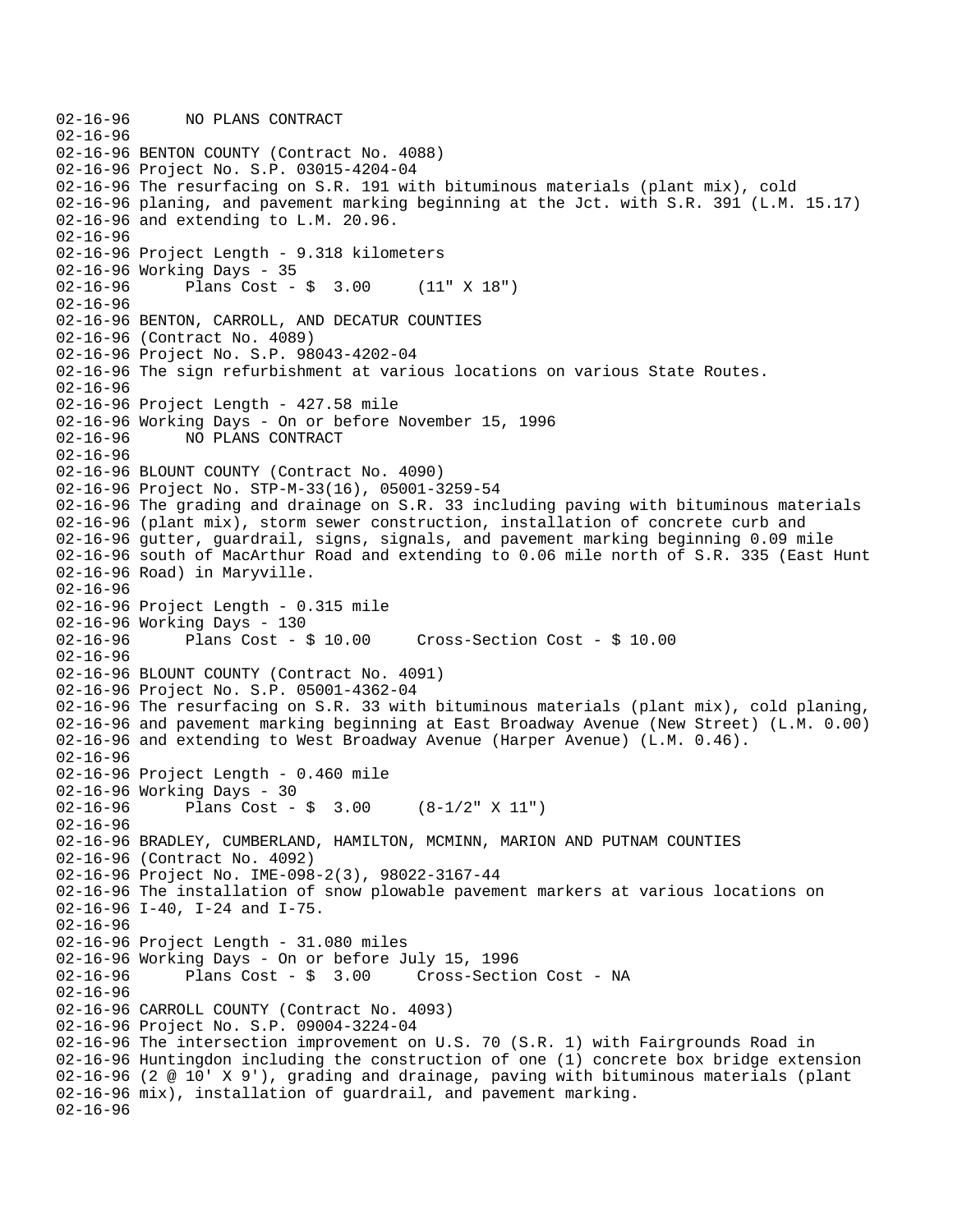```
02-16-96 Project Length - 0.189 mile 
02-16-96 Working Days - 75<br>02-16-96 Plans Cost - $ 10.00
                                        Cross-Section Cost - $0.00
02-16-96 
02-16-96 CHEATHAM COUNTY (Contract No. 4094) 
02-16-96 Project No. S.P. 11008-4214-04 
02-16-96 The resurfacing on S.R. 49 with bituminous materials (plant mix) and pavement 
02-16-96 marking beginning at S.R. 12 (L.M. 5.80) and extending to 1000 feet south of 
02-16-96 Norman Harris Road (L.M. 11.00). 
02-16-96 
02-16-96 Project Length - 5.140 miles 
02-16-96 Working Days - 30 
02-16-96 Plans Cost - $ 3.00 (8-1/2" X 11") 
02-16-96 
02-16-96 COCKE, GREENE, KNOX AND UNICOI COUNTIES (Contract No. 4095) 
02-16-96 Project No. IME-098-1(3), 98012-3153-44, 98012-4154-04 
02-16-96 The installation of snow plowable pavement markers at various locations on 
02-16-96 U.S. 23, I-40, I-75 and I-81. 
02-16-96 
02-16-96 Project Length - 45.560 miles 
02-16-96 Working Days - 50<br>02-16-96 Plans Cost - $ 3.00
02-16-96 Plans Cost - $ 3.00 Cross-Section Cost - NA 
02-16-96 
02-16-96 COFFEE COUNTY (Contract No. 4096) 
02-16-96 Project No. STP-M-3434(6), 16950-3763-54 
02-16-96 The construction of one (1) concrete box bridge (3 @ 18' X 8') on Cedar Lane 
02-16-96 over North Fork Rock Creek (L.M. 2.52) including grading and drainage, paving 
02-16-96 with bituminous materials (plant mix), installation of guardrail, and pavement 
02-16-96 marking. 
02-16-96 
02-16-96 Project Length - 0.052 mile 
02-16-96 Working Days - 90<br>02-16-96 Plans Cost - $ 3.00
                                        Cross-Section Cost - $0.00
02-16-96 
02-16-96 COFFEE COUNTY (Contract No. 4097) 
02-16-96 Project No. STP-M-9207(6), 16951-3733-54 
02-16-96 The signalization at the intersection of Spring Street with Coffee Street and 
02-16-96 Woodland Street with Fort Street in Manchester. 
02-16-96 
02-16-96 Project Length - 0.000 kilometer 
02-16-96 Working Days - On or before September 15, 1996 
02-16-96 Plans Cost - $ 10.00 Cross-Section Cost - NA 
02-16-96 
02-16-96 COFFEE COUNTY (Contract No. 4098) 
02-16-96 Project No. S.P. 16009-4228-04 
02-16-96 The resurfacing on S.R. 55 with bituminous materials (plant mix) (modified) and 
02-16-96 pavement marking beginning at the AEDC railroad grade crossing (L.M. 3.45) and 
02-16-96 extending to L.M. 11.44. 
02-16-96 
02-16-96 Project Length - 7.990 miles
02-16-96 Working Days - 55 
02-16-96 Plans Cost - $ 3.00 (8-1/2" X 11") 
02-16-96 
02-16-96 CUMBERLAND COUNTY (Contract No. 4099) 
02-16-96 Project No. BR-STP-298(7), 18011-3213-94 
02-16-96 The construction of one (1) prestressed concrete I-beam bridge on S.R. 298 over 
02-16-96 the Obed River (L.M. 9.11) including grading and drainage, paving with 
02-16-96 bituminous materials (plant mix), installation of guardrail, and pavement 
02-16-96 marking. 
02-16-96
```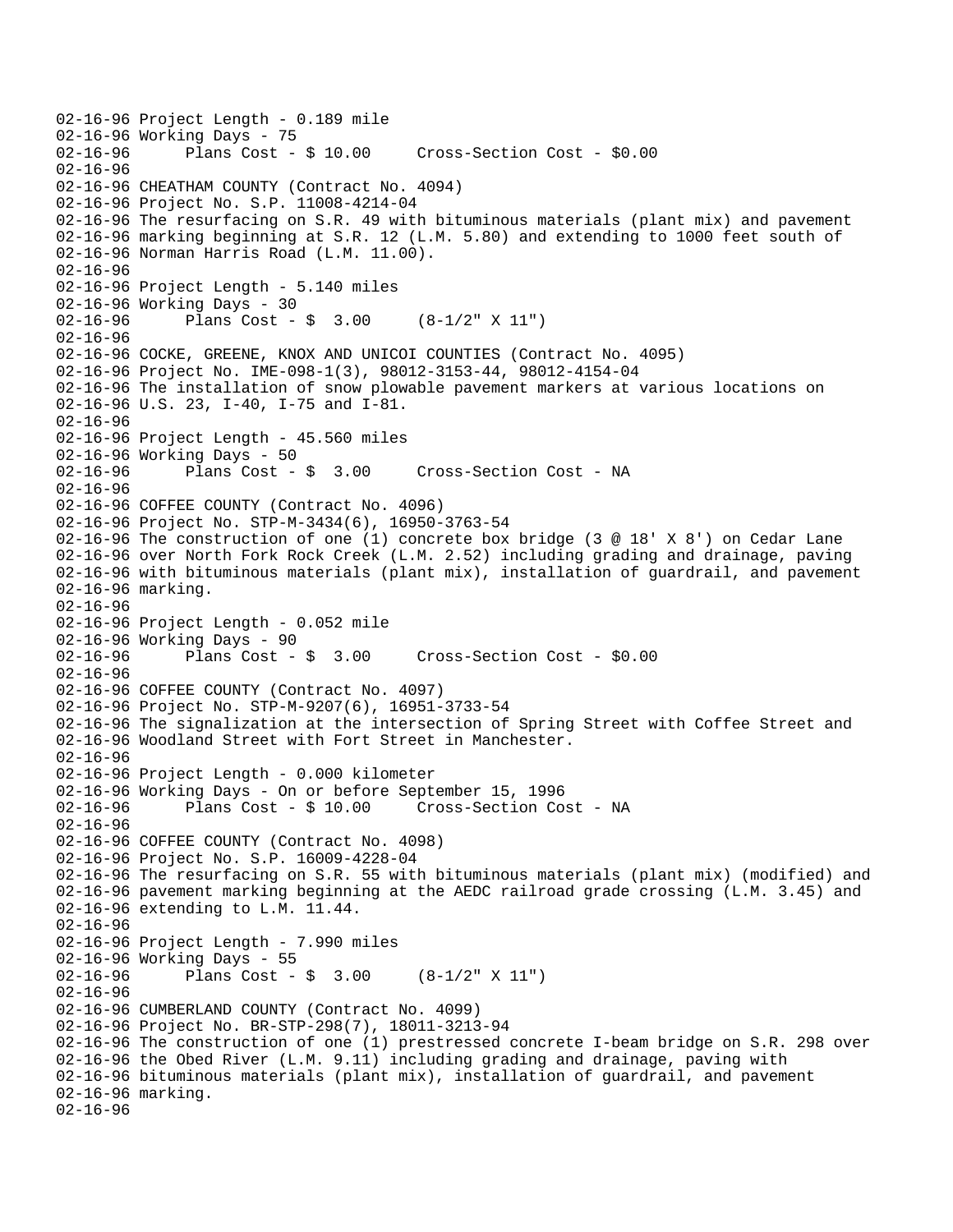02-16-96 Project Length - 0.303 mile 02-16-96 Working Days - 175 02-16-96 Plans Cost - \$ 10.00 Cross-Section Cost - \$ 10.00 02-16-96 02-16-96 CUMBERLAND COUNTY (Contract No. 4100) 02-16-96 Project No. S.P. 18005-4216-04 02-16-96 The resurfacing on S.R. 28 with bituminous materials (plant mix) and pavement 02-16-96 marking beginning 0.65 mile north of the Bledsoe County line (L.M. 0.65) and 02-16-96 extending to 0.20 mile north of Winningham Road (L.M. 5.11). 02-16-96 02-16-96 Project Length - 4.428 miles 02-16-96 Working Days - 35 02-16-96 Plans Cost - \$ 3.00 (8-1/2" X 11") 02-16-96 02-16-96 DAVIDSON COUNTY (Contract No. 4101) 02-16-96 Project No. IM-65-3(89)95, 19012-3140-44 02-16-96 The grading and drainage on I-65 including the widening of two (2) roll shaped 02-16-96 girder bridges over CSX Railroad and over Two Mile Pike, extension of two (2) 02-16-96 concrete box culverts, paving with bituminous materials (plant mix)(polymer 02-16-96 modified), cold planing, storm sewer construction, installation of concrete 02-16-96 curb, guardrail, concrete median barrier, fence, signs, signals, and pavement 02-16-96 marking beginning 0.53 mile south of Two Mile Pike and extending to 0.05 mile 02-16-96 south of S.R. 174 (Long Hollow Pike). 02-16-96 02-16-96 Project Length - 1.625 miles 02-16-96 Working Days - On or before December 15, 1996 (See Special Provision 108B) 02-16-96 Plans Cost - \$ 50.00 Cross-Section Cost - \$ 25.00 02-16-96 The DBE goal for this contract is 11% of the contract amount. 02-16-96 02-16-96 DAVIDSON COUNTY (Contract No. 4102) 02-16-96 Project No. STP-M-174(9), 19049-3212-54 02-16-96 The installation of concrete sidewalk on S.R. 174 (Long Hollow Pike) in 02-16-96 Goodlettsville including extension of one (1) concrete box bridge, grading and 02-16-96 drainage, paving with bituminous materials (plant mix), concrete curb and 02-16-96 gutter, guardrail, signs, signals, and pavement marking beginning at U.S. 31W 02-16-96 (S.R. 11) (L.M. 0.00) and extending to I-65 (L.M. 0.60). 02-16-96 02-16-96 Project Length - 0.600 mile 02-16-96 Working Days - 75 02-16-96 Plans Cost - \$ 10.00 Cross-Section Cost - NA  $02 - 16 - 96$ 02-16-96 DAVIDSON COUNTY (Contract No. 4103) 02-16-96 Project No. S.P. 19019-3217-04 02-16-96 The intersection improvement at U.S. 70S (S.R.1, West End Avenue) with 31st 02-16-96 Avenue including grading and drainage, paving with bituminous materials (plant 02-16-96 mix) (modified), storm sewer construction, installation of concrete curb and 02-16-96 gutter, sidewalk, signs, signals, and pavement marking. 02-16-96 02-16-96 Project Length - 0.109 mile 02-16-96 Working Days - On or before August 30, 1996 Plans  $Cost - $ 10.00$  Cross-Section Cost -  $$0.00$ 02-16-96 02-16-96 DAVIDSON COUNTY (Contract No. 4104) 02-16-96 Project No. S.P. 19039-4223-04 02-16-96 The resurfacing on S.R. 24 with bituminous materials (plant mix) (modified) and 02-16-96 pavement marking beginning 600 feet north of Old Hickory Boulevard (L.M. 3.81) 02-16-96 and extending to near Brook Hollow Road (L.M. 6.20). 02-16-96 02-16-96 Project Length - 2.390 miles 02-16-96 Working Days - 30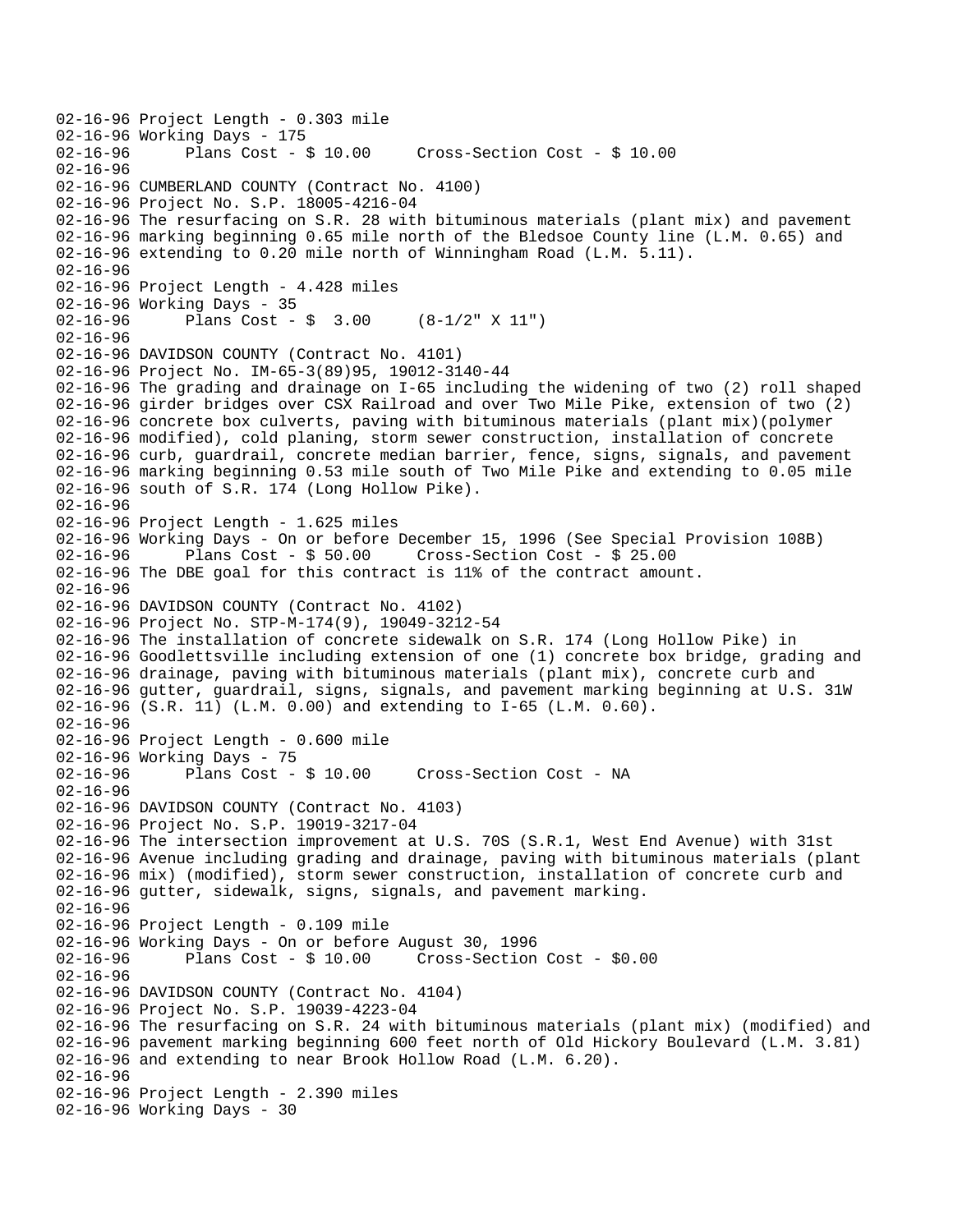```
02-16-96 Plans Cost - $ 3.00 (8-1/2" X 11") 
02-16-96 
02-16-96 DAVIDSON COUNTY (Contract No. 4105) 
02-16-96 Project No. S.P. 19057-3210-04, 19957-3598-04 
02-16-96 The grading and drainage on Bell Road including the construction of one (1) 
02-16-96 concrete box bridge (3 @ 10' X 6'), one (1) concrete box culvert, paving with
02-16-96 bituminous materials (plant mix) (modified), storm sewer construction, 
02-16-96 installation of concrete curb and gutter, sidewalk, signs, signals, and 
02-16-96 pavement marking beginning 650 feet south of S.R. 1 (Murfreesboro Road) and 
02-16-96 extending to Rural Hill Road. 
02-16-96 
02-16-96 Project Length - 0.421 mile 
02-16-96 Working Days - On or before December 15, 1996 
02-16-96 Plans Cost - $ 10.00 Cross-Section Cost - $ 10.00 
02-16-96 
02-16-96 DICKSON COUNTY (Contract No. 4106) 
02-16-96 Project No. S.P. 22009-4217-04 
02-16-96 The resurfacing on S.R. 49 with bituminous materials (plant mix) and pavement 
02-16-96 marking beginning at the Houston County line (L.M. 0.00) and extending to near 
02-16-96 S.R. 235 (L.M. 7.80). 
02-16-96 
02-16-96 Project Length - 7.800 miles 
02-16-96 Working Days - 35 
02-16-96 Plans Cost - $ 3.00 (8-1/2" X 11") 
02-16-96 
02-16-96 DYER COUNTY (Contract No. 4107) 
02-16-96 Project No. S.P. 23014-4214-04 
02-16-96 The resurfacing on S.R. 105 with bituminous materials (plant mix) and pavement 
02-16-96 marking beginning at S.R. 211 (L.M. 0.96) and extending to the Gibson County 
02-16-96 line (L.M. 5.70). 
02-16-96 
02-16-96 Project Length - 7.628 kilometers 
02-16-96 Working Days - 35 
02-16-96 Plans Cost - $ 3.00 (11" X 18") 
02-16-96 
02-16-96 FAYETTE, HAYWOOD, HENDERSON, MADISON AND SHELBY COUNTIES (Contract No. 4108) 
02-16-96 Project No. IME-098-4(2), 98043-3124-44 
02-16-96 The installation of snow plowable pavement markers at various locations on 
02-16-96 I-40. 
02-16-96 
02-16-96 Project Length - 31.240 miles 
02-16-96 Working Days - 45 
02-16-96 Plans Cost - $ 3.00 Cross-Section Cost - NA 
02-16-96 
02-16-96 FAYETTE COUNTY (Contract No. 4109) 
02-16-96 Project No. BRZE-2400(16), 24032-3408-94 
02-16-96 The construction of one (1) prestressed concrete box beam bridge on McKinstry 
02-16-96 Road over North Fork Wolf River (L.M. 6.78) including grading and drainage, 
02-16-96 paving with bituminous materials (plant mix), installation of guardrail and 
02-16-96 pavement marking. 
02-16-96 
02-16-96 Project Length - 0.179 mile 
02-16-96 Working Days - 110 
02-16-96 Plans Cost - $ 10.00 Cross-Section Cost - $0.00 
02-16-96 
02-16-96 FAYETTE COUNTY (Contract No. 4110) 
02-16-96 Project No. S.P. 24021-4207-04 
02-16-96 The resurfacing on S.R. 222 with bituminous materials (plant mix) and pavement 
02-16-96 marking beginning at the Jct. with S.R. 59 (L.M. 0.00) and extending to the 
02-16-96 Haywood County line (L.M. 8.33).
```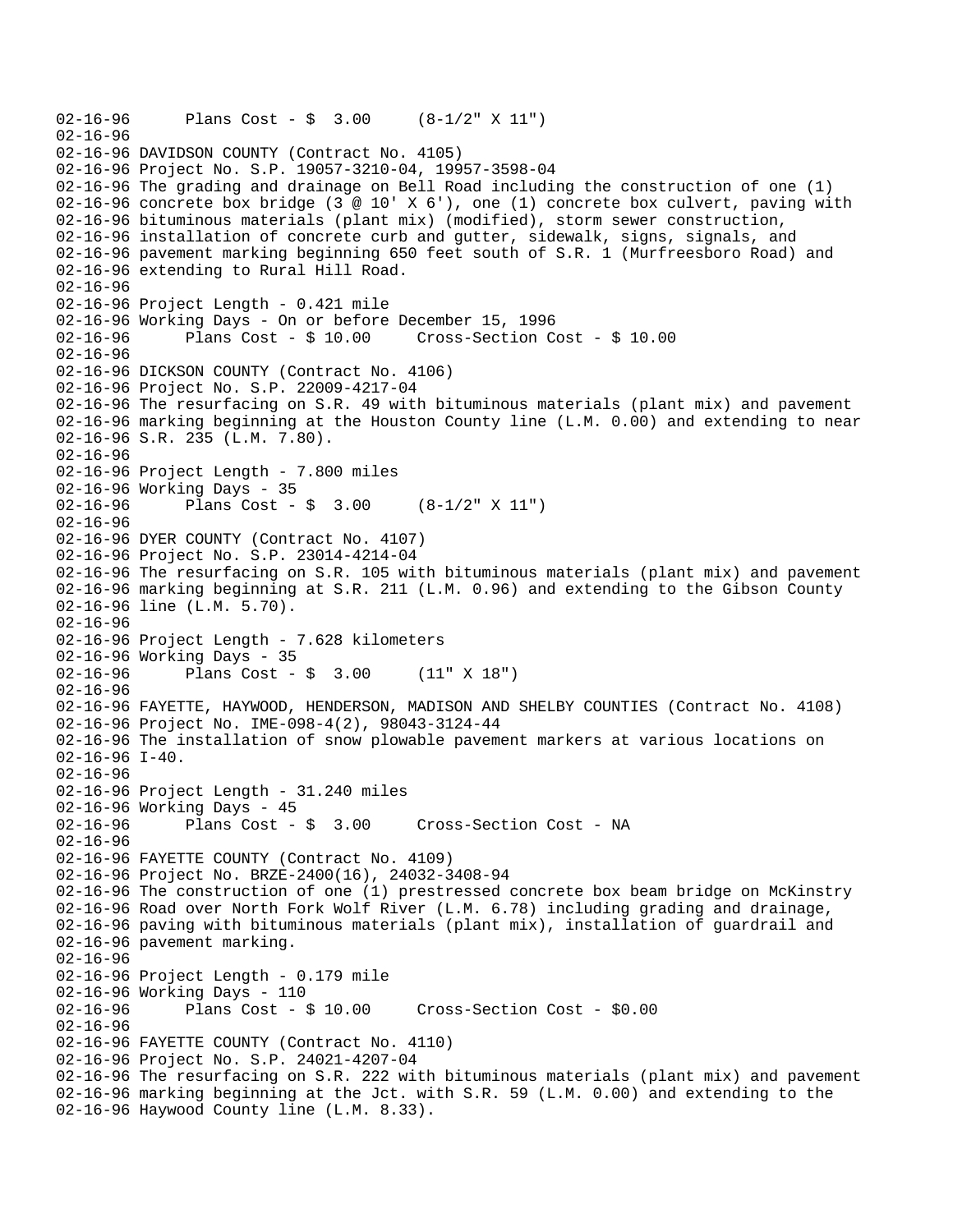```
02-16-96 
02-16-96 Project Length - 13.390 kilometers 
02-16-96 Working Days - 35 
02-16-96 Plans Cost - $ 3.00 (11" X 18") 
02-16-96 
02-16-96 FRANKLIN AND COFFEE COUNTIES (Contract No. 4111) 
02-16-96 Project No. BRZE-2600(16), 26087-3405-94 
02-16-96 The construction of one (1) prestressed concrete I-beam bridge on Rutledge Ford 
02-16-96 Road over the Elk River (L.M. 2.42) including grading and drainage, paving with 
02-16-96 bituminous materials (plant mix), installation of guardrail, and pavement 
02-16-96 marking. 
02-16-96 
02-16-96 Project Length - 0.142 mile 
02-16-96 Working Days - 175 
02-16-96 Plans Cost - $ 10.00 Cross-Section Cost - $0.00 
02 - 16 - 9602-16-96 GIBSON COUNTY (Contract No. 4112) 
02-16-96 Project No. S.P. 27005-4220-04 
02-16-96 The resurfacing on S.R. 5 with bituminous materials (plant mix) (modified) and 
02-16-96 pavement marking beginning at L.M. 21.00 and extending to L.M. 22.36. 
02-16-96 
02-16-96 Project Length - 2.189 kilometers 
02-16-96 Working Days - 30 
02-16-96 Plans Cost - $ 3.00 (11" X 18") 
02-16-96 
02-16-96 GIBSON COUNTY (Contract No. 4113) 
02-16-96 Project No. S.P. 27131-4209-04 
02-16-96 The repair of the bridge on S.R. 366 over S.R. 76 and CSX Railroad (L.M. 5.83) 
02-16-96 including concrete, structural steel, expansion joint, foundation, and epoxy 
02-16-96 injection repairs, steel piles, bridge deck sealant, overlay with bituminous 
02-16-96 materials (plant mix), cold planing, and pavement marking. 
02-16-96 
02-16-96 Project Length - 0.000 mile 
02-16-96 Working Days - On or before July 1, 1996 
                                      Cross-Section Cost - NA
02 - 16 - 9602-16-96 GREENE COUNTY (Contract No. 4114) 
02-16-96 Project No. S.P. 30021-4310-04 
02-16-96 The resurfacing on S.R. 351 with bituminous materials (plant mix) and pavement 
02-16-96 marking beginning 110 feet west of the Jct. with S.R. 350 (L.M. 6.80) and 
02-16-96 extending to the Jct. with S.R. 107 (L.M. 11.34). 
02-16-96 
02-16-96 Project Length - 4.540 miles 
02-16-96 Working Days - 40 
02-16-96 Plans Cost - $ 3.00 (8-1/2" \times 11")02-16-96 
02-16-96 HAMILTON COUNTY (Contract No. 4115) 
02-16-96 Project No. STP-M-3300(26), 33946-3497-54 
02-16-96 The intersection improvement at Middle Valley Road at Gann Road including 
02-16-96 grading and drainage, paving with bituminous materials (plant mix), storm sewer 
02-16-96 construction, installation of concrete curb and gutter, signs, and pavement 
02-16-96 marking. 
02-16-96 
02-16-96 Project Length - 0.230 mile 
02-16-96 Working Days - 70<br>02-16-96 Plans Cost - $ 10.00
02-16-96 Plans Cost - $ 10.00 Cross-Section Cost - $0.00 
02-16-96 
02-16-96 HAMILTON COUNTY (Contract No. 4116) 
02-16-96 Project No. S.P. 33015-4242-04 
02-16-96 The resurfacing on S.R. 8 with bituminous materials (plant mix) (modified) and
```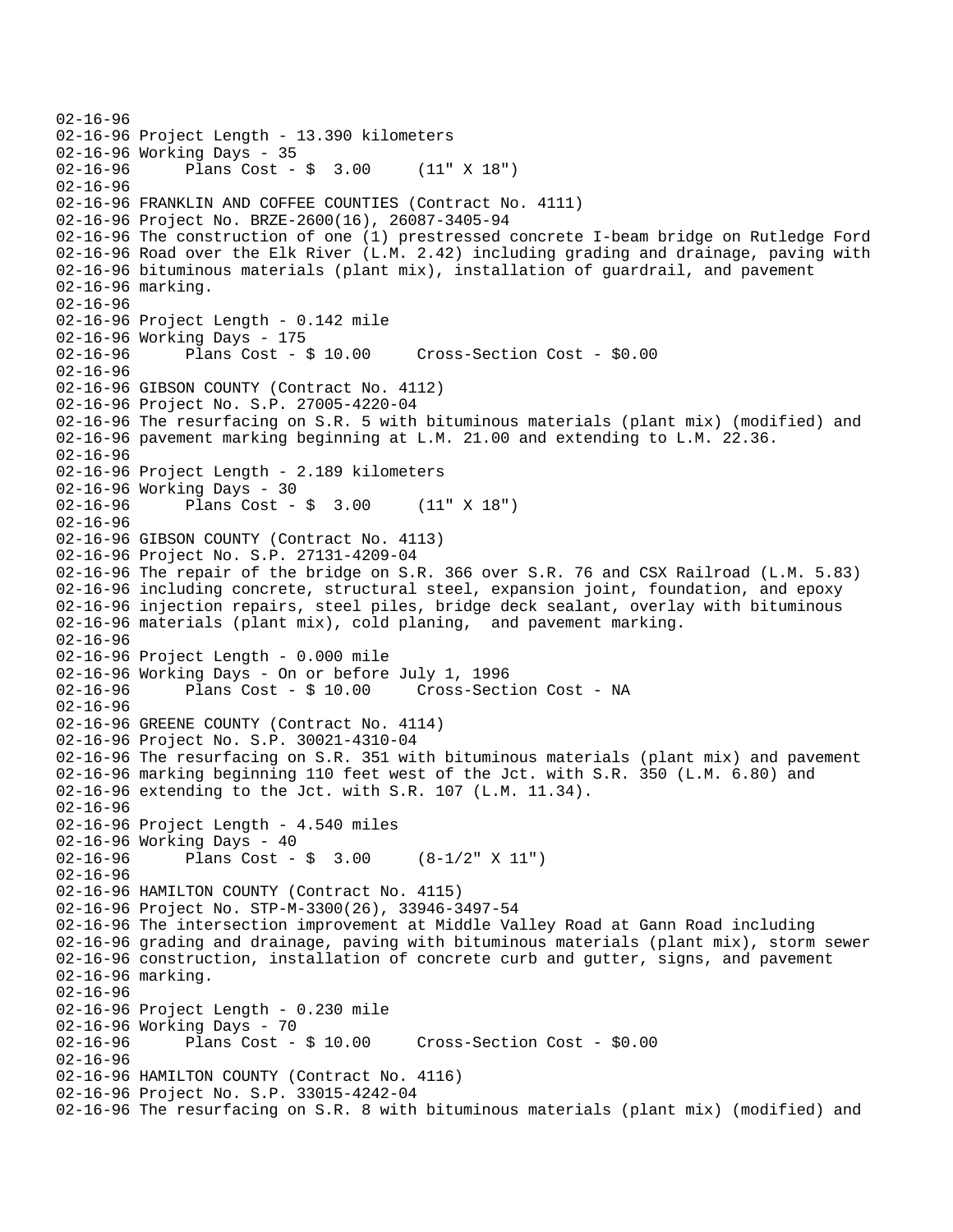```
02-16-96 pavement marking beginning at the Jct. with S.R. 27 (L.M. 13.81) and extending 
02-16-96 to 0.04 mile north of Walden city limits (L.M. 18.70). 
02-16-96 
02-16-96 Project Length - 4.890 miles 
02-16-96 Working Days - 35 
02-16-96 Plans Cost - $ 3.00 (8-1/2" X 11") 
02-16-96 
02-16-96 HANCOCK COUNTY (Contract No. 4117) 
02-16-96 Project No. S.P. 34008-3221-04 
02-16-96 The grading and drainage on S.R. 31 including the construction of one (1) 
02-16-96 prestressed concrete Bulb-Tee beam bridge over Big War Creek, one (1) 
02-16-96 reinforced concrete retaining wall, one (1) concrete box bridge (18' X 15'), 
02-16-96 one (1) concrete slab bridge (3 @ 12' X 7'), two (2) concrete box culverts,
02-16-96 paving with bituminous materials (plant mix), storm sewer construction, 
02-16-96 installation of guardrail, signs, and pavement marking beginning at Mountain 
02-16-96 Valley Road and extending to 1900 feet north of Cantwell Valley Road. 
02-16-96 
02-16-96 Project Length - 3.735 miles
02-16-96 Working Days - 340 
02-16-96 Plans Cost - $ 50.00 Cross-Section Cost - $100.00 
02-16-96 The DBE goal for this contract is 2% of the contract amount. 
02-16-96 
02-16-96 HARDEMAN COUNTY (Contract No. 4118) 
02-16-96 Project No. STP-M-3488(5), 35950-8721-54 
02-16-96 The resurfacing on Tate road with bituminous materials (plant mix) and pavement 
02-16-96 marking beginning at Nuckolls Road and extending to S.R. 18 in Bolivar. 
02-16-96 
02-16-96 Project Length - 1.481 kilometers 
02-16-96 Working Days - 30 
02-16-96 Plans Cost - $ 3.00 (8-1/2" X 11") 
02-16-96 
02-16-96 
02-16-96 HICKMAN, MONTGOMERY, ROBERTSON AND SUMNER COUNTIES (Contract No. 4119) 
02-16-96 Project No. IME-098-3(3), 98034-3138-44 
02-16-96 The installation of snow plowable pavement markers at various locations on 
02-16-96 I-24, I-40 and I-65. 
02-16-96 
02-16-96 Project Length - 28.980 miles 
02-16-96 Working Days - On or before July 1, 1996 
02-16-96 Plans Cost - $ 3.00 Cross-Section Cost - NA 
02 - 16 - 9602-16-96 HUMPHREYS COUNTY (Contract No. 4120) 
02-16-96 Project No. S.P. 43005-4228-04 
02-16-96 The resurfacing on S.R. 13 with bituminous materials (plant mix), cold planing, 
02-16-96 and pavement marking beginning at Watered Hollow Road (L.M. 7.20) and extending 
02-16-96 to Bucket Branch Road (L.M. 14.20). 
02-16-96 
02-16-96 Project Length - 6.910 miles 
02-16-96 Working Days - 30 
02-16-96 Plans Cost - $ 3.00 (8-1/2" X 11") 
02-16-96 
02-16-96 JEFFERSON COUNTY (Contract No. 4121) 
02-16-96 Project No. S.P. 45005-4508-04 
02-16-96 The resurfacing on S.R. 32 with bituminous materials (plant mix) (modified) and 
02-16-96 pavement marking beginning 100 feet north of the bridge over the French Broad 
02-16-96 River (L.M. 0.24) and extending to Harrison Road left (L.M. 6.07). 
02-16-96 
02-16-96 Project Length - 5.460 miles 
02-16-96 Working Days - 45 
02-16-96 Plans Cost - $ 3.00 (8-1/2" X 11")
```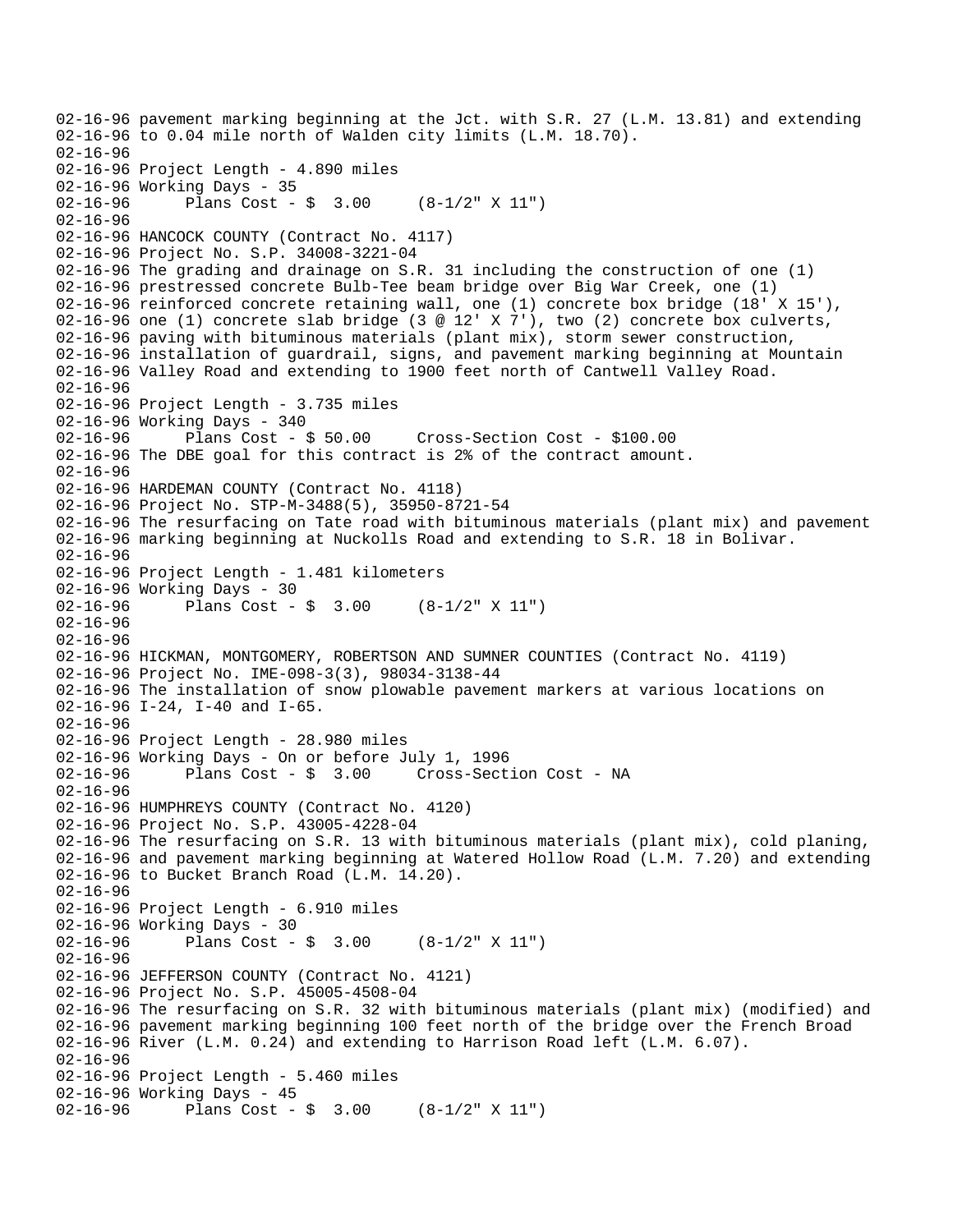02-16-96 02-16-96 JEFFERSON COUNTY (Contract No. 4122) 02-16-96 Project No. S.P. 45006-4226-04 02-16-96 The repair of the bridge on S.R. 34 over Southern Railroad (L.M. 14.97 left and 02-16-96 L.M. 14.98 right) including concrete, structural steel, expansion joint, and 02-16-96 bridge deck repairs, repainting existing steel structure, non-penetrating 02-16-96 concrete seal, bridgerail replacement, paving on the approaches with bituminous 02-16-96 materials (plant mix), cold planing, installation of guardrail, and pavement 02-16-96 marking. 02-16-96 02-16-96 Project Length - 0.000 mile 02-16-96 Working Days - 160 02-16-96 Plans Cost - \$ 10.00 Cross-Section Cost - NA 02-16-96 02-16-96 KNOX COUNTY (Contract No. 4123) 02-16-96 Project No. NH-I-40-7(143)380, 47001-3191-44 02-16-96 The grading and drainage on I-40 including the construction of one (1) 02-16-96 prestressed concrete box beam bridge on I-40/I-75 over Bridgewater Road, one 02-16-96 (1) continuous steel welded plate girder bridge on Walker Springs Road over 02-16-96 I-40/I-75, three (3) reinforced concrete retaining walls, paving with 02-16-96 bituminous materials (plant mix) (polymer modified), treated permeable base and 02-16-96 portland cement concrete pavement on the ramps, storm sewer construction, 02-16-96 installation of concrete curb and gutter, sidewalk, guardrail, fence, concrete 02-16-96 median barrier, signs, signals, lighting and pavement marking beginning 4,403 02-16-96 feet east of I-40/I-75 over Cedar Bluff Road and extending to 4,703 feet west 02-16-96 of North Winston Road over I-40/I-75. 02-16-96 02-16-96 Project Length - 0.894 mile 02-16-96 Working Days - 270<br>02-16-96 Plans Cost - \$ 50.00 02-16-96 Plans Cost - \$ 50.00 Cross-Section Cost - \$ 50.00 02-16-96 The DBE goal for this contract is 11% of the contract amount. 02-16-96 02-16-96 KNOX COUNTY (Contract No. 4124) 02-16-96 Project No. BRZE-4700(20), 47946-3459-94 02-16-96 The construction of one (1) prestressed concrete I-beam bridge on Mascot Pike 02-16-96 over Roseberry Creek (L.M. 1.64) including grading and drainage, paving with 02-16-96 bituminous materials (plant mix), installation of guardrail, and pavement 02-16-96 marking. 02-16-96 02-16-96 Project Length - 0.236 mile 02-16-96 Working Days - 130 02-16-96 Plans Cost - \$ 10.00 Cross-Section Cost - \$0.00 02-16-96 02-16-96 KNOX COUNTY (Contract No. 4125) 02-16-96 Project No. S.P. 47023-4249-04 02-16-96 The guardrail repair on S.R. 62 at various locations. 02-16-96 02-16-96 Project Length - 0.000 mile 02-16-96 Working Days - On or before June 1, 1996 (See Special Provision 108B) 02-16-96 NO PLANS CONTRACT 02-16-96 02-16-96 KNOX COUNTY (Contract No. 4126) 02-16-96 Project No. S.P. 47039-4320-04 02-16-96 The resurfacing on S.R. 131 with bituminous materials (plant mix) (modified) 02-16-96 and pavement marking beginning 160 feet south of Dutchtown Road (L.M. 0.94) and 02-16-96 extending to 105 feet west of Byington-Beaver Ridge Road (L.M. 6.06). 02-16-96 02-16-96 Project Length - 5.120 miles 02-16-96 Working Days - 45 02-16-96 Plans Cost - \$ 3.00 (8-1/2" X 11")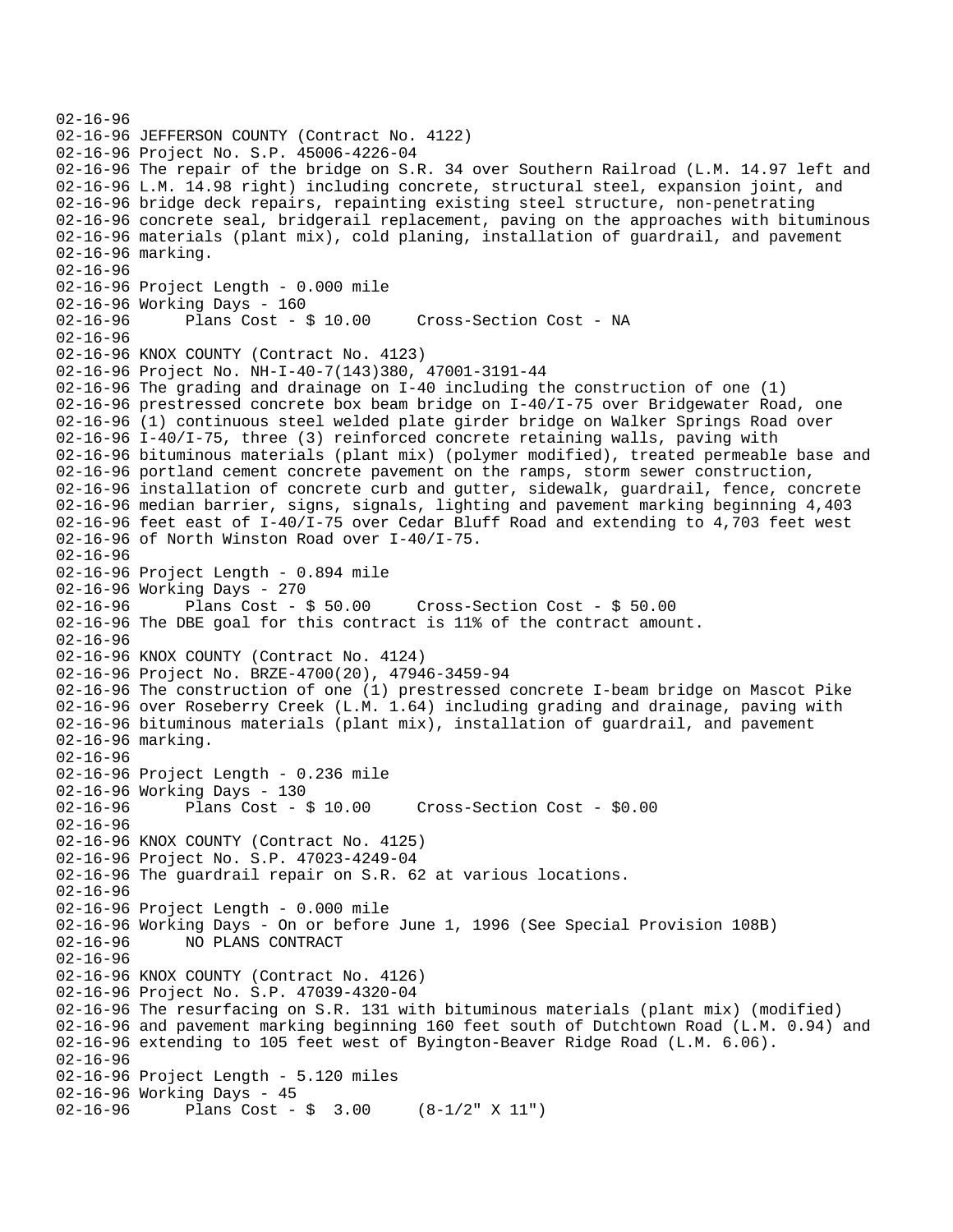```
02-16-96 
02-16-96 LAUDERDALE COUNTY (Contract No. 4127) 
02-16-96 Project No. S.P. 49001-4262-04 
02-16-96 The renovation and modification of the Rest Area on S.R. 3 located 1.2 miles 
02-16-96 north of the Hatchie River including building renovations and landscaping. 
02-16-96 
02-16-96 Project Length - 0.000 mile 
02-16-96 Working Days - On or before June 21, 1996 (See Special Provision 108B) 
02-16-96 Plans Cost - $ 10.00 Cross-Section Cost - NA 
02-16-96 
02-16-96 LAWRENCE COUNTY (Contract No. 4128) 
02-16-96 Project No. BRZE-5000(2), 50037-3404-94 
02-16-96 BRZE-5000(3), 50945-3450-94
02-16-96 
02-16-96 Project No. BRZE-5000(2), 50037-3404-94 
02-16-96 The construction of one (1) prestressed concrete I-beam bridge on 
02-16-96 Brace-Summertown Road over the Buffalo River (L.M. 5.08) including grading and 
02-16-96 drainage, paving with bituminous materials (plant mix), installation of 
02-16-96 guardrail, and pavement marking. 
02-16-96 Project Length - 0.196 mile 
02-16-96 
02-16-96 Project No. BRZE-5000(3), 50945-3450-94 
02-16-96 The construction of one (1) prestressed concrete Bulb-Tee beam bridge on 
02-16-96 Railroad Bed Pike over the Buffalo River (L.M. 1.48) including grading and 
02-16-96 drainage and installation of guardrail. 
02-16-96 Project Length - 0.208 mile 
02-16-96 
02-16-96 Total Project Length - 0.404 mile 
02-16-96 Working Days - 150<br>02-16-96 Plans Cost - $ 10.00
02-16-96 Plans Cost - $ 10.00 Cross-Section Cost - $0.00 
02-16-96 
02-16-96 LAWRENCE COUNTY (Contract No. 4129) 
02-16-96 Project No. S.P. 50001-4249-04 
02-16-96 The resurfacing on S.R. 6 with bituminous materials (plant mix) (modified), 
02-16-96 cold planing, and pavement marking beginning at the end of the 2 lane section 
02-16-96 (L.M. 14.39) and extending to the Jct. with U.S. 64 (S.R. 15) (L.M. 20.51). 
02-16-96 
02-16-96 Project Length - 6.120 miles 
02-16-96 Working Days - 40 
02-16-96 Plans Cost - $ 3.00 (8-1/2" X 11") 
02 - 16 - 9602-16-96 LAWRENCE COUNTY (Contract No. 4130) 
02-16-96 Project No. S.P. 50945-3749-04 
02-16-96 The grading and drainage on a S.I.A. Route serving Southern Craft Manufacturing 
02-16-96 in Loretto including paving with bituminous materials (plant mix), installation 
02-16-96 of concrete curb, sidewalk, and pavement marking. 
02-16-96 
02-16-96 Project Length - 0.660 mile 
02-16-96 Working Days - 75<br>02-16-96 Plans Cost - $ 10.00
02-16-96 Plans Cost - $ 10.00 Cross-Section Cost - $ 10.00 
02-16-96 
02-16-96 LINCOLN COUNTY (Contract No. 4131) 
02-16-96 Project No. S.P. 52003-4213-04 
02-16-96 The resurfacing on S.R. 10 with bituminous materials (plant mix) and pavement 
02-16-96 marking beginning at Old Smithville Highway (L.M. 12.62) and extending to Cold 
02-16-96 Springs Road (L.M. 19.55). 
02-16-96 
02-16-96 Project Length - 6.930 miles 
02-16-96 Working Days - 30 
02-16-96 Plans Cost - $ 3.00 (8-1/2" X 11")
```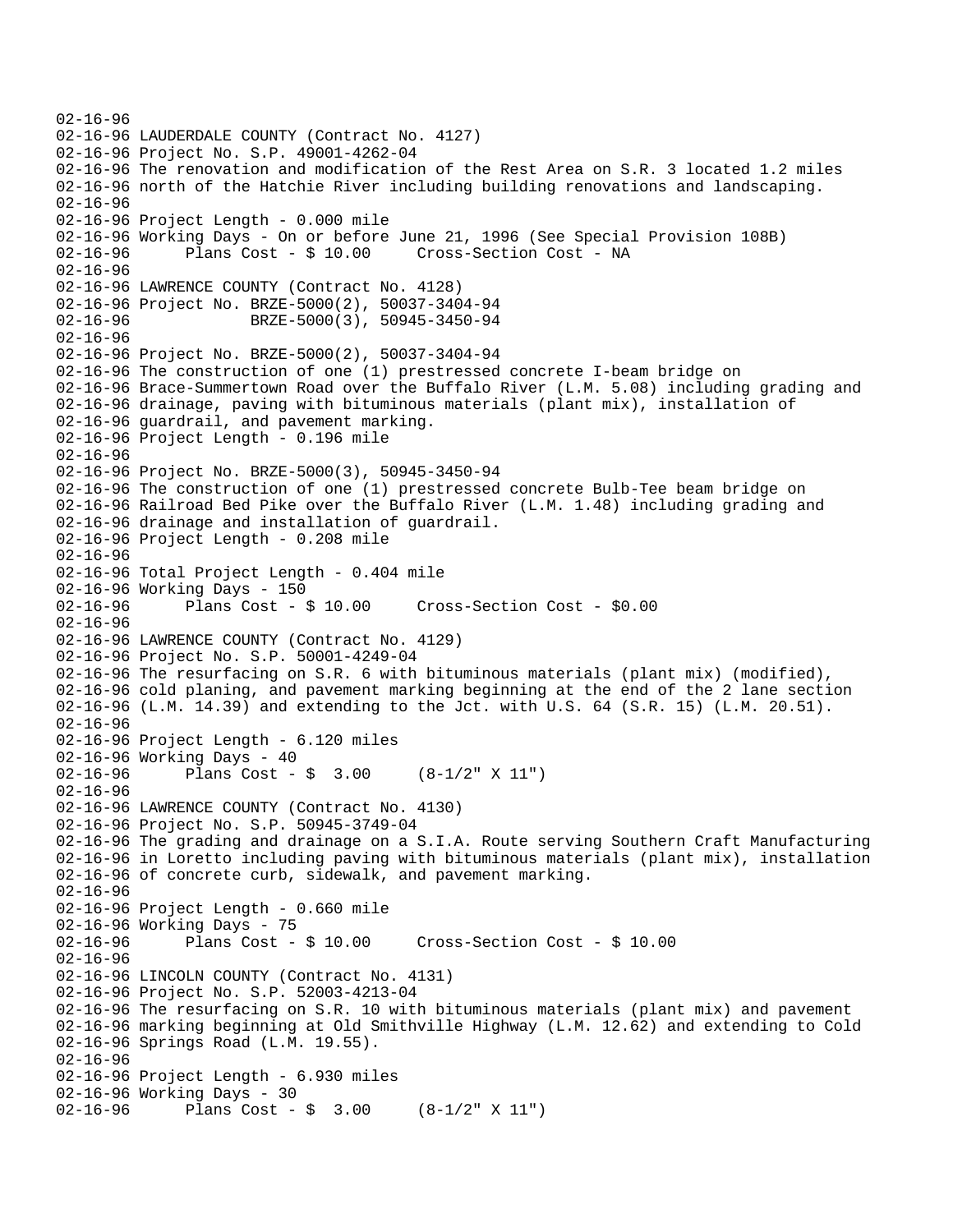```
02-16-96 
02-16-96 MCMINN COUNTY (Contract No. 4132) 
02-16-96 Project No. S.P. 54946-3612-04 
02-16-96 The grading and drainage on a S.I.A. Route serving Creative Fabrication Corp. 
02-16-96 including paving with bituminous materials (plant mix), storm sewer 
02-16-96 construction, installation of concrete curb and gutter, fence, and pavement 
02-16-96 marking beginning at Milton Road and extending to Creative Fabrication, and 
02-16-96 paving on Milton Road beginning at S.R. 30 and extending to the north of 
02-16-96 Nippondenso, Tennessee Inc. 
02-16-96 
02-16-96 Project Length - 1.489 miles 
02-16-96 Working Days - 120 
02-16-96 Plans Cost - $ 25.00 Cross-Section Cost - $ 10.00 
02-16-96 
02-16-96 MCNAIRY COUNTY (Contract No. 4133) 
02-16-96 Project No. S.P. 55003-4212-04 
02-16-96 The resurfacing on S.R. 15 with bituminous materials (plant mix) (modified) and 
02-16-96 pavement marking beginning at county road (L.M. 5.13) and extending to the Jct. 
02-16-96 with old S.R. 45 (L.M. 10.95). 
02-16-96 
02-16-96 Project Length - 9.366 kilometers 
02-16-96 Working Days - 40 
02-16-96 Plans Cost - $ 3.00 (11" X 18") 
02-16-96 
02-16-96 MARSHALL COUNTY (Contract No. 4134) 
02-16-96 Project No. S.P. 59029-4306-04 
02-16-96 The resurfacing on S.R. 270 with bituminous materials (plant mix) and pavement 
02-16-96 marking beginning at S.R. 11 (L.M. 0.00) and extending to the Bedford County 
02-16-96 line (L.M. 3.08). 
02-16-96 
02-16-96 Project Length - 3.080 miles 
02-16-96 Working Days - 30<br>02-16-96 Plans Cost -
              Plans Cost - \sin 3.00 (8-1/2" X 11")
02-16-96 
02-16-96 MARSHALL COUNTY (Contract No. 4135) 
02-16-96 Project No. S.P. 59952-3638-04 
02-16-96 The grading and drainage on a S.I.A. Route serving Johnson Controls and 
02-16-96 Hyperion Seating in Lewisburg including the construction of one (1) concrete 
02-16-96 box bridge (2 @ 10' X 3'), paving with bituminous materials (plant mix), and 
02-16-96 pavement marking. 
02-16-96 
02-16-96 Project Length - 0.471 mile 
02-16-96 Working Days - On or before July 15, 1996 
02-16-96 Plans Cost - $ 10.00 Cross-Section Cost - $0.00 
02-16-96 
02-16-96 MAURY COUNTY (Contract No. 4136) 
02-16-96 Project No. NH-6(34), 60002-3269-14 
02-16-96 The grading and drainage on U.S. 43 (S.R. 6) including the construction of one 
02-16-96 (1) steel welded plate girder bridge over Big Bigby Creek and Tennessee 
02-16-96 Southern railroad and one (1) prestressed concrete I-beam bridge over Big Bigby 
02-16-96 Creek, five (5) concrete box culverts, paving with either a mineral aggregate 
02-16-96 base or a lime fly-ash treated aggregate base and bituminous materials (plant 
02-16-96 mix) (modified), storm sewer construction, installation of guardrail, fence, 
02-16-96 signs, and pavement marking beginning 0.34 mile northeast of S.R. 20 to Mt. 
02-16-96 Pleasant bypass. 
02-16-96 
02-16-96 Project Length - 5.618 miles 
02-16-96 Working Days - On or before July 31, 1998 
                                      Cross-Section Cost - $ 50.0002-16-96 The DBE goal for this contract is 13% of the contract amount.
```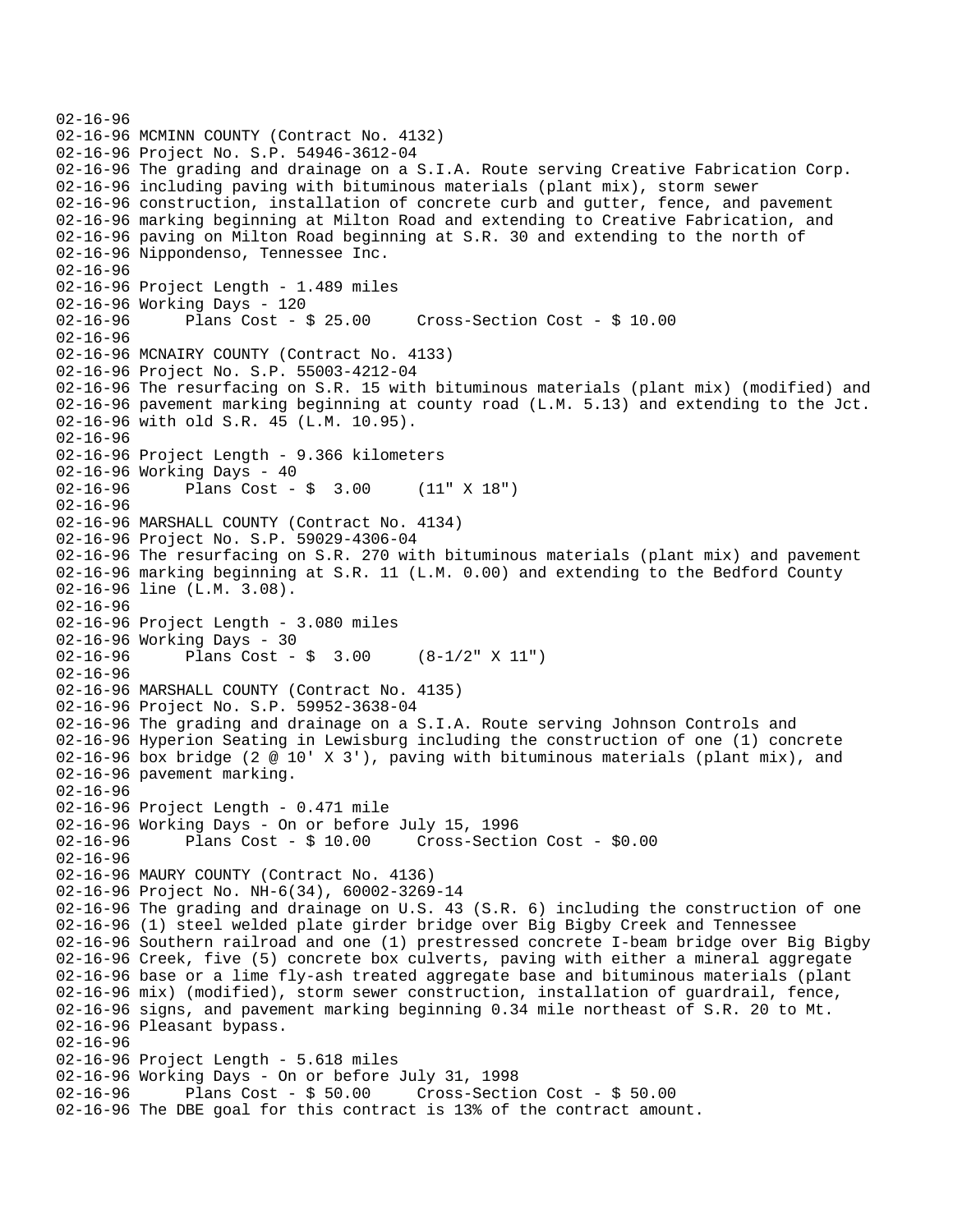```
02-16-96 
02-16-96 MEIGS COUNTY (Contract No. 4137) 
02-16-96 Project No. S.P. 61001-4208-04 
02-16-96 The resurfacing on S.R. 30 with bituminous materials (plant mix) and pavement 
02-16-96 marking beginning at the end of the Tennessee River bridge project (L.M. 0.59) 
02-16-96 and extending to the Jct. with S.R. 58 (L.M. 6.09). 
02-16-96 
02-16-96 Project Length - 5.500 miles 
02-16-96 Working Days - 30 
02-16-96 Plans Cost - $ 3.00 (8-1/2" \times 11")02-16-96 
02-16-96 MONROE COUNTY (Contract No. 4138) 
02-16-96 Project No. BRZE-6200(7), 62035-3410-94 
02-16-96 The construction of one (1) concrete box bridge (2 @ 15' X 8') on Old Athens 
02-16-96 Road over Kinser Branch (L.M. 0.34)and one (1) concrete box culvert including 
02-16-96 grading and drainage, paving with bituminous materials (plant mix), 
02-16-96 installation of guardrail, and pavement marking. 
02-16-96 
02-16-96 Project Length - 0.052 mile 
02-16-96 Working Days - 100 
02-16-96 Plans Cost - $ 10.00 Cross-Section Cost - $0.00 
02-16-96 
02-16-96 MONROE COUNTY (Contract No. 4139) 
02-16-96 Project No. S.P. 62014-4315-04 
02-16-96 The resurfacing on S.R. 322 with bituminous materials (plant mix) and pavement 
02-16-96 marking beginning 160 feet west of Sands Road (L.M. 8.10) and extending to the 
02-16-96 Jct. with S.R. 72 (L.M. 15.36). 
02-16-96 
02-16-96 Project Length - 7.260 miles 
02-16-96 Working Days - 45 
02-16-96 Plans Cost - $ 3.00 (8-1/2" X 11") 
02-16-96 
02-16-96 PUTNAM COUNTY (Contract No. 4140) 
02-16-96 Project No. S.P. 71011-4220-04 
02-16-96 The resurfacing on S.R. 135 with bituminous materials (plant mix) (modified), 
02-16-96 cold planing and pavement marking beginning at the I-40 bridge (L.M. 8.39) and 
02-16-96 extending to 0.02 mile north of S.R. 290 (L.M. 11.68). 
02-16-96 
02-16-96 Project Length - 3.290 miles 
02-16-96 Working Days - 40 
02-16-96 Plans Cost - $ 3.00 (8-1/2" \times 11")02-16-96 
02-16-96 RUTHERFORD COUNTY (Contract No. 4141) 
02-16-96 Project No. S.P. 75840-3218-04 
02-16-96 The grading and drainage on I-840 including the construction of two (2) 
02-16-96 continuous steel welded plate girder bridge on Beasley Road over I-40 and on 
02-16-96 Manson Pike over I-40, partial mineral aggregate base on the mainline with 
02-16-96 limited paving with bituminous materials (plant mix), storm sewer construction, 
02-16-96 installation of guardrail, fence, and pavement marking beginning 0.58 mile east 
02-16-96 of S.R. 102 (Almaville Road) and extending to 0.76 mile southwest of I-24. 
02-16-96 
02-16-96 Project Length - 4.920 miles 
02-16-96 Working Days - 350<br>02-16-96 Plans Cost - $ 50.00
02-16-96 Plans Cost - $ 50.00 Cross-Section Cost - $100.00 
02-16-96 The DBE goal for this contract is 2% of the contract amount. 
02-16-96 
02-16-96 SEVIER COUNTY (Contract No. 4142) 
02-16-96 Project No. IM-40-8(119)408, 78001-3112-44 
02-16-96 The interchange modification at I-40 with S.R. 66 including grading and 
02-16-96 drainage, paving with bituminous materials (plant mix), permeable treated base
```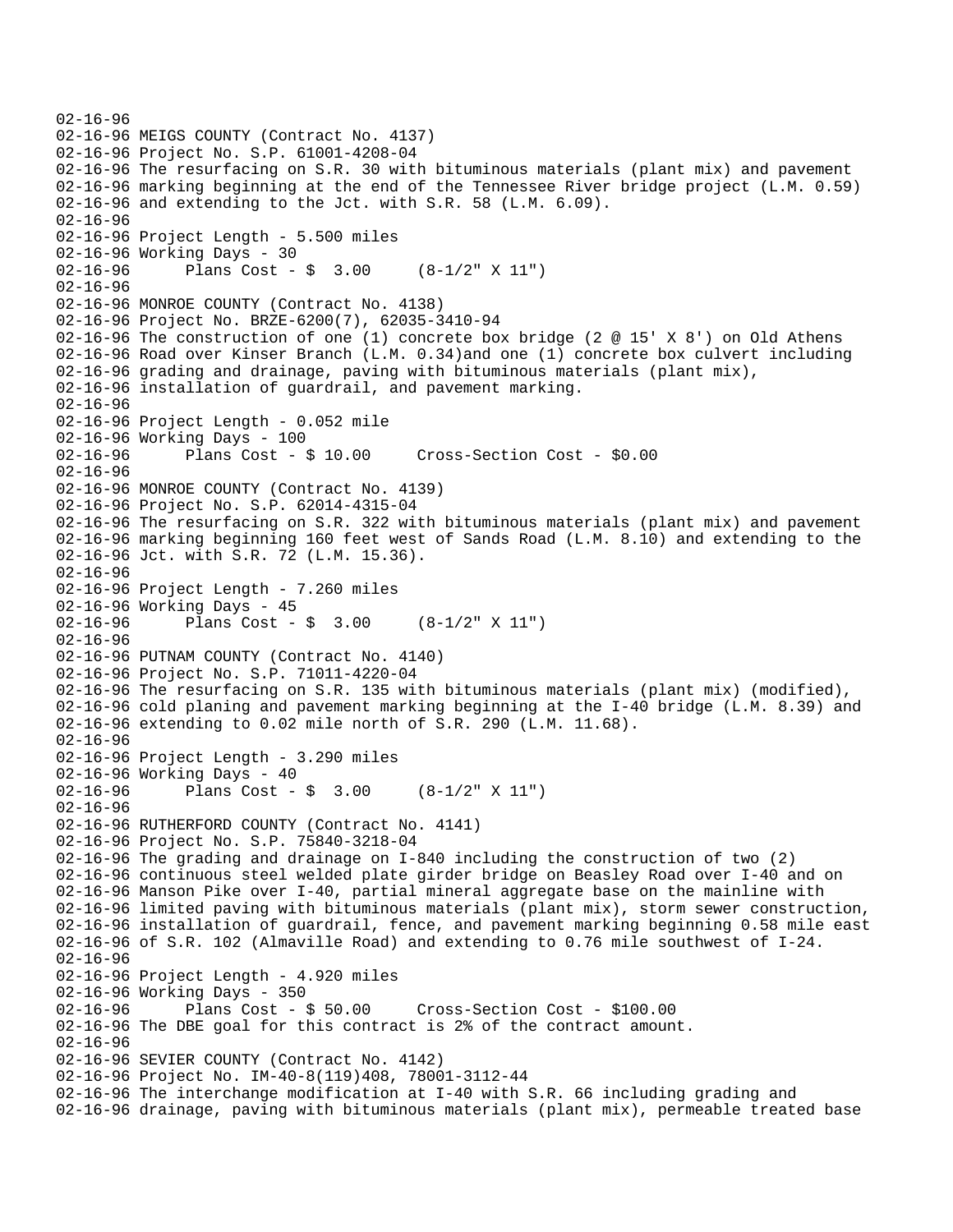```
02-16-96 and portland cement concrete pavement on the ramps, cold planing, installation 
02-16-96 of concrete curb and gutter, guardrail, fence, signs, and pavement marking. 
02-16-96 
02-16-96 Project Length - 0.000 mile 
02-16-96 Working Days - On or before January 1, 1997 
02-16-96 Plans Cost - $ 10.00 Cross-Section Cost - $ 10.00 
02-16-96 The DBE goal for this contract is 7% of the contract amount. 
02-16-96 
02-16-96 SHELBY COUNTY (Contract No. 4143) 
02-16-96 Project No. IXA-STP-2871(5), 79190-3708-44 
02-16-96 The grading and drainage on Kirby Parkway including the construction of one (1) 
02-16-96 prestressed concrete I-beam bridge over Fletcher Creek, three (3) reinforced 
02-16-96 concrete cantilever retaining walls, one (1) modified concrete box culvert, one 
02-16-96 (1) concrete box bridge (2 @ 10' X 10'), paving with bituminous materials 
02-16-96 (plant mix) (modified), storm sewer construction, installation of concrete curb 
02-16-96 and gutter, sidewalk, guardrail, gabions, signs, signals, lighting and pavement 
02-16-96 marking beginning at Macon Road and extending to Stage Road. 
02-16-96 
02-16-96 Project Length - 2.178 miles 
02-16-96 Working Days - On or before August 1, 1997 
02-16-96 Plans Cost - $ 50.00 Cross-Section Cost - $ 50.00 
02-16-96 The DBE goal for this contract is 12% of the contract amount. 
02-16-96 
02-16-96 SHELBY COUNTY (Contract No. 4144) 
02-16-96 Project No. CM-STP-4183(1), 79954-3518-54 
02-16-96 The intersection improvements at Poplar Pike with Hacks Cross Road in 
02-16-96 Germantown including grading and drainage, paving with a portland cement 
02-16-96 treated aggregate base and bituminous materials (plant mix), cold planing, 
02-16-96 storm sewer construction, installation of concrete curb and gutter, sidewalk, 
02-16-96 signs, signals, and pavement marking. 
02-16-96 
02-16-96 Project Length - 0.211 mile 
02-16-96 Working Days - 45 
02-16-96 Plans Cost - $ 10.00 Cross-Section Cost - $0.00 
02-16-96 
02-16-96 SHELBY COUNTY (Contract No. 4145) 
02-16-96 Project No. STP-M-9417(1), 79953-3521-54 
02-16-96 The grading and drainage on Frank Road including cement treated aggregate base 
02-16-96 and paving with bituminous materials (plant mix), cement stabilization of 
02-16-96 existing pavement, storm sewer construction, installation of concrete curb and 
02-16-96 gutter, sidewalk, fence, signs, and pavement marking beginning at the 
02-16-96 intersection with Bray Station Road and extending to the west property line of 
02-16-96 the Collierville Middle School in Collierville. 
02-16-96 
02-16-96 Project Length - 0.686 mile 
02-16-96 Working Days - 100 
02-16-96 Plans Cost - $ 10.00 Cross-Section Cost - $ 10.00 
02-16-96 
02-16-96 SHELBY COUNTY (Contract No. 4146) 
02-16-96 Project No. S.P. 79023-4217-04 
02-16-96 The repair of the bridge on S.R. 14 over I-55 (L.M. 7.44) including concrete, 
02-16-96 bearing device, jacking concrete span, prestressed concrete I-beam, bridge deck 
02-16-96 sealant, overlay with bituminous materials (plant mix), cold planing, and 
02-16-96 pavement marking. 
02-16-96 
02-16-96 Project Length - 0.000 mile 
02-16-96 Working Days - On or before July 1, 1996 (See Special Provision 108B)<br>02-16-96 Plans Cost - $ 10.00 Cross-Section Cost - NA
                                      Cross-Section Cost - NA
02 - 16 - 9602-16-96 SHELBY COUNTY (Contract No. 4147)
```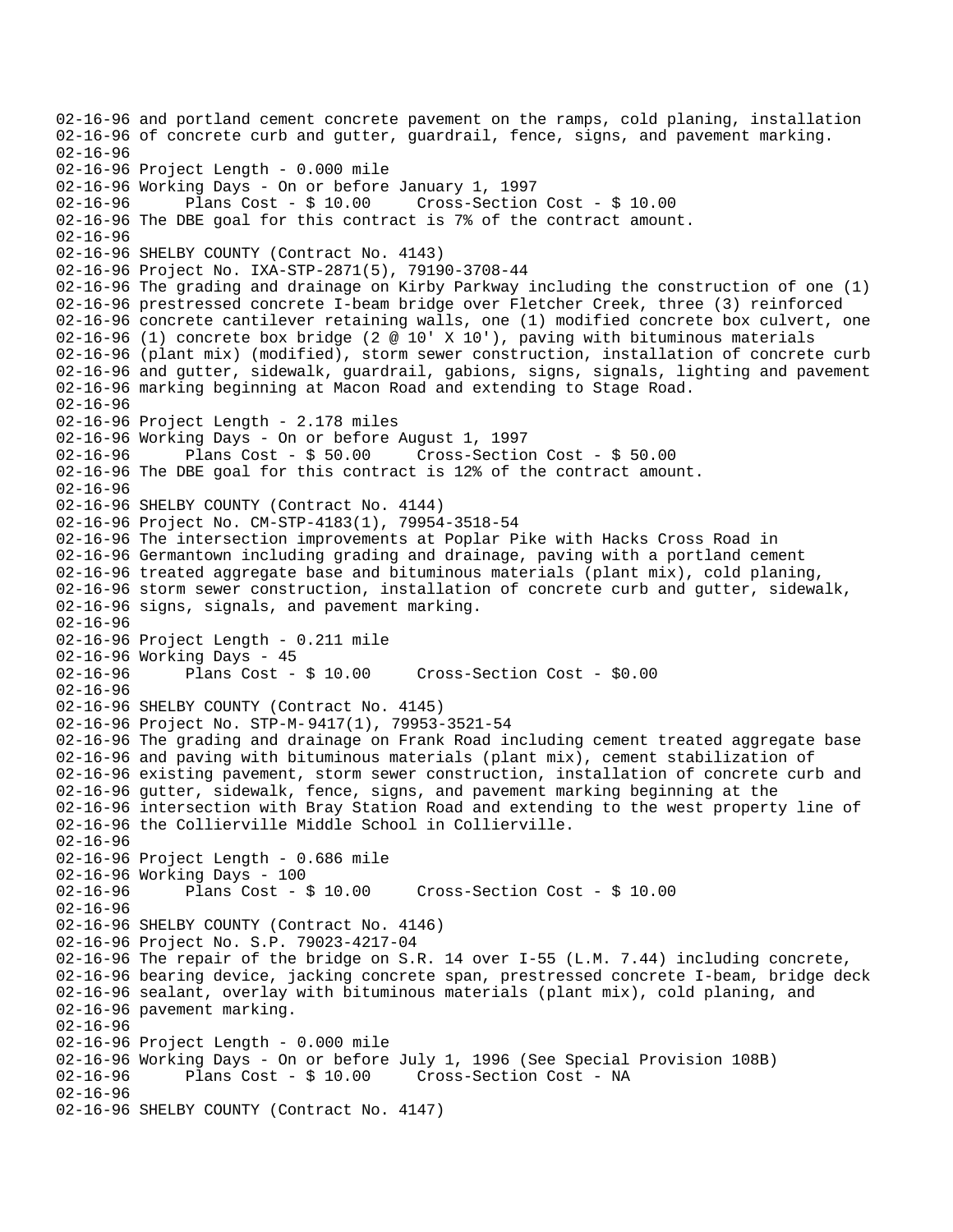```
02-16-96 Project No. S.P. 79024-4279-04 
02-16-96 The resurfacing on S.R. 14 with bituminous materials (plant mix) (modified) and 
02-16-96 pavement marking beginning at S.R. 205 (L.M. 32.87) and extending to the Tipton 
02-16-96 County line (L.M. 38.83). 
02-16-96 
02-16-96 Project Length - 9.592 kilometers 
02-16-96 Working Days - 40 
02-16-96 Plans Cost - $ 3.00 (11" X 18") 
02-16-96 
02-16-96 SHELBY COUNTY (Contract No. 4148) 
02-16-96 Project No. S.P. 79036-4207-04 
02-16-96 The repair of the bridge on S.R. 205 over the Loosahatchie River (L.M. 19.04) 
02-16-96 including concrete, repainting existing steel structure, bridge joint seismic 
02-16-96 modifications, expansion joint repairs, bridgerail replacement, paving on the 
02-16-96 approaches with bituminous materials (plant mix), cold planing, installation of 
02-16-96 guardrail, and pavement marking. 
02-16-96 
02-16-96 Project Length - 0.000 mile 
02-16-96 Working Days - 125 
02-16-96 Plans Cost - $ 3.00 Cross-Section Cost - NA 
02-16-96 
02-16-96 SMITH COUNTY (Contract No. 4149) 
02-16-96 Project No. S.P. 80003-4245-04, 80008-4318-04, 80004-4239-04 
02-16-96 The resurfacing on S.R. 25, S.R. 141, and S.R. 53 with bituminous materials 
02-16-96 (plant mix) and pavement marking on S.R. 25 beginning at S.R. 263 (L.M. 10.60) 
02-16-96 and extending to Second Avenue (L.M. 11.20), on S.R. 141 beginning near S.R. 53 
02-16-96 (L.M. 6.00) and extending to near S.R. 264 (L.M. 7.10), and on S.R. 53 
02-16-96 beginning at the Dekalb County line (L.M. 0.00) and extending to the Nashville 
02-16-96 and Eastern railroad crossing (L.M. 2.50). 
02-16-96 
02-16-96 Project Length - 4.200 miles 
02-16-96 Working Days - 30<br>02-16-96 Plans Cost -
              Plans Cost - \sin 3.00 (8-1/2" X 11")
02-16-96 
02-16-96 SULLIVAN COUNTY (Contract No. 4150) 
02-16-96 Project No. S.P. 82002-4260-04 
02-16-96 The resurfacing on S.R. 1 and S.R. 34 with bituminous materials (plant mix) 
02-16-96 (modified), cold planing and pavement marking on S.R. 1 beginning 100 feet west 
02-16-96 of 24th Street (L.M. 24.05) and extending to Volunteer Parkway (L.M. 25.20), 
02-16-96 and on S.R. 34 beginning at Edgemont Avenue (L.M. 17.41) and extending to 50 
02-16-96 feet west of Pennsylvania Avenue (L.M. 17.60). 
02-16-96 
02-16-96 Project Length - 1.340 miles 
02-16-96 Working Days - 35 
02-16-96 Plans Cost - $ 3.00 (8-1/2" X 11")
02-16-96 
02-16-96 SUMNER COUNTY (Contract No. 4151) 
02-16-96 Project No. S.P. 83017-4331-04 
02-16-96 The resurfacing on S.R. 174 (Long Hollow Pike) with bituminous materials (plant 
02-16-96 mix) and pavement marking beginning at the bridge over Station Camp Creek (L.M. 
02-16-96 9.85) and extending to near S.R. 25 (L.M. 15.40). 
02-16-96 
02-16-96 Project Length - 5.300 miles 
02-16-96 Working Days - 30<br>02-16-96 Plans Cost -
              Plans Cost - \sin 3.00 (8-1/2" X 11")
02-16-96 
02-16-96 TIPTON COUNTY (Contract No. 4152) 
02-16-96 Project No. S.P. 84012-4209-04 
02-16-96 The resurfacing on S.R. 178 with bituminous materials (plant mix) and pavement 
02-16-96 marking beginning at Antioch Road (L.M. 6.10) and extending to the Jct. with
```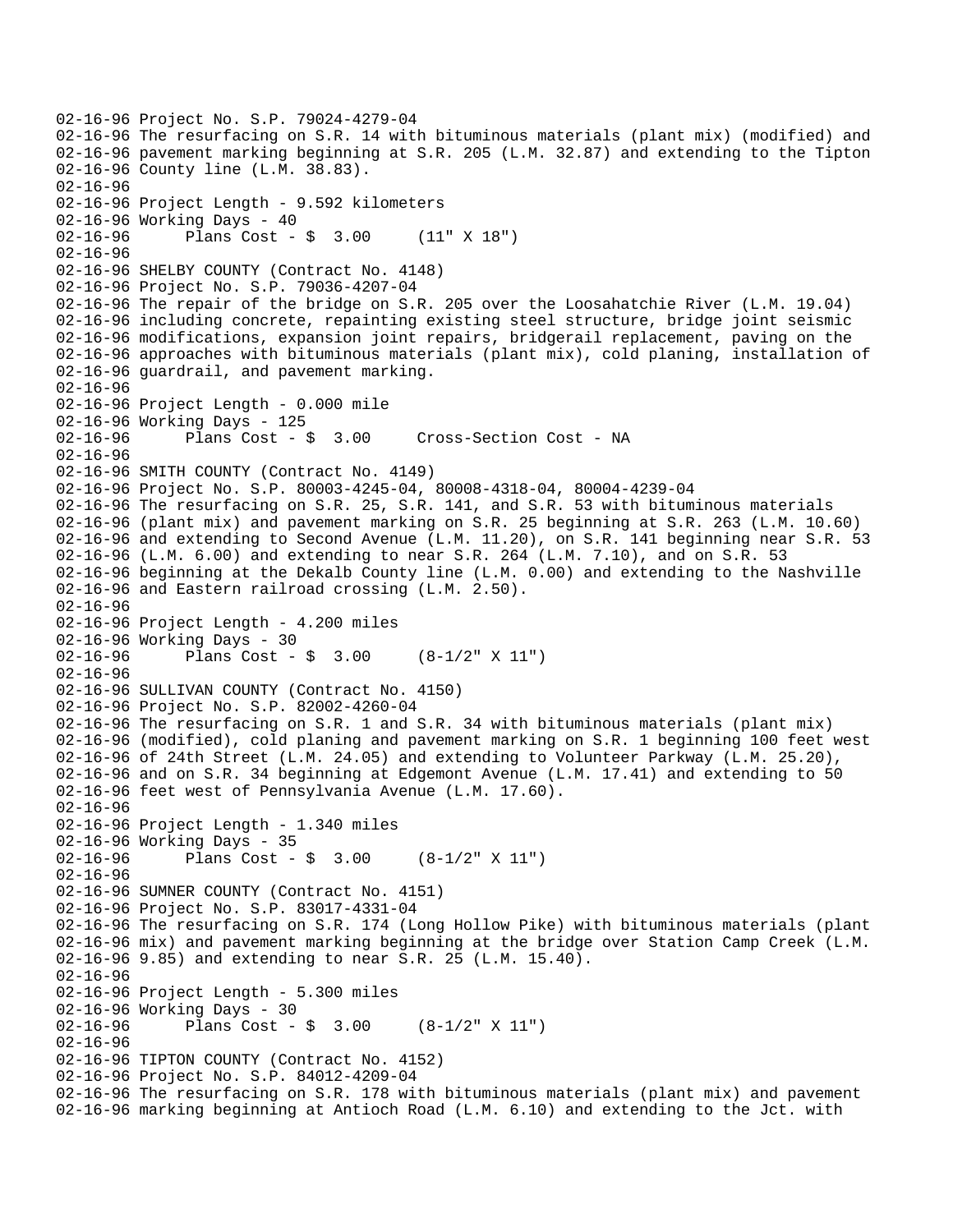```
02-16-96 S.R. 59 (L.M. 11.45). 
02-16-96 
02-16-96 Project Length - 8.610 kilometers 
02-16-96 Working Days - 35<br>02-16-96 Plans Cost -
              Plans Cost - $ 3.00 (11" X 18")02-16-96 
02-16-96 TROUSDALE COUNTY (Contract No. 4153) 
02-16-96 Project No. S.P. 85006-4308-04 
02-16-96 The resurfacing on S.R. 141 with bituminous materials (plant mix), cold 
02-16-96 planing, and pavement marking beginning at S.R. 10 (L.M. 4.26) and extending to 
02-16-96 the Wilson County line (L.M. 10.04). 
02-16-96 
02-16-96 Project Length - 5.630 miles 
02-16-96 Working Days - 30 
02-16-96 Plans Cost - $ 3.00 (8-1/2" X 11")
02 - 16 - 9602-16-96 UNICOI COUNTY (Contract No. 4154) 
02-16-96 Project No. S.P. 86010-4307-04, 86002-4549-04 
02-16-96 The resurfacing on S.R. 352, S.R. 36 and old S.R. 36 with bituminous materials 
02-16-96 (plant mix) and pavement marking on S.R. 352 beginning 475 feet north of Rocky 
02-16-96 Fork Road left (L.M. 4.38) and extending to 320 feet south of S.R. 36 (L.M. 
02-16-96 9.00), on S.R. 36 beginning 110 feet north of S.R. 352 (L.M. 6.45) and 
02-16-96 extending to 420 feet south of old S.R. 36 right (L.M. 7.46), and on old S.R. 
02-16-96 36 beginning 475 feet north of S.R. 36 (L.M. 7.63) and extending to the Jct. 
02-16-96 with Asheville Highway (L.M. 11.03). 
02-16-96 
02-16-96 Project Length - 9.030 miles 
02-16-96 Working Days - 50 
02-16-96 Plans Cost - $ 3.00 (8-1/2" X 11")
02-16-96 
02-16-96 WARREN COUNTY (Contract No. 4155) 
02-16-96 Project No. S.P. 89001-4219-04, 89028-4307-04 
02-16-96 The resurfacing on S.R. 1 and S.R. 127 with bituminous materials (plant mix) 
02-16-96 and pavement marking on S.R. 1 beginning at the bridge over Owen Branch (L.M. 
02-16-96 5.76) and extending to L.M. 10.17, and on S.R. 127 beginning at the Coffee 
02-16-96 County line (L.M. 0.00) and extending to S.R. 108 (L.M. 1.08). 
02-16-96 
02-16-96 Project Length - 5.490 miles 
02-16-96 Working Days - 35 
02-16-96 Plans Cost - $ 3.00 (8-1/2" X 11") 
02 - 16 - 9602-16-96 WASHINGTON COUNTY (Contract No. 4156) 
02-16-96 Project No. S.P. 90018-3218-04 
02-16-96 The grading and drainage on S.R. 75 including the construction of one (1) 
02-16-96 continuous steel welded plate girder bridge on CSX Railroad over S.R. 75, one 
02-16-96 (1) prestressed concrete I-beam bridge on S.R. 75 over Cedar Creek, two (2) 
02-16-96 concrete box bridges (1 - 2 @ 15' X 8', 1 - 2 @ 12' X 12'), paving with 
02-16-96 bituminous materials (plant mix), storm sewer construction, railroad 
02-16-96 relocation, installation of concrete curb and gutter, sidewalk, guardrail, 
02-16-96 fence, signs, signals, and pavement marking beginning at I-181 (U.S. 23) and 
02-16-96 extending to S.R. 36. 
02-16-96 
02-16-96 Project Length - 2.701 miles 
02-16-96 Working Days - 270<br>02-16-96 Plans Cost - $ 50.00
02-16-96 Plans Cost - $ 50.00 Cross-Section Cost - $ 25.00 
02-16-96 The DBE goal for this contract is 2% of the contract amount. 
02-16-96 
02-16-96 WAYNE COUNTY (Contract No. 4157) 
02-16-96 Project No. S.P. 91020-4211-04 
02-16-96 The repair of the bridge on S.R. 99 over Forty Eight Creek (L.M. 8.69)
```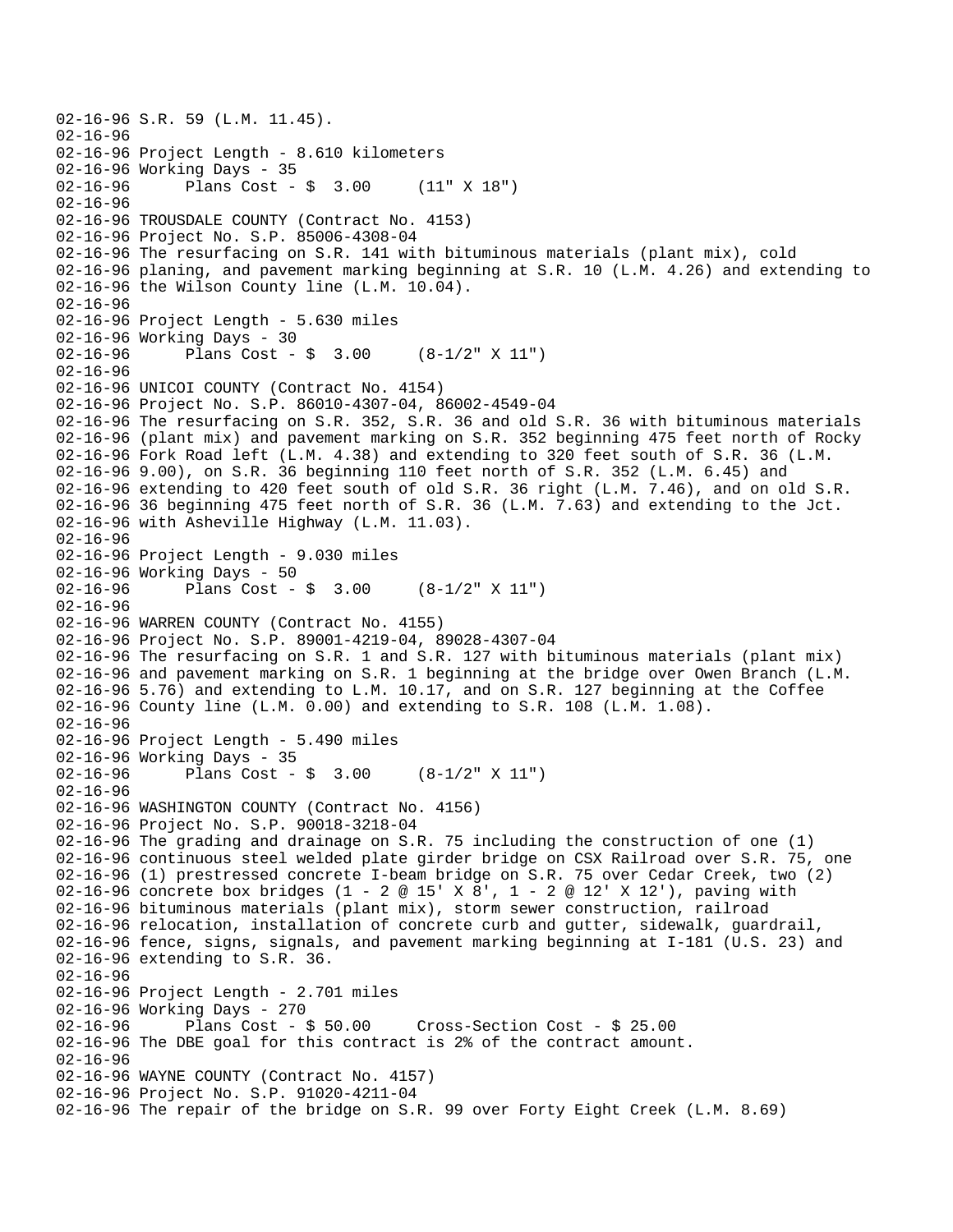```
02-16-96 including repainting existing steel structure, concrete, bridge deck repairs, 
02-16-96 paving on the approaches with bituminous materials (plant mix), cold planing, 
02-16-96 installation of guardrail and pavement marking. 
02-16-96 
02-16-96 Project Length - 0.000 mile 
02-16-96 Working Days - 90<br>02-16-96 Plans Cost - $ 10.00
02-16-96 Plans Cost - $ 10.00 Cross-Section Cost - NA 
02-16-96 
02-16-96 WEAKLEY COUNTY (Contract No. 4158) 
02-16-96 Project No. BRZE-9200(31), 92945-3480-94 
02-16-96 The construction of one (1) prestressed concrete box beam bridge on Parkers 
02-16-96 Levee Road over Mud Creek (L.M. 2.67) including grading and drainage, paving 
02-16-96 with bituminous materials (plant mix), installation of guardrail and pavement 
02-16-96 marking. 
02-16-96 
02-16-96 Project Length - 0.104 mile 
02-16-96 Working Days - 140 
02-16-96 Plans Cost - $ 10.00 Cross-Section Cost - $0.00 
02-16-96 
02-16-96 WEAKLEY COUNTY (Contract No. 4159) 
02-16-96 Project No. S.P. 92007-4217-04, 92239-4201-04 
02-16-96 The resurfacing on S.R. 89 and S.R. 239 with bituminous materials (plant mix) 
02-16-96 and pavement marking on S.R. 89 beginning at L.M. 15.65 and extending to the 
02-16-96 Jct. with S.R. 54 (L.M. 16.60) and on S.R. 239 beginning at the Jct. with S.R. 
02-16-96 22 and extending to the Jct. with S.R. 89 (L.M. 0.72). 
02 - 16 - 9602-16-96 Project Length - 2.591 kilometers 
02-16-96 Working Days - 30 
02-16-96 Plans Cost - $ 3.00 (11" X 18") 
02-16-96 
02-16-96 WHITE COUNTY (Contract No. 4160) 
02-16-96 Project No. NH-1(64), 93078-3210-14 
02-16-96 The grading and drainage on U.S. 70 (S.R. 1) including paving with either a 
02-16-96 mineral aggregate base, a lime fly-ash treated aggregate base or a portland 
02-16-96 cement treated aggregate base and bituminous materials (plant mix), 
02-16-96 installation of guardrail, signs, signals, and pavement marking beginning south 
02-16-96 of Cole Road and extending to S.R. 111 south of Sparta. 
02-16-96 
02-16-96 Project Length - 5.758 miles 
02-16-96 Working Days - 150 
02-16-96 Plans Cost - $ 25.00 Cross-Section Cost - $0.00 
02-16-96 The DBE goal for this contract is 12% of the contract amount. 
02-16-96 
================================================================================ 
03-15-96 CUMBERLAND AND RHEA COUNTIES (Contract No. 3981) 
03-15-96 Project No. S.P. 98022-4247-04 
03-15-96 The mowing on various State Routes. 
03-15-96 
03-15-96 Project Length - 229.38 miles 
03-15-96 Working Days - 80 (See Special Provision 108B) 
03-15-96 
03-15-96 LAWRENCE COUNTY (Contract No. 4130) 
03-15-96 Project No. S.P. 50945-3749-04 
03-15-96 The grading and drainage on a S.I.A. Route serving Southern Craft Manufacturing 
03-15-96 in Loretto including paving with bituminous materials (plant mix), installation 
03-15-96 of concrete curb, sidewalk, and pavement marking. 
03-15-96 
03-15-96 Project Length - 0.660 mile 
03-15-96 Working Days - 75 
03-15-96 Plans Cost - $ 10.00 Cross-Section Cost - $ 10.00
```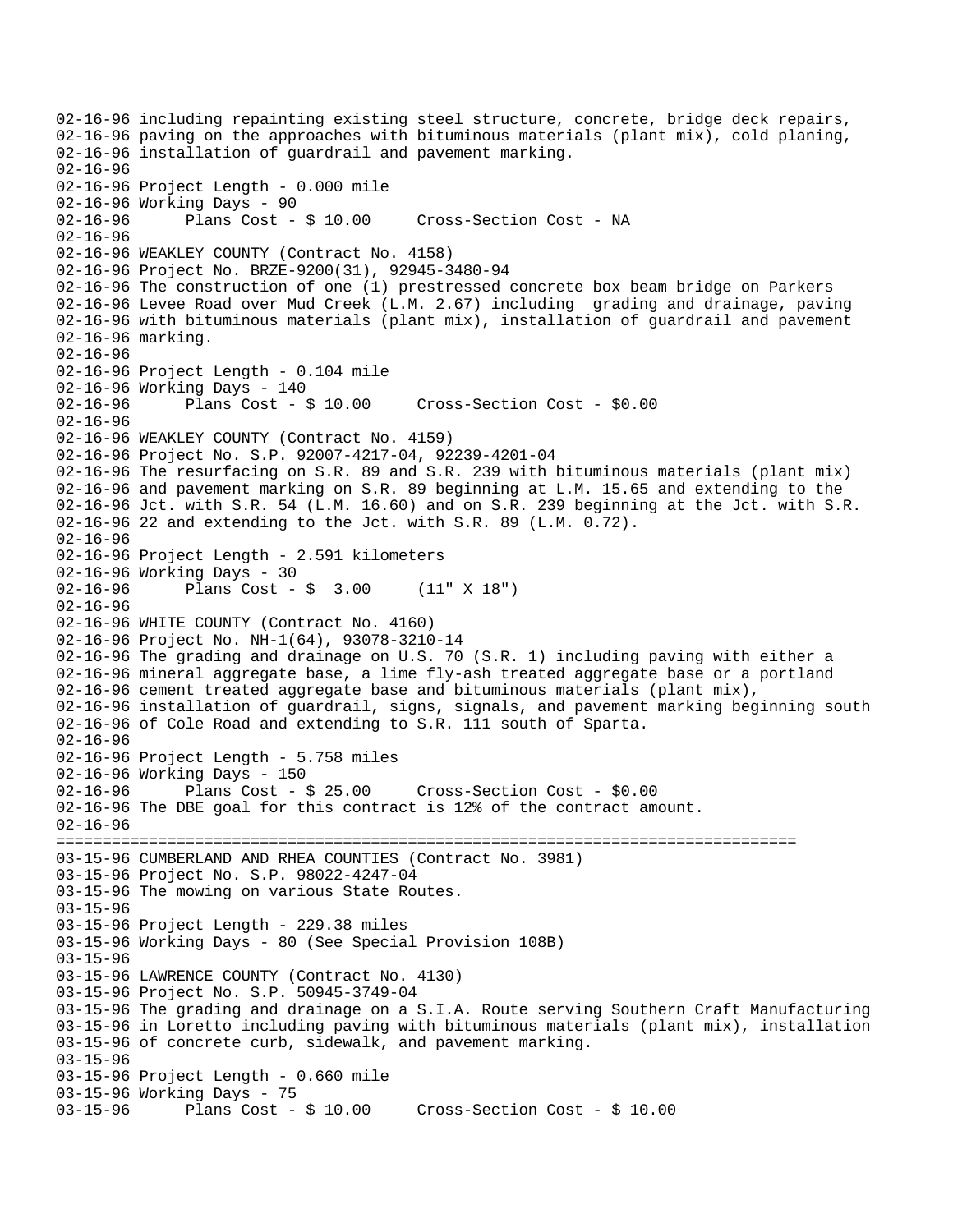```
03-15-96 
03-15-96 MCNAIRY COUNTY (Contract No. 4133) 
03-15-96 Project No. S.P. 55003-4212-04 
03-15-96 The resurfacing on S.R. 15 with bituminous materials (plant mix) (modified) and 
03-15-96 pavement marking beginning at county road (L.M. 5.13) and extending to the Jct. 
03-15-96 with old U.S. 45 (L.M. 10.95). 
03-15-96 
03-15-96 Project Length - 9.366 kilometers *METRIC* 
03-15-96 Working Days - 40 
03-15-96 Plans Cost - $ 3.00 (11" X 18") 
03-15-96 
03-15-96 ANDERSON, BLOUNT, CAMPBELL, CARTER, COCKE, GREENE, JEFFERSON, KNOX, LOUDON, 
03-15-96 MONROE, ROANE, SEVIER, SULLIVAN, UNICOI AND WASHINGTON COUNTIES 
03-15-96 (Contract No. 4161) 
03-15-96 Project No. S.P. 98012-4152-04 
03-15-96 The relensing of snowplowable pavement markers on various Interstate and State 
03-15-96 Routes. 
03-15-96 
03-15-96 Project Length - 0.000 mile 
03-15-96 Working Days - On or before September 1, 1996 
03-15-96 NO PLANS CONTRACT 
03-15-96 
03-15-96 BRADLEY, COFFEE, CUMBERLAND, GRUNDY, HAMILTON, MCMINN, MARION, PUTNAM AND WHITE 
03-15-96 COUNTIES (Contract No. 4162) 
03-15-96 Project No. S.P. 98022-4166-04 
03-15-96 The relensing of snowplowable pavement markers on various Interstate and State 
03-15-96 Routes. 
03-15-96 
03-15-96 Project Length - 0.000 mile 
03-15-96 Working Days - On or before September 1, 1996 
03-15-96 NO PLANS CONTRACT 
03-15-96 
03-15-96 CANNON COUNTY (Contract No. 4163) 
03-15-96 Project No. S.P. 08001-4231-04 
03-15-96 The resurfacing on S.R. 1 with bituminous materials (plant mix) and pavement 
03-15-96 marking beginning at the end of the three lane section (L.M. 9.63) and 
03-15-96 extending to the Warren County line (L.M. 14.93). 
03-15-96 
03-15-96 Project Length - 8.530 kilometers *METRIC* 
03-15-96 Working Days - 35 
03-15-96 Plans Cost - $ 3.00 (11" X 18") 
03-15-96 
03-15-96 CARTER COUNTY (Contract No. 4164) 
03-15-96 Project No. STP-M-NHE-9103(2), 10951-3526-54 
03-15-96 The signalization at the intersection of "G" Street with Bemberg Road, S.R. 67 
03-15-96 with S.R. 400 (Lynn Avenue), and S.R. 67 with Sycamore Street in Elizabethton. 
03-15-96 
03-15-96 Project Length - 0.000 kilometer *METRIC* 
03-15-96 Working Days - On or before December 1, 1996 
03-15-96 Plans Cost - $ 10.00 Cross-Section Cost - NA 
03-15-96 
03-15-96 CARTER COUNTY (Contract No. 4165) 
03-15-96 Project No. S.P. 10007-4518-04 
03-15-96 The repair of the bridge on S.R. 67 over the Watauga River (L.M. 17.61) 
03-15-96 including concrete, bridge deck and expansion joint repairs, bridge deck crack 
03-15-96 sealing, bridgerail replacement, paving on the approaches with bituminous 
03-15-96 materials (plant mix), cold planing, installation of guardrail, and pavement 
03-15-96 marking. 
03-15-96 
03-15-96 Project Length - 0.000 mile
```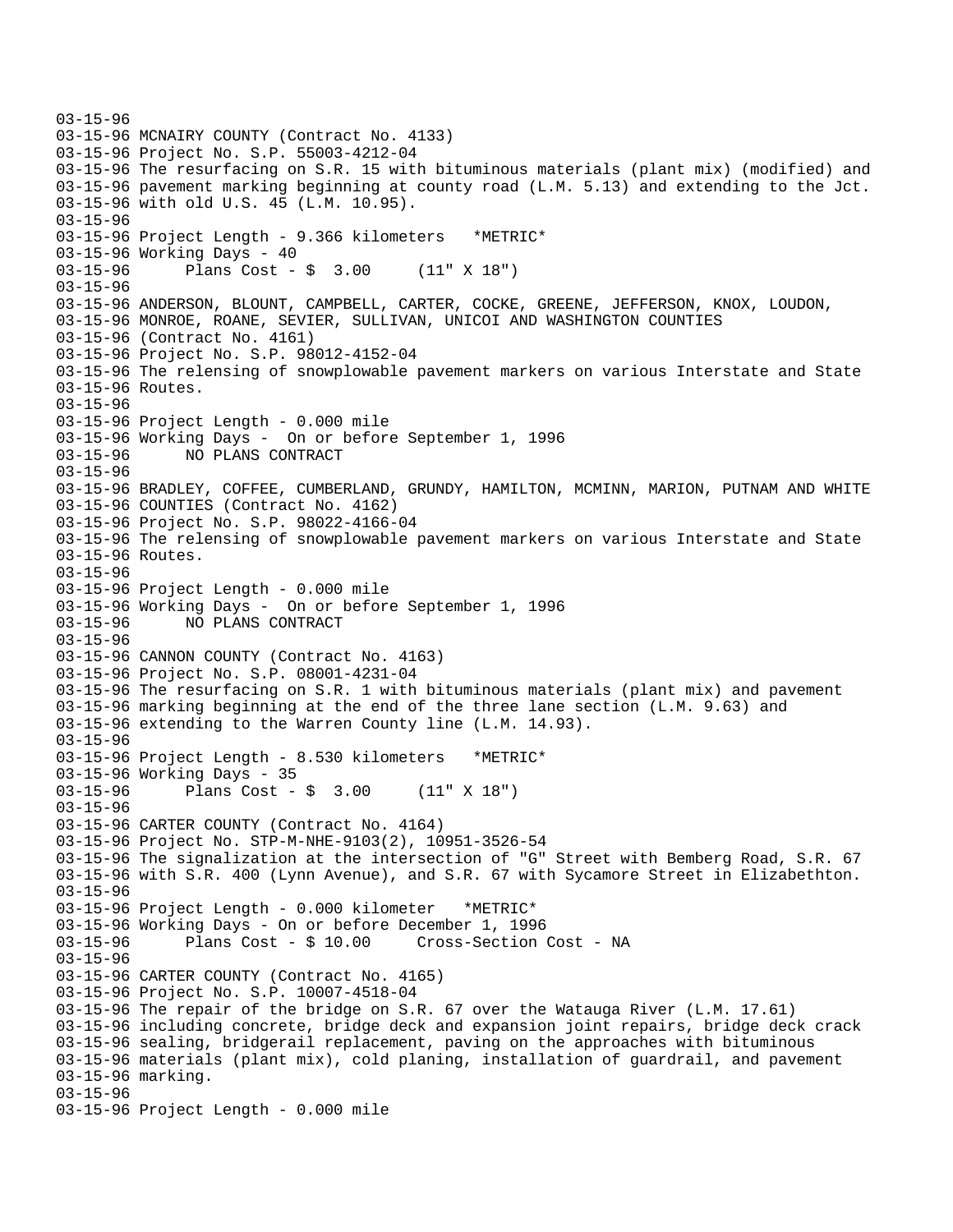```
03-15-96 Working Days - 140<br>03-15-96       Plans Cost - 8
              Plans Cost - $ 10.00 Cross-Section Cost - NA
03-15-96 
03-15-96 CLAY COUNTY (Contract No. 4166) 
03-15-96 Project No. S.P. 14013-4203-04 
03-15-96 The resurfacing on S.R. 135 with bituminous materials (plant mix) and pavement 
03-15-96 marking beginning at Pricetown Road (L.M. 4.17) and extending to S.R. 52 
03-15-96 (L.M. 8.41). 
03-15-96 
03-15-96 Project Length - 6.820 kilometers *METRIC* 
03-15-96 Working Days - 30 
03-15-96 Plans Cost - $ 3.00 (11" X 18") 
03-15-96 
03-15-96 COFFEE AND VAN BUREN COUNTIES (Contract No. 4167) 
03-15-96 Project No. S.P. 98992-3606-04 
03-15-96 The construction of covered salt bins at the county maintenance lots. 
03-15-96 
03-15-96 Project Length - 0.000 mile 
03-15-96 Working Days - On or before September 15, 1996 
03-15-96 NO PLANS CONTRACT 
03-15-96 
03-15-96 CROCKETT COUNTY (Contract No. 4168) 
03-15-96 Project No. S.P. 17001-4214-04 
03-15-96 The resurfacing on S.R. 20 with bituminous materials (plant mix) and pavement 
03-15-96 marking beginning at L.M. 9.36 and extending to L.M. 12.22. 
03-15-96 
03-15-96 Project Length - 4.600 kilometers *METRIC* 
03-15-96 Working Days - 30 
03-15-96 Plans Cost - $ 3.00 (11" X 18") 
03-15-96 
03-15-96 DAVIDSON COUNTY (Contract No. 4169) 
03-15-96 Project No. S.P. 19057-4214-04 
03-15-96 The resurfacing on S.R. 254 with bituminous materials (plant mix) (modified) 
03-15-96 and pavement marking beginning at the Jct. with S.R. 100 (L.M. 0.00) and 
03-15-96 extending to Hillview Drive (L.M. 6.75). 
03-15-96 
03-15-96 Project Length - 10.863 kilometers *METRIC* 
03-15-96 Working Days - 35 
03-15-96 Plans Cost - $ 3.00 (11" X 18") 
03-15-96 
03-15-96 DECATUR COUNTY (Contract No. 4170) 
03-15-96 Project No. DS-NH-69(21), 20009-3221-14 
03-15-96 The grading and drainage on S.R. 69 including the construction of three (3) 
03-15-96 concrete box bridges, three (3) concrete box culverts, subgrade treatment with 
03-15-96 hydrated lime on the mainline, paving with bituminous materials (plant mix), 
03-15-96 installation of guardrail, fence, and pavement marking beginning at existing 
03-15-96 S.R. 114, 1.9 miles east of Bath Springs and extending to S.R. 202. 
03-15-96 
03-15-96 Project Length - 9.247 miles 
03-15-96 Working Days - On or before December 15, 1998 
03-15-96 Plans Cost - $100.00 Cross-Section Cost - $175.00 
03-15-96 The DBE goal for this contract is 13% of the contract amount. 
03-15-96 
03-15-96 DYER COUNTY (Contract No. 4171) 
03-15-96 Project No. S.P. 23006-4229-04 
03-15-96 The resurfacing on S.R. 104 with bituminous materials (plant mix) and pavement 
03-15-96 marking beginning at S.R. 211 (L.M. 16.77) and extending to L.M. 19.65. 
03-15-96 
03-15-96 Project Length - 4.635 kilometers *METRIC* 
03-15-96 Working Days - 30
```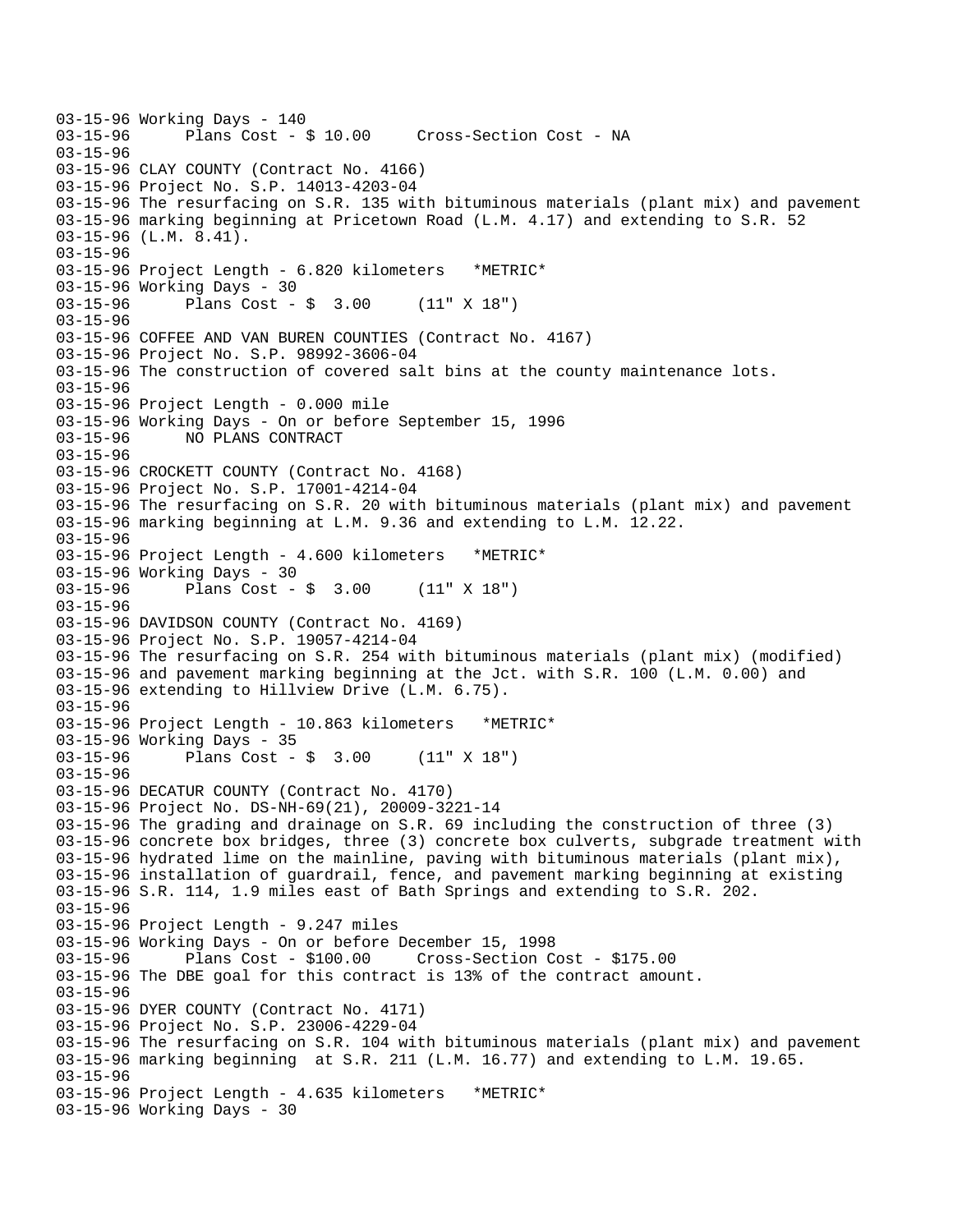```
03-15-96 Plans Cost - $ 3.00 (11" X 18") 
03-15-96 
03-15-96 DYER COUNTY (Contract No. 4172) 
03-15-96 Project No. S.P. 23945-4244-04 
03-15-96 The scour repair with the installation of rip-rap on S.R. 3 over overflow of 
03-15-96 South Fork Forked Deer River (L.M. 0.44) and S.R. 210 over Pond Creek 
03-15-96 (L.M. 4.81) 
03-15-96 
03-15-96 Project Length - 0.000 mile 
03-15-96 Working Days - 30 
03-15-96 NO PLANS CONTRACT 
03-15-96 
03-15-96 FAYETTE COUNTY (Contract No. 4173) 
03-15-96 Project No. S.P. 24024-4203-04 
03-15-96 The resurfacing on S.R. 196 with bituminous materials (plant mix) and pavement 
03-15-96 marking beginning at S.R. 86 (L.M. 0.00) and extending to the Jct. with S.R. 57 
03-15-96 (L.M. 3.72). 
03-15-96 
03-15-96 Project Length - 5.990 kilometers *METRIC* 
03-15-96 Working Days - 30 
03-15-96 Plans Cost - $ 3.00 (11" X 18") 
03-15-96 
03-15-96 FAYETTE COUNTY (Contract No. 4174) 
03-15-96 Project No. S.P. 24945-4261-04 
03-15-96 The scour repair with the installation of rip-rap on S.R. 76 over overflow of 
03-15-96 North Fork Wolf River (L.M. 0.55) and over North Fork Wolf River (L.M. 0.74). 
03-15-96 
03-15-96 Project Length - 0.000 mile 
03-15-96 Working Days - 30 
03-15-96 NO PLANS CONTRACT 
03-15-96 
03-15-96 FRANKLIN COUNTY (Contract No. 4175) 
03-15-96 Project No. S.P. 26002-4229-04, 26005-4222-04 
03-15-96 The resurfacing on S.R. 50 and S.R. 15 with bituminous materials (plant mix) 
03-15-96 (modified), cold planing, and pavement marking on S.R. 50 beginning at 12th 
03-15-96 Avenue North (L.M. 12.22) and extending to 2.6 kilometers north (L.M. 13.84), 
03-15-96 and on S.R. 15 beginning at S.R. 16 right (Rowe Gap Road) (L.M. 13.46) and 
03-15-96 extending to the Cowan-Winchester bypass left (L.M. 16.88). 
03-15-96 
03-15-96 Project Length - 8.900 kilometers *METRIC* 
03-15-96 Working Days - 40 
03-15-96 Plans Cost - $ 3.00 (11" X 18") 
03-15-96 
03-15-96 GIBSON COUNTY (Contract No. 4176) 
03-15-96 Project No. S.P. 27004-4266-04 
03-15-96 The resurfacing on old S.R. 43 with bituminous materials (plant mix), cold 
03-15-96 planing, and pavement marking beginning at L.M. 16.86 and extending to L.M. 
03-15-96 18.08. 
03-15-96 
03-15-96 Project Length - 1.960 kilometers *METRIC* 
03-15-96 Working Days - 30 
03-15-96 Plans Cost - $ 3.00 (11" X 18") 
03-15-96 
03-15-96 GIBSON COUNTY (Contract No. 4177) 
03-15-96 Project No. S.P. 27945-4263-04 
03-15-96 The scour repair with the installation of rip-rap on S.R. 5 over Branch of 
03-15-96 Obion River (L.M. 25.33), over Edmundson Creek (L.M. 29.47), over Branch of 
03-15-96 Edmundson Creek (L.M. 30.58), and on S.R. 104 over Cane Creek (L.M. 13.24). 
03-15-96 
03-15-96 Project Length - 0.000 mile
```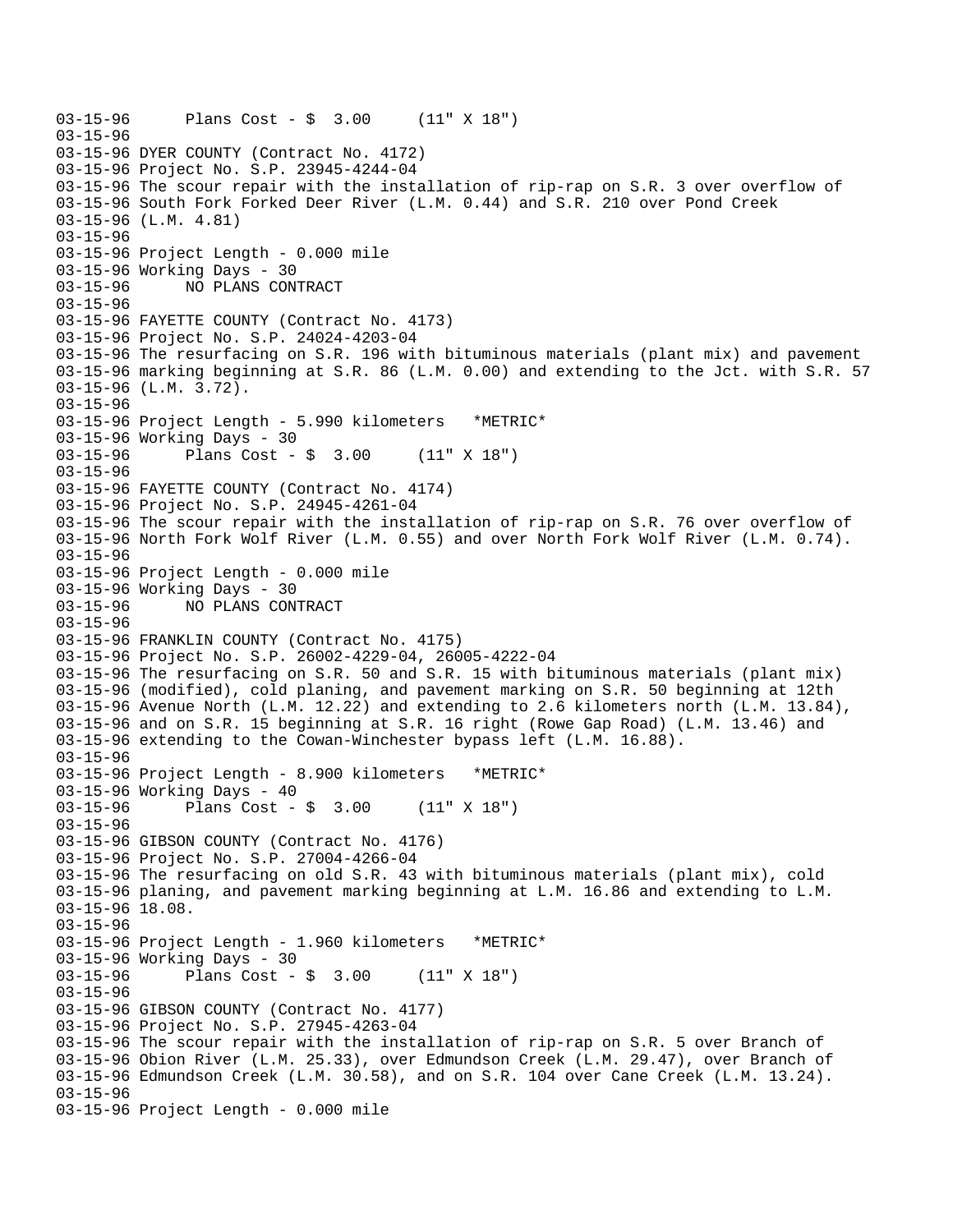```
03-15-96 Working Days - 30<br>03-15-96     NO PLANS CON
              03-15-96 NO PLANS CONTRACT 
03-15-96 
03-15-96 GIBSON COUNTY (Contract No. 4178) 
03-15-96 Project No. S.P. 27945-4265-04 
03-15-96 The repair of the bridge on S.R. 54 over the Gibson County Railroad (L.M. 
03-15-96 10.34) and on S.R. 5 over the North Fork Forked Deer River (L.M. 14.53) 
03-15-96 including concrete, bridge deck and expansion joint repairs, bridge drains, 
03-15-96 bridge deck sealant, bridgerail replacement, overlay with bituminous materials 
03-15-96 (plant mix), cold planing, installation of guardrail, and pavement marking. 
03-15-96 
03-15-96 Project Length - 0.000 mile 
03-15-96 Working Days - 175 
03-15-96 Plans Cost - $ 10.00 Cross-Section Cost - NA 
03-15-96 
03-15-96 GILES COUNTY (Contract No. 4179) 
03-15-96 Project No. S.P. 28009-4204-04 
03-15-96 The replacement of nine (9) drainage structures at various locations on S.R 129 
03-15-96 including precast concrete box culverts, grading and drainage, paving with 
03-15-96 bituminous materials (plant mix), installation of concrete curb and gutter, 
03-15-96 sidewalk, guardrail, signs, and pavement marking. 
03-15-96 
03-15-96 Project Length - 0.436 mile 
03-15-96 Working Days - 90<br>03-15-96 Plans Cost - $ 10.00
                                        Cross-Section Cost - $0.00
03-15-96 
03-15-96 GRAINGER COUNTY (Contract No. 4180) 
03-15-96 Project No. S.P. 29008-4307-04 
03-15-96 The resurfacing on S.R. 131 with bituminous materials (plant mix) and pavement 
03-15-96 marking beginning 240 meters west of Old Mountain Road (L.M. 18.24) and 
03-15-96 extending to the Hancock County line (L.M. 24.61). 
03-15-96 
03-15-96 Project Length - 10.250 kilometers *METRIC* 
03-15-96 Working Days - 45<br>03-15-96 Plans Cost -
              Plans Cost - $3.00 (11" X 18")
03-15-96 
03-15-96 GRUNDY COUNTY (Contract No. 4181) 
03-15-96 Project No. S.P. 31945-4245-04 
03-15-96 The slip lining of culverts at various locations on various State Routes. 
03-15-96 
03-15-96 Project Length - 0.000 mile 
03-15-96 Working Days - On or before September 15, 1996 
03-15-96 NO PLANS CONTRACT 
03-15-96 
03-15-96 HAMILTON COUNTY (Contract No. 4182) 
03-15-96 Project No. S.P. 33026-4320-04 
03-15-96 The resurfacing on S.R. 17 with bituminous materials (plant mix) (modified), 
03-15-96 cold planing, and pavement marking beginning at Greenwood Road right (L.M. 
03-15-96 6.14) and extending to the Jct. with S.R. 153 bridge (L.M. 8.74). 
03-15-96 
03-15-96 Project Length - 4.020 kilometers *METRIC* 
03-15-96 Working Days - 35 
03-15-96 Plans Cost - $ 3.00 (11" X 18") 
03-15-96 
03-15-96 HAMILTON COUNTY (Contract No. 4183) 
03-15-96 Project No. S.P. 33958-4746-04 
03-15-96 The repair of the bridge on Missionary Ridge South Crest Road over I-24 
03-15-96 (L.M. 3.09) including concrete, structural steel and bridge deck repairs, 
03-15-96 paving on the approaches with bituminous materials (plant mix), cold planing, 
03-15-96 installation of guardrail, and pavement marking.
```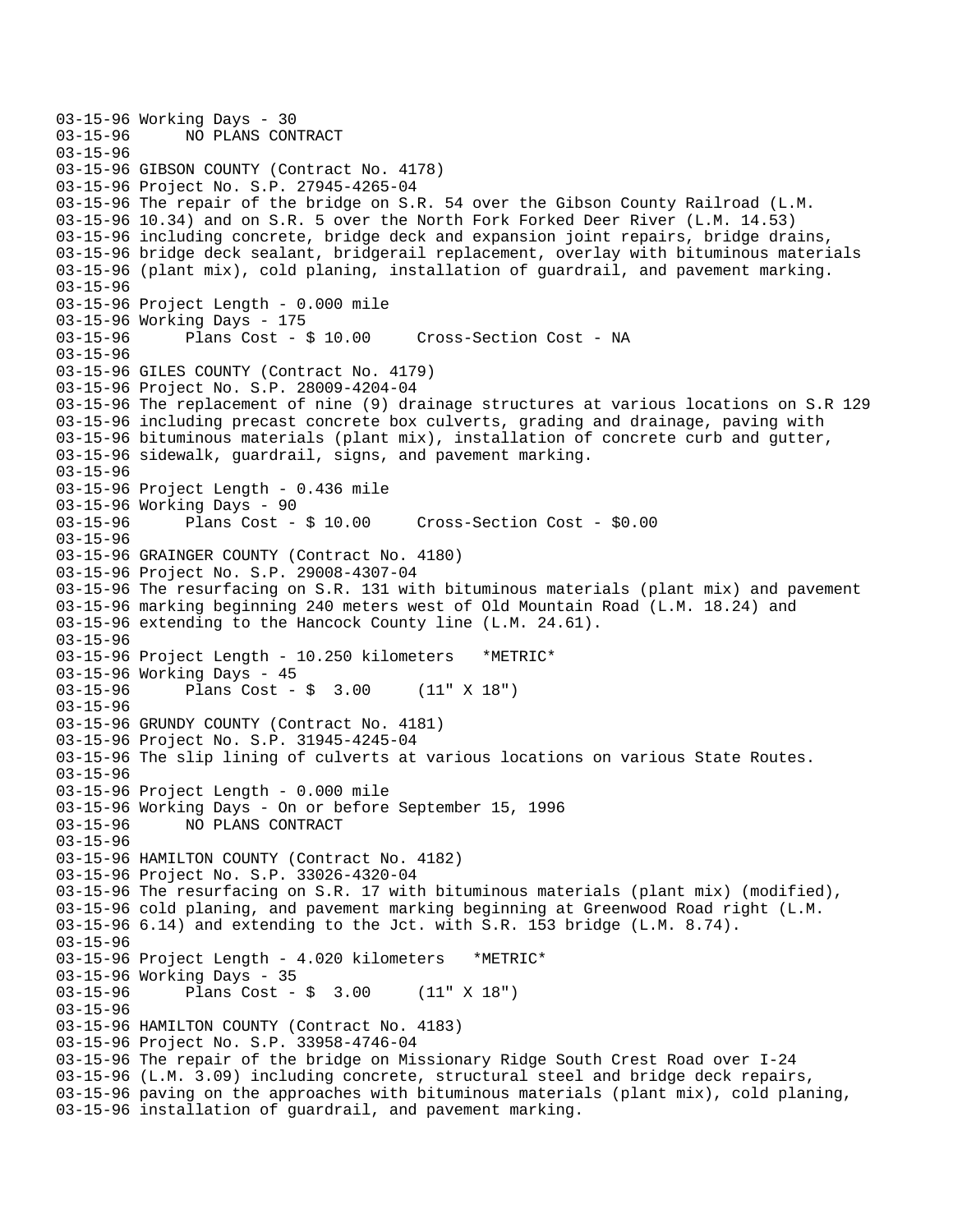03-15-96 03-15-96 Project Length - 0.000 mile 03-15-96 Working Days - 60 03-15-96 Plans Cost - \$ 10.00 Cross-Section Cost - NA 03-15-96 03-15-96 HAWKINS COUNTY (Contract No. 4184) 03-15-96 Project No. S.P. 37070-4210-04 03-15-96 The resurfacing on S.R. 1 with bituminous materials (plant mix) and pavement 03-15-96 marking beginning at the Poor Valley Creek bridge (L.M. 3.67) and extending to 03-15-96 110 meters west of Jim Town Road (L.M. 8.14). 03-15-96 03-15-96 Project Length - 7.190 kilometers \*METRIC\* 03-15-96 Working Days - 50 03-15-96 Plans Cost - \$ 3.00 (11" X 18") 03-15-96 03-15-96 HICKMAN COUNTY (Contract No. 4185) 03-15-96 Project No. S.P. 41005-4327-04 03-15-96 The resurfacing on S.R. 48 with bituminous materials (plant mix) and pavement 03-15-96 marking beginning at the Jct. with S.R. 100 (L.M. 17.97) and extending to Petty 03-15-96 Cemetery Road (L.M. 24.31). 03-15-96 03-15-96 Project Length - 10.106 kilometers \*METRIC\* 03-15-96 Working Days - 30 03-15-96 Plans Cost - \$ 3.00 (11" X 18") 03-15-96 03-15-96 HOUSTON COUNTY (Contract No. 4186) 03-15-96 Project No. S.P. 42002-4207-04 03-15-96 The resurfacing on S.R. 49 with bituminous materials (plant mix), cold planing, 03-15-96 and pavement marking beginning at S.R. 147 (L.M. 1.00) and extending to near 03-15-96 S.R. 13 (L.M. 5.89). 03-15-96 03-15-96 Project Length - 7.805 kilometers \*METRIC\* 03-15-96 Working Days - 35 03-15-96 Plans Cost - \$ 3.00 (11" X 18") 03-15-96 03-15-96 HUMPHREYS AND ROBERTSON COUNTIES (Contract No. 4187) 03-15-96 Project No. S.P. 98993-3609-04 03-15-96 The construction of covered salt bins at the county maintenance lots. 03-15-96 03-15-96 Project Length - 0.000 mile 03-15-96 Working Days - On or before September 15, 1996 03-15-96 NO PLANS CONTRACT 03-15-96 03-15-96 JACKSON AND PUTNAM COUNTIES (Contract No. 4188) 03-15-96 Project No. S.P. 98022-4270-04 03-15-96 The overlay on S.R. 56, S.R. 85, S.R. 262, S.R. 135, S.R. 136 and S.R. 290 with 03-15-96 an emulsified asphalt micro-surfacing, and on S.R. 56 over Jennings Creek (L.M. 03-15-96 23.55 and L.M. 27.37) including bridge deck repairs, bridge deck sealant and 03-15-96 overlay with bituminous materials (plant mix), and pavement marking in Jackson 03-15-96 County on S.R. 56 beginning at S.R. 151 right (L.M. 23.55) and extending to the 03-15-96 Macon County line (L.M. 27.37), on S.R. 85 beginning at the Smith County line 03-15-96 (L.M. 0.00) and extending to S.R. 262 left (L.M. 3.51), and on S.R. 262 03-15-96 beginning at the Macon County line (L.M. 0.00) and extending to S.R. 53 (L.M. 03-15-96 9.05), in Putnam County on S.R. 135 beginning 0.03 kilometer north of S.R. 290 03-15-96 (L.M. 11.68) and extending to 0.10 kilometer north of North Dixie Avenue right 03-15-96 (L.M. 12.84), on S.R. 136 beginning at Pigeon Roost Creek Road (L.M. 0.25) and 03-15-96 extending to Davis Road left (L.M. 1.66) and beginning 0.16 kilometer north of 03-15-96 10th Street (L.M. 5.19) and extending to Bear Creek Road (L.M. 9.01), and on 03-15-96 S.R. 290 beginning 0.08 kilometer west of Franklin Avenue (L.M. 5.79) and 03-15-96 extending to S.R. 135 (L.M. 6.40).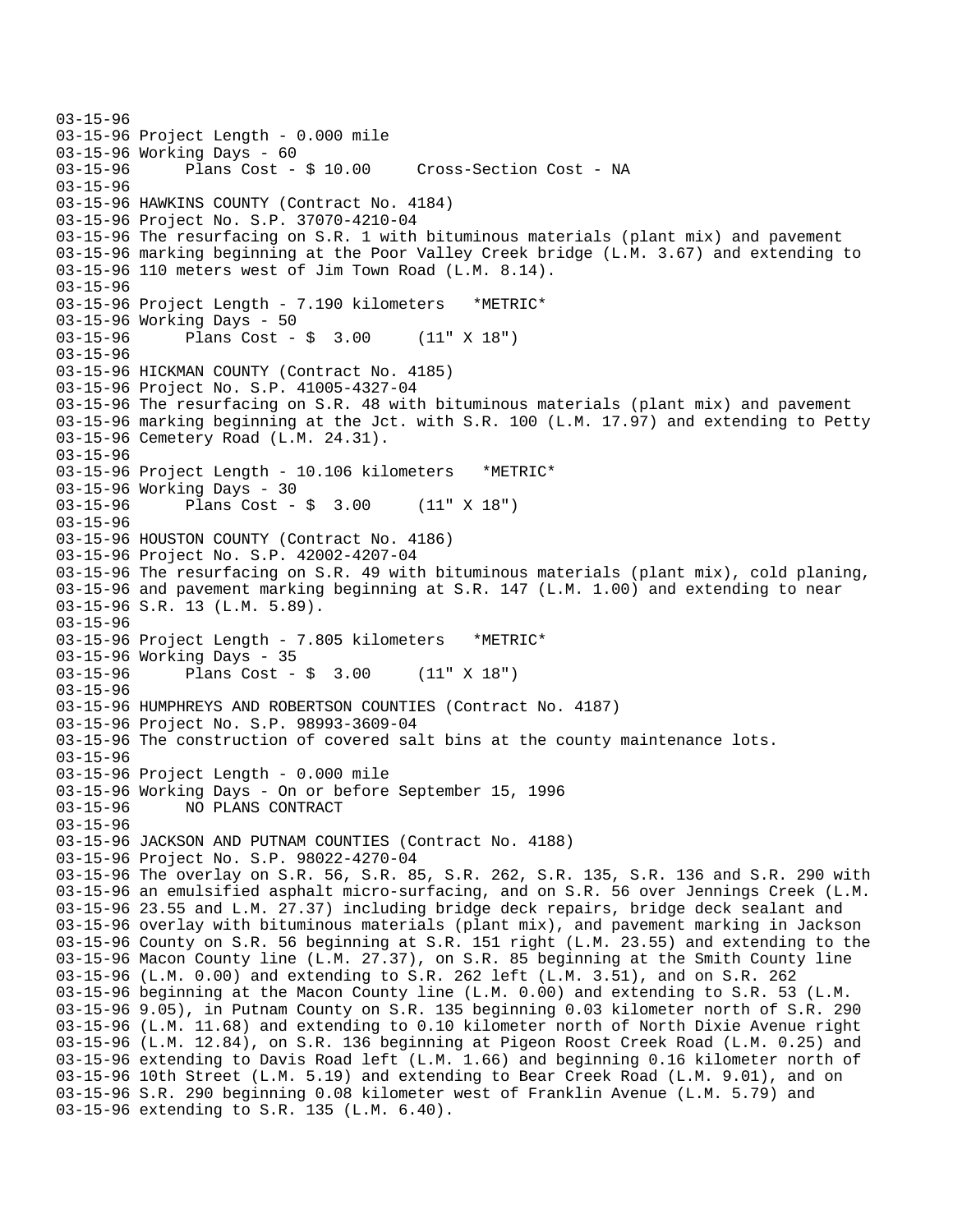03-15-96 03-15-96 Project Length - 37.384 kilometers \*METRIC\* 03-15-96 Working Days - 45 03-15-96 Plans Cost - \$ 3.00 (11" X 18") 03-15-96 03-15-96 JOHNSON COUNTY (Contract No. 4189) 03-15-96 Project No. S.P. 46009-4313-04 03-15-96 The resurfacing on S.R. 167 with bituminous materials (plant mix) and pavement 03-15-96 marking beginning 0.68 kilometer north of Fire Tower Road left (L.M. 10.03) and 03-15-96 extending to the Jct. of S.R. 34 (L.M. 13.95). 03-15-96 03-15-96 Project Length - 6.310 kilometers \*METRIC\* 03-15-96 Working Days - 40 03-15-96 Plans Cost - \$ 3.00 (11" X 18") 03-15-96 03-15-96 KNOX COUNTY (Contract No. 4190) 03-15-96 Project No. STP-M-2420(2), 47064-3511-54 03-15-96 The grading and drainage on Everett Road including paving with bituminous 03-15-96 materials (plant mix), storm sewer construction, installation of concrete curb 03-15-96 and gutter, guardrail, signs, and pavement marking beginning at Union Road and 03-15-96 extending to U.S. 11/70 (S.R. 1) in Farragut. 03-15-96 03-15-96 Project Length - 0.255 mile 03-15-96 Working Days - On or before December 1, 1996 Cross-Section Cost - \$0.00 03-15-96 03-15-96 LAUDERDALE COUNTY (Contract No. 4191) 03-15-96 Project No. S.P. 49008-4239-04 03-15-96 The resurfacing on S.R. 88 with bituminous materials (plant mix), cold planing, 03-15-96 and pavement marking beginning at S.R. 3 (L.M. 14.60) and extending to L.M. 03-15-96 19.03. 03-15-96 03-15-96 Project Length - 7.129 kilometers \*METRIC\* 03-15-96 Working Days - 30<br>03-15-96 Plans Cost -Plans  $Cost - $ 3.00 (11" X 18")$ 03-15-96 03-15-96 MACON COUNTY (Contract No. 4192) 03-15-96 Project No. S.P. 56011-4315-04 03-15-96 The resurfacing on S.R. 261 with bituminous materials (plant mix) including 03-15-96 bridge deck repairs, bridge deck sealant, and pavement marking beginning at 03-15-96 Liberty Road-Perrigo Road (L.M. 4.69) and extending to the Kentucky State line 03-15-96 (L.M. 13.42). 03-15-96 03-15-96 Project Length - 14.049 kilometers \*METRIC\* 03-15-96 Working Days - 40 03-15-96 Plans Cost - \$ 3.00 (11" X 18") 03-15-96 03-15-96 MARSHALL AND BEDFORD COUNTIES (Contract No. 4193) 03-15-96 Project No. S.P. 59008-4205-04, 02007-4210-04 03-15-96 The resurfacing on S.R. 64 with bituminous materials (plant mix) and pavement 03-15-96 marking in Marshall County beginning at S.R. 11 (L.M. 0.00) and extending to 03-15-96 Thompson Road (L.M. 6.07) in Bedford County. 03-15-96 03-15-96 Project Length - 14.580 kilometers \*METRIC\* 03-15-96 Working Days - 35 03-15-96 Plans Cost - \$ 3.00 (11" X 18") 03-15-96 03-15-96 MAURY COUNTY (Contract No. 4194) 03-15-96 Project No. S.P. 60017-4313-04 03-15-96 The resurfacing on S.R. 166 with bituminous materials (plant mix) and pavement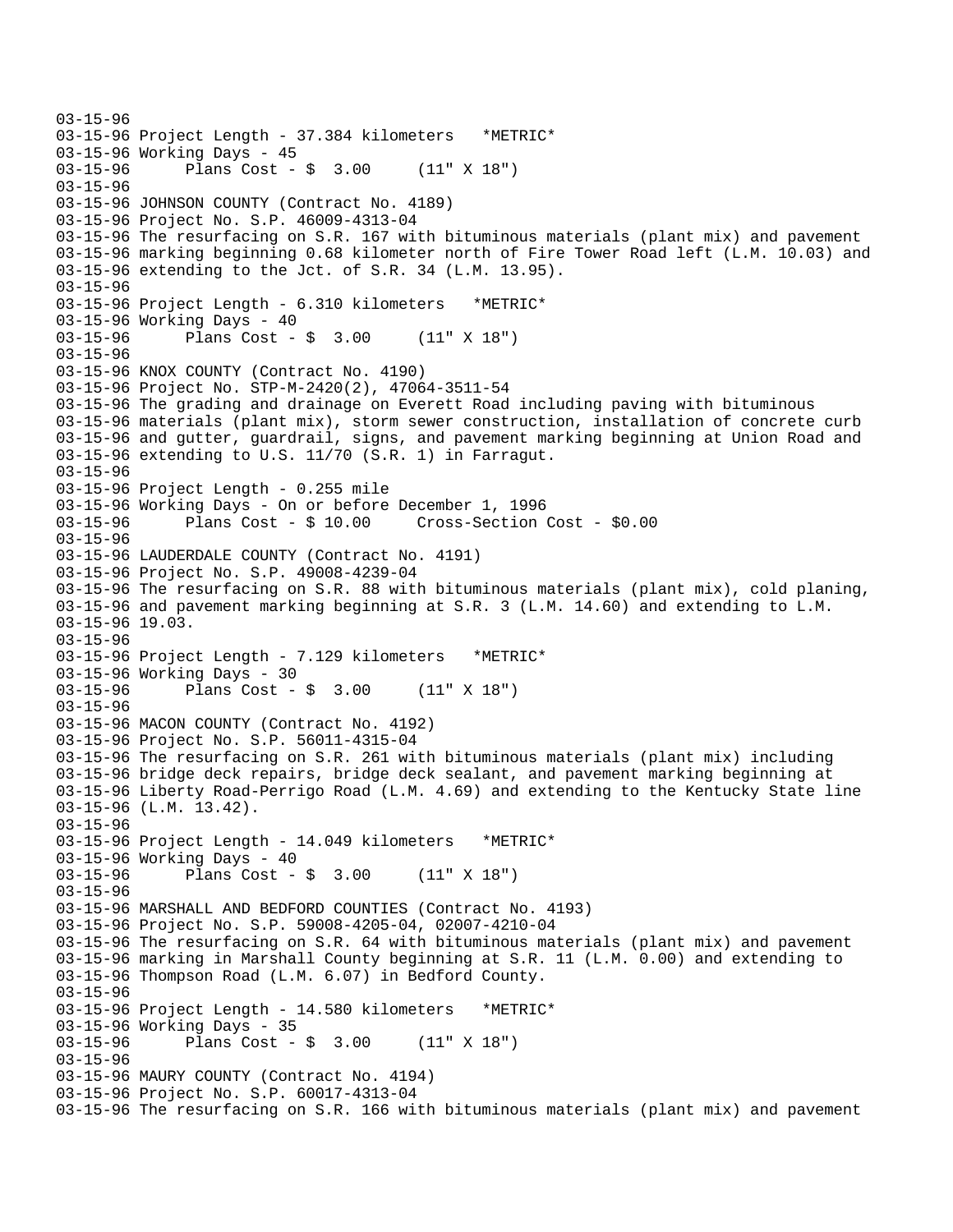03-15-96 marking beginning at Arrow Lake Road (L.M. 3.98) and extending to the Jct. with 03-15-96 S.R. 243 (L.M. 7.60). 03-15-96 03-15-96 Project Length - 5.826 kilometers \*METRIC\* 03-15-96 Working Days - 30 03-15-96 Plans Cost - \$ 3.00 (11" X 18") 03-15-96 03-15-96 MORGAN COUNTY (Contract No. 4195) 03-15-96 Project No. S.P. 65008-4227-04 03-15-96 The resurfacing on S.R. 62 with bituminous materials (plant mix) and pavement 03-15-96 marking beginning 0.76 kilometer west of Cooper Road (L.M. 14.00) and extending 03-15-96 to the Jct. with S.R. 29 (L.M. 20.45). 03-15-96 03-15-96 Project Length - 10.380 kilometers \*METRIC\* 03-15-96 Working Days - 45 03-15-96 Plans Cost - \$ 3.00 (11" X 18") 03-15-96 03-15-96 OBION COUNTY (Contract No. 4196) 03-15-96 Project No. S.P. 66001-4259-04 03-15-96 The scour repair with the installation of rip-rap at the bridges on S.R. 3 03-15-96 right and left lanes over the Obion River (L.M. 2.38). 03-15-96 03-15-96 Project Length - 0.000 mile 03-15-96 Working Days - 30<br>03-15-96 NO PLANS CON 03-15-96 NO PLANS CONTRACT 03-15-96 03-15-96 OBION COUNTY (Contract No. 4197) 03-15-96 Project No. S.P. 66001-4260-04 03-15-96 The resurfacing on S.R. 3 with bituminous materials (plant mix) (modified), 03-15-96 cold planing, and pavement marking beginning at the Jct. with S.R. 183 (L.M. 03-15-96 3.90) and extending to L.M. 9.40. 03-15-96 03-15-96 Project Length - 8.851 kilometers \*METRIC\* 03-15-96 Working Days - 35<br>03-15-96 Plans Cost -Plans Cost -  $$3.00$  (11" X 18") 03-15-96 03-15-96 POLK COUNTY (Contract No. 4198) 03-15-96 Project No. S.P. 70002-4223-04, 70004-4271-04 03-15-96 The resurfacing on S.R. 30 and S.R. 40 with bituminous materials (plant mix) 03-15-96 and pavement marking on S.R. 30 beginning at the Jct. with S.R. 315 in Reliance 03-15-96 (L.M. 8.40) and extending to the Jct. with S.R. 40 (L.M. 17.46), and on S.R. 40 03-15-96 beginning 1.1 kilometers east of Gassaway Creek (L.M. 19.10) and extending to 03-15-96 0.4 kilometer east of Rock Creek (L.M. 20.34). 03-15-96 03-15-96 Project Length - 16.570 kilometers \*METRIC\* 03-15-96 Working Days - On or before June 1, 1996 (See Special Provision 108B) 03-15-96 Plans Cost - \$ 3.00 (11" X 18") 03-15-96 03-15-96 ROBERTSON COUNTY (Contract No. 4199) 03-15-96 Project No. S.P. 74008-4315-04, 74031-4310-04 03-15-96 The resurfacing on S.R. 256 and S.R. 49 with bituminous materials (plant mix) 03-15-96 and pavement marking on S.R. 256 beginning near Glen Raven Road (L.M. 7.90) and 03-15-96 extending to the Jct. with S.R. 76 (L.M. 10.50) and on S.R. 49 beginning at the 03-15-96 Jct. with S.R. 52 (L.M. 23.53) and extending to the Kentucky State line (L.M. 03-15-96 27.16). 03-15-96 03-15-96 Project Length - 10.026 kilometers \*METRIC\* 03-15-96 Working Days - 35<br>03-15-96 Plans Cost -Plans  $Cost - $ 3.00 (11" X 18")$ 03-15-96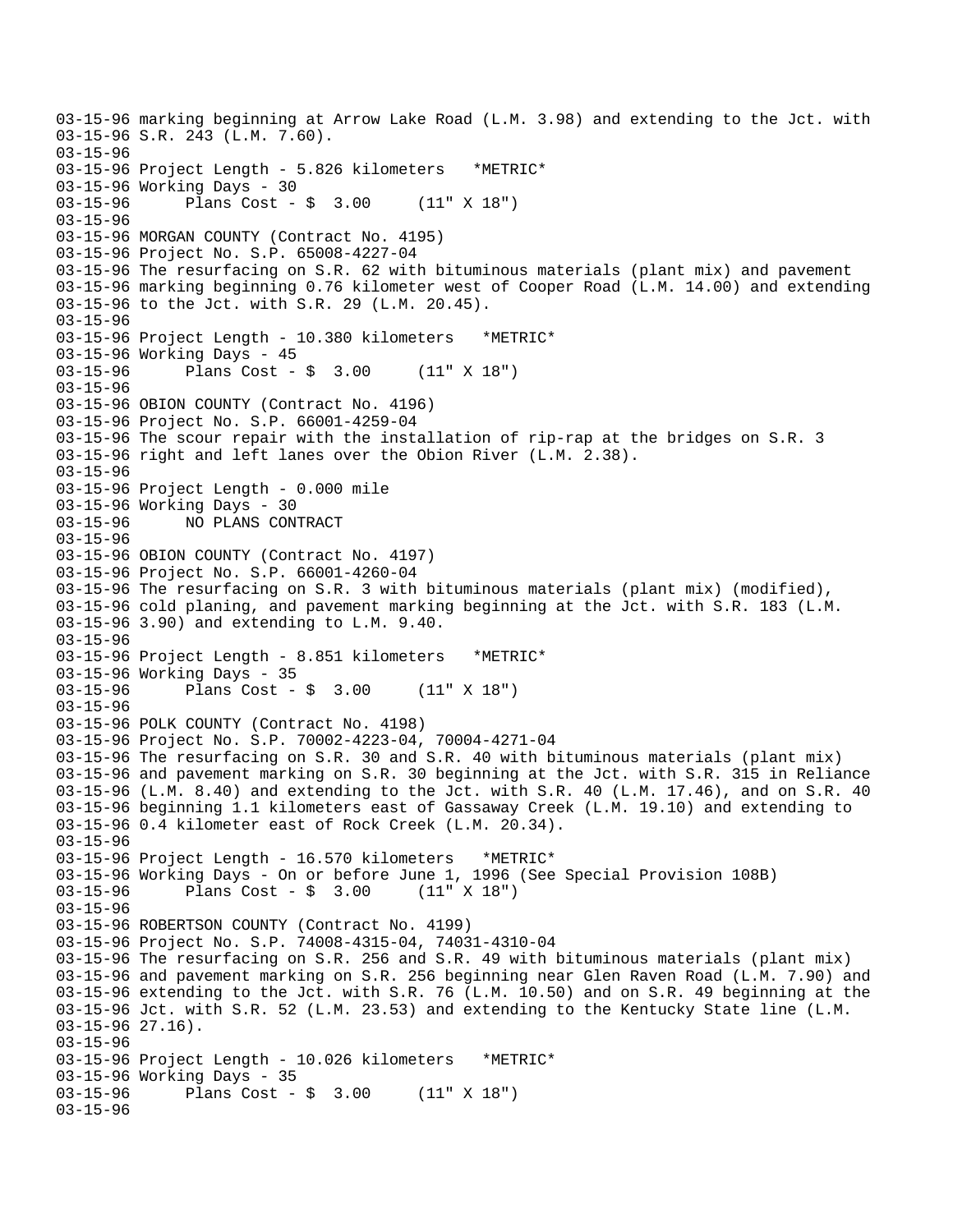```
03-15-96 RUTHERFORD COUNTY (Contract No. 4200) 
03-15-96 Project No. S.P. 75014-4333-04 
03-15-96 The resurfacing on S.R. 102 with bituminous materials (plant mix) (modified), 
03-15-96 cold planing, and pavement marking beginning 100 feet north of the I-24 
03-15-96 underpass westbound lanes (L.M. 7.71) and extending to Enon Springs Road (L.M. 
03-15-96 11.55). 
03-15-96 
03-15-96 Project Length - 5.826 kilometers *METRIC* 
03-15-96 Working Days - 45 
03-15-96 Plans Cost - $ 3.00 (11" X 18") 
03-15-96 
03-15-96 SHELBY COUNTY (Contract No. 4201) 
03-15-96 Project No. IM/NH-I-40-1(262)15, 79003-3172-44 
03-15-96 The grading and drainage on I-40 including the construction of one (1) 
03-15-96 prestressed concrete I-beam bridge over Fletcher Creek (L.M. 19.50), one (1) 
03-15-96 continuous steel welded plate girder bridge over S.R. 15, paving with 
03-15-96 bituminous materials (plant mix) (polymer modified), treated permeable base and 
03-15-96 portland cement concrete pavement on the ramps, cold planing, storm sewer 
03-15-96 construction, installation of guardrail, concrete median barrier, fence, signs, 
03-15-96 and pavement marking beginning 0.5 mile east of Appling Road and extending to 
03-15-96 1.3 miles east of U.S. 64. 
03-15-96 
03-15-96 Project Length - 3.446 miles
03-15-96 Working Days - On or before September 1, 1997 (See Special Provision 108B)<br>03-15-96     Plans Cost - $ 50.00   Cross-Section Cost - $ 50.00
              Plans Cost - $50.00 Cross-Section Cost - $50.0003-15-96 The DBE goal for this contract is 10% of the contract amount. 
03-15-96 
03-15-96 UNICOI COUNTY (Contract No. 4202) 
03-15-96 Project No. PFH-512(1), 86945-3456-84 
03-15-96 The slide repairs on Unaka Springs Road (County Road 107) near Chestoa 
03-15-96 including grading and drainage and paving with bituminous materials (plant 
03-15-96 mix). 
03-15-96 
03-15-96 Project Length - 0.121 mile 
03-15-96 Working Days - 40 
03-15-96 Plans Cost - $ 10.00 Cross-Section Cost - $0.00 
03-15-96 
03-15-96 WARREN COUNTY (Contract No. 4203) 
03-15-96 Project No. STP-M-9206(8), 89951-8540-54 
03-15-96 The resurfacing with bituminous materials (plant mix) and pavement marking 
03-15-96 on Belmont Drive beginning at Cadillac Lane and extending to Dezurick 
03-15-96 Corporation, on Caldwell Street beginning at North Chancery Street and 
03-15-96 extending to North Spring Street, on Couch Street beginning at Needmore Road 
03-15-96 and extending to Faulkner Springs Road, on Pace Street beginning at Faulkner 
03-15-96 Springs Road and extending to Red Road, on Red Road beginning at Belmont Drive 
03-15-96 and extending to north City limits in McMinnville. 
03-15-96 
03-15-96 Project Length - 5.161 kilometers *METRIC* 
03-15-96 Working Days - 40 
03-15-96 Plans Cost - $ 3.00 (11" X 18") 
03-15-96 
03-15-96 WAYNE COUNTY (Contract No. 4204) 
03-15-96 Project No. S.P. 91020-4312-04 
03-15-96 The resurfacing on S.R. 99 with bituminous materials (plant mix) and pavement 
03-15-96 marking beginning at Natural Bridge Road (L.M. 2.46) and extending to the 
03-15-96 bridge over Fortyeight Creek (L.M. 8.69). 
03-15-96 
03-15-96 Project Length - 10.026 kilometers *METRIC* 
03-15-96 Working Days - 30 
03-15-96 Plans Cost - $ 3.00 (11" X 18")
```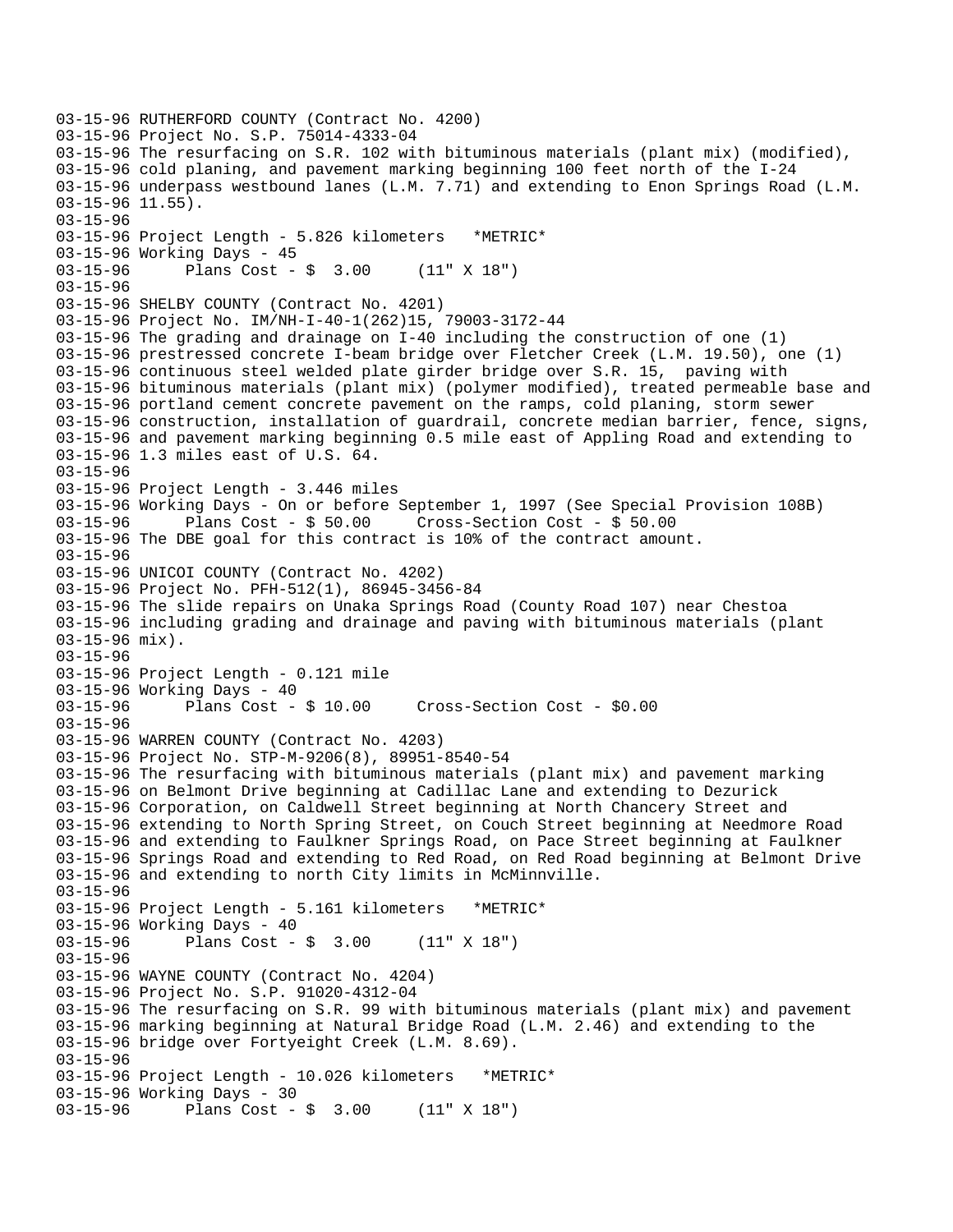```
03-15-96 
03-15-96 WEAKLEY COUNTY (Contract No. 4205) 
03-15-96 Project No. S.P. 92010-4211-04 
03-15-96 The resurfacing on S.R. 445 with bituminous materials (plant mix) and pavement 
03-15-96 marking beginning at Gibson County line (L.M. 0.00) and extending to the Jct. 
03-15-96 with S.R. 43 (L.M. 6.40). 
03-15-96 
03-15-96 Project Length - 10.300 kilometers *METRIC* 
03-15-96 Working Days - 30 
03-15-96 Plans Cost - $ 3.00 (11" X 18") 
03-15-96 
03-15-96 WILLIAMSON COUNTY (Contract No. 4206) 
03-15-96 Project No. BR-STP-106(6), 94014-3220-94 
03-15-96 The construction of one (1) prestressed concrete I-beam bridge on S.R. 106 over 
03-15-96 the Harpeth River (L.M. 16.47) including grading and drainage, paving with 
03-15-96 bituminous materials (plant mix), cold planing, storm sewer construction, 
03-15-96 installation of curb and gutter, guardrail, signs, and pavement marking. 
03-15-96 
03-15-96 Project Length - 0.694 mile 
03-15-96 Working Days - On or before August 29, 1997 
03-15-96 Plans Cost - $ 10.00 Cross-Section Cost - $ 10.00 
03-15-96 The DBE goal for this contract is 10% of the contract amount. 
03-15-96 
03-15-96 WILLIAMSON AND DAVIDSON COUNTIES (Contract No. 4207) 
03-15-96 Project No. S.P. 94054-4303-04 
03-15-96 The resurfacing on S.R. 253 with bituminous materials (plant mix) and pavement 
03-15-96 marking in Williamson County beginning east of S.R. 252 (L.M. 2.04) and 
03-15-96 extending to S.R. 11 (L.M. 0.20) in Davidson County. 
03-15-96 
03-15-96 Project Length - 8.481 kilometers *METRIC* 
03-15-96 Working Days - 30 
03-15-96 Plans Cost - $ 3.00 (11" X 18") 
03-15-96 
03-15-96 WILSON COUNTY (Contract No. 4208) 
03-15-96 Project No. S.P. 95013-4314-04 
03-15-96 The resurfacing on S.R. 141 with bituminous materials (plant mix) and pavement 
03-15-96 marking beginning at the Trousdale County line (L.M. 0.00) and extending to 
03-15-96 Hamilton Road (L.M. 5.88). 
03-15-96 
03-15-96 Project Length - 9.463 kilometers *METRIC* 
03-15-96 Working Days - 30 
03-15-96 Plans Cost - $ 3.00 (11" X 18") 
03-15-96 
================================================================================ 
04-26-96 CUMBERLAND COUNTY (Contract No. 4099) 
04-26-96 Project No. BR-STP-298(7), 18011-3213-94 
04-26-96 The construction of one (1) prestressed concrete I-beam bridge on S.R. 298 over 
04-26-96 the Obed River (L.M. 9.11) including grading and drainage, paving with 
04-26-96 bituminous materials (plant mix), installation of guardrail, and pavement 
04-26-96 marking. 
04-26-96 
04-26-96 Project Length - 0.303 mile 
04-26-96 Working Days - 175<br>04-26-96 Plans Cost - $ 10.00
04-26-96 Plans Cost - $ 10.00 Cross-Section Cost - $ 10.00 
04-26-96 
04-26-96 HAMILTON COUNTY (Contract No. 4115) 
04-26-96 Project No. STP-M-3300(26), 33946-3497-54 
04-26-96 The intersection improvement at Middle Valley Road at Gann Road including 
04-26-96 grading and drainage, paving with bituminous materials (plant mix), storm sewer 
04-26-96 construction, installation of concrete curb and gutter, signs, and pavement
```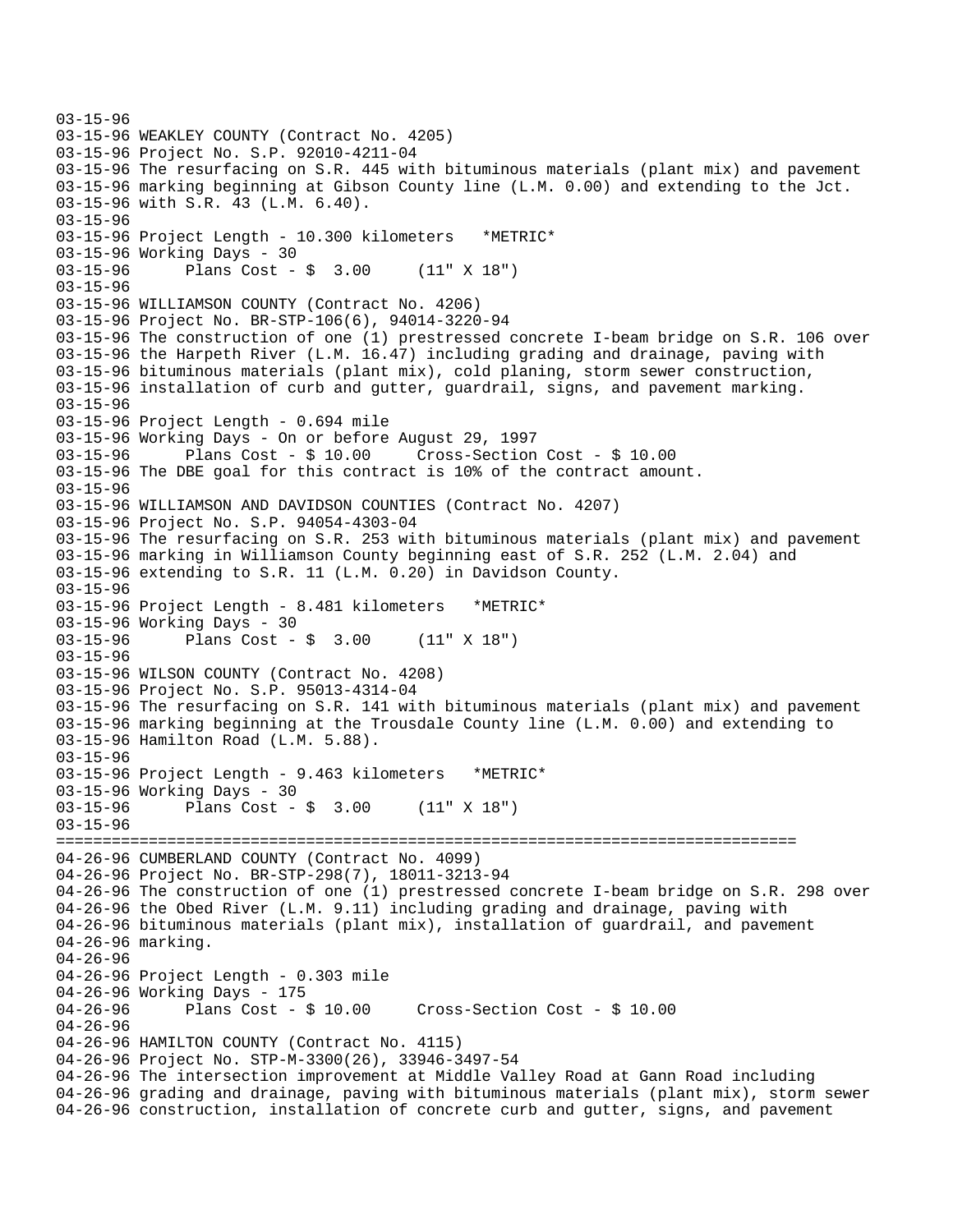```
04-26-96 marking. 
04-26-96 
04-26-96 Project Length - 0.230 mile 
04-26-96 Working Days - 70<br>04-26-96 Plans Cost - $ 10.00
                                        Cross-Section Cost - $0.00
04-26-96 
04-26-96 HOUSTON COUNTY (Contract No. 4186) 
04-26-96 Project No. S.P. 42002-4207-04 
04-26-96 The resurfacing on S.R. 49 with bituminous materials (plant mix), cold planing, 
04-26-96 and pavement marking beginning at S.R. 147 (L.M. 1.00) and extending to near 
04-26-96 S.R. 13 (L.M. 5.89). 
04-26-96 
04-26-96 Project Length - 7.805 kilometers *METRIC* 
04-26-96 Working Days - 35 
04-26-96 Plans Cost - $ 3.00 (11" X 18") 
04-26-96 
04-26-96 UNICOI COUNTY (Contract No. 4202) 
04-26-96 Project No. PFH-512(1), 86945-3456-84 
04-26-96 The slide repairs on Unaka Springs Road (County Road 107) near Chestoa 
04-26-96 including grading and drainage and paving with bituminous materials (plant 
04-26-96 mix). 
04-26-96 
04-26-96 Project Length - 0.121 mile 
04-26-96 Working Days - 40<br>04-26-96 Plans Cost - $ 10.00
                                        Cross-Section Cost - $0.00
04-26-96 
04-26-96 BEDFORD, DAVIDSON, DICKSON, GILES, HICKMAN, HUMPHREYS, MARSHALL, MAURY, 
04-26-96 MONTGOMERY, ROBERTSON, RUTHERFORD, SMITH, SUMNER, WILLIAMSON AND WILSON 
04-26-96 COUNTIES (Contract No. 4209) 
04-26-96 Project No. S.P. 98034-4137-04 
04-26-96 The relensing of snowplowable pavement markers on various Interstate and State 
04-26-96 Routes. 
04-26-96 
04-26-96 Project Length - 0.000 mile 
04-26-96 Working Days - On or before October 1, 1996 
04-26-96 NO PLANS CONTRACT 
04-26-96 
04-26-96 BENTON, DECATUR, DYER, HAYWOOD, HENDERSON, MADISON, OBION, SHELBY AND WEAKLEY 
04-26-96 COUNTIES (Contract No. 4210) 
04-26-96 Project No. S.P. 98043-4123-04 
04-26-96 The relensing of snowplowable pavement markers on various Interstate and State 
04-26-96 Routes. 
04-26-96 
04-26-96 Project Length - 0.000 mile 
04-26-96 Working Days - On or before October 1, 1996 
04-26-96 NO PLANS CONTRACT 
04-26-96 
04-26-96 BLEDSOE AND VAN BUREN COUNTIES (Contract No. 4211) 
04-26-96 Project No. S.P. 04030-4206-04, 88025-4408-04 
04-26-96 The resurfacing on S.R. 284 with bituminous materials (plant mix) and pavement 
04-26-96 marking in Van Buren County beginning at the South Entrance to Fall Creek Falls 
04-26-96 State Park (L.M. 7.48) and extending through the park in Bledsoe county to the 
04-26-96 four way stop at the park nature center in Van Buren County. 
04-26-96 
04-26-96 Project Length - 7.310 kilometers * METRIC*
04-26-96 Working Days - 30 
04-26-96 Plans Cost - $ 3.00 (11" X 18") 
04-26-96 
04-26-96 BLEDSOE AND RHEA COUNTIES (Contract No. 4212) 
04-26-96 Project No. S.P. 04443-4201-04, 72009-4304-04
```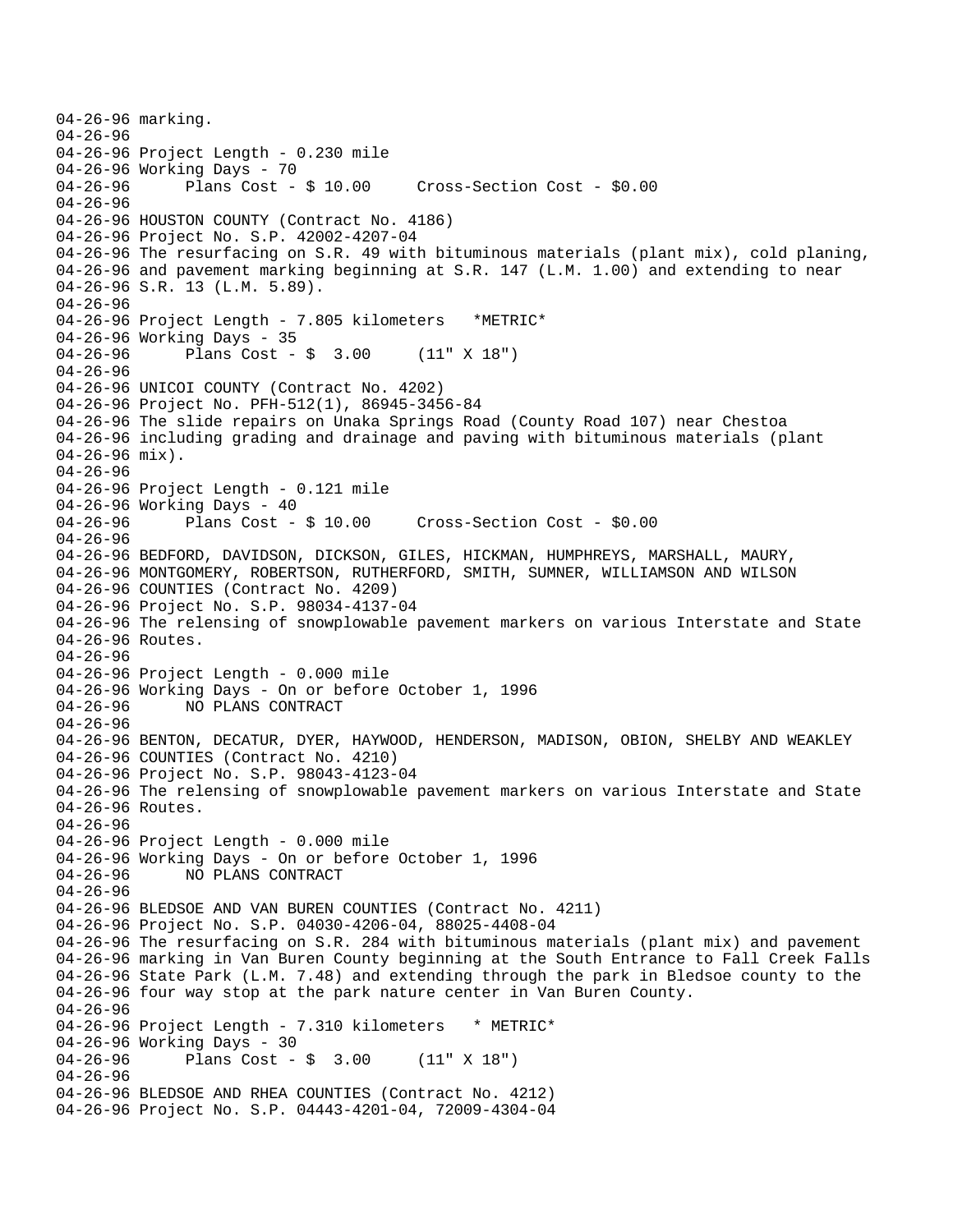04-26-96 The resurfacing on S.R. 443 with bituminous materials (plant mix) and pavement 04-26-96 marking in Bledsoe County beginning at New Harmony Road right (L.M. 3.93) and 04-26-96 extending to S.R. 30 (L.M. 6.87) in Rhea County. 04-26-96 04-26-96 Project Length - 13.277 kilometers \* METRIC\* 04-26-96 Working Days - 40 04-26-96 Plans Cost - \$ 3.00 (11" X 18") 04-26-96 04-26-96 BLEDSOE, SEQUATCHIE, AND VAN BUREN COUNTIES (Contract No. 4213) 04-26-96 Project No. S.P. 98022-4251-04 04-26-96 The installation of signs on various State Routes. 04-26-96 04-26-96 Project Length - 204.850 miles 04-26-96 Working Days - On or before December 31, 1996 04-26-96 Plans Cost - \$ 25.00 Cross-Section Cost - NA 04-26-96 04-26-96 BLOUNT COUNTY (Contract No. 4214) 04-26-96 Project No. S.P. 05015-3219-04 04-26-96 The construction of one (1) prestressed concrete I-beam bridge on S.R. 333 04-26-96 (Topside Road) over CSX Railroad (L.M. 13.54) including grading and drainage, 04-26-96 paving with bituminous materials (plant mix), installation of guardrail, and 04-26-96 pavement marking. 04-26-96 04-26-96 Project Length - 0.190 kilometer \* METRIC \* 04-26-96 Working Days - 150 04-26-96 Plans Cost - \$ 25.00 Cross-Section Cost - \$0.00 04-26-96 04-26-96 CAMPBELL COUNTY (Contract No. 4215) 04-26-96 Project No. BRZE-700(15), 07945-3490-94 04-26-96 The construction of one (1) prestressed concrete I-beam bridge on Bruce Gap 04-26-96 Road over Cove Creek (L.M. 0.09) including grading and drainage, paving with 04-26-96 bituminous materials (plant mix), installation of guardrail, and pavement 04-26-96 marking. 04-26-96 04-26-96 Project Length - 0.080 mile 04-26-96 Working Days - 120 04-26-96 Plans Cost - \$ 10.00 Cross-Section Cost - \$0.00 04-26-96 04-26-96 CAMPBELL COUNTY (Contract No. 4216) 04-26-96 Project No. S.P. 07002-4335-04 04-26-96 The resurfacing on S.R. 9 with bituminous materials (plant mix) and pavement 04-26-96 marking beginning 130 meters south of the bridge over Hickory Creek (L.M. 04-26-96 13.54) and extending to Duff Road left (L.M. 19.07). 04-26-96 04-26-96 Project Length - 8.900 kilometers \* METRIC\* 04-26-96 Working Days - 40 04-26-96 Plans Cost - \$ 3.00 (11" X 18") 04-26-96 04-26-96 CAMPBELL AND CLAIBORNE COUNTIES (Contract No. 4217) 04-26-96 Project No. S.P. 98991-3618-04 04-26-96 The construction of covered salt bins at the county maintenance lots. 04-26-96 04-26-96 Project Length - 0.000 mile 04-26-96 Working Days - On or before October 26, 1996<br>04-26-96 NO PLANS CONTRACT 04-26-96 NO PLANS CONTRACT 04-26-96 04-26-96 CARTER COUNTY (Contract No. 4218) 04-26-96 Project No. S.P. 10008-3217-04 04-26-96 The construction of one (1) concrete box bridge (2 @ 5.48m X 1.52m) on S.R. 359 04-26-96 over Powder Branch (L.M. 4.57) including grading and drainage, paving with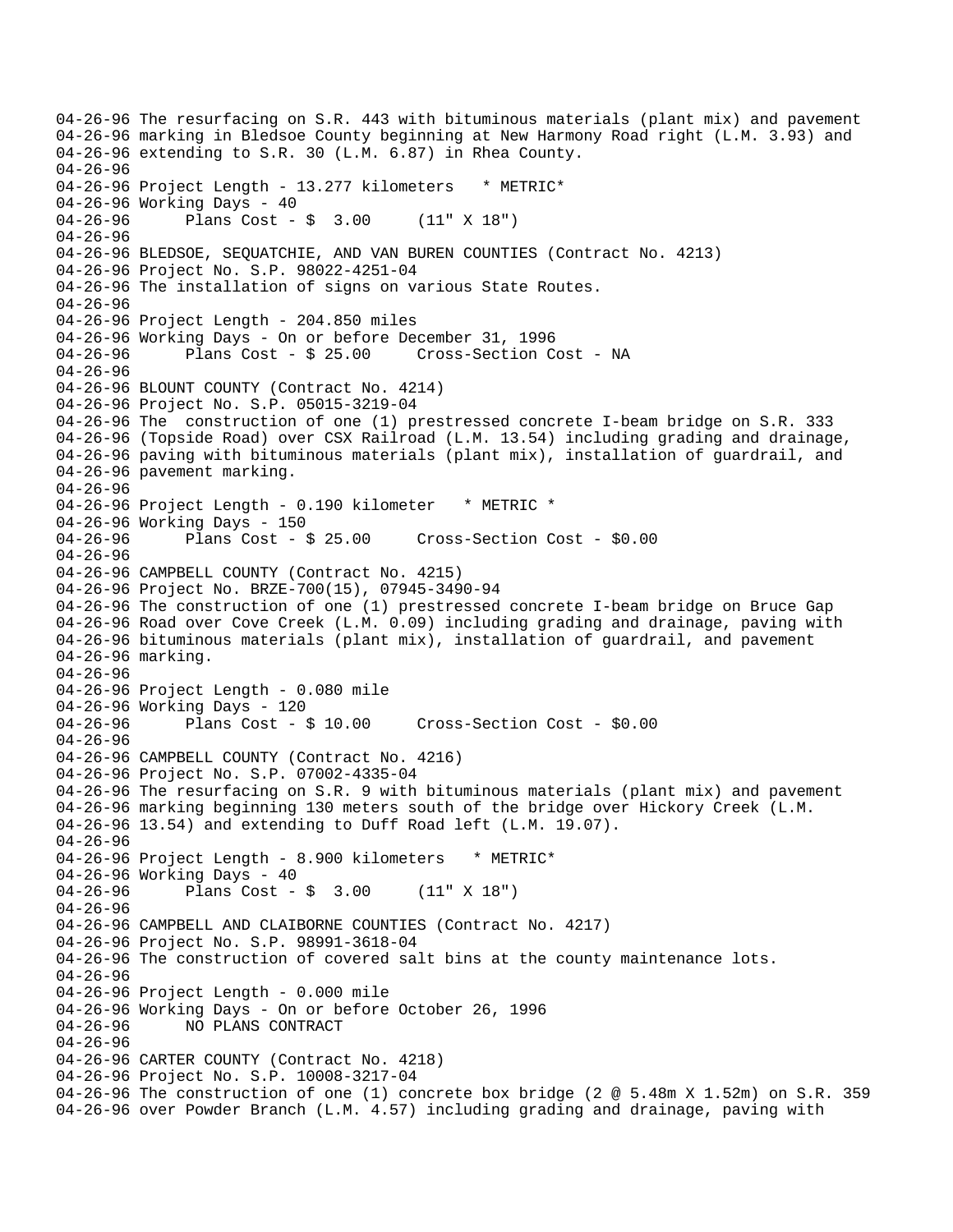```
04-26-96 bituminous materials (plant mix), installation of guardrail, and pavement 
04-26-96 marking. 
04-26-96 
04-26-96 Project Length - 0.130 kilometer *METRIC* 
04-26-96 Working Days - On or before October 1, 1996 
04-26-96 Plans Cost - $ 10.00 Cross-Section Cost - $0.00 
04-26-96 
04-26-96 DAVIDSON COUNTY (Contract No. 4219) 
04-26-96 Project No. S.P. 19003-3180-04 
04-26-96 The interchange modification at I-40 with S.R. 155 (Robertson Road) including 
04-26-96 grading and drainage, paving with bituminous materials (plant mix) (polymer 
04-26-96 modified), portland cement concrete pavement on the ramps, cold planing, 
04-26-96 cracking and seating concrete pavement, signs, lighting, signals, and pavement 
04-26-96 marking. 
04-26-96 
04-26-96 Project Length - 0.345 mile
04-26-96 Working Days - On or before November 15, 1996 
04-26-96 Plans Cost - $ 10.00 Cross-Section Cost - $0.00 
04-26-96 
04-26-96 DAVIDSON COUNTY (Contract No. 4220) 
04-26-96 Project No. S.P. 19005-4135-04 
04-26-96 The repair of two (2) bridges on I-40 over Jefferson Street and CSX Railroad 
04-26-96 (L.M. 15.31) and over 21st Avenue North (L.M. 15.64) including repainting 
04-26-96 existing steel structure, non-penetrating concrete seal, concrete, bridge deck 
04-26-96 sealant, bridge deck crack sealing, hydrodemolition, overlay with bituminous 
04-26-96 materials (plant mix), cold planing, installation of guardrail, and pavement 
04-26-96 marking. 
04-26-96 
04-26-96 Project Length - 0.000 mile 
04-26-96 Working Days - On or before August 15, 1996 
04-26-96 Plans Cost - $ 10.00 Cross-Section Cost - NA 
04-26-96 
04-26-96 DECATUR COUNTY (Contract No. 4221) 
04-26-96 Project No. S.P. 20017-4206-04 
04-26-96 The resurfacing on S.R. 114 with bituminous materials (plant mix) and pavement 
04-26-96 marking beginning at the Jct. with S.R. 69 (L.M. 8.32) and extending to the 
04-26-96 Jct. with S.R. 202 (L.M. 11.94). 
04-26-96 
04-26-96 Project Length - 5.830 kilometers * METRIC*
04-26-96 Working Days - 30 
04-26-96 Plans Cost - $ 3.00 (11" X 18") 
04-26-96 
04-26-96 DICKSON, HICKMAN, LEWIS, PERRY AND WAYNE COUNTIES (Contract No. 4223) 
04-26-96 Project No. S.P. 98993-3608-04 
04-26-96 The construction of covered salt bins at the county maintenance lots. 
04-26-96 
04-26-96 Project Length - 0.000 mile 
04-26-96 Working Days - On or before October 26, 1996<br>04-26-96       NO PLANS CONTRACT
              04-26-96 NO PLANS CONTRACT 
04-26-96 
04-26-96 FAYETTE COUNTY (Contract No. 4224) 
04-26-96 Project No. NH-15(63), 24004-3219-14 
04-26-96 The grading and drainage on S.R. 15 including the construction of two (2) 
04-26-96 prestressed concrete I-beam bridges over Bennett's Creek (L.M. 18.47) and over 
04-26-96 the Loosahatchie River (L.M. 22.09), five (5) concrete box bridges, seven (7) 
04-26-96 concrete box culverts, paving with bituminous materials (plant mix) (modified), 
04-26-96 storm sewer construction, installation of concrete curb and gutter, guardrail, 
04-26-96 signs, and pavement marking beginning east of Somerville east city limits and 
04-26-96 extending to east of Laconia Road. 
04-26-96
```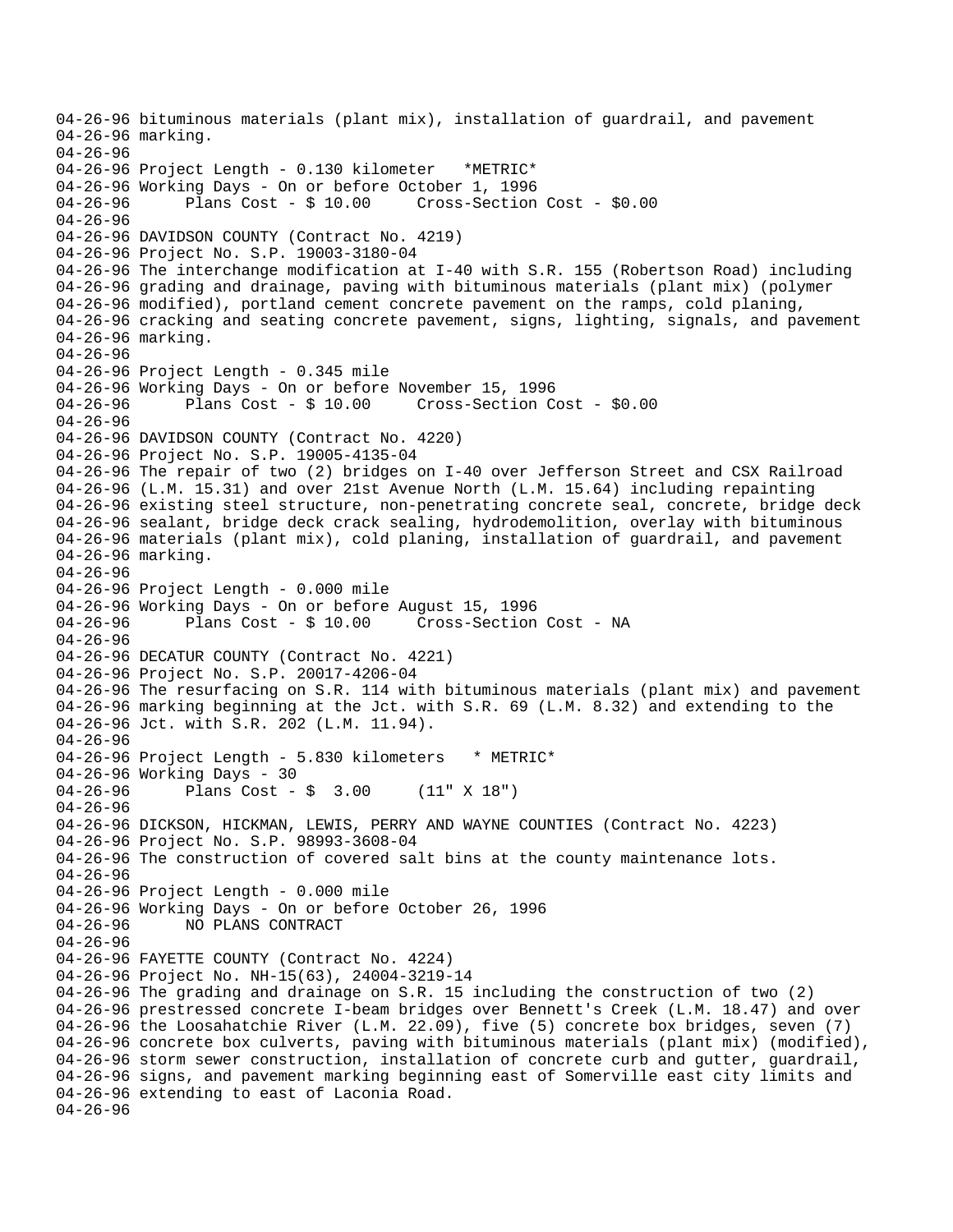04-26-96 Project Length - 5.398 miles 04-26-96 Working Days - On or before August 1, 1998 04-26-96 Plans Cost - \$ 50.00 Cross-Section Cost - \$ 50.00 04-26-96 The DBE goal for this contract is 13% of the contract amount. 04-26-96 04-26-96 GIBSON AND HENDERSON COUNTIES (Contract No. 4225) 04-26-96 Project No. S.P. 98994-3611-04 04-26-96 The construction of covered salt bins at the county maintenance lots. 04-26-96 04-26-96 Project Length - 0.000 mile 04-26-96 Working Days - On or before October 26, 1996 04-26-96 NO PLANS CONTRACT 04-26-96 04-26-96 GILES COUNTY (Contract No. 4226) 04-26-96 Project No. S.P. 28002-4216-04 04-26-96 The resurfacing on S.R. 7 with bituminous materials (plant mix) and pavement 04-26-96 marking beginning south of Market Street (L.M. 6.60) and extending to Polly 04-26-96 Road (L.M. 12.90). 04-26-96 04-26-96 Project Length - 10.139 kilometers \* METRIC\* 04-26-96 Working Days - 40 04-26-96 Plans Cost - \$ 3.00 (11" X 18") 04-26-96 04-26-96 GRAINGER COUNTY (Contract No. 4227) 04-26-96 Project No. S.P. 29030-4318-04 04-26-96 The resurfacing on S.R. 375 with bituminous materials (plant mix) and pavement 04-26-96 marking beginning at the Jct. with S.R. 92 (L.M. 0.00) and extending to 515 04-26-96 meters north of Greenlee Road (L.M. 5.00). 04-26-96 04-26-96 Project Length - 8.050 kilometers \* METRIC\* 04-26-96 Working Days - 40 04-26-96 Plans Cost - \$ 3.00 (11" X 18") 04-26-96 04-26-96 GREENE COUNTY (Contract No. 4228) 04-26-96 Project No. S.P. 30075-4315-04 04-26-96 The resurfacing on S.R. 350 and S.R. 70 with bituminous materials (plant mix), 04-26-96 cold planing and pavement marking on S.R. 350 beginning at the Jct. with S.R. 04-26-96 35 (L.M. 6.27) and extending to the Jct. with S.R. 70 left (L.M. 7.64), and on 04-26-96 S.R. 70 beginning at the Jct. with S.R. 350 (L.M. 16.16) and extending to the 04-26-96 Jct. with S.R. 34 (L.M. 16.46). 04-26-96 04-26-96 Project Length - 2.690 kilometers \* METRIC\* 04-26-96 Working Days - 40 04-26-96 Plans Cost - \$ 3.00 (11" X 18") 04-26-96 04-26-96 HAMILTON COUNTY (Contract No. 4229) 04-26-96 Project No. S.P. 33002-4154-04 04-26-96 The construction of a wastewater force main and pumping station beginning at 04-26-96 the I-24 Welcome Center 1 mile from the Georgia State line and extending to the 04-26-96 Cummings Road overpass. 04-26-96 04-26-96 Project Length - 1.395 miles 04-26-96 Working Days - On or before October 15, 1996 04-26-96 Plans Cost - \$ 10.00 Cross-Section Cost - NA 04-26-96 04-26-96 HAWKINS COUNTY (Contract No. 4230) 04-26-96 Project No. BRZE-3700(14), 37954-3504-94 04-26-96 The grading and drainage on Surgoinsville Creek Road including paving with 04-26-96 bituminous materials (plant mix), installation of guardrail, signs, and 04-26-96 pavement marking beginning at S.R. 346 and extending to existing Surgoinsville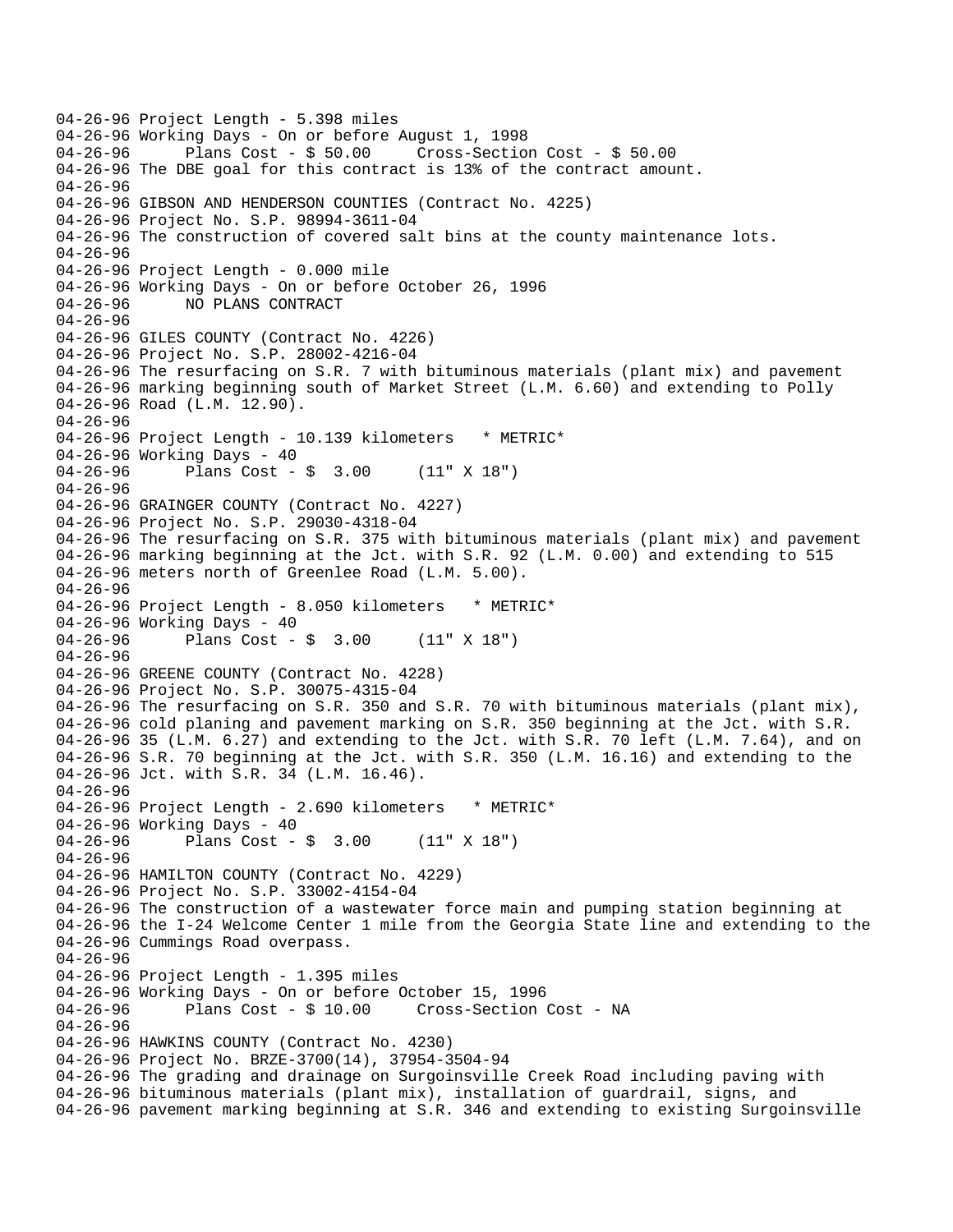04-26-96 Creek Road 450 feet west of S.R. 346 in Surgoinsville. 04-26-96 04-26-96 Project Length - 0.092 mile 04-26-96 Working Days - 60<br>04-26-96 Plans Cost - \$10.00 Cross-Section Cost - \$0.00 04-26-96 04-26-96 JEFFERSON COUNTY (Contract No. 4231) 04-26-96 Project No. S.P. 45002-4130-04 04-26-96 The repair of the bridges on I-40 over S.R. 113 (L.M. 14.45) and the French 04-26-96 Broad River (L.M. 14.68) including bearing device, bridge deck, expansion joint 04-26-96 and epoxy injection repairs, bridge deck sealant, non-penetrating concrete 04-26-96 seal,paving on the approaches with bituminous materials (plant mix), cold 04-26-96 planing, installation of guardrail, and pavement marking. 04-26-96 04-26-96 Project Length - 0.000 kilometer \*METRIC\* 04-26-96 Working Days - On or before September 1, 1996<br>04-26-96 Plans Cost - \$ 25.00 Cross-Section Co 04-26-96 Plans Cost - \$ 25.00 Cross-Section Cost - NA 04-26-96 04-26-96 JEFFERSON COUNTY (Contract No. 4232) 04-26-96 Project No. S.P. 45010-4308-04 04-26-96 The resurfacing on S.R. 113 with bituminous materials (plant mix), cold 04-26-96 planing, and pavement marking beginning at the Jct. with S.R. 9 (L.M. 0.00) and 04-26-96 extending to 320 meters south of Ervin Hall Road left (L.M. 2.94). 04-26-96 04-26-96 Project Length - 4.730 kilometers \* METRIC\* 04-26-96 Working Days - 40 04-26-96 Plans Cost - \$ 3.00 (11" X 18") 04-26-96 04-26-96 KNOX COUNTY (Contract No. 4233) 04-26-96 Project No. S.P. 47023-4250-04 04-26-96 The resurfacing on S.R. 62 with bituminous materials (plant mix) (modified), 04-26-96 cold planing and pavement marking beginning at Texas Avenue (L.M. 13.89) and 04-26-96 extending to Orange Avenue (L.M. 15.00). 04-26-96 04-26-96 Project Length - 1.790 kilometers \* METRIC\* 04-26-96 Working Days - 35 04-26-96 Plans Cost - \$ 3.00 (11" X 18") 04-26-96 04-26-96 MACON COUNTY (Contract No. 4234) 04-26-96 Project No. S.P. 56950-3503-04 04-26-96 The grading and drainage on a S.I.A. Route in Lafayette including paving with 04-26-96 bituminous materials (plant mix), storm sewer construction, installation of 04-26-96 concrete curb and gutter, sidewalk, guardrail, signs, and pavement marking 04-26-96 beginning at S.R. 52 and extending to Kimble Road. 04-26-96 04-26-96 Project Length - 1.144 miles 04-26-96 Working Days - 125<br>04-26-96 Plans Cost - \$ 25.00 04-26-96 Plans Cost - \$ 25.00 Cross-Section Cost - \$ 10.00 04-26-96 04-26-96 MADISON COUNTY (Contract No. 4235) 04-26-96 Project No. S.P. 57946-4204-04 04-26-96 The repair of the bridge on S.R. 1 over Riverside Drive and S.R. 186 over 04-26-96 Sandy Creek including concrete, bearing device, bridge deck, expansion joint 04-26-96 and epoxy injection repairs, bridge deck sealant, overlay with bituminous 04-26-96 materials (plant mix), cold planing, portland cement concrete pavement 04-26-96 replacement, and pavement marking. 04-26-96 04-26-96 Project Length - 0.000 mile 04-26-96 Working Days - On or before July 19, 1996 (See Special Provision 108B) 04-26-96 Plans Cost - \$ 10.00 Cross-Section Cost - NA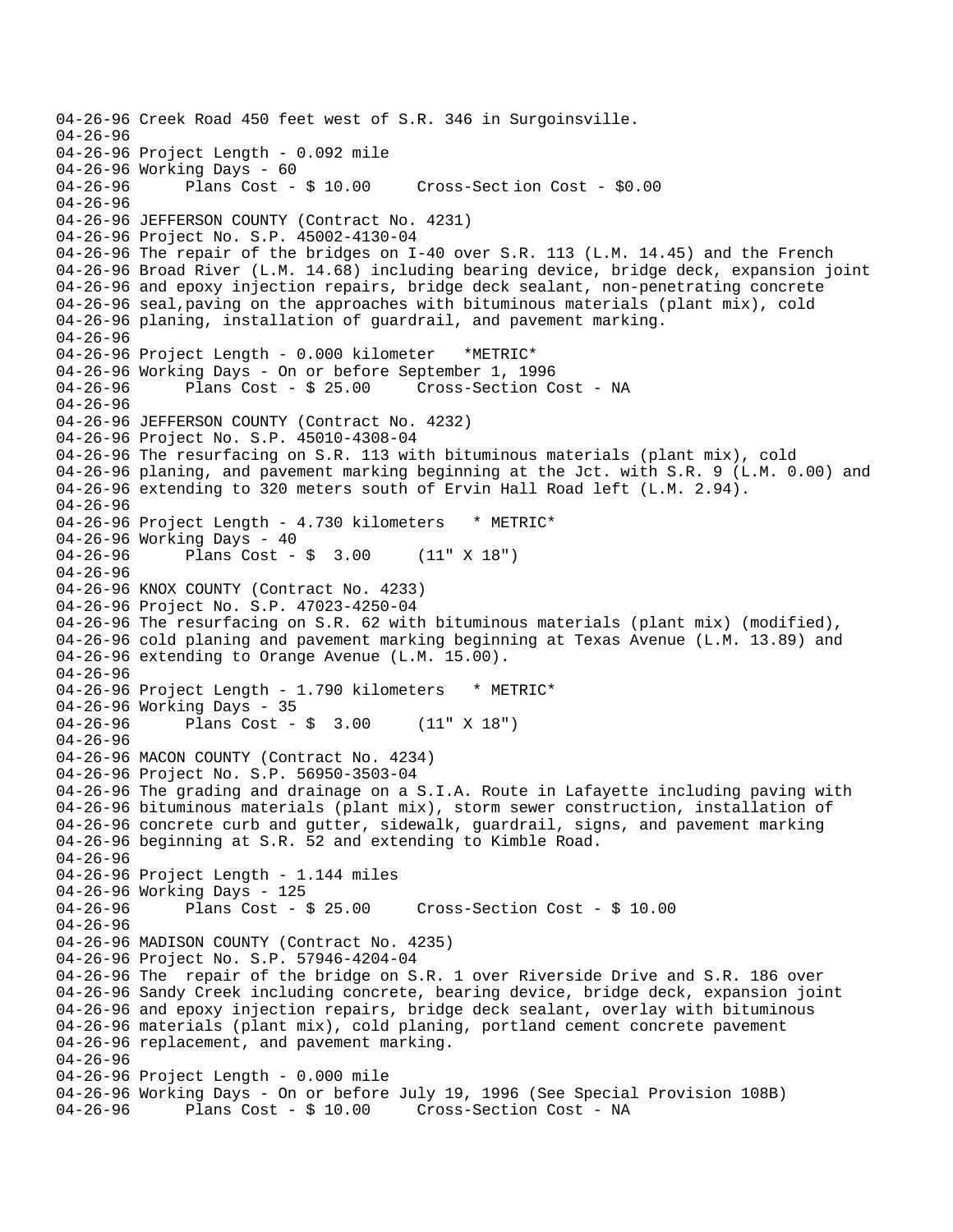```
04-26-96 
04-26-96 MONROE COUNTY (Contract No. 4236) 
04-26-96 Project No. S.P. 62004-4539-04 
04-26-96 The repair of the bridge on S.R. 33 over the Little Tennessee River (L.M. 
04-26-96 16.64) including expansion joint repairs, overlay with bituminous materials 
04-26-96 (plant mix), cold planing, and pavement marking. 
04-26-96 
04-26-96 Project Length - 0.000 mile 
04-26-96 Working Days - On or before November 1, 1996 (See Special Provision 108B) 
04-26-96 Plans Cost - $ 10.00 Cross-Section Cost - NA 
04-26-96 
04-26-96 OBION COUNTY (Contract No. 4237) 
04-26-96 Project No. S.P. 66001-4257-04 
04-26-96 The resurfacing on S.R. 3 with bituminous materials (plant mix) (modified) and 
04-26-96 pavement marking beginning at L.M. 15.00 and extending to L.M. 17.70. 
04-26-96 
04-26-96 Project Length - 4.345 kilometers * METRIC*
04-26-96 Working Days - 35 
04-26-96 Plans Cost - $ 3.00 (11" X 18") 
04-26-96 
04-26-96 PERRY COUNTY (Contract No. 4238) 
04-26-96 Project No. S.P. 68002-4220-04 
04-26-96 The resurfacing on S.R. 20 with bituminous materials (plant mix) and pavement 
04-26-96 marking beginning at L.M. 19.00 and extending to the Lewis County line (L.M. 
04-26-96 24.89). 
04-26-96 
04-26-96 Project Length - 9.480 kilometers * METRIC*
04-26-96 Working Days - 30 
04-26-96 Plans Cost - $ 3.00 (11" X 18") 
04-26-96 
04-26-96 PICKETT AND FENTRESS COUNTIES (Contract No. 4239) 
04-26-96 Project No. S.P. 69006-4218-04, 25008-4207-04 
04-26-96 The resurfacing on S.R. 325 with bituminous materials (plant mix), cold 
04-26-96 planing, and pavement marking in Pickett County beginning 3.22 kilometers east 
04-26-96 of Ringby Creek (L.M. 8.08) and extending through Fentress County to the Jct. 
04-26-96 with S.R. 28 (L.M. 0.37) in Pickett County. 
04-26-96 
04-26-96 Project Length - 11.848 kilometers * METRIC* 
04-26-96 Working Days - 35<br>04-26-96 Plans Cost -
              Plans Cost - $ 3.00 (11" X 18")04-26-96 
04-26-96 RHEA COUNTY (Contract No. 4240) 
04-26-96 Project No. S.P. 72950-3723-04 
04-26-96 The grading and drainage on a S.I.A. Route serving Rhea of Sunshine, Inc., 
04-26-96 including paving with bituminous materials (plant mix) and pavement marking 
04-26-96 beginning at the plant entrance and extending to Manufacturers Road in Dayton. 
04-26-96 
04-26-96 Project Length - 0.549 kilometer *METRIC* 
04-26-96 Working Days - 50<br>04-26-96 Plans Cost - $10.00
04-26-96 Plans Cost - $ 10.00 Cross-Section Cost - $0.00 
04-26-96 
04-26-96 ROBERTSON COUNTY (Contract No. 4241) 
04-26-96 Project No. S.P. 74005-4225-04 
04-26-96 The resurfacing on S.R. 11 with bituminous materials (plant mix) (modified), 
04-26-96 including bridge deck repairs, bridge deck sealant, cold planing, and pavement 
04-26-96 marking beginning 250 feet south of Old Greenbrier Road (L.M. 8.60) and 
04-26-96 extending to Blackwood Road (L.M. 11.53). 
04-26-96 
04-26-96 Project Length - 4.720 kilometers * METRIC*
04-26-96 Working Days - 50
```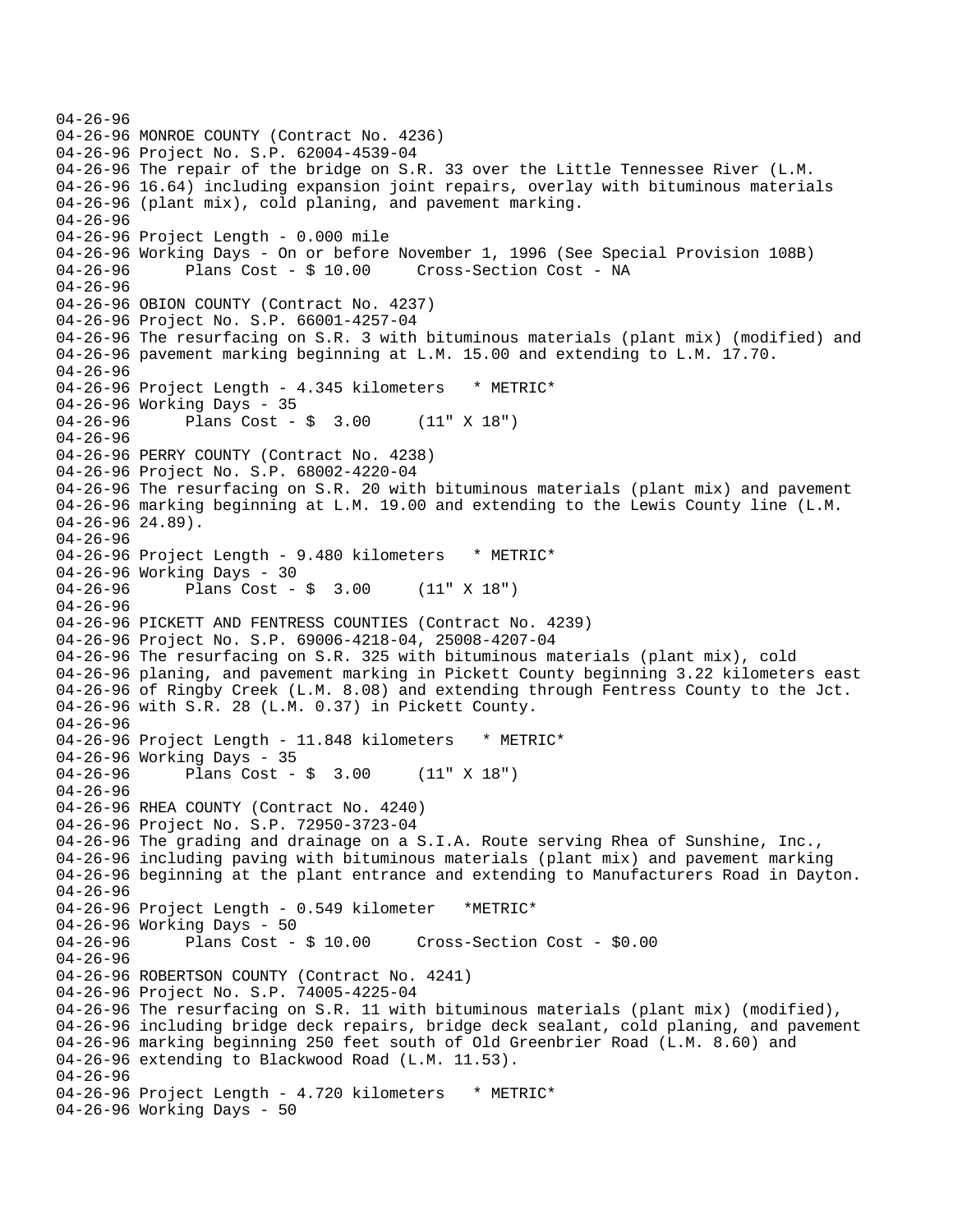```
04-26-96 Plans Cost - $ 3.00 (11" X 18") 
04-26-96 
04-26-96 RUTHERFORD COUNTY (Contract No. 4242) 
04-26-96 Project No. STP-M-9311(8), 75951-3752-54 
04-26-96 The grading and drainage on Greenland Drive including paving with bituminous 
04-26-96 materials (plant mix), cold planing, storm sewer construction, installation of 
04-26-96 concrete curb and gutter, sidewalk, signs, signals, and pavement marking 
04-26-96 beginning at Tennessee Boulevard and extending to west of Brown Drive. 
04-26-96 
04-26-96 Project Length - 0.392 mile 
04-26-96 Working Days - On or before October 31, 1996 
04-26-96 Plans Cost - $ 10.00 Cross-Section Cost - $0.00 
04-26-96 
04-26-96 SHELBY COUNTY (Contract No. 4243) 
04-26-96 Project No. STP-M-1450(4), 79149-3410-54 
04-26-96 The signalization at the intersection of Holmes Road with Germantown Road 
04-26-96 extended. 
04-26-96 
04-26-96 Project Length - 0.000 mile 
04-26-96 Working Days - On or before August 15, 1996 
04-26-96 Plans Cost - $ 3.00 Cross-Section Cost - NA 
04-26-96 
04-26-96 SHELBY COUNTY (Contract No. 4244) 
04-26-96 Project No. STP-R-000S(656), 79958-3581-94 
04-26-96 The intersection improvement at Person Avenue with Castalia Street at 
04-26-96 Burlington Northern railroad crossing including grading and drainage, paving 
04-26-96 with bituminous materials (plant mix), cold planing, storm sewer construction, 
04-26-96 installation of concrete curb and gutter, signs, and pavement marking. 
04-26-96 
04-26-96 Project Length - 0.181 mile 
04-26-96 Working Days - 30 
04-26-96 Plans Cost - $ 10.00 Cross-Section Cost - $0.00 
04-26-96 
04-26-96 SHELBY COUNTY (Contract No. 4245) 
04-26-96 Project No. S.P. 79946-4220-04 
04-26-96 The resurfacing of the intersection of S.R. 57 with Germantown Road and with 
04-26-96 Byhalia, S.R. 3 with Cuba/Millington, S.R. 4 with Knight - Arnold, with 
04-26-96 Democrat, and with Pearson with a portland cement concrete pavement overlay 
04-26-96 including cold planing and pavement marking. 
04-26-96 
04-26-96 Project Length - 0.000 kilometer * METRIC* 
04-26-96 Working Days - 45 
04-26-96 Plans Cost - $ 3.00 (11" X 18") 
04-26-96 
04-26-96 SHELBY COUNTY (Contract No. 4246) 
04-26-96 Project No. S.P. 79959-3731-04 
04-26-96 The grading and drainage on a S.I.A. Route (T.B. Boulevard) including paving 
04-26-96 with bituminous materials (plant mix), storm sewer construction, installation 
04-26-96 of concrete curb and gutter, and pavement marking beginning at Hacks Cross Road 
04-26-96 and extending to Players Club Parkway. 
04-26-96 
04-26-96 Project Length - 0.354 mile
04-26-96 Working Days - On or before November 1, 1996 (See Special Provision 108B) 
04-26-96 Plans Cost - $ 10.00 Cross-Section Cost - $0.00 
04-26-96 
04-26-96 STEWART COUNTY (Contract No. 4247) 
04-26-96 Project No. S.P. 81027-4304-04 
04-26-96 The resurfacing on S.R. 233 with bituminous materials (plant mix) and pavement 
04-26-96 marking beginning at S.R. 46 (L.M. 8.37) and extending to the Montgomery County 
04-26-96 line (L.M. 12.07).
```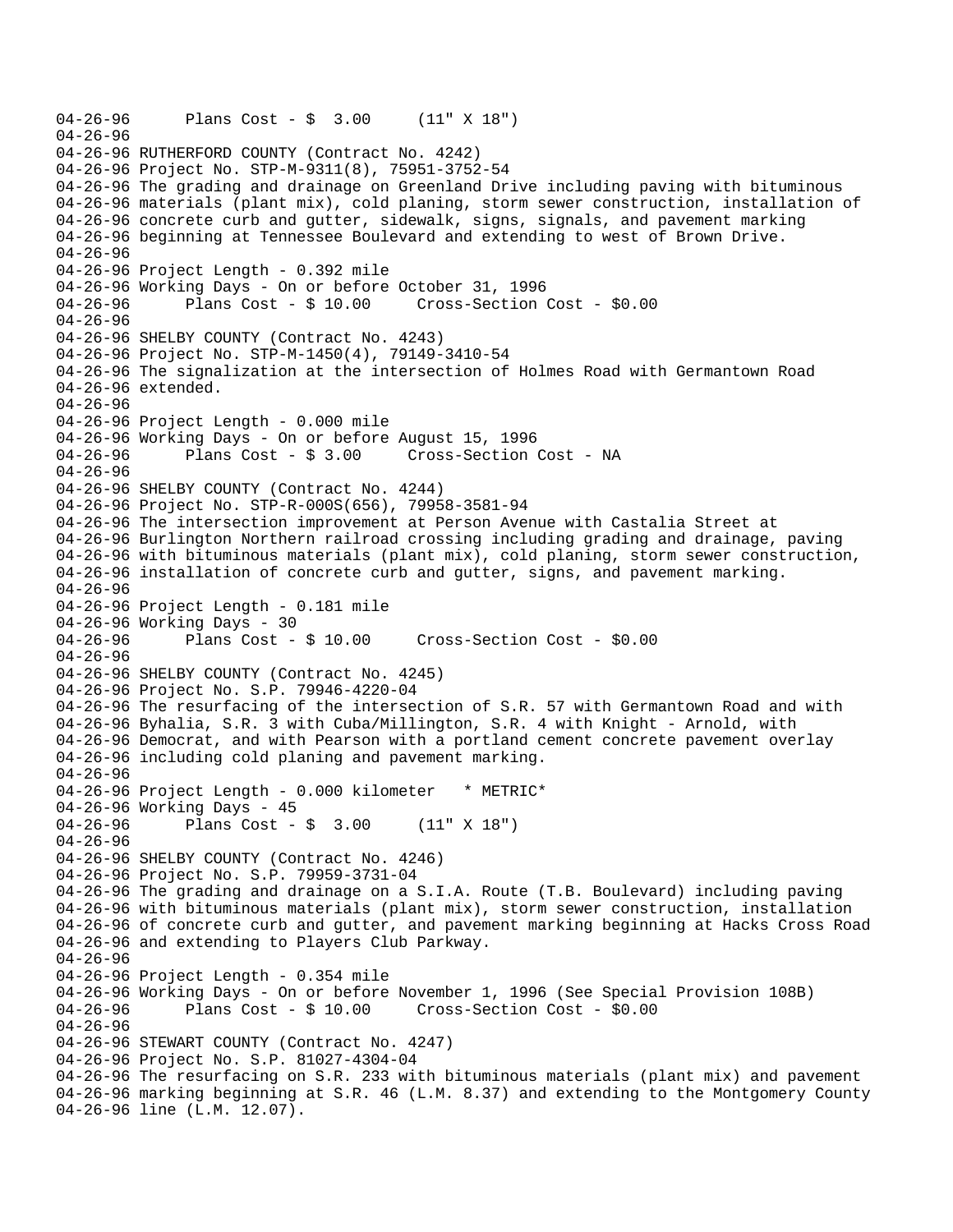```
04-26-96 
04-26-96 Project Length - 5.954 kilometers * METRIC*
04-26-96 Working Days - 30 
04-26-96 Plans Cost - $ 3.00 (11" X 18") 
04-26-96 
04-26-96 SUMNER COUNTY (Contract No. 4248) 
04-26-96 Project No. S.P. 83018-4312-04 
04-26-96 The resurfacing on S.R. 258 with bituminous materials (plant mix) and pavement 
04-26-96 marking beginning at the Jct. with S.R. 174 (L.M. 5.20) and extending to Ben 
04-26-96 Albert Road (L.M. 10.75). 
04-26-96 
04-26-96 Project Length - 8.931 kilometers * METRIC*
04-26-96 Working Days - 30 
04-26-96 Plans Cost - $ 3.00 (11" X 18") 
04-26-96 
04-26-96 TIPTON COUNTY (Contract No. 4249) 
04-26-96 Project No. S.P. 84003-4207-04 
04-26-96 The resurfacing on S.R. 14 with bituminous materials (plant mix) and pavement 
04-26-96 marking beginning at the Jct. with S.R. 179 (L.M. 11.85) and extending to L.M. 
04-26-96 16.51. 
04-26-96 
04-26-96 Project Length - 7.499 kilometers * METRIC*
04-26-96 Working Days - 30 
04-26-96 Plans Cost - $ 3.00 (11" X 18") 
04-26-96 
04-26-96 WASHINGTON COUNTY (Contract No. 4250) 
04-26-96 Project No. S.P. 90016-4308-04 
04-26-96 The resurfacing on S.R. 400 with bituminous materials (plant mix), cold 
04-26-96 planing, and pavement marking beginning at Broadway Street left (L.M. 1.61) and 
04-26-96 extending to Canterbury Road left (L.M. 3.23). 
04-26-96 
04-26-96 Project Length - 2.610 kilometers * METRIC*
04-26-96 Working Days - 40 
04-26-96 Plans Cost - $ 3.00 (11" X 18") 
04-26-96 
04-26-96 WILLIAMSON COUNTY (Contract No. 4251) 
04-26-96 Project No. IM-65-2(78)65, 94002-3168-44 
04-26-96 The grading and drainage on I-65 including the widening of one (1) I-beam 
04-26-96 bridge on S.R. 96 over I-65, construction of one (1) Bulb-Tee beam bridge on 
04-26-96 I-65 over Liberty Pike, bridge deck sealant, paving with bituminous materials 
04-26-96 (plant mix) (polymer modified), cold planing, treated permeable base and 
04-26-96 portland cement concrete pavement on the ramps, storm sewer construction, 
04-26-96 installation of concrete curb and gutter, sidewalk, guardrail, fence, concrete 
04-26-96 median barrier, signs, lights, signals, and pavement marking beginning 0.80 
04-26-96 mile south of S.R. 96 (L.M. 11.77) and extending to 0.26 mile north of Concord 
04-26-96 Road (L.M. 18.79). 
04-26-96 
04-26-96 Project Length - 7.018 miles 
04-26-96 Working Days - On or before December 15, 1997 
04-26-96 Plans Cost - $100.00 Cross-Section Cost - $ 50.00 
04-26-96 The DBE goal for this contract is 11% of the contract amount. 
04-26-96 
04-26-96 WILSON COUNTY (Contract No. 4252) 
04-26-96 Project No. S.P. 95004-3236-04 
04-26-96 The intersection improvement at U.S. 70 Business (S.R. 24, West Main Street) 
04-26-96 with Hartman Drive and Westhill Drive in Lebanon including grading and 
04-26-96 drainage, paving with bituminous materials (plant mix), storm sewer 
04-26-96 construction, installation of concrete curb and gutter, sidewalk, signals, and 
04-26-96 pavement marking. 
04-26-96
```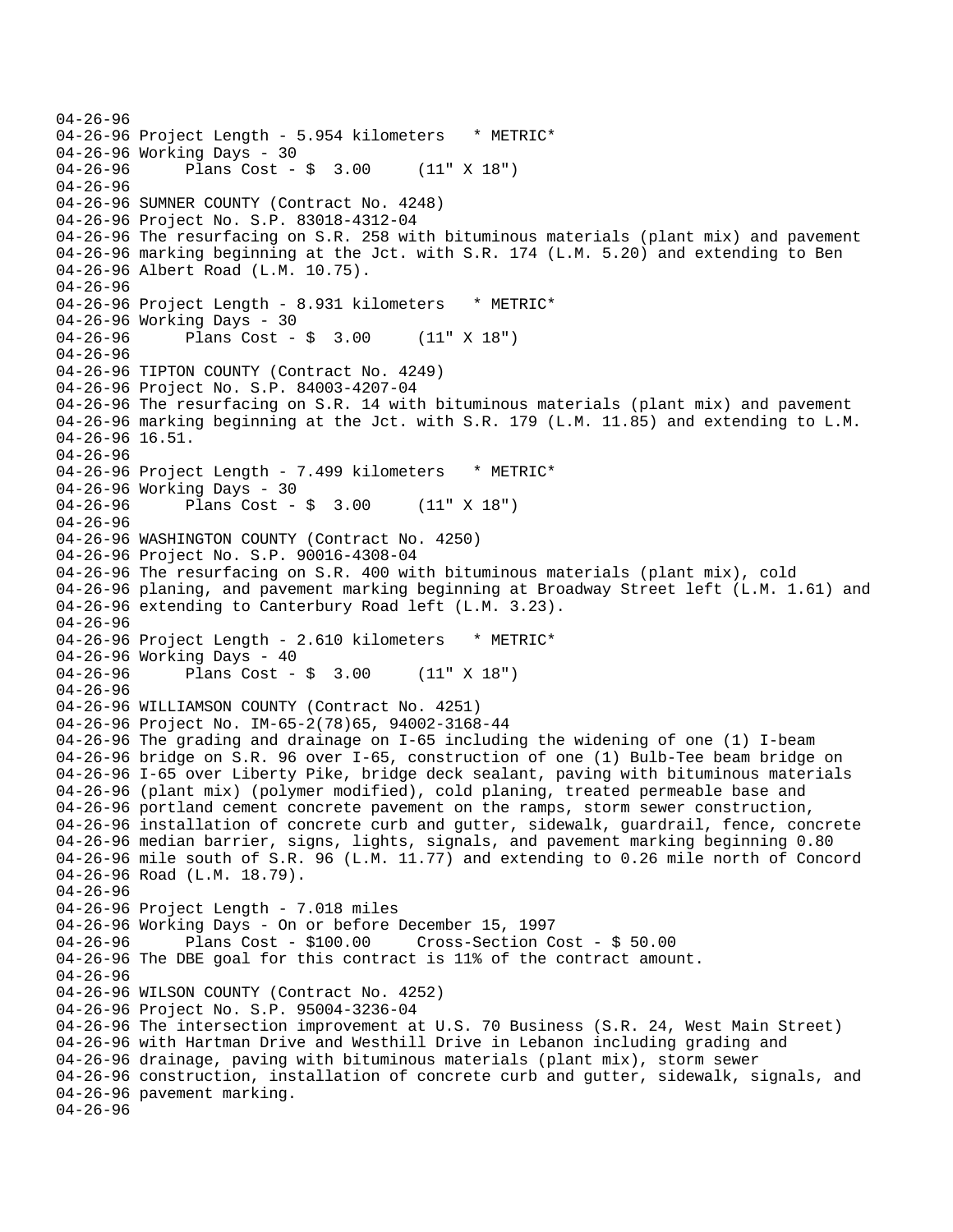04-26-96 Project Length - 0.188 mile 04-26-96 Working Days - On or before November 15, 1996<br>04-26-96 Plans Cost - \$ 10.00 Cross-Section Co Cross-Section Cost - \$0.00 04-26-96 ================================================================================ 06-07-96 SHELBY COUNTY (Contract No. 4253) 06-07-96 Project No. S.P. 79005-4144-04 06-07-96 The repair of the bridge on I-55 over the Mississippi River (L.M. 12.00) 06-07-96 including concrete, structural steel and expansion joint repairs, painting 06-07-96 existing steel structure, hydrodemolition, median barrier repairs, bridge deck 06-07-96 crack sealing and sealant. 06-07-96 06-07-96 Project Length - 0.000 mile 06-07-96 Working Days - On or before November 15, 1996 (See Special Provision 108B)<br>06-07-96 Plans Cost - \$ 10.00 Cross-Section Cost - NA 06-07-96 Plans Cost - \$ 10.00 Cross-Section Cost - NA 06-07-96 06-07-96 HAMILTON, MCMINN AND RHEA COUNTIES (Contract No. 3961) 06-07-96 Project No. S.P. 98022-4239-04 06-07-96 The scour repair with the installation of rip-rap at the bridges in Hamilton 06-07-96 County on S.R. 2 over Lookout Creek (L.M. 3.64), in McMinn County on S.R. 310 06-07-96 over Conasauga Creek (L.M. 4.39) and in Rhea County on S.R. 303 over Sale Creek 06-07-96 (L.M. 2.94). 06-07-96 06-07-96 Project Length - 0.000 mile 06-07-96 Working Days - 55 06-07-96 NO PLANS CONTRACT 06-07-96 06-07-96 SHELBY COUNTY (Contract No. 4048) 06-07-96 Project No. STP/MG-177(20), 79053-3206-54, 79053-3208-04, 79053-3209-04 06-07-96 The grading and drainage on S.R. 177 (West Street) including paving with 06-07-96 bituminous materials (plant mix), storm sewer construction, installation of 06-07-96 concrete curb and gutter, sidewalk, signs, signals, and pavement marking 06-07-96 beginning at Stout Road and extending to Old Poplar Pike at Southern Railroad 06-07-96 in Germantown. 06-07-96 06-07-96 Project Length - 0.670 mile 06-07-96 Working Days - On or before March 1, 1997 06-07-96 Plans Cost - \$ 25.00 Cross-Section Cost - \$ 10.00 06-07-96 06-07-96 ANDERSON, CAMPBELL, CARTER, COCKE, GRAINGER, KNOX, ROANE, SULLIVAN, AND 06-07-96 WASHINGTON COUNTIES (Contract No. 4254) 06-07-96 Project No. S.P. 98012-4155-04 06-07-96 The attenuator repair on various Interstate and State routes in Region I. 06-07-96 06-07-96 Project Length - 0.000 mile 06-07-96 Working Days - On or before June 30, 1997 (See Special Provision 705C) 06-07-96 NO PLANS CONTRACT 06-07-96 06-07-96 ANDERSON, BLOUNT, CAMPBELL, CARTER, CLAIBORNE, COCKE, GRAINGER, GREENE, 06-07-96 HAMBLEN, HANCOCK, HAWKINS, JEFFERSON, JOHNSON, KNOX, LOUDON, MONROE, MORGAN, 06-07-96 ROANE, SCOTT, SEVIER, SULLIVAN, UNICOI, UNION AND WASHINGTON COUNTIES 06-07-96 (Contract No. 4255) 06-07-96 Project No. S.P. 98012-4158-04 06-07-96 The random on call signing on various routes in Region I. 06-07-96 06-07-96 Project Length - 0.000 mile 06-07-96 Working Days - On or before June 30, 1997 (See Special Provision 108B) 06-07-96 NO PLANS CONTRACT 06-07-96 06-07-96 BEDFORD COUNTY (Contract No. 4256)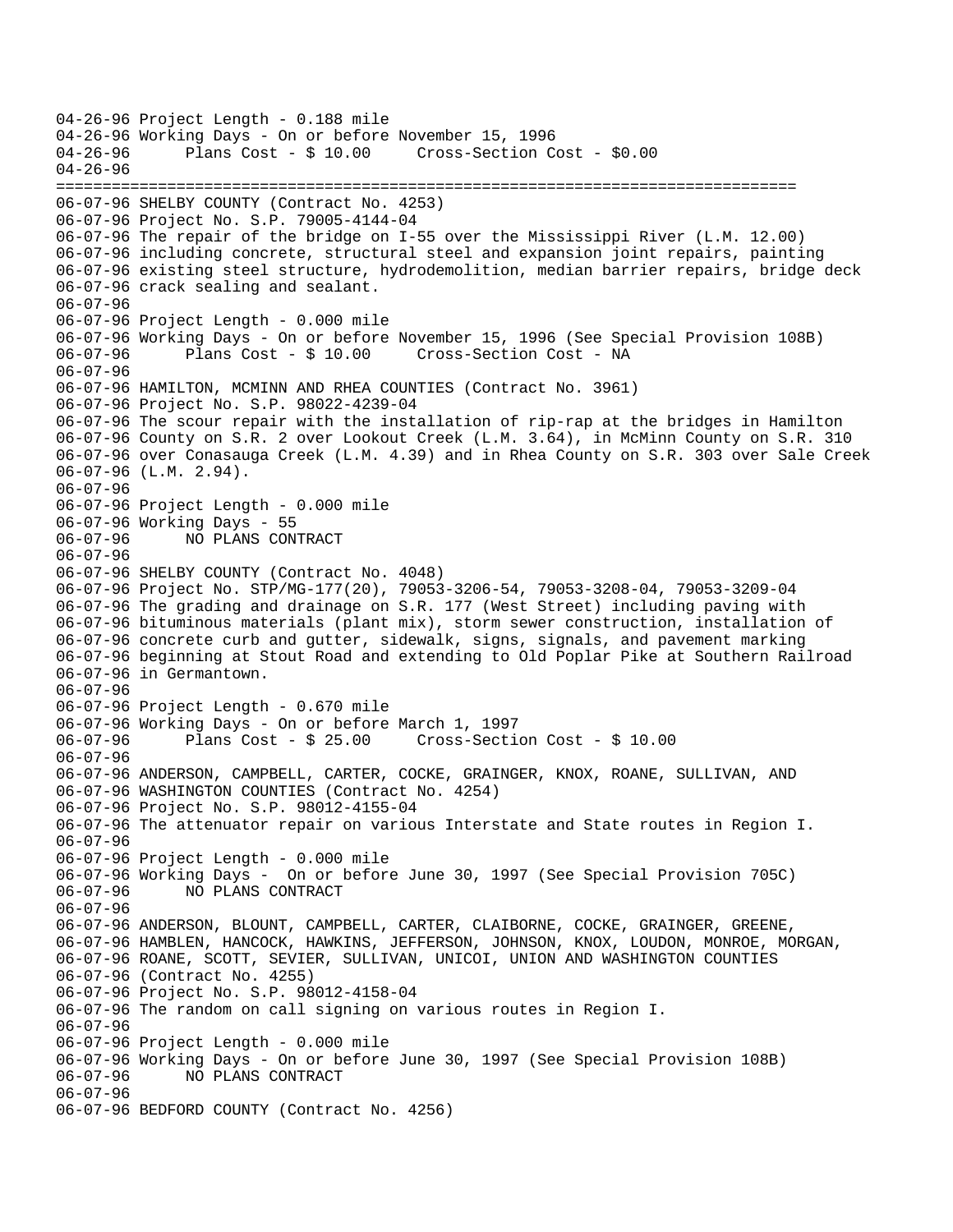06-07-96 Project No. S.P. 02013-4216-04 06-07-96 The resurfacing on S.R. 130 with bituminous materials (plant mix), cold 06-07-96 planing, and pavement marking beginning near Gant Hollow Road (L.M. 3.90) and 06-07-96 extending to the Jct. with S.R. 64 (L.M. 9.99). 06-07-96 06-07-96 Project Length - 9.799 kilometers \* METRIC\* 06-07-96 Working Days - 35 06-07-96 Plans Cost - \$ 3.00 (11" X 18") 06-07-96 06-07-96 BEDFORD AND MOORE COUNTIES (Contract No. 4257) 06-07-96 Project No. S.P. 02014-4209-04, 64007-4203-04 06-07-96 The resurfacing on S.R. 130 with bituminous materials (plant mix) and pavement 06-07-96 marking in Bedford County beginning at the Jct. with S.R. 276 (L.M. 19.82) and 06-07-96 extending to the Coffee County line (L.M. 2.86) in Moore County. 06-07-96 06-07-96 Project Length - 7.270 kilometers \* METRIC\* 06-07-96 Working Days - 35 06-07-96 Plans Cost - \$ 3.00 (11" X 18") 06-07-96 06-07-96 BEDFORD, CHEATHAM, DAVIDSON, DICKSON, GILES, HICKMAN, HOUSTON, HUMPHREYS, 06-07-96 LAWRENCE, LEWIS, LINCOLN, MACON, MARSHALL, MAURY, MONTGOMERY, MOORE, PERRY, 06-07-96 ROBERTSON, RUTHERFORD, SMITH, STEWART, SUMNER, TROUSDALE, WAYNE, WILLIAMSON 06-07-96 AND WILSON COUNTIES (Contract No. 4258) 06-07-96 Project No. S.P. 98034-4143-04 06-07-96 The random on call signing on various routes in Region III. 06-07-96 06-07-96 Project Length - 0.000 mile 06-07-96 Working Days - On or before June 30, 1997 (See Special Provision 108B) 06-07-96 NO PLANS CONTRACT 06-07-96 06-07-96 BENTON, HARDEMAN, HARDIN, MADISON AND SHELBY COUNTIES (Contract No. 4259) 06-07-96 Project No. S.P. 98043-4126-04 06-07-96 The attenuator repair on various Interstate and State routes in Region IV. 06-07-96 06-07-96 Project Length - 0.000 mile 06-07-96 Working Days - On or before June 30, 1997 (See Special Provision 705F)<br>06-07-96 NO PLANS CONTRACT NO PLANS CONTRACT 06-07-96 06-07-96 BENTON, CARROLL, CHESTER, CROCKETT, DECATUR, DYER, FAYETTE, GIBSON, HARDEMAN, 06-07-96 HARDIN, HAYWOOD, HENDERSON, HENRY, LAKE, LAUDERDALE, MCNAIRY, MADISON, OBION, 06-07-96 SHELBY, TIPTON AND WEAKLEY COUNTIES (Contract No. 4260) 06-07-96 Project No. S.P. 98043-4128-04 06-07-96 The random on call signing on various routes in Region IV. 06-07-96 06-07-96 Project Length - 0.000 mile 06-07-96 Working Days - On or before June 30, 1997 (See Special Provision 108B) 06-07-96 NO PLANS CONTRACT 06-07-96 06-07-96 BLEDSOE COUNTY (Contract No. 4261) 06-07-96 Project No. S.P. 04002-4209-04 06-07-96 The resurfacing on S.R. 30 with bituminous materials (plant mix) and pavement 06-07-96 marking beginning at near Bob Sapp Road (L.M. 5.60) and extending to S.R. 28 06-07-96 (L.M. 10.34). 06-07-96 06-07-96 Project Length - 7.628 kilometers \* METRIC\* 06-07-96 Working Days - 35 06-07-96 Plans Cost - \$ 3.00 (11" X 18") 06-07-96 06-07-96 BLEDSOE, BRADLEY, CANNON, CLAY, COFFEE, CUMBERLAND, DEKALB, FENTRESS, FRANKLIN, 06-07-96 GRUNDY, HAMILTON, JACKSON, MCMINN, MARION, MEIGS, OVERTON, PICKETT,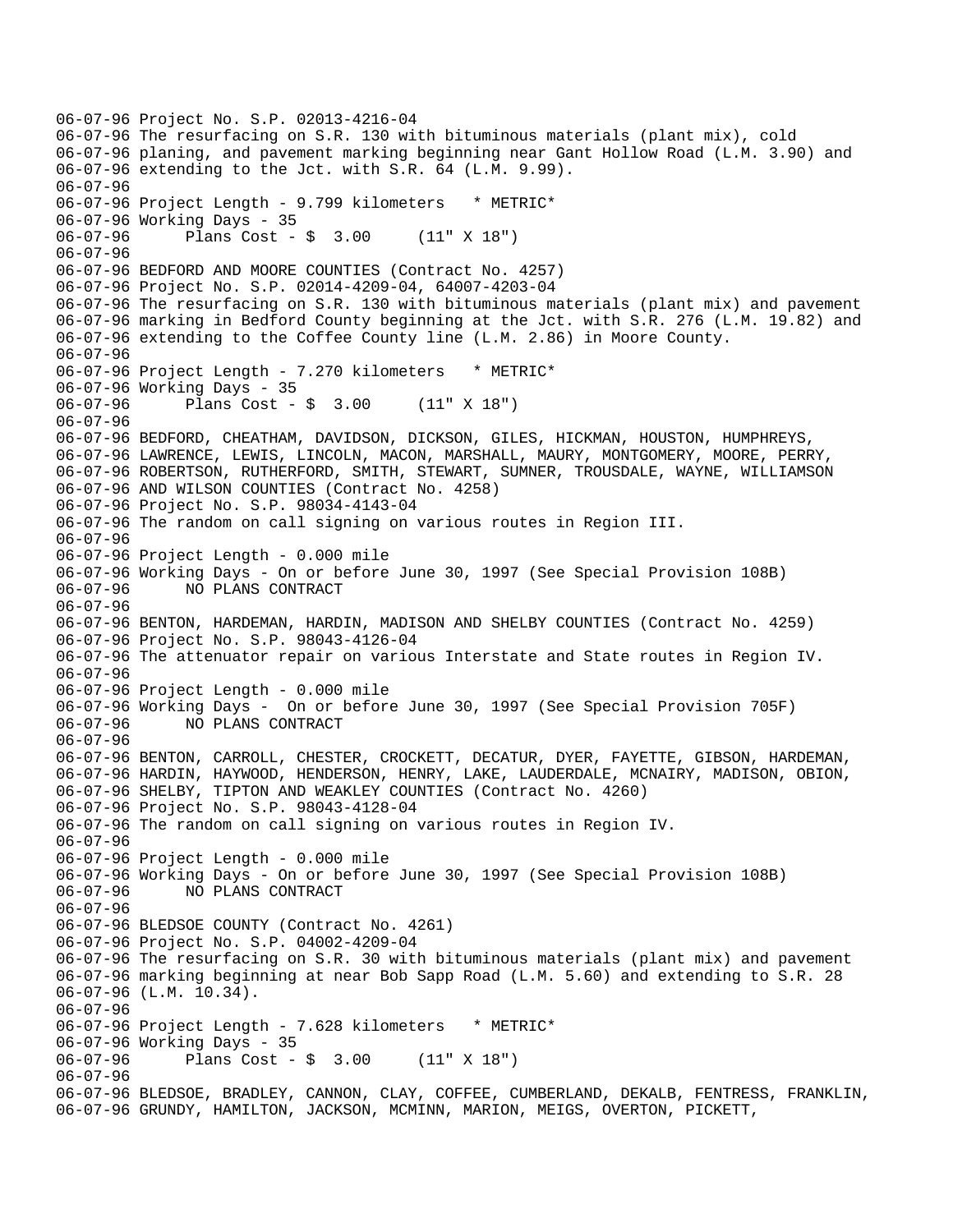06-07-96 POLK, PUTNAM, RHEA, SEQUATCHIE, VAN BUREN, WARREN AND WHITE COUNTIES 06-07-96 (Contract No. 4262) 06-07-96 Project No. S.P. 98022-4172-04 06-07-96 The random on call signing on various routes in Region II. 06-07-96 06-07-96 Project Length - 0.000 mile 06-07-96 Working Days - On or before June 30, 1997 (See Special Provision 108B) 06-07-96 NO PLANS CONTRACT 06-07-96 06-07-96 BLOUNT COUNTY (Contract No. 4263) 06-07-96 Project No. S.P. 05001-4363-04 06-07-96 The resurfacing on S.R. 33 with bituminous materials (plant mix) (modified) and 06-07-96 pavement marking beginning at the Jct. with S.R. 335 (L.M. 15.54) and extending 06-07-96 to the Knox County line (L.M. 20.71). 06-07-96 06-07-96 Project Length - 8.320 kilometers \* METRIC\* 06-07-96 Working Days - 40 06-07-96 Plans Cost - \$ 3.00 (11" X 18") 06-07-96 06-07-96 BLOUNT, JEFFERSON, KNOX, LOUDON, AND SEVIER COUNTIES (Contract No. 4264) 06-07-96 Project No. S.P. 98012-4156-04 06-07-96 The urban sweeping on various Interstate Routes. 06-07-96 06-07-96 Project Length - 0.000 mile 06-07-96 Working Days - On or before June 30, 1997 (See Special Provision 108B) 06-07-96 NO PLANS CONTRACT 06-07-96 06-07-96 CARROLL COUNTY (Contract No. 4265) 06-07-96 Project No. BR-STP-77(32), 09011-3226-94 06-07-96 The construction of one (1) prestressed concrete I-beam bridge on U.S. 70A 06-07-96 (S.R. 77, McLemoresville Huntingdon Road) over Rock Creek (L.M. 13.33) 06-07-96 including grading and drainage, paving with bituminous materials (plant mix), 06-07-96 installation of guardrail, and pavement marking. 06-07-96 06-07-96 Project Length - 0.198 mile 06-07-96 Working Days - 90<br>06-07-96 Plans Cost -Plans  $Cost - $ 10.00$  Cross-Section Cost -  $$0.00$ 06-07-96 06-07-96 CARTER COUNTY (Contract No. 4266) 06-07-96 Project No. PFH-605(1), 10007-3217-84 06-07-96 The intersection improvement at S.R. 67 with Rat Branch boat ramp access 06-07-96 including extension of one (1) concrete box culvert, grading and drainage, 06-07-96 paving with bituminous materials (plant mix), installation of guardrail, and 06-07-96 pavement marking. 06-07-96 06-07-96 Project Length - 0.340 kilometer \*METRIC\* 06-07-96 Working Days - On or before December 1, 1996 06-07-96 Plans Cost - \$ 10.00 Cross-Section Cost - \$0.00 06-07-96 06-07-96 CHEATHAM AND ROBERTSON COUNTIES (Contract No. 4267) 06-07-96 Project No. S.P. 11010-4208-04, 11011-4205-04 06-07-96 The resurfacing on S.R. 112 with bituminous materials (plant mix) and pavement 06-07-96 marking in Cheatham County beginning near S.R. 49 (L.M. 2.80) and extending 06-07-96 through Robertson county to the Montgomery County line (L.M. 2.12). 06-07-96 06-07-96 Project Length - 10.926 kilometers \* METRIC\* 06-07-96 Working Days - 30<br>06-07-96 Plans Cost -Plans Cost - \$ 3.00 (11" X 18") 06-07-96 06-07-96 CHESTER COUNTY (Contract No. 4268)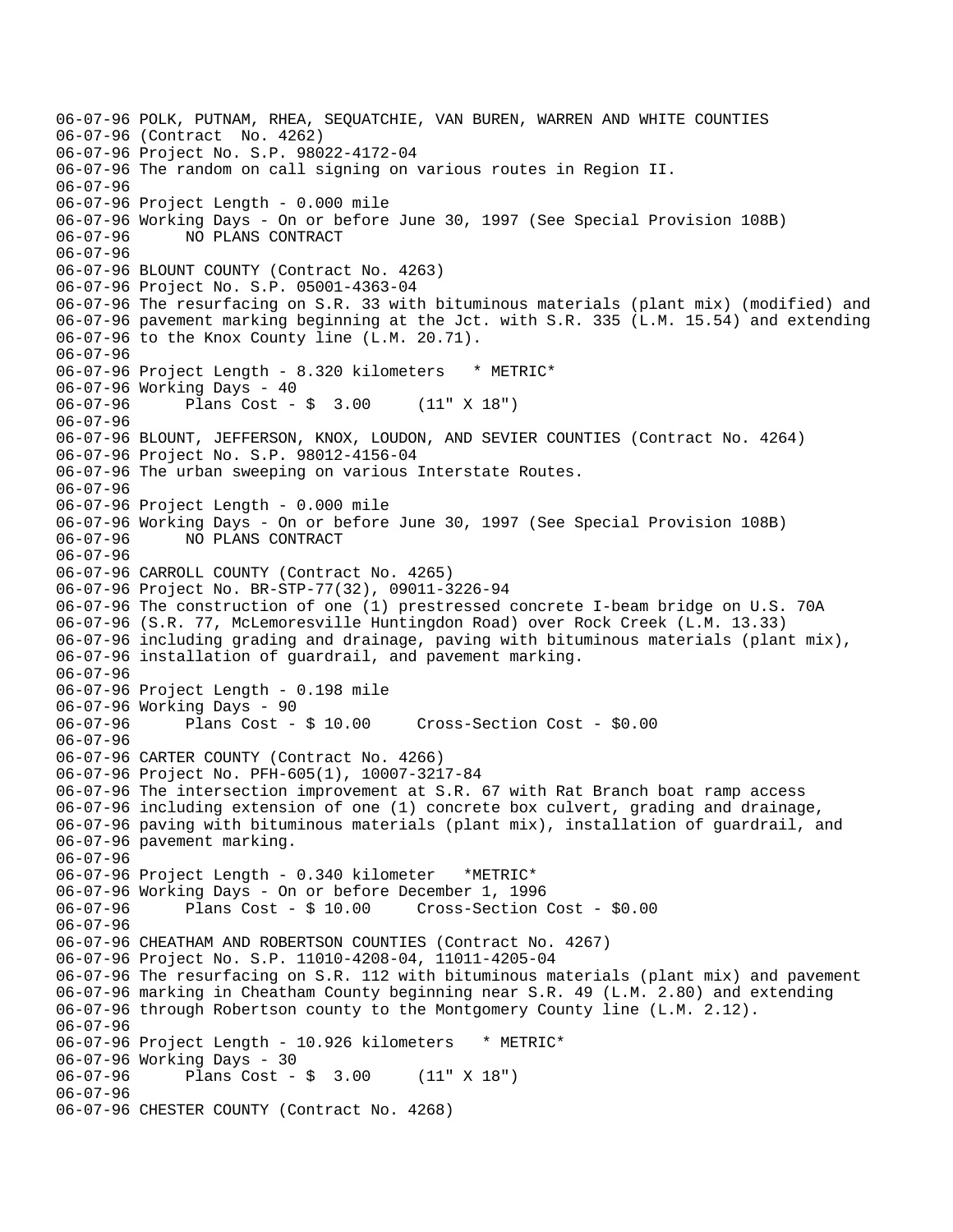```
06-07-96 Project No. S.P. 12001-4225-04 
06-07-96 The resurfacing on S.R. 5 with bituminous materials (plant mix) (modified), 
06-07-96 cold planing, and pavement marking beginning at 4 lane section (L.M. 4.26) and 
06-07-96 extending to the Madison County line (L.M. 9.63). 
06-07-96 
06-07-96 Project Length - 8.660 kilometers * METRIC* 
06-07-96 Working Days - 40 
06-07-96 Plans Cost - $ 3.00 (11" X 18") 
06-07-96 
06-07-96 CLAIBORNE COUNTY (Contract No. 4269) 
06-07-96 Project No. S.P. 13001-4522-04 
06-07-96 The resurfacing on S.R. 32 with bituminous materials (plant mix) and pavement 
06-07-96 marking beginning at the Jct. with S.R. 33 (L.M. 3.06) and extending to the 
06-07-96 bridge over Little Sycamore Creek (L.M. 4.45). 
06-07-96 
06-07-96 Project Length - 2.240 kilometers * METRIC* 
06-07-96 Working Days - 30 
06-07-96 Plans Cost - $ 3.00 (11" X 18") 
06-07-96 
06-07-96 CLAIBORNE COUNTY (Contract No. 4270) 
06-07-96 Project No. S.P. 13951-3513-04 
06-07-96 The grading and drainage on a S.I.A. Route serving industry including paving 
06-07-96 with bituminous materials (plant mix), installation of guardrail, and pavement 
06-07-96 marking beginning at old S.R. 33 (Old Knoxville Road) and extending to Hickory 
06-07-96 Springs. 
06-07-96 
06-07-96 Project Length - 0.240 mile 
06-07-96 Working Days - 100 
06-07-96 Plans Cost - $ 10.00 Cross-Section Cost - $0.00 
06-07-96 
06-07-96 COCKE COUNTY (Contract No. 4271) 
06-07-96 Project No. S.P. 15020-4304-04 
06-07-96 The resurfacing on S.R. 340 with bituminous materials (plant mix) and pavement 
06-07-96 marking beginning at the Jct. with S.R. 9 (L.M. 0.00) and extending to the Jct. 
06-07-96 with S.R. 35 (L.M. 5.56). 
06-07-96 
06-07-96 Project Length - 8.950 kilometers * METRIC*
06-07-96 Working Days - 40 
06-07-96 Plans Cost - $ 3.00 (11" X 18") 
06-07-96 
06-07-96 CUMBERLAND COUNTY (Contract No. 4272) 
06-07-96 Project No. BR-STP-68(13), 18009-3222-94 
06-07-96 The construction of one (1) prestressed concrete I-beam bridge on S.R. 68 over 
06-07-96 Daddys Creek (L.M. 3.23) including grading and drainage, paving with bituminous 
06-07-96 materials (plant mix), installation of guardrail, signs, and pavement marking. 
06-07-96 
06-07-96 Project Length - 0.621 mile 
06-07-96 Working Days - 160<br>06-07-96 Plans Cost - $ 25.00
06-07-96 Plans Cost - $ 25.00 Cross-Section Cost - $ 10.00 
06-07-96 The DBE goal for this contract is 6% of the contract amount. 
06-07-96 
06-07-96 CUMBERLAND, DEKALB, FENTRESS, JACKSON AND OVERTON COUNTIES (Contract No. 4273) 
06-07-96 Project No. S.P. 98022-4264-04 
06-07-96 The repair of nine (9) drainage structures in Cumberland County on S.R. 298 
06-07-96 (L.M. 4.50), Dekalb County on S.R. 264 (L.M. 2.10), Fentress County on S.R. 28 
06-07-96 (L.M. 26.85), Jackson County on S.R. 135 (L.M. 7.71), and on S.R. 151 (L.M. 
06-07-96 3.62), and Overton County on S.R. 164 (L.M. 2.04, L.M. 4.54, L.M. 5.43 and L.M. 
06-07-96 5.89) including grading and drainage, paving with bituminous materials (plant 
06-07-96 mix), storm sewer construction, installation of concrete curb and gutter, 
06-07-96 guardrail, signs, and pavement marking.
```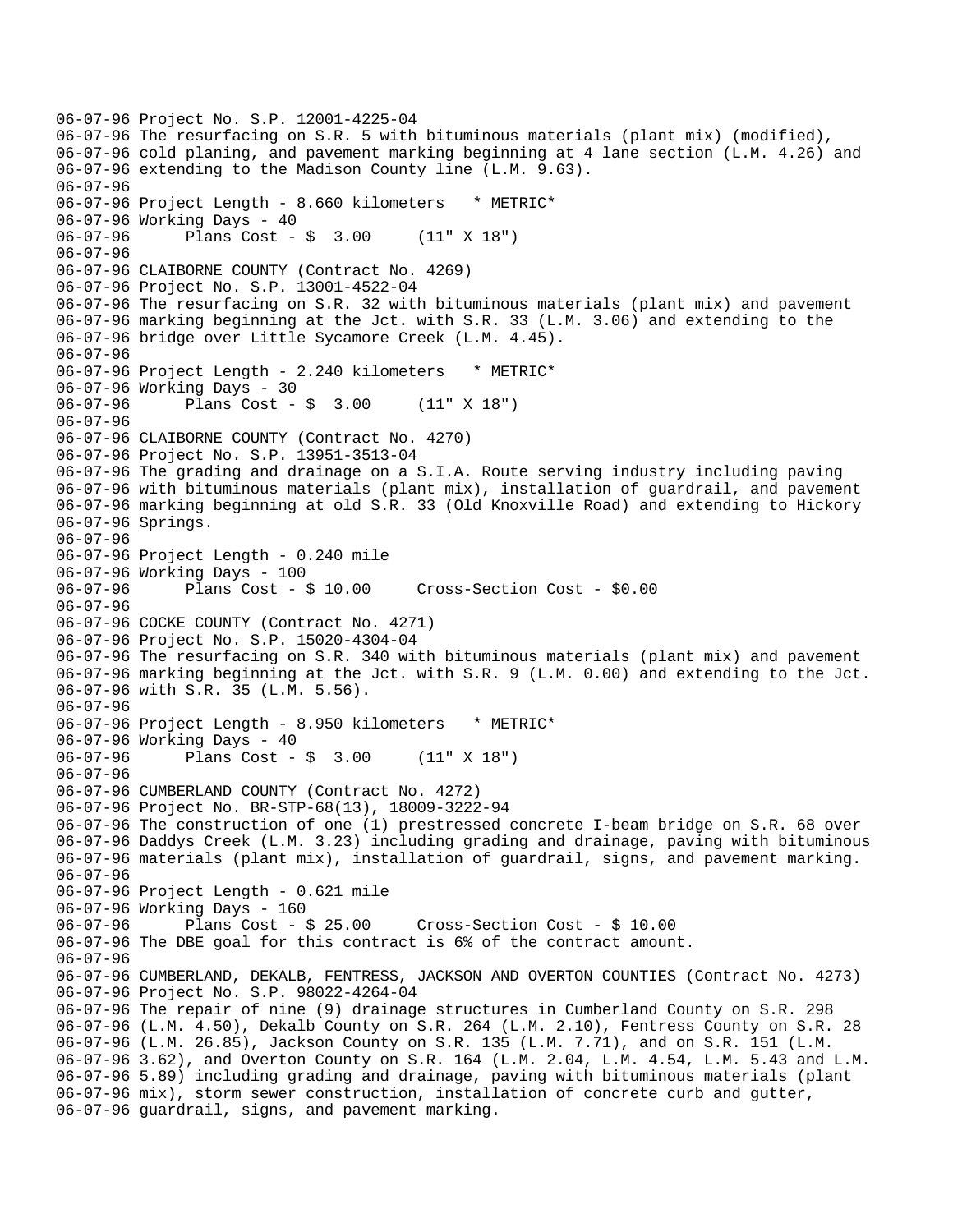06-07-96 06-07-96 Project Length - 0.848 mile 06-07-96 Working Days - 250 06-07-96 Plans Cost - \$ 25.00 Cross-Section Cost - \$ 25.00 06-07-96 06-07-96 DAVIDSON COUNTY (Contract No. 4274) 06-07-96 Project No. STP-12(30), 19036-3216-14 06-07-96 The grading and drainage on S.R. 12 including the construction of four (4) 06-07-96 concrete box culverts, paving with bituminous materials (plant mix) (modified), 06-07-96 storm sewer construction, utility adjustments, installation of concrete curb 06-07-96 and gutter, guardrail, signs, and pavement marking beginning east of Pecan 06-07-96 Valley Road and extending to the Cheatham County line. 06-07-96 06-07-96 Project Length - 3.364 miles 06-07-96 Working Days - On or before December 15, 1998 06-07-96 Plans Cost - \$ 50.00 Cross-Section Cost - \$100.00 06-07-96 The DBE goal for this contract is 14% of the contract amount. 06-07-96 06-07-96 DAVIDSON COUNTY (Contract No. 4275) 06-07-96 Project No. STP-M-3268(3), 19108-3705-54 06-07-96 The grading and drainage on Brick Church Pike including the construction of one 06-07-96 (1) concrete box culvert, paving with bituminous materials (plant mix), 06-07-96 cleaning and resealing joints and cracks, storm sewer construction, 06-07-96 installation of concrete curb and gutter, sidewalk, guardrail, signs, utility 06-07-96 adjustments, and pavement marking beginning at Trinity Lane and extending 1200 06-07-96 feet north of Brick Church Park Drive in Nashville. 06-07-96 06-07-96 Project Length - 1.429 miles 06-07-96 Working Days - On or before June 1, 1998 06-07-96 Plans Cost - \$ 25.00 Cross-Section Cost - \$ 10.00 06-07-96 The DBE goal for this contract is 13% of the contract amount. 06-07-96 06-07-96 DAVIDSON COUNTY (Contract No. 4276) 06-07-96 Project No. S.P. 19008-4176-04 06-07-96 The repair of the bridge on I-40 over Stones River (L.M. 27.98) including 06-07-96 expansion joint repairs. 06-07-96 06-07-96 Project Length - 0.000 mile 06-07-96 Working Days - On or before September 16, 1996 06-07-96 Plans Cost - \$ 10.00 Cross-Section Cost - NA 06-07-96 06-07-96 DAVIDSON COUNTY (Contract No. 4277) 06-07-96 Project No. S.P. 19009-4168-04 06-07-96 The repair of the bridge on Woodmont Boulevard over S.R. 6 (Franklin Road) 06-07-96 (L.M. 4.48) and on Woodmont-Thompson Lane connector over I-65 and CSX Railroad 06-07-96 (L.M. 0.11) including concrete, painting existing steel structure, bridge deck 06-07-96 and epoxy injection repairs, bridge deck sealant, overlay with bituminous 06-07-96 materials (plant mix), cold planing, and pavement marking. 06-07-96 06-07-96 Project Length - 0.000 mile 06-07-96 Working Days - On or before October 15, 1996 06-07-96 Plans Cost - \$ 25.00 Cross-Section Cost - NA 06-07-96 06-07-96 DAVIDSON COUNTY (Contract No. 4278) 06-07-96 Project No. S.P. 19009-4170-04 06-07-96 The repair of the bridge on I-65 over CSX railroad (L.M. 0.43) including 06-07-96 bearing device, jacking concrete spans and expansion joint repairs. 06-07-96 06-07-96 Project Length - 0.000 mile 06-07-96 Working Days - On or before August 30, 1996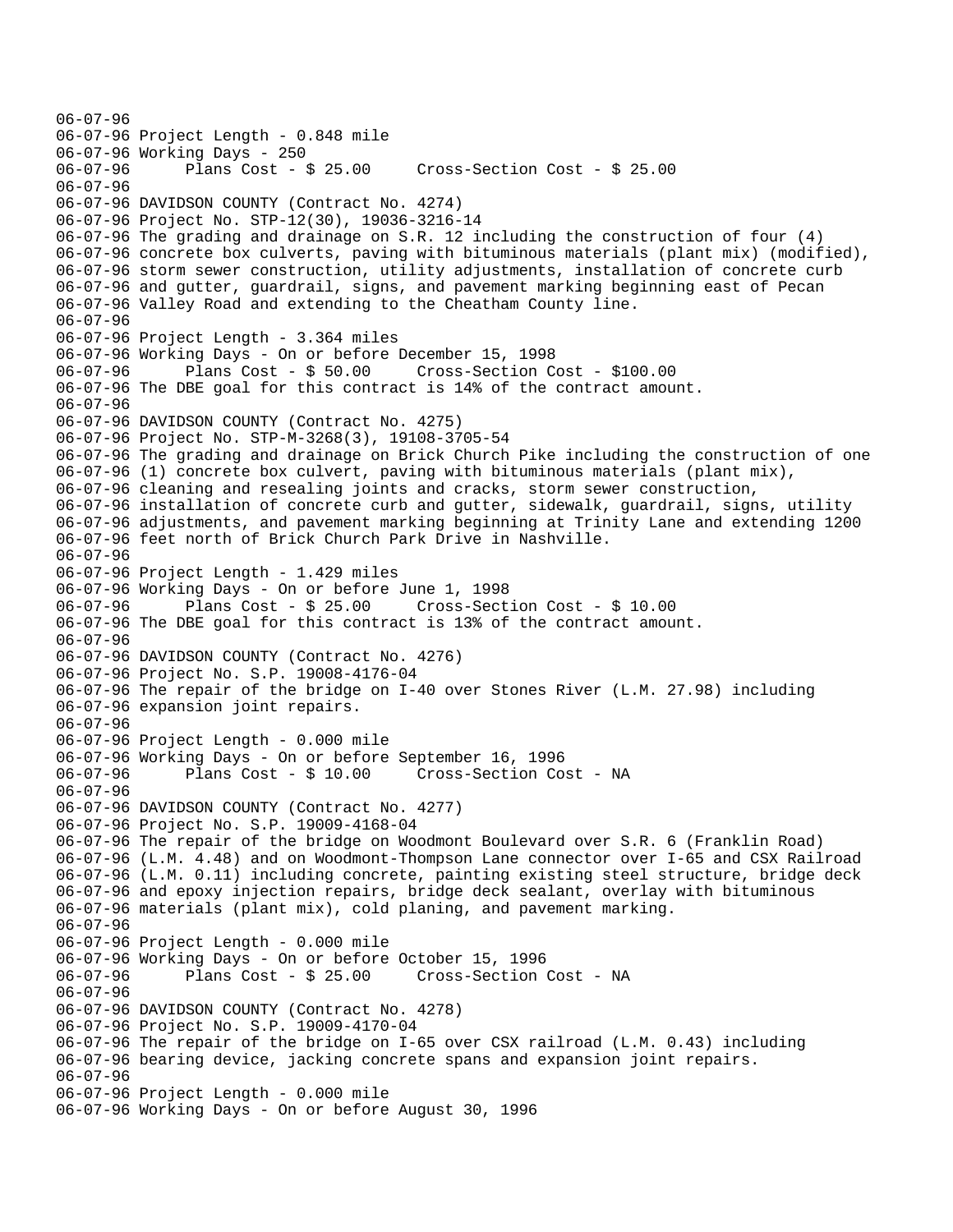06-07-96 Plans Cost - \$ 3.00 (8-1/2" X 11") 06-07-96 06-07-96 DAVIDSON COUNTY (Contract No. 4279) 06-07-96 Project No. S.P. 19045-4229-04 06-07-96 The resurfacing on S.R. 106 with bituminous materials (plant mix) (modified), 06-07-96 and pavement marking beginning at the Jct. with Harding Place (L.M. 3.78) and 06-07-96 extending to the Jct. with Woodmont Boulevard (L.M. 5.70). 06-07-96 06-07-96 Project Length - 3.080 kilometers \* METRIC\* 06-07-96 Working Days - 30 06-07-96 Plans Cost - \$ 3.00 (11" X 18") 06-07-96 06-07-96 DAVIDSON, DICKSON, HUMPHREYS, MAURY, ROBERTSON, RUTHERFORD, SMITH, STEWART, 06-07-96 SUMNER, WAYNE AND WILLIAMSON COUNTIES (Contract No. 4280) 06-07-96 Project No. S.P. 98034-4139-04 06-07-96 The attenuator repair on various Interstate and State routes in Region III. 06-07-96 06-07-96 Project Length - 0.000 mile 06-07-96 Working Days - On or before June 30, 1997 (See Special Provision 705E) 06-07-96 NO PLANS CONTRACT 06-07-96 06-07-96 DAVIDSON AND SUMNER COUNTIES (Contract No. 4281) 06-07-96 Project No. S.P. 98034-4140-04 06-07-96 The urban sweeping on various Interstate and State Routes. 06-07-96 06-07-96 Project Length - 0.000 mile 06-07-96 Working Days - On or before June 30, 1997 (See Special Provision 108B) 06-07-96 NO PLANS CONTRACT 06-07-96 06-07-96 DEKALB COUNTY (Contract No. 4282) 06-07-96 Project No. S.P. 21001-4252-04 06-07-96 The resurfacing on S.R. 26 with bituminous materials (plant mix) including 06-07-96 bridge deck repairs, bridge deck sealant, installation of guardrail, and 06-07-96 pavement marking beginning 0.16 kilometers west of S.R. 96 right (L.M. 6.00) 06-07-96 and extending to Dry Creek Road right (L.M. 10.88). 06-07-96 06-07-96 Project Length - 7.628 kilometers \* METRIC\* 06-07-96 Working Days - 45 06-07-96 Plans Cost - \$ 3.00 (11" X 18") 06-07-96 06-07-96 DEKALB, HAMILTON, MARION, PUTNAM, RHEA, AND WHITE COUNTIES (Contract No. 4284) 06-07-96 Project No. S.P. 98022-4168-04 06-07-96 The attenuator repair on various Interstate and State routes in Region II. 06-07-96 06-07-96 Project Length - 0.000 mile 06-07-96 Working Days - On or before June 30, 1997 (See Special Provision 705D) 06-07-96 NO PLANS CONTRACT 06-07-96 06-07-96 DICKSON COUNTY (Contract No. 4285) 06-07-96 Project No. S.P. 22010-4214-04 06-07-96 The resurfacing on S.R. 49 with bituminous materials (plant mix) and pavement 06-07-96 marking beginning at S.R. 48 (L.M. 14.33) and extending to near Timber Ridge 06-07-96 Road (L.M. 21.75). 06-07-96 06-07-96 Project Length - 11.940 kilometers \* METRIC\* 06-07-96 Working Days - 35 06-07-96 Plans Cost - \$ 3.00 (11" X 18") 06-07-96 06-07-96 DYER COUNTY (Contract No. 4286) 06-07-96 Project No. S.P. 23001-4160-04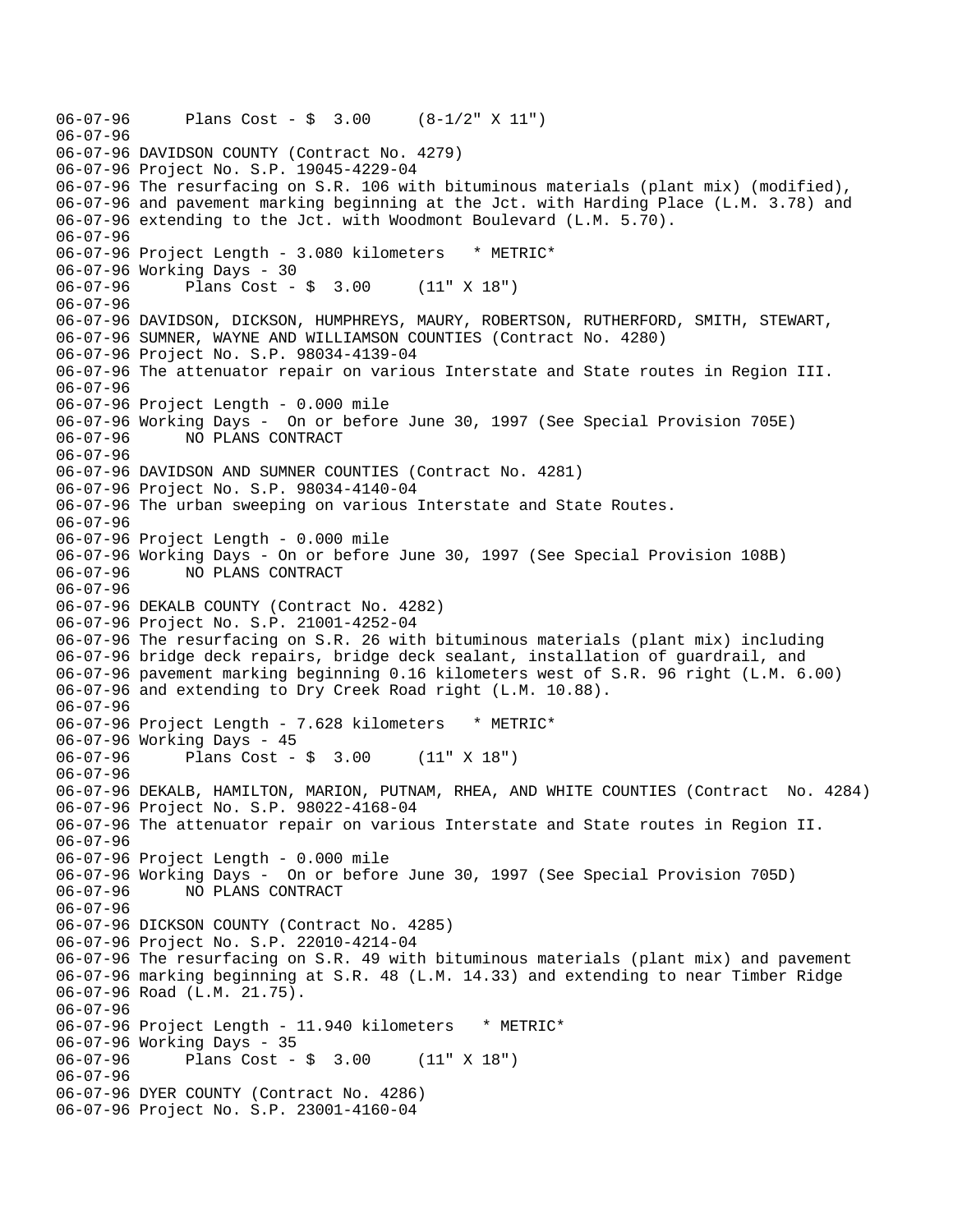06-07-96 The resurfacing on I-155 with bituminous materials (plant mix) (polymer 06-07-96 modified) including an emulsified asphalt micro-surfacing and pavement marking 06-07-96 beginning at L.M. 0.77 and extending to L.M. 15.93. 06-07-96 06-07-96 Project Length - 24.398 kilometers \* METRIC\* 06-07-96 Working Days - 40 06-07-96 Plans Cost - \$ 3.00 (11" X 18") 06-07-96 06-07-96 DYER AND LAKE COUNTIES (Contract No. 4287) 06-07-96 Project No. S.P. 23102-4215-04, 48070-4208-04, 48006-4216-04 06-07-96 The resurfacing on S.R. 181 and S.R. 79 with an emulsified asphalt slurry seal 06-07-96 and pavement marking in Dyer County on S.R. 181 beginning at the Jct. with S.R. 06-07-96 104 (L.M. 11.46) and extending to the Jct. with S.R. 79 (L.M. 2.65) in Lake 06-07-96 County, and on S.R. 79 beginning at the Jct. with S.R. 181 (L.M. 6.66) and 06-07-96 extending to the Jct. with S.R. 78 (L.M. 10.37). 06-07-96 06-07-96 Project Length - 27.070 kilometers \* METRIC\* 06-07-96 Working Days - On or before August 1, 1996 06-07-96 Plans Cost - \$ 3.00 (11" X 18") 06-07-96 06-07-96 FAYETTE COUNTY (Contract No. 4288) 06-07-96 Project No. S.P. 24008-4231-04 06-07-96 The resurfacing of shoulders on S.R. 59 with bituminous materials (plant mix) 06-07-96 and pavement marking beginning at the Jct. with U.S. 70/79 in Braden (L.M. 06-07-96 0.00) and extending to L.M. 14.30 06-07-96 06-07-96 Project Length - 23.010 kilometers \* METRIC\* 06-07-96 Working Days - 30 06-07-96 Plans Cost - \$ 3.00 (11" X 18") 06-07-96 06-07-96 FAYETTE COUNTY (Contract No. 4289) 06-07-96 Project No. S.P. 24021-4202-04 06-07-96 The repair of the bridge on S.R. 222 over I-40 (L.M. 7.73) including concrete, 06-07-96 bearing device, bridge joint seismic modification, bridge deck and expansion 06-07-96 joint repairs, bridge deck sealant, overlay with bituminous materials (plant 06-07-96 mix), cold planing, and pavement marking. 06-07-96 06-07-96 Project Length - 0.000 mile 06-07-96 Working Days - On or before October 15, 1996 (See Special Provision 108B) 06-07-96 Plans Cost - \$ 10.00 Cross-Section Cost - NA 06-07-96 06-07-96 FENTRESS AND OVERTON COUNTIES (Contract No. 4290) 06-07-96 Project No. S.P. 25004-4218-04, 25009-4206-04, 67006-4227-04 06-07-96 The overlay on S.R. 52, S.R. 85 and S.R. 296 with an emulsified asphalt 06-07-96 micro-surfacing including pavement marking in Fentress County on S.R. 52 06-07-96 beginning at S.R. 296 right (L.M. 17.60) and extending to the bridge over Clear 06-07-96 Fork Creek (L.M. 27.78), and on S.R. 296 beginning at S.R. 28 (L.M. 0.00) and 06-07-96 extending to S.R. 52 left (L.M. 3.02), and in Overton County on S.R. 85 06-07-96 beginning at S.R. 52 (L.M. 11.91) and extending to 0.21 mile east of the West 06-07-96 Fork Obey River (L.M. 18.19). 06-07-96 06-07-96 Project Length - 31.033 kilometers \* METRIC\* 06-07-96 Working Days - 30 06-07-96 Plans Cost - \$ 3.00 (11" X 18") 06-07-96 06-07-96 GIBSON COUNTY (Contract No. 4291) 06-07-96 Project No. S.P. 27001-4228-04 06-07-96 The resurfacing on S.R. 5 (East Main Street) in Humboldt with bituminous 06-07-96 materials (plant mix), cold planing and pavement marking beginning at L.M. 1.53 06-07-96 and extending to L.M. 3.94.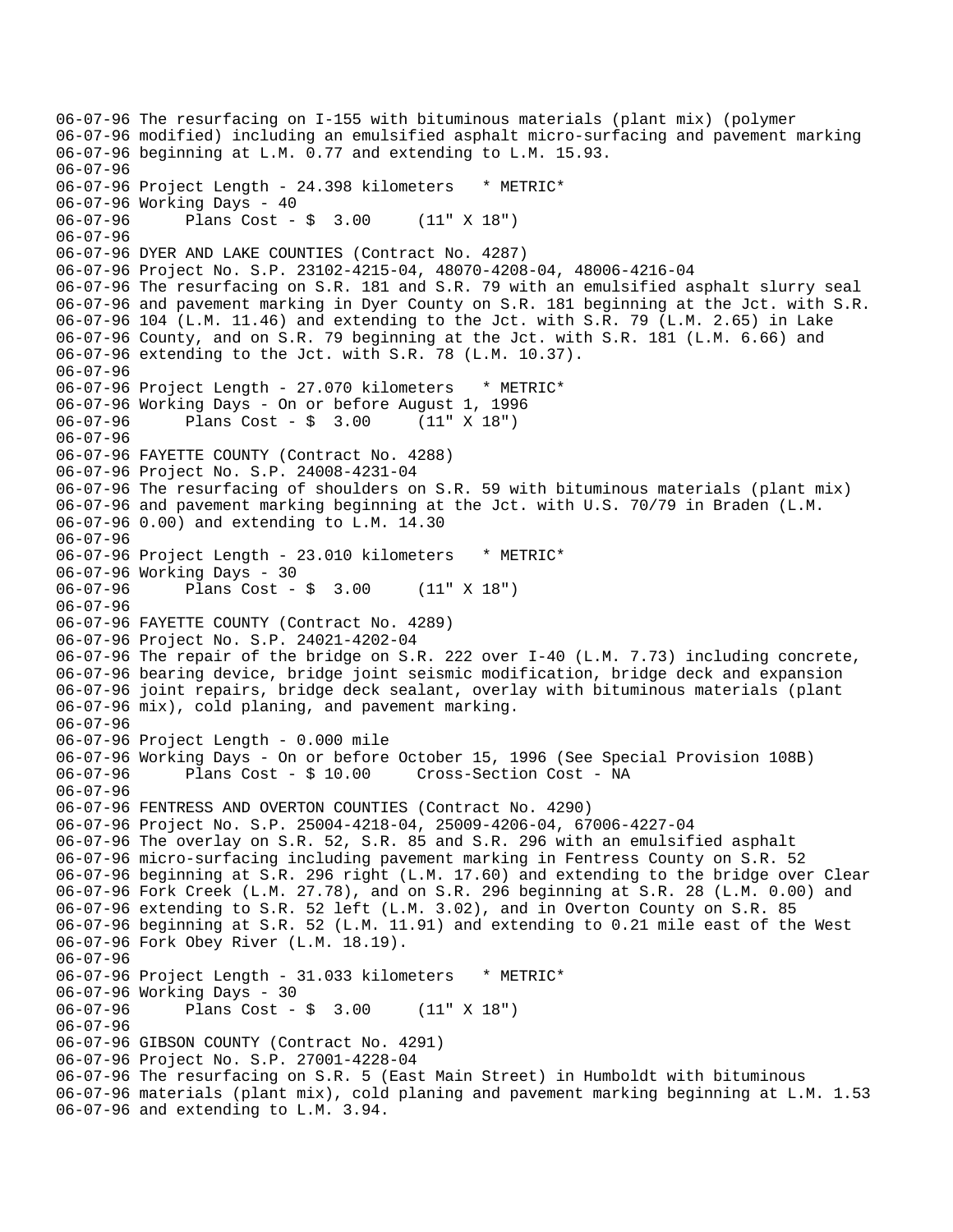06-07-96 06-07-96 Project Length - 3.589 kilometers \* METRIC\* 06-07-96 Working Days - 30 06-07-96 Plans Cost - \$ 3.00 (11" X 18") 06-07-96 06-07-96 GREENE COUNTY (Contract No. 4292) 06-07-96 Project No. S.P. 30001-4171-04 06-07-96 The construction of a wastewater force main at two (2) rest areas (5S and 5N) 06-07-96 on I-81. 06-07-96 06-07-96 Project Length - 0.000 mile 06-07-96 Working Days - On or before January 1, 1997 06-07-96 Plans Cost - \$ 10.00 Cross-Section Cost - NA 06-07-96 06-07-96 GREENE COUNTY (Contract No. 4293) 06-07-96 Project No. S.P. 30001-4172-04 06-07-96 The resurfacing on I-81 with bituminous materials (plant mix) (polymer 06-07-96 modified), cold planing and pavement marking beginning 80 meters west of the 06-07-96 ramp to S.R. 172 (L.M. 18.52) and extending to 65 meters east of the ramp to 06-07-96 Jearoldstown Road right (L.M. 26.73). 06-07-96 06-07-96 Project Length - 13.210 kilometers \* METRIC\* 06-07-96 Working Days - 70 06-07-96 Plans Cost - \$ 3.00 (11" X 18") 06-07-96 06-07-96 GREENE COUNTY (Contract No. 4294) 06-07-96 Project No. S.P. 30007-4229-04 06-07-96 The resurfacing on S.R. 70 with bituminous materials (plant mix) and pavement 06-07-96 marking beginning 113 meters north of the I-81 ramp (L.M. 26.89) and extending 06-07-96 to the Hawkins County line (L.M. 31.92). 06-07-96 06-07-96 Project Length - 8.090 kilometers \* METRIC\* 06-07-96 Working Days - 40 06-07-96 Plans Cost - \$ 3.00 (11" X 18") 06-07-96 06-07-96 GRUNDY COUNTY (Contract No. 4295) 06-07-96 Project No. S.P. 31007-4226-04 06-07-96 The resurfacing on S.R. 108 with bituminous materials (plant mix) and pavement 06-07-96 marking beginning in Altamont (L.M. 12.00) and extending to near Skymont Road 06-07-96 (L.M. 16.82). 06-07-96 06-07-96 Project Length - 7.757 kilometers \* METRIC\* 06-07-96 Working Days - 35 06-07-96 Plans Cost - \$ 3.00 (11" X 18") 06-07-96 06-07-96 HAMILTON AND BRADLEY COUNTIES (Contract No. 4296) 06-07-96 Project No. S.P. 33005-4156-04, 06001-4154-04 06-07-96 The resurfacing on I-75 with bituminous materials (plant mix) (polymer 06-07-96 modified), cold planing, installation of guardrail, and pavement marking 06-07-96 beginning in Hamilton County 1.93 kilometers north of S.R. 2 (L.M. 12.75) and 06-07-96 extending to 0.64 kilometer north of Bancroft Road (L.M. 2.98) in Bradley 06-07-96 County. 06-07-96 06-07-96 Project Length - 9.333 kilometers \* METRIC\* 06-07-96 Working Days - On or before November 30, 1996 06-07-96 Plans Cost - \$ 3.00 (11" X 18") 06-07-96 06-07-96 HAMILTON COUNTY (Contract No. 4297) 06-07-96 Project No. S.P. 33958-4153-04 06-07-96 The urban sweeping on various Interstate and State Routes.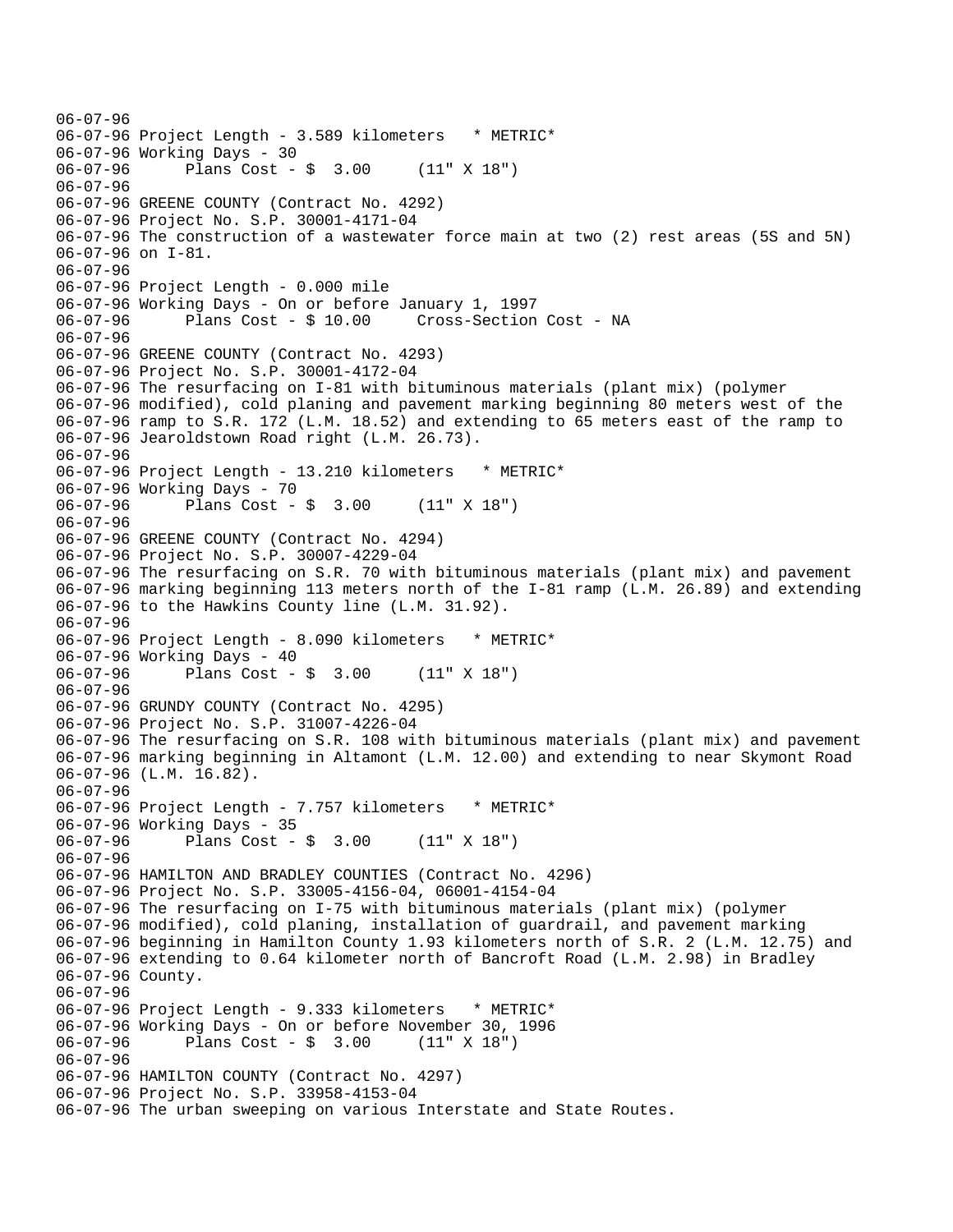06-07-96 06-07-96 Project Length - 0.000 mile 06-07-96 Working Days - On or before June 30, 1997 (See Special Provision 108B) 06-07-96 NO PLANS CONTRACT 06-07-96 06-07-96 HANCOCK COUNTY (Contract No. 4298) 06-07-96 Project No. S.P. 34004-4307-04 06-07-96 The resurfacing on S.R. 131 with bituminous materials (plant mix) and pavement 06-07-96 marking beginning at the Grainger County line (L.M. 0.00) and extending to 06-07-96 S.R. 31 (L.M. 5.27). 06-07-96 06-07-96 Project Length - 8.480 kilometers \* METRIC\* 06-07-96 Working Days - 40 06-07-96 Plans Cost - \$ 3.00 (11" X 18") 06-07-96 06-07-96 HARDIN COUNTY (Contract No. 4299) 06-07-96 Project No. S.P. 36945-3451-04 06-07-96 The grading and drainage on a S.I.A. Route serving Williams Cabinet, Evasist, 06-07-96 and Truform Incorporated including paving with bituminous materials (plant 06-07-96 mix), signs, and pavement marking. 06-07-96 06-07-96 Project Length - 0.363 mile 06-07-96 Working Days - 30 06-07-96 Plans Cost - \$ 10.00 Cross-Section Cost - \$0.00 06-07-96 06-07-96 HENDERSON COUNTY (Contract No. 4300) 06-07-96 Project No. S.P. 39945-3664-04 06-07-96 The grading and drainage on a S.I.A. Route serving Falcon Plastics, Inc. and 06-07-96 Dixie Draw Trailers Inc. including paving with bituminous materials (plant 06-07-96 mix), and pavement marking beginning at S.R. 22 north of Lexington and 06-07-96 extending 637 meters eastward. 06-07-96 06-07-96 Project Length - 0.637 kilometer \*METRIC\* 06-07-96 Working Days - 30<br>06-07-96 Plans Cost - \$ 10.00 06-07-96 Plans Cost - \$ 10.00 Cross-Section Cost - \$ 10.00 06-07-96 06-07-96 HENRY COUNTY (Contract No. 4301) 06-07-96 Project No. S.P. 40008-4218-04 06-07-96 The resurfacing on S.R. 69 with bituminous materials (plant mix)and pavement 06-07-96 marking beginning at L.M. 17.25 and extending to L.M. 22.95. 06-07-96 06-07-96 Project Length - 9.173 kilometers \* METRIC\* 06-07-96 Working Days - 30 06-07-96 Plans Cost - \$ 3.00 (11" X 18") 06-07-96 06-07-96 HENRY AND WEAKLEY COUNTIES (Contract No. 4302) 06-07-96 Project No. S.P. 98043-4229-04 06-07-96 The installation of signs on various State Routes. 06-07-96 06-07-96 Project Length - 340.46 miles 06-07-96 Working Days - On or before March 1, 1997 06-07-96 NO PLANS CONTRACT 06-07-96 06-07-96 HICKMAN COUNTY (Contract No. 4303) 06-07-96 Project No. S.P. 41001-4136-04 06-07-96 The resurfacing on I-40 with bituminous materials (plant mix) (polymer 06-07-96 modified) including cold planing, installation of guardrail, and pavement 06-07-96 marking beginning at the Humphreys County line and extending to 2.092 06-07-96 kilometers east of Forrest Road. 06-07-96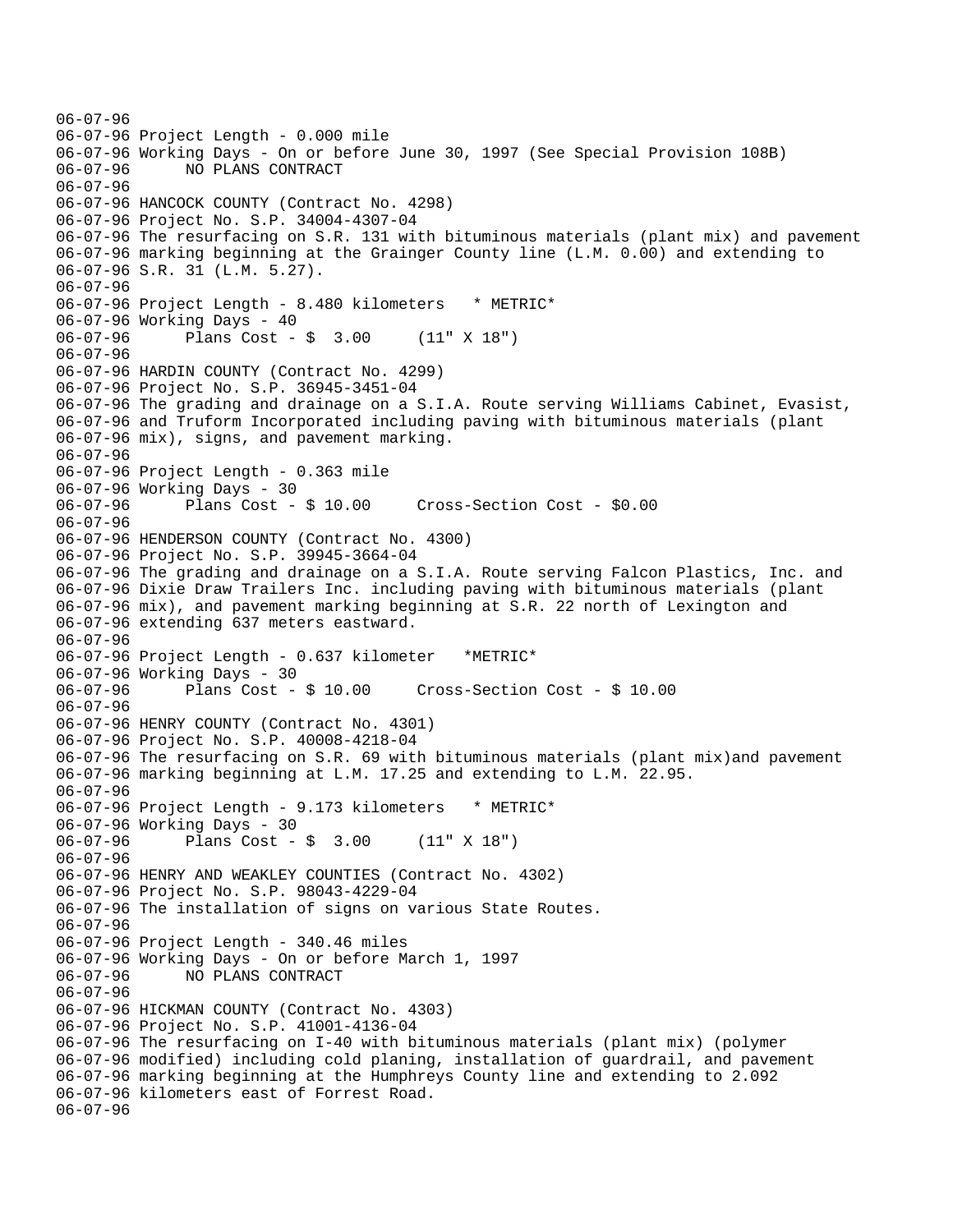06-07-96 Project Length - 12.874 kilometers \*METRIC\* 06-07-96 Working Days - 125 Cross-Section Cost - NA 06-07-96 06-07-96 HUMPHREYS COUNTY (Contract No. 4304) 06-07-96 Project No. S.P. 43004-4215-04 06-07-96 The resurfacing on S.R. 1 with bituminous materials (plant mix) and pavement 06-07-96 marking beginning at Powell Avenue (L.M. 14.98) and extending to 600 feet west 06-07-96 of Pittle Warren Road (L.M. 20.20). 06-07-96 06-07-96 Project Length - 8.400 kilometers \* METRIC\* 06-07-96 Working Days - 30 06-07-96 Plans Cost - \$ 3.00 (11" X 18") 06-07-96 06-07-96 JEFFERSON COUNTY (Contract No. 4305) 06-07-96 Project No. S.P. 45004-4229-04 06-07-96 The repair of the bridge on S.R. 9 over the French Broad River (L.M. 16.61) 06-07-96 including structural steel and expansion joint repairs. 06-07-96 06-07-96 Project Length - 0.000 mile 06-07-96 Working Days - On or before August 15, 1996 (See Special Provision 108B) 06-07-96 Plans Cost - \$ 10.00 Cross-Section Cost - NA 06-07-96 06-07-96 KNOX COUNTY (Contract No. 4306) 06-07-96 Project No. S.P. 47005-4151-04 06-07-96 The cleaning and painting of four (4) bridges on I-275 northbound and 06-07-96 southbound ramps over I-40, S.R. 62 over I-40, and S.R. 62 ramp to I-40 over 06-07-96 Oak Street. 06-07-96 06-07-96 Project Length - 0.000 mile 06-07-96 Working Days - On or before December 1, 1996 06-07-96 NO PLANS CONTRACT 06-07-96 06-07-96 KNOX COUNTY (Contract No. 4307) 06-07-96 Project No. S.P. 47039-4321-04 06-07-96 The resurfacing on S.R. 131 with bituminous materials (plant mix) (modified), 06-07-96 cold planing and pavement marking beginning 400 meters east of Bishop Road 06-07-96 (L.M. 16.20) and extending to the Jct. with S.R. 71 (L.M. 20.10). 06-07-96 06-07-96 Project Length - 6.280 kilometers \* METRIC\* 06-07-96 Working Days - 40 06-07-96 Plans Cost - \$ 3.00 (11" X 18") 06-07-96 06-07-96 LAUDERDALE COUNTY (Contract No. 4308) 06-07-96 Project No. S.P. 49001-4265-04 06-07-96 The resurfacing on S.R. 3 with recycle in place and bituminous materials (plant 06-07-96 mix) (modified) and pavement marking beginning at L.M. 5.10 and extending to 06-07-96 Edith Central Road (L.M. 9.70). 06-07-96 06-07-96 Project Length - 7.400 kilometers \* METRIC\* 06-07-96 Working Days - 50 06-07-96 Plans Cost - \$ 3.00 (11" X 18") 06-07-96 06-07-96 LEWIS COUNTY (Contract No. 4309) 06-07-96 Project No. S.P. 51004-4210-04 06-07-96 The resurfacing on S.R. 20 and S.R. 48 with bituminous materials (plant mix), 06-07-96 cold planing, and pavement marking on S.R. 20 beginning at East Main Street 06-07-96 (L.M. 6.13) and extending to S.R. 48 (L.M. 6.53), and on S.R. 48 beginning at 06-07-96 Trace Creek (L.M. 5.14) and extending to S.R. 20 (L.M. 10.71). 06-07-96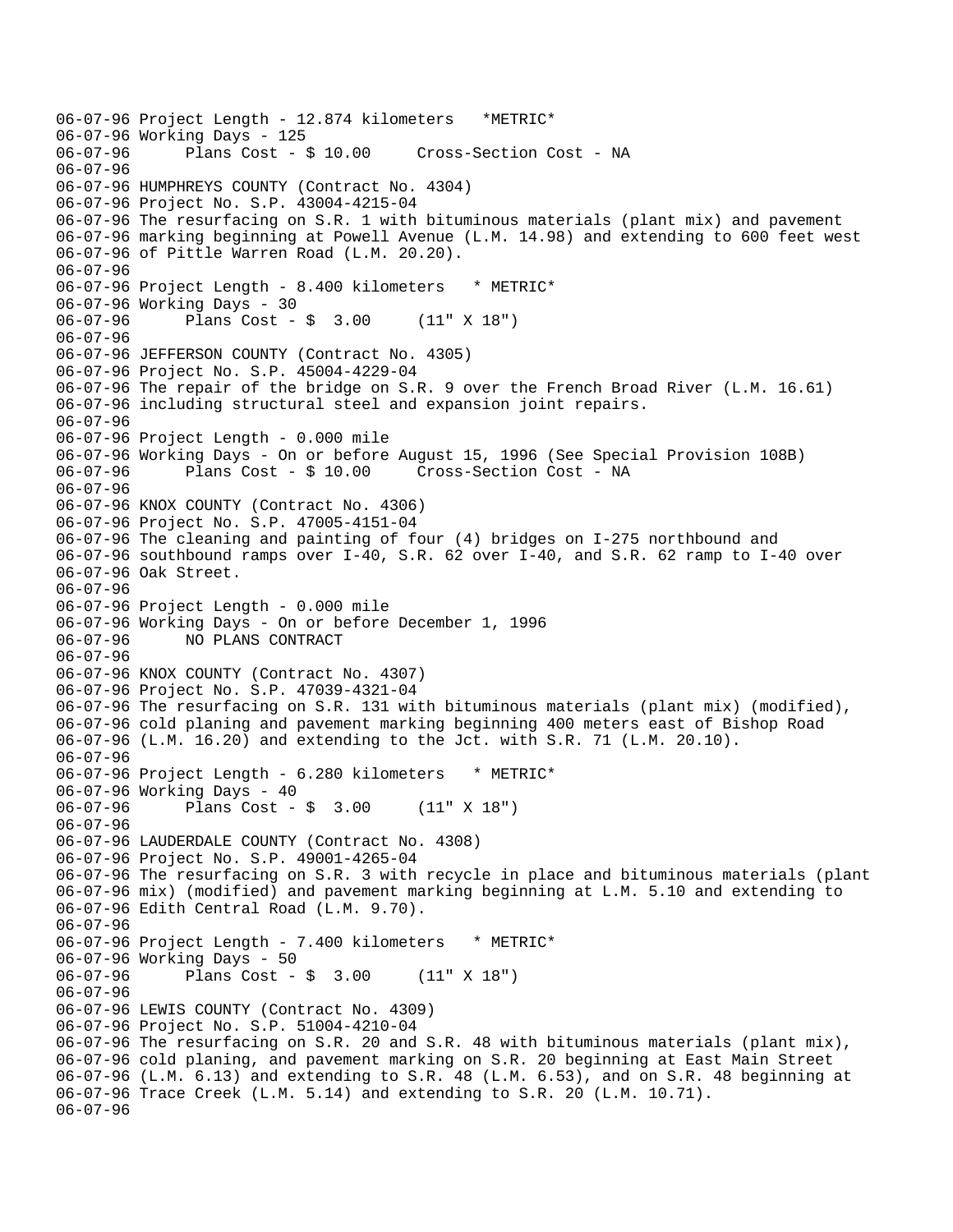06-07-96 Project Length - 9.610 kilometers \* METRIC\* 06-07-96 Working Days - 30<br>06-07-96 Plans Cost -Plans  $Cost - $ 3.00 (11" X 18")$ 06-07-96 06-07-96 LOUDON COUNTY (Contract No. 4310) 06-07-96 Project No. IME-75-2(35)82, 53002-3151-44 06-07-96 The resurfacing on I-75 with bituminous materials (plant mix) (polymer 06-07-96 modified) including cold planing, resealing joints, expansion joint and bridge 06-07-96 deck repairs, bridge deck sealant, bridgerail replacement, drainage, 06-07-96 installation of guardrail, and pavement marking beginning at at the S.R. 73 06-07-96 interchange and extending to the I-40 interchange. 06-07-96 06-07-96 Project Length - 3.375 miles 06-07-96 Working Days - On or before January 1, 1997 06-07-96 Plans Cost - \$ 10.00 Cross-Section Cost - NA 06-07-96 The DBE goal for this contract is 4% of the contract amount. 06-07-96 06-07-96 LOUDON COUNTY (Contract No. 4311) 06-07-96 Project No. S.P. 53004-4330-04 06-07-96 The resurfacing on S.R. 2 with bituminous materials (plant mix), cold planing 06-07-96 and pavement marking beginning at the Jct. with S.R. 73 (L.M. 13.30) and 06-07-96 extending to the Jct. with S.R. 1 (L.M. 18.43). 06-07-96 06-07-96 Project Length - 8.260 kilometers \* METRIC\* 06-07-96 Working Days - 40 06-07-96 Plans Cost - \$ 3.00 (11" X 18") 06-07-96 06-07-96 MCMINN COUNTY (Contract No. 4312) 06-07-96 Project No. S.P. 54013-4315-04 06-07-96 The resurfacing on S.R. 163 with bituminous materials (plant mix) and pavement 06-07-96 marking beginning at the Jct. with S.R. 2 in Calhoun (L.M. 2.45) and extending 06-07-96 to 0.48 kilometer west of Claxton/Piney Grove Road (L.M. 8.95). 06-07-96 06-07-96 Project Length - 10.417 kilometers \* METRIC\* 06-07-96 Working Days - 40 06-07-96 Plans Cost - \$ 3.00 (11" X 18") 06-07-96 06-07-96 MCNAIRY COUNTY (Contract No. 4313) 06-07-96 Project No. S.P. 55003-4213-04 06-07-96 The resurfacing on S.R. 15 with bituminous materials (plant mix) (modified) and 06-07-96 pavement marking beginning at the Hardeman County line (L.M. 0.00) and 06-07-96 extending to the county road at L.M. 5.13. 06-07-96 06-07-96 Project Length - 8.260 kilometers \* METRIC\* 06-07-96 Working Days - 30 06-07-96 Plans Cost - \$ 3.00 (11" X 18") 06-07-96 06-07-96 MACON, SMITH, SUMNER, TROUSDALE, WILLIAMSON AND WILSON COUNTIES 06-07-96 (Contract No. 4314) 06-07-96 Project No. S.P. 98034-4244-04 06-07-96 The installation of signs on various State Routes. 06-07-96 06-07-96 Project Length - 248.33 miles 06-07-96 Working Days - On or before March 1, 1997<br>06-07-96 NO PLANS CONTRACT 06-07-96 NO PLANS CONTRACT 06-07-96 06-07-96 MARSHALL COUNTY (Contract No. 4315) 06-07-96 Project No. STP-H-NHE-11(22), 59003-3212-94 06-07-96 The intersection improvement at S.R. 11 with S.R. 272 (Verona Road) including 06-07-96 grading and drainage, paving with bituminous materials (plant mix), storm sewer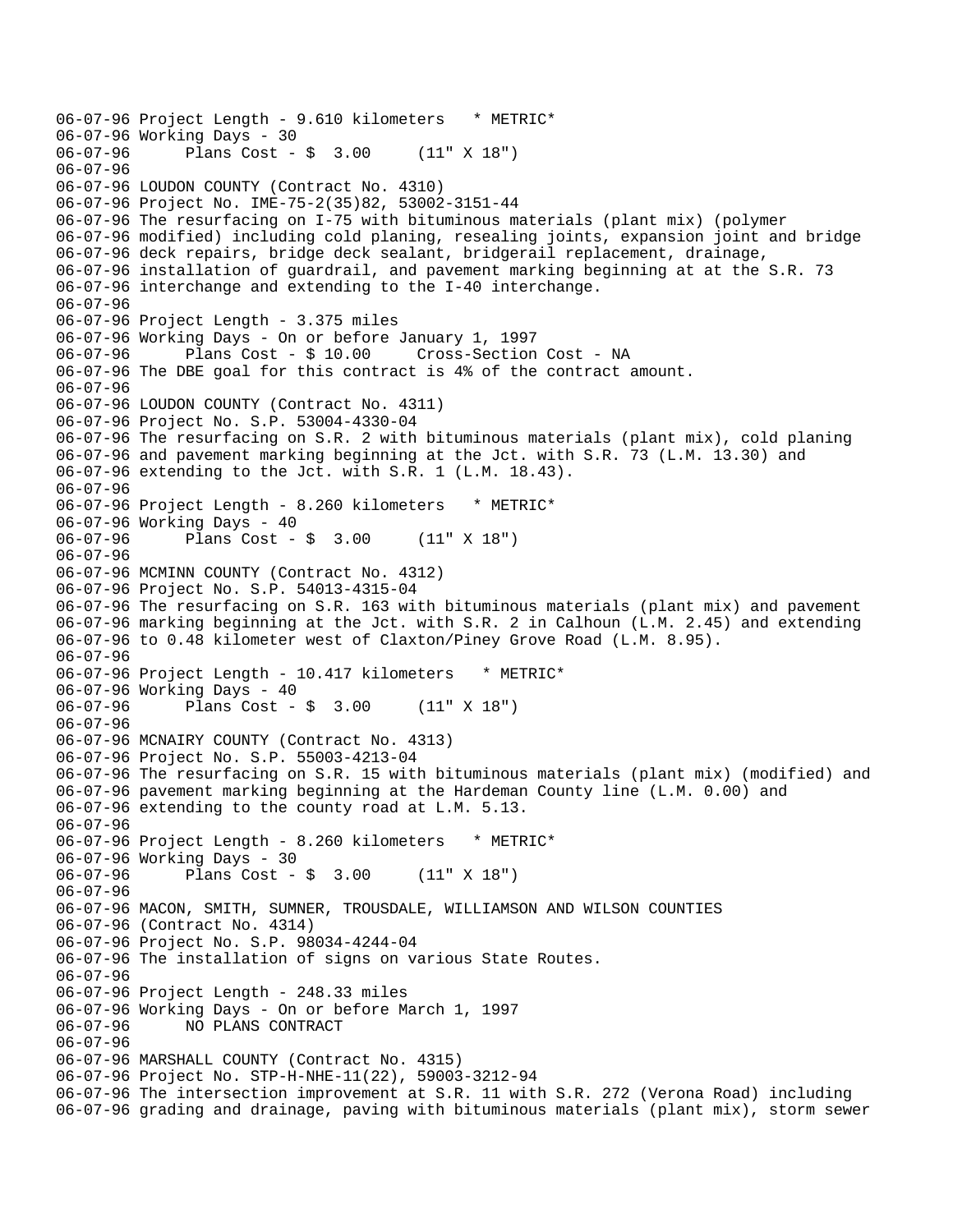06-07-96 construction, installation of concrete curb and gutter, sidewalk, signs, and 06-07-96 pavement marking. 06-07-96 06-07-96 Project Length - 0.073 mile 06-07-96 Working Days - On or before October 31, 1996 06-07-96 Plans Cost - \$ 10.00 Cross-Section Cost - \$0.00 06-07-96 06-07-96 MAURY COUNTY (Contract No. 4316) 06-07-96 Project No. S.P. 60008-4235-04 06-07-96 The resurfacing on S.R. 50 with bituminous materials (plant mix) (modified) and 06-07-96 pavement marking beginning at S.R. 7 (L.M. 16.22) and extending to S.R. 373 06-07-96 (L.M. 21.35). 06-07-96 06-07-96 Project Length - 8.260 kilometers \* METRIC\* 06-07-96 Working Days - 35 06-07-96 Plans Cost - \$ 3.00 (11" X 18") 06-07-96 06-07-96 MEIGS COUNTY (Contract No. 4317) 06-07-96 Project No. BR-STP-306(6), 61016-3206-94 06-07-96 The construction of one (1) prestressed concrete I-beam bridge on S.R. 306 over 06-07-96 Lick Creek (L.M. 0.60) including grading and drainage, paving with bituminous 06-07-96 materials (plant mix), installation of guardrail, and pavement marking. 06-07-96 06-07-96 Project Length - 0.185 mile 06-07-96 Working Days - 130 06-07-96 Plans Cost - \$ 10.00 Cross-Section Cost - \$0.00 06-07-96 06-07-96 MEIGS COUNTY (Contract No. 4318) 06-07-96 Project No. S.P. 61003-4238-04 06-07-96 The resurfacing on S.R. 58 with bituminous materials (plant mix), and pavement 06-07-96 marking beginning at the Jct. with S.R. 68 (L.M. 26.88) and extending to 0.50 06-07-96 mile north of Ten Mile Road (L.M. 31.26). 06-07-96 06-07-96 Project Length - 7.048 kilometers \* METRIC\* 06-07-96 Working Days - 35 06-07-96 Plans Cost - \$ 3.00 (11" X 18") 06-07-96 06-07-96 MONTGOMERY COUNTY (Contract No. 4319) 06-07-96 Project No. S.P. 63111-4315-04 06-07-96 The resurfacing on S.R. 374 with bituminous materials (plant mix) and pavement 06-07-96 marking beginning at L.M. 2.60 and extending to S.R. 13 (L.M. 5.31). 06-07-96 06-07-96 Project Length - 4.236 kilometers \* METRIC\* 06-07-96 Working Days - 30 06-07-96 Plans Cost - \$ 3.00 (11" X 18") 06-07-96 06-07-96 OVERTON COUNTY (Contract No. 4320) 06-07-96 Project No. S.P. 67001-4275-04 06-07-96 The resurfacing on S.R. 111 with bituminous materials (plant mix), including 06-07-96 installation of guardrail, and pavement marking beginning 0.37 kilometer south 06-07-96 of old S.R. 42 left (L.M. 15.95) and extending to 6.40 kilometers south of the 06-07-96 Pickett County line (L.M. 20.07). 06-07-96 06-07-96 Project Length - 6.630 kilometers \* METRIC\* 06-07-96 Working Days - 35 06-07-96 Plans Cost - \$ 3.00 (11" X 18") 06-07-96 06-07-96 RHEA COUNTY (Contract No. 4321) 06-07-96 Project No. S.P. 72001-4273-04 06-07-96 The overlay on S.R. 29 with an emulsified asphalt micro-surfacing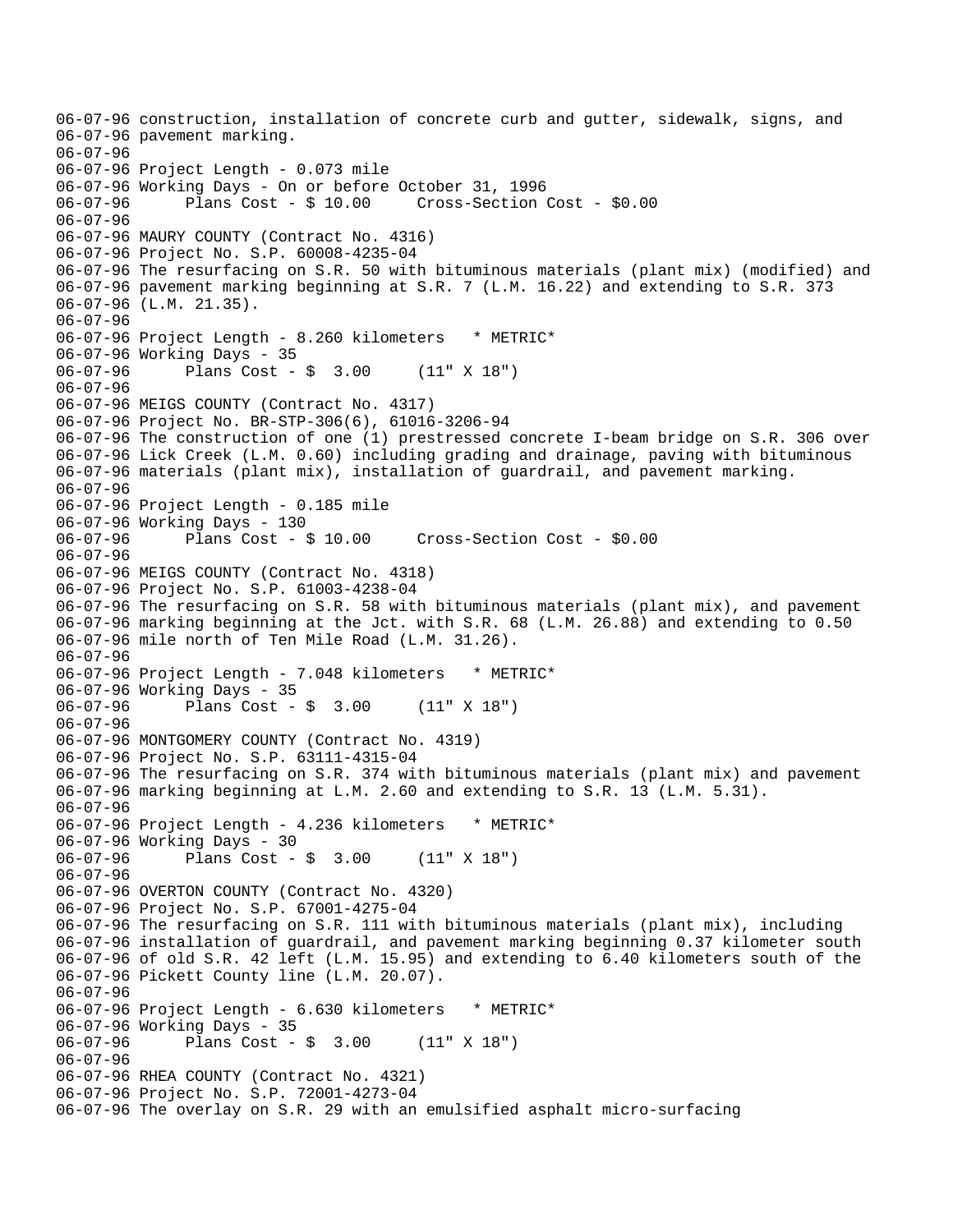```
06-07-96 including pavement marking beginning at Walnut Grove Road (L.M. 7.83) and 
06-07-96 extending to the bridge over Piney River overflow (L.M. 22.63). 
06-07-96 
06-07-96 Project Length - 23.817 kilometers * METRIC*
06-07-96 Working Days - 30 
06-07-96 Plans Cost - $ 3.00 (11" X 18") 
06-07-96 
06-07-96 ROANE COUNTY (Contract No. 4322) 
06-07-96 Project No. S.P. 73005-4306-04, 73012-4302-04 
06-07-96 The resurfacing on S.R. 1 and S.R. 326 with bituminous materials (plant mix) 
06-07-96 and pavement marking on S.R. 1 beginning at the Jct. with S.R. 326 (L.M. 20.25) 
06-07-96 and extending to the Loudon County line, and on S.R. 326 beginning at the Jct. 
06-07-96 with S.R. 1 (L.M. 0.00) and extending to 30 meters north of the I-40 ramp left 
06-07-96 (L.M. 1.20). 
06-07-96 
06-07-96 Project Length - 14.340 kilometers * METRIC*
06-07-96 Working Days - 45 
06-07-96 Plans Cost - $ 3.00 (11" X 18") 
06-07-96 
06-07-96 RUTHERFORD COUNTY (Contract No. 4323) 
06-07-96 Project No. S.P. 75011-4236-04 
06-07-96 The resurfacing on S.R. 96 with bituminous materials (plant mix) and pavement 
06-07-96 marking beginning at the Williamson County line (L.M. 0.00) and extending to 
06-07-96 the bridge over Overall Creek (L.M. 6.29). 
06-07-96 
06-07-96 Project Length - 10.120 kilometers * METRIC*
06-07-96 Working Days - 30 
06-07-96 Plans Cost - $ 3.00 (11" X 18") 
06-07-96 
06-07-96 SHELBY COUNTY (Contract No. 4324) 
06-07-96 Project No. STP-M-5131(1), 79952-3720-54 
06-07-96 The signalization improvements at Kirby Parkway/Whitten Road with Yale Road 
06-07-96 in Bartlett including installation of signs and pavement marking. 
06-07-96 
06-07-96 Project Length - 0.000 mile 
06-07-96 Working Days - On or before October 15, 1996 
             Plans Cost - $ 10.00 Cross-Section Cost - NA
06-07-96 
06-07-96 SHELBY COUNTY (Contract No. 4325) 
06-07-96 Project No. S.P. 79008-4143-04 
06-07-96 S.P. 79005-4145-04
06-07-96 
06-07-96 Project No. S.P. 79008-4143-04 
06-07-96 The resurfacing on I-240 in Memphis with bituminous materials (plant mix) 
06-07-96 (polymer modified) including cold planing, installation of lighting, and 
06-07-96 pavement marking beginning at Cain Creek (L.M. 4.20) and extending to west of 
06-07-96 Perkins Road (L.M. 12.10). 
06-07-96 Project Length - 7.900 miles 
06-07-96 
06-07-96 Project No. S.P. 79005-4145-04 
06-07-96 The slide repair on I-55 shoulders at Cain Creek (L.M. 6.48) with bituminous 
06-07-96 materials (plant mix) (polymer modified). 
06-07-96 Project Length - 0.000 miles 
06-07-96 
06-07-96 Project Length - 7.900 miles 
06-07-96 Working Days - On or before December 31, 1996 (See Special Provision 108B) 
06-07-96 Plans Cost - $ 10.00 Cross-Section Cost - NA 
06-07-96 
06-07-96 SHELBY COUNTY (Contract No. 4326) 
06-07-96 Project No. S.P. 79028-4248-04
```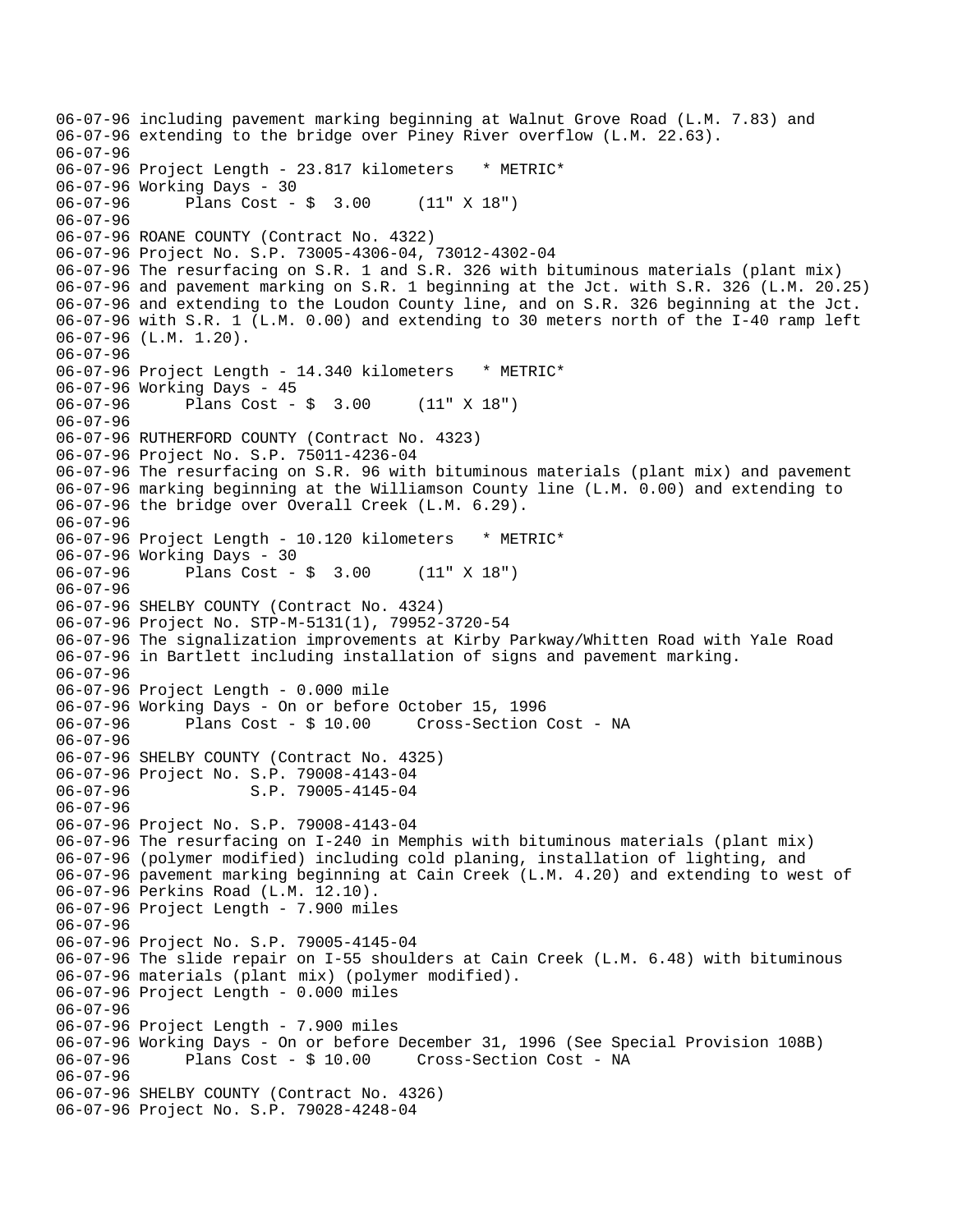06-07-96 The adjustment of existing catchbasins on S.R. 57 (Poplar Avenue) in Memphis 06-07-96 beginning at East Parkway (L.M. 1.24) and extending to I-240 (L.M. 8.10). 06-07-96 06-07-96 Project Length - 11.040 kilometers \*METRIC\* 06-07-96 Working Days - 30 06-07-96 Plans Cost - \$ 3.00 (11" X 18") 06-07-96 06-07-96 SULLIVAN COUNTY (Contract No. 4327) 06-07-96 Project No. S.P. 82023-4314-04 06-07-96 The resurfacing on S.R. 347 with bituminous materials (plant mix) and pavement 06-07-96 marking beginning 260 meters east of S.R. 93 (L.M. 6.65) and extending to I-181 06-07-96 (L.M. 10.60). 06-07-96 06-07-96 Project Length - 6.360 kilometers \* METRIC\* 06-07-96 Working Days - 40 Plans  $Cost - $ 3.00 (11" X 18")$ 06-07-96 06-07-96 SUMNER COUNTY (Contract No. 4328) 06-07-96 Project No. BRZE-8300(33), 83946-3468-94 06-07-96 The construction of one (1) concrete slab bridge (3 @ 15' X 15') on North 06-07-96 Palmers Chapel Road over Jones Branch (L.M. 6.85) including grading and 06-07-96 drainage, paving with bituminous materials (plant mix), installation of 06-07-96 guardrail, and pavement marking. 06-07-96 06-07-96 Project Length - 0.172 mile 06-07-96 Working Days - On or before December 15, 1996 06-07-96 Plans Cost - \$ 10.00 Cross-Section Cost - \$0.00 06-07-96 06-07-96 SUMNER COUNTY (Contract No. 4329) 06-07-96 Project No. S.P. 83012-4208-04 06-07-96 The resurfacing on S.R. 109 with bituminous materials (plant mix) (modified), 06-07-96 cold planing and pavement marking beginning at L.M. 16.70 and extending to the 06-07-96 Jct. with S.R. 41 (L.M. 22.35). 06-07-96 06-07-96 Project Length - 8.570 kilometers \* METRIC\* 06-07-96 Working Days - 30<br>06-07-96 Plans Cost -Plans  $Cost - $ 3.00 (11" X 18")$ 06-07-96 06-07-96 TIPTON COUNTY (Contract No. 4330) 06-07-96 Project No. S.P. 84003-4208-04 06-07-96 The resurfacing on S.R. 14 with bituminous materials (plant mix) and pavement 06-07-96 marking beginning at the Shelby County line (L.M. 0.00) and extending to S.R. 06-07-96 384 (L.M. 4.50). 06-07-96 06-07-96 Project Length - 7.274 kilometers \* METRIC\* 06-07-96 Working Days - 30 06-07-96 Plans Cost - \$ 3.00 (11" X 18") 06-07-96 06-07-96 TROUSDALE COUNTY (Contract No. 4331) 06-07-96 Project No. S.P. 85001-4216-04 06-07-96 The resurfacing on S.R. 10 with bituminous materials (plant mix) and pavement 06-07-96 marking beginning at the Jct. with S.R. 25 and S.R. 376 (L.M. 6.25) and 06-07-96 extending to S.R. 25 (L.M. 14.95). 06-07-96 06-07-96 Project Length - 13.940 kilometers \* METRIC\* 06-07-96 Working Days - 35 06-07-96 Plans Cost - \$ 3.00 (11" X 18") 06-07-96 06-07-96 UNICOI COUNTY (Contract No. 4332) 06-07-96 Project No. S.P. 86004-4342-04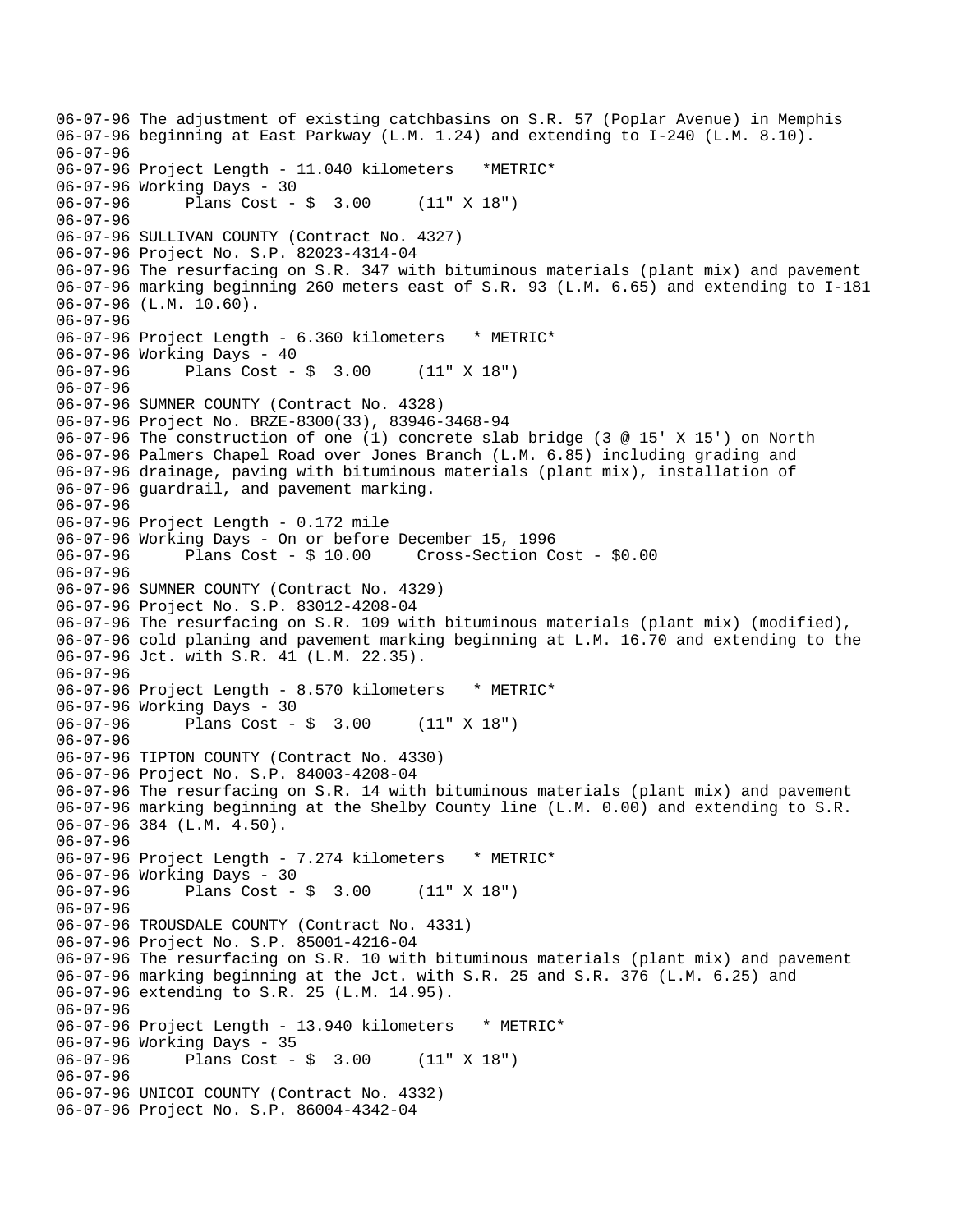06-07-96 The resurfacing on old S.R. 81 with bituminous materials (plant mix) and 06-07-96 pavement marking beginning 560 meter north of North Carolina state line (L.M. 06-07-96 0.35) and extending to 80 meters south of bridge over Indian Creek (L.M. 7.49). 06-07-96 06-07-96 Project Length - 11.490 kilometers \* METRIC\* 06-07-96 Working Days - 40 06-07-96 Plans Cost - \$ 3.00 (11" X 18") 06-07-96 06-07-96 VAN BUREN COUNTY (Contract No. 4333) 06-07-96 Project No. S.P. 88002-4229-04 06-07-96 The resurfacing on S.R. 30 with bituminous materials (plant mix), and pavement 06-07-96 marking beginning at S.R. 285 left (L.M. 17.57) and extending to the Bledsoe 06-07-96 County line (L.M. 22.15). 06-07-96 06-07-96 Project Length - 7.370 kilometers \* METRIC\* 06-07-96 Working Days - 30 Plans  $Cost - $ 3.00 (11" X 18")$ 06-07-96 06-07-96 WAYNE COUNTY (Contract No. 4334) 06-07-96 Project No. S.P. 91004-3232-04 06-07-96 The grading and drainage on U.S. 64 (S.R. 15) including the construction of one 06-07-96 (1) prestressed concrete I-beam bridge over S.R. 13 and the Green River, two 06-07-96 (2) concrete box bridges (8' X 8'), with partial mineral aggregate base and 06-07-96 subgrade treatment with hydrated lime on the mainline, limited paving 06-07-96 bituminous materials (plant mix), storm sewer construction, installation of 06-07-96 concrete curb and gutter, guardrail, fence, signs, signals, and pavement 06-07-96 marking beginning 1.0 mile west of Dry Hollow Road and extending to 0.67 mile 06-07-96 west of S.R. 99. 06-07-96 06-07-96 Project Length - 3.245 miles 06-07-96 Working Days - On or before September 15, 1998 06-07-96 Plans Cost - \$ 50.00 Cross-Section Cost - \$100.00 06-07-96 The DBE goal for this contract is 3% of the contract amount. 06-07-96 06-07-96 WEAKLEY COUNTY (Contract No. 4335) 06-07-96 Project No. BRZE-9200(29), 92945-3468-94 06-07-96 The construction of one (1) prestressed concrete box beam bridge on Liberty 06-07-96 Dean Grooms Road over Spring Creek (L.M. 0.85) including paving with bituminous 06-07-96 materials (plant mix), installation of guardrail, and pavement marking. 06-07-96 06-07-96 Project Length - 0.113 mile 06-07-96 Working Days - 105 06-07-96 Plans Cost - \$ 10.00 Cross-Section Cost - \$0.00 06-07-96 06-07-96 WEAKLEY COUNTY (Contract No. 4336) 06-07-96 Project No. BRZE-9200(36), 92945-3476-94 06-07-96 The construction of one (1) prestressed concrete I-beam bridge on Miller Road 06-07-96 over branch (L.M. 0.84) including grading and drainage, paving with bituminous 06-07-96 materials (plant mix), installation of guardrail, and pavement marking. 06-07-96 06-07-96 Project Length - 0.084 kilometers \*METRIC\* 06-07-96 Working Days - 75<br>06-07-96 Plans Cost - \$ 10.00 06-07-96 Plans Cost - \$ 10.00 Cross-Section Cost - \$0.00 06-07-96 06-07-96 WILSON COUNTY (Contract No. 4337) 06-07-96 Project No. S.P. 95015-4315-04 06-07-96 The resurfacing on S.R. 265 with bituminous materials (plant mix) and pavement 06-07-96 marking beginning at S.R. 171 (L.M. 3.60) and extending to S.R. 10 (L.M. 06-07-96 15.00). 06-07-96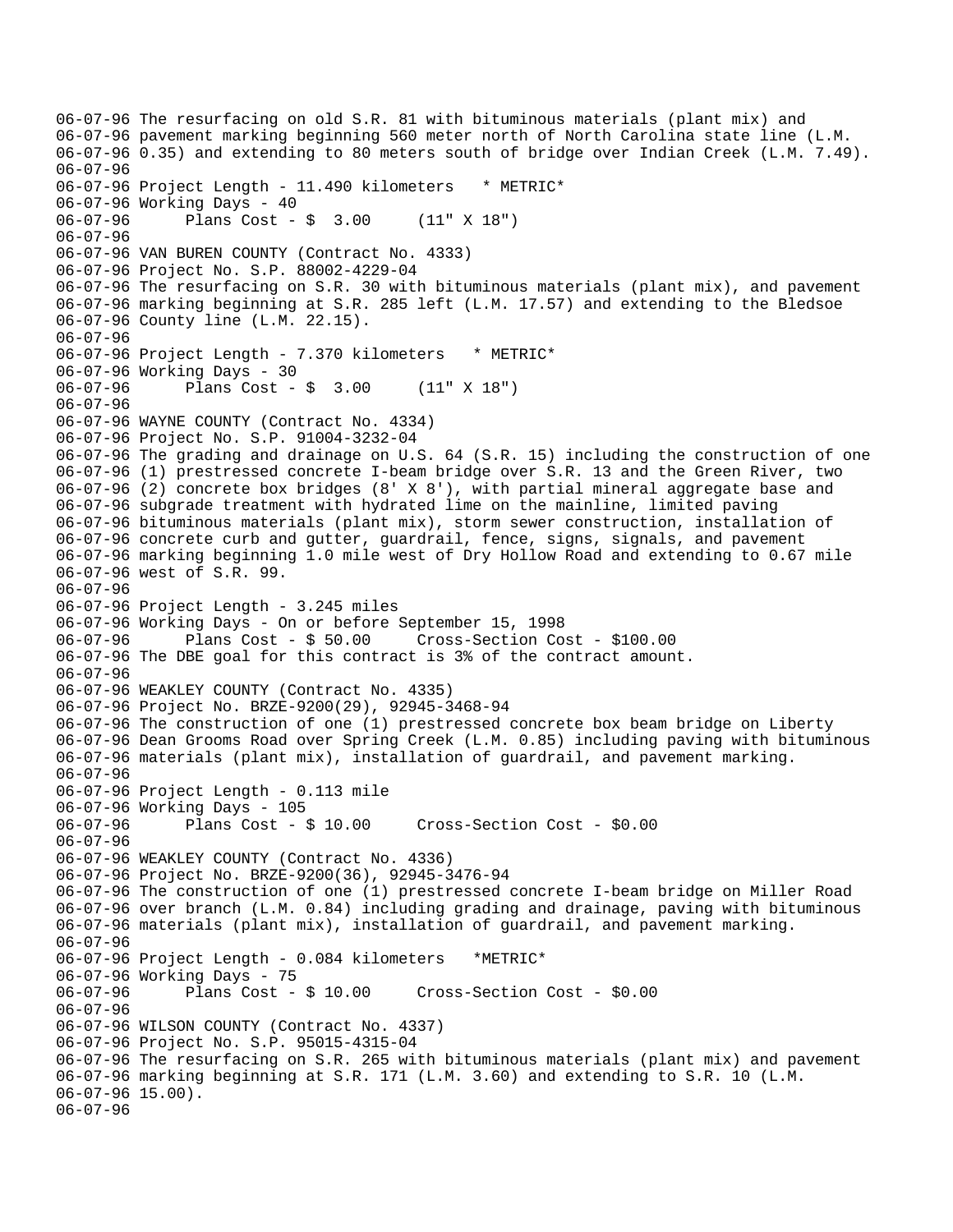06-07-96 Project Length - 16.900 kilometers \* METRIC\* 06-07-96 Working Days - 35<br>06-07-96 Plans Cost -Plans  $Cost - $ 3.00 (11" X 18")$ 06-07-96 ================================================================================ 08-02-96 BEDFORD COUNTY (Contract No. 4339) 08-02-96 Project No. S.P. 02011-4318-04 08-02-96 The resurfacing on S.R. 82 with bituminous materials (plant mix) and pavement 08-02-96 marking beginning at the east end of the bridge over Wartrace Creek (L.M. 08-02-96 16.86) and extending to S.R. 64 (L.M. 22.09). 08-02-96 08-02-96 Project Length - 8.420 kilometers \* METRIC\* 08-02-96 Working Days - 30 08-02-96 Plans Cost - \$ 3.00 (11" X 18") 08-02-96 08-02-96 BENTON COUNTY (Contract No. 4340) 08-02-96 Project No. S.P. 03002-4318-04 08-02-96 The repair of the bridge on S.R. 391 over Cane Creek (L.M. 3.26), over CSX 08-02-96 railroad (L.M. 3.45) and over Cypress Creek (L.M. 4.09) including concrete, 08-02-96 repainting existing steel structure, bearing device, bridge deck, expansion 08-02-96 joint, and epoxy injection repairs, prestressed concrete box beams, bridge deck 08-02-96 sealant, bridgerail replacement, overlay with bituminous materials (plant mix), 08-02-96 cold planing, installation of guardrail, and pavement marking. 08-02-96 08-02-96 Project Length - 0.000 mile 08-02-96 Working Days - 165 08-02-96 Plans Cost - \$ 10.00 Cross-Section Cost - NA 08-02-96 08-02-96 BENTON COUNTY (Contract No. 4341) 08-02-96 Project No. S.P. 03003-4225-04 08-02-96 The repair of the bridge on S.R. 1 over the Tennessee River (L.M. 12.65) 08-02-96 including bridge deck and expansion joint repairs, bridge deck sealant, overlay 08-02-96 with bituminous materials (plant mix), cold planing, and pavement marking. 08-02-96 08-02-96 Project Length - 0.000 mile 08-02-96 Working Days - 100 08-02-96 Plans Cost - \$ 10.00 Cross-Section Cost - NA 08-02-96 08-02-96 BRADLEY COUNTY (Contract No. 4342) 08-02-96 Project No. STP-H-2(23), 06003-3206-94 08-02-96 The intersection improvement at U.S. 11 (S.R. 2, Keith Drive) with Raider Drive 08-02-96 and Henderson Avenue including grading and drainage, paving with bituminous 08-02-96 materials (plant mix), storm sewer construction, installation of concrete curb 08-02-96 and gutter, sidewalk, signs, signals, and pavement marking. 08-02-96 08-02-96 Project Length - 0.338 kilometer \*METRIC\* 08-02-96 Working Days - On or before May 1, 1997 Cross-Section Cost - \$0.00 08-02-96 08-02-96 CARROLL COUNTY (Contract No. 4343) 08-02-96 Project No. STP-M-NHE-76(13), 09009-3226-54 08-02-96 The intersection improvement at U.S. 79 (S.R. 76) with Forrest Avenue in 08-02-96 McKenzie including grading and drainage, paving with bituminous materials 08-02-96 (plant mix), storm sewer construction, installation of concrete curb and 08-02-96 gutter, signs, and pavement marking. 08-02-96 08-02-96 Project Length - 0.067 mile 08-02-96 Working Days - 45<br>08-02-96 Plans Cost -Plans  $Cost - $ 10.00$  Cross-Section Cost -  $$0.00$ 08-02-96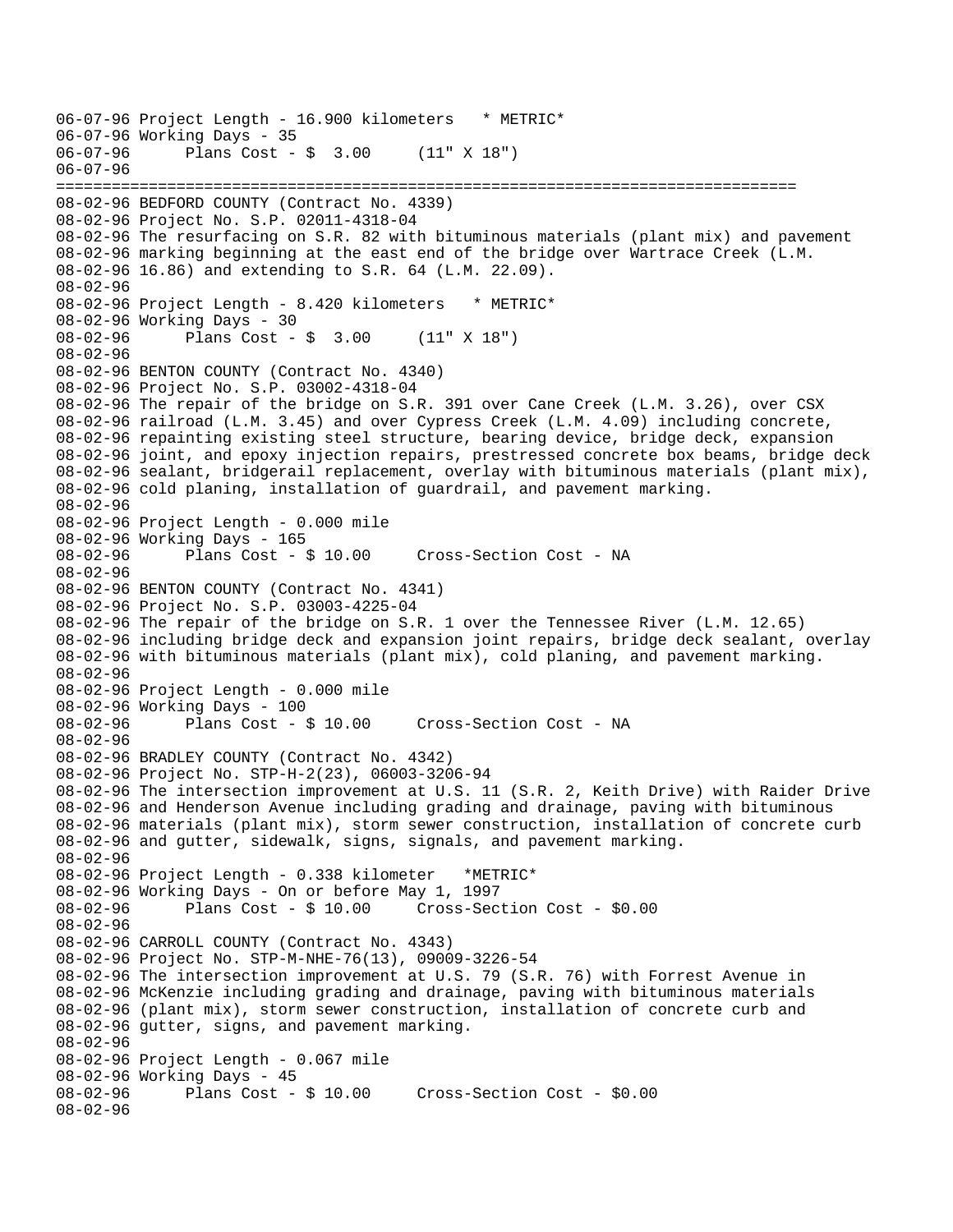08-02-96 CARROLL COUNTY (Contract No. 4344) 08-02-96 Project No. S.P. 09004-3228-04 08-02-96 The grading and drainage on S.R. 1 (East Main Street) in Huntingdon including 08-02-96 paving with bituminous materials (plant mix), installation of concrete curb and 08-02-96 gutter, sidewalk, and pavement marking beginning at Oakhill Drive and extending 08-02-96 to Northwood Drive. 08-02-96 08-02-96 Project Length - 0.196 mile 08-02-96 Working Days - 30 08-02-96 Plans Cost - \$ 10.00 Cross-Section Cost - \$0.00 08-02-96 08-02-96 CARTER COUNTY (Contract No. 4345) 08-02-96 Project No. S.P. 10012-4516-04 08-02-96 The resurfacing on S.R. 143 with bituminous materials (plant mix) and pavement 08-02-96 marking beginning 115 meters south of Cove Creek Road left (L.M. 7.30) and 08-02-96 extending to the Jct. with S.R. 37 (L.M. 12.64). 08-02-96 08-02-96 Project Length - 8.590 kilometers \* METRIC\* 08-02-96 Working Days - On or before November 15, 1996 08-02-96 Plans Cost - \$ 3.00 (11" X 18") 08-02-96 08-02-96 CHESTER AND MCNAIRY COUNTIES (Contract No. 4346) 08-02-96 Project No. S.P. 98042-4286-04 08-02-96 The scour repair with the installation of rip-rap at one (1) bridge on S.R. 5 08-02-96 over Turkey Creek (L.M. 8.50), one (1) bridge on S.R. 100 over South Fork 08-02-96 Forked Deer River (L.M. 14.05) and one (1) bridge on S.R. 15 over Woodville 08-02-96 Creek (L.M. 2.87). 08-02-96 08-02-96 Project Length - 0.000 mile 08-02-96 Working Days - 35 08-02-96 NO PLANS CONTRACT 08-02-96 08-02-96 CHEATHAM COUNTY (Contract No. 4347) 08-02-96 Project No. S.P. 11016-4310-04 08-02-96 The resurfacing on S.R. 249 with bituminous materials (plant mix) (modified) 08-02-96 and pavement marking beginning at old Clarksville Pike (L.M. 24.45) and 08-02-96 extending to the north end of the bridge over I-24 (L.M. 26.03). 08-02-96 08-02-96 Project Length - 2.450 kilometers \* METRIC\* 08-02-96 Working Days - 30 08-02-96 Plans Cost - \$ 3.00 (11" X 18") 08-02-96 08-02-96 CHEATHAM, DAVIDSON, DICKSON, AND WILLIAMSON COUNTIES (Contract No. 4348) 08-02-96 Project No. S.P. 98034-4145-04 08-02-96 The sign refurbishment at various locations on I-40 and I-265 08-02-96 08-02-96 Project Length - 49.500 miles 08-02-96 Working Days - On or before April 1, 1997 08-02-96 NO PLANS CONTRACT 08-02-96 08-02-96 COFFEE COUNTY (Contract No. 4349) 08-02-96 Project No. S.P. 16003-4225-04 08-02-96 The resurfacing on S.R. 2 with bituminous materials (plant mix) and pavement 08-02-96 marking beginning 241 meters north of Trout Farm Road left (L.M. 5.53) and 08-02-96 extending to Bashaw Creek Road right (L.M. 12.34). 08-02-96 08-02-96 Project Length - 10.814 kilometers \* METRIC\* 08-02-96 Working Days - 35<br>08-02-96 Plans Cost -Plans  $Cost - $ 3.00 (11" X 18")$ 08-02-96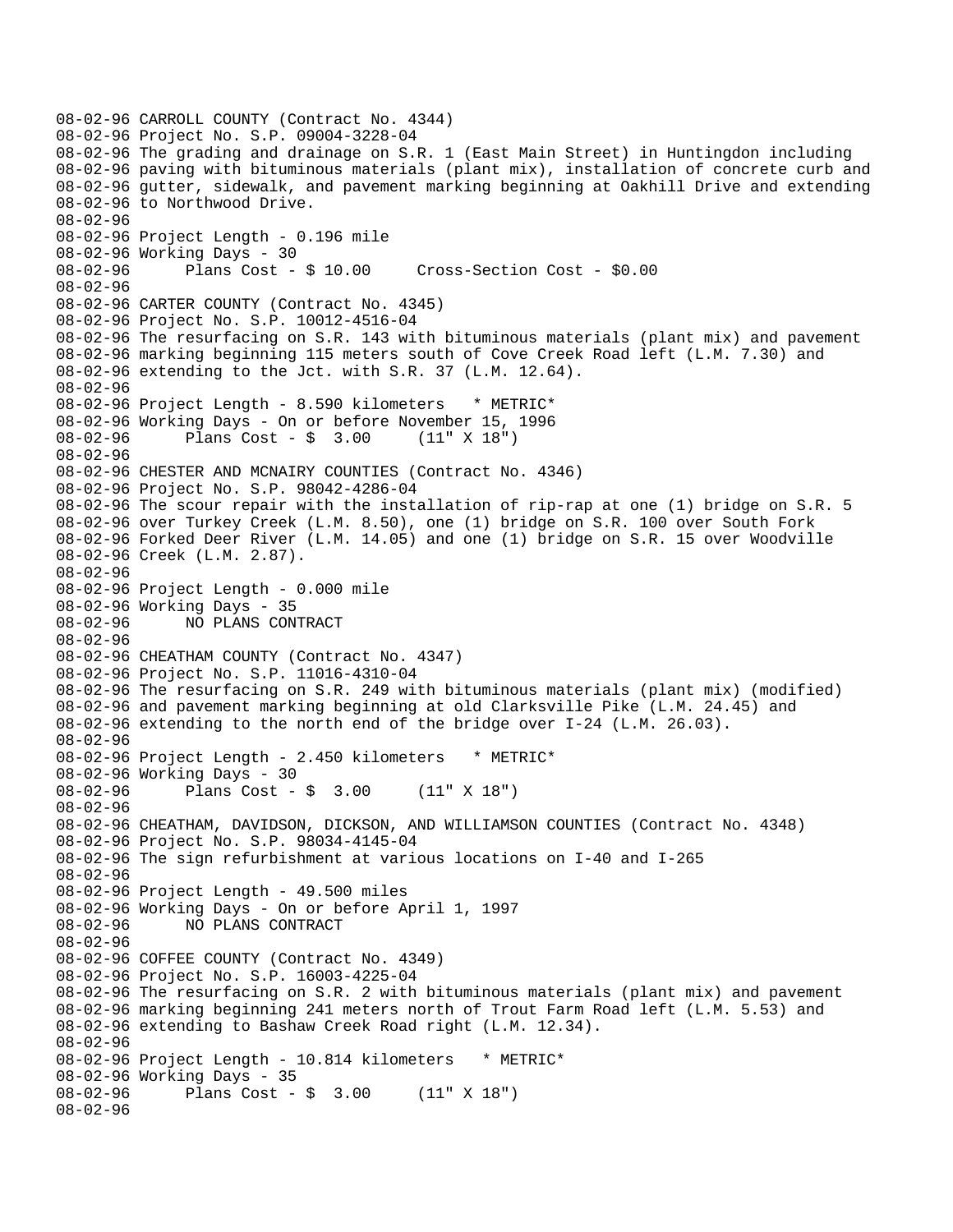```
08-02-96 CUMBERLAND COUNTY (Contract No. 4350) 
08-02-96 Project No. S.P. 18011-4218-04 
08-02-96 The resurfacing on S.R. 298 with bituminous materials (plant mix) and pavement 
08-02-96 marking beginning 1.6 kilometers north of the bridge over South Fork Elmore 
08-02-96 Creek (L.M. 12.32) and extending to the Morgan County line (L.M. 18.28). 
08-02-96 
08-02-96 Project Length - 9.590 kilometers * METRIC* 
08-02-96 Working Days - 30 
08-02-96 Plans Cost - $ 3.00 (11" X 18") 
08-02-96 
08-02-96 DAVIDSON COUNTY (Contract No. 4351) 
08-02-96 Project No. S.P. 19009-4171-04 
08-02-96 The resurfacing on I-65 with bituminous materials (plant mix) (polymer 
08-02-96 modified), an overlay with an emulsified asphalt micro-surfacing on existing 
08-02-96 concrete pavement including expansion joint and bridge deck repairs, bridge 
08-02-96 deck sealant, cold planing, and pavement marking beginning at the Armory Drive 
08-02-96 interchange (L.M. 5.06) and extending to the Jct. with I-40 (L.M. 8.26). 
08-02-96 
08-02-96 Project Length - 4.956 kilometers *METRIC* 
08-02-96 Working Days - 60<br>08-02-96       Plans Cost - $ 3.00
08-02-96 Plans Cost - $ 3.00 Cross-Section Cost - NA 
08-02-96 
08-02-96 DAVIDSON AND WILSON COUNTIES (Contract No. 4352) 
08-02-96 Project No. S.P. 19041-3262-04, 95004-3242-04 
08-02-96 The grading and drainage on U.S. 70 (S.R. 24, Lebanon Road) including the 
08-02-96 construction of one (1) prestressed concrete box beam bridge over Cedar Creek, 
08-02-96 twelve (12) concrete box bridges, two (2) concrete slab bridges, paving with 
08-02-96 bituminous materials (plant mix) (modified), storm sewer construction, utility 
08-02-96 adjustments, installation of concrete curb and gutter, sidewalk, guardrail, 
08-02-96 fence, signs, signals, and pavement marking beginning east of Andrew Jackson 
08-02-96 Parkway and extending to east of Park Glen Drive. 
08-02-96 
08-02-96 Project Length - 5.496 miles 
08-02-96 Working Days - On or before December 15, 1998 
              Plans Cost - $125.00 Cross-Section Cost - $ 50.00
08-02-96 The DBE goal for this contract is 3% of the contract amount. 
08-02-96 
08-02-96 DAVIDSON COUNTY (Contract No. 4353) 
08-02-96 Project No. S.P. 19046-4310-04 
08-02-96 The resurfacing on S.R. 112 with bituminous materials (plant mix) (modified), 
08-02-96 and pavement marking beginning at S.R. 12 (L.M. 0.00) and extending to north of 
08-02-96 Old Hickory Boulevard (L.M. 6.80). 
08-02-96 
08-02-96 Project Length - 10.360 kilometers * METRIC* 
08-02-96 Working Days - 35 
08-02-96 Plans Cost - $ 3.00 (11" X 18") 
08-02-96 
08-02-96 FRANKLIN COUNTY (Contract No. 4354) 
08-02-96 Project No. S.P. 26954-3714-04 
08-02-96 The grading and drainage on a S.I.A. Route serving Franklin County Industrial 
08-02-96 Park including paving with bituminous materials (plant mix), installation of 
08-02-96 fence, signs, and pavement marking beginning at Baxter Lane and Industrial 
08-02-96 Drive and extending to U.S. 64 near Winchester. 
08-02-96 
08-02-96 Project Length - 1.408 kilometers *METRIC* 
08-02-96 Working Days - 80 
08-02-96 Plans Cost - $ 10.00 Cross-Section Cost - $ 10.00 
08-02-96 
08-02-96 GIBSON COUNTY (Contract No. 4355) 
08-02-96 Project No. S.P. 27104-4204-04
```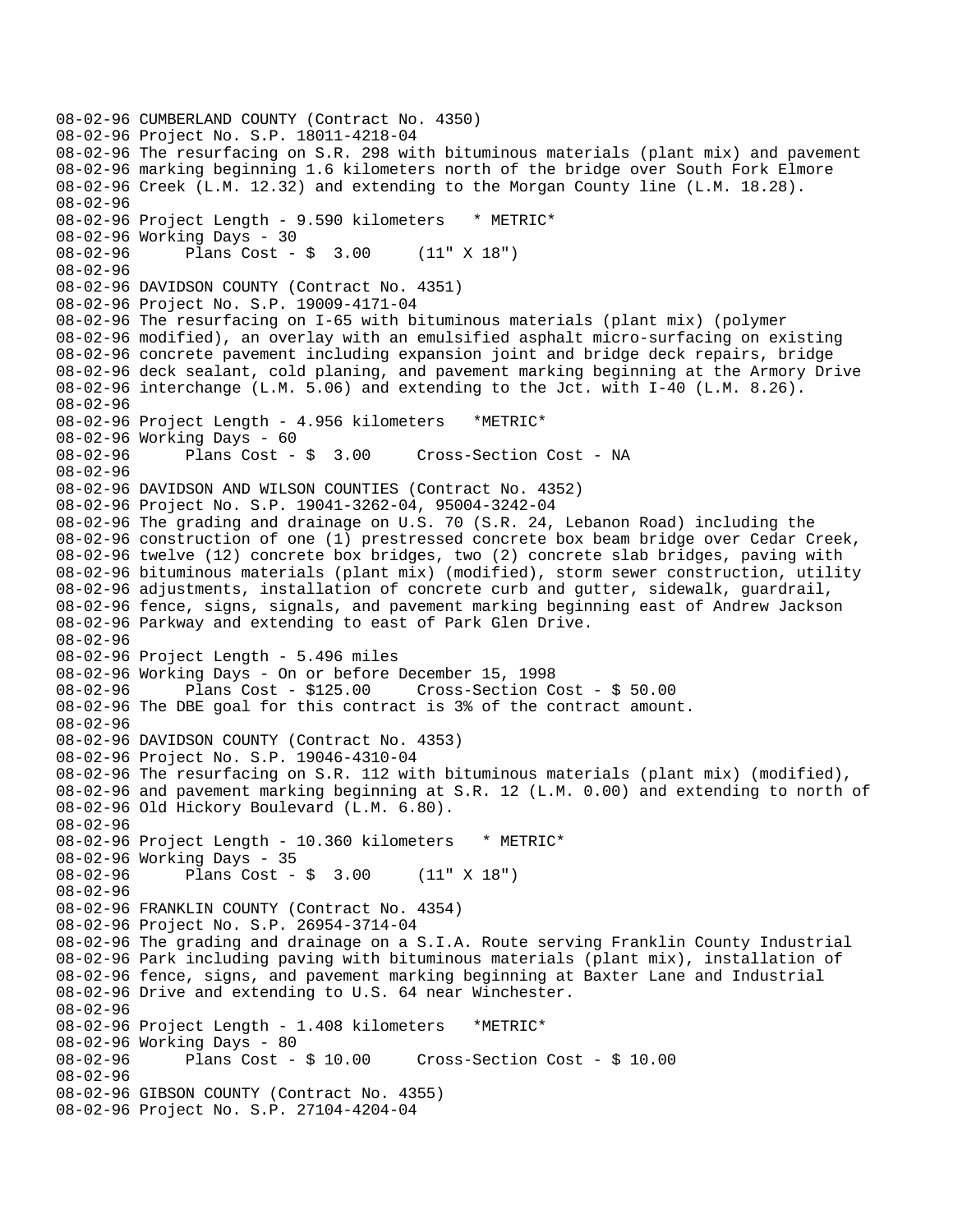08-02-96 The resurfacing on S.R. 367 with bituminous materials (plant mix), and pavement 08-02-96 marking beginning at L.M. 0.37 and extending to L.M. 1.80. 08-02-96 08-02-96 Project Length - 2.300 kilometers \* METRIC\* 08-02-96 Working Days - 30 08-02-96 Plans Cost - \$ 3.00 (11" X 18") 08-02-96 08-02-96 GILES COUNTY (Contract No. 4356) 08-02-96 Project No. S.P. 28012-4311-04 08-02-96 The resurfacing on S.R. 166 with bituminous materials (plant mix) and pavement 08-02-96 marking beginning at the Jct. with S.R. 245 (L.M. 25.78) and extending to the 08-02-96 Maury County line (L.M. 30.92). 08-02-96 08-02-96 Project Length - 8.270 kilometers \* METRIC\* 08-02-96 Working Days - 30<br>08-02-96 Plans Cost -Plans  $Cost - $ 3.00 (11" X 18")$ 08-02-96 08-02-96 GREENE COUNTY (Contract No. 4357) 08-02-96 Project No. S.P. 30012-4319-04 08-02-96 The resurfacing on S.R. 349 with bituminous materials (plant mix) and pavement 08-02-96 marking beginning at the Jct. with S.R. 340 (L.M. 0.00) and extending to 80 08-02-96 meters east of Bright Hope Road (L.M. 7.20). 08-02-96 08-02-96 Project Length - 11.510 kilometers \* METRIC\* 08-02-96 Working Days - On or before November 15, 1996<br>08-02-96 Plans Cost - \$ 3.00 (11" X 18") 08-02-96 Plans Cost - \$ 3.00 08-02-96 08-02-96 HAMILTON COUNTY (Contract No. 4358) 08-02-96 Project No. STP-H-317(8), 33027-3220-94 08-02-96 The intersection improvement at S.R. 317 (Bonny Oaks Drive) with Jersey Pike in 08-02-96 Chattanooga including the construction of two (2) prestressed concrete box 08-02-96 bridges (2 @ 10' x 7'), extension of one (1) concrete box culvert, grading and 08-02-96 drainage, paving with bituminous materials (plant mix) (modified), storm sewer 08-02-96 construction, installation of concrete curb and gutter, sidewalk, guardrail, 08-02-96 signs, signals, and pavement marking. 08-02-96 08-02-96 Project Length - 0.829 mile 08-02-96 Working Days - 225 (See Special Provision 108B) 08-02-96 Plans Cost - \$ 25.00 Cross-Section Cost - \$ 10.00 08-02-96 The DBE goal for this contract is 10% of the contract amount. 08-02-96 08-02-96 HAMILTON COUNTY (Contract No. 4359) 08-02-96 Project No. S.P. 33003-4154-04 08-02-96 The portland cement concrete pavement rehabilitation on I-24 including 08-02-96 bituminous materials (plant mix) on the shoulders, grading and drainage, 08-02-96 resealing joints, crack sealant, concrete slab repairs, grinding concrete 08-02-96 pavement, bridge deck sealant, bridge deck repairs, storm, sewer construction, 08-02-96 installation of concrete median barrier, sidewalk, guardrail, fence, lighting, 08-02-96 and pavement marking beginning east of S.R. 8 and extending to I-75. 08-02-96 08-02-96 Project Length - 2.706 miles 08-02-96 Working Days - On or before December 1, 1997 08-02-96 Plans Cost - \$ 10.00 Cross-Section Cost - \$ 25.00 08-02-96 08-02-96 HAMILTON COUNTY (Contract No. 4360) 08-02-96 Project No. S.P. 33005-4155-04 08-02-96 The resurfacing on I-75 with bituminous materials (plant mix) (polymer 08-02-96 modified), installation of guardrail, and pavement marking beginning 1.93 08-02-96 kilometers north of Shallowford Road (L.M. 6.82) and extending to the bridge 08-02-96 over Southern Railroad (L.M. 8.44).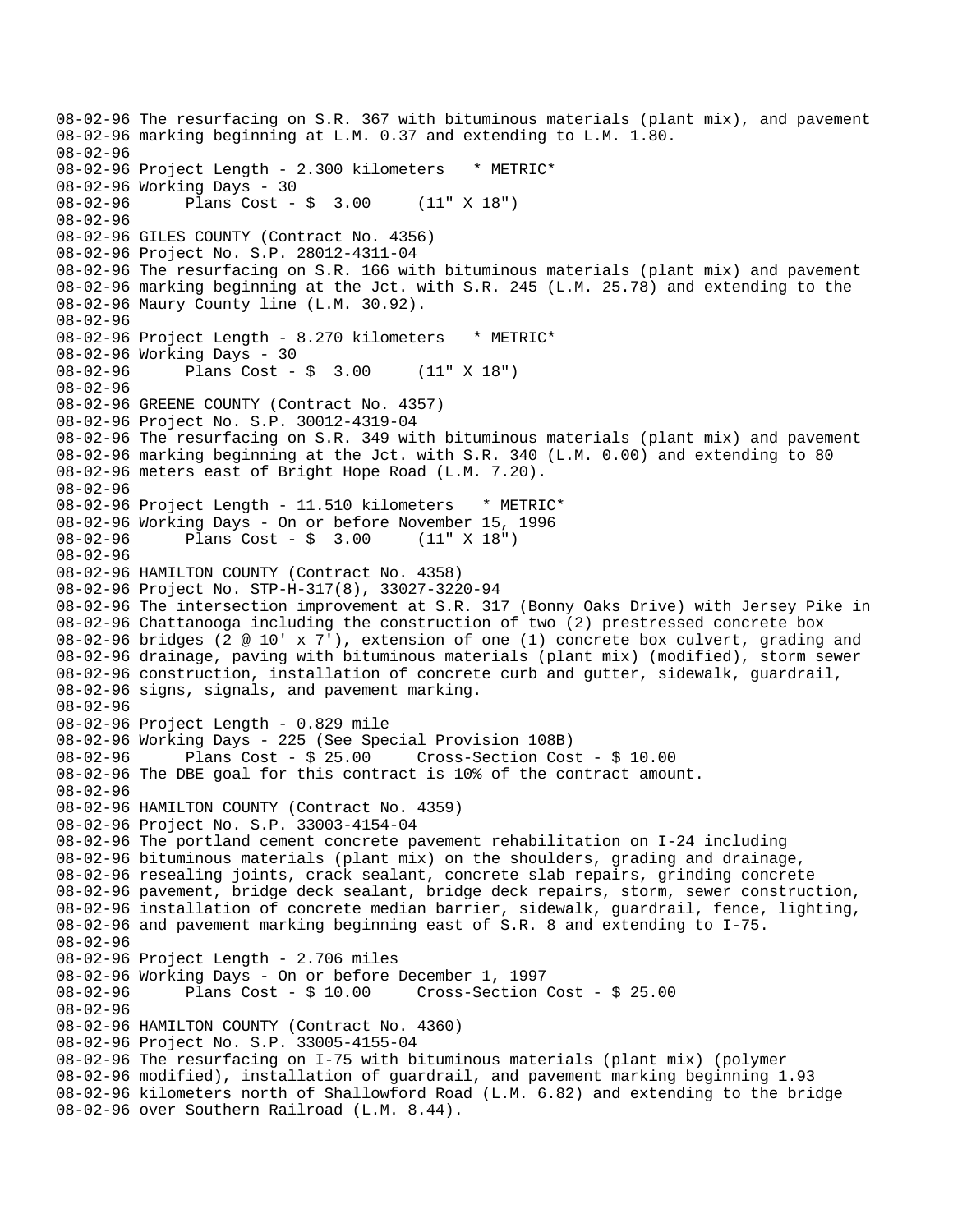```
08-02-96 
08-02-96 Project Length - 2.607 kilometers * METRIC*
08-02-96 Working Days - On or before December 15, 1996 
08-02-96 Plans Cost - $ 3.00 (11" X 18") 
08-02-96 
08-02-96 HAMILTON COUNTY (Contract No. 4361) 
08-02-96 Project No. S.P. 33042-4226-04 
08-02-96 The resurfacing on S.R. 58 with bituminous materials (plant mix) (modified), 
08-02-96 cold planing, and pavement marking beginning 0.483 kilometer north of Citico 
08-02-96 Creek (L.M. 8.72) and extending to South Chickamauga Creek (L.M. 11.59). 
08-02-96 
08-02-96 Project Length - 4.619 kilometers * METRIC*
08-02-96 Working Days - 35 
08-02-96 Plans Cost - $ 3.00 (11" X 18") 
08-02-96 
08-02-96 HAMILTON COUNTY (Contract No. 4362) 
08-02-96 Project No. S.P. 33075-3215-04 
08-02-96 The construction of one (1) prestressed concrete I-beam bridge on S.R. 321 over 
08-02-96 Wolftever Creek (L.M. 5.55) in Collegedale including grading and drainage, 
08-02-96 paving with bituminous materials (plant mix), storm sewer construction, 
08-02-96 installation of concrete curb and gutter, sidewalk, guardrail, and pavement 
08-02-96 marking. 
08-02-96 
08-02-96 Project Length - 0.320 kilometer *METRIC* 
08-02-96 Working Days - 175<br>08-02-96 Plans Cost - $ 25.00
08-02-96 Plans Cost - $ 25.00 Cross-Section Cost - $0.00 
08-02-96 
08-02-96 HAMILTON COUNTY (Contract No. 4363) 
08-02-96 Project No. S.P. 33075-4216-04 
08-02-96 The resurfacing on S.R. 321 with bituminous materials (plant mix) (modified), 
08-02-96 and pavement marking beginning at the Georgia State line (L.M. 0.00) and 
08-02-96 extending to the Jct. with S.R. 2 (L.M. 7.09). 
08-02-96 
08-02-96 Project Length - 10.864 kilometers * METRIC*
08-02-96 Working Days - 30 
08-02-96 Plans Cost - $ 3.00 (11" X 18") 
08-02-96 The DBE goal for this contract is 2% of the contract amount. 
08-02-96 
08-02-96 HANCOCK COUNTY (Contract No. 4364) 
08-02-96 Project No. STP-F-66(25), 34002-3212-94 
08-02-96 The construction of one (1) prestressed concrete Bulb-Tee beam bridge on S.R. 
08-02-96 66 over Clinch River (L.M. 6.46) including grading and drainage, paving with 
08-02-96 bituminous materials (plant mix), installation of guardrail, signs, and 
08-02-96 pavement marking. 
08-02-96 
08-02-96 Project Length - 0.273 mile 
08-02-96 Working Days - 220 
08-02-96 Plans Cost - $ 10.00 Cross-Section Cost - $ 10.00 
08-02-96 The DBE goal for this contract is 6% of the contract amount. 
08-02-96 
08-02-96 HARDEMAN COUNTY (Contract No. 4365) 
08-02-96 Project No. S.P. 35001-4246-04 
08-02-96 The resurfacing on S.R. 15 with bituminous materials (plant mix) (modified), 
08-02-96 and pavement marking beginning at the bridge at L.M. 20.16 and extending to the 
08-02-96 McNairy County line (L.M. 25.87). 
08-02-96 
08-02-96 Project Length - 9.189 kilometers * METRIC*
08-02-96 Working Days - 30<br>08-02-96 Plans Cost -
             Plans Cost - $ 3.00 (11" X 18")08-02-96
```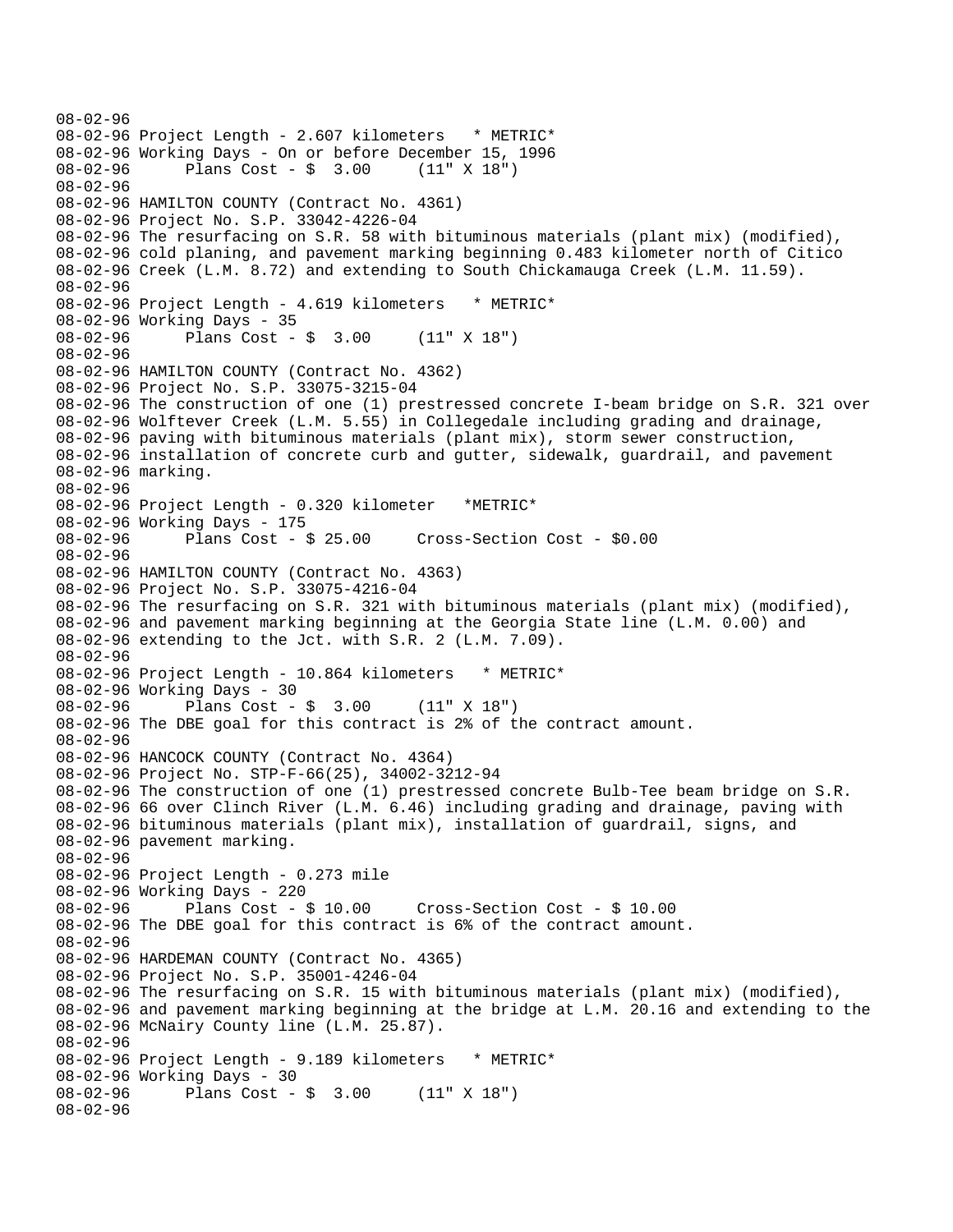08-02-96 HARDIN COUNTY (Contract No. 4366) 08-02-96 Project No. S.P. 36001-3269-04 08-02-96 The slide repairs on S.R. 15 (L.M. 13) including grading and drainage. 08-02-96 08-02-96 Project Length - 0.120 kilometer \*METRIC\* 08-02-96 Working Days - 35<br>08-02-96 Plans Cost - \$ 10.00 08-02-96 Plans Cost - \$ 10.00 Cross-Section Cost - \$0.00 08-02-96 08-02-96 HARDIN COUNTY (Contract No. 4367) 08-02-96 Project No. S.P. 36023-4217-04 08-02-96 The resurfacing on S.R. 226 with bituminous materials (plant mix), and pavement 08-02-96 marking beginning at L.M. 0.00 and extending to L.M. 6.98. 08-02-96 08-02-96 Project Length - 11.230 kilometers \* METRIC\* 08-02-96 Working Days - 35 08-02-96 Plans Cost - \$ 3.00 (11" X 18") 08-02-96 08-02-96 HAWKINS COUNTY (Contract No. 4368) 08-02-96 Project No. S.P. 37070-4211-04 08-02-96 The resurfacing on S.R. 1 with bituminous materials (plant mix) (modified), 08-02-96 and pavement marking beginning 115 meters east of S.R. 346 (L.M. 23.50) and 08-02-96 extending to 65 meters west of Cross Valley Road left (L.M. 30.75). 08-02-96 08-02-96 Project Length - 11.670 kilometers \* METRIC\* 08-02-96 Working Days - On or before December 15, 1996<br>08-02-96 Plans Cost - \$ 3.00 (11" X 18")  $08-02-96$  Plans Cost - \$ 3.00 08-02-96 08-02-96 HAYWOOD AND MADISON COUNTIES (Contract No. 4369) 08-02-96 Project No. S.P. 98042-4282-04 08-02-96 The scour repair with the installation of rip-rap at four (4) bridges on S.R. 1 08-02-96 over branch of Nixon Creek (L.M. 19.88), over Mud Creek (L.M. 23.64), over 08-02-96 Johnson Creek (10.64), and over branch of Johnson Creek (L.M. 10.84). 08-02-96 08-02-96 Project Length - 0.000 mile 08-02-96 Working Days - 30 08-02-96 NO PLANS CONTRACT 08-02-96 08-02-96 HENRY COUNTY (Contract No. 4370) 08-02-96 Project No. S.P. 40002-4222-04, 40007-4203-04 08-02-96 The resurfacing on S.R. 54 and S.R. 356 with bituminous materials (plant mix) 08-02-96 (modified), cold planing and pavement marking on S.R. 54 beginning at L.M. 8.00 08-02-96 and extending to the Jct. with S.R. 356 (L.M. 11.12), and beginning at L.M. 08-02-96 11.23 and extending to L.M. 12.67, and on S.R. 356 beginning at L.M. 0.12 and 08-02-96 extending to L.M. 0.95. 08-02-96 08-02-96 Project Length - 8.510 kilometers \* METRIC\* 08-02-96 Working Days - 40<br>08-02-96 Plans Cost -Plans  $Cost - $ 3.00 (11" X 18")$ 08-02-96 08-02-96 HICKMAN COUNTY (Contract No. 4371) 08-02-96 Project No. S.P. 41049-4320-04 08-02-96 The resurfacing on S.R. 230 with bituminous materials (plant mix) and pavement 08-02-96 marking beginning at S.R. 48 (L.M. 9.32) and extending to Dodd Hollow/Rockfield 08-02-96 Road (L.M. 15.70). 08-02-96 08-02-96 Project Length - 10.270 kilometers \* METRIC\* 08-02-96 Working Days - 35<br>08-02-96 Plans Cost -Plans  $Cost - $ 3.00 (11" X 18")$ 08-02-96 08-02-96 HICKMAN COUNTY (Contract No. 4372)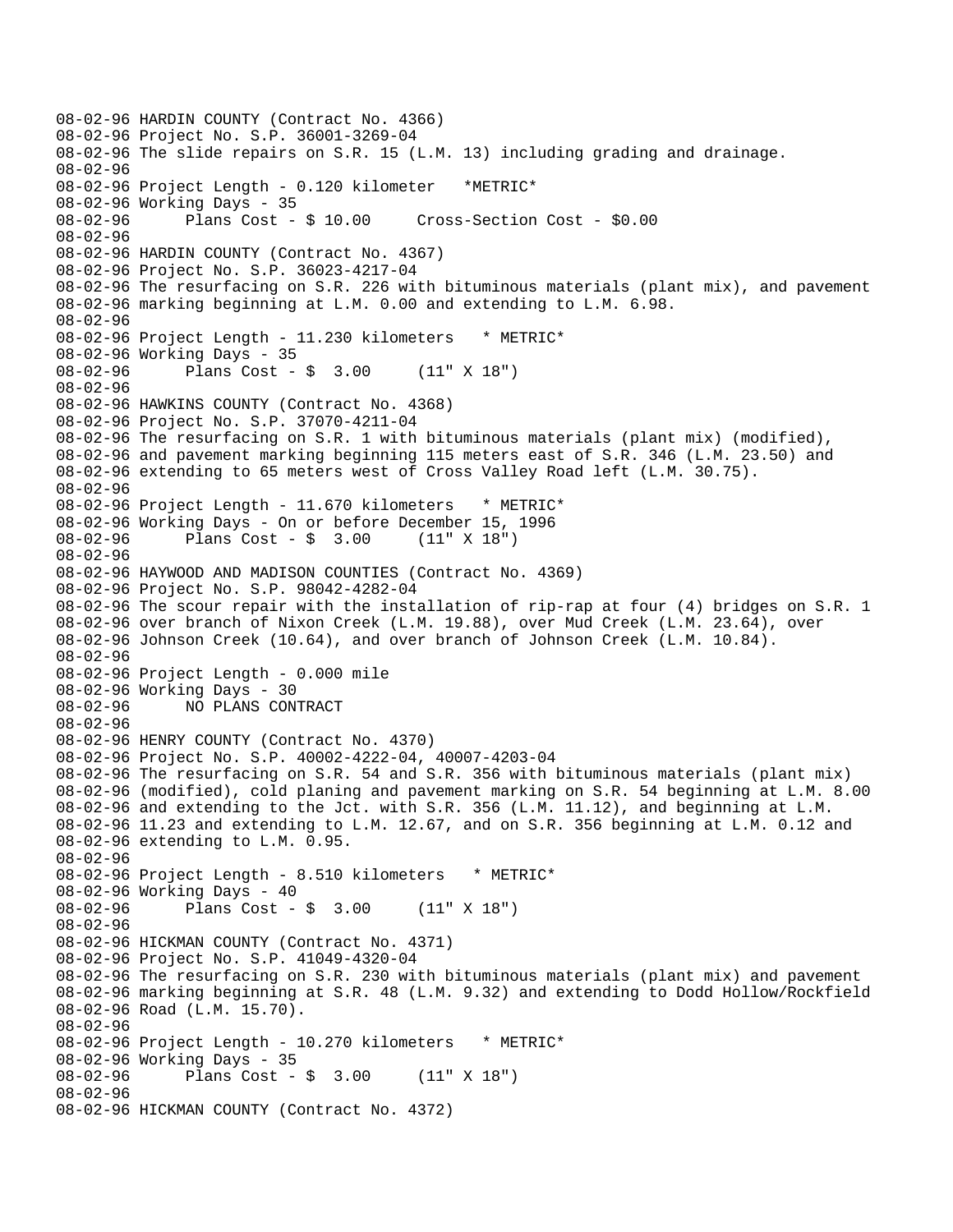```
08-02-96 Project No. S.P. 41056-3216-04 
08-02-96 The paving on S.R. 50 with either a mineral aggregate base, a portland cement 
08-02-96 treated aggregate base or a lime fly-ash treated aggregate base and bituminous 
08-02-96 materials (plant mix), including installation of signs, guardrail, and pavement 
08-02-96 marking beginning near I-40 and extending to Nickell Valley Road. 
08-02-96 
08-02-96 Project Length - 7.775 miles
08-02-96 Working Days - 90 (See Special Provision 108B) 
08-02-96 Plans Cost - $ 10.00 Cross-Section Cost - NA 
08-02-96 
08-02-96 HOUSTON COUNTY (Contract No. 4373) 
08-02-96 Project No. S.P. 42003-3223-04 
08-02-96 The construction of one (1) prestressed concrete box beam bridge on S.R. 49 
08-02-96 over Yellow Creek (L.M. 15.12) including grading and drainage, paving with 
08-02-96 bituminous materials (plant mix), installation of guardrail, and pavement 
08-02-96 marking. 
08-02-96 
08-02-96 Project Length - 0.127 mile 
08-02-96 Working Days - 150 
08-02-96 Plans Cost - $ 10.00 Cross-Section Cost - $0.00 
08-02-96 
08-02-96 HUMPHREYS COUNTY (Contract No. 4374) 
08-02-96 Project No. S.P. 43061-4311-04 
08-02-96 The resurfacing on S.R. 231 with bituminous materials (plant mix), cold 
08-02-96 planing, and pavement marking beginning at the Jct. with S.R. 1 (L.M. 0.00) and 
08-02-96 extending to the Houston County line (L.M. 7.50). 
08-02-96 
08-02-96 Project Length - 12.016 kilometers * METRIC*
08-02-96 Working Days - 30 
08-02-96 Plans Cost - $ 3.00 (11" X 18") 
08-02-96 
08-02-96 JACKSON COUNTY (Contract No. 4375) 
08-02-96 Project No. S.P. 44008-4227-04 
08-02-96 The resurfacing on S.R. 135 with bituminous materials (plant mix) and pavement 
08-02-96 marking beginning at the Putnam County line (L.M. 0.00) and extending to 5.63 
08-02-96 kilometers south of Morrison Creek (L.M.7.67). 
08-02-96 
08-02-96 Project Length - 12.343 kilometers * METRIC* 
08-02-96 Working Days - 35 
08-02-96 Plans Cost - $ 3.00 (11" X 18") 
08-02-96 
08-02-96 JEFFERSON COUNTY (Contract No. 4376) 
08-02-96 Project No. S.P. 45011-4215-04 
08-02-96 The repair of the bridge on S.R. 92 over Muddy Creek (L.M. 3.12) including 
08-02-96 structural steel, bridge deck and expansion joint repairs, paving on the 
08-02-96 approaches with bituminous materials (plant mix), and pavement marking. 
08-02-96 
08-02-96 Project Length - 0.000 mile 
08-02-96 Working Days - 50 (See Special Provision 108B) 
08-02-96 Plans Cost - $ 3.00 Cross-Section Cost - NA 
08-02-96 
08-02-96 JEFFERSON COUNTY (Contract No. 4377) 
08-02-96 Project No. S.P. 45012-4235-04 
08-02-96 The resurfacing on S.R. 92 with bituminous materials (plant mix) (modified), 
08-02-96 cold planing and pavement marking beginning 380 meters north of Davis Hollow 
08-02-96 Road (L.M. 15.00) and extending to the Jct. with S.R. 34 (L.M. 18.25). 
08-02-96 
08-02-96 Project Length - 5.230 kilometers * METRIC* 
08-02-96 Working Days - On or before November 15, 1996 
08-02-96 Plans Cost - $ 3.00 (11" X 18")
```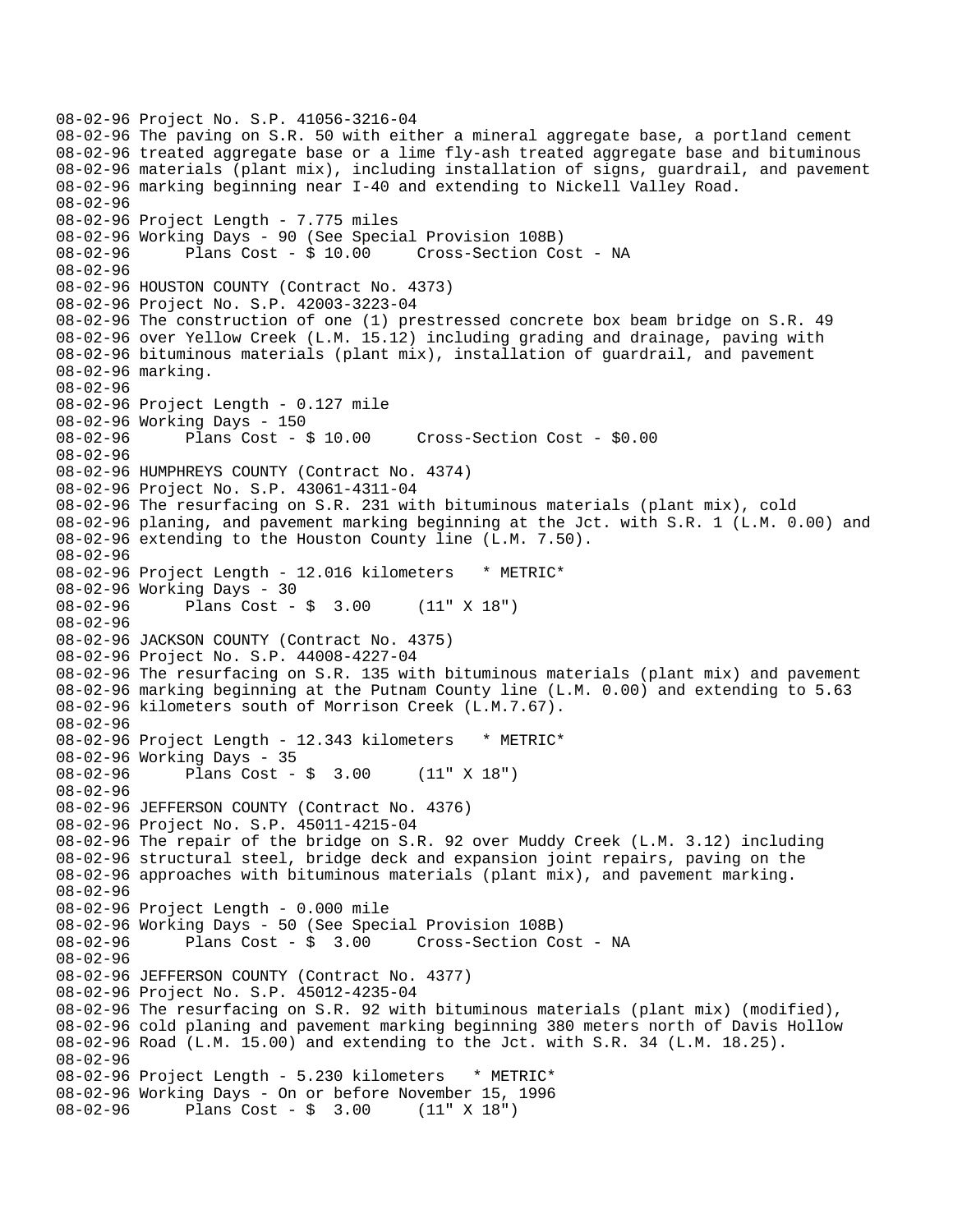```
08-02-96 
08-02-96 KNOX COUNTY (Contract No. 4378) 
08-02-96 Project No. STP-169(10), 47030-3219-54 
08-02-96 The grading and drainage on S.R. 169 (Middlebrook Pike) including the 
08-02-96 construction of one (1) concrete box bridge (3 @ 12' X 7'), one (1) concrete 
08-02-96 box culvert, paving with bituminous materials (plant mix) (modified), storm 
08-02-96 sewer construction, installation of concrete curb and gutter, sidewalk, 
08-02-96 guardrail, fence, gabions, signs, signals, and pavement marking beginning at 
08-02-96 Liberty Street and extending to 550 feet east of Proctor Street. 
08-02-96 
08-02-96 Project Length - 0.856 mile 
08-02-96 Working Days - On or before December 1, 1997 (See Special Provision 108B) 
08-02-96 Plans Cost - $ 25.00 Cross-Section Cost - $ 10.00 
08-02-96 The DBE goal for this contract is 12% of the contract amount. 
08-02-96 
08-02-96 KNOX COUNTY (Contract No. 4379) 
08-02-96 Project No. S.P. 47006-4139-04 
08-02-96 The portland cement concrete pavement rehabilitation on I-75 including 
08-02-96 bituminous materials (plant mix) on the shoulders, grading and drainage, 
08-02-96 resealing joints, crack sealant, concrete slab repairs, grinding concrete 
08-02-96 pavement, and pavement marking beginning at Merchant Drive and extending to 
08-02-96 north of Emory Road. 
08-02-96 
08-02-96 Project Length - 4.071 miles 
08-02-96 Working Days - On or before December 31, 1996 (See Special Provision 108B) 
08-02-96 Plans Cost - $ 10.00 Cross-Section Cost - NA 
08-02-96 The DBE goal for this contract is 2% of the contract amount. 
08-02-96 
08-02-96 KNOX COUNTY (Contract No. 4380) 
08-02-96 Project No. S.P. 47009-4373-04 
08-02-96 The resurfacing on S.R. 1 with bituminous materials (plant mix) (modified), 
08-02-96 cold planing and pavement marking beginning at Peters Road (L.M. 9.07) and 
08-02-96 extending to Montvue Road (L.M. 11.57). 
08-02-96 
08-02-96 Project Length - 3.140 kilometers * METRIC*
08-02-96 Working Days - On or before November 15, 1996 
08-02-96 Plans Cost - $ 3.00 (11" X 18") 
08-02-96 
08-02-96 LAKE COUNTY (Contract No. 4381) 
08-02-96 Project No. S.P. 48001-4203-04, 48003-4208-04 
08-02-96 The resurfacing on S.R. 21 and S.R. 22 with bituminous materials (plant mix), 
08-02-96 cold planing and pavement marking on S.R. 21 beginning at L.M. 0.00 and 
08-02-96 extending to L.M. 3.00 and on S.R. 22 beginning at L.M. 0.00 and extending to 
08-02-96 L.M. 1.00. 
08-02-96 
08-02-96 Project Length - 6.440 kilometers * METRIC*
08-02-96 Working Days - 40<br>08-02-96 Plans Cost -
              Plans Cost - $ 3.00 (11" X 18")08-02-96 
08-02-96 LAUDERDALE COUNTY (Contract No. 4382) 
08-02-96 Project No. BRZE-4900(33), 49945-3454-94 
08-02-96 The construction of one (1) prestressed concrete I-beam bridge on Roy Crain 
08-02-96 Road over Illinois Central railroad (L.M. 0.32) including grading and drainage, 
08-02-96 paving with bituminous materials (plant mix), installation of guardrail, and 
08-02-96 pavement marking. 
08-02-96 
08-02-96 Project Length - 0.330 mile 
08-02-96 Working Days - On or before May 15, 1997 (See Special Provision 108B)<br>08-02-96      Plans Cost - $ 10.00    Cross-Section Cost - $0.00
              Plans Cost - $ 10.00 Cross-Section Cost - $0.0008-02-96
```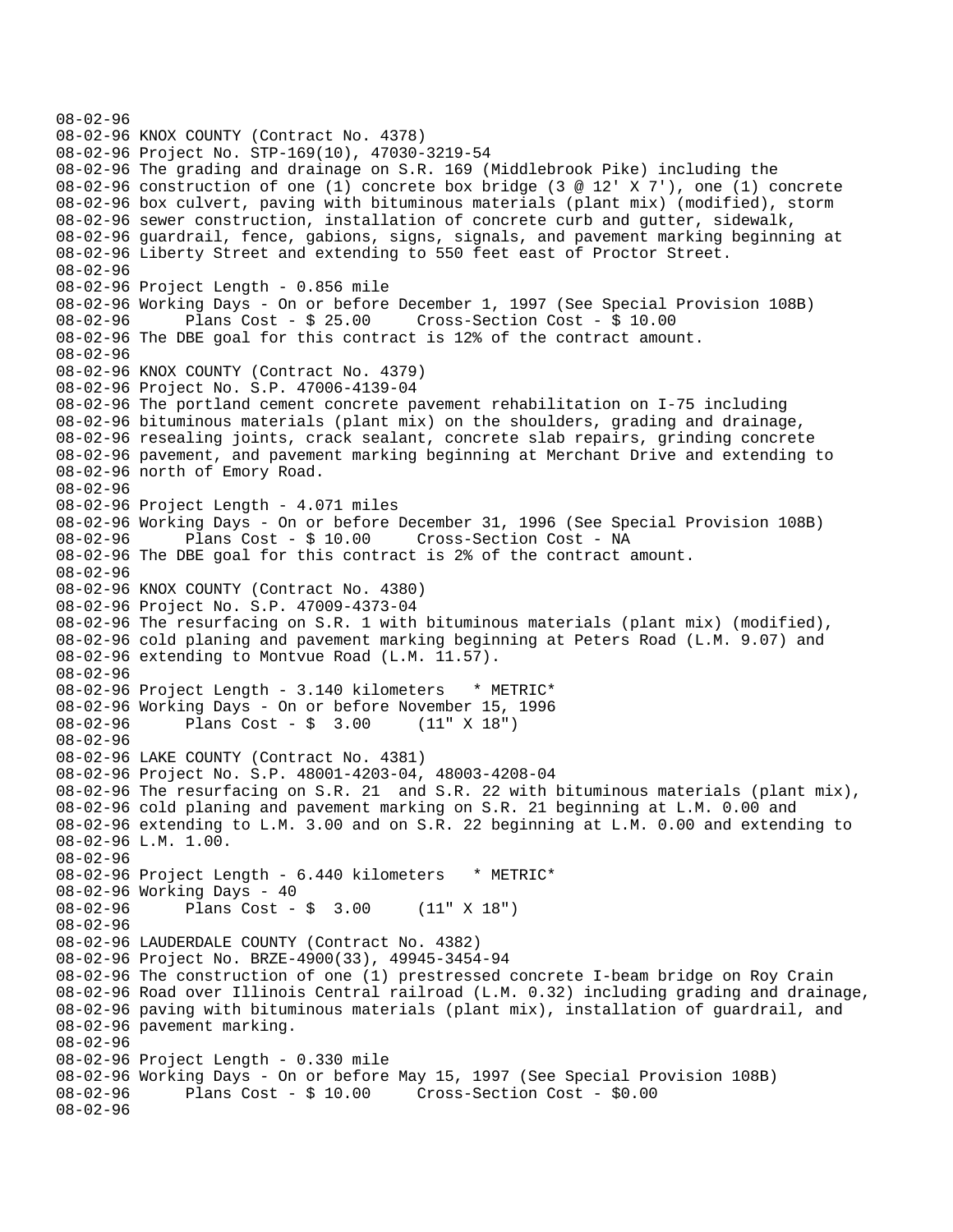```
08-02-96 LEWIS COUNTY (Contract No. 4383) 
08-02-96 Project No. BR-STP-48(12), 51004-3209-94 
08-02-96 The construction of one (1) concrete box bridge (2 @ 15' X 8') on S.R. 48 over 
08-02-96 Ashton Branch (L.M. 15.01) including grading and drainage, paving with 
08-02-96 bituminous materials (plant mix), installation of guardrail, and pavement 
08-02-96 marking. 
08-02-96 
08-02-96 Project Length - 0.132 mile 
08-02-96 Working Days - 75 
08-02-96 Plans Cost - $ 10.00 Cross-Section Cost - $0.00 
08-02-96 
08-02-96 MCMINN AND MEIGS COUNTIES (Contract No. 4384) 
08-02-96 Project No. STP-S-305(7), 54016-3216-24, 61011-3208-24 
08-02-96 The grading and drainage on S.R. 305 (Clearwater Road) including the 
08-02-96 construction of one (1) concrete slab bridge, five (5) concrete box bridges, 
08-02-96 six (6) concrete box culverts, paving with bituminous materials (plant mix), 
08-02-96 installation of concrete curb, guardrail, fence, signs, and pavement marking 
08-02-96 beginning at Mt. Verd Road and extending to S.R. 68. 
08-02-96 
08-02-96 Project Length - 6.005 miles 
08-02-96 Working Days - 325 
                                      08-02-96 Plans Cost - $ 50.00 Cross-Section Cost - $100.00 
08-02-96 The DBE goal for this contract is 12% of the contract amount. 
08-02-96 
08-02-96 MCNAIRY COUNTY (Contract No. 4385) 
08-02-96 Project No. BR-STP-142(3), 55011-3211-94 
08-02-96 The construction of one (1) concrete box culvert (3 @ 18' X 13') on S.R. 142 
08-02-96 over North Fork Oxford Creek (L.M. 2.89) including grading and drainage, paving 
08-02-96 with bituminous materials (plant mix), installation of guardrail, and pavement 
08-02-96 marking. 
08-02-96 
08-02-96 Project Length - 0.230 mile 
08-02-96 Working Days - 85 
08-02-96 Plans Cost - $ 10.00 Cross-Section Cost - $0.00 
08-02-96 Bids on this contract will only be accepted from Disadvantaged Business 
08-02-96 Enterprises certified by the Tennessee Department of Transportation. 
08-02-96 
08-02-96 MCNAIRY COUNTY (Contract No. 4386) 
08-02-96 Project No. BR-STP-142(4), 55011-3213-94 
08-02-96 The construction of one (1) prestressed concrete box beam bridge on S.R. 142 
08-02-96 over Owl Creek (L.M. 6.49) including paving with bituminous materials (plant 
08-02-96 mix), installation of guardrail, and pavement marking. 
08-02-96 
08-02-96 Project Length - 0.165 mile 
08-02-96 Working Days - 75<br>08-02-96 Plans Cost - $10.00
08-02-96 Plans Cost - $ 10.00 Cross-Section Cost - $0.00 
08-02-96 
08-02-96 MCNAIRY COUNTY (Contract No. 4387) 
08-02-96 Project No. S.P. 55004-4234-04 
08-02-96 The bridge repair on S.R. 15 over Cypress Creek (L.M. 11.63) including 
08-02-96 concrete, bracing, bridge deck and epoxy injection repairs, bridge deck 
08-02-96 sealant, installation of concrete sidewalk, overlay with bituminous materials 
08-02-96 (plant mix), cold planing, and pavement marking. 
08-02-96 
08-02-96 Project Length - 0.000 mile 
08-02-96 Working Days - 55 
08-02-96 Plans Cost - $ 10.00 Cross-Section Cost - NA 
08-02-96 
08-02-96 MCNAIRY COUNTY (Contract No. 4388) 
08-02-96 Project No. S.P. 55006-4220-04
```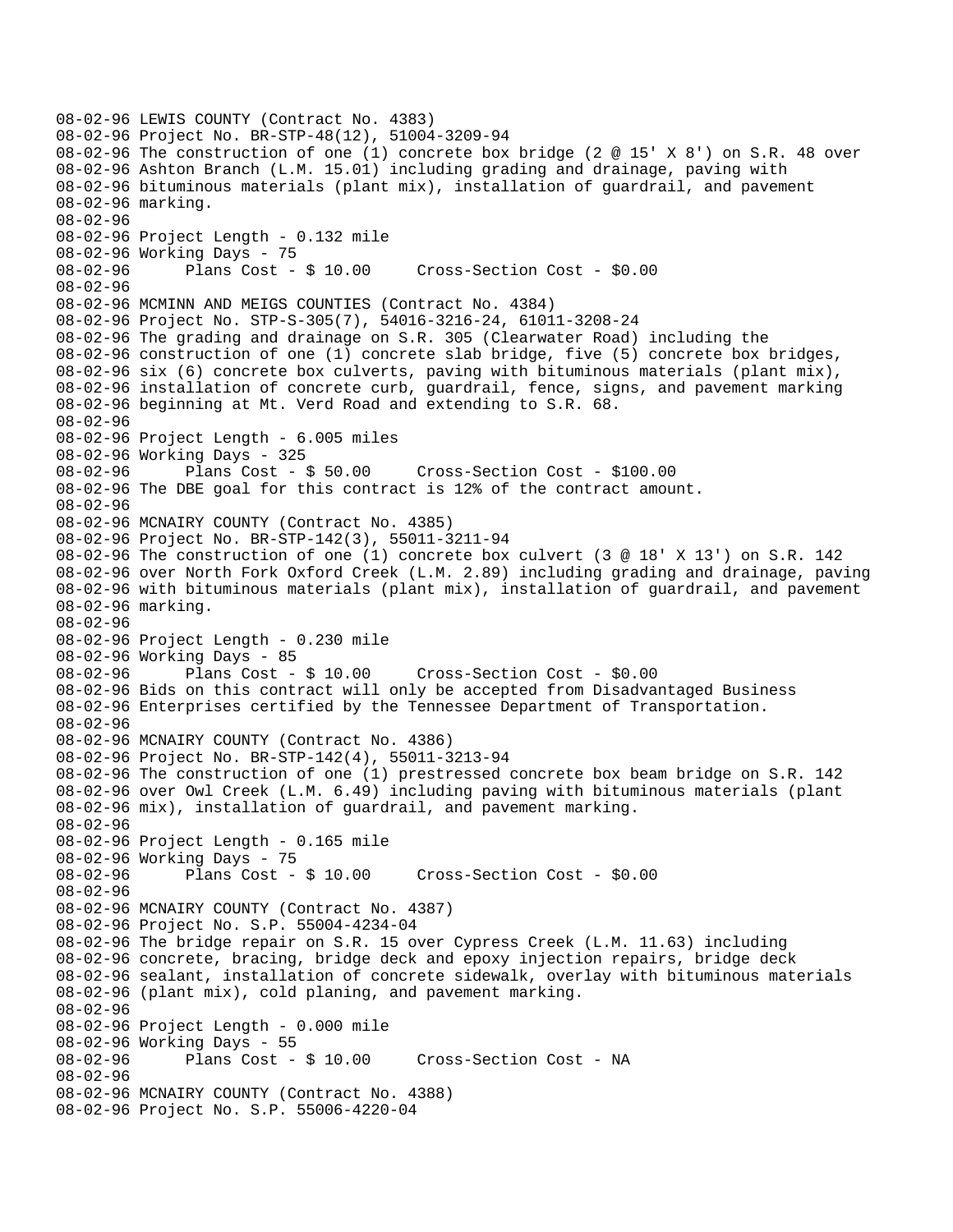08-02-96 The resurfacing on S.R. 22 with bituminous materials (plant mix), and pavement 08-02-96 marking beginning at the end of the four lane section (L.M. 1.83) and extending 08-02-96 to the Chester County line (L.M. 10.38). 08-02-96 08-02-96 Project Length - 13.760 kilometers \* METRIC\* 08-02-96 Working Days - 30 08-02-96 Plans Cost - \$ 3.00 (11" X 18") 08-02-96 08-02-96 MADISON COUNTY (Contract No. 4389) 08-02-96 Project No. S.P. 57006-4238-04 08-02-96 The resurfacing on S.R. 5 with bituminous materials (plant mix) (modified), and 08-02-96 pavement marking beginning at L.M. 5.00 and extending to L.M. 8.21. 08-02-96 08-02-96 Project Length - 5.166 kilometers \* METRIC\* 08-02-96 Working Days - 30 08-02-96 Plans Cost - \$ 3.00 (11" X 18") 08-02-96 08-02-96 MAURY COUNTY (Contract No. 4390) 08-02-96 Project No. S.P. 60011-4514-04 08-02-96 The resurfacing on S.R. 99 with bituminous materials (plant mix) and pavement 08-02-96 marking beginning 0.30 mile north of Barker Road (L.M. 26.27) and extending to 08-02-96 S.R. 106 (L.M. 29.44). 08-02-96 08-02-96 Project Length - 5.100 kilometers \* METRIC\* 08-02-96 Working Days - 30 08-02-96 Plans Cost - \$ 3.00 (11" X 18") 08-02-96 08-02-96 MEIGS COUNTY (Contract No. 4391) 08-02-96 Project No. S.P. 61007-4209-04 08-02-96 The resurfacing on S.R. 304 with bituminous materials (plant mix) and pavement 08-02-96 marking beginning at Decatur city limits (L.M. 1.85) and extending to the Jct. 08-02-96 with S.R. 68 (L.M. 8.74). 08-02-96 08-02-96 Project Length - 11.008 kilometers \* METRIC\* 08-02-96 Working Days - 35 08-02-96 Plans Cost - \$ 3.00 (11" X 18") 08-02-96 08-02-96 PUTNAM COUNTY (Contract No. 4392) 08-02-96 Project No. S.P. 71011-4221-04 08-02-96 The repair of the bridge on S.R. 135 over I-40 (L.M. 8.39) including concrete, 08-02-96 foundation and epoxy injection repairs, structural wrap, bridgerail 08-02-96 replacement, paving on the approaches with bituminous materials (plant mix), 08-02-96 cold planing, installation of guardrail, and pavement marking. 08-02-96 08-02-96 Project Length - 0.000 mile 08-02-96 Working Days - 150 08-02-96 Plans Cost - \$ 10.00 Cross-Section Cost - NA 08-02-96 08-02-96 RHEA COUNTY (Contract No. 4393) 08-02-96 Project No. STP-R-000S(758), 72952-3406-94 08-02-96 The signal modification for railroad preempt at the intersection of U.S. 27 08-02-96 (S.R. 29) with Jackson Avenue (L.M. 22.61) in Spring City. 08-02-96 08-02-96 Project Length - 0.000 mile 08-02-96 Working Days - 30 08-02-96 Plans Cost - \$ 3.00 (8-1/2" X 11") 08-02-96 08-02-96 ROANE COUNTY (Contract No. 4394) 08-02-96 Project No. S.P. 73022-4310-04 08-02-96 The resurfacing on S.R. 304 with bituminous materials (plant mix) and pavement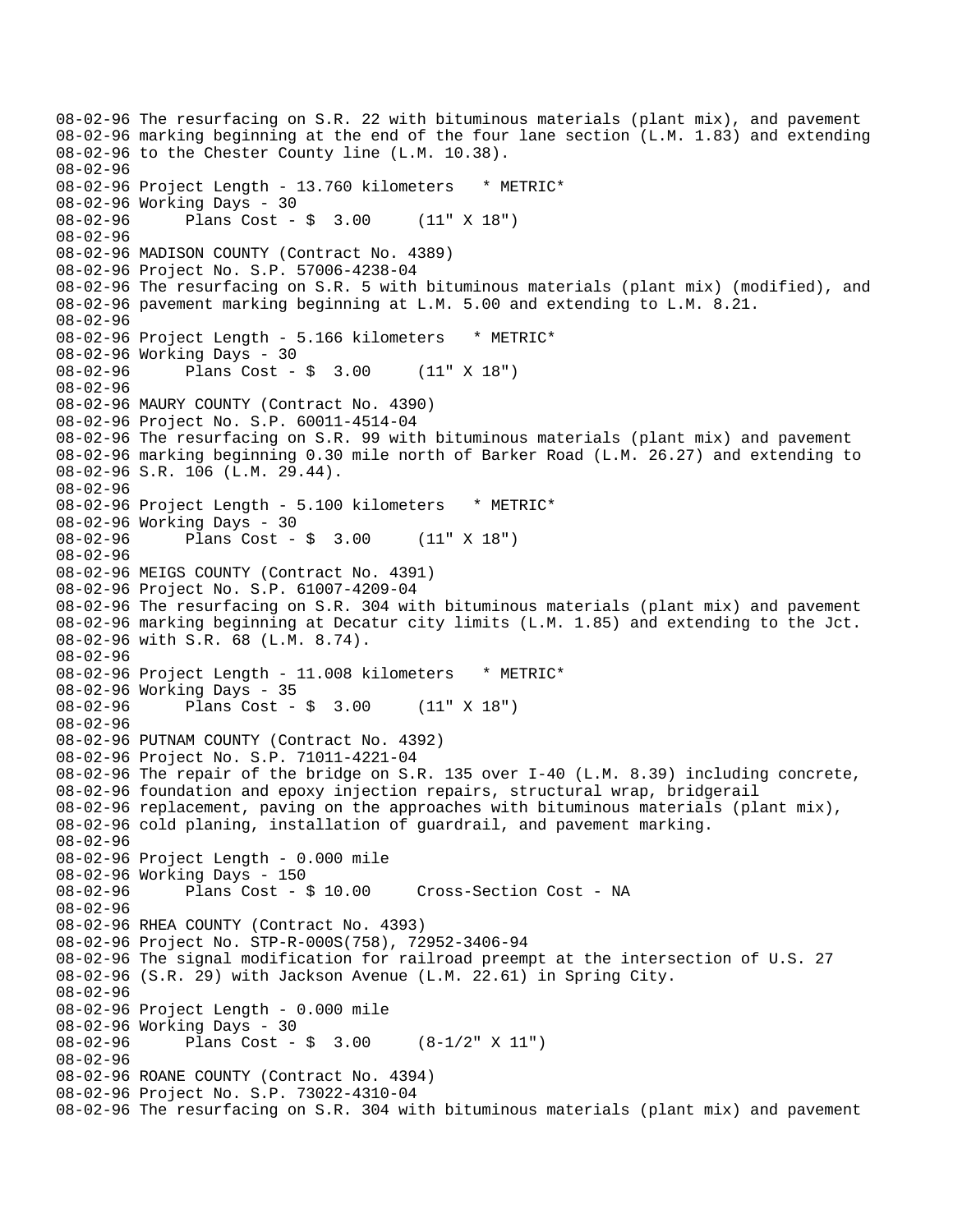08-02-96 marking beginning at the Meigs County line (L.M. 0.00) and extending to 565 08-02-96 meters south of Sunset Drive right (L.M. 6.20). 08-02-96 08-02-96 Project Length - 9.980 kilometers \* METRIC\* 08-02-96 Working Days - On or before December 1, 1996 08-02-96 Plans Cost - \$ 3.00 (11" X 18") 08-02-96 08-02-96 ROBERTSON COUNTY (Contract No. 4395) 08-02-96 Project No. BR-STP-49(5), 74008-3214-94 08-02-96 The construction of one (1) prestressed concrete box beam bridge on S.R. 49 08-02-96 over South Fork Red River (L.M. 20.61) including grading and drainage, paving 08-02-96 with bituminous materials (plant mix), installation of guardrail, and pavement 08-02-96 marking. 08-02-96 08-02-96 Project Length - 0.179 mile 08-02-96 Working Days - On or before April 15, 1997 08-02-96 Plans Cost - \$ 10.00 Cross-Section Cost - \$0.00 08-02-96 08-02-96 ROBERTSON COUNTY (Contract No. 4396) 08-02-96 Project No. S.P. 74016-4312-04 08-02-96 The resurfacing on S.R. 161 with bituminous materials (plant mix) and pavement 08-02-96 marking beginning at S.R. 25 (L.M. 5.27) and extending to the Kentucky State 08-02-96 line (L.M. 9.96). 08-02-96 08-02-96 Project Length - 7.550 kilometers \* METRIC\* 08-02-96 Working Days - 35 08-02-96 Plans Cost - \$ 3.00 (11" X 18") 08-02-96 08-02-96 RUTHERFORD COUNTY (Contract No. 4397) 08-02-96 Project No. S.P. 75011-4537-04 08-02-96 The resurfacing on S.R. 96 with bituminous materials (plant mix) (fiber 08-02-96 modified), cold planing, and pavement marking beginning 400 feet east of the 08-02-96 Jct. with S.R. 10 (L.M. 11.51) and extending to North Tennessee Boulevard (L.M. 08-02-96 12.75). 08-02-96 08-02-96 Project Length - 1.995 kilometers \* METRIC\* 08-02-96 Working Days - 30 08-02-96 Plans Cost - \$ 3.00 (11" X 18") 08-02-96 08-02-96 SCOTT COUNTY (Contract No. 4398) 08-02-96 Project No. S.P. 76011-4317-04 08-02-96 The resurfacing on S.R. 297 with bituminous materials (plant mix) and pavement 08-02-96 marking beginning at the Big South Fork Recreation Area entrance (L.M. 4.89) 08-02-96 and extending to the Jct. with S.R. 29 (L.M. 13.84). 08-02-96 08-02-96 Project Length - 14.400 kilometers \* METRIC\* 08-02-96 Working Days - On or before December 1, 1996 08-02-96 Plans Cost - \$ 3.00 (11" X 18") 08-02-96 08-02-96 SEQUATCHIE COUNTY (Contract No. 4399) 08-02-96 Project No. S.P. 77003-4210-04 08-02-96 The resurfacing on S.R. 283 with bituminous materials (plant mix) and pavement 08-02-96 marking beginning at the Marion County line (L.M. 0.00) and extending to S.R. 8 08-02-96 (L.M. 5.54). 08-02-96 08-02-96 Project Length - 8.915 kilometers \* METRIC\* 08-02-96 Working Days - 30<br>08-02-96 Plans Cost -Plans  $Cost - $ 3.00 (11" X 18")$ 08-02-96 08-02-96 SEVIER COUNTY (Contract No. 4400)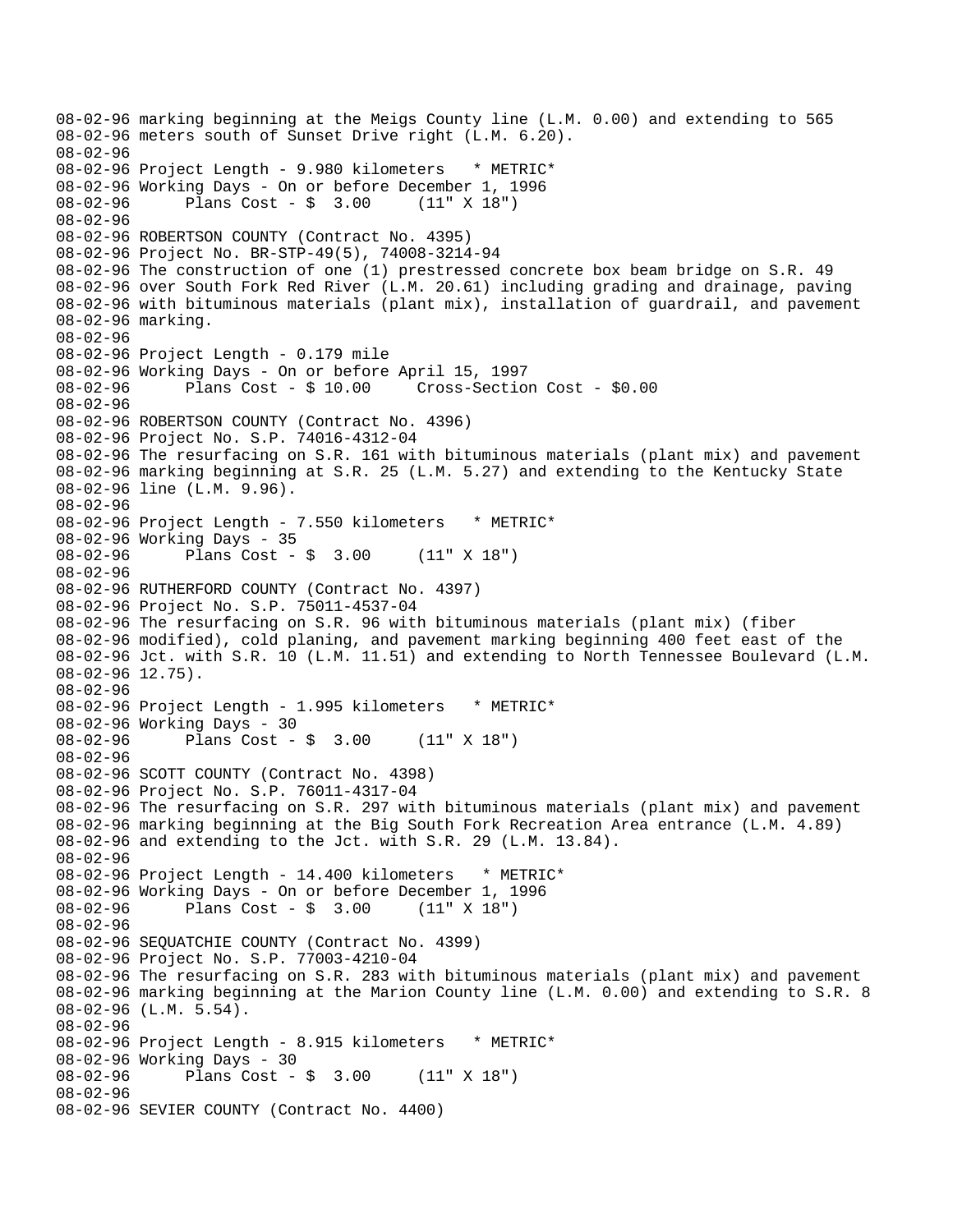```
08-02-96 Project No. S.P. 78017-4310-04 
08-02-96 The resurfacing on S.R. 338 with bituminous materials (plant mix) and pavement 
08-02-96 marking beginning 350 meters west of Indian Warpath Road (L.M. 6.90) and 
08-02-96 extending to the Jct. with S.R. 66 (L.M. 11.98). 
08-02-96 
08-02-96 Project Length - 8.180 kilometers * METRIC*
08-02-96 Working Days - On or before November 15, 1996 
08-02-96 Plans Cost - $ 3.00
08-02-96 
08-02-96 SHELBY COUNTY (Contract No. 4401) 
08-02-96 Project No. S.P. 79008-4144-04 
08-02-96 The repair of the bridge on Shady Grove Road over I-240 (L.M. 1.48) including 
08-02-96 concrete, bearing device, bridge joint seismic modification, jacking concrete 
08-02-96 spans, expansion joint repairs, bridge deck overlay, paving on the approaches 
08-02-96 with bituminous materials (plant mix), cold planing, installation of concrete 
08-02-96 curb and gutter, sidewalk, and pavement marking. 
08-02-96 
08-02-96 Project Length - 0.000 mile 
08-02-96 Working Days - 25 
08-02-96 Plans Cost - $ 10.00 Cross-Section Cost - NA 
08-02-96 
08-02-96 SHELBY COUNTY (Contract No. 4402) 
08-02-96 Project No. S.P. 79946-4213-04 
08-02-96 The scour repair with the installation of rip-rap at four (4) bridges on S.R. 
08-02-96 14 over overflow Loosahatchie River (L.M. 26.26, L.M. 26.56, and L.M. 27.22) 
08-02-96 and over the Loosahatchie River (L.M. 26.88). 
08-02-96 
08-02-96 Project Length - 0.000 mile 
08-02-96 Working Days - 55 
08-02-96 NO PLANS CONTRACT 
08-02-96 
08-02-96 SMITH COUNTY (Contract No. 4403) 
08-02-96 Project No. S.P. 80001-4158-04 
08-02-96 The repair of the bridge on I-40 east bound lanes over the Caney Fork River 
08-02-96 (L.M. 12.93) including expansion joint and bridge deck repairs and sealant. 
08-02-96 
08-02-96 Project Length - 0.000 mile 
08-02-96 Working Days - On or before November 15, 1996 
08-02-96 Plans Cost - $ 3.00 Cross-Section Cost - NA 
08-02-96 
08-02-96 SMITH COUNTY (Contract No. 4404) 
08-02-96 Project No. S.P. 80046-4313-04 
08-02-96 The resurfacing on S.R. 264 with bituminous materials (plant mix) and pavement 
08-02-96 marking beginning at the Dekalb County line (L.M. 0.00) and extending to 500 
08-02-96 feet south of Gordonsville city limits (L.M. 4.40). 
08-02-96 
08-02-96 Project Length - 7.020 kilometers * METRIC*
08-02-96 Working Days - 30<br>08-02-96 Plans Cost -
              Plans Cost - \frac{1}{2} 3.00 (11" X 18")
08-02-96 
08-02-96 SULLIVAN COUNTY (Contract No. 4405) 
08-02-96 Project No. S.P. 82003-3249-04 
08-02-96 The construction of one (1) prestressed concrete I-beam bridge on S.R. 34 south 
08-02-96 bound lanes over Beaver Creek (L.M. 12.58) including paving with bituminous 
08-02-96 materials (plant mix), installation of guardrail, and pavement marking. 
08-02-96 
08-02-96 Project Length - 0.120 kilometer *METRIC* 
08-02-96 Working Days - 140<br>08-02-96     Plans Cost - $ 10.00
                                      Cross-Section Cost - $0.00
08-02-96
```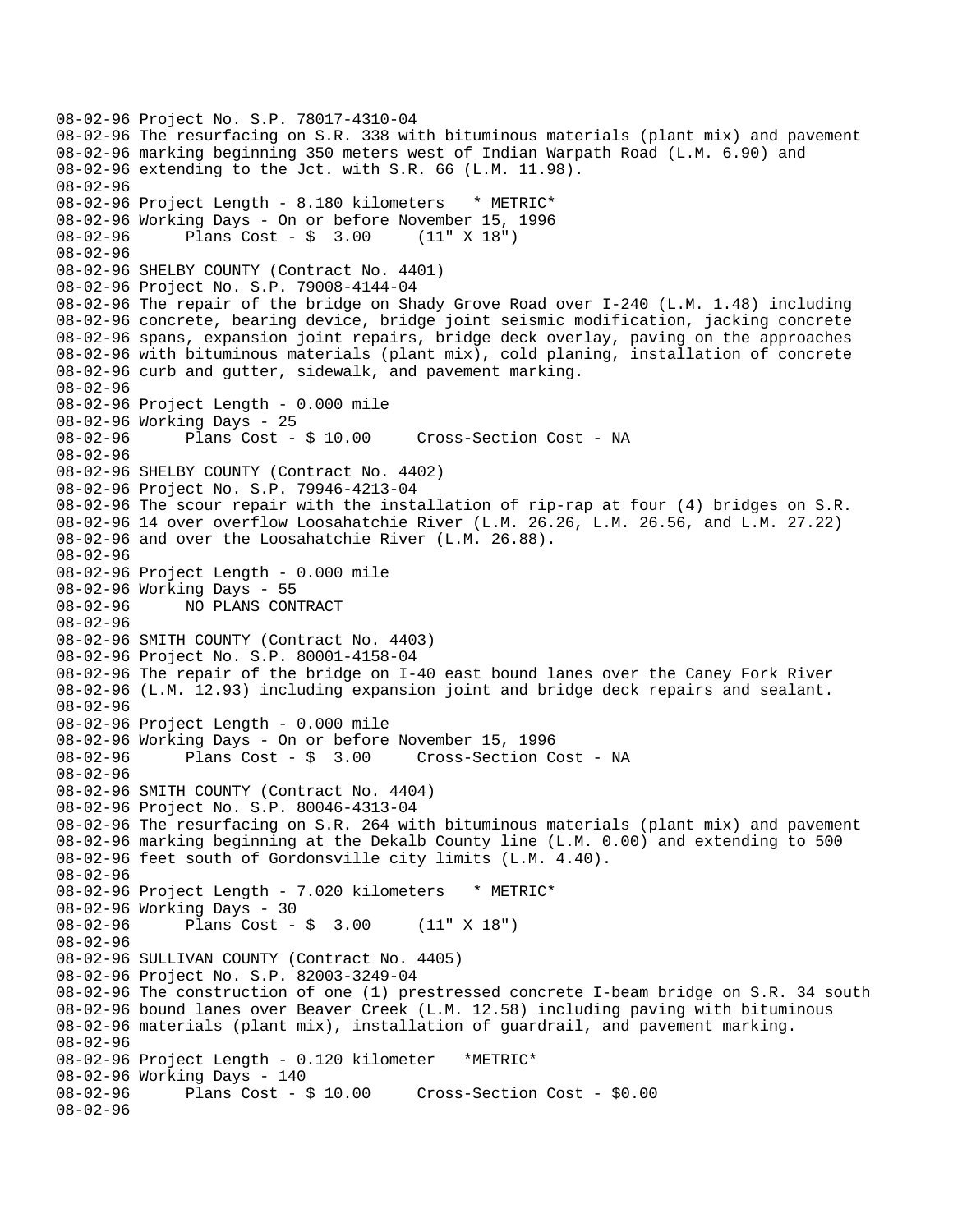```
08-02-96 SUMNER COUNTY (Contract No. 4406) 
08-02-96 Project No. BR-STP-3946(3), 83954-3742-94 
08-02-96 The construction of one (1) prestressed concrete Bulb-Tee beam bridge on 
08-02-96 Rockland Road over the C.S.X. Railroad in Hendersonville including grading and 
08-02-96 drainage, paving with bituminous materials (plant mix), storm sewer 
08-02-96 construction, installation of guardrail, and pavement marking. 
08-02-96 
08-02-96 Project Length - 0.316 mile 
08-02-96 Working Days - On or before April 15, 1997 
08-02-96 Plans Cost - $ 10.00 Cross-Section Cost - $ 10.00 
08-02-96 
08-02-96 SUMNER COUNTY (Contract No. 4407) 
08-02-96 Project No. S.P. 83076-4222-04 
08-02-96 The resurfacing on S.R. 386 with bituminous materials (plant mix) (modified) 
08-02-96 and pavement marking beginning at New Shackle Island Road (L.M. 3.30) and 
08-02-96 extending to the west end of concrete ramps (L.M. 6.55). 
08-02-96 
08-02-96 Project Length - 5.230 kilometers * METRIC* 
08-02-96 Working Days - 35 
08-02-96 Plans Cost - $ 3.00 (11" X 18") 
08-02-96 
08-02-96 TIPTON COUNTY (Contract No. 4408) 
08-02-96 Project No. BRZE-8400(28), 84945-3449-94 
08-02-96 The construction of one (1) prestressed concrete I-beam bridge on Rialto Road 
08-02-96 over branch (L.M. 6.99) including grading and drainage, paving with bituminous 
08-02-96 materials (plant mix), installation of guardrail, and pavement marking. 
08-02-96 
08-02-96 Project Length - 0.210 kilometer *METRIC* 
08-02-96 Working Days - 75<br>08-02-96 Plans Cost - $ 10.00
08-02-96 Plans Cost - $ 10.00 Cross-Section Cost - $0.00 
08-02-96 
08-02-96 UNION COUNTY (Contract No. 4409) 
08-02-96 Project No. S.P. 87001-4546-04 
08-02-96 The repair of the bridge on S.R. 33 over the Clinch River (L.M. 15.68) 
08-02-96 including concrete, structural steel, bridge deck and expansion joint repairs, 
08-02-96 bearing device, non-penetrating concrete seal, bridge deck sealant, overlay 
08-02-96 with bituminous materials (plant mix), cold planing, and pavement marking. 
08-02-96 
08-02-96 Project Length - 0.000 mile 
08-02-96 Working Days - On or before May 1, 1997 
08-02-96 Plans Cost - $ 10.00 Cross-Section Cost - NA 
08-02-96 
08-02-96 VAN BUREN AND WHITE COUNTIES (Contract No. 4410) 
08-02-96 Project No. APD-NH-111(29), 88027-3227-64, 93003-3217-64 
08-02-96 The grading and drainage on S.R. 111 including the construction of one (1) 
08-02-96 prestressed concrete Bulb-Tee beam bridge on north bound lanes, widening one 
08-02-96 (1) steel girder bridge on south bound lanes over Caney Fork River (L.M. 
08-02-96 19.50), five (5) concrete box culverts, paving with either a mineral aggregate 
08-02-96 base or a lime fly-ash treated aggregate base and bituminous materials (plant 
08-02-96 mix), storm sewer construction, installation of guardrail, signs, and pavement 
08-02-96 marking beginning at old S.R. 111 north of Spencer and extending to 0.26 mile 
08-02-96 north of John Henry Demps Road at proposed relocated U.S. 70S (S.R. 1). 
08-02-96 
08-02-96 Project Length - 5.199 miles 
08-02-96 Working Days - 400<br>08-02-96 Plans Cost - $ 50.00
08-02-96 Plans Cost - $ 50.00 Cross-Section Cost - $ 50.00 
08-02-96 The DBE goal for this contract is 12% of the contract amount. 
08-02-96 
08-02-96 VAN BUREN COUNTY (Contract No. 4411) 
08-02-96 Project No. S.P. 88002-4231-04
```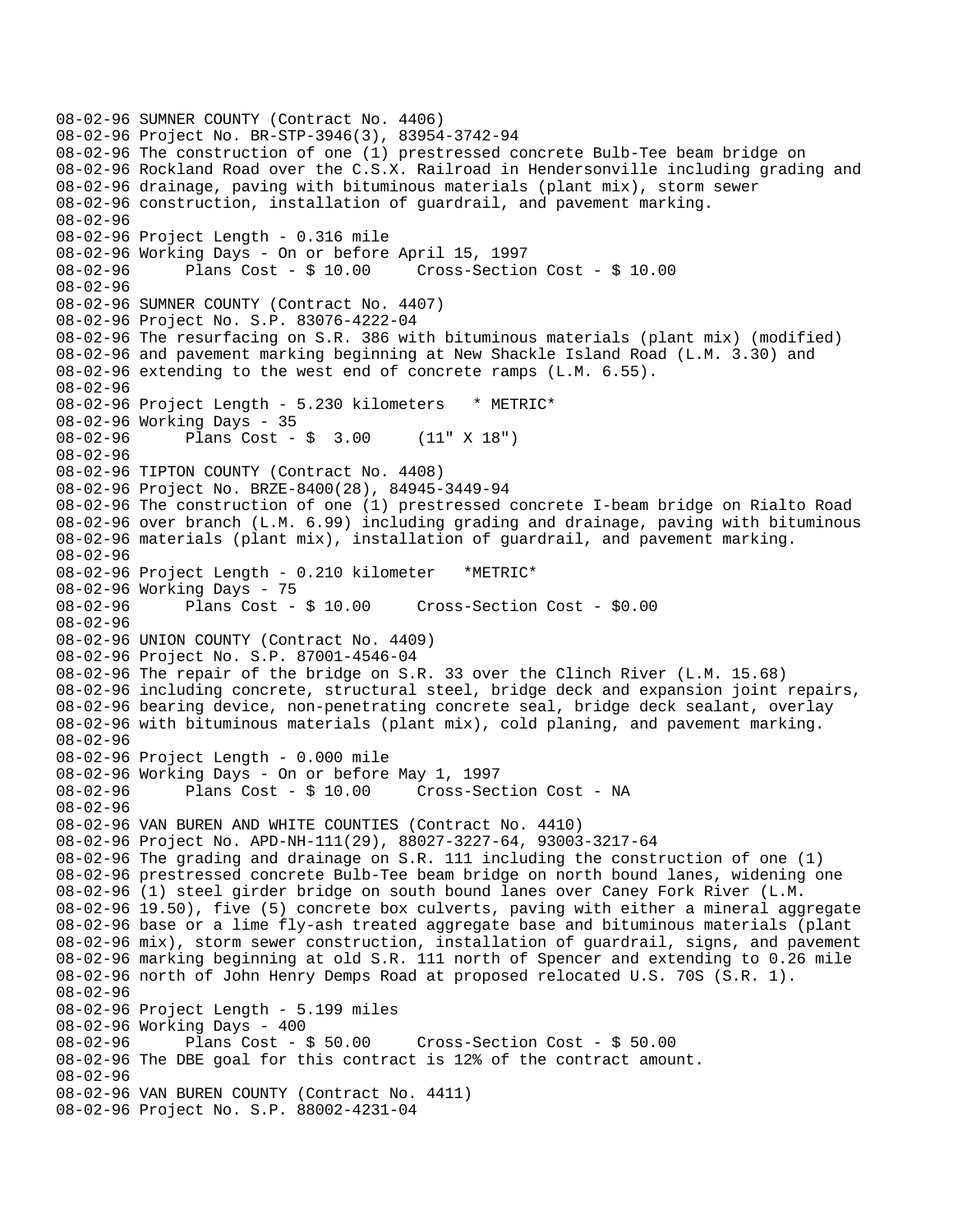08-02-96 The resurfacing on S.R. 30 with bituminous materials (plant mix) and pavement 08-02-96 marking beginning at the Warren County line (L.M. 0.00) and extending to County 08-02-96 Garage Road (L.M. 6.40). 08-02-96 08-02-96 Project Length - 10.238 kilometers \* METRIC\* 08-02-96 Working Days - 30 08-02-96 Plans Cost - \$ 3.00 (11" X 18") 08-02-96 08-02-96 WARREN COUNTY (Contract No. 4412) 08-02-96 Project No. BR-STP-108(13), 89010-3216-94 08-02-96 The construction of one (1) concrete slab bridge (3 @ 12' X 12') on S.R. 108 08-02-96 over Locke Branch (L.M. 8.23) including grading and drainage, paving with 08-02-96 bituminous materials (plant mix), installation of guardrail, and pavement 08-02-96 marking. 08-02-96 08-02-96 Project Length - 0.253 mile 08-02-96 Working Days - 180 08-02-96 Plans Cost - \$ 10.00 Cross-Section Cost - \$0.00 08-02-96 08-02-96 WEAKLEY COUNTY (Contract No. 4413) 08-02-96 Project No. BR-STP-54(21), 92004-3222-94 08-02-96 The construction of one (1) prestressed concrete box beam bridge on S.R. 54 08-02-96 over overflow (L.M. 3.20), one (1) prestressed concrete I-beam on S.R. 54 over 08-02-96 Spring Creek (L.M. 3.35) including grading and drainage, paving with bituminous 08-02-96 materials (plant mix), installation of guardrail, and pavement marking. 08-02-96 08-02-96 Project Length - 0.284 mile 08-02-96 Working Days - 150<br>08-02-96 Plans Cost - \$ 25.00 08-02-96 Plans Cost - \$ 25.00 Cross-Section Cost - \$0.00 08-02-96 The DBE goal for this contract is 5% of the contract amount. 08-02-96 08-02-96 WEAKLEY COUNTY (Contract No. 4414) 08-02-96 Project No. BRZE-9200(33), 92945-3482-94 08-02-96 The construction of one (1) prestressed concrete box beam bridge on Sprouts 08-02-96 Levee Road over overflow North Fork Obion River (L.M. 10.78) including grading 08-02-96 and drainage, paving with bituminous materials (plant mix), installation of 08-02-96 guardrail, and pavement marking. 08-02-96 08-02-96 Project Length - 0.100 mile 08-02-96 Working Days - 90 08-02-96 Plans Cost - \$ 10.00 Cross-Section Cost - \$0.00 08-02-96 08-02-96 WEAKLEY COUNTY (Contract No. 4415) 08-02-96 Project No. S.P. 92014-4307-04 08-02-96 The scour repair with the installation of rip-rap at two (2) bridge on S.R. 190 08-02-96 over Little Cane Creek (L.M. 25.04) and over Mayo Creek (L.M. 30.60). 08-02-96 08-02-96 Project Length - 0.000 mile 08-02-96 Working Days - 30 08-02-96 NO PLANS CONTRACT 08-02-96 08-02-96 WILLIAMSON AND RUTHERFORD COUNTIES (Contract No. 4416) 08-02-96 Project No. S.P. 94840-3217-04, 75840-3217-04 08-02-96 The grading and drainage on I-840 including the construction of three (3) 08-02-96 prestressed concrete Bulb-Tee beam bridges I-840 over U.S. 31A (S.R. 11), Haley 08-02-96 Lane over I-840, and Almaville Road over I-840, one (1) continuous steel welded 08-02-96 plate girder bridge on S.R. 96 over I-840, three (3) concrete box bridges, 08-02-96 seven (7) concrete box culverts, limited paving with bituminous materials 08-02-96 (plant mix), with partial mineral aggregate base on the mainline, paving with a 08-02-96 treated permeable base and portland cement concrete pavement on the ramps,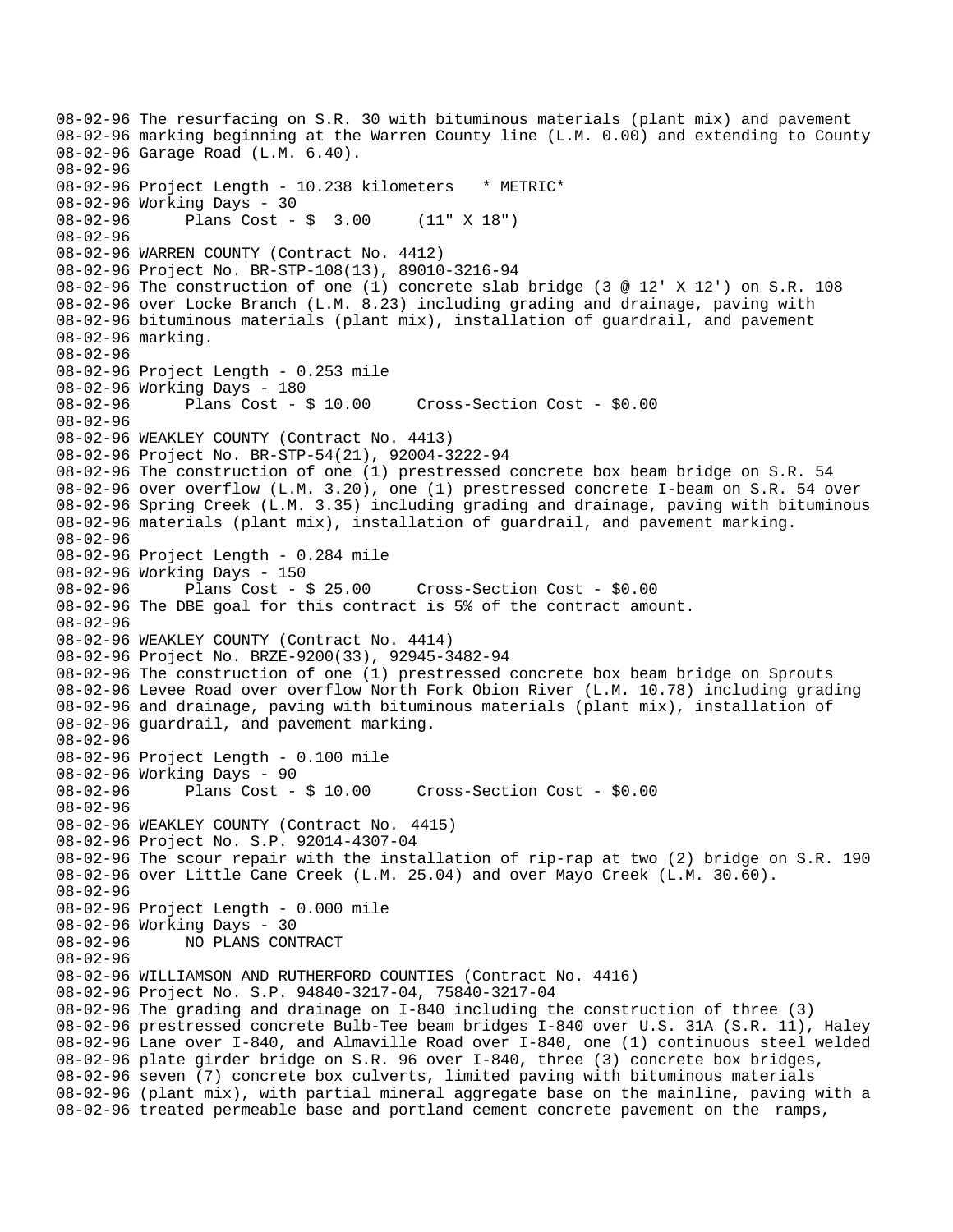08-02-96 storm sewer construction, installation of guardrail, fence, and pavement 08-02-96 marking beginning 0.61 mile west of U.S. 31A (S.R. 11) and extending to 0.58 08-02-96 mile east of S.R. 102 (Almaville Road). 08-02-96 08-02-96 Project Length - 6.165 miles 08-02-96 Working Days - 450<br>08-02-96 Plans Cost - \$125.00 08-02-96 Plans Cost - \$125.00 Cross-Section Cost - \$225.00 08-02-96 The DBE goal for this contract is 2% of the contract amount. 08-02-96 08-02-96 WILSON COUNTY (Contract No. 4418) 08-02-96 Project No. S.P. 95013-4315-04 08-02-96 The resurfacing on S.R. 141 with bituminous materials (plant mix) and pavement 08-02-96 marking beginning at Hamilton Road (L.M. 5.88) and extending to S.R. 26 bypass 08-02-96 (L.M. 10.53). 08-02-96 08-02-96 Project Length - 7.483 kilometers \* METRIC\* 08-02-96 Working Days - 30 08-02-96 Plans Cost - \$ 3.00 (11" X 18") 08-02-96 ================================================================================ 09-20-96 MCNAIRY COUNTY (Contract No. 4385) 09-20-96 Project No. BR-STP-142(3), 55011-3211-94 09-20-96 The construction of one (1) concrete box culvert (3 @ 18' X 13') on S.R. 142 09-20-96 over North Fork Oxford Creek (L.M. 2.89) including grading and drainage, paving 09-20-96 with bituminous materials (plant mix), installation of guardrail, and pavement 09-20-96 marking. 09-20-96 09-20-96 Project Length - 0.230 mile 09-20-96 Working Days - 85<br>09-20-96 Plans Cost - \$ 10.00 09-20-96 Plans Cost - \$ 10.00 Cross-Section Cost - \$0.00 09-20-96 Bids on this contract will only be accepted from Disadvantaged Business 09-20-96 Enterprises certified by the Tennessee Department of Transportation. 09-20-96 09-20-96 RHEA COUNTY (Contract No. 4393) 09-20-96 Project No. STP-R-000S(758), 72952-3406-94 09-20-96 The signal modification for railroad preempt at the intersection of U.S. 27 09-20-96 (S.R. 29) with Jackson Avenue (L.M. 22.61) in Spring City. 09-20-96 09-20-96 Project Length - 0.000 mile 09-20-96 Working Days - 30 09-20-96 Plans Cost - \$ 3.00 (8-1/2" X 11") 09-20-96 09-20-96 TIPTON COUNTY (Contract No. 4408) 09-20-96 Project No. BRZE-8400(28), 84945-3449-94 09-20-96 The construction of one (1) prestressed concrete I-beam bridge on Rialto Road 09-20-96 over branch (L.M. 6.99) including grading and drainage, paving with bituminous 09-20-96 materials (plant mix), installation of guardrail, and pavement marking. 09-20-96 09-20-96 Project Length - 0.210 kilometer \*METRIC\* 09-20-96 Working Days - 75<br>09-20-96 Plans Cost - \$ 10.00 09-20-96 Plans Cost - \$ 10.00 Cross-Section Cost - \$0.00 09-20-96 09-20-96 ANDERSON COUNTY (Contract No. 4419) 09-20-96 Project No. S.P. 01005-4526-04 09-20-96 The repair of the bridge on S.R. 61 over Market Street and CSX railroad (L.M. 09-20-96 15.68) in Clinton including concrete, bearing device, non-penetrating concrete 09-20-96 seal, expansion joint, bridge deck, and epoxy injection repairs, bridge deck 09-20-96 sealant, overlay with bituminous materials (plant mix), cold planing, and 09-20-96 pavement marking. 09-20-96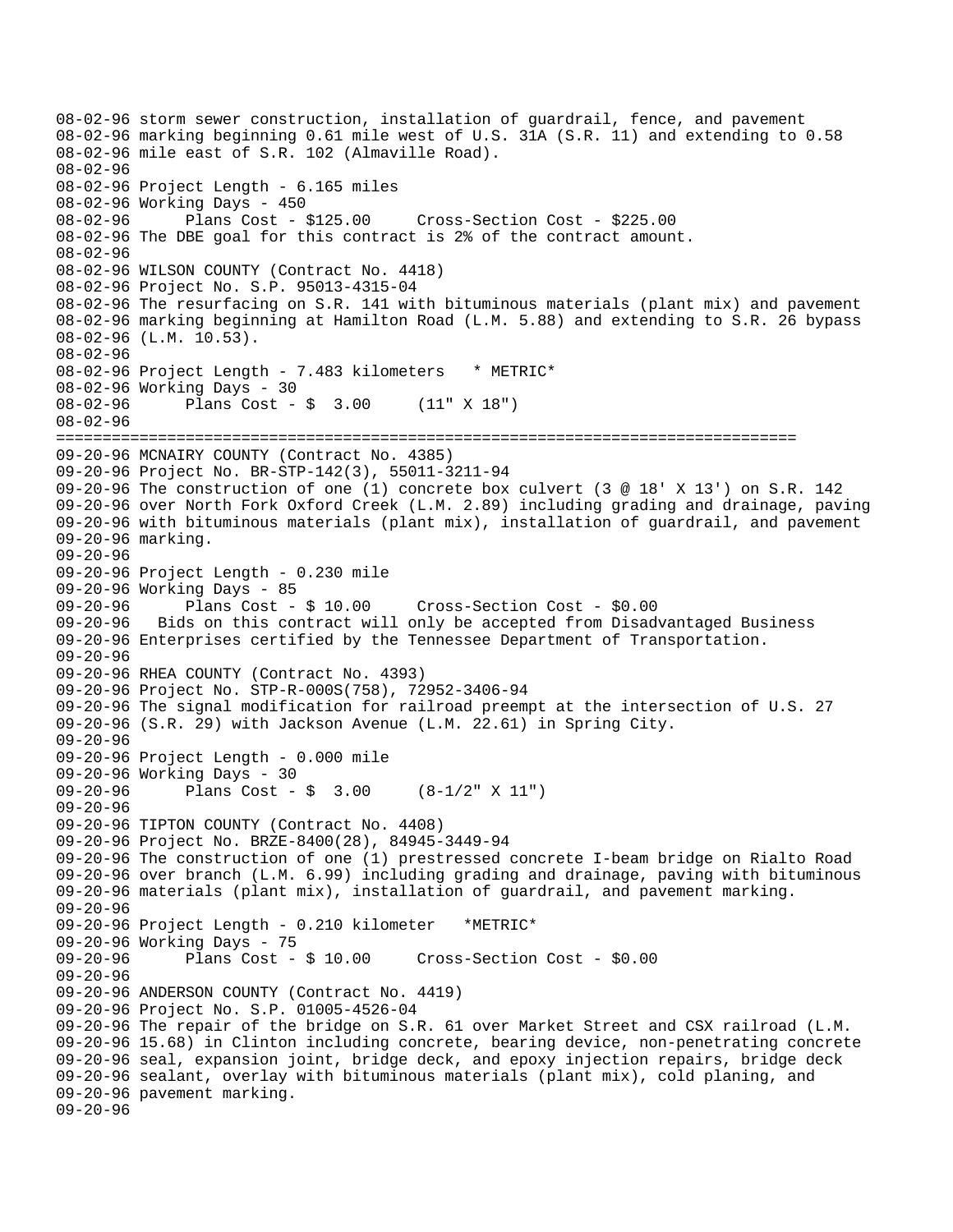```
09-20-96 Project Length - 0.000 kilometer *METRIC* 
09-20-96 Working Days - 60<br>09-20-96         Plans Cost - $ 10.00
                                        Cross-Section Cost - NA
09-20-96 
09-20-96 BLOUNT COUNTY (Contract No. 4420) 
09-20-96 Project No. S.P. 05945-3461-04 
09-20-96 The paving on S.R. 33 and a S.I.A. Route serving Mid-America Plastics with 
09-20-96 bituminous materials (plant mix) including installation of concrete curb and 
09-20-96 gutter, and pavement marking beginning at S.R. 33 and extending to the plant 
09-20-96 entrance. 
09-20-96 
09-20-96 Project Length - 0.717 kilometer *METRIC* 
09-20-96 Working Days - On or before December 15, 1996 
09-20-96 Plans Cost - $ 10.00 Cross-Section Cost - $0.00 
09-20-96 
09-20-96 CLAIBORNE COUNTY (Contract No. 4421) 
09-20-96 Project No. S.P. 13002-4531-04 
09-20-96 The slide repairs on S.R. 32 (L.M. 19.78) including grading and drainage, 
09-20-96 construction of either a gabion wall, a crib wall, an insert wall, a bin wall, 
09-20-96 or a rock buttress wall, paving with bituminous materials (plant mix), and 
09-20-96 pavement marking. 
09-20-96 
09-20-96 Project Length - 0.090 kilometer *METRIC* 
09-20-96 Working Days - 40<br>09-20-96 Plans Cost - $ 10.00
                                        Cross-Section Cost - $0.00
09-20-96 
09-20-96 COCKE, GREENE AND HAMBLEN COUNTY (Contract No. 4422) 
09-20-96 Project No. S.P. 98012-4261-04 
09-20-96 The replacement of six (6) drainage structures in Cocke county on S.R. 35 (L.M. 
09-20-96 10.82), in Greene county on S.R. 349 (L.M. 2.73) and on S.R. 107 (L.M. 7.30) 
09-20-96 and in Hamblen county on S.R. 113 (L.M. 12.32 and L.M. 12.75) including 
09-20-96 grading and drainage, precast concrete box culverts, paving with bituminous 
09-20-96 materials (plant mix), installation of guardrail and pavement marking. 
09-20-96 
09-20-96 Project Length - 0.509 mile 
09-20-96 Working Days - 100 
09-20-96 Plans Cost - $ 10.00 Cross-Section Cost - $0.00 
09-20-96 
09-20-96 COFFEE COUNTY (Contract No. 4423) 
09-20-96 Project No. S.P. 16003-3224-04 
09-20-96 The grading and drainage on S.R. 2 including widening one (1) prestressed 
09-20-96 concrete box beam bridge over the Little Duck River, paving with bituminous 
09-20-96 materials (plant mix) (modified), portland cement concrete pavement on the 
09-20-96 ramps, cold planing, storm sewer construction, installation of concrete curb 
09-20-96 and gutter, guardrail, fence, signs, lighting, signals and pavement marking 
09-20-96 beginning at the four lane section in Manchester and extending to I-24. 
09-20-96 
09-20-96 Project Length - 1.228 miles 
09-20-96 Working Days - 210 
                                        Cross-Section Cost - $ 10.0009-20-96 
09-20-96 DAVIDSON COUNTY (Contract No. 4424) 
09-20-96 Project No. S.P. 19946-4180-04 
09-20-96 The crack sealing at various locations on I-40 and I-24. 
09-20-96 
09-20-96 Project Length - 18.980 miles 
09-20-96 Working Days - On or before April 15, 1997 
              NO PLANS CONTRACT
09-20-96 
09-20-96 DAVIDSON AND SUMNER COUNTIES (Contract No. 4425)
```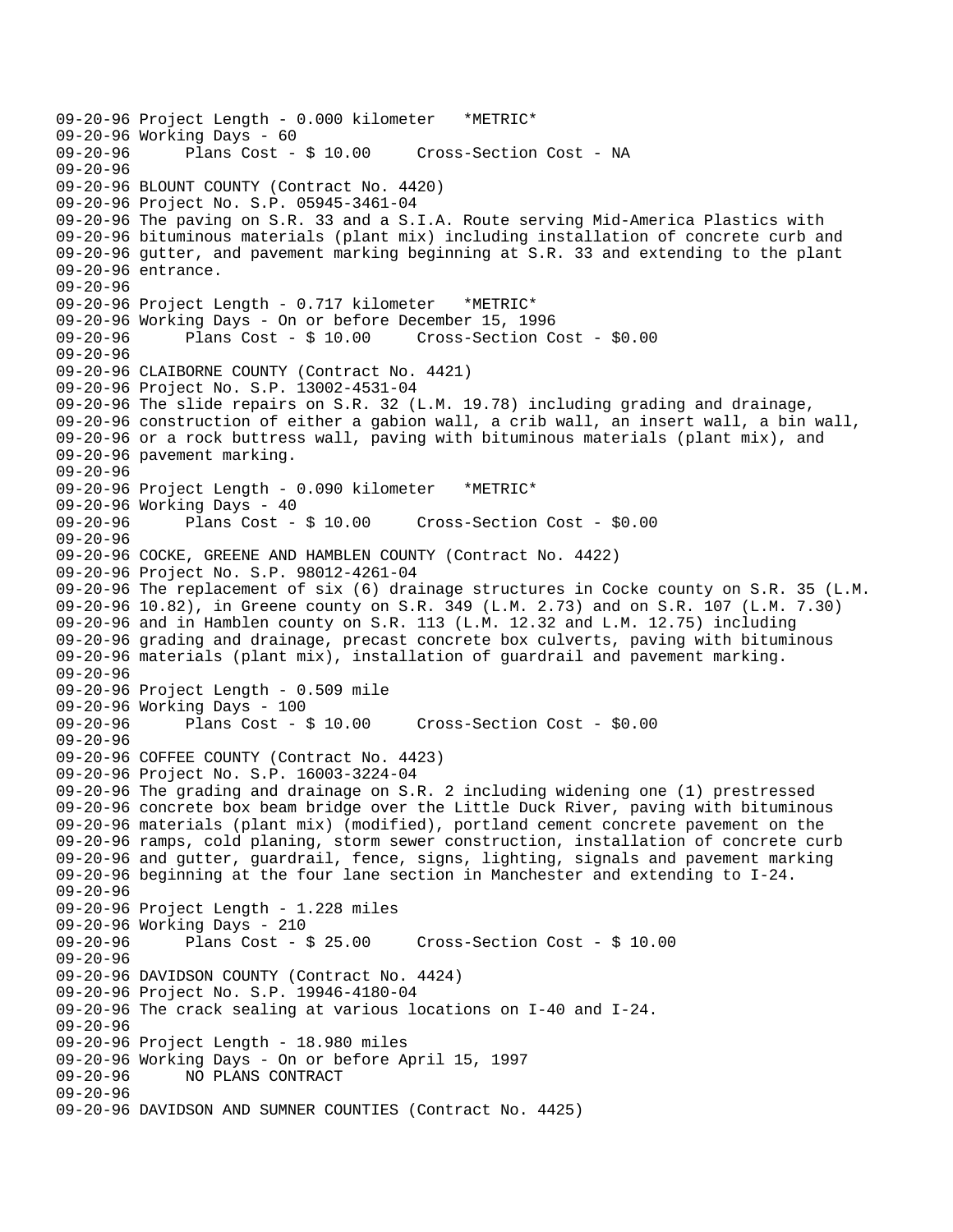09-20-96 Project No. S.P. 98034-4156-04 09-20-96 The raising of approach slabs at various locations on I-440, S.R. 155 and S.R. 09-20-96 386. 09-20-96 09-20-96 Project Length - 0.000 mile 09-20-96 Working Days - On or before March 15, 1997 09-20-96 NO PLANS CONTRACT 09-20-96 09-20-96 DICKSON COUNTY (Contract No. 4426) 09-20-96 Project No. S.P. 22010-4215-04 09-20-96 The resurfacing on S.R. 49 with bituminous materials (plant mix), and pavement 09-20-96 marking beginning at Timber Ridge Road (L.M. 21.60) and extending to the 09-20-96 Cheatham County line (L.M. 28.57). 09-20-96 09-20-96 Project Length - 11.217 kilometers \* METRIC\* 09-20-96 Working Days - 40 09-20-96 Plans Cost - \$ 3.00 (11" X 18") 09-20-96 09-20-96 DYER COUNTY (Contract No. 4427) 09-20-96 Project No. BR-STP-104(11), 23013-3241-94 09-20-96 The construction of one (1) concrete box bridge (3 @ 15' X 11') on S.R. 104 09-20-96 over Rock Slough (L.M. 8.78) including grading and drainage, paving with 09-20-96 bituminous materials (plant mix), installation of guardrail and pavement 09-20-96 marking. 09-20-96 09-20-96 Project Length - 0.156 mile 09-20-96 Working Days - 80<br>09-20-96 Plans Cost - \$ 10.00 Cross-Section Cost - \$0.00 09-20-96 09-20-96 DYER AND OBION COUNTIES (Contract No. 4428) 09-20-96 Project No. S.P. 98042-4249-04 09-20-96 The scour repair with the installation of rip-rap at the bridges in Dyer County 09-20-96 on S.R. 3 over North Fork Forked Deer River (L.M. 5.65) and in Obion County on 09-20-96 S.R. 22 over Grove Creek (L.M. 4.86). 09-20-96 09-20-96 Project Length - 0.000 mile 09-20-96 Working Days - 30 09-20-96 NO PLANS CONTRACT 09-20-96 09-20-96 DYER AND WEAKLEY COUNTIES (Contract No. 4429) 09-20-96 Project No. S.P. 98042-4289-04 09-20-96 The scour repair with the installation of rip-rap at the bridges in Dyer County 09-20-96 on S.R. 78 over drainage canals (L.M. 10.76 and L.M. 12.55), on S.R. 211 over 09-20-96 Reeds Creek (L.M. 14.98) and in Weakley County on S.R. 124 over Booth Branch 09-20-96 (L.M. 11.53). 09-20-96 09-20-96 Project Length - 0.000 mile 09-20-96 Working Days - 30<br>09-20-96 NO PLANS CON NO PLANS CONTRACT 09-20-96 09-20-96 FAYETTE COUNTY (Contract No. 4430) 09-20-96 Project No. BR-STP-59(11), 24008-3223-94, 24008-4229-04 09-20-96 The construction of one (1) prestressed concrete I-beam bridge on S.R. 59 over 09-20-96 Wilder Creek (L.M. 2.67), one (1) concrete box bridge (2 @ 12' X 12') over a 09-20-96 drainage ditch (L.M. 2.97) including grading and drainage, paving with 09-20-96 bituminous materials (plant mix), installation of guardrail and pavement 09-20-96 marking. 09-20-96 Project Length - 0.321 mile 09-20-96 Working Days - 100 09-20-96 Plans Cost - \$ 10.00 Cross-Section Cost - \$ 10.00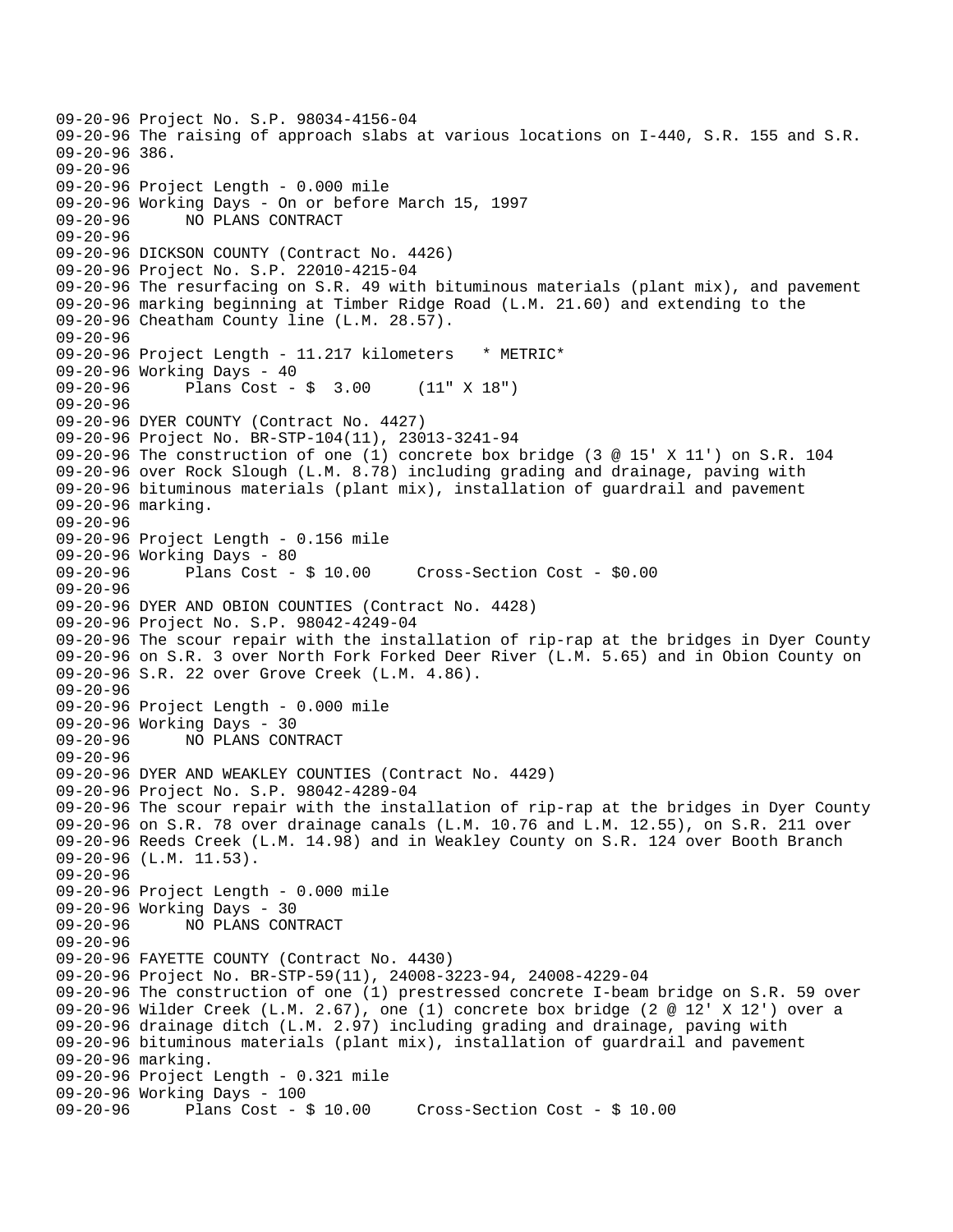```
09-20-96 
09-20-96 GILES COUNTY (Contract No. 4431) 
09-20-96 Project No. S.P. 28001-4161-04 
09-20-96 The construction of a wastewater force main and treatment plant at the I-65 
09-20-96 Welcome Station 1N. 
09-20-96 
09-20-96 Project Length - 0.000 mile 
09-20-96 Working Days - 90 
09-20-96 Plans Cost - $ 10.00 Cross-Section Cost - NA 
09-20-96 
09-20-96 GRUNDY COUNTY (Contract No. 4432) 
09-20-96 Project No. S.P. 31955-3405-04 
09-20-96 The grading and drainage on a S.I.A. Route serving Sabre Packaging and Angle 
09-20-96 Manufacturing Company in Tracy City including paving with bituminous materials 
09-20-96 (plant mix), installation of guardrail, signs, and pavement marking beginning 
09-20-96 at Campbell Road and extending to S.R. 56. 
09-20-96 
09-20-96 Project Length - 1.013 kilometers *METRIC* 
09-20-96 Working Days - 60 
09-20-96 Plans Cost - $ 10.00 Cross-Section Cost - $ 10.00 
09-20-96 
09-20-96 HAMBLEN COUNTY (Contract No. 4433) 
09-20-96 Project No. S.P. 32005-4227-04 
09-20-96 The repair of the bridge on S.R. 34 over Norfolk Southern Railroad(L.M. 7.27) 
09-20-96 in Morristown including concrete, non-penetrating concrete seal, expansion 
09-20-96 joint, bridge deck, epoxy injection repairs, bridge deck, overlay with 
09-20-96 bituminous materials (plant mix), cold planing and pavement marking. 
09-20-96 
09-20-96 Project Length - 0.000 Kilometer *METRIC* 
09-20-96 Working Days - On or before December 15, 1996 
09-20-96 Plans Cost - $ 10.00 Cross-Section Cost - NA 
09-20-96 
09-20-96 HAMILTON COUNTY (Contract No. 4434) 
09-20-96 Project No. MA-STP-9202(34), 33958-3527-54 
09-20-96 The grading and drainage on Edwards Point Road including the construction of 
09-20-96 one (1) concrete box bridge (2 @ 3.5 X 3.5 meters), paving with bituminous 
09-20-96 materials (plant mix), installation of guardrail, signs, and pavement markings 
09-20-96 beginning at Shackleford Ridge Road and extending through Prentice Cooper State 
09-20-96 Forest to Middle Creek. 
09-20-96 
09-20-96 Project Length - 1.152 kilometers *METRIC* 
09-20-96 Working Days - 120 
09-20-96 Plans Cost - $ 10.00 Cross-Section Cost - $ 10.00 
09-20-96 
09-20-96 HARDEMAN COUNTY (Contract No. 4435) 
09-20-96 Project No. S.P. 35009-4262-04 
09-20-96 The scour repair with the installation of rip-rap at two (2) bridges on S.R. 
09-20-96 57 over Muddy Creek (L.M. 20.34) and over overflow Muddy Creek (L.M. 20.60) and 
09-20-96 one (1) bridge on S.R. 125 over South Colonel Creek (L.M. 0.71). 
09-20-96 
09-20-96 Project Length - 0.000 mile 
09-20-96 Working Days - 30 
09-20-96 NO PLANS CONTRACT 
09-20-96 
09-20-96 HARDIN AND MADISON COUNTIES (Contract No. 4436) 
09-20-96 Project No. S.P. 98042-4291-04 
09-20-96 The scour repair with the installation of rip-rap at the bridges in Hardin 
09-20-96 County on S.R. 69 over Beason Creek (L.M. 23.27) and in Madison County on S.R. 
09-20-96 1 over Cub Creek (L.M. 8.32). 
09-20-96
```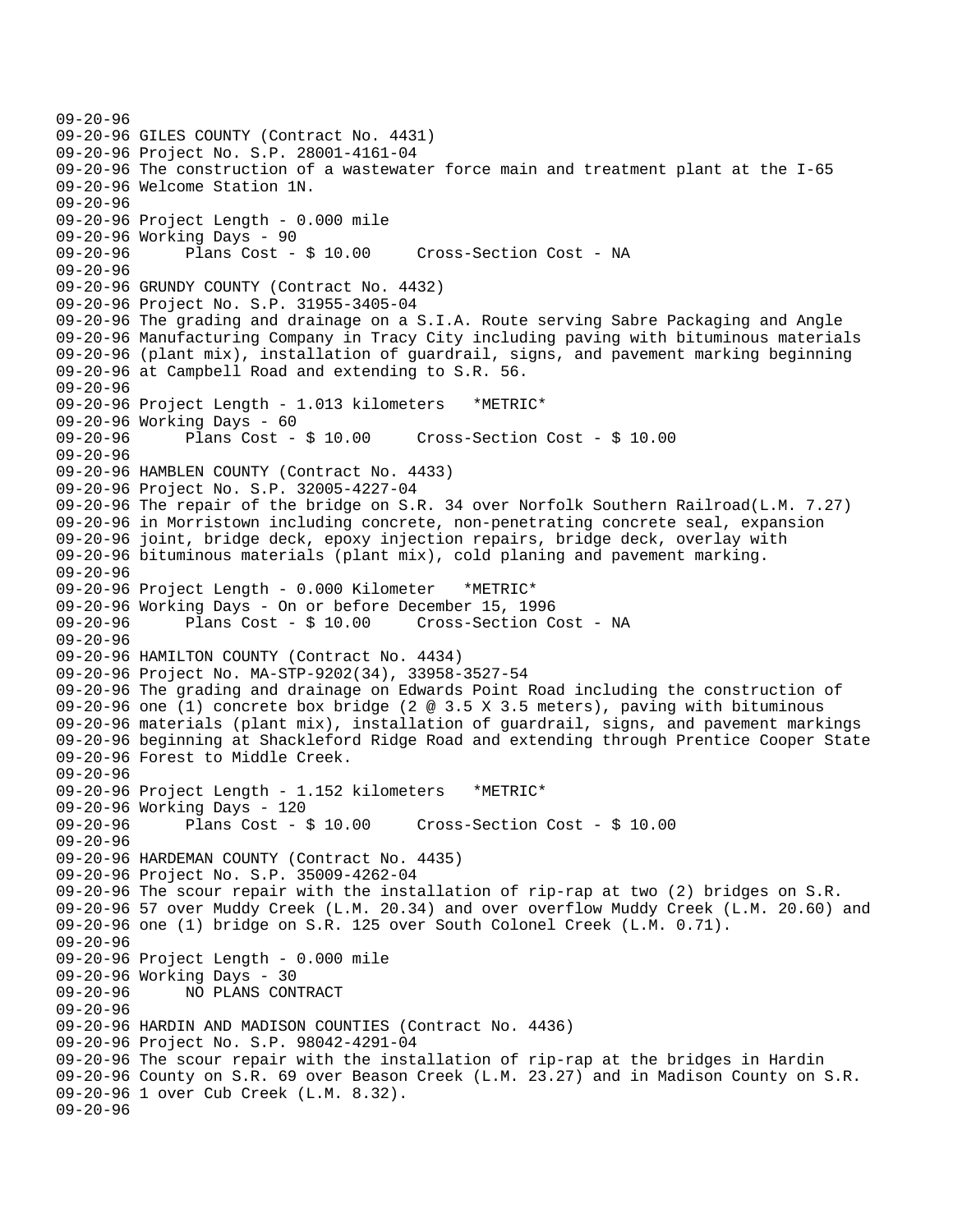```
09-20-96 Project Length - 0.000 mile 
09-20-96 Working Days - 30<br>09-20-96 - NO PLANS CON
              09-20-96 NO PLANS CONTRACT 
09-20-96 
09-20-96 HAYWOOD COUNTY (Contract No. 4437) 
09-20-96 Project No. STP-H-1(63), 38003-3219-94 
09-20-96 The intersection improvement on U.S. 70 (S.R. 1) and Cane Creek Road with I-40 
09-20-96 exit ramp including paving with bituminous materials (plant mix), portland 
09-20-96 cement concrete pavement on the ramps, installation of signs, and pavement 
09-20-96 marking. 
09-20-96 
09-20-96 Project Length - 0.091 kilometer *METRIC* 
09-20-96 Working Days - 30 
09-20-96 Plans Cost - $ 10.00 Cross-Section Cost - $0.00 
09-20-96 
09-20-96 HAYWOOD COUNTY (Contract No. 4438) 
09-20-96 Project No. S.P. 38001-4173-04 
09-20-96 The repair of the bridge on Koko Road (L.M. 4.72) over I-40 including concrete, 
09-20-96 bracing, bridge deck repairs, bridgerail replacement, paving on the approaches 
09-20-96 with bituminous materials (plant mix), cold planing, installation of guardrail, 
09-20-96 and pavement marking. 
09-20-96 
09-20-96 Project Length - 0.000 mile 
09-20-96 Working Days - 100<br>09-20-96 Plans Cost - $ 10.00
                                        Cross-Section Cost - NA
09-20-96 
09-20-96 HAYWOOD COUNTY (Contract No. 4439) 
09-20-96 Project No. S.P. 38009-4207-04 
09-20-96 The construction of one (1) precast concrete box bridge (2 @ 3.048m X 3.048m) 
09-20-96 on S.R. 87 over branch (L.M. 5.66) including grading and drainage, paving with 
09-20-96 bituminous materials (plant mix), installation of guardrail, and pavement 
09-20-96 marking. 
09-20-96 
09-20-96 Project Length - 0.113 kilometer *METRIC* 
09-20-96 Working Days - 60 
09-20-96 Plans Cost - $ 10.00 Cross-Section Cost - $0.00 
09-20-96 
09-20-96 HICKMAN COUNTY (Contract No. 4440) 
09-20-96 Project No. S.P. 41945-3544-04 
09-20-96 The resurfacing on a S.I.A. Route serving Universal Fasteners, Inc. in 
09-20-96 Centerville with bituminous materials (plant mix) including signs and pavement 
09-20-96 marking. 
09-20-96 
09-20-96 Project Length - 0.810 kilometer *METRIC* 
09-20-96 Working Days - 30 
09-20-96 Plans Cost - $ 3.00 Cross-Section Cost - NA 
09-20-96 
09-20-96 JACKSON COUNTY (Contract No. 4441) 
09-20-96 Project No. BR-STP-53(13), 44001-3227-94 
09-20-96 The construction of one (1) welded plate girder bridge on S.R. 53 over Martin 
09-20-96 Creek (Cordell Hull Lake) (L.M. 1.23) including grading and drainage, paving 
09-20-96 with bituminous materials (plant mix), installation of guardrail, and pavement 
09-20-96 marking. 
09-20-96 
09-20-96 Project Length - 0.407 mile 
09-20-96 Working Days - 275 
09-20-96 Plans Cost - $ 10.00 Cross-Section Cost - $ 10.00 
09-20-96 The DBE goal for this contract is 4% of the contract amount. 
09-20-96 
09-20-96 LAUDERDALE COUNTY (Contract No. 4442)
```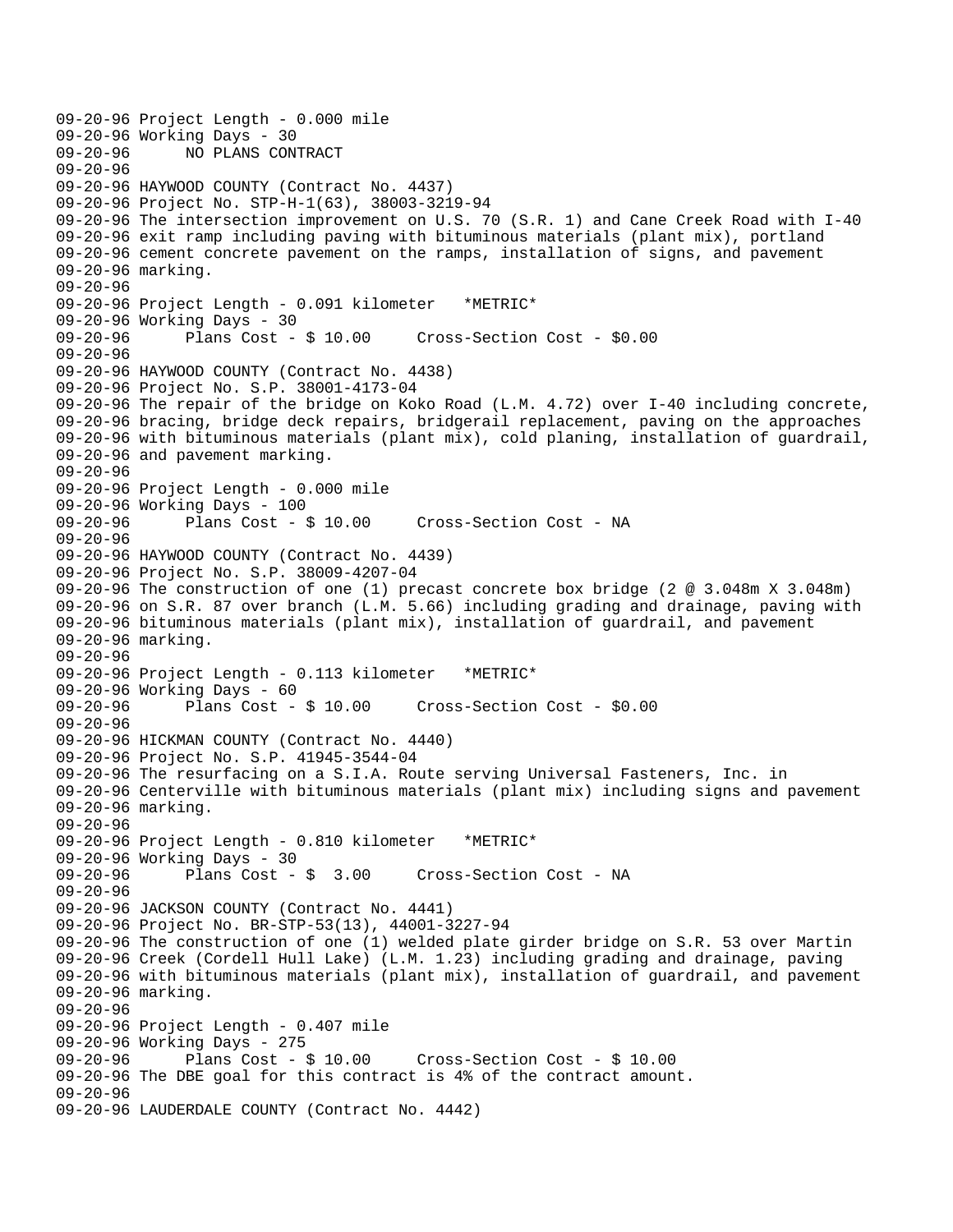```
09-20-96 Project No. BRZE-4900(35), 49945-3465-94 
09-20-96 The construction of one (1) prestressed concrete I-beam bridge on Sam Taylor 
09-20-96 Road over Cold Creek (L.M. 4.50) including grading and drainage, paving with 
09-20-96 aggregate base and double bituminous surface treatment, installation of 
09-20-96 guardrail. 
09-20-96 
09-20-96 Project Length - 0.220 kilometer *METRIC* 
09-20-96 Working Days - 200 
09-20-96 Plans Cost - $ 10.00 Cross-Section Cost - $0.00 
09-20-96 
09-20-96 MCMINN COUNTY (Contract No. 4443) 
09-20-96 Project No. STP-M-9201(7), 54951-8546-54 
09-20-96 The resurfacing on various streets in Athens with bituminous materials (plant 
09-20-96 mix), installation of guardrail, and pavement marking on Cedar Springs Road 
09-20-96 beginning at McMinn Avenue and extending to Sunview Street, on South Jackson 
09-20-96 Street beginning at Wayne Street and extending to New Englewood Road, on Old 
09-20-96 Riceville Road beginning at S.R. 30 (Decatur Pike) and extending to Madison 
09-20-96 Avenue, On Tellico Avenue beginning at Ingleside Avenue and extending to Old 
09-20-96 Niota Road, and beginning at Hammer Hill Road and extending to near Clayton 
09-20-96 Street, and on Rocky Mount Road beginning at Old Riceville Road and extending 
09-20-96 to the second railroad crossing. 
09-20-96 
09-20-96 Project Length - 4.730 kilometers * METRIC*
09-20-96 Working Days - 30<br>09-20-96 Plans Cost -
              Plans Cost - $ 3.00 (11" X 18")09-20-96 
09-20-96 MCNAIRY AND HARDIN COUNTIES (Contract No. 4444) 
09-20-96 Project No. NH-15(69), 55004-3232-14, 36001-3270-14 
09-20-96 The grading and drainage U.S. 64 (S.R. 15) including the construction of one 
09-20-96 (1) concrete box bridge (2 @ 10' x 6'), one (1) concrete box bridge (3 @ 10' x 
09-20-96 10'), four (4) concrete box culverts, paving bituminous materials (plant mix) 
09-20-96 (modified), storm sewer construction, installation of concrete curb and gutter, 
09-20-96 sidewalk, signs, signals, and pavement marking beginning at Walnut Street in 
09-20-96 Adamsville and extending to 740' east of Catfish Drive in Crump. 
09-20-96 
09-20-96 Project Length - 4.898 miles 
09-20-96 Working Days - On or before September 1, 1998 
09-20-96 Plans Cost - $ 50.00 Cross-Section Cost - $ 50.00 
09-20-96 The DBE goal for this contract is 14% of the contract amount. 
09-20-96 
09-20-96 MCNAIRY COUNTY (Contract No. 4445) 
09-20-96 Project No. S.P. 55946-4203-04 
09-20-96 The scour repair with the installation of rip-rap at the bridges on S.R. 117 
09-20-96 over Snake Creek (L.M. 4.73) and on S.R. 22A over Sam Bishop ditch (L.M. 8.87), 
09-20-96 over White Oak Creek (L.M. 9.09) and over North Fork White Oak Creek (L.M. 
09-20-96 9.35). 
09-20-96 
09-20-96 Project Length - 0.000 mile 
09-20-96 Working Days - 40<br>09-20-96     NO PLANS CON
              NO PLANS CONTRACT
09-20-96 
09-20-96 MADISON COUNTY (Contract No. 4446) 
09-20-96 Project No. S.P. 57945-4287-04 
09-20-96 The scour repair with the installation of rip-rap at the bridges on S.R. 5 over 
09-20-96 Bear Creek (L.M. 1.49) and S.R. 1 over overflow South Fork Forked Deer River 
09-20-96 (L.M. 12.75). 
09-20-96 
09-20-96 Project Length - 0.000 mile 
09-20-96 Working Days - 40 
09-20-96 NO PLANS CONTRACT
```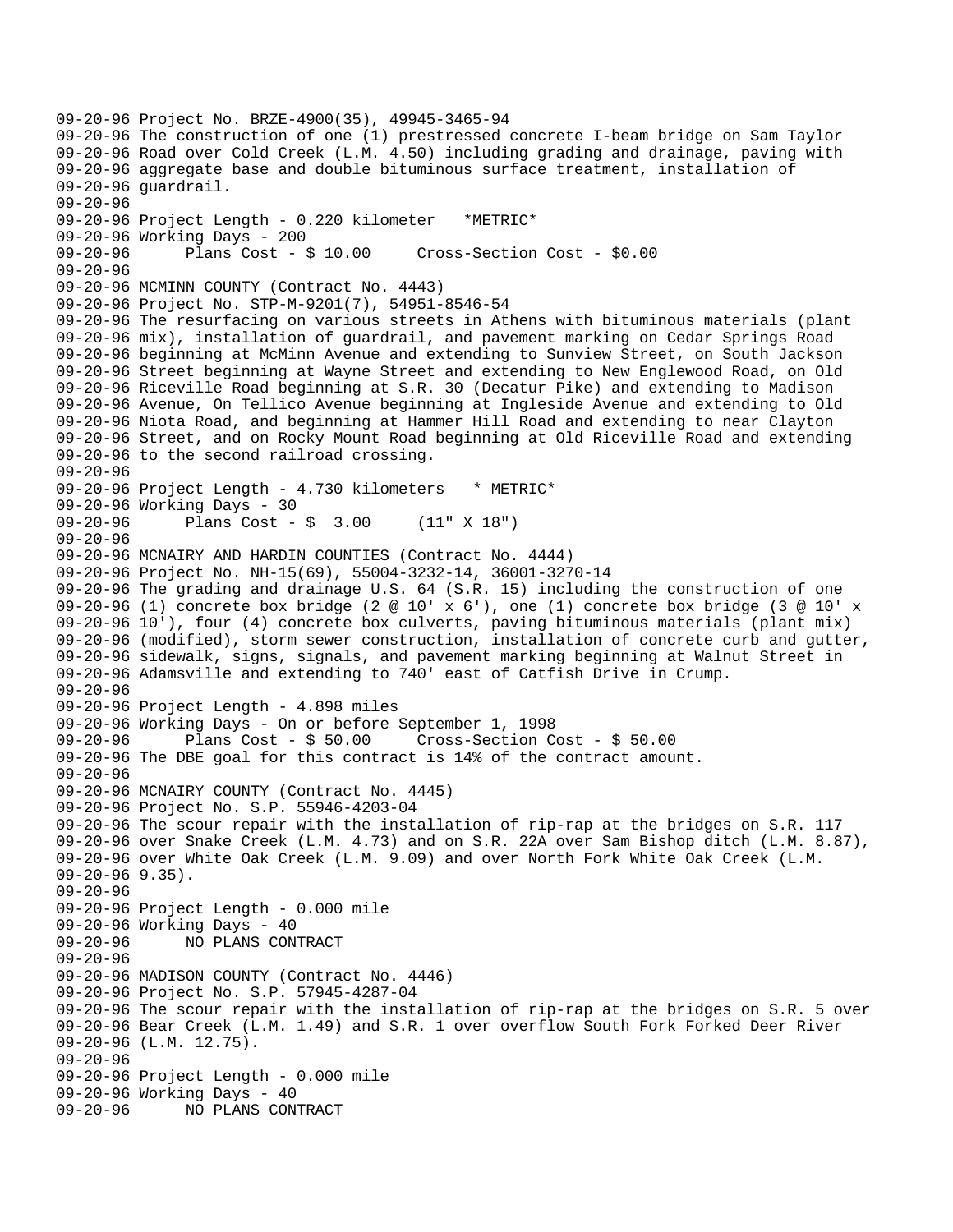```
09-20-96 
09-20-96 MAURY COUNTY (Contract No. 4447) 
09-20-96 Project No. S.P. 60004-3264-04 
09-20-96 The grading and drainage on S.R. 7 including the construction of two (2) 
09-20-96 concrete box bridges (1 - 3 @ 15' X 12', 1 - 2 @ 10' X 9'), one (1) concrete 
09-20-96 box culvert, limited paving on the mainline with bituminous materials (plant 
09-20-96 mix), storm sewer construction, installation of guardrail, and pavement marking 
09-20-96 beginning at S.R. 247 (Snow Creek Road) and extending to New Fly Village. 
09-20-96 
09-20-96 Project Length - 5.655 miles 
09-20-96 Working Days - 350 
09-20-96 Plans Cost - $125.00 Cross-Section Cost - $175.00 
09-20-96 The DBE goal for this contract is 3% of the contract amount. 
09-20-96 
09-20-96 MAURY COUNTY (Contract No. 4448) 
09-20-96 Project No. S.P. 60950-3527-04 
09-20-96 The grading and drainage on a S.I.A. Route (Green Lick Court) serving Wabash 
09-20-96 Fibre Box Company in Columbia including paving with bituminous materials (plant 
09-20-96 mix), and pavement marking. 
09-20-96 
09-20-96 Project Length - 0.350 mile 
09-20-96 Working Days - On or before December 15, 1996 
09-20-96 Plans Cost - $ 10.00 Cross-Section Cost - $0.00 
09-20-96 
09-20-96 RUTHERFORD COUNTY (Contract No. 4449) 
09-20-96 Project No. S.P. 75952-3734-04 
09-20-96 The installation of a closed-loop traffic signal system at various 
09-20-96 intersections along U.S. 70S/U.S. 41 (S.R. 1) and S.R. 266 in Smyrna. 
09-20-96 
09-20-96 Project Length - 0.000 mile 
09-20-96 Working Days - On or before December 15, 1996 
09-20-96 Plans Cost - $ 3.00 Cross-Section Cost - NA 
09-20-96 
09-20-96 SEVIER COUNTY (Contract No. 4450) 
09-20-96 Project No. STP-M-NHE-66(27), 78072-3239-54 
09-20-96 The signalization at the intersections of S.R. 66 with S.R. 338 (Boyd's Creek 
09-20-96 Road) and with S.R. 338 (Douglas Dam Road) in Sevierville. 
09-20-96 
09-20-96 Project Length - 0.000 mile 
09-20-96 Working Days - On or before February 1, 1997 
09-20-96 Plans Cost - $ 3.00 Cross-Section Cost - NA 
09-20-96 
09-20-96 SHELBY COUNTY (Contract No. 4451) 
09-20-96 Project No. S.P. 79020-3241-04 
09-20-96 The cold planing and resurfacing with bituminous surface treatment including 
09-20-96 installation of pavement marking on U.S. 78 (S.R. 4) beginning at the 
09-20-96 Mississippi State line (L.M. 0.00) and extending to I-240 (L.M. 7.07). 
09-20-96 
09-20-96 Project Length -11.378 kilometers *METRIC* 
09-20-96 Working Days - On or before December 1, 1996 
              Plans Cost - $ 3.00 Cross-Section Cost - NA
09-20-96 
09-20-96 SHELBY COUNTY (Contract No. 4452) 
09-20-96 Project No. S.P. 79191-3208-04 
09-20-96 The grading and drainage on S.R. 385 (Nonconnah Parkway) including the 
09-20-96 construction of two (2) prestressed concrete Bulb-Tee beam bridges on east and 
09-20-96 west bound lanes over branch of Nonconnah Creek, one (1) prestressed concrete 
09-20-96 I-beam bridge over Nonconnah Creek, one (1) concrete box bridge 2 @ 10' X 4'), 
09-20-96 paving with either a mineral aggregate base or a portland cement concrete base 
09-20-96 and bituminous (plant mix) (polymer modified), a treated permeable base and
```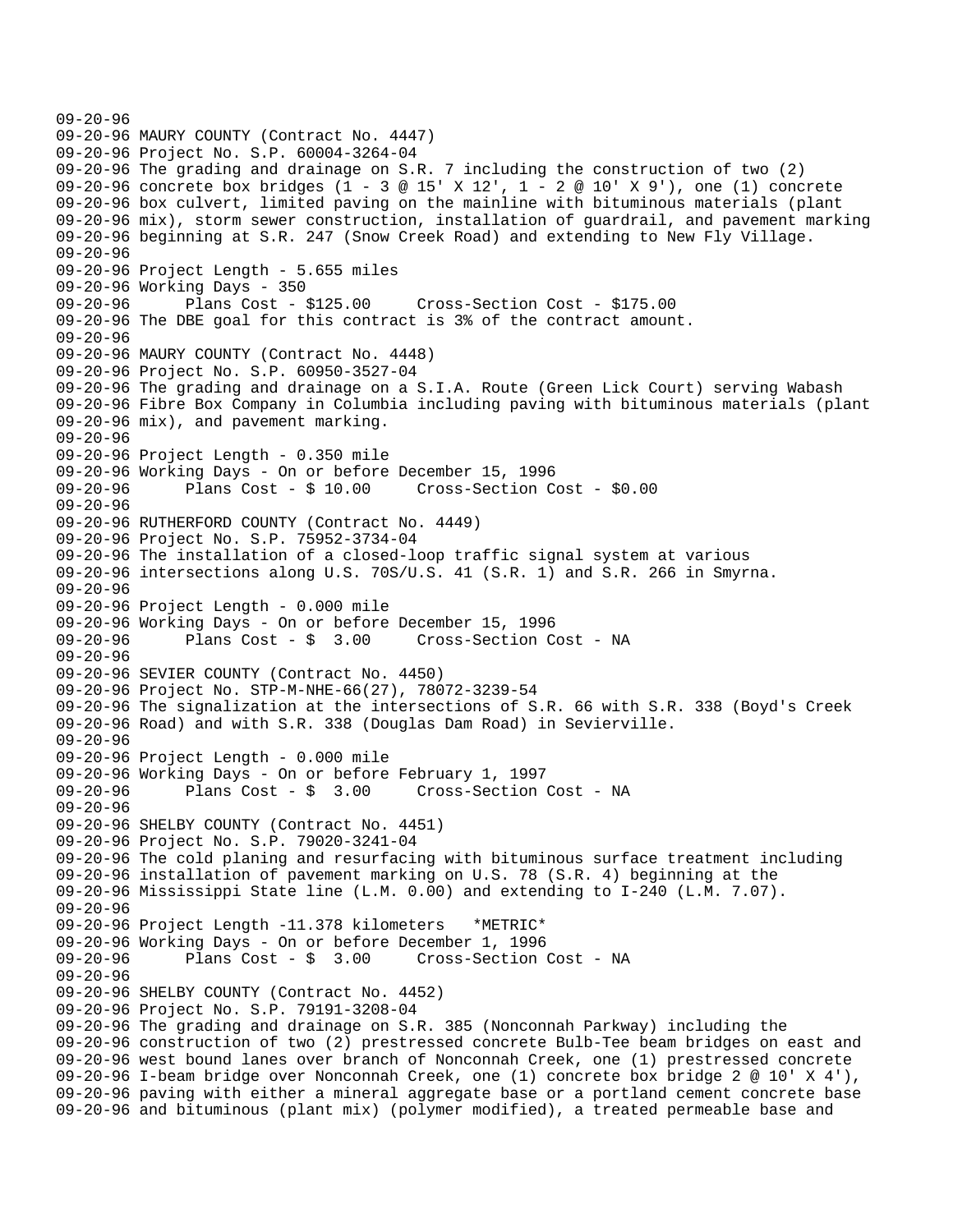09-20-96 portland cement concrete pavement on the ramps, storm sewer construction, 09-20-96 installation of guardrail, signs, fence and pavement markings beginning 0.636 09-20-96 mile west of Bailey Station Road and extending to Bailey Station Road. 09-20-96 09-20-96 Project Length - 0.739 mile 09-20-96 Working Days - On or before December 31, 1997 (See Special Provision 108B)<br>09-20-96 Plans Cost - \$ 50.00 Cross-Section Cost - \$ 25.00 09-20-96 Plans Cost - \$ 50.00 Cross-Section Cost - \$ 25.00 09-20-96 09-20-96 SULLIVAN COUNTY (Contract No. 4453) 09-20-96 Project No. STP-M-1360(9), 82956-3725-54 09-20-96 The signalization at the intersection of S.R. 126 (South Wilcox Drive) with 09-20-96 Reservoir Road in Kingsport. 09-20-96 09-20-96 Project Length - 0.000 mile 09-20-96 Working Days - On or before March 1, 1997 09-20-96 Plans Cost - \$ 3.00 Cross-Section Cost - NA 09-20-96 09-20-96 WARREN COUNTY (Contract No. 4454) 09-20-96 Project No. S.P. 89006-4512-04 09-20-96 The repair of the bridge on S.R. 30 over Rocky River (L.M. 6.62) including 09-20-96 concrete, repainting existing steel structure, bridgerail replacement, 09-20-96 expansion joint repairs, bridge deck sealant, paving on the approaches with 09-20-96 bituminous materials (plant mix), cold planing, installation of guardrail and 09-20-96 pavement marking. 09-20-96 09-20-96 Project Length - 0.000 mile 09-20-96 Working Days - 150<br>09-20-96 Plans Cost - 8 Plans Cost - \$ 10.00 Cross-Section Cost - NA 09-20-96 09-20-96 WASHINGTON COUNTY (Contract No. 4455) 09-20-96 Project No. STP-M-NHE-381(9), 90105-3215-54 09-20-96 The intersection improvement on S.R. 381 (State of Franklin Road) with 09-20-96 University Parkway/Tennessee Street in Johnson City including grading and 09-20-96 drainage, paving with bituminous materials (plant mix), cold planing, storm 09-20-96 sewer construction, installation of concrete curb and gutter, sidewalk, signs, 09-20-96 signals, and pavement marking. 09-20-96 09-20-96 Project Length - 0.211 mile 09-20-96 Working Days - On or before July 1, 1997 Plans  $Cost - $ 10.00$  Cross-Section Cost -  $$0.00$ 09-20-96 09-20-96 WEAKLEY COUNTY (Contract No. 4456) 09-20-96 Project No. BRZE-9200(30), 92945-3472-94 09-20-96 The construction of one (1) prestressed concrete I-beam bridge on Hyndsver Road 09-20-96 over Campground Creek (L.M. 3.09) including grading and drainage, paving with 09-20-96 bituminous materials (plant mix), installation of guardrail, and pavement 09-20-96 marking. 09-20-96 09-20-96 Project Length - 0.087 mile 09-20-96 Working Days - 75<br>09-20-96 Plans Cost -Plans  $Cost - $ 10.00$  Cross-Section Cost -  $$0.00$ 09-20-96 09-20-96 WILSON COUNTY (Contract No. 4457) 09-20-96 Project No. S.P. 95001-4180-04 09-20-96 The repair of the bridge on I-40 over S.R. 26 (L.M. 16.82) including concrete 09-20-96 and prestressing strand splice. 09-20-96 09-20-96 Project Length - 0.000 kilometer \*METRIC\* 09-20-96 Working Days - On or before November 15, 1996 09-20-96 Plans Cost - \$ 10.00 Cross-Section Cost - NA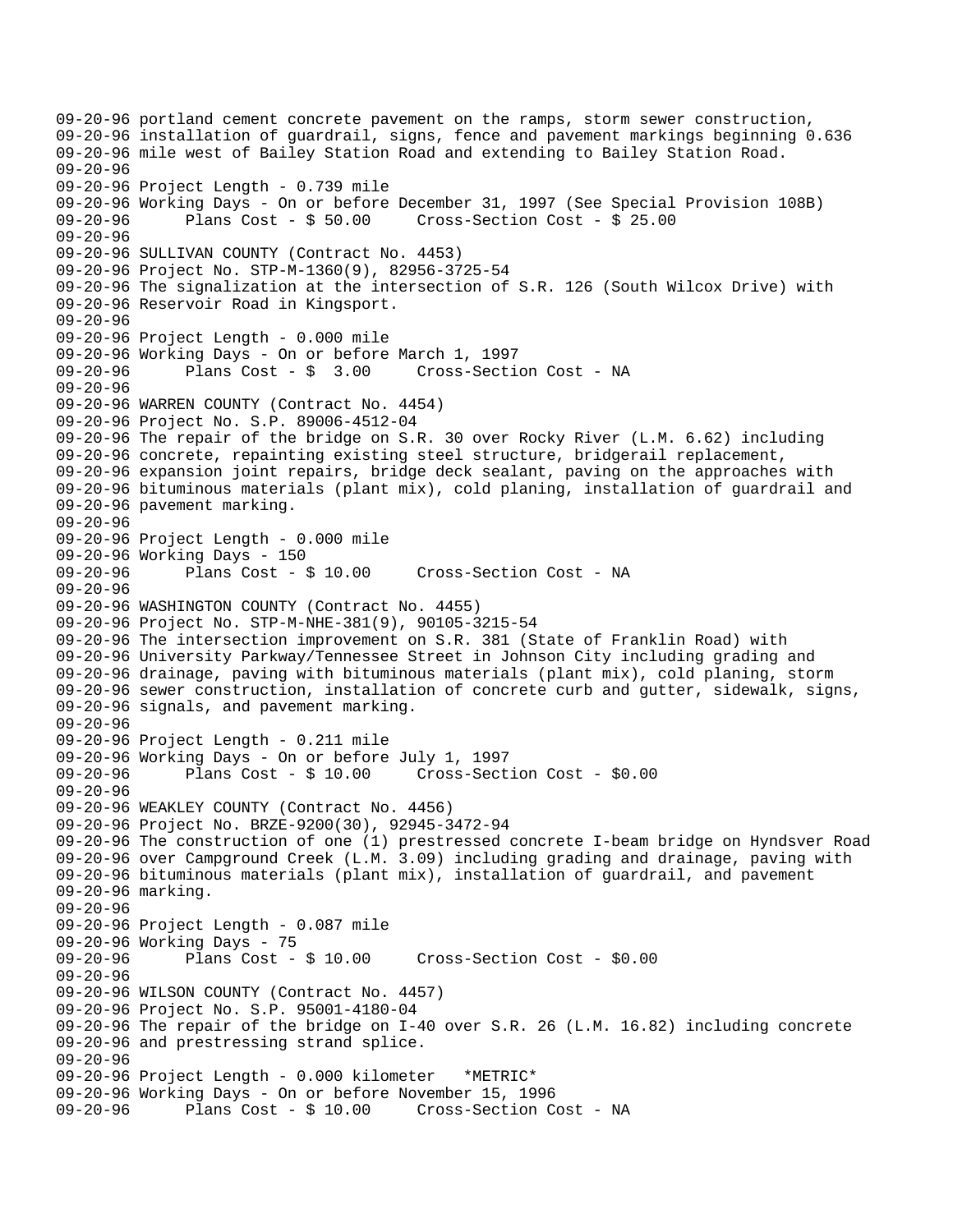```
09-20-96 
09-20-96 HAMILTON COUNTY (Contract No. 4458) 
09-20-96 Project No. S.P. 33004-4135-04 
09-20-96 The repair of the bridge on I-75 northbound ramp over I-24 westbound (L.M. 1.41) 
09-20-96 including concrete, prestressed concrete box beams, bridgerail replacement, 
09-20-96 paving on the approaches with bituminous materials (plant mix), cold planing, 
09-20-96 installation of guardrail, and pavement marking. 
09-20-96 
09-20-96 Project Length - 0.000 mile 
09-20-96 Working Days - On or before December 20, 1996 (See Special Provision 108B) 
09-20-96 Plans Cost - $ 10.00 Cross-Section Cost - NA 
09-20-96 
================================================================================ 
11-01-96 KNOX COUNTY (Contract No. 4306) 
11-01-96 Project No. S.P. 47005-4151-04 
11-01-96 The cleaning and painting of four (4) bridges on I-275 northbound and 
11-01-96 southbound ramps over I-40, S.R. 62 over I-40, and S.R. 62 ramp to I-40 over 
11-01-96 Oak Street. 
11-01-96 
11-01-96 Project Length - 0.000 mile 
11-01-96 Working Days - On or before August 1, 1997 
11-01-96 NO PLANS CONTRACT 
11-01-96 A PRE-BIDDING MEETING FOR CONTRACT NO. 4306 WILL BE HELD AT 10:00 A.M. (EDT), 
11-01-96 ON FRIDAY, OCTOBER 18, 1996, AT THE TENNESSEE DEPARTMENT OF TRANSPORTATION 
11-01-96 CONSTRUCTION ENGINEERING OFFICE, 7345 REGION LANE , KNOXVILLE, TN. 37914. BIDS 
11-01-96 ON THIS PROJECT WILL ONLY BE ACCEPTED FROM THOSE WHO ATTEND THIS MEETING. 
11-01-96 
11-01-96 CARROLL COUNTY (Contract No. 4343) 
11-01-96 Project No. STP-M-NHE-76(13), 09009-3226-54 
11-01-96 The intersection improvement at U.S. 79 (S.R. 76) with Forrest Avenue in 
11-01-96 McKenzie including grading and drainage, paving with bituminous materials 
11-01-96 (plant mix), storm sewer construction, installation of concrete curb and 
11-01-96 gutter, signs, and pavement marking. 
11-01-96 
11-01-96 Project Length - 0.067 mile 
11-01-96 Working Days - 45<br>11-01-96 Plans Cost -
             Plans Cost - $ 10.00 Cross-Section Cost - $0.0011-01-96 
11-01-96 MCNAIRY COUNTY (Contract No. 4385) 
11-01-96 Project No. BR-STP-142(3), 55011-3211-94 
11-01-96 The construction of one (1) concrete box culvert (3 @ 18' X 13') on S.R. 142 
11-01-96 over North Fork Oxford Creek (L.M. 2.89) including grading and drainage, paving 
11-01-96 with bituminous materials (plant mix), installation of guardrail, and pavement 
11-01-96 marking. 
11-01-96 
11-01-96 Project Length - 0.230 mile 
11-01-96 Working Days - 85<br>11-01-96 Plans Cost - $10.00
11-01-96 Plans Cost - $ 10.00 Cross-Section Cost - $0.00 
11-01-96 
11-01-96 BLOUNT COUNTY (Contract No. 4420) 
11-01-96 Project No. S.P. 05945-3461-04 
11-01-96 The paving on S.R. 33 and a S.I.A. Route serving Mid-America Plastics with 
11-01-96 bituminous materials (plant mix) including installation of concrete curb and 
11-01-96 gutter, and pavement marking beginning at S.R. 33 and extending to the plant 
11-01-96 entrance. 
11-01-96 
11-01-96 Project Length - 0.717 kilometer *METRIC* 
11-01-96 Working Days - 25 
                                      11-01-96 Plans Cost - $ 10.00 Cross-Section Cost - $0.00 
11-01-96
```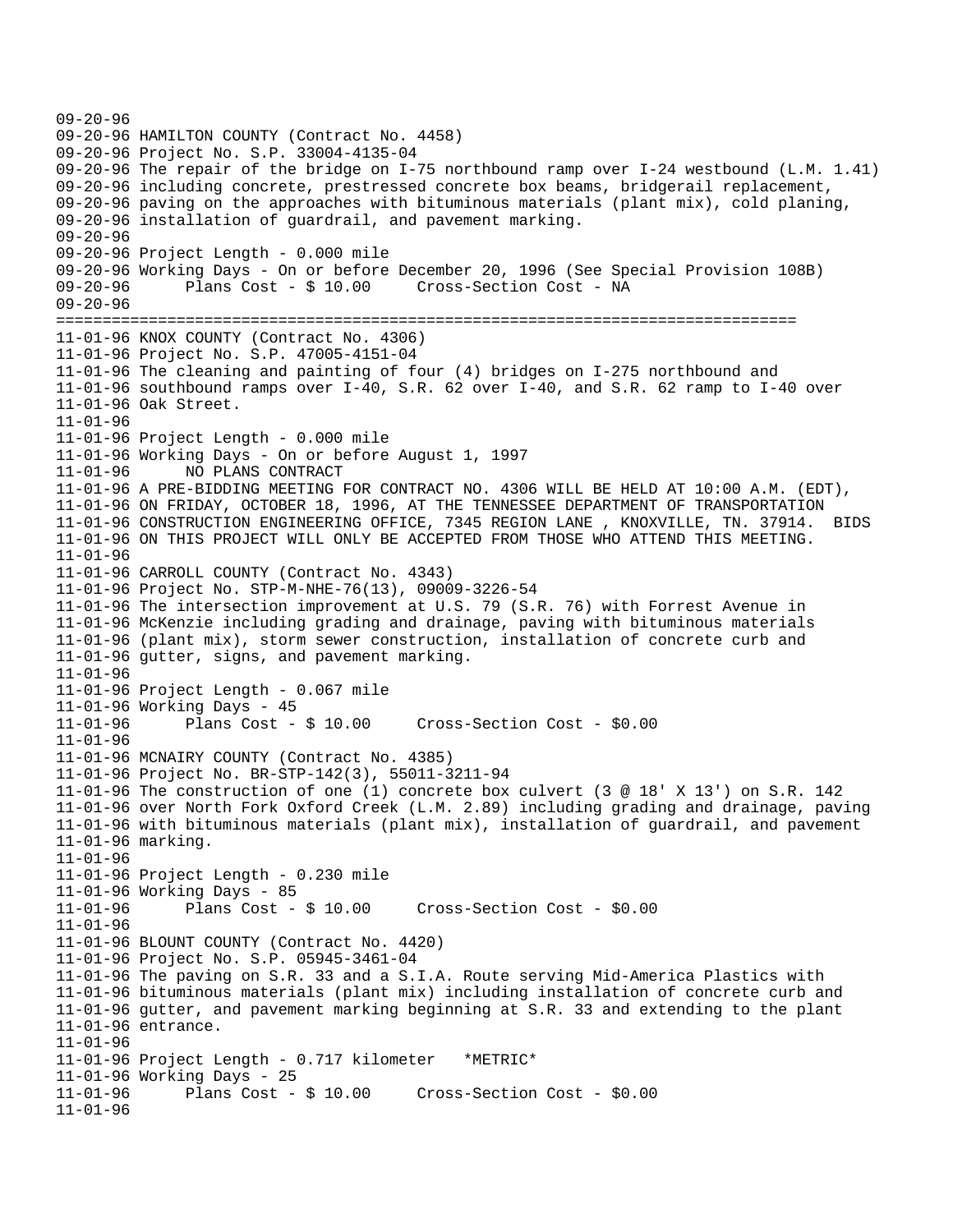11-01-96 ANDERSON, BLOUNT, CAMPBELL, CARTER, COCKE, GRAINGER, GREENE, HAMBLEN, 11-01-96 JEFFERSON, KNOX, LOUDON, MONROE, ROANE, SEVIER, SULLIVAN, UNICOI AND WASHINGTON 11-01-96 COUNTIES (Contract No. 4459) 11-01-96 Project No. S.P. 98012-4173-04 11-01-96 The random on call guardrail repair on various Interstate and State Routes in 11-01-96 Knox, Blount, Sevier, Jefferson, and Cocke counties, State Routes in Grainger 11-01-96 county, Interstate Routes in Anderson, Campbell, Greene, Hamblen, Loudon, 11-01-96 Monroe, Roane, Sullivan, and Washington Counties, and U.S. 23 (S.R. 36) in 11-01-96 Carter, Unicoi, and Washington Counties. 11-01-96 11-01-96 Project Length - 1208.24 miles 11-01-96 Working Days - On or before December 31, 1997 (See Special Provision 108B) 11-01-96 NO PLANS CONTRACT 11-01-96 11-01-96 BEDFORD COUNTY (Contract No. 4460) 11-01-96 Project No. S.P. 02010-4210-04 11-01-96 The repair of the bridge on S.R. 82 over the Duck River (L.M. 8.90) including 11-01-96 concrete, structural steel, non-penetrating concrete sealant, bridge deck 11-01-96 sealant, overlay with bituminous materials (plant mix), cold planing and 11-01-96 pavement marking. 11-01-96 11-01-96 Project Length - 0.000 mile 11-01-96 Working Days - 75 11-01-96 Plans Cost - \$ 10.00 Cross-Section Cost - NA 11-01-96 11-01-96 BEDFORD COUNTY (Contract No. 4461) 11-01-96 Project No. S.P. 02014-4210-04 11-01-96 The repair of the bridge on State Route 130 over the Duck River (L.M. 10.82) 11-01-96 including repainting of steel structure, deck repairs, overlay with bituminous 11-01-96 materials, cold planing and pavement markings. 11-01-96 11-01-96 Project Length - 0.000 mile 11-01-96 Working Days - 125 11-01-96 Plans Cost - \$ 10.00 Cross-Section Cost - NA 11-01-96 11-01-96 BEDFORD, CHEATHAM, DAVIDSON, DICKSON, GILES, HICKMAN, HUMPHREYS, MARSHALL, 11-01-96 MAURY, MONTGOMERY, ROBERTSON, RUTHERFORD, SMITH, SUMNER, WILLIAMSON AND WILSON 11-01-96 COUNTIES (Contract No. 4462) 11-01-96 Project No. S.P. 98034-4157-04 11-01-96 The random on call guardrail repair on various Interstate and State Routes in 11-01-96 Davidson county, and Interstate Routes in Bedford, Cheatham, Dickson, Giles, 11-01-96 Hickman, Humphreys, Marshall, Maury, Montgomery, Robertson, Rutherford, Smith, 11-01-96 Sumner, Williamson, and Wilson counties. 11-01-96 11-01-96 Project Length - 629.55 miles 11-01-96 Working Days - On or before December 31, 1997 (See Special Provision 108B) 11-01-96 NO PLANS CONTRACT 11-01-96 11-01-96 BEDFORD, COFFEE, GRUNDY, MARION AND RUTHERFORD COUNTIES (Contract No. 4463) 11-01-96 Project No. S.P. 99104-4145-04 11-01-96 The sign refurbishment on I-24 at various locations. 11-01-96 11-01-96 Project Length - 100.000 miles 11-01-96 Working Days - On or before June 30, 1997 11-01-96 NO PLANS CONTRACT 11-01-96 11-01-96 BENTON, CARROLL, DECATUR, FAYETTE, HAYWOOD, HENDERSON, MADISON, AND SHELBY 11-01-96 COUNTIES (Contract No. 4464) 11-01-96 Project No. S.P. 98043-4136-04 11-01-96 The random on call guardrail repair on various Interstate and State Routes in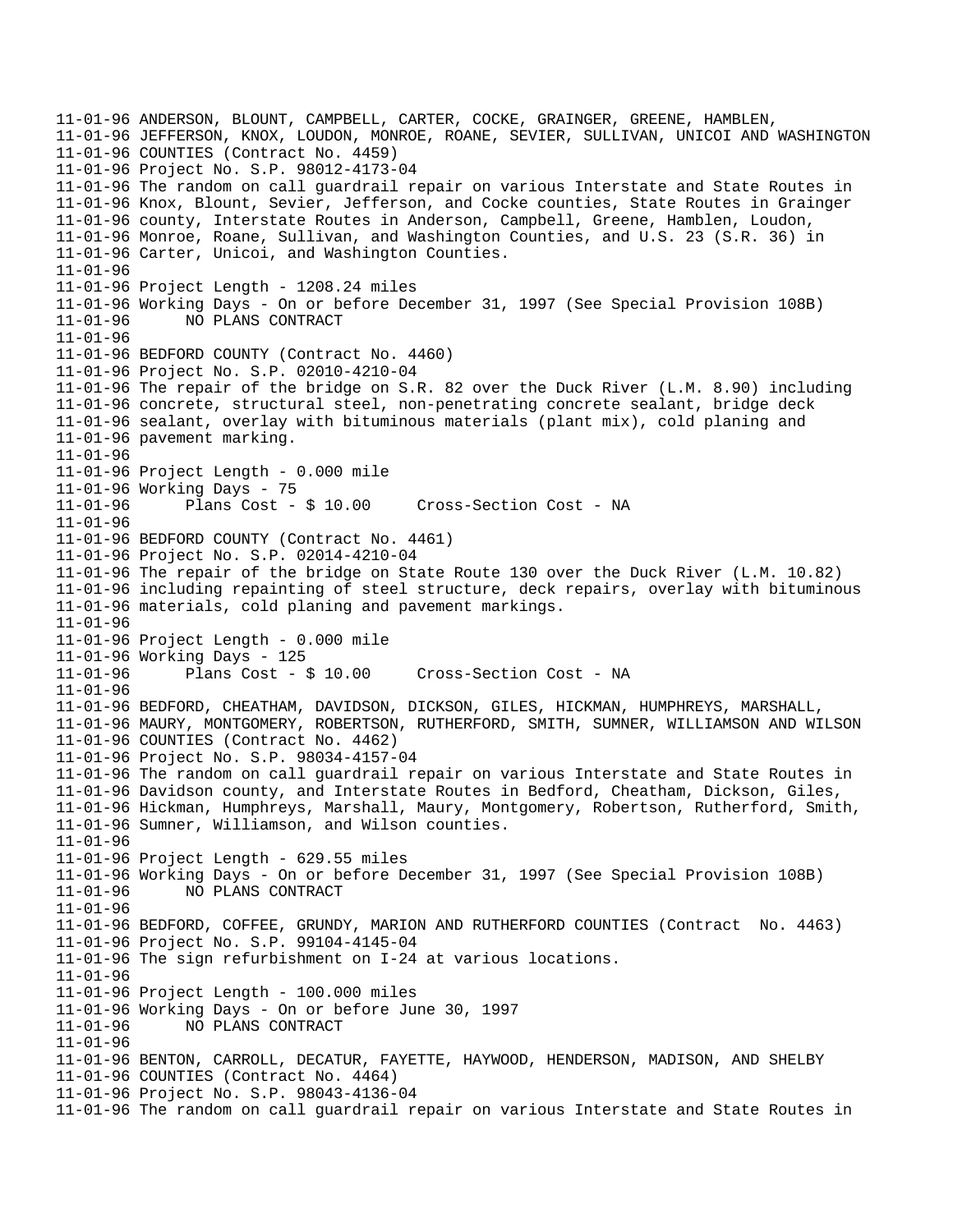11-01-96 Shelby county, and Interstate Routes in Benton, Carroll, Decatur, Fayette, 11-01-96 Haywood, Henderson, and Madison Counties. 11-01-96 11-01-96 Project Length - 362.05 miles 11-01-96 Working Days - On or before December 31, 1997 (See Special Provision 108B) 11-01-96 NO PLANS CONTRACT 11-01-96 11-01-96 BLOUNT, COCKE, JEFFERSON, KNOX, LOUDON, ROANE, AND SEVIER COUNTIES 11-01-96 (Contract No. 4465) 11-01-96 Project No. S.P. 98012-4180-04 11-01-96 The removal and replacement of existing fence on various Interstate Routes in 11-01-96 Blount, Cocke, Jefferson, Knox, Loudon, Roane and Sevier Counties, and on S.R. 11-01-96 115 in Knox County. 11-01-96 11-01-96 Project Length - 0.000 mile 11-01-96 Working Days - On or before December 31, 1997 11-01-96 NO PLANS CONTRACT 11-01-96 11-01-96 BRADLEY, COFFEE, CUMBERLAND, GRUNDY, HAMILTON, MCMINN, MARION AND PUTNAM 11-01-96 COUNTIES (Contract No. 4466) 11-01-96 Project No. S.P. 98022-4179-04 11-01-96 The random on call guardrail repair on various Interstate and State Routes in 11-01-96 Hamilton county and Interstate Routes in Bradley, Coffee, Cumberland, Grundy, 11-01-96 McMinn, Marion, and Putnam counties. 11-01-96 11-01-96 Project Length - 460.24 miles 11-01-96 Working Days - On or before December 31, 1997 (See Special Provision 108B) 11-01-96 NO PLANS CONTRACT 11-01-96 11-01-96 CARTER COUNTY (Contract No. 4467) 11-01-96 Project No. DS-STP-91(21), 10011-3221-14 11-01-96 The grading and drainage on S.R. 91 including the construction of two (2) 11-01-96 concrete box bridges, seven (7) concrete box culverts, paving with bituminous 11-01-96 materials (plant mix), cold planing, storm sewer construction, installation of 11-01-96 concrete curb and gutter, sidewalk, guardrail, signs, signals, and pavement 11-01-96 marking beginning 1500 feet west of Green Valley Lane and extending to 790 feet 11-01-96 east of Maury Price Road. 11-01-96 11-01-96 Project Length - 3.202 miles 11-01-96 Working Days - 250 11-01-96 Plans Cost - \$ 50.00 Cross-Section Cost - \$ 50.00 11-01-96 The DBE goal for this contract is 10% of the contract amount. 11-01-96 11-01-96 CARTER, GREENE AND UNION COUNTIES (Contract No. 4468) 11-01-96 Project No. S.P. 98991-3621-04 11-01-96 The construction of covered salt bins at Elizabethton, Greeneville and 11-01-96 Maynardville maintenance sites. 11-01-96 11-01-96 Project Length - 0.000 mile 11-01-96 Working Days - On or before June 1, 1997 11-01-96 NO PLANS CONTRACT 11-01-96 11-01-96 CHEATHAM AND MONTGOMERY COUNTIES (Contract No. 4469) 11-01-96 Project No. BRZE-1100(13), 11017-3405-94 11-01-96 The construction of one (1) prestressed concrete I-beam bridge on New Hope Road 11-01-96 over Bartons Creek (L.M. 2.71) including grading and drainage, paving with 11-01-96 bituminous materials (plant mix), installation of guardrail and pavement 11-01-96 marking. 11-01-96 11-01-96 Project Length - 0.157 mile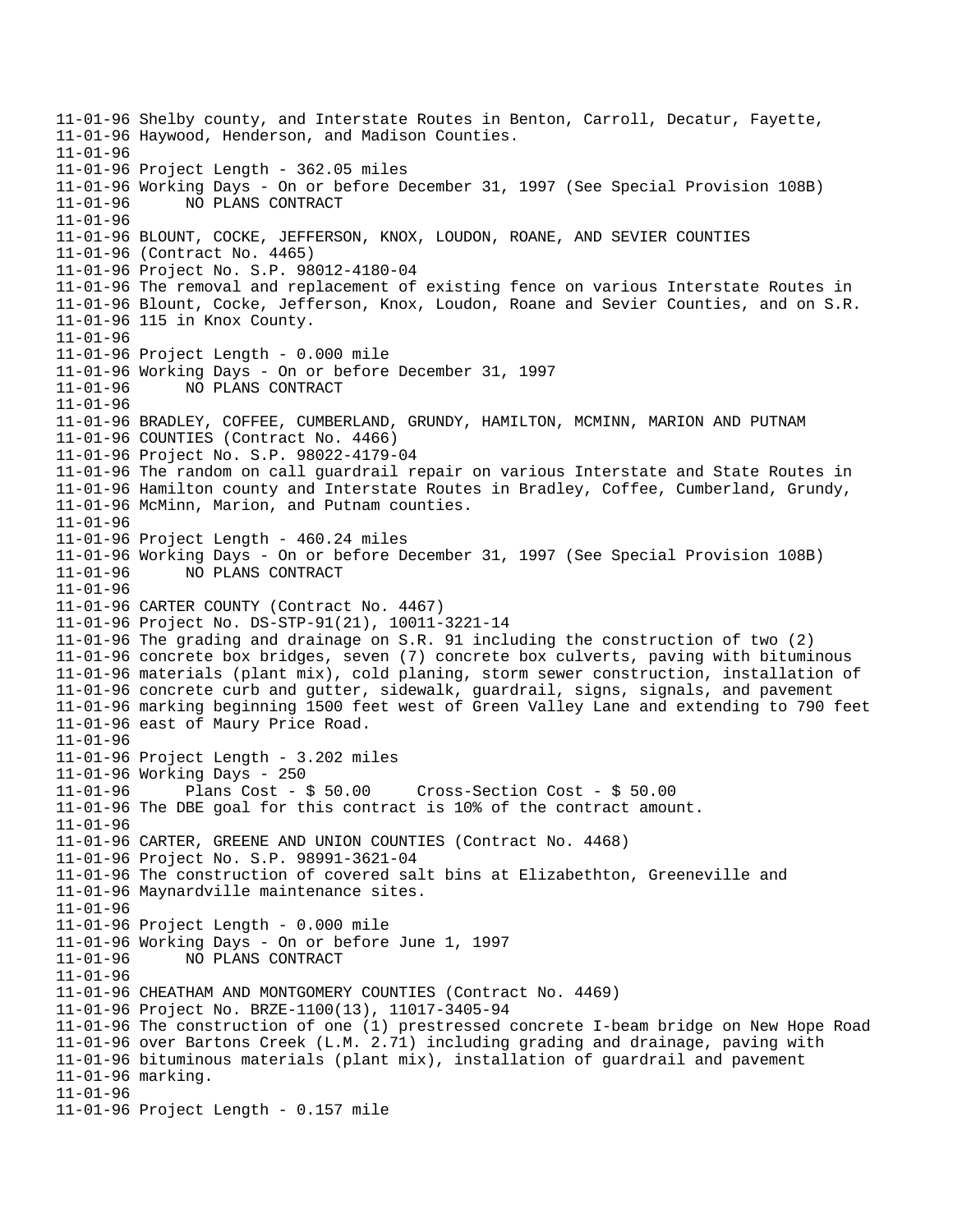```
11-01-96 Working Days - 150 
              Plans Cost - $ 10.00 Cross-Section Cost - $0.0011 - 01 - 9611-01-96 CHEATHAM COUNTY (Contract No. 4470) 
11-01-96 Project No. S.P. 11945-4157-04 
11-01-96 The repair of the bridges on S.R. 49 over Sycamore Creek (L.M. 9.46) and on 
11-01-96 I-40 over Harpeth River (L.M. 4.08) including concrete, structural steel, 
11-01-96 repainting of existing steel structure, non-penetrating concrete seal, bridge 
11-01-96 deck sealant, overlay with bituminous materials (plant mix), and pavement 
11-01-96 marking. 
11-01-96 
11-01-96 Project Length - 0.000 mile 
11-01-96 Working Days - 100 
11-01-96 Plans Cost - $ 10.00 Cross-Section Cost - NA 
11-01-96 
11-01-96 CHESTER COUNTY (Contract No. 4471) 
11-01-96 Project No. BR-STP-22(23), 12004-3222-94 
11-01-96 The construction of two (2) prestressed concrete box beam bridges on S.R. 22A 
11-01-96 over Little White Oak Creek overflow (L.M. 2.91) and over Little White Oak 
11-01-96 Creek (L.M. 2.97) including grading and drainage, paving with bituminous 
11-01-96 materials (plant mix), installation of guardrail and pavement marking. 
11-01-96 
11-01-96 Project Length - 0.198 mile 
11-01-96 Working Days - 130 
                                       Cross-Section Cost - $0.00
11 - 01 - 9611-01-96 COCKE COUNTY (Contract No. 4472) 
11-01-96 Project No. PFH-299(2), 15945-3470-84 
11-01-96 The construction of one (1) concrete slab bridge (2 @ 4.572m x 2.438m) on Old 
11-01-96 Fifteenth Road over Middle Fork Creek (L.M. 0.74) including grading and 
11-01-96 drainage, paving with bituminous materials (plant mix), installation of 
11-01-96 guardrail and pavement marking. 
11-01-96 
11-01-96 Project Length - 0.212 kilometer *METRIC* 
11-01-96 Working Days - 75 
11-01-96 Plans Cost - $ 10.00 Cross-Section Cost - $0.00 
11-01-96 
11-01-96 CROCKETT COUNTY (Contract No. 4473) 
11-01-96 Project No. BR-STP-152(10), 17008-3210-94, 17008-4212-04 
11-01-96 The construction of one (1) prestressed concrete box beam bridge on S.R. 152 
11-01-96 over Cypress Creek (L.M. 7.29) and one (1) concrete box bridge (2 @ 10' X 8') 
11-01-96 including grading and drainage, paving with bituminous materials (plant mix), 
11-01-96 cold planing, installation of guardrail, and pavement marking. 
11-01-96 
11-01-96 Project Length - 0.290 mile 
11-01-96 Working Days - 100 
11-01-96 Plans Cost - $ 10.00 Cross-Section Cost - $0.00 
11 - 01 - 9611-01-96 CUMBERLAND COUNTY (Contract No. 4474) 
11-01-96 Project No. S.P. 18001-4195-04 
11-01-96 The improvements at the rest area (No. 21W) waste treatment plant on I-40 
11-01-96 located 3 miles west of Crab Orchard. 
11-01-96 
11-01-96 Project Length - 0.000 mile 
11-01-96 Working Days - On or before June 1, 1997 
11-01-96 Plans Cost - $ 10.00 Cross-Section Cost - NA 
11-01-96 
11-01-96 DECATUR AND FAYETTE COUNTIES (Contract No. 4475) 
11-01-96 Project No. S.P. 98994-3613-04 
11-01-96 The construction of covered salt bins at S.R. 69 and I-40 site and at
```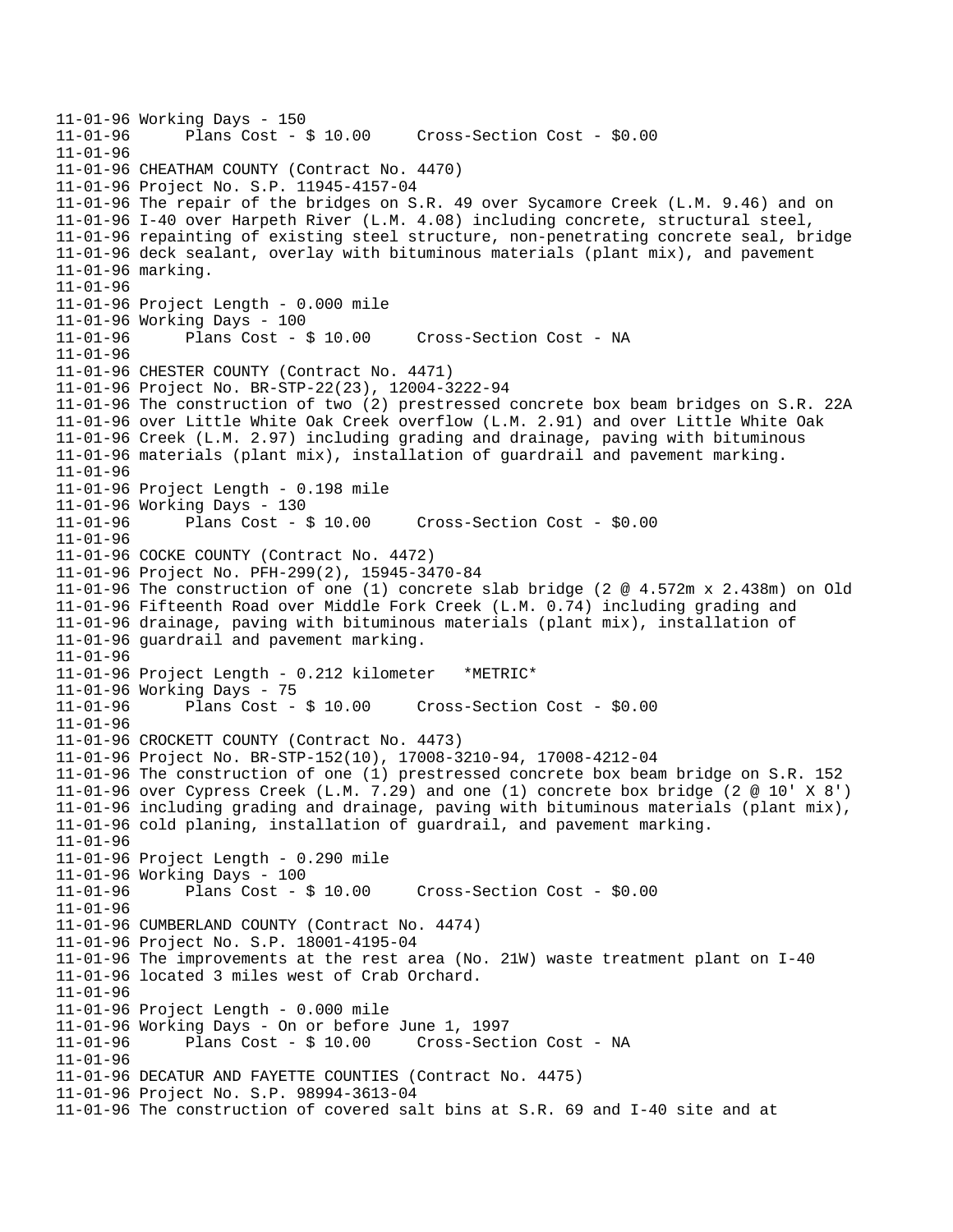11-01-96 Somerville maintenance site.  $11 - 01 - 96$ 11-01-96 Project Length - 0.000 mile 11-01-96 Working Days - On or before June 1, 1997 11-01-96 NO PLANS CONTRACT 11-01-96 11-01-96 DICKSON COUNTY (Contract No. 4476) 11-01-96 Project No. S.P. 22953-3649-04 11-01-96 The grading and drainage on a S.I.A. Route (Printwood Road) serving Amhil 11-01-96 Enterprises Limited in Dickson including the construction of one (1) concrete 11-01-96 box culvert, paving with bituminous materials (plant mix), and pavement 11-01-96 marking.  $11 - 01 - 96$ 11-01-96 Project Length - 0.326 mile 11-01-96 Working Days - On or before May 30, 1997 11-01-96 Plans Cost - \$ 10.00 Cross-Section Cost - \$0.00 11-01-96 11-01-96 FRANKLIN COUNTY (Contract No. 4477) 11-01-96 Project No. S.P. 26004-3230-04 11-01-96 The grading and drainage on U.S. 41A (S.R. 16) including the construction of 11-01-96 one (1) concrete box bridge (3 @ 10' X 10'), two (2) concrete box culverts, 11-01-96 paving with bituminous materials (plant mix) (modified), storm sewer 11-01-96 construction, installation of concrete curb and gutter, guardrail, signs, 11-01-96 signals, and pavement marking beginning at Estill Springs south city limits 11-01-96 (Peabody Road) and extending to S.R. 50 in Decherd. 11-01-96 11-01-96 Project Length - 3.731 miles 11-01-96 Working Days - 325 11-01-96 Plans Cost - \$ 50.00 Cross-Section Cost - \$ 50.00 11-01-96 The DBE goal for this contract is 3% of the contract amount. 11-01-96 11-01-96 HAMBLEN COUNTY (Contract No. 4478) 11-01-96 Project No. BR-STP-3843(2), 32950-3561-94 11-01-96 The construction of one (1) concrete slab bridge (3 @ 3.658m X 3.658m) on West 11-01-96 Louise Avenue over Turkey Creek (L.M. 0.42) in Morristown including grading and 11-01-96 drainage, paving with bituminous materials (plant mix), storm sewer 11-01-96 construction, installation of concrete curb and gutter, sidewalk, guardrail, 11-01-96 and pavement marking. 11-01-96 11-01-96 Project Length - 0.082 kilometer \*METRIC\* 11-01-96 Working Days - 110 11-01-96 Plans Cost - \$ 10.00 Cross-Section Cost - \$0.00 11-01-96 11-01-96 HAMILTON COUNTY (Contract No. 4479) 11-01-96 Project No. BR-STP-3591(1), 33947-3418-94 11-01-96 The construction of one (1) concrete box bridge (2 @ 4.6 X 3 meters) on Middle 11-01-96 Valley Road over Lick Branch (L.M. 1.64) including grading and drainage, paving 11-01-96 with bituminous materials (plant mix), installation of guardrail, signals, and 11-01-96 pavement marking. 11-01-96 11-01-96 Project Length - 0.310 kilometer \*METRIC\* 11-01-96 Working Days - 80 11-01-96 Plans Cost - \$ 10.00 Cross-Section Cost - \$0.00 11-01-96 11-01-96 HENRY COUNTY (Contract No. 4480) 11-01-96 Project No. BRZE-4000(25), 40945-3445-94 11-01-96 The construction of one (1) prestressed concrete box beam bridge on Gate 3 Road 11-01-96 over Obion River (L.M. 4.44) including grading and drainage, paving with 11-01-96 bituminous materials (plant mix), installation of guardrail, and pavement 11-01-96 marking.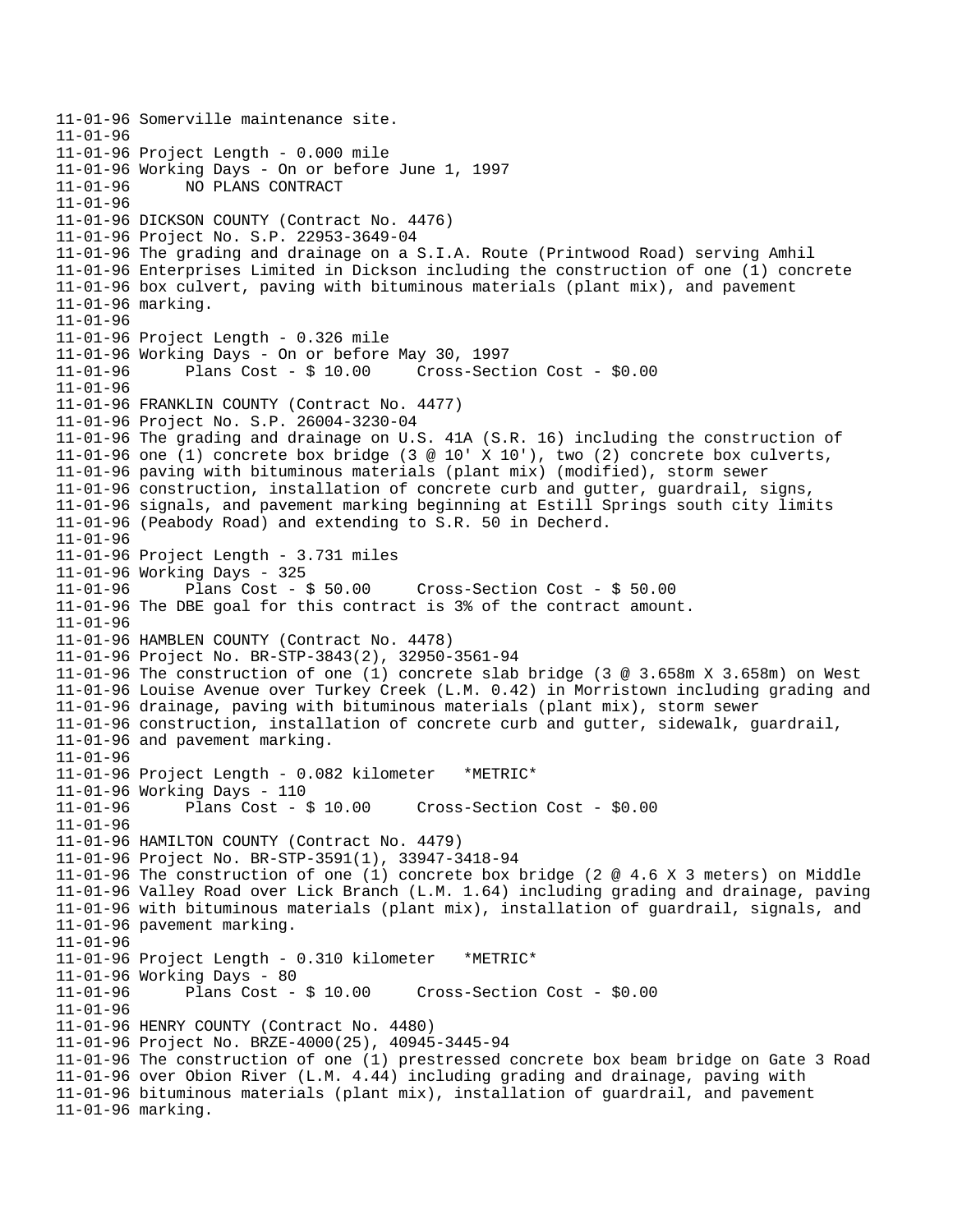11-01-96 11-01-96 Project Length - 0.225 kilometer \*METRIC\* 11-01-96 Working Days - 90<br>11-01-96 Plans Cost - \$ 10.00 11-01-96 Plans Cost - \$ 10.00 Cross-Section Cost - \$0.00 11-01-96 11-01-96 HOUSTON AND STEWART COUNTIES (Contract No. 4481) 11-01-96 Project No. S.P. 98993-3611-04 11-01-96 The construction of covered salt bins at Erin and Dover 11-01-96 maintenance sites. 11-01-96 11-01-96 Project Length - 0.000 mile 11-01-96 Working Days - On or before June 1, 1997 11-01-96 NO PLANS CONTRACT 11-01-96 11-01-96 JEFFERSON, HAMBLEN, GREENE, WASHINGTON AND SULLIVAN COUNTIES 11-01-96 (Contract No. 4482) 11-01-96 Project No. S.P. 98012-4174-04 11-01-96 The crack sealing at various locations on I-81. 11-01-96 11-01-96 Project Length - 43.160 miles 11-01-96 Working Days - On or before June 15, 1997 11-01-96 NO PLANS CONTRACT 11-01-96 11-01-96 MCNAIRY COUNTY (Contract No. 4483) 11-01-96 Project No. BR-STP-57(21), 55008-3225-94 11-01-96 The construction of two (2) concrete box bridges (1 - 3 @ 18' X 8' and 1 - 3 @ 11-01-96 18' X 9') on S.R. 57 over a branch to Cypress Creek (L.M. 7.65) and over branch 11-01-96 to Muddy Creek (L.M. 9.74) including grading and drainage, paving with 11-01-96 bituminous materials (plant mix), installation of guardrail, and pavement 11-01-96 marking. 11-01-96 11-01-96 Project Length - 0.188 mile 11-01-96 Working Days - 100 11-01-96 Plans Cost - \$ 10.00 Cross-Section Cost - \$0.00 11-01-96 11-01-96 MCNAIRY COUNTY (Contract No. 4485) 11-01-96 Project No. BR-STP-57(22), 55008-3227-94 11-01-96 The construction of three (3) concrete box bridges (1 - 2 @ 18' X 10', 1 - 3 @ 11-01-96 18' X 11', and 1 - 2 @ 18' X 11') on S.R. 57 over branches (L.M. 11.59, L.M. 11-01-96 12.16, and L.M. 13.38) including grading and drainage, paving with bituminous 11-01-96 materials, installation of guardrail, and pavement marking. 11-01-96 11-01-96 Project Length - 0.414 mile 11-01-96 Working Days - 125 11-01-96 Plans Cost - \$ 10.00 Cross-Section Cost - \$0.00 11-01-96 The DBE goal for this contract is 6% of the contract amount. 11-01-96 11-01-96 MORGAN AND SCOTT COUNTIES (Contract No. 4486) 11-01-96 Project No. S.P. 98012-4170-04 11-01-96 The installation of signs on various State Routes. 11-01-96 11-01-96 Project Length - 173.63 miles 11-01-96 Working Days - On or before June 30, 1997 11-01-96 NO PLANS CONTRACT 11-01-96 11-01-96 PUTNAM COUNTY (Contract No. 4487) 11-01-96 Project No. STP-M-1016(2), 71952-3728-54 11-01-96 The intersection improvements at East 10th Street with Fisk Road and with Old 11-01-96 Kentucky Road in Cookeville including grading and drainage, paving with 11-01-96 bituminous materials (plant mix), cold planing, storm sewer construction,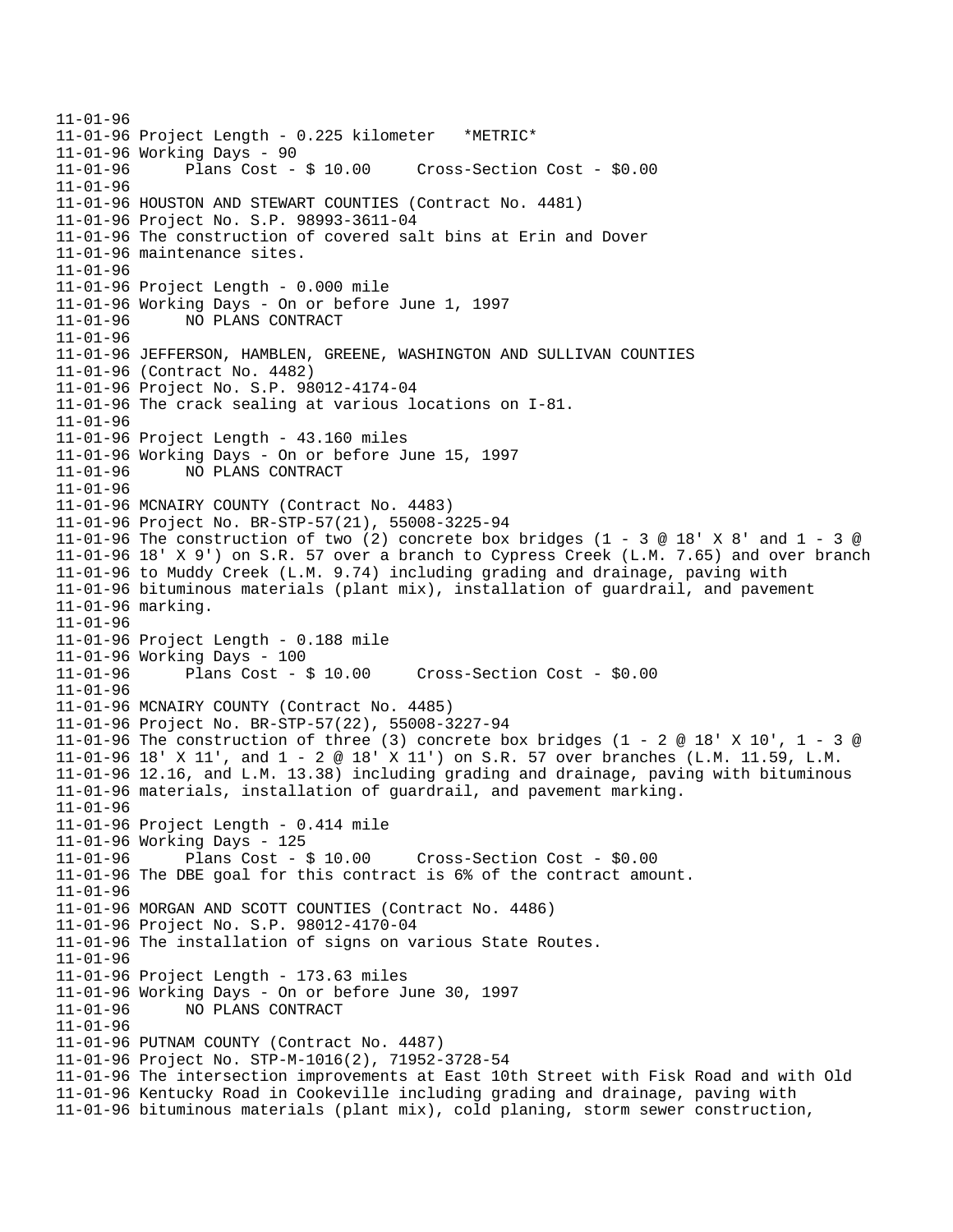11-01-96 installation of concrete curb and gutter, sidewalk, signs, signals, and 11-01-96 pavement marking. 11-01-96 11-01-96 Project Length - 0.510 kilometer \*METRIC\* 11-01-96 Working Days - 75 11-01-96 Plans Cost - \$ 25.00 Cross-Section Cost - \$0.00 11-01-96 11-01-96 RHEA COUNTY (Contract No. 4488) 11-01-96 Project No. S.P. 72945-4248-04 11-01-96 The slip lining of culverts at various locations on S.R. 30 and S.R. 68. 11-01-96 11-01-96 Project Length - 0.000 mile 11-01-96 Working Days - On or before June 15, 1997 11-01-96 NO PLANS CONTRACT 11-01-96 11-01-96 RUTHERFORD COUNTY (Contract No. 4489) 11-01-96 Project No. S.P. 75002-3253-04 11-01-96 The intersection improvement at U.S. 41 (S.R. 1, Murfreesboro Road) with Fergus 11-01-96 Road including grading and drainage, paving with bituminous materials (plant 11-01-96 mix), installation of guardrail, signs, signals, and pavement marking. 11-01-96 11-01-96 Project Length - 0.292 kilometer \*METRIC\* 11-01-96 Working Days - On or before May 15, 1997 11-01-96 Plans Cost - \$ 10.00 Cross-Section Cost - \$0.00 11-01-96 11-01-96 SEQUATCHIE COUNTY (Contract No. 4490) 11-01-96 Project No. S.P. 77999-3609-04 11-01-96 The construction of a covered salt bin at Dunlap maintenance site. 11-01-96 11-01-96 Project Length - 0.000 mile 11-01-96 Working Days - On or before June 1, 1997 11-01-96 NO PLANS CONTRACT 11-01-96 11-01-96 SHELBY COUNTY (Contract No. 4491) 11-01-96 Project No. IXA-STP-2871(7), 79190-3713-44 11-01-96 The interchange modification at I-40 with Kirby Parkway including the 11-01-96 construction of two (2) prestressed concrete Bulb-Tee beam bridges on Kirby 11-01-96 Parkway over Fletcher Creek and over I-40, two (2) reinforced concrete 11-01-96 cantilever retaining walls, grading and drainage, paving with bituminous 11-01-96 materials (plant mix) (modified), treated permeable base and portland cement 11-01-96 concrete pavement on the ramps, storm sewer construction, utility adjustments, 11-01-96 installation of concrete curb and gutter, sidewalk, guardrail, concrete median 11-01-96 barrier, fence, signs, signals, lighting, and pavement marking. 11-01-96 11-01-96 Project Length - 0.533 mile 11-01-96 Working Days - On or before November 1, 1998 (See Special Provision 108B) 11-01-96 Plans Cost - \$ 50.00 Cross-Section Cost - \$ 50.00 11-01-96 The DBE goal for this contract is 13% of the contract amount. 11-01-96 11-01-96 SUMNER COUNTY (Contract No. 4492) 11-01-96 Project No. STP-H-8300(37), 83952-3529-94, 83952-3228-04 11-01-96 The construction of one (1) concrete box culvert on Old S.R. 52 (L.M. 4.31) 11-01-96 over Donoho Creek and one (1) precast concrete box culvert on S.R. 109, (L.M. 11-01-96 18.39) including grading and drainage, paving with bituminous materials (plant 11-01-96 mix), installation of guardrail and pavement marking. 11-01-96 11-01-96 Project Length - 0.065 kilometer \*METRIC\* 11-01-96 Working Days - 90<br>11-01-96 Plans Cost - \$ 10.00 Cross-Section Cost - NA 11-01-96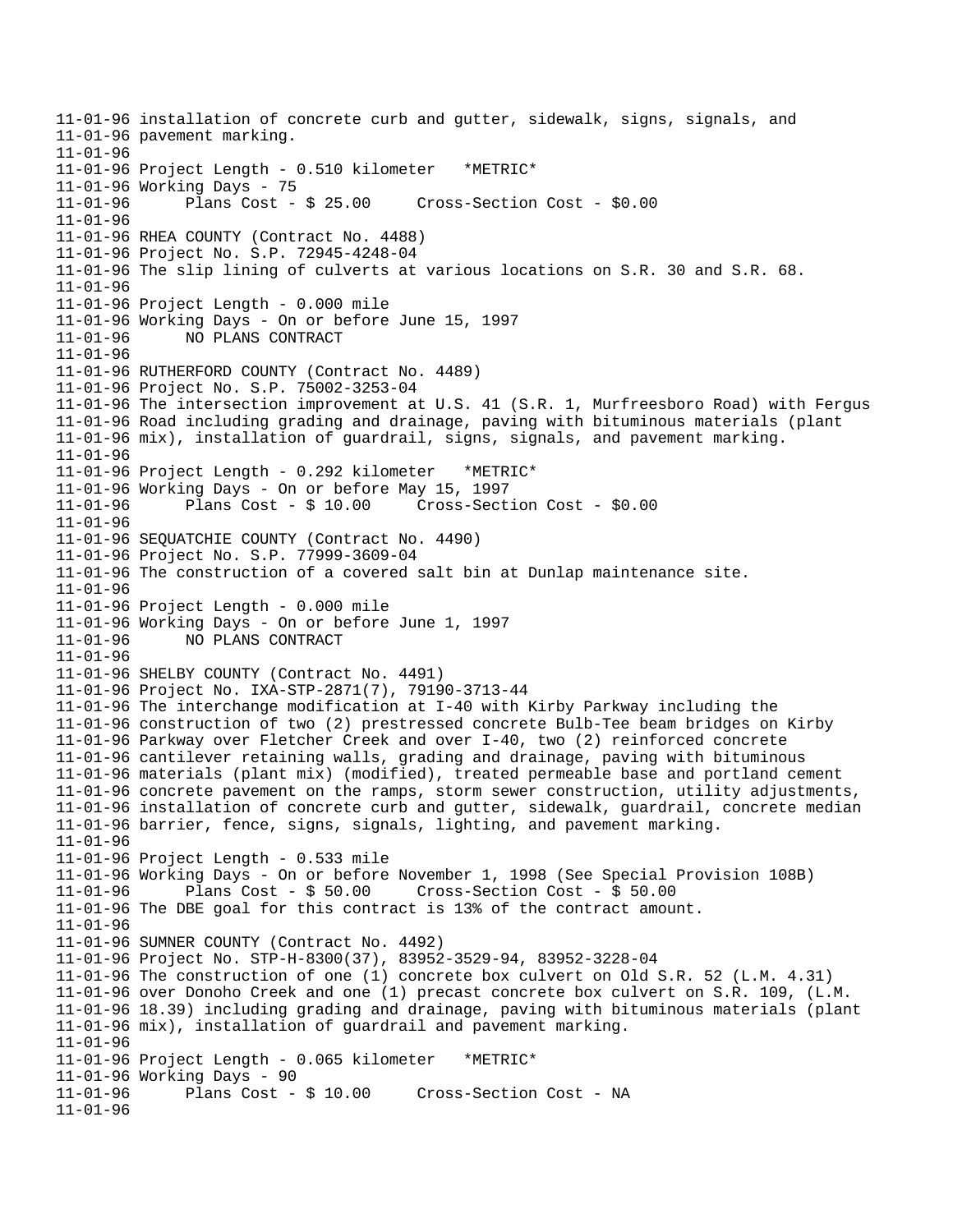```
11-01-96 TIPTON COUNTY (Contract No. 4493) 
11-01-96 Project No. BRZE-8400(29), 84945-3447-94 
11-01-96 The construction of one (1) prestressed concrete box beam bridge on Mt. Lebanon 
11-01-96 Road over Town Creek (L.M. 2.14) including grading and drainage, paving with 
11-01-96 bituminous materials (plant mix), installation of guardrail, and pavement 
11-01-96 marking. 
11-01-96 
11-01-96 Project Length - 0.280 kilometer *METRIC* 
11-01-96 Working Days - 145 
11-01-96 Plans Cost - $ 10.00 Cross-Section Cost - $0.00 
11-01-96 
11-01-96 WILLIAMSON COUNTY (Contract No. 4494) 
11-01-96 Project No. S.P. 94007-3216-04 
11-01-96 The extension of five (5) box culverts on S.R. 11 (L.M. 5.62, L.M. 11.40, 
11-01-96 L.M. 12.78, L.M. 16.50 and L.M. 16.85) including grading and drainage, paving 
11-01-96 with bituminous materials (plant mix), installation of guardrail, fence, and 
11-01-96 pavement marking. 
11-01-96 
11-01-96 Project Length - 0.294 mile 
11-01-96 Working Days - 150 
11-01-96 Plans Cost - $ 10.00 Cross-Section Cost - $0.00 
11-01-96 
11-01-96 WILSON COUNTY (Contract No. 4495) 
11-01-96 Project No. CM-NHE-26(4), 95006-3211-54 
11-01-96 The intersection improvement at U.S. 70 (S.R. 26, Baddour Parkway) with Babb 
11-01-96 Drive in Lebanon including grading and drainage, paving with bituminous 
11-01-96 materials (plant mix), cold planing, installation of concrete curb and gutter, 
11-01-96 signs, signals, and pavement marking. 
11-01-96 
11-01-96 Project Length - 0.290 kilometer *METRIC* 
11-01-96 Working Days - On or before May 15, 1997 
11-01-96 Plans Cost - $ 10.00 Cross-Section Cost - $0.00 
11-01-96 
================================================================================ 
12-13-96 SHELBY COUNTY (Contract No. 4253) 
12-13-96 Project No. S.P. 79005-4144-04 
12-13-96 The repair of the bridge on I-55 over the Mississippi River (L.M. 12.00) 
12-13-96 including concrete, structural steel and expansion joint repairs, painting 
12-13-96 existing steel structure, hydrodemolition, median barrier repairs, bridge deck 
12-13-96 crack sealing and sealant. 
12-13-96 
12-13-96 Project Length - 0.000 mile 
12-13-96 Working Days - On or before May 15, 1997 (See Special Provision 108B) 
12-13-96 Plans Cost - $ 10.00 Cross-Section Cost - NA 
12-13-96 MCNAIRY AND HARDIN COUNTIES (Contract No. 4444) 
12-13-96 Project No. NH-15(69), 55004-3232-14, 36001-3270-14 
12-13-96 The grading and drainage on U.S. 64 (S.R. 15) including the construction of one 
12-13-96 (1) concrete box bridge (2 \textdegree 10' x 6'), one (1) concrete box bridge (3 \textdegree 10' x
12-13-96 10'), four (4) concrete box culverts, paving with bituminous materials (plant 
12-13-96 mix) (modified), storm sewer construction, installation of concrete curb and 
12-13-96 gutter, sidewalk, signs, signals, and pavement marking beginning at Walnut 
12-13-96 Street in Adamsville and extending to 740' east of Catfish Drive in Crump. 
12-13-96 
12-13-96 Project Length - 4.898 miles 
12-13-96 Working Days - On or before December 1, 1998 
12-13-96 Plans Cost - $ 50.00 Cross-Section Cost - $ 50.00 
12-13-96 The DBE goal for this contract is 14% of the contract amount. 
12-13-96 
12-13-96 ANDERSON COUNTY (Contract No. 4524) 
12-13-96 Project No. S.P. 01951-3607-04
```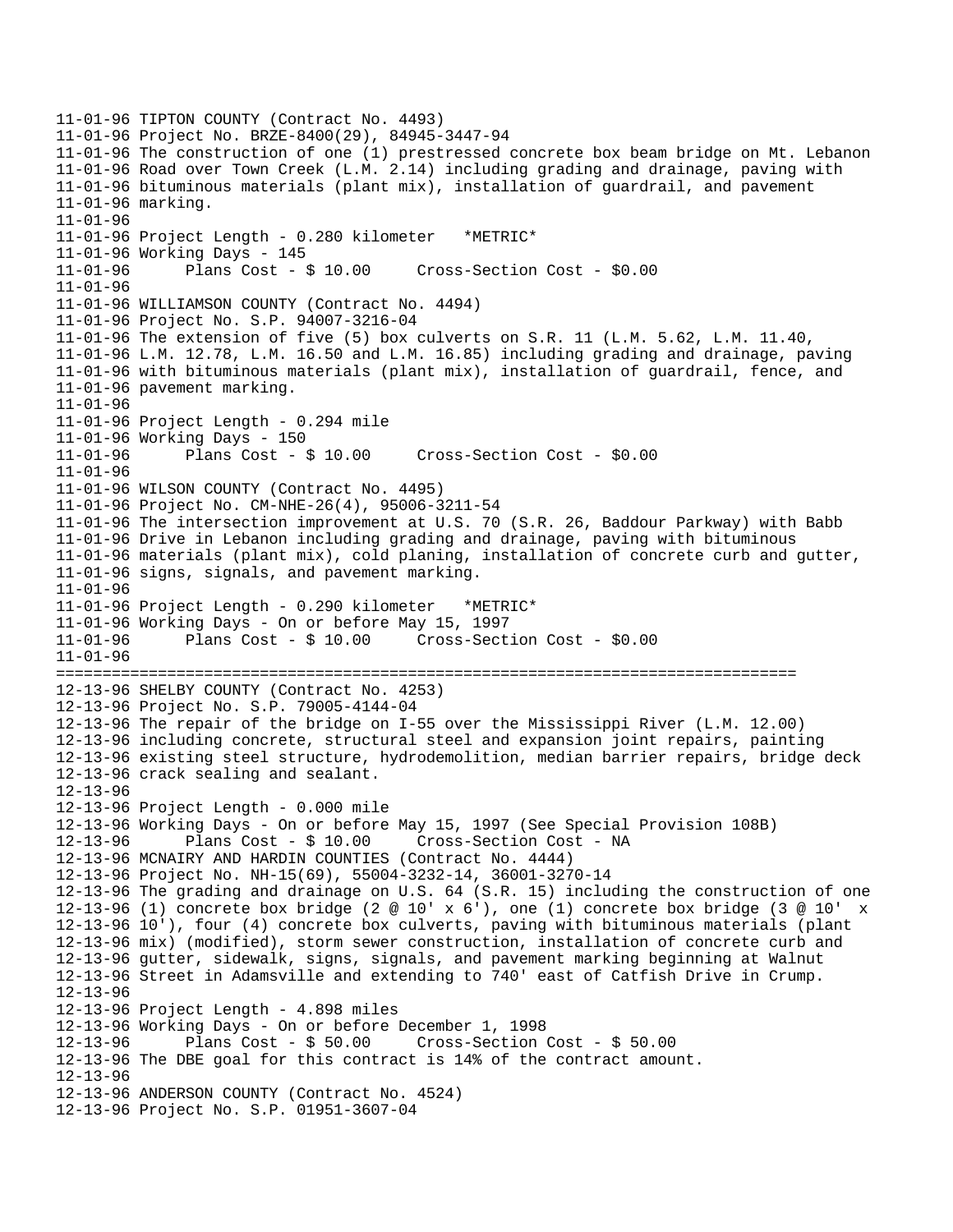12-13-96 The grading and drainage on a S.I.A. Route serving Mustang Manufacturing 12-13-96 Plastics, Inc. in Lake City including the construction of one (1) prestressed 12-13-96 concrete box beam bridge over Coal Creek, paving with bituminous materials 12-13-96 (plant mix), installation of guardrail, and pavement marking. 12-13-96 12-13-96 Project Length - 0.229 kilometer \*METRIC\* 12-13-96 Working Days - 100 12-13-96 Plans Cost - \$ 10.00 Cross-Section Cost - \$0.00 12-13-96 12-13-96 ANDERSON, CAMPBELL, CLAIBORNE, SCOTT AND UNION COUNTIES (Contract No. 4525) 12-13-96 Project No. S.P. 98012-4178-04 12-13-96 The installation of painted pavement marking lines on various Interstate and 12-13-96 State Routes. 12-13-96 12-13-96 Project Length - 416.310 miles 12-13-96 Working Days - On or before August 1, 1997 (See Special Provision 108B) 12-13-96 NO PLANS CONTRACT 12-13-96 12-13-96 BRADLEY, HAMILTON, MCMINN, MEIGS AND POLK COUNTIES (Contract No. 4526) 12-13-96 Project No. S.P. 98022-4181-04 12-13-96 The installation of painted pavement marking lines on various Interstate and 12-13-96 State Routes. 12-13-96 12-13-96 Project Length - 455.940 miles 12-13-96 Working Days - On or before August 1, 1997 (See Special Provision 108B) 12-13-96 NO PLANS CONTRACT 12-13-96 12-13-96 CHEATHAM, HOUSTON, MONTGOMERY, ROBERTSON, AND STEWART COUNTIES 12-13-96 (Contract No. 4527) 12-13-96 Project No. S.P. 98034-4160-04 12-13-96 The installation of painted pavement marking lines on various Interstate and 12-13-96 State Routes. 12-13-96 12-13-96 Project Length - 551.740 miles 12-13-96 Working Days - On or before August 1, 1997 (See Special Provision 108B) 12-13-96 NO PLANS CONTRACT 12-13-96 12-13-96 CHESTER COUNTY (Contract No. 4528) 12-13-96 Project No. BR-STP-22(22), 12005-3212-94 12-13-96 The construction of one (1) prestressed concrete I-beam bridge on S.R. 22A over 12-13-96 Jacks Creek (L.M. 12.60) including grading and drainage, paving with bituminous 12-13-96 materials (plant mix), installation of guardrail, and pavement marking. 12-13-96 12-13-96 Project Length - 0.104 mile 12-13-96 Working Days - 75<br>12-13-96 Plans Cost - \$10.00 12-13-96 Plans Cost - \$ 10.00 Cross-Section Cost - \$0.00 12-13-96 12-13-96 CHESTER COUNTY (Contract No. 4529) 12-13-96 Project No. BR-STP-22(25), 12004-3226-94 12-13-96 The construction of two (2) concrete box bridges (1 - 3 @ 18' X 8' and 1 - 3 @ 12-13-96 18' X 7') on S.R. 22A over Sandy Creek (L.M. 10.85 and L.M. 10.95) including 12-13-96 grading and drainage, paving with bituminous materials (plant mix), 12-13-96 installation of guardrail, and pavement marking. 12-13-96 12-13-96 Project Length - 0.237 mile 12-13-96 Working Days - 90 12-13-96 Plans Cost - \$ 3.00 Cross-Section Cost - \$ 10.00 12-13-96 12-13-96 CHESTER, FAYETTE, AND HARDEMAN COUNTIES (Contract No. 4530) 12-13-96 Project No. S.P. 98043-4240-04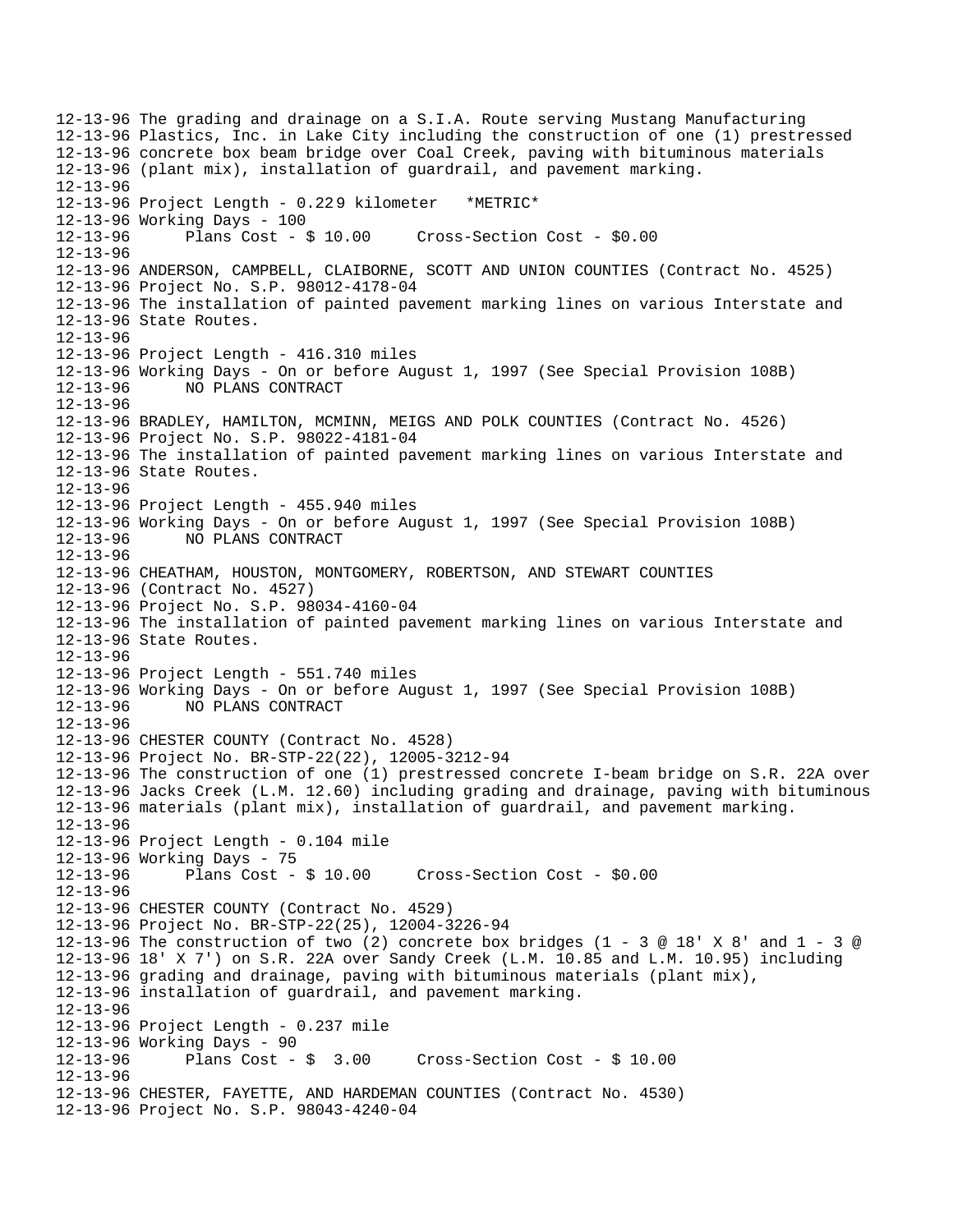12-13-96 The installation of painted pavement marking lines on various State Routes. 12-13-96 12-13-96 Project Length - 399.860 miles 12-13-96 Working Days - On or before August 1, 1997 (See Special Provision 108B) 12-13-96 NO PLANS CONTRACT 12-13-96 12-13-96 CLAIBORNE AND HANCOCK COUNTIES (Contract No. 4531) 12-13-96 Project No. S.P. 98012-4262-04 12-13-96 The construction of one (1) concrete box bridge (2 @ 12' X 8') on S.R. 132 over 12-13-96 Burrell Creek (L.M. 0.75) in Claiborne County, two (2) concrete box culverts on 12-13-96 S.R. 33 (L.M. 13.90 and L.M. 20.40) including grading and drainage, paving with 12-13-96 bituminous materials (plant mix), installation of guardrail, and pavement 12-13-96 marking. 12-13-96 12-13-96 Project Length - 0.416 mile 12-13-96 Working Days - 100 12-13-96 Plans Cost - \$ 10.00 Cross-Section Cost - \$ 10.00 12-13-96 12-13-96 CLAY, DEKALB, JACKSON, OVERTON AND PUTNAM COUNTIES (Contract No. 4532) 12-13-96 Project No. S.P. 98022-4182-04 12-13-96 The installation of painted pavement marking lines on various Interstate and 12-13-96 State Routes. 12-13-96 12-13-96 Project Length - 454.990 miles 12-13-96 Working Days - On or before August 1, 1997 (See Special Provision 108B) 12-13-96 NO PLANS CONTRACT 12-13-96 12-13-96 COCKE, GRAINGER, JEFFERSON, KNOX, AND SEVIER COUNTIES (Contract No. 4533) 12-13-96 Project No. S.P. 98012-4179-04 12-13-96 The installation of painted pavement marking lines on various Interstate and 12-13-96 State Routes. 12-13-96 12-13-96 Project Length - 492.630 miles 12-13-96 Working Days - On or before August 1, 1997 (See Special Provision 108B) 12-13-96 NO PLANS CONTRACT 12-13-96 12-13-96 DAVIDSON COUNTY (Contract No. 4534) 12-13-96 Project No. STP-M-65(6), 19043-3225-54 12-13-96 The grading and drainage on U.S. 431 (S.R. 65, West Trinity Lane) including 12-13-96 paving with bituminous materials (plant mix)(modified), portland cement 12-13-96 concrete pavement, storm sewer construction, installation of concrete curb and 12-13-96 gutter, sidewalk, signs, signals, utility adjustments, and pavement marking 12-13-96 beginning east of Whites Creek Pike and extending to Brick Church Pike. 12-13-96 12-13-96 Project Length - 1.375 kilometer \*METRIC\* 12-13-96 Working Days - On or before June 1, 1998 12-13-96 Plans Cost - \$ 25.00 Cross-Section Cost - \$ 10.00 12-13-96 The DBE goal for this contract is 10% of the contract amount. 12-13-96 12-13-96 DAVIDSON COUNTY (Contract No. 4535) 12-13-96 Project No. STP-M-254(5), 19057-3213-14 12-13-96 The grading and drainage on S.R. 254 (Bell Road) including the construction of 12-13-96 two (2) reinforced concrete retaining walls, paving with bituminous materials 12-13-96 (plant mix) (modified), storm sewer construction, installation of concrete curb 12-13-96 and gutter, sidewalk, guardrail, signs, signals, and pavement marking beginning 12-13-96 near Mt. View Road and extending to near U.S. 41/70S (S.R. 1,Murfreesboro 12-13-96 Road). 12-13-96 12-13-96 Project Length - 1.681 miles 12-13-96 Working Days - On or before December 15, 1998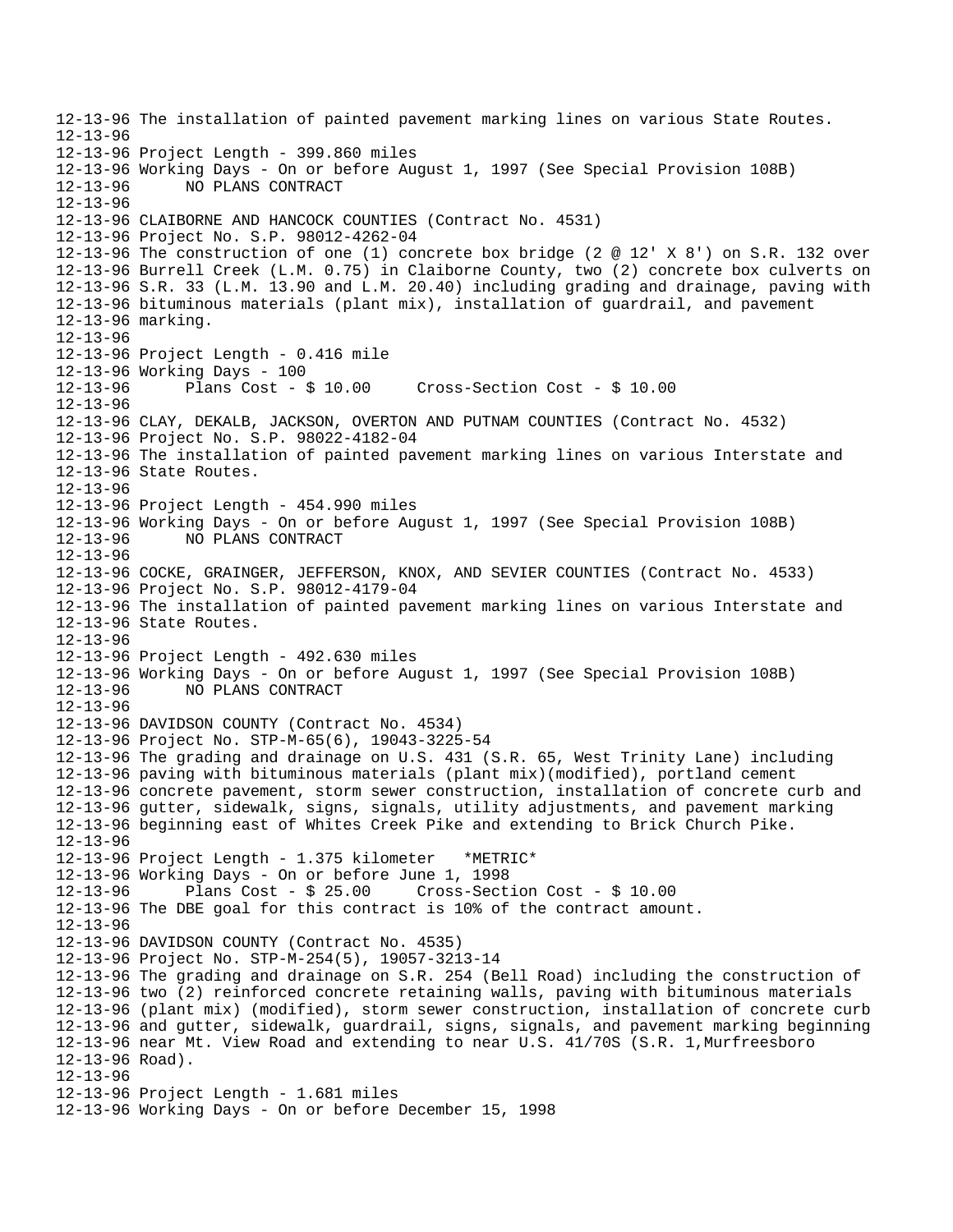```
12-13-96 Plans Cost - $ 25.00 Cross-Section Cost - $ 25.00 
12-13-96 The DBE goal for this contract is 13% of the contract amount. 
12-13-96 
12-13-96 DAVIDSON COUNTY (Contract No. 4536) 
12-13-96 Project No. S.P. 19005-4136-04 
12-13-96 The overlay on I-40 and I-265 with an emulsified asphalt micro-surfacing and 
12-13-96 cold planing, bituminous materials (plant mix) (polymer modified) and cold 
12-13-96 planing in select locations, bridge deck and expansion joint repairs, bridge 
12-13-96 deck sealant, installation of concrete median barrier, guardrail, and pavement 
12-13-96 marking on I-40 beginning at I-440 (L.M. 14.35) and extending to the bridge 
12-13-96 over Herman Street (L.M. 16.60) and on I-265 beginning at I-40 (L.M. 0.00) and 
12-13-96 extending to the underpass under Buchanan Street (L.M. 0.59). 
12-13-96 
12-13-96 Project Length - 4.250 kilometer *METRIC* 
12-13-96 Working Days - On or before June 30, 1997 
12-13-96 Plans Cost - $ 25.00 Cross-Section Cost - $ 10.00 
12-13-96 
12-13-96 DAVIDSON COUNTY (Contract No. 4537) 
12-13-96 Project No. S.P. 19010-4141-04 
12-13-96 S.P. 19013-4124-04 
12-13-96 
12-13-96 Project No. S.P. 19010-4141-04 
12-13-96 The repair of the bridges on Fern Avenue (L.M. 0.19 and L.M. 0.22)over I-65 
12-13-96 including concrete, bridgerail replacement, structural lighting, paving on the 
12-13-96 approaches with bituminous materials (plant mix), cold planing, and pavement 
12-13-96 marking. 
12-13-96 Project Length - 0.000 kilometer *METRIC* 
12-13-96 
12-13-96 Project No. S.P. 19013-4124-04 
12-13-96 The repair of the bridge on I-265 over Marquette cement yard (L.M. 1.42) and 
12-13-96 the Cumberland River (L.M. 1.81) including concrete, structural steel, jacking 
12-13-96 steel spans, bearing device, bridge deck, expansion joint repairs, repainting 
12-13-96 existing steel structure, non-penetrating concrete seal, bridge deck sealant, 
12-13-96 overlay with bituminous materials (plant mix), cold planing, installation of 
12-13-96 guardrail, concrete median barrier, and pavement marking. 
12-13-96 Project Length - 0.000 kilometer *METRIC* 
12-13-96 
12-13-96 Total Project Length - 0.000 kilometer *METRIC* 
12-13-96 Working Days - On or before July 31, 1997 
12-13-96 Plans Cost - $ 25.00 Cross-Section Cost - NA 
12-13-96 
12-13-96 DAVIDSON COUNTY (Contract No. 4538) 
12-13-96 Project No. S.P. 19021-4232-04 
12-13-96 The resurfacing of the intersection of U.S. 41 (S.R. 1, Murfreesboro Road) with 
12-13-96 Fesslers Lane, Foster Avenue, and Donelson Pike in Nashville with a portland 
12-13-96 cement concrete pavement overlay. 
12-13-96 
12-13-96 Project Length - 0.000 mile 
12-13-96 Working Days - On or before June 15, 1997 
12-13-96 NO PLANS CONTRACT 
12-13-96 
12-13-96 DAVIDSON COUNTY (Contract No. 4539) 
12-13-96 Project No. S.P. 19042-3252-04 
12-13-96 The widening and installation of turn lanes on S.R. 45 (Old Hickory Boulevard) 
12-13-96 (L.M. 3.22) including grading and drainage, paving with bituminous materials 
12-13-96 (plant mix), utility adjustments, installation of signs, signals, and pavement 
12-13-96 marking. 
12-13-96 
12-13-96 Project Length - 0.370 kilometer *METRIC* 
12-13-96 Working Days - On or before June 30, 1997
```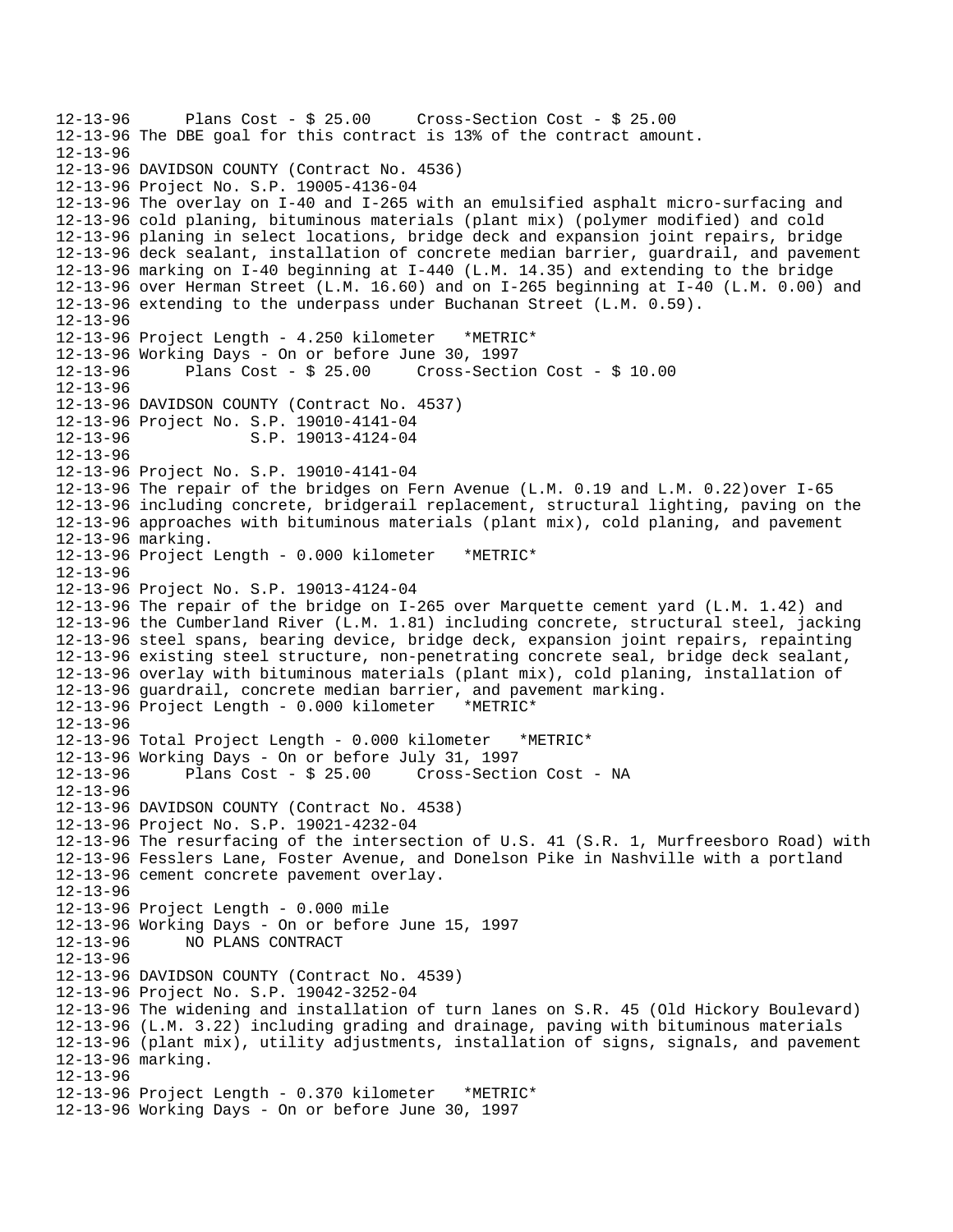```
12-13-96 Plans Cost - $ 10.00 Cross-Section Cost - $0.00 
12-13-96 
12-13-96 DAVIDSON COUNTY (Contract No. 4540) 
12-13-96 Project No. S.P. 19946-4186-04 
12-13-96 The sign refurbishment on I-24, I-65, I-440, and S.R. 155 at various locations. 
12-13-96 
12-13-96 Project Length - 26.000 miles 
12-13-96 Working Days - On or before August 1, 1997 
12-13-96 NO PLANS CONTRACT 
12-13-96 
12-13-96 DICKSON, HICKMAN, HUMPHREYS, AND PERRY COUNTIES (Contract No. 4541) 
12-13-96 Project No. S.P. 98034-4159-04 
12-13-96 The installation of painted pavement marking lines on various Interstate and 
12-13-96 State Routes. 
12-13-96 
12-13-96 Project Length - 486.030 miles 
12-13-96 Working Days - On or before August 1, 1997 (See Special Provision 108B) 
12-13-96 NO PLANS CONTRACT 
12-13-96 
12-13-96 DYER COUNTY (Contract No. 4542) 
12-13-96 Project No. STP-H-211(2), 23211-3209-94 
12-13-96 STP-H-211(3), 23211-3211-94 
12-13-96 STP-H-211(4), 23211-3213-94 
12-13-96 STP-H-211(5), 23211-3215-94 
12-13-96 
12-13-96 The intersection improvement at S.R. 211 with Tickle Street, with Pioneer 
12-13-96 Street, with Harrell Street and with Defoe Street in Dyersburg including 
12-13-96 grading and drainage, paving with bituminous materials (plant mix), storm sewer 
12-13-96 construction, installation of concrete curb and gutter, sidewalk, and pavement 
12-13-96 marking. 
12-13-96 
12-13-96 Project Length - 0.730 kilometer *METRIC* 
12-13-96 Working Days - 45 
12-13-96 Plans Cost - $ 10.00 Cross-Section Cost - $ 10.00 
12-13-96 
12-13-96 FAYETTE COUNTY (Contract No. 4543) 
12-13-96 Project No. BR-STP-59(12), 24008-3230-94 
12-13-96 The construction of one (1) prestressed concrete I-beam bridge on S.R. 59 over 
12-13-96 Little Cypress Canal (L.M. 5.64) and two (2) concrete box bridges (1 - 3 @ 15' 
12-13-96 X 12' and 1 - 3 @ 15' X 10') over drainage ditches (L.M. 4.94 and L.M. 5.76) 
12-13-96 including grading and drainage, paving with bituminous materials (plant mix), 
12-13-96 installation of guardrail and pavement marking. 
12-13-96 
12-13-96 Project Length - 0.326 mile 
12-13-96 Working Days - 210 
12-13-96 Plans Cost - $ 10.00 Cross-Section Cost - $ 10.00 
12-13-96 
12-13-96 FRANKLIN COUNTY (Contract No. 4544) 
12-13-96 Project No. S.P. 26004-3231-04 
12-13-96 The grading and drainage on U.S. 41A (S.R. 16) in Estill Springs including the 
12-13-96 construction of one (1) continuous steel welded plate girder bridge over Elk 
12-13-96 River (Tims Ford Lake), one (1) concrete box bridge extension (30' X 15' arch), 
12-13-96 one (1) concrete box culvert, paving with bituminous materials (plant mix) 
12-13-96 (modified), crack sealing, storm sewer construction, installation of concrete 
12-13-96 curb and gutter, sidewalk, guardrail, signs, signals, and pavement marking 
12-13-96 beginning at Estill Springs north city limits and extending to Estill Springs 
12-13-96 south city limits (Peabody Road). 
12-13-96 
12-13-96 Project Length - 2.787 miles 
12-13-96 Working Days - 325
```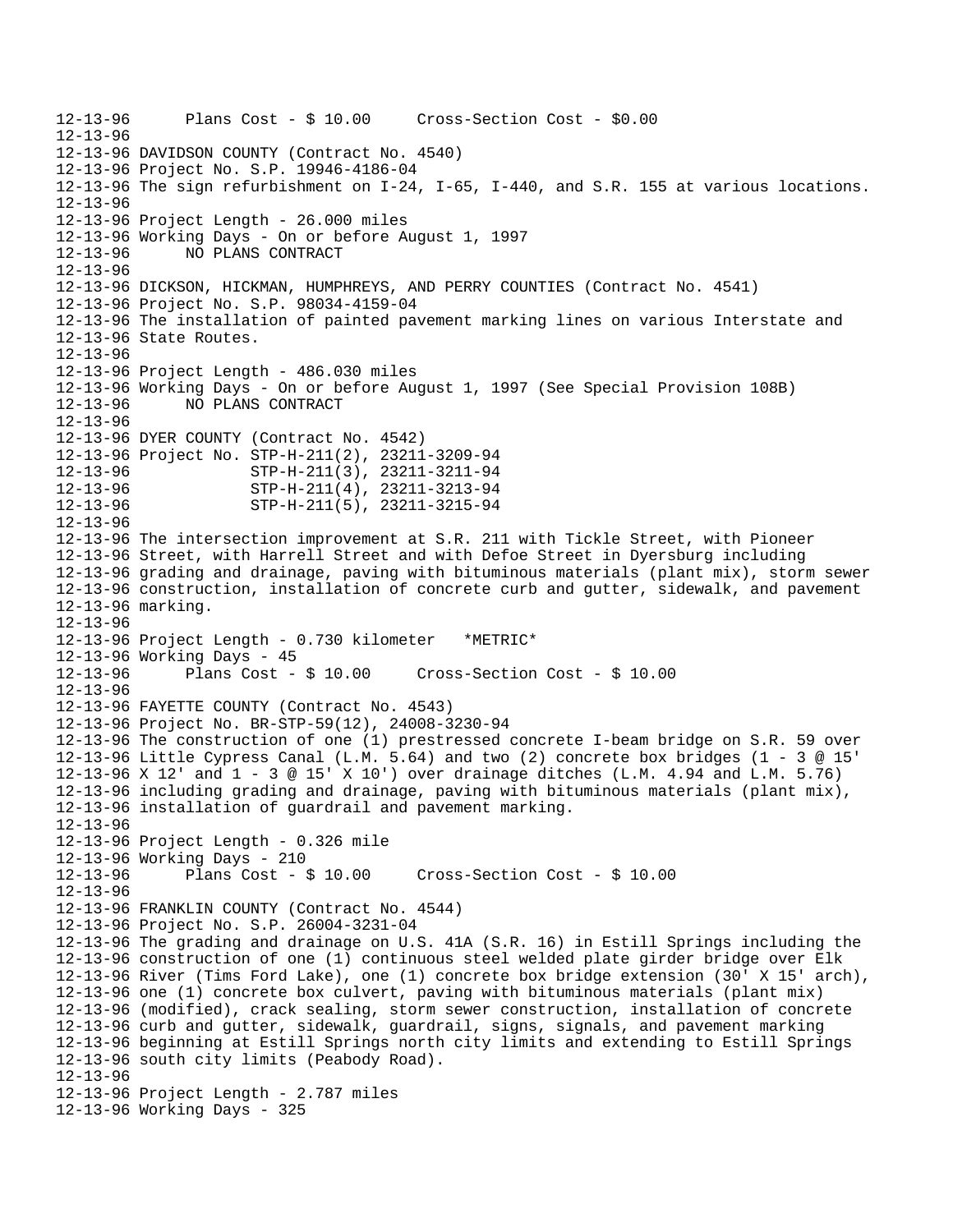```
12-13-96 Plans Cost - $ 50.00 Cross-Section Cost - $ 50.00 
12-13-96 The DBE goal for this contract is 3% of the contract amount. 
12-13-96 
12-13-96 GILES COUNTY (Contract No. 4545) 
12-13-96 Project No. STP-NH-15(58), 28007-3224-14 
12-13-96 The grading and drainage on U.S. 64 (S.R. 15, Fayetteville Highway) including 
12-13-96 the construction of two (2) prestressed concrete Bulb-Tee beam bridges over 
12-13-96 Leatherwood Creek and over Buchanan Creek, one (1) prestressed concrete I-beam 
12-13-96 bridge on I-65 over S.R. 15, four (4) concrete box bridges, ten (10) concrete 
12-13-96 box culverts, paving with bituminous materials (plant mix) (modified), cold 
12-13-96 planing, storm sewer construction, installation of concrete curb and gutter, 
12-13-96 guardrail, signs, and pavement marking beginning east of the Pulaski bypass and 
12-13-96 extending to 0.1 mile east of I-65. 
12-13-96 
12-13-96 Project Length - 6.960 miles 
12-13-96 Working Days - On or before June 30, 2000 
                                       12-13-96 Plans Cost - $100.00 Cross-Section Cost - $200.00 
12-13-96 The DBE goal for this contract is 14% of the contract amount. 
12-13-96 
12-13-96 GILES, LAWRENCE, LEWIS, MAURY, AND WAYNE COUNTIES (Contract No. 4546) 
12-13-96 Project No. S.P. 98034-4158-04 
12-13-96 The installation of painted pavement marking lines on various Interstate and 
12-13-96 State Routes. 
12-13-96 
12-13-96 Project Length - 704.820 miles 
12-13-96 Working Days - On or before August 1, 1997 (See Special Provision 108B) 
12-13-96 NO PLANS CONTRACT 
12-13-96 
12-13-96 GREENE COUNTY (Contract No. 4548) 
12-13-96 Project No. S.P. 30946-3621-04 
12-13-96 The grading and drainage on a S.I.A. Route serving Walmart Distribution Center 
12-13-96 including the construction of one (1) prestressed concrete I-beam bridge over 
12-13-96 Lick Creek, one (1) concrete box bridge (3 @ 5m X 2.75m), one (1) concrete box 
12-13-96 culvert, paving with bituminous materials (plant mix) (modified), installation 
12-13-96 of guardrail, signs, and pavement marking beginning at Bob White Trail and 
12-13-96 extending to S.R. 34. 
12-13-96 
12-13-96 Project Length - 1.039 kilometers *METRIC* 
12-13-96 Working Days - On or before September 1, 1997 
12-13-96 Plans Cost - $ 10.00 Cross-Section Cost - $ 10.00 
12-13-96 
12-13-96 HAMILTON COUNTY (Contract No. 4549) 
12-13-96 Project No. STP-M-3300(25), 33946-3495-54 
12-13-96 The construction of one (1) concrete box bridge (2 @ 15' X 4') on Roberts Mill 
12-13-96 Road over Roberts Mill Branch (L.M. 0.84) including grading and drainage, 
12-13-96 paving with bituminous materials (plant mix), storm sewer construction, 
12-13-96 installation of concrete curb and gutter, sidewalks, guardrail, and pavement 
12-13-96 marking. 
12-13-96 
12-13-96 Project Length - 0.178 mile 
12-13-96 Working Days - 70 
12-13-96 Plans Cost - $ 10.00 Cross-Section Cost - $0.00 
12-13-96 
12-13-96 HAMILTON COUNTY (Contract No. 4550) 
12-13-96 Project No. S.P. 33036-4273-04 
12-13-96 The repair of the bridge on S.R. 29 ramp (L.M. 1.66) over S.R. 8 including 
12-13-96 concrete, non-penetrating concrete seal, expansion joint repair, bridge deck 
12-13-96 crack sealing, bridgerail replacement, paving on the approaches with bituminous 
12-13-96 materials (plant mix), installation of guardrail, and pavement marking. 
12-13-96
```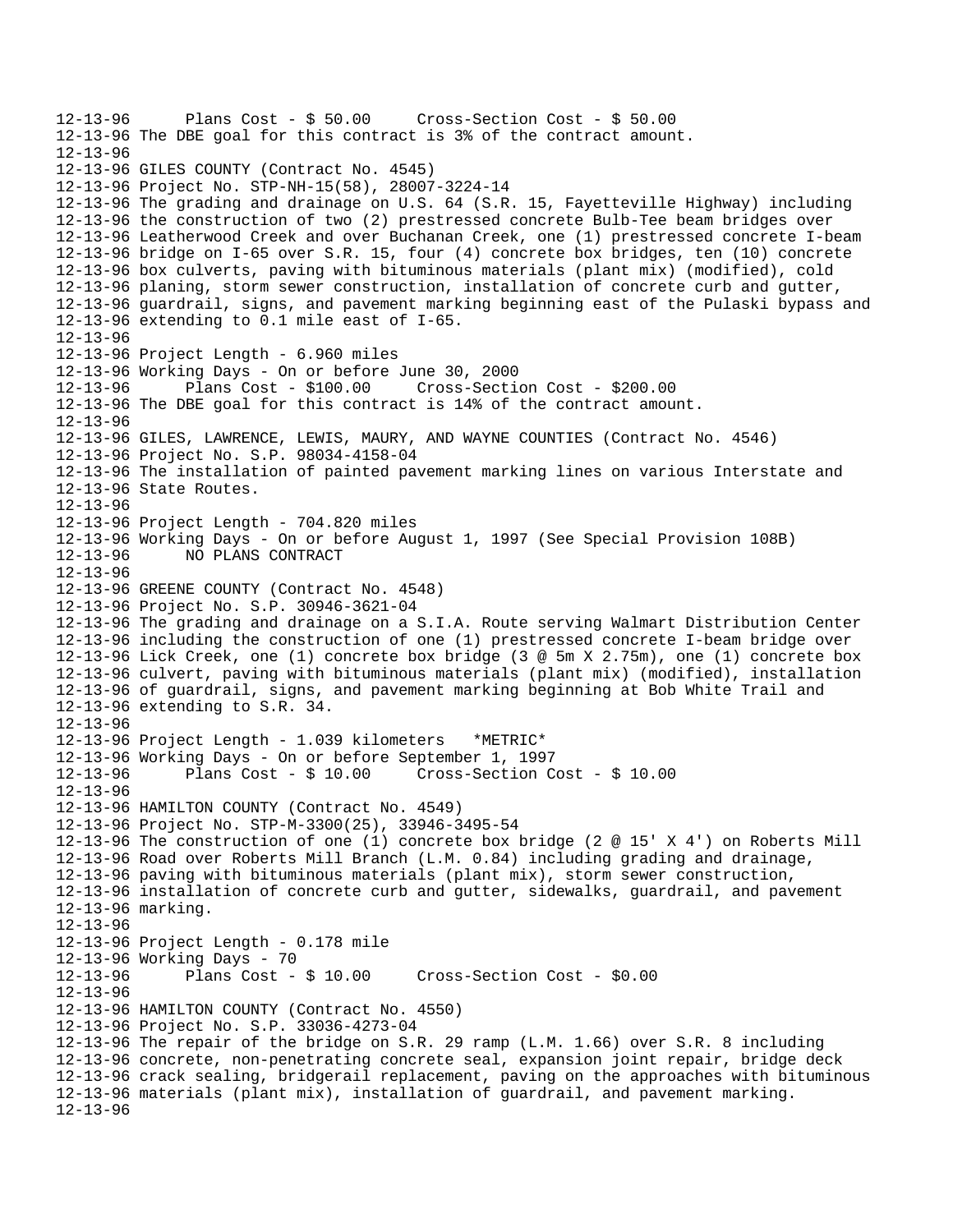12-13-96 Project Length - 0.000 kilometer \*METRIC\* 12-13-96 Working Days - 100 Cross-Section Cost - NA 12-13-96 12-13-96 HARDIN, HENDERSON, AND MCNAIRY COUNTIES (Contract No. 4551) 12-13-96 Project No. S.P. 98043-4139-04 12-13-96 The installation of painted pavement marking lines on various Interstate and 12-13-96 State Routes. 12-13-96 12-13-96 Project Length - 465.970 miles 12-13-96 Working Days - On or before August 1, 1997 (See Special Provision 108B) 12-13-96 NO PLANS CONTRACT 12-13-96 12-13-96 HUMPHREYS COUNTY (Contract No. 4552) 12-13-96 Project No. STP-F-1(58), 43003-3231-14 12-13-96 The grading and drainage on S.R. 1 including the construction of seven (7) 12-13-96 concrete box culverts, paving with bituminous materials (plant mix) (modified), 12-13-96 cold planing, storm sewer construction, installation of concrete curb and 12-13-96 gutter, guardrail, signs, signals, and pavement marking beginning at the 12-13-96 Tennessee River bridge and extending to the four lane section west of Flatwood 12-13-96 Road. 12-13-96 12-13-96 Project Length - 3.644 miles 12-13-96 Working Days - On or before June 1, 1998 Plans Cost -  $$50.00$  Cross-Section Cost -  $$25.00$ 12-13-96 The DBE goal for this contract is 14% of the contract amount. 12-13-96 12-13-96 KNOX COUNTY (Contract No. 4553) 12-13-96 Project No. S.P. 47003-4149-04 12-13-96 The repair of the bridge on I-40 viaduct (L.M. 18.92) in Knoxville including 12-13-96 non-penetrating concrete seal, bridge deck and expansion joint repairs, bridge 12-13-96 deck sealant, overlay with bituminous materials (plant mix), cold planing, and 12-13-96 pavement marking. 12-13-96 12-13-96 Project Length - 0.000 mile 12-13-96 Working Days - On or before June 30, 1997 (See Special Provision 108B) 12-13-96 Plans Cost - \$ 3.00 Cross-Section Cost - NA 12-13-96 12-13-96 KNOX COUNTY (Contract No. 4554) 12-13-96 Project No. S.P. 47023-3253-04, 47952-3518-04, 47952-3521-04 12-13-96 The grading and drainage on S.R. 62 (Western Avenue), 21st Street, and Shea 12-13-96 Street in Knoxville including the construction of one (1) reinforced concrete 12-13-96 retaining wall, one (1) precast concrete box culvert (6' X 2'), paving with 12-13-96 bituminous materials (plant mix) (modified), cold planing, storm sewer 12-13-96 construction, installation of concrete curb and gutter, sidewalk, guardrail, 12-13-96 signs, signals, and pavement marking on S.R. 62 beginning 0.1 mile west of 12-13-96 Orange Avenue and extending to 17th Street, on 21st Street beginning at Leslie 12-13-96 Avenue to Western Avenue, and on Shea Street beginning at Western Avenue and 12-13-96 extending to Maria Avenue. 12-13-96 12-13-96 Project Length - 0.975 mile 12-13-96 Working Days - 225 12-13-96 Plans Cost - \$ 25.00 Cross-Section Cost - \$ 10.00 12-13-96 12-13-96 LINCOLN COUNTY (Contract No. 4555) 12-13-96 Project No. S.P. 52005-4215-04 12-13-96 The repair of the bridge on S.R. 15 over the Elk River (L.M. 22.19) including 12-13-96 concrete, structural steel repairs, non-penetrating concrete seal, bridge deck 12-13-96 and expansion joint repairs, bridge deck sealant, bridgerail replacement, 12-13-96 overlay with bituminous materials (plant mix), and pavement marking.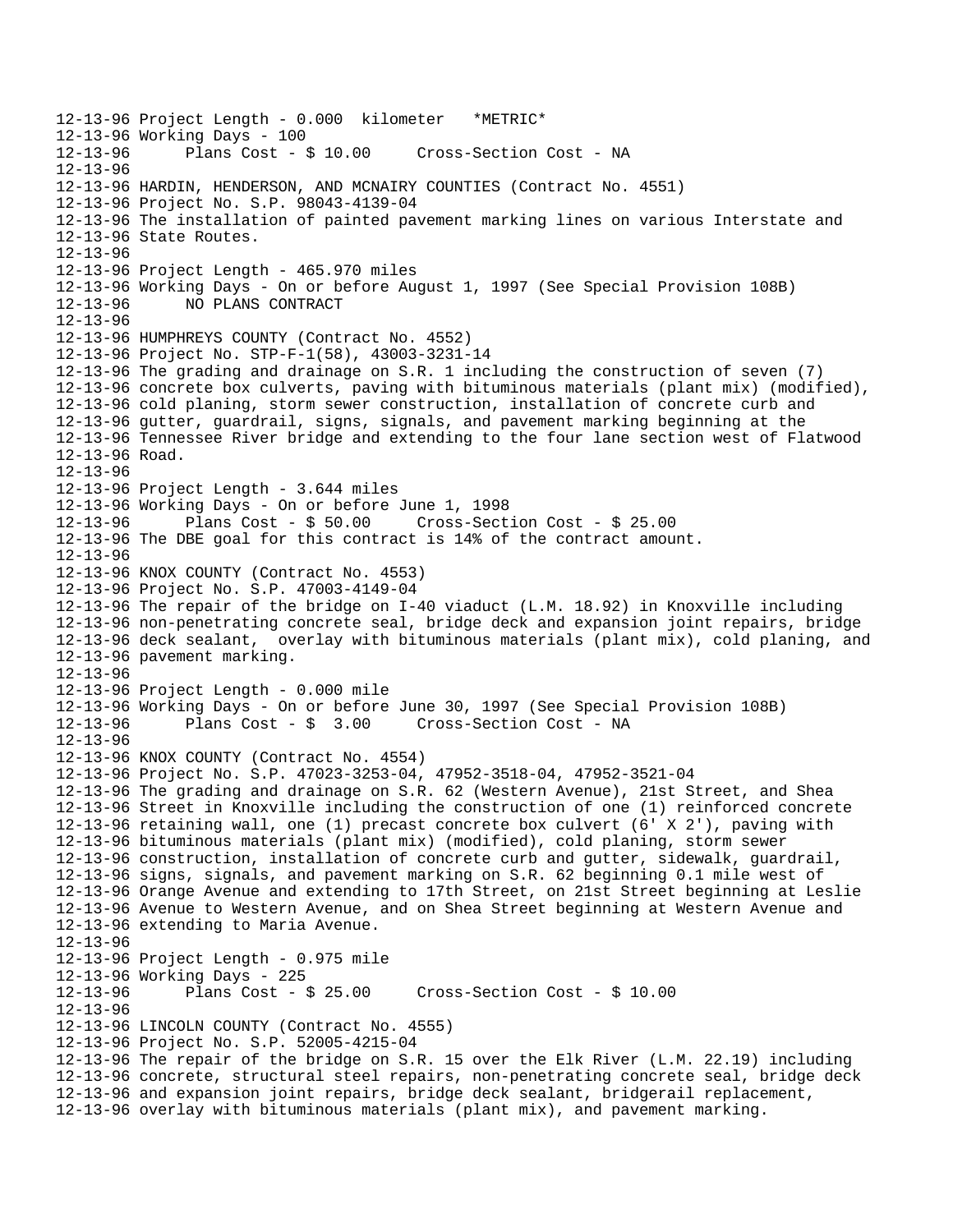12-13-96 12-13-96 Project Length - 0.000 kilometer \*METRIC\* 12-13-96 Working Days - 125 12-13-96 Plans Cost - \$ 10.00 Cross-Section Cost - NA 12-13-96 12-13-96 LOUDON COUNTY (Contract No. 4556) 12-13-96 Project No. S.P. 53002-4153-04 12-13-96 The repair of the bridge on I-75 over the Tennessee River (L.M. 7.56) including 12-13-96 structural steel repairs and painting structural steel. 12-13-96 12-13-96 Project Length - 0.000 mile 12-13-96 Working Days - On or before October 1, 1997 12-13-96 Plans Cost - \$ 10.00 Cross-Section Cost - NA 12-13-96 12-13-96 LOUDON AND MONROE COUNTIES (Contract No. 4557) 12-13-96 Project No. S.P. 98012-4263-04 12-13-96 The construction of two (2) precast concrete box culverts on S.R. 72 (L.M. 12-13-96 15.40) in Loudon County and on S.R. 68 (L.M. 36.60) in Monroe County including 12-13-96 grading and drainage, paving with bituminous materials (plant mix), 12-13-96 installation of guardrail, and pavement marking. 12-13-96 12-13-96 Project Length - 0.093 mile 12-13-96 Working Days - 60 12-13-96 Plans Cost - \$ 10.00 Cross-Section Cost - \$0.00 12-13-96 12-13-96 MCNAIRY COUNTY (Contract No. 4558) 12-13-96 Project No. BR-STP-69(19), 55009-3206-94 12-13-96 The construction of two (2) concrete box bridges (2 @ 10' X 10') on S.R. 69 12-13-96 (L.M. 0.25 and L.M. 0.09) including grading and drainage, paving with 12-13-96 bituminous materials (plant mix), installation of guardrail, signs, and 12-13-96 pavement marking. 12-13-96 12-13-96 Project Length - 0.234 mile 12-13-96 Working Days - 75<br>12-13-96 Plans Cost -Plans  $Cost - $ 10.00$  Cross-Section Cost -  $$ 10.00$ 12-13-96 12-13-96 MADISON AND HENDERSON COUNTIES (Contract No. 4559) 12-13-96 Project No. IM-40-2(71)87, 57001-8172-44 12-13-96 The overlay on I-40 eastbound lanes with unbonded portland cement concrete 12-13-96 pavement including bituminous materials (plant mix) on the shoulders, treated 12-13-96 permeable base and portland cement concrete pavement on the ramps, cold 12-13-96 planing, grading and drainage, installation of guardrail, and pavement marking 12-13-96 beginning 0.1 mile east of U.S. 70 (S.R. 1) and extending to 0.3 mile east of 12-13-96 the Henderson County line. 12-13-96 12-13-96 Project Length - 8.426 miles 12-13-96 Working Days - On or before November 15, 1997 (See Special Provision 108B) 12-13-96 Plans Cost - \$ 10.00 Cross-Section Cost - \$ 10.00 12-13-96 The DBE goal for this contract is 5% of the contract amount. 12-13-96 12-13-96 POLK COUNTY (Contract No. 4560) 12-13-96 Project No. MA-NH-33(13), 70003-3227-14 12-13-96 The grading and drainage on U.S. 411 (S.R. 33) in Benton including the 12-13-96 construction of one (1) prestressed concrete I-beam bridge over Fourmile Creek 12-13-96 (L.M. 15.42), two (2) concrete box bridges (1 - 2 @ 10' X 5' and 1 - 2 @ 8' X 12-13-96 4'), five (5) concrete box culverts, paving with bituminous materials (plant 12-13-96 mix) (modified), cold planing, storm sewer construction, installation of 12-13-96 concrete curb and gutter, sidewalk, guardrail, signs, signals, and pavement 12-13-96 marking beginning 0.38 mile south of Welcome Valley Road and extending to 12-13-96 Benton north city limits.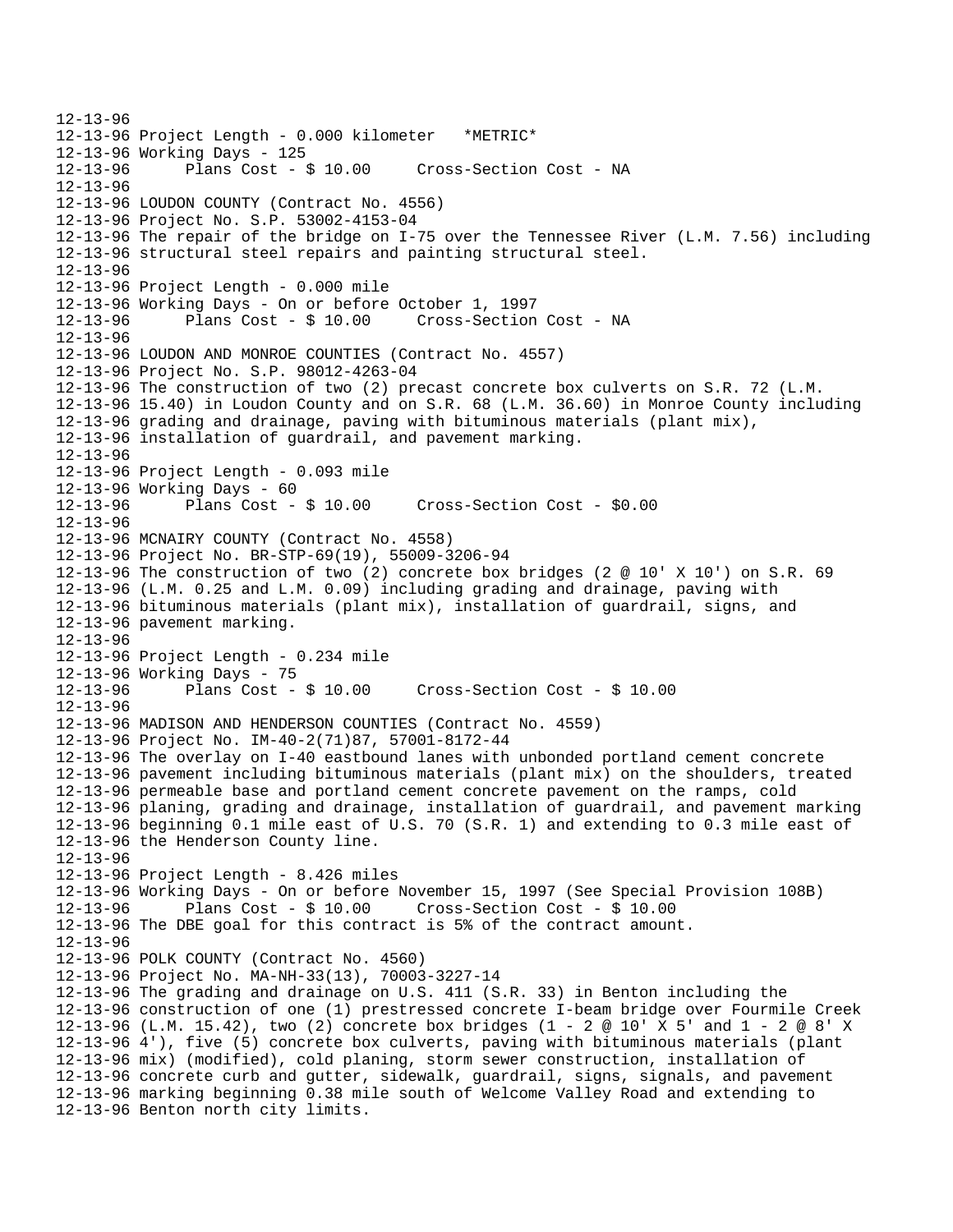12-13-96 12-13-96 Project Length - 1.590 miles 12-13-96 Working Days - 270 12-13-96 Plans Cost - \$ 25.00 Cross-Section Cost - \$ 25.00 12-13-96 The DBE goal for this contract is 11% of the contract amount. 12-13-96 12-13-96 POLK COUNTY (Contract No. 4561) 12-13-96 Project No. S.P. 70006-4529-04 12-13-96 The repair of the bridge on S.R. 68 over the Hiwassee River (L.M. 4.83) 12-13-96 including concrete, bridge deck and expansion joint repairs, bridge deck 12-13-96 sealant, overlay with bituminous materials (plant mix), cold planing, 12-13-96 installation of guardrail, and pavement marking. 12-13-96 12-13-96 Project Length - 0.000 kilometer \*METRIC\* 12-13-96 Working Days - 75<br>12-13-96 Plans Cost - \$ 10.00 12-13-96 Plans Cost - \$ 10.00 Cross-Section Cost - NA 12-13-96 12-13-96 POLK, MEIGS, AND MCMINN COUNTIES (Contract No. 4562) 12-13-96 Project No. S.P. 98022-4252-04 12-13-96 The replacement of eight (8) drainage structures in Polk County on S.R. 30 12-13-96 (L.M. 11.20), in Meigs County on S.R. 30 (L.M. 5.75), and in McMinn County on 12-13-96 S.R. 39 (L.M. 17.18), and on S.R. 307 (L.M. 5.83, L.M. 6.78, L.M. 7.20, L.M. 12-13-96 8.10, and L.M. 2.64) including construction of nine (9) concrete box culverts, 12-13-96 grading and drainage, paving with bituminous materials (plant mix), 12-13-96 installation of guardrail, signs, and pavement marking. 12-13-96 12-13-96 Project Length - 0.649 mile 12-13-96 Working Days - 250 12-13-96 Plans Cost - \$ 10.00 Cross-Section Cost - \$ 10.00 12-13-96 12-13-96 ROANE COUNTY (Contract No. 4563) 12-13-96 Project No. BRZE-7300(12), 73950-3533-94 12-13-96 The construction of one (1) prestressed concrete Bulb-Tee beam bridge on West 12-13-96 Hills Drive over Norfolk Southern Railroad (L.M. 1.68) in Harriman including 12-13-96 grading and drainage, paving with bituminous materials (plant mix), storm sewer 12-13-96 construction, installation of concrete curb and gutter, sidewalk, guardrail, 12-13-96 and pavement marking. 12-13-96 12-13-96 Project Length - 0.158 kilometer \*METRIC\* 12-13-96 Working Days - 125 12-13-96 Plans Cost - \$ 10.00 Cross-Section Cost - \$0.00 12-13-96 12-13-96 SHELBY COUNTY (Contract No. 4564) 12-13-96 Project No. DS/STP-385(15), 79187-3224-14 12-13-96 The paving on S.R. 385 (Paul Barrett Parkway) with either a mineral aggregate 12-13-96 base or a portland cement treated aggregate base and bituminous materials 12-13-96 (plant mix) (modified), treated permeable base and portland cement concrete 12-13-96 pavement on the ramps, including installation of guardrail, signs, and pavement 12-13-96 marking beginning 0.3 mile east of Salem Road and extending to 0.2 mile south 12-13-96 of U.S. 70 (S.R. 1, Memphis-Arlington Road). 12-13-96 12-13-96 Project Length - 4.699 miles 12-13-96 Working Days - On or before November 30, 1997 12-13-96 Plans Cost - \$ 10.00 Cross-Section Cost - NA 12-13-96 The DBE goal for this contract is 6% of the contract amount. 12-13-96 12-13-96 SHELBY COUNTY (Contract No. 4565) 12-13-96 Project No. MG/MA-9409(33), 79958-3768-54 12-13-96 The installation of a computerized signal system at one hundred and forty seven 12-13-96 (147) intersections in the central business district of Memphis.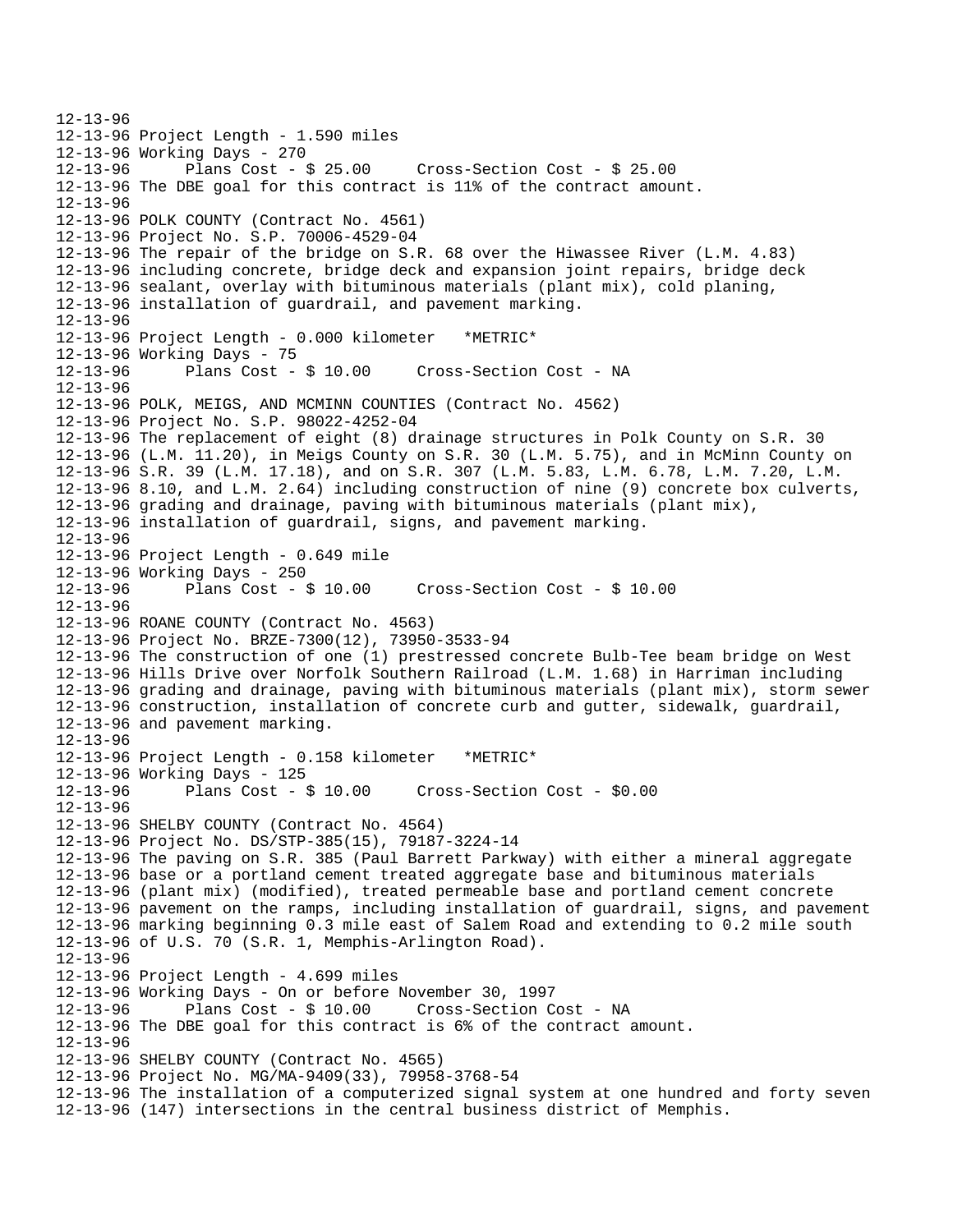12-13-96 12-13-96 Project Length - 0.000 kilometer \*METRIC\* 12-13-96 Working Days - On or before August 1, 1998 (See Special Provision 108B) 12-13-96 Plans Cost - \$ 25.00 Cross-Section Cost - NA 12-13-96 12-13-96 SHELBY COUNTY (Contract No. 4566) 12-13-96 Project No. S.P. 79022-4224-04 12-13-96 The repair of the bridge on S.R. 14 over Illinois Central Railroad (L.M. 9.66) 12-13-96 including concrete, structural steel, bridge deck, expansion joint, and epoxy 12-13-96 injection repairs, bridge joint seismic modifications, bearing device, 12-13-96 bridgerail replacement, bridge deck sealant, overlay with bituminous materials 12-13-96 (plant mix), cold planing, and pavement marking. 12-13-96 12-13-96 Project Length - 0.000 mile 12-13-96 Working Days - 75 12-13-96 Plans Cost - \$ 10.00 Cross-Section Cost - NA 12-13-96 12-13-96 SHELBY COUNTY (Contract No. 4567) 12-13-96 Project No. S.P. 79191-3209-04 12-13-96 The installation of guardrail, signs, signals, and pavement marking on S.R. 385 12-13-96 (Nonconnah Parkway) beginning 0.30 mile northwest of Winchester Road and 12-13-96 extending to 0.60 mile west of Bailey Station Road. 12-13-96 12-13-96 Project Length - 5.037 miles 12-13-96 Working Days - On or before December 31, 1997 12-13-96 Plans Cost - \$ 25.00 Cross-Section Cost - NA 12-13-96 12-13-96 SHELBY COUNTY (Contract No. 4568) 12-13-96 Project No. S.P. 79946-3726-04 12-13-96 The grading and drainage on a S.I.A. Route including the construction of one 12-13-96 (1) concrete box culvert, paving with bituminous materials (plant mix) 12-13-96 (modified), storm sewer construction, sanitary sewer relocation, installation 12-13-96 of concrete curb and gutter, sidewalk, signs, signals, and pavement marking 12-13-96 beginning at the bridge over Nonconnah Creek and extending to S.R. 57 (Poplar 12-13-96 Avenue). 12-13-96 12-13-96 Project Length - 2.355 kilometer \*METRIC\* 12-13-96 Working Days - On or before December 31, 1997 (See Special Provision 108B) 12-13-96 Plans Cost - \$ 25.00 Cross-Section Cost - \$ 10.00 12-13-96 12-13-96 SUMNER COUNTY (Contract No. 4569) 12-13-96 Project No. S.P. 83009-3288-04 12-13-96 The grading and drainage on S.R. 52 including the construction of two (2) 12-13-96 concrete box culverts, paving with bituminous materials (plant mix), 12-13-96 installation of guardrail, signs, and pavement marking beginning at S.R. 259 12-13-96 (Brackentown Road) and extending to Haskell Akins Road. 12-13-96 12-13-96 Project Length - 2.189 miles 12-13-96 Working Days - 175 12-13-96 Plans Cost - \$ 25.00 Cross-Section Cost - \$ 25.00 12-13-96 12-13-96 TIPTON COUNTY (Contract No. 4570) 12-13-96 Project No. BRZE-8400(25), 84019-3419-94 12-13-96 The construction of one (1) prestressed concrete I-beam bridge on 12-13-96 Detroit-Randolph Road over Indian Creek (L.M. 6.51) including grading and 12-13-96 drainage, paving with bituminous materials (plant mix), installation of 12-13-96 guardrail, and pavement marking. 12-13-96 12-13-96 Project Length - 0.161 mile 12-13-96 Working Days - 215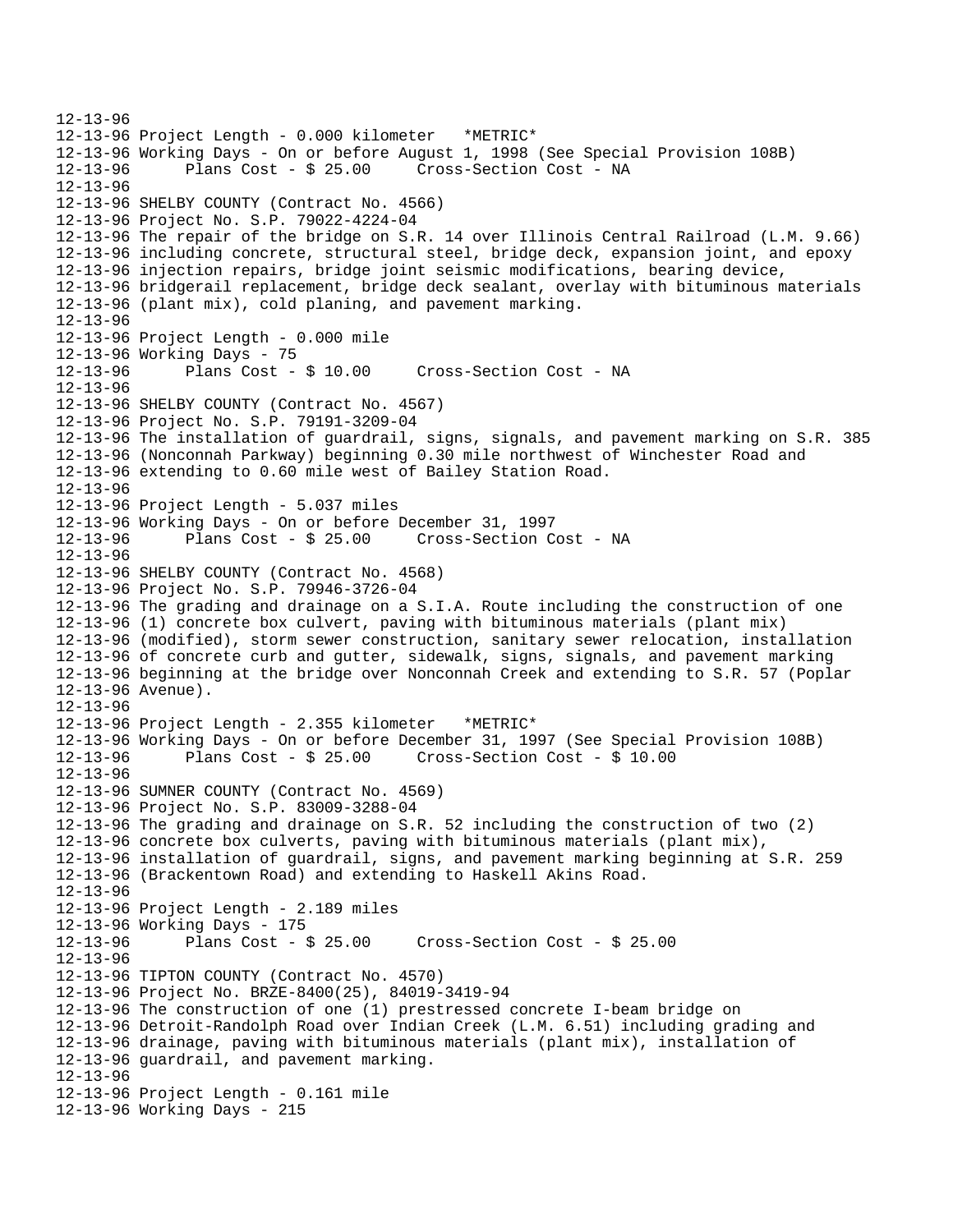12-13-96 Plans Cost - \$ 10.00 Cross-Section Cost - \$0.00 12-13-96 12-13-96 WASHINGTON COUNTY (Contract No. 4571) 12-13-96 Project No. BRZE-9000(28), 90021-3412-94 12-13-96 The construction of one (1) concrete box bridge (3 @ 4.572m X 3.353 m) on Old 12-13-96 Stagecoach Road over Muddy Fork Creek (L.M. 0.75) including grading and 12-13-96 drainage, paving with bituminous materials (plant mix), installation of 12-13-96 guardrail, and pavement marking 12-13-96 12-13-96 Project Length - 0.185 kilometer \*METRIC\* 12-13-96 Working Days - 75 12-13-96 Plans Cost - \$ 10.00 Cross-Section Cost - \$0.00 12-13-96 12-13-96 WEAKLEY COUNTY (Contract No. 4572) 12-13-96 Project No. STP-NH-22(18), 92002-3219-14 12-13-96 The grading and drainage on S.R. 22 including the construction of five (5) 12-13-96 prestressed concrete I-beam bridges over Middle Fork Obion River (L.M. 8.57), 12-13-96 Middle Fork Obion River overflows (L.M. 8.46, L.M. 8.72 and L.M. 9.27), and 12-13-96 Coley Branch (L.M. 8.90), two (2) concrete box bridges (1 - 2 @ 12' X 9' and 1 12-13-96 - 3  $\textcircled{a}$  10' x 10'), four (4) concrete box culverts, paving with bituminous 12-13-96 materials (plant mix) (modified), cold planing, installation of guardrail, 12-13-96 signs, and pavement marking beginning at S.R. 190 and extending to 0.5 mile 12-13-96 south of S.R. 217. 12-13-96 12-13-96 Project Length - 4.820 miles 12-13-96 Working Days - On or before July 1, 1999 12-13-96 Plans Cost - \$ 50.00 Cross-Section Cost - \$ 50.00 12-13-96 The DBE goal for this contract is 12% of the contract amount. 12-13-96 12-13-96 WILLIAMSON COUNTY (Contract No. 4573) 12-13-96 Project No. S.P. 94840-3219-04 12-13-96 The grading and drainage on I-840 including the construction of five (5) 12-13-96 prestressed concrete I-beam bridges over Arno Road, over McClorys Branch, over 12-13-96 McDaniel Road, over Cox Road, and over Wilson Branch, one (1) prestressed 12-13-96 concrete Bulb-Tee beam bridge over the Harpeth River and CSX Railroad, two (2) 12-13-96 concrete box bridges, three (3) concrete box culverts, partial paving with 12-13-96 bituminous materials (plant mix), treated permeable base and portland cement 12-13-96 concrete pavement on the ramps, storm sewer construction, installation of 12-13-96 fence, and pavement marking beginning 0.81 mile west of Arno Road and extending 12-13-96 to 0.61 mile west of U.S. 31A (S.R. 11). 12-13-96 12-13-96 Project Length - 4.986 miles 12-13-96 Working Days - 400 12-13-96 Plans Cost - \$150.00 Cross-Section Cost - \$175.00 12-13-96 The DBE goal for this contract is 3% of the contract amount. 12-13-96 12-13-96 WILSON COUNTY (Contract No. 4574) 12-13-96 Project No. NH-I-40-5(114)231, 95001-3181-44 12-13-96 The interchange modification on S.R. 109 at I-40 including the construction of 12-13-96 one (1) prestressed concrete Bulb-Tee beam bridge on S.R. 109 over I-40, four 12-13-96 (4) concrete slab bridges, grading and drainage, paving with bituminous 12-13-96 materials (plant mix) (polymer modified) on I-40 and with bituminous materials 12-13-96 (plant mix) (modified) on S.R. 109, treated permeable base and portland cement 12-13-96 concrete base on the ramps, storm sewer construction, installation of concrete 12-13-96 curb and gutter, sidewalk, guardrail, fence, signs, and pavement marking 12-13-96 12-13-96 Project Length - 0.909 mile  $12-13-96$  Working Days - On or before June 1, 1998 (See Special Provision 108B)<br> $12-13-96$  Plans Cost - \$ 50.00 Cross-Section Cost - \$ 50.00 Plans Cost -  $$50.00$  Cross-Section Cost -  $$50.00$ 12-13-96 The DBE goal for this contract is 11% of the contract amount.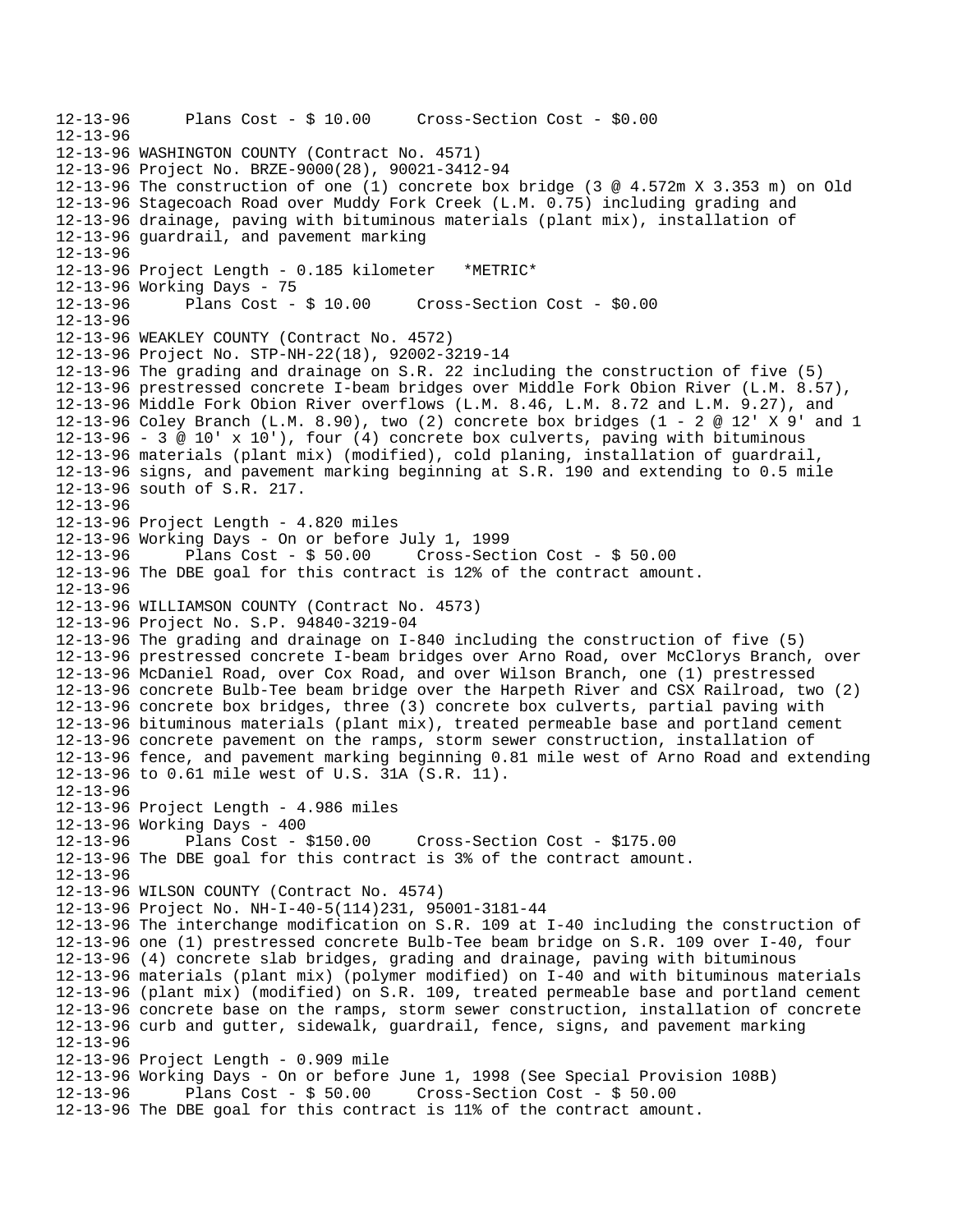12-13-96 ================================================================================ ================================================================================ ================================================================================ ================================================================================ ================================================================================ 01-24-97 ANDERSON AND CAMPBELL COUNTIES (Contract No. 4575) 01-24-97 Project No. S.P. 98012-4181-04 01-24-97 The mowing and litter removal on I-75 and various State Routes. 01-24-97 01-24-97 Project Length - 88.19 miles 01-24-97 Working Days - On or before November 15, 1997 (See Special Provision 108B) 01-24-97 01-24-97 ANDERSON, CAMPBELL, CLAIBORNE, SCOTT AND UNION COUNTIES (Contract No. 4576) 01-24-97 Project No. S.P. 98012-4282-04 01-24-97 The mowing on various State Routes. 01-24-97 01-24-97 Project Length - 219.92 miles 01-24-97 Working Days - 60 (See Special Provision 108B) 01-24-97 01-24-97 BEDFORD AND RUTHERFORD COUNTIES (Contract No. 4577) 01-24-97 Project No. S.P. 98034-4162-04 01-24-97 The mowing on I-24. 01-24-97 01-24-97 Project Length - 33.69 miles 01-24-97 Working Days - 80 (See Special Provision 108B) 01-24-97 01-24-97 BRADLEY AND MCMINN COUNTIES (Contract No. 4578) 01-24-97 Project No. S.P. 98022-4187-04 01-24-97 The mowing and litter removal on I-75. 01-24-97 01-24-97 Project Length - 44.30 miles 01-24-97 Working Days - On or before November 15, 1997 (See Special Provision 108B) 01-24-97 01-24-97 CARROLL, HENRY, OBION AND WEAKLEY COUNTIES (Contract No. 4579) 01-24-97 Project No. S.P. 98043-4242-04 01-24-97 The mowing on various State Routes. 01-24-97 01-24-97 Project Length - 388.91 miles 01-24-97 Working Days - 60 (See Special Provision 108B) 01-24-97 01-24-97 CLAY, FENTRESS, OVERTON AND PICKETT COUNTIES (Contract No. 4580) 01-24-97 Project No. S.P. 98022-4288-04 01-24-97 The mowing on various State Routes. 01-24-97 01-24-97 Project Length - 304.75 miles 01-24-97 Working Days - 80 (See Special Provision 108B) 01-24-97 01-24-97 CLAY, JACKSON, OVERTON, PUTNAM AND SMITH COUNTIES (Contract No. 4582) 01-24-97 Project No. S.P. 98022-4289-04 01-24-97 The mowing on various State Routes. 01-24-97 01-24-97 Project Length - 312.32 miles 01-24-97 Working Days - 80 (See Special Provision 108B) 01-24-97 01-24-97 COFFEE AND FRANKLIN COUNTIES (Contract No. 4583) 01-24-97 Project No. S.P. 98022-4290-04 01-24-97 The mowing on various State Routes. 01-24-97 01-24-97 Project Length - 265.57 miles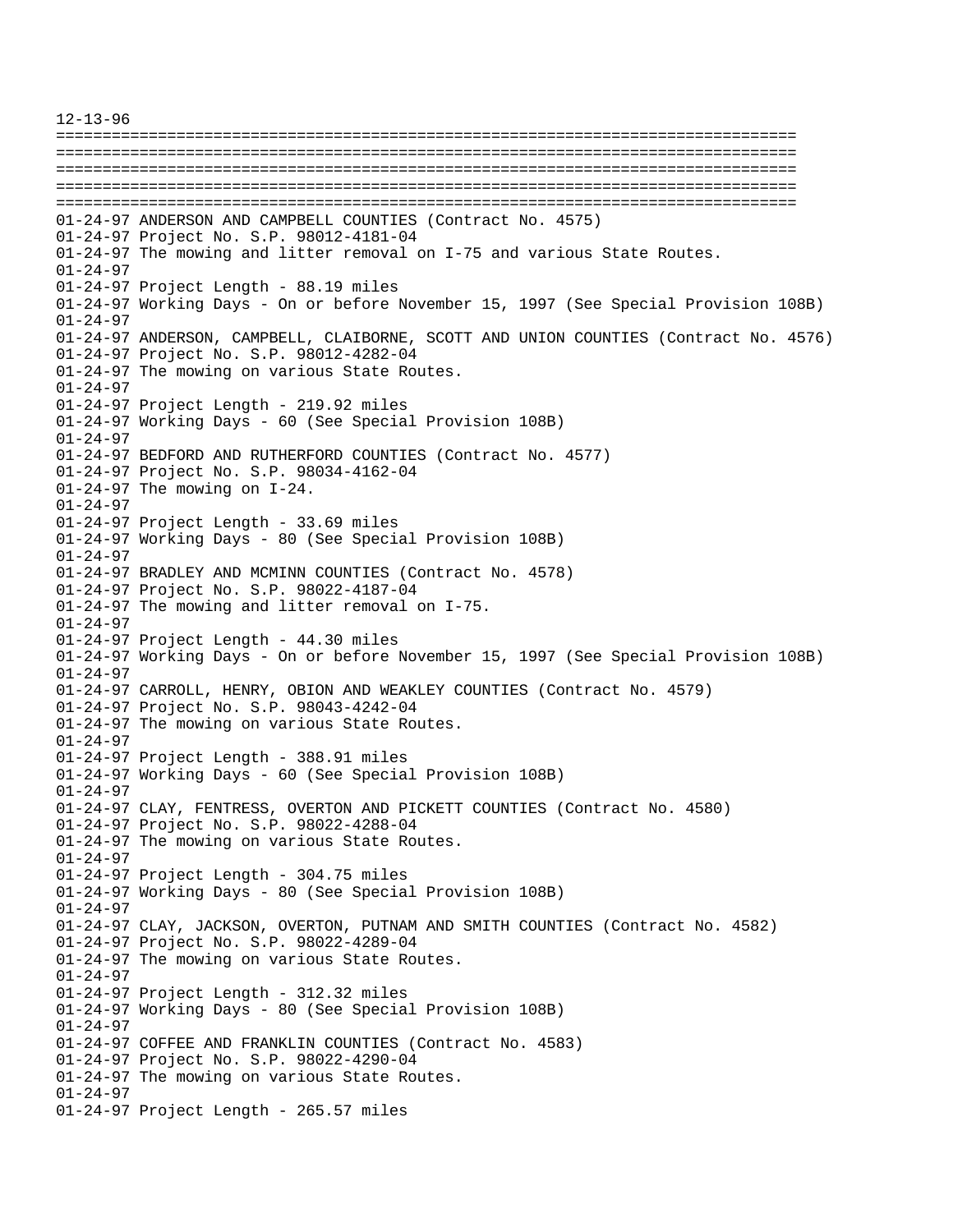01-24-97 Working Days - 60 (See Special Provision 108B) 01-24-97 01-24-97 DEKALB, VAN BUREN AND WHITE COUNTIES (Contract No. 4584) 01-24-97 Project No. S.P. 98022-4291-04 01-24-97 The mowing on various State Routes. 01-24-97 01-24-97 Project Length - 213.05 miles 01-24-97 Working Days - 80 (See Special Provision 108B) 01-24-97 01-24-97 DICKSON AND HICKMAN COUNTIES (Contract No. 4585) 01-24-97 Project No. S.P. 98034-4263-04 01-24-97 The mowing on various State Routes. 01-24-97 01-24-97 Project Length - 290.88 miles 01-24-97 Working Days - 60 (See Special Provision 108B) 01-24-97 01-24-97 DYER, GIBSON AND OBION COUNTIES (Contract No. 4586) 01-24-97 Project No. S.P. 98043-4143-04 01-24-97 The mowing and litter removal on I-155 and various State Routes. 01-24-97 01-24-97 Project Length - 114.69 miles 01-24-97 Working Days - On or before November 15, 1997 (See Special Provision 108B)  $01 - 24 - 97$ 01-24-97 FAYETTE AND HARDEMAN COUNTIES (Contract No. 4587) 01-24-97 Project No. S.P. 98043-4234-04 01-24-97 The mowing on various State Routes. 01-24-97 01-24-97 Project Length - 172.50 miles 01-24-97 Working Days - 60 (See Special Provision 108B) 01-24-97 01-24-97 GILES COUNTY (Contract No. 4588) 01-24-97 Project No. S.P. 28945-4278-04 01-24-97 The mowing on various State Routes. 01-24-97 01-24-97 Project Length - 150.81 miles 01-24-97 Working Days - 60 (See Special Provision 108B) 01-24-97 01-24-97 GILES, MARSHALL, MAURY AND WILLIAMSON COUNTIES (Contract No. 4589) 01-24-97 Project No. S.P. 98034-4164-04 01-24-97 The mowing on I-65 and S.R. 396. 01-24-97 01-24-97 Project Length - 70.25 miles 01-24-97 Working Days - 80 (See Special Provision 108B) 01-24-97 01-24-97 GRUNDY, HAMILTON, MARION AND COFFEE COUNTIES (Contract No. 4590) 01-24-97 Project No. S.P. 98022-4192-04 01-24-97 The mowing and litter removal on I-24. 01-24-97 01-24-97 Project Length - 69.97 miles 01-24-97 Working Days - On or before November 15, 1997 (See Special Provision 108B) 01-24-97 01-24-97 HAMILTON AND MEIGS COUNTIES (Contract No. 4591) 01-24-97 Project No. S.P. 98022-4293-04 01-24-97 The mowing on various State Routes. 01-24-97 01-24-97 Project Length - 127.92 miles 01-24-97 Working Days - 60 (See Special Provision 108B) 01-24-97 01-24-97 HARDIN, MCNAIRY, CHESTER AND WAYNE COUNTIES (Contract No. 4592) 01-24-97 Project No. S.P. 98043-4246-04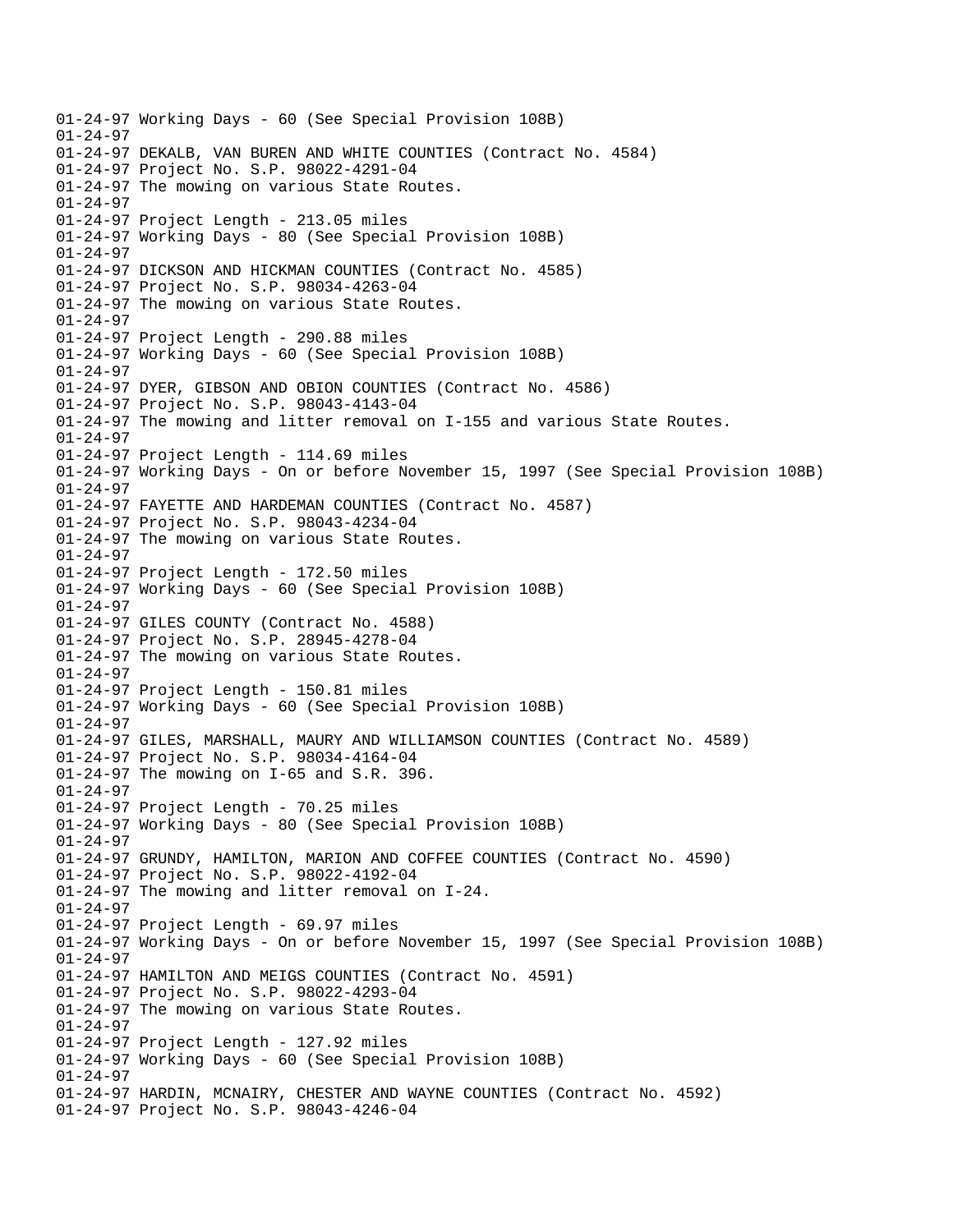01-24-97 The mowing on various State Routes. 01-24-97 01-24-97 Project Length - 253.09 miles 01-24-97 Working Days - 80 (See Special Provision 108B) 01-24-97 01-24-97 KNOX, BLOUNT AND SEVIER COUNTIES (Contract No. 4593) 01-24-97 Project No. S.P. 98012-4183-04 01-24-97 The mowing on various Interstate and State Routes. 01-24-97 01-24-97 Project Length - 102.52 miles 01-24-97 Working Days - 90 (See Special Provision 108B) 01-24-97 01-24-97 LINCOLN AND MOORE COUNTIES (Contract No. 4594) 01-24-97 Project No. S.P. 98034-4265-04 01-24-97 The mowing on various State Routes. 01-24-97 01-24-97 Project Length - 219.23 miles 01-24-97 Working Days - 60 (See Special Provision 108B) 01-24-97 01-24-97 MCMINN AND MEIGS COUNTIES (Contract No. 4595) 01-24-97 Project No. S.P. 98022-4296-04 01-24-97 The mowing on various State Routes. 01-24-97 01-24-97 Project Length - 209.93 miles 01-24-97 Working Days - 80 (See Special Provision 108B) 01-24-97 01-24-97 MARION AND GRUNDY COUNTIES (Contract No. 4596) 01-24-97 Project No. S.P. 98022-4294-04 01-24-97 The mowing on various State Routes. 01-24-97 01-24-97 Project Length - 266.56 miles 01-24-97 Working Days - 60 (See Special Provision 108B) 01-24-97 01-24-97 MAURY COUNTY (Contract No. 4597) 01-24-97 Project No. S.P. 60945-4277-04 01-24-97 The mowing on various State Routes. 01-24-97 01-24-97 Project Length - 211.13 miles 01-24-97 Working Days - 60 (See Special Provision 108B) 01-24-97 01-24-97 MONTGOMERY AND STEWART COUNTIES (Contract No. 4598) 01-24-97 Project No. S.P. 98034-4266-04 01-24-97 The mowing on various State Routes. 01-24-97 01-24-97 Project Length - 253.77 miles 01-24-97 Working Days - 60 (See Special Provision 108B) 01-24-97 01-24-97 MORGAN, MONROE, LOUDON AND ROANE COUNTIES (Contract No. 4599) 01-24-97 Project No. S.P. 98012-4284-04 01-24-97 The mowing on various State Routes. 01-24-97 01-24-97 Project Length - 126.02 miles 01-24-97 Working Days - 60 (See Special Provision 108B) 01-24-97 01-24-97 SEQUATCHIE, BLEDSOE AND VAN BUREN COUNTIES (Contract No. 4600) 01-24-97 Project No. S.P. 98022-4295-04 01-24-97 The mowing on various State Routes. 01-24-97 01-24-97 Project Length - 181.62 miles 01-24-97 Working Days - 60 (See Special Provision 108B)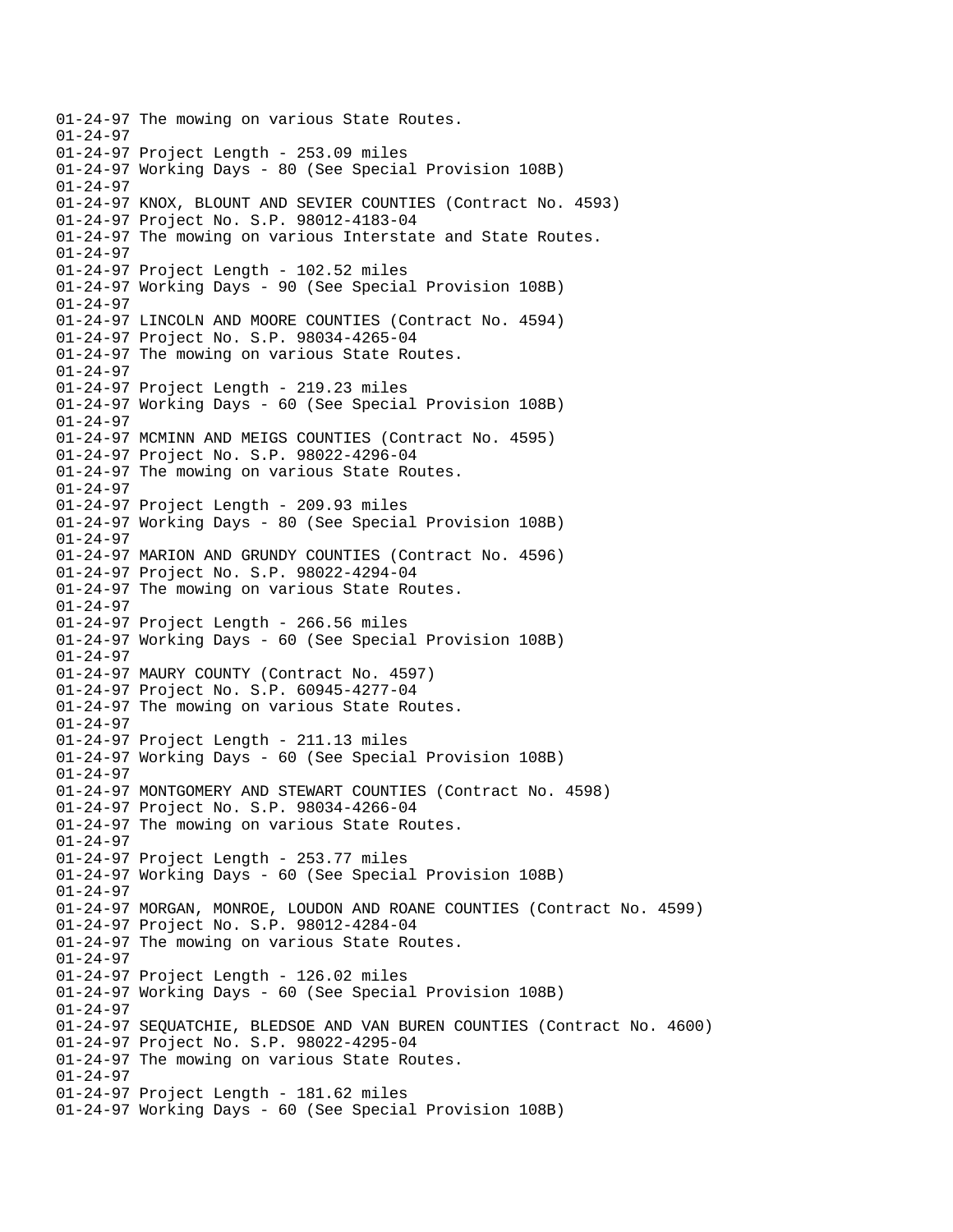01-24-97 01-24-97 SHELBY, TIPTON AND LAUDERDALE COUNTIES (Contract No. 4601) 01-24-97 Project No. S.P. 98043-4144-04 01-24-97 The mowing and litter removal on I-40 and various State Routes. 01-24-97 01-24-97 Project Length - 100.47 miles 01-24-97 Working Days - On or before November 15, 1997 (See Special Provision 108B) 01-24-97 01-24-97 SMITH AND WILSON COUNTIES (Contract No. 4602) 01-24-97 Project No. S.P. 98034-4167-04 01-24-97 The mowing on I-40. 01-24-97 01-24-97 Project Length - 55.17 miles 01-24-97 Working Days - 80 (See Special Provision 108B) 01-24-97 01-24-97 SMITH AND WILSON COUNTIES (Contract No. 4603) 01-24-97 Project No. S.P. 98034-4268-04 01-24-97 The mowing on various State Routes. 01-24-97 01-24-97 Project Length - 264.05 miles 01-24-97 Working Days - 60 (See Special Provision 108B) 01-24-97 ================================================================================ 02-07-97 ANDERSON, CAMPBELL, CLAIBORNE, SCOTT AND UNION COUNTIES (Contract No. 4525) 02-07-97 Project No. S.P. 98012-4178-04 02-07-97 The installation of painted pavement marking lines on various Interstate and 02-07-97 State Routes. 02-07-97 02-07-97 Project Length - 416.310 miles 02-07-97 Working Days - On or before September 1, 1997 (See Special Provision 108B) 02-07-97 NO PLANS CONTRACT 02-07-97 02-07-97 BRADLEY, HAMILTON, MCMINN, MEIGS AND POLK COUNTIES (Contract No. 4526) 02-07-97 Project No. S.P. 98022-4181-04 02-07-97 The installation of painted pavement marking lines on various Interstate and 02-07-97 State Routes. 02-07-97 02-07-97 Project Length - 455.940 miles 02-07-97 Working Days - On or before September 1, 1997 (See Special Provision 108B) 02-07-97 NO PLANS CONTRACT 02-07-97 02-07-97 COCKE, GRAINGER, JEFFERSON, KNOX, AND SEVIER COUNTIES (Contract No. 4533) 02-07-97 Project No. S.P. 98012-4179-04 02-07-97 The installation of painted pavement marking lines on various Interstate and 02-07-97 State Routes. 02-07-97 02-07-97 Project Length - 492.630 miles 02-07-97 Working Days - On or before September 1, 1997 (See Special Provision 108B)<br>02-07-97 NO PLANS CONTRACT 02-07-97 NO PLANS CONTRACT 02-07-97 02-07-97 DAVIDSON COUNTY (Contract No. 4538) 02-07-97 Project No. S.P. 19021-4232-04 02-07-97 The resurfacing of the intersection of U.S. 41 (S.R. 1, Murfreesboro Road) with 02-07-97 Fesslers Lane, Foster Avenue, and Donelson Pike in Nashville with a portland 02-07-97 cement concrete pavement overlay. 02-07-97 02-07-97 Project Length - 0.000 mile 02-07-97 Working Days - On or before July 31, 1997<br>02-07-97 NO PLANS CONTRACT 02-07-97 NO PLANS CONTRACT 02-07-97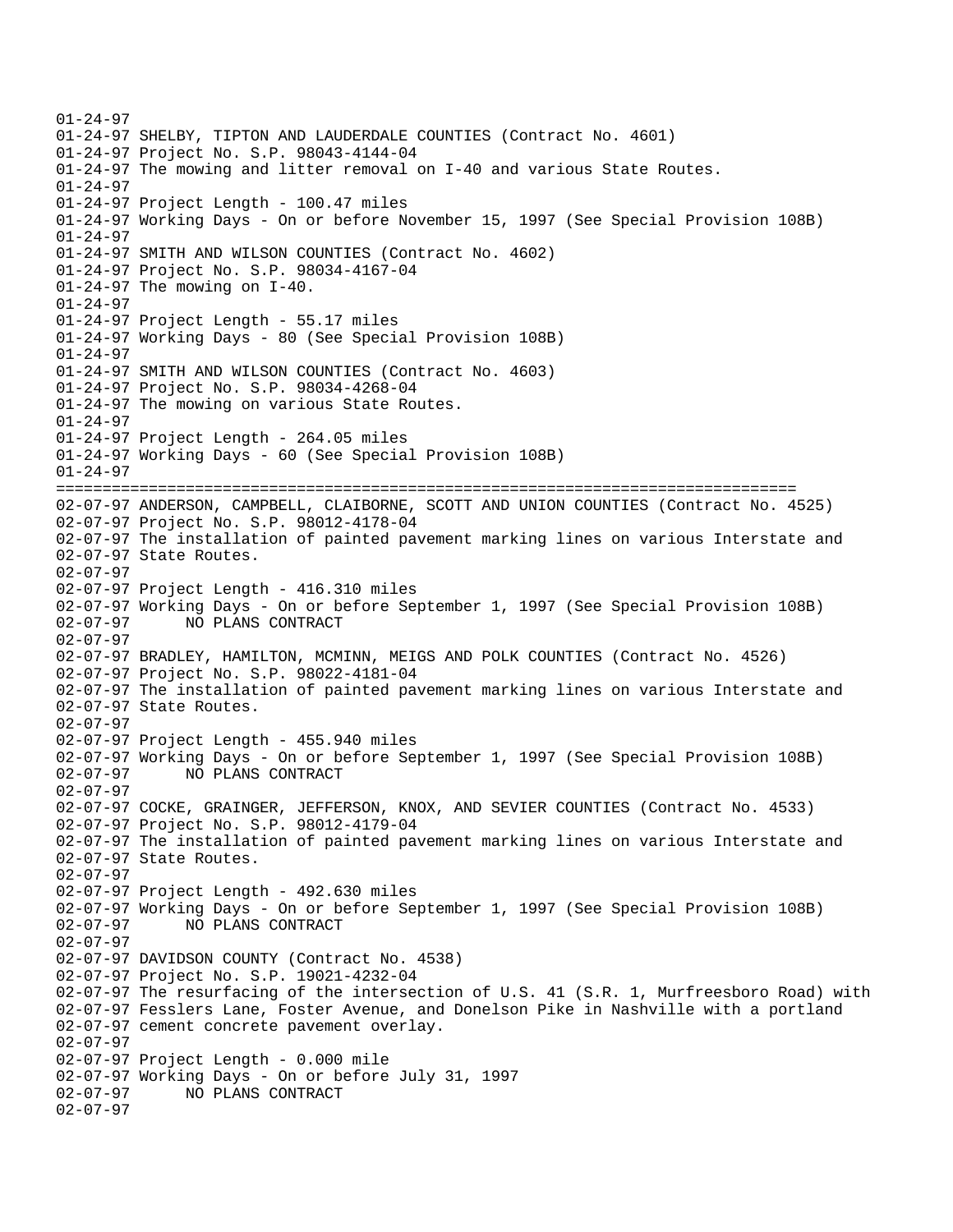```
02-07-97 POLK, MEIGS, AND MCMINN COUNTIES (Contract No. 4562) 
02-07-97 Project No. S.P. 98022-4252-04 
02-07-97 The replacement of eight (8) drainage structures in Polk County on S.R. 30 
02-07-97 (L.M. 11.20), in Meigs County on S.R. 30 (L.M. 5.75), and in McMinn County on 
02-07-97 S.R. 39 (L.M. 17.18), and on S.R. 307 (L.M. 5.83, L.M. 6.78, L.M. 7.20, L.M. 
02-07-97 8.10, and L.M. 2.64) including construction of nine (9) concrete box culverts, 
02-07-97 grading and drainage, paving with bituminous materials (plant mix), 
02-07-97 installation of guardrail, signs, and pavement marking. 
02-07-97 
02-07-97 Project Length - 0.649 mile
02-07-97 Working Days - 250 
02-07-97 Plans Cost - $ 10.00 Cross-Section Cost - $ 10.00 
02-07-97 
02-07-97 TIPTON COUNTY (Contract No. 4570) 
02-07-97 Project No. BRZE-8400(25), 84019-3419-94 
02-07-97 The construction of one (1) prestressed concrete I-beam bridge on 
02-07-97 Detroit-Randolph Road over Indian Creek (L.M. 6.51) including grading and 
02-07-97 drainage, paving with bituminous materials (plant mix), installation of 
02-07-97 guardrail, and pavement marking. 
02-07-97 
02-07-97 Project Length - 0.161 mile 
02-07-97 Working Days - 215<br>02-07-97 Plans Cost - $ 10.00
02-07-97 Plans Cost - $ 10.00 Cross-Section Cost - $0.00 
02-07-97 The DBE goal for this contract is 6% of the contract amount. 
02-07-97 
02-07-97 BEDFORD COUNTY (Contract No. 4604) 
02-07-97 Project No. S.P. 02013-3217-04 
02-07-97 The construction of two (2) concrete slab bridges (1 - 3 @ 18' X 12' and 1 - 2
02-07-97 @ 10' X 6') and one (1) concrete box bridge (2 @ 12' X 7') on S.R. 130 over 
02-07-97 Buchanan Branch (L.M. 6.25) and Rock Spring Branch (L.M. 13.67) including 
02-07-97 grading and drainage, paving with bituminous materials (plant mix), 
02-07-97 installation of guardrail, and pavement marking. 
02-07-97 
02-07-97 Project Length - 0.264 mile 
02-07-97 Working Days - 120 
02-07-97 Plans Cost - $ 10.00 Cross-Section Cost - $0.00 
02-07-97 
02-07-97 BEDFORD, LINCOLN, MARSHALL, MOORE AND RUTHERFORD COUNTIES (Contract No. 4605) 
02-07-97 Project No. S.P. 98034-4170-04 
02-07-97 The installation of painted pavement marking lines on various Interstate and 
02-07-97 State Routes. 
02-07-97 
02-07-97 Project Length - 717.930 miles 
02-07-97 Working Days - On or before September 1, 1997 
02-07-97 NO PLANS CONTRACT 
02-07-97 
02-07-97 BENTON COUNTY (Contract No. 4606) 
02-07-97 Project No. S.P. 03001-4164-04 
02-07-97 The construction of a wastewater treatment plant at the I-40 east bound and 
02-07-97 west bound Rest Areas. 
02-07-97 
02-07-97 Project Length - 0.000 mile 
02-07-97 Working Days - On or before November 1, 1997 
02-07-97 Plans Cost - $ 10.00 Cross-Section Cost - NA 
02-07-97 
02-07-97 BENTON AND HUMPHREYS COUNTIES (Contract No. 4607) 
02-07-97 Project No. S.P. 99999-3613-04 
02-07-97 The construction of covered salt bins at the county maintenance lots. 
02-07-97 
02-07-97 Project Length - 0.000 mile
```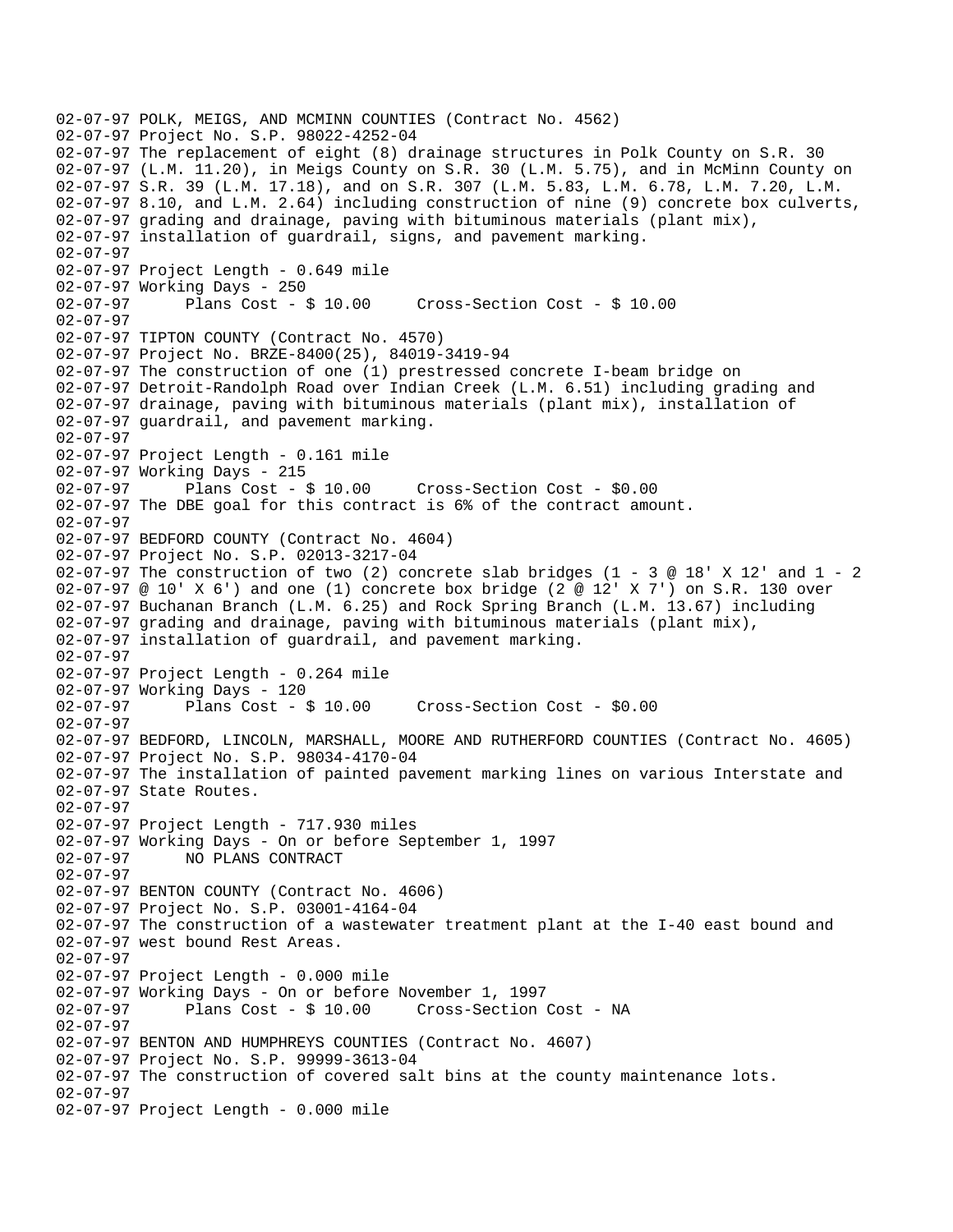```
02-07-97 Working Days - On or before October 1, 1997<br>02-07-97     NO PLANS CONTRACT
              02-07-97 NO PLANS CONTRACT 
02-07-97 
02-07-97 BLEDSOE, CANNON, VAN BUREN, AND WARREN COUNTIES (Contract No. 4608) 
02-07-97 Project No. S.P. 98022-4283-04 
02-07-97 The installation of painted pavement marking lines on various State Routes. 
02-07-97 
02-07-97 Project Length - 394.400 miles 
02-07-97 Working Days - On or before September 1, 1997 
02-07-97 NO PLANS CONTRACT 
02-07-97 
02-07-97 BLOUNT COUNTY (Contract No. 4609) 
02-07-97 Project No. S.P. 05006-4539-04 
02-07-97 The resurfacing on S.R. 73 with bituminous materials (plant mix) (modified), 
02-07-97 including pavement marking beginning at the east end of the bridge over Crooked 
02-07-97 Creek (L.M. 17.20) and extending to 465m east of Rocky Branch Road (L.M. 
02-07-97 20.43). 
02-07-97 
02-07-97 Project Length - 5.200 kilometers * METRIC* 
02-07-97 Working Days - 40 
02-07-97 Plans Cost - $ 3.00 (11" X 18") 
02-07-97 
02-07-97 BLOUNT AND HAMBLEN COUNTIES (Contract No. 4610) 
02-07-97 Project No. S.P. 98012-4265-04 
02-07-97 The construction of one (1) concrete box culvert in Blount County on S.R. 336 
02-07-97 (L.M. 14.21) and two (2) precast concrete box culverts in Hamblen County on 
02-07-97 S.R. 66 (L.M. 2.25 and L.M. 4.10), including grading and drainage, paving with 
02-07-97 bituminous materials (plant mix), installation of guardrail, and pavement 
02-07-97 marking. 
02-07-97 
02-07-97 Project Length - 0.239 mile 
02-07-97 Working Days - 100 (See Special Provision 108B) 
                                       Cross-Section Cost - $0.00
02-07-97 
02-07-97 BRADLEY AND MCMINN COUNTIES (Contract No. 4611) 
02-07-97 Project No. S.P. 98022-4180-04 
02-07-97 The brush and tree removal on I-75 beginning at S.R. 308 and extending to S.R. 
02-07-97 68 at various locations. 
02-07-97 
02-07-97 Project Length - 28.400 miles 
02-07-97 Working Days - On or before October 15, 1997 
02-07-97 Plans Cost - $ 25.00 Cross-Section Cost - NA 
02-07-97 
02-07-97 CANNON COUNTY (Contract No. 4612) 
02-07-97 Project No. S.P. 08005-3224-04 
02-07-97 The construction of one (1) concrete box bridge (2 @ 4.572m X 3.658m) on S.R. 
02-07-97 145 over Sanders Fork Creek (L.M. 4.74), including grading and drainage, paving 
02-07-97 with bituminous materials (plant mix), installation of guardrail, and pavement 
02-07-97 marking. 
02-07-97 
02-07-97 Project Length - 0.180 kilometer * METRIC*
02-07-97 Working Days - 150 
02-07-97 Plans Cost - $ 10.00 Cross-Section Cost - $0.00 
02-07-97 
02-07-97 CARTER, HAMBLEN, HANCOCK, HAWKINS, JOHNSON, AND SULLIVAN COUNTIES 
02-07-97 (Contract No. 4613) 
02-07-97 Project No. S.P. 98012-4176-04 
02-07-97 The installation of painted pavement marking lines on various Interstate and 
02-07-97 State Routes. 
02-07-97
```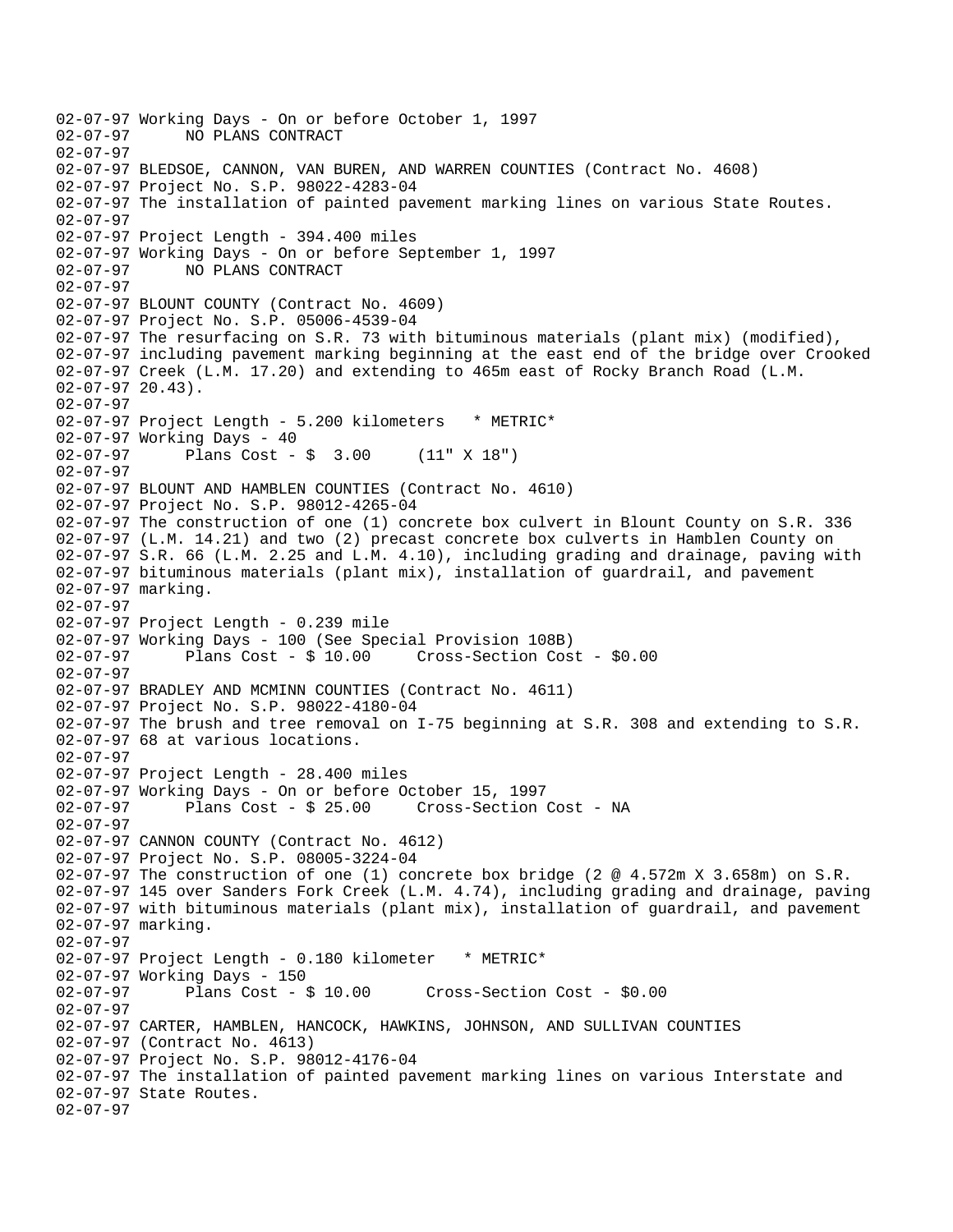```
02-07-97 Project Length - 539.630 miles 
02-07-97 Working Days - On or before September 1, 1997<br>02-07-97 NO PLANS CONTRACT
              02-07-97 NO PLANS CONTRACT 
02-07-97 
02-07-97 CHESTER COUNTY (Contract No. 4614) 
02-07-97 Project No. BR-STP-22(24), 12004-3224-94 
02-07-97 The construction of one (1) concrete box bridge (2 @ 15' X 11') on S.R. 22A 
02-07-97 over Spring Creek (L.M. 8.97) including grading and drainage, paving with 
02-07-97 bituminous materials (plant mix), installation of guardrail, and pavement 
02-07-97 marking. 
02-07-97 Project Length - 0.142 mile 
02-07-97 Working Days - 90<br>02-07-97 Plans Cost - $ 10.00
02-07-97 Plans Cost - $ 10.00 Cross-Section Cost - $0.00 
02-07-97 The DBE goal for this contract is 5% of the contract amount. 
02-07-97 
02-07-97 CLAIBORNE COUNTY (Contract No. 4615) 
02-07-97 Project No. APD-NH-32(16), 13002-3237-64 
02-07-97 The grading and drainage on U.S. 25E (S.R. 32) including the construction of 
02-07-97 four (4) concrete box bridges, one (1) concrete box culvert, paving with 
02-07-97 bituminous materials (plant mix) (modified), installation of guardrail, signs, 
02-07-97 and pavement marking beginning at Jayne Street near Tazewell and extending to 
02-07-97 Sandefur Road. 
02-07-97 
02-07-97 Project Length - 1.760 miles 
02-07-97 Working Days - On or before September 1, 1998 
02-07-97 Plans Cost - $ 25.00 Cross-Section Cost - $ 25.00 
02-07-97 The DBE goal for this contract is 8% of the contract amount. 
02-07-97 
02-07-97 CLAIBORNE COUNTY (Contract No. 4616) 
02-07-97 Project No. STP-H-NHE-32(13), 13001-3220-94 
02-07-97 The intersection improvement at U.S. 25E (S.R. 32) with S.R. 33 in Tazewell 
02-07-97 including grading and drainage, paving with bituminous materials (plant mix), 
02-07-97 installation of concrete curb, signs, signals, and pavement marking 
02-07-97 
02-07-97 Project Length - 0.180 kilometer * METRIC*
02-07-97 Working Days - 40 
02-07-97 Plans Cost - $ 10.00 Cross-Section Cost - $0.00 
02-07-97 
02-07-97 COCKE COUNTY (Contract No. 4617) 
02-07-97 Project No. S.P. 15008-4528-04 
02-07-97 The resurfacing on S.R. 35 with bituminous materials (plant mix) (modified), 
02-07-97 including cold planing and pavement marking beginning at the end of the bridge 
02-07-97 over Pigeon River (L.M. 1.77) and extending to the beginning of the bridge over 
02-07-97 French Broad River (L.M. 3.59). 
02-07-97 
02-07-97 Project Length - 2.930 kilometers * METRIC*
02-07-97 Working Days - 30<br>02-07-97 Plans Cost -
              Plans Cost - $ 3.00 (11" X 18")02-07-97 
02-07-97 COFFEE COUNTY (Contract No. 4618) 
02-07-97 Project No. S.P. 16003-4227-04 
02-07-97 The resurfacing on S.R. 2 with bituminous materials (plant mix) (modified), 
02-07-97 cold planing, installation of guardrail and pavement marking beginning at 
02-07-97 Bashaw Creek Road right (L.M. 12.32) and extending to 0.88 kilometer west of 
02-07-97 the bridge over the Little Duck River (L.M. 15.45). 
02-07-97 
02-07-97 Project Length - 4.942 kilometers * METRIC*
02-07-97 Working Days - 35<br>02-07-97 Plans Cost -
              Plans Cost - $ 3.00 (11" X 18")02-07-97
```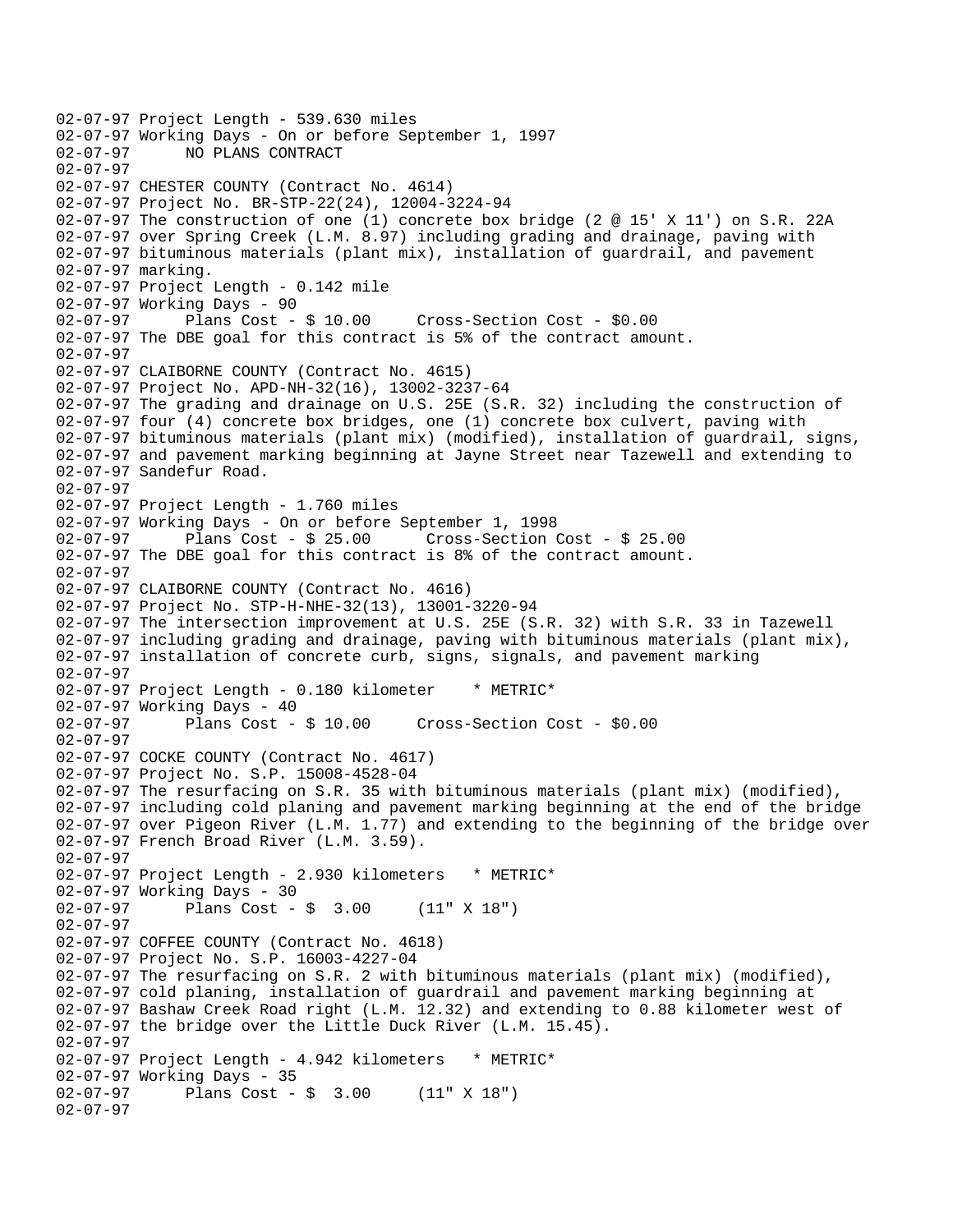```
02-07-97 COFFEE, GRUNDY, MARION, AND SEQUATCHIE COUNTIES (Contract No. 4619) 
02-07-97 Project No. S.P. 98022-4184-04 
02-07-97 The installation of painted pavement marking lines on various Interstate and 
02-07-97 State Routes. 
02-07-97 
02-07-97 Project Length - 381.460 miles 
02-07-97 Working Days - On or before September 1, 1997 
02-07-97 NO PLANS CONTRACT 
02-07-97 
02-07-97 CROCKETT COUNTY (Contract No. 4620) 
02-07-97 Project No. BR-STP-54(19), 17004-3210-94 
02-07-97 The construction of two (2) prestressed concrete I-beam bridges on S.R. 54 over 
02-07-97 branch (L.M. 12.61), over Middle Fork of Forked Deer River (L.M. 12.93) and 
02-07-97 over overflow (L.M. 13.04), including grading and drainage, paving with 
02-07-97 bituminous materials (plant mix), installation of guardrail and pavement 
02-07-97 marking. 
02-07-97 
02-07-97 Project Length - 0.459 mile 
02-07-97 Working Days - On or before December 15, 1998 
02-07-97 Plans Cost - $ 25.00 Cross-Section Cost - $ 10.00 
02-07-97 The DBE goal for this contract is 10% of the contract amount. 
02-07-97 
02-07-97 CUMBERLAND, FENTRESS, PICKETT, AND RHEA COUNTIES (Contract No. 4621) 
02-07-97 Project No. S.P. 98022-4185-04 
02-07-97 The installation of painted pavement marking lines on various Interstate and 
02-07-97 State Routes. 
02-07-97 
02-07-97 Project Length - 402.830 miles 
02-07-97 Working Days - On or before September 1, 1997 
02-07-97 NO PLANS CONTRACT 
02-07-97 
02-07-97 DAVIDSON COUNTY (Contract No. 4622) 
02-07-97 Project No. MA-STP-M-1(73), 19021-3231-54 
02-07-97 The grading and drainage of U.S. 70S (U.S. 41A, S.R.1, Murfreesboro Road) at 
02-07-97 the junction with S.R.254 (Bell Road), including construction of a concrete 
02-07-97 retaining wall, paving with bituminous materials (plant mix) (modified), 
02-07-97 installation of catchbasins, concrete sidewalk, concrete curb and gutter, and 
02-07-97 pavement marking. 
02-07-97 
02-07-97 Project Length - 0.628 mile 
02-07-97 Working Days - On or before June 15, 1998 
02-07-97 Plans Cost - $ 25.00 Cross-Section Cost - $ 10.00 
02-07-97 The DBE goal for this contract is 10% of the contract amount. 
02-07-97 
02-07-97 DAVIDSON COUNTY (Contract No. 4623) 
02-07-97 Project No. S.P. 19085-4207-04 
02-07-97 The resurfacing on S.R. 255 with bituminous materials (plant mix) (fiber 
02-07-97 modified) including cold planing, bridge deck repairs, bridge deck sealant, 
02-07-97 and pavement marking beginning at I-24 (L.M. 4.30) and extending to the Jct. 
02-07-97 with I-40 (L.M. 9.38). 
02-07-97 
02-07-97 Project Length - 8.143 kilometers * METRIC*
02-07-97 Working Days - 40 
02-07-97 Plans Cost - $ 3.00 (11" X 18") 
02-07-97 
02-07-97 DAVIDSON, WILLIAMSON, AND WILSON COUNTIES (Contract No. 4624) 
02-07-97 Project No. S.P. 98034-4171-04 
02-07-97 The installation of painted pavement marking lines on various Interstate and 
02-07-97 State Routes. 
02-07-97
```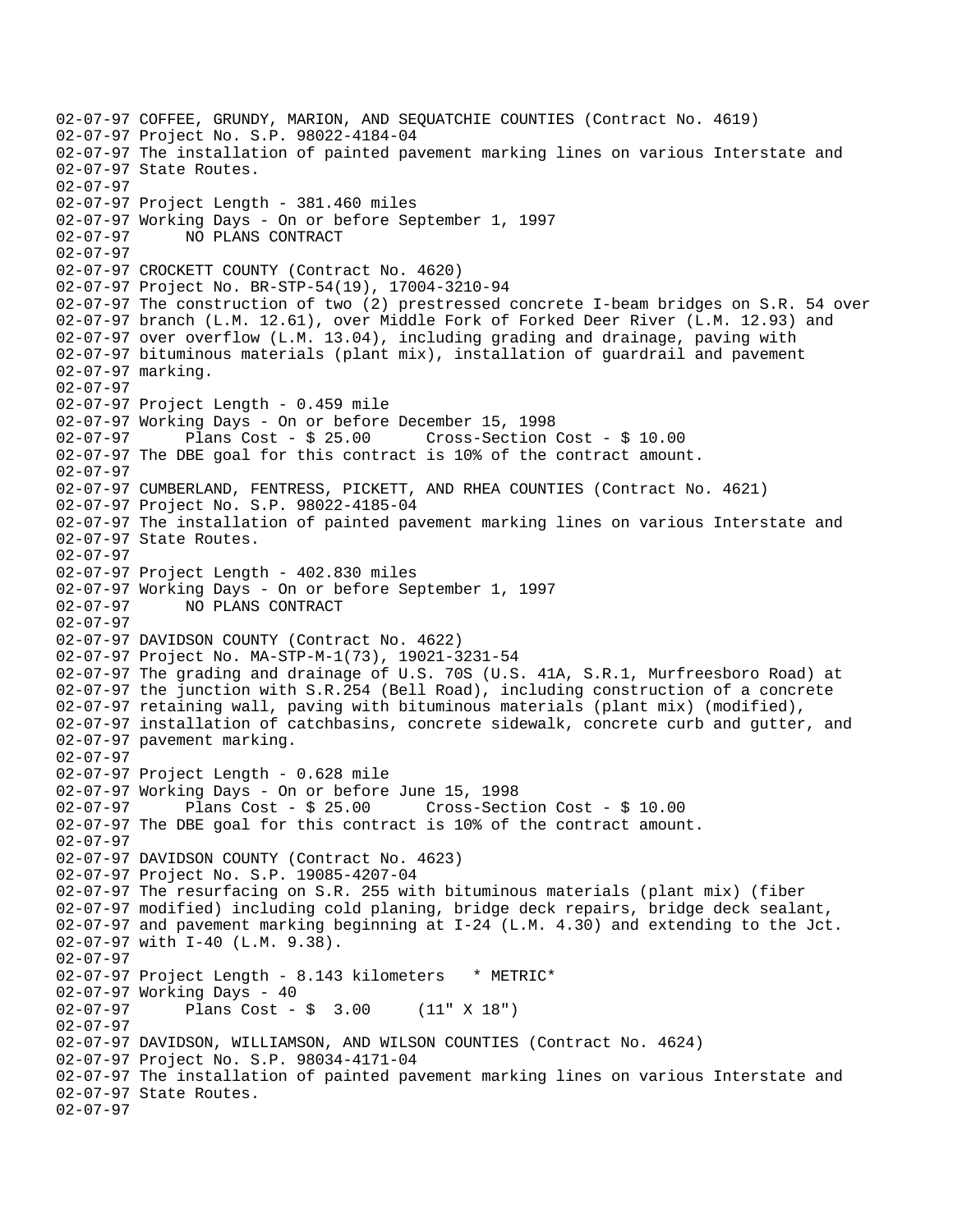```
02-07-97 Project Length - 490.920 miles 
02-07-97 Working Days - On or before September 1, 1997<br>02-07-97 NO PLANS CONTRACT
              02-07-97 NO PLANS CONTRACT 
02-07-97 
02-07-97 FAYETTE COUNTY (Contract No. 4625) 
02-07-97 Project No. BR-STP-194(3), 24013-3218-94 
02-07-97 The construction of one (1) prestressed concrete box beam bridge on S.R. 194 
02-07-97 over Hurricane Creek (L.M. 2.14) including grading and drainage, paving with 
02-07-97 bituminous materials (plant mix), installation of guardrail and pavement 
02-07-97 marking. 
02-07-97 
02-07-97 Project Length - 0.180 mile 
02-07-97 Working Days - 100 
02-07-97 Plans Cost - $ 10.00 Cross-Section Cost - $0.00 
02-07-97 
02-07-97 GIBSON COUNTY (Contract No. 4626) 
02-07-97 Project No. S.P. 27001-4229-04, 27007-4307-04 
02-07-97 The resurfacing on S.R. 76 and S.R. 5 with bituminous materials (plant mix), 
02-07-97 including cold planing and pavement marking on S.R. 76 beginning at the 
02-07-97 railroad crossing (L.M. 1.06) and extending to the Jct. of S.R. 5, and on S.R.5 
02-07-97 beginning at the Jct. of S.R. 76 and extending to the CSX railroad crossing. 
02-07-97 
02-07-97 Project Length - 1.290 kilometers * METRIC*
02-07-97 Working Days - 45<br>02-07-97 Plans Cost -
              Plans Cost - $ 3.00 (11" X 18")
02-07-97 
02-07-97 GIBSON COUNTY (Contract No. 4627) 
02-07-97 Project No. S.P. 27004-4267-04 
02-07-97 The resurfacing on Old S.R. 43 with bituminous materials (plant mix), including 
02-07-97 pavement marking beginning at the ramp from new S.R. 43 and extending to the 
02-07-97 Jct. of S.R. 105. 
02-07-97 
02-07-97 Project Length - 4.635 kilometers * METRIC*
02-07-97 Working Days - 45<br>02-07-97 Plans Cost -
              Plans Cost - $ 3.00 (11" X 18")02-07-97 
02-07-97 HAMILTON COUNTY (Contract No. 4628) 
02-07-97 Project No. S.P. 33035-4220-04 
02-07-97 The overlay on S.R. 29 with an emulsified asphalt micro-surfacing including 
02-07-97 pavement marking beginning at the ramp from Signal Mountain Boulevard (L.M. 
02-07-97 1.19) and extending to the bridge over S.R. 153 (L.M. 11.04).. 
02-07-97 
02-07-97 Project Length - 14.113 kilometers * METRIC* 
02-07-97 Working Days - 35 
02-07-97 Plans Cost - $ 3.00 (11" X 18") 
02-07-97 
02-07-97 HAMILTON COUNTY (Contract No. 4629) 
02-07-97 Project No. S.P. 33050-4302-04, 33318-4301-04 
02-07-97 The resurfacing on S.R. 148 and S.R. 318 with bituminous materials (plant mix),
02-07-97 cold planing, and pavement marking on S.R. 148 beginning at the Georgia State 
02-07-97 line (L.M. 0.00) and extending to S.R. 2 (L.M. 3.99) and on S.R. 318 beginning 
02-07-97 at S.R. 2 (L.M. 0.00) and extending to S.R. 148 (L.M. 1.05). 
02-07-97 
02-07-97 Project Length - 8.025 kilometers * METRIC*
02-07-97 Working Days - 35 
02-07-97 Plans Cost - $ 3.00 (11" X 18") 
02-07-97 
02-07-97 HAMILTON COUNTY (Contract No. 4630) 
02-07-97 Project No. S.P. 33999-3639-04 
02-07-97 The construction of covered salt bins at the Regional maintenance lot.
```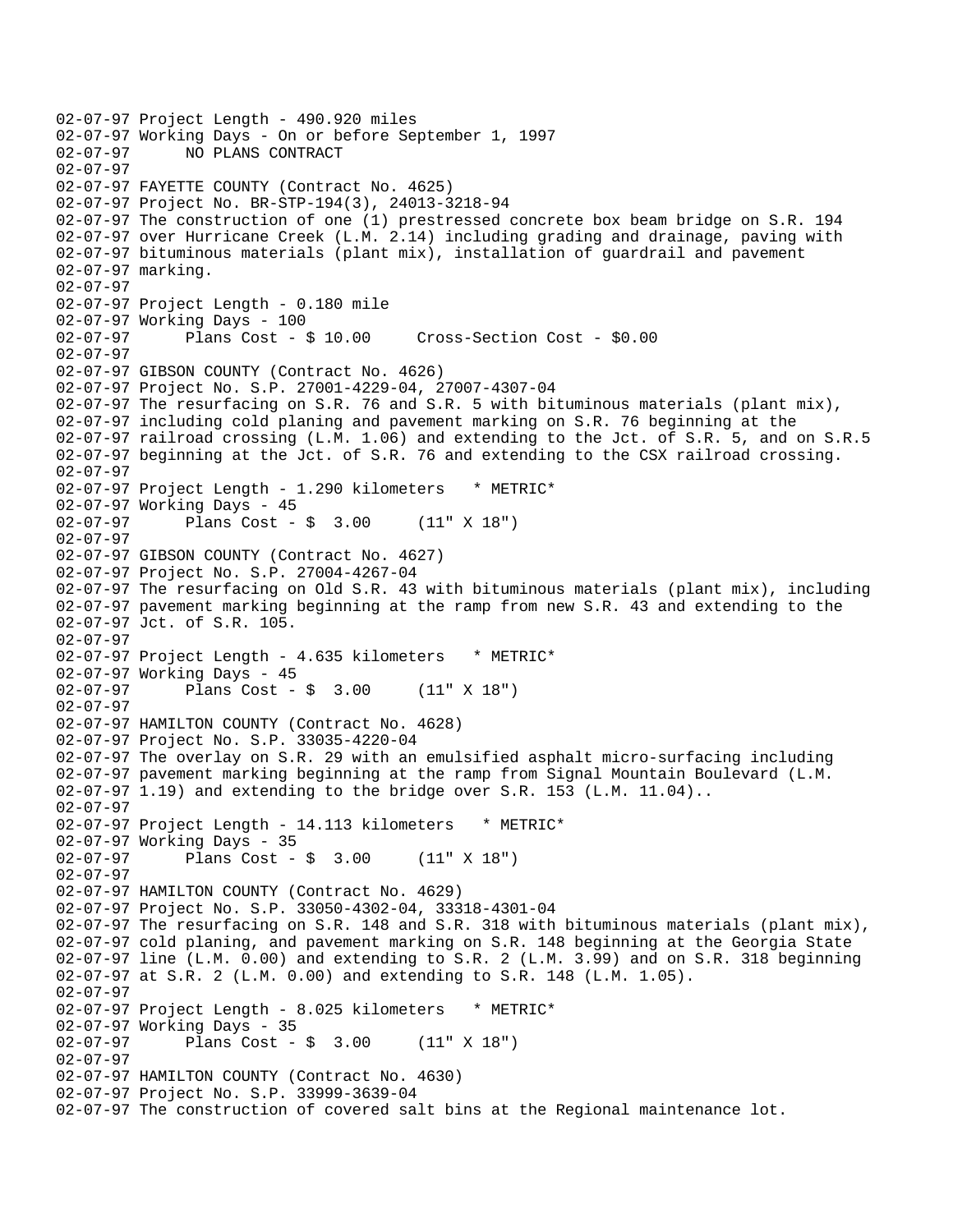```
02-07-97 
02-07-97 Project Length - 0.000 mile 
02-07-97 Working Days - On or before October 1, 1997 
02-07-97 NO PLANS CONTRACT 
02-07-97 
02-07-97 HARDEMAN COUNTY (Contract No. 4631) 
02-07-97 Project No. S.P. 35003-4217-04 
02-07-97 The resurfacing on S.R. 18 with bituminous materials (plant mix), including 
02-07-97 pavement marking beginning at S.R. 15 (L.M. 17.35) and extending to near S.R. 
02-07-97 100 (L.M. 26.00). 
02-07-97 
02-07-97 Project Length - 13.920 kilometers * METRIC* 
02-07-97 Working Days - 30 
02-07-97 Plans Cost - $ 3.00 (11" X 18") 
02-07-97 
02-07-97 HARDIN COUNTY (Contract No. 4632) 
02-07-97 Project No. S.P. 36014-4314-04 
02-07-97 The resurfacing on S.R. 203 with bituminous materials (plant mix), including 
02-07-97 pavement marking beginning at Burnt Church Road (L.M. 7.50) and extending to 
02-07-97 L.M. 12.75. 
02-07-97 
02-07-97 Project Length - 8.448 kilometers * METRIC*
02-07-97 Working Days - 60 
02-07-97 Plans Cost - $ 3.00 (11" X 18") 
02-07-97 
02-07-97 HAYWOOD, LAUDERDALE, SHELBY AND TIPTON COUNTIES (Contract No. 4633) 
02-07-97 Project No. S.P. 98043-4145-04 
02-07-97 The installation of painted pavement marking lines on various Interstate and 
02-07-97 State Routes. 
02-07-97 
02-07-97 Project Length - 508.220 miles 
02-07-97 Working Days - On or before September 1, 1997<br>02-07-97 MO PLANS CONTRACT
              02-07-97 NO PLANS CONTRACT 
02-07-97 
02-07-97 HAYWOOD, LAUDERDALE, AND WEAKLEY COUNTIES (Contract No. 4634) 
02-07-97 Project No. S.P. 98994-3615-04 
02-07-97 The construction of covered salt bins at the county maintenance lots. 
02-07-97 
02-07-97 Project Length - 0.000 mile 
02-07-97 Working Days - On or before October 1, 1997 
02-07-97 NO PLANS CONTRACT 
02-07-97 
02-07-97 HENDERSON COUNTY (Contract No. 4635) 
02-07-97 Project No. BR-STP-20(11), 39003-3258-94 
02-07-97 The construction of one (1) concrete box bridge (3 @ 18' X 14') on S.R. 20 over 
02-07-97 One Mile Branch (L.M. 11.73) including grading and drainage, paving with 
02-07-97 bituminous materials (plant mix), storm sewer construction, installation of 
02-07-97 concrete curb and gutter, sidewalk, guardrail, and pavement marking. 
02-07-97 
02-07-97 Project Length - 0.117 mile 
02-07-97 Working Days - 90 
02-07-97 Plans Cost - $ 10.00 Cross-Section Cost - $0.00 
02-07-97 
02-07-97 HENDERSON COUNTY (Contract No. 4636) 
02-07-97 Project No. S.P. 39007-4210-04 
02-07-97 The resurfacing on S.R. 100 with bituminous materials (plant mix), including 
02-07-97 pavement marking beginning at S.R. 104 (L.M. 5.83) and extending to the Decatur 
02-07-97 County line (L.M. 10.64). 
02-07-97 
02-07-97 Project Length - 7.741 kilometers * METRIC*
```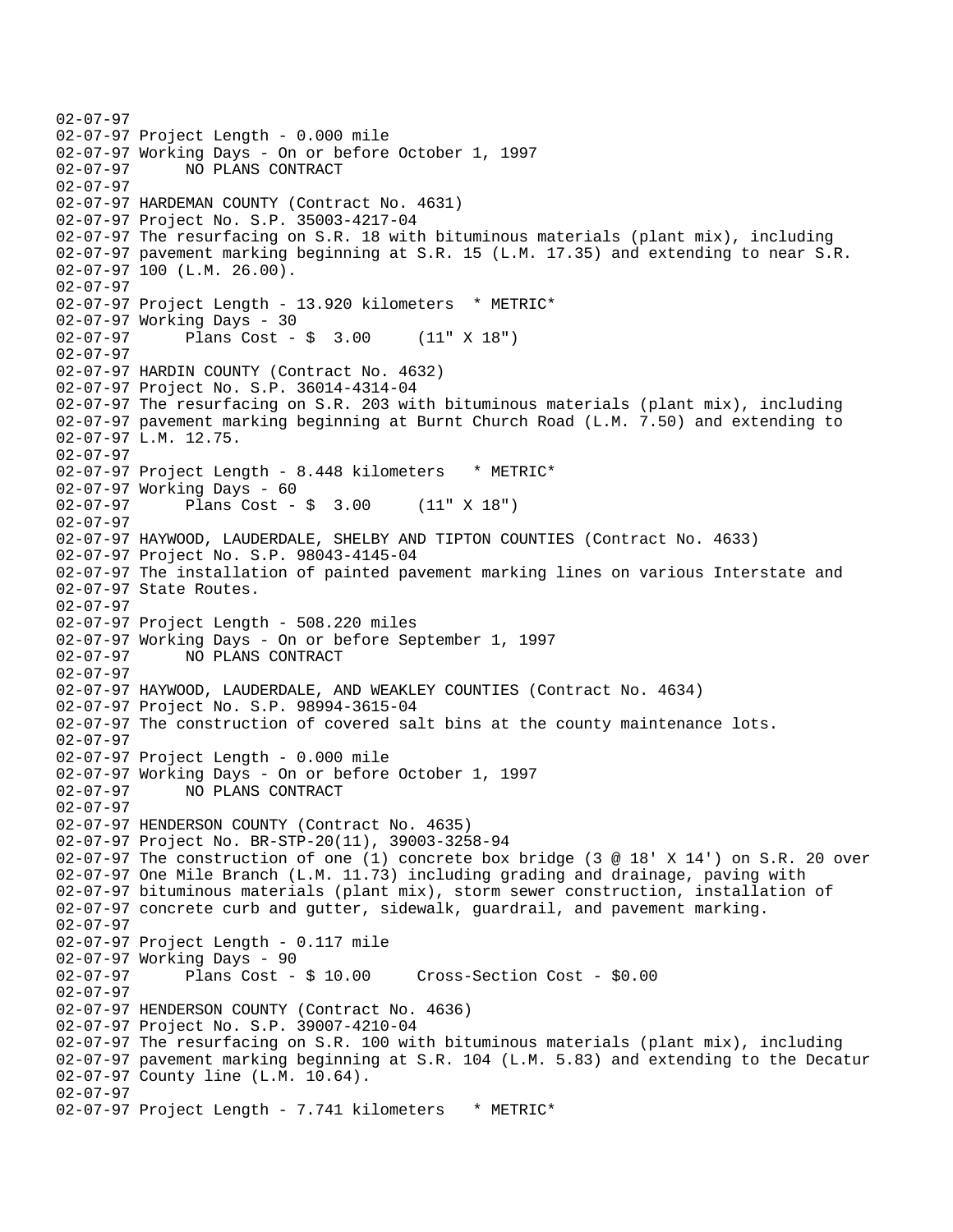```
02-07-97 Working Days - 45<br>02-07-97 Plans Cost -
              Plans Cost - $ 3.00 (11" X 18")02-07-97 
02-07-97 HOUSTON COUNTY (Contract No. 4637) 
02-07-97 Project No. S.P. 42002-4208-04 
02-07-97 The bridge repair on S.R. 49 over Erin Branch (L.M. 5.38) including concrete, 
02-07-97 non-penetrating concrete sealant, bridge deck sealant, overlay with bituminous 
02-07-97 materials (plant mix), cold planing, installation of guardrail, and pavement 
02-07-97 marking. 
02-07-97 
02-07-97 Project Length - 0.000 kilometer *METRIC* 
02-07-97 Working Days - 50 
02-07-97 Plans Cost - $ 3.00 Cross-Section Cost - NA 
02-07-97 
02-07-97 JACKSON COUNTY (Contract No. 4638) 
02-07-97 Project No. S.P. 44023-4302-04 
02-07-97 The resurfacing on S.R. 290 with bituminous materials (plant mix), and pavement 
02-07-97 marking beginning at S.R. 53 (L.M. 0.00) and extending to S.R. 56 (L.M. 10.60). 
02-07-97 
02-07-97 Project Length - 17.058 kilometers * METRIC* 
02-07-97 Working Days - 40 
02-07-97 Plans Cost - $ 3.00 (11" X 18") 
02-07-97 
02-07-97 JEFFERSON COUNTY (Contract No. 4639) 
02-07-97 Project No. STP-M-92(6), 45012-3237-54 
02-07-97 The signalization at the intersection of S.R. 92 with George Avenue (L.M. 
02-07-97 17.71) in Jefferson City. 
02-07-97 
02-07-97 Project Length - 0.000 kilometer *METRIC* 
02-07-97 Working Days - On or before November 1, 1997 
02-07-97 Plans Cost - $ 3.00 Cross-Section Cost - NA 
02-07-97 
02-07-97 JEFFERSON COUNTY (Contract No. 4640) 
02-07-97 Project No. S.P. 45005-3209-04 
02-07-97 The construction of one (1) prestressed concrete I-beam bridge on U.S. 25E 
02-07-97 (S.R. 32, South State Street) over Southern Railroad (L.M. 4.56) in White Pine 
02-07-97 including grading and drainage, paving with bituminous materials (plant mix), 
02-07-97 installation of guardrail, and pavement marking. 
02-07-97 
02-07-97 Project Length - 0.115 mile 
02-07-97 Working Days - 125 
02-07-97 Plans Cost - $ 10.00 Cross-Section Cost - $0.00 
02-07-97 
02-07-97 JEFFERSON COUNTY (Contract No. 4641) 
02-07-97 Project No. S.P. 45008-4306-04 
02-07-97 The resurfacing on S.R. 139 with bituminous materials (plant mix), including 
02-07-97 pavement marking beginning at the Sevier County line (L.M. 0.00) and extending 
02-07-97 to the Jct. with S.R. 92 (L.M. 7.95). 
02-07-97 
02-07-97 Project Length - 12.790 kilometers * METRIC*
02-07-97 Working Days - 30 
02-07-97 Plans Cost - $ 3.00 (11" X 18") 
02-07-97 
02-07-97 JOHNSON COUNTY (Contract No. 4642) 
02-07-97 Project No. S.P. 46007-4206-04 
02-07-97 The repair of the bridge on S.R. 133 over Beaver Dam Creek (L.M. 3.14) 
02-07-97 including concrete, bridge deck repairs, bridgerail replacement, paving on the 
02-07-97 approaches with bituminous materials (plant mix), cold planing, installation of 
02-07-97 guardrail, and pavement marking. 
02-07-97
```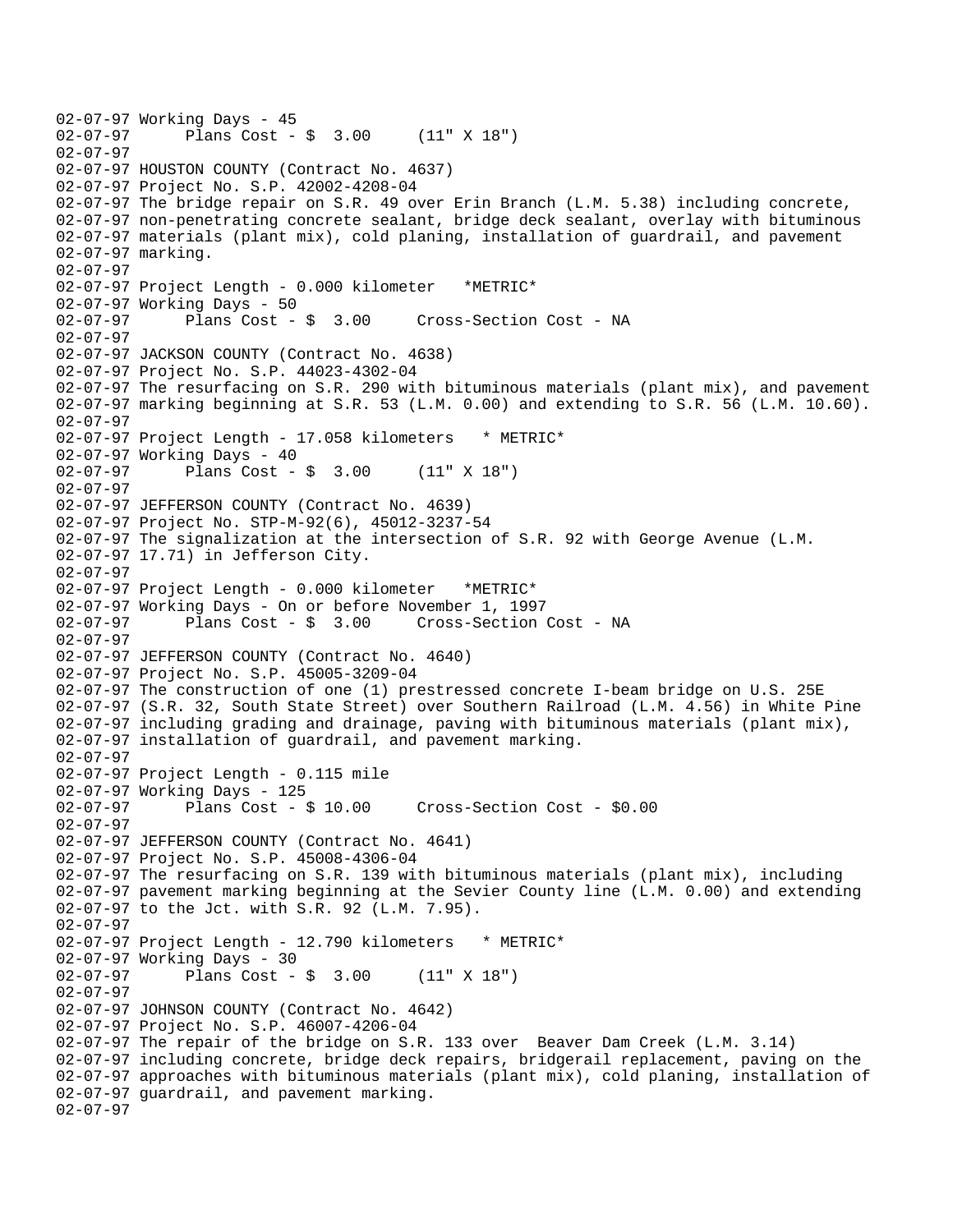```
02-07-97 Project Length - 0.000 mile 
02-07-97 Working Days - 60<br>02-07-97 Plans Cost - $ 10.00
                                        Cross-Section Cost - NA
02-07-97 
02-07-97 KNOX COUNTY (Contract No. 4643) 
02-07-97 Project No. BRZE-4700(19), 47946-3570-94 
02-07-97 The construction of one (1) concrete slab bridge (3 @ 18' X 8') on Tazewell 
02-07-97 Pike over First Creek (L.M. 0.05) in Knoxville including grading and drainage, 
02-07-97 paving with bituminous materials (plant mix), installation of guardrail, fence, 
02-07-97 and pavement marking. 
02-07-97 
02-07-97 Project Length - 0.062 mile 
02-07-97 Working Days - 75 
02-07-97 Plans Cost - $ 10.00 Cross-Section Cost - $0.00 
02-07-97 
02-07-97 KNOX COUNTY (Contract No. 4644) 
02-07-97 Project No. CM-STP-9109(25), 47946-3472-54 
02-07-97 CM-STP-9109(27), 47946-3473-54 
02-07-97 
02-07-97 Project No. CM-STP-9109(25), 47946-3472-54 
02-07-97 The signalization at the intersection of Pleasant Ridge Road with Schaad Drive 
02-07-97 in Knoxville. 
02-07-97 Project Length - 0.000 kilometer 
02-07-97 
02-07-97 Project No. CM-STP-9109(27), 47946-3473-54 
02-07-97 The signalization at the intersection of S.R. 9 (Clinton Highway) with S.R. 131 
02-07-97 (West Emory Road) and Cedar Bluff Road with Dutchtown Road/Bagley Lane and with 
02-07-97 Fox Lonas Road in Knoxville. 
02-07-97 Project Length - 0.000 kilometer 
02-07-97 
02-07-97 Total Project Length - 0.000 kilometer *METRIC* 
02-07-97 Working Days - On or before December 1, 1997<br>02-07-97 Plans Cost - $ 10.00 Cross-Section
                                        Cross-Section Cost - NA
02-07-97 
02-07-97 KNOX, HAWKINS, AND WASHINGTON COUNTIES (Contract No. 4645) 
02-07-97 Project No. STP-H-NHE-REG1(1), 98012-3247-94 
02-07-97 The guardrail terminal upgrade at various locations on various State Routes. 
02-07-97 
02-07-97 Project Length - 0.000 mile 
02-07-97 Working Days - On or before June 1, 1997 
02-07-97 NO PLANS CONTRACT 
02-07-97 
02-07-97 KNOX COUNTY (Contract No. 4646) 
02-07-97 Project No. S.P. 47007-4129-04 
02-07-97 The portland cement concrete pavement rehabilitation on I-75/I-640, including 
02-07-97 treated permeable base, paving with bituminous materials (plant mix) on the 
02-07-97 shoulders, grading and drainage, resealing joints, crack sealant, concrete slab 
02-07-97 repairs, grinding concrete pavement, installation of guardrail, and pavement 
02-07-97 marking, beginning at the ramp to S.R. 62 (Western Avenue) and extending to the 
02-07-97 ramp to I-75/I-275. 
02-07-97 
02-07-97 Project Length - 2.280 miles 
02-07-97 Working Days - On or before August 15, 1997 
02-07-97 Plans Cost - $ 10.00 Cross-Section Cost - $0.00 
02-07-97 
02-07-97 KNOX COUNTY (Contract No. 4647) 
02-07-97 Project No. S.P. 47024-3231-04 
02-07-97 The grading and drainage on S.R. 71 (James White Parkway) including the 
02-07-97 construction of three (3) continuous steel welded plate girder bridges on S.R. 
02-07-97 158 over S.R. 71, ramp over S.R. 158, and ramp over S.R. 71, three (3)
```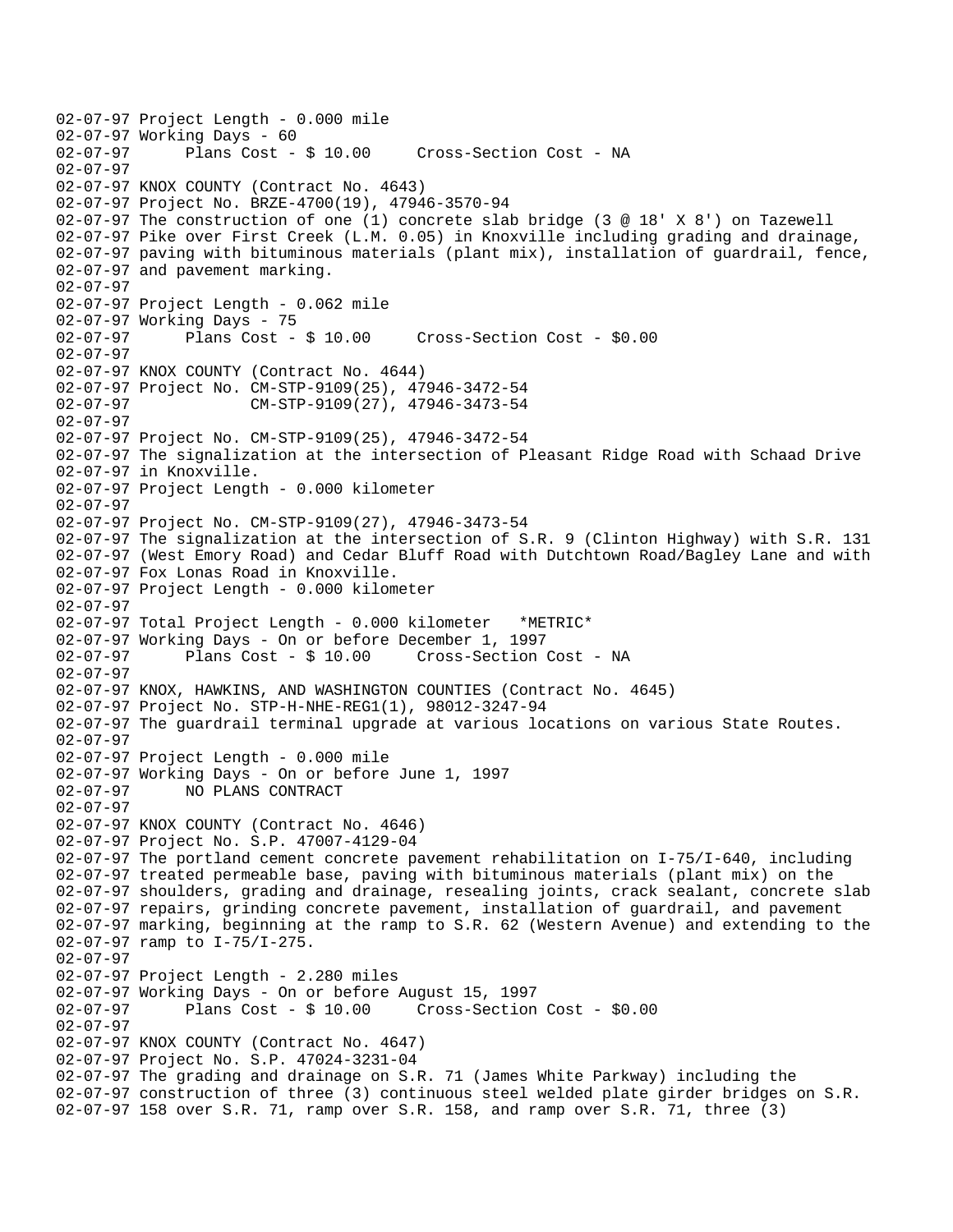02-07-97 prestressed concrete box beam bridges on Mulvaney Street over S.R. 71, 02-07-97 pedestrian bridge over S.R. 71, and S.R. 71 over Riverside Drive, one (1) 02-07-97 continuous cast-in-place concrete deck bridge on Hill Avenue over S.R. 71, 02-07-97 thirty-one (31) reinforced concrete retaining walls, one (1) concrete box 02-07-97 modification, paving with bituminous materials (plant mix) (modified), treated 02-07-97 permeable base and portland cement concrete pavement on the ramps, storm sewer 02-07-97 construction, utility adjustments, installation of concrete curb and gutter, 02-07-97 sidewalk, guardrail, fence, concrete median barrier, signs, signals, lighting, 02-07-97 and pavement marking beginning at S.R. 158 (Neyland Drive) and extending to the 02-07-97 bridge over the Tennessee River. 02-07-97 02-07-97 Project Length - 1.338 miles 02-07-97 Working Days - On or before December 31, 1999 (See Special Provision 108B) 02-07-97 Plans Cost - \$200.00 Cross-Section Cost - \$100.00 02-07-97 A PRE-BIDDING MEETING FOR CONTRACT NO. 4647 WILL BE HELD AT 9:00 A.M. (EST), 02-07-97 ON FRIDAY, JANUARY 24, 1997, AT THE TENNESSEE DEPARTMENT OF TRANSPORTATION 02-07-97 REGION I AUDITORIUM, 7345 REGION LANE, KNOXVILLE, TN. 37914. BIDS ON THIS 02-07-97 PROJECT WILL ONLY BE ACCEPTED FROM THOSE WHO ATTEND THIS MEETING. 02-07-97 02-07-97 KNOX AND LOUDON COUNTIES (Contract No. 4648) 02-07-97 Project No. S.P. 98991-3622-04 02-07-97 The construction of covered salt bins at the county maintenance lots. 02-07-97 02-07-97 Project Length - 0.000 mile 02-07-97 Working Days - On or before October 1, 1997 02-07-97 NO PLANS CONTRACT 02-07-97 02-07-97 LAWRENCE COUNTY (Contract No. 4649) 02-07-97 Project No. S.P. 50002-4524-04 02-07-97 The resurfacing on S.R. 15 with bituminous materials (plant mix) and pavement 02-07-97 marking beginning at the Wayne County line (L.M. 0.00) and extending to Orton 02-07-97 Road (L.M. 7.64). 02-07-97 02-07-97 Project Length - 12.290 kilometers \* METRIC\* 02-07-97 Working Days - 45 02-07-97 Plans Cost - \$ 3.00 (11" X 18") 02-07-97 02-07-97 LINCOLN COUNTY (Contract No. 4650) 02-07-97 Project No. STP-NH-15(66), 52004-3226-14 02-07-97 The widening of U.S. 64 (S.R. 15) to four (4) lanes including grading and 02-07-97 drainage, construction of two (2) prestressed concrete I-beam bridges, one (1) 02-07-97 concrete box bridge, paving with bituminous materials (plant mix) (modified), 02-07-97 installation of catchbasins,concrete curb and gutter, guardrail, side drains, 02-07-97 underdrains, and pavement marking, beginning 0.8 mile east of S.R. 244 and 02-07-97 extending to 0.29 mile east of S.R. 273 (Elkton Pike). 02-07-97 02-07-97 Project Length - 6.883 miles 02-07-97 Working Days - On or before June 1, 1999 Plans  $Cost - $ 50.00$  Cross-Section Cost - \$100.00 02-07-97 The DBE goal for this contract is 14% of the contract amount. 02-07-97 02-07-97 LOUDON, MONROE, MORGAN, AND ROANE COUNTIES (Contract No. 4651) 02-07-97 Project No. S.P. 98012-4175-04 02-07-97 The installation of painted pavement marking lines on various Interstate and 02-07-97 State Routes. 02-07-97 02-07-97 Project Length - 478.040 miles 02-07-97 Working Days - On or before September 1, 1997<br>02-07-97 MO PLANS CONTRACT 02-07-97 NO PLANS CONTRACT 02-07-97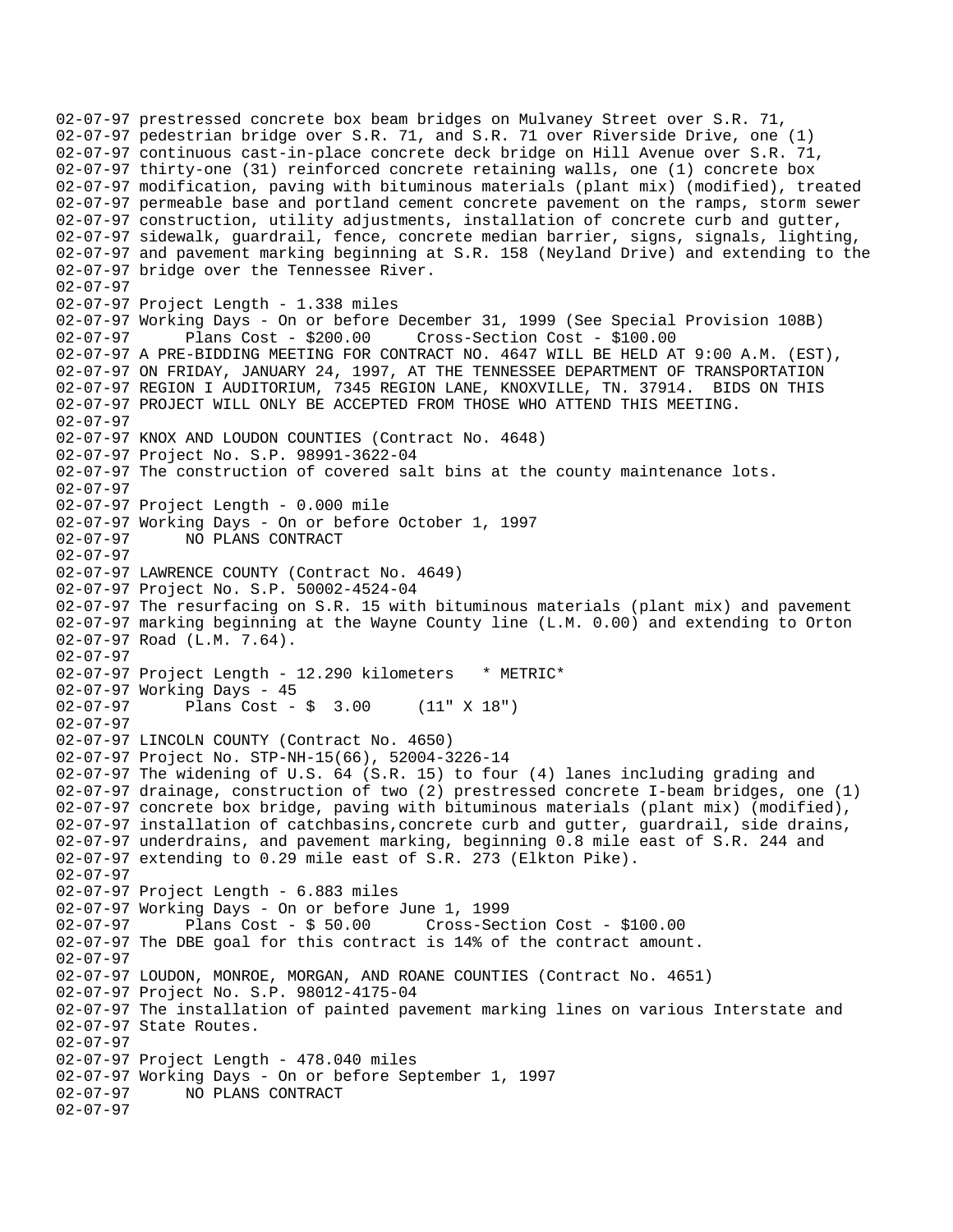```
02-07-97 MACON, SMITH, SUMNER, AND TROUSDALE COUNTIES (Contract No. 4652) 
02-07-97 Project No. S.P. 98034-4169-04 
02-07-97 The installation of painted pavement marking lines on various Interstate and 
02-07-97 State Routes. 
02-07-97 
02-07-97 Project Length - 475.110 miles 
02-07-97 Working Days - On or before September 1, 1997 
02-07-97 NO PLANS CONTRACT 
02-07-97 
02-07-97 MADISON COUNTY (Contract No. 4653) 
02-07-97 Project No. BRZE-5700(32), 57043-3411-94 
02-07-97 The construction of three (3) prestressed concrete box beam bridges on Roberts 
02-07-97 Station Road over overflows (L.M. 1.28, L.M. 1.42 and L.M. 1.60) including 
02-07-97 grading and drainage, paving with bituminous materials (plant mix), 
02-07-97 installation of guardrail, and pavement marking. 
02-07-97 
02-07-97 Project Length - 0.455 mile 
02-07-97 Working Days - On or before December 15, 1998 
02-07-97 Plans Cost - $ 10.00 Cross-Section Cost - $ 10.00 
02-07-97 
02-07-97 MADISON COUNTY (Contract No. 4654) 
02-07-97 Project No. S.P. 57014-4219-04 
02-07-97 The repair of the bridge on S.R. 138 over I-40 (L.M. 13.44) including 
02-07-97 repainting existing steel structure, concrete, bridge joint seismic 
02-07-97 modifications, non-penetrating concrete seal, jacking concrete span, bridge 
02-07-97 deck and expansion repairs, bridgerail replacement, paving on the approaches 
02-07-97 with bituminous materials (plant mix), cold planing, installation of guardrail, 
02-07-97 and pavement marking. 
02-07-97 
02-07-97 Project Length - 0.000 mile 
02-07-97 Working Days - On or before July 15, 1997 (See Special Provision 108B) 
02-07-97 Plans Cost - $ 10.00 Cross-Section Cost - NA 
02-07-97 
02-07-97 
02-07-97 MADISON COUNTY (Contract No. 4655) 
02-07-97 Project No. S.P. 57107-4221-04 
02-07-97 The resurfacing on S.R. 1 with bituminous materials (plant mix) (modified), 
02-07-97 including cold planing and pavement marking beginning at S.R. 186 and extending 
02-07-97 to the Jct. with S.R. 5. 
02-07-97 
02-07-97 Project Length - 2.510 kilometers * METRIC*
02-07-97 Working Days - On or before May 15, 1997 
02-07-97 Plans Cost - $ 3.00 (11" X 18") 
02-07-97 
02-07-97 MARION COUNTY (Contract No. 4656) 
02-07-97 Project No. S.P. 58007-4317-04 
02-07-97 The resurfacing on S.R. 27 with bituminous materials (plant mix), cold planing 
02-07-97 and pavement marking beginning at the Alabama State line (L.M. 0.00) and 
02-07-97 extending to 1st Street (L.M. 2.34) in South Pittsburg. 
02-07-97 
02-07-97 Project Length - 3.766 kilometers * METRIC*
02-07-97 Working Days - 30 
02-07-97 Plans Cost - $ 3.00 (11" X 18") 
02-07-97 
02-07-97 MARSHALL COUNTY (Contract No. 4657) 
02-07-97 Project No. S.P. 59006-4216-04 
02-07-97 The resurfacing on S.R. 50 with bituminous materials (plant mix), cold planing 
02-07-97 and pavement marking beginning at the Jct. with S.R. 11 (L.M. 6.46) and 
02-07-97 extending to the Jct. of S.R. 271 (L.M. 11.57). 
02-07-97
```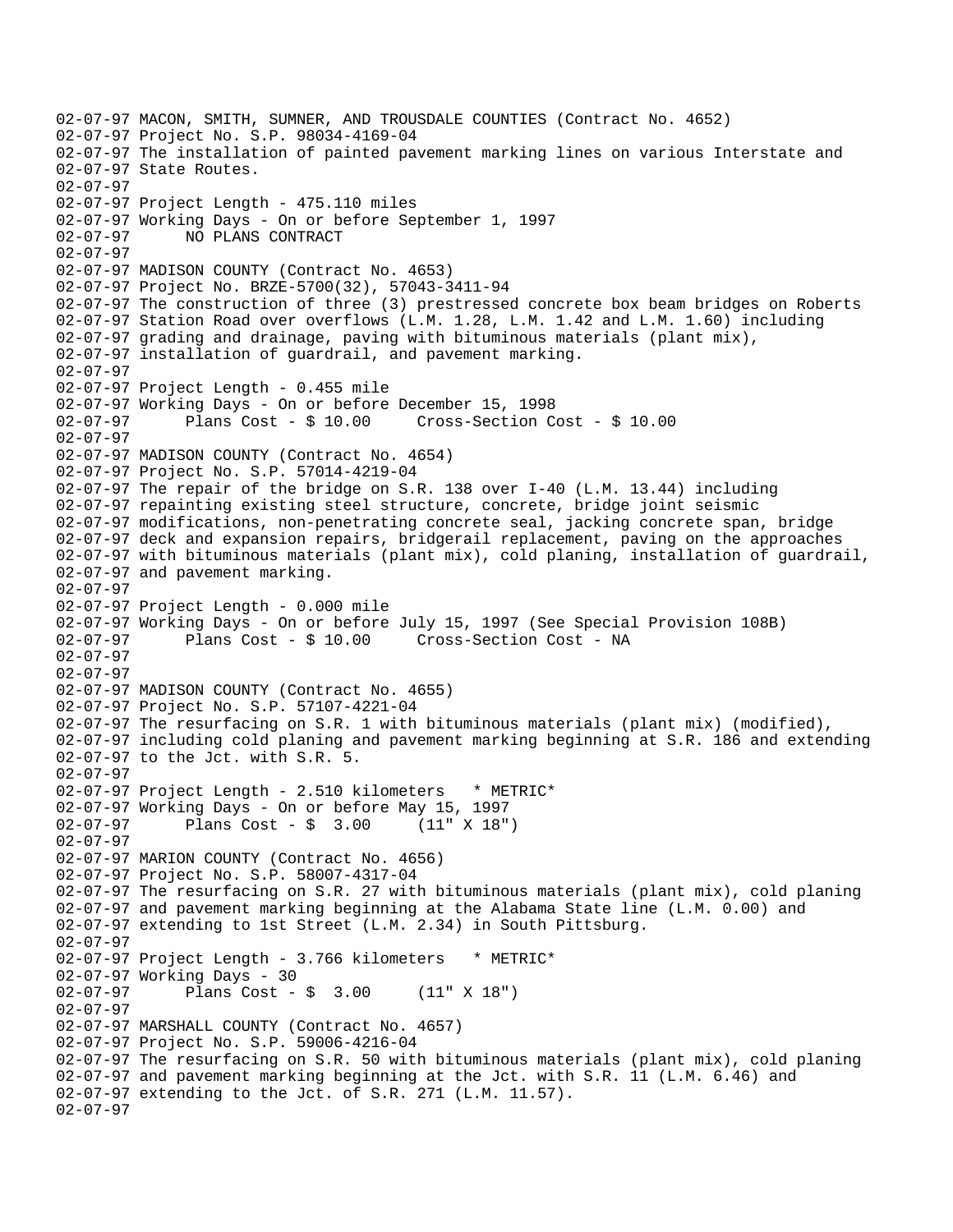02-07-97 Project Length - 8.223 kilometers \* METRIC\* 02-07-97 Working Days - 30<br>02-07-97 Plans Cost -Plans  $Cost - $ 3.00 (11" X 18")$ 02-07-97 02-07-97 MONROE COUNTY (Contract No. 4658) 02-07-97 Project No. S.P. 62015-4317-04 02-07-97 The resurfacing on S.R. 322 with bituminous materials (plant mix), including 02-07-97 cold planing and pavement marking beginning 30 m west of I-75 ramps (L.M. 0.48) 02-07-97 and extending to 230 m west of Price Street (L.M. 2.72). 02-07-97 02-07-97 Project Length - 3.600 kilometers \* METRIC\* 02-07-97 Working Days - 30 02-07-97 Plans Cost - \$ 3.00 (11" X 18") 02-07-97 02-07-97 MORGAN COUNTY (Contract No. 4659) 02-07-97 Project No. S.P. 65005-4204-04 02-07-97 The resurfacing on S.R. 62 with bituminous materials (plant mix), including 02-07-97 pavement marking beginning at the Jct. of S.R. 29 (L.M. 20.45) and extending to 02-07-97 the Jct. of S.R. 116 (L.M. 28.05). 02-07-97 02-07-97 Project Length - 12.230 kilometers \* METRIC\* 02-07-97 Working Days - 40 02-07-97 Plans Cost - \$ 3.00 (11" X 18") 02-07-97 02-07-97 OBION COUNTY (Contract No. 4660) 02-07-97 Project No. S.P. 66001-4262-04 02-07-97 The resurfacing on S.R. 3 with bituminous materials (plant mix) (modified), 02-07-97 including pavement marking beginning at the Dyer County line and extending to 02-07-97 the Jct. with S.R. 183. 02-07-97 02-07-97 Project Length - 6.356 kilometers \* METRIC\* 02-07-97 Working Days - 60<br>02-07-97 Plans Cost -Plans  $Cost - $ 3.00 (11" X 18")$ 02-07-97 02-07-97 PERRY COUNTY (Contract No. 4661) 02-07-97 Project No. S.P. 68002-4521-04 02-07-97 The resurfacing on S.R. 20 with bituminous materials (plant mix) and pavement 02-07-97 marking beginning at the Jct. of Deer Valley Road (L.M. 6.40) and extending to 02-07-97 L.M. 11.80 in Linden. 02-07-97 02-07-97 Project Length - 8.690 kilometers \* METRIC\* 02-07-97 Working Days - 30 02-07-97 Plans Cost - \$ 3.00 (11" X 18") 02-07-97 02-07-97 PUTNAM COUNTY (Contract No. 4662) 02-07-97 Project No. S.P. 71011-4322-04 02-07-97 The resurfacing on S.R. 135 with bituminous materials (plant mix), including 02-07-97 installation of guardrail and pavement marking beginning at Cookeville Boatdock  $02-07-97$  Road (L.M. 3.58) and extending to the bridge over  $I-40$  (L.M. 8.35). 02-07-97 02-07-97 Project Length - 7.676 kilometers \* METRIC\* 02-07-97 Working Days - 35 02-07-97 Plans Cost - \$ 3.00 (11" X 18") 02-07-97 02-07-97 ROANE COUNTY (Contract No. 4663) 02-07-97 Project No. STP-M-9105(11), 73951-3509-54 02-07-97 The resurfacing on Old Roane Street in Harriman with bituminous materials 02-07-97 (plant mix) and pavement marking beginning 30m north of Maple Street (L.M. 02-07-97 0.14) and extending to 15m south of Meadowview Drive (L.M. 0.73). 02-07-97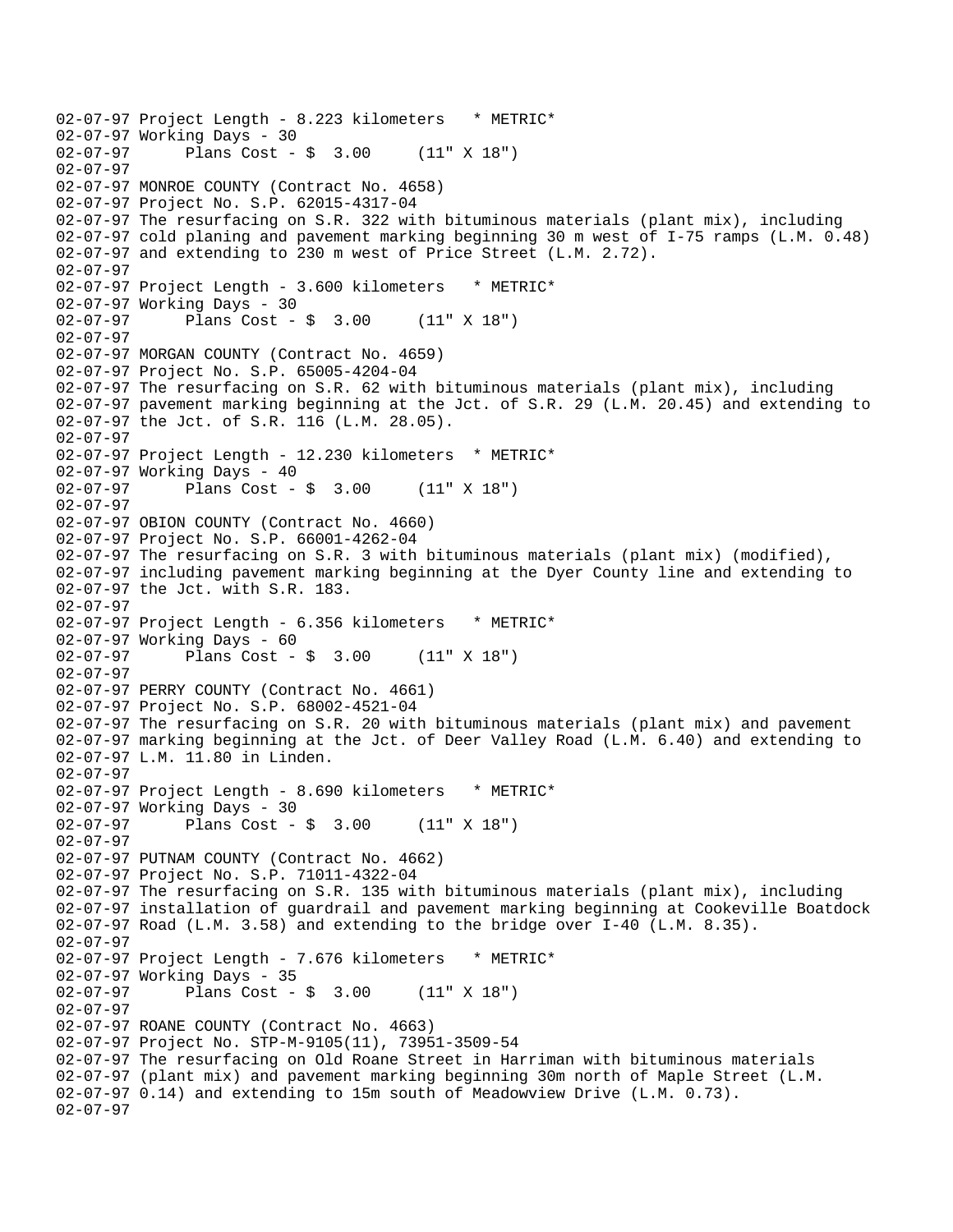02-07-97 Project Length - 0.950 kilometer \*METRIC\* 02-07-97 Working Days - 25<br>02-07-97 Plans Cost -Plans  $Cost - $ 3.00 (11" X 18")$ 02-07-97 02-07-97 ROBERTSON AND MONTGOMERY COUNTIES (Contract No. 4664) 02-07-97 Project No. S.P. 74005-4226-04, 63002-4204-04 02-07-97 The resurfacing of S.R. 11 with bituminous materials (plant mix) and pavement 02-07-97 marking in Robertson County beginning 1000 feet northwest of Old S.R. 11 (L.M. 02-07-97 25.06) and extending to the Kentucky State line (L.M. 2.97) in Montgomery 02-07-97 County. 02-07-97 02-07-97 Project Length - 7.820 kilometers \* METRIC\* 02-07-97 Working Days - 30 02-07-97 Plans Cost - \$ 3.00 (11" X 18") 02-07-97 02-07-97 SHELBY COUNTY (Contract No. 4665) 02-07-97 Project No. BR-STP-14(20), 79024-3280-94 02-07-97 The construction of three (3) prestressed concrete Bulb-Tee beam bridges on 02-07-97 S.R. 14 (Jackson Avenue) over CSX Railroad (L.M. 16.21), Ramp A, and Ramp B 02-07-97 over Cypress Creek, including grading and drainage, paving with bituminous 02-07-97 materials (plant mix), storm sewer construction, installation of concrete curb 02-07-97 and gutter, sidewalk, signs, and pavement marking. 02-07-97 02-07-97 Project Length - 0.534 mile 02-07-97 Working Days - On or before May 15, 1999 (See Special Provision 108B) 02-07-97 Plans Cost - \$ 50.00 Cross-Section Cost - \$ 10.00 02-07-97 The DBE goal for this contract is 8% of the contract amount. 02-07-97 02-07-97 SHELBY COUNTY (Contract No. 4666) 02-07-97 Project No. STP-385(17), 79187-3226-14 02-07-97 The paving on S.R. 385 (Paul Barrett Parkway) with either a mineral aggregate 02-07-97 base or a portland cement treated aggregate base and bituminous materials 02-07-97 (plant mix) (modified), treated permeable base and portland cement concrete 02-07-97 pavement on the ramps, including installation of guardrail, signs, and pavement 02-07-97 marking beginning at Ricks Road and extending to 0.177 mile east of Salem Road. 02-07-97 02-07-97 Project Length - 4.380 miles 02-07-97 Working Days - On or before October 31, 1997 02-07-97 Plans Cost - \$ 10.00 Cross-Section Cost - NA 02-07-97 The DBE goal for this contract is 10% of the contract amount. 02-07-97 02-07-97 SHELBY COUNTY (Contract No. 4667) 02-07-97 Project No. S.P. 79191-3206-04 02-07-97 The grading and drainage on S.R. 385 (Nonconnah Parkway) including the 02-07-97 construction of two (2) continuous steel welded plate girder bridges over 02-07-97 Bailey Station Road and over Byhalia Road, one (1) prestressed concrete I-beam 02-07-97 bridge over Sycamore Road, one (1) reinforced concrete retaining wall, three 02-07-97 (3) concrete box bridges, five (5) concrete box culverts, limited paving on the 02-07-97 mainline with bituminous materials (plant mix) (modified), with partial mineral 02-07-97 aggregate base on the remainder, treated permeable base and portland cement 02-07-97 concrete pavement on the ramps, storm sewer construction, installation of 02-07-97 concrete curb and gutter, sidewalk, guardrail, fence, and pavement marking 02-07-97 beginning at Bailey Station Road and extending to U.S. 72. 02-07-97 02-07-97 Project Length - 4.138 miles 02-07-97 Working Days - On or before June 15, 2000 02-07-97 Plans Cost - \$150.00 Cross-Section Cost - \$ 50.00 02-07-97 The DBE goal for this contract is 2% of the contract amount. 02-07-97 02-07-97 SULLIVAN COUNTY (Contract No. 4669)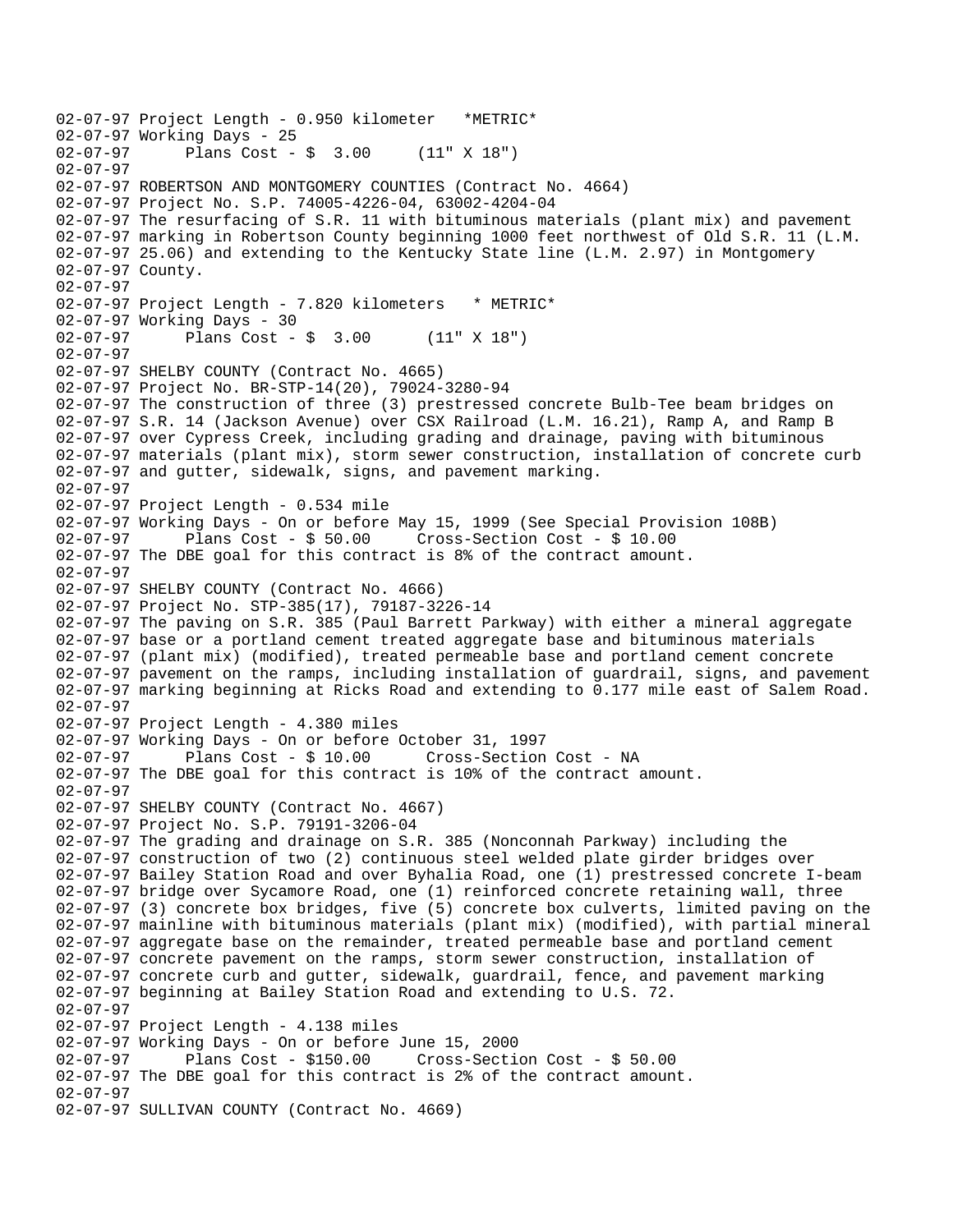02-07-97 Project No. S.P. 82002-4261-04 02-07-97 The resurfacing on S.R. 1 with bituminous materials (plant mix) (modified), 02-07-97 including cold planing and pavement marking beginning at the east end of the 02-07-97 bridge over north fork of the Holston River (L.M. 0.06) and extending to the 02-07-97 ramp from I-181 right (L.M. 2.00). 02-07-97 02-07-97 Project Length - 3.120 kilometers \* METRIC\* 02-07-97 Working Days - 30 02-07-97 Plans Cost - \$ 3.00 (11" X 18") 02-07-97 02-07-97 SULLIVAN AND WASHINGTON COUNTIES (Contract No. 4670) 02-07-97 Project No. S.P. 98012-4264-04 02-07-97 The construction of two (2) precast concrete box culverts in Sullivan County on 02-07-97 S.R. 435 (L.M. 1.84) and in Washington County on S.R. 81 (L.M. 8.98), including 02-07-97 grading and drainage, paving with bituminous materials (plant mix), 02-07-97 installation of guardrail, and pavement marking. 02-07-97 02-07-97 Project Length - 0.122 mile 02-07-97 Working Days - 60 (See Special Provision 108B) 02-07-97 Plans Cost - \$ 10.00 Cross-Section Cost - \$0.00 02-07-97 02-07-97 SUMNER COUNTY (Contract No. 4671) 02-07-97 Project No. BRZE-8300(34), 83036-3404-94 02-07-97 The construction of one (1) prestressed concrete I-beam bridge on Saundersville 02-07-97 Road over Station Camp Creek (L.M. 2.65) including grading and drainage, paving 02-07-97 with bituminous materials (plant mix), installation of guardrail, and pavement 02-07-97 marking. 02-07-97 02-07-97 Project Length - 0.068 mile 02-07-97 Working Days - On or before December 15, 1997 02-07-97 Plans Cost - \$ 10.00 Cross-Section Cost - \$0.00 02-07-97 02-07-97 SUMNER COUNTY (Contract No. 4672) 02-07-97 Project No. DS-STP-109(13), 83074-3214-14 02-07-97 The paving on S.R. 109 Bypass with either a mineral aggregate base, a lime 02-07-97 fly-ash treated aggregate base, or a portland cement treated aggregate base and 02-07-97 bituminous materials (plant mix) (modified), including subgrade treatment with 02-07-97 hydrated lime on the mainline, installation of guardrail, signs, signals, and 02-07-97 pavement marking beginning at S.R. 25 and extending to S.R. 109. 02-07-97 02-07-97 Project Length - 2.501 miles 02-07-97 Working Days - On or before September 15, 1997 02-07-97 Plans Cost - \$ 10.00 Cross-Section Cost - \$0.00 02-07-97 The DBE goal for this contract is 10% of the contract amount. 02-07-97 02-07-97 SUMNER COUNTY (Contract No. 4673) 02-07-97 Project No. S.P. 83999-3607-04 02-07-97 The construction of covered salt bins at the District maintenance lot. 02-07-97 02-07-97 Project Length - 0.000 mile 02-07-97 Working Days - On or before October 1, 1997 02-07-97 NO PLANS CONTRACT 02-07-97 02-07-97 TIPTON COUNTY (Contract No. 4674) 02-07-97 Project No. BRZE-8400(26), 84945-3445-94 02-07-97 The construction of one (1) concrete box bridge (2 @ 3.35m X 3.66m) on Old 02-07-97 Memphis Road over Smith Branch (L.M. 1.81) including grading and drainage, 02-07-97 paving with bituminous materials (plant mix), installation of guardrail, and 02-07-97 pavement marking. 02-07-97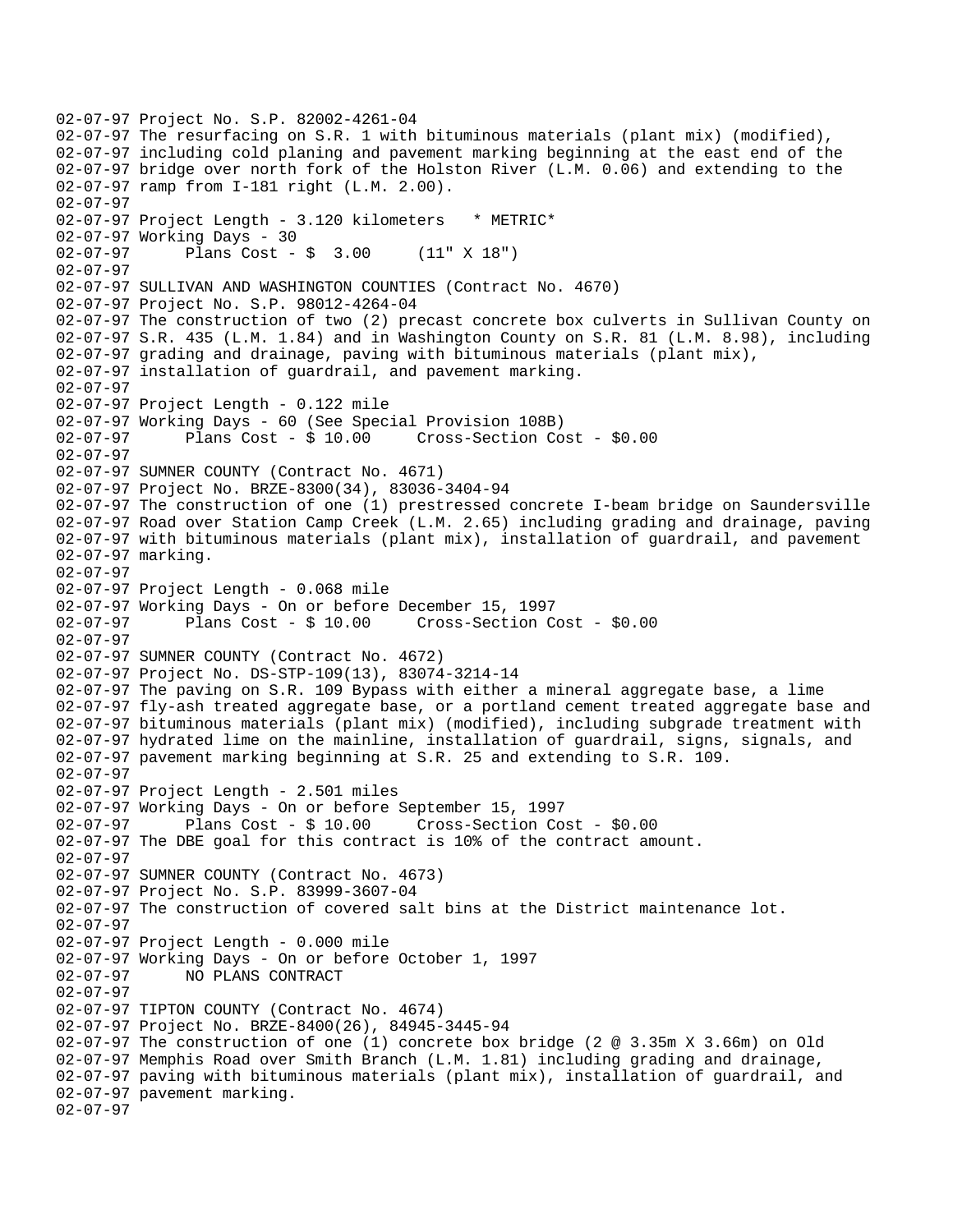02-07-97 Project Length - 0.120 kilometer \*METRIC\* 02-07-97 Working Days - 130 Cross-Section Cost - \$0.00 02-07-97 02-07-97 TIPTON COUNTY (Contract No. 4675) 02-07-97 Project No. S.P. 84008-4324-04 02-07-97 The resurfacing on S.R. 179 with bituminous materials (plant mix), including 02-07-97 pavement marking beginning at S.R. 54 (L.M. 0.00) and extending to S.R. 14 02-07-97 (L.M. 5.73). 02-07-97 02-07-97 Project Length - 9.221 kilometers \* METRIC\* 02-07-97 Working Days - On or before May 1, 1997 02-07-97 Plans Cost - \$ 3.00 (11" X 18") 02-07-97 02-07-97 UNICOI COUNTY (Contract No. 4676) 02-07-97 Project No. S.P. 86001-4316-04 02-07-97 The resurfacing on S.R. 36 with bituminous materials (plant mix), including 02-07-97 pavement marking beginning at the North Carolina State line (L.M. 0.00) and 02-07-97 extending to the bridge over Spivey Creek (L.M. 4.97). 02-07-97 02-07-97 Project Length - 8.000 kilometers \* METRIC\* 02-07-97 Working Days - 30 02-07-97 Plans Cost - \$ 3.00 (11" X 18") 02-07-97 02-07-97 UNION COUNTY (Contract No. 4677) 02-07-97 Project No. S.P. 87013-4316-04 02-07-97 The resurfacing on S.R. 370 with bituminous materials (plant mix), including 02-07-97 pavement marking beginning at the Jct. of S.R. 144 (L.M. 0.00) and extending to 02-07-97 the Jct. of S.R. 61 (L.M. 5.77). 02-07-97 02-07-97 Project Length - 9.290 kilometers \* METRIC\* 02-07-97 Working Days - 35<br>02-07-97 Plans Cost -Plans  $Cost - $ 3.00 (11" X 18")$ 02-07-97 02-07-97 WEAKLEY AND OBION COUNTIES (Contract No. 4678) 02-07-97 Project No. NH/STP-43(19), 92003-3260-14, 92003-3261-14, 66013-3220-14 02-07-97 The grading and drainage on U.S. 45E (S.R. 372 and S.R. 43) including the 02-07-97 construction of five (5) prestressed concrete I-beam bridges, three (3) 02-07-97 concrete box bridges, two (2) concrete box culverts, paving with bituminous 02-07-97 materials (plant mix) (modified), cold planing, storm sewer construction, 02-07-97 installation of concrete curb and gutter, guardrail, fence, signs, and pavement 02-07-97 marking beginning at S.R. 22 in Martin and extending to 1 mile south of South 02-07-97 Fulton. 02-07-97 02-07-97 Project Length - 6.235 miles 02-07-97 Working Days - On or before November 1, 1999 02-07-97 Plans Cost - \$100.00 Cross-Section Cost - \$100.00 02-07-97 The DBE goal for this contract is 14% of the contract amount. 02-07-97 02-07-97 WILLIAMSON COUNTY (Contract No. 4679) 02-07-97 Project No. S.P. 94009-4204-04 02-07-97 The resurfacing of S.R. 96 with bituminous materials (plant mix), cold planing 02-07-97 and pavement marking beginning at I-40 (L.M. 0.52) and extending to S.R. 100 02-07-97 (L.M. 5.51). 02-07-97 02-07-97 Project Length - 8.030 kilometers \* METRIC\* 02-07-97 Working Days - 30<br>02-07-97 Plans Cost -Plans Cost -  $\frac{1}{2}$  3.00 (11" X 18") 02-07-97 02-07-97 WILLIAMSON COUNTY (Contract No. 4680)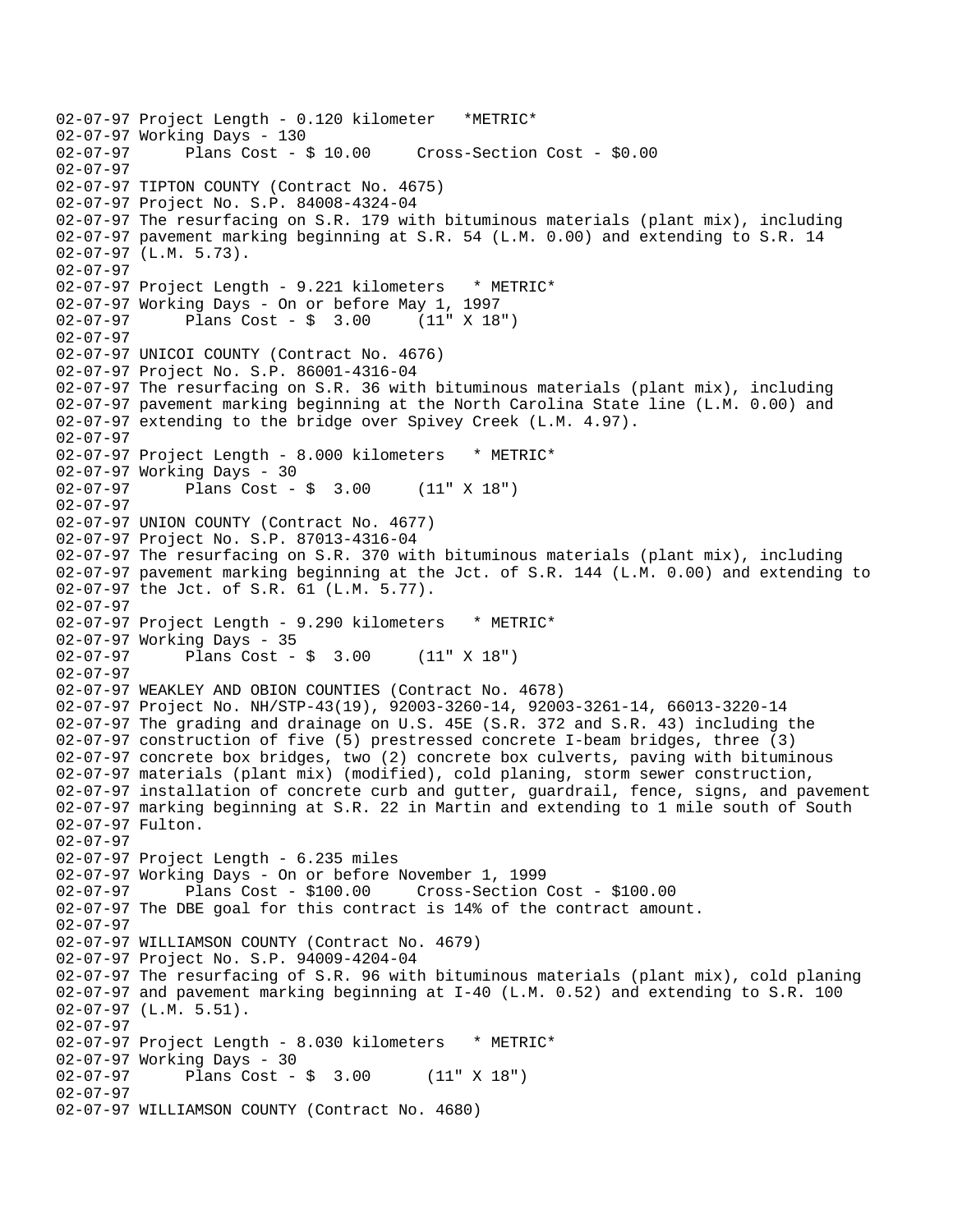```
02-07-97 Project No. S.P. 94014-3222-04 
02-07-97 The construction of one (1) concrete box bridge (2 @ 18' X 10') on S.R. 106 
02-07-97 over Donelson Creek (L.M. 11.90) including grading and drainage, paving with 
02-07-97 bituminous materials (plant mix), installation of guardrail, and pavement 
02-07-97 marking. 
02-07-97 
02-07-97 Project Length - 0.189 mile 
02-07-97 Working Days - 120 
02-07-97 Plans Cost - $ 10.00 Cross-Section Cost - $0.00 
02-07-97 
02-07-97 WILSON COUNTY (Contract No. 4681) 
02-07-97 Project No. STP-M-1006(5), 95952-3706-54 
02-07-97 The grading and drainage on Nonaville Road including paving with bituminous 
02-07-97 materials (plant mix), storm sewer construction, installation of concrete curb 
02-07-97 and gutter, and pavement marking beginning at U.S. 70N (S.R. 24, Lebanon Road) 
02-07-97 and extending to the Windtree Golf Course entrance in Mt. Juliet. 
02-07-97 
02-07-97 Project Length - 0.778 mile
02-07-97 Working Days - On or before May 1, 1998 
02-07-97 Plans Cost - $ 10.00 Cross-Section Cost - $ 10.00 
02-07-97 The DBE goal for this contract is 10% of the contract amount. 
02-07-97 
02-07-97 WILSON COUNTY (Contract No. 4682) 
02-07-97 Project No. STP-M-1056(13), 95950-3742-54 
02-07-97 The intersection improvement at S.R. 10 with Tennessee Boulevard and Leeville 
02-07-97 Pike in Lebanon including grading and drainage, paving with bituminous 
02-07-97 materials (plant mix), storm sewer construction, installation of signals, and 
02-07-97 pavement marking. 
02-07-97 
02-07-97 Project Length - 0.161 mile 
02-07-97 Working Days - On or before August 15, 1997 
02-07-97 Plans Cost - $ 10.00 Cross-Section Cost - $0.00 
02-07-97 
================================================================================ 
03-07-97 DYER, GIBSON AND OBION COUNTIES (Contract No. 4586) 
03-07-97 Project No. S.P. 98043-4143-04 
03-07-97 The mowing and litter removal on I-155 and various State Routes. 
03-07-97 
03-07-97 Project Length - 114.69 miles 
03-07-97 Working Days - On or before November 15, 1997 (See Special Provision 108B) 
03-07-97 
03-07-97 CARROLL AND HENRY COUNTIES (Contract No. 4683) 
03-07-97 Project No. S.P. 98043-4242-04 
03-07-97 The mowing on various State Routes. 
03-07-97 
03-07-97 Project Length - 279.78 miles 
03-07-97 Working Days - 60 (See Special Provision 108B) 
03-07-97 
03-07-97 OBION AND WEAKLEY COUNTIES (Contract No. 4684) 
03-07-97 Project No. S.P. 98043-4251-04 
03-07-97 The mowing on various State Routes. 
03-07-97 
03-07-97 Project Length - 109.13 miles 
03-07-97 Working Days - 60 (See Special Provision 108B) 
================================================================================ 
03-21-97 DAVIDSON, WILLIAMSON, AND WILSON COUNTIES (Contract No. 4624) 
03-21-97 Project No. S.P. 98034-4171-04 
03-21-97 The installation of painted pavement marking lines on various Interstate and 
03-21-97 State Routes. 
03-21-97
```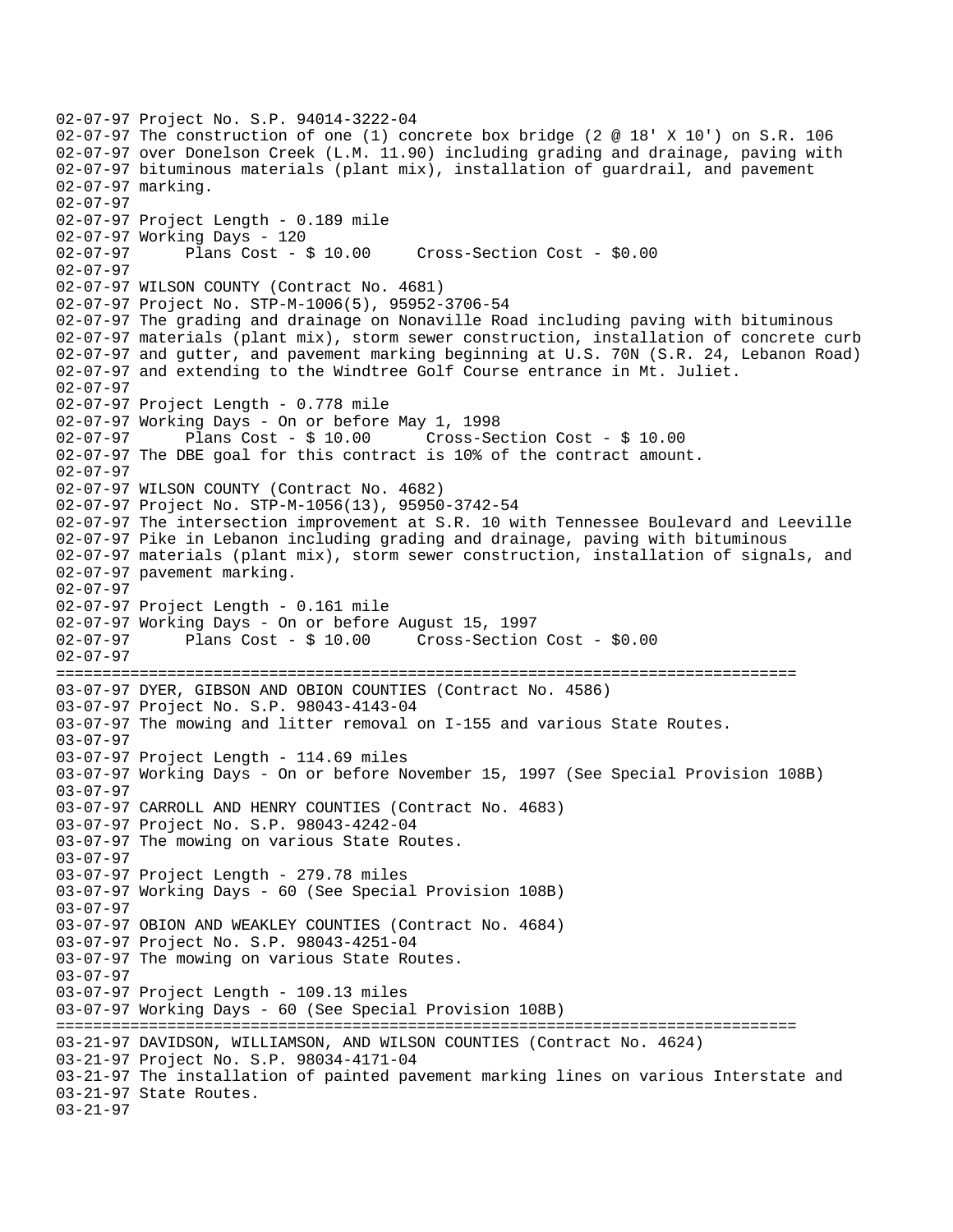03-21-97 Project Length - 490.920 miles 03-21-97 Working Days - On or before October 15, 1997 (See Special Provision 108B)<br>03-21-97 NO PLANS CONTRACT 03-21-97 NO PLANS CONTRACT 03-21-97 03-21-97 MARION COUNTY (Contract No. 4656) 03-21-97 Project No. S.P. 58007-4317-04 03-21-97 The resurfacing on S.R. 27 with bituminous materials (plant mix), cold planing 03-21-97 and pavement marking beginning at the Alabama State line (L.M. 0.00) and 03-21-97 extending to 1st Street (L.M. 2.34) in South Pittsburg. 03-21-97 03-21-97 Project Length - 3.766 kilometers \* METRIC\* 03-21-97 Working Days - 30 03-21-97 Plans Cost - \$ 3.00 (11" X 18") 03-21-97 03-21-97 BEDFORD COUNTY (Contract No. 4685) 03-21-97 Project No. S.P. 02002-4220-04 03-21-97 The resurfacing on S.R. 10 with bituminous materials (plant mix), including 03-21-97 pavement marking beginning at the Moore County line (L.M. 0.00) and extending 03-21-97 to Snell Road (L.M. 5.33). 03-21-97 03-21-97 Project Length - 8.580 kilometers \*METRIC\* 03-21-97 Working Days - On or before June 30, 1997 03-21-97 Plans Cost - \$ 3.00 (11" X 18") 03-21-97 03-21-97 BLOUNT COUNTY (Contract No. 4686) 03-21-97 Project No. BRZE-500(11), 05085-3411-94 03-21-97 The construction of one (1) prestressed concrete I-beam bridge on Mint Road 03-21-97 over Six Mile Creek (L.M. 10.19) including grading and drainage, paving with 03-21-97 bituminous materials (plant mix), installation of guardrail, and pavement 03-21-97 marking. 03-21-97 03-21-97 Project Length - 0.134 kilometer \*METRIC\* 03-21-97 Working Days - 125 03-21-97 Plans Cost - \$ 10.00 Cross-Section Cost - \$0.00 03-21-97 03-21-97 BRADLEY AND MCMINN COUNTIES (Contract No. 4687) 03-21-97 Project No. IME-75-1(97)31, 06001-8155-44, 54001-8150-44 03-21-97 The resurfacing on I-75 with bituminous materials (plant mix) (polymer 03-21-97 modified), including bridge deck repairs, bridge deck sealant, cold planing, 03-21-97 installation of guardrail, snowplowable pavement markers, and pavement marking 03-21-97 in Bradley County beginning 6.437 kilometers south of the McMinn County line 03-21-97 (L.M. 34.88) and extending to 6.437 kilometers north of the Bradley County line 03-21-97 in McMinn County (L.M. 38.88). 03-21-97 03-21-97 Project Length - 12.874 kilometers \*METRIC\* 03-21-97 Working Days - On or before November 1, 1997 03-21-97 Plans Cost - \$ 3.00 (11" X 18") 03-21-97 The DBE goal for this contract is 10% of the contract amount. 03-21-97 03-21-97 BRADLEY COUNTY (Contract No. 4688) 03-21-97 Project No. S.P. 06007-4233-04, 06010-4216-04 03-21-97 The resurfacing on S.R. 40 and on S.R. 74 with bituminous materials (plant 03-21-97 mix) (modified), including cold planing and pavement marking on S.R. 40 03-21-97 beginning at the Jct. with S.R. 74 (L.M. 0.68) and extending to the Cleveland 03-21-97 City limits (L.M. 1.98) and on S.R. 74 beginning at the ramp from S.R. 60 (L.M. 03-21-97 11.92) and extending to S.R. 40 (Inman Street) (L.M. 13.88). 03-21-97 03-21-97 Project Length - 5.246 kilometers \*METRIC\* 03-21-97 Working Days - 30 03-21-97 Plans Cost - \$ 3.00 (11" X 18")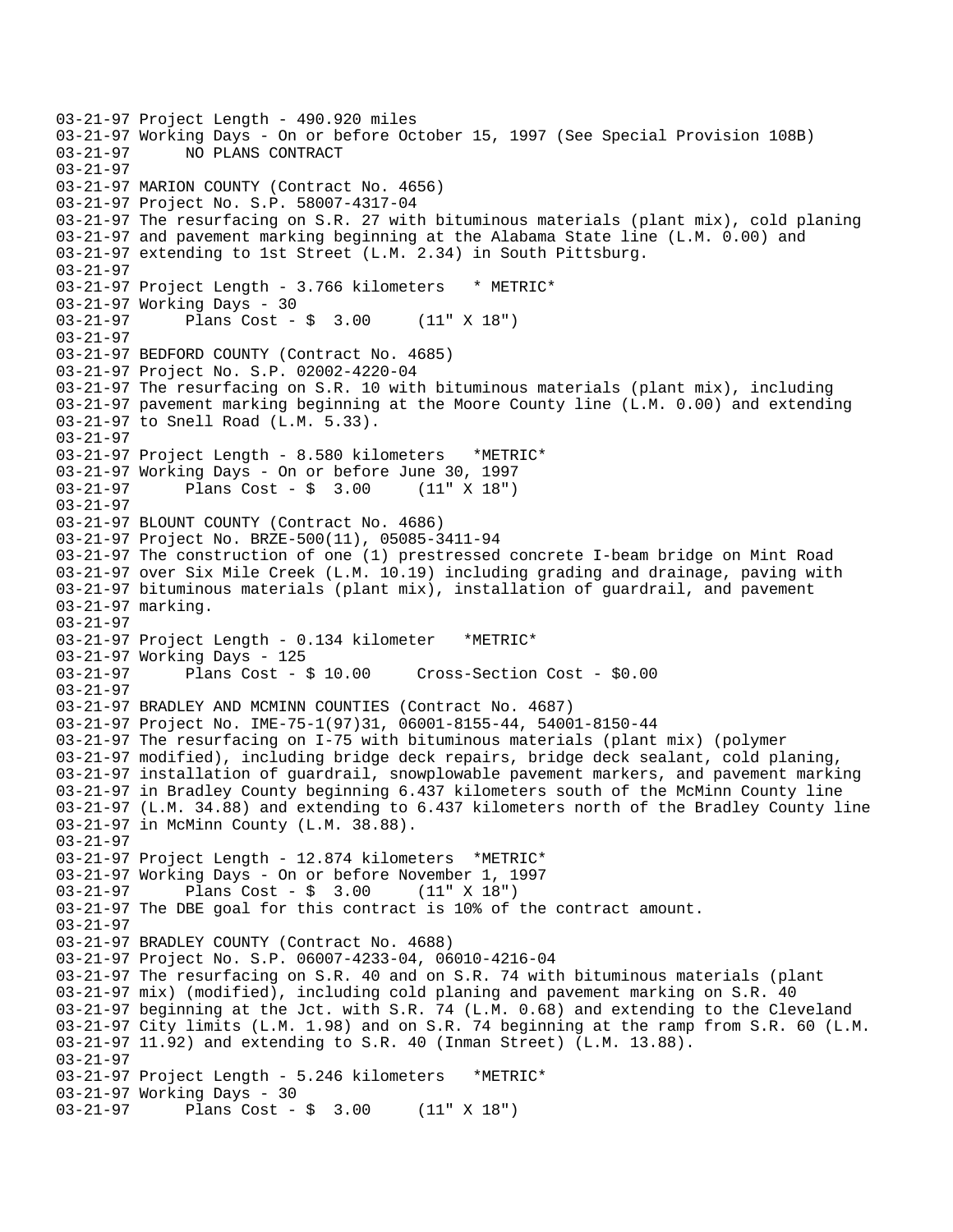```
03-21-97 
03-21-97 CARTER COUNTY (Contract No. 4689) 
03-21-97 Project No. S.P. 10006-4338-04 
03-21-97 The resurfacing on S.R. 359 and S.R. 67 with bituminous materials (plant mix) 
03-21-97 (modified), including cold planing and pavement marking on S.R. 359 beginning 
03-21-97 at the bridge over Buffalo Creek (L.M. 4.41) and extending to the Jct. of S.R. 
03-21-97 67 (L.M. 4.84) and on S.R. 67 beginning at the Jct. of S.R. 359 (L.M. 2.79) and 
03-21-97 extending to 240 meters east of Williams Avenue right (L.M. 5.08). 
03-21-97 
03-21-97 Project Length - 4.250 kilometers *METRIC* 
03-21-97 Working Days - 30 
03-21-97 Plans Cost - $ 3.00 (11" X 18") 
03-21-97 
03-21-97 CARTER AND WASHINGTON COUNTIES (Contract No. 4690) 
03-21-97 Project No. S.P. 98012-4260-04 
03-21-97 The repair of four (4) bridges in Carter County on S.R. 67 over Sparks Road 
03-21-97 (L.M. 2.17) and over S.R. 359, the East Tennessee Railroad, and Buffalo Creek 
03-21-97 (L.M. 2.24), and in Washington County on S.R. 36 over the CSX Railroad, Sinking 
03-21-97 Creek, and street (L.M. 0.92) and on I-181 over S.R. 91 (L.M. 0.90), including 
03-21-97 grading and drainage, concrete, expansion joint, and bridge deck repairs, 
03-21-97 concrete bridgerail replacement, concrete deck sealant, overlay with bituminous 
03-21-97 materials (plant mix), cold planing, and pavement marking. 
03-21-97 
03-21-97 Project Length - 0.000 mile 
03-21-97 Working Days - 120 (See Special Provision 108B) 
03-21-97 Plans Cost - $ 25.00 Cross-Section Cost - NA 
03-21-97 
03-21-97 CROCKETT COUNTY (Contract No. 4691) 
03-21-97 Project No. STP-H-221(4), 17013-3216-94 
03-21-97 The grading and drainage on S.R. 221 including paving with bituminous materials 
03-21-97 (plant mix), installation of guardrail, signs, and pavement marking beginning 
03-21-97 west of Bailey Road (L.M. 3.00) and extending to west of Brasfield Road near 
03-21-97 Alamo. 
03-21-97 
03-21-97 Project Length - 0.741 kilometer *METRIC* 
03-21-97 Working Days - 75<br>03-21-97 Plans Cost -
              Plans Cost - $ 10.00 Cross-Section Cost - $ 10.0003-21-97 
03-21-97 CUMBERLAND COUNTY (Contract No. 4692) 
03-21-97 Project No. S.P. 18009-4323-04 
03-21-97 The resurfacing on S.R. 68 with bituminous materials (plant mix), including 
03-21-97 installation of guardrail and pavement marking beginning 3.2 kilometers east of 
03-21-97 Daddy's Creek (L.M. 5.23) and extending to Alloway Road left (L.M. 10.39). 
03-21-97 
03-21-97 Project Length - 8.226 kilometers *METRIC* 
03-21-97 Working Days - 35 
03-21-97 Plans Cost - $ 3.00 (11" X 18") 
03-21-97 
03-21-97 DAVIDSON COUNTY (Contract No. 4693) 
03-21-97 Project No. IM-24-1(73)50, 19002-3167-44 
03-21-97 The interchange modification at I-24 with I-440 including the widening of two 
03-21-97 (2) continuous steel welded plate girder bridges on I-440 over I-24 and the 
03-21-97 I-24 westbound ramp to westbound I-440, two (2) continuous steel rolled beam 
03-21-97 bridges on I-24 westbound over S.R. 1 (Murfreesboro Road) and the I-24 ramp to 
03-21-97 I-40 eastbound over S.R. 1 (Murfreesboro Road) ramp, grading and drainage, 
03-21-97 paving with bituminous materials (plant mix) (polymer modified), treated 
03-21-97 permeable base and paving on the ramps with portland cement concrete pavement, 
03-21-97 cold planing, storm sewer construction, installation of guardrail, concrete 
03-21-97 median barrier, signs, and pavement marking beginning on I-440 at the Glenrose 
03-21-97 Avenue/CSX railroad bridge and extending north to the I-24/I-40 interchange and
```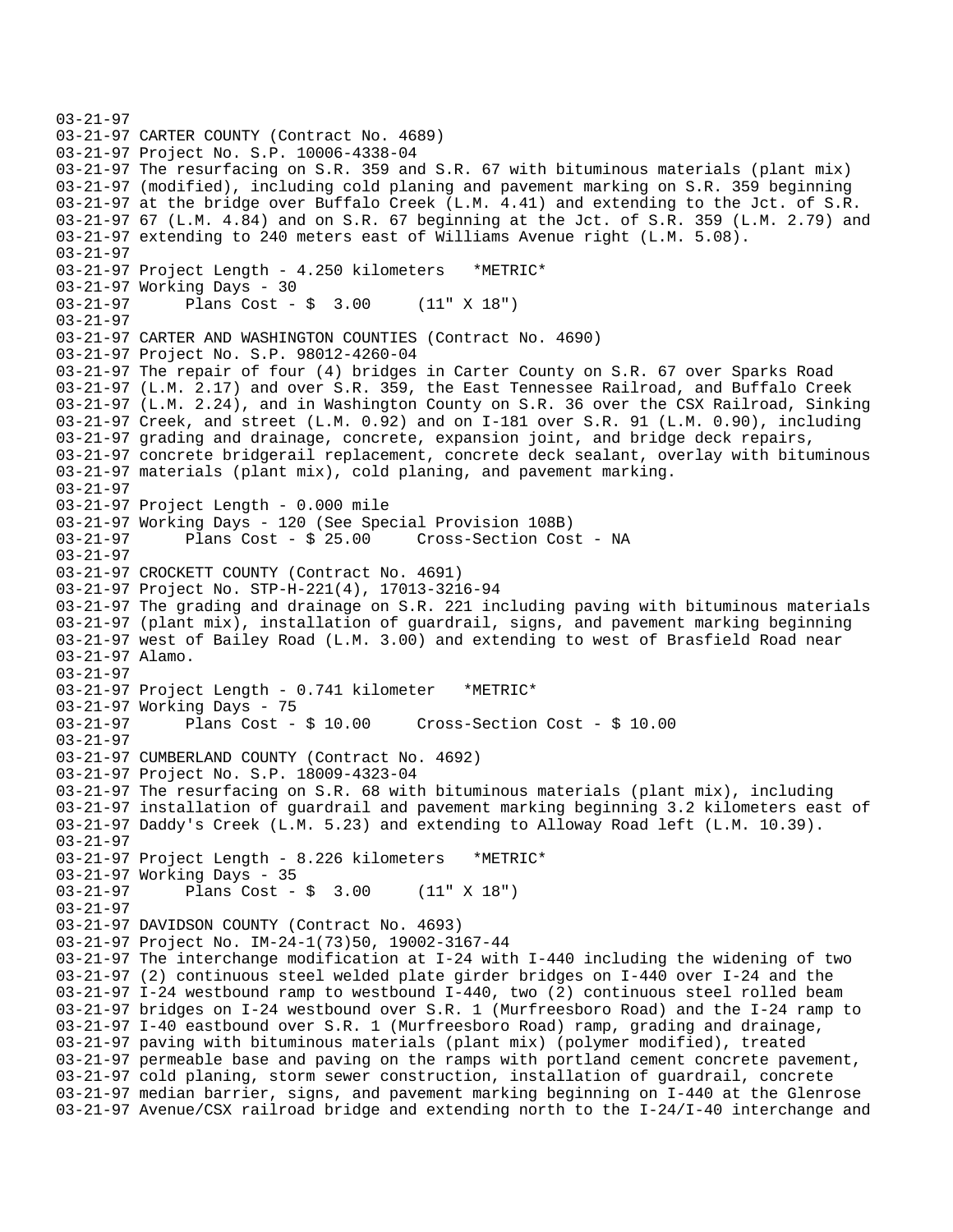03-21-97 extending south to 0.25 mile north of Old Glenrose Avenue bridge. 03-21-97 03-21-97 Project Length - 1.442 miles 03-21-97 Working Days - On or before December 1, 1998 Plans Cost -  $$50.00$  Cross-Section Cost -  $$25.00$ 03-21-97 The DBE goal for this contract is 11% of the contract amount. 03-21-97 03-21-97 DAVIDSON AND ROBERTSON COUNTIES (Contract No. 4694) 03-21-97 Project No. STP-H-NHE-REG3(2), 98034-3172-94 03-21-97 The guardrail terminal upgrade at various locations on I-65 in Robertson County 03-21-97 and on various State Routes in Davidson County. 03-21-97 03-21-97 Project Length - 0.000 mile 03-21-97 Working Days - On or before August 31, 1997 03-21-97 NO PLANS CONTRACT 03-21-97 03-21-97 FAYETTE COUNTY (Contract No. 4695) 03-21-97 Project No. BR-STP-59(14), 24008-3227-94 03-21-97 The construction of one (1) concrete box bridge (3 @ 15' X 15') on S.R. 59 over 03-21-97 drainage ditch (L.M. 11.85) including grading and drainage, paving with 03-21-97 bituminous materials (plant mix), cold planing, installation of guardrail, and 03-21-97 pavement marking. 03-21-97 03-21-97 Project Length - 0.246 mile 03-21-97 Working Days - 90<br>03-21-97 Plans Cost - \$ 10.00 03-21-97 Plans Cost - \$ 10.00 Cross-Section Cost - \$0.00 03-21-97 03-21-97 FAYETTE AND HARDEMAN COUNTIES (Contract No. 4696) 03-21-97 Project No. STP-NH-15(59), 24004-3220-14, 35001-3248-14 03-21-97 The grading and drainage on U.S. 64 (S.R. 15 and S.R. 100) including the 03-21-97 construction of one (1) concrete box bridge (2  $@$  10' x 7'), three (3) concrete 03-21-97 box culverts, paving with either a mineral aggregate base or a cement treated 03-21-97 base and bituminous materials (plant mix) (modified), storm sewer construction, 03-21-97 installation of signs, and pavement marking beginning in Fayette County at 03-21-97 Laconia Road and extending to the Jct. of S.R. 15 and S.R. 100 east of 03-21-97 Whiteville in Hardeman County. 03-21-97 03-21-97 Project Length - 6.982 miles 03-21-97 Working Days - On or before July 1, 1999 03-21-97 Plans Cost - \$100.00 Cross-Section Cost - \$100.00 03-21-97 The DBE goal for this contract is 12% of the contract amount. 03-21-97 03-21-97 GRAINGER COUNTY (Contract No. 4697) 03-21-97 Project No. S.P. 29030-4319-04 03-21-97 The resurfacing on S.R. 375 with bituminous materials (plant mix), including 03-21-97 pavement marking beginning 660 meters east of Bowen Road left (L.M. 9.72) and 03-21-97 extending to 65 meters west of Helton Road left (L.M. 11.35). 03-21-97 03-21-97 Project Length - 2.620 kilometers \*METRIC\* 03-21-97 Working Days - 30<br>03-21-97 Plans Cost -Plans Cost -  $\frac{1}{2}$  3.00 (11" X 18") 03-21-97 03-21-97 HAWKINS COUNTY (Contract No. 4698) 03-21-97 Project No. STP-EN-NHE-1(75), 37070-4212-04 03-21-97 The resurfacing on S.R. 1 with bituminous materials (plant mix) (modified), 03-21-97 including pavement marking beginning 485 meters south of northbound S.R. 70 03-21-97 right (L.M. 18.00) and extending to 115 meters west of S.R. 346 right (L.M. 03-21-97 23.50). 03-21-97 03-21-97 Project Length - 8.850 kilometers \*METRIC\*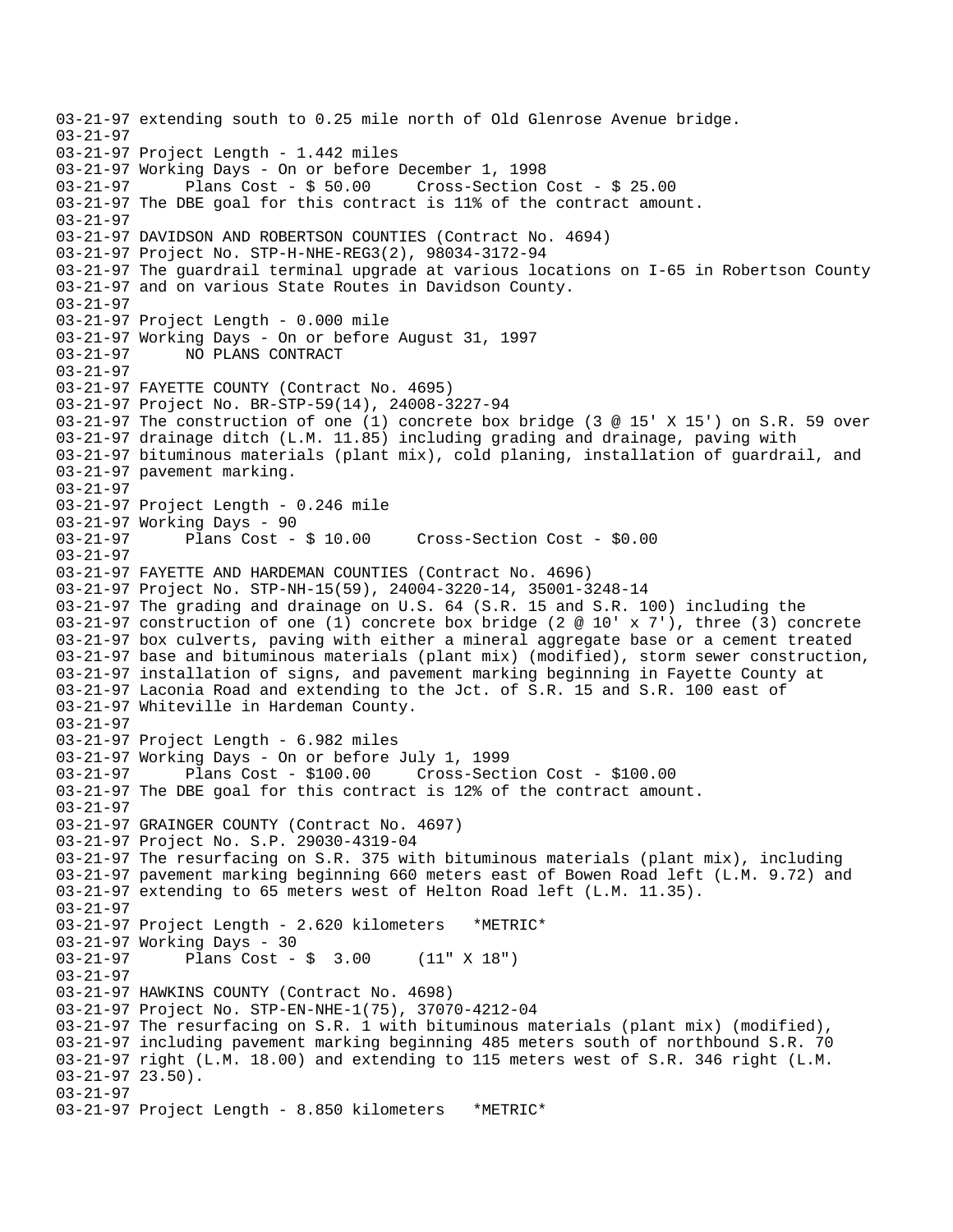```
03-21-97 Working Days - 40<br>03-21-97 Plans Cost -
              Plans Cost - \frac{1}{2} 3.00 (11" X 18")
03-21-97 
03-21-97 HENDERSON COUNTY (Contract No. 4699) 
03-21-97 Project No. IME-40-2(73)108, 39001-8155-44 
03-21-97 The resurfacing on I-40 with bituminous materials (plant mix) (polymer 
03-21-97 modified), including cold planing, installation of snowplowable reflective 
03-21-97 pavement markers and pavement marking beginning at S.R. 22 and extending to the 
03-21-97 bridge over Todd Branch. 
03-21-97 
03-21-97 Project Length - 11.270 kilometers *METRIC* 
03-21-97 Working Days - On or before December 1, 1997 
03-21-97 Plans Cost - $ 3.00 (11" X 18") 
03-21-97 
03-21-97 HENRY COUNTY (Contract No. 4700) 
03-21-97 Project No. BRZE-4000(24), 40017-3411-94 
03-21-97 The construction of two (2) concrete box bridges (1 - 3 @ 12' X 10' and 1 - 2 @
03-21-97 12' X 10') on Reynoldsburg Road over Barnes Fork Creek (L.M. 1.47) and over 
03-21-97 branch (L.M. 1.57) including grading and drainage, paving with bituminous 
03-21-97 materials (plant mix), installation of guardrail, and pavement marking. 
03-21-97 
03-21-97 Project Length - 0.279 mile 
03-21-97 Working Days - 95 
03-21-97 Plans Cost - $ 10.00 Cross-Section Cost - $0.00 
03-21-97 
03-21-97 HENRY COUNTY (Contract No. 4701) 
03-21-97 Project No. S.P. 40002-4223-04 
03-21-97 The resurfacing on S.R. 54 with bituminous materials (plant mix), including 
03-21-97 pavement marking beginning at the Weakley County line (L.M. 0.00) and extending 
03-21-97 to Gate 3 Road (L.M. 8.13). 
03-21-97 
03-21-97 Project Length - 13.084 kilometers *METRIC* 
03-21-97 Working Days - On or before June 15, 1997 
03-21-97 Plans Cost - $ 3.00 (11" X 18") 
03-21-97 
03-21-97 HUMPHREYS COUNTY (Contract No. 4702) 
03-21-97 Project No. S.P. 43005-4229-04 
03-21-97 The resurfacing on S.R. 13 with bituminous materials (plant mix), including 
03-21-97 cold planing and pavement marking beginning near North Bucket Branch Road (L.M. 
03-21-97 14.30) and extending to the bridge over S.R. 1 bypass (L.M. 19.34). 
03-21-97 
03-21-97 Project Length - 8.130 kilometers *METRIC* 
03-21-97 Working Days - On or before June 30, 1997 
03-21-97 Plans Cost - $ 3.00 (11" X 18") 
03-21-97 
03-21-97 JOHNSON COUNTY (Contract No. 4703) 
03-21-97 Project No. S.P. 46003-4517-04 
03-21-97 The resurfacing on S.R. 67 with bituminous materials (plant mix) (superpave), 
03-21-97 including cold planing and pavement marking beginning 50 meters west of Sprucey 
03-21-97 Road (L.M. 12.40) and extending to south of Swift Hollow Road (L.M. 13.60) and 
03-21-97 beginning at Muddy Branch Road (L.M. 15.52) and extending to the bridge over 
03-21-97 Goose Creek (L.M. 16.78). 
03-21-97 
03-21-97 Project Length - 3.960 kilometers *METRIC* 
03-21-97 Working Days - 30 
03-21-97 Plans Cost - $ 3.00 (11" X 18") 
03-21-97 
03-21-97 KNOX COUNTY (Contract No. 4704) 
03-21-97 Project Nos. CM-STP-9109(31), 47952-3550-54, 47946-3476-54 
03-21-97 The resurfacing of two (2) intersections in Knox County and six (6)
```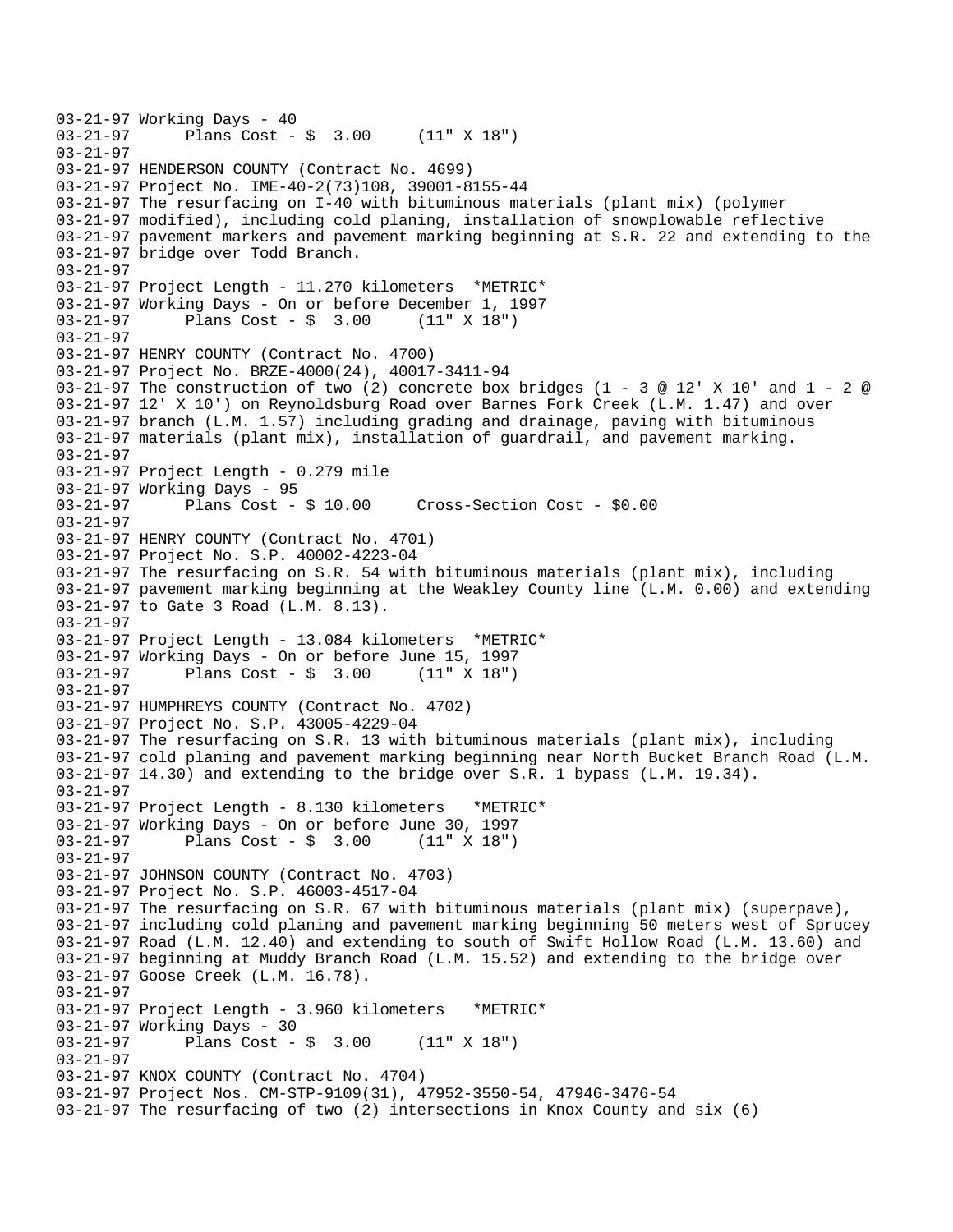03-21-97 intersections in Knoxville with a portland cement concrete pavement overlay, 03-21-97 including cold planing and pavement marking. 03-21-97 03-21-97 Project Length - 0.451 mile 03-21-97 Working Days - On or before August 15, 1997 03-21-97 Plans Cost - \$ 10.00 Cross-Section Cost - NA 03-21-97 03-21-97 LAUDERDALE COUNTY (Contract No. 4705) 03-21-97 Project No. BRZE-4900(37), 49945-3467-94 03-21-97 The construction of two (2) prestressed concrete box beam bridges on Twin 03-21-97 Rivers Road over overflows (L.M. 2.53 and L.M. 2.87) including grading and 03-21-97 drainage, paving with bituminous materials (plant mix), installation of 03-21-97 guardrail, and pavement marking. 03-21-97 03-21-97 Project Length - 0.480 kilometer \*METRIC\* 03-21-97 Working Days - 150 03-21-97 Plans Cost - \$ 10.00 Cross-Section Cost - \$0.00 03-21-97 03-21-97 LAUDERDALE COUNTY (Contract No. 4706) 03-21-97 Project No. BRZE-4900(38), 49945-3463-94 03-21-97 The construction of one (1) concrete box bridge (3.05m X 3.05m) on Conner 03-21-97 Whitefield Road over Cane Creek (L.M. 4.42) including grading and drainage, 03-21-97 paving with bituminous materials (plant mix), installation of guardrail, and 03-21-97 pavement marking. 03-21-97 03-21-97 Project Length - 0.140 kilometer \*METRIC\* 03-21-97 Working Days - 75<br>03-21-97 Plans Cost - \$10.00  $Cross-Section Cost - $0.00$ 03-21-97 03-21-97 LINCOLN COUNTY (Contract No. 4707) 03-21-97 Project No. NH-15(67), 52004-3225-14 03-21-97 The grading and drainage on U.S. 64 (S.R. 15) including the construction of one 03-21-97 prestressed concrete I-beam bridge over Cane Creek, one concrete box bridge (2 03-21-97 @ 12' x 6'), three (3) concrete box culverts, one (1) reinforced concrete 03-21-97 retaining wall, paving with bituminous materials (plant mix) (modified), storm 03-21-97 sewer construction, installation of concrete curb and gutters, sidewalks, 03-21-97 guardrail, signs, signals, and pavement marking beginning 0.2 mile east of S.R. 03-21-97 273 (Elkton Pike) and extending to U.S. 231/431 (S.R. 10) south of 03-21-97 Fayetteville. 03-21-97 03-21-97 Project Length - 3.390 miles 03-21-97 Working Days - On or before December 15, 1998 03-21-97 Plans Cost - \$ 50.00 Cross-Section Plan Cost - \$ 25.00 03-21-97 The DBE goal for this contract is 14% of the contract amount. 03-21-97 03-21-97 LINCOLN COUNTY (Contract No. 4708) 03-21-97 Project No. S.P. 52010-3212-04 03-21-97 The construction of one (1) concrete slab bridge (3 @ 15' X 7') on S.R. 121 03-21-97 over Huckleberry Creek (L.M. 5.27) including grading and drainage, paving with 03-21-97 bituminous materials, installation of guardrail, and pavement marking. 03-21-97 03-21-97 Project Length - 0.142 mile 03-21-97 Working Days - On or before December 15, 1997 03-21-97 Plans Cost - \$ 10.00 Cross-Section Cost - \$0.00 03-21-97 03-21-97 LOUDON AND KNOX COUNTIES (Contract No. 4709) 03-21-97 Project No. S.P. 47009-4374-04 03-21-97 The resurfacing on S.R. 1 and S.R. 2 with bituminous materials (plant mix) 03-21-97 (modified), including cold planing and pavement marking on S.R. 1 in Loudon 03-21-97 County beginning 145 meters east of Dixie Lee Village left (L.M. 7.00) and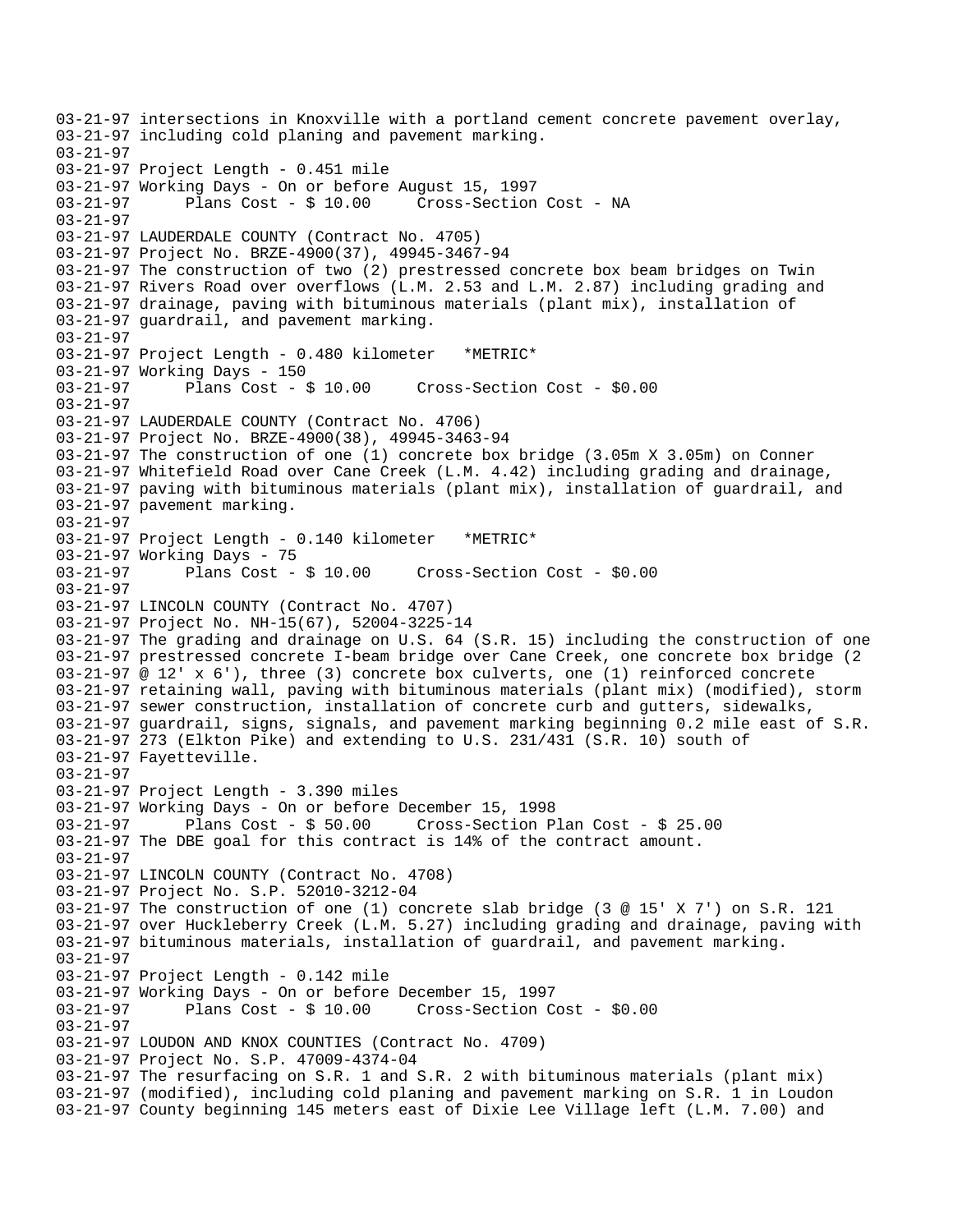03-21-97 extending to 630 meters west of Campbell Station Road left (L.M. 3.65) in Knox 03-21-97 County, and in Loudon County on S.R. 2 beginning 275 meters north of Old Stage 03-21-97 Road (L.M. 18.28) and extending to the Jct. of S.R. 1 (L.M. 18.43). 03-21-97 03-21-97 Project Length - 6.430 kilometers \*METRIC\* 03-21-97 Working Days - 35 03-21-97 Plans Cost - \$ 3.00 (11" X 18") 03-21-97 03-21-97 LOUDON COUNTY (Contract No. 4710) 03-21-97 Project No. S.P. 53007-4213-04 03-21-97 The resurfacing on S.R. 72 with bituminous materials (plant mix), including 03-21-97 pavement marking beginning 640 meters west of Prospect Church Road (L.M. 11.63) 03-21-97 and extending to the Roane County line (L.M. 16.99). 03-21-97 03-21-97 Project Length - 8.630 kilometers \*METRIC\* 03-21-97 Working Days - 35 03-21-97 Plans Cost - \$ 3.00 (11" X 18") 03-21-97 03-21-97 MCNAIRY COUNTY (Contract No. 4711) 03-21-97 Project No. S.P. 55008-4235-04 03-21-97 The resurfacing on S.R. 57 with bituminous materials (plant mix), including 03-21-97 pavement marking beginning at the Hardeman County line (L.M. 0.00) and 03-21-97 extending to L.M. 5.00. 03-21-97 03-21-97 Project Length - 8.046 kilometers \*METRIC\* 03-21-97 Working Days - On or before June 15, 1997 03-21-97 Plans Cost - \$ 3.00 (11" X 18") 03-21-97 03-21-97 MADISON COUNTY (Contract No. 4712) 03-21-97 Project No. BRZE-5700(31), 57945-3484-94 03-21-97 The construction of one (1) prestressed concrete box beam bridge on 03-21-97 Christmasville Road over Johnson Creek (L.M. 6.18) including grading and 03-21-97 drainage, paving with bituminous materials (plant mix), installation of 03-21-97 guardrail and underdrains, and pavement marking. 03-21-97 03-21-97 Project Length - 0.254 mile 03-21-97 Working Days - 85<br>03-21-97 Plans Cost - \$ 10.00 03-21-97 Plans Cost - \$ 10.00 Cross-Section Cost - \$0.00 03-21-97 03-21-97 MADISON COUNTY (Contract No. 4713) 03-21-97 Project No. BRZE-5700(33), 57946-3403-94 03-21-97 The construction of one (1) prestressed concrete I-beam bridge on Old Medina 03-21-97 Road over the middle fork of the Forked Deer River (L.M. 7.53) including 03-21-97 grading and drainage, paving with bituminous materials (plant mix), 03-21-97 installation of guardrail, and pavement marking. 03-21-97 03-21-97 Project Length - 0.121 kilometer \*METRIC\* 03-21-97 Working Days - 250 Cross-Section Cost - \$0.00 03-21-97 03-21-97 MADISON COUNTY (Contract No. 4714) 03-21-97 Project No. S.P. 57010-4208-04 03-21-97 The resurfacing on S.R. 18 with bituminous materials (plant mix), including 03-21-97 cold planing, and installation of pavement marking beginning at the Hardeman 03-21-97 County line (L.M. 0.00) and extending to the bridge over Meridian Creek (L.M. 03-21-97 4.76). 03-21-97 03-21-97 Project Length - 7.660 kilometers \*METRIC\* 03-21-97 Working Days - 35 03-21-97 Plans Cost - \$ 3.00 (11" X 18")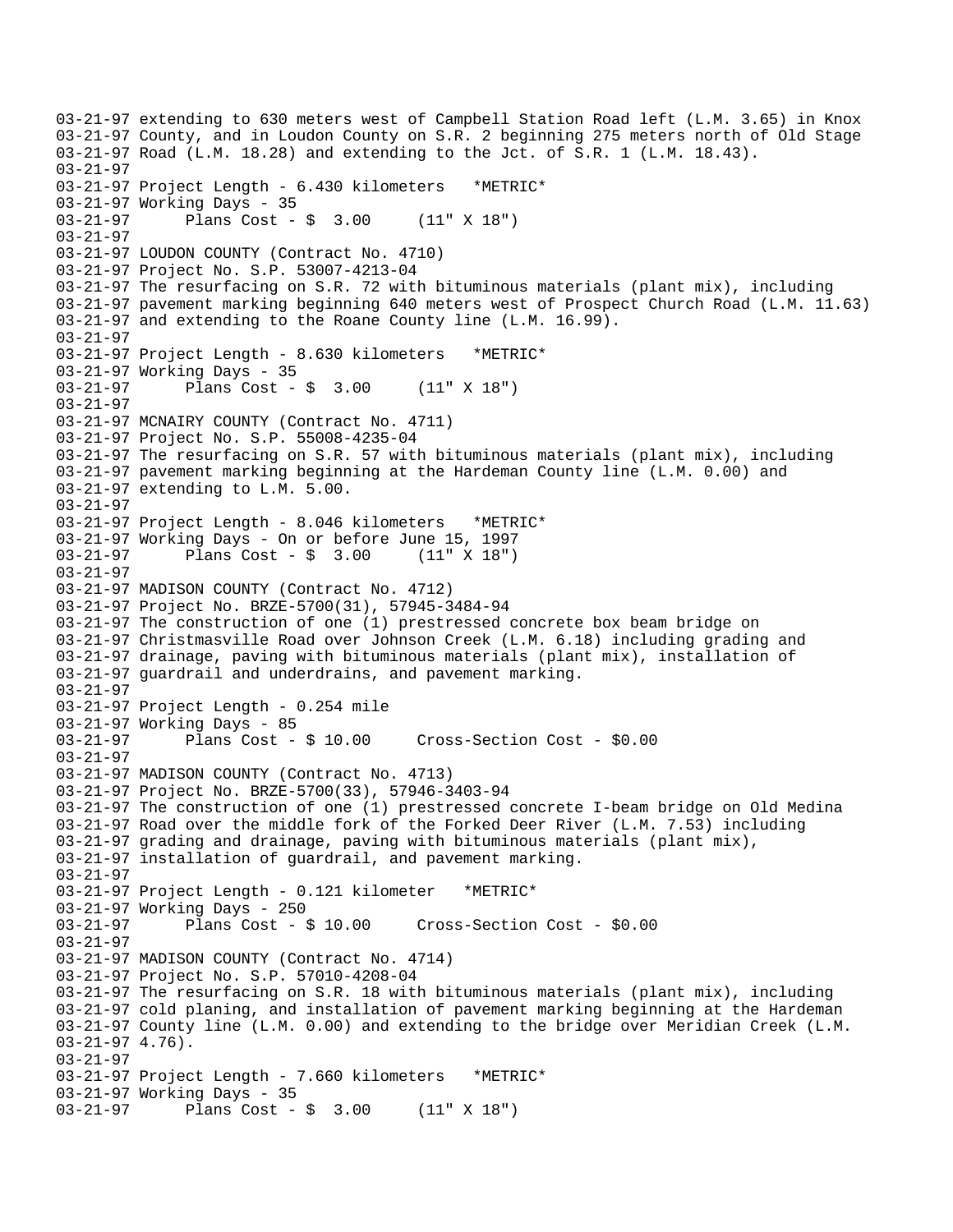```
03-21-97 
03-21-97 MADISON COUNTY (Contract No. 4715) 
03-21-97 Project No. S.P. 57039-3226-04 
03-21-97 The construction of one (1) concrete box culvert on S.R. 223 over Cub Creek 
03-21-97 (L.M. 8.65) including grading and drainage, paving with bituminous materials 
03-21-97 (plant mix), installation of guardrail, and pavement marking. 
03-21-97 
03-21-97 Project Length - 0.177 kilometer *METRIC* 
03-21-97 Working Days - 120 
03-21-97 Plans Cost - $ 10.00 Cross-Section Cost - $ 10.00 
03-21-97 
03-21-97 MARSHALL COUNTY (Contract No. 4716) 
03-21-97 Project No. BRZE-5900(9), 59945-3454-94 
03-21-97 The construction of one (1) prestressed concrete I-beam bridge on Beechwood 
03-21-97 Avenue over CSX Railroad (L.M. 3.10) including grading and drainage, paving 
03-21-97 with bituminous materials (plant mix), installation of guardrail, and pavement 
03-21-97 marking. 
03-21-97 
03-21-97 Project Length - 0.110 mile 
03-21-97 Working Days - On or before December 15, 1997 
03-21-97 Plans Cost - $10.00 Cross-Section Cost - $0.00 
03-21-97 
03-21-97 MONTGOMERY COUNTY (Contract No. 4717) 
03-21-97 Project No. S.P. 63006-4224-04 
03-21-97 The resurfacing on S.R. 13 with bituminous materials (plant mix), including 
03-21-97 pavement marking beginning at the Houston County line (L.M. 0.00) and extending 
03-21-97 to New Bryant Hollow Road (L.M. 5.00). 
03-21-97 
03-21-97 Project Length - 8.050 kilometers *METRIC* 
03-21-97 Working Days - On or before June 30, 1997 
03-21-97 Plans Cost - $ 3.00
03-21-97 
03-21-97 MORGAN COUNTY (Contract No. 4718) 
03-21-97 Project No. BRZE-6500(22), 65945-3544-94 
03-21-97 The construction of one (1) concrete box culvert on Depot Street over branch 
03-21-97 (L.M. 12.57) in Oakdale including grading and drainage, paving with bituminous 
03-21-97 materials (plant mix), installation of guardrail, and pavement marking. 
03-21-97 
03-21-97 Project Length - 0.113 mile 
03-21-97 Working Days - 75 
03-21-97 Plans Cost - $ 10.00 Cross-Section Cost - $ 10.00 
03-21-97 
03-21-97 POLK COUNTY (Contract No. 4719) 
03-21-97 Project No. S.P. 70010-4208-04 
03-21-97 The resurfacing on S.R. 315 with bituminous materials (plant mix), including 
03-21-97 pavement marking beginning at the Jct. with S.R. 30 (L.M. 0.00) and extending 
03-21-97 to the Monroe County Line (L.M. 7.16). 
03-21-97 
03-21-97 Project Length - 11.305 kilometers *METRIC* 
03-21-97 Working Days - 35<br>03-21-97 Plans Cost -
              Plans Cost - \frac{1}{2} 3.00 (11" X 18")
03-21-97 
03-21-97 RHEA COUNTY (Contract No. 4720) 
03-21-97 Project No. S.P. 72006-4213-04 
03-21-97 The resurfacing on S.R. 30 with bituminous materials (plant mix), including 
03-21-97 bridge deck and expansion joint repairs, bridge deck sealant, installation of 
03-21-97 guardrail and pavement marking beginning at the Jct. with S.R. 29 (L.M. 9.18) 
03-21-97 and extending to 1.12 kilometers west of the Meigs County Line (L.M. 16.91). 
03-21-97 
03-21-97 Project Length - 12.439 kilometers *METRIC*
```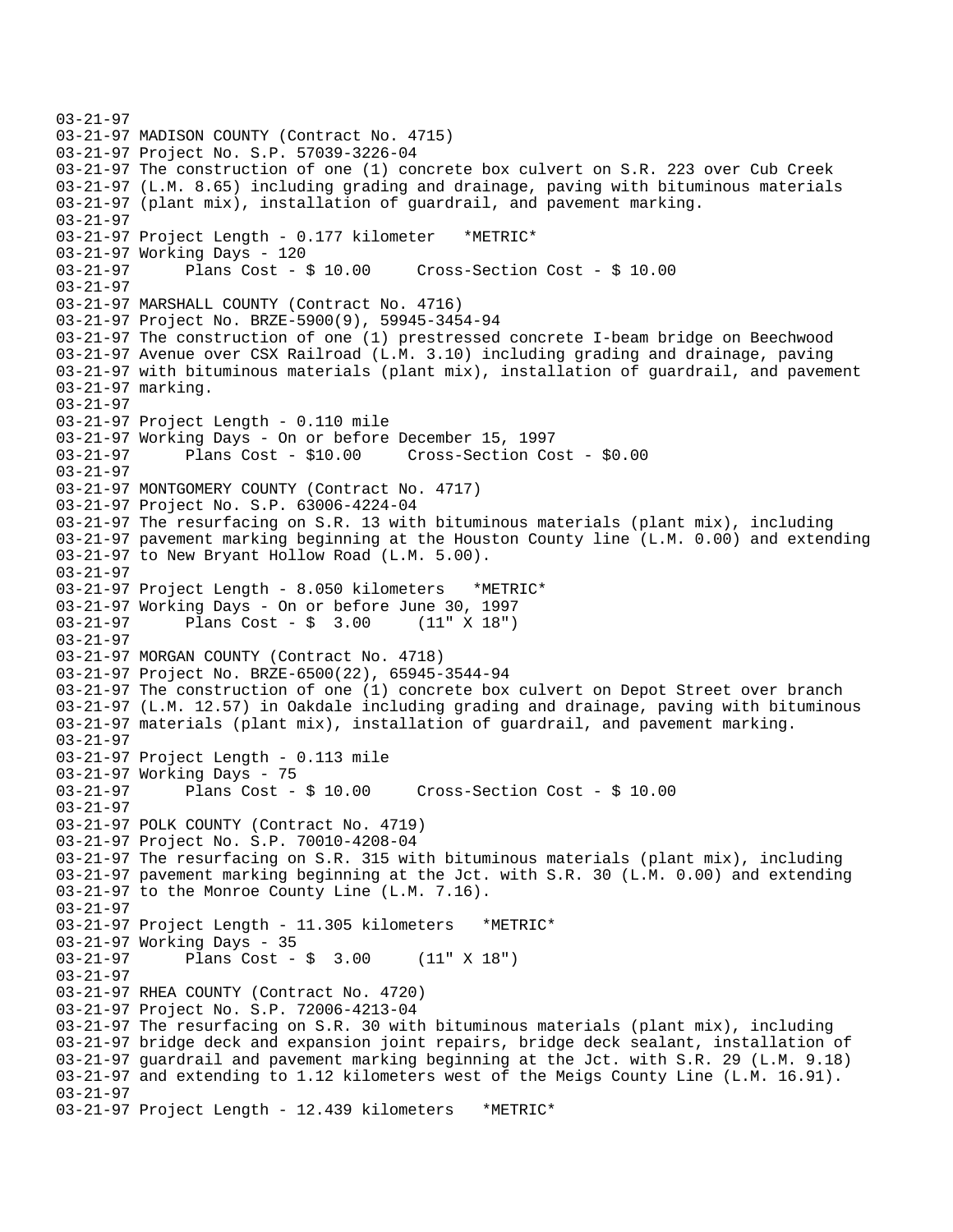```
03-21-97 Working Days - 40<br>03-21-97 Plans Cost -
              Plans Cost - $ 3.00 (11" X 18")03-21-97 
03-21-97 ROANE COUNTY (Contract No. 4721) 
03-21-97 Project No. IME-40-7(145)357, 73001-8190-44 
03-21-97 The resurfacing on I-40 with bituminous materials (plant mix) (polymer 
03-21-97 modified), including bridge deck repairs, cold planing, bridge deck sealant, 
03-21-97 bridgerail replacement, installation of guardrail, snowplowable reflective 
03-21-97 pavement markers, and pavement marking beginning 660 meters east of the bridges 
03-21-97 over S.R. 58 and S.R. 326 (L.M. 16.65) and extending to the Loudon County line 
03-21-97 (L.M. 22.98). 
03-21-97 
03-21-97 Project Length - 10.190 kilometers *METRIC* 
03-21-97 Working Days - 60 (See Special Provision 108B) 
03-21-97 Plans Cost - $ 3.00
03-21-97 The DBE goal for this contract is 5% of the contract amount. 
03-21-97 
03-21-97 ROBERTSON COUNTY (Contract No. 4722) 
03-21-97 Project No. S.P. 74010-4225-04 
03-21-97 The resurfacing on S.R. 65 with bituminous materials (plant mix), including 
03-21-97 pavement marking beginning at the Jct. of S.R. 11 (L.M. 7.60) and extending to 
03-21-97 near Jones Roe Road (L.M. 13.00). 
03-21-97 
03-21-97 Project Length - 8.690 kilometers *METRIC* 
03-21-97 Working Days - On or before June 30, 1997 
03-21-97 Plans Cost - $ 3.00
03-21-97 
03-21-97 ROBERTSON COUNTY (Contract No. 4723) 
03-21-97 Project No. S.P. 74950-3637-04 
03-21-97 The grading and drainage on a S.I.A. route serving the Frigidaire Company 
03-21-97 in Springfield including paving with bituminous materials (plant mix), 
03-21-97 installation of guardrail, and pavement marking beginning at the intersection 
03-21-97 with West Reid Road and extending to the Jct. of S.R. 49 (5th Avenue). 
03-21-97 
03-21-97 Project Length - 0.803 kilometer *METRIC* 
03-21-97 Working Days - 60 
03-21-97 Plans Cost - $ 10.00 Cross-Section Cost - $ 10.00 
03-21-97 
03-21-97 RUTHERFORD COUNTY (Contract No. 4724) 
03-21-97 Project No. IM-24-1(76)76, 75001-3169-44 
03-21-97 The interchange modification at I-24 with S.R. 96 (Franklin Road), including 
03-21-97 grading and drainage, widening of existing bridge on S.R. 96 over I-24 with 
03-21-97 prestressed concrete box beams, paving with bituminous materials (plant mix), 
03-21-97 paving with portland cement concrete pavement on the ramps, installation of 
03-21-97 guardrail, underdrains, stock fence, signs, and pavement marking. 
03-21-97 
03-21-97 Project Length - 0.433 kilometer *METRIC* 
03-21-97 Working Days - On or before October 31, 1997 
              Plans Cost - $ 10.00 Cross-Section Cost - $0.0003-21-97 The DBE goal for this contract is 4% of the contract amount. 
03-21-97 
03-21-97 RUTHERFORD COUNTY (Contract No. 4725) 
03-21-97 Project No. IM-24-1(77)62, 75001-3167-44 
03-21-97 The grading and drainage on I-24 including the construction of two (2) welded 
03-21-97 plate girder bridges at Waldron Road over I-24 (L.M. 1.23) and on Sam Ridley 
03-21-97 Parkway over I-24 (L.M. 3.21), one (1) concrete slab bridge (4 @ 12' x 4'), two 
03-21-97 (2) concrete box culverts, bridge deck, expansion joint and epoxy injection 
03-21-97 repairs, jacking steel spans, bridge deck sealant, paving with bituminous 
03-21-97 materials (plant mix) (polymer modified), storm sewer construction, 
03-21-97 installation of concrete median barrier, curb and gutters, sidewalk, guardrail,
```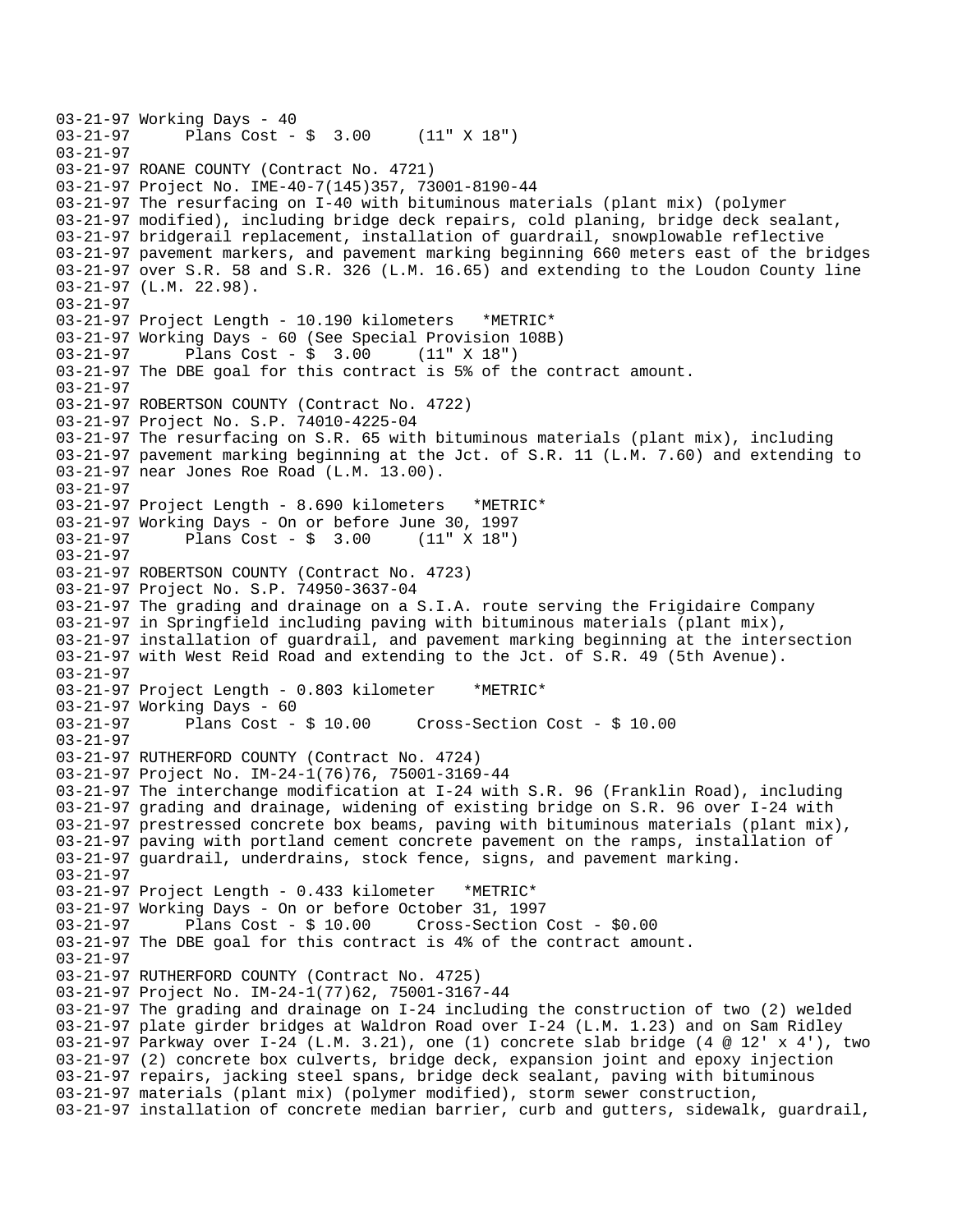03-21-97 fence, signs, signals, snowplowable reflective pavement markers, and pavement 03-21-97 marking beginning at the Davidson County line and extending to 0.17 mile east 03-21-97 of Sam Ridley Parkway. 03-21-97 03-21-97 Project Length - 3.428 miles 03-21-97 Working Days - On or before December 1, 1998 (See Special Provision 108B) 03-21-97 Plans Cost - \$ 50.00 Cross-Section Cost - \$ 50.00 03-21-97 The DBE goal for this contract is 12% of the contract amount. 03-21-97 03-21-97 RUTHERFORD COUNTY (Contract No. 4726) 03-21-97 Project No. STP-M-99(13), 75020-3214-54 03-21-97 The intersection improvement at S.R. 99 with Bridge Avenue including grading 03-21-97 and drainage, paving with bituminous materials (plant mix), cold planing, 03-21-97 signals, and pavement marking. 03-21-97 03-21-97 Project Length - 0.115 miles 03-21-97 Working Days - On or before October 31, 1997 03-21-97 Plans Cost - \$ 10.00 Cross-Section Cost - \$0.00 03-21-97 03-21-97 SEVIER COUNTY (Contract No. 4727) 03-21-97 Project No. S.P. 78008-3234-04 03-21-97 The grading and drainage on U.S. 441 (S.R. 71, Parkway) including the widening 03-21-97 of one (1) prestressed concrete box beam bridge with pedestrian walkway over 03-21-97 the west fork of the Little Pigeon River, extension of one (1) concrete box 03-21-97 culvert, paving with bituminous materials (plant mix) (modified), cold planing, 03-21-97 storm sewer construction, installation of concrete curb and gutters, sidewalks, 03-21-97 guardrail, signs, signals, and pavement marking beginning at Apple Valley Road 03-21-97 and extending to Park Road (North). 03-21-97 03-21-97 Project Length - 4.306 kilometers \*METRIC\* 03-21-97 Working Days - On or before October 1, 1998 (See Special Provision 108B) 03-21-97 Plans Cost - \$ 50.00 Cross-Section Cost - \$ 25.00 03-21-97 The DBE goal for this contract is 2% of the contract amount. 03-21-97 03-21-97 SEVIER COUNTY (Contract No. 4728) 03-21-97 Project No. S.P. 78072-4542-04 03-21-97 The repair of the bridge on S.R. 66 over the French Broad River, including 03-21-97 concrete, bearing device, expansion joint, and bridge deck repairs, 03-21-97 non-penetrating concrete seal, bridge deck sealant, overlay with bituminous 03-21-97 materials (plant mix), cold planing, and pavement marking. 03-21-97 03-21-97 Project Length - 0.000 mile 03-21-97 Working Days - On or before July 3, 1997 (See Special Provision 108B) 03-21-97 Plans Cost - \$ 10.00 Cross-Section Cost - NA 03-21-97 03-21-97 SHELBY COUNTY (Contract No. 4729) 03-21-97 Project No. STP-385(16), 79187-3225-14 03-21-97 The paving on S.R. 385 (Paul Barrett Parkway) with either a mineral aggregate 03-21-97 base or a portland cement treated aggregate base and soil-cement base on the 03-21-97 mainline, and bituminous materials (plant mix) (modified), treated permeable 03-21-97 base and portland cement concrete on the ramps, including paving with 03-21-97 bituminous materials (plant mix), installation of guardrail, signs, and 03-21-97 pavement marking beginning 0.25 mile east of S.R. 204 (Singleton Parkway) and 03-21-97 extending 0.23 mile east of S.R. 14 (Austin Peay Highway). 03-21-97 03-21-97 Project Length - 3.601 miles 03-21-97 Working Days - On or before October 31, 1997 Cross-Section Cost - NA 03-21-97 The DBE goal for this contract is 11% of the contract amount. 03-21-97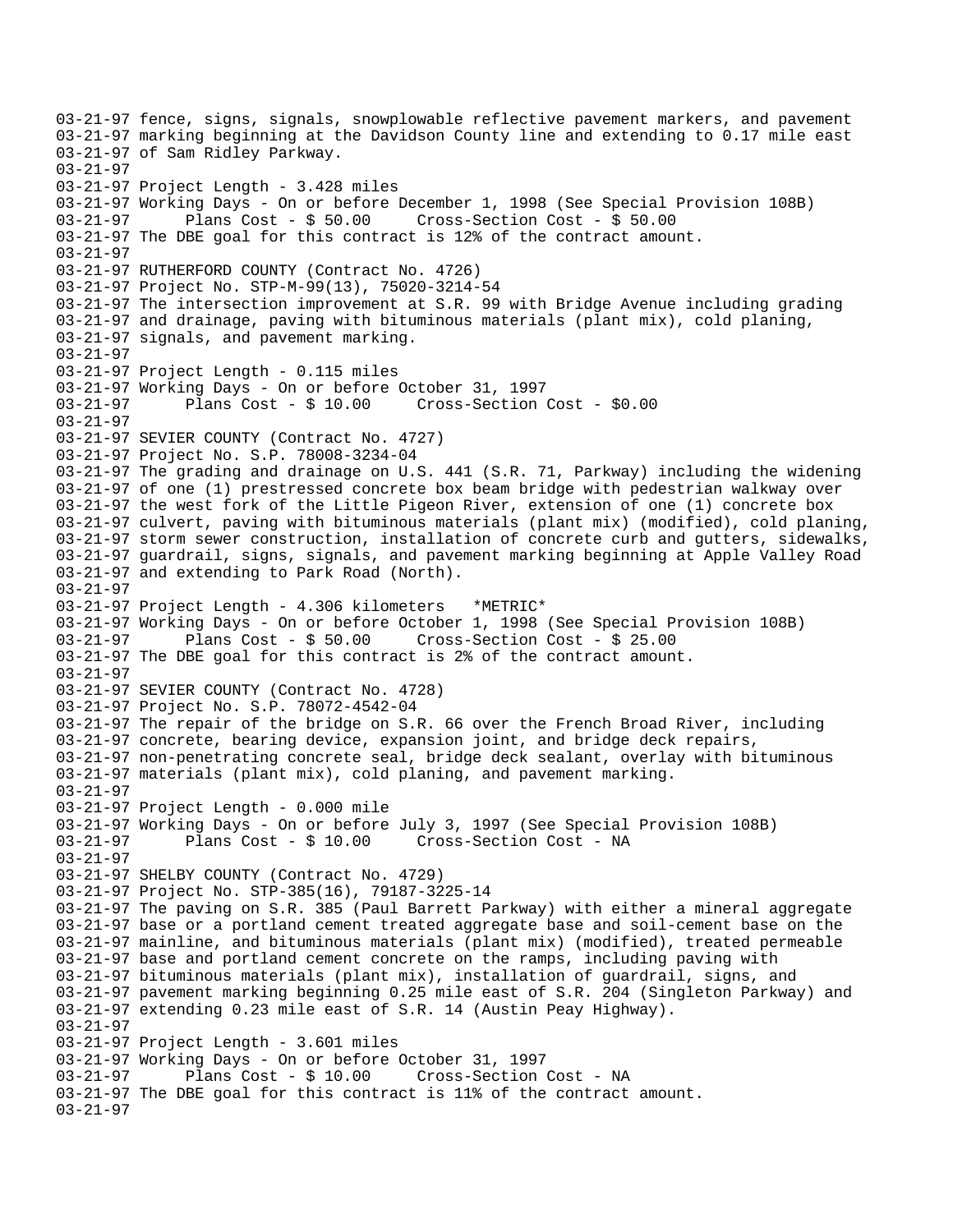```
03-21-97 SHELBY COUNTY (Contract No. 4730) 
03-21-97 Project No. S.P. 79005-4146-04 
03-21-97 The repair of the bridge on I-55 over Riverport Road and the Illinois Central 
03-21-97 Gulf Railroad (L.M. 8.68) including concrete, bridge deck, epoxy injection, and 
03-21-97 concrete slope paving repairs, non-penetrating concrete seal, bridge deck 
03-21-97 sealant, seismic modification, paving with bituminous materials (plant mix), 
03-21-97 cold planing, and pavement marking. 
03-21-97 
03-21-97 Project Length - 0.000 mile 
03-21-97 Working Days - On or before June 1, 1997 (See Special Provision 108B) 
03-21-97 Plans Cost - $ 10.00 Cross-Section Cost - NA 
03-21-97 
03-21-97 SHELBY COUNTY (Contract No. 4731) 
03-21-97 Project No. S.P. 79017-4272-04 
03-21-97 The repair of the bridge on S.R. 3 over the overflow (L.M. 15.69) including 
03-21-97 concrete, structural steel, expansion joint, bridge deck, and concrete handrail 
03-21-97 repairs, bridge deck sealant, seismic modification, overlay with bituminous 
03-21-97 materials (plant mix), paving on the approaches with bituminous materials 
03-21-97 (plant mix), cold planing, and pavement marking. 
03-21-97 
03-21-97 Project Length - 0.000 mile 
03-21-97 Working Days - On or before June 1, 1998 
03-21-97 Plans Cost - $10.00 Cross-Section Cost - NA 
03-21-97 
03-21-97 SUMNER COUNTY (Contract No. 4732) 
03-21-97 Project No. S.P. 83002-4285-04 
03-21-97 The resurfacing on S.R. 6 with bituminous materials (plant mix) (fiber 
03-21-97 modified), including pavement marking beginning at the Davidson County line 
03-21-97 (L.M. 0.00) and extending to the bridge over the CSX Railroad (L.M. 2.19). 
03-21-97 
03-21-97 Project Length - 3.523 kilometers *METRIC* 
03-21-97 Working Days - On or before June 30, 1997 
              Plans Cost - $ 3.0003-21-97 
03-21-97 TIPTON COUNTY (Contract No. 4733) 
03-21-97 Project No. BR-NH-3(44), 84002-3270-94 
03-21-97 The construction of two (2) reinforced concrete I-beam bridges on S.R. 3 over 
03-21-97 Indian Creek drainage canal (L.M. 10.30) and south bound lanes over branch 
03-21-97 (L.M. 11.73) including grading and drainage, paving with bituminous materials 
03-21-97 (plant mix), installation of guardrail, and pavement marking. 
03-21-97 
03-21-97 Project Length - 0.196 mile 
03-21-97 Working Days - 135 
03-21-97 Plans Cost - $ 25.00 Cross-Section Cost - $0.00 
03-21-97 
03-21-97 WARREN COUNTY (Contract No. 4734) 
03-21-97 Project No. S.P. 89001-4220-04 
03-21-97 The resurfacing on S.R. 1 with bituminous materials (plant mix), including 
03-21-97 installation of guardrail and pavement marking beginning at the Cannon County 
03-21-97 line (L.M. 0.00) and extending to the bridge over Owen Branch (L.M. 5.82). 
03-21-97 
03-21-97 Project Length - 9.366 kilometers *METRIC* 
03-21-97 Working Days - 35 
03-21-97 Plans Cost - $ 3.00 (11" X 18") 
03-21-97 
03-21-97 WASHINGTON COUNTY (Contract No. 4735) 
03-21-97 Project No. S.P. 90105-4216-04 
03-21-97 The resurfacing on S.R. 381 with bituminous materials (plant mix) (modified), 
03-21-97 including cold planing and pavement marking beginning 177 meters west of 
03-21-97 University Parkway (L.M. 1.06) and extending to the Jct. of S.R. 34 (L.M.
```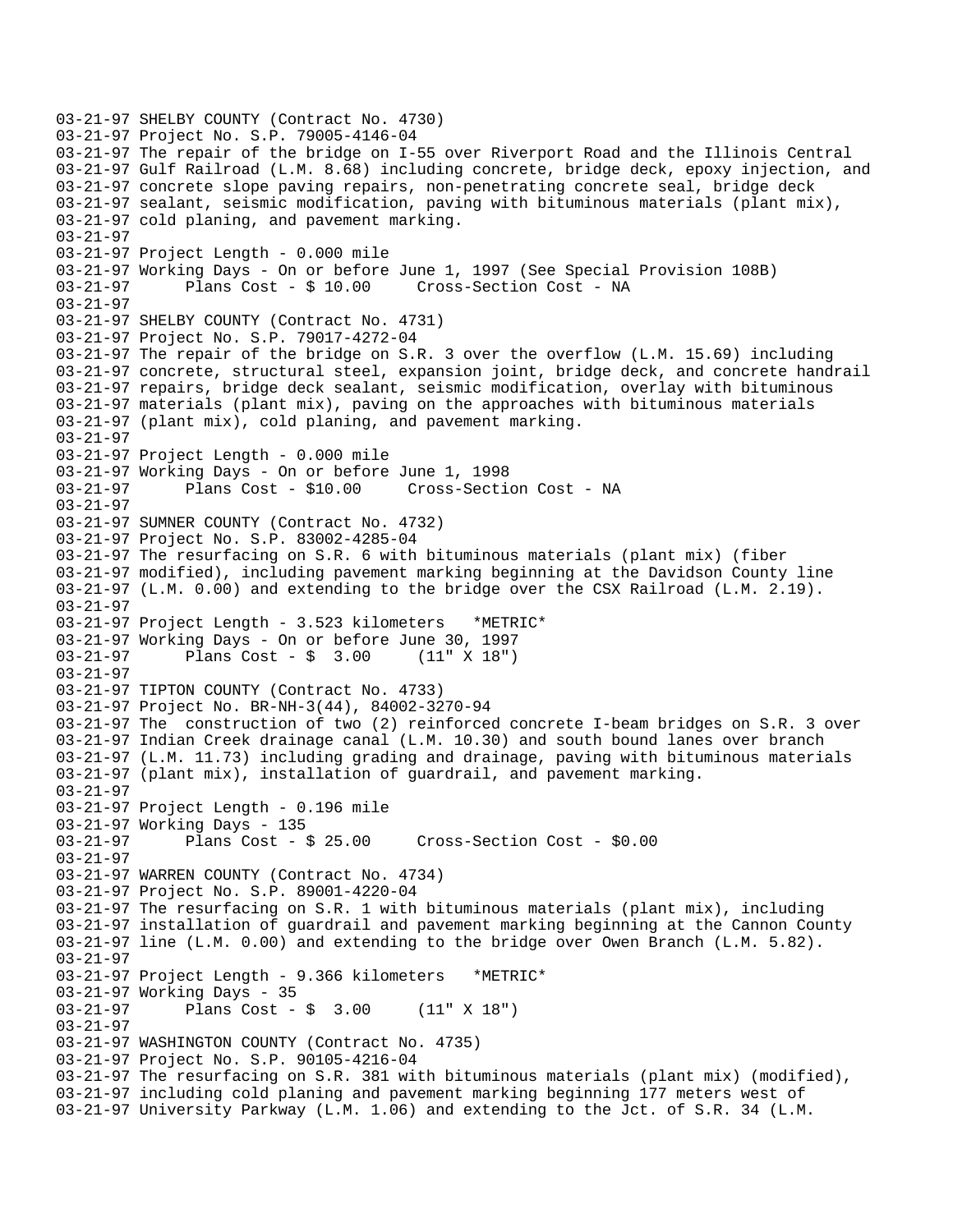```
03-21-97 2.78). 
03-21-97 
03-21-97 Project Length - 2.770 kilometers *METRIC* 
03-21-97 Working Days - 30<br>03-21-97 Plans Cost -
              Plans Cost - \frac{1}{2} 3.00 (11" X 18")
03-21-97 
03-21-97 WAYNE COUNTY (Contract No. 4736) 
03-21-97 Project No. S.P. 91012-4303-04 
03-21-97 The resurfacing on S.R. 227 with bituminous materials (plant mix), including 
03-21-97 bridge deck repairs, bridge deck sealant, and pavement marking beginning at the 
03-21-97 Jct. of S.R. 13 (L.M. 9.10) and extending to the Lawrence County Line (L.M. 
03-21-97 13.21). 
03-21-97 
03-21-97 Project Length - 6.610 kilometers *METRIC* 
03-21-97 Working Days - On or before July 15, 1997 
03-21-97 Plans Cost - $ 3.00 (11" X 18") 
03-21-97 
03-21-97 WEAKLEY COUNTY (Contract No. 4737) 
03-21-97 Project No. NH-43(18), 92003-3259-14 
03-21-97 The grading and drainage on U.S. 45E (S.R. 43) including the construction of 
03-21-97 one (1) concrete box culvert, paving with bituminous materials (plant mix) 
03-21-97 (modified), storm sewer construction, installation of concrete curb and gutter, 
03-21-97 sidewalk, guardrail, signs, signals, and pavement marking beginning south of 
03-21-97 Greenfield and extending to north of Greenfield. 
03-21-97 
03-21-97 Project Length - 4.425 miles 
03-21-97 Working Days - 200<br>03-21-97 Plans Cost - $ 50.00
03-21-97 Plans Cost - $ 50.00 Cross-Section Cost - $ 50.00 
03-21-97 The DBE goal for this contract is 14% of the contract amount. 
03-21-97 
03-21-97 WEAKLEY COUNTY (Contract No. 4738) 
03-21-97 Project No. S.P. 92003-4262-04 
03-21-97 The resurfacing on S.R. 43 with bituminous materials (plant mix) (modified), 
03-21-97 including pavement marking beginning south of Harrison Road (L.M. 14.75) and 
03-21-97 extending to S.R. 372 (L.M. 20.87). 
03-21-97 
03-21-97 Project Length - 9.850 kilometers *METRIC* 
03-21-97 Working Days - 45 
03-21-97 Plans Cost - $ 3.00 (11" X 18") 
03-21-97 
03-21-97 WILLIAMSON COUNTY (Contract No. 4739) 
03-21-97 Project No. CM-STP-106(7), 94015-3217-54 
03-21-97 The intersection improvement on U.S. 431 (S.R. 106, Hillsboro Road) with Sneed 
03-21-97 Road, including grading and drainage, paving with bituminous materials (plant 
03-21-97 mix), installation of guardrail, signals, signs, and pavement marking. 
03-21-97 
03-21-97 Project Length - 0.218 mile 
03-21-97 Working Days - On or before May 1, 1998 
                                      Cross-Section Cost - $ 10.00 03-21-97 
03-21-97 WILLIAMSON COUNTY (Contract No. 4740) 
03-21-97 Project No. S.P. 94014-4223-04 
03-21-97 The resurfacing on S.R. 106 with bituminous materials (plant mix), including 
03-21-97 pavement marking beginning at the Jct. with S.R. 397 (L.M. 12.46) and extending 
03-21-97 to Del Rio Pike (L.M. 15.42). 
03-21-97 
03-21-97 Project Length - 4.763 kilometers *METRIC* 
03-21-97 Working Days - On or before June 30, 1997 
              Plans Cost - $ 3.0003-21-97
```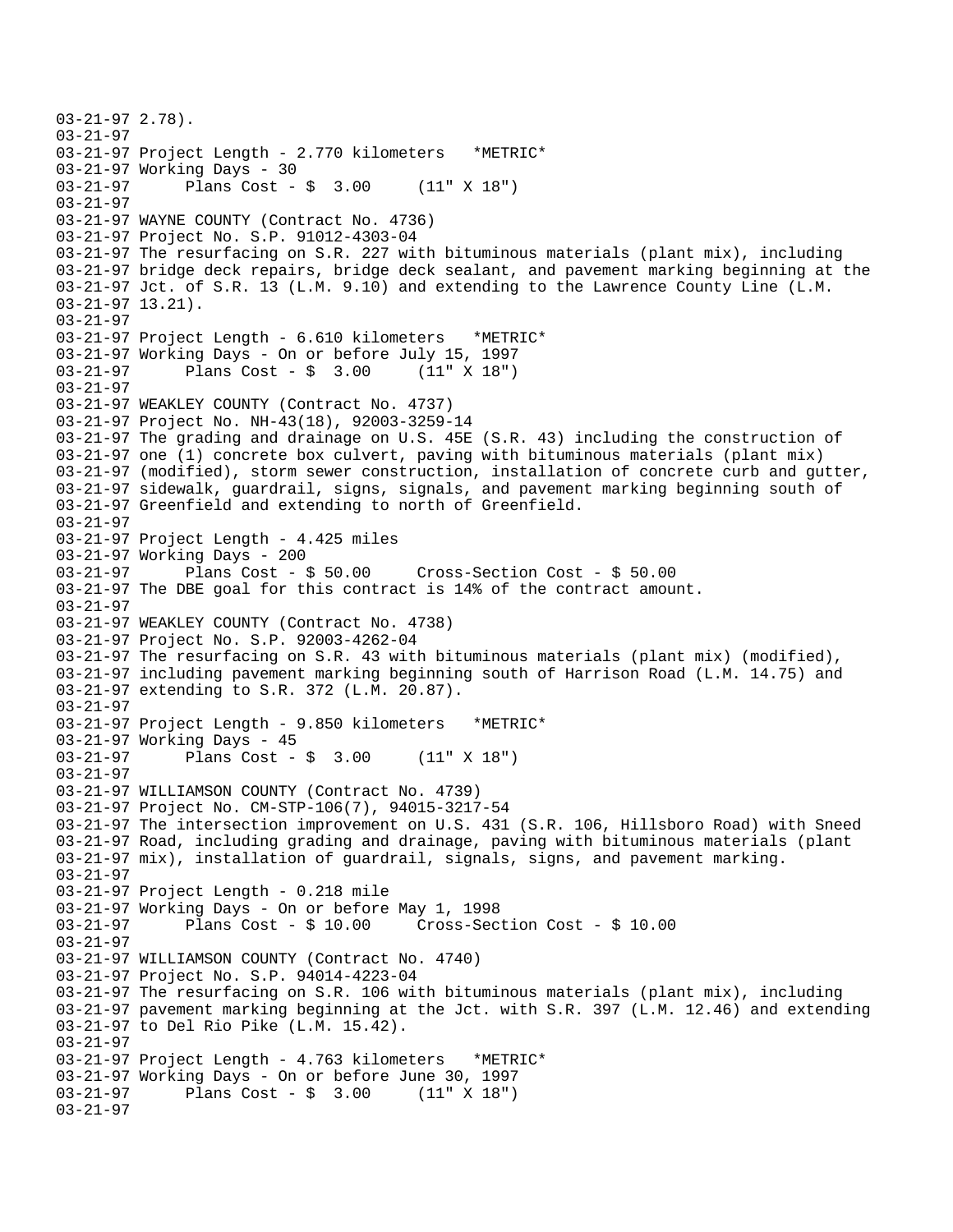03-21-97 WILSON COUNTY (Contract No. 4741) 03-21-97 Project No. S.P. 95063-4215-04 03-21-97 The resurfacing on S.R. 171 with bituminous materials (plant mix) (modified), 03-21-97 including pavement marking beginning at the Davidson County line (L.M. 0.00) 03-21-97 and extending to north of Pleasant Grove Road (L.M. 5.05). 03-21-97 03-21-97 Project Length - 7.999 kilometers \*METRIC\* 03-21-97 Working Days - On or before June 30, 1997 03-21-97 Plans Cost - \$ 3.00 (11" X 18") ================================================================================ 04-25-97 KNOX COUNTY (Contract No. 4646) 04-25-97 Project No. S.P. 47007-4129-04 04-25-97 The portland cement concrete pavement rehabilitation on I-75/I-640, including 04-25-97 treated permeable base, paving with bituminous materials (plant mix) on the 04-25-97 shoulders, removal and replacement of damaged concrete pavement on northbound 04-25-97 outside lane, grading and drainage, resealing joints, crack sealant, concrete 04-25-97 slab repairs, grinding concrete pavement, installation of guardrail, and 04-25-97 pavement marking, beginning at the ramp to S.R. 62 (Western Avenue) and 04-25-97 extending to the ramp to I-75/I-275. 04-25-97 04-25-97 Project Length - 2.280 miles 04-25-97 Working Days - On or before October 30, 1997 (See Special Provision 108B) 04-25-97 Plans Cost - \$ 10.00 Cross-Section Cost - \$0.00 04-25-97 04-25-97 BRADLEY AND MCMINN COUNTIES (Contract No. 4687) 04-25-97 Project No. IME-75-1(97)31, 06001-8155-44, 54001-8150-44 04-25-97 The resurfacing on I-75 with bituminous materials (plant mix) (polymer 04-25-97 modified), including bridge deck repairs, bridge deck sealant, cold planing, 04-25-97 installation of guardrail, snowplowable pavement markers, and pavement marking 04-25-97 in Bradley County beginning 6.437 kilometers south of the McMinn County line 04-25-97 (L.M. 34.88) and extending to 6.437 kilometers north of the Bradley County line 04-25-97 in McMinn County (L.M. 38.88). 04-25-97 04-25-97 Project Length - 12.874 kilometers \*METRIC\* 04-25-97 Working Days - On or before December 1, 1997 04-25-97 Plans Cost - \$ 3.00 (11" X 18") 04-25-97 The DBE goal for this contract is 10% of the contract amount. 04-25-97 04-25-97 BRADLEY COUNTY (Contract No. 4688) 04-25-97 Project No. S.P. 06007-4233-04, 06010-4216-04 04-25-97 The resurfacing on S.R. 40 and on S.R. 74 with bituminous materials (plant 04-25-97 mix) (modified), including cold planing and pavement marking on S.R. 40 04-25-97 beginning at the Jct. with S.R. 74 (L.M. 0.68) and extending to the Cleveland 04-25-97 City limits (L.M. 1.98) and on S.R. 74 beginning at the ramp from S.R. 60 (L.M. 04-25-97 11.92) and extending to S.R. 40 (Inman Street) (L.M. 13.88). 04-25-97 04-25-97 Project Length - 5.246 kilometers \*METRIC\* 04-25-97 Working Days - 30<br>04-25-97 Plans Cost -Plans Cost -  $\frac{1}{2}$  3.00 (11" X 18") 04-25-97 04-25-97 FAYETTE AND HARDEMAN COUNTIES (Contract No. 4696) 04-25-97 Project No. STP-NH-15(59), 24004-3220-14, 35001-3248-14 04-25-97 The grading and drainage on U.S. 64 (S.R. 15 and S.R. 100) including the 04-25-97 construction of one (1) concrete box bridge (2  $@$  10' x 7'), three (3) concrete 04-25-97 box culverts, paving with either a mineral aggregate base or a portland cement 04-25-97 treated base and bituminous materials (plant mix) (modified), storm sewer 04-25-97 construction, installation of signs, and pavement marking beginning in Fayette 04-25-97 County at Laconia Road and extending to the Jct. of S.R. 15 and S.R. 100 east 04-25-97 of Whiteville in Hardeman County. 04-25-97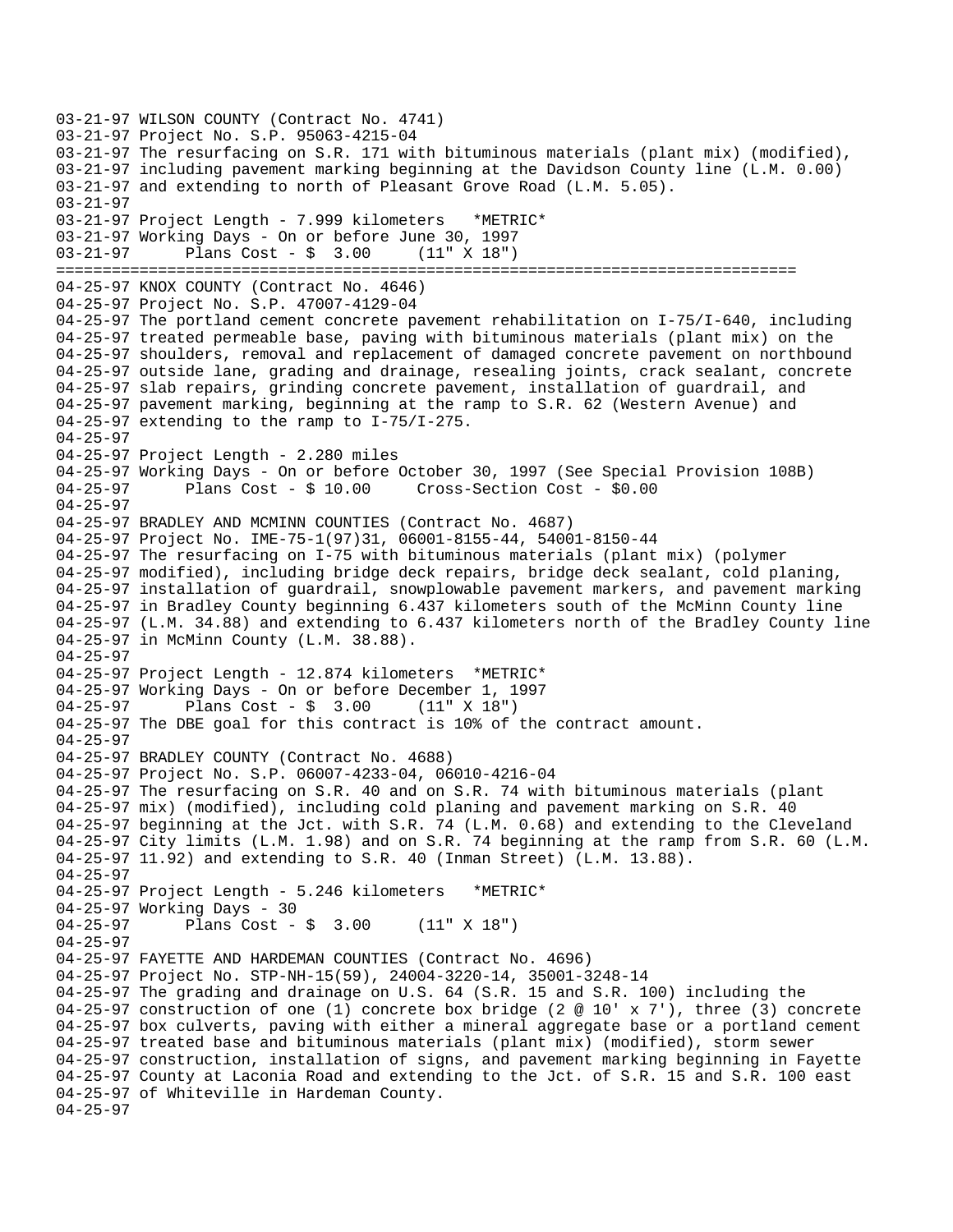```
04-25-97 Project Length - 6.982 miles 
04-25-97 Working Days - On or before August 15, 1999 
                                      04-25-97 Plans Cost - $100.00 Cross-Section Cost - $100.00 
04-25-97 The DBE goal for this contract is 12% of the contract amount. 
04-25-97 
04-25-97 MADISON COUNTY (Contract No. 4714) 
04-25-97 Project No. S.P. 57010-4208-04 
04-25-97 The resurfacing on S.R. 18 with bituminous materials (plant mix) (superpave), 
04-25-97 including cold planing, and installation of pavement marking beginning at the 
04-25-97 Hardeman County line (L.M. 0.00) and extending to the bridge over Meridian 
04-25-97 Creek (L.M. 4.76). 
04-25-97 
04-25-97 Project Length - 7.660 kilometers *METRIC* 
04-25-97 Working Days - 35 
04-25-97 Plans Cost - $ 3.00 (11" X 18") 
04-25-97 
04-25-97 MARSHALL COUNTY (Contract No. 4716) 
04-25-97 Project No. BRZE-5900(9), 59945-3454-94 
04-25-97 The construction of one (1) prestressed concrete I-beam bridge on Beechwood 
04-25-97 Avenue over CSX Railroad (L.M. 3.10) including grading and drainage, paving 
04-25-97 with bituminous materials (plant mix), installation of guardrail, and pavement 
04-25-97 marking. 
04-25-97 
04-25-97 Project Length - 0.110 mile 
04-25-97 Working Days - On or before December 15, 1997 
04-25-97 Plans Cost - $10.00 Cross-Section Cost - $0.00 
04-25-97 
04-25-97 POLK COUNTY (Contract No. 4719) 
04-25-97 Project No. S.P. 70010-4208-04 
04-25-97 The resurfacing on S.R. 315 with bituminous materials (plant mix), including 
04-25-97 pavement marking beginning at the Jct. with S.R. 30 (L.M. 0.00) and extending 
04-25-97 to the Monroe County Line (L.M. 7.16). 
04-25-97 
04-25-97 Project Length - 11.305 kilometers *METRIC* 
04-25-97 Working Days - 35 
04-25-97 Plans Cost - $ 3.00 (11" X 18") 
04-25-97 
04-25-97 RHEA COUNTY (Contract No. 4720) 
04-25-97 Project No. S.P. 72006-4213-04 
04-25-97 The resurfacing on S.R. 30 with bituminous materials (plant mix) (superpave), 
04-25-97 including bridge deck and expansion joint repairs, bridge deck sealant, 
04-25-97 installation of guardrail and pavement marking beginning at the Jct. with S.R. 
04-25-97 29 (L.M. 9.18) and extending to 1.12 kilometers west of the Meigs County Line 
04-25-97 (L.M. 16.91). 
04-25-97 
04-25-97 Project Length - 12.439 kilometers *METRIC*
04-25-97 Working Days - 40<br>04-25-97 Plans Cost -
              Plans Cost - $ 3.00 (11" X 18")04-25-97 
04-25-97 RUTHERFORD COUNTY (Contract No. 4725) 
04-25-97 Project No. IM-24-1(77)62, 75001-3167-44 
04-25-97 The grading and drainage on I-24 including the construction of two (2) welded 
04-25-97 plate girder bridges at Waldron Road over I-24 (L.M. 1.23) and on Sam Ridley 
04-25-97 Parkway over I-24 (L.M. 3.21), one (1) concrete slab bridge (4 @ 12' x 4'), two
04-25-97 (2) concrete box culverts, bridge deck, expansion joint and epoxy injection 
04-25-97 repairs, jacking steel spans, bridge deck sealant, paving with bituminous 
04-25-97 materials (plant mix) (polymer modified), storm sewer construction, 
04-25-97 installation of concrete median barrier, curb and gutter, sidewalk, guardrail, 
04-25-97 fence, signs, signals, snowplowable reflective pavement markers, and pavement 
04-25-97 marking beginning at the Davidson County line and extending to 0.17 mile east
```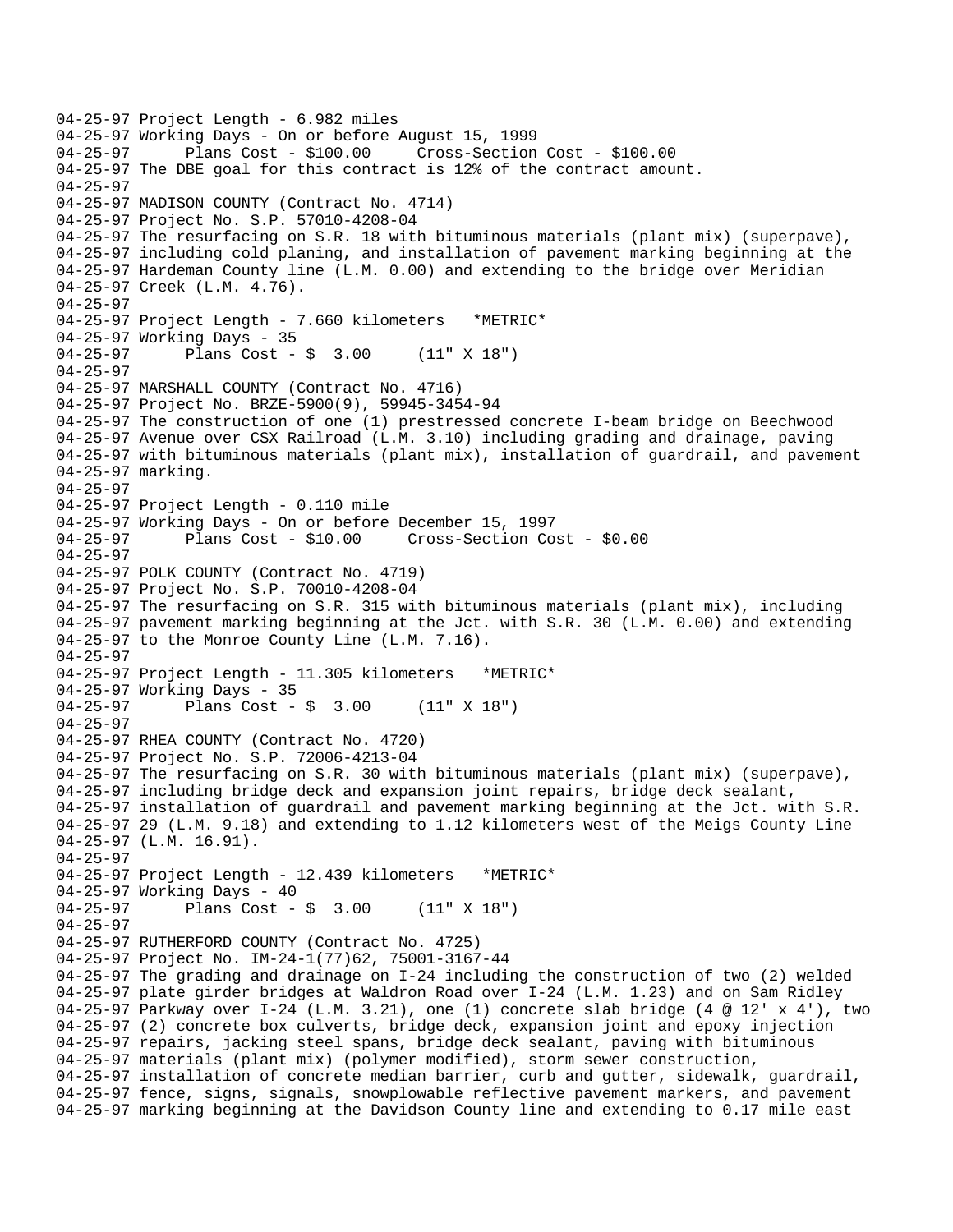04-25-97 of Sam Ridley Parkway. 04-25-97 04-25-97 Project Length - 3.428 miles 04-25-97 Working Days - On or before December 1, 1998 (See Special Provision 108B)<br>04-25-97 Plans Cost - \$ 50.00 Cross-Section Cost - \$ 50.00 Plans Cost -  $$50.00$  Cross-Section Cost -  $$50.00$ 04-25-97 The DBE goal for this contract is 12% of the contract amount. 04-25-97 04-25-97 BLOUNT COUNTY (Contract No. 4742) 04-25-97 Project No. S.P. 05004-4212-04 04-25-97 The resurfacing on S.R. 115 with bituminous materials (plant mix) and pavement 04-25-97 marking beginning 420 meters north of Bingham Lane left (L.M. 5.36) and 04-25-97 extending to the Jct. with S.R. 33 (L.M. 10.45). 04-25-97 04-25-97 Project Length - 8.190 kilometers \*METRIC\* 04-25-97 Working Days - 35 04-25-97 Plans Cost - \$ 3.00 (11" X 18") 04-25-97 04-25-97 CAMPBELL COUNTY (Contract No. 4743) 04-25-97 Project No. S.P. 07002-4337-04 04-25-97 The resurfacing on S.R. 9 with bituminous materials (plant mix) (modified), 04-25-97 cold planing and pavement marking beginning at the Jct. with Duff Road (L.M. 04-25-97 19.07) and extending to the Jct. with S.R. 63 (L.M. 24.08). 04-25-97 04-25-97 Project Length - 8.060 kilometers \*METRIC\* 04-25-97 Working Days - 30 04-25-97 Plans Cost - \$ 3.00 (11" X 18") 04-25-97 04-25-97 CARTER COUNTY (Contract No. 4744) 04-25-97 Project No. STP-R-000S(719), 10951-3523-94 04-25-97 The installation of one (1) railroad signal pre-emption on S.R. 67 (Elk Avenue) 04-25-97 at Bemberg Road and Walmart Drive (L.M. 5.64), including signs. 04-25-97 04-25-97 Project Length - 0.000 mile 04-25-97 Working Days - 30<br>04-25-97 Plans Cost -Plans Cost -  $\frac{1}{2}$  3.00 (8 1/2" X 11") 04-25-97 04-25-97 COCKE COUNTY (Contract No. 4745) 04-25-97 Project No. S.P. 15003-4228-04 04-25-97 The repair of the bridge on S.R. 9 over the Pigeon River (L.M. 6.82), including 04-25-97 concrete, bridge deck, and expansion joint repairs, non-penetrating concrete 04-25-97 seal, bridge deck sealant, overlay with bituminous materials (plant mix), cold 04-25-97 planing, installation of bridgerail, guardrail, signals, and pavement marking. 04-25-97 04-25-97 Project Length - 0.000 mile 04-25-97 Working Days - 150 04-25-97 Plans Cost - \$ 10.00 Cross-Section Cost - NA 04-25-97 04-25-97 COCKE COUNTY (Contract No. 4746) 04-25-97 Project No. S.P. 15010-4204-04 04-25-97 The resurfacing on S.R. 73 with bituminous materials (plant mix) including 04-25-97 pavement marking beginning 260 meters east of S.R. 32 (L.M. 3.26) and extending 04-25-97 to Denton Road (L.M. 5.37). 04-25-97 04-25-97 Project Length - 3.400 kilometers \*METRIC\* 04-25-97 Working Days - 30 04-25-97 Plans Cost - \$ 3.00 (11" X 18") 04-25-97 04-25-97 COFFEE COUNTY (Contract No. 4747) 04-25-97 Project No. S.P. 16945-4245-04 04-25-97 The repair of the bridge on S.R. 2 over the Duck River (L.M. 12.72) including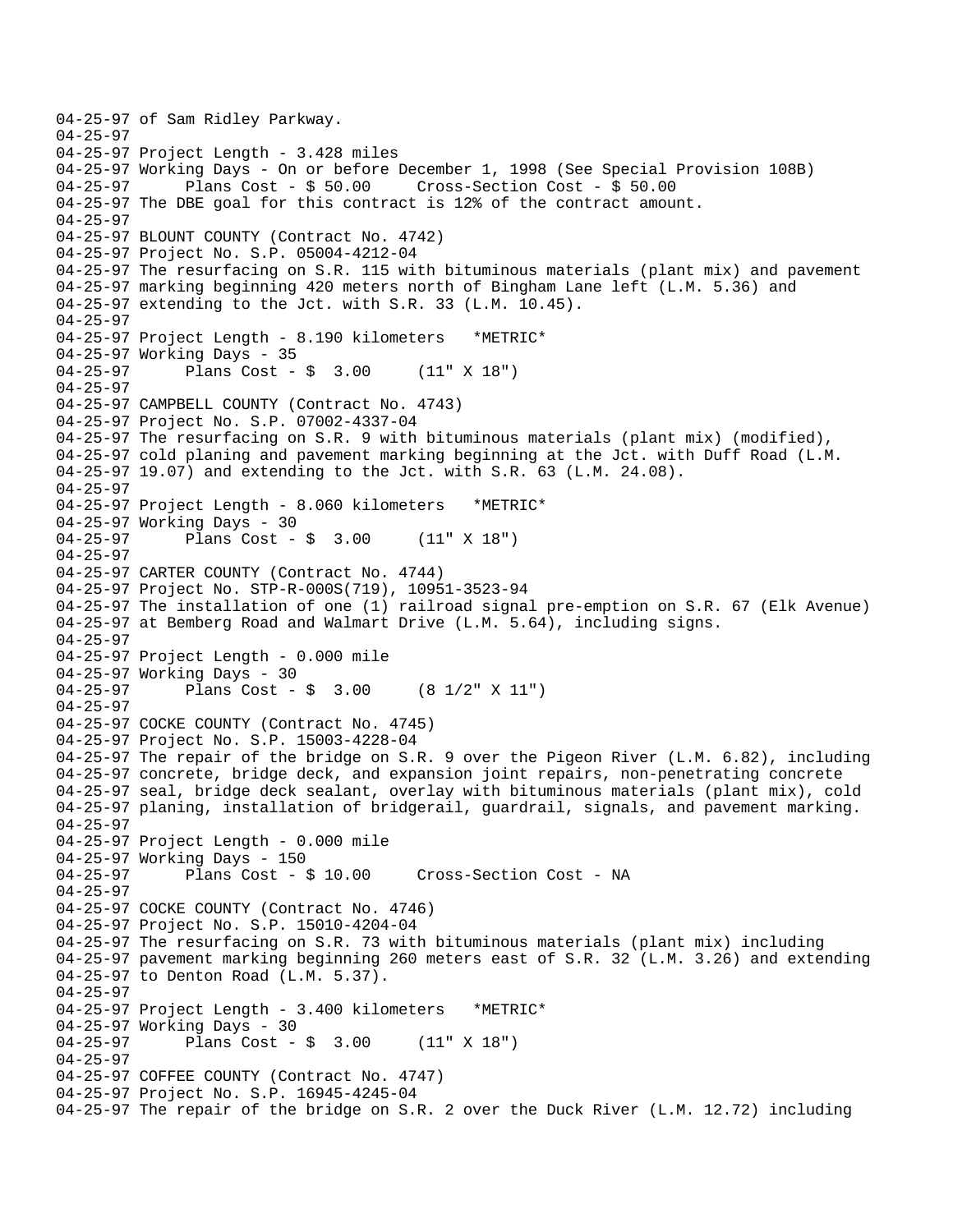04-25-97 concrete, bridge deck, and expansion joint repairs, bridge deck sealant, 04-25-97 overlay with bituminous materials (plant mix), cold planing, installation of 04-25-97 guardrail, and pavement marking. 04-25-97 04-25-97 Project Length - 0.000 kilometer \*METRIC\* 04-25-97 Working Days - 70<br>04-25-97 Plans Cost - \$ 10.00 04-25-97 Plans Cost - \$ 10.00 Cross-Section Cost - NA 04-25-97 04-25-97 CUMBERLAND COUNTY (Contract No. 4748) 04-25-97 Project No. S.P. 18001-4191-04 04-25-97 The repair of the bridge on I-40 over S.R. 24 (L.M. 0.23) including concrete 04-25-97 repairs. 04-25-97 04-25-97 Project Length - 0.218 mile 04-25-97 Working Days - 40<br>04-25-97 Plans Cost - \$ 10.00 04-25-97 Plans Cost - \$ 10.00 Cross-Section Cost - \$ 10.00 04-25-97 04-25-97 CUMBERLAND COUNTY (Contract No. 4749) 04-25-97 Project No. S.P. 18005-4217-04 04-25-97 The repair of the bridges on S.R. 28 over Daddy's Creek (L.M. 2.73) and over 04-25-97 Lick Creek (L.M. 2.99), including concrete, bridge deck, and expansion joint 04-25-97 repairs, bracing, bridge deck sealant, overlay with bituminous materials (plant 04-25-97 mix), and pavement marking. 04-25-97 04-25-97 Project Length - 0.000 mile 04-25-97 Working Days - On or before December 1, 1997 04-25-97 Plans Cost - \$ 10.00 Cross-Section Cost - NA 04-25-97 04-25-97 DAVIDSON COUNTY (Contract No. 4750) 04-25-97 Project No. IM-65-3(95)83, 19010-3140-44 04-25-97 The grading and drainage on I-65 including widening of existing prestressed 04-25-97 concrete box beam bridge, construction of one (1) concrete cantilever retaining 04-25-97 wall, extension of existing concrete box culvert, concrete and bridge deck 04-25-97 repairs, paving with bituminous materials (plant mix) (polymer modified), cold 04-25-97 planing, storm sewer construction, installation of concrete curb and gutter, 04-25-97 sidewalk, guardrail, reinforced concrete median barrier, signs, signals, 04-25-97 lighting, snowplowable reflective markers, and pavement marking beginning at 04-25-97 Fern Avenue and extending to 2600 feet north of Trinity Lane. 04-25-97 04-25-97 Project Length - 1.257 miles 04-25-97 Working Days - On or before November 30, 1998 04-25-97 Plans Cost - \$ 50.00 Cross-Section Cost - \$ 50.00 04-25-97 The DBE goal for this contract is 13% of the contract amount. 04-25-97 04-25-97 DAVIDSON COUNTY (Contract No. 4751) 04-25-97 Project No. STP-M-4937(2), 19121-3703-54 04-25-97 The intersection improvement on Shute Lane at S.R. 45 (Old Hickory Boulevard) 04-25-97 including grading and drainage, paving with bituminous materials (plant mix), 04-25-97 storm sewer construction, installation of concrete curb and gutter, sidewalk, 04-25-97 signs, signals, and pavement marking. 04-25-97 04-25-97 Project Length - 0.210 miles 04-25-97 Working Days - On or before December 15, 1997 04-25-97 Plans Cost - \$ 10.00 Cross-Section Cost - \$0.00 04-25-97 04-25-97 DECATUR COUNTY (Contract No. 4752) 04-25-97 Project No. STP-NH-69(27), 20009-3222-14 04-25-97 The paving on S.R. 69 with either a mineral aggregate base or a portland cement 04-25-97 treated aggregate base and bituminous materials (plant mix) including 04-25-97 installation of guardrail, signs, and pavement marking, beginning at existing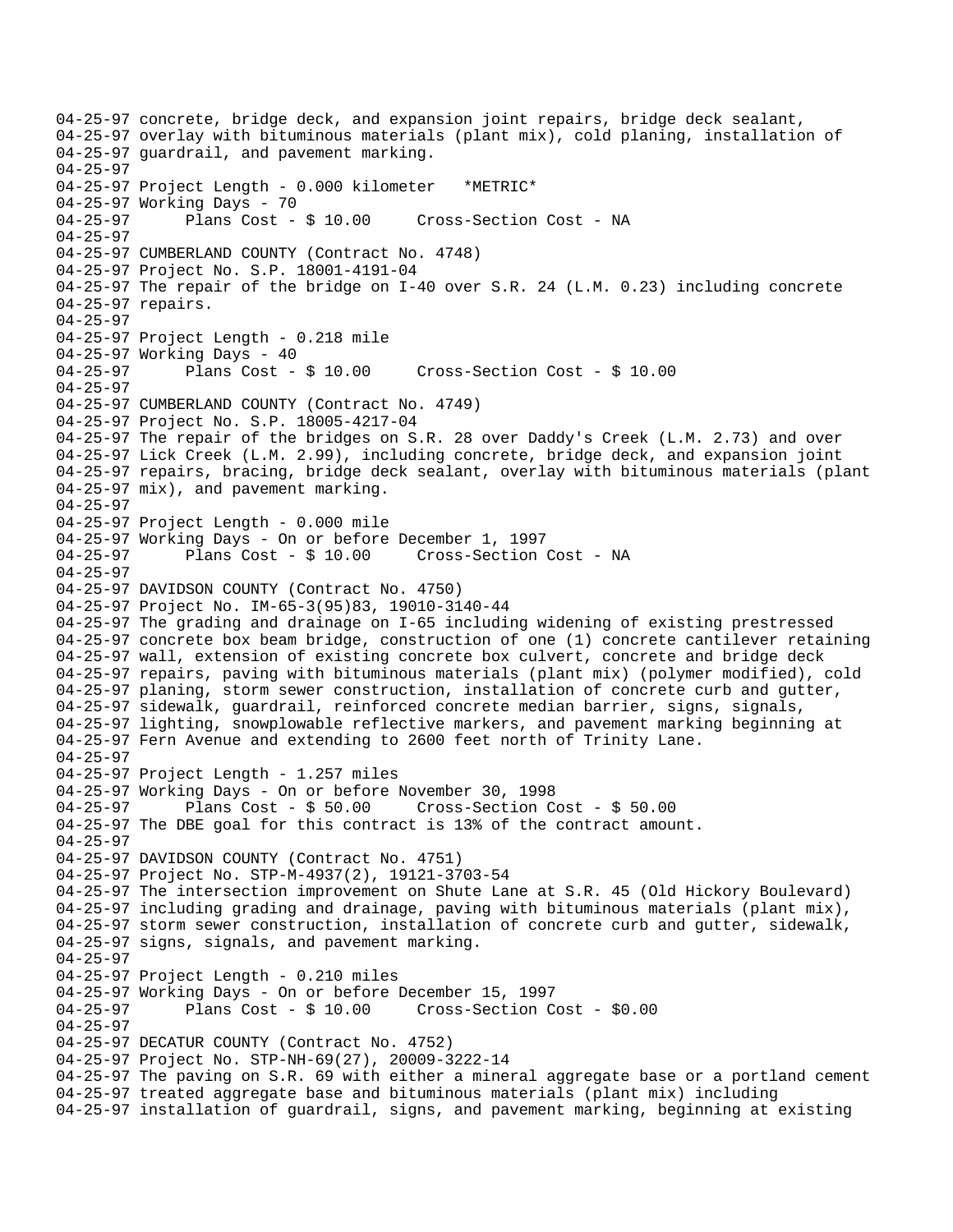04-25-97 S.R. 114 east of Bath Springs and extending to S.R. 202. 04-25-97 04-25-97 Project Length - 7.542 miles 04-25-97 Working Days - On or before December 1, 1997 Plans Cost - \$ 25.00 Cross-Section Cost - NA 04-25-97 The DBE goal for this contract is 4% of the contract amount. 04-25-97 04-25-97 DECATUR COUNTY (Contract No. 4753) 04-25-97 Project No. S.P. 20002-4234-04, 20005-4212-04 04-25-97 The resurfacing on S.R. 20 and S.R. 69 with bituminous materials (plant mix), 04-25-97 including cold planing and pavement marking, on S.R. 20 beginning at the 04-25-97 Henderson County line (L.M. 0.00) and extending to L.M. 2.25, and beginning 04-25-97 near Ezra Street (L.M. 3.40) and extending to the Jct. with S.R. 69 (L.M. 3.61) 04-25-97 and on S.R. 69 beginning near 7th Street (L.M. 25.00) and extending to the Jct. 04-25-97 with S.R. 20 (L.M. 25.49). 04-25-97 04-25-97 Project Length - 4.747 kilometers \*METRIC\* 04-25-97 Working Days - On or before August 15, 1997 04-25-97 Plans Cost - \$ 3.00 (11" X 18") 04-25-97 04-25-97 DYER, TIPTON, AND LAUDERDALE COUNTIES (Contract No. 4754) 04-25-97 Project No. S.P. 98043-4250-04 04-25-97 The repair of the bridge on S.R. 20 over the North Fork of the Forked Deer 04-25-97 River (L.M. 4.83) in Dyer County, on S.R. 3 over the Hatchie River (L.M. 22.04) 04-25-97 in Tipton County, and on S.R. 19 over Hyde Creek (L.M. 19.73) in Lauderdale 04-25-97 County, including structural steel, expansion joint, and epoxy injection 04-25-97 repairs, jacking concrete spans, non-penetrating concrete seal, paving with 04-25-97 bituminous materials (plant mix), cold planing, and pavement marking. 04-25-97 04-25-97 Project Length - 0.000 mile 04-25-97 Working Days - On or before October 15, 1997 04-25-97 Plans Cost - \$ 10.00 Cross-Section Cost - NA 04-25-97 04-25-97 FRANKLIN COUNTY (Contract No. 4755) 04-25-97 Project No. S.P. 26004-4232-04 04-25-97 The resurfacing on S.R. 16 with bituminous materials (plant mix), including 04-25-97 installation of guardrail and pavement marking beginning 80 meters south of 04-25-97 S.R. 433 (L.M. 13.25) and extending to South Drive (L.M. 19.90). 04-25-97 04-25-97 Project Length - 10.701 kilometers \*METRIC\* 04-25-97 Working Days - 40 04-25-97 Plans Cost - \$ 3.00 (11" X 18") 04-25-97 04-25-97 GILES COUNTY (Contract No. 4756) 04-25-97 Project No. S.P. 28012-4312-04 04-25-97 The resurfacing on S.R. 166 with bituminous materials (plant mix), including 04-25-97 pavement marking beginning at the bridge over Big Creek (L.M. 19.36) and 04-25-97 extending to S.R. 245 (L.M. 25.78). 04-25-97 04-25-97 Project Length - 10.330 kilometers \*METRIC\* 04-25-97 Working Days - On or before August 1, 1997 04-25-97 Plans Cost - \$ 3.00 (11" X 18") 04-25-97 04-25-97 GREENE COUNTY (Contract No. 4757) 04-25-97 Project No. BRZE-3000(40), 30950-3561-94 04-25-97 The grading and drainage on Old Tusculum Road (in lieu of bridge over Frank 04-25-97 Creek, L.M. 1.83), including removal of existing bridge, construction of one 04-25-97 (1) concrete box culvert, paving with bituminous materials (plant mix), 04-25-97 installation of rip-rap, signs, and pavement marking. 04-25-97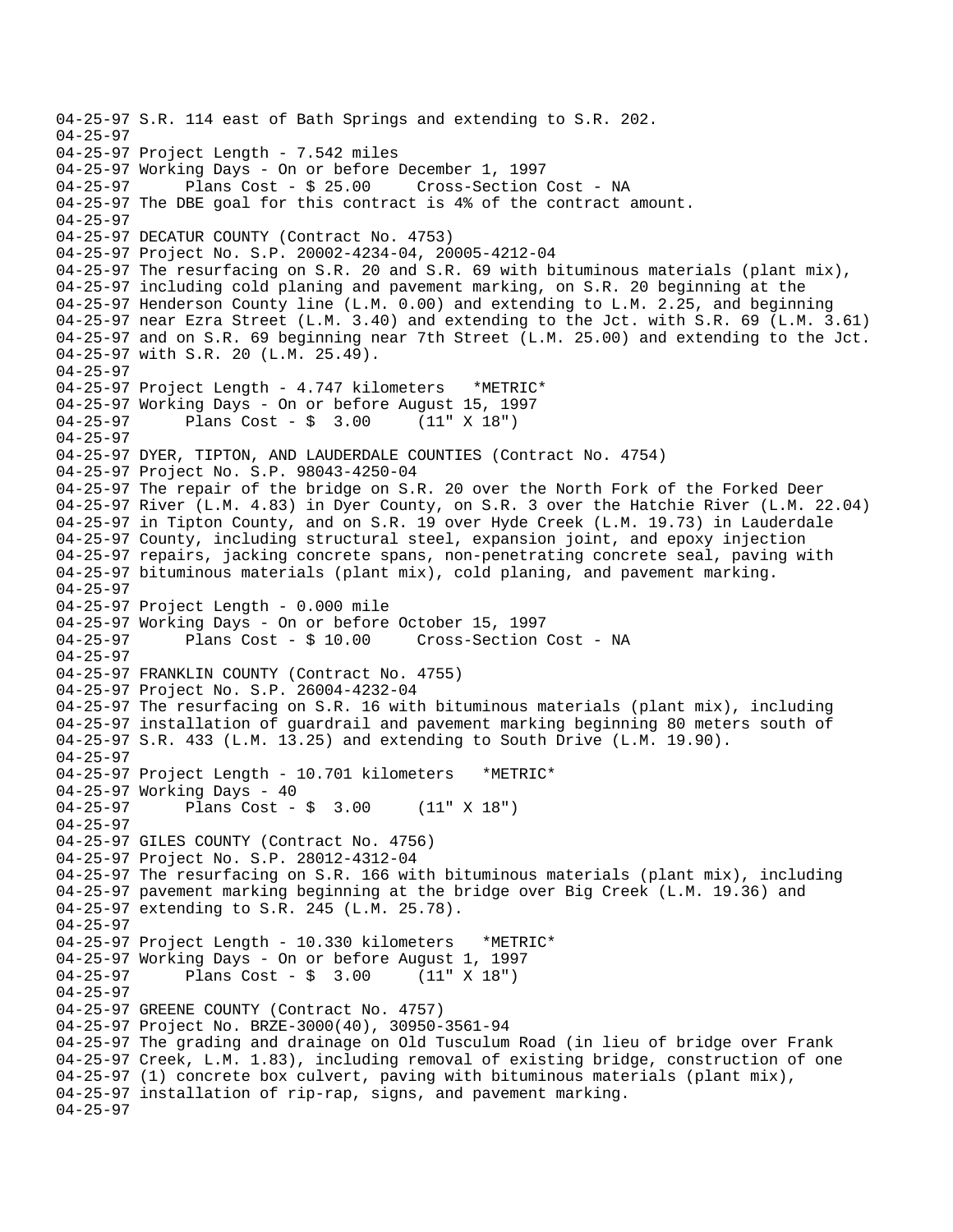04-25-97 Project Length - 0.126 kilometer \*METRIC\* 04-25-97 Working Days - On or before November 1, 1997<br>04-25-97 Plans Cost - \$ 10.00 Cross-Section Cross-Section Cost - \$0.00 04-25-97 04-25-97 GRUNDY COUNTY (Contract No. 4758) 04-25-97 Project No. S.P. 31005-4552-04 04-25-97 The resurfacing on S.R. 56 with bituminous materials (plant mix), including 04-25-97 installation of guardrail and pavement marking beginning at the Beersheba 04-25-97 Springs City limits (L.M. 25.80) and extending to the bridge over the Collins 04-25-97 River (L.M. 28.90). 04-25-97 04-25-97 Project Length - 4.988 kilometers \*METRIC\* 04-25-97 Working Days - 30 04-25-97 Plans Cost - \$ 3.00 (11" X 18") 04-25-97 04-25-97 HAMILTON COUNTY (Contract No. 4759) 04-25-97 Project No. DPU/STP-0045(1), 33005-3159-44, 33005-3160-44 04-25-97 The grading and drainage on the Jenkins Road Connector, including paving with 04-25-97 either a mineral aggregate base, a portland cement-treated base, or a lime 04-25-97 fly-ash treated aggregate base and bituminous materials (plant mix) (modified), 04-25-97 storm sewer construction, installation of concrete curb and gutter, guardrail, 04-25-97 fence, signs, signals, and pavement marking, beginning south of Cemetery Road 04-25-97 and extending to the Jct. of I-75 and S.R. 317 (Old Lee Highway). 04-25-97 04-25-97 Project Length - 1.362 kilometers \*METRIC\* 04-25-97 Working Days - 125<br>04-25-97 Plans Cost - \$ 25.00 04-25-97 Plans Cost - \$ 25.00 Cross-Section Cost - \$ 10.00 04-25-97 The DBE goal for this contract is 12% of the contract amount. 04-25-97 04-25-97 HARDIN COUNTY (Contract No. 4760) 04-25-97 Project No. S.P. 36005-3234-04 04-25-97 The intersection improvement on S.R. 69 at S.R. 226 (Airport Road) including 04-25-97 construction of one (1) concrete box bridge (2 @ 10' X 8'), grading and 04-25-97 drainage, paving with bituminous materials (plant mix), storm sewer 04-25-97 construction, installation of concrete curb and gutter, guardrail, signs, 04-25-97 signals, and pavement marking. 04-25-97 04-25-97 Project Length - 0.416 mile 04-25-97 Working Days - 125 04-25-97 Plans Cost - \$ 10.00 Cross-Section Cost - \$ 10.00 04-25-97 04-25-97 HENRY COUNTY (Contract No. 4761) 04-25-97 Project No. S.P. 40011-4260-04 04-25-97 The repair of the bridge on S.R. 76 over the Tennessee River (L.M. 31.17), 04-25-97 including bridge deck and expansion joint repairs, non-penetrating concrete 04-25-97 seal, bridge deck sealant, paving with bituminous materials (plant mix), cold 04-25-97 planing, and pavement marking. 04-25-97 04-25-97 Project Length - 0.000 mile 04-25-97 Working Days - 75<br>04-25-97 Plans Cost -Plans Cost - \$ 10.00 Cross-Section Cost - NA 04-25-97 04-25-97 HICKMAN COUNTY (Contract No. 4762) 04-25-97 Project No. S.P. 41006-4213-04 04-25-97 The resurfacing on S.R. 48 with bituminous materials (plant mix), including 04-25-97 pavement marking beginning near Petty Cemetery Road (L.M. 24.17) and extending 04-25-97 to the Dickson County line (L.M. 31.29). 04-25-97 04-25-97 Project Length - 11.460 kilometers \*METRIC\* 04-25-97 Working Days - On or before August 8, 1997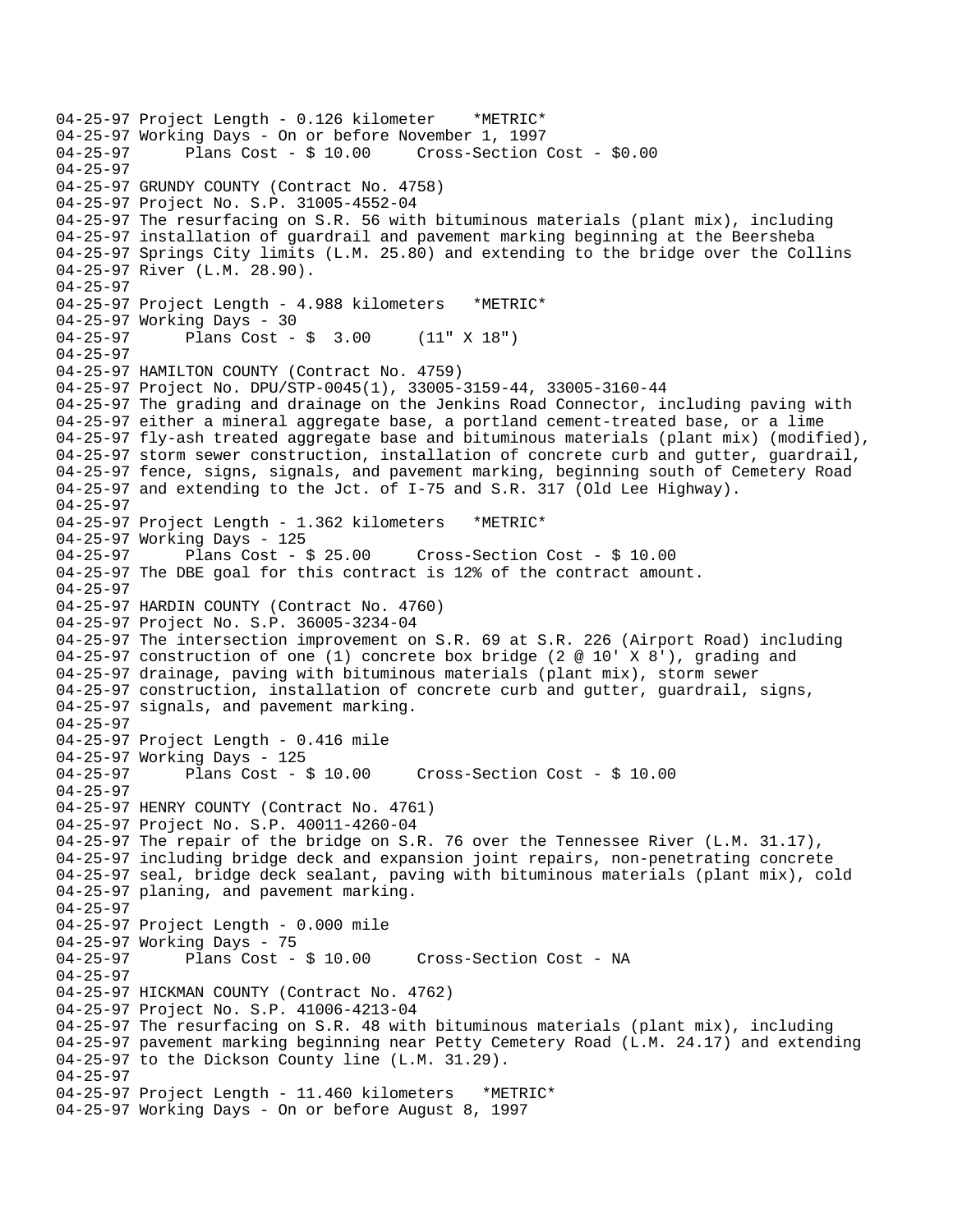```
04-25-97 Plans Cost - $ 3.00 (11" X 18") 
04-25-97 
04-25-97 JOHNSON COUNTY (Contract No. 4763) 
04-25-97 Project No. S.P. 46008-4204-04 
04-25-97 The resurfacing on S.R. 159 with bituminous materials (plant mix) and pavement 
04-25-97 marking beginning at the Carter County line (L.M. 0.00) and extending to the 
04-25-97 North Carolina State line (L.M. 4.00). 
04-25-97 
04-25-97 Project Length - 6.440 kilometers *METRIC* 
04-25-97 Working Days - 35 
04-25-97 Plans Cost - $ 3.00 (11" X 18") 
04-25-97 
04-25-97 KNOX COUNTY (Contract No. 4764) 
04-25-97 Project No. BRZE-4700(17), 47952-3563-94 
04-25-97 The construction of one (1) continuous steel welded plate girder bridge on Oak 
04-25-97 Street over Norfolk Southern railroad and Second Creek (L.M. 0.04) in Knoxville 
04-25-97 including grading and drainage, paving with bituminous materials (plant mix), 
04-25-97 storm sewer construction, installation of concrete curb and gutter, sidewalk, 
04-25-97 guardrail, fence, lighting, and pavement marking. 
04-25-97 
04-25-97 Project Length - 0.190 mile 
04-25-97 Working Days - 225<br>04-25-97 Plans Cost - $ 25.00
04-25-97 Plans Cost - $ 25.00 Cross-Section Cost - $0.00 
04-25-97 The DBE goal for this contract is 5% of the contract amount. 
04-25-97 
04-25-97 KNOX COUNTY (Contract No. 4765) 
04-25-97 Project No. S.P. 47946-4161-04 
04-25-97 The repair of the bridge on I-75 Ramp 2A over Papermill Road, including 
04-25-97 concrete, bridge deck, and expansion joint repairs, bridge deck sealant, bridge 
04-25-97 deck crack sealing, overlay with bituminous materials (plant mix), installation 
04-25-97 of guardrail, and pavement marking. 
04-25-97 
04-25-97 Project Length - 0.000 mile 
04-25-97 Working Days - On or before November 1, 1997 (See Special Provision 108B)<br>04-25-97     Plans Cost - $ 10.00   Cross-Section Cost - NA
              Plans Cost - $ 10.00 Cross-Section Cost - NA
04-25-97 
04-25-97 LAWRENCE COUNTY (Contract No. 4766) 
04-25-97 Project No. BRZE-5000(4), 50945-3452-94 
04-25-97 The construction of one (1) prestressed concrete I-beam bridge on Hardin Loop 
04-25-97 Road over Factory Creek (L.M. 3.08) including grading and drainage, paving with 
04-25-97 mineral aggregate, installation of guardrail, and signs. 
04-25-97 
04-25-97 Project Length - 0.125 mile
04-25-97 Working Days - On or before December 15, 1997 
04-25-97 Plans Cost - $ 10.00 Cross-Section Cost - $0.00 
04-25-97 
04-25-97 LAWRENCE COUNTY (Contract No. 4767) 
04-25-97 Project No. STP-M-NHE-9308(2), 50951-3648-54 
04-25-97 The intersection improvement on U.S. 64 (S.R.15, Gaines Street) at S.R. 242 
04-25-97 (West Point Road) and at Springer Road in Lawrenceburg, including grading and 
04-25-97 drainage, paving with bituminous materials (plant mix), storm sewer 
04-25-97 construction, installation of concrete curb and gutter, sidewalk, signs, 
04-25-97 signals, and pavement marking. 
04-25-97 
04-25-97 Project Length - 0.350 mile 
04-25-97 Working Days - On or before December 1, 1997 
04-25-97 Plans Cost - $ 10.00 Cross-Section Cost - $ 10.00 
04-25-97 The DBE goal for this contract is 10% of the contract amount. 
04-25-97 
04-25-97 LAWRENCE COUNTY (Contract No. 4768)
```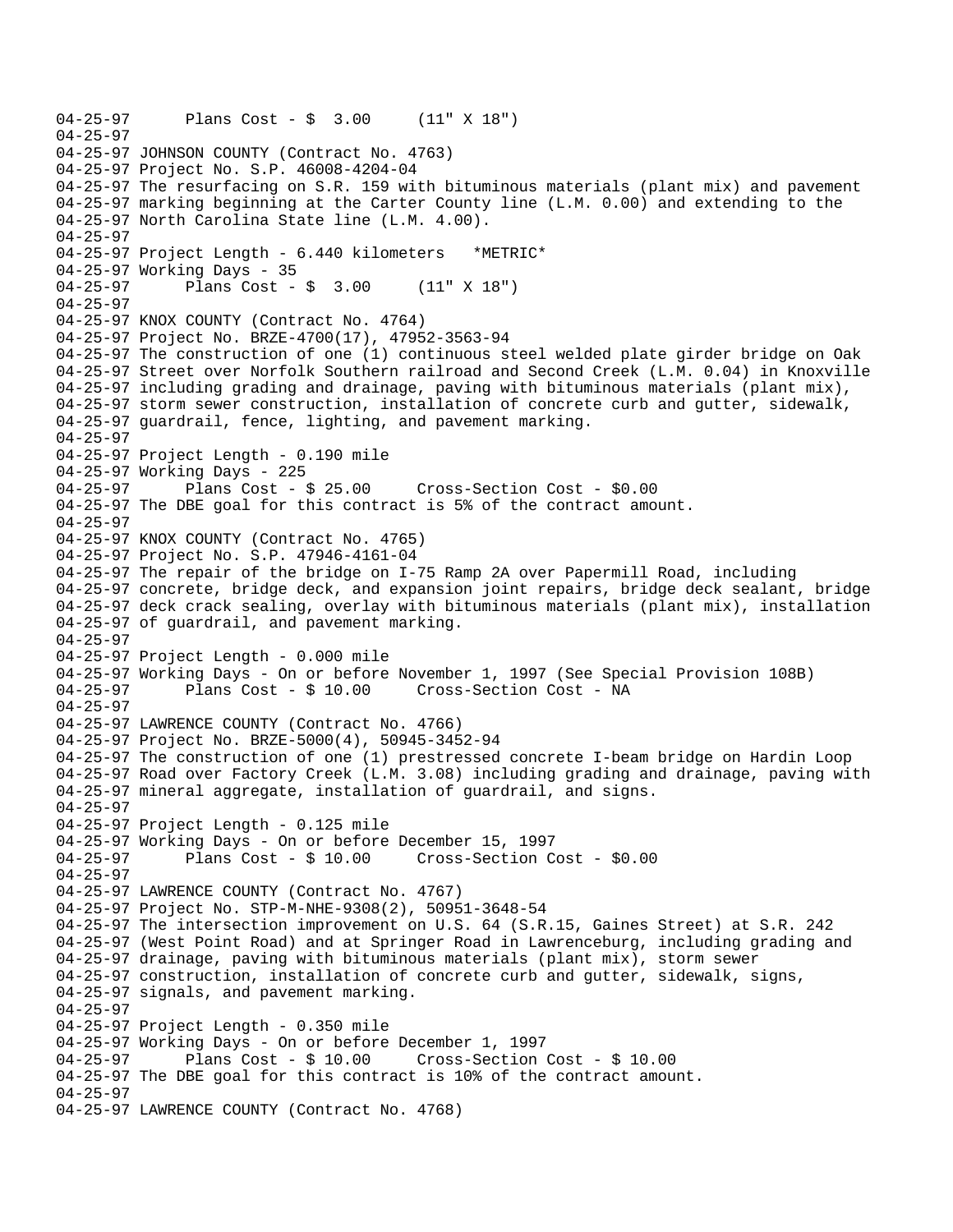```
04-25-97 Project No. S.P. 50002-3223-04 
04-25-97 The grading and drainage on U.S. 64 (S.R. 15), including paving with bituminous 
04-25-97 materials (plant mix), installation of signs, fence, and pavement marking 
04-25-97 beginning 800 feet north of Walden Road and extending to 800 feet north of the 
04-25-97 entrance to David Crockett Elementary School. 
04-25-97 
04-25-97 Project Length - 0.344 mile 
04-25-97 Working Days - On or before August 15, 1997 
04-25-97 Plans Cost - $ 10.00 Cross-Section Cost - $0.00 
04-25-97 
04-25-97 LINCOLN COUNTY (Contract No. 4769) 
04-25-97 Project No. BRZE-5200(19), 52017-3411-94 
04-25-97 The construction of one (1) concrete box bridge (2 @ 18' x 6') on Lincoln Road 
04-25-97 over Harbin Creek (L.M. 7.06) including grading and drainage, paving with 
04-25-97 bituminous materials (plant mix), installation of guardrail, and pavement 
04-25-97 marking. 
04-25-97 
04-25-97 Project Length - 0.119 mile 
04-25-97 Working Days - On or before December 1, 1997 
04-25-97 Plans Cost - $ 10.00 Cross-Section Cost - $0.00 
04-25-97 
04-25-97 LINCOLN COUNTY (Contract No. 4770) 
04-25-97 Project No. S.P. 52002-4529-04 
04-25-97 The resurfacing on S.R. 10 with bituminous materials (plant mix) (superpave), 
04-25-97 including cold planing and pavement marking beginning at S.R. 110 (L.M. 9.19) 
04-25-97 and extending to Shelbyville Highway (L.M. 12.62). 
04-25-97 
04-25-97 Project Length - 5.520 kilometers *METRIC* 
04-25-97 Working Days - On or before August 15, 1997<br>04-25-97         Plans Cost - $   3.00     (11" X 18")
04-25-97 Plans Cost - $ 3.00
04-25-97 
04-25-97 LOUDON COUNTY (Contract No. 4771) 
04-25-97 Project No. IME-40-7(144)364, 53001-8117-44 
04-25-97 The resurfacing on I-40 with bituminous materials (plant mix) (polymer 
04-25-97 modified) including bridge deck and expansion joint repairs, bridge deck 
04-25-97 sealant, cold planing, installation of guardrail, bridgerail, snowplowable 
04-25-97 reflective markers, and pavement marking beginning at the Roane County line 
04-25-97 (L.M. 0.00) and extending to the Knox County line (L .M. 5.58). 
04-25-97 
04-25-97 Project Length - 8.980 kilometers *METRIC* 
04-25-97 Working Days - On or before September 15, 1997 (See Special Provision 108B) 
04-25-97 Plans Cost - $ 3.00 (11" X 18") 
04-25-97 The DBE goal for this contract is 6% of the contract amount. 
04-25-97 
04-25-97 MCMINN COUNTY (Contract No. 4772) 
04-25-97 Project No. S.P. 54010-4311-04 
04-25-97 The resurfacing on S.R. 39 with bituminous materials (plant mix), including 
04-25-97 pavement marking beginning at S.R. 33 (L.M. 15.17) and extending 6.437 
04-25-97 kilometers east of S.R. 33 (L.M. 19.17). 
04-25-97 
04-25-97 Project Length - 6.437 kilometers *METRIC* 
04-25-97 Working Days - 30 
04-25-97 Plans Cost - $ 3.00 (11" X 18") 
04-25-97 
04-25-97 MADISON COUNTY (Contract No. 4773) 
04-25-97 Project No. S.P. 57945-4188-04 
04-25-97 The scour repair with the installation of rip-rap at the bridges on I-40 
04-25-97 over Cypress Creek (L.M. 2.84) and over Cub Creek (L.M. 8.35), on S.R.1 over 
04-25-97 Cypress Creek Branch (L.M. 5.47) and over Spring Creek (L.M. 28.99), and on 
04-25-97 S.R. 5 over Meridian Creek (L.M. 7.72).
```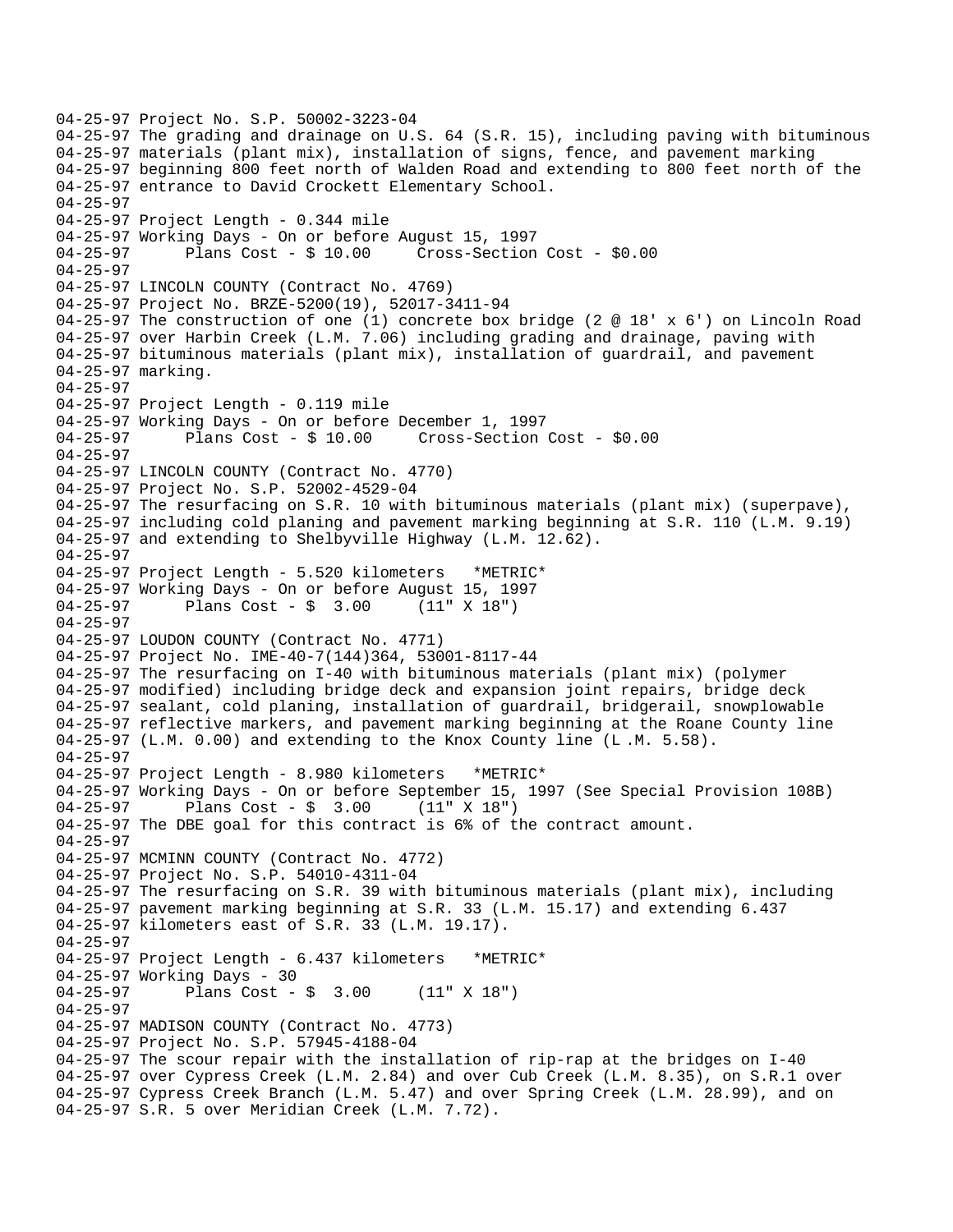```
04-25-97 
04-25-97 Project Length - 0.000 mile 
04-25-97 Working Days - 75 
04-25-97 NO PLANS CONTRACT 
04-25-97 
04-25-97 MARION COUNTY (Contract No. 4774) 
04-25-97 Project No. IME-24-2(105)133, 58100-8119-44 
04-25-97 The resurfacing on I-24 (westbound lanes only) with bituminous materials (plant 
04-25-97 mix) (polymer modified), including bridge deck repairs, bridge deck sealant, 
04-25-97 cold planing, installation of guardrail, snowplowable reflective markers, and 
04-25-97 pavement marking beginning at the Grundy County line (L.M. 0.00) and extending 
04-25-97 to Cave Cove Creek (L.M. 6.31). 
04-25-97 
04-25-97 Project Length - 12.038 kilometers *METRIC* 
04-25-97 Working Days - On or before December 1, 1997 
04-25-97 Plans Cost - $ 3.00 (11" X 18") 
04-25-97 The DBE goal for this contract is 3% of the contract amount. 
04-25-97 
04-25-97 MARION COUNTY (Contract No. 4775) 
04-25-97 Project No. BR-STP-283(7), 58011-3211-94 
04-25-97 The construction of one (1) concrete box culvert on S.R. 283 over branch (L.M. 
04-25-97 6.93) including grading and drainage, paving with bituminous materials (plant 
04-25-97 mix), installation of guardrail, and pavement marking. 
04-25-97 
04-25-97 Project Length - 0.188 kilometer *METRIC* 
04-25-97 Working Days - 55 
04-25-97 Plans Cost - $ 10.00 Cross-Section Cost - $0.00 
04-25-97 
04-25-97 MARSHALL COUNTY (Contract No. 4776) 
04-25-97 Project No. BR-STP-272(6), 59021-3209-94 
04-25-97 The construction of one (1) prestressed concrete I-beam bridge on S.R. 272 over 
04-25-97 Richland Creek (L.M. 0.27), including grading and drainage, paving with 
04-25-97 bituminous materials (plant mix) (modified), installation of guardrail, and 
04-25-97 pavement marking. 
04-25-97 
04-25-97 Project Length - 0.198 mile 
04-25-97 Working Days - On or before April 15, 1998 
04-25-97 Plans Cost - $ 10.00 Cross-Section Cost - $0.00 
04-25-97 
04-25-97 MAURY COUNTY (Contract No. 4777) 
04-25-97 Project No. STP-M-NHE-9302(9), 60950-3229-54 
04-25-97 The intersection improvement of U.S. 31 (S.R. 6, Nashville Highway) at Burt 
04-25-97 Drive, and S.R. 50 (James Campbell Boulevard) at Mooresville Pike in Columbia, 
04-25-97 including grading and drainage, paving with bituminous materials (plant mix), 
04-25-97 storm sewer construction, installation of concrete curb, signs, signals, and 
04-25-97 pavement marking. 
04-25-97 
04-25-97 Project Length - 0.000 kilometer *METRIC* 
04-25-97 Working Days - On or before December 1, 1997 
                                       Cross-Section Cost - $0.00
04-25-97 
04-25-97 MONTGOMERY COUNTY (Contract No. 4778) 
04-25-97 Project No. STP-M-9301(6), 63060-3504-54 
04-25-97 The grading and drainage on Lafayette Road including paving with bituminous 
04-25-97 materials (plant mix) (modified), storm sewer construction, installation of 
04-25-97 concrete curb and gutter, sidewalk, signs, and pavement marking, beginning at 
04-25-97 Walnut Grove Road and extending to near the proposed S.R. 374 (North Parkway). 
04-25-97 
04-25-97 Project Length - 1.362 kilometers *METRIC* 
04-25-97 Working Days - On or before May 1, 1998
```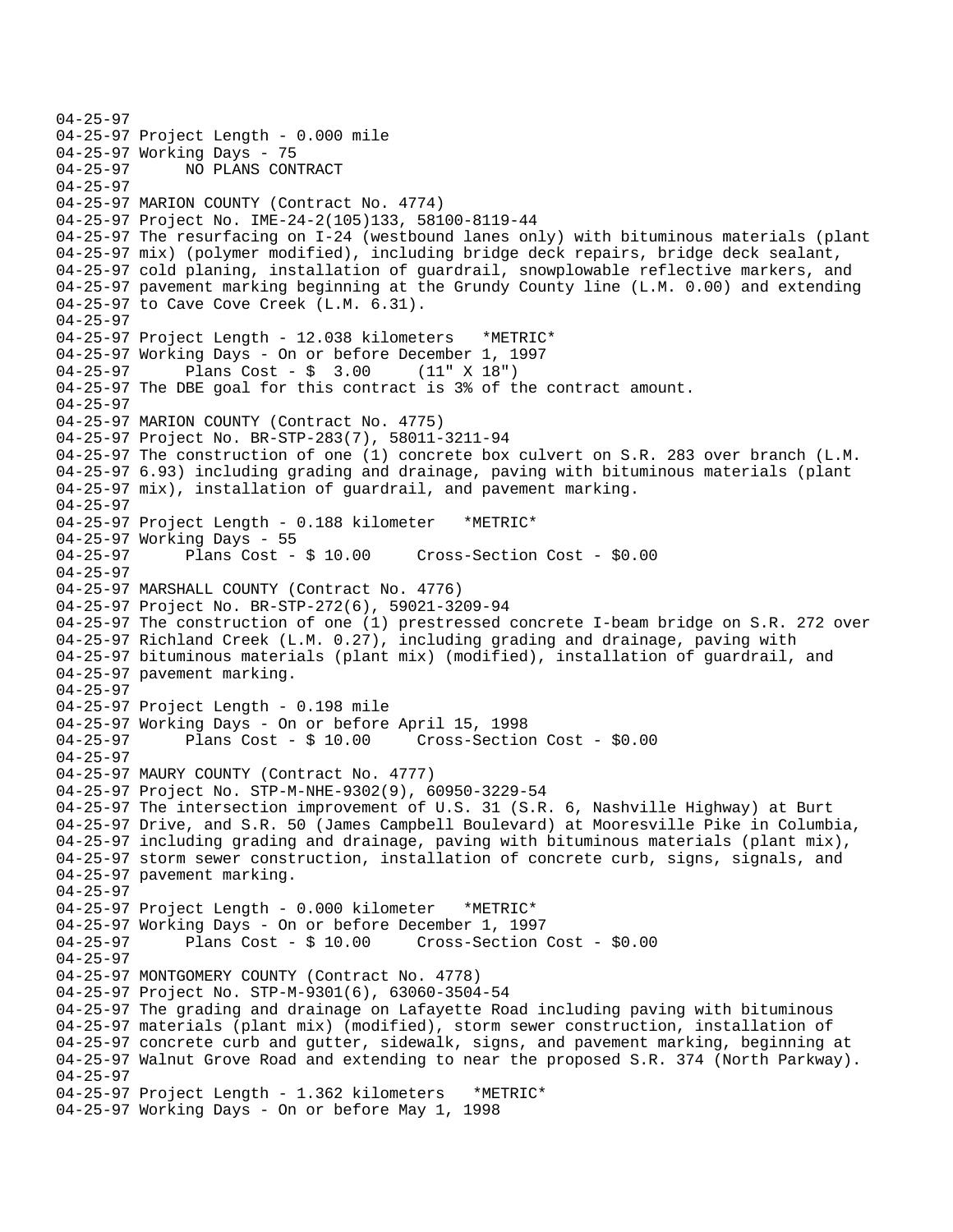04-25-97 Plans Cost - \$ 25.00 Cross-Section Cost - \$0.00 04-25-97 The DBE goal for this contract is 14% of the contract amount. 04-25-97 04-25-97 OBION COUNTY (Contract No. 4779) 04-25-97 Project No. NH-43(20), 66013-3221-14, 66112-3215-14 04-25-97 The grading and drainage of U.S. 45E (S.R. 43) and on S.R. 215 including 04-25-97 construction of one (1) prestressed concrete I-beam bridge on S.R. 215 over the 04-25-97 Harris Fork drainage ditch, the widening of the existing continuous steel beam 04-25-97 bridge on S.R. 215 over the Illinois Central Railroad, seismic modification, 04-25-97 paving with bituminous materials (plant mix) (modified), cold planing, storm 04-25-97 sewer construction, installation of concrete curb and gutter, sidewalk, 04-25-97 guardrail, bridgerail, fence, signs, and pavement marking beginning on U.S. 45E 04-25-97 at Brundige Road and extending on S.R. 215 to U.S. 51 (S.R. 3, Purchase 04-25-97 Parkway) in South Fulton. 04-25-97 04-25-97 Project Length - 3.407 miles 04-25-97 Working Days - On or before December 1, 1998 04-25-97 Plans Cost - \$ 50.00 Cross-Section Cost - \$ 50.00 04-25-97 The DBE goal for this contract is 14% of the contract amount. 04-25-97 04-25-97 OBION COUNTY (Contract No. 4780) 04-25-97 Project No. S.P. 66007-4217-04 04-25-97 The scour repair with installation of rip-rap at the bridges in Obion County on 04-25-97 S.R. 5 over the overflow of the North Fork of the Obion River (L.M. 5.07) and 04-25-97 over the North Fork of the Obion River (L.M. 5.47). 04-25-97 04-25-97 Project Length - 0.000 mile 04-25-97 Working Days - 50 04-25-97 NO PLANS CONTRACT 04-25-97 04-25-97 ROANE COUNTY (Contract No. 4781) 04-25-97 Project No. S.P. 73022-4311-04 04-25-97 The resurfacing on S.R. 304 with bituminous materials (plant mix) and pavement 04-25-97 marking beginning at the bridge over branch (L.M. 6.20) and extending to the 04-25-97 Jct. with S.R. 58 (L.M. 12.55). 04-25-97 04-25-97 Project Length - 10.220 kilometers \*METRIC\* 04-25-97 Working Days - 35 04-25-97 Plans Cost - \$ 3.00 (11" X 18") 04-25-97 04-25-97 RUTHERFORD COUNTY (Contract No. 4782) 04-25-97 Project No. S.P. 75953-3522-04 04-25-97 The grading and drainage on a S.I.A. route serving Ozburn-Hessey and various 04-25-97 others in Tech Park in LaVergne including paving with bituminous materials 04-25-97 (plant mix), installation of concrete curb and gutter, and pavement marking 04-25-97 beginning at the Ozburn-Hessey plant entrance and extending to Tech Park Road. 04-25-97 04-25-97 Project Length - 0.635 kilometer \*METRIC\* 04-25-97 Working Days - 60<br>04-25-97 Plans Cost - \$ 10.00 Cross-Section Cost - \$0.00 04-25-97 04-25-97 SEVIER COUNTY (Contract No. 4783) 04-25-97 Project No. BRZE-7800(24), 78950-3513-94 04-25-97 The construction of one (1) prestressed concrete box beam bridge on River Road 04-25-97 over Leconte Creek (L.M. 0.30) in Gatlinburg, including grading and drainage, 04-25-97 paving with bituminous materials (plant mix), installation of sidewalk, curb 04-25-97 and gutter, and pavement marking. 04-25-97 04-25-97 Project Length - 0.016 kilometer \*METRIC\* 04-25-97 Working Days - On or before December 1, 1997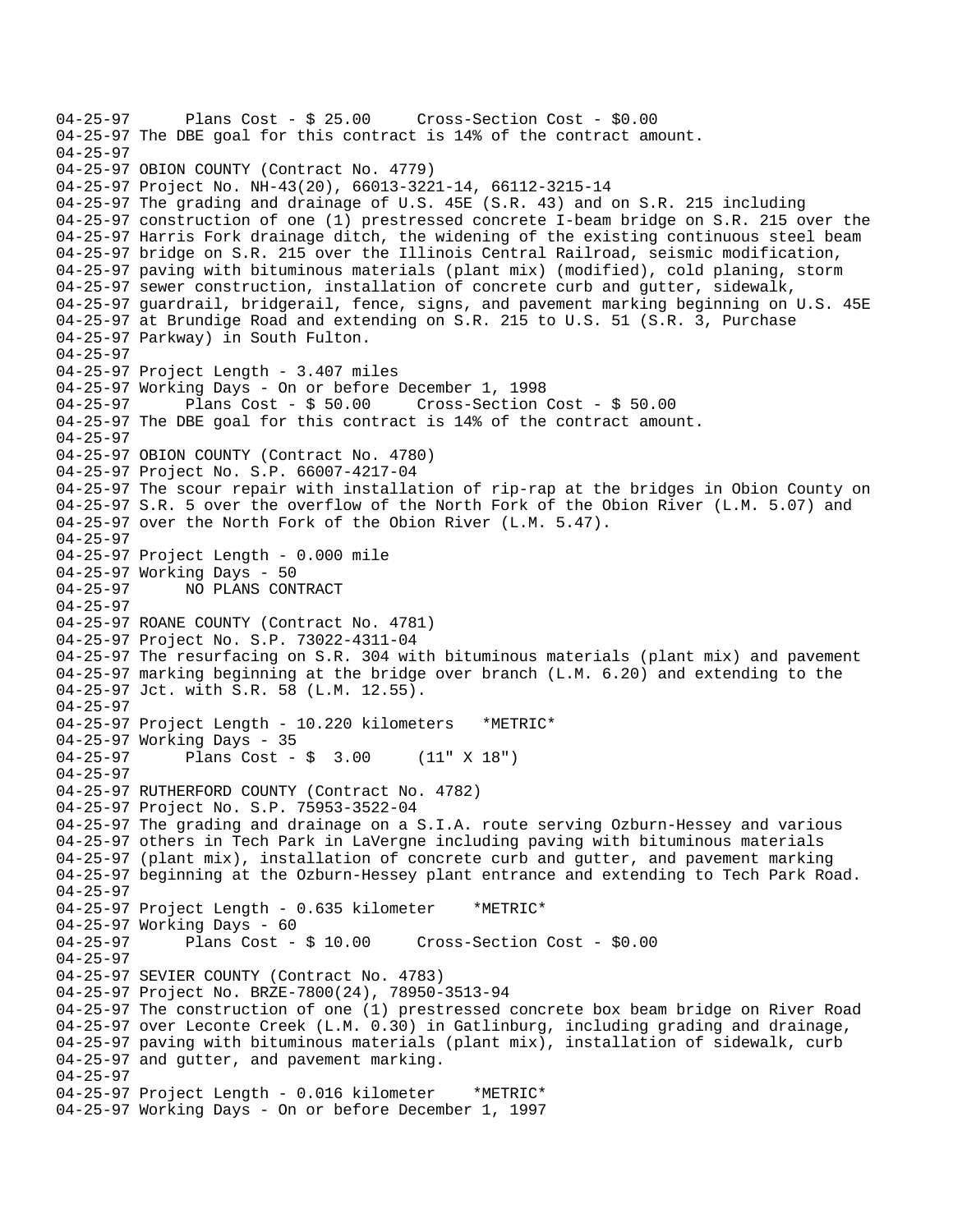04-25-97 Plans Cost - \$ 10.00 Cross-Section Cost - NA 04-25-97 04-25-97 SHELBY COUNTY (Contract No. 4784) 04-25-97 Project No. STP-IE-40-1(265)4, 79007-3167-44<br>04-25-97 STP-IE-40-1(266)7, 79007-3168-44 04-25-97 STP-IE-40-1(266)7, 79007-3168-44 04-25-97 04-25-97 Project No. STP-IE-40-1(265)4, 79007-3167-44 04-25-97 The resurfacing on I-40 with bituminous materials (plant mix) (polymer 04-25-97 modified) including bridge deck repairs, bridge deck sealant, cracking and 04-25-97 seating concrete pavement, cold planing, installation of snowplowable 04-25-97 reflective markers, and pavement marking beginning at the bridge over Smith 04-25-97 Avenue and extending to the bridge over Levee Road. 04-25-97 04-25-97 Project Length - 0.400 mile 04-25-97 04-25-97 Project No. STP-IE-40-1(266)7, 79007-3168-44 04-25-97 The resurfacing on I-40 with bituminous materials (plant mix) (polymer 04-25-97 modified) including expansion joint and bridge deck repairs, bridge deck 04-25-97 sealant, cracking and seating concrete pavement, cold planing, storm sewer 04-25-97 construction, installation of concrete median barrier, snowplowable reflective 04-25-97 markers, and pavement marking beginning at the bridge over North Hollywood 04-25-97 Street and extending to the bridge over Summer Avenue. 04-25-97 04-25-97 Project Length - 6.090 miles 04-25-97 04-25-97 Total Project Length - 6.490 miles 04-25-97 Working Days - On or before December 15, 1997 (See Special Provision 108B) 04-25-97 Plans Cost - \$ 10.00 Cross-Section Cost - NA 04-25-97 The DBE goal for this contract is 10% of the contract amount. 04-25-97 04-25-97 SHELBY COUNTY (Contract No. 4785) 04-25-97 Project No. S.P. 79017-4274-04 04-25-97 The repair on the bridge on S.R. 3 (Union Avenue) over Danny Thomas Boulevard 04-25-97 (L.M. 11.32) including the replacement of three (3) prestressed concrete 04-25-97 I-beams, concrete bridge deck and bridgerail replacement, overlay with 04-25-97 bituminous materials (plant mix), cold planing, and pavement marking. 04-25-97 04-25-97 Project Length - 0.000 mile 04-25-97 Working Days - On or before August 1, 1997 04-25-97 Plans Cost - \$ 10.00 Cross-Section Cost - NA 04-25-97 04-25-97 SHELBY COUNTY (Contract No. 4786) 04-25-97 Project No. S.P. 79021-4119-04 04-25-97 The repair of the bridge on S.R. 4 over I-240 (L.M. 7.39), including bridge 04-25-97 joint seismic modification, expansion joint and epoxy injection repairs, 04-25-97 non-penetrating concrete seal, bridge deck sealant, overlay with bituminous 04-25-97 materials (plant mix) (modified), cold planing, installation of guardrail, and 04-25-97 pavement marking. 04-25-97 04-25-97 Project Length - 0.000 mile 04-25-97 Working Days - On or before July 20, 1997 (See Special Provision 108B) 04-25-97 Plans Cost - \$ 10.00 Cross-Section Cost - NA 04-25-97 04-25-97 SHELBY COUNTY (Contract No. 4787) 04-25-97 Project No. S.P. 79025-4221-04 04-25-97 The resurfacing on S.R. 15 with bituminous materials (plant mix) (modified), 04-25-97 including pavement marking beginning at S.R. 1 and extending to New Brunswick 04-25-97 Road. 04-25-97 04-25-97 Project Length - 5.160 kilometers \*METRIC\*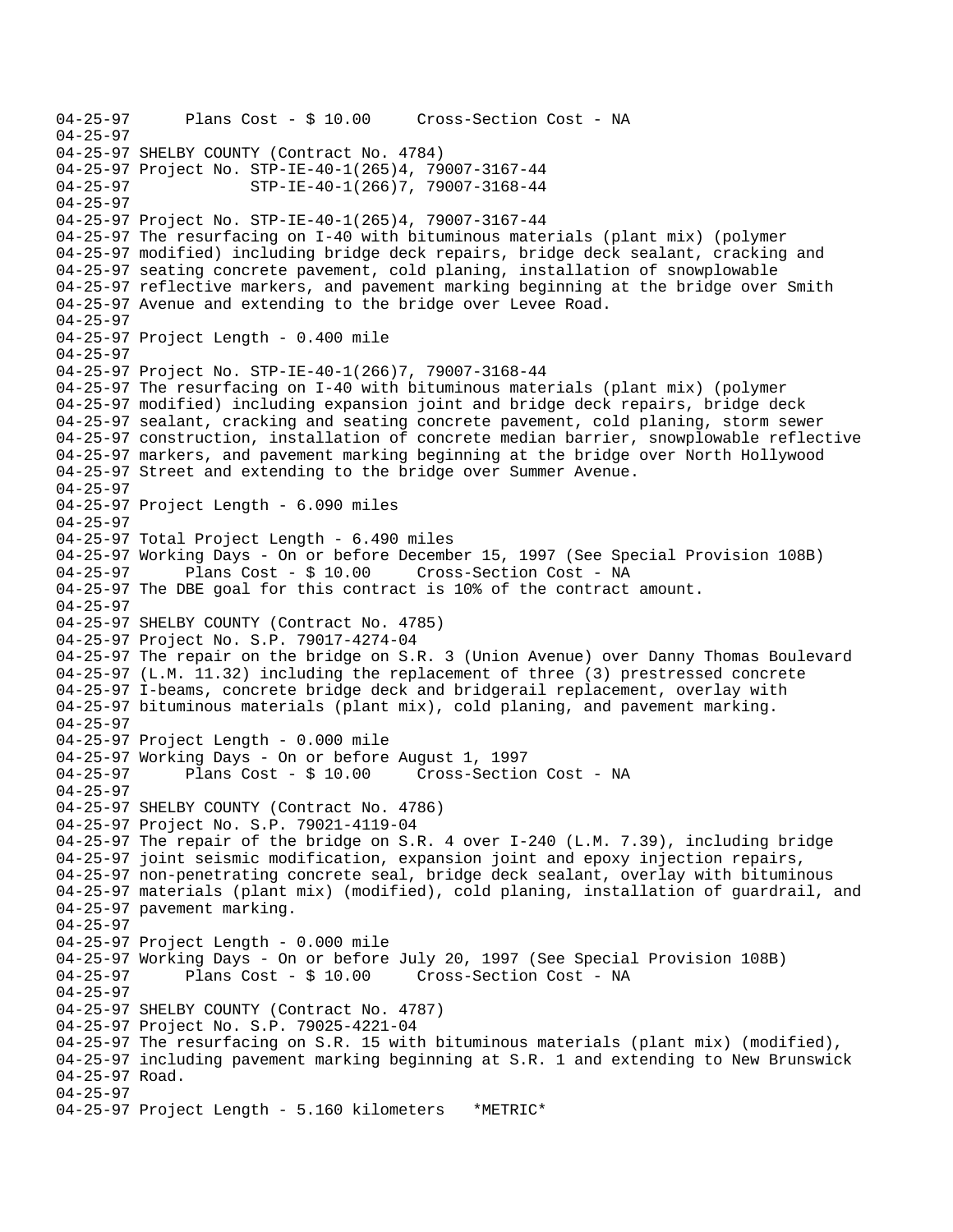```
04-25-97 Working Days - On or before August 1, 1997<br>04-25-97     Plans Cost - $ 3.00   (11" X 18")
              Plans Cost - $ 3.0004-25-97 
04-25-97 SHELBY COUNTY (Contract No. 4788) 
04-25-97 Project No. S.P. 79946-3723-04 
04-25-97 The grading and drainage on a S.I.A. Route serving Kroger Company including 
04-25-97 paving with bituminous materials (plant mix) (modified), storm sewer 
04-25-97 construction, installation of concrete curb and gutter, sidewalk, signs, and 
04-25-97 pavement marking beginning at Bledsoe Road (935 feet north of Holmes Road) and 
04-25-97 extending to Bledsoe Cove (2,630 feet north of Holmes Road). 
04-25-97 
04-25-97 Project Length - 0.320 mile
04-25-97 Working Days - On or before August 15, 1997 
04-25-97 Plans Cost - $ 10.00 Cross-Section Cost - $0.00 
04-25-97 
04-25-97 SHELBY COUNTY (Contract No. 4789) 
04-25-97 Project No. S.P. 79946-4430-04 
04-25-97 The repair of the bridge on Person Avenue over I-55 (L.M. 0.14), including 
04-25-97 concrete and expansion joint repairs, jacking concrete spans, bridge joint 
04-25-97 seismic modification, prestressing strand splice, overlay with bituminous 
04-25-97 materials (plant mix), cold planing, installation of concrete curb and gutter, 
04-25-97 sidewalk, guardrail, and pavement marking. 
04-25-97 
04-25-97 Project Length - 0.000 mile 
04-25-97 Working Days - On or before June 15, 1997 (See Special Provision 108B)<br>04-25-97 Plans Cost - $ 10.00 Cross-Section Cost - $0.00
04-25-97 Plans Cost - $ 10.00 Cross-Section Cost - $0.00 
04-25-97 
04-25-97 WARREN COUNTY (Contract No. 4790) 
04-25-97 Project No. BRZE-8900(20), 89021-3312-94 
04-25-97 The construction of a concrete box bridge (3 @ 5.49 m X 3.05 m) on Hills Creek 
04-25-97 Road over Hills Creek (L.M. 4.47), including grading and drainage, paving with 
04-25-97 bituminous materials (plant mix), installation of guardrail and pavement 
04-25-97 marking. 
04-25-97 
04-25-97 Project Length - 0.240 kilometer * METRIC*
04-25-97 Working Days - 120 
04-25-97 Plans Cost - $ 10.00 Cross-Section Cost - $0.00 
04-25-97 
04-25-97 WASHINGTON AND SULLIVAN COUNTIES (Contract No. 4791) 
04-25-97 Project No. S.P. 90010-4206-04, 82010-4229-04 
04-25-97 The resurfacing on S.R. 93 with bituminous materials (plant mix), including 
04-25-97 bridge deck repairs, bridge deck sealant, cold planing and pavement marking 
04-25-97 in Washington County beginning at the Jct. with S.R. 81 (L.M. 1.11) and 
04-25-97 extending to 210 meters south of the Sullivan County line (L.M. 5.05) and in 
04-25-97 Sullivan County beginning 322 meters north of the Washington County line (L.M. 
04-25-97 0.20) and extending to the Jct. with S.R. 347 (L.M. 3.17). 
04-25-97 
04-25-97 Project Length - 11.120 kilometers *METRIC* 
04-25-97 Working Days - 50<br>04-25-97 Plans Cost -
              Plans Cost - $ 3.00 (11" X 18")04-25-97 
04-25-97 WAYNE COUNTY (Contract No. 4792) 
04-25-97 Project No. BR-NH-15(65), S.P. 91003-3210-94 
04-25-97 The construction of one (1) prestressed concrete I-beam bridge on S.R. 15 over 
04-25-97 Parker Branch (L.M. 8.96), including grading and drainage, paving with 
04-25-97 bituminous materials (plant mix), installation of guardrail, and pavement 
04-25-97 marking. 
04-25-97 
04-25-97 Project Length - 0.075 mile
04-25-97 Working Days - On or before April 15, 1998
```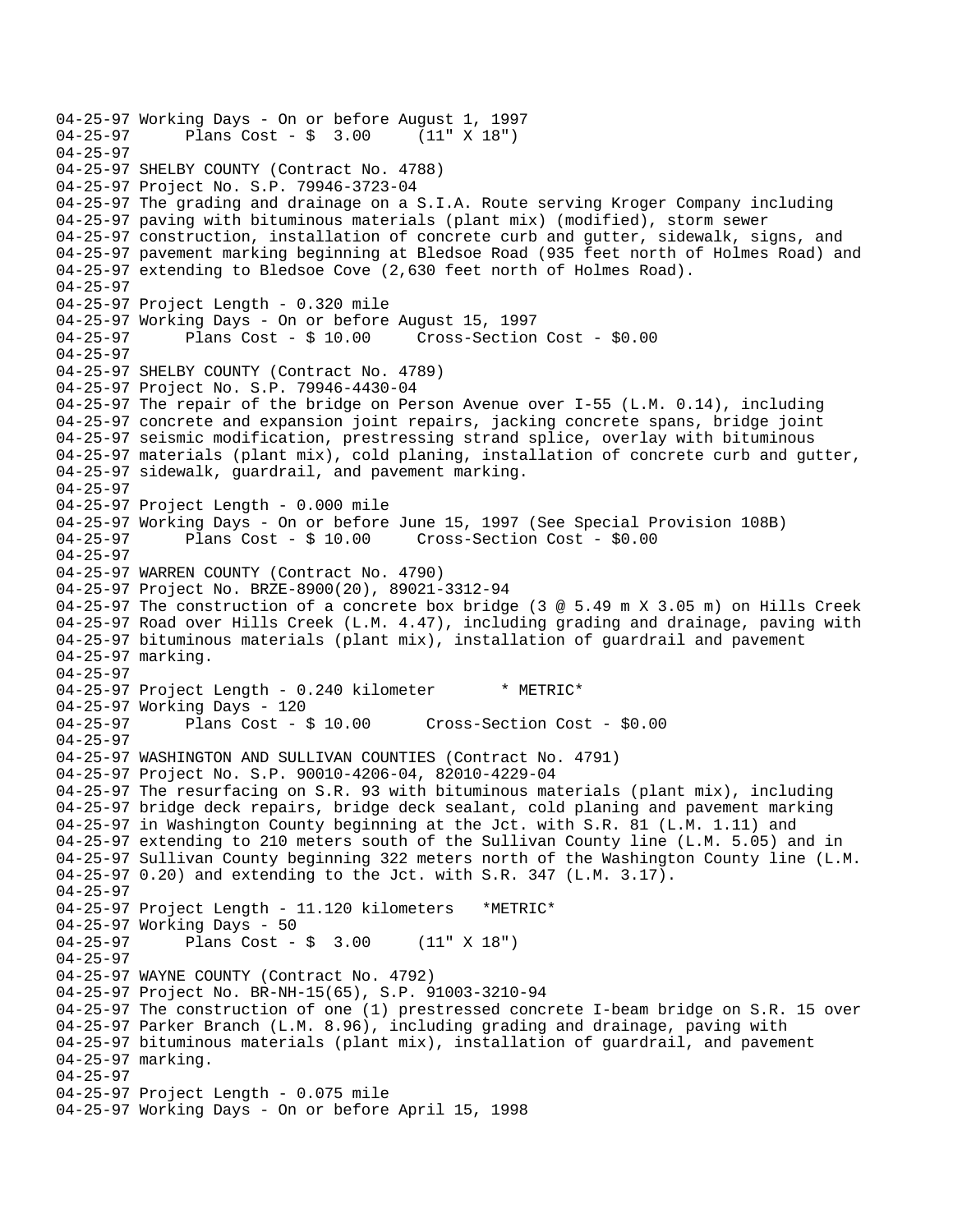```
04-25-97 Plans Cost - $ 10.00 Cross-Section Cost - $0.00 
04-25-97 
04-25-97 WEAKLEY AND HENRY COUNTIES (Contract No. 4793) 
04-25-97 Project No. S.P. 92004-4323-04, 40008-4319-04 
04-25-97 The resurfacing on S.R. 54 and S.R. 69 with bituminous materials (plant mix) 
04-25-97 including pavement marking, on S.R. 54 in Weakley County beginning at Walnut 
04-25-97 Street (L.M. 0.00) in Greenfield and extending to south of the bridge over Cane 
04-25-97 Creek (L.M. 6.00), and on S.R. 69 in Henry County beginning near Walnut Fork 
04-25-97 Creek (L.M. 22.95) and extending to south of the bridge over Cane Creek (L.M. 
04-25-97 30.60). 
04-25-97 
04-25-97 Project Length - 21.967 kilometers *METRIC* 
04-25-97 Working Days - On or before August 15, 1997 
04-25-97 Plans Cost - $ 3.00 (11" X 18") 
04-25-97 
04-25-97 WHITE COUNTY (Contract No. 4794) 
04-25-97 Project No. S.P. 93003-4218-04 
04-25-97 The resurfacing on S.R. 111 with bituminous materials (plant mix) (modified), 
04-25-97 including cold planing, installation of guardrail, and pavement marking 
04-25-97 beginning at Fred Hill Road (L.M. 7.27) and extending to Walker Cove Road 
04-25-97 (L.M. 9.86). 
04-25-97 
04-25-97 Project Length - 4.168 kilometers *METRIC* 
04-25-97 Working Days - 40<br>04-25-97 Plans Cost -
              Plans Cost - \frac{1}{2} 3.00 (11" X 18")
04-25-97 
04-25-97 WILLIAMSON COUNTY (Contract No. 4796) 
04-25-97 Project No. S.P. 94053-3210-04, 94053-3211-04 
04-25-97 The grading and drainage on S.R. 253 (Concord Road) including construction of 
04-25-97 one (1) prestressed concrete I-beam and box beam bridge, one (1) concrete slab 
04-25-97 bridge, three (3) prestressed concrete cantilever retaining walls, paving with 
04-25-97 bituminous materials (plant mix) (modified), storm sewer construction, 
04-25-97 installation of concrete curb and gutter, sidewalk, driveways, guardrail, 
04-25-97 signs, signals, fence, and pavement marking, beginning 0.13 mile east of I-65 
04-25-97 and extending to 0.40 mile east of S.R. 252 (Wilson Pike). 
04-25-97 
04-25-97 Project Length - 1.289 miles 
04-25-97 Working Days - 175<br>04-25-97 Plans Cost -
             Plans Cost - $ 25.00 Cross-Section Cost - $ 10.00
================================================================================ 
06-13-97 SHELBY COUNTY (Contract No. 4731) 
06-13-97 Project No. S.P. 79017-4272-04 
06-13-97 The repair of the bridge on S.R. 3 over the overflow (L.M. 15.69) including 
06-13-97 concrete, structural steel, expansion joint, bridge deck, and concrete handrail 
06-13-97 repairs, bridge deck sealant, seismic modification, overlay with bituminous 
06-13-97 materials (plant mix), paving on the approaches with bituminous materials 
06-13-97 (plant mix), cold planing, and pavement marking. 
06-13-97 
06-13-97 Project Length - 0.000 mile 
06-13-97 Working Days - On or before September 1, 1998 
              Plans Cost - $10.00 Cross-Section Cost - NA
06-13-97 
06-13-97 DECATUR COUNTY (Contract No. 4752) 
06-13-97 Project No. STP-NH-69(27), 20009-3222-14 
06-13-97 The paving on S.R. 69 with either a mineral aggregate base or a portland cement 
06-13-97 treated aggregate base and bituminous materials (plant mix) including 
06-13-97 installation of guardrail, signs, and pavement marking, beginning at existing 
06-13-97 S.R. 114 east of Bath Springs and extending to S.R. 202. 
06-13-97 
06-13-97 Project Length - 7.542 miles
```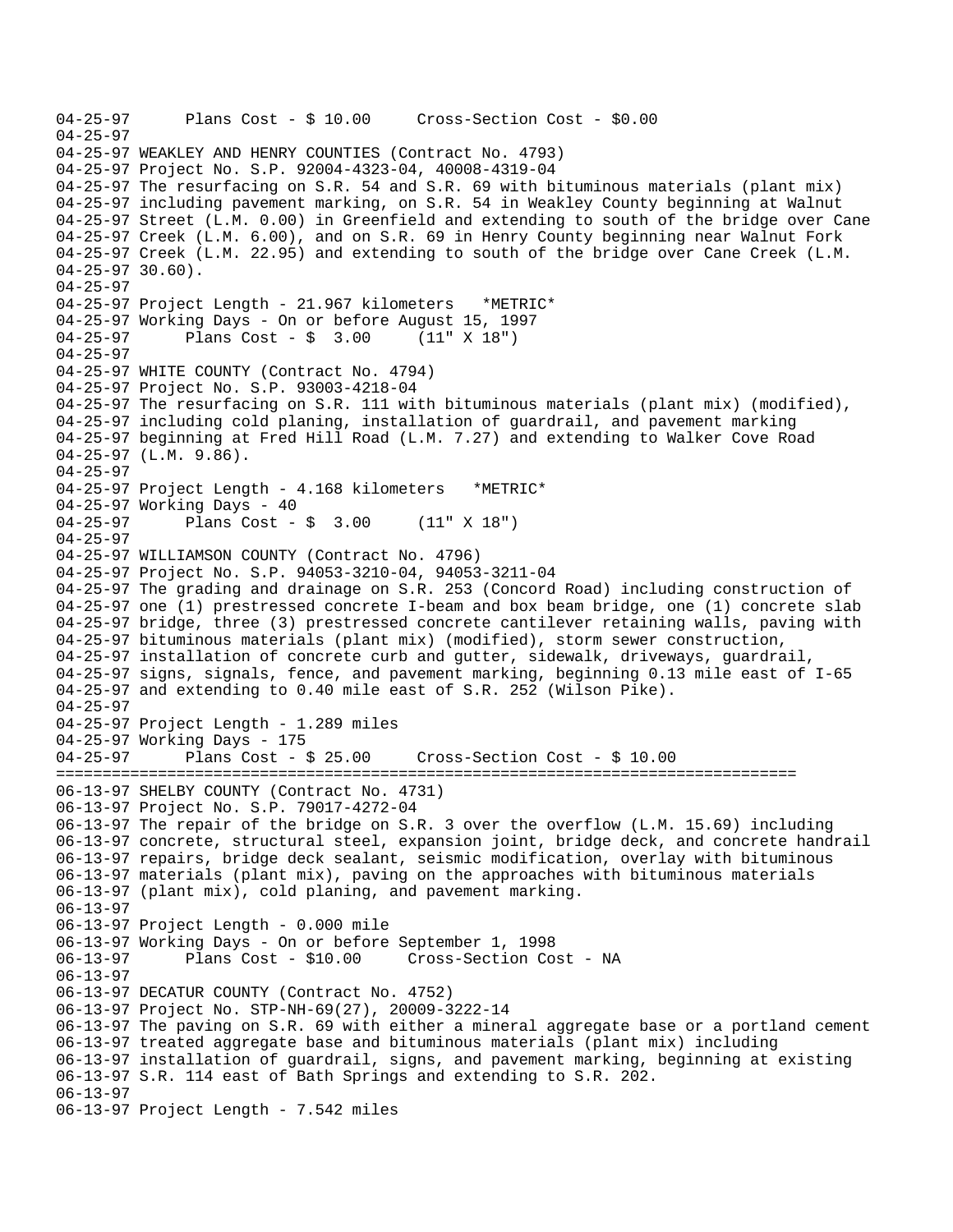```
06-13-97 Working Days - On or before May 15, 1998 
              Plans Cost - $ 25.00 Cross-Section Cost - NA
06-13-97 The DBE goal for this contract is 4% of the contract amount. 
06-13-97 
06-13-97 DECATUR COUNTY (Contract No. 4753) 
06-13-97 Project No. S.P. 20002-4234-04, 20005-4212-04 
06-13-97 The resurfacing on S.R. 20 and S.R. 69 with bituminous materials (plant mix), 
06-13-97 including cold planing and pavement marking, on S.R. 20 beginning at the 
06-13-97 Henderson County line (L.M. 0.00) and extending to L.M. 2.25, and beginning 
06-13-97 near Ezra Street (L.M. 3.40) and extending to the Jct. with S.R. 69 (L.M. 3.61) 
06-13-97 and on S.R. 69 beginning near 7th Street (L.M. 25.00) and extending to the Jct. 
06-13-97 with S.R. 20 (L.M. 25.49). 
06-13-97 
06-13-97 Project Length - 4.747 kilometers *METRIC* 
06-13-97 Working Days - On or before October 15, 1997 
06-13-97 Plans Cost - $ 3.00 (11" X 18") 
06-13-97 
06-13-97 LAWRENCE COUNTY (Contract No. 4766) 
06-13-97 Project No. BRZE-5000(4), 50945-3452-94 
06-13-97 The construction of one (1) prestressed concrete I-beam bridge on Hardin Loop 
06-13-97 Road over Factory Creek (L.M. 3.08) including grading and drainage, surfacing 
06-13-97 with mineral aggregate, installation of guardrail, and signs. 
06-13-97 
06-13-97 Project Length - 0.125 mile 
06-13-97 Working Days - On or before February 15, 1998 
06-13-97 Plans Cost - $ 10.00 Cross-Section Cost - $0.00 
06-13-97 
06-13-97 LAWRENCE COUNTY (Contract No. 4767) 
06-13-97 Project No. STP-M-NHE-9308(2), 50951-3648-54 
06-13-97 The intersection improvement on U.S. 64 (S.R.15, Gaines Street) at S.R. 242 
06-13-97 (West Point Road) and at Springer Road in Lawrenceburg, including grading and 
06-13-97 drainage, paving with bituminous materials (plant mix), storm sewer 
06-13-97 construction, installation of concrete curb and gutter, sidewalk, signs, 
06-13-97 signals, and pavement marking. 
06-13-97 
06-13-97 Project Length - 0.350 mile 
06-13-97 Working Days - On or before December 15, 1997 
06-13-97 Plans Cost - $ 10.00 Cross-Section Cost - $ 10.00 
06-13-97 The DBE goal for this contract is 10% of the contract amount. 
06-13-97 
06-13-97 LAWRENCE COUNTY (Contract No. 4768) 
06-13-97 Project No. S.P. 50002-3223-04 
06-13-97 The grading and drainage on U.S. 64 (S.R. 15), including paving with bituminous 
06-13-97 materials (plant mix), installation of signs, fence, and pavement marking 
06-13-97 beginning 800 feet north of Walden Road and extending to 800 feet north of the 
06-13-97 entrance to David Crockett Elementary School. 
06-13-97 
06-13-97 Project Length - 0.344 mile 
06-13-97 Working Days - On or before November 15, 1997 
06-13-97 Plans Cost - $ 10.00 Cross-Section Cost - $0.00 
06-13-97 
06-13-97 LINCOLN COUNTY (Contract No. 4770) 
06-13-97 Project No. S.P. 52002-4529-04 
06-13-97 The resurfacing on S.R. 10 with bituminous materials (plant mix) (superpave), 
06-13-97 including cold planing and pavement marking beginning at S.R. 110 (L.M. 9.19) 
06-13-97 and extending to Shelbyville Highway (L.M. 12.62). 
06-13-97 
06-13-97 Project Length - 5.520 kilometers *METRIC* 
06-13-97 Working Days - On or before September 30, 1997 
06-13-97 Plans Cost - $ 3.00 (11" X 18")
```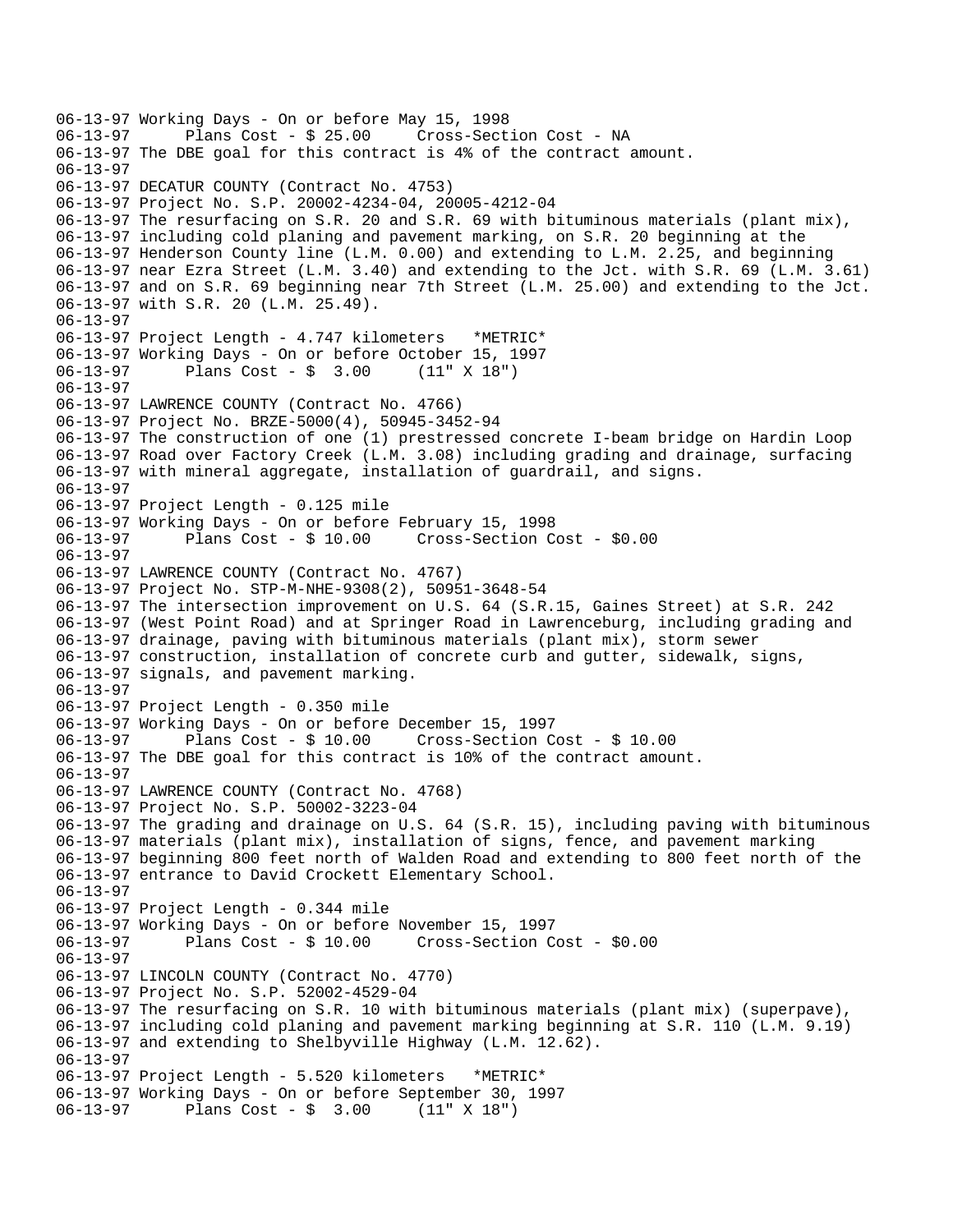06-13-97 06-13-97 MONTGOMERY COUNTY (Contract No. 4778) 06-13-97 Project No. STP-M-9301(6), 63060-3504-54 06-13-97 The grading and drainage on Lafayette Road including paving with bituminous 06-13-97 materials (plant mix) (modified), storm sewer construction, installation of 06-13-97 concrete curb and gutter, sidewalk, signs, and pavement marking, beginning at 06-13-97 Walnut Grove Road and extending to near the proposed S.R. 374 (North Parkway). 06-13-97 06-13-97 Project Length - 1.362 kilometers \*METRIC\* 06-13-97 Working Days - On or before May 1, 1998 06-13-97 Plans Cost - \$ 25.00 Cross-Section Cost - \$0.00 06-13-97 The DBE goal for this contract is 14% of the contract amount. 06-13-97 06-13-97 WHITE COUNTY (Contract No. 4794) 06-13-97 Project No. S.P. 93003-4218-04 06-13-97 The resurfacing on S.R. 111 with bituminous materials (plant mix) (modified), 06-13-97 including cold planing, installation of guardrail, and pavement marking 06-13-97 beginning at Fred Hill Road (L.M. 7.27) and extending to Walker Cove Road 06-13-97 (L.M. 9.86). 06-13-97 06-13-97 Project Length - 4.168 kilometers \*METRIC\* 06-13-97 Working Days - 40 06-13-97 Plans Cost - \$ 3.00 (11" X 18") 06-13-97 06-13-97 ANDERSON COUNTY (Contract No. 4798) 06-13-97 Project No. IME-75-3(128)97, 01001-8146-44 06-13-97 The resurfacing on I-75 with bituminous materials (plant mix) (polymer 06-13-97 modified), including cold planing, installation of guardrail, snowplowable 06-13-97 reflective markers, and pavement marking, beginning at the bridges over Wolf 06-13-97 Valley Road (L.M. 0.78) and extending to 770 meters north of the bridges under 06-13-97 S.R. 61 (L.M. 5.21). 06-13-97 06-13-97 Project Length - 7.130 kilometers \*METRIC\* 06-13-97 Working Days - On or before December 15, 1997 Plans  $Cost - $ 3.00$ 06-13-97 The DBE goal for this contract is 10% of the contract amount. 06-13-97 06-13-97 ANDERSON COUNTY (Contract No. 4799) 06-13-97 Project No. S.P. 01024-4513-04 06-13-97 The repair of the bridge on S.R. 170 over the Clinch River and the C.S.X. 06-13-97 Railroad (L.M. 2.58), including concrete, bearing device, structural steel, 06-13-97 bridge deck, and expansion joint repairs, repainting existing steel structure, 06-13-97 non-penetrating concrete seal, bridge deck sealant, paving with bituminous 06-13-97 materials, cold planing, installation of guardrail, and pavement marking. 06-13-97 06-13-97 Project Length - 0.000 kilometer \*METRIC\* 06-13-97 Working Days - 100<br>06-13-97 Plans Cost - \$ 10.00 06-13-97 Plans Cost - \$ 10.00 Cross-Section Cost - NA 06-13-97 06-13-97 ANDERSON, CAMPBELL, CARTER, CLAIBORNE, COCKE, GRAINGER, KNOX, ROANE, SULLIVAN, 06-13-97 AND WASHINGTON COUNTIES (Contract No. 4800) 06-13-97 Project No. S.P. 98012-4185-04 06-13-97 The attenuator repair on various Interstate and State routes in Region I. 06-13-97 06-13-97 Project Length - 0.000 mile 06-13-97 Working Days - On or before June 30, 1998 (See Special Provision 705C) 06-13-97 NO PLANS CONTRACT 06-13-97 06-13-97 ANDERSON, BLOUNT, CAMPBELL, CARTER, CLAIBORNE, COCKE, GRAINGER, GREENE, 06-13-97 HAMBLEN, HANCOCK, HAWKINS, JEFFERSON, JOHNSON, KNOX, LOUDON, MONROE, MORGAN,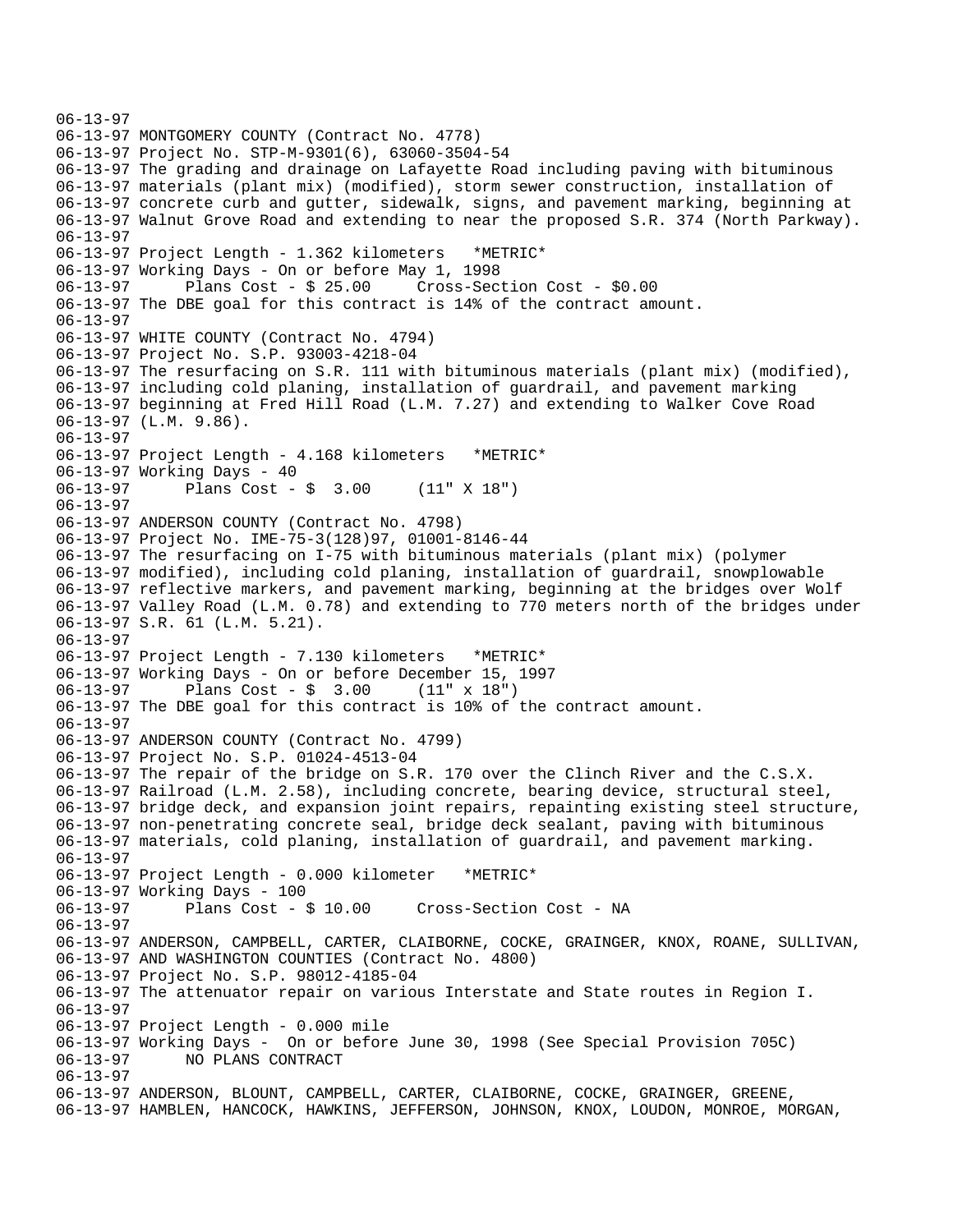06-13-97 ROANE, SCOTT, SEVIER, SULLIVAN, UNICOI, UNION AND WASHINGTON COUNTIES 06-13-97 (Contract No. 4801) 06-13-97 Project No. S.P. 98012-4188-04 06-13-97 The random on call signing on various routes in Region I. 06-13-97 06-13-97 Project Length - 0.000 mile 06-13-97 Working Days - On or before June 30, 1998 (See Special Provision 108B) 06-13-97 NO PLANS CONTRACT 06-13-97 06-13-97 BEDFORD, CHEATHAM, DAVIDSON, DICKSON, GILES, HICKMAN, HOUSTON, HUMPHREYS, 06-13-97 LAWRENCE, LEWIS, LINCOLN, MACON, MARSHALL, MAURY, MONTGOMERY, MOORE, PERRY, 06-13-97 ROBERTSON, RUTHERFORD, SMITH, STEWART, SUMNER, TROUSDALE, WAYNE, WILLIAMSON, 06-13-97 AND WILSON COUNTIES (Contract No. 4802) 06-13-97 Project No. S.P. 98034-4176-04 06-13-97 The random on call signing on various routes in Region III. 06-13-97 06-13-97 Project Length - 0.000 mile 06-13-97 Working Days - On or before June 30, 1998 (See Special Provision 108B) 06-13-97 NO PLANS CONTRACT 06-13-97 06-13-97 BENTON COUNTY (Contract No. 4803) 06-13-97 Project No. S.P. 03007-4217-04 06-13-97 The construction of one (1) corrugated aluminum box culvert (4.60 m X 1.73 m) 06-13-97 on S.R. 69A over branch (L.M. 1.97), including grading and drainage, paving 06-13-97 with bituminous materials (plant mix), installation of guardrail and pavement 06-13-97 marking. 06-13-97 06-13-97 Project Length - 0.041 kilometer \*METRIC\* 06-13-97 Working Days - 45 (See Special Provision 108B) 06-13-97 Plans Cost - \$ 10.00 Cross-Section Cost - \$0.00 06-13-97 06-13-97 BENTON, HARDEMAN, HARDIN, MADISON AND SHELBY COUNTIES (Contract No. 4804) 06-13-97 Project No. S.P. 98043-4147-04 06-13-97 The attenuator repair on various Interstate and State routes in Region IV. 06-13-97 06-13-97 Project Length - 0.000 mile 06-13-97 Working Days - On or before June 30, 1998 (See Special Provision 705F) 06-13-97 NO PLANS CONTRACT 06-13-97 06-13-97 BENTON, CARROLL, CHESTER, CROCKETT, DECATUR, DYER, FAYETTE, GIBSON, HARDEMAN, 06-13-97 HARDIN, HAYWOOD, HENDERSON, HENRY, LAKE, LAUDERDALE, MCNAIRY, MADISON, OBION, 06-13-97 SHELBY, TIPTON, AND WEAKLEY COUNTIES (Contract No. 4807) 06-13-97 Project No. S.P. 98043-4159-04 06-13-97 The random on call signing on various routes in Region IV. 06-13-97 06-13-97 Project Length - 0.000 mile 06-13-97 Working Days - On or before June 30, 1998 (See Special Provision 108B) 06-13-97 NO PLANS CONTRACT 06-13-97 06-13-97 BLEDSOE, BRADLEY, CANNON, CLAY, COFFEE, CUMBERLAND, DEKALB, FENTRESS, 06-13-97 FRANKLIN, GRUNDY, HAMILTON, JACKSON, MCMINN, MARION, MEIGS, OVERTON, PICKETT, 06-13-97 POLK, PUTNAM, RHEA, SEQUATCHIE, VAN BUREN, WARREN, AND WHITE COUNTIES 06-13-97 (Contract No. 4808) 06-13-97 Project No. S.P. 98023-4101-04 06-13-97 The random on call signing on various routes in Region II. 06-13-97 06-13-97 Project Length - 0.000 mile 06-13-97 Working Days - On or before June 30, 1998 (See Special Provision 108B) 06-13-97 NO PLANS CONTRACT 06-13-97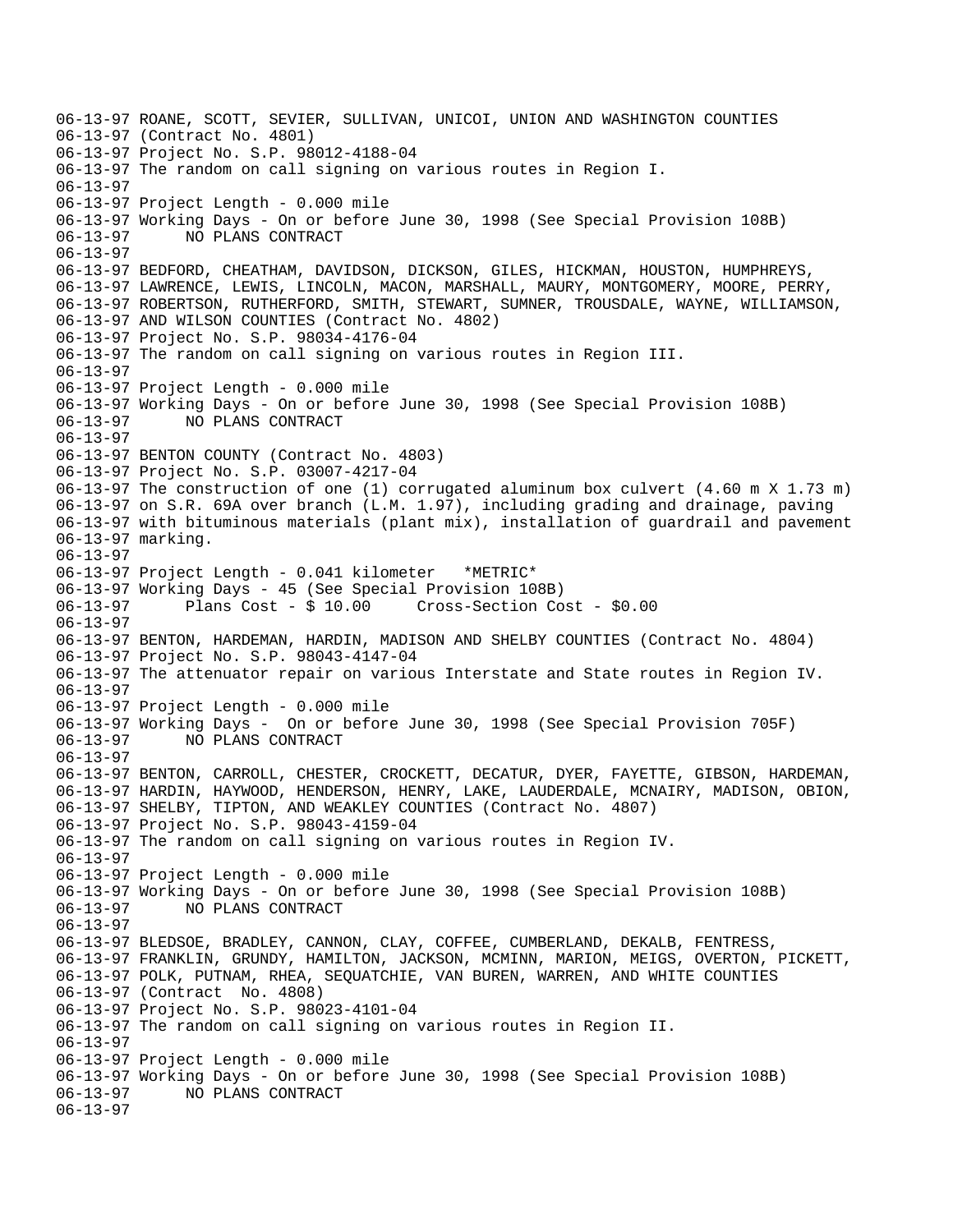06-13-97 BLOUNT, COCKE, JEFFERSON, KNOX, LOUDON, AND SEVIER COUNTIES 06-13-97 (Contract No. 4809) 06-13-97 Project No. S.P. 98012-4186-04 06-13-97 The urban sweeping on various Interstate and State Routes. 06-13-97 06-13-97 Project Length - 0.000 mile 06-13-97 Working Days - On or before June 30, 1998 (See Special Provision 108B) 06-13-97 NO PLANS CONTRACT 06-13-97 06-13-97 CAMPBELL COUNTY (Contract No. 4810) 06-13-97 Project No. S.P. 07003-4229-04 06-13-97 The resurfacing on S.R. 9 with bituminous materials (plant mix) (modified) 06-13-97 including cold planing and pavement marking, beginning 145 meters south of Jane 06-13-97 Way Lane right (L.M. 28.71) and extending to the bridge over I-75 (L.M. 32.37). 06-13-97 06-13-97 Project Length - 5.860 kilometers \*METRIC\* 06-13-97 Working Days - 40 06-13-97 Plans Cost - \$ 3.00 (11" x 18") 06-13-97 06-13-97 CAMPBELL COUNTY (Contract No. 4811) 06-13-97 Project No. S.P. 07023-4417-04 06-13-97 The repair of the bridge on Stinking Creek Road over I-75 (L.M. 16.34), 06-13-97 including concrete, bridge deck, bearing device, and expansion joint repairs, 06-13-97 non-penetrating concrete seal, bridge deck sealant, repainting existing steel 06-13-97 structure, overlay with bituminous materials (plant mix), cold planing, 06-13-97 installation of guardrail, and pavement marking. 06-13-97 06-13-97 Project Length - 0.000 mile 06-13-97 Working Days - 75<br>06-13-97 Plans Cost - \$ 10.00 06-13-97 Plans Cost - \$ 10.00 Cross-Section Cost - NA 06-13-97 06-13-97 CANNON COUNTY (Contract No. 4812) 06-13-97 Project No. S.P. 08048-4218-04, 08018-4306-04 06-13-97 The resurfacing on S.R. 64 and S.R. 99 with bituminous materials (plant mix), 06-13-97 including bridge deck and expansion joint repairs, bridge deck sealant, and 06-13-97 pavement marking, on S.R. 64 beginning at Tolbert Hollow Road right (L.M. 06-13-97 2.86) and extending to S.R. 1 (L.M. 9.12), and on S.R. 99 beginning at the 06-13-97 Rutherford County line (L.M. 0.00) and extending to S.R. 64 (L.M. 1.37). 06-13-97 06-13-97 Project Length - 12.279 kilometers \*METRIC\* 06-13-97 Working Days - 45 06-13-97 Plans Cost - \$ 3.00 (11" x 18") 06-13-97 06-13-97 CARROLL COUNTY (Contract No. 4813) 06-13-97 Project No. S.P. 09006-4213-04, 09009-4227-04 06-13-97 The resurfacing on S.R. 22 and S.R. 76 with bituminous materials (plant mix), 06-13-97 including cold planing and pavement marking on S.R. 22 beginning at L.M. 21.25 06-13-97 and extending to the beginning of the interchange with S.R. 76 (L.M. 23.00) and 06-13-97 on S.R. 76 beginning at L.M. 14.75 and extending to L.M. 17.05. 06-13-97 06-13-97 Project Length - 6.520 kilometers \*METRIC\* 06-13-97 Working Days - On or before November 1, 1997  $06-13-97$  Plans Cost - \$ 3.00 06-13-97 06-13-97 CARTER AND WASHINGTON COUNTIES (Contract No. 4814) 06-13-97 Project No. S.P. 10001-4211-04, 90006-4210-04 06-13-97 The resurfacing on S.R. 36 with bituminous materials (plant mix) (modified) 06-13-97 including cold planing and pavement marking, beginning in Carter County at the 06-13-97 Unicoi County line (L.M. 0.00) and extending to the bridge over Sinking Creek 06-13-97 and the C.S.X. Railroad (L.M. 0.82) in Washington County.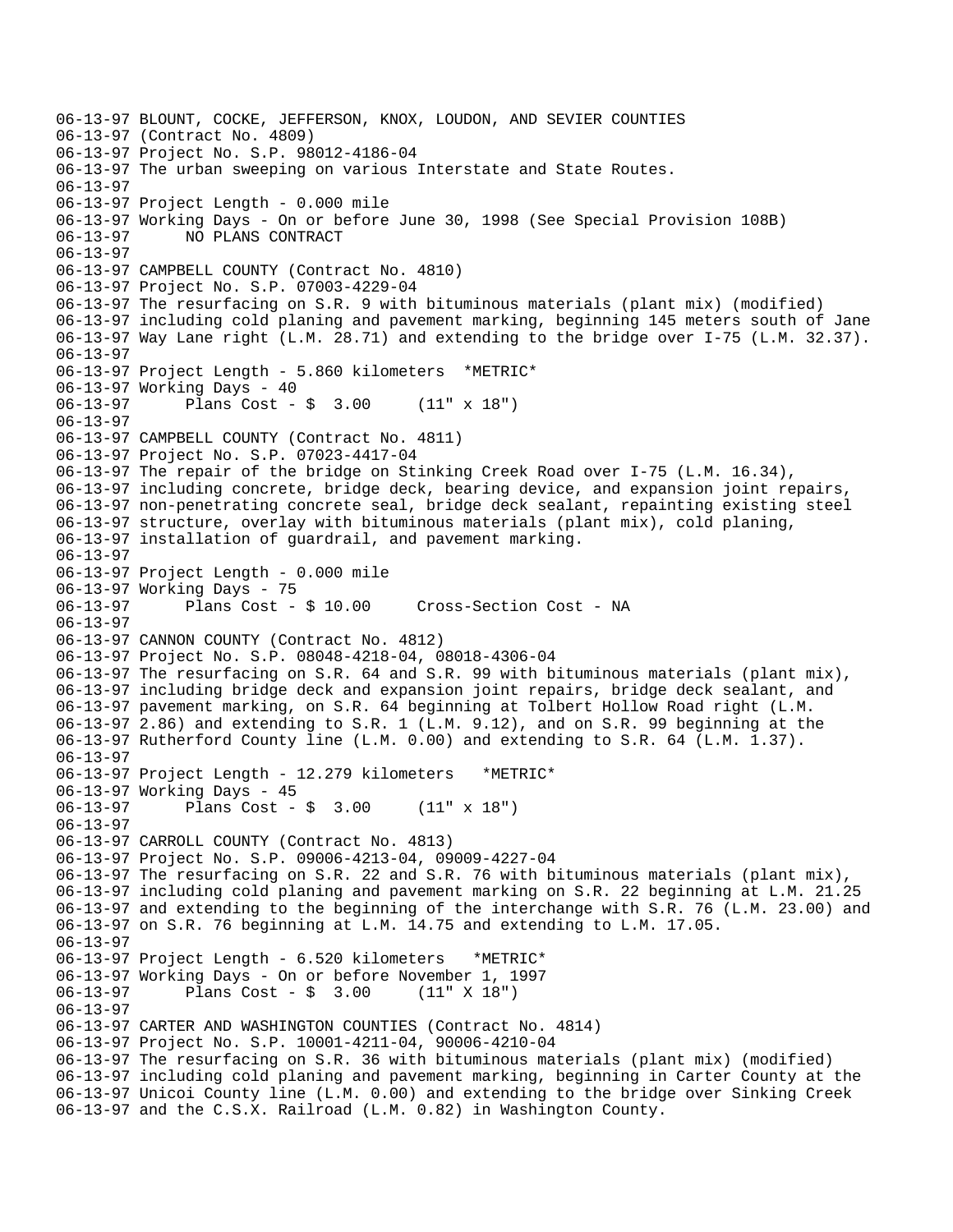06-13-97 06-13-97 Project Length - 5.620 kilometers \*METRIC\* 06-13-97 Working Days - 40 06-13-97 Plans Cost - \$ 3.00 (11" X 18") 06-13-97 06-13-97 CHEATHAM AND DAVIDSON COUNTIES (Contract No. 4815) 06-13-97 Project No. STP-IE-24-9(48)31, 11001-8114-44, 19001-8130-44 06-13-97 The resurfacing on I-24 with bituminous materials (plant mix) (polymer 06-13-97 modified), including bridge deck repairs, bridge deck sealant, cold planing, 06-13-97 installation of guardrail, and pavement marking, beginning in Cheatham County 06-13-97 at S.R. 249 and extending to 0.241 kilometer east of Union Hill Road in 06-13-97 Davidson County. 06-13-97 06-13-97 Project Length - 7.400 kilometers \*METRIC\* 06-13-97 Working Days - On or before November 15, 1997 06-13-97 Plans Cost - \$ 10.00 Cross-Section Cost - NA 06-13-97 The DBE goal for this contract is 10% of the contract amount. 06-13-97 06-13-97 CHEATHAM COUNTY (Contract No. 4816) 06-13-97 Project No. S.P. 11008-4215-04 06-13-97 The resurfacing on S.R. 49 with bituminous materials (plant mix) including 06-13-97 pavement marking, beginning south of Norman Harris Road (L.M. 11.10) and 06-13-97 extending to S.R. 112 (L.M. 15.30). 06-13-97 06-13-97 Project Length - 6.760 kilometers \*METRIC\* 06-13-97 Working Days - On or before September 15, 1997 06-13-97 Plans Cost - \$ 3.00 (11" x 18") 06-13-97 06-13-97 CLAY AND OVERTON COUNTIES (Contract No. 4817) 06-13-97 Project No. S.P. 98023-4204-04 06-13-97 The overlay on S.R. 53 and S.R. 111 with an emulsified asphalt micro-surfacing, 06-13-97 including pavement marking, on S.R. 53 beginning at end of the bridge over the 06-13-97 Obey River (L.M. 8.04) and extending to the Kentucky State line (L.M. 15.62) 06-13-97 and on S.R. 111 beginning at Rock Crusher Road (L.M. 14.20) and extending to 06-13-97 Old S.R. 42 left (L.M. 15.90). 06-13-97 06-13-97 Project Length - 14.930 kilometers \*METRIC\* 06-13-97 Working Days - 35 06-13-97 Plans Cost - \$ 3.00 (11" x 18") 06-13-97 06-13-97 COCKE COUNTY (Contract No. 4818) 06-13-97 Project No. S.P. 15013-4214-04 06-13-97 The resurfacing on S.R. 160 with bituminous materials (plant mix) including 06-13-97 pavement marking, beginning at S.R. 35 (L.M. 0.00) and extending to the 06-13-97 bridge over the Nolichucky River (L.M. 11.86). 06-13-97 06-13-97 Project Length - 19.090 kilometers \*METRIC\* 06-13-97 Working Days - 40<br>06-13-97 Plans Cost -Plans Cost -  $\frac{1}{2}$  3.00 (11" X 18") 06-13-97 06-13-97 CROCKETT COUNTY (Contract No. 4820) 06-13-97 Project No. S.P. 17007-4204-04, 17004-4211-04 06-13-97 The resurfacing on S.R. 88 and S.R. 54 with bituminous materials (plant mix) 06-13-97 including pavement marking, on S.R. 88 beginning at S.R. 189 (L.M. 8.26) and 06-13-97 extending to S.R. 54 (L.M. 10.50) and on S.R. 54 beginning at S.R. 88 (L.M. 06-13-97 4.40) and extending to S.R. 221 (L.M. 7.74). 06-13-97 06-13-97 Project Length - 8.980 kilometers \*METRIC\* 06-13-97 Working Days - On or before September 15, 1997 06-13-97 Plans Cost - \$ 3.00 (11" x 18")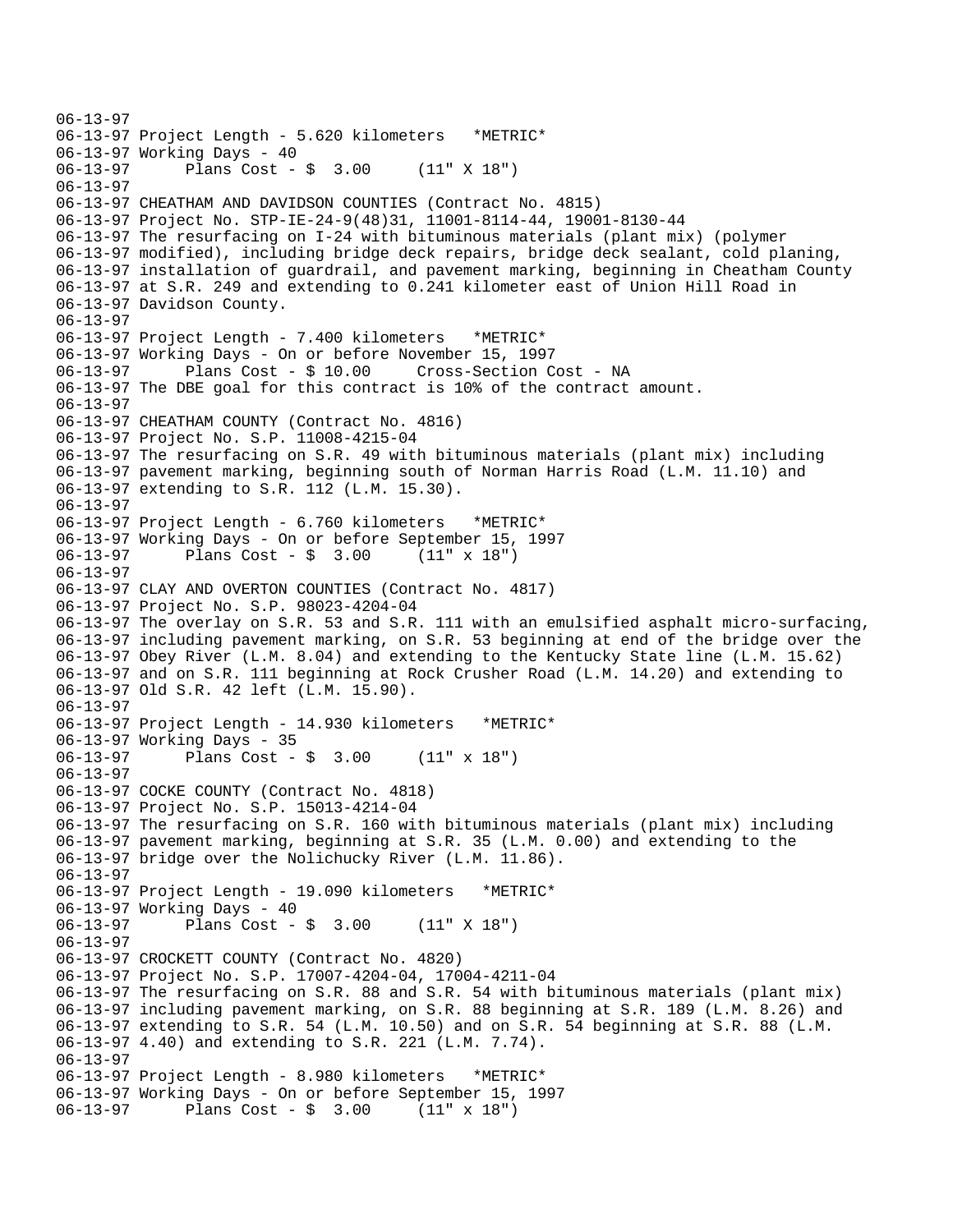06-13-97 06-13-97 CROCKETT COUNTY (Contract No. 4821) 06-13-97 Project No. S.P. 17008-4213-04 06-13-97 The resurfacing on S.R. 152 with bituminous materials (plant mix) including 06-13-97 pavement marking, beginning at S.R. 54 (L.M. 5.80) and extending to the Gibson 06-13-97 County line (L.M. 10.80). 06-13-97 06-13-97 Project Length - 8.046 kilometers \*METRIC\* 06-13-97 Working Days - On or before September 1, 1997 06-13-97 Plans Cost - \$ 3.00 (11" x 18") 06-13-97 06-13-97 DAVIDSON COUNTY (Contract No. 4822) 06-13-97 Project No. IME-40-4(67)207, 19005-8137-44 06-13-97<br>06-13-97 S.P. 19013-4125-04<br>S.P. 19005-4138-04 S.P. 19005-4138-04 06-13-97 06-13-97 Project No. IME-40-4(67)-207, 19005-8137-44 06-13-97 The overlay on I-40 with an emulsified asphalt micro-surfacing, including 06-13-97 concrete pavement rehabilitation, installation of snowplowable reflective 06-13-97 markers, and pavement marking, beginning at the bridge over Herman St. (L.M. 06-13-97 16.60) and extending to the ramps from I-65 (L.M. 18.22). 06-13-97 06-13-97 Project Length - 2.600 kilometers 06-13-97 06-13-97 Project No. S.P. 19013-4125-04 06-13-97 The overlay on I-265 with an emulsified asphalt micro-surfacing, including 06-13-97 concrete pavement rehabilitation, installation of concrete median barrier, 06-13-97 snowplowable reflective markers, and pavement marking, beginning at the 06-13-97 underpass under Buchanan Street (L.M. 0.59) and extending to I-65 (L.M. 2.43). 06-13-97 06-13-97 Project Length - 3.315 kilometers 06-13-97 06-13-97 Project No. S.P. 19005-4138-04 06-13-97 The repair of the bridges on Church Street over I-40 (L.M. 1.25), on Ramp CH-3 06-13-97 over I-40 Ramp (L.M. 17.45) and on Ramp B-2 over I-40 Ramp (L.M. 17.47) 06-13-97 including concrete, bridge deck, expansion joint, and epoxy injection repairs, 06-13-97 non-penetrating concrete seal, bridge deck sealant, paving with bituminous 06-13-97 materials (plant mix), cold planing, installation of sidewalk, and pavement 06-13-97 marking. 06-13-97 06-13-97 Project Length - 0.000 kilometer 06-13-97 06-13-97 Total Project Length - 5.915 kilometers \*METRIC\* 06-13-97 Working Days - On or before December 15, 1997 (See Special Provision 108B) 06-13-97 Plans Cost - \$ 25.00 Cross-Section Cost - NA 06-13-97 The DBE goal for this contract is 8% of the contract amount. 06-13-97 06-13-97 DAVIDSON COUNTY (Contract No. 4823) 06-13-97 Project No. IME-440-4(66)205, 19014-3132-44 06-13-97 The portland cement concrete rehabilitation on I-440 including resealing 06-13-97 joints, grinding concrete pavement, snowplowable reflective markers, and 06-13-97 pavement marking, beginning at I-40 and extending to I-24. 06-13-97 06-13-97 Project Length - 11.281 kilometers \*METRIC\* 06-13-97 Working Days - On or before December 15, 1997 06-13-97 Plans Cost - \$ 3.00 Cross-Section Cost - NA 06-13-97 The DBE goal for this contract is 10% of the contract amount. 06-13-97 06-13-97 DAVIDSON COUNTY (Contract No. 4824) 06-13-97 Project No. S.P. 19035-4220-04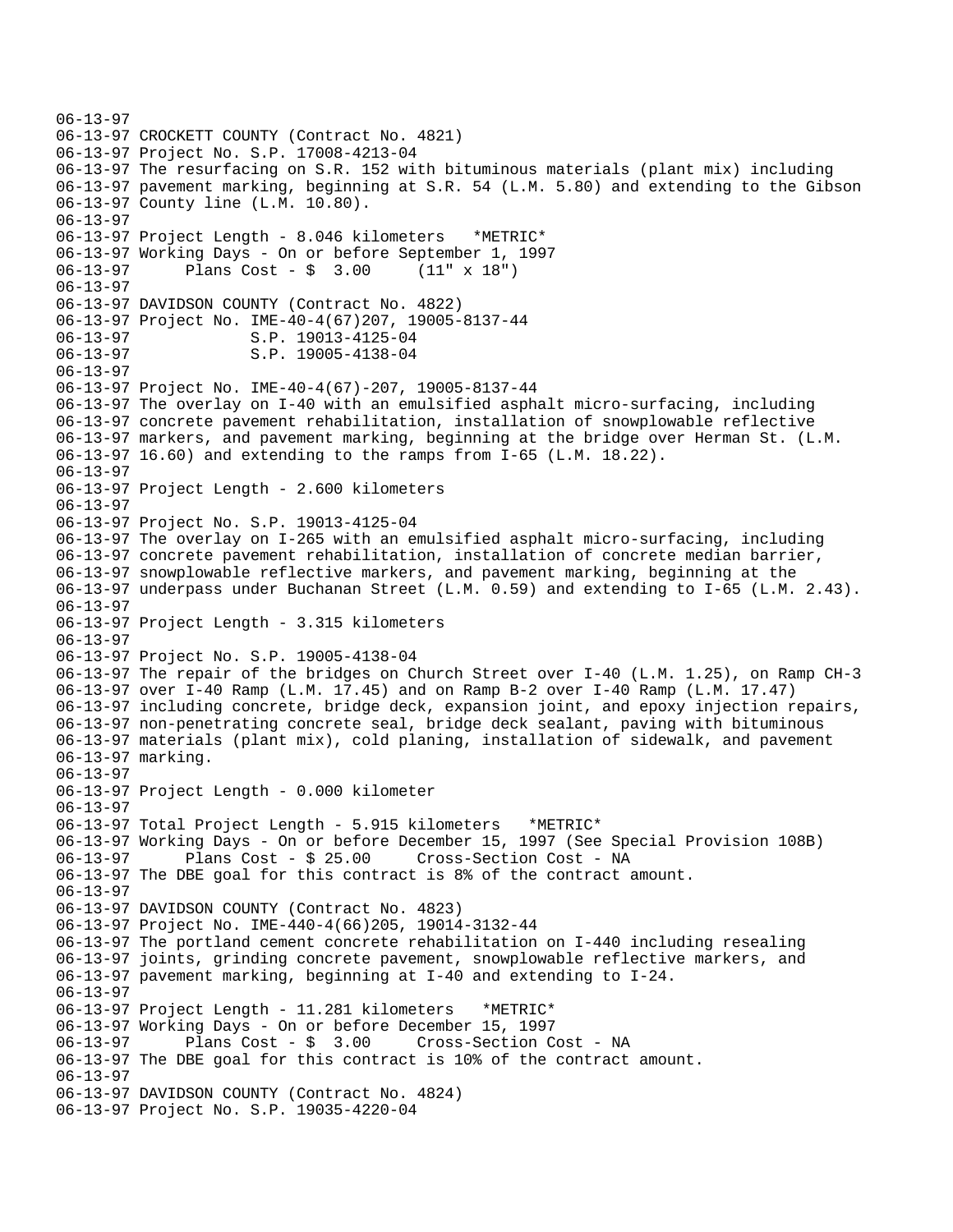06-13-97 The resurfacing on S.R. 12 with bituminous materials (plant mix) (fiber 06-13-97 modified), including cold planing and pavement marking, beginning at I-265 06-13-97 (L.M. 1.21) and extending to S.R. 112 (L.M. 4.33). 06-13-97 06-13-97 Project Length - 5.021 kilometers \*METRIC\* 06-13-97 Working Days - On or before September 15, 1997  $06-13-97$  Plans Cost - \$ 3.00 06-13-97 06-13-97 DAVIDSON, DICKSON, HUMPHREYS, MAURY, ROBERTSON, RUTHERFORD, SMITH, STEWART, 06-13-97 SUMNER, WAYNE AND WILLIAMSON COUNTIES (Contract No. 4825) 06-13-97 Project No. S.P. 98034-4173-04 06-13-97 The attenuator repair on various Interstate and State routes in Region III. 06-13-97 06-13-97 Project Length - 0.000 mile 06-13-97 Working Days - On or before June 30, 1998 (See Special Provision 705E) 06-13-97 NO PLANS CONTRACT 06-13-97 06-13-97 DAVIDSON, SUMNER, WILLIAMSON, AND WILSON COUNTIES (Contract No. 4826) 06-13-97 Project No. S.P. 98034-4174-04 06-13-97 The urban sweeping on various Interstate and State Routes. 06-13-97 06-13-97 Project Length - 0.000 mile 06-13-97 Working Days - On or before June 30, 1998 (See Special Provision 108B) 06-13-97 NO PLANS CONTRACT 06-13-97 06-13-97 DEKALB COUNTY (Contract No. 4827) 06-13-97 Project No. S.P. 21007-4223-04 06-13-97 The resurfacing on S.R. 146 with bituminous materials (plant mix) including 06-13-97 pavement marking, beginning at the Cannon County line (L.M. 0.00) and extending 06-13-97 to 1.174 kilometers north of the bridge over Pine Creek (L.M. 5.40). 06-13-97 06-13-97 Project Length - 8.690 kilometers \*METRIC\* 06-13-97 Working Days - 35 06-13-97 Plans Cost - \$ 3.00 (11" x 18") 06-13-97 06-13-97 DEKALB, HAMILTON, MARION, PUTNAM, RHEA, AND WHITE COUNTIES (Contract 06-13-97 No. 4828) 06-13-97 Project No. S.P. 98022-4197-04 06-13-97 The attenuator repair on various Interstate and State routes in Region II. 06-13-97 06-13-97 Project Length - 0.000 mile 06-13-97 Working Days - On or before June 30, 1998 (See Special Provision 705D) 06-13-97 NO PLANS CONTRACT 06-13-97 06-13-97 DICKSON COUNTY (Contract No. 4829) 06-13-97 Project No. S.P. 22009-4218-04 06-13-97 The resurfacing on S.R. 49 with bituminous materials (plant mix) including 06-13-97 pavement marking, beginning at S.R. 235 (L.M. 7.85) and extending to S.R. 48 06-13-97 (L.M. 14.35). 06-13-97 06-13-97 Project Length - 10.430 kilometers \*METRIC\* 06-13-97 Working Days - On or before September 15, 1997 06-13-97 Plans Cost - \$ 3.00 (11" x 18") 06-13-97 06-13-97 FAYETTE COUNTY (Contract No. 4830) 06-13-97 Project No. BR-STP-76(14), 24009-3211-94 06-13-97 The construction of one (1) concrete box bridge (3 @ 4.6 m X 4.0 m) on S.R. 76 06-13-97 over branch (L.M. 5.51) including grading and drainage, paving with bituminous 06-13-97 materials (plant mix), installation of guardrail, and pavement marking. 06-13-97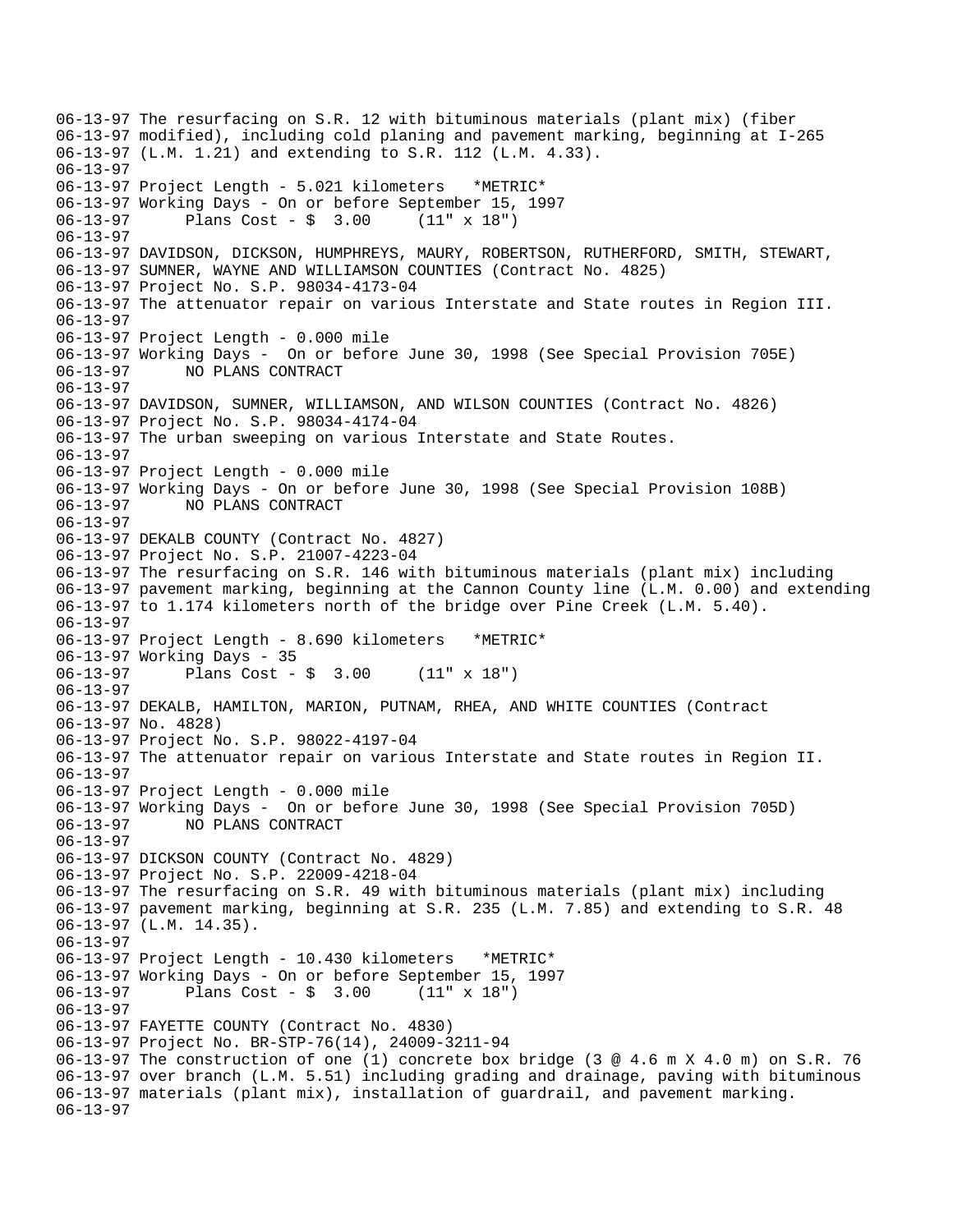06-13-97 Project Length - 0.155 kilometer \*METRIC\* 06-13-97 Working Days - 150 Cross-Section Cost - \$0.00 06-13-97 06-13-97 FAYETTE COUNTY (Contract No. 4831) 06-13-97 Project No. BRZE-2400(18), 24945-3463-94 06-13-97 The construction of one (1) prestressed concrete box beam bridge on McKinstry 06-13-97 Road over North Fork Wolf River overflow (L.M. 8.40) including grading and 06-13-97 drainage, paving with bituminous materials (plant mix), installation of 06-13-97 guardrail, and pavement marking. 06-13-97 06-13-97 Project Length - 0.274 kilometer \*METRIC\* 06-13-97 Working Days - 160 06-13-97 Plans Cost - \$ 10.00 Cross-Section Cost - \$0.00 06-13-97 The DBE goal for this contract is 6% of the contract amount. 06-13-97 06-13-97 FAYETTE COUNTY (Contract No. 4832) 06-13-97 Project No. S.P. 24016-4206-04 06-13-97 The resurfacing on S.R. 195 with bituminous materials (plant mix) including 06-13-97 pavement marking, beginning at S.R. 193 and extending to S.R. 76. 06-13-97 06-13-97 Project Length - 12.311 kilometers \*METRIC\* 06-13-97 Working Days - On or before September 15, 1997 06-13-97 Plans Cost - \$ 3.00 (11" x 18") 06-13-97 06-13-97 FENTRESS AND MORGAN COUNTIES (Contract No. 4833) 06-13-97 Project No. BR-STP-52(25), 25004-3219-94, 25004-3220-04, 65004-3217-04 06-13-97 The construction of one (1) welded plate girder bridge on S.R. 52 over the 06-13-97 Clear Fork River (L.M. 27.78) near Rugby, including grading and drainage, 06-13-97 paving with bituminous materials (plant mix), installation of concrete curb, 06-13-97 guardrail, signs, and pavement marking. 06-13-97 06-13-97 Project Length - 1.771 miles 06-13-97 Working Days - On or before October 15, 1999 Plans Cost -  $\frac{1}{2}$  25.00 Cross-Section Cost -  $\frac{1}{2}$  25.00 06-13-97 The DBE goal for this contract is 8% of the contract amount. 06-13-97 06-13-97 GREENE COUNTY (Contract No. 4834) 06-13-97 Project No. S.P. 30002-4238-04 06-13-97 The resurfacing on S.R. 34 with bituminous materials (plant mix) including 06-13-97 pavement marking, beginning at S.R. 348 (L.M. 7.73) and extending to the ramp 06-13-97 to S.R. 70 (L.M. 13.88). 06-13-97 06-13-97 Project Length - 9.900 kilometers \*METRIC\* 06-13-97 Working Days - 40 06-13-97 Plans Cost - \$ 3.00 (11" x 18") 06-13-97 06-13-97 HAMBLEN COUNTY (Contract No. 4835) 06-13-97 Project No. S.P. 32008-3211-04 06-13-97 The grading and drainage on S.R. 160 (Enka Highway) including construction of 06-13-97 three (3) concrete box culverts, extension of one (1) existing concrete box 06-13-97 culvert, paving with either a mineral aggregate base, a lime fly-ash treated 06-13-97 aggregate base, or a portland cement treated mineral aggregate base and 06-13-97 bituminous materials (plant mix), installation of concrete curb, guardrail, 06-13-97 gabions, fence, signs, and pavement marking beginning at I-81 and extending 06-13-97 to U.S. 25E (S.R. 32). 06-13-97 06-13-97 Project Length - 5.004 kilometers \*METRIC\* 06-13-97 Working Days - On or before October 1, 1999 06-13-97 Plans Cost - \$ 50.00 Cross-Section Cost - \$ 50.00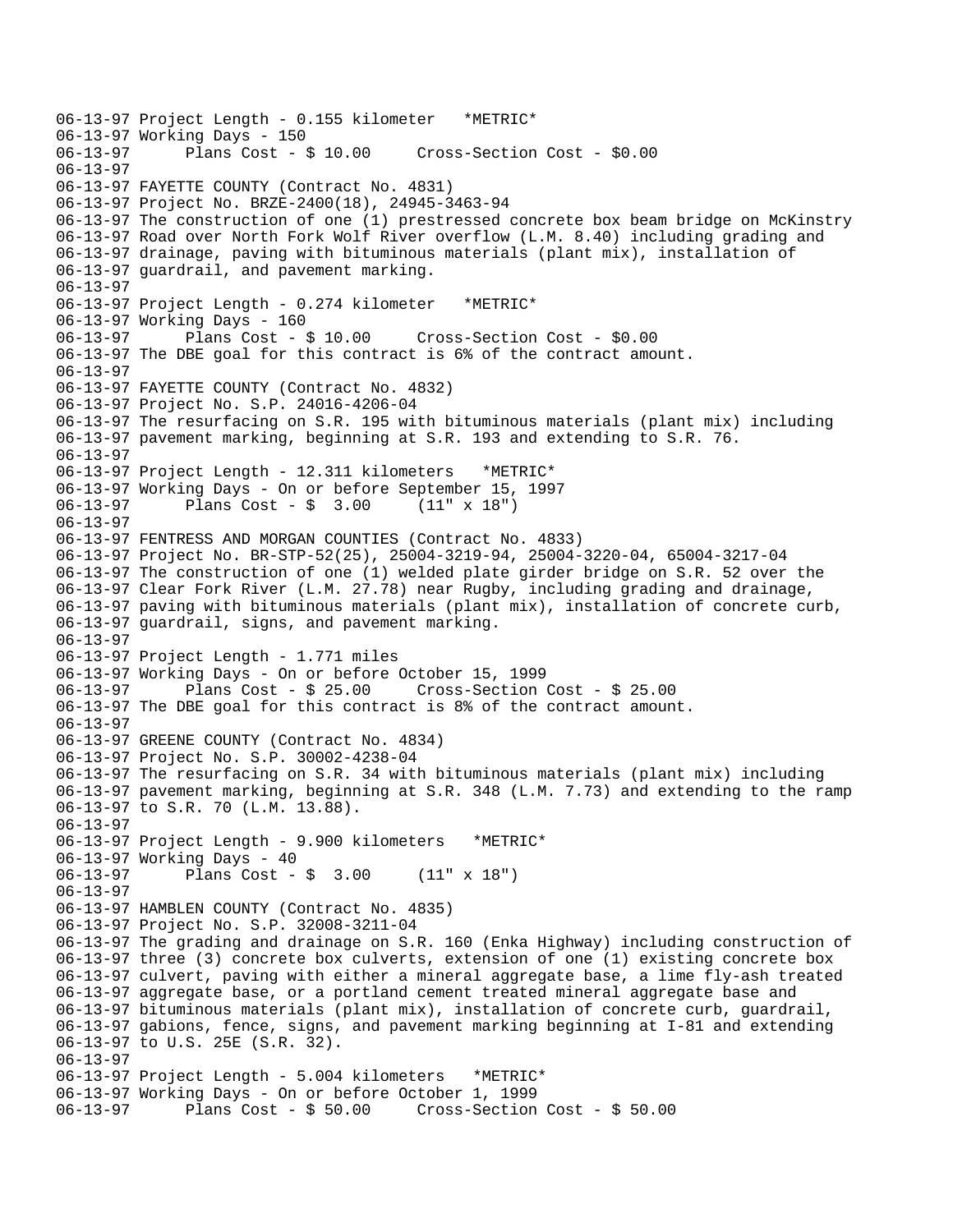```
06-13-97 The DBE goal for this contract is 2% of the contract amount. 
06-13-97 
06-13-97 HAMILTON COUNTY (Contract No. 4836) 
06-13-97 Project No. BRZE-3300(21), 33958-3351-94 
06-13-97 The construction of either one (1) prestressed concrete Bulb-Tee beam bridge or 
06-13-97 one (1) prestressed concrete I-beam bridge on Harrison Pike over South 
06-13-97 Chickamauga Creek (L.M. 0.04) including grading and drainage, paving with 
06-13-97 bituminous materials (plant mix), installation of guardrail, signs, and 
06-13-97 pavement marking. 
06-13-97 
06-13-97 Project Length - 0.255 kilometer *METRIC* 
06-13-97 Working Days - On or before September 1, 1998 
06-13-97 Plans Cost - $ 10.00 Cross-Section Cost - $0.00 
06-13-97 
06-13-97 HAMILTON COUNTY (Contract No. 4837) 
06-13-97 Project No. NH-29(20), 33036-3274-14 
06-13-97 The grading and drainage on S.R. 29 at the Jct. with Harrison Lane in 
06-13-97 Soddy-Daisy, including the construction of one (1) prestressed concrete box 
06-13-97 beam bridge, three (3) concrete box bridges, two (2) concrete box culverts, 
06-13-97 extension of one (1) existing box culvert, paving with bituminous materials 
06-13-97 (plant mix) (modified), installation of guardrail, fence, signs, signals, and 
06-13-97 pavement marking. 
06-13-97 
06-13-97 Project Length - 1.200 kilometers *METRIC* 
06-13-97 Working Days - On or before November 30, 1998 
06-13-97 Plans Cost - $ 50.00 Cross-Section Cost - $ 25.00 
06-13-97 The DBE goal for this contract is 12% of the contract amount. 
06-13-97 
06-13-97 HAMILTON COUNTY (Contract No. 4838) 
06-13-97 Project No. STP-H-NHE-3300(31), 33947-3139-94 
06-13-97 The guardrail and guardrail terminal upgrade at various locations on I-124, 
06-13-97 S.R. 58, and S.R. 153 in Hamilton County. 
06-13-97 
06-13-97 Project Length - 0.000 mile 
06-13-97 Working Days - On or before December 31, 1997 
06-13-97 NO PLANS CONTRACT 
06-13-97 
06-13-97 HAMILTON COUNTY (Contract No. 4839) 
06-13-97 Project No. S.P. 33044-4229-04 
06-13-97 The resurfacing on S.R. 58 with bituminous materials (plant mix) (modified) 
06-13-97 including cold planing and pavement marking, beginning at the bridge over South 
06-13-97 Chickamauga Creek (L.M. 11.69) and extending to the bridge over S.R. 153 (L.M. 
06-13-97 14.44). 
06-13-97 
06-13-97 Project Length - 4.602 kilometers *METRIC* 
06-13-97 Working Days - 40 
06-13-97 Plans Cost - $ 3.00 (11" x 18") 
06-13-97 
06-13-97 HAMILTON COUNTY (Contract No. 4840) 
06-13-97 Project No. S.P. 33958-4161-04 
06-13-97 The urban sweeping on various Interstate and State Routes. 
06-13-97 
06-13-97 Project Length - 0.000 mile 
06-13-97 Working Days - On or before June 30, 1998 (See Special Provision 108B) 
              06-13-97 NO PLANS CONTRACT 
06-13-97 
06-13-97 HARDEMAN COUNTY (Contract No. 4841) 
06-13-97 Project No. BR-NH-15(52), 35001-3244-94 
06-13-97 The construction of one (1) prestressed concrete I-beam bridge on U.S. 64 (S.R. 
06-13-97 15) over the Hatchie River (L.M. 17.77), including grading and drainage, paving
```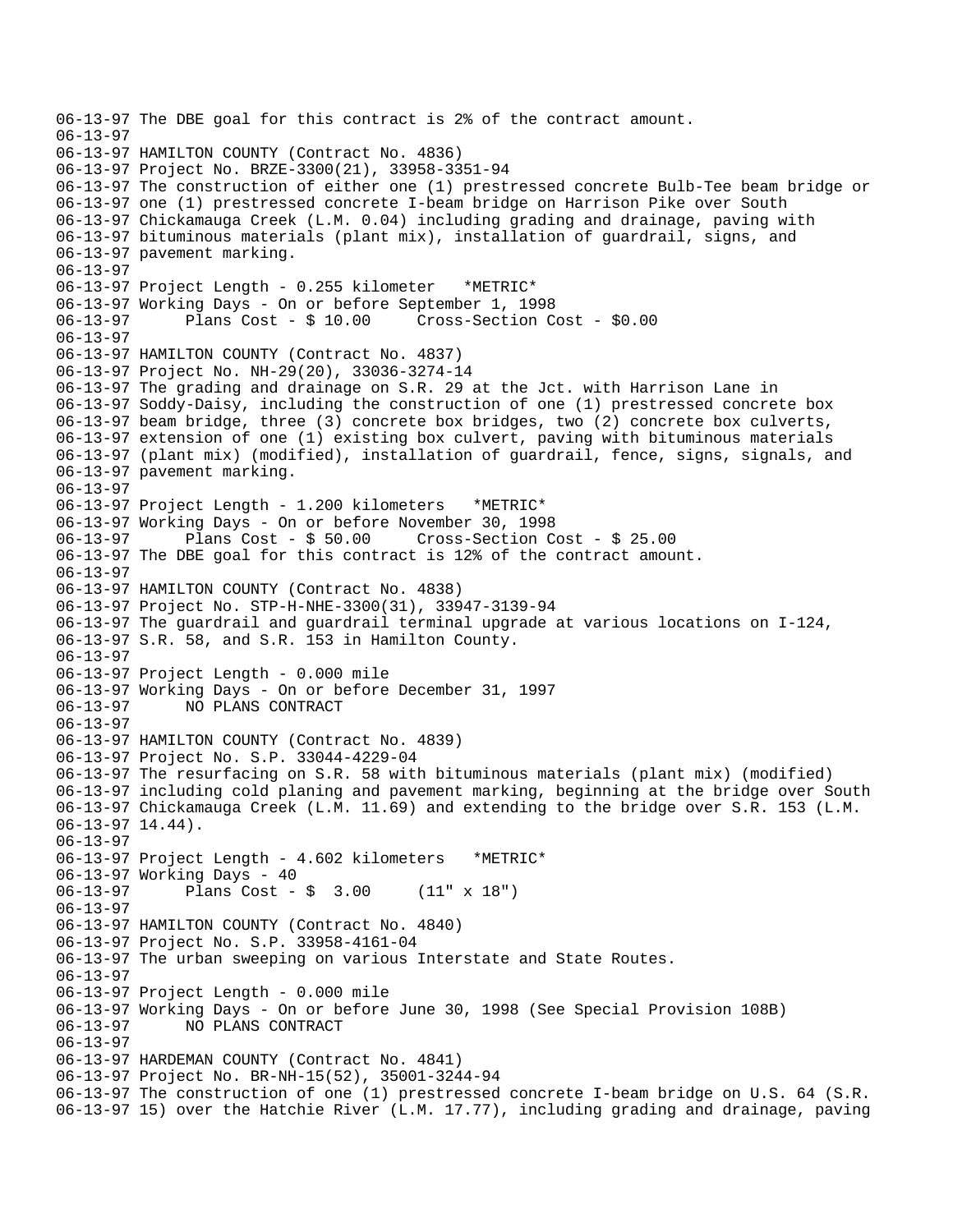06-13-97 with bituminous materials (plant mix), installation of guardrail, and pavement 06-13-97 marking. 06-13-97 06-13-97 Project Length - 0.345 mile 06-13-97 Working Days - On or before April 15, 1999 (See Special Provision 108B) 06-13-97 Plans Cost - \$ 10.00 Cross-Section Cost - \$ 10.00 06-13-97 The DBE goal for this contract is 6% of the contract amount. 06-13-97 06-13-97 HARDEMAN COUNTY (Contract No. 4842) 06-13-97 Project No. S.P. 35009-4215-04 06-13-97 The resurfacing on S.R. 125 with bituminous materials (plant mix) including 06-13-97 pavement marking, beginning south of Robert Crowley Road and Stevens Road (L.M. 06-13-97 8.50) and extending to Deadman Creek. 06-13-97 06-13-97 Project Length - 9.660 kilometers \*METRIC\* 06-13-97 Working Days - On or before September 1, 1997 06-13-97 Plans Cost - \$ 3.00 (11" x 18") 06-13-97 06-13-97 HARDIN COUNTY (Contract No. 4843) 06-13-97 Project No. S.P. 36001-4572-04 06-13-97 The resurfacing on S.R. 15 with bituminous materials (plant mix) (modified) 06-13-97 including cold planing and pavement marking, beginning at Commerce Street and 06-13-97 extending to Bells Lane in Savannah. 06-13-97 06-13-97 Project Length - 3.476 kilometers \*METRIC\* 06-13-97 Working Days - On or before September 15, 1997 06-13-97 Plans Cost - \$ 3.00 (11" x 18") 06-13-97 06-13-97 HARDIN COUNTY (Contract No. 4844) 06-13-97 Project No. S.P. 36945-4254-04 06-13-97 The scour repair with the installation of rip-rap at the bridges on S.R. 22 06-13-97 over Snake Creek (L.M. 6.49) and on S.R. 142 over Lick Creek (L.M. 2.78). 06-13-97 06-13-97 Project Length - 0.000 mile 06-13-97 Working Days - 30 06-13-97 NO PLANS CONTRACT 06-13-97 06-13-97 HAYWOOD COUNTY (Contract No. 4845) 06-13-97 Project No. S.P. 38004-4210-04, 38007-4219-04 06-13-97 The resurfacing on S.R. 19 and S.R. 76 with bituminous materials (plant mix) 06-13-97 including cold planing and pavement marking, on S.R. 19 beginning east of 06-13-97 Patton Road (L.M. 1.00) and extending the beginning of the interchange with 06-13-97 S.R. 76, and on S.R. 76 beginning at S.R. 1 and extending to S.R. 369. 06-13-97 06-13-97 Project Length - 5.900 kilometers \*METRIC\* 06-13-97 Working Days - On or before September 1, 1997 06-13-97 Plans Cost - \$ 3.00 (11" x 18") 06-13-97 06-13-97 HICKMAN COUNTY (Contract No. 4846) 06-13-97 Project No. S.P. 41001-4137-04 06-13-97 The repair of the bridges on I-40 over Sugar Creek (L.M. 2.71, L.M. 3.26, 06-13-97 and L.M. 4.01) and over S.R. 230 (L.M. 4.21), including concrete, foundation, 06-13-97 and bridge deck repairs, hydrodemolition, overlay with bituminous materials 06-13-97 (plant mix), cold planing, installation of guardrail, and pavement marking. 06-13-97 06-13-97 Project Length - 0.000 mile 06-13-97 Working Days - On or before December 15, 1997 Cross-Section Cost - \$0.00 06-13-97 06-13-97 HOUSTON COUNTY (Contract No. 4847)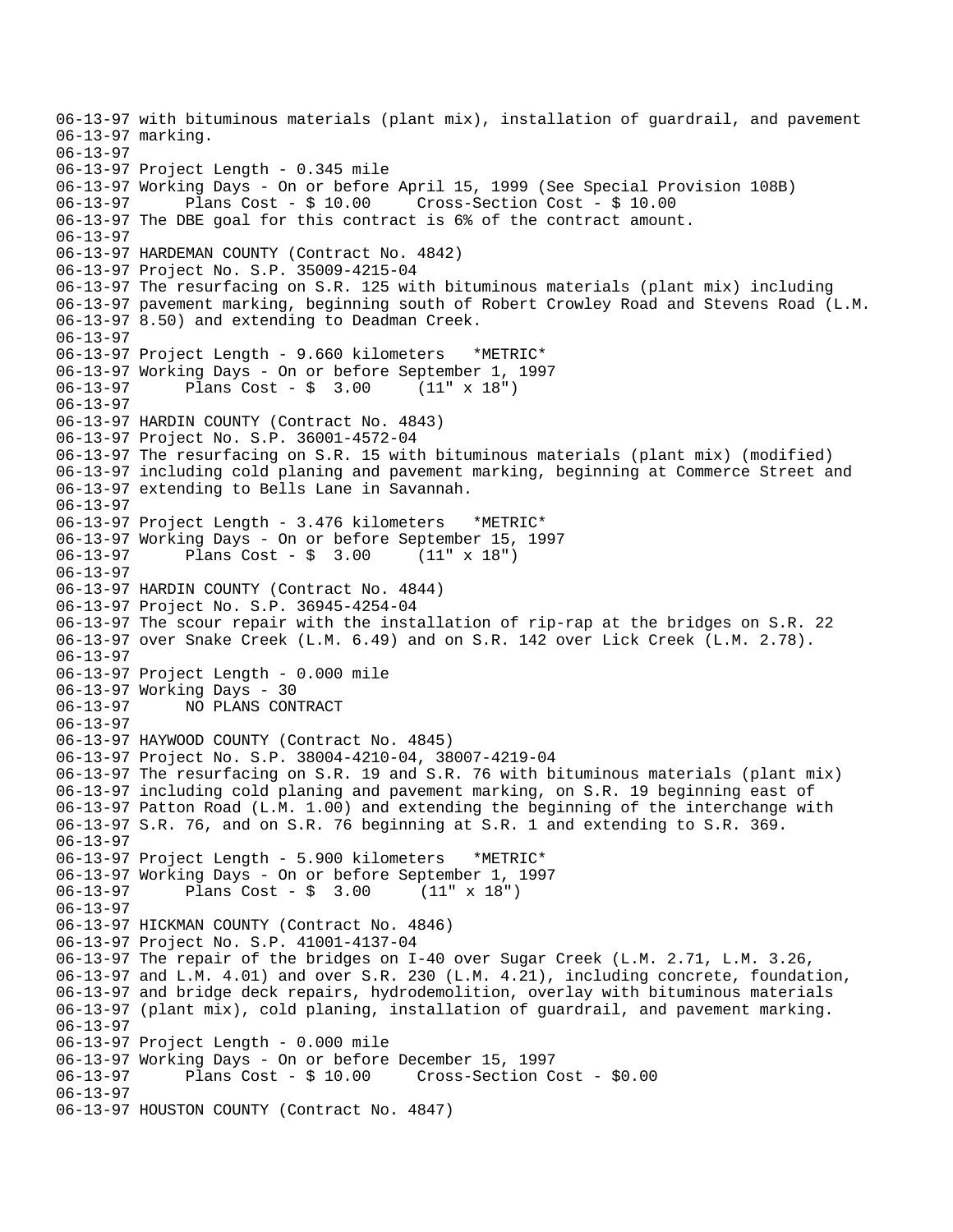```
06-13-97 Project No. S.P. 42003-4224-04 
06-13-97 The resurfacing on S.R. 49 with bituminous materials (plant mix) including 
06-13-97 pavement marking, beginning at S.R. 13 (L.M. 5.98) and extending to Salmon 
06-13-97 Branch (L.M. 13.60). 
06-13-97 
06-13-97 Project Length - 12.270 kilometers *METRIC* 
06-13-97 Working Days - On or before September 15, 1997 
06-13-97 Plans Cost - $ 3.00
06-13-97 
06-13-97 JEFFERSON COUNTY (Contract No. 4848) 
06-13-97 Project No. NH-I-40-8(121)46, 45001-3142-44 
06-13-97 The grading and drainage on I-40 including construction of one (1) prestressed 
06-13-97 concrete I-beam bridge over S.R. 92 (L.M. 7.91), widening of two (2) existing 
06-13-97 prestressed concrete box beam bridges over Briggs Road (L.M. 9.32) and over 
06-13-97 S.R. 66 (L.M. 10.84), construction of one (1) concrete box culvert (2.438 m X 
06-13-97 1.524 m), bridge deck repairs, paving with bituminous materials (plant mix) 
06-13-97 (polymer modified), cold planing, installation of sidewalk, guardrail, median 
06-13-97 barrier, fence, signs, and pavement marking, beginning at U.S. 25 (U.S. 70, 
06-13-97 S.R. 9) and extending to Ramp C over I-81. 
06-13-97 
06-13-97 Project Length - 9.015 kilometers *METRIC* 
06-13-97 Working Days - On or before December 15, 1999 
06-13-97 Plans Cost - $100.00 Cross-Section Cost - $ 50.00 
06-13-97 The DBE goal for this contract is 12% of the contract amount. 
06-13-97 
06-13-97 KNOX COUNTY (Contract No. 4849) 
06-13-97 Project No. CM-STP-9109(24), 47946-3474-54 
06-13-97 The intersection improvement of Callahan Drive at Central Avenue Pike and Dante 
06-13-97 Road and of S.R. 34 (Andrew Johnson Highway) at Mascot Road including grading 
06-13-97 and drainage, paving with bituminous materials (plant mix), installation of 
06-13-97 concrete curb and gutter, signs, signals, and pavement marking. 
06-13-97 
06-13-97 Project Length - 0.000 kilometer *METRIC* 
06-13-97 Working Days - On or before June 15, 1998 
             Plans Cost - $ 10.00 Cross-Section Cost - $ 10.00
06-13-97 The DBE goal for this contract is 10% of the contract amount. 
06-13-97 
06-13-97 KNOX COUNTY (Contract No. 4850) 
06-13-97 Project No. CM-STP-9109(36), 47173-3503-54 
06-13-97 The widening of Campbell Station Road including grading and drainage, paving 
06-13-97 with bituminous materials (plant mix), cold planing, installation of concrete 
06-13-97 curb, guardrail, signs, signals, and pavement marking beginning at Grigsby 
06-13-97 Chapel Road and extending to I-40 (I-75) in Farragut. 
06-13-97 
06-13-97 Project Length - 0.747 kilometer *METRIC* 
06-13-97 Working Days - On or before December 15, 1997 
06-13-97 Plans Cost - $ 10.00 Cross-Section Cost - $ 10.00 
06-13-97 
06-13-97 KNOX COUNTY (Contract No. 4851) 
06-13-97 Project No. S.P. 47027-4210-04 
06-13-97 The resurfacing on S.R. 131 with bituminous materials (plant mix) including 
06-13-97 pavement marking, beginning at S.R. 331 (L.M. 25.04) and extending to the Union 
06-13-97 County line (L.M. 29.44). 
06-13-97 
06-13-97 Project Length - 6.730 kilometers *METRIC* 
06-13-97 Working Days - 30 
06-13-97 Plans Cost - $ 3.00 (11" x 18") 
06-13-97 
06-13-97 LAUDERDALE COUNTY (Contract No. 4852) 
06-13-97 Project No. S.P. 49001-4264-04
```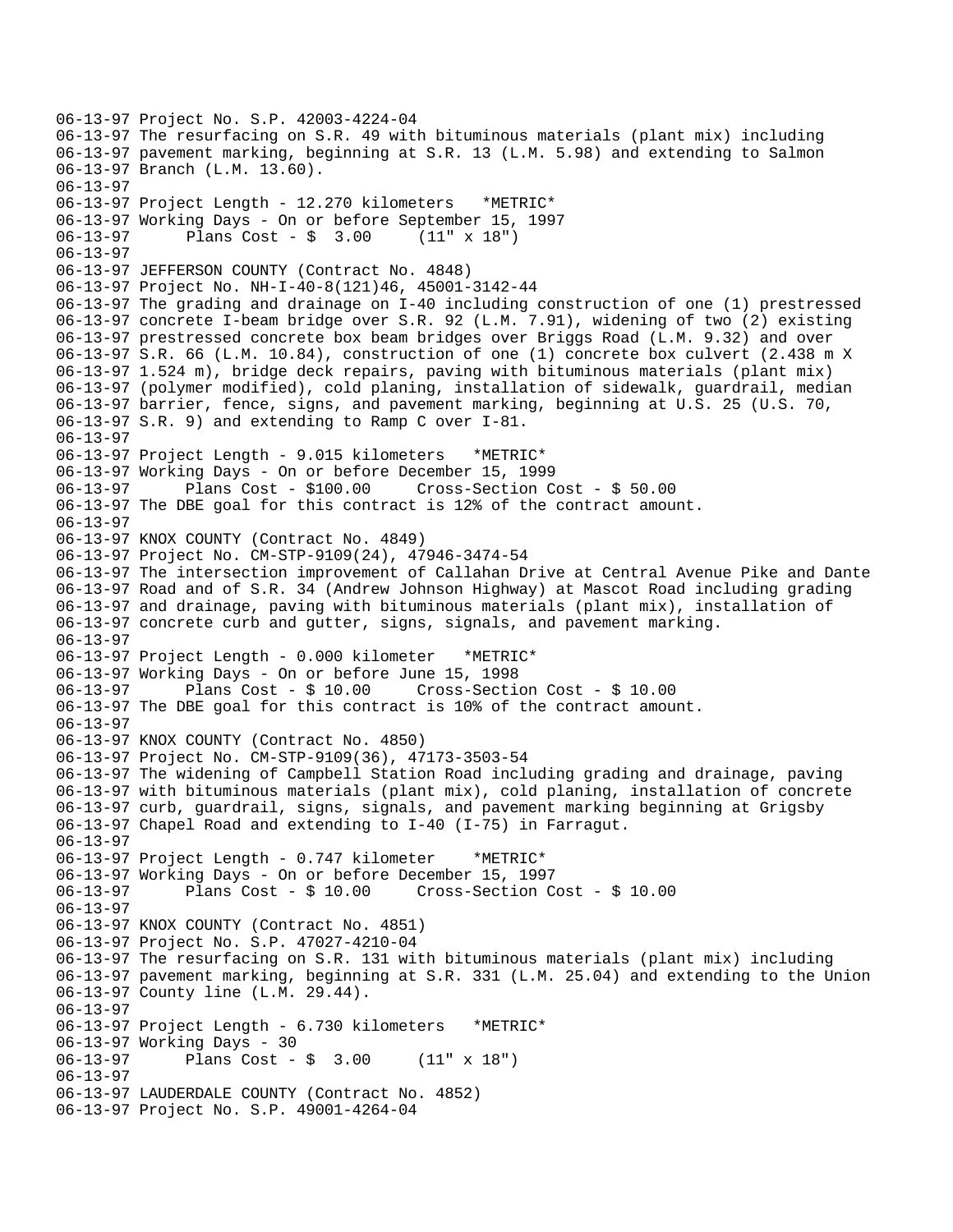```
06-13-97 The construction of a wastewater force main and pumping station at the U.S. 51 
06-13-97 (S.R. 3) Rest Area near Henning. 
06-13-97 
06-13-97 Project Length - 0.000 mile 
06-13-97 Working Days - On or before May 1, 1998 
06-13-97 Plans Cost - $ 10.00 Cross-Section Cost - NA 
06-13-97 
06-13-97 LAUDERDALE COUNTY (Contract No. 4853) 
06-13-97 Project No. S.P. 49001-4267-04 
06-13-97 The resurfacing on U.S. 51 (S.R. 3) with bituminous materials (plant mix) 
06-13-97 (superpave) including pavement marking, beginning at the Tipton County line 
06-13-97 and extending to the State highway garage (L.M. 4.96). 
06-13-97 
06-13-97 Project Length - 7.980 kilometers *METRIC* 
06-13-97 Working Days - On or before November 1, 1997 
06-13-97 Plans Cost - $ 3.00 (11" x 18") 
06-13-97 
06-13-97 LAWRENCE COUNTY (Contract No. 4854) 
06-13-97 Project No. BR-STP-241(3), 50020-3208-94 
06-13-97 The construction of one (1) prestressed concrete box beam bridge on S.R. 241 
06-13-97 over Crowson Creek (L.M. 2.08), including grading and drainage, paving with 
06-13-97 bituminous materials (plant mix), installation of guardrail, and pavement 
06-13-97 marking. 
06-13-97 
06-13-97 Project Length - 0.167 mile 
06-13-97 Working Days - On or before December 15, 1997 
06-13-97 Plans Cost - $ 10.00 Cross-Section Cost - $0.00 
06-13-97 The DBE goal for this contract is 10% of the contract amount. 
06-13-97 
06-13-97 LAWRENCE COUNTY (Contract No. 4855) 
06-13-97 Project No. BRZE-5000(5), 50040-3407-94 
06-13-97 The construction of one (1) concrete slab bridge (3 @ 18' X 9') on Alexander 
06-13-97 Springs Road over the South Fork of the Buffalo River (L.M. 0.33) including 
06-13-97 grading and drainage, paving with bituminous materials (plant mix), 
06-13-97 installation of guardrail, and pavement marking. 
06-13-97 
06-13-97 Project Length - 0.143 mile 
06-13-97 Working Days - On or before May 1, 1998 
06-13-97 Plans Cost - $ 10.00 Cross-Section Cost - $0.00 
06-13-97 
06-13-97 LEWIS COUNTY (Contract No. 4856) 
06-13-97 Project No. S.P. 51005-4220-04 
06-13-97 The resurfacing on S.R. 99 with bituminous materials (plant mix), including 
06-13-97 pavement marking, beginning west of Natchez Trace Parkway (L.M. 22.30) and 
06-13-97 extending to the Maury County line (L.M. 29.44). 
06-13-97 
06-13-97 Project Length - 11.490 kilometers *METRIC* 
06-13-97 Working Days - On or before September 15, 1997 
              Plans Cost - $ 3.0006-13-97 
06-13-97 LINCOLN COUNTY (Contract No. 4857) 
06-13-97 Project No. S.P. 52021-4215-04 
06-13-97 The resurfacing on S.R. 275 with bituminous materials (plant mix) including 
06-13-97 pavement marking, beginning at S.R. 10 (L.M. 0.00) and extending to the 
06-13-97 four-way stop in Vanntown (L.M. 7.15). 
06-13-97 
06-13-97 Project Length - 11.506 kilometers *METRIC* 
06-13-97 Working Days - On or before September 15, 1997 
             Plans Cost - \frac{1}{2} 3.00 (11" x 18")
06-13-97
```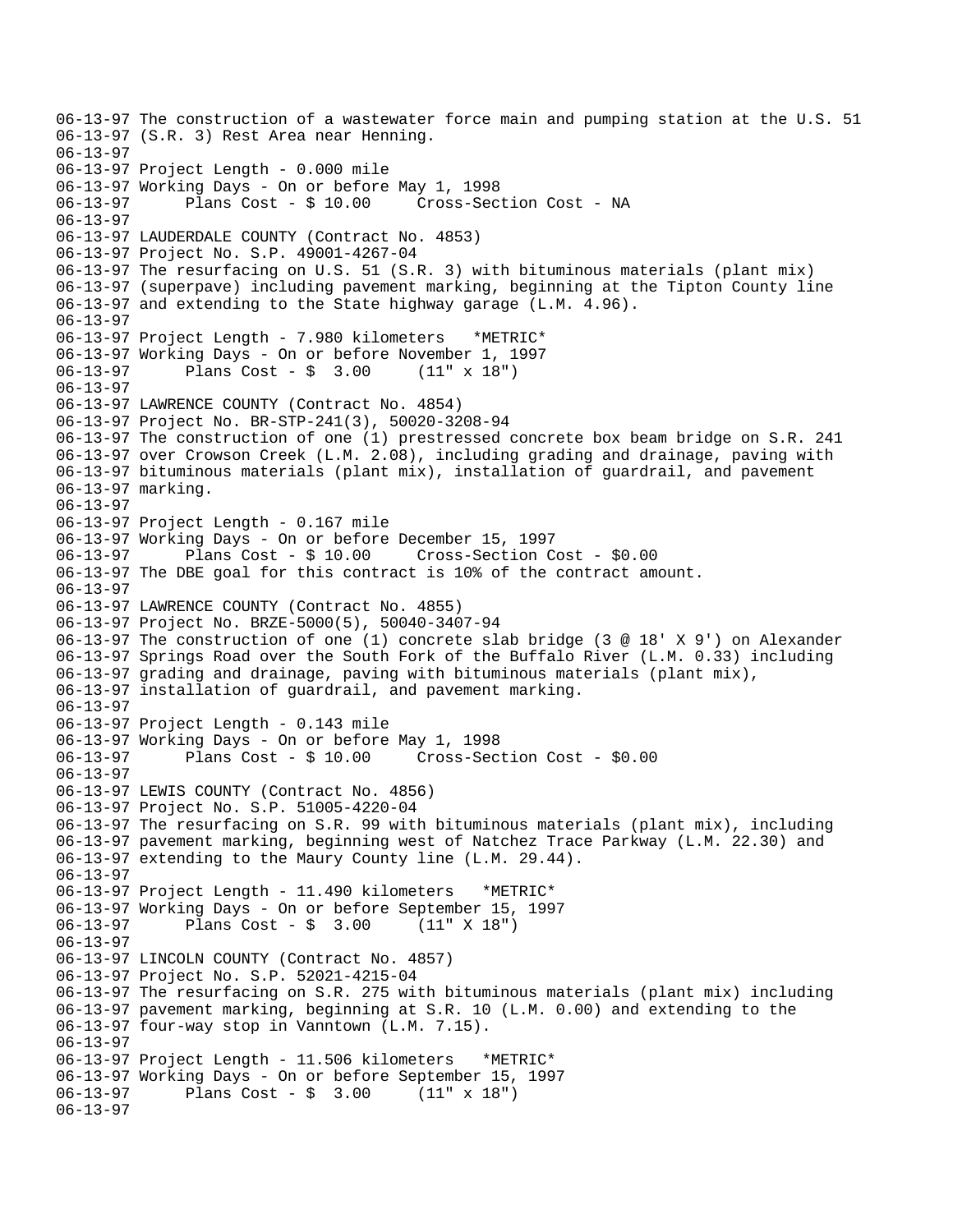06-13-97 LOUDON AND BLOUNT COUNTIES (Contract No. 4858) 06-13-97 Project No. DS-NH-33(12), 53005-3212-14, 05001-3264-14 06-13-97 The grading and drainage on U.S. 411 (S.R. 33) including the extension of one 06-13-97 (1) existing concrete box bridge (3 @ 10' X 4'), construction of five (5) 06-13-97 concrete box culverts, extension of three (3) existing concrete box culverts, 06-13-97 paving with either a mineral aggregate base, a portland cement treated base, or 06-13-97 a lime fly-ash treated base and bituminous materials (plant mix) (modified), 06-13-97 installation of guardrail, signs, fence, and pavement marking beginning at S.R. 06-13-97 95 and extending to 800 feet west of Spring View Road. 06-13-97 06-13-97 Project Length - 4.562 miles 06-13-97 Working Days - On or before October 1, 1999 06-13-97 Plans Cost - \$ 50.00 Cross-Section Cost - \$ 50.00 06-13-97 The DBE goal for this contract is 10% of the contract amount. 06-13-97 06-13-97 MCMINN COUNTY (Contract No. 4859) 06-13-97 Project No. BRZE-5400(16), 54013-3314-94 06-13-97 The construction of one (1) prestressed concrete I-beam bridge on Lamontville 06-13-97 Road over Rogers Creek (L.M. 2.62), including grading and drainage, paving 06-13-97 with bituminous materials (plant mix), installation of guardrail, and 06-13-97 pavement marking. 06-13-97 06-13-97 Project Length - 0.214 kilometer \*METRIC\* 06-13-97 Working Days - On or before October 1, 1998 Cross-Section Cost - \$0.00 06-13-97 06-13-97 MACON COUNTY (Contract No. 4860) 06-13-97 Project No. S.P. 56003-4250-04 06-13-97 The resurfacing on S.R. 52 with bituminous materials (plant mix), including 06-13-97 cold planing and pavement marking, beginning near Old Westmoreland Road (L.M. 06-13-97 10.70) and extending to near Red Boiling Springs Road (L.M. 14.65). 06-13-97 06-13-97 Project Length - 6.537 kilometers \*METRIC\* 06-13-97 Working Days - On or before September 15, 1997 Plans  $Cost - $ 3.00$ 06-13-97 06-13-97 MARION AND HAMILTON COUNTIES (Contract No. 4861) 06-13-97 Project No. S.P. 58014-4207-04, 33048-4202-04 06-13-97 The resurfacing on S.R. 134 with bituminous materials (plant mix), including 06-13-97 installation of guardrail and pavement marking, beginning at S.R. 2 right (L.M. 06-13-97 0.49) in Marion County and extending to the Georgia State line (L.M. 0.64) in 06-13-97 Hamilton County. 06-13-97 06-13-97 Project Length - 9.774 kilometers \*METRIC\* 06-13-97 Working Days - 40 06-13-97 Plans Cost - \$ 3.00 (11" x 18") 06-13-97 06-13-97 MARION COUNTY (Contract No. 4862) 06-13-97 Project No. S.P. 58024-4312-04 06-13-97 The resurfacing on S.R. 156 with bituminous materials (plant mix) including 06-13-97 pavement marking, beginning at Orme Mountain Road (L.M. 9.30) and extending to 06-13-97 S.R. 27 (L.M. 14.55). 06-13-97 06-13-97 Project Length - 8.448 kilometers \*METRIC\* 06-13-97 Working Days - 30 06-13-97 Plans Cost - \$ 3.00 (11" x 18") 06-13-97 06-13-97 MARSHALL COUNTY (Contract No. 4863) 06-13-97 Project No. STP-M-50(21), 59006-3215-54 06-13-97 The intersection improvement at U.S. 431 (S.R. 50) with Garrett Parkway,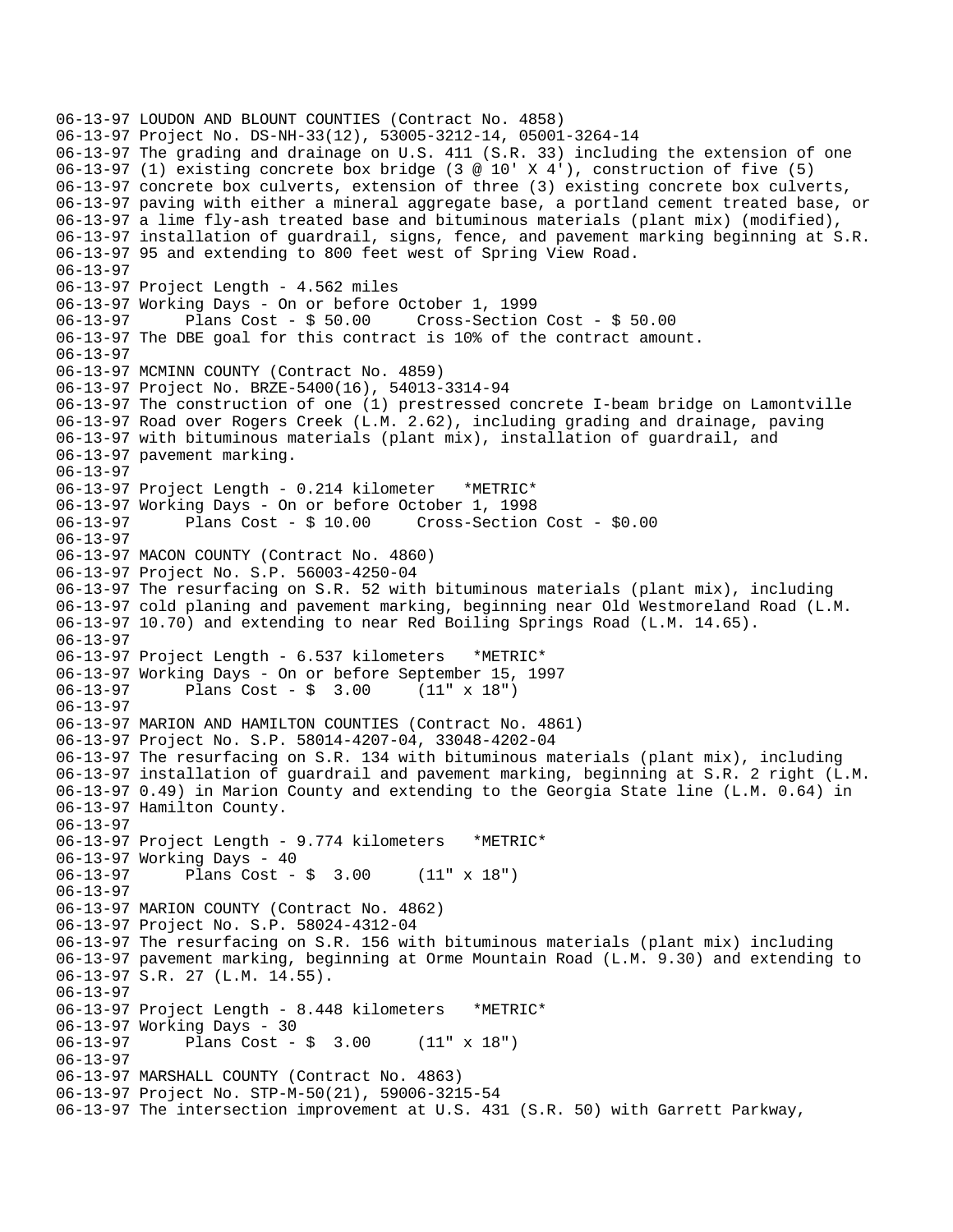06-13-97 including grading and drainage, paving with bituminous materials (plant mix), 06-13-97 installation of signs, signals, and pavement marking. 06-13-97 06-13-97 Project Length - 0.620 kilometer \*METRIC\* 06-13-97 Working Days - On or before December 15, 1997 06-13-97 Plans Cost - \$ 10.00 Cross-Section Cost - \$ 10.00 06-13-97 06-13-97 MARSHALL COUNTY (Contract No. 4864) 06-13-97 Project No. S.P. 59007-4311-04 06-13-97 The repair of the bridge on S.R. 373 over the C.S.X. Railroad (L.M. 8.27), 06-13-97 including bridge deck, reinforcing steel, concrete, expansion joint, and 06-13-97 epoxy injection repairs, bridge deck sealant, overlay with bituminous 06-13-97 materials (plant mix), cold planing, and pavement marking. 06-13-97 06-13-97 Project Length - 0.000 mile 06-13-97 Working Days - 50 06-13-97 Plans Cost - \$ 10.00 Cross-Section Cost - NA 06-13-97 06-13-97 MAURY COUNTY (Contract No. 4865) 06-13-97 Project No. S.P. 60017-4214-04 06-13-97 The resurfacing on S.R. 243 with bituminous materials (plant mix) (superpave) 06-13-97 including cold planing and pavement marking, beginning east of Polk Lane (L.M. 06-13-97 5.79) and extending to S.R. 99 (L.M. 11.93). 06-13-97 06-13-97 Project Length - 9.881 kilometers \*METRIC\* 06-13-97 Working Days - On or before September 30, 1997 06-13-97 Plans Cost - \$ 3.00 (11" x 18") 06-13-97 06-13-97 MEIGS COUNTY (Contract No. 4866) 06-13-97 Project No. S.P. 61003-4239-04 06-13-97 The resurfacing on S.R. 58 with bituminous materials (plant mix) including 06-13-97 pavement marking, beginning 0.71 kilometer south of the bridge over Sewee 06-13-97 Creek (L.M. 22.40) and extending to S.R. 68 (L.M. 26.88). 06-13-97 06-13-97 Project Length - 7.209 kilometers \*METRIC\* 06-13-97 Working Days - 30 06-13-97 Plans Cost - \$ 3.00 (11" x 18") 06-13-97 06-13-97 MONTGOMERY COUNTY (Contract No. 4867) 06-13-97 Project No. NH-374(7), 63374-3209-14 06-13-97 MA-NH-374(6), 63374-3210-14 06-13-97 06-13-97 Project No. NH-374(7), 63374-3209-14 06-13-97 The grading and drainage on S.R. 374 (North Parkway), including the 06-13-97 construction of one (1) prestressed concrete I-beam bridge over S.R. 76, paving 06-13-97 with a treated permeable base and bituminous materials (plant mix) 06-13-97 (modified), installation of concrete curb and gutter, fence, and pavement 06-13-97 marking beginning 0.19 mile south of U.S. 79 (S.R. 76) and extending to 06-13-97 Lafayette Road. 06-13-97 06-13-97 Project Length - 2.422 miles 06-13-97 06-13-97 Project No. MA-NH-374(6), 63374-3210-14 06-13-97 The grading and drainage on S.R. 374 (North Parkway), including construction of 06-13-97 one (1) prestressed concrete box beam bridge over S.R. 12 (L.M. 0.19), paving 06-13-97 with bituminous materials (plant mix), installation of fence, and pavement 06-13-97 marking beginning at Lafayette Road and extending to U.S. 41A (S.R. 12). 06-13-97 06-13-97 Project Length - 2.567 miles 06-13-97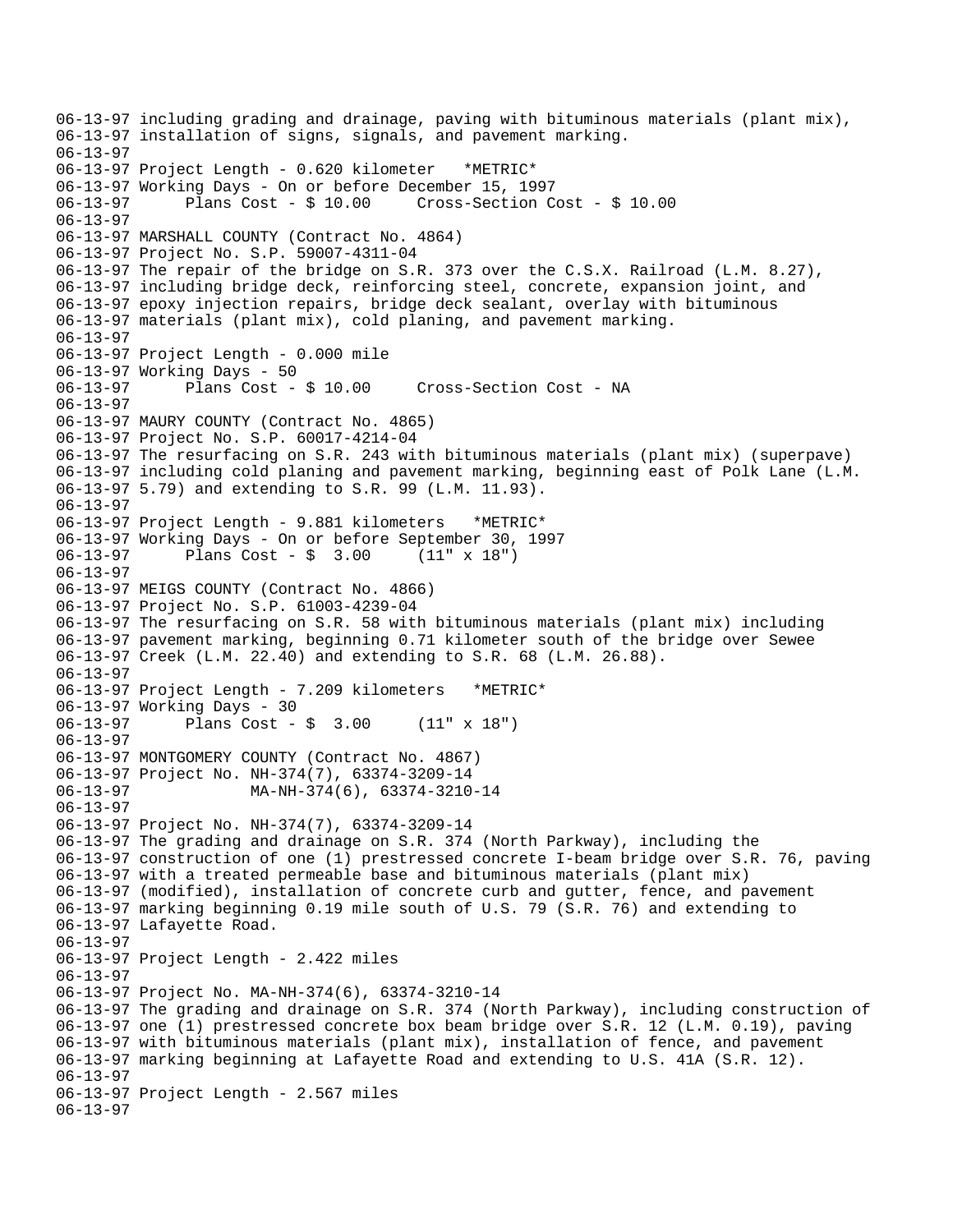```
06-13-97 Total Project Length - 4.989 miles 
06-13-97 Working Days - On or before December 15, 1998 
                                       06-13-97 Plans Cost - $100.00 Cross-Section Cost - $125.00 
06-13-97 The DBE goal for this contract is 12% of the contract amount. 
06-13-97 
06-13-97 MORGAN COUNTY (Contract No. 4868) 
06-13-97 Project No. S.P. 65005-4205-04 
06-13-97 The resurfacing on S.R. 62 with bituminous materials (plant mix) including 
06-13-97 pavement marking, beginning at S.R. 116 (L.M. 28.05) and extending to the Roane 
06-13-97 County line (L.M. 36.02). 
06-13-97 
06-13-97 Project Length - 12.830 kilometers *METRIC* 
06-13-97 Working Days - 40 
06-13-97 Plans Cost - $ 3.00 (11" x 18") 
06-13-97 
06-13-97 PICKETT COUNTY (Contract No. 4870) 
06-13-97 Project No. S.P. 69001-4514-04 
06-13-97 The resurfacing on S.R. 28 with bituminous materials (plant mix) (superpave), 
06-13-97 including pavement marking, beginning 0.3 kilometer south of the bridge over 
06-13-97 Holbert Creek (L.M. 1.35) and extending to the Kentucky State line (L.M. 
06-13-97 6.91). 
06-13-97 
06-13-97 Project Length - 8.948 kilometers *METRIC* 
06-13-97 Working Days - 40<br>06-13-97 Plans Cost -
              Plans Cost - \frac{1}{2} 3.00 (11" x 18")
06-13-97 
06-13-97 PUTNAM COUNTY (Contract No. 4871) 
06-13-97 Project No. MA-IE-40-6(119)277, 71001-8186-44 
06-13-97 The resurfacing with bituminous materials (plant mix) (polymer modified) on 
06-13-97 I-40 including grading and drainage, cold planing, installation of guardrail, 
06-13-97 fence, snowplowable reflective markers, and pavement marking beginning 1.3 
06-13-97 miles east of S.R. 56 and extending to the bridge over Falling Water Creek. 
06-13-97 
06-13-97 Project Length - 16.421 kilometers *METRIC* 
06-13-97 Working Days - On or before November 1, 1998 
06-13-97 Plans Cost - $ 10.00 Cross-Section Cost - NA 
06-13-97 The DBE goal for this contract is 10% of the contract amount. 
06-13-97 
06-13-97 PUTNAM COUNTY (Contract No. 4872) 
06-13-97 Project No. S.P. 71945-4378-04 
06-13-97 The repair of the bridges on Route A601 over I-40 (L.M. 0.12), on Route A525 
06-13-97 over I-40 (L.M. 2.61 and L.M. 2.65), on Route 4552 over I-40 (L.M. 0.89 and 
06-13-97 L.M. 0.93), and on Route 3529 over I-40 (L.M. 1.36 and L.M. 1.39), including 
06-13-97 concrete, concrete foundation, and reinforcing steel repairs, prestressed 
06-13-97 concrete box beams, bridgerail replacement, overlay with bituminous materials 
06-13-97 (plant mix), cold planing, installation of guardrail, and pavement marking. 
06-13-97 
06-13-97 Project Length - 0.000 mile 
06-13-97 Working Days - On or before November 30, 1998 (See Special Provision 108B) 
06-13-97 Plans Cost - $ 25.00 Cross-Section Cost - NA 
06-13-97 
06-13-97 RHEA, MEIGS, AND MCMINN COUNTIES (Contract No. 4873) 
06-13-97 Project No. S.P. 98023-4203-04 
06-13-97 The overlay on S.R. 68, S.R. 302, and S.R. 304 with an emulsified asphalt 
06-13-97 micro-surfacing, including pavement marking, in Rhea County on S.R. 68 
06-13-97 beginning at S.R. 29 (L.M. 8.34) and extending to the Watts Bar Dam Bridge 
06-13-97 (L.M. 15.25) and on S.R. 302 beginning at S.R. 68 (L.M. 8.91) and extending to 
06-13-97 S.R. 29 (L.M. 12.29), in Meigs County on S.R. 68 beginning at the Watts Bar Dam 
06-13-97 Bridge (L.M. 0.29) and extending to S.R. 58 (L.M. 4.39) and on S.R. 304 
06-13-97 beginning at S.R. 68 (L.M. 8.74) and extending to 6.76 kilometers north of S.R.
```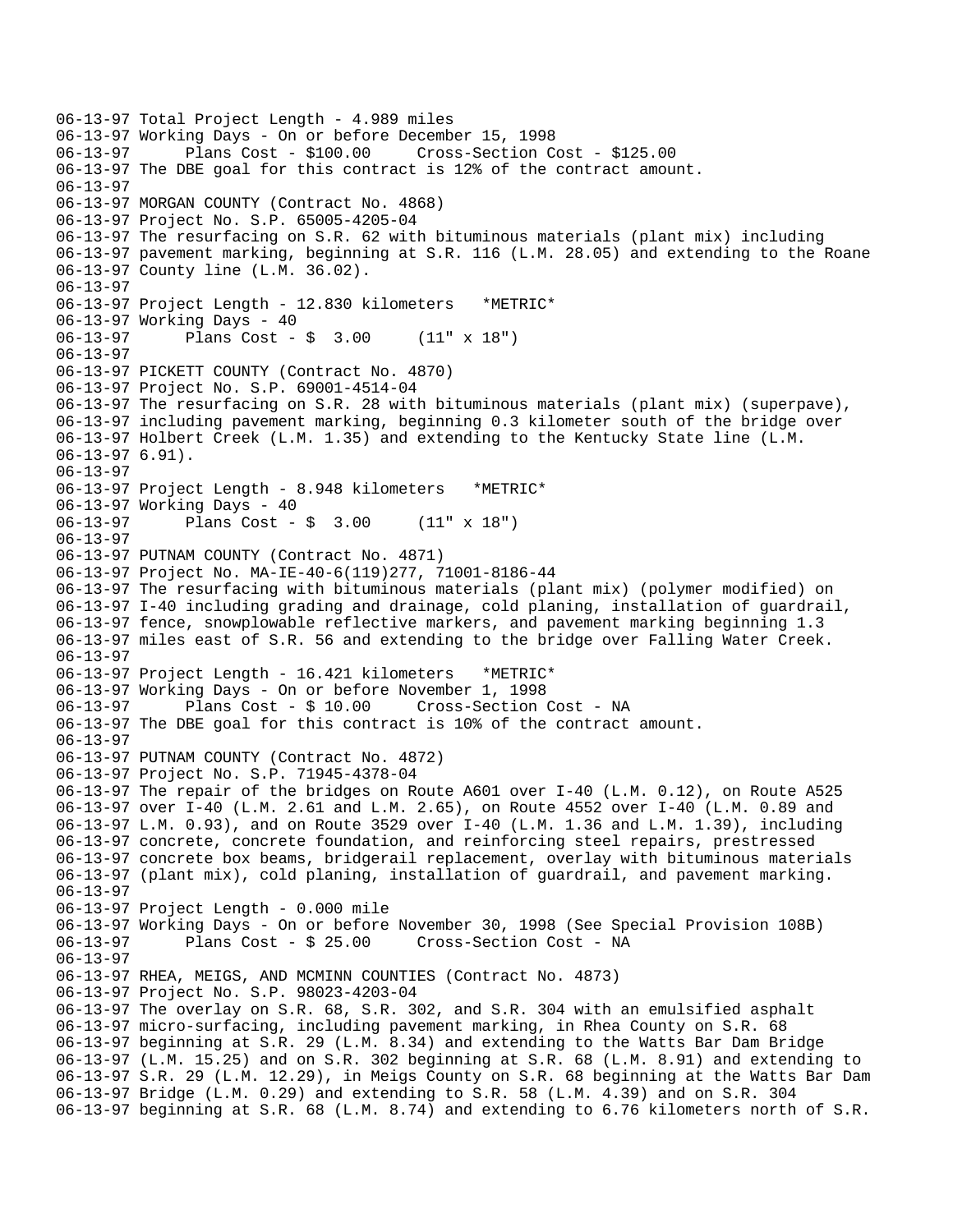06-13-97 68 (L.M. 12.94), and in McMinn County on S.R. 68 beginning 3.22 kilometers 06-13-97 east of the Meigs County line (L.M. 2.00) and extending to 1.98 kilometers 06-13-97 west of the Monroe County line (L.M. 7.00). 06-13-97 06-13-97 Project Length - 37.963 kilometers \*METRIC\* 06-13-97 Working Days - 40 06-13-97 Plans Cost - \$ 3.00 (11" x 18") 06-13-97 06-13-97 ROANE COUNTY (Contract No. 4874) 06-13-97 Project No. S.P. 73001-4191-04 06-13-97 The repair of the bridge on I-40 over the Clinch River (L.M. 11.15), 06-13-97 including concrete, bridge deck, structural steel, and expansion joint 06-13-97 repairs, repainting existing steel structures, jacking steel spans, 06-13-97 non-penetrating concrete seal, bridge deck crack sealing, overlay with 06-13-97 bituminous materials (plant mix), cold planing, installation of guardrail, 06-13-97 concrete median barrier, and pavement marking. 06-13-97 06-13-97 Project Length - 0.000 mile 06-13-97 Working Days - On or before October 15, 1998 (See Special Provision 108B) 06-13-97 Plans Cost - \$ 25.00 Cross-Section Cost - NA 06-13-97 06-13-97 SEVIER COUNTY (Contract No. 4875) 06-13-97 Project No. BRZE-7800(26), 78950-3511-94 06-13-97 The construction of one (1) prestressed concrete box beam bridge on Hemlock 06-13-97 Street over the West Prong Little Pigeon River (L.M. 0.01) including grading 06-13-97 and drainage, paving with bituminous materials (plant mix), installation of 06-13-97 concrete curb and gutter, sidewalk, and pavement marking. 06-13-97 06-13-97 Project Length - 0.068 kilometer \*METRIC\* 06-13-97 Working Days - On or before July 1, 1998 06-13-97 Plans Cost - \$ 10.00 Cross-Section Cost - \$0.00 06-13-97 06-13-97 SHELBY COUNTY (Contract No. 4876) 06-13-97 Project No. CM-NHE-57(27), 79028-3250-54 06-13-97 The installation of a closed-loop traffic signal system at seven (7) locations 06-13-97 on S.R. 57 in Collierville. 06-13-97 06-13-97 Project Length - 0.000 mile 06-13-97 Working Days - 30 06-13-97 Plans Cost - \$ 3.00 (8-1/2" X 11") 06-13-97 06-13-97 SHELBY COUNTY (Contract No. 4877) 06-13-97 Project No. STP-M-2813(7), 79048-3719-54 06-13-97 The construction of one (1) prestressed concrete I-beam tunnel structure on 06-13-97 Winchester Road under the airport runway, including mechanical, electrical, 06-13-97 and plumbing, grading and drainage, paving with bituminous materials (plant 06-13-97 mix), installation of concrete curb and gutter, sidewalk, fence, signs, 06-13-97 lighting, and pavement marking, beginning 670 feet west of the Winchester 06-13-97 Road tunnel at the Memphis Airport and extending to the east end of the 06-13-97 tunnel. 06-13-97 06-13-97 Project Length - 0.325 mile 06-13-97 Working Days - On or before December 1, 2000 (See Special Provision 108B) 06-13-97 Plans Cost - \$ 50.00 Cross-Section Cost - \$0.00 06-13-97 The DBE goal for this contract is 10% of the contract amount. 06-13-97 06-13-97 SHELBY COUNTY (Contract No. 4878) 06-13-97 Project No. S.P. 79024-4281-04 06-13-97 The repair of the bridges on SR-14 over overflows (L.M. 26.26, L.M. 26.56, and 06-13-97 L.M. 26.72), over the Loosahatchie River (L.M. 26.88) and over overflow (L.M.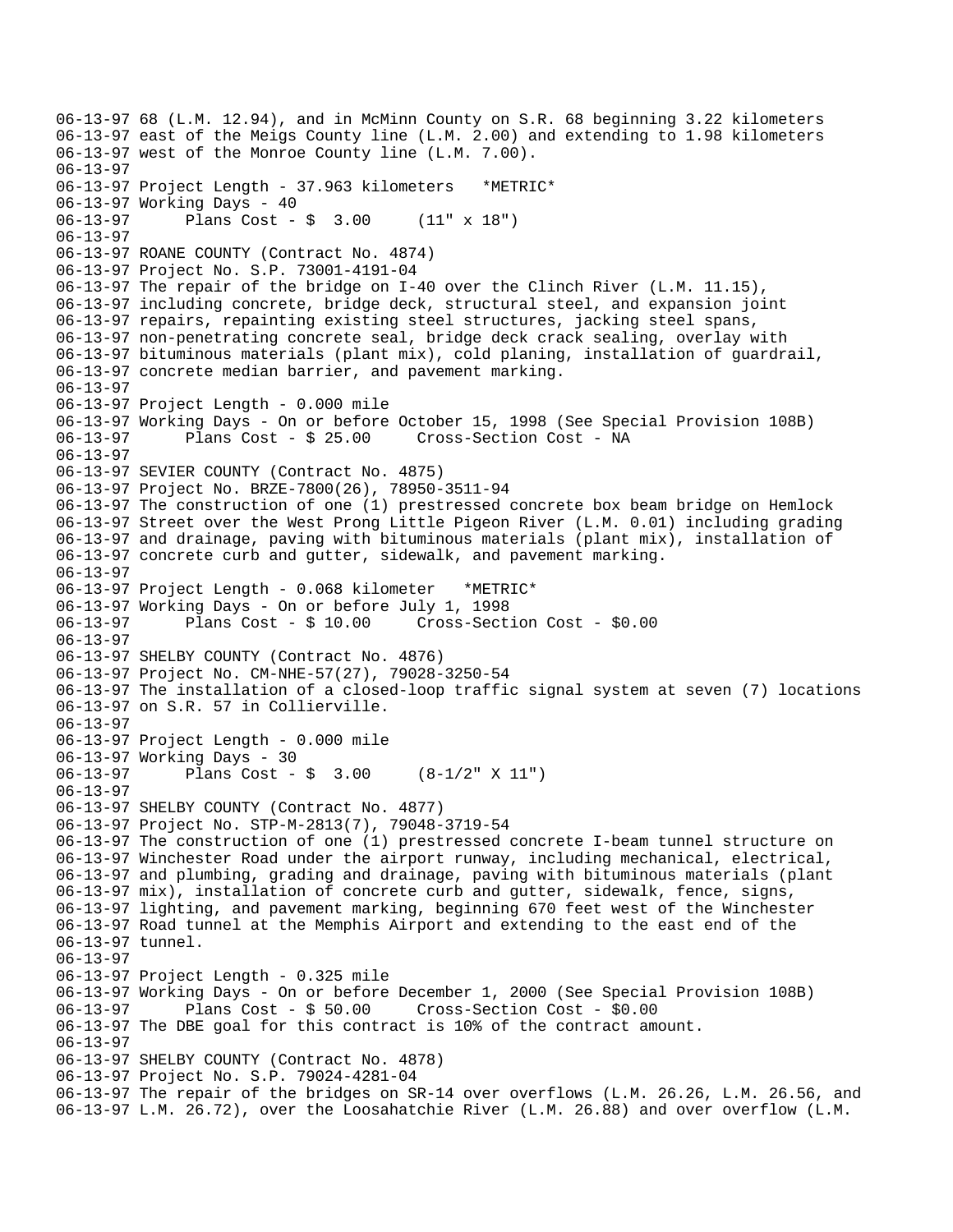```
06-13-97 27.22), including concrete, bridge deck, and expansion joint repairs, bridge 
06-13-97 joint seismic modification, prestressed concrete box beams, jacking concrete 
06-13-97 spans, non-penetrating concrete seal, hydrodemolition, paving with bituminous 
06-13-97 materials (plant mix), cold planing, installation of guardrail, and pavement 
06-13-97 marking. 
06-13-97 
06-13-97 Project Length - 0.000 mile 
06-13-97 Working Days - On or before December 1, 1999 (See Special Provision 108B) 
06-13-97 Plans Cost - $ 10.00 Cross-Section Cost - NA 
06-13-97 
06-13-97 SHELBY COUNTY (Contract No. 4879) 
06-13-97 Project No. S.P. 79032-4221-04 
06-13-97 The resurfacing on S.R. 205 with bituminous materials (plant mix) (modified), 
06-13-97 including cold planing, installation of signals, and pavement marking, 
06-13-97 beginning at Navy Road and extending to Church Street in Millington. 
06-13-97 
06-13-97 Project Length - 6.019 kilometers *METRIC* 
06-13-97 Working Days - On or before October 15, 1997 
06-13-97 Plans Cost - $ 3.00 (11" x 18") 
06-13-97 
06-13-97 SHELBY COUNTY (Contract No. 4880) 
06-13-97 Project No. S.P. 79048-3722-04 
06-13-97 The grading and drainage on Winchester Road, including the construction of one 
06-13-97 (1) reinforced concrete retaining wall, paving with bituminous materials (plant 
06-13-97 mix), installation of concrete curb and gutter, sidewalk, fence, signs, and 
06-13-97 pavement marking, beginning at the east portal of the Winchester Road tunnel 
06-13-97 at Memphis International Airport, and extending 2,300 feet eastward. 
06-13-97 
06-13-97 Project Length - 0.436 mile 
06-13-97 Working Days - On or before July 1, 1998 
06-13-97 Plans Cost - $ 10.00 Cross-Section Cost - $0.00 
06-13-97 
06-13-97 SMITH COUNTY (Contract No. 4881) 
06-13-97 Project No. S.P. 80006-4234-04 
06-13-97 The resurfacing on S.R. 80 with bituminous materials (plant mix) including 
06-13-97 pavement marking, beginning at S.R. 85 (L.M. 2.56) and extending to the Macon 
06-13-97 County line (L.M. 10.69). 
06-13-97 
06-13-97 Project Length - 12.890 kilometers *METRIC* 
06-13-97 Working Days - On or before September 15, 1997 
06-13-97 Plans Cost - $ 3.00 (11" x 18") 
06-13-97 
06-13-97 SULLIVAN COUNTY (Contract No. 4882) 
06-13-97 Project No. S.P. 82084-4122-04 
06-13-97 The repair of the bridge on I-181 over the Holston River and various city 
06-13-97 streets (L.M. 9.14) including bridge and expansion joint repairs, 
06-13-97 non-penetrating concrete seal, paving with bituminous materials (plant mix), 
06-13-97 installation of snowplowable reflective markers, and pavement marking. 
06-13-97 
06-13-97 Project Length - 0.000 mile 
06-13-97 Working Days - On or before December 15, 1997 (See Special Provision 108B) 
06-13-97 Plans Cost - $ 10.00 Cross-Section Cost - $0.00 
06-13-97 
06-13-97 SUMNER COUNTY (Contract No. 4883) 
06-13-97 Project No. CM-NHE-9306(8), 83950-3247-54 
06-13-97 The installation of a closed-loop traffic signal system at various 
06-13-97 intersections in Gallatin. 
06-13-97 
06-13-97 Project Length - 0.000 kilometer *METRIC* 
06-13-97 Working Days - On or before March 15, 1998
```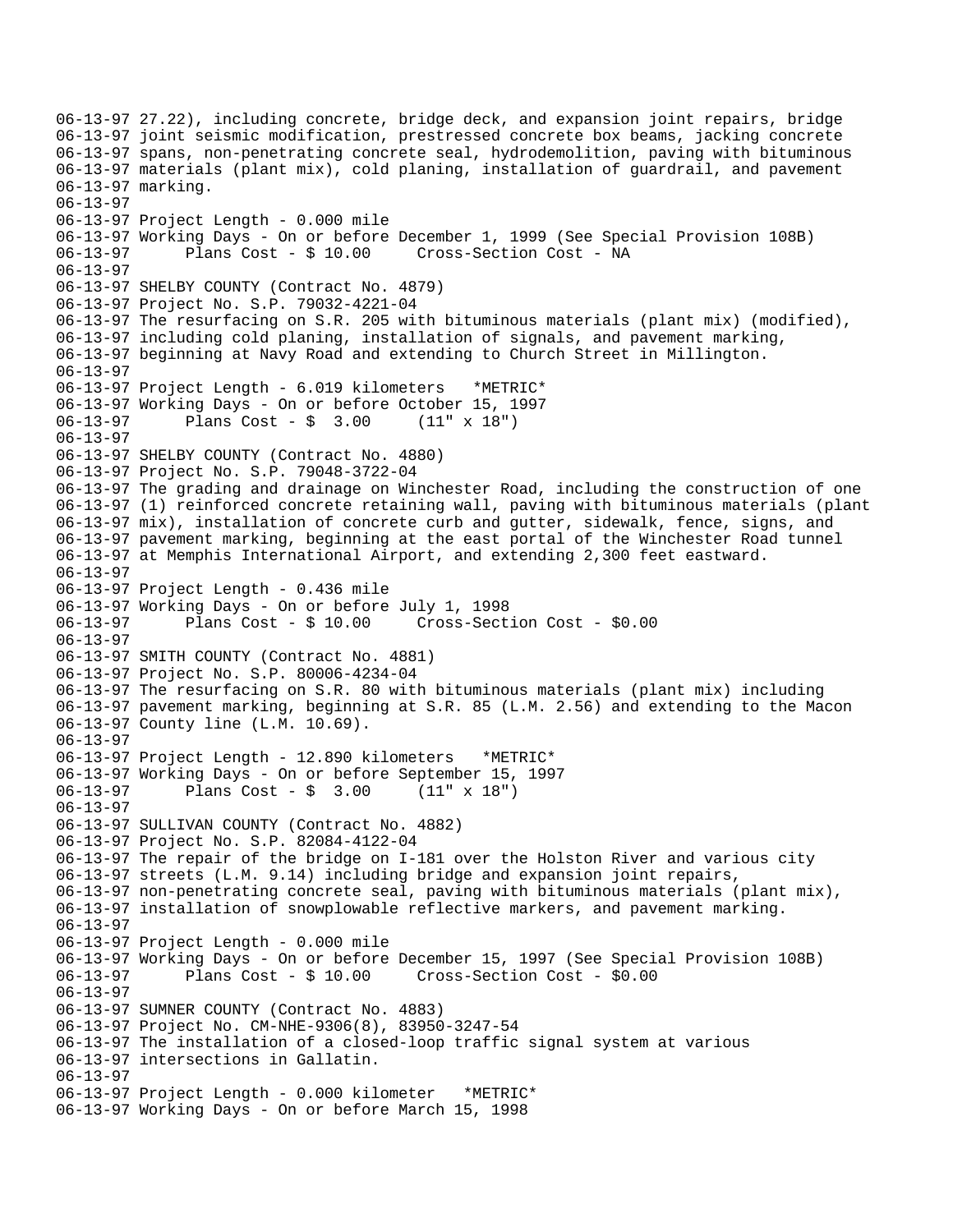```
06-13-97 Plans Cost - $ 10.00 Cross-Section Cost - NA 
06-13-97 
06-13-97 TIPTON COUNTY (Contract No. 4884) 
06-13-97 Project No. S.P. 84945-4250-04 
06-13-97 The scour repair with the installation of rip-rap at the bridges on S.R. 14 
06-13-97 over Kelly Creek (L.M. 3.69), over the tributary to Middle Beaver Creek Canal 
06-13-97 (L.M. 6.74), and over Cane Creek (L.M. 15.17). 
06-13-97 
06-13-97 Project Length - 0.000 mile 
06-13-97 Working Days - 30 
06-13-97 NO PLANS CONTRACT 
06-13-97 
06-13-97 UNION AND CLAIBORNE COUNTIES (Contract No. 4885) 
06-13-97 Project No. S.P. 87001-4248-04 
06-13-97 The resurfacing on S.R. 33 with bituminous materials (plant mix) (superpave) 
06-13-97 including pavement marking, beginning in Union County at S.R. 61 (L.M. 9.86) 
06-13-97 and extending 50 meters east of Sharps Chapel Road left (L.M. 0.08) in 
06-13-97 Claiborne County. 
06-13-97 
06-13-97 Project Length - 11.090 kilometers *METRIC* 
06-13-97 Working Days - 40 
06-13-97 Plans Cost - $ 3.00 (11" X 18") 
06-13-97 
06-13-97 WEAKLEY COUNTY (Contract No. 4886) 
06-13-97 Project No. STP-NH-22(29), 92002-3221-14 
06-13-97 The grading and drainage on S.R. 22 including the construction of two (2) 
06-13-97 concrete box bridges (1 - 2 @ 15' x 10', 1 - 2 @ 10' x 6), three (3) concrete 
06-13-97 box culverts, paving with bituminous materials (plant mix) (modified), cold 
06-13-97 planing, storm sewer construction, installation of concrete curb and gutter, 
06-13-97 sidewalk, guardrail, signs, signals, and pavement marking, beginning 0.7 mile 
06-13-97 south of S.R. 217 and extending to S.R. 239 in Dresden. 
06-13-97 
06-13-97 Project Length - 5.217 miles 
06-13-97 Working Days - On or before June 1, 1999 
             Plans Cost - $ 50.00 Cross-Section Cost - $100.00
06-13-97 The DBE goal for this contract is 15% of the contract amount. 
06-13-97 
06-13-97 WEAKLEY COUNTY (Contract No. 4887) 
06-13-97 Project No. S.P. 92006-4208-04 
06-13-97 The resurfacing on S.R. 89 with bituminous materials (plant mix) including 
06-13-97 pavement marking, beginning at U.S. 45E (S.R. 43) and extending to S.R. 22. 
06-13-97 
06-13-97 Project Length - 12.390 kilometers *METRIC* 
06-13-97 Working Days - On or before September 15, 1997 
06-13-97 Plans Cost - $ 3.00 (11" x 18") 
06-13-97 
06-13-97 WILLIAMSON COUNTY (Contract No. 4888) 
06-13-97 Project No. S.P. 94092-4221-04 
06-13-97 The resurfacing on S.R. 397 with bituminous materials (plant mix) (modified) 
06-13-97 including pavement marking, beginning at S.R. 96 (L.M. 3.20) and extending to 
06-13-97 S.R. 106 (L.M. 7.37). 
06-13-97 
06-13-97 Project Length - 6.500 kilometers *METRIC* 
06-13-97 Working Days - On or before September 15, 1997 
06-13-97 Plans Cost - $ 3.00 (11" x 18") 
06-13-97 
================================================================================ 
07-18-97 WILLIAMSON COUNTY (Contract No. 4796) 
07-18-97 Project No. S.P. 94053-3210-04, 94053-3211-04 
07-18-97 The grading and drainage on S.R. 253 (Concord Road) including construction of
```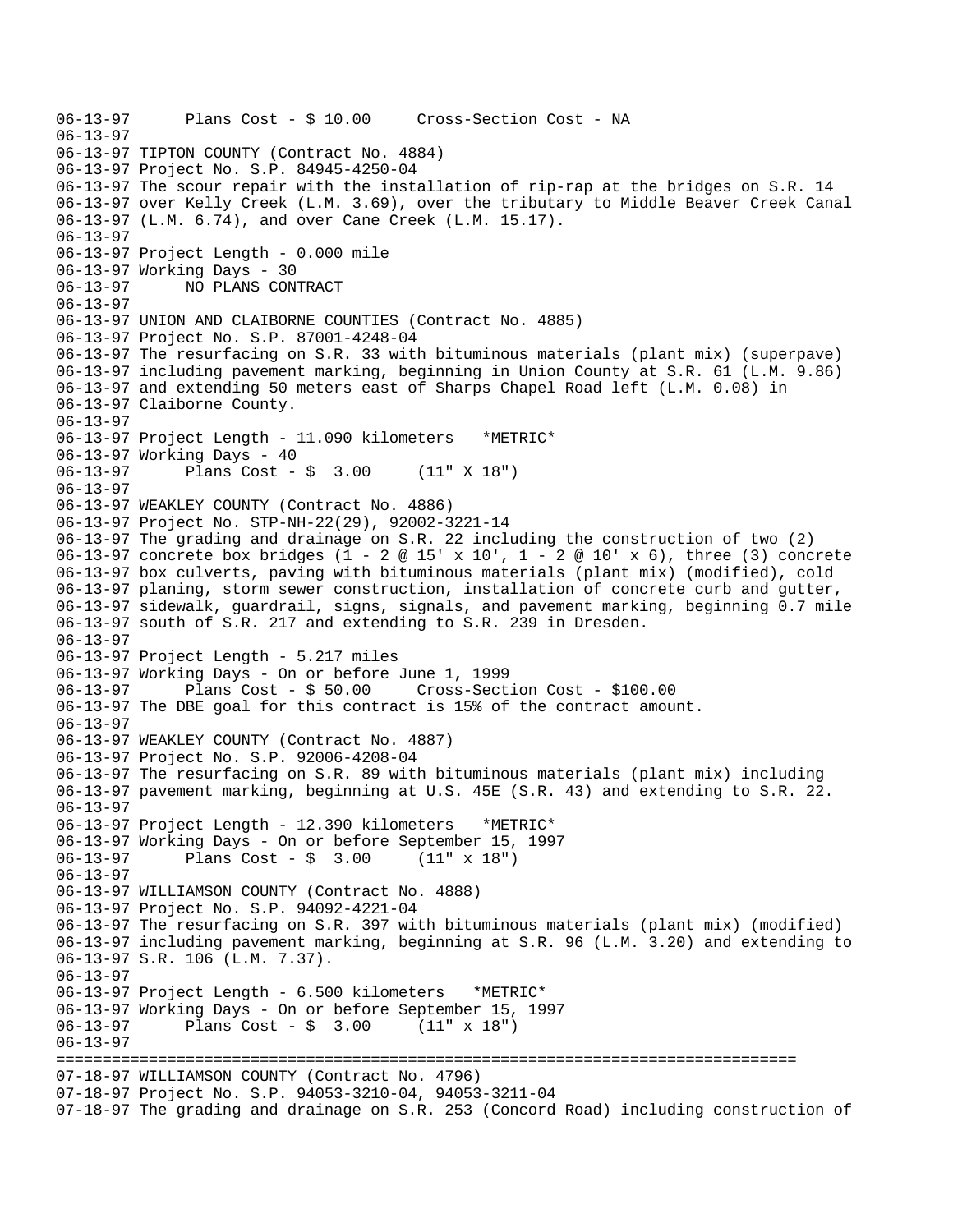07-18-97 one (1) prestressed concrete I-beam and box beam bridge, one (1) concrete slab 07-18-97 bridge, three (3) concrete cantilever retaining walls, paving with bituminous 07-18-97 materials (plant mix) (modified), storm sewer construction, installation of 07-18-97 concrete curb and gutter, sidewalk, driveways, guardrail, signs, signals, 07-18-97 fence, and pavement marking, beginning 0.13 mile east of I-65 and extending to 07-18-97 0.40 mile east of S.R. 252 (Wilson Pike). 07-18-97 07-18-97 Project Length - 1.289 miles 07-18-97 Working Days - 175 07-18-97 Plans Cost - \$ 25.00 Cross-Section Cost - \$ 10.00 07-18-97 07-18-97 DAVIDSON COUNTY (Contract No. 4824) 07-18-97 Project No. S.P. 19035-4220-04 07-18-97 The resurfacing on S.R. 12 with bituminous materials (plant mix) (fiber 07-18-97 modified), including cold planing and pavement marking, beginning at I-265 07-18-97 (L.M. 1.21) and extending to S.R. 112 (L.M. 4.33). 07-18-97 07-18-97 Project Length - 5.021 kilometers \*METRIC\* 07-18-97 Working Days - On or before October 31, 1997 07-18-97 Plans Cost - \$ 3.00 (11" X 18") 07-18-97 07-18-97 HAMILTON COUNTY (Contract No. 4838) 07-18-97 Project No. STP-H-NHE-3300(31), 33947-3139-94 07-18-97 The guardrail and guardrail terminal upgrade at various locations on I-124, 07-18-97 S.R. 58, and S.R. 153 in Hamilton County. 07-18-97 07-18-97 Project Length - 0.000 mile 07-18-97 Working Days - On or before March 1, 1998 07-18-97 NO PLANS CONTRACT 07-18-97 07-18-97 HARDEMAN COUNTY (Contract No. 4841) 07-18-97 Project No. BR-NH-15(52), 35001-3244-94 07-18-97 The construction of one (1) prestressed concrete I-beam bridge on U.S. 64 (S.R. 07-18-97 15) over the Hatchie River (L.M. 17.77), including grading and drainage, paving 07-18-97 with bituminous materials (plant mix), installation of guardrail, and pavement 07-18-97 marking. 07-18-97 07-18-97 Project Length - 0.345 mile 07-18-97 Working Days - On or before April 15, 1999 (See Special Provision 108B) 07-18-97 Plans Cost - \$ 10.00 Cross-Section Cost - \$ 10.00 07-18-97 The DBE goal for this contract is 6% of the contract amount. 07-18-97 07-18-97 BENTON AND WEAKLEY COUNTIES (Contract No. 4889) 07-18-97 Project No. S.P. 98042-4251-04 07-18-97 The scour repair with the installation of rip-rap at the bridges in Benton 07-18-97 County on S.R. 1 over Hunting Creek (L.M. 0.44) and in Weakley County on S.R. 07-18-97 190 over Capps Creek (L.M. 19.04). 07-18-97 07-18-97 Project Length - 0.000 mile 07-18-97 Working Days - 30<br>07-18-97 - NO PLANS CON 07-18-97 NO PLANS CONTRACT 07-18-97  07-18-97 CANNON AND WARREN COUNTIES (Contract No. 4890) 07-18-97 Project No. S.P. 08001-4233-04, 89003-4245-04 07-18-97 The overlay on U.S. 70S (S.R. 1) with an emulsified asphalt micro-surfacing, 07-18-97 including pavement marking, in Cannon County beginning at the Rutherford County 07-18-97 Line (L.M. 0.00) and extending to the bridges over the East Fork of the Stones 07-18-97 River (L.M. 5.31), and in Warren County beginning at the bridge over the 07-18-97 Collins River (L.M. 15.15) and extending to 0.144 kilometer south of Victor J. 07-18-97 Young Road (L.M. 23.21).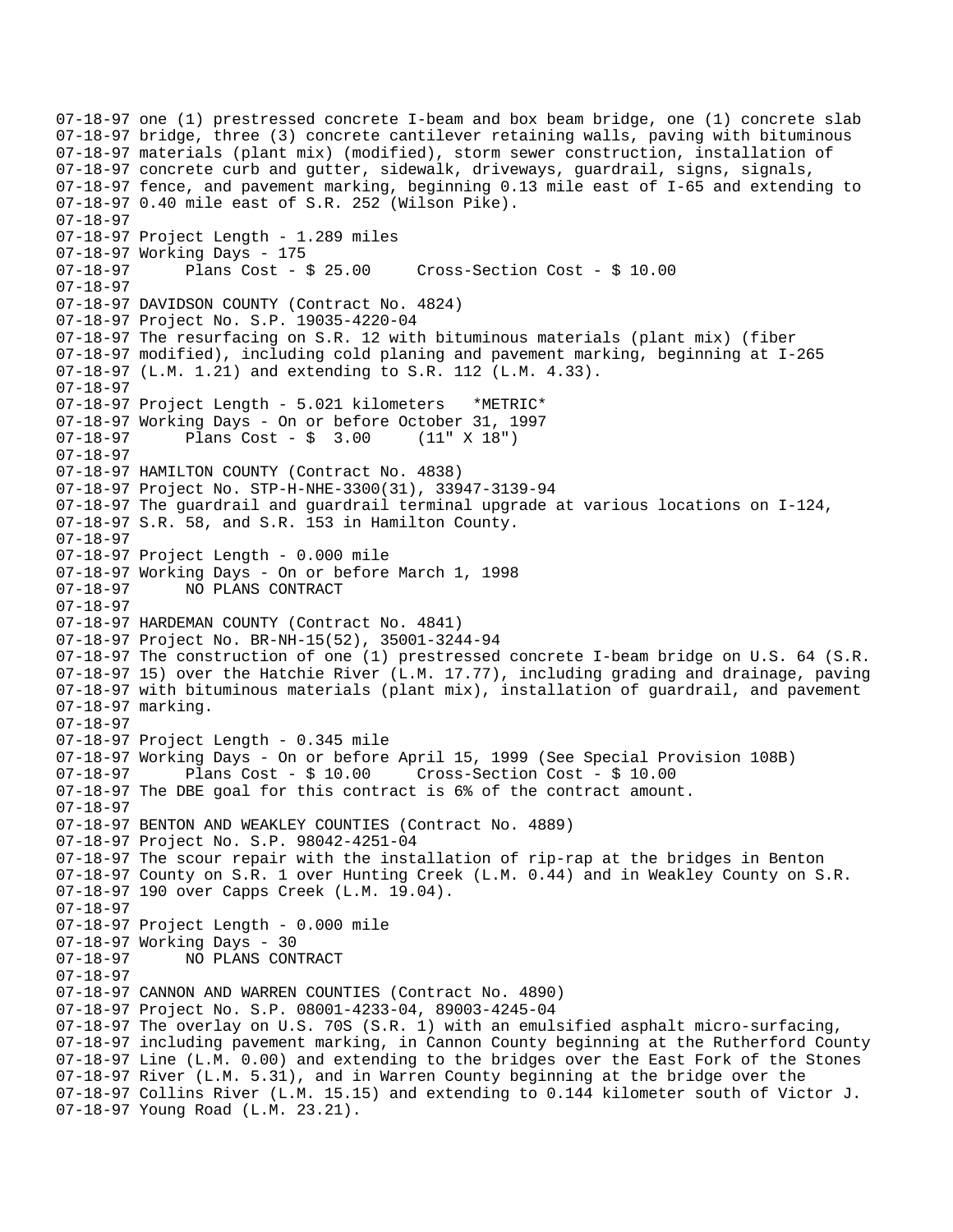07-18-97 07-18-97 Project Length - 21.333 kilometers \*METRIC\* 07-18-97 Working Days - 35 07-18-97 Plans Cost - \$ 3.00 (11" X 18") 07-18-97 07-18-97 CHEATHAM COUNTY (Contract No. 4891) 07-18-97 Project No. STP-EN-1(78), 11004-4211-04 07-18-97 The resurfacing on U.S. 70 (S.R. 1) with bituminous materials (plant mix) 07-18-97 including pavement marking, beginning at the Dickson County line (L.M. 0.00) 07-18-97 and extending to the Davidson County line (L.M. 9.35). 07-18-97 07-18-97 Project Length - 14.837 kilometers \*METRIC\* 07-18-97 Working Days - On or before October 31, 1997 07-18-97 Plans Cost - \$ 3.00 (11" X 18") 07-18-97 07-18-97 CHESTER COUNTY (Contract No. 4892) 07-18-97 Project No. S.P. 12007-4511-04, 12002-4309-04 07-18-97 The resurfacing on S.R. 100 and S.R. 365 with bituminous materials (plant mix) 07-18-97 including cold planing and pavement marking, on S.R. 100 beginning at S.R. 5 07-18-97 (L.M. 11.32) and extending to Old Jacks Creek Road (L.M. 12.37) and on S.R. 365 07-18-97 beginning at S.R. 100 (L.M. 0.00) and extending to S.R. 200 (L.M. 0.43). 07-18-97 07-18-97 Project Length - 2.381 kilometers \*METRIC\* 07-18-97 Working Days - On or before October 1, 1997<br>07-18-97 Plans Cost - \$ 3.00 (11" X 18") Plans  $Cost - $ 3.00$ 07-18-97 07-18-97 CLAIBORNE COUNTY (Contract No. 4893) 07-18-97 Project No. S.P. 13002-4540-04 07-18-97 The resurfacing on U.S. 25E (S.R. 32) with bituminous materials (plant mix) 07-18-97 (modified) including cold planing and pavement marking, beginning at Old 07-18-97 Highway 25E right (L.M. 16.85) and extending to near the Cumberland Gap 07-18-97 Tunnel (L.M. 19.77). 07-18-97 07-18-97 Project Length - 4.700 kilometers \*METRIC\* 07-18-97 Working Days - On or before December 1, 1997 07-18-97 Plans Cost - \$ 3.00 (11" X 18") 07-18-97 07-18-97 COFFEE COUNTY (Contract No. 4894) 07-18-97 Project No. MA-IE-24-2(106)95, 16001-8157-44 07-18-97 The resurfacing on I-24 with bituminous materials (plant mix) (polymer 07-18-97 modified) including bridge deck repairs, bridge deck sealant, cold planing, 07-18-97 installation of guardrail, snowplowable reflective markers, and pavement 07-18-97 marking, beginning at the Bedford County line (L.M. 0.00) and extending to 07-18-97 the ramp from S.R. 2 eastbound (L.M. 8.77). 07-18-97 07-18-97 Project Length - 14.036 kilometers \*METRIC\* 07-18-97 Working Days - On or before December 15, 1997<br>07-18-97 Plans Cost - \$ 3.00 (11" X 18") Plans  $Cost - $ 3.00 (11" X 18")$ 07-18-97 The DBE goal for this contract is 6% of the contract amount. 07-18-97 07-18-97 COFFEE COUNTY (Contract No. 4895) 07-18-97 Project No. S.P. 16004-4206-04 07-18-97 The resurfacing on U.S. 41 (S.R. 2) with bituminous materials (plant mix) 07-18-97 including pavement marking, beginning at the Rutherford County line (L.M. 0.00) 07-18-97 and extending to 241 meters north of Trout Farm Road (L.M. 5.53). 07-18-97 07-18-97 Project Length - 8.838 kilometers \*METRIC\* 07-18-97 Working Days - 30<br>07-18-97 Plans Cost -Plans  $Cost - $ 3.00 (11" X 18")$ 07-18-97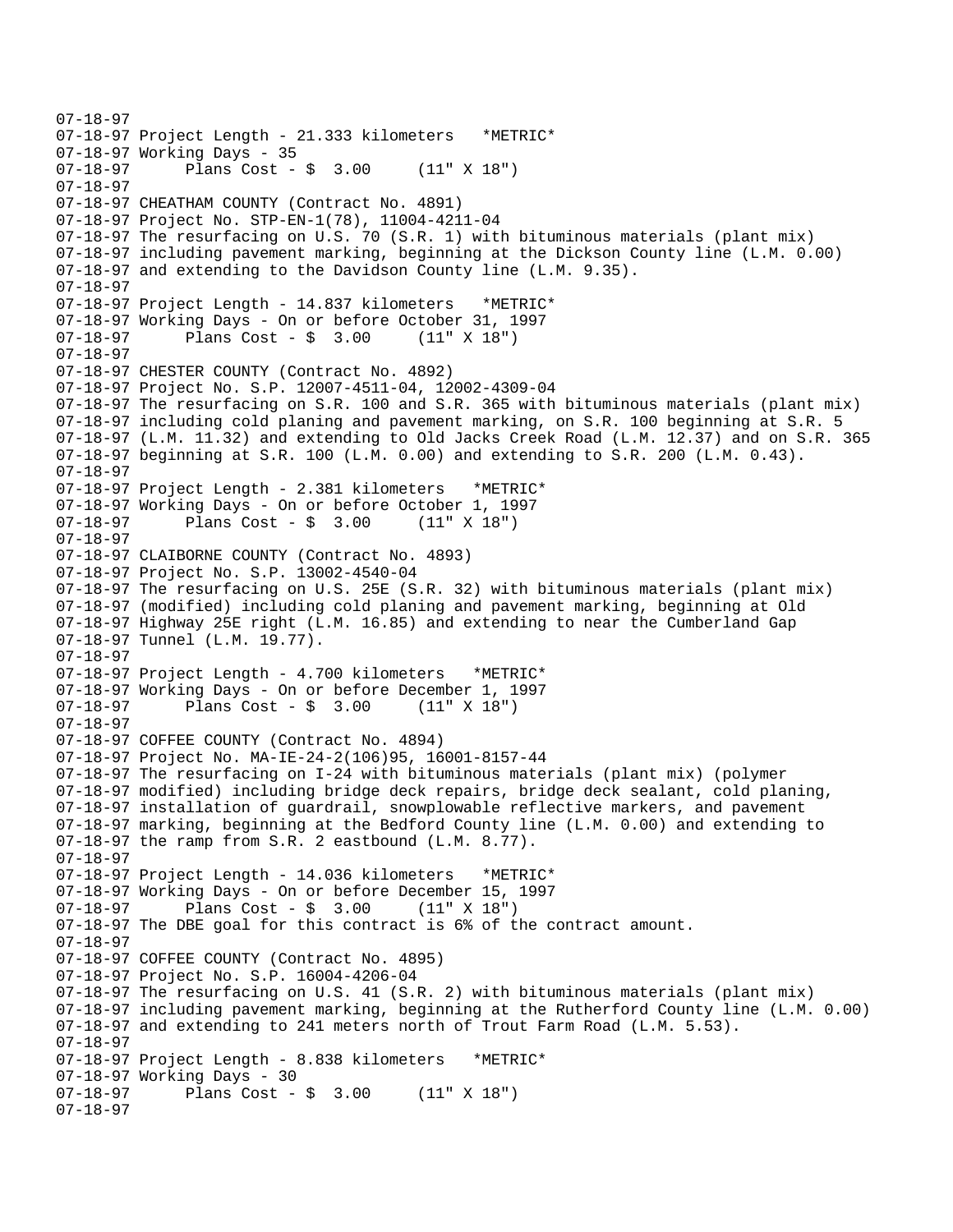07-18-97 CUMBERLAND COUNTY (Contract No. 4896) 07-18-97 Project No. DS-I-40-6(120)318, 18001-3186-44 07-18-97 The widening of the bridges on I-40 over the Obed River (L.M. 13.54) and over 07-18-97 Daddys Creek (L.M. 22.38) including concrete, structural steel, bridge deck, 07-18-97 and epoxy injection repairs, repainting existing steel structure, grading and 07-18-97 drainage, paving on approaches with bituminous materials (plant mix) (polymer 07-18-97 modified), cold planing, installation of guardrail, signs, fence, 07-18-97 snowplowable reflective markers, and pavement marking. 07-18-97 07-18-97 Project Length - 0.405 mile 07-18-97 Working Days - On or before September 1, 1999 (See Special Provision 108B) 07-18-97 Plans Cost - \$ 25.00 Cross-Section Cost - NA 07-18-97 The DBE goal for this contract is 6% of the contract amount. 07-18-97 07-18-97 DAVIDSON COUNTY (Contract No. 4897) 07-18-97 Project No. S.P. 19028-3235-04 07-18-97 The construction of one (1) prestressed concrete I-beam bridge on U.S. 07-18-97 31A / U.S. 41A (S.R. 11, Nolensville Pike) over Mill Creek (L.M. 1.20) 07-18-97 including grading and drainage, paving with bituminous materials (plant mix), 07-18-97 installation of sidewalk, guardrail, signs, and pavement marking. 07-18-97 07-18-97 Project Length - 0.403 mile 07-18-97 Working Days - On or before June 15, 1998 07-18-97 Plans Cost - \$ 10.00 Cross-Section Cost - \$ 10.00 07-18-97  07-18-97 DAVIDSON COUNTY (Contract No. 4898) 07-18-97 Project No. S.P. 19035-4221-04 07-18-97 The repair of the bridge on U.S. 41A (S.R. 12, Clarksville Pike) over the 07-18-97 Cumberland River (L.M. 3.56) including concrete, bridge deck, and expansion 07-18-97 joint repairs, jacking steel spans, non-penetrating concrete seal, overlay 07-18-97 with bituminous materials (plant mix), cold planing, and pavement marking. 07-18-97 07-18-97 Project Length - 0.000 kilometer \*METRIC\* 07-18-97 Working Days - 90 Cross-Section Cost - NA 07-18-97 07-18-97 DECATUR COUNTY (Contract No. 4899) 07-18-97 Project No. S.P. 20001-8120-04 07-18-97 The resurfacing on I-40 with bituminous materials (plant mix) (polymer 07-18-97 modified) including cold planing, installation of snowplowable reflective 07-18-97 markers, and pavement marking, beginning at the Carroll County line and 07-18-97 extending to the Benton County line. 07-18-97 07-18-97 Project Length - 9.125 kilometers \*METRIC\* 07-18-97 Working Days - On or before December 15, 1997 (See Special Provision 108B)<br>07-18-97 Plans Cost - \$ 3.00 (11" X 18")  $07-18-97$  Plans Cost - \$ 3.00 07-18-97 07-18-97 DEKALB AND PUTNAM COUNTIES (Contract No. 4900) 07-18-97 Project No. S.P. 21006-4206-04, 71014-4209-04 07-18-97 The resurfacing on S.R. 141 with bituminous materials (plant mix) including 07-18-97 bridge deck repairs, bridge deck sealant, and pavement marking, beginning in 07-18-97 DeKalb County at S.R. 96 left (L.M. 2.92) and extending to S.R. 56 (L.M. 3.41) 07-18-97 in Putnam County. 07-18-97 07-18-97 Project Length - 10.894 kilometers \*METRIC\* 07-18-97 Working Days - 40 07-18-97 Plans Cost - \$ 3.00 (11" X 18") 07-18-97 07-18-97 DYER COUNTY (Contract No. 4901) 07-18-97 Project No. S.P. 23945-4248-04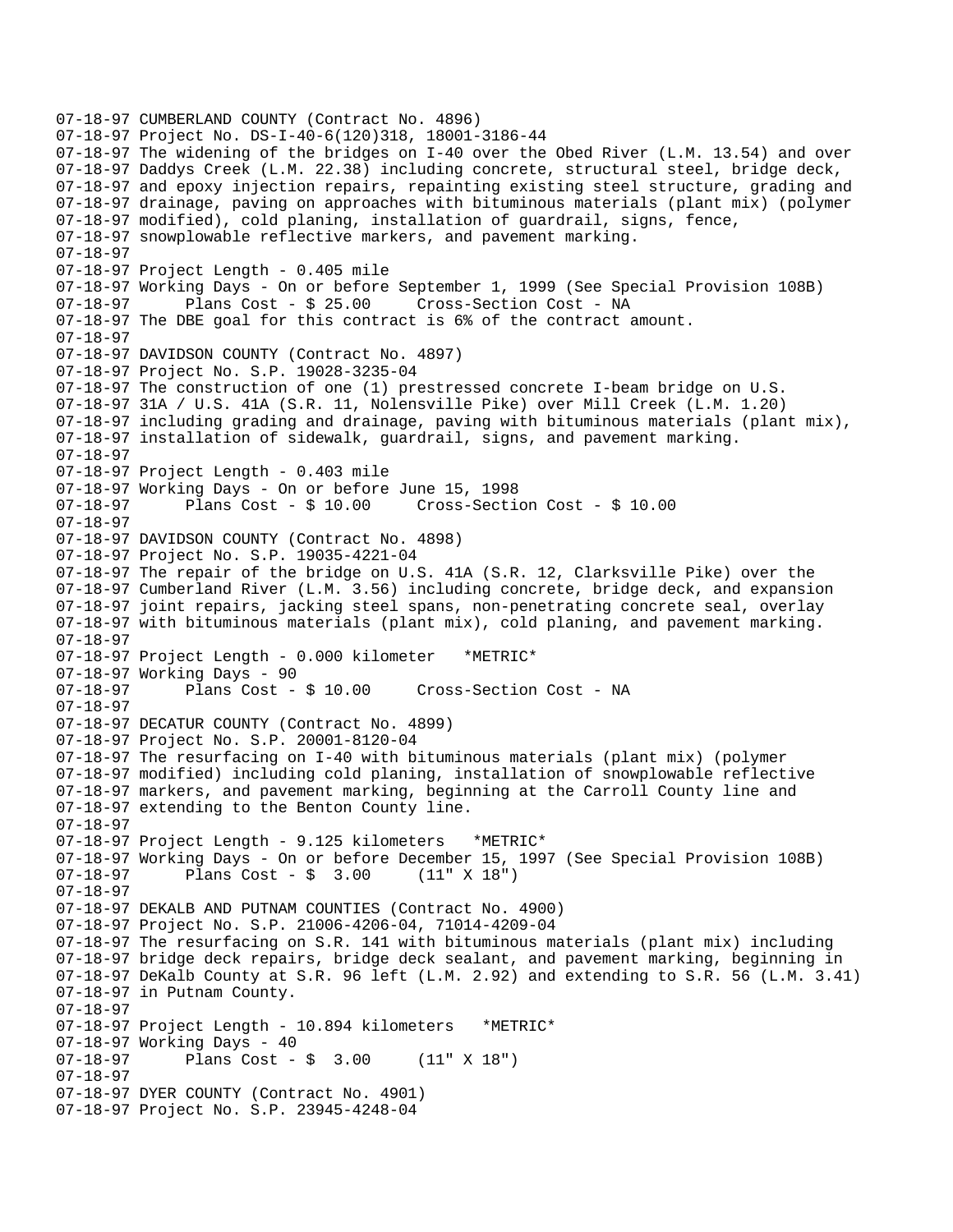```
07-18-97 The construction of one (1) precast concrete box bridge (2 @ 3.66 m X 1.22 m) 
07-18-97 on S.R. 89 over branch (L.M. 0.04), one (1) precast concrete box culvert (2 @ 
07-18-97 3.05 m X 1.22 m) on S.R. 105 over branch (L.M. 2.19), one (1) corrugated 
07-18-97 aluminum box culvert (5.54 m X 1.40 m) on S.R. 104 over branch (L.M. 15.61) and 
07-18-97 one (1) corrugated aluminum box culvert (3.68 m X 2.01 m) on S.R. 104 over 
07-18-97 branch (L.M. 15.70), including grading and drainage, installation of concrete 
07-18-97 curb & gutter, sidewalk, guardrail, and pavement marking. 
07-18-97 
07-18-97 Project Length - 0.141 kilometer *METRIC* 
07-18-97 Working Days - 150 (See Special Provision 108B) 
07-18-97 Plans Cost - $ 10.00 Cross-Section Cost - $0.00 
07-18-97  
07-18-97 FAYETTE COUNTY (Contract No. 4902) 
07-18-97 Project No. S.P. 24006-3238-04 
07-18-97 The construction of two (2) prestressed concrete box beam bridges on S.R. 57 
07-18-97 over Grissum Creek (L.M. 8.66) and overflow (L.M. 8.99) including grading and 
07-18-97 drainage, paving with bituminous materials (plant mix), installation of 
07-18-97 guardrail, and pavement marking. 
07-18-97 
07-18-97 Project Length - 0.508 kilometer *METRIC* 
07-18-97 Working Days - 150<br>07-18-97       Plans Cost - $ 10.00
07-18-97 Plans Cost - $ 10.00 Cross-Section Cost - $0.00 
07-18-97 
07-18-97 GIBSON COUNTY (Contract No. 4903) 
07-18-97 Project No. STP-M-9405(7), 27955-8741-54 
07-18-97 The resurfacing on four (4) city streets in Humboldt with bituminous materials 
07-18-97 (plant mix) including pavement marking. 
07-18-97 
07-18-97 Project Length - 1.787 kilometers *METRIC* 
07-18-97 Working Days - On or before October 1, 1997 
07-18-97 Plans Cost - $ 3.00 (11" X 18") 
07-18-97 
07-18-97 GREENE COUNTY (Contract No. 4904) 
07-18-97 Project No. STP-IE-81-1(94)30, 30001-8174-44 
07-18-97 The resurfacing on I-81 with bituminous materials (plant mix) (polymer 
07-18-97 modified) including bridge deck repairs, bridge deck sealant, cold planing, 
07-18-97 installation of guardrail, snowplowable reflective markers, and pavement 
07-18-97 marking, beginning 290 meters southwest of the ramp to S.R. 70 right (L.M. 
07-18-97 12.37) and extending to 65 meters northeast of the ramp to S.R. 172 right (L.M. 
07-18-97 18.61). 
07-18-97 
07-18-97 Project Length - 10.040 kilometers *METRIC* 
07-18-97 Working Days - On or before June 1, 1998 (See Special Provision 108B) 
07-18-97 Plans Cost - $ 3.00 (11" X 18") 
07-18-97 The DBE goal for this contract is 6% of the contract amount. 
07-18-97 
07-18-97 HAMBLEN COUNTY (Contract No. 4905) 
07-18-97 Project No. S.P. 32080-4302-04 
07-18-97 The resurfacing on S.R. 343 with bituminous materials (plant mix) including 
07-18-97 cold planing and pavement marking, beginning at the Southern Railway grade 
07-18-97 crossing (L.M. 3.97) and extending to the beginning of the southbound ramp from 
07-18-97 S.R. 32 (395 meters north of L.M. 7.35). 
07-18-97 
07-18-97 Project Length - 5.840 kilometers *METRIC* 
07-18-97 Working Days - On or before November 15, 1997<br>07-18-97       Plans Cost - $ 3.00   (11" X 18")
07-18-97 Plans Cost - $ 3.00
07-18-97 
07-18-97 HAMILTON COUNTY (Contract No. 4906) 
07-18-97 Project No. S.P. 33150-4226-04 
07-18-97 The resurfacing on S.R. 319 with bituminous materials (plant mix) including
```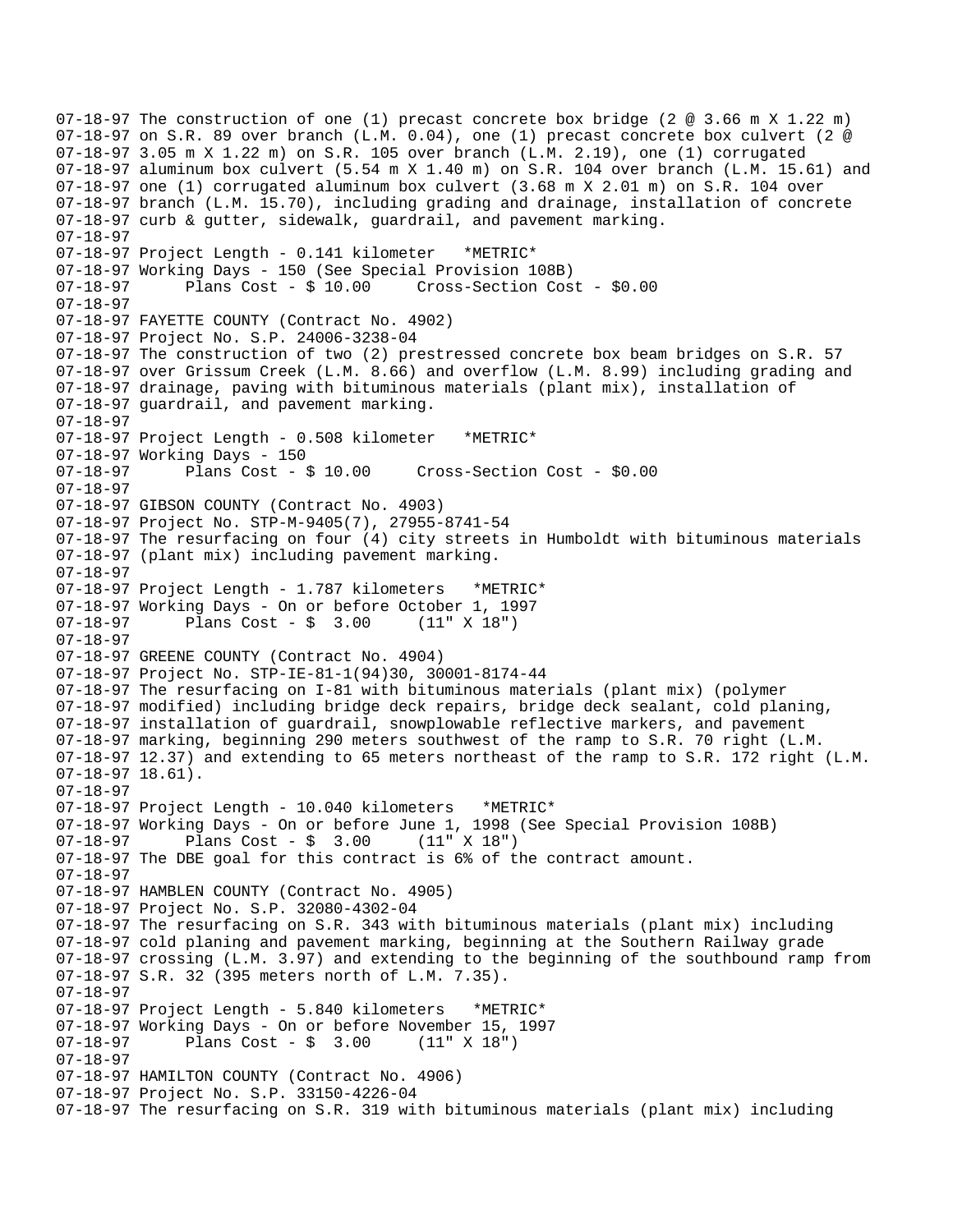```
07-18-97 pavement marking, beginning at Dallas Hollow Road (L.M. 10.27) and extending to 
07-18-97 S.R. 29 (L.M. 19.30). 
07-18-97 
07-18-97 Project Length - 14.925 kilometers *METRIC*
07-18-97 Working Days - 35 
07-18-97 Plans Cost - $ 3.00 (11" X 18") 
07-18-97  
07-18-97 HAYWOOD COUNTY (Contract No. 4907) 
07-18-97 Project No. S.P. 38007-4218-04 
07-18-97 The repair of fourteen (14) bridges on S.R. 76 over Poplar Creek (L.M. 7.10), 
07-18-97 over Bear Creek (L.M. 7.95), over overflows (L.M. 7.18, L.M. 7.48, L.M. 7.61, 
07-18-97 L.M. 7.76, L.M. 7.84, L.M. 8.08, L.M. 8.22, L.M. 8.46, L.M. 8.63, L.M. 8.72, 
07-18-97 and L.M. 8.83), and over the Hatchie River (L.M. 8.97), including concrete, 
07-18-97 structural steel, bridge deck, and expansion joint repairs, bridge deck 
07-18-97 seismic modification, prestressed concrete box beams, penetrating concrete 
07-18-97 seal, bridge deck sealant, repainting existing steel structure, paving with 
07-18-97 bituminous materials (plant mix), cold planing, installation of guardrail, 
07-18-97 and pavement marking. 
07-18-97 
07-18-97 Project Length - 0.000 mile 
07-18-97 Working Days - See proposal contract. 
07-18-97 Plans Cost - $ 25.00 Cross-Section Cost - NA 
07-18-97 
07-18-97 HENDERSON COUNTY (Contract No. 4908) 
07-18-97 Project No. STP-IE-40-2(74)102, 39001-8156-44 
07-18-97 The resurfacing on I-40 with bituminous materials (plant mix) (polymer 
07-18-97 modified) including cold planing, installation of snowplowable reflective 
07-18-97 markers, and pavement marking, beginning at S.R. 104 and extending to S.R. 
07-18-97 22. 
07-18-97 
07-18-97 Project Length - 11.760 kilometers *METRIC*
07-18-97 Working Days - 115<br>07-18-97 Plans Cost -
              Plans Cost - \frac{1}{2} 3.00 (11" X 18")
07-18-97 The DBE goal for this contract is 6% of the contract amount. 
07-18-97 
07-18-97 HICKMAN AND HUMPHREYS COUNTIES (Contract No. 4909) 
07-18-97 Project No. MA-IE-40-3(122)156, 41001-8138-44, 43001-8145-44 
07-18-97 The resurfacing on I-40 with bituminous materials (plant mix) (polymer 
07-18-97 modified) including bridge deck and expansion joint repairs, bridge deck 
07-18-97 sealant, cold planing, installation of guardrail, snowplowable reflective 
07-18-97 markers, and pavement marking, beginning 3.38 kilometers east of Forrest Road 
07-18-97 and extending to S.R. 48 in Dickson County. 
07-18-97 
07-18-97 Project Length - 10.619 kilometers *METRIC* 
07-18-97 Working Days - On or before November 15, 1997 
07-18-97 Plans Cost - $ 10.00 Cross-Section Cost - NA 
07-18-97 The DBE goal for this contract is 10% of the contract amount. 
07-18-97 
07-18-97 HUMPHREYS COUNTY (Contract No. 4910) 
07-18-97 Project No. STP-EN-1(77), 43004-4216-04 
07-18-97 The resurfacing on U.S. 70 (S.R. 1) with bituminous materials (plant mix) 
07-18-97 including cold planing and pavement marking, beginning at Ulcer Hollow Road 
07-18-97 (L.M. 9.80) and extending to Powell Road (L.M. 15.05). 
07-18-97 
07-18-97 Project Length - 8.380 kilometers *METRIC* 
07-18-97 Working Days - On or before November 15, 1997 
07-18-97 Plans Cost - $ 3.00 (11" X 18") 
07-18-97  
07-18-97 KNOX COUNTY (Contract No. 4911) 
07-18-97 Project No. STP-H-331(2), 47186-3205-94
```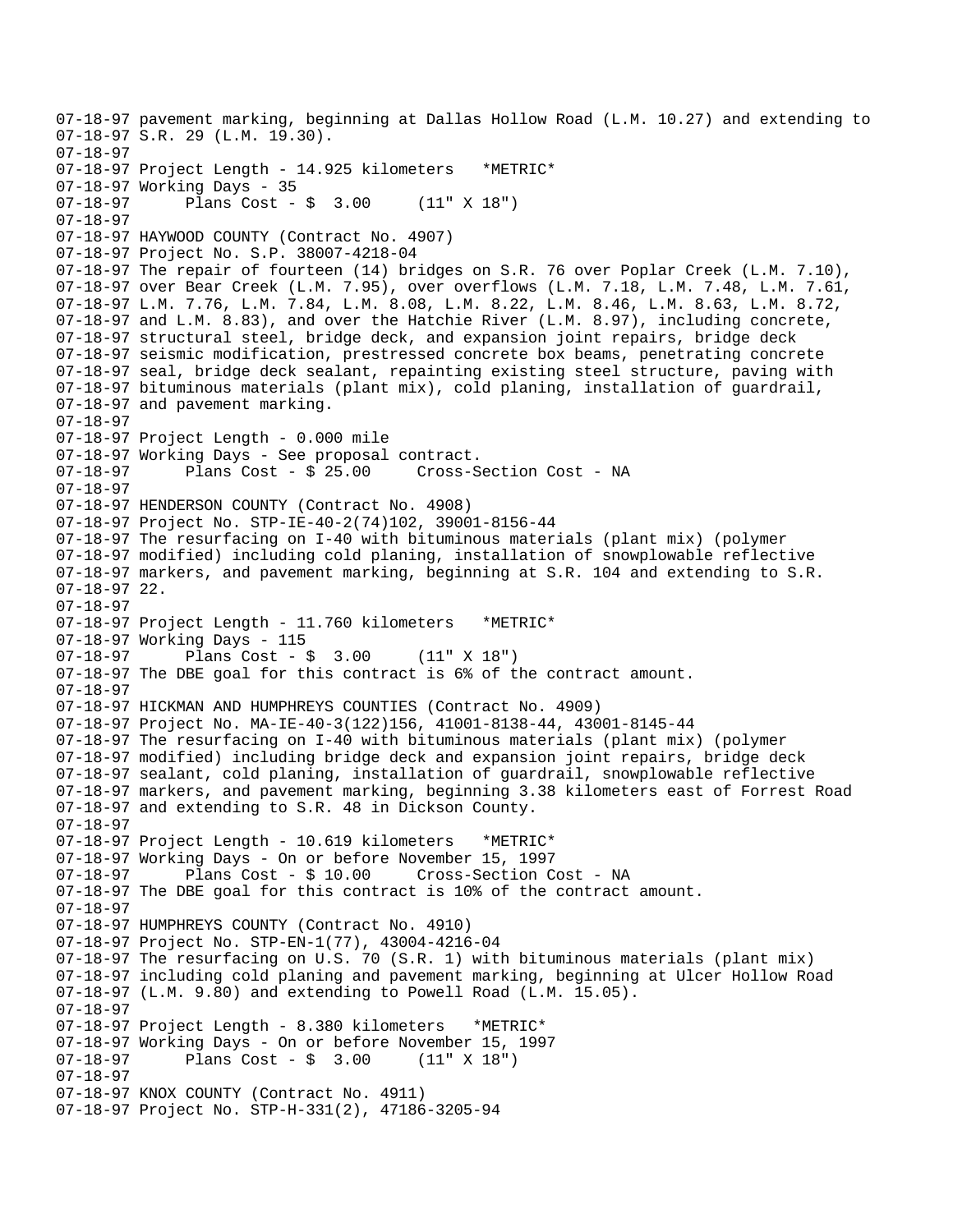07-18-97 The intersection improvement of S.R. 331 (Emory Road) at Corryton Road (L.M. 07-18-97 13.11) including the construction of one (1) concrete box culvert, grading 07-18-97 and drainage, paving with bituminous materials (plant mix), installation of 07-18-97 signs, and pavement marking. 07-18-97 07-18-97 Project Length - 0.295 kilometer \*METRIC\* 07-18-97 Working Days - 75 07-18-97 Plans Cost - \$ 10.00 Cross-Section Cost - \$0.00 07-18-97 07-18-97 KNOX COUNTY (Contract No. 4912) 07-18-97 Project No. STP-M-9109(37), 47952-3504-54 07-18-97 The grading and drainage on Gleason Drive including paving with bituminous 07-18-97 materials (plant mix), installation of concrete curb and gutter, sidewalk, 07-18-97 signs, signals, and pavement marking, beginning 98 meters west of Montvue Road 07-18-97 and Kendall Road and extending to Morrell Road in Knoxville. 07-18-97 07-18-97 Project Length - 0.931 kilometer \*METRIC\* 07-18-97 Working Days - On or before May 1, 1998 07-18-97 Plans Cost - \$ 25.00 Cross-Section Cost - \$ 10.00 07-18-97 The DBE goal for this contract is 15% of the contract amount. 07-18-97 07-18-97 KNOX COUNTY (Contract No. 4913) 07-18-97 Project No. S.P. 47019-4517-04 07-18-97 The resurfacing on S.R. 33 with bituminous materials (plant mix) (modified) 07-18-97 including cold planing and pavement marking, beginning at Foley Drive right 07-18-97 (L.M. 13.96) and extending to 30 meters north of Quarry Road right (L.M. 07-18-97 17.06). 07-18-97 07-18-97 Project Length - 4.990 kilometers \*METRIC\* 07-18-97 Working Days - On or before December 1, 1997  $07-18-97$  Plans Cost - \$ 3.00 07-18-97 07-18-97 LAKE COUNTY (Contract No. 4914) 07-18-97 Project No. S.P. 48945-4209-04 07-18-97 The construction of one (1) precast concrete box culvert (2 @ 2.44 m X 2.13 m) 07-18-97 on S.R. 22 over branch (L.M. 5.00) and one (1) precast concrete box culvert (2 07-18-97 @ 3.05 m X 1.83 m) on S.R. 78 over branch (L.M. 15.50), including grading and 07-18-97 drainage, paving with bituminous materials (plant mix), installation of 07-18-97 guardrail, and pavement marking. 07-18-97 07-18-97 Project Length - 0.168 kilometer \*METRIC\* 07-18-97 Working Days - 80 (See Special Provision 108B) 07-18-97 Plans Cost - \$ 10.00 Cross-Section Cost - \$0.00 07-18-97 07-18-97 LAUDERDALE COUNTY (Contract No. 4915) 07-18-97 Project No. S.P. 49008-4240-04 07-18-97 The resurfacing on S.R. 88 with bituminous materials (plant mix) including 07-18-97 pavement marking, beginning at the bridge over overflow (L.M. 7.94) and 07-18-97 extending to S.R. 3 (L.M. 14.76). 07-18-97 07-18-97 Project Length - 10.975 kilometers \*METRIC\* 07-18-97 Working Days - On or before November 1, 1997 07-18-97 Plans Cost - \$ 3.00 (11" X 18") 07-18-97  07-18-97 LOUDON COUNTY (Contract No. 4916) 07-18-97 Project No. S.P. 53004-4235-04 07-18-97 The resurfacing on U.S. 11 (S.R. 2, Lee Highway) with bituminous materials 07-18-97 (plant mix) including cold planing and pavement marking, beginning at the end 07-18-97 of the bridge over the Tennessee River (L.M. 7.27) and extending to S.R. 73 07-18-97 (L.M. 13.31).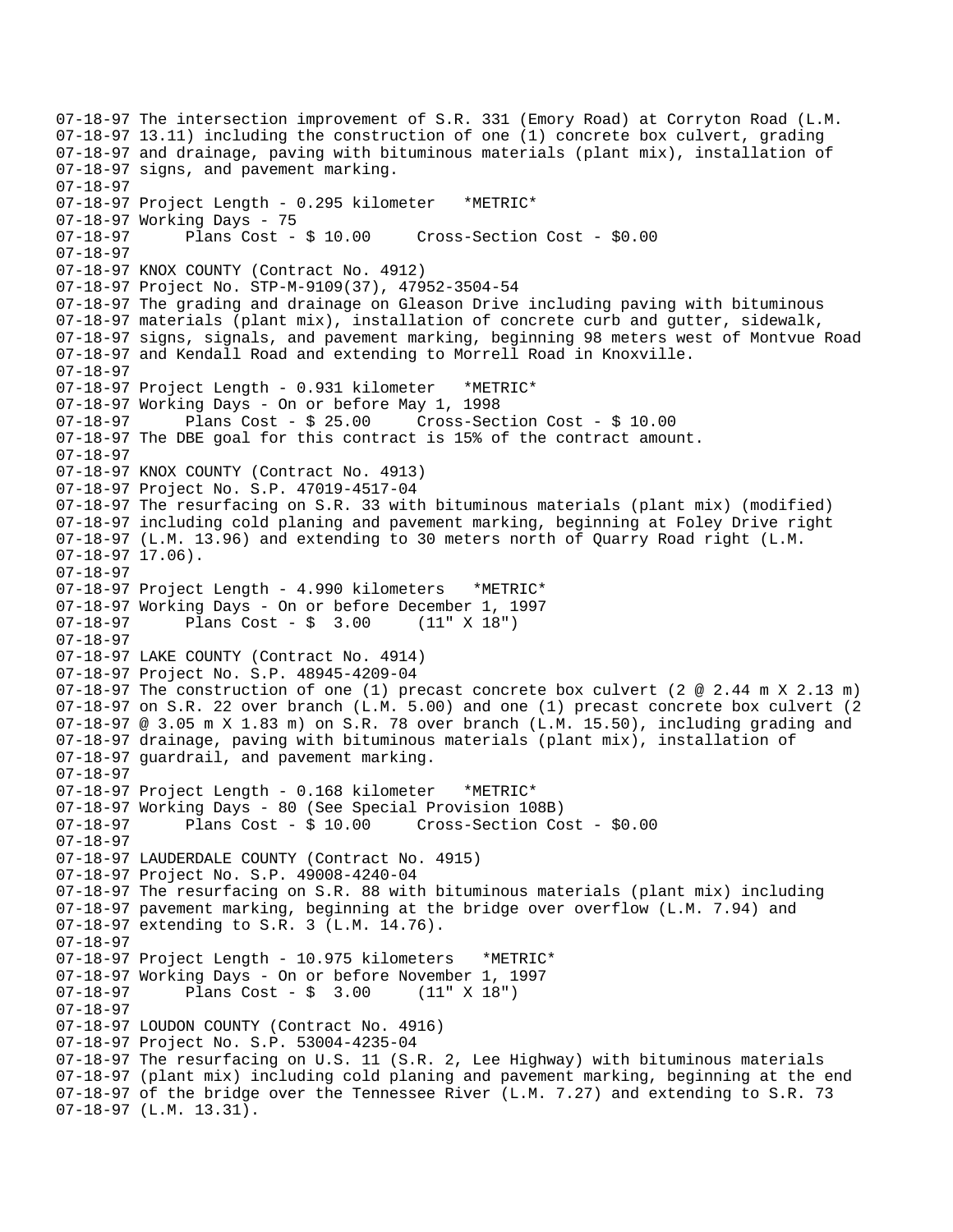```
07-18-97 
07-18-97 Project Length - 9.720 kilometers *METRIC* 
07-18-97 Working Days - On or before December 1, 1997 
07-18-97 Plans Cost - $ 3.00 (11" X 18") 
07-18-97 
07-18-97 MCMINN COUNTY (Contract No. 4917) 
07-18-97 Project No. STP-M-30(27), 54005-3228-54 
07-18-97 The intersection improvement on S.R. 30 at S.R. 39 (New Englewood Road) in 
07-18-97 Athens, including grading and drainage, paving with bituminous materials 
07-18-97 (plant mix), cold planing, installation of concrete curb and gutter, 
07-18-97 sidewalk, signs, signals, and pavement marking. 
07-18-97 
07-18-97 Project Length - 0.000 kilometer *METRIC* 
07-18-97 Working Days - On or before December 20, 1997 
07-18-97 Plans Cost - $ 10.00 Cross-Section Cost - NA 
07-18-97 
07-18-97 MCMINN AND MEIGS COUNTIES (Contract No. 4918) 
07-18-97 Project No. S.P. 54946-4426-04, 61945-4438-04 
07-18-97 The resurfacing on S.R. 305 with bituminous materials (plant mix) including 
07-18-97 pavement marking, beginning in McMinn County at Mount Verd Road (L.M. 7.75) and 
07-18-97 extending to S.R. 68 (L.M. 1.50) in Meigs County. 
07-18-97 
07-18-97 Project Length - 7.464 kilometers *METRIC* 
07-18-97 Working Days - 30<br>07-18-97 Plans Cost -
              Plans Cost - \frac{1}{2} 3.00 (11" X 18")
07-18-97 
07-18-97 MADISON COUNTY (Contract No. 4919) 
07-18-97 Project No. S.P. 57035-4210-04 
07-18-97 The resurfacing on S.R. 198 with bituminous materials (plant mix) including 
07-18-97 pavement marking, beginning east of Calvin Drive (L.M. 5.10) and extending to 
07-18-97 the bridge over Bear Creek (L.M. 8.64). 
07-18-97 
07-18-97 Project Length - 5.697 kilometers *METRIC* 
07-18-97 Working Days - On or before October 15, 1997 
              Plans Cost - $ 3.0007-18-97 
07-18-97 MADISON COUNTY (Contract No. 4920) 
07-18-97 Project No. S.P. 57946-3208-04 
07-18-97 The construction of an access road and a levee, the installation of pipes and 
07-18-97 the excavation of a channel for the development of a wetland bank on the 
07-18-97 south side of U.S. 412 (S.R. 20) approximately 2.0 miles west of Jackson, 
07-18-97 near old Bells Road. 
07-18-97 
07-18-97 Project Length - 0.000 mile 
07-18-97 Working Days - On or before November 1, 1997<br>07-18-97         Plans Cost - $ 10.00     Cross-Section
07-18-97 Plans Cost - $ 10.00 Cross-Section Cost - $ 10.00 
07-18-97  
07-18-97 MAURY COUNTY (Contract No. 4921) 
07-18-97 Project No. STP-M-NHE-6(35), 60950-3231-54 
07-18-97 The intersection improvement on U.S. 43 (S.R. 6, Columbia Bypass) with 
07-18-97 Oakland Parkway in Columbia, including grading and drainage, paving with 
07-18-97 bituminous materials (plant mix), installation of signals, and pavement 
07-18-97 marking. 
07-18-97 
07-18-97 Project Length - 0.000 kilometer *METRIC* 
07-18-97 Working Days - On or before November 15, 1997 
07-18-97 Plans Cost - $ 50.00 Cross-Section Cost - $0.00 
07-18-97 
07-18-97 MONTGOMERY COUNTY (Contract No. 4922) 
07-18-97 Project No. S.P. 63004-4509-04
```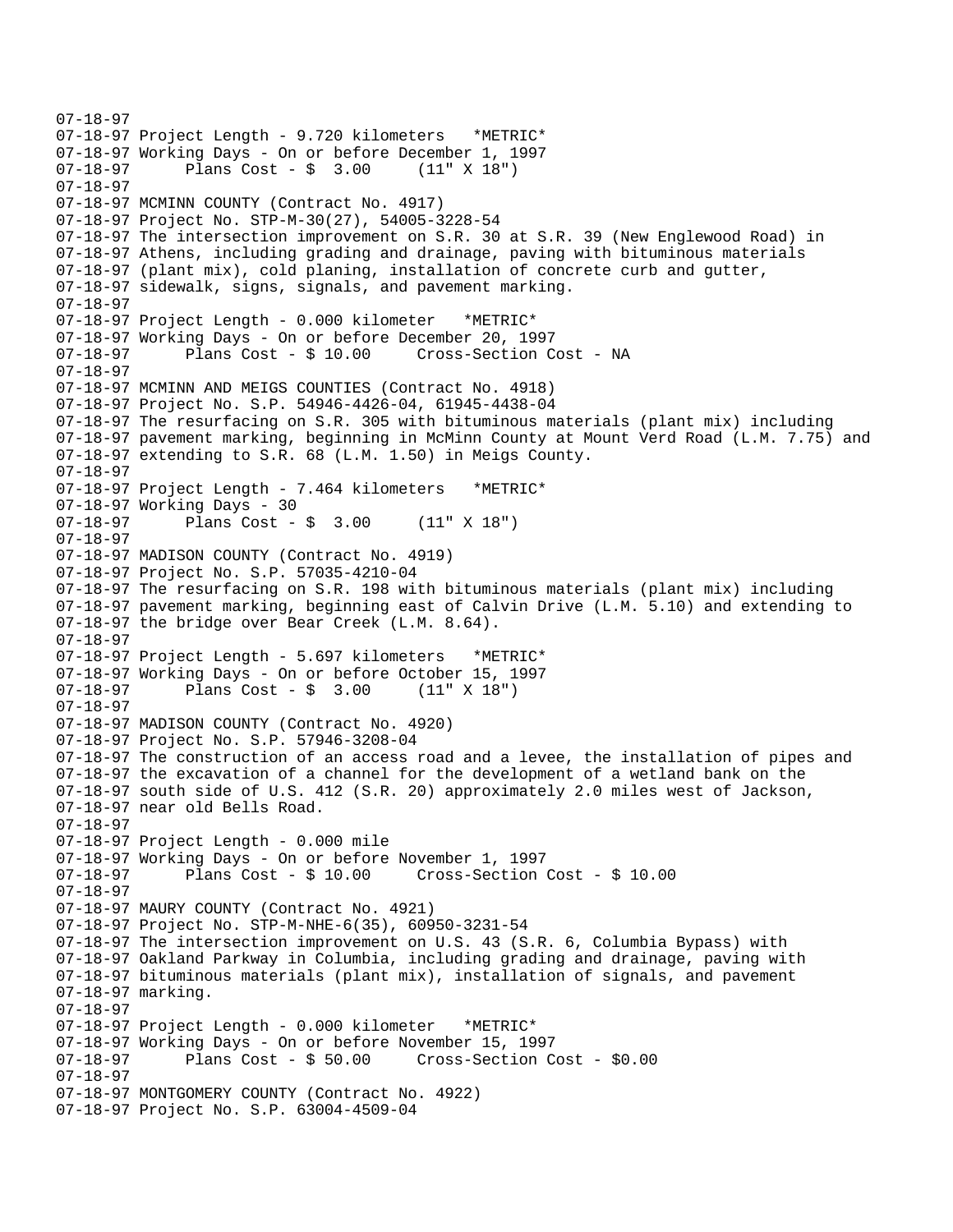07-18-97 The resurfacing of the intersection of S.R. 12 (Riverside Drive, Providence 07-18-97 Boulevard) and S.R. 13 (Kraft Street, 2nd Street) in Clarksville with a 07-18-97 portland cement concrete pavement overlay. 07-18-97 07-18-97 Project Length - 0.000 mile 07-18-97 Working Days - On or before November 15, 1997 07-18-97 NO PLANS CONTRACT 07-18-97 07-18-97 OVERTON COUNTY (Contract No. 4923) 07-18-97 Project No. S.P. 67005-4206-04 07-18-97 The resurfacing on S.R. 85 with bituminous materials (plant mix) including 07-18-97 pavement marking, beginning at Davis Road right (L.M. 5.63) and extending to 07-18-97 S.R. 111 (L.M. 11.17). 07-18-97 07-18-97 Project Length - 8.876 kilometers \*METRIC\* 07-18-97 Working Days - 30 07-18-97 Plans Cost - \$ 3.00 (11" X 18") 07-18-97 07-18-97 PERRY COUNTY (Contract No. 4924) 07-18-97 Project No. S.P. 68002-4522-04 07-18-97 The resurfacing on U.S. 412 (S.R. 20) with bituminous materials (plant mix) 07-18-97 including cold planing and pavement marking, beginning at the end of the 07-18-97 bridge over the Tennessee River (L.M. 0.47) and extending to Circle C Ranch 07-18-97 Road (L.M. 6.40). 07-18-97 07-18-97 Project Length - 9.510 kilometers \*METRIC\* 07-18-97 Working Days - On or before October 31, 1997 Plans Cost -  $\frac{1}{9}$  3.00 (11" X 18") 07-18-97 07-18-97 RHEA COUNTY (Contract No. 4925) 07-18-97 Project No. BR-STP-30(22), 72005-3214-94 07-18-97 The construction of one (1) concrete box bridge (3 @ 3.05 m X 07-18-97 1.88 m) on S.R. 30 over Town Creek (L.M. 15.87) including grading and 07-18-97 drainage, paving with bituminous materials (plant mix), installation of 07-18-97 signs, guardrail, and pavement marking. 07-18-97 07-18-97 Project Length - 0.335 kilometer \*METRIC\* 07-18-97 Working Days - On or before November 30, 1997 07-18-97 Plans Cost - \$ 10.00 Cross-Section Cost - \$0.00 07-18-97 07-18-97 RUTHERFORD COUNTY (Contract No. 4926) 07-18-97 Project No. S.P. 75027-4216-04 07-18-97 The resurfacing on S.R. 266 with bituminous materials (plant mix) (modified) 07-18-97 including pavement marking, beginning at the Smyrna City limits (L.M. 5.20) and 07-18-97 extending to the ramp to I-840 (L.M. 8.60). 07-18-97 07-18-97 Project Length - 5.310 kilometers \*METRIC\* 07-18-97 Working Days - On or before October 31, 1997 Plans  $Cost - $ 3.00$ 07-18-97 07-18-97 RUTHERFORD COUNTY (Contract No. 4927) 07-18-97 Project No. S.P. 75952-3736-04 07-18-97 The grading and drainage on a S.I.A. route serving U.S. Cold Storage in 07-18-97 Smyrna including paving with bituminous materials (plant mix) and pavement 07-18-97 marking beginning at Sam Ridley Parkway East and extending to the entrance to 07-18-97 U.S. Cold Storage. 07-18-97 07-18-97 Project Length - 0.833 mile 07-18-97 Working Days - 50 07-18-97 Plans Cost - \$ 10.00 Cross-Section Cost - \$ 10.00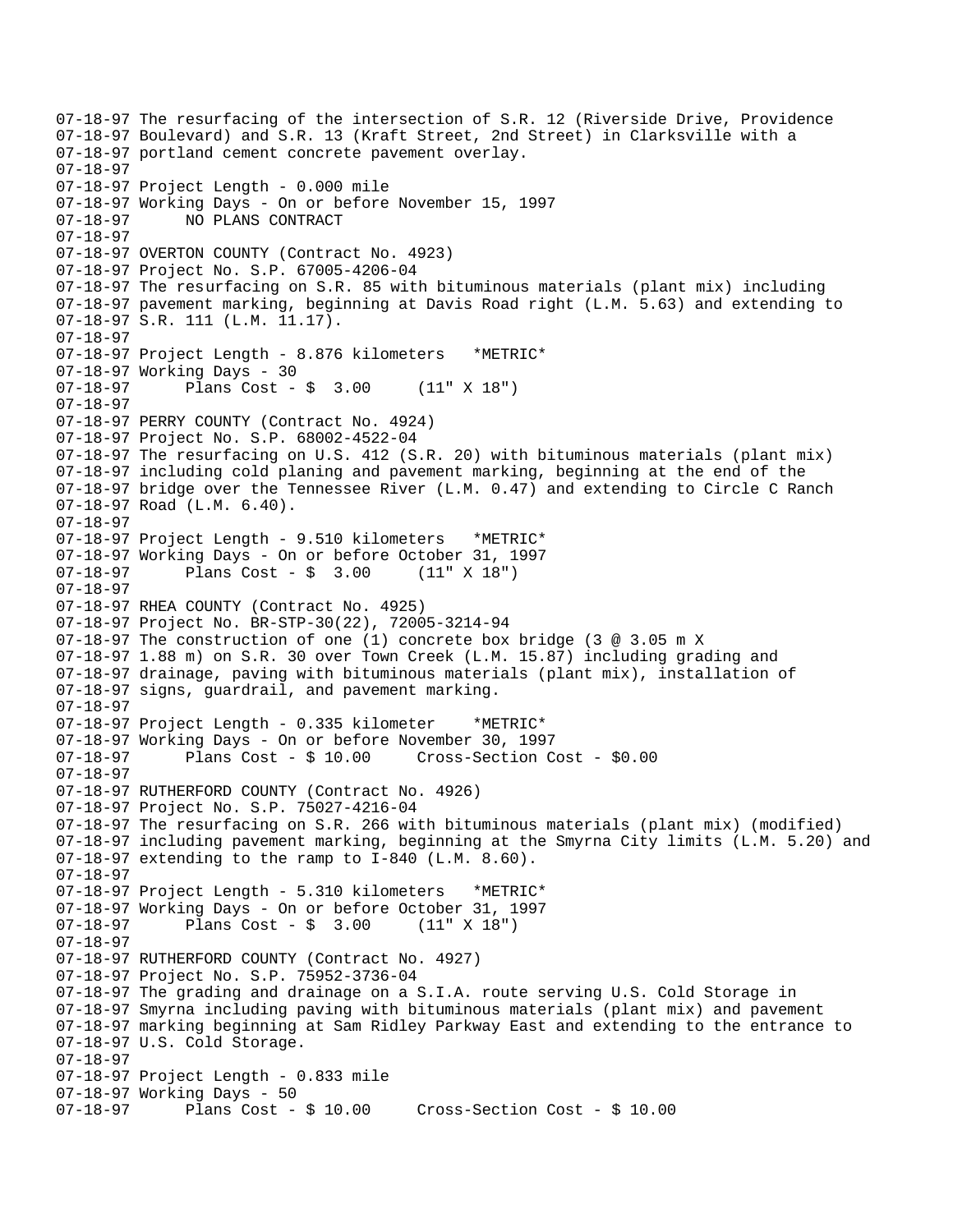```
07-18-97 
07-18-97 SEVIER COUNTY (Contract No. 4928) 
07-18-97 Project No. S.P. 78018-4223-04 
07-18-97 The resurfacing on S.R. 416 (Pittman Center Road) with bituminous materials 
07-18-97 (plant mix) including pavement marking, beginning at the bridge over the Little 
07-18-97 Pigeon River (L.M. 3.52) and extending to S.R. 35 (L.M. 14.65). 
07-18-97 
07-18-97 Project Length - 16.430 kilometers *METRIC* 
07-18-97 Working Days - On or before December 1, 1997 
07-18-97 Plans Cost - $ 3.00 (11" X 18") 
07-18-97 
07-18-97 SHELBY COUNTY (Contract No. 4929) 
07-18-97 Project No. BR-STP-205(9), 79032-3219-94 
07-18-97 The construction of one (1) prestressed concrete I-beam bridge on S.R. 205 
07-18-97 over North Fork Creek (L.M. 34.10) in Millington, including grading and 
07-18-97 drainage, paving with bituminous materials (plant mix) (modified), 
07-18-97 installation of concrete curb and gutter, sidewalk, guardrail, and pavement 
07-18-97 marking. 
07-18-97 
07-18-97 Project Length - 0.114 mile 
07-18-97 Working Days - 175<br>07-18-97        Plans Cost - $ 10.00
07-18-97 Plans Cost - $ 10.00 Cross-Section Cost - $0.00 
07-18-97 The DBE goal for this contract is 5% of the contract amount. 
07-18-97 
07-18-97 SHELBY COUNTY (Contract No. 4930) 
07-18-97 Project No. STP-H-NHE-7900(18), 79946-3232-94 
07-18-97 The guardrail and guardrail terminal upgrade on various State Routes in Shelby 
07-18-97 County. 
07-18-97 
07-18-97 Project Length - 0.000 mile 
07-18-97 Working Days - On or before March 1, 1998 
07-18-97 NO PLANS CONTRACT 
07-18-97  
07-18-97 SHELBY COUNTY (Contract No. 4931) 
07-18-97 Project No. S.P. 79946-4131-04 
07-18-97 The sign refurbishment on I-40, I-55, I-240, U.S. 78, S.R. 300, S.R. 385, and 
07-18-97 S.R. 277. 
07-18-97 
07-18-97 Project Length - 38.000 miles 
07-18-97 Working Days - On or before March 1, 1998 
07-18-97 NO PLANS CONTRACT 
07-18-97 
07-18-97 SHELBY COUNTY (Contract No. 4932) 
07-18-97 Project No. S.P. 79946-4229-04 
07-18-97 The resurfacing on U.S. 51 (S.R. 3, Thomas Street) at the intersections with 
07-18-97 Whitney Street and with Stage Road and on U.S. 72 (S.R. 57, Poplar Avenue) at 
07-18-97 the intersection with West Street with bituminous materials (plant mix) 
07-18-97 (polymer modified) including cold planing and pavement marking. 
07-18-97 
07-18-97 Project Length - 0.000 kilometer *METRIC* 
07-18-97 Working Days - On or before October 15, 1997 
07-18-97 Plans Cost - $ 3.00 (11" X 18") 
07-18-97 
07-18-97 STEWART COUNTY (Contract No. 4933) 
07-18-97 Project No. S.P. 81001-4223-04 
07-18-97 The resurfacing on S.R. 49 with bituminous materials (plant mix) including 
07-18-97 pavement marking, beginning at S.R. 76 (L.M. 0.00) and extending to Cross Creek 
07-18-97 (L.M. 6.50). 
07-18-97 
07-18-97 Project Length - 10.460 kilometers *METRIC*
```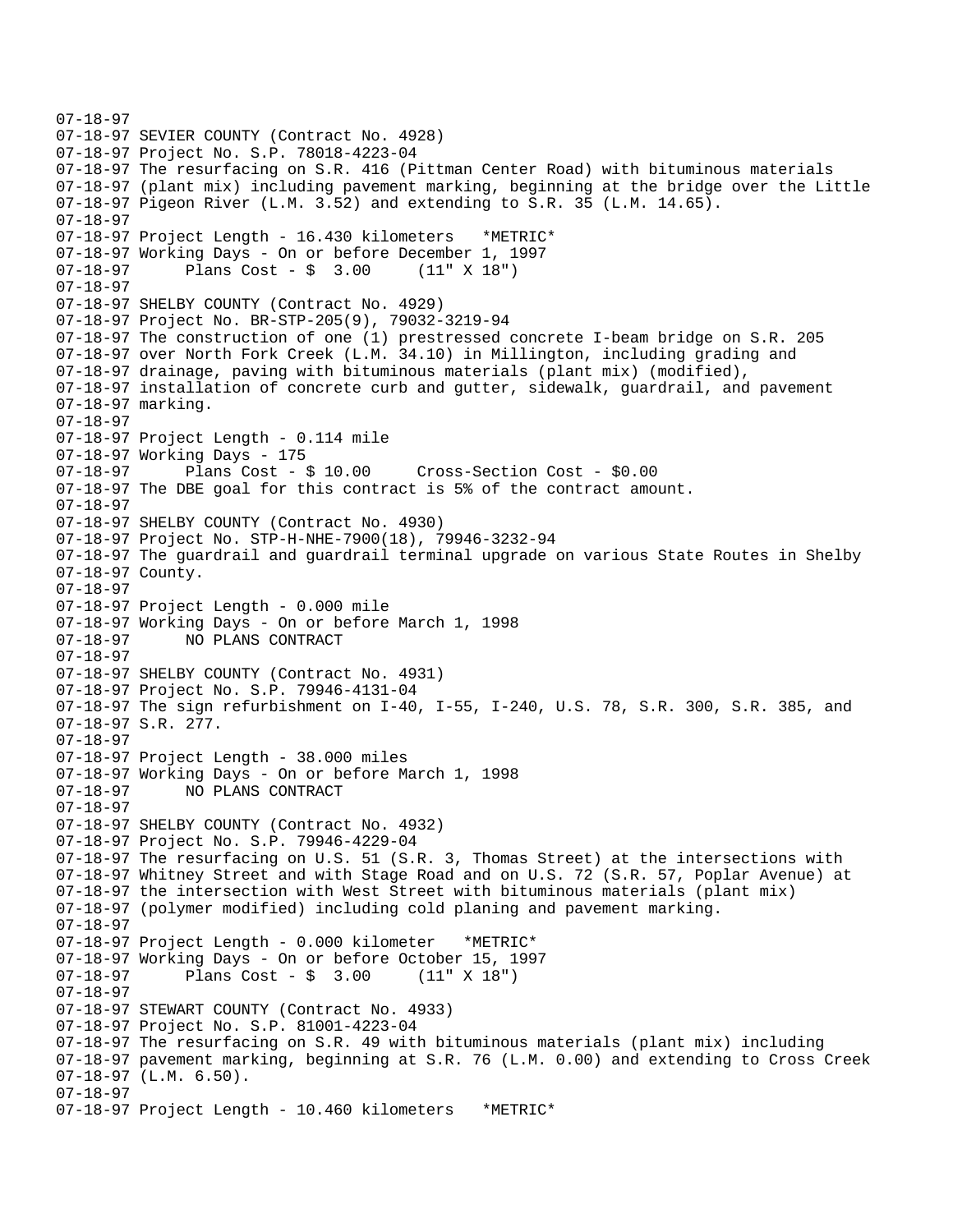07-18-97 Working Days - On or before October 31, 1997 Plans  $Cost - $ 3.00$ 07-18-97 07-18-97 SULLIVAN COUNTY (Contract No. 4934) 07-18-97 Project No. S.P. 82008-3218-04 07-18-97 The construction of one (1) concrete slab bridge (5 m X 3 m) on S.R. 37 over 07-18-97 Evans Creek (L.M. 5.96) including grading and drainage, paving with 07-18-97 bituminous materials (plant mix), installation of guardrail, and pavement 07-18-97 marking. 07-18-97 07-18-97 Project Length - 0.212 kilometer \*METRIC\* 07-18-97 Working Days - 75 07-18-97 Plans Cost - \$ 10.00 Cross-Section Cost - \$0.00 07-18-97  07-18-97 SUMNER COUNTY (Contract No. 4935) 07-18-97 Project No. CM-STP-258(1), 83954-3740-54 07-18-97 CM-STP-9307(2), 83954-3750-54 07-18-97 07-18-97 Project No. CM-STP-258(1), 83954-3740-54 07-18-97 The grading and drainage on S.R. 258 (New Shackle Island Road) including 07-18-97 extension of existing concrete slab culvert, paving with bituminous materials 07-18-97 (plant mix) (modified), storm sewer construction, installation of concrete 07-18-97 curb and gutter, sidewalk, signs, signals, and pavement marking, beginning 07-18-97 south of Iris Drive and extending to S.R. 386 (Vietnam Veterans Boulevard) in 07-18-97 Hendersonville. 07-18-97 07-18-97 Project Length - 0.751 mile 07-18-97 07-18-97 Project No. CM-STP-9307(2), 83954-3750-54 07-18-97 The construction of a Park-and-Ride lot on S.R. 258 (New Shackle Island Road) 07-18-97 at Glen Oak Boulevard right in Hendersonville including paving with 07-18-97 bituminous materials (plant mix), installation of concrete curb, sidewalk, 07-18-97 signs, lighting, and pavement marking. 07-18-97 07-18-97 Project Length - 0.000 mile 07-18-97 07-18-97 Total Project Length - 0.751 mile 07-18-97 Working Days - On or before May 15, 1998 07-18-97 Plans Cost - \$ 25.00 Cross-Section Cost - \$ 10.00 07-18-97 The DBE goal for this contract is 12% of the contract amount. 07-18-97 07-18-97 SUMNER COUNTY (Contract No. 4936) 07-18-97 Project No. S.P. 83016-4304-04 07-18-97 The resurfacing on S.R. 259 with bituminous materials (plant mix) including 07-18-97 pavement marking, beginning at Denning Ford Road (L.M. 6.00) and extending to 07-18-97 S.R. 52 (L.M. 12.88). 07-18-97 07-18-97 Project Length - 11.070 kilometers \*METRIC\* 07-18-97 Working Days - On or before October 15, 1997  $07-18-97$  Plans Cost - \$ 3.00 07-18-97 07-18-97 UNICOI AND WASHINGTON COUNTIES (Contract No. 4937) 07-18-97 Project No. S.P. 86005-4508-04, 90009-4530-04 07-18-97 The resurfacing on S.R. 81 with bituminous materials (plant mix) including 07-18-97 pavement marking, beginning in Unicoi County 100 meters north of the ramps to 07-18-97 S.R. 36 (L.M. 10.98) and extending to the bridge over the Nolichucky River 07-18-97 (L.M. 1.86) in Washington County. 07-18-97 07-18-97 Project Length - 6.480 kilometers \*METRIC\* 07-18-97 Working Days - On or before November 15, 1997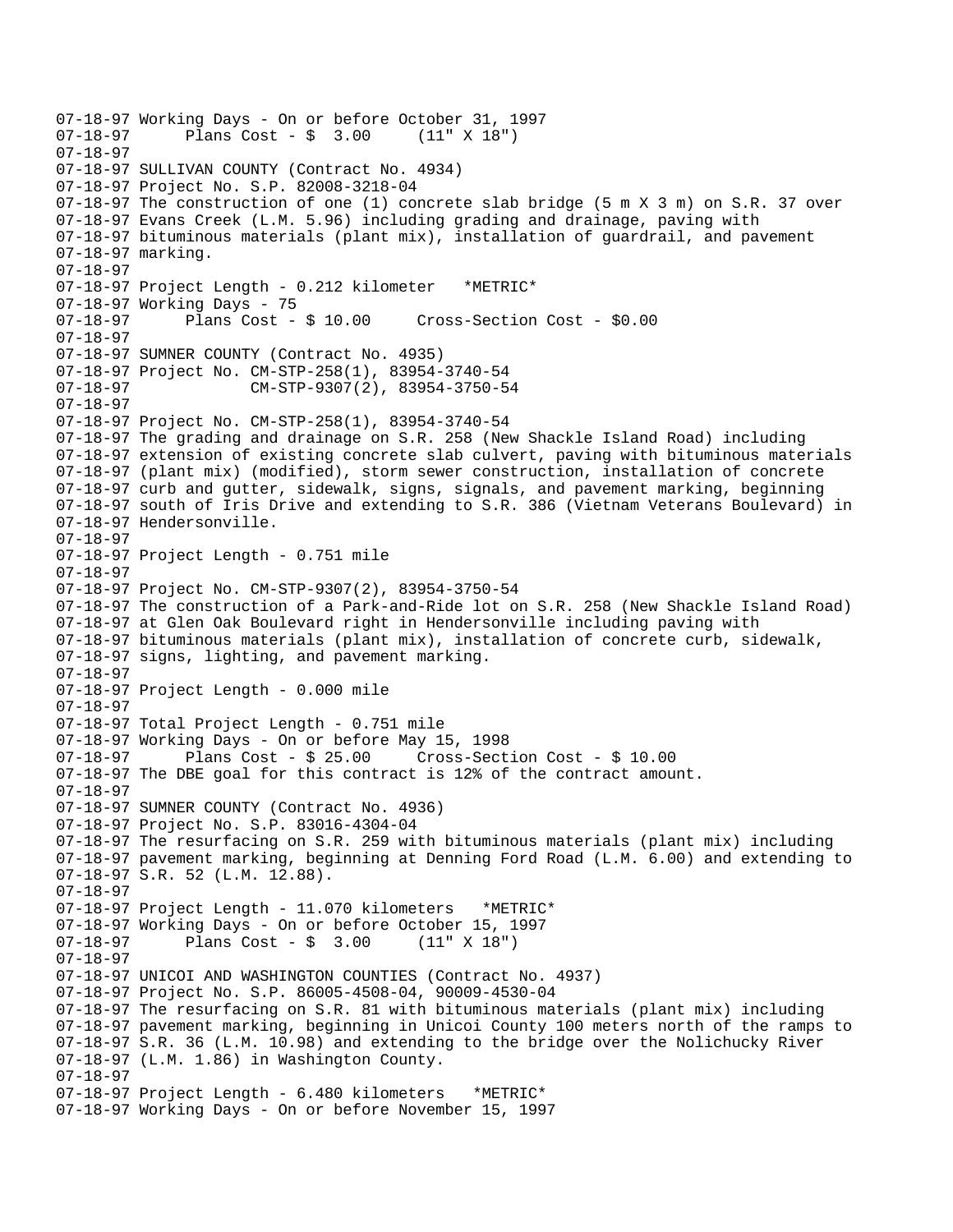```
07-18-97 Plans Cost - $ 3.00 (11" X 18") 
07-18-97  
07-18-97 VAN BUREN COUNTY (Contract No. 4938) 
07-18-97 Project No. S.P. 88018-4210-04 
07-18-97 The resurfacing on S.R. 285 (Cane Creek Road) with bituminous materials (plant 
07-18-97 mix) including pavement marking, beginning at S.R. 111 (L.M. 0.00) and 
07-18-97 extending to S.R. 30 (L.M. 7.29). 
07-18-97 
07-18-97 Project Length - 11.245 kilometers *METRIC* 
07-18-97 Working Days - 30 
07-18-97 Plans Cost - $ 3.00 (11" X 18") 
07-18-97 
07-18-97 WASHINGTON COUNTY (Contract No. 4939) 
07-18-97 Project No. STP-M-9107(4), 90952-3540-54 
07-18-97 The installation of a computerized signal system at thirty-nine (39) 
07-18-97 intersections in Johnson City. 
07-18-97 
07-18-97 Project Length - 0.000 mile 
07-18-97 Working Days - On or before May 1, 1999 
07-18-97 Plans Cost - $ 50.00 Cross-Section Cost - NA 
07-18-97 
07-18-97 WAYNE COUNTY (Contract No. 4940) 
07-18-97 Project No. S.P. 91020-4313-04 
07-18-97 The resurfacing on S.R. 99 (Natural Bridge Road) with bituminous materials 
07-18-97 (plant mix) including pavement marking, beginning at the bridge over 
07-18-97 Fortyeight Creek (L.M. 8.69) and extending to the Lewis County line (L.M. 
07-18-97 14.12). 
07-18-97 
07-18-97 Project Length - 8.740 kilometers *METRIC* 
07-18-97 Working Days - On or before October 15, 1997 
07-18-97 Plans Cost - $ 3.00 (11" X 18") 
07-18-97 
07-18-97 WILLIAMSON COUNTY (Contract No. 4941) 
07-18-97 Project No. S.P. 94003-4524-04 
07-18-97 The resurfacing on U.S. 431 (S.R. 106, Lewisburg Highway) with bituminous 
07-18-97 materials (plant mix) including pavement marking, beginning at the Maury County 
07-18-97 line and extending to Harpeth Peytonville Road. 
07-18-97 
07-18-97 Project Length - 8.530 kilometers *METRIC* 
07-18-97 Working Days - On or before October 15, 1997 
07-18-97 Plans Cost - $ 3.00 (11" X 18") 
07-18-97  
07-18-97 WILLIAMSON COUNTY (Contract No. 4942) 
07-18-97 Project No. S.P. 94840-3220-04 
07-18-97 The grading and drainage on I-840 including the construction of two (2) 
07-18-97 prestressed concrete I-beam bridges on I-840 over U.S. 431 (S.R. 106), six 
07-18-97 (6) continuous steel welded plate girder bridges on I-840 over I-65, on ramp 
07-18-97 "O" over I-65, on ramp "Q" over I-65, and on I-840 over ramps "O" and "Q",
07-18-97 four (4) prestressed concrete Bulb-Tee beam bridges on I-840 over Campbell 
07-18-97 Road and on I-840 over Starnes Creek and Peytonsville-Trinity Road, one (1) 
07-18-97 continuous welded plate girder bridge on Frontage Road "A" over I-840, one 
07-18-97 (1) reinforced concrete retaining wall, six (6) concrete box bridges, and 
07-18-97 twenty (20) concrete box culverts, paving on crossroads with bituminous 
07-18-97 materials (plant mix) (polymer modified), installation of concrete sidewalk, 
07-18-97 guardrail, median barrier wall, fence, signs, and pavement marking, beginning 
07-18-97 0.25 mile west of U.S. 431 (S.R. 106) and extending to 0.81 mile west of Arno 
07-18-97 Road. 
07-18-97 
07-18-97 Project Length - 6.188 miles 
07-18-97 Working Days - 450
```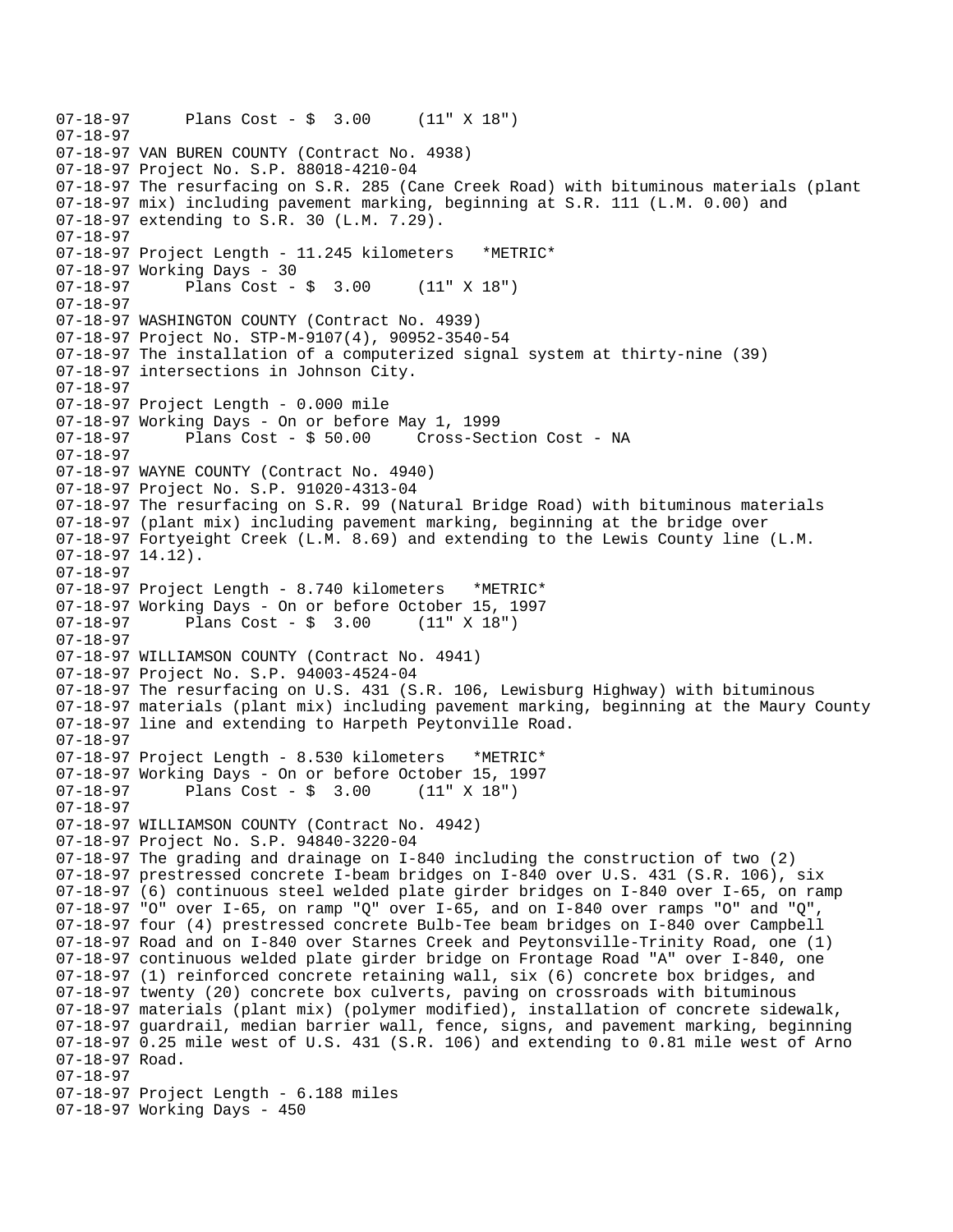07-18-97 Plans Cost - \$175.00 Cross-Section Cost - \$300.00 07-18-97 The DBE goal for this contract is 2% of the contract amount. ================================================================================ 09-19-97 HARDEMAN COUNTY (Contract No. 4841) 09-19-97 Project No. BR-NH-15(52), 35001-3244-94 09-19-97 The construction of one (1) prestressed concrete I-beam bridge on U.S. 64 (S.R. 09-19-97 15) over the Hatchie River (L.M. 17.77), including grading and drainage, paving 09-19-97 with bituminous materials (plant mix), installation of guardrail, and pavement 09-19-97 marking. 09-19-97 09-19-97 Project Length - 0.345 mile 09-19-97 Working Days - On or before November 1, 1999 (See Special Provision 108B) 09-19-97 Plans Cost - \$ 10.00 Cross-Section Cost - \$ 10.00 09-19-97 The DBE goal for this contract is 6% of the contract amount. 09-19-97 09-19-97 09-19-97 CUMBERLAND COUNTY (Contract No. 4896) 09-19-97 Project No. DS-I-40-6(120)318, 18001-3186-44 09-19-97 The widening of the bridges on I-40 over the Obed River (L.M. 13.54) and over 09-19-97 Daddys Creek (L.M. 22.38) including concrete, structural steel, bridge deck, 09-19-97 and epoxy injection repairs, repainting existing steel structure, grading and 09-19-97 drainage, paving on approaches with bituminous materials (plant mix) (polymer 09-19-97 modified), cold planing, installation of guardrail, signs, fence, 09-19-97 snowplowable reflective markers, and pavement marking. 09-19-97 09-19-97 Project Length - 0.405 mile 09-19-97 Working Days - On or before November 1, 1999 (See Special Provision 108B) 09-19-97 Plans Cost - \$ 25.00 Cross-Section Cost - NA 09-19-97 The DBE goal for this contract is 6% of the contract amount. 09-19-97 09-19-97 SHELBY COUNTY (Contract No. 4930) 09-19-97 Project No. STP-H-NHE-7900(18), 79946-3232-94 09-19-97 The guardrail and guardrail terminal upgrade on various State Routes in Shelby 09-19-97 County. 09-19-97 09-19-97 Project Length - 0.000 mile 09-19-97 Working Days - On or before June 1, 1998 09-19-97 NO PLANS CONTRACT 09-19-97 09-19-97 WASHINGTON COUNTY (Contract No. 4939) 09-19-97 Project No. STP-M-9107(4), 90952-3540-54 09-19-97 The installation of a computerized signal system at thirty-nine (39) 09-19-97 intersections in Johnson City. 09-19-97 09-19-97 Project Length - 0.000 mile 09-19-97 Working Days - On or before July 1, 1999 09-19-97 Plans Cost - \$ 50.00 Cross-Section Cost - NA 09-19-97  09-19-97 ANDERSON COUNTY (Contract No. 4944) 09-19-97 Project No. BR-STP-116(7), 01014-3225-94 09-19-97 The construction of one (1) reinforced concrete slab bridge (3 @ 5.48 m X 2.43 09-19-97 m) on S.R. 116 over the New River (L.M. 0.16), including grading and drainage, 09-19-97 paving with bituminous materials (plant mix), installation of guardrail, and 09-19-97 pavement marking. 09-19-97 09-19-97 Project Length - 0.180 kilometer \*METRIC\* 09-19-97 Working Days - 100<br>09-19-97 Plans Cost - \$ 10.00 Cross-Section Cost - \$0.00 09-19-97 09-19-97 ANDERSON AND ROANE COUNTIES (Contract No. 4945)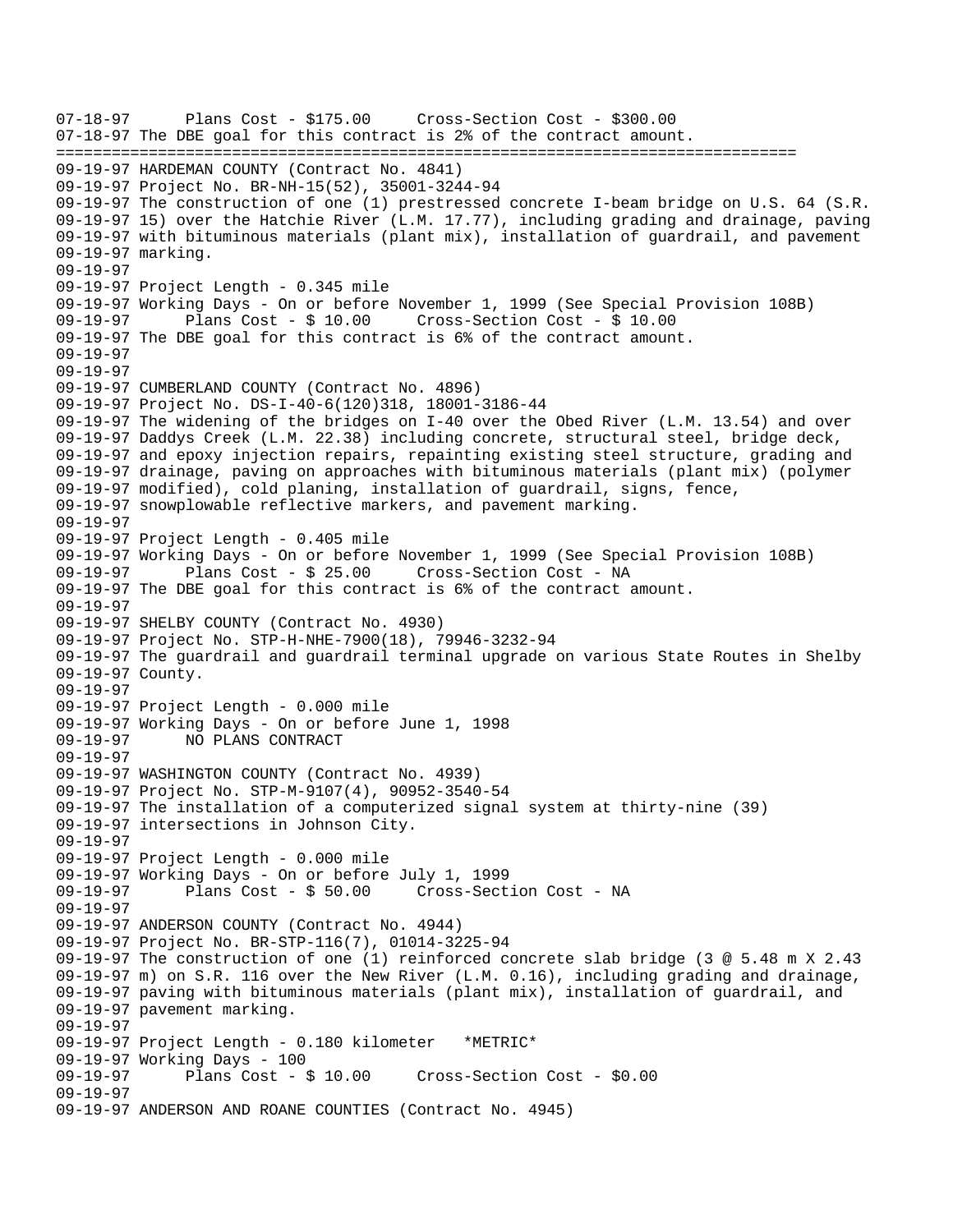09-19-97 Project No. BRZE-100(15), 01945-3491-94 09-19-97 The construction of one (1) prestressed concrete I-beam bridge on Strutt Street 09-19-97 over the CSX Railroad (L.M. 0.02) in Oliver Springs including grading and 09-19-97 drainage, paving with bituminous materials (plant mix), installation of 09-19-97 guardrail, signs, and pavement marking. 09-19-97 09-19-97 Project Length - 0.158 mile 09-19-97 Working Days - 125 09-19-97 Plans Cost - \$ 10.00 Cross-Section Cost - \$0.00 09-19-97 09-19-97 BLOUNT, COCKE, JEFFERSON, KNOX, AND SEVIER COUNTIES (Contract No. 4946) 09-19-97 Project No. S.P. 98012-4191-04 09-19-97 The sign refurbishment at various locations on various Interstate and State 09-19-97 Routes. 09-19-97 09-19-97 Project Length - 78.500 miles 09-19-97 Working Days - On or before June 1, 1998 09-19-97 NO PLANS CONTRACT 09-19-97 09-19-97 CAMPBELL, COCKE, AND HANCOCK COUNTIES (Contract No. 4947) 09-19-97 Project No. S.P. 98991-3623-04 09-19-97 The construction of covered salt bins at maintenance facilities located at 09-19-97 Newport in Cocke County, Stinking Creek in Campbell County, and Sneedville in 09-19-97 Hancock County. 09-19-97 09-19-97 Project Length - 0.000 mile 09-19-97 Working Days - On or before April 15, 1998 09-19-97 NO PLANS CONTRACT 09-19-97 09-19-97 CLAIBORNE COUNTY (Contract No. 4948) 09-19-97 Project No. STP-NH-32(17), 13002-3238-14 09-19-97 The grading and drainage on U.S. 25E (S.R. 32) including the construction of 09-19-97 one (1) prestressed concrete Bulb-Tee beam bridge over the Powell River, four 09-19-97 (4) concrete box culverts, extension of two (2) existing concrete box culverts, 09-19-97 paving with bituminous materials (plant mix) (modified), installation of 09-19-97 guardrail, signs, and pavement marking, beginning at Sandefur Road and 09-19-97 extending to the four-lane section north of the Powell River. 09-19-97 09-19-97 Project Length - 3.397 miles 09-19-97 Working Days - On or before December 1, 2000 09-19-97 Plans Cost - \$ 50.00 Cross-Section Cost - \$100.00 09-19-97 The DBE goal for this contract is 13% of the contract amount. 09-19-97 09-19-97 COFFEE COUNTY (Contract No. 4949) 09-19-97 Project No. S.P. 16950-3668-04 09-19-97 The grading and drainage on a S.I.A. route (Airpark Drive) serving the 09-19-97 Deutsch Company in Tullahoma, including paving with bituminous materials 09-19-97 (plant mix), installation of guardrail, signs, and pavement marking, 09-19-97 beginning at Comerford Road and extending to Cedar Lane. 09-19-97 09-19-97 Project Length - 0.690 kilometer \*METRIC\* 09-19-97 Working Days - 40 09-19-97 Plans Cost - \$ 10.00 Cross-Section Cost - \$0.00 09-19-97 09-19-97 COFFEE, CUMBERLAND, AND OVERTON COUNTIES (Contract No. 4950) 09-19-97 Project No. S.P. 98992-3609-04 09-19-97 The construction of covered salt bins at maintenance facilities located at 09-19-97 Hillsboro in Coffee County, I-40 eastbound parking area near mile marker 307.5 09-19-97 in Cumberland County, and Livingston in Overton County. 09-19-97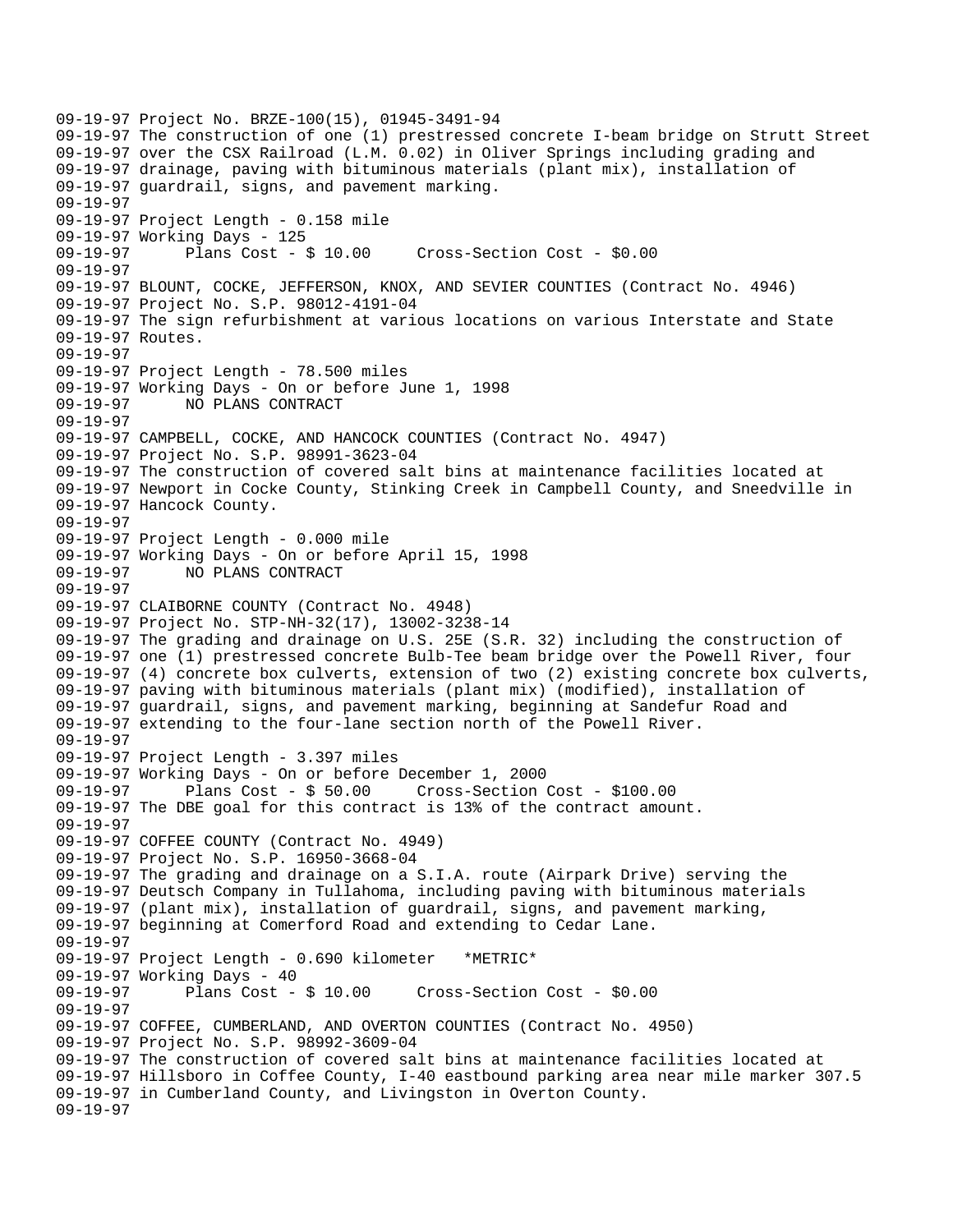09-19-97 Project Length - 0.000 mile 09-19-97 Working Days - On or before April 15, 1998 NO PLANS CONTRACT 09-19-97 09-19-97 CROCKETT, HARDIN, HARDEMAN, LAKE, AND TIPTON COUNTIES (Contract No. 4951) 09-19-97 Project No. S.P. 98994-3618-04 09-19-97 The construction of covered salt bins at maintenance facilities located at 09-19-97 Covington in Tipton County, Bolivar in Hardeman County, Crump in Hardin County, 09-19-97 Alamo in Crockett County, and Wynnburg in Lake County. 09-19-97 09-19-97 Project Length - 0.000 mile 09-19-97 Working Days - On or before April 15, 1998 09-19-97 NO PLANS CONTRACT 09-19-97 09-19-97 DAVIDSON COUNTY (Contract No. 4952) 09-19-97 Project No. IM-24-1(71)59, 19002-3168-44 09-19-97 The grading and drainage on I-24 including the widening of the existing 09-19-97 prestressed concrete box beam bridge on I-24 over Bell Road, construction of 09-19-97 one (1) prestressed concrete Bulb-Tee beam bridge on Old Franklin Road over 09-19-97 I-24, one (1) welded plate girder bridge on Old Hickory Boulevard over I-24, 09-19-97 one (1) reinforced concrete cantilever retaining wall, two (2) concrete slab 09-19-97 bridges, extension of one (1) existing concrete box culvert, concrete and 09-19-97 bridge deck repairs, paving with bituminous materials (plant mix) (polymer 09-19-97 modified), cold planing, storm sewer construction, installation of concrete 09-19-97 curb, sidewalk, guardrail, concrete median barrier, fence, signs, signals, 09-19-97 snowplowable reflective markers, and pavement marking beginning 0.22 mile 09-19-97 west of S.R. 254 (Bell Road) and extending to the Rutherford County line. 09-19-97 09-19-97 Project Length - 3.876 miles 09-19-97 Working Days - On or before May 15, 1999 (See Special Provision 108B) 09-19-97 Plans Cost - \$100.00 Cross-Section Cost - \$100.00 09-19-97 The DBE goal for this contract is 14% of the contract amount. 09-19-97 09-19-97 DYER COUNTY (Contract No. 4953) 09-19-97 Project No. S.P. 23001-4163-04 09-19-97 The improvement of the wastewater treatment plant at the I-155 Welcome Station. 09-19-97 09-19-97 Project Length - 0.000 mile 09-19-97 Working Days - On or before September 1, 1998 09-19-97 Plans Cost - \$ 10.00 Cross-Section Cost - NA 09-19-97 09-19-97 FAYETTE COUNTY (Contract No. 4954) 09-19-97 Project No. BR-STP-57(16), 24006-3239-94 09-19-97 The construction of one (1) prestressed concrete I-beam bridge on S.R. 57 09-19-97 over the Wolf River (L.M. 13.44), including grading and drainage, paving with 09-19-97 bituminous materials (plant mix), installation of guardrail, and pavement 09-19-97 marking. 09-19-97 09-19-97 Project Length - 0.473 mile 09-19-97 Working Days - See Special Provision 108E Plans  $Cost - $ 10.00$  Cross-Section Cost - \$ 10.00 09-19-97 The DBE goal for this contract is 5% of the contract amount. 09-19-97 09-19-97 GREENE COUNTY (Contract No. 4955) 09-19-97 Project No. BRZE-3000(38), 30045-3404-94 09-19-97 The construction of one (1) prestressed concrete box beam bridge on Bible 09-19-97 Chapel Road over Lick Creek (L.M. 0.16) including grading and drainage, 09-19-97 paving with bituminous materials (plant mix), installation of guardrail, and 09-19-97 pavement marking. 09-19-97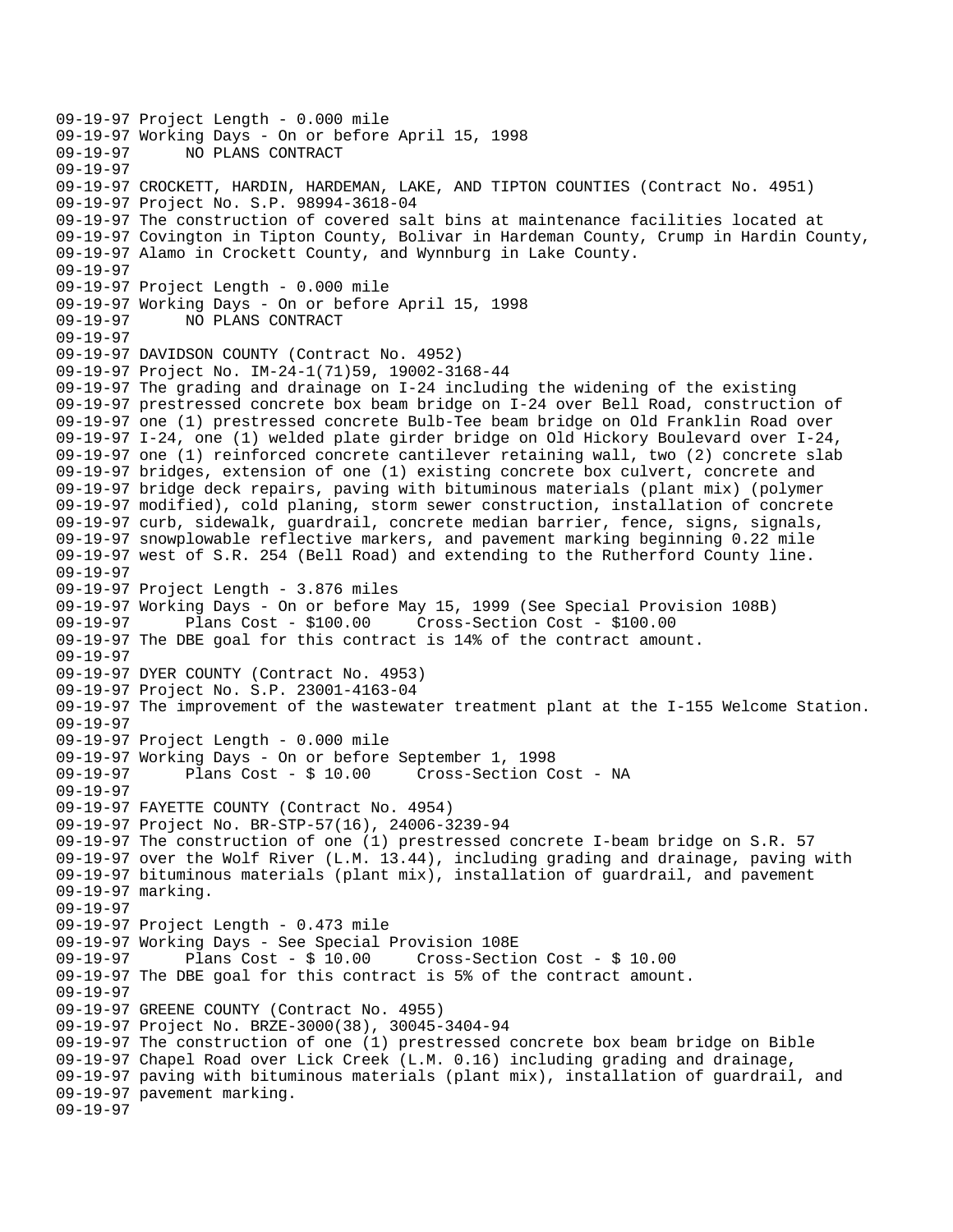09-19-97 Project Length - 0.260 kilometer \*METRIC\* 09-19-97 Working Days - 100 Cross-Section Cost - \$0.00 09-19-97 09-19-97 GRUNDY COUNTY (Contract No. 4956) 09-19-97 Project No. BR-STP-50(20), 31004-3210-94 09-19-97 The construction of one (1) concrete box bridge (2 @ 3.66 m X 3.44 m) on U.S. 09-19-97 64 (S.R. 50) over Patton Creek (L.M. 0.84) including grading and drainage, 09-19-97 paving with bituminous materials (plant mix), installation of guardrail, and 09-19-97 pavement marking. 09-19-97 09-19-97 Project Length - 0.219 kilometer \*METRIC\* 09-19-97 Working Days - 90 09-19-97 Plans Cost - \$ 10.00 Cross-Section Cost - \$0.00 09-19-97 09-19-97 HAMILTON COUNTY (Contract No. 4957) 09-19-97 Project No. S.P. 33049-3226-04 09-19-97 The slide repair on S.R. 148 (Lookout Mountain Scenic Highway) near the Lookout 09-19-97 Mountain City Limits in Chickamauga and Chattanooga National Military Park 09-19-97 (L.M. 1.45) including construction of one (1) soldier pile retaining wall, 09-19-97 grading and drainage, paving with bituminous materials (plant mix), relocation 09-19-97 of existing signal equipment, installation of rip-rap, guardrail, and pavement 09-19-97 marking. 09-19-97 09-19-97 Project Length - 0.135 kilometer \*METRIC\* 09-19-97 Working Days - On or before April 15, 1998 (See Special Provision 108B) 09-19-97 Plans Cost - \$ 10.00 Cross-Section Cost - \$0.00 09-19-97 09-19-97 JACKSON COUNTY (Contract No. 4958) 09-19-97 Project No. BR-STP-262(6), 44017-3409-94 09-19-97 The construction of two (2) prestressed concrete box beam bridges on S.R. 262 09-19-97 (Wartrace Creek Road) over Wartrace Creek (L.M. 1.22 and L.M. 2.33) including 09-19-97 grading and drainage, paving with bituminous materials (plant mix), 09-19-97 installation of guardrail, and pavement marking. 09-19-97 09-19-97 Project Length - 0.607 kilometer \*METRIC\* 09-19-97 Working Days - On or before December 1, 1998 09-19-97 Plans Cost - \$ 25.00 Cross-Section Cost - \$ 10.00 09-19-97 The DBE goal for this contract is 6% of the contract amount. 09-19-97 09-19-97 KNOX COUNTY (Contract No. 4959) 09-19-97 Project No. S.P. 47039-3223-04 09-19-97 The grading and drainage on S.R. 131 (Lovell Road) including construction of 09-19-97 one (1) concrete box culvert, two (2) concrete retaining walls, paving with 09-19-97 bituminous materials (plant mix) (modified), cold planing, storm sewer 09-19-97 construction, installation of concrete curb and gutter, sidewalk, guardrail, 09-19-97 fence, signals, signs, and pavement marking, beginning 250 meters south of S.R. 09-19-97 1 (Kingston Pike) and extending to the interchange with I-40/I-75. 09-19-97 09-19-97 Project Length - 1.589 kilometers \*METRIC\* 09-19-97 Working Days - 200 09-19-97 Plans Cost - \$ 25.00 Cross-Section Cost - \$ 10.00 09-19-97 The DBE goal for this contract is 4% of the contract amount. 09-19-97 09-19-97 LOUDON AND ROANE COUNTIES (Contract No. 4960) 09-19-97 Project No. S.P. 98012-4292-04 09-19-97 The installation of signs on various routes in Loudon and Roane Counties. 09-19-97 09-19-97 Project Length - 211.530 miles 09-19-97 Working Days - On or before May 1, 1998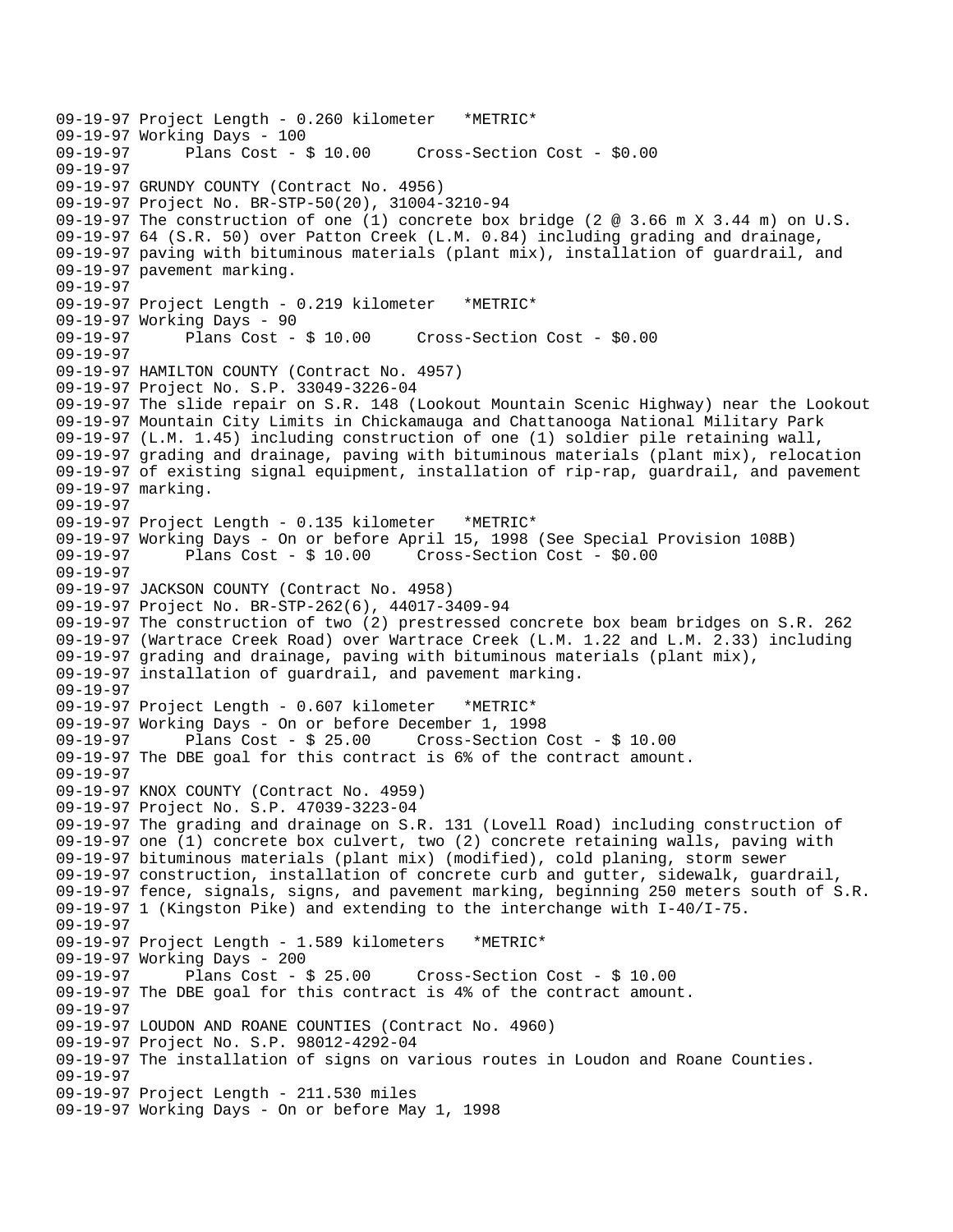09-19-97 NO PLANS CONTRACT 09-19-97 09-19-97 MCNAIRY COUNTY (Contract No. 4961) 09-19-97 Project No. BRZE-5500(26), 55945-3498-94 09-19-97 The construction of one (1) prestressed concrete box beam bridge on Wolf Pen 09-19-97 Road over the Hatchie River (L.M. 6.11) including grading and drainage, paving 09-19-97 with bituminous materials (plant mix), installation of guardrail, and pavement 09-19-97 marking. 09-19-97 09-19-97 Project Length - 0.156 mile 09-19-97 Working Days - 115 09-19-97 Plans Cost - \$ 10.00 Cross-Section Cost - \$0.00 09-19-97 09-19-97 MORGAN COUNTY (Contract No. 4962) 09-19-97 Project No. BR-STP-299(2), 65017-3220-94 09-19-97 The construction of one (1) prestressed concrete Bulb-Tee bridge on S.R. 299 09-19-97 over the Emory River (L.M. 9.89) in Oakdale, including construction of two (2) 09-19-97 reinforced concrete retaining walls, grading and drainage, paving with 09-19-97 bituminous materials (plant mix), cold planing, installation of guardrail, 09-19-97 signs, lighting, and pavement marking. 09-19-97 09-19-97 Project Length - 0.282 mile 09-19-97 Working Days - 225 09-19-97 Plans Cost - \$ 25.00 Cross-Section Cost - \$ 10.00 09-19-97 The DBE goal for this contract is 2% of the contract amount. 09-19-97 09-19-97 OBION COUNTY (Contract No. 4963) 09-19-97 Project No. BR-STP-21(3), 66009-3218-94 09-19-97 The construction of one (1) concrete box bridge (3 @ 5.5m X 4.6 m) on S.R. 21 09-19-97 over Mill Creek (L.M. 12.64) including grading and drainage, paving with 09-19-97 bituminous materials (plant mix), cold planing, installation of guardrail, 09-19-97 and pavement marking. 09-19-97 09-19-97 Project Length - 0.388 kilometer \*METRIC\* 09-19-97 Working Days - 125 09-19-97 Plans Cost - \$ 10.00 Cross-Section Cost - \$0.00 09-19-97 09-19-97 OVERTON COUNTY (Contract No. 4964) 09-19-97 Project No. S.P. 67945-4243-04 09-19-97 The repair of the bridge on S.R. 52 over Means Creek (L.M. 17.62) including 09-19-97 concrete repairs, bridge deck overlay, paving with bituminous materials 09-19-97 (plant mix), cold planing, installation of guardrail, and pavement marking. 09-19-97 09-19-97 Project Length - 0.000 mile 09-19-97 Working Days - 75<br>09-19-97 Plans Cost - \$ 3.00 09-19-97 Plans Cost - \$ 3.00 Cross-Section Cost - \$0.00 09-19-97 09-19-97 POLK COUNTY (Contract No. 4965) 09-19-97 Project No. S.P. 70945-4269-04 09-19-97 The repair of the bridges on U.S. 411 (S.R. 33) over the C.S.X. Railroad (L.M. 09-19-97 12.58) and on S.R. 163 over the C.S.X. Railroad (L.M. 0.30) including concrete, 09-19-97 expansion joint, foundation, and bridge deck repairs, bridge deck overlay, 09-19-97 repainting existing steel structure, overlay with bituminous materials (plant 09-19-97 mix), cold planing, installation of guardrail, and pavement marking. 09-19-97 09-19-97 Project Length - 0.000 kilometer \*METRIC\* 09-19-97 Working Days - On or before June 30, 1998 Cross-Section Cost - NA 09-19-97 09-19-97 SHELBY COUNTY (Contract No. 4966)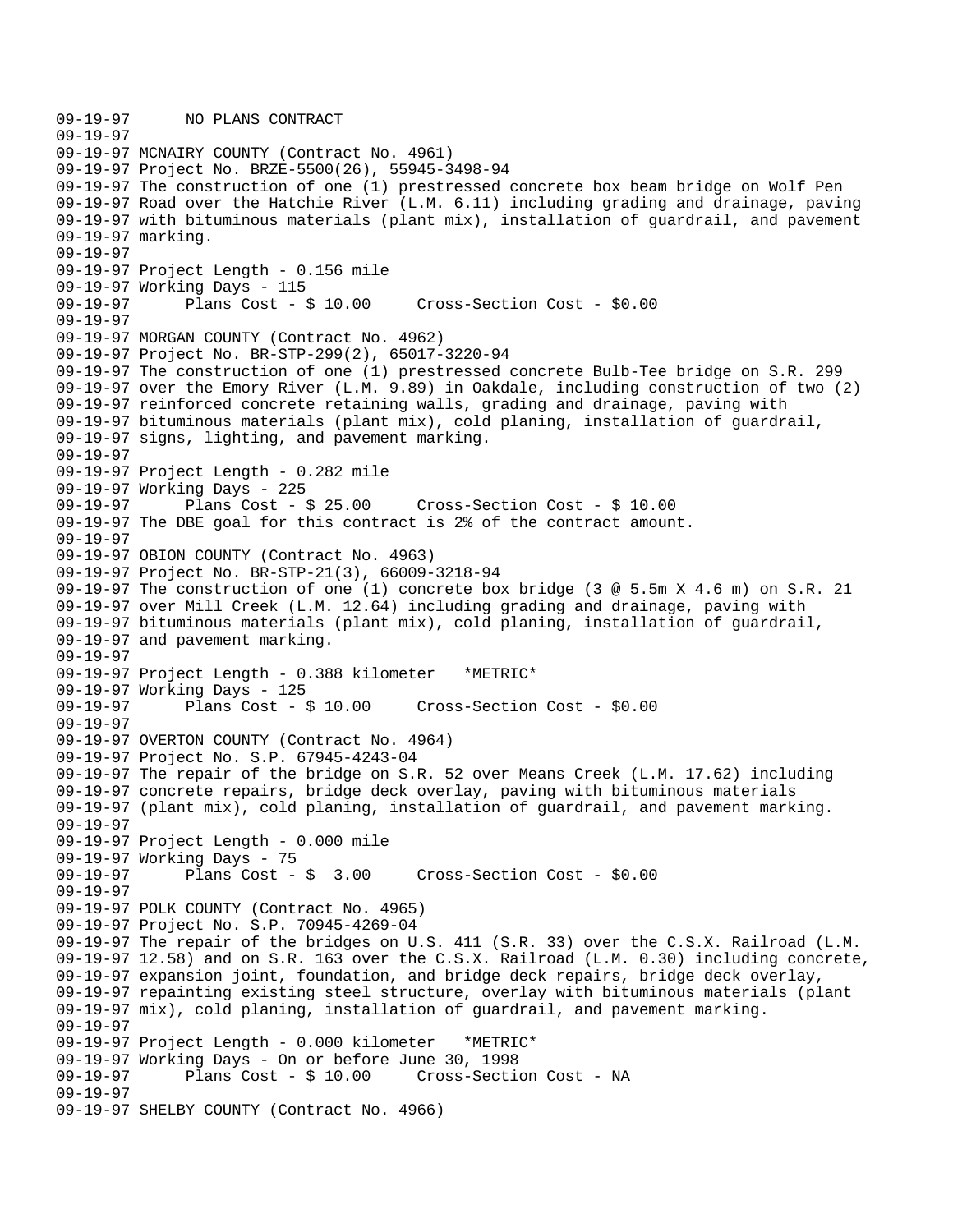09-19-97 Project No. BR-STP-205(10), 79034-3209-94 09-19-97 The construction of one (1) prestressed concrete I-beam bridge on S.R. 205 09-19-97 over the overflow of the Wolf River (L.M. 2.83) including grading and 09-19-97 drainage, paving with bituminous materials (plant mix), installation of 09-19-97 guardrail, and pavement marking. 09-19-97 09-19-97 Project Length - 0.265 kilometer \*METRIC\* 09-19-97 Working Days - 150 09-19-97 Plans Cost - \$ 10.00 Cross-Section Cost - \$0.00 09-19-97 The DBE goal for this contract is 6% of the contract amount. 09-19-97 09-19-97 SHELBY COUNTY (Contract No. 4967) 09-19-97 Project No. S.P. 79040-3216-04 09-19-97 The grading and drainage on S.R. 175 (Byhalia Road) including construction of 09-19-97 one (1) prestressed concrete I-beam bridge, paving with either a mineral 09-19-97 aggregate base or a portland cement treated aggregate base and bituminous 09-19-97 materials (plant mix), installation of concrete curb and gutter, guardrail, 09-19-97 signs, and pavement marking, beginning 0.09 mile north of S.R. 385 (Nonconnah 09-19-97 Parkway) to 0.19 mile north of Nonconnah Creek. 09-19-97 09-19-97 Project Length - 0.384 mile 09-19-97 Working Days - On or before December 1, 1998 09-19-97 Plans Cost - \$ 10.00 Cross-Section Cost - \$0.00 09-19-97 The DBE goal for this contract is 4% of the contract amount. 09-19-97 09-19-97 SMITH COUNTY (Contract No. 4968) 09-19-97 Project No. BR-STP-85(9), 80007-3224-94 09-19-97 The construction of one (1) concrete slab culvert (2 @ 10' X 4') on S.R. 85 09-19-97 over Hoggtown Branch (L.M. 3.38) including grading and drainage, paving with 09-19-97 bituminous materials (plant mix), installation of guardrail, and pavement 09-19-97 marking. 09-19-97 09-19-97 Project Length - 0.056 mile 09-19-97 Working Days - On or before May 1, 1998 Plans  $Cost - $ 10.00$  Cross-Section Cost -  $$0.00$ 09-19-97 09-19-97 SMITH COUNTY (Contract No. 4969) 09-19-97 Project No. S.P. 80001-4163-04 09-19-97 The improvement of the wastewater treatment plant at the I-40 Welcome Station. 09-19-97 09-19-97 Project Length - 0.000 mile 09-19-97 Working Days - On or before July 1, 1998 09-19-97 Plans Cost - \$ 10.00 Cross-Section Cost - NA 09-19-97 09-19-97 SMITH, MACON, AND TROUSDALE COUNTIES (Contract No. 4971) 09-19-97 Project No. S.P. 98993-3612-04 09-19-97 The construction of covered salt bins at maintenance facilities located at 09-19-97 junction of I-40 and S.R. 53 in Smith County, Lafayette in Macon County, and 09-19-97 Hartsville in Trousdale County. 09-19-97 09-19-97 Project Length - 0.000 mile 09-19-97 Working Days - On or before April 15, 1998 09-19-97 NO PLANS CONTRACT 09-19-97 09-19-97 UNICOI COUNTY (Contract No. 4972) 09-19-97 Project No. S.P. 86950-3605-04 09-19-97 The grading and drainage on a S.I.A. route (Industrial Drive South) serving 09-19-97 Erwin Modular Structures in Erwin, including construction of two (2) concrete 09-19-97 slab bridges (1 - 2 @ 4.572 m X 2.143 m, 1 - 2 @ 4.572 m X 2.743 m), paving 09-19-97 with bituminous materials (plant mix), installation of guardrail, and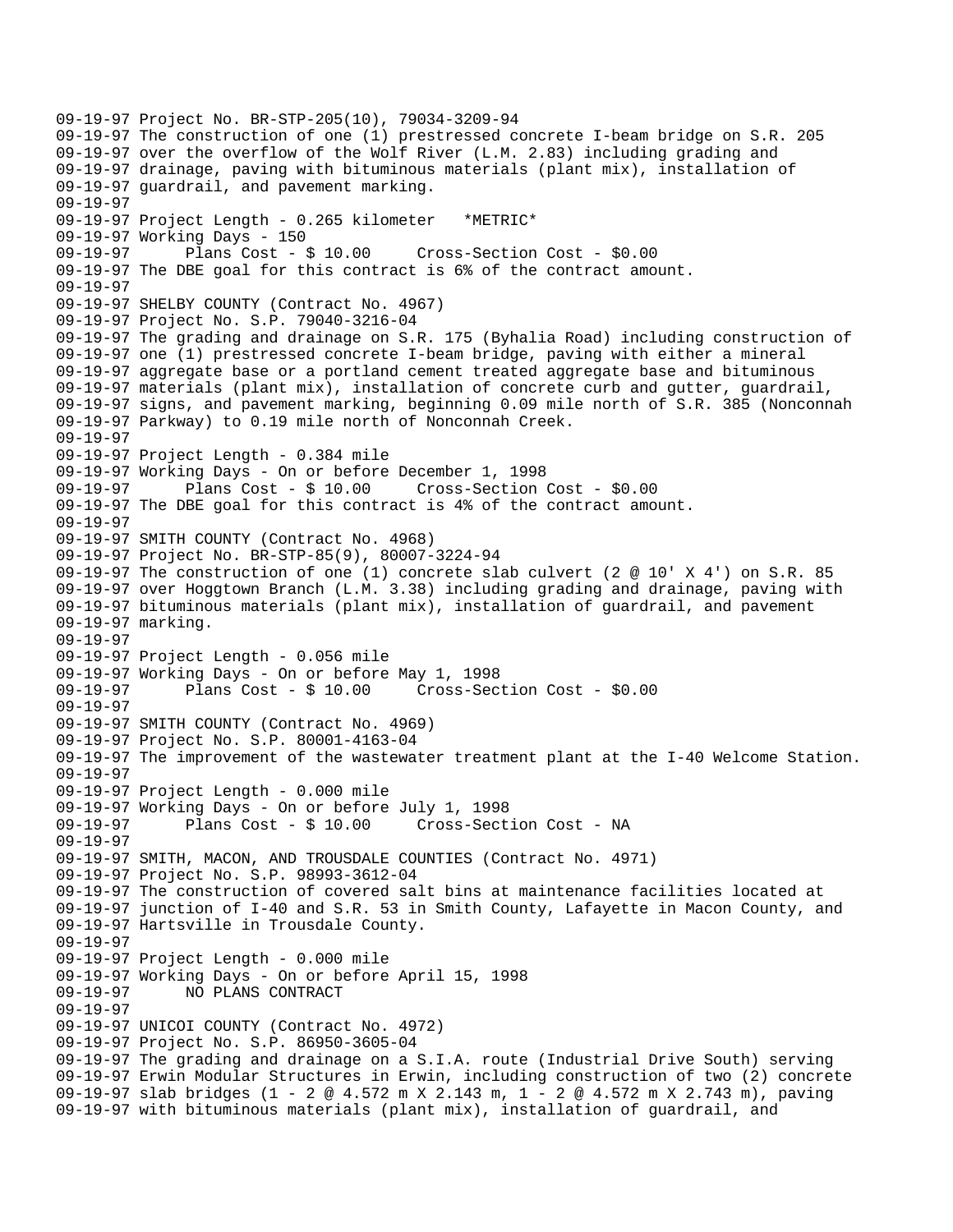```
09-19-97 pavement marking. 
09-19-97 
09-19-97 Project Length - 0.730 kilometer *METRIC* 
09-19-97 Working Days - 75<br>09-19-97        Plans Cost - $ 10.00
                                       Cross-Section Cost - $0.00
09-19-97 
09-19-97 WARREN COUNTY (Contract No. 4973) 
09-19-97 Project No. STP-H-NHE-1(71), 89003-3243-94 
09-19-97 The intersection improvement on U.S. 70S Bypass (S.R. 1) with S.R. 56 (New 
09-19-97 Smithville Highway) in McMinnville including grading and drainage, paving with 
09-19-97 bituminous materials (plant mix), installation of concrete curb & gutter, 
09-19-97 sidewalk, fence, signs, signals, and pavement marking. 
09-19-97 
09-19-97 Project Length - 0.298 kilometer *METRIC* 
09-19-97 Working Days - On or before June 1, 1998 
09-19-97 Plans Cost - $ 10.00 Cross-Section Cost - $0.00 
09-19-97 
09-19-97 WARREN COUNTY (Contract No. 4974) 
09-19-97 Project No. S.P. 89004-4512-04 
09-19-97 The removal and replacement of fence on S.R. 1 beginning at Sunset Drive (L.M. 
09-19-97 11.20) and extending to S.R. 380 (L.M. 13.90). 
09-19-97 
09-19-97 Project Length - 0.000 mile 
09-19-97 Working Days - On or before January 31, 1998 
              NO PLANS CONTRACT
09-19-97 
09-19-97 WILLIAMSON COUNTY (Contract No. 4975) 
09-19-97 Project No. S.P. 94015-3221-04 
09-19-97 The grading and drainage on U.S. 431 (S.R. 106, Hillsboro Road) at the 
09-19-97 intersection with Moores Lane (relocated) and Berry's Chapel Road, including 
09-19-97 paving with bituminous materials (plant mix), installation of concrete curb 
09-19-97 and gutter, signs, signals, and pavement marking, beginning 320 feet south of 
09-19-97 Berry's Chapel Road and extending to 1,315 feet north of Berry's Chapel Road. 
09-19-97 
09-19-97 Project Length - 0.310 mile 
09-19-97 Working Days - 60 
09-19-97 Plans Cost - $ 10.00 Cross-Section Cost - $0.00 
10-31-97 DYER COUNTY (Contract No. 4953) 
10-31-97 Project No. S.P. 23001-4163-04 
10-31-97 The improvement of the wastewater treatment plant at the I-155 Welcome Station. 
10-31-97 
10-31-97 Project Length - 0.000 mile 
10-31-97 Working Days - On or before October 15, 1998 
10-31-97 Plans Cost - $ 10.00 Cross-Section Cost - NA 
10-31-97 
10-31-97 ANDERSON COUNTY (Contract No. 4976) 
10-31-97 Project No. STP-H-NHE-9(26), 01003-3228-94 
10-31-97 The intersection improvement of U.S. 25W (S.R. 9) with S.R. 61 in Clinton 
10-31-97 including grading, drainage and paving. 
10-31-97 
10-31-97 Project Length - 0.300 kilometer *METRIC* 
10-31-97 Working Days - On or before July 1, 1998 
10-31-97 Plans Cost - $ 10.00 Cross-Section Cost - $0.00 
10-31-97 The DBE goal for this contract is 10% of the contract amount. 
10-31-97 
10-31-97 ANDERSON, BLOUNT, CAMPBELL, CARTER, COCKE, GRAINGER, GREENE, HAMBLEN, 
10-31-97 JEFFERSON, KNOX, LOUDON, MONROE, ROANE, SEVIER, SULLIVAN, UNICOI, 
10-31-97 AND WASHINGTON COUNTIES (Contract No. 4977) 
10-31-97 Project No. S.P. 98012-4197-04
```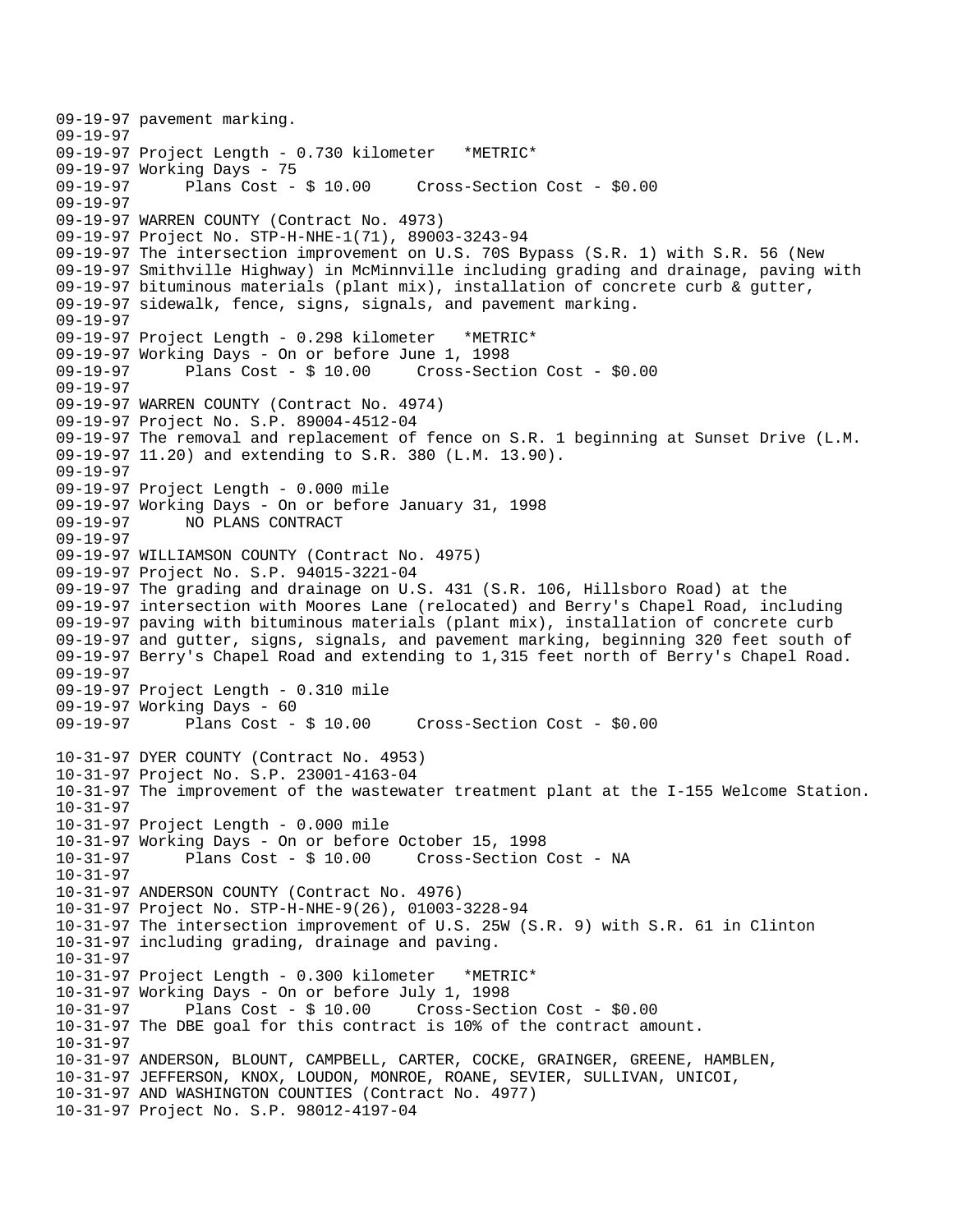10-31-97 The random on call guardrail repair on various Interstate and State Routes. 10-31-97 10-31-97 Project Length - 1208.240 miles 10-31-97 Working Days - On or before December 31, 1998 (See Special Provision 108B) 10-31-97 NO PLANS CONTRACT 10-31-97 10-31-97 ANDERSON, CAMPBELL, COCKE, JEFFERSON, KNOX, AND SEVIER COUNTIES (Contract 10-31-97 No. 4978) 10-31-97 Project No. S.P. 98012-4198-04 10-31-97 The removal and replacement of fence on various Interstate Routes and on S.R. 10-31-97 115 in Knox County. 10-31-97 10-31-97 Project Length - 0.000 mile 10-31-97 Working Days - On or before December 31, 1998 10-31-97 NO PLANS CONTRACT  $10 - 31 - 97$ 10-31-97 BEDFORD, CHEATHAM, DAVIDSON, DICKSON, GILES, HICKMAN, HUMPHREYS, MARSHALL, 10-31-97 MAURY, MONTGOMERY, ROBERTSON, RUTHERFORD, SMITH, SUMNER, WILLIAMSON, AND 10-31-97 WILSON COUNTIES (Contract No. 4979) 10-31-97 Project No. S.P. 98034-4193-04 10-31-97 The random on call guardrail repair on various Interstate and State Routes. 10-31-97 10-31-97 Project Length - 629.550 miles 10-31-97 Working Days - On or before December 31, 1998 (See Special Provision 108B) 10-31-97 NO PLANS CONTRACT 10-31-97  10-31-97 BENTON, CARROLL, DECATUR, FAYETTE, HAYWOOD, HENDERSON, MADISON, AND SHELBY 10-31-97 COUNTIES (Contract No. 4980) 10-31-97 Project No. S.P. 98043-4174-04 10-31-97 The random on call guardrail repair on various Interstate and State Routes. 10-31-97 10-31-97 Project Length - 362.050 miles 10-31-97 Working Days - On or before December 31, 1998 (See Special Provision 108B) 10-31-97 NO PLANS CONTRACT 10-31-97 10-31-97 BRADLEY, COFFEE, CUMBERLAND, GRUNDY, HAMILTON, MCMINN, MARION, AND PUTNAM 10-31-97 COUNTIES (Contract No. 4981) 10-31-97 Project No. S.P. 98023-4112-04 10-31-97 The random on call guardrail repair on various Interstate and State Routes. 10-31-97 10-31-97 Project Length - 460.240 miles 10-31-97 Working Days - On or before December 31, 1998 (See Special Provision 108B) 10-31-97 NO PLANS CONTRACT 10-31-97 10-31-97 COFFEE COUNTY (Contract No. 4982) 10-31-97 Project No. BR-STP-1030(4), 16016-3403-94 10-31-97 The construction of a concrete box beam bridge on West Lincoln Street over 10-31-97 Rock Creek (L.M. 3.34) in Tullahoma including grading, drainage and paving. 10-31-97 10-31-97 Project Length - 0.104 kilometer \*METRIC\* 10-31-97 Working Days - 100 10-31-97 Plans Cost - \$ 10.00 Cross-Section Cost - \$0.00 10-31-97 The DBE goal for this contract is 10% of the contract amount. 10-31-97 10-31-97 DAVIDSON COUNTY (Contract No. 4983) 10-31-97 Project No. S.P. 19947-4204-04 10-31-97 The repair of the bridges on Trinity Lane over S.R. 6 (Ellington Parkway) (L.M. 10-31-97 1.02) and on Due West Avenue over I-65 (L.M. 1.16) including repainting steel 10-31-97 structure and paving. 10-31-97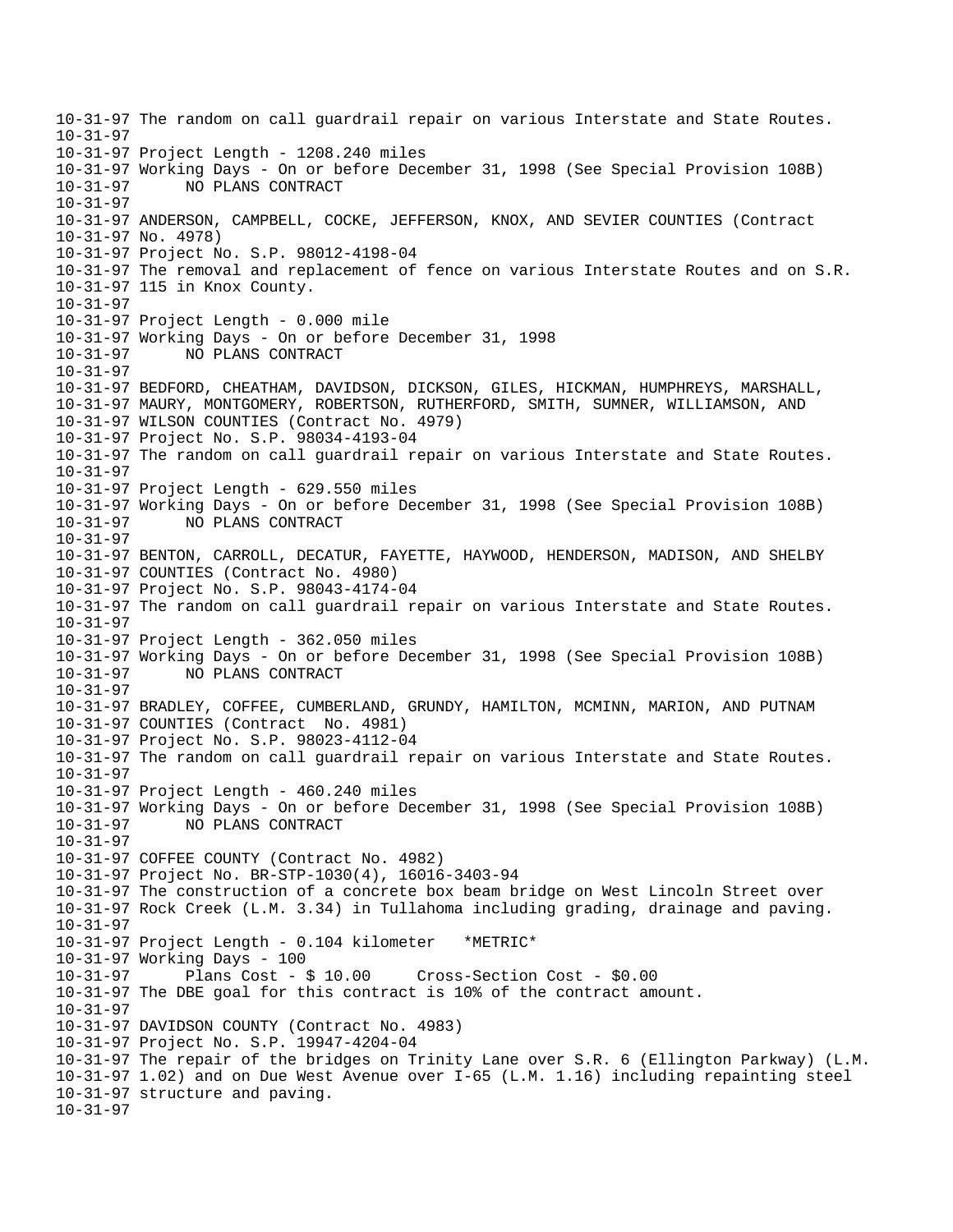10-31-97 Project Length - 0.000 kilometer \*METRIC\* 10-31-97 Working Days - On or before June 30, 1998 (See Special Provision 108B) Cross-Section Cost - NA 10-31-97 10-31-97 DAVIDSON AND SUMNER COUNTIES (Contract No. 4984) 10-31-97 Project No. S.P. 98034-4282-04 10-31-97 The repair of the bridges on S.R. 386 (Vietnam Veterans Boulevard) over Mansker 10-31-97 Creek (L.M. 2.29) in Davidson County and Centerpoint Road (L.M. 0.42) and 10-31-97 connector road (L.M. 0.91) in Sumner County. 10-31-97 10-31-97 Project Length - 0.000 mile 10-31-97 Working Days - On or before June 30, 1998 (See Special Provision 108B) 10-31-97 Plans Cost - \$ 10.00 Cross-Section Cost - NA 10-31-97 10-31-97 DYER AND OBION COUNTIES (Contract No. 4985) 10-31-97 Project No. S.P. 98043-4206-04 10-31-97 The scour repair at the bridges on S.R. 211 over Cool Springs Creek (L.M. 10-31-97 15.69) in Dyer County and over Mill Creek (L.M. 8.26) in Obion County. 10-31-97 10-31-97 Project Length - 0.000 mile 10-31-97 Working Days - 30 10-31-97 NO PLANS CONTRACT 10-31-97  10-31-97 FAYETTE AND HARDEMAN COUNTIES (Contract No. 4986) 10-31-97 Project No. S.P. 98043-4208-04 10-31-97 The scour repair at the bridges on S.R. 76 over Big Muddy Creek (L.M. 20.16) in 10-31-97 Fayette County and on S.R. 15 over Wade Creek (L.M. 23.45) in Hardeman County. 10-31-97 10-31-97 Project Length - 0.000 mile 10-31-97 Working Days - 30 10-31-97 NO PLANS CONTRACT 10-31-97 10-31-97 GRUNDY COUNTY (Contract No. 4987) 10-31-97 Project No. S.P. 31001-4149-04 10-31-97 The construction of a wastewater force main and pumping station at the 10-31-97 eastbound and westbound I-24 Welcome Centers near Monteagle. 10-31-97 10-31-97 Project Length - 0.000 mile 10-31-97 Working Days - On or before April 1, 1998 10-31-97 Plans Cost - \$ 10.00 Cross-Section Cost - NA  $10 - 31 - 97$ 10-31-97 HAMILTON COUNTY (Contract No. 4988) 10-31-97 Project No. S.P. 33947-4241-04 10-31-97 The repair of the bridges on S.R. 2 over S.R. 153 (L.M. 16.82), on S.R. 319 10-31-97 over Amnicola Highway (L.M. 0.03), over the Southern Railroad and frontage 10-31-97 road (L.M. 0.12), over the Southern Railroad (L.M. 0.70) and over TVA access 10-31-97 road (L.M. 1.28), and on S.R. 58 over Citico Creek (L.M. 8.42). 10-31-97 10-31-97 Project Length - 0.000 mile 10-31-97 Working Days - On or before October 1, 1998 (See Special Provision 108B) Plans Cost - \$ 10.00 Cross-Section Cost - NA 10-31-97 10-31-97 HARDIN AND HENDERSON COUNTIES (Contract No. 4989) 10-31-97 Project No. S.P. 98042-4252-04 10-31-97 The scour repair at the bridges on S.R. 128 over Indian Creek (L.M. 23.55) in 10-31-97 Hardin County and on S.R. 22 over Piney Creek (L.M. 6.07) in Henderson 10-31-97 County. 10-31-97 10-31-97 Project Length - 0.000 mile 10-31-97 Working Days - 30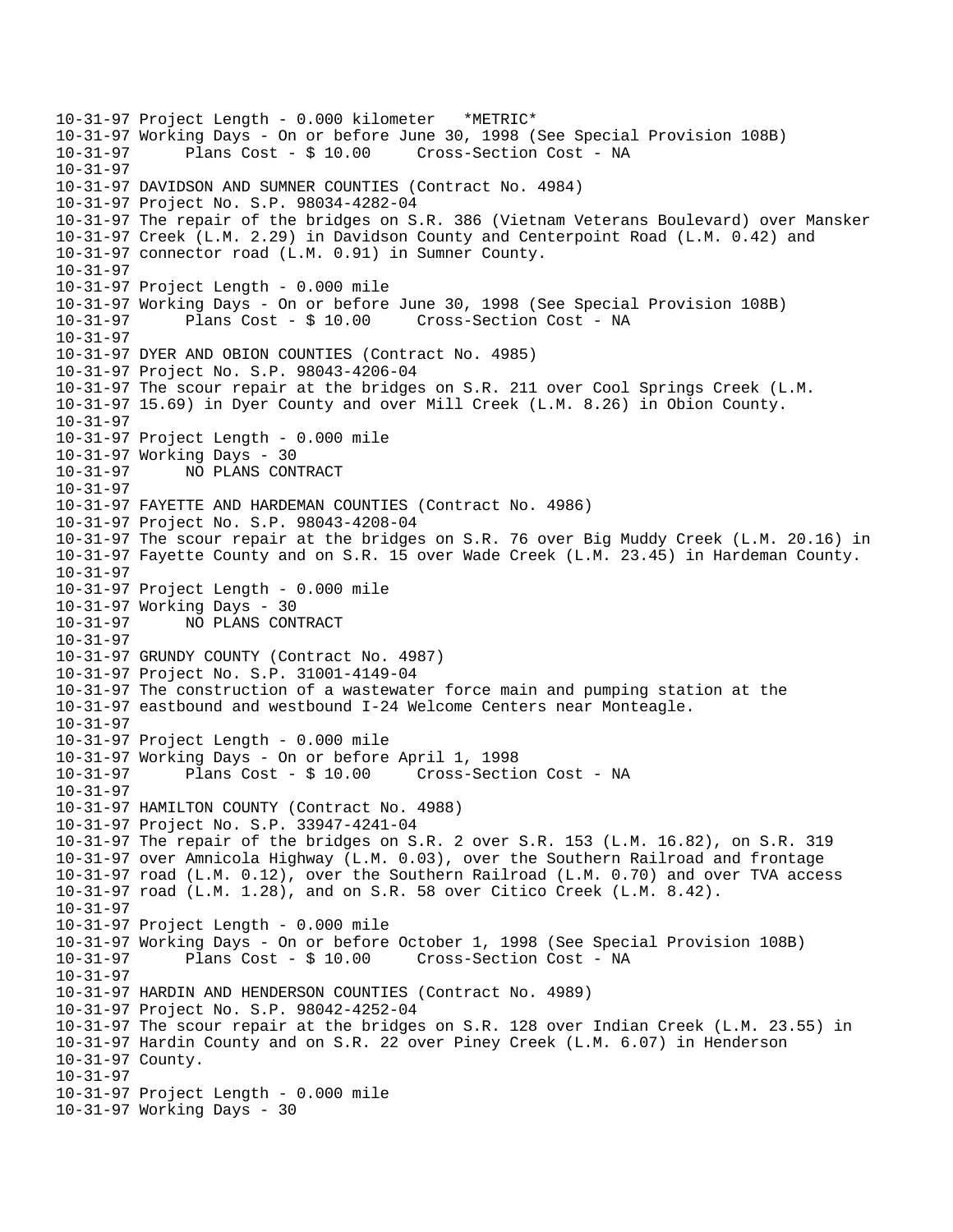10-31-97 NO PLANS CONTRACT 10-31-97 10-31-97 JEFFERSON COUNTY (Contract No. 4990) 10-31-97 Project No. S.P. 45951-3531-04 10-31-97 The grading, drainage and paving on a S.I.A. route serving Rittenhouse Paper 10-31-97 Company in Jefferson City. 10-31-97 10-31-97 Project Length - 1.175 kilometers \*METRIC\* 10-31-97 Working Days - 75 10-31-97 Plans Cost - \$ 10.00 Cross-Section Cost - \$ 10.00 10-31-97 10-31-97 KNOX COUNTY (Contract No. 4991) 10-31-97 Project No. CM-STP-9109(32), 47952-3552-54 10-31-97 The intersection improvement on Sutherland Avenue at Tobler Lane in Knoxville 10-31-97 including grading, drainage and paving. 10-31-97 10-31-97 Project Length - 0.196 mile 10-31-97 Working Days - On or before July 1, 1998 10-31-97 Plans Cost - \$ 10.00 Cross-Section Cost - \$0.00 10-31-97  10-31-97 LOUDON COUNTY (Contract No. 4993) 10-31-97 Project No. S.P. 53945-3462-04 10-31-97 The grading, drainage, and paving on S.R. 72 beginning at the entrance to the 10-31-97 Honda plant and extending to the Junction with I-75, and on a S.I.A. route 10-31-97 (Corporate Park Drive) serving Deere and Company, Inc. 10-31-97 10-31-97 Project Length - 0.845 kilometer \*METRIC\* 10-31-97 Working Days - 75 10-31-97 Plans Cost - \$ 10.00 Cross-Section Cost - \$ 10.00 10-31-97 10-31-97 MCNAIRY COUNTY (Contract No. 4994) 10-31-97 Project No. S.P. 55007-3206-04 10-31-97 The intersection improvement of S.R. 22A (Pentecostal Avenue, Saltillo Road) 10-31-97 with Main Street (Perry Street) in Milledgeville including grading, drainage 10-31-97 and paving. 10-31-97 10-31-97 Project Length - 0.284 kilometer \*METRIC\* 10-31-97 Working Days - 45 10-31-97 Plans Cost - \$ 10.00 Cross-Section Cost - \$0.00 10-31-97 10-31-97 MADISON COUNTY (Contract No. 4995) 10-31-97 Project No. BRZE-5700(36), 57094-3411-94 10-31-97 The construction of a concrete box bridge on Cotton Grove Road over Jones 10-31-97 Creek (L.M. 1.18), including grading, drainage and paving. 10-31-97 10-31-97 Project Length - 0.378 kilometer \*METRIC\* 10-31-97 Working Days - 90<br>10-31-97 Plans Cost - \$ 10.00  $Cross-Section Cost - $0.00$ 10-31-97 10-31-97 MADISON AND TIPTON COUNTIES (Contract No. 4996) 10-31-97 Project No. S.P. 57034-4204-04 10-31-97 84007-4218-04 10-31-97 10-31-97 Project No. S.P. 57034-4204-04 10-31-97 The construction of a precast concrete box culvert on S.R. 197 10-31-97 over branch (L.M. 10.06), including grading, drainage and paving. 10-31-97 10-31-97 Project Length - 0.112 kilometer 10-31-97 10-31-97 Project No. S.P. 84007-4218-04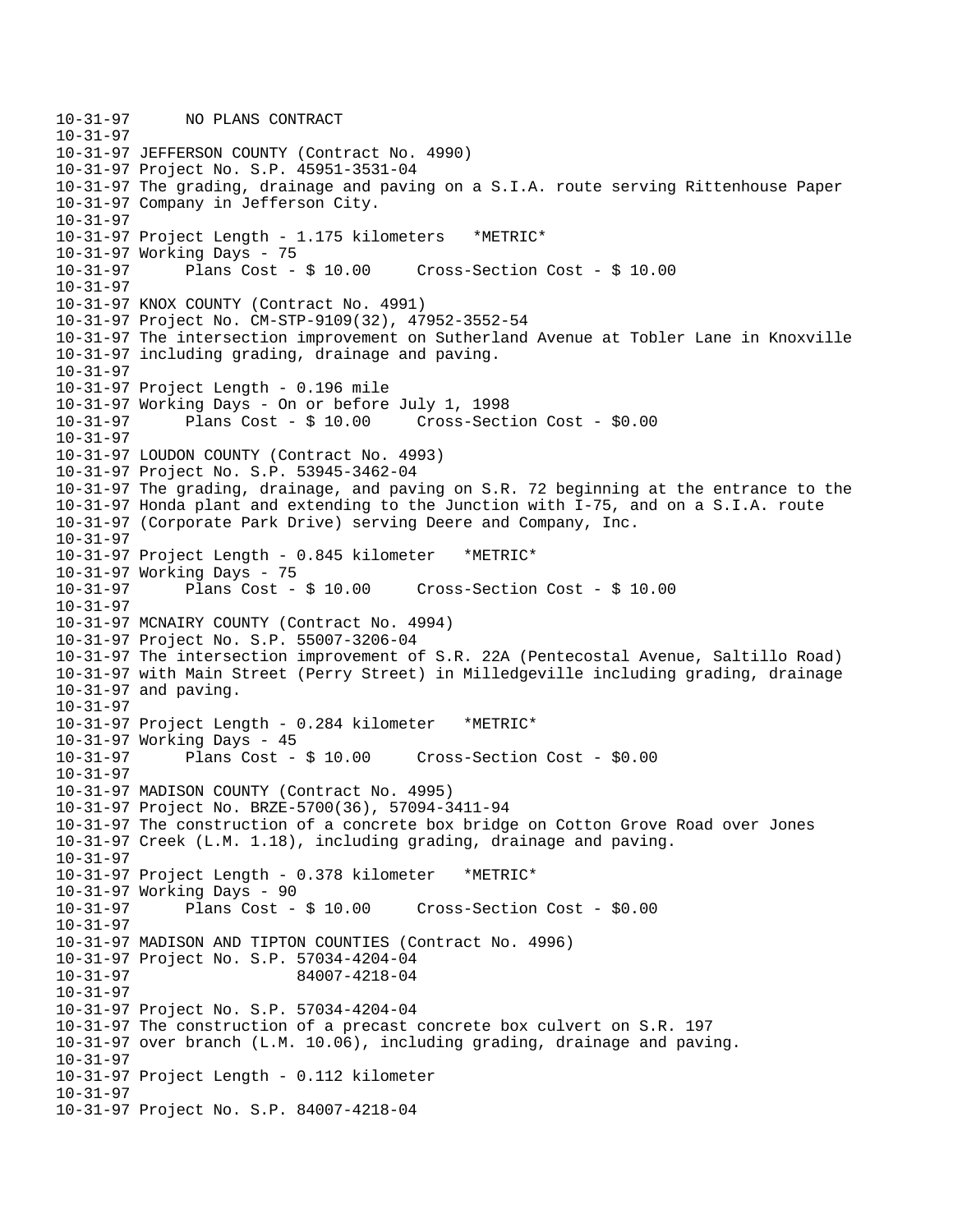10-31-97 The construction of a concrete box bridge on S.R. 59 over branch 10-31-97 (L.M. 19.00) including grading, drainage and paving. 10-31-97 10-31-97 Project Length - 0.014 kilometer 10-31-97 10-31-97 Total Project Length - 0.126 kilometer \*METRIC\* 10-31-97 Working Days - 115 (See Special Provision 108B) 10-31-97 Plans Cost - \$ 10.00 Cross-Section Cost - \$0.00 10-31-97  10-31-97 OBION COUNTY (Contract No. 4997) 10-31-97 Project No. S.P. 66008-4223-04 10-31-97 The repair of the bridges on U.S. 45W (S.R. 5) over Hoosier Creek (L.M. 13.49) 10-31-97 and overflow (L.M. 14.46). 10-31-97 10-31-97 Project Length - 0.000 mile 10-31-97 Working Days - 90 10-31-97 Plans Cost - \$ 10.00 Cross-Section Cost - NA 10-31-97 10-31-97 RHEA COUNTY (Contract No. 4998) 10-31-97 Project No. S.P. 72006-3212-04 10-31-97 The grading, drainage, paving, and construction of two (2) concrete box bridges 10-31-97 and a box culvert on S.R. 60 beginning at Five Points and extending to U.S. 27 10-31-97 (S.R. 29) in Dayton. 10-31-97 10-31-97 Project Length - 2.979 miles 10-31-97 Working Days - On or before June 1, 2000 10-31-97 Plans Cost - \$ 50.00 Cross-Section Cost - \$100.00 10-31-97 The DBE goal for this contract is 3% of the contract amount. 10-31-97 10-31-97 ROANE COUNTY (Contract No. 4999) 10-31-97 Project No. STP-M-29(26), 73008-3236-54 10-31-97 The signalization of U.S. 27 (S.R. 29, S.R. 61) with S.R. 29 (Ruritan Street) 10-31-97 in Harriman. 10-31-97 10-31-97 Project Length - 0.000 kilometer \*METRIC\* 10-31-97 Working Days - 50 10-31-97 Plans Cost - \$ 3.00 Cross-Section Cost - NA 10-31-97 10-31-97 RUTHERFORD COUNTY (Contract No. 5000) 10-31-97 Project No. CM-STP-1059(1), 75952-3729-54 10-31-97 75027-3215-04 10-31-97 10-31-97 Project No. CM-STP-1059(1), 75952-3729-54 10-31-97 The intersection improvement of Old Nashville Highway at Rock Springs Road in 10-31-97 Smyrna, including grading, drainage, construction of a concrete box bridge, 10-31-97 and paving. 10-31-97 10-31-97 Project Length - 0.179 mile 10-31-97 10-31-97 Project No. S.P. 75027-3215-04 10-31-97 The grading, drainage, construction of a concrete box beam bridge and two (2) 10-31-97 concrete box culverts, and paving on S.R. 266 (Sam Ridley Parkway), beginning 10-31-97 0.5 mile east of I-24 and extending 0.1 mile east of Threet Industrial Road. 10-31-97 10-31-97 Project Length - 2.980 miles 10-31-97 10-31-97 Total Project Length - 3.159 miles 10-31-97 Working Days - 150  $Cross-Section Cost - $ 25.00$ 10-31-97 The DBE goal for this contract is 12% of the contract amount.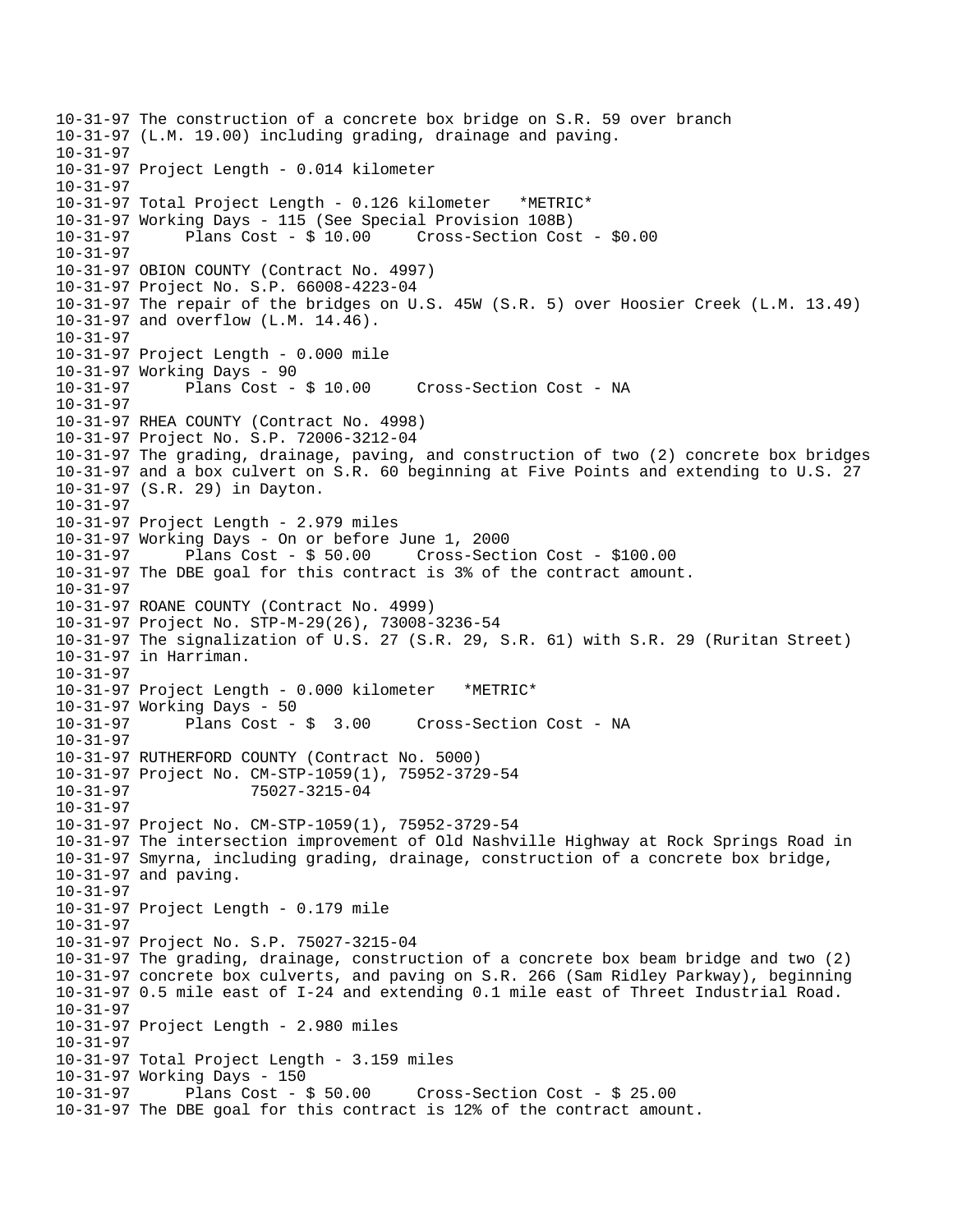```
10-31-97  
10-31-97 RUTHERFORD AND WILSON COUNTIES (Contract No. 5001) 
10-31-97 Project No. S.P. 98034-4280-04 
10-31-97 The repair of the bridges on I-840 over the West Fork of the Stones River (L.M. 
10-31-97 10.40) and the East Fork of the Stones River (L.M. 15.37) in Rutherford County 
10-31-97 and on S.R. 265 over I-840 (L.M. 10.64) in Wilson County. 
10-31-97 
10-31-97 Project Length - 0.000 mile 
10-31-97 Working Days - On or before June 30, 1998 (See Special Provision 108B) 
10-31-97 Plans Cost - $ 10.00 Cross-Section Cost - NA 
10-31-97 
10-31-97 SHELBY COUNTY (Contract No. 5002) 
10-31-97 Project No. STP-M-205(7), 79032-3215-54 
10-31-97 The grading, drainage and paving on S.R. 205 (Navy Road), beginning at the 
10-31-97 I.C.G. Railroad and extending to Easley Street. 
10-31-97 
10-31-97 Project Length - 0.175 mile 
10-31-97 Working Days - 50 
10-31-97 Plans Cost - $ 10.00 Cross-Section Cost - $0.00 
10-31-97 The DBE goal for this contract is 15% of the contract amount. 
10-31-97 
10-31-97 SHELBY COUNTY (Contract No. 5003) 
10-31-97 Project No. S.P. 79946-4207-04 
10-31-97 The repair of the bridge on Norris Road over I-240 (L.M. 2.40). 
10-31-97 
10-31-97 Project Length - 0.000 mile 
10-31-97 Working Days - On or before June 1, 1998 
10-31-97 Plans Cost - $ 10.00 Cross-Section Cost - NA 
10-31-97 
10-31-97 WASHINGTON COUNTY (Contract No. 5004) 
10-31-97 Project No. BR-STP-4810(1), 90952-3555-94 
10-31-97 The construction of a concrete slab bridge on Sinking Creek Road over Sinking 
10-31-97 Creek (L.M. 0.98), including grading, drainage and paving. 
10-31-97 
10-31-97 Project Length - 0.061 kilometer *METRIC* 
10-31-97 Working Days - 75 
10-31-97 Plans Cost - $ 10.00 Cross-Section Cost - $0.00 
10-31-97 
10-31-97 WILSON AND SMITH COUNTIES (Contract No. 5005) 
10-31-97 Project No. S.P. 95014-4316-04, 80008-4320-04 
10-31-97 The construction of six (6) precast concrete box bridges on S.R. 141 over 
10-31-97 Jennings Fork Creek (L.M. 18.24) and (L.M. 18.97) in Wilson County and over 
10-31-97 Round Lick Creek (L.M. 1.53), (L.M. 1.88), (L.M. 2.21) and (L.M. 3.98) in 
10-31-97 Smith County, including grading, drainage and paving. 
10-31-97 
10-31-97 Project Length - 0.573 mile 
10-31-97 Working Days - 90<br>10-31-97 Plans Cost - $ 10.00
                                       Cross-Section Cost - $0.00
10-31-97 
10-31-97 CAMPBELL COUNTY (Contract No. 5006) 
10-31-97 Project No. S.P. 07003-4231-04 
10-31-97 The two (2) slide corrections on U.S. 25W (S.R. 9) between L.M. 3.70 and L.M. 
10-31-97 6.00 including grading, drainage, and paving. 
10-31-97 
10-31-97 Project Length - 0.000 mile 
10-31-97 Working Days - On or before December 15, 1997 (See Special Provision 108B) 
10-31-97 NO PLANS CONTRACT 
11-21-97 BEDFORD, MARSHALL, AND MAURY COUNTIES (Contract No. 5007) 
11-21-97 Project No. S.P. 98034-4283-04
```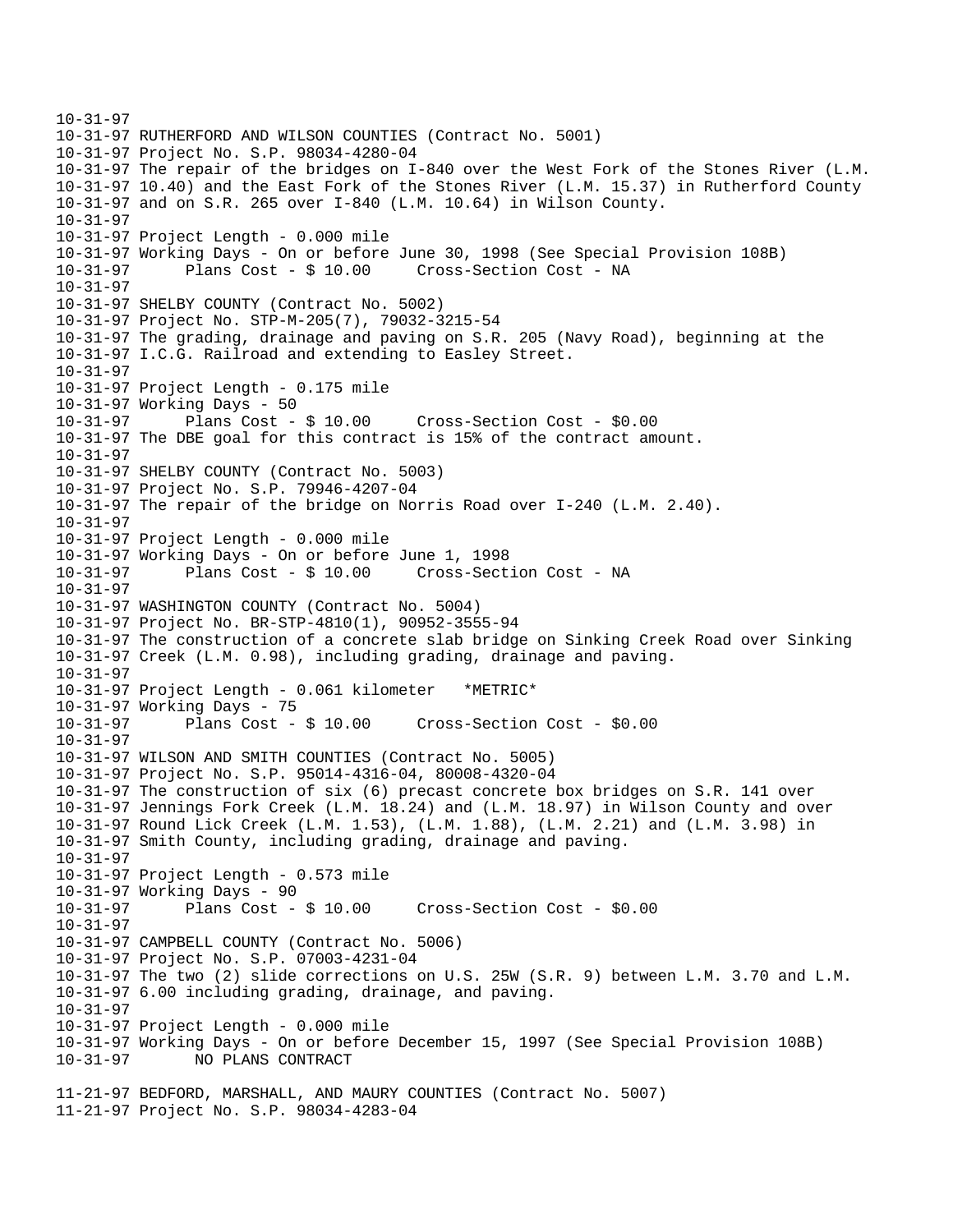11-21-97 The mowing on various State Routes.  $11 - 21 - 97$ 11-21-97 Project Length - 296.290 miles 11-21-97 Working Days - 60 (See Special Provision 108B) 11-21-97 11-21-97 BENTON AND DECATUR COUNTIES (Contract No. 5008) 11-21-97 Project No. S.P. 98043-4268-04 11-21-97 The mowing on various State Routes. 11-21-97 11-21-97 Project Length - 146.290 miles 11-21-97 Working Days - 60 (See Special Provision 108B) 11-21-97 11-21-97 BRADLEY AND POLK COUNTIES (Contract No. 5009) 11-21-97 Project No. S.P. 98023-4208-04 11-21-97 The mowing on various State Routes. 11-21-97 11-21-97 Project Length - 205.220 miles 11-21-97 Working Days - 80 (See Special Provision 108B) 11-21-97 11-21-97 CANNON AND WARREN COUNTIES (Contract No. 5010) 11-21-97 Project No. S.P. 98023-4209-04 11-21-97 The mowing on various State Routes. 11-21-97 11-21-97 Project Length - 246.090 miles 11-21-97 Working Days - 60 (See Special Provision 108B) 11-21-97 11-21-97 CARROLL, DECATUR, BENTON, FAYETTE, HAYWOOD, MADISON, AND HENDERSON COUNTIES 11-21-97 (Contract No. 5011) 11-21-97 Project No. S.P. 98043-4169-04 11-21-97 The mowing and litter removal on I-40. 11-21-97 11-21-97 Project Length - 110.830 miles 11-21-97 Working Days - On or before November 15, 1998 (See Special Provision 108B) 11-21-97 11-21-97 CHEATHAM AND ROBERTSON COUNTIES (Contract No. 5012) 11-21-97 Project No. S.P. 98034-4284-04 11-21-97 The mowing on various State Routes. 11-21-97 11-21-97 Project Length - 239.300 miles 11-21-97 Working Days - 60 (See Special Provision 108B) 11-21-97 11-21-97 CROCKETT, HAYWOOD, MADISON, CHESTER, AND HENDERSON COUNTIES (Contract 11-21-97 No. 5013) 11-21-97 Project No. S.P. 98043-4270-04 11-21-97 The mowing and litter removal on various State Routes. 11-21-97 11-21-97 Project Length - 217.400 miles 11-21-97 Working Days - On or before November 15, 1998 (See Special Provision 108B) 11-21-97  11-21-97 CUMBERLAND AND RHEA COUNTIES (Contract No. 5014) 11-21-97 Project No. S.P. 98023-4210-04 11-21-97 The mowing on various State Routes. 11-21-97 11-21-97 Project Length - 236.250 miles 11-21-97 Working Days - 80 (See Special Provision 108B) 11-21-97 11-21-97 DAVIDSON, CHEATHAM, AND WILLIAMSON COUNTIES (Contract No. 5015) 11-21-97 Project No. S.P. 98034-4185-04 11-21-97 The mowing and litter removal on various Interstate and State Routes. 11-21-97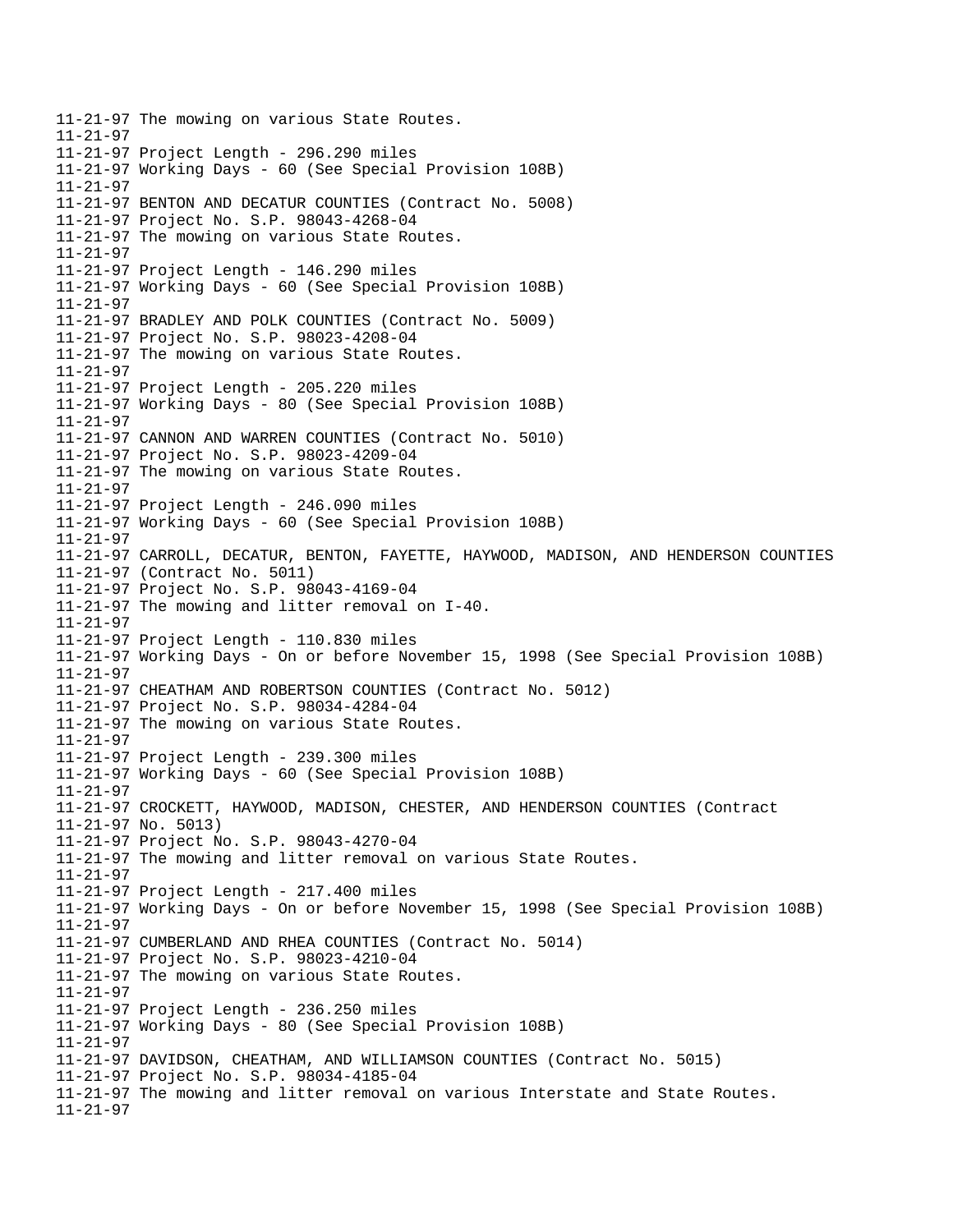11-21-97 Project Length - 118.580 miles 11-21-97 Working Days - On or before March 15, 1999 (See Special Provision 108B) 11-21-97 11-21-97 DAVIDSON COUNTY (Contract No. 5016) 11-21-97 Project No. S.P. 19947-4207-04 11-21-97 The mowing on various State Routes. 11-21-97 11-21-97 Project Length - 240.040 miles 11-21-97 Working Days - 60 (See Special Provision 108B) 11-21-97 11-21-97 DYER, GIBSON, AND OBION COUNTIES (Contract No. 5017) 11-21-97 Project No. S.P. 98043-4271-04 11-21-97 The mowing on various State Routes. 11-21-97 11-21-97 Project Length - 219.030 miles 11-21-97 Working Days - 60 (See Special Provision 108B) 11-21-97 11-21-97 HAMILTON COUNTY (Contract No. 5018) 11-21-97 Project No. S.P. 33947-4146-04 11-21-97 The mowing on various Interstate and State Routes. 11-21-97 11-21-97 Project Length - 78.480 miles 11-21-97 Working Days - 90 (See Special Provision 108B) 11-21-97 11-21-97 HOUSTON, HUMPHREYS, AND PERRY COUNTIES (Contract No. 5019) 11-21-97 Project No. S.P. 98034-4286-04 11-21-97 The mowing on various State Routes. 11-21-97 11-21-97 Project Length - 237.530 miles 11-21-97 Working Days - 60 (See Special Provision 108B) 11-21-97 11-21-97 HUMPHREYS, HICKMAN, DICKSON, WILLIAMSON, AND CHEATHAM COUNTIES 11-21-97 (Contract No. 5020) 11-21-97 Project No. S.P. 98034-4187-04 11-21-97 The mowing on I-40. 11-21-97 11-21-97 Project Length - 56.650 miles 11-21-97 Working Days - 80 (See Special Provision 108B) 11-21-97 11-21-97 JEFFERSON AND COCKE COUNTIES (Contract No. 5021) 11-21-97 Project No. S.P. 98012-4193-04 11-21-97 The mowing and litter removal on various Interstate Routes. 11-21-97 11-21-97 Project Length - 49.490 miles 11-21-97 Working Days - On or before November 15, 1998 (See Special Provision 108B) 11-21-97  11-21-97 KNOX COUNTY (Contract No. 5022) 11-21-97 Project No. S.P. 47946-4171-04 11-21-97 The litter removal on various Interstate Routes. 11-21-97 11-21-97 Project Length - 74.980 miles 11-21-97 Working Days - On or before December 31, 1998 (See Special Provision 108B) 11-21-97 11-21-97 LAWRENCE, WAYNE, AND LEWIS COUNTIES (Contract No. 5023) 11-21-97 Project No. S.P. 98034-4288-04 11-21-97 The mowing on various State Routes. 11-21-97 11-21-97 Project Length - 147.150 miles 11-21-97 Working Days - 60 (See Special Provision 108B) 11-21-97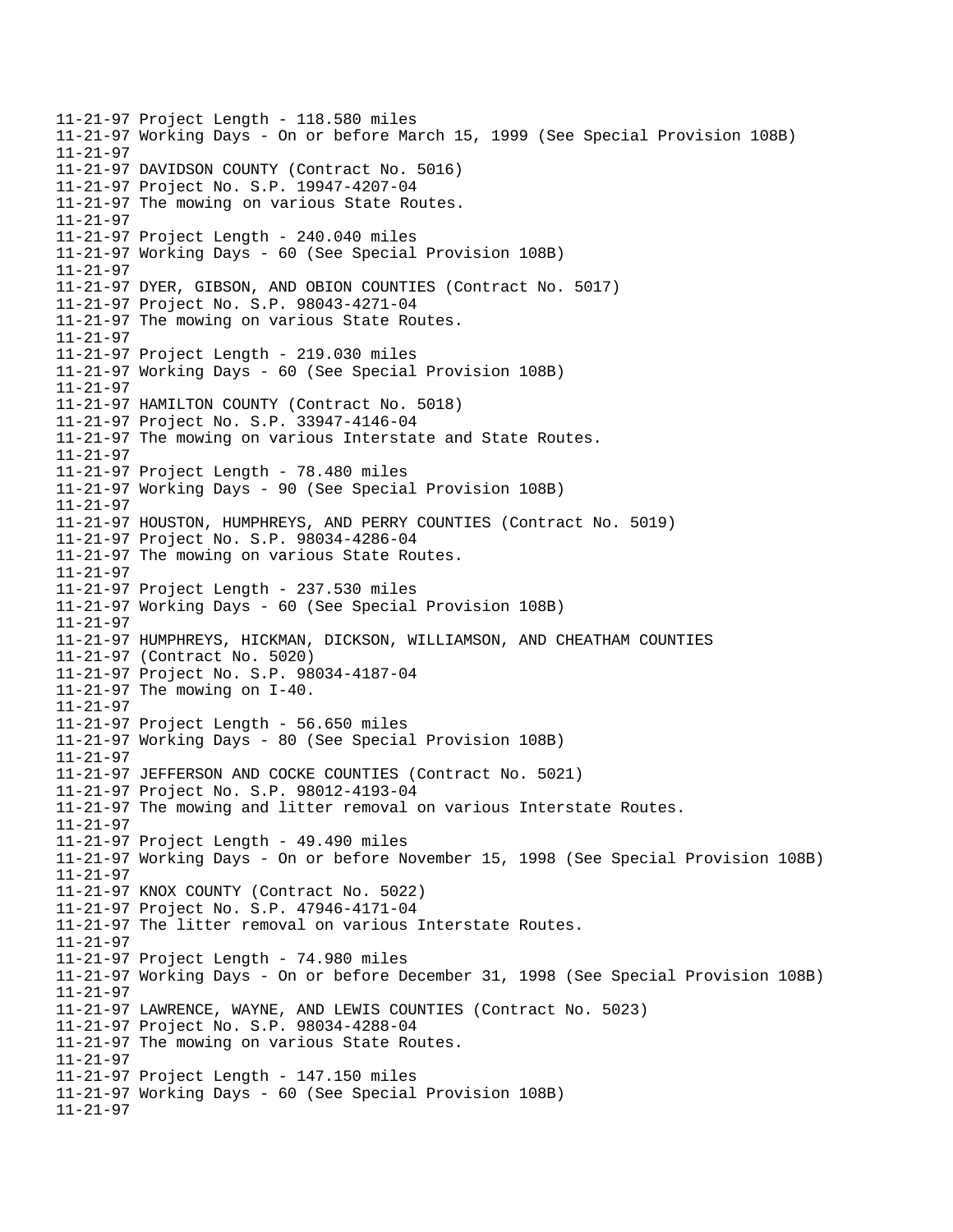11-21-97 LEWIS, WAYNE, AND PERRY COUNTIES (Contract No. 5024) 11-21-97 Project No. S.P. 98034-4289-04 11-21-97 The mowing on various State Routes. 11-21-97 11-21-97 Project Length - 206.820 miles 11-21-97 Working Days - 60 (See Special Provision 108B) 11-21-97 11-21-97 MONROE, LOUDON, AND ROANE COUNTIES (Contract No. 5025) 11-21-97 Project No. S.P. 98012-4194-04 11-21-97 The mowing and litter removal on various Interstate and State Routes. 11-21-97 11-21-97 Project Length - 89.770 miles 11-21-97 Working Days - On or before November 15, 1998 (See Special Provision 108B) 11-21-97 11-21-97 PUTNAM AND CUMBERLAND COUNTIES (Contract No. 5026) 11-21-97 Project No. S.P. 98023-4111-04 11-21-97 The mowing and litter removal on I-40 and various State Routes. 11-21-97 11-21-97 Project Length - 94.750 miles 11-21-97 Working Days - On or before November 15, 1998 (See Special Provision 108B) 11-21-97 11-21-97 RUTHERFORD AND WILLIAMSON COUNTIES (Contract No. 5027) 11-21-97 Project No. S.P. 98034-4290-04 11-21-97 The mowing on various State Routes.  $11 - 21 - 97$ 11-21-97 Project Length - 200.630 miles 11-21-97 Working Days - 80 (See Special Provision 108B) 11-21-97 11-21-97 SHELBY, TIPTON, AND LAUDERDALE COUNTIES (Contract No. 5028) 11-21-97 Project No. S.P. 98043-4273-04 11-21-97 The mowing on various State Routes. 11-21-97 11-21-97 Project Length - 144.210 miles 11-21-97 Working Days - 100 (See Special Provision 108B) 11-21-97 11-21-97 SULLIVAN AND HAWKINS COUNTIES (Contract No. 5029) 11-21-97 Project No. S.P. 98012-4195-04 11-21-97 The mowing on various Interstate and State Routes. 11-21-97 11-21-97 Project Length - 88.940 miles 11-21-97 Working Days - 80 (See Special Provision 108B) 11-21-97  11-21-97 SUMNER, MACON, AND TROUSDALE COUNTIES (Contract No. 5030) 11-21-97 Project No. S.P. 98034-4291-04 11-21-97 The mowing on various State Routes. 11-21-97 11-21-97 Project Length - 366.240 miles 11-21-97 Working Days - 60 (See Special Provision 108B) 11-21-97 11-21-97 SUMNER, ROBERTSON, CHEATHAM, AND MONTGOMERY COUNTIES (Contract No. 5031) 11-21-97 Project No. S.P. 98034-4192-04 11-21-97 The mowing on I-24 and I-65. 11-21-97 11-21-97 Project Length - 55.480 miles 11-21-97 Working Days - 80 (See Special Provision 108B) 11-21-97 11-21-97 WASHINGTON, GREENE, HAMBLEN, CARTER, AND UNICOI COUNTIES (Contract No. 5032) 11-21-97 Project No. S.P. 98012-4196-04 11-21-97 The mowing on various Interstate and State Routes. 11-21-97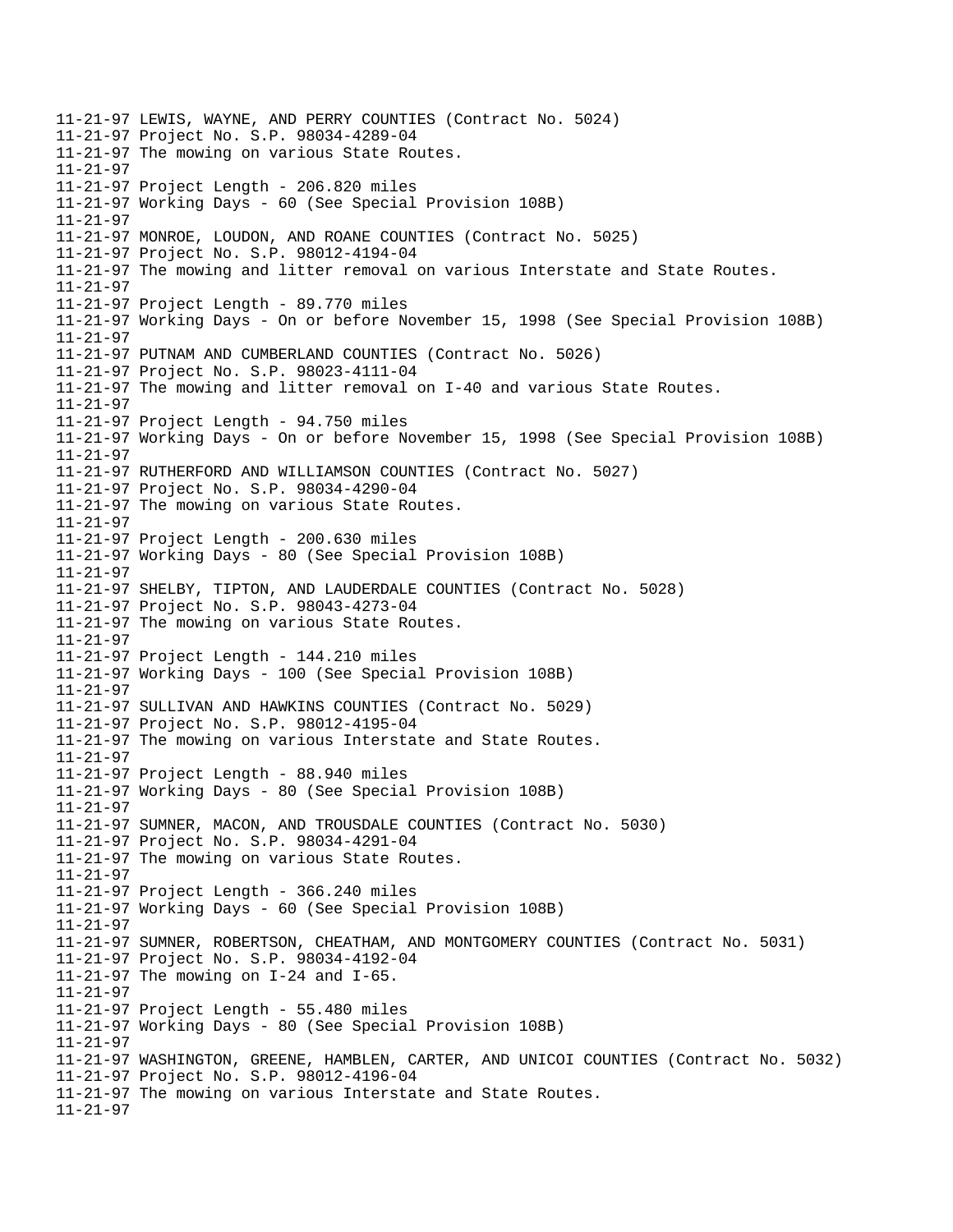11-21-97 Project Length - 111.180 miles 11-21-97 Working Days - 80 (See Special Provision 108B) 11-21-97 11-21-97 WILLIAMSON COUNTY (Contract No. 5033) 11-21-97 Project No. S.P. 94945-4276-04 11-21-97 The mowing on various State Routes. 11-21-97 11-21-97 Project Length - 176.170 miles 11-21-97 Working Days - 60 (See Special Provision 108B) 11-21-97 ALL CONTRACTS IN THIS LETTING ARE NO PLANS CONTRACTS. 12-12-97 ANDERSON, CARTER, CLAIBORNE, SCOTT, AND UNION COUNTIES (Contract No. 12-12-97 5034) 12-12-97 Project No. S.P. 98013-4101-04 12-12-97 The retracing of pavement marking lines at various locations on 12-12-97 various Interstate and State routes. 12-12-97 12-12-97 Project Length - 330.410 miles 12-12-97 Working Days - On or before August 1, 1998 (See Special Provision 12-12-97 108B) 12-12-97 NO PLANS CONTRACT 12-12-97 12-12-97 BLOUNT COUNTY (Contract No. 5035) 12-12-97 Project No. S.P. 05945-3668-04 12-12-97 The grading, drainage, paving, and construction of a concrete I-beam 12-12-97 bridge on a S.I.A. route serving Clayton Homes, Inc., beginning at 12-12-97 Alcoa Trail and extending to S.R. 33. 12-12-97 12-12-97 Project Length - 1.106 kilometers \*METRIC\* 12-12-97 Working Days - On or before October 1, 1998 12-12-97 Plans Cost - \$ 10.00 Cross-Section Cost - \$ 10.00 12-12-97 12-12-97 BRADLEY, HAMILTON, McMINN, MEIGS, AND POLK COUNTIES (Contract No. 12-12-97 5036) 12-12-97 Project No. S.P. 98023-4114-04 12-12-97 The retracing of pavement marking lines at various locations on 12-12-97 various Interstate and State routes. 12-12-97 12-12-97 Project Length - 456.050 miles 12-12-97 Working Days - On or before August 1, 1998 (See Special Provision 12-12-97 108B) 12-12-97 NO PLANS CONTRACT 12-12-97 12-12-97 CANNON, COFFEE, GRUNDY, AND WARREN COUNTIES (Contract No. 5037) 12-12-97 Project No. S.P. 98023-4115-04 12-12-97 The retracing of pavement marking lines at various locations on 12-12-97 various Interstate and State routes. 12-12-97 12-12-97 Project Length - 299.670 miles 12-12-97 Working Days - On or before August 1, 1998 (See Special Provision 12-12-97 108B) 12-12-97 NO PLANS CONTRACT 12-12-97 12-12-97 CHEATHAM COUNTY (Contract No. 5038) 12-12-97 Project No. S.P. 11010-3209-04 12-12-97 The construction of a concrete Bulb-Tee beam bridge on S.R. 112 over 12-12-97 Sycamore Creek (L.M. 4.76) including grading, drainage, and paving. 12-12-97 12-12-97 Project Length - 0.545 kilometer \*METRIC\* 12-12-97 Working Days - On or before June 30, 1999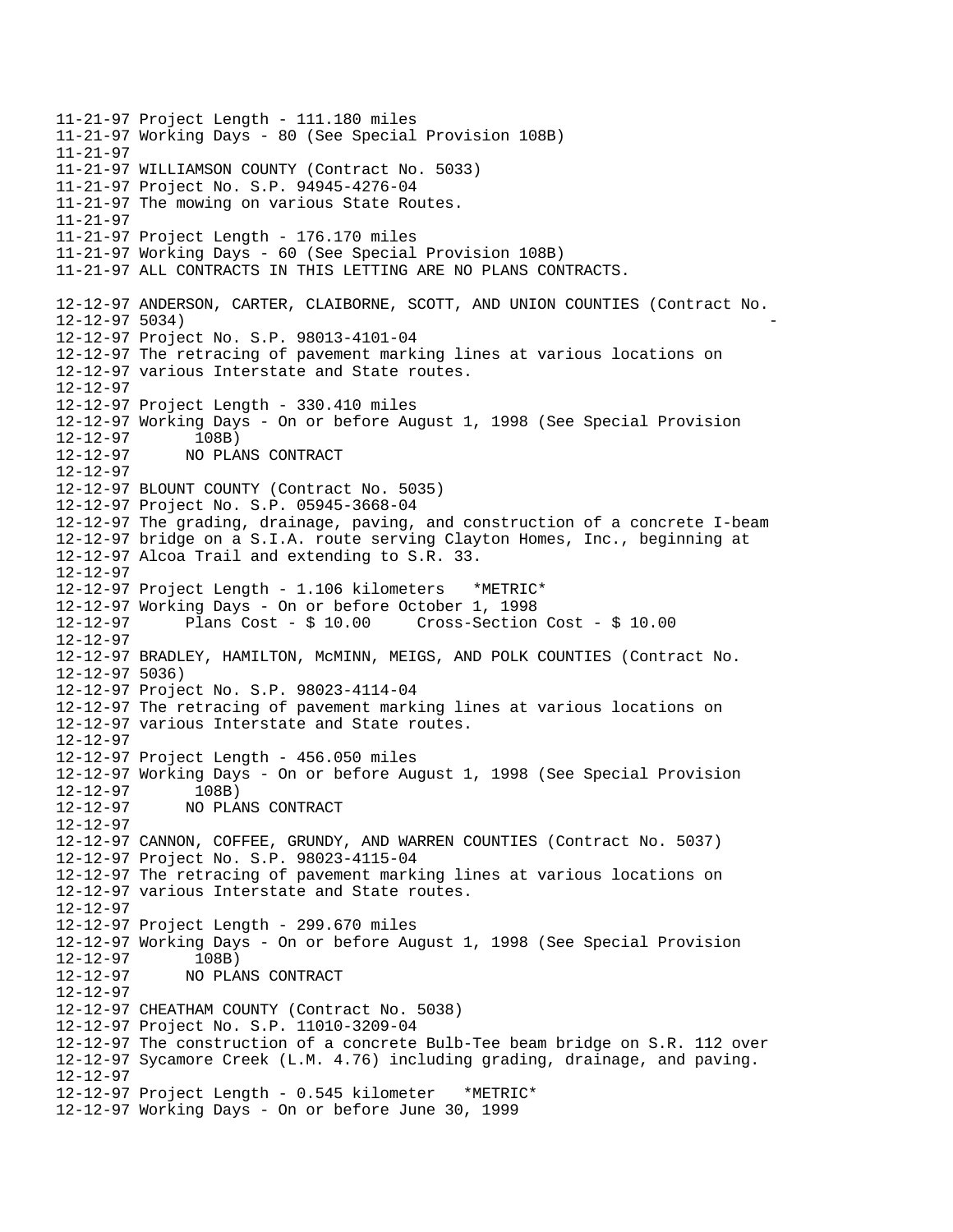12-12-97 Plans Cost - \$ 10.00 Cross-Section Cost - \$0.00 12-12-97 12-12-97 CHEATHAM, HOUSTON, MONTGOMERY, ROBERTSON, AND STEWART COUNTIES 12-12-97 (Contract No. 5039) 12-12-97 Project No. S.P. 98034-4198-04 12-12-97 The retracing of pavement marking lines at various locations on 12-12-97 various Interstate and State routes. 12-12-97 12-12-97 Project Length - 552.700 miles 12-12-97 Working Days - On or before August 1, 1998 (See Special Provision 12-12-97 108B) 12-12-97 NO PLANS CONTRACT 12-12-97 12-12-97 CLAY COUNTY (Contract No. 5040) 12-12-97 Project No. S.P. 14002-3241-04 12-12-97 The grading, drainage, construction of a concrete box bridge and a 12-12-97 concrete box culvert, and paving on S.R. 52 beginning 1.2 kilometers 12-12-97 east of New Hope Road and extending 0.2 kilometer east of New Hope 12-12-97 Branch. 12-12-97 12-12-97 Project Length - 3.920 kilometers \*METRIC\* 12-12-97 Working Days - 250 12-12-97 Plans Cost - \$ 50.00 Cross-Section Cost - \$ 50.00 12-12-97 The DBE goal for this contract is 3% of the contract amount. 12-12-97 12-12-97 CLAY, FENTRESS, JACKSON, OVERTON, AND PICKETT COUNTIES (Contract No. 12-12-97 5041) 12-12-97 Project No. S.P. 98023-4216-04 12-12-97 The retracing of pavement marking lines at various locations on 12-12-97 various State routes. 12-12-97 12-12-97 Project Length - 381.940 miles 12-12-97 Working Days - On or before August 1, 1998 (See Special Provision 12-12-97 108B)<br>12-12-97 NO PLA 12-12-97 NO PLANS CONTRACT 12-12-97 12-12-97 COCKE, GRAINGER, JEFFERSON, KNOX, AND SEVIER COUNTIES (Contract No. 12-12-97 5042) 12-12-97 Project No. S.P. 98013-4102-04 12-12-97 The retracing of pavement marking lines at various locations on 12-12-97 various Interstate and State routes. 12-12-97 12-12-97 Project Length - 392.420 miles 12-12-97 Working Days - On or before August 1, 1998 (See Special Provision 12-12-97 108B) 12-12-97 NO PLANS CONTRACT 12-12-97 12-12-97 CROCKETT AND GIBSON COUNTIES (Contract No. 5043) 12-12-97 Project No. S.P. 98042-4253-04 12-12-97 The scour repair at the bridges on S.R. 76 in Crockett County over the 12-12-97 Middle Fork of the Forked Deer River (L.M. 12.06) and in Gibson County 12-12-97 over Wolf Creek (L.M. 13.41). 12-12-97 12-12-97 Project Length - 0.000 mile 12-12-97 Working Days - 30 12-12-97 NO PLANS CONTRACT 12-12-97 12-12-97 CROCKETT, DYER, GIBSON, LAKE, OBION, AND SHELBY COUNTIES (Contract No. 12-12-97 5044) 12-12-97 Project No. S.P. 98043-4182-04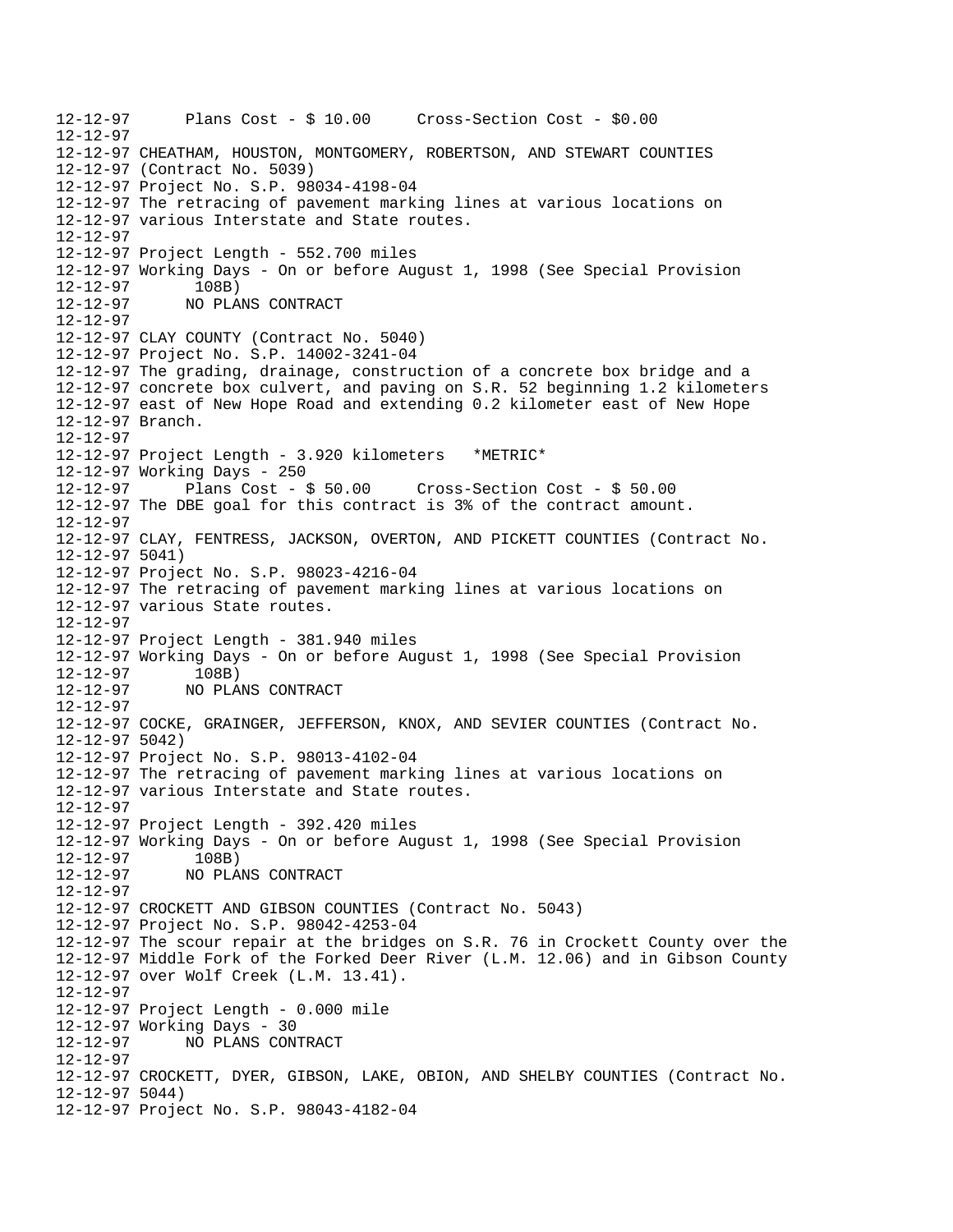```
12-12-97 The retracing of pavement marking lines at various locations on 
12-12-97 various Interstate and State routes. 
12-12-97 
12-12-97 Project Length - 714.880 miles 
12-12-97 Working Days - On or before August 1, 1998 (See Special Provision 
12-12-97 108B)<br>12-12-97 NOPLA
              12-12-97 NO PLANS CONTRACT 
12-12-97 
12-12-97 CUMBERLAND COUNTY (Contract No. 5045) 
12-12-97 Project No. STP-M-4485(1), 18950-3728-54 
12-12-97 The grading, drainage, and paving on Hamby Lane / Degolia Lane 
12-12-97 beginning at U.S. 70 (S.R. 1, West Avenue North) and extending to U.S. 
12-12-97 127 (S.R. 28, N. Main Street) in Crossville. 
12-12-97 
12-12-97 Project Length - 0.633 kilometer *METRIC* 
12-12-97 Working Days - On or before August 1, 1998 
12-12-97 Plans Cost - $ 10.00 Cross-Section Cost - $0.00 
12-12-97 The DBE goal for this contract is 10% of the contract amount. 
12-12-97 
12-12-97 DAVIDSON COUNTY (Contract No. 5046) 
12-12-97 Project No. S.P. 19010-4145-04 
12-12-97 The repair of the bridges on U.S. 70 (S.R. 24, Hermitage Avenue) over 
12-12-97 I-65 ramp (L.M. 13.62) and on Shelby Avenue over I-65 (L.M. 1.23) 
12-12-97 including paving and repainting existing structure. 
12-12-97 
12-12-97 Project Length - 0.000 mile 
12-12-97 Working Days - On or before October 15, 1998 (See Special Provision 
12-12-97 108B) 
12-12-97 Plans Cost - $ 25.00 Cross-Section Cost - NA 
12-12-97 
12-12-97 DAVIDSON COUNTY (Contract No. 5047) 
12-12-97 Project No. S.P. 19017-3222-04 
12-12-97 The construction of a concrete Bulb-Tee beam bridge on U.S. 70S (S.R. 
12-12-97 1) over the C.S.X. Railroad and Vaughns Gap Branch (L.M. 10.67) 
12-12-97 including grading, drainage, and paving. 
12-12-97 
12-12-97 Project Length - 0.478 kilometer *METRIC* 
12-12-97 Working Days - On or before April 15, 2000 
12-12-97 Plans Cost - $ 25.00 Cross-Section Cost - $0.00 
12-12-97 
12-12-97 DAVIDSON COUNTY (Contract No. 5048) 
12-12-97 Project No. S.P. 19074-3244-04 
12-12-97 The planting of trees on S.R. 155 (Briley Parkway) beginning north of 
12-12-97 Opryland Theme Park and extending to south of Two Rivers Baptist 
12-12-97 Church. 
12-12-97 
12-12-97 Project Length - 0.581 mile 
12-12-97 Working Days - On or before April 1, 1999 (See Special Provision 108B) 
                                      Cross-Section Cost - NA
12-12-97 
12-12-97 DAVIDSON COUNTY (Contract No. 5049) 
12-12-97 Project No. S.P. 19958-4655-04 
12-12-97 The repair of the bridge on Demonbreun Street over I-40. 
12-12-97 
12-12-97 Project Length - 0.000 mile 
12-12-97 Working Days - On or before March 16, 1998 (See Special Provision 
12-12-97 108B)<br>12-12-97 Plans Cost - $10.00
                                       Cross-Section Cost - NA
12-12-97 
12-12-97 DICKSON, HICKMAN, HUMPHREYS, AND PERRY COUNTIES (Contract No. 5050)
```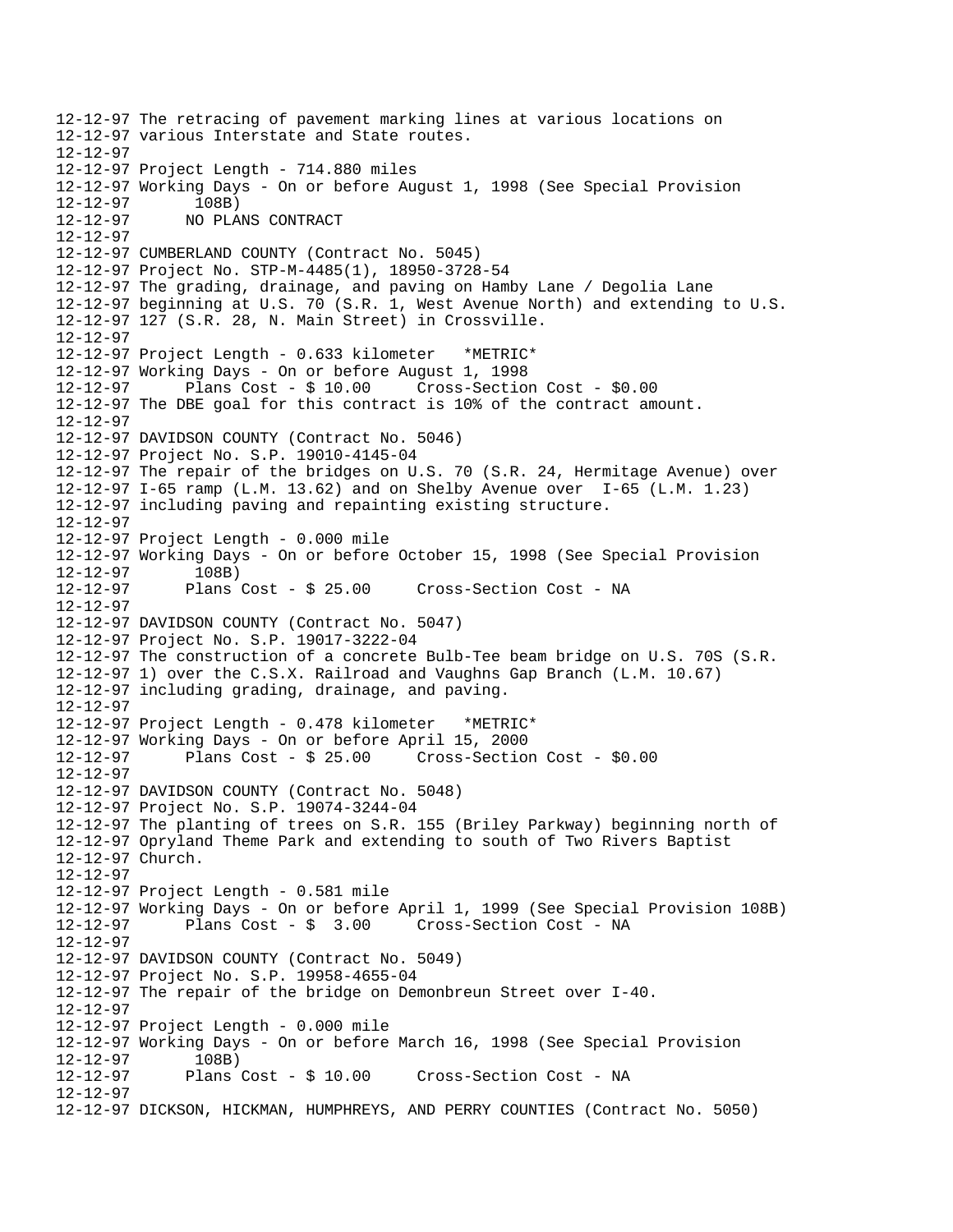```
12-12-97 Project No. S.P. 98034-4197-04 
12-12-97 The retracing of pavement marking lines at various locations on 
12-12-97 various Interstate and State routes. 
12-12-97 
12-12-97 Project Length - 438.010 miles 
12-12-97 Working Days - On or before August 1, 1998 (See Special Provision 
12-12-97 108B) 
12-12-97 NO PLANS CONTRACT 
12-12-97 
12-12-97 DYER COUNTY (Contract No. 5051) 
12-12-97 Project No. S.P. 23002-4522-04 
12-12-97 The installation of seismic restraints on U.S. 51 (S.R. 3) over the 
12-12-97 North Fork Forked Deer River (L.M. 5.65 left and right) and overflow 
12-12-97 (L.M. 5.52 left and right), on Fort Hudson Road over U.S. 51 (L.M. 
12-12-97 0.57), on Hosseverett Road over U.S. 51 (L.M. 1.73), on Church Grove 
12-12-97 Road over U.S. 51 (L.M. 1.25), on Lanes Perry Road over U.S. 51 (L.M. 
12-12-97 9.16), on S.R. 77 over U.S. 51 (L.M. 0.00), and on Ramps "G" and "H" 
12-12-97 over I-155 and U.S. 51 (L.M. 12.49 left and right). 
12-12-97 
12-12-97 Project Length - 0.000 mile 
12-12-97 Working Days - On or before August 15, 1998 
12-12-97 Plans Cost - $ 25.00 Cross-Section Cost - NA 
12-12-97 
12-12-97 GILES COUNTY (Contract No. 5052) 
12-12-97 Project No. S.P. 28002-3219-04 
12-12-97 The intersection improvement on S.R. 7 at S.R. 110 in Ardmore, 
12-12-97 including grading, drainage, and paving. 
12-12-97 
12-12-97 Project Length - 0.059 kilometer *METRIC* 
12-12-97 Working Days - 35 
12-12-97 Plans Cost - $ 10.00 Cross-Section Cost - $0.00 
12-12-97 
12-12-97 GILES, LAWRENCE, LEWIS, MAURY, AND WAYNE COUNTIES (Contract No. 5053) 
12-12-97 Project No. S.P. 98034-4196-04 
12-12-97 The retracing of pavement marking lines at various locations on 
12-12-97 various Interstate and State routes. 
12-12-97 
12-12-97 Project Length - 710.850 miles 
12-12-97 Working Days - On or before August 1, 1998 (See Special Provision 
12-12-97 108B) 
12-12-97 NO PLANS CONTRACT 
12-12-97 
12-12-97 HAMBLEN COUNTY (Contract No. 5054) 
12-12-97 Project No. S.P. 32003-4218-04 
12-12-97 The repair of the bridge on U.S. 25E (S.R. 32) over the Holston River 
12-12-97 (L.M. 9.87). 
12-12-97 
12-12-97 Project Length - 0.000 mile 
12-12-97 Working Days - On or before July 1, 1998 
12-12-97 Plans Cost - $ 10.00 Cross-Section Cost - $0.00 
12-12-97 
12-12-97 KNOX COUNTY (Contract No. 5055) 
12-12-97 Project No. NH-I-75-3(129)88, 47006-3142-44 
12-12-97 The grading, drainage, paving, and widening of four (4) existing 
12-12-97 concrete I-beam bridges on I-75, beginning south of Merchant Drive and 
12-12-97 extending to north of Emory Road. 
12-12-97 
12-12-97 Project Length - 6.785 kilometers *METRIC* 
12-12-97 Working Days - On or before August 1, 1999 (See Special Provision 
12-12-97 108B)
```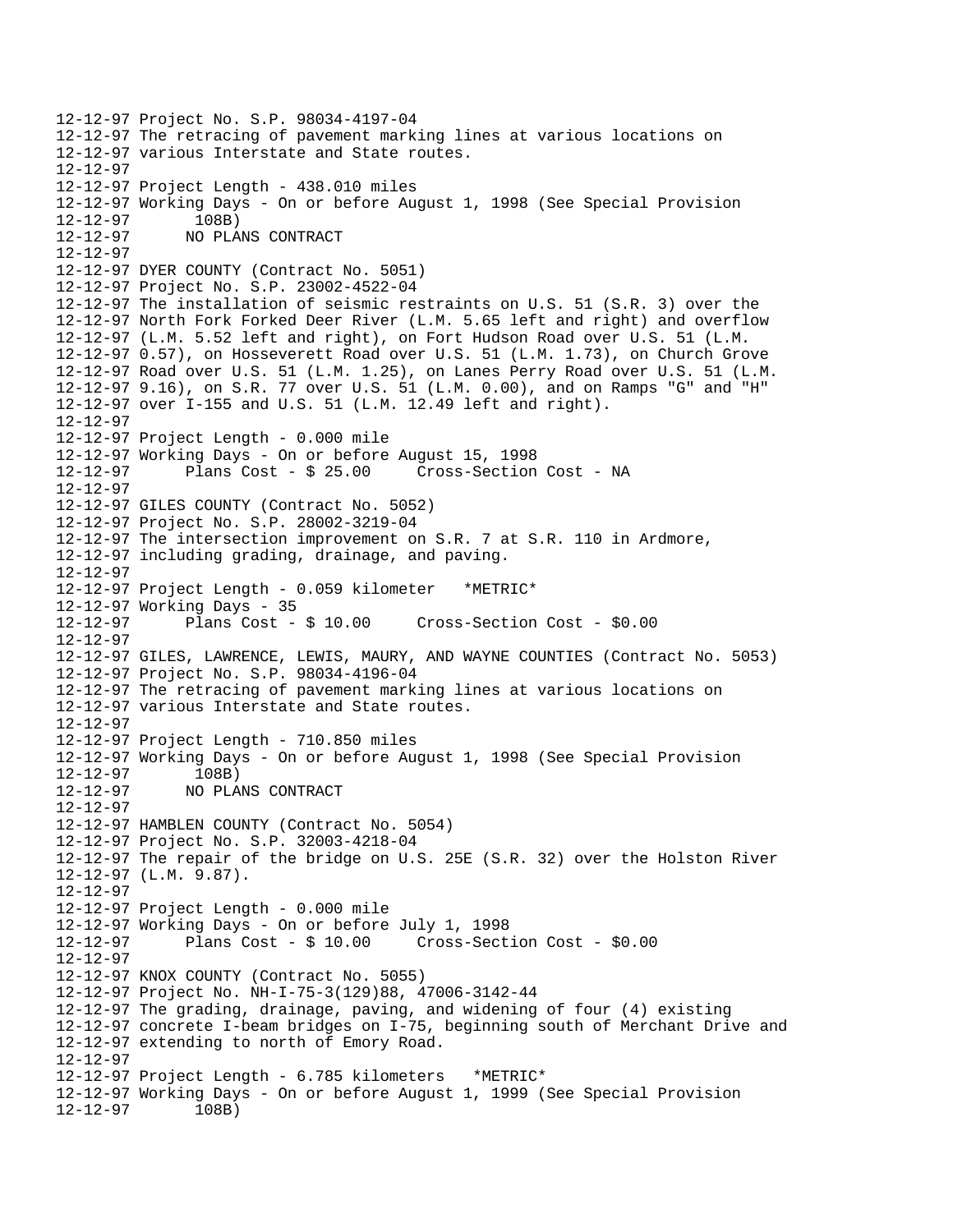12-12-97 Plans Cost - \$ 50.00 Cross-Section Cost - \$ 25.00 12-12-97 The DBE goal for this contract is 14% of the contract amount. 12-12-97 12-12-97 LAUDERDALE COUNTY (Contract No. 5056) 12-12-97 Project No. S.P. 49001-4272-04 12-12-97 The installation of seismic restraints on U.S. 51 (S.R. 3) over S.R. 12-12-97 19 (L.M. 8.81 left and right), over Cane Creek (L.M. 10.53 left and 12-12-97 right), over Beech Bluff Creek Double Branch (L.M. 18.11 left and 12-12-97 right), over Sumrow Creek (L.M. 19.21 left and right), over Mill Creek 12-12-97 (L.M. 21.91 left and right), and over Chambers Branch (L.M. 23.93 left 12-12-97 and right), and a pair of bridges on S.R. 88 over S.R. 3 (L.M. 14.69). 12-12-97 12-12-97 Project Length - 0.000 mile 12-12-97 Working Days - On or before June 15, 1998 12-12-97 Plans Cost - \$ 10.00 Cross-Section Cost - NA 12-12-97 12-12-97 LAWRENCE COUNTY (Contract No. 5057) 12-12-97 Project No. NH-6(28), 50001-3250-14 12-12-97 The grading, drainage, and paving on U.S. 43 (S.R. 6) beginning at 12-12-97 Busby Road in Loretto and extending to the five-lane section in Leoma. 12-12-97 12-12-97 Project Length - 4.857 miles 12-12-97 Working Days - On or before June 1, 2000 12-12-97 Plans Cost - \$ 50.00 Cross-Section Cost - \$ 50.00 12-12-97 The DBE goal for this contract is 10% of the contract amount. 12-12-97 12-12-97 MONROE COUNTY (Contract No. 5058) 12-12-97 Project No. BR-STP-68(14), 62007-3242-94 12-12-97 The grading, drainage, construction of a concrete slab bridge, and 12-12-97 paving on S.R. 68 over Barney Creek (L.M. 36.15). 12-12-97 12-12-97 Project Length - 0.239 kilometer \*METRIC\* 12-12-97 Working Days - 75 12-12-97 Plans Cost - \$ 10.00 Cross-Section Cost - \$0.00 12-12-97 12-12-97 MONROE COUNTY (Contract No. 5059) 12-12-97 Project No. PFH-165(5), 62077-3216-84 12-12-97 62077-3218-04 12-12-97 12-12-97 Project No. PFH-165(5), 62077-3216-84 12-12-97 The grading, drainage, paving and construction of two (2) concrete box 12-12-97 culverts on S.R. 165 beginning at S.R. 68 and extending 100 meters 12-12-97 east of S.R. 360 (Ball Play Road) in Tellico Plains. 12-12-97 12-12-97 Project Length - 1.931 kilometers 12-12-97 12-12-97 Project No. S.P. 62077-3218-04 12-12-97 The grading, drainage and paving on S.R. 165 beginning 100 meters east 12-12-97 of S.R. 360 (Ball Play Road) and extending to near the Tellico Plains 12-12-97 City limits. 12-12-97 12-12-97 Project Length - 0.385 kilometer 12-12-97 12-12-97 Total Project Length - 2.316 kilometers \*METRIC\* 12-12-97 Working Days - 200 12-12-97 Plans Cost - \$ 25.00 Cross-Section Cost - \$ 25.00 12-12-97 The DBE goal for this contract is 8% of the contract amount. 12-12-97 12-12-97 MONTGOMERY COUNTY (Contract No. 5060) 12-12-97 Project No. BR-STP-13(12), 63006-3225-94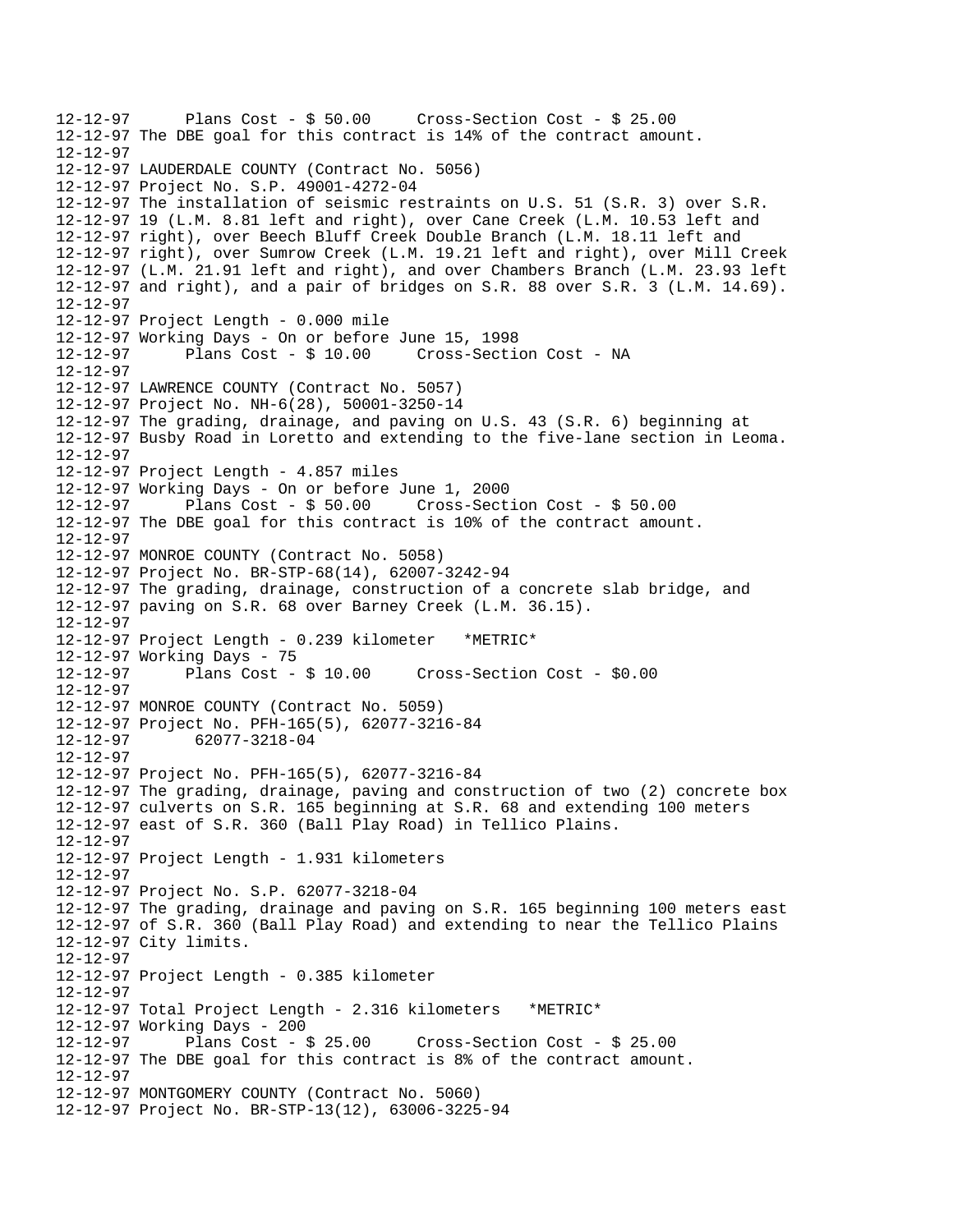12-12-97 The construction of a concrete Bulb-Tee beam bridge on S.R. 13 over 12-12-97 Yellow Creek (L.M. 1.54) including grading, drainage, and paving. 12-12-97 12-12-97 Project Length - 0.616 kilometers \*METRIC\* 12-12-97 Working Days - On or before June 1, 1999 12-12-97 Plans Cost - \$ 25.00 Cross-Section Cost - \$0.00 12-12-97 12-12-97 OBION COUNTY (Contract No. 5061) 12-12-97 Project No. BRZE-6600(11), 66080-3409-94 12-12-97 The construction of a concrete box beam bridge on Daniel McConnell 12-12-97 Road over Harris Creek (L.M. 2.96) including grading, drainage, and 12-12-97 paving. 12-12-97 12-12-97 Project Length - 0.151 mile 12-12-97 Working Days - On or before September 1, 1998 12-12-97 Plans Cost - \$ 10.00 Cross-Section Cost - \$0.00 12-12-97 12-12-97 OBION COUNTY (Contract No. 5062) 12-12-97 Project No. S.P. 66001-4264-04 12-12-97 The installation of seismic restraints on U.S. 51 (S.R. 3) over Troy 12-12-97 Creek (L.M. 10.37 left and right), over Davidson Creek (L.M. 12.53 12-12-97 left and right), over branch (L.M. 15.38 left and right), over Hoosier 12-12-97 Creek (L.M. 18.04 left and right), over the G. M. & O. Railroad (L.M. 12-12-97 20.38 left and right), and over S.R. 215 (L.M. 30.29 left and right), 12-12-97 on Section Line Road over U.S. 51 (L.M. 11.82), on Claude Tucker Road 12-12-97 over U.S. 51 (L.M. 0.62 and L.M. 1.57), on Jack Douglas Road over U.S. 12-12-97 51 (L.M. 0.50), on Dresden Hickman Road over U.S. 51 (L.M. 0.52), on 12-12-97 Old Union City - Fulton Road over U.S. 51 (L.M. 0.37), on Pierce 12-12-97 Station Road over U.S. 51 (L.M. 0.30), and on Old Pierce Road over 12-12-97 Troy Creek (L.M. 1.97). 12-12-97 12-12-97 Project Length - 0.000 mile 12-12-97 Working Days - On or before December 1, 1998 12-12-97 Plans Cost - \$ 25.00 Cross-Section Cost - NA 12-12-97 12-12-97 ROANE COUNTY (Contract No. 5063) 12-12-97 Project No. S.P. 73945-3468-04 12-12-97 The grading, drainage, and paving on Pine Ridge Road, beginning at I-12-12-97 40 and extending to 17 meters south of the Harriman City limits. 12-12-97 12-12-97 Project Length - 1.154 kilometers \*METRIC\* 12-12-97 Working Days - 125 12-12-97 Plans Cost - \$ 25.00 Cross-Section Cost - \$ 10.00 12-12-97 The DBE goal for this contract is 4% of the contract amount. 12-12-97 12-12-97 SHELBY COUNTY (Contract No. 5064) 12-12-97 Project No. S.P. 79952-3527-04 12-12-97 The grading, drainage, and paving on a S.I.A. route (Brother 12-12-97 Boulevard) beginning at Appling Road and extending to S.R. 177 12-12-97 (Germantown Parkway). 12-12-97 12-12-97 Project Length - 1.484 kilometers \*METRIC\* 12-12-97 Working Days - On or before October 1, 1998 12-12-97 Plans Cost - \$ 10.00 Cross-Section Cost - \$ 10.00 12-12-97 12-12-97 SHELBY AND TIPTON COUNTIES (Contract No. 5065) 12-12-97 Project No. S.P. 98042-4284-04 12-12-97 The scour repair at the bridges on U.S. 70 (U.S. 79, S.R. 1), over 12-12-97 Oliver Creek (L.M. 22.12) and Cypress Creek (L.M. 25.60) in Shelby 12-12-97 County and over the east fork of Beaver Creek Canal (L.M. 0.07) in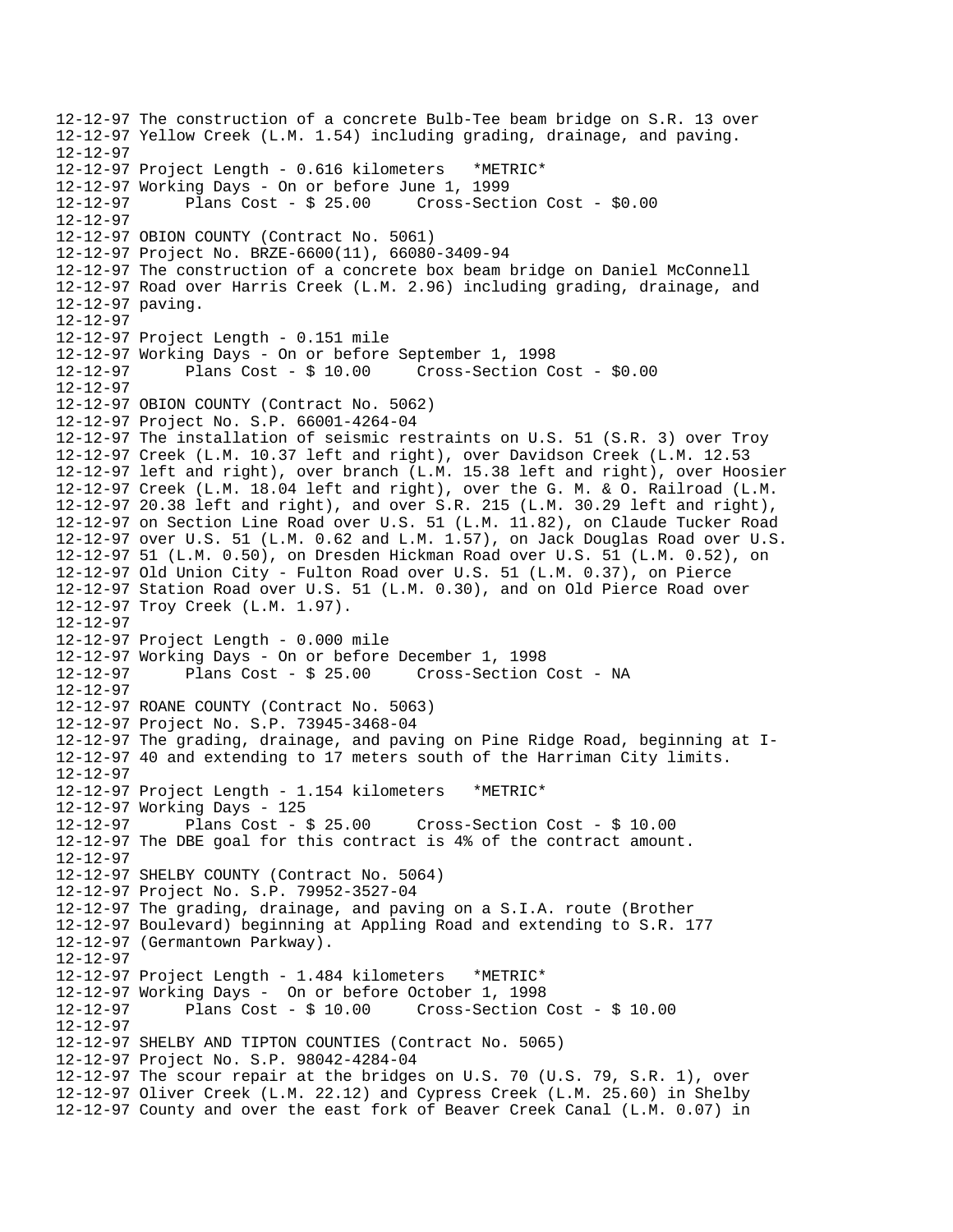12-12-97 Tipton County. 12-12-97 12-12-97 Project Length - 0.000 mile 12-12-97 Working Days - 30<br>12-12-97 NO PLANS CONT 12-12-97 NO PLANS CONTRACT 12-12-97 12-12-97 SMITH COUNTY (Contract No. 5066) 12-12-97 Project No. S.P. 80002-4243-04 12-12-97 The repair of the bridge on (U.S. 70N) S.R. 24 over Round Lick Creek 12-12-97 (L.M. 2.96). 12-12-97 12-12-97 Project Length - 0.000 mile  $12-12-97$  Working Days - On or before March 30, 1998 (See Special Provision  $12-12-97$  108B) 12-12-97<br>12-12-97 Plans Cost - \$ 10.00 Cross-Section Cost - NA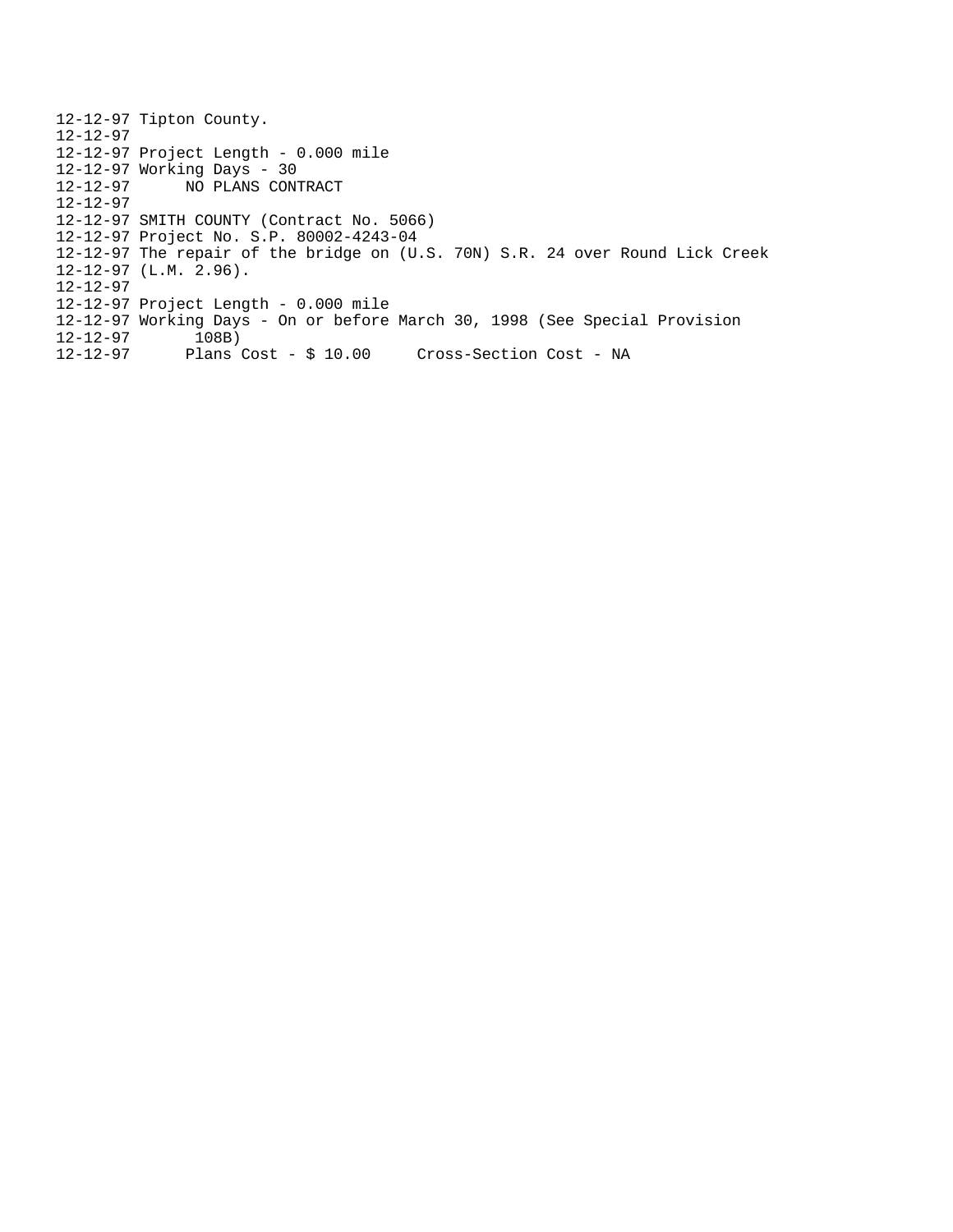01-23-98 CANNON AND WARREN COUNTIES (Contract No. 5010) 01-23-98 Project No. S.P. 98023-4209-04 01-23-98 The mowing on various State Routes. 01-23-98 01-23-98 Project Length - 246.090 miles 01-23-98 Working Days - 60 (See Special Provision 108B) 01-23-98 01-23-98 LAWRENCE, WAYNE, AND LEWIS COUNTIES (Contract No. 5023) 01-23-98 Project No. S.P. 98034-4288-04 01-23-98 The mowing on various State Routes. 01-23-98 01-23-98 Project Length - 147.150 miles 01-23-98 Working Days - 60 (See Special Provision 108B) 01-23-98 01-23-98 LEWIS, WAYNE, AND PERRY COUNTIES (Contract No. 5024) 01-23-98 Project No. S.P. 98034-4289-04 01-23-98 The mowing on various State Routes. 01-23-98 01-23-98 Project Length - 206.820 miles 01-23-98 Working Days - 60 (See Special Provision 108B) 01-23-98 01-23-98 ANDERSON AND CAMPBELL COUNTIES (Contract No. 5067) 01-23-98 Project No. S.P. 98013-4105-04 01-23-98 The mowing and litter removal on I-75 and various State Routes. 01-23-98 01-23-98 Project Length - 88.19 miles 01-23-98 Working Days - On or before November 15, 1998 (See Special Provision 01-23-98 108B) 01-23-98 01-23-98 ANDERSON, CAMPBELL, CLAIBORNE, SCOTT, AND UNION COUNTIES (Contract No. 01-23-98 5068) 01-23-98 Project No. S.P. 98013-4206-04 01-23-98 The mowing on various State Routes. 01-23-98 01-23-98 Project Length - 219.92 miles 01-23-98 Working Days - 60 (See Special Provision 108B) 01-23-98 01-23-98 BEDFORD AND RUTHERFORD COUNTIES (Contract No. 5069) 01-23-98 Project No. S.P. 98035-4102-04 01-23-98 The mowing on I-24 and S.R. 840. 01-23-98 01-23-98 Project Length - 46.69 miles 01-23-98 Working Days - 80 (See Special Provision 108B) 01-23-98 01-23-98 BRADLEY AND McMINN COUNTIES (Contract No. 5071) 01-23-98 Project No. S.P. 98023-4118-04 01-23-98 The mowing and litter removal on I-75. 01-23-98 01-23-98 Project Length - 44.30 miles 01-23-98 Working Days - On or before November 15, 1998 (See Special Provision 01-23-98 108B) 01-23-98 01-23-98 CARROLL AND HENRY COUNTIES (Contract No. 5072) 01-23-98 Project No. S.P. 98043-4299-04 01-23-98 The mowing on various State Routes. 01-23-98 01-23-98 Project Length - 283.72 miles 01-23-98 Working Days - 60 (See Special Provision 108B) 01-23-98 01-23-98 CLAY, FENTRESS, OVERTON, AND PICKETT COUNTIES (Contract No. 5073)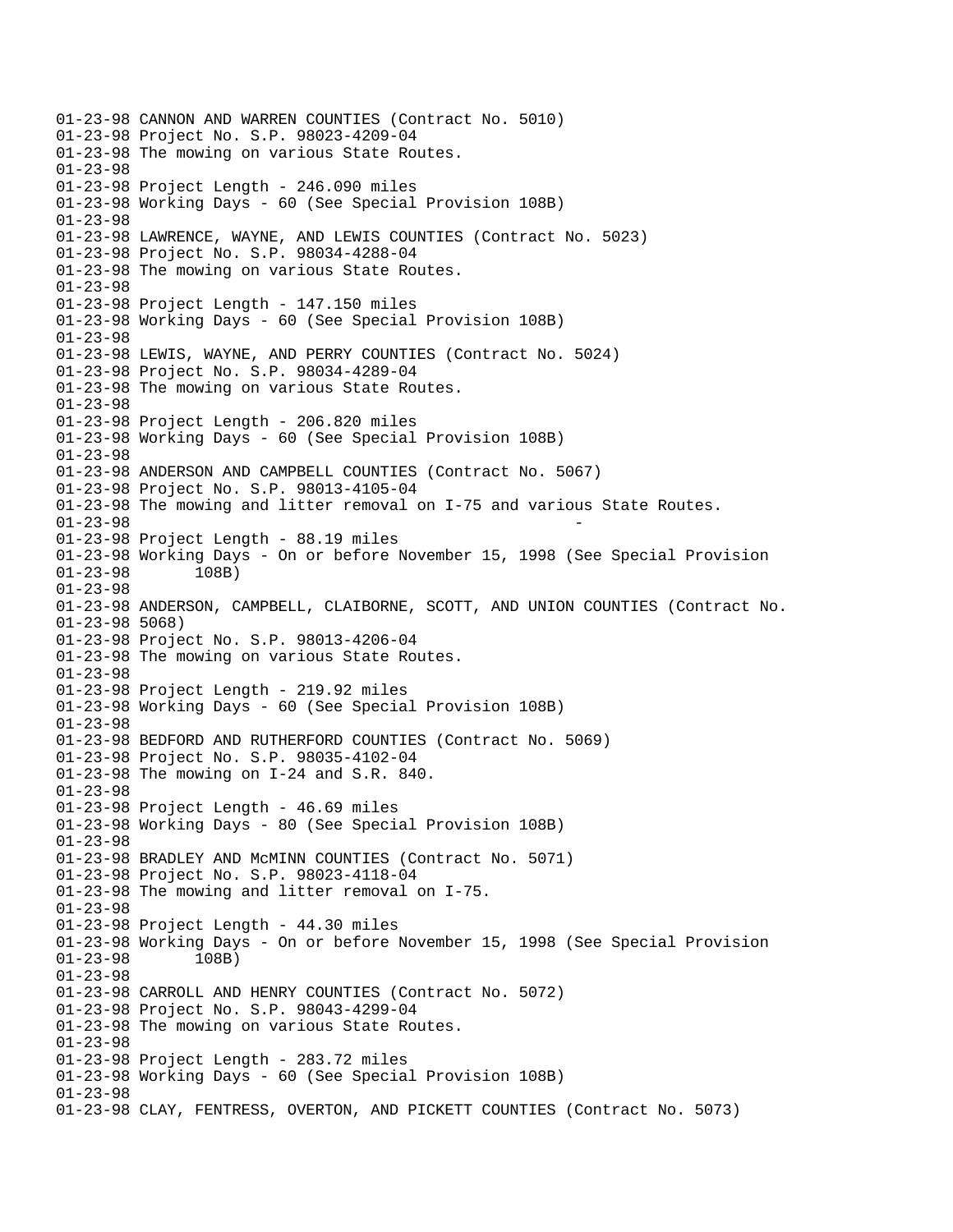01-23-98 Project No. S.P. 98023-4219-04 01-23-98 The mowing on various State Routes. 01-23-98 01-23-98 Project Length - 304.75 miles 01-23-98 Working Days - 80 (See Special Provision 108B) 01-23-98 01-23-98 CLAY, JACKSON, OVERTON, PUTNAM, AND SMITH COUNTIES (Contract No. 5074) 01-23-98 Project No. S.P. 98023-4220-04 01-23-98 The mowing on various State Routes. 01-23-98 01-23-98 Project Length - 311.51 miles 01-23-98 Working Days - 80 (See Special Provision 108B) 01-23-98 01-23-98 COFFEE AND FRANKLIN COUNTIES (Contract No. 5075) 01-23-98 Project No. S.P. 98023-4221-04 01-23-98 The mowing on various State Routes. 01-23-98 01-23-98 Project Length - 265.57 miles 01-23-98 Working Days - 60 (See Special Provision 108B) 01-23-98 01-23-98 DEKALB, VAN BUREN, AND WHITE COUNTIES (Contract No. 5076) 01-23-98 Project No. S.P. 98023-4222-04 01-23-98 The mowing on various State Routes. 01-23-98 01-23-98 Project Length - 213.05 miles 01-23-98 Working Days - 80 (See Special Provision 108B) 01-23-98 01-23-98 DICKSON AND HICKMAN COUNTIES (Contract No. 5077) 01-23-98 Project No. S.P. 98035-4203-04 01-23-98 The mowing on various State Routes. 01-23-98 01-23-98 Project Length - 294.88 miles 01-23-98 Working Days - 60 (See Special Provision 108B) 01-23-98 01-23-98 DYER, GIBSON, AND OBION COUNTIES (Contract No. 5078) 01-23-98 Project No. S.P. 98043-4195-04 01-23-98 The mowing and litter removal on I-155 and various State Routes. 01-23-98 01-23-98 Project Length - 103.66 miles 01-23-98 Working Days - On or before November 15, 1998 (See Special Provision 01-23-98 108B) 01-23-98 01-23-98 FAYETTE AND HARDEMAN COUNTIES (Contract No. 5079) 01-23-98 Project No. S.P. 98043-4296-04 01-23-98 The mowing on various State Routes. 01-23-98 01-23-98 Project Length - 172.50 miles 01-23-98 Working Days - 60 (See Special Provision 108B) 01-23-98 01-23-98 GILES COUNTY (Contract No. 5080) 01-23-98 Project No. S.P. 28945-4281-04 01-23-98 The mowing on various State Routes. 01-23-98 01-23-98 Project Length - 150.81 miles 01-23-98 Working Days - 60 (See Special Provision 108B) 01-23-98 01-23-98 GILES, MARSHALL, MAURY, AND WILLIAMSON COUNTIES (Contract No. 5081) 01-23-98 Project No. S.P. 98035-4104-04 01-23-98 The mowing on I-65 and S.R. 396. 01-23-98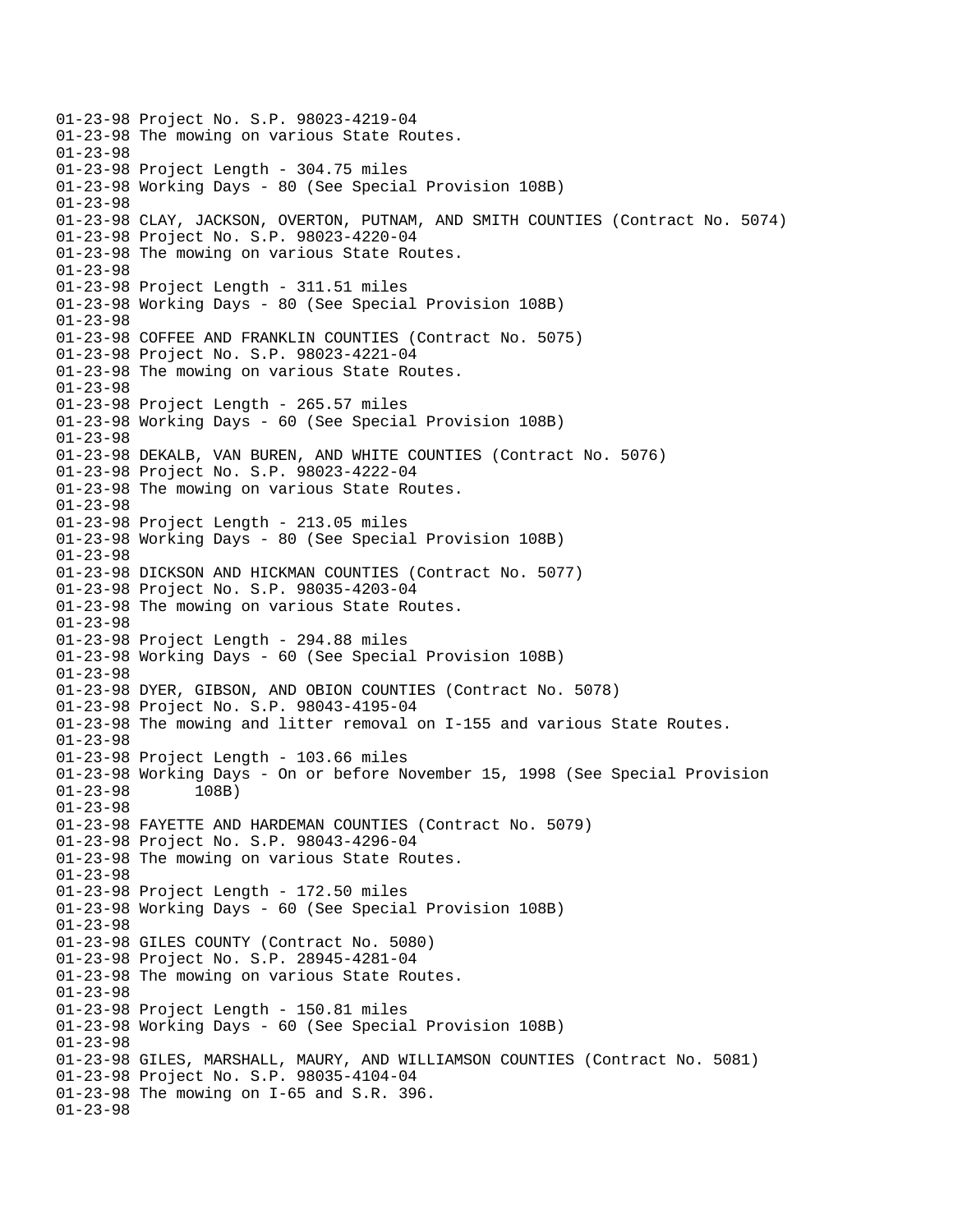01-23-98 Project Length - 70.25 miles 01-23-98 Working Days - 80 (See Special Provision 108B) 01-23-98 01-23-98 GRUNDY, HAMILTON, MARION, AND COFFEE COUNTIES (Contract No. 5082) 01-23-98 Project No. S.P. 98023-4123-04 01-23-98 The mowing and litter removal on I-24. 01-23-98 01-23-98 Project Length - 69.97 miles 01-23-98 Working Days - On or before November 15, 1998 (See Special Provision 01-23-98 108B) 01-23-98 01-23-98 HAMILTON AND MEIGS COUNTIES (Contract No. 5083) 01-23-98 Project No. S.P. 98023-4224-04 01-23-98 The mowing on various State Routes. 01-23-98 01-23-98 Project Length - 117.05 miles 01-23-98 Working Days - 60 (See Special Provision 108B) 01-23-98 01-23-98 HARDIN, McNAIRY, CHESTER, AND WAYNE COUNTIES (Contract No. 5084) 01-23-98 Project No. S.P. 98043-4297-04 01-23-98 The mowing on various State Routes. 01-23-98 01-23-98 Project Length - 266.28 miles 01-23-98 Working Days - 80 (See Special Provision 108B) 01-23-98 01-23-98 KNOX, BLOUNT, AND SEVIER COUNTIES (Contract No. 5085) 01-23-98 Project No. S.P. 98013-4107-04 01-23-98 The mowing on various Interstate and various State Routes. 01-23-98 01-23-98 Project Length - 103.42 miles 01-23-98 Working Days - 90 (See Special Provision 108B) 01-23-98 01-23-98 LINCOLN AND MOORE COUNTIES (Contract No. 5086) 01-23-98 Project No. S.P. 98035-4205-04 01-23-98 The mowing on various State Routes. 01-23-98 01-23-98 Project Length - 219.23 miles 01-23-98 Working Days - 60 (See Special Provision 108B) 01-23-98 01-23-98 McMINN AND MEIGS COUNTIES (Contract No. 5087) 01-23-98 Project No. S.P. 98023-4225-04 01-23-98 The mowing on various State Routes. 01-23-98 01-23-98 Project Length - 209.93 miles 01-23-98 Working Days - 80 (See Special Provision 108B) 01-23-98 01-23-98 MARION AND GRUNDY COUNTIES (Contract No. 5088) 01-23-98 Project No. S.P. 98023-4226-04 01-23-98 The mowing on various State Routes. 01-23-98 01-23-98 Project Length - 266.56 miles 01-23-98 Working Days - 60 (See Special Provision 108B) 01-23-98 01-23-98 MAURY COUNTY (Contract No. 5089) 01-23-98 Project No. S.P. 60945-4282-04 01-23-98 The mowing on various State Routes. 01-23-98 01-23-98 Project Length - 211.13 miles 01-23-98 Working Days - 60 (See Special Provision 108B) 01-23-98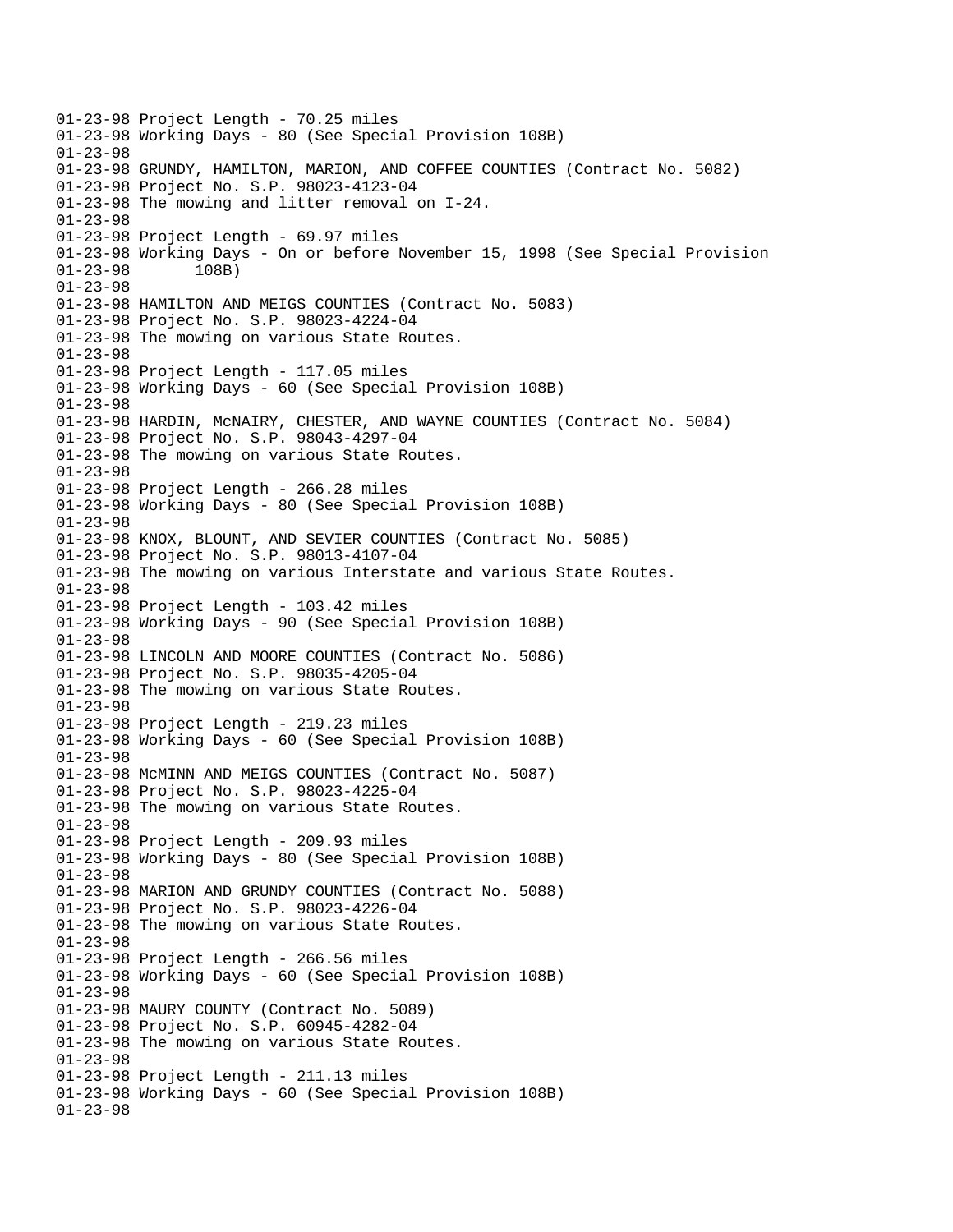------------------------------------------------------------------------------ 01-23-98 MONTGOMERY AND STEWART COUNTIES (Contract No. 5090) 01-23-98 Project No. S.P. 98035-4206-04 01-23-98 The mowing on various State Routes. 01-23-98 01-23-98 Project Length - 253.77 miles 01-23-98 Working Days - 60 (See Special Provision 108B) 01-23-98 01-23-98 MORGAN, MONROE, LOUDON, AND ROANE COUNTIES (Contract No. 5091) 01-23-98 Project No. S.P. 98013-4208-04 01-23-98 The mowing on various State Routes. 01-23-98 01-23-98 Project Length - 126.02 miles 01-23-98 Working Days - 60 (See Special Provision 108B) 01-23-98 01-23-98 OBION AND WEAKLEY COUNTIES (Contract No. 5092) 01-23-98 Project No. S.P. 98044-4201-04 01-23-98 The mowing on various State Routes. 01-23-98 01-23-98 Project Length - 125.63 miles 01-23-98 Working Days - 60 (See Special Provision 108B) 01-23-98 01-23-98 SEQUATCHIE, BLEDSOE, AND VAN BUREN COUNTIES (Contract No. 5093) 01-23-98 Project No. S.P. 98023-4227-04 01-23-98 The mowing on various State Routes. 01-23-98 01-23-98 Project Length - 181.62 miles 01-23-98 Working Days - 60 (See Special Provision 108B) 01-23-98 01-23-98 SHELBY, TIPTON, AND LAUDERDALE COUNTIES (Contract No. 5094) 01-23-98 Project No. S.P. 98043-4198-04 01-23-98 The mowing and litter removal on I-40 and various State Routes. 01-23-98 01-23-98 Project Length - 100.47 miles 01-23-98 Working Days - On or before November 15, 1998 (See Special Provision  $01-23-98$  108B)  $01 - 23 - 98$ 01-23-98 01-23-98 SMITH AND WILSON COUNTIES (Contract No. 5095) 01-23-98 Project No. S.P. 98035-4107-04 01-23-98 The mowing on I-40 and S.R. 840. 01-23-98 01-23-98 Project Length - 55.17 miles 01-23-98 Working Days - 80 (See Special Provision 108B) 01-23-98 01-23-98 SMITH AND WILSON COUNTIES (Contract No. 5096) 01-23-98 Project No. S.P. 98035-4208-04 01-23-98 The mowing on various State Routes. 01-23-98 01-23-98 Project Length - 264.05 miles 01-23-98 Working Days - 60 (See Special Provision 108B) 01-23-98 01-23-98 ALL CONTRACTS IN THIS LETTING ARE NO PLANS CONTRACTS. 01-23-98 02-06-98 WILSON AND SMITH COUNTIES (Contract No. 5005) 02-06-98 Project No. S.P. 95014-4316-04, 80008-4320-04 02-06-98 The construction of six (6) precast concrete box bridges on S.R. 141 02-06-98 over Jennings Fork Creek (L.M. 18.24) and (L.M. 18.97) in Wilson 02-06-98 County and over Round Lick Creek (L.M. 1.53), (L.M. 1.88), (L.M. 2.21) 02-06-98 and (L.M. 3.98) in Smith County, including grading, drainage, and 02-06-98 paving.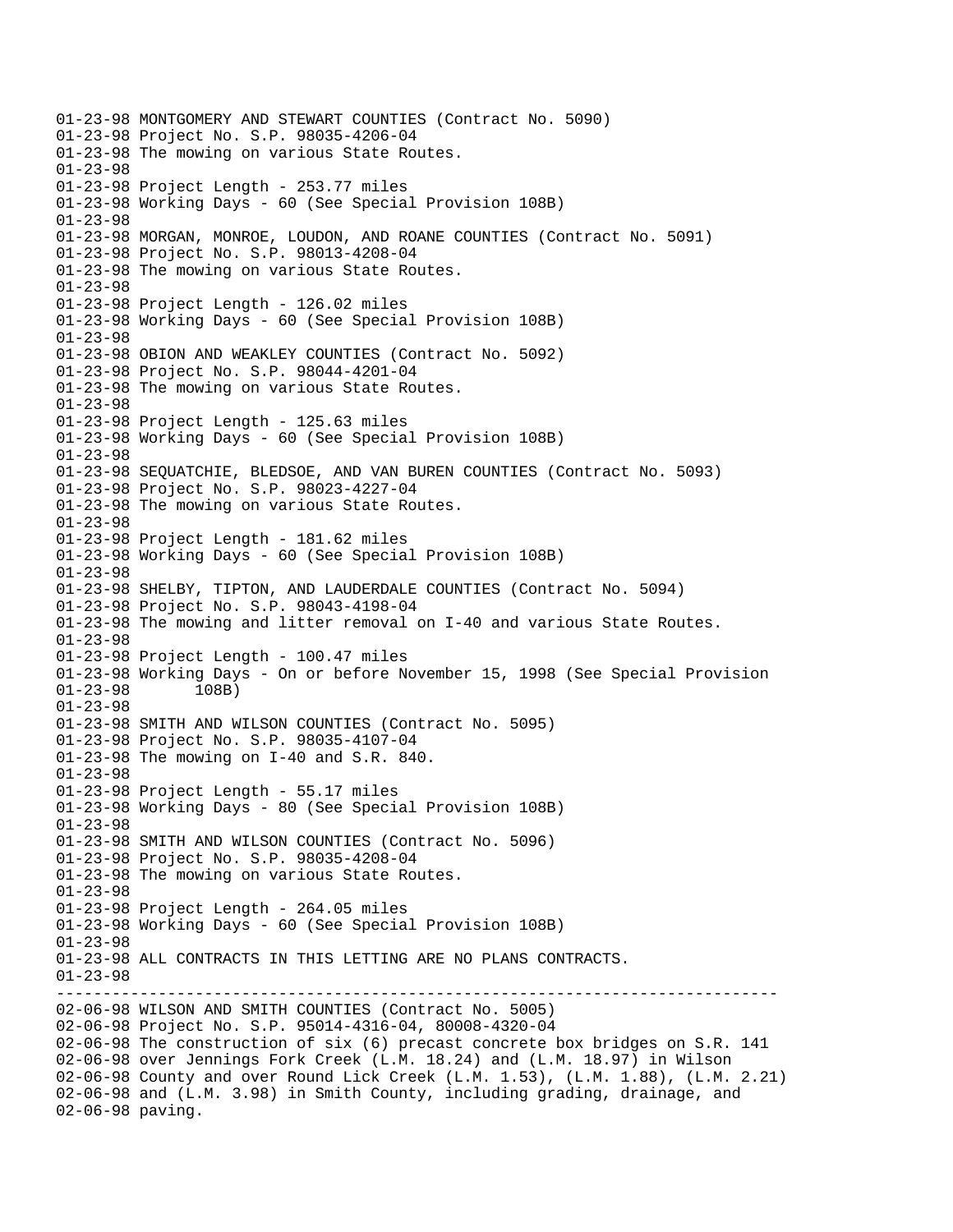02-06-98 02-06-98 Project Length - 0.573 mile 02-06-98 Working Days - 90 02-06-98 Plans Cost - \$ 10.00 Cross-Section Cost - \$0.00 02-06-98 02-06-98 ANDERSON, CAMPBELL, CLAIBORNE, SCOTT, AND UNION COUNTIES (Contract No. 02-06-98 5034) 02-06-98 Project No. S.P. 98013-4101-04 02-06-98 The retracing of pavement marking lines at various locations on 02-06-98 various Interstate and State routes. 02-06-98 02-06-98 Project Length - 330.410 miles 02-06-98 Working Days - On or before September 1, 1998 (See Special Provision  $02-06-98$  108B)<br>02-06-98 02-06-98 NO PLANS CONTRACT 02-06-98 02-06-98 DAVIDSON COUNTY (Contract No. 5048) 02-06-98 Project No. S.P. 19074-3244-04 02-06-98 The planting of trees on S.R. 155 (Briley Parkway) beginning north of 02-06-98 Opryland Theme Park and extending to south of Two Rivers Baptist 02-06-98 Church. 02-06-98 02-06-98 Project Length - 0.581 mile 02-06-98 Working Days - On or before April 1, 1999 (See Special Provision 108B) Cross-Section Cost - NA 02-06-98 02-06-98 DYER COUNTY (Contract No. 5051) 02-06-98 Project No. S.P. 23002-4522-04 02-06-98 The installation of seismic restraints on U.S. 51 (S.R. 3) over the 02-06-98 North Fork Forked Deer River (L.M. 5.65 left and right) and overflow 02-06-98 (L.M. 5.52 left and right), on Fort Hudson Road over U.S. 51 (L.M. 02-06-98 0.57), on Hosseverett Road over U.S. 51 (L.M. 1.73), on Church Grove 02-06-98 Road over U.S. 51 (L.M. 1.25), on Lanes Perry Road over U.S. 51 (L.M. 02-06-98 9.16), on S.R. 77 over U.S. 51 (L.M. 0.00), and on Ramps "G" and "H" 02-06-98 over I-155 and U.S. 51 (L.M. 12.49 left and right). 02-06-98 02-06-98 Project Length - 0.000 mile 02-06-98 Working Days - On or before October 15, 1998 02-06-98 Plans Cost - \$ 25.00 Cross-Section Cost - NA 02-06-98 02-06-98 LAUDERDALE COUNTY (Contract No. 5056) 02-06-98 Project No. S.P. 49001-4272-04 02-06-98 The installation of seismic restraints on U.S. 51 (S.R. 3) over S.R. 02-06-98 19 (L.M. 8.81 left and right), over Cane Creek (L.M. 10.53 left and 02-06-98 right), over Beech Bluff Creek Double Branch (L.M. 18.11 left and 02-06-98 right), over Sumrow Creek (L.M. 19.21 left and right), over Mill Creek 02-06-98 (L.M. 21.91 left and right), and over Chambers Branch (L.M. 23.93 left 02-06-98 and right), and a pair of bridges on S.R. 88 over S.R. 3 (L.M. 14.69). 02-06-98 02-06-98 Project Length - 0.000 mile 02-06-98 Working Days - On or before August 15, 1998 02-06-98 Plans Cost - \$ 10.00 Cross-Section Cost - NA 02-06-98 02-06-98 OBION COUNTY (Contract No. 5062) 02-06-98 Project No. S.P. 66001-4264-04 02-06-98 The installation of seismic restraints on U.S. 51 (S.R. 3) over Troy 02-06-98 Creek (L.M. 10.37 left and right), over Davidson Creek (L.M. 12.53 02-06-98 left and right), over branch (L.M. 15.38 left and right), over Hoosier 02-06-98 Creek (L.M. 18.04 left and right), over the G. M. & O. Railroad (L.M. 02-06-98 20.38 left and right), and over S.R. 215 (L.M. 30.29 left and right),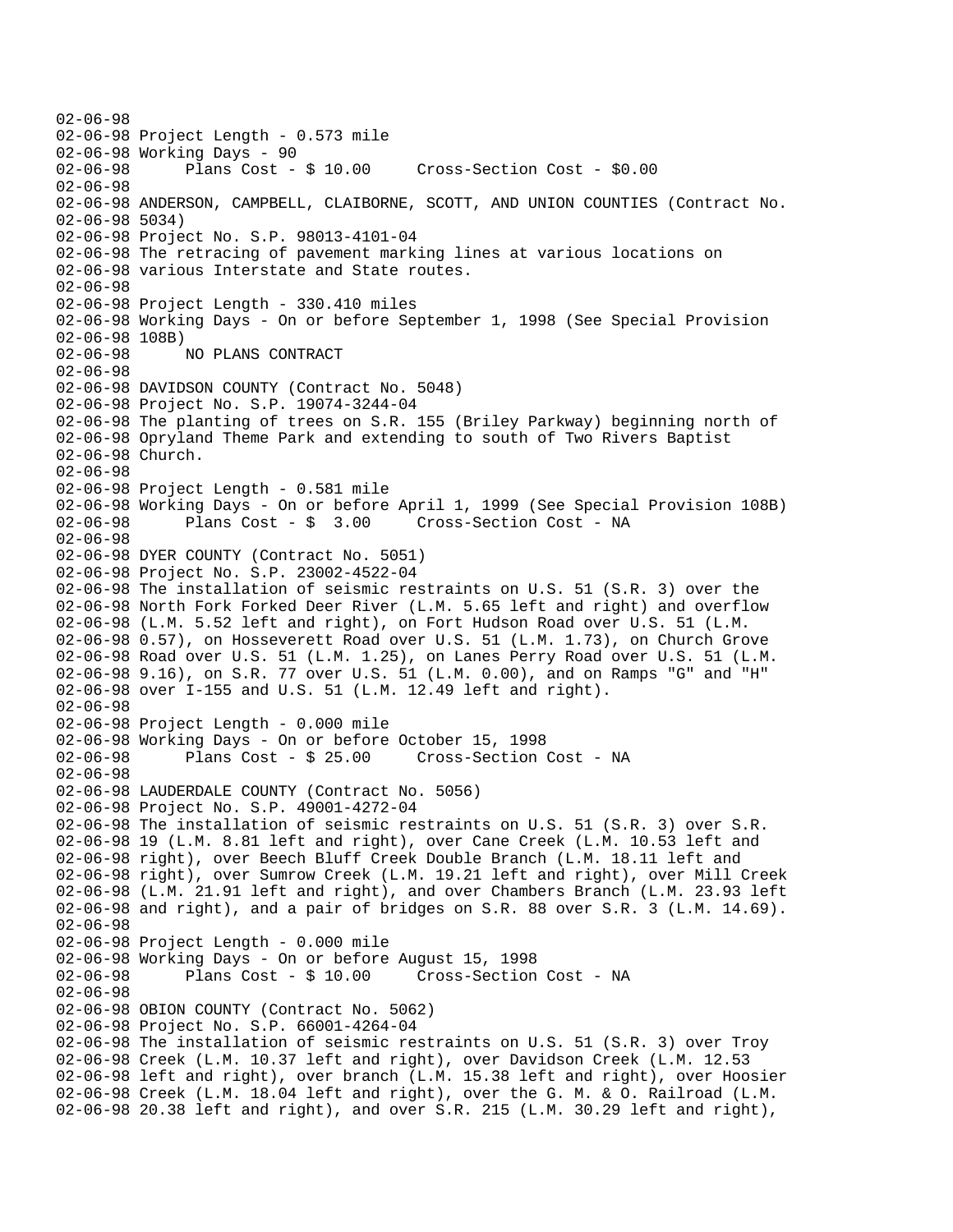02-06-98 on Section Line Road over U.S. 51 (L.M. 11.82), on Claude Tucker Road 02-06-98 over U.S. 51 (L.M. 0.62 and L.M. 1.57), on Jack Douglas Road over U.S. 02-06-98 51 (L.M. 0.50), on Dresden Hickman Road over U.S. 51 (L.M. 0.52), on 02-06-98 Old Union City - Fulton Road over U.S. 51 (L.M. 0.37), on Pierce 02-06-98 Station Road over U.S. 51 (L.M. 0.30), and on Old Pierce Road over 02-06-98 Troy Creek (L.M. 1.97). 02-06-98 02-06-98 Project Length - 0.000 mile 02-06-98 Working Days - On or before February 1, 1999 02-06-98 Plans Cost - \$ 25.00 Cross-Section Cost - NA 02-06-98 02-06-98 ANDERSON COUNTY (Contract No. 5097) 02-06-98 Project No. S.P. 01003-4525-04 02-06-98 The repair of the bridge on U.S. 25W (S.R. 9) over the Clinch River 02-06-98 (L.M. 10.71). 02-06-98 02-06-98 Project Length - 0.000 mile 02-06-98 Working Days - On or before November 1, 1999 02-06-98 Plans Cost - \$ 10.00 Cross-Section Cost - N/A 02-06-98 02-06-98 ANDERSON COUNTY (Contract No. 5098) 02-06-98 Project No. S.P. 01014-4226-04 02-06-98 The resurfacing on S.R. 116 beginning 1.1 kilometer west of Braden 02-06-98 Flats Road (L.M. 6.90) and extending to S.R. 330 (L.M. 10.43). 02-06-98 02-06-98 Project Length - 5.680 kilometers \*METRIC\* 02-06-98 Working Days - On or before September 1, 1998 (See Special Provision 02-06-98 108B) 02-06-98 Plans Cost - \$ 3.00 (11" x 18") 02-06-98 02-06-98 BEDFORD, LINCOLN, MARSHALL, MOORE, AND RUTHERFORD COUNTIES (Contract 02-06-98 No. 5099) 02-06-98 Project No. S.P. 98035-4110-04 02-06-98 The retracing of pavement marking lines at various locations on 02-06-98 various Interstate and State routes. 02-06-98 02-06-98 Project Length - 717.26 miles 02-06-98 Working Days - On or before September 1, 1998 (See Special Provision 02-06-98 108B) 02-06-98 NO PLANS CONTRACT 02-06-98 02-06-98 BENTON COUNTY (Contract No. 5100) 02-06-98 Project No. IME-40-2(76)126, 03001-8167-44 02-06-98 The resurfacing on I-40 beginning at the Decatur County line (L.M. 02-06-98 0.00) and extending to west of the Tennessee River (L.M. 7.70). 02-06-98 02-06-98 Project Length - 12.392 kilometers \*METRIC\* 02-06-98 Working Days - On or before November 1, 1998 02-06-98 Plans Cost - \$ 3.00 (8«" x 11") 02-06-98 The DBE goal for this contract is 6% of the contract amount. 02-06-98 02-06-98 BENTON AND HENRY COUNTIES (Contract No. 5101) 02-06-98 Project No. S.P. 98042-4244-04 02-06-98 The scour repair at the bridges on S.R. 391 over Cypress Creek (L.M. 02-06-98 4.09) in Benton County and on S.R. 54 over Jones Bend Creek (L.M. 02-06-98 11.78) and on S.R. 76 over Town Creek (L.M. 15.64) in Henry County. 02-06-98 02-06-98 Project Length - 0.000 mile 02-06-98 Working Days - 35 02-06-98 NO PLANS CONTRACT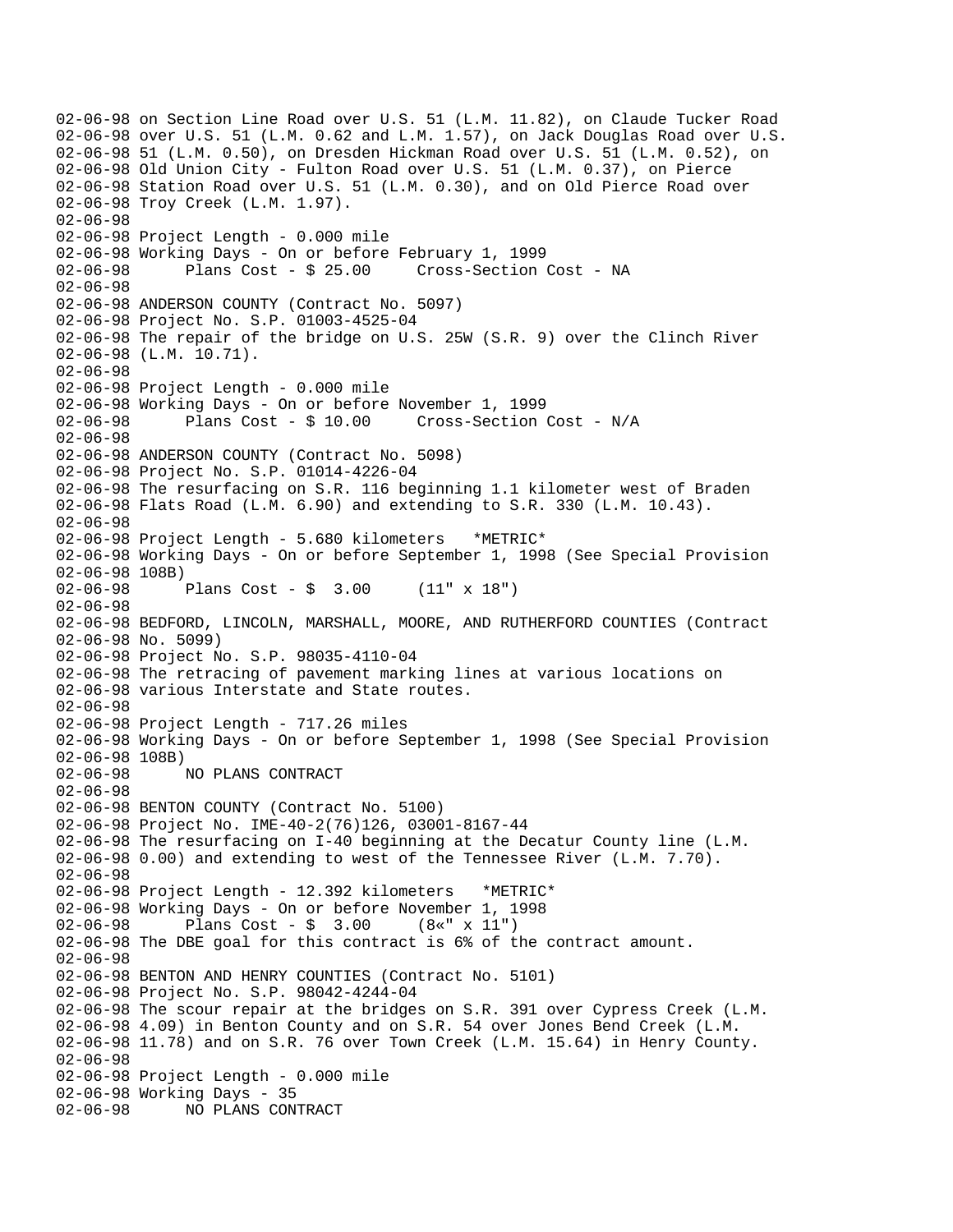02-06-98 02-06-98 BENTON, CARROLL, DECATUR, HENRY, AND WEAKLEY COUNTIES (Contract No. 02-06-98 5102) 02-06-98 Project No. S.P. 98044-4202-04 02-06-98 The retracing of pavement marking lines at various locations on 02-06-98 various State routes. 02-06-98 02-06-98 Project Length - 729.60 miles 02-06-98 Working Days - On or before September 1, 1998 (See Special Provision 02-06-98 108B) 02-06-98 NO PLANS CONTRACT 02-06-98 02-06-98 BLEDSOE, MARION, SEQUATCHIE, AND VAN BUREN COUNTIES (Contract No. 02-06-98 5104) 02-06-98 Project No. S.P. 98023-4129-04 02-06-98 The retracing of pavement marking lines at various locations on 02-06-98 various Interstate and State routes. 02-06-98 02-06-98 Project Length - 376.02 miles 02-06-98 Working Days - On or before September 1, 1998 (See Special Provision 02-06-98 108B)<br>02-06-98 1 02-06-98 NO PLANS CONTRACT 02-06-98 02-06-98 BLOUNT COUNTY (Contract No. 5105) 02-06-98 Project No. BR-STP-4483(2), 05096-3404-94 02-06-98 The grading, drainage, and paving for the realignment of Tuckaleechee 02-06-98 Pike at the intersection with S.R. 73. 02-06-98 02-06-98 Project Length - 0.213 kilometer \*METRIC\* 02-06-98 Working Days - On or before August 1, 1998 02-06-98 Plans Cost - \$ 10.00 Cross-Section Cost - \$ 10.00 02-06-98 02-06-98 CARROLL COUNTY (Contract No. 5106) 02-06-98 Project No. S.P. 09011-4228-04 02-06-98 The resurfacing on S.R. 77 beginning at S.R. 364 (L.M. 15.85) and 02-06-98 extending to S.R. 219 (L.M. 22.29). 02-06-98 02-06-98 Project Length - 9.141 kilometers \*METRIC\* 02-06-98 Working Days - On or before December 1, 1998 (See Special Provision 02-06-98 108B) 02-06-98 Plans Cost - \$ 3.00 (8«" x 11") 02-06-98 02-06-98 CARTER COUNTY (Contract No. 5107) 02-06-98 Project No. S.P. 10019-4217-04 02-06-98 The resurfacing on S.R. 400 beginning at the bridge over the Watauga 02-06-98 River (L.M. 0.04) and extending to Bristol Highway (L.M. 5.04). 02-06-98 02-06-98 Project Length - 8.050 kilometers \*METRIC\* 02-06-98 Working Days - On or before September 1, 1998 (See Special Provision 02-06-98 108B)<br>02-06-98 Plans Cost -  $$ 3.00$  (11" x 18") 02-06-98 02-06-98 CARTER, GREENE, HAMBLEN, HANCOCK, HAWKINS, JOHNSON, AND SULLIVAN 02-06-98 COUNTIES (Contract No. 5108) 02-06-98 Project No. S.P. 98013-4109-04 02-06-98 The retracing of pavement marking lines at various locations on 02-06-98 various Interstate and State routes. 02-06-98 02-06-98 Project Length - 652.32 miles 02-06-98 Working Days - On or before September 1, 1998 (See Special Provision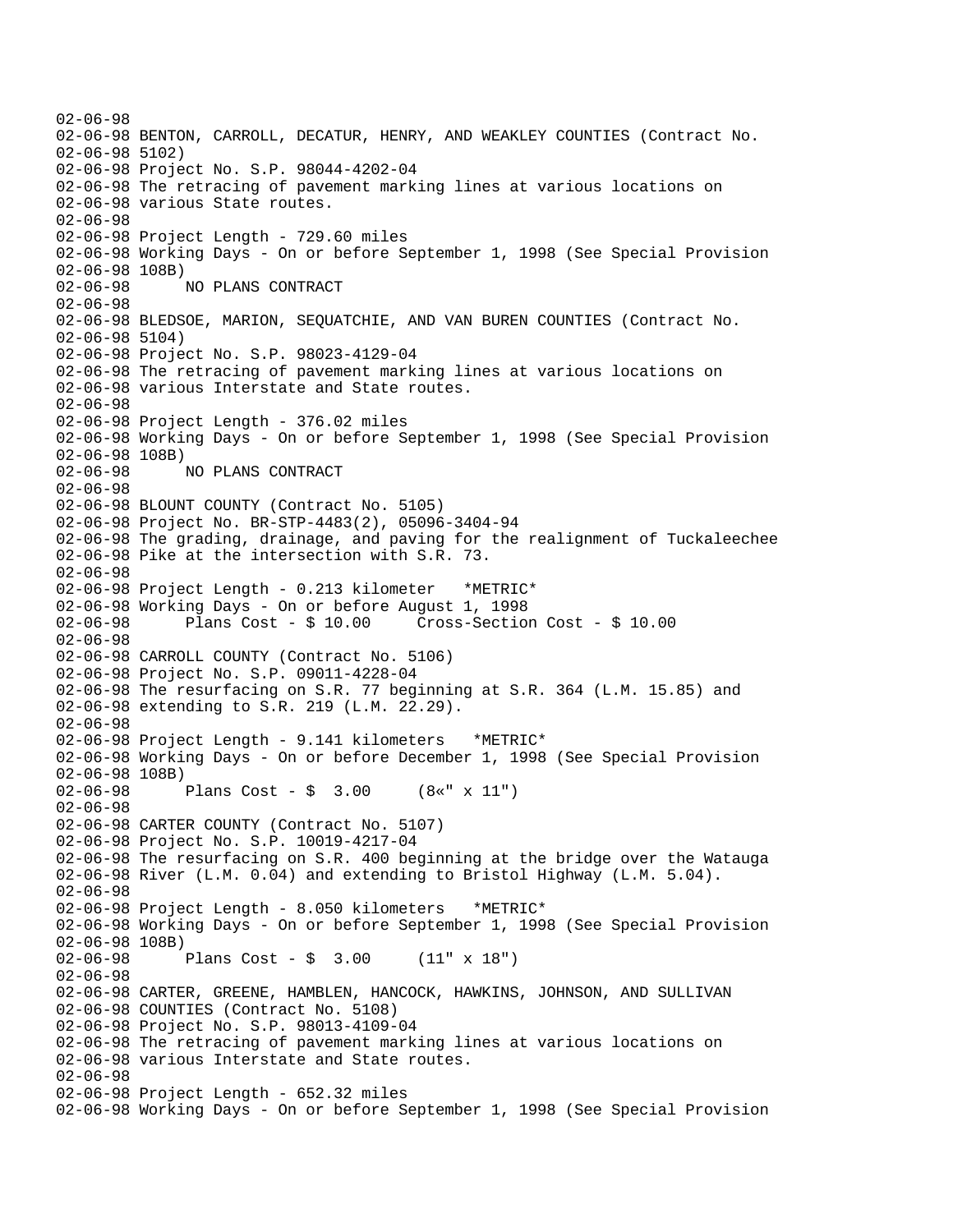02-06-98 108B)<br>02-06-98 02-06-98 NO PLANS CONTRACT 02-06-98 02-06-98 CHEATHAM, DAVIDSON, MONTGOMERY, ROBERTSON, AND SUMNER COUNTIES 02-06-98 (Contract No. 5109) 02-06-98 Project No. S.P. 98034-4195-04 02-06-98 The sign refurbishment at various locations on I-65 and I-24. 02-06-98 02-06-98 Project Length - 66.960 miles 02-06-98 Working Days - On or before October 1, 1998 02-06-98 NO PLANS CONTRACT 02-06-98 02-06-98 COFFEE AND FRANKLIN COUNTIES (Contract No. 5110) 02-06-98 Project No. S.P. 16005-3219-04, 26004-3233-04 02-06-98 The grading, drainage, paving, widening of two (2) existing bridges, 02-06-98 and construction of a concrete box bridge on U.S. 41A (S.R. 16) 02-06-98 beginning 0.1 mile north of S.R. 55 in Coffee County and extending to 02-06-98 the north Estill Springs City limits in Franklin County. 02-06-98 02-06-98 Project Length - 6.397 miles 02-06-98 Working Days - On or before December 15, 1999 02-06-98 Plans Cost - \$125.00 Cross-Section Cost - \$125.00 02-06-98 The DBE goal for this contract is 3% of the contract amount. 02-06-98 02-06-98 COFFEE COUNTY (Contract No. 5111) 02-06-98 Project No. S.P. 16010-4229-04 02-06-98 The resurfacing (microsurfacing) on S.R. 55 beginning 288 meters north 02-06-98 of Interstate Drive (L.M. 15.36) and extending to the north end of the 02-06-98 curb-and-gutter section (L.M. 19.26). 02-06-98 02-06-98 Project Length - 6.276 kilometers \*METRIC\* 02-06-98 Working Days - On or before October 30, 1998 (See Special Provision 02-06-98 108B) 02-06-98 Plans Cost - \$ 3.00 (11" x 18") 02-06-98 02-06-98 CUMBERLAND COUNTY (Contract No. 5112) 02-06-98 Project No. STP-EN-1(81), 18002-4519-04 02-06-98 The resurfacing on U.S. 70 (S.R. 1) beginning at Deep Water Road (L.M. 02-06-98 5.27) and extending to Pomona Road (L.M. 8.86). 02-06-98 02-06-98 Project Length - 5.734 kilometers \*METRIC\* 02-06-98 Working Days - On or before November 16, 1998 (See Special Provision 02-06-98 108B) 02-06-98 Plans Cost - \$ 3.00 (11" x 18") 02-06-98 02-06-98 CUMBERLAND, DEKALB, PUTNAM, AND RHEA COUNTIES (Contract No. 5113) 02-06-98 Project No. S.P. 98023-4128-04 02-06-98 The retracing of pavement marking lines at various locations on 02-06-98 various Interstate and State routes. 02-06-98 02-06-98 Project Length - 373.10 miles 02-06-98 Working Days - On or before September 1, 1998 (See Special Provision 02-06-98 108B) 02-06-98 NO PLANS CONTRACT 02-06-98 02-06-98 DAVIDSON COUNTY (Contract No. 5114) 02-06-98 Project No. IM-65-2(77)78, 19009-3163-44<br>02-06-98 STP-M-NH-255(4), 19082-3210-54 02-06-98 STP-M-NH-255(4), 19082-3210-54 02-06-98 02-06-98 Project No. IM-65-2(77)78, 19009-3163-44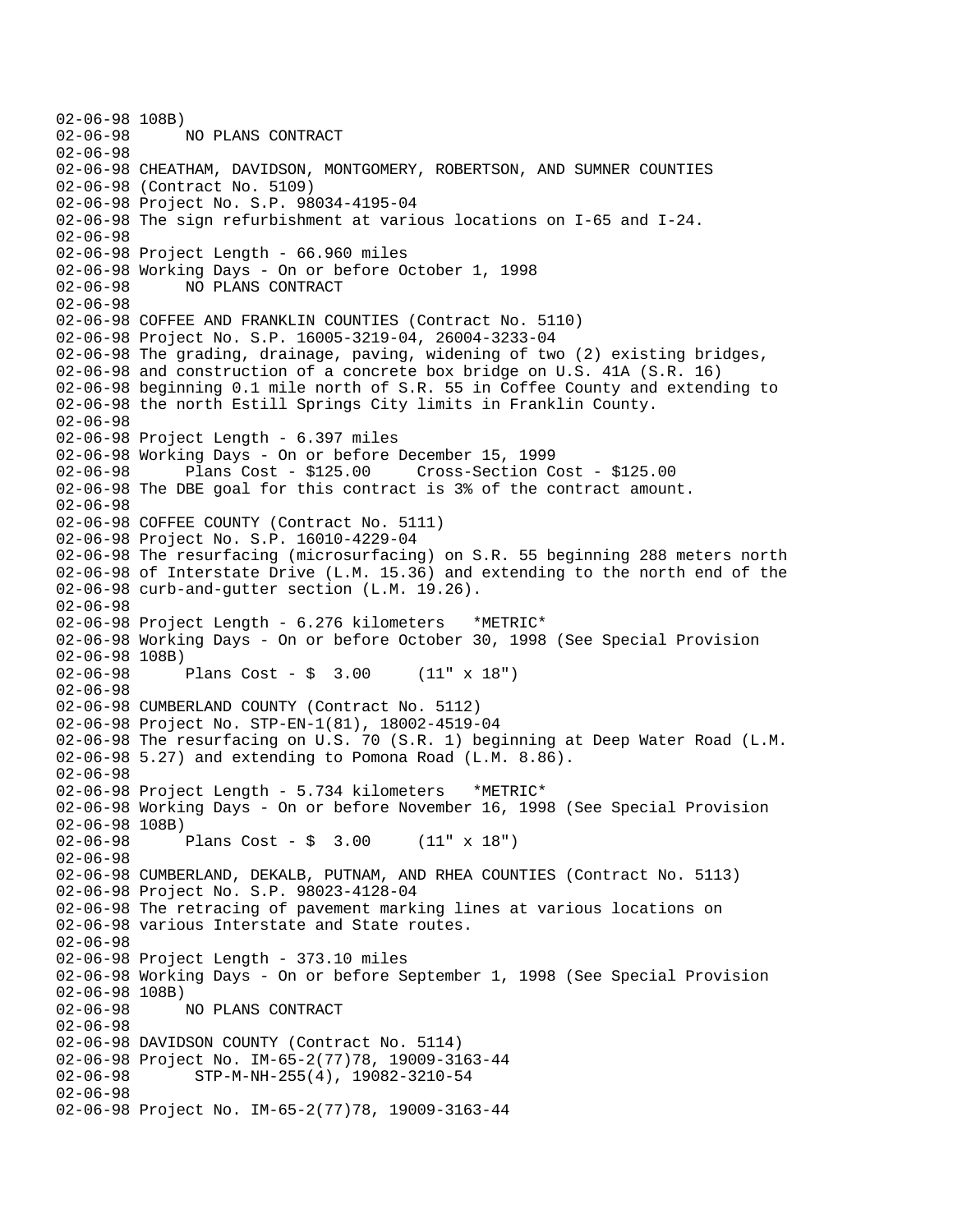02-06-98 The grading, drainage, paving, and construction of a steel plate 02-06-98 girder bridge on S.R. 255 (Harding Place) at the interchange with I-02-06-98 65. 02-06-98 02-06-98 Project Length - 2.518 miles 02-06-98 02-06-98 Project No. STP-M-NH-255(4), 19082-3210-54 02-06-98 The grading, drainage, paving, and construction of a steel rolled beam 02-06-98 bridge on S.R. 255 (Harding Place) beginning at Sidco Drive and 02-06-98 extending to 0.01 mile east of Timberhill Drive. 02-06-98 02-06-98 Project Length - 0.416 mile 02-06-98 02-06-98 Total Project Length - 2.934 miles 02-06-98 Working Days - On or before July 1, 2000 (See Special Provision 108B)<br>02-06-98 Plans Cost - \$150.00 Cross-Section Cost - \$ 50.00  $Cross-Section Cost - $50.00$ 02-06-98 The DBE goal for this contract is 13% of the contract amount. 02-06-98 02-06-98 DAVIDSON COUNTY (Contract No. 5115) 02-06-98 Project No. S.P. 19013-4127-04 02-06-98 The repair of three (3) bridges at the interchange of I-65 and I-265. 02-06-98 02-06-98 Project Length - 0.000 mile 02-06-98 Working Days - On or before June 1, 1998 (See Special Provision 108B)<br>02-06-98 Plans Cost - \$ 25.00 Cross-Section Cost - NA Cross-Section Cost - NA 02-06-98 02-06-98 DAVIDSON COUNTY (Contract No. 5116) 02-06-98 Project No. S.P. 19025-4225-04 02-06-98 The resurfacing on S.R. 6 (Gallatin Road) beginning at S.R. 45 (Old 02-06-98 Hickory Boulevard) and extending to north of Two Mile Pike. 02-06-98 02-06-98 Project Length - 4.200 kilometers \*METRIC\* 02-06-98 Working Days - 35 02-06-98 Plans Cost - \$ 3.00 (11" x 18") 02-06-98 02-06-98 DAVIDSON COUNTY (Contract No. 5117) 02-06-98 Project No. S.P. 19039-3226-04 02-06-98 The grading, drainage, and paving on U.S. 70 (S.R. 24, Charlotte 02-06-98 Avenue), beginning at 33rd Avenue North and extending to 26th Avenue 02-06-98 North in Nashville. 02-06-98 02-06-98 Project Length - 0.787 kilometer \*METRIC\* 02-06-98 Working Days - On or before December 15, 1998 02-06-98 Plans Cost - \$ 25.00 Cross-Section Cost - \$0.00 02-06-98 02-06-98 DAVIDSON, WILLIAMSON, AND WILSON COUNTIES (Contract No. 5118) 02-06-98 Project No. S.P. 98035-4111-04 02-06-98 The retracing of pavement marking lines at various locations on 02-06-98 various Interstate and State routes. 02-06-98 02-06-98 Project Length - 603.78 miles 02-06-98 Working Days - On or before September 1, 1998 (See Special Provision 02-06-98 108B) 02-06-98 NO PLANS CONTRACT 02-06-98 02-06-98 DICKSON COUNTY (Contract No. 5119) 02-06-98 Project No. IME-40-3(123)165, 22001-8161-44 02-06-98 The resurfacing on I-40 beginning 0.55 mile west of Piney Road 02-06-98 overhead (L.M. 4.60) and extending to 1.00 mile west of Nail's Creek 02-06-98 (L.M. 13.65).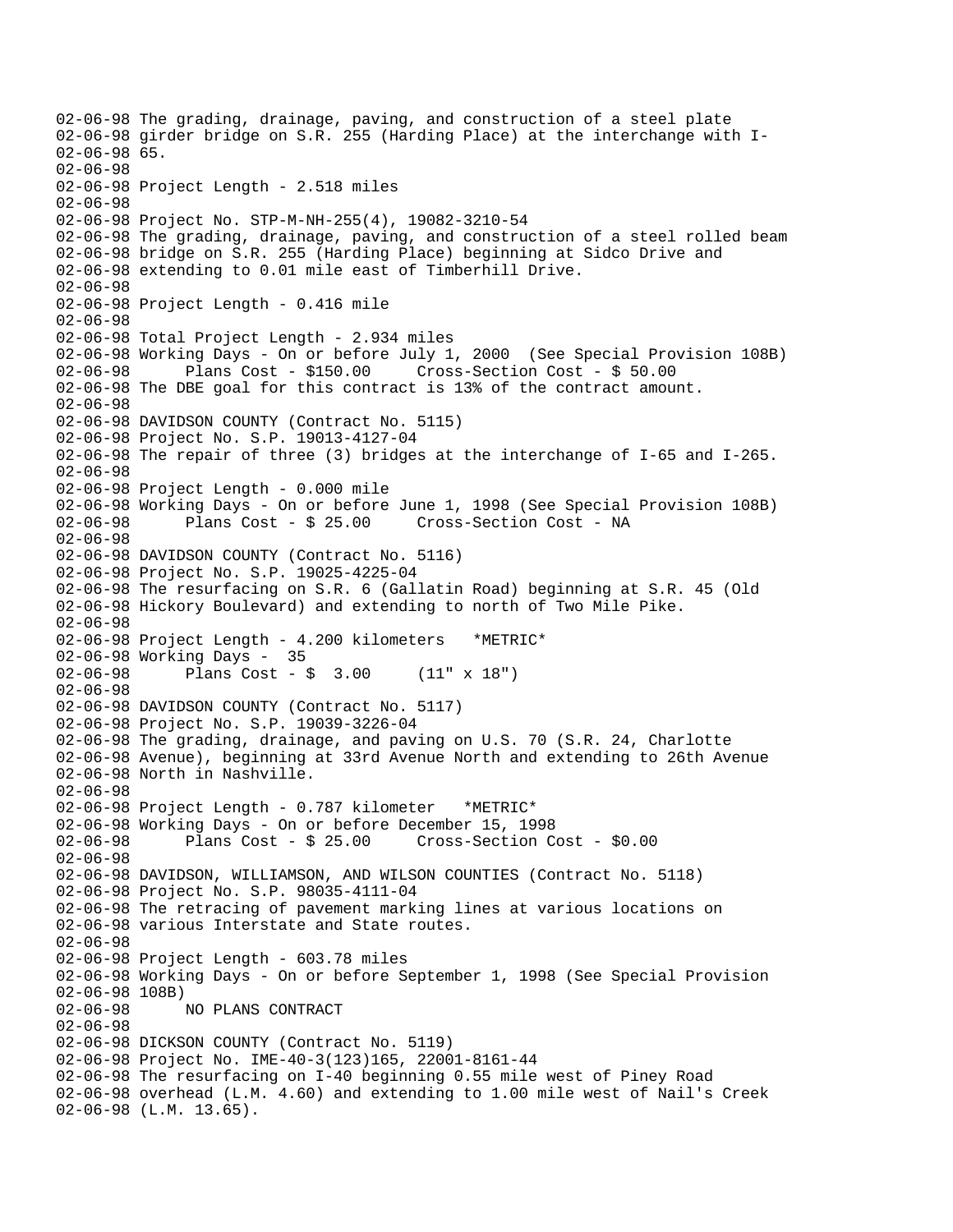02-06-98 02-06-98 Project Length - 14.560 kilometers \*METRIC\* 02-06-98 Working Days - On or before October 1, 1998 02-06-98 Plans Cost - \$ 10.00 Cross-Section Cost - NA 02-06-98 The DBE goal for this contract is 6% of the contract amount. 02-06-98 02-06-98 DICKSON COUNTY (Contract No. 5120) 02-06-98 Project No. S.P. 22007-4233-04 02-06-98 The resurfacing on S.R. 48 beginning at the Hickman County line (L.M. 02-06-98 0.00) and extending to East Broad Street (L.M. 9.16) in Dickson. 02-06-98 02-06-98 Project Length - 14.741 kilometers \*METRIC\* 02-06-98 Working Days - 40 02-06-98 Plans Cost - \$ 3.00 (11" x 18") 02-06-98 02-06-98 FRANKLIN COUNTY (Contract No. 5121) 02-06-98 Project No. STP-M-9210(1), 26954-3716-54; 26004-3229-04 02-06-98 The signalization of seven (7) intersections in Winchester. 02-06-98 02-06-98 Project Length - 0.000 kilometer \*METRIC\* 02-06-98 Working Days - On or before September 1, 1998 Plans Cost - \$ 10.00 Cross-Section Cost - NA 02-06-98 02-06-98 GILES COUNTY (Contract No. 5122) 02-06-98 Project No. IME-65-1(58)0, 28001-8162-44 02-06-98 The resurfacing on I-65 beginning at the Alabama State line and 02-06-98 extending to S.R. 273 (Bryson Road). 02-06-98 02-06-98 Project Length - 10.236 kilometers \*METRIC\* 02-06-98 Working Days - On or before October 10, 1998 02-06-98 Plans Cost - \$ 3.00 Cross-Section Cost - NA 02-06-98 The DBE goal for this contract is 6% of the contract amount. 02-06-98 02-06-98 GREENE COUNTY (Contract No. 5123) 02-06-98 Project No. S.P. 30002-4239-04 02-06-98 The resurfacing (superpave) on U.S. 11E (S.R. 34, Andrew Johnson 02-06-98 Highway) beginning at Sunrise Church Road (L.M. 2.30) and extending to 02-06-98 S.R. 348 (L.M. 7.73). 02-06-98 02-06-98 Project Length - 8.430 kilometers \*METRIC\* 02-06-98 Working Days - On or before September 1, 1998 (See Special Provision 02-06-98 108B) 02-06-98 Plans Cost - \$ 3.00 (11" x 18") 02-06-98 02-06-98 GREENE COUNTY (Contract No. 5124) 02-06-98 Project No. S.P. 30004-4218-04 02-06-98 The repair of the bridge on U.S. 11E (U.S. 321, S.R. 34) over 02-06-98 Baileyton Road (L.M. 15.77 left and right). 02-06-98 02-06-98 Project Length - 0.000 mile 02-06-98 Working Days - On or before July 1, 1999 02-06-98 Plans Cost - \$ 10.00 Cross-Section Cost - N/A 02-06-98 02-06-98 GRUNDY AND MARION COUNTIES (Contract No. 5125) 02-06-98 Project No. IME-24-2(107)129, 31001-8150-44 02-06-98 IME-24-2(109)133, 58100-8121-44 02-06-98 The resurfacing on I-24 in Grundy County beginning 0.32 kilometer east 02-06-98 of Bell Mill Road (L.M. 122.83) and extending to 3.86 kilometers east 02-06-98 of Bell Mill Road (L.M. 124.98) and beginning at the Rest Area (L.M. 02-06-98 127.09) and extending to the Marion County line (L.M. 127.77), and on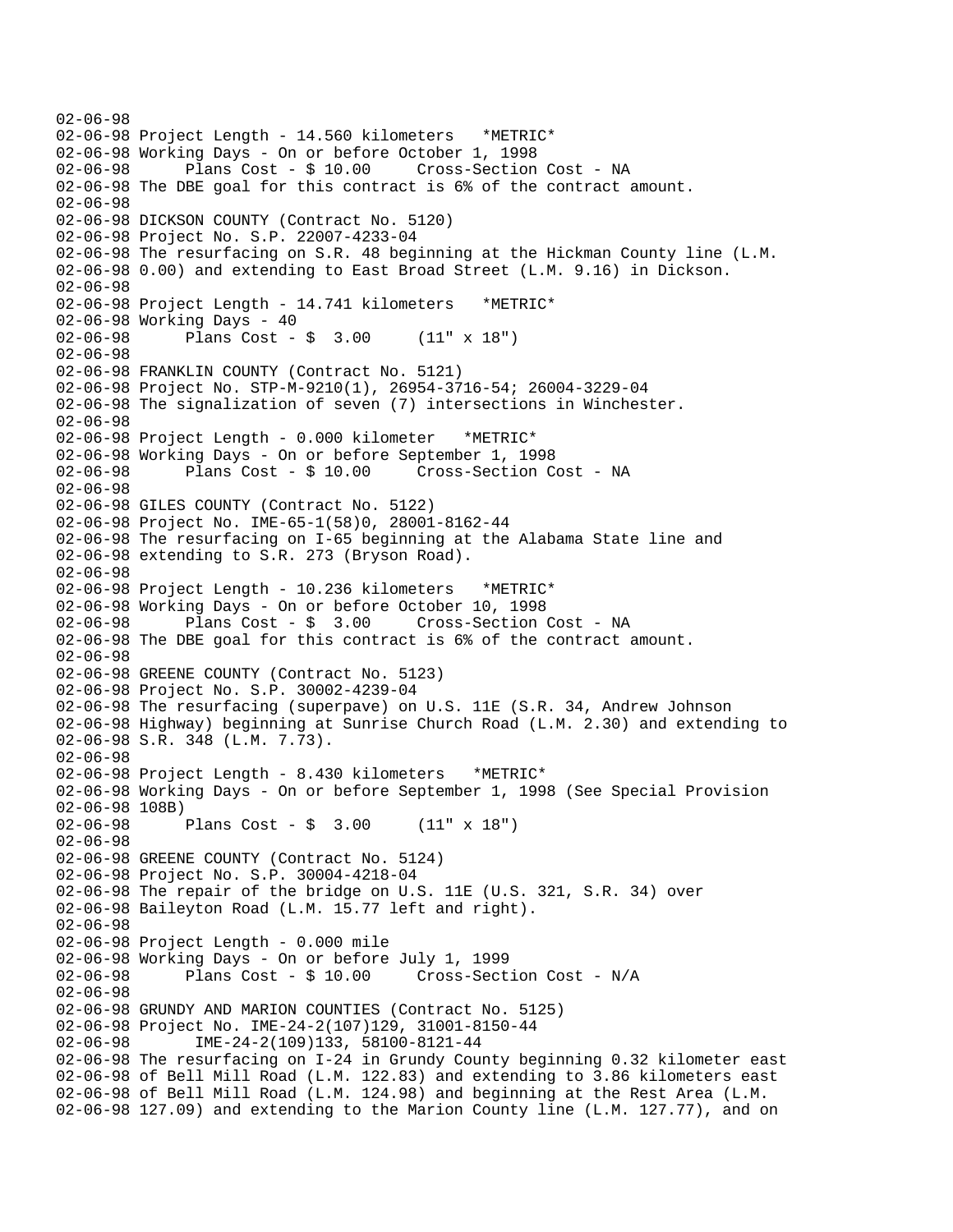02-06-98 I-24 (eastbound lanes only) in Marion County beginning at the Grundy 02-06-98 County line (L.M. 127.77) and extending to Cave Cove Creek (L.M. 02-06-98 134.183) in Marion County. 02-06-98 02-06-98 Project Length - 14.952 kilometers \*METRIC\* 02-06-98 Working Days - On or before June 15, 1998 02-06-98 Plans Cost - \$ 3.00 (11" x 18") 02-06-98 The DBE goal for this contract is 6% of the contract amount. 02-06-98 02-06-98 HAMILTON COUNTY (Contract No. 5126) 02-06-98 Project No. S.P. 33053-4219-04 02-06-98 The resurfacing on S.R. 312 (Birchwood Pike) beginning at S.R. 60 02-06-98 (L.M. 0.00) and extending to 6.44 kilometers south of Grasshopper 02-06-98 Creek (L.M. 7.33). 02-06-98 02-06-98 Project Length - 11.796 kilometers \*METRIC\* 02-06-98 Working Days - On or before May 15, 1998 02-06-98 Plans Cost - \$ 3.00 (11" x 18") 02-06-98 02-06-98 HAMILTON COUNTY (Contract No. 5127) 02-06-98 Project No. S.P. 33057-4220-04 02-06-98 The resurfacing on S.R. 320 beginning 0.16 kilometer east of 02-06-98 Graysville Road (L.M. 3.92) and extending to S.R. 321 (L.M. 7.29). 02-06-98 02-06-98 Project Length - 5.423 kilometers \*METRIC\* 02-06-98 Working Days - On or before November 16, 1998 (See Special Provision 02-06-98 108B)<br>02-06-98 Plans Cost -  $\frac{1}{2}$  3.00 (11" x 18") 02-06-98 02-06-98 JOHNSON COUNTY (Contract No. 5128) 02-06-98 Project No. S.P. 46003-4518-04 02-06-98 The resurfacing on S.R. 67 beginning at S.R. 34 (L.M. 16.85) and 02-06-98 extending to the North Carolina State line (L.M. 18.47). 02-06-98 02-06-98 Project Length - 2.610 kilometers \*METRIC\* 02-06-98 Working Days - On or before September 1, 1998 (See Special Provision 02-06-98 108B)<br>02-06-98 Plans Cost -  $\frac{1}{2}$  3.00 (11" x 18") 02-06-98 02-06-98 KNOX COUNTY (Contract No. 5129) 02-06-98 Project No. BRZE-4700(24), 47952-3543-94 02-06-98 The grading, drainage, paving, and construction of a concrete slab 02-06-98 bridge on Bernard Avenue over Second Creek (L.M. 0.36) in Knoxville. 02-06-98 02-06-98 Project Length - 0.022 kilometer \*METRIC\* 02-06-98 Working Days - On or before August 1, 1998 02-06-98 Plans Cost - \$ 10.00 Cross-Section Cost - \$0.00  $02 - 06 - 98$ 02-06-98 KNOX COUNTY (Contract No.5130) 02-06-98 Project No. CM-STP-33(22), 47018-3240-54 02-06-98 BH-STP-33(23), 47018-3242-94 02-06-98 The grading, drainage, paving, and widening of a concrete box beam 02-06-98 bridge on U.S. 441 (S.R. 33 and S.R. 71) beginning on S.R. 33 at 164 02-06-98 meters south of S.R. 71 and extending 38 meters west of S.R. 131 on 02-06-98 S.R. 71. 02-06-98 02-06-98 Project Length - 0.952 kilometer \*METRIC\* 02-06-98 Working Days - On or before May 15, 1999  $Cross-Section Cost - $ 10.00$ 02-06-98 The DBE goal for this contract is 10% of the contract amount.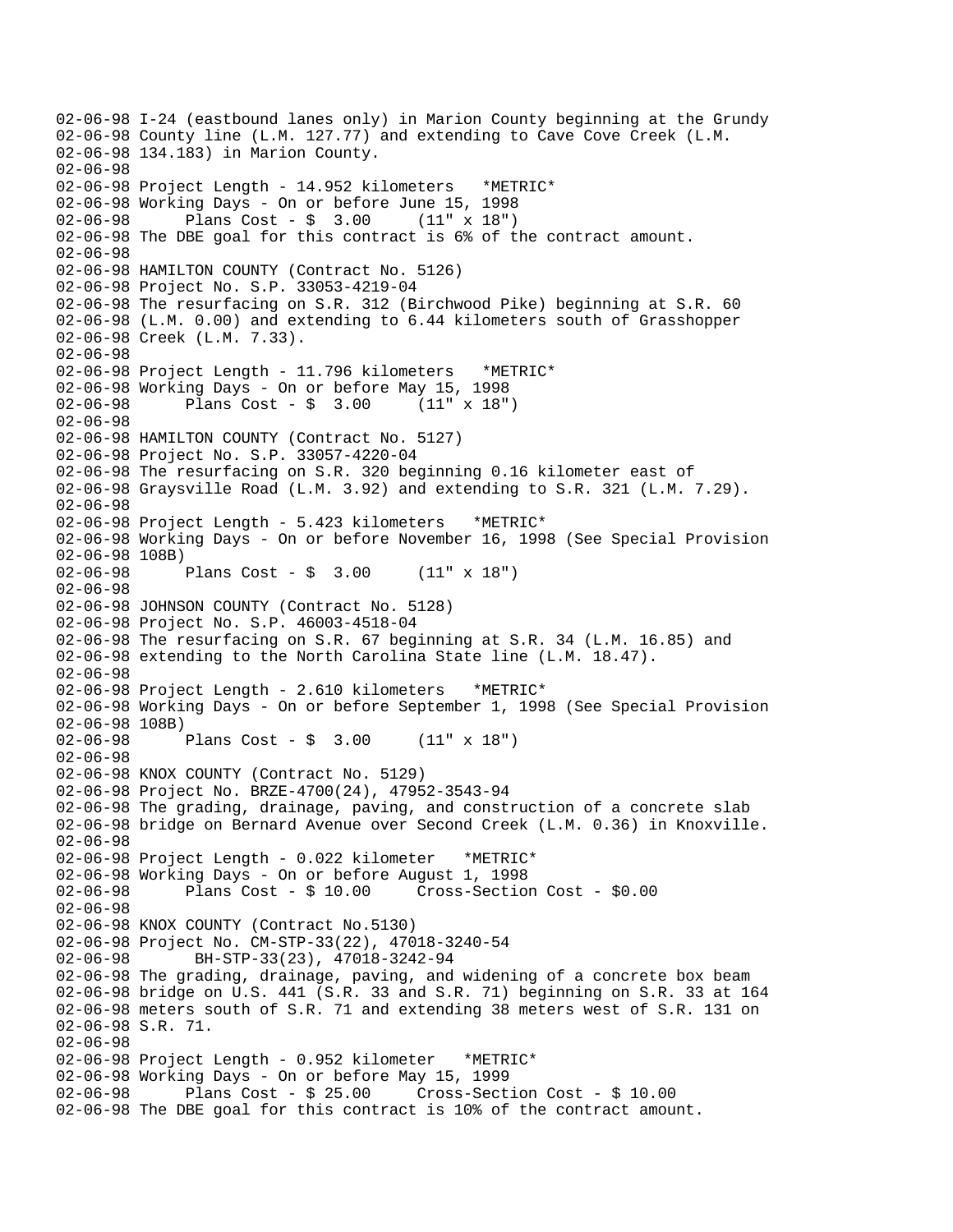```
02-06-98 
02-06-98 KNOX COUNTY (Contract No. 5131) 
02-06-98 Project No. STP-NH-115(23), 47026-3264-14 
02-06-98 The grading, drainage, paving, retaining walls, and eight (8) bridges 
02-06-98 at the junction of I-40 and U.S. 129 (S.R. 115, Alcoa Highway). 
02-06-98 
02-06-98 Project Length - 1.314 miles 
02-06-98 Working Days - On or before July 1, 2001 (See Special Provision 108B) 
02-06-98 Plans Cost - $225.00 Cross-Section Cost - $ 50.00 
02-06-98 The DBE goal for this contract is 10% of the contract amount. 
02-06-98 
02-06-98 KNOX COUNTY (Contract No. 5132) 
02-06-98 Project No. S.P. 47009-4275-04 
02-06-98 The resurfacing on U.S. 11 (U.S. 70, S.R. 1, Kingston Pike) beginning 
02-06-98 at Montvue Road (L.M. 11.57) and extending to Papermill Road (L.M. 
02-06-98 12.98). 
02-06-98 
02-06-98 Project Length - 2.270 kilometers *METRIC* 
02-06-98 Working Days - On or before September 1, 1998 (See Special Provision 
02-06-98 108B) 
02-06-98 Plans Cost - $ 3.00 (11" x 18") 
02-06-98 
02-06-98 KNOX COUNTY (Contract No. 5133) 
02-06-98 Project No. S.P. 98012-4109-04 
02-06-98 The repair of the bridge on U.S. 25W (S.R. 9) over I-275. 
02-06-98 
02-06-98 Project Length - 0.000 mile 
02-06-98 Working Days - On or before July 1, 1998 
02-06-98 Plans Cost - $ 10.00 Cross-Section Cost - NA 
02-06-98 
02-06-98 LOUDON, MONROE, MORGAN, AND ROANE COUNTIES (Contract No. 5134) 
02-06-98 Project No. S.P. 98013-4210-04 
02-06-98 The retracing of pavement marking lines at various locations on 
02-06-98 various State routes. 
02-06-98 
02-06-98 Project Length - 329.97 miles 
02-06-98 Working Days - On or before September 1, 1998 (See Special Provision 
02-06-98 108B) 
02-06-98 NO PLANS CONTRACT 
02-06-98 
02-06-98 MACON, SMITH, SUMNER, AND TROUSDALE COUNTIES (Contract No. 5135) 
02-06-98 Project No. S.P. 98035-4109-04 
02-06-98 The retracing of pavement marking lines at various locations on 
02-06-98 various Interstate and State routes. 
02-06-98 
02-06-98 Project Length - 462.51 miles 
02-06-98 Working Days - On or before September 1, 1998 (See Special Provision 
02-06-98 108B) 
              02-06-98 NO PLANS CONTRACT 
02-06-98 
02-06-98 MADISON COUNTY (Contract No. 5136) 
02-06-98 Project No. S.P. 57002-4216-04 
02-06-98 The repair of the bridges on U.S. 70 (S.R. 1) over South Fork Forked 
02-06-98 Deer River (L.M. 13.29) and overflow (L.M. 12.75) including paving. 
02-06-98 
02-06-98 Project Length - 0.000 mile 
02-06-98 Working Days - On or before December 15, 1998 (See Special Provision 
02-06-98 108B)<br>02-06-98
              Plans Cost - $ 10.00 Cross-Section Cost - NA
02-06-98
```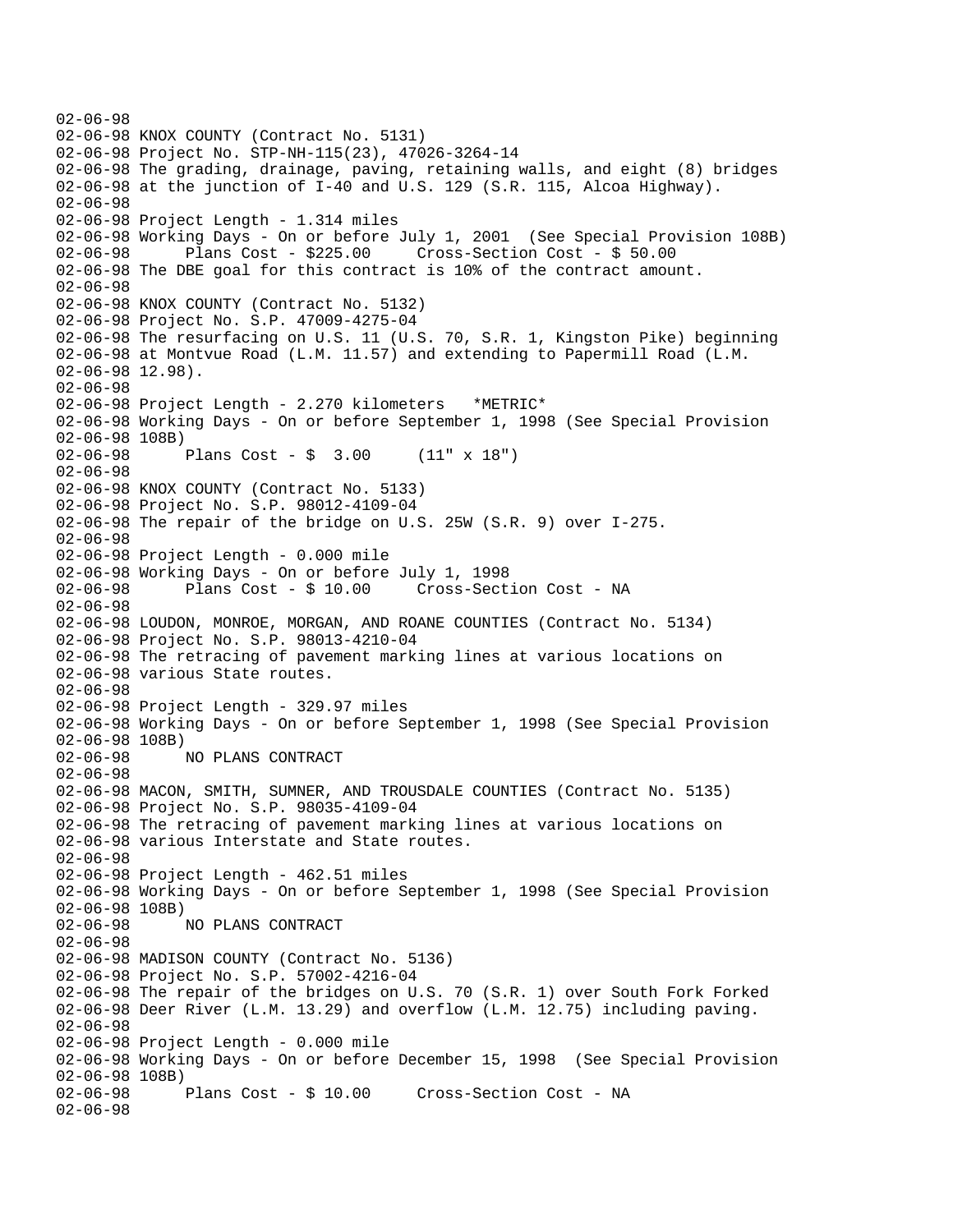02-06-98 MARION COUNTY (Contract No. 5137) 02-06-98 Project No. S.P. 58007-4318-04 02-06-98 The resurfacing on Cedar Avenue (old U.S. 72, old S.R. 27), beginning 02-06-98 at Fifth Street and extending to First Street in South Pittsburg. 02-06-98 02-06-98 Project Length - 0.447 mile 02-06-98 Working Days - On or before April 22, 1998 02-06-98 Plans Cost - \$ 3.00 (8«" x 11") 02-06-98 02-06-98 MARION COUNTY (Contract No. 5138) 02-06-98 Project No. S.P. 58062-4221-04 02-06-98 The resurfacing on S.R. 28 beginning at I-24 (L.M. 0.00) and extending 02-06-98 to S.R. 2 (L.M. 1.81). 02-06-98 02-06-98 Project Length - 2.912 kilometers \*METRIC\* 02-06-98 Working Days - On or before June 1, 1998 02-06-98 Plans Cost - \$ 3.00 (11" x 18") 02-06-98 02-06-98 MAURY COUNTY (Contract No. 5139) 02-06-98 Project No. S.P. 60004-3267-04 02-06-98 The grading, drainage, paving, and construction of a concrete Bulb-Tee 02-06-98 beam bridge on S.R. 7 beginning 300 feet south of Tom Fitzgerald Road 02-06-98 and extending to S.R. 247 (Snow Creek Road). 02-06-98 02-06-98 Project Length - 2.263 miles 02-06-98 Working Days - On or before October 1, 1999 02-06-98 Plans Cost - \$ 50.00 Cross-Section Cost - \$ 50.00 02-06-98 The DBE goal for this contract is 3% of the contract amount. 02-06-98 02-06-98 MONROE COUNTY (Contract No. 5140) 02-06-98 Project No. BRZE-6200(9), 62081-3403-94 02-06-98 The grading, drainage, paving, and construction of a concrete I-beam 02-06-98 bridge on Ball Play Road over Notchy Creek (L.M. 7.48). 02-06-98 02-06-98 Project Length - 0.435 kilometer \*METRIC\* 02-06-98 Working Days - On or before December 15, 1998 02-06-98 Plans Cost - \$ 10.00 Cross-Section Cost - \$0.00 02-06-98 02-06-98 MONROE AND LOUDON COUNTIES (Contract No. 5141) 02-06-98 Project No. NH-33(25), 53005-3213-14 02-06-98 The grading, drainage, paving, and construction of a concrete box 02-06-98 bridge, a concrete slab bridge, and three (3) concrete box culverts on 02-06-98 U.S. 411 (S.R. 33) beginning at the 4-lane section north of the Little 02-06-98 Tennessee River and extending to S.R. 95 at Greenback. 02-06-98 02-06-98 Project Length - 5.745 kilometers \*METRIC\* 02-06-98 Working Days - On or before December 1, 1999 02-06-98 Plans Cost - \$ 50.00 Cross-Section Cost - \$ 25.00 02-06-98 The DBE goal for this contract is 14% of the contract amount. 02-06-98 02-06-98 MONTGOMERY COUNTY (Contract No. 5142) 02-06-98 Project No. S.P. 63011-4234-04 02-06-98 The repair of the bridge on U.S. 79 (S.R. 13) (northbound lane) over 02-06-98 the Red River (L.M. 21.56). 02-06-98 02-06-98 Project Length - 0.000 mile 02-06-98 Working Days - On or before July 15, 1998 (See Special Provision 108B)<br>02-06-98 Plans Cost - \$ 10.00 Cross-Section Cost - NA Cross-Section Cost - NA 02-06-98 02-06-98 MONTGOMERY COUNTY (Contract No. 5143)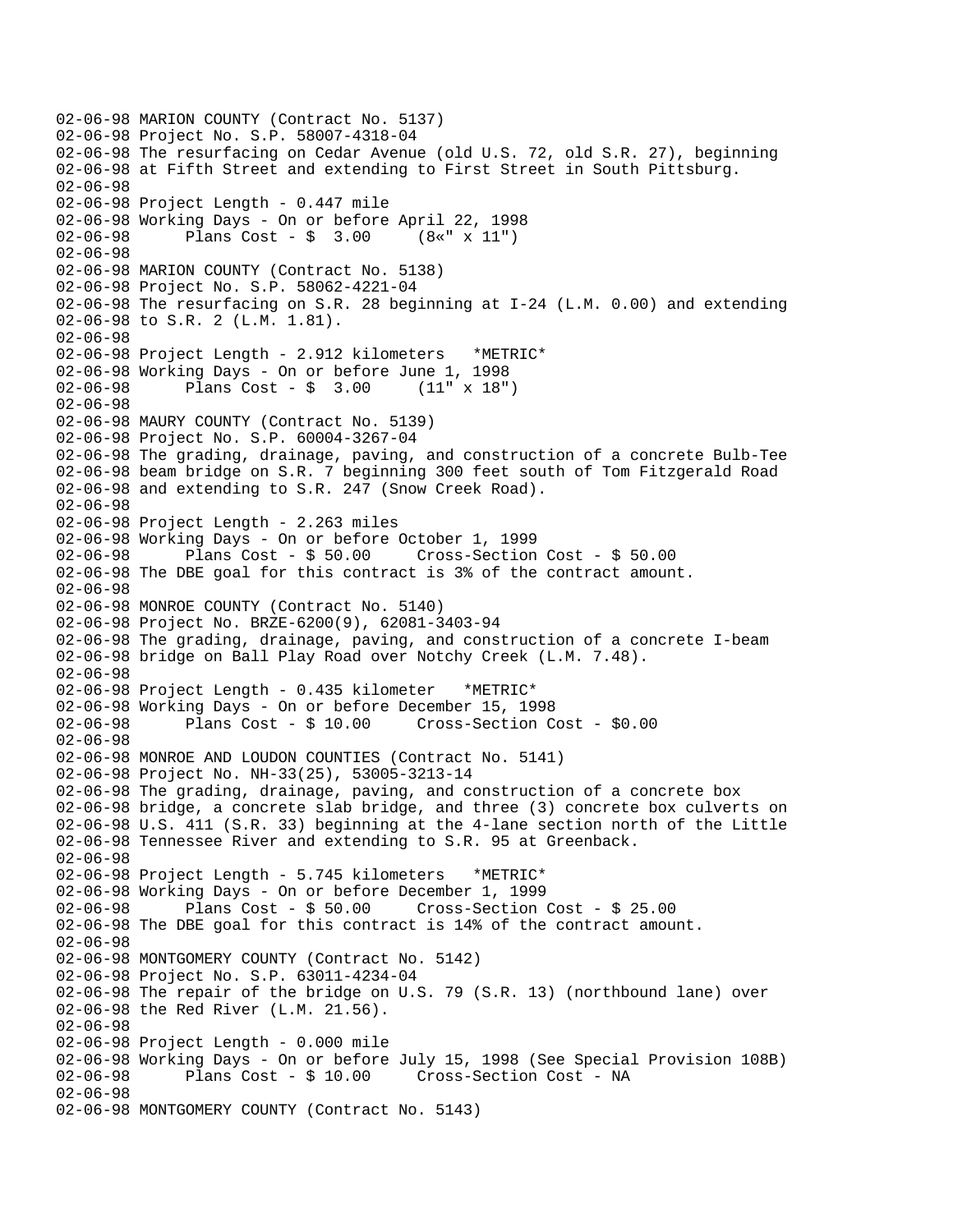```
02-06-98 Project No. S.P. 63374-4212-04
02-06-98 The resurfacing on S.R. 374 beginning at U.S. 79 (S.R. 13) (L.M. 5.34)
02-06-98 and extending to U.S. 41A (S.R. 12) (L.M. 11.37).
02-06-98
02-06-98 Project Length - 9.530 kilometers *METRIC*
02-06-98 Working Days - 45
02-06-98 Plans Cost - $ 3.00 (11" x 18")
02-06-98
02-06-98 OBION COUNTY (Contract No. 5144)
02-06-98 Project No. S.P. 66007-4220-04
02-06-98 The resurfacing on U.S. 45W (S.R. 5) beginning at the Gibson County
02-06-98 line (L.M. 0.00) and extending to bridge (L.M. 5.07).
02-06-98
02-06-98 Project Length - 8.159 kilometers *METRIC*
02-06-98 Working Days - On or before December 1, 1998 (See Special Provision
02-06-98 108B)<br>02-06-98
              Plans Cost - $ 3.00 (8*" x 11")02-06-98
02-06-98 ROANE COUNTY (Contract No. 5145)
02-06-98 Project No. IME-40-6(121)341, 73001-8192-44
02-06-98 The resurfacing on I-40 beginning at the Cumberland County line (L.M.
02-06-98 0.00) and extending to the bridge over the Southern Railroad and S.R.
02-06-98 61 (L.M. 7.18)
02-06-98
02-06-98 Project Length - 11.555 kilometers *METRIC*
02-06-98 Working Days - On or before August 1, 1998
02-06-98 Plans Cost - $ 3.00
02-06-98 The DBE goal for this contract is 6% of the contract amount.
02-06-98
02-06-98 RUTHERFORD COUNTY (Contract No. 5146)
02-06-98 Project No. S.P. 75008-4204-04
02-06-98 The resurfacing on U.S. 41A (S.R. 16) beginning at the Williamson
02-06-98 County Line (L.M. 0.00) and extending to the Bedford County Line (L.M.
02-06-98 6.54).
02-06-98
02-06-98 Project Length - 10.524 kilometers *METRIC*
02-06-98 Working Days - 30
02-06-98 Plans Cost - $ 3.00 (11" x 18")
02-06-98
02-06-98 SEVIER COUNTY (Contract No. 5147)
02-06-98 Project No. S.P. 78018-4224-04
02-06-98 The resurfacing on S.R. 416 beginning at S.R. 73 (L.M. 0.00) and
02-06-98 extending to the bridge over the Little Pigeon River (L.M. 3.48).
02-06-98
02-06-98 Project Length - 5.600 kilometers *METRIC*
02-06-98 Working Days - On or before September 1, 1998 (See Special Provision
02-06-98 108B)<br>02-06-98 1
             Plans Cost - \frac{1}{2} 3.00 (11" x 18")
02-06-98
02-06-98 SHELBY COUNTY (Contract No. 5148)
02-06-98 Project No. IME-40-1(267)4, 79001-8181-44
02-06-98 The resurfacing on I-40 beginning at Vollintine Avenue (L.M. 3.66) and
02-06-98 extending to Smith Street (L.M. 4.32).
02-06-98
02-06-98 Project Length - 1.062 kilometers *METRIC*
02-06-98 Working Days - On or before September 1, 1998 (See Special Provision
02-06-98 108B)<br>02-06-98
             Plans Cost - \frac{1}{2} 3.00 (8«" x 11")
02-06-98 The DBE goal for this contract is 6% of the contract amount.
02-06-98
```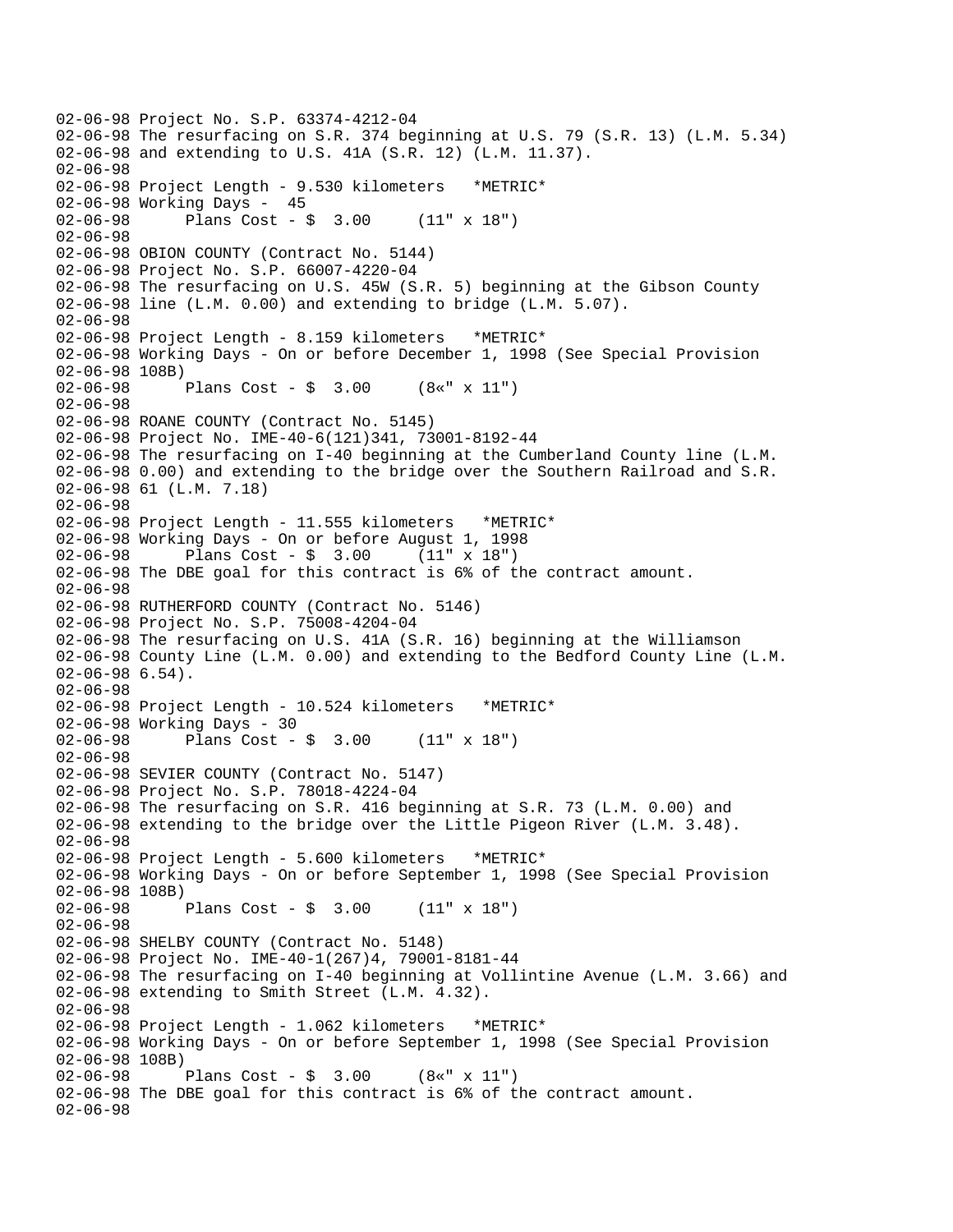```
02-06-98 SHELBY COUNTY (Contract No. 5149) 
02-06-98 Project No. S.P. 79020-4242-04 
02-06-98 The resurfacing (superpave) on U.S. 78 (S.R. 4) beginning at the 
02-06-98 Mississippi State line (L.M. 0.00) and extending to Perkins Road (L.M. 
02-06-98 3.74). 
02-06-98 
02-06-98 Project Length - 6.019 kilometers *METRIC* 
02-06-98 Working Days - On or before September 1, 1998 (See Special Provision 
02-06-98 108B) 
02-06-98 Plans Cost - $ 3.00 (8«" x 11") 
02-06-98 
02-06-98 SULLIVAN COUNTY (Contract No. 5150) 
02-06-98 Project No. BR-STP-390(3), 82007-3222-94 
02-06-98 The grading, drainage, paving, and construction of a steel plate 
02-06-98 girder bridge on S.R. 390 over the Holston River (L.M. 0.31) north of 
02-06-98 Bluff City. 
02-06-98 
02-06-98 Project Length - 0.155 kilometer *METRIC* 
02-06-98 Working Days - On or before December 1, 1998 (See Special Provision 
02-06-98 108B) 
02-06-98 Plans Cost - $ 10.00 Cross-Section Cost - $0.00 
02-06-98 
02-06-98 SULLIVAN AND WASHINGTON COUNTIES (Contract No. 5151) 
02-06-98 Project No. DPI-76(3), 82084-3124-44 
02-06-98 The grading, drainage, paving, and widening of existing concrete T-
02-06-98 beam bridge on Eastern Star Road over I-181. 
02-06-98 
02-06-98 Project Length - 1.010 kilometers *METRIC* 
02-06-98 Working Days - On or before June 1, 1999 
02-06-98 Plans Cost - $ 25.00 Cross-Section Cost - $ 10.00 
02-06-98 The DBE goal for this contract is 6% of the contract amount. 
02-06-98 
02-06-98 SUMNER COUNTY (Contract No. 5152) 
02-06-98 Project No. S.P. 83009-4291-04 
02-06-98 The resurfacing on S.R. 52 beginning at the Robertson County line 
02-06-98 (L.M. 0.00) and extending to 70 meters west of S.R. 109 (L.M. 4.47). 
02-06-98 
02-06-98 Project Length - 7.240 kilometers *METRIC* 
02-06-98 Working Days - 35 
02-06-98 Plans Cost - $ 3.00 (11" x 18") 
02-06-98 
02-06-98 TIPTON COUNTY (Contract No. 5153) 
02-06-98 Project No. S.P. 84002-4278-04 
02-06-98 The installation of seismic restraints on the bridges on U.S. 51 (S.R. 
02-06-98 3) over Big Bee Creek (L.M. 1.65 left and 1.66 right), over Indian 
02-06-98 Creek (L.M. 10.31 left and right), over branch (L.M. 11.47), over Town 
02-06-98 Creek (L.M. 17.57), and over the Hatchie River (L.M. 22.04 left). 
02-06-98 
02-06-98 Project Length - 0.000 mile 
02-06-98 Working Days - On or before June 15, 1998 
              Plans Cost - $ 25.00 Cross-Section Cost - NA
02-06-98 
02-06-98 WARREN AND WHITE COUNTIES (Contract No. 5154) 
02-06-98 Project No. S.P. 89003-3244-04 
02-06-98 The construction of a concrete Bulb-Tee bridge on S.R. 136 over the 
02-06-98 Caney Fork River (L.M. 1.99), including grading, drainage and paving. 
02-06-98 
02-06-98 Project Length - 0.660 kilometer *METRIC* 
02-06-98 Working Days - On or before August 31, 1999 
02-06-98 Plans Cost - $ 10.00 Cross-Section Cost - $ 10.00
```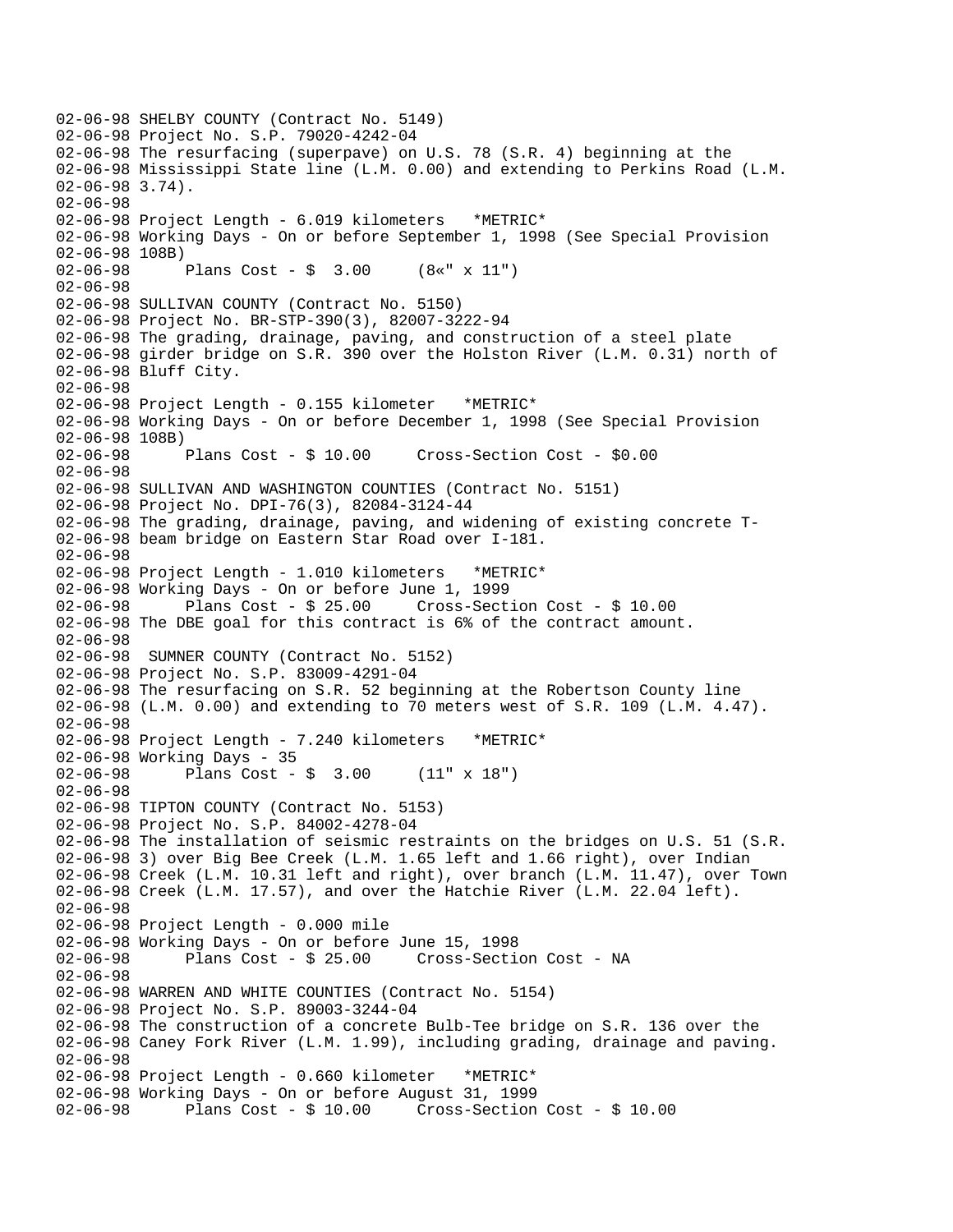--------------------------------------------------------------------------- 02-06-98 02-06-98 WASHINGTON COUNTY (Contract No. 5155) 02-06-98 Project No. BR-STP-3984(2), 90952-3569-94 02-06-98 The grading, drainage, paving, and construction of a concrete slab 02-06-98 bridge on Greenwood Drive over branch (L.M. 0.07). 02-06-98 02-06-98 Project Length - 0.237 kilometer \*METRIC\* 02-06-98 Working Days - On or before August 15, 1998 02-06-98 Plans Cost - \$ 10.00 Cross-Section Cost - \$0.00 02-06-98 02-06-98 WASHINGTON COUNTY (Contract No. 5156) 02-06-98 Project No. NH-I-181(9)5, 90085-3139-14 02-06-98 The grading, drainage, paving, and construction of a steel plate 02-06-98 girder bridge and a concrete box bridge for the interchange at I-181 02-06-98 (U.S. 23) and S.R. 381. 02-06-98 02-06-98 Project Length - 2.376 kilometers \*METRIC\* 02-06-98 Working Days - On or before July 1, 2000 02-06-98 Plans Cost - \$ 50.00 Cross-Section Cost - \$ 10.00 02-06-98 The DBE goal for this contract is 10% of the contract amount. 02-06-98 02-06-98 WHITE COUNTY (Contract No. 5157) 02-06-98 Project No. S.P. 93008-4215-04 02-06-98 The resurfacing on S.R. 136 beginning 1.69 kilometer south of Gum 02-06-98 Springs Mountain Road (L.M. 5.19) and extending to S.R. 26 (L.M. 02-06-98 11.43). 02-06-98 02-06-98 Project Length - 10.042 kilometers \*METRIC\* 02-06-98 Working Days - On or before November 16, 1998 (See Special Provision 02-06-98 108B) 02-06-98 Plans Cost - \$ 3.00 (11" x 18") 03-20-98 SHELBY COUNTY (Contract No. 5158) 03-20-98 Project No. S.P. 79001-4178-04 03-20-98 The painting of the Hernando DeSoto Bridge on I-40 over the 03-20-98 Mississippi River (L.M. 0.00). 03-20-98 03-20-98 Project Length - 0.000 mile 03-20-98 Working Days - On or before November 1, 1999 03-20-98 NO PLANS CONTRACT 03-20-98 03-20-98 03-20-98 BLOUNT, CLAIBORNE, KNOX, SEVIER, AND UNION COUNTIES (Contract No. 03-20-98 5159) 03-20-98 Project No. S.P. 98013-4214-04 03-20-98 The installation of thermoplastic pavement marking lines on various 03-20-98 State Routes. 03-20-98 03-20-98 Project Length - 8.710 miles 03-20-98 Working Days - On or before September 1, 1998 03-20-98 NO PLANS CONTRACT 03-20-98 03-20-98 BRADLEY COUNTY (Contract No. 5160) 03-20-98 Project No. S.P. 06015-4210-04 03-20-98 The resurfacing on S.R. 306 beginning at S.R. 60 (L.M. 0.00) and 03-20-98 extending to S.R. 308 (L.M. 5.56). 03-20-98 03-20-98 Project Length - 8.947 kilometers \*METRIC\* 03-20-98 Working Days - On or before November 16, 1998 (See Special Provision 03-20-98 108B)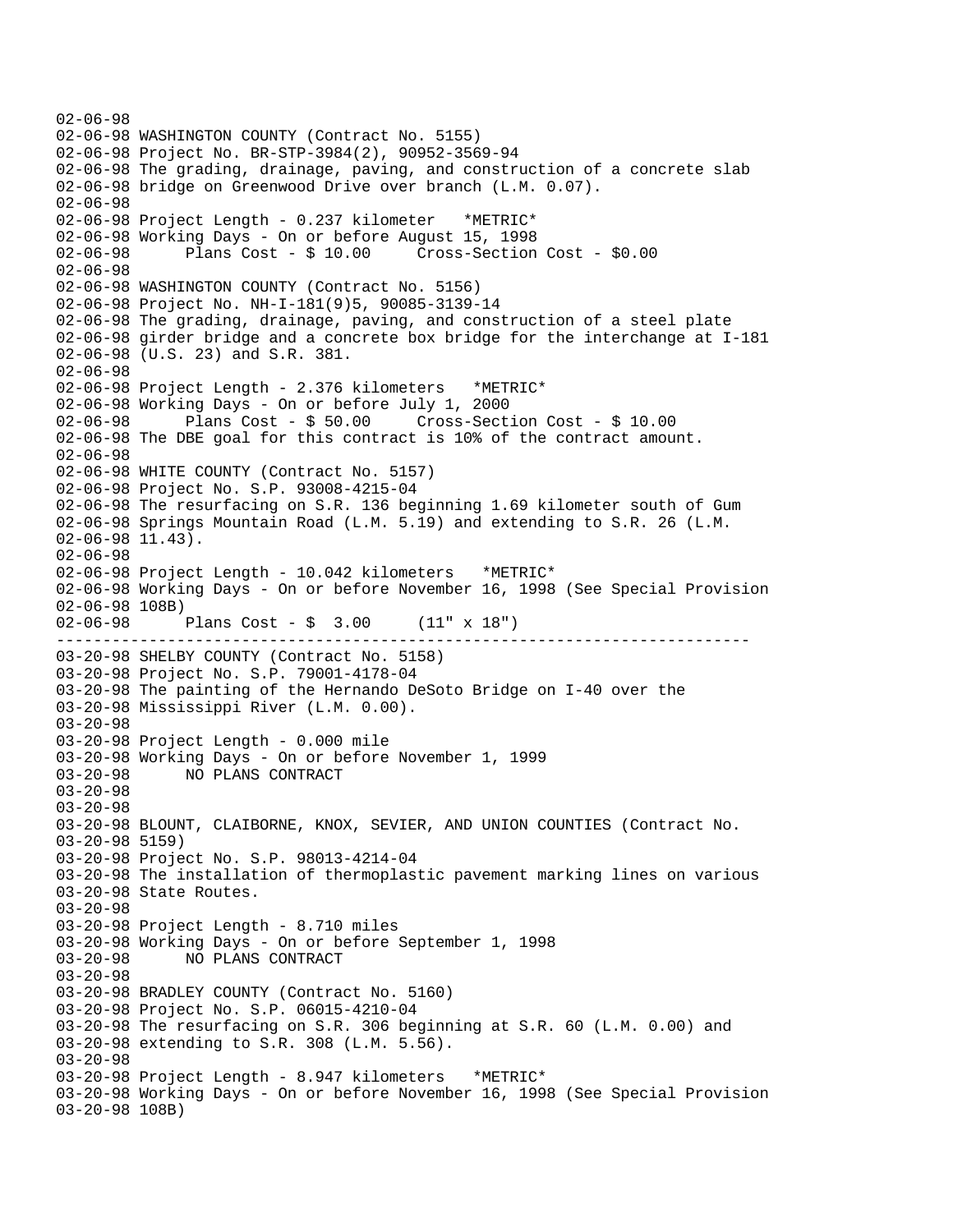```
03-20-98 Plans Cost - $ 3.00 (11" x 18") 
03-20-98 
03-20-98 CAMPBELL COUNTY (Contract No. 5161) 
03-20-98 Project No. IME-75-3(130)129, 07100-8104-44 
03-20-98 The resurfacing on I-75 beginning 1.61 kilometers north of the Parking 
03-20-98 Area (L.M. 18.53) and extending to 9.66 kilometers south of S.R. 9 
03-20-98 (L.M. 24.53). 
03-20-98 
03-20-98 Project Length - 9.656 kilometers *METRIC* 
03-20-98 Working Days - On or before December 1, 1998 
03-20-98 Plans Cost - $ 3.00 (11" x 18") 
03-20-98 The DBE goal for this contract is 4% of the contract amount. 
03-20-98 
03-20-98 CARTER COUNTY (Contract No. 5162) 
03-20-98 Project No. S.P. 10006-4240-04 
03-20-98 The repair of the box bridge on S.R. 67 over Powder Branch (L.M. 
03-20-98 2.40). 
03-20-98 
03-20-98 Project Length - 0.000 mile 
03-20-98 Working Days - 40 
03-20-98 NO PLANS CONTRACT 
03-20-98 
03-20-98 CLAIBORNE COUNTY (Contract No. 5163) 
03-20-98 Project No. S.P. 13061-4203-04 
03-20-98 The resurfacing on S.R. 345 (Cedar Fork Road) beginning at U.S. 25E 
03-20-98 (S.R. 32) (L.M. 0.00) and extending to S.R. 63 (L.M. 8.50). 
03-20-98 
03-20-98 Project Length - 13.680 kilometers *METRIC* 
03-20-98 Working Days - On or before October 1, 1998 (See Special Provision 
03-20-98 108B) 
03-20-98 Plans Cost - $ 3.00 (11" x 18") 
03-20-98 
03-20-98 COCKE COUNTY (Contract No. 5164) 
03-20-98 Project No. STP-H-73(16), 15016-3210-94 
03-20-98 The grading, drainage, paving, and construction of three (3) concrete 
03-20-98 slab bridges on S.R. 73 (Edwina Road) over Sweetwater Creek (L.M. 7.87 
03-20-98 and L.M. 8.17) and over McMahan Branch (L.M. 8.46). 
03-20-98 
03-20-98 Project Length - 0.439 kilometer *METRIC* 
03-20-98 Working Days - On or before December 15, 1998 
03-20-98 Plans Cost - $ 10.00 Cross-Section Cost - $0.00 
03-20-98 
03-20-98 CROCKETT COUNTY (Contract No. 5165) 
03-20-98 Project No. S.P. 17018-4206-04 
03-20-98 The resurfacing on S.R. 152 beginning near U .S. 412 (S.R. 20) (L.M. 
03-20-98 0.27) and extending to S.R. 54 (L.M. 5.79). 
03-20-98 
03-20-98 Project Length - 8.883 kilometers *METRIC* 
03-20-98 Working Days - On or before December 1, 1998 (See Special Provision 
03-20-98 108B)<br>03-20-98
             Plans Cost - $ 3.00 (8*" x 11")03-20-98 
03-20-98 CUMBERLAND COUNTY (Contract No. 5166) 
03-20-98 Project No. IME-40-6(122)328, 18001-8198-44 
03-20-98 The resurfacing on I-40 beginning 0.579 kilometer east of U.S. 70 
03-20-98 (S.R. 1) and extending to the Roane County line. 
03-20-98 
03-20-98 Project Length - 18.338 kilometers *METRIC* 
03-20-98 Working Days - On or before December 15, 1998 
03-20-98 Plans Cost - $ 3.00 (11" x 18")
```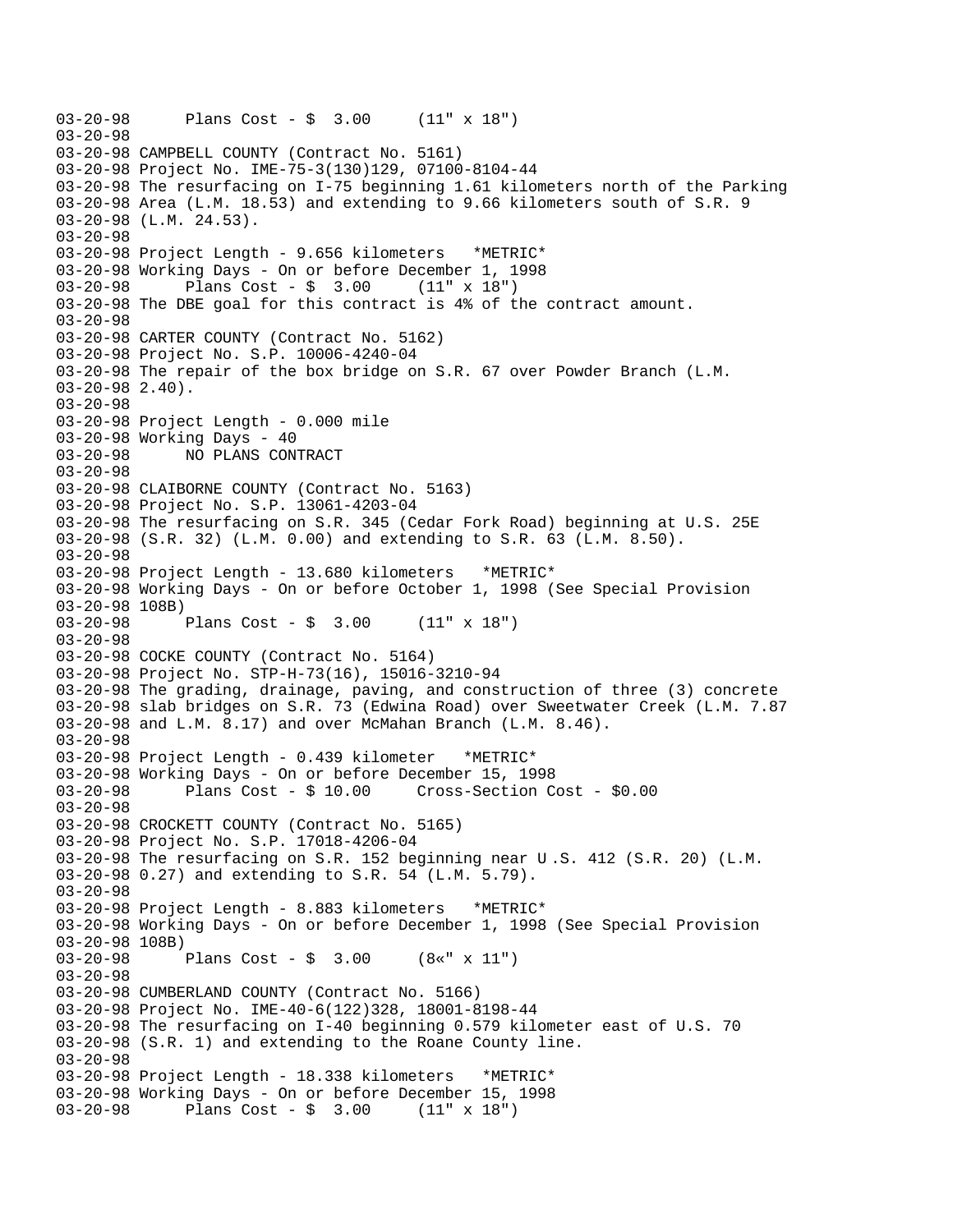03-20-98 The DBE goal for this contract is 4% of the contract amount. 03-20-98 03-20-98 CUMBERLAND COUNTY (Contract No. 5167) 03-20-98 Project No. S.P. 18009-4224-04 03-20-98 The repair of the bridges on S.R. 68 over Spring Branch (L.M. 6.97) 03-20-98 and over Grassy Cove Creek (L.M. 7.11 and L.M. 7.53). 03-20-98 03-20-98 Project Length - 0.000 mile 03-20-98 Working Days - On or before December 15, 1998 03-20-98 Plans Cost - \$ 10.00 Cross-Section Cost - NA 03-20-98 03-20-98 DAVIDSON COUNTY (Contract No. 5168) 03-20-98 Project No. IM-24-1(75)55, 19002-3169-44 03-20-98 The resurfacing on I-24 beginning at Harding Place (L.M. 17.20) and 03-20-98 extending to Bell Road (L.M. 20.64), including the widening of a 03-20-98 concrete box beam bridge over Mill Creek (L.M. 20.10). 03-20-98 03-20-98 Project Length - 3.443 miles 03-20-98 Working Days - On or before October 1, 1998 (See Special Provision 03-20-98 108B) 03-20-98 Plans Cost - \$ 25.00 Cross-Section Cost - NA 03-20-98 The DBE goal for this contract is 14% of the contract amount. 03-20-98 03-20-98 DAVIDSON COUNTY (Contract No. 5169) 03-20-98 Project No. S.P. 19005-4142-04 03-20-98 The repair of the bridge on I-40 over I-265 (L.M. 16.13). 03-20-98 03-20-98 Project Length - 0.000 mile 03-20-98 Working Days - On or before May 21, 1998 (See Special Provision 108B) 03-20-98 Plans Cost - \$ 10.00 Cross-Section Cost - NA 03-20-98 03-20-98 DAVIDSON COUNTY (Contract No. 5170) 03-20-98 Project No. S.P. 19958-3757-04 03-20-98 The grading, drainage, paving, and construction of two (2) concrete 03-20-98 box culverts on a S.I.A. route (Crossings Boulevard extension and Spur 03-20-98 Road) serving Beck/Arnley Worldparts Corporation. 03-20-98 03-20-98 Project Length - 0.609 kilometer \*METRIC\* 03-20-98 Working Days - On or before December 1, 1998 Plans  $Cost - $ 10.00$  Cross-Section Cost -  $$ 10.00$ 03-20-98 03-20-98 DECATUR COUNTY (Contract No. 5171) 03-20-98 Project No. S.P. 20036-4210-04 03-20-98 The resurfacing on S.R. 202 beginning at S.R. 69 (L.M. 12.30) and 03-20-98 extending to U.S. 412 (S.R. 20) (L.M. 19.08). 03-20-98 03-20-98 Project Length - 10.106 kilometers \*METRIC\* 03-20-98 Working Days - On or before December 1, 1998 (See Special Provision 03-20-98 108B)<br>03-20-98 1 Plans Cost -  $\frac{1}{2}$  3.00 (8«" x 11") 03-20-98 03-20-98 DYER COUNTY (Contract No. 5172) 03-20-98 Project No. S.P. 23002-4520-04 03-20-98 The scour repair at the bridge on U.S. 51 (S.R. 3) over the South Fork 03-20-98 of the Forked Deer River (L.M. 0.06). 03-20-98 03-20-98 Project Length - 0.000 mile 03-20-98 Working Days - 30<br>03-20-98 NO PLANS CON 03-20-98 NO PLANS CONTRACT 03-20-98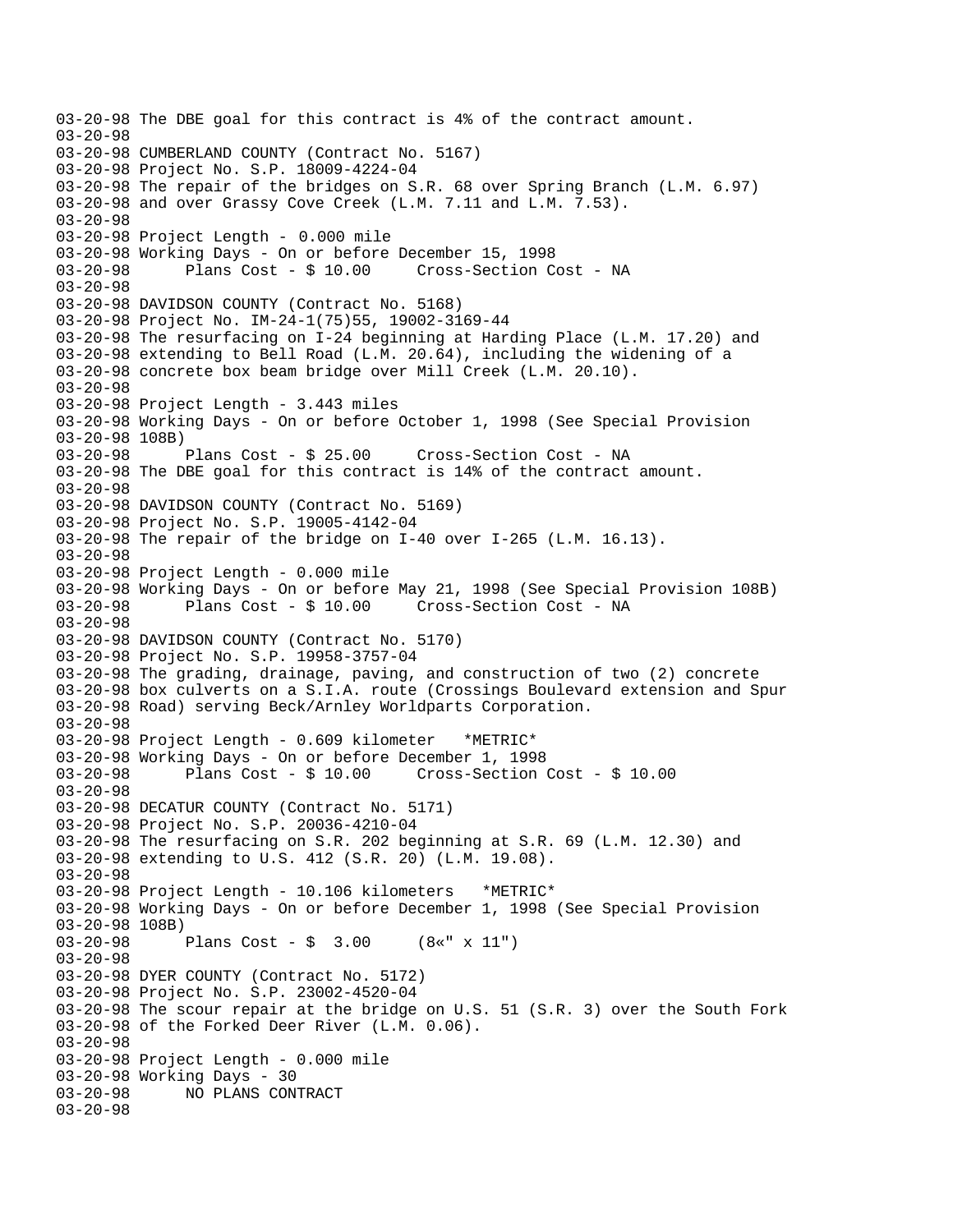03-20-98 FAYETTE COUNTY (Contract No. 5173) 03-20-98 Project No. S.P. 24013-4219-04 03-20-98 The resurfacing on S.R. 194 beginning at S.R. 193 (L.M. 9.43) and 03-20-98 extending to U.S. 64 (S.R. 15) (L.M. 15.09). 03-20-98 03-20-98 Project Length - 9.109 kilometers \*METRIC\* 03-20-98 Working Days - On or before December 1, 1998 (See Special Provision 03-20-98 108B) 03-20-98 Plans Cost - \$ 3.00 (8«" x 11") 03-20-98 03-20-98 FAYETTE, OBION, AND SHELBY COUNTIES (Contract No. 5175) 03-20-98 Project No. S.P. 98044-4203-04 03-20-98 The installation of thermoplastic pavement marking lines on various 03-20-98 State Routes. 03-20-98 03-20-98 Project Length - 25.250 miles 03-20-98 Working Days - On or before September 1, 1998 03-20-98 NO PLANS CONTRACT 03-20-98 03-20-98 GIBSON COUNTY (Contract No. 5176) 03-20-98 Project No. BRZE-2700(21), 27043-3407-94 03-20-98 The grading, drainage, paving, and construction of a concrete I-beam 03-20-98 bridge on Good Luck - Keely Mill Road over overflow (L.M. 2.96). 03-20-98 03-20-98 Project Length - 0.140 kilometer \*METRIC\* 03-20-98 Working Days - 100 03-20-98 Plans Cost - \$ 10.00 Cross-Section Cost - \$0.00 03-20-98 03-20-98 GIBSON COUNTY (Contract No. 5177) 03-20-98 Project No. S.P. 27018-4216-04 03-20-98 The resurfacing on S.R. 152 beginning at S.R. 366 (L.M. 4.77) and 03-20-98 extending to U.S. 45E (S.R. 43) (L.M. 11.37). 03-20-98 03-20-98 Project Length - 10.621 kilometers \*METRIC\* 03-20-98 Working Days - On or before December 1, 1998 (See Special Provision 03-20-98 108B) 03-20-98 Plans Cost - \$ 3.00 (8«" x 11") 03-20-98 03-20-98 GREENE COUNTY (Contract No. 5178) 03-20-98 Project No. S.P. 30006-4216-04 03-20-98 The resurfacing on S.R. 70 beginning 65 meters south of Allen Bridge 03-20-98 Road (L.M. 9.95) and extending to Carson Street (L.M. 15.01). 03-20-98 03-20-98 Project Length - 8.140 kilometers \*METRIC\* 03-20-98 Working Days - On or before October 1, 1998 (See Special Provision 03-20-98 108B) 03-20-98 Plans Cost - \$ 3.00 (11" x 18") 03-20-98 03-20-98 GRUNDY COUNTY (Contract No. 5179) 03-20-98 Project No. S.P. 31002-4222-04 03-20-98 The resurfacing on U.S. 41 (S.R. 2) beginning at Laynes Cove Road 03-20-98 (L.M. 4.75) and extending to the Marion County line (L.M. 8.25). 03-20-98 03-20-98 Project Length - 5.632 kilometers \*METRIC\* 03-20-98 Working Days - On or before November 16, 1998 (See Special Provision 03-20-98 108B) 03-20-98 Plans Cost - \$ 3.00 (11" x 18") 03-20-98 03-20-98 HAMILTON, MARION, SEQUATCHIE, AND WARREN COUNTIES (Contract No. 5180) 03-20-98 Project No. S.P. 98023-4230-04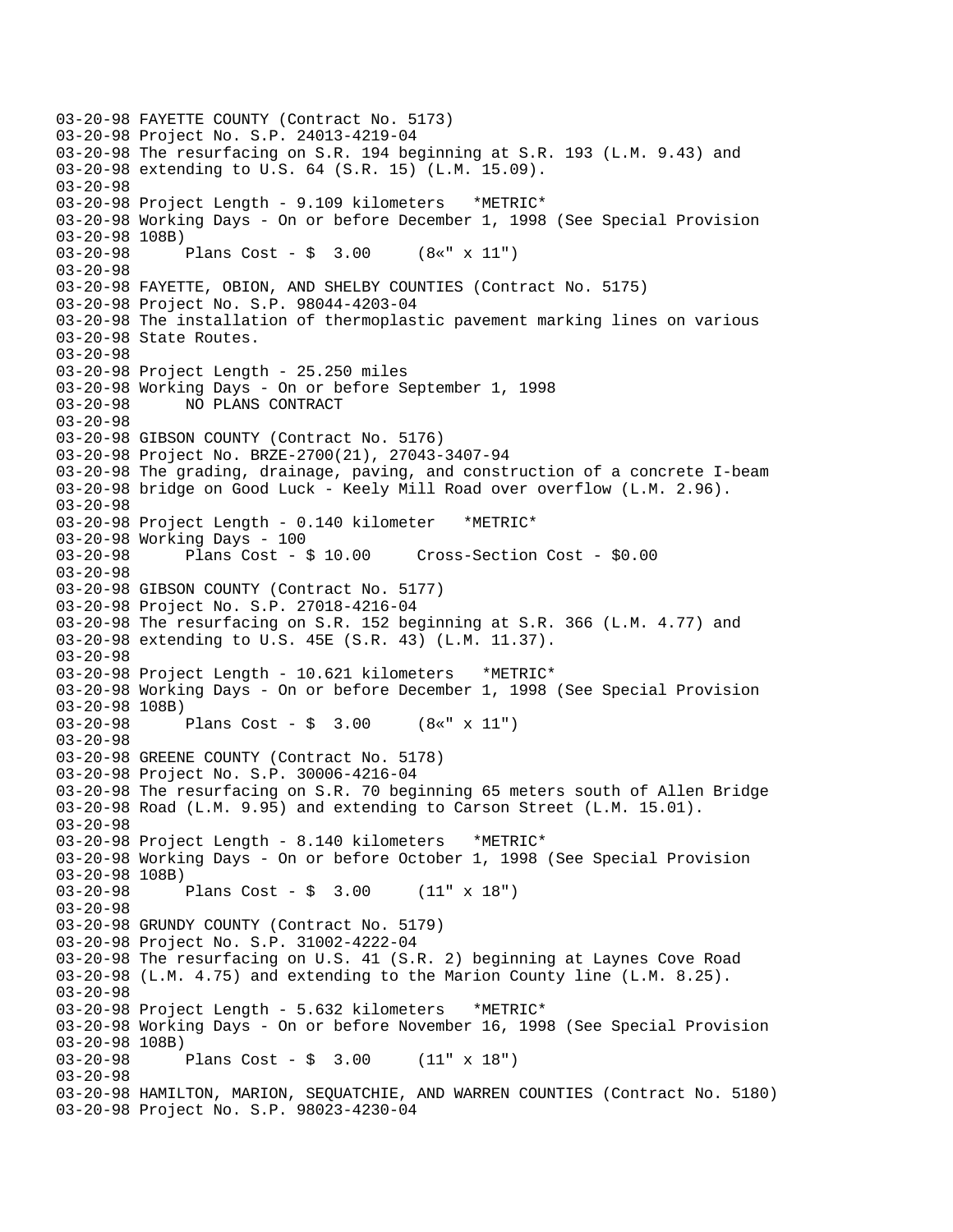03-20-98 The installation of thermoplastic pavement marking lines on various 03-20-98 State Routes. 03-20-98 03-20-98 Project Length - 17.900 miles 03-20-98 Working Days - On or before September 1, 1998 03-20-98 NO PLANS CONTRACT 03-20-98 03-20-98 HARDIN COUNTY (Contract No. 5181) 03-20-98 Project No. S.P. 36011-4213-04 03-20-98 The resurfacing on S.R. 128 beginning at U.S. 64 (S.R. 15) (L.M. 03-20-98 12.27) and extending to Smoky Road (L.M. 20.07). 03-20-98 03-20-98 Project Length - 12.553 kilometers \*METRIC\* 03-20-98 Working Days - On or before December 1, 1998 (See Special Provision  $03-20-98$  108B)<br>03-20-98 Plans  $Cost - $ 3.00 (8*" x 11")$ 03-20-98 03-20-98 HAWKINS COUNTY (Contract No. 5182) 03-20-98 Project No. S.P. 37012-4216-04 03-20-98 The resurfacing on S.R. 70 beginning at S.R. 94 (L.M. 12.63) and 03-20-98 extending to the Hancock County line (L.M. 22.17). 03-20-98 03-20-98 Project Length - 15.350 kilometers \*METRIC\* 03-20-98 Working Days - On or before October 1, 1998 (See Special Provision  $03-20-98$  108B)<br>03-20-98 Plans Cost -  $\frac{1}{2}$  3.00 (11" x 18") 03-20-98 03-20-98 HENRY COUNTY (Contract No. 5183) 03-20-98 Project No. S.P. 40011-4261-04 03-20-98 The resurfacing on U.S. 79 (S.R. 76) beginning at the bridge over Town 03-20-98 Creek (L.M. 15.64) and extending to the end of the curb and gutter 03-20-98 section (L.M. 18.30). 03-20-98 03-20-98 Project Length - 4.280 kilometers \*METRIC\* 03-20-98 Working Days - On or before September 15, 1998 (See Special Provision 03-20-98 108B) 03-20-98 Plans Cost - \$ 3.00 (8«" x 11") 03-20-98 03-20-98 HICKMAN, MAURY, AND WAYNE COUNTIES (Contract No. 5184) 03-20-98 Project No. S.P. 98035-4213-04 03-20-98 The installation of thermoplastic pavement marking lines on various 03-20-98 State Routes. 03-20-98 03-20-98 Project Length - 25.000 miles 03-20-98 Working Days - On or before September 1, 1998 03-20-98 NO PLANS CONTRACT 03-20-98 03-20-98 JACKSON COUNTY (Contract No. 5185) 03-20-98 Project No. S.P. 44004-4235-04 03-20-98 The resurfacing on S.R. 56 beginning 0.39 kilometer north of the 03-20-98 Cumberland River (L.M. 11.52) and extending to 0.08 south of the 03-20-98 Whitleyville Post Office (L.M. 17.15). 03-20-98 03-20-98 Project Length - 9.060 kilometers \*METRIC\* 03-20-98 Working Days - On or before November 16, 1998 (See Special Provision 03-20-98 108B) 03-20-98 Plans Cost - \$ 3.00 (11" x 18") 03-20-98 03-20-98 KNOX COUNTY (Contract No. 5186) 03-20-98 Project No. NH-I-40-7(146)378, 47001-3196-44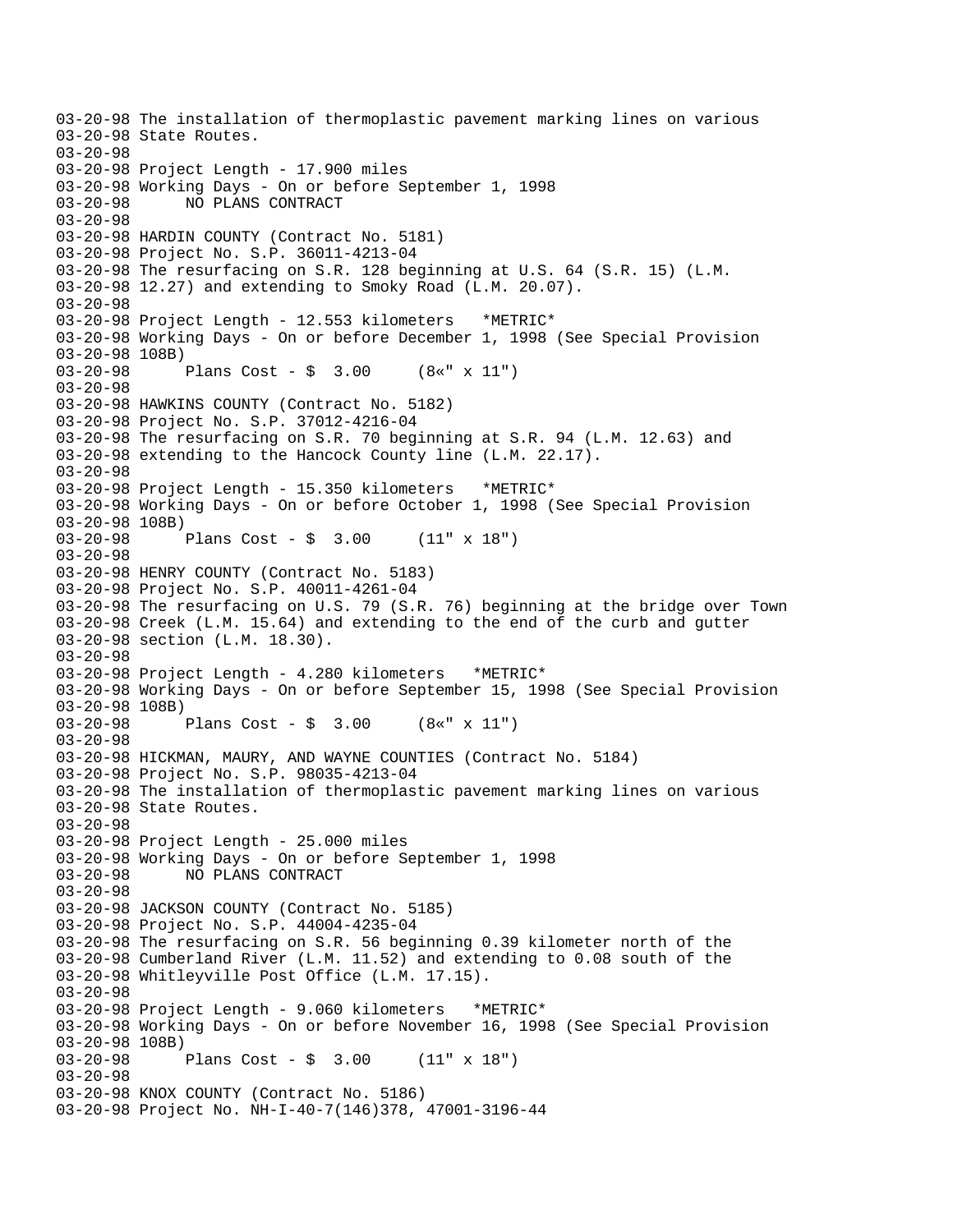```
03-20-98 The lighting on I-40 beginning 2410 feet west of Bridgewater Road and 
03-20-98 extending to 2095 feet east of Gallaher View Road. 
03-20-98 
03-20-98 Project Length - 1.455 miles 
03-20-98 Working Days - On or before December 31, 1998 
03-20-98 Plans Cost - $ 3.00 Cross-Section Cost - NA 
03-20-98 
03-20-98 KNOX COUNTY (Contract No. 5187) 
03-20-98 Project No. S.P. 47005-4153-04 
03-20-98 The repair of the bridge on I-275 over Oldham Avenue (L.M. 1.02). 
03-20-98 
03-20-98 Project Length - 0.000 kilometer *METRIC* 
03-20-98 Working Days - On or before August 1, 1998 (See Special Provision 
03-20-98 108B)<br>03-20-98 Plans Cost - $ 10.00
                                      Cross-Section Cost - NA
03-20-98 
03-20-98 KNOX COUNTY (Contract No. 5188) 
03-20-98 Project No. S.P. 47028-4247-04 
03-20-98 The repair of the bridge on S.R. 158 over Willow Street (L.M. 3.51) 
03-20-98 
03-20-98 Project Length - 0.000 mile 
03-20-98 Working Days - On or before December 1, 1998 (See Special Provision 
03-20-98 108B) 
03-20-98 Plans Cost - $ 10.00 Cross-Section Cost - NA 
03-20-98 
03-20-98 LAWRENCE COUNTY (Contract No. 5189) 
03-20-98 Project No. S.P. 50002-4527-04 
03-20-98 The resurfacing on U.S. 64 (S.R. 15) beginning at Orton Road (L.M. 
03-20-98 7.64) and extending to 0.34 mile west of the Lawrenceburg City limits 
03-20-98 (L.M. 12.93). 
03-20-98 
03-20-98 Project Length - 8.510 kilometers *METRIC* 
03-20-98 Working Days - 35 
03-20-98 Plans Cost - $ 3.00 (11" x 18") 
03-20-98 
03-20-98 LINCOLN COUNTY (Contract No. 5190) 
03-20-98 Project No. S.P. 52014-4204-04 
03-20-98 The resurfacing on S.R. 244 beginning at U.S. 64 (S.R. 15) (L.M. 0.00) 
03-20-98 and extending to U.S. 431 (S.R. 50) (L.M. 9.03). 
03-20-98 
03-20-98 Project Length - 14.530 kilometers *METRIC* 
03-20-98 Working Days - On or before September 15, 1998 (See Special Provision 
03-20-98 108B) 
03-20-98 Plans Cost - $ 3.00 (11" x 18") 
03-20-98 
03-20-98 McMINN COUNTY (Contract No. 5191) 
03-20-98 Project No. S.P. 54016-4219-04 
03-20-98 The resurfacing (superpave) on S.R. 305 beginning at I-75 (L.M. 5.10) 
03-20-98 and extending to Clearwater Road (L.M. 7.75).
03-20-98 
03-20-98 Project Length - 4.264 kilometers *METRIC* 
03-20-98 Working Days - On or before June 30, 1998 
03-20-98 Plans Cost - $ 3.00 (11" x 18") 
03-20-98 
03-20-98 McNAIRY COUNTY (Contract No. 5192) 
03-20-98 Project No. S.P. 55008-4263-04 
03-20-98 The resurfacing on S.R. 57 beginning near Big Hill Pond Baptist Church 
03-20-98 (L.M. 5.00) and extending to the Illinois Central Railroad (L.M. 
03-20-98 10.22). 
03-20-98
```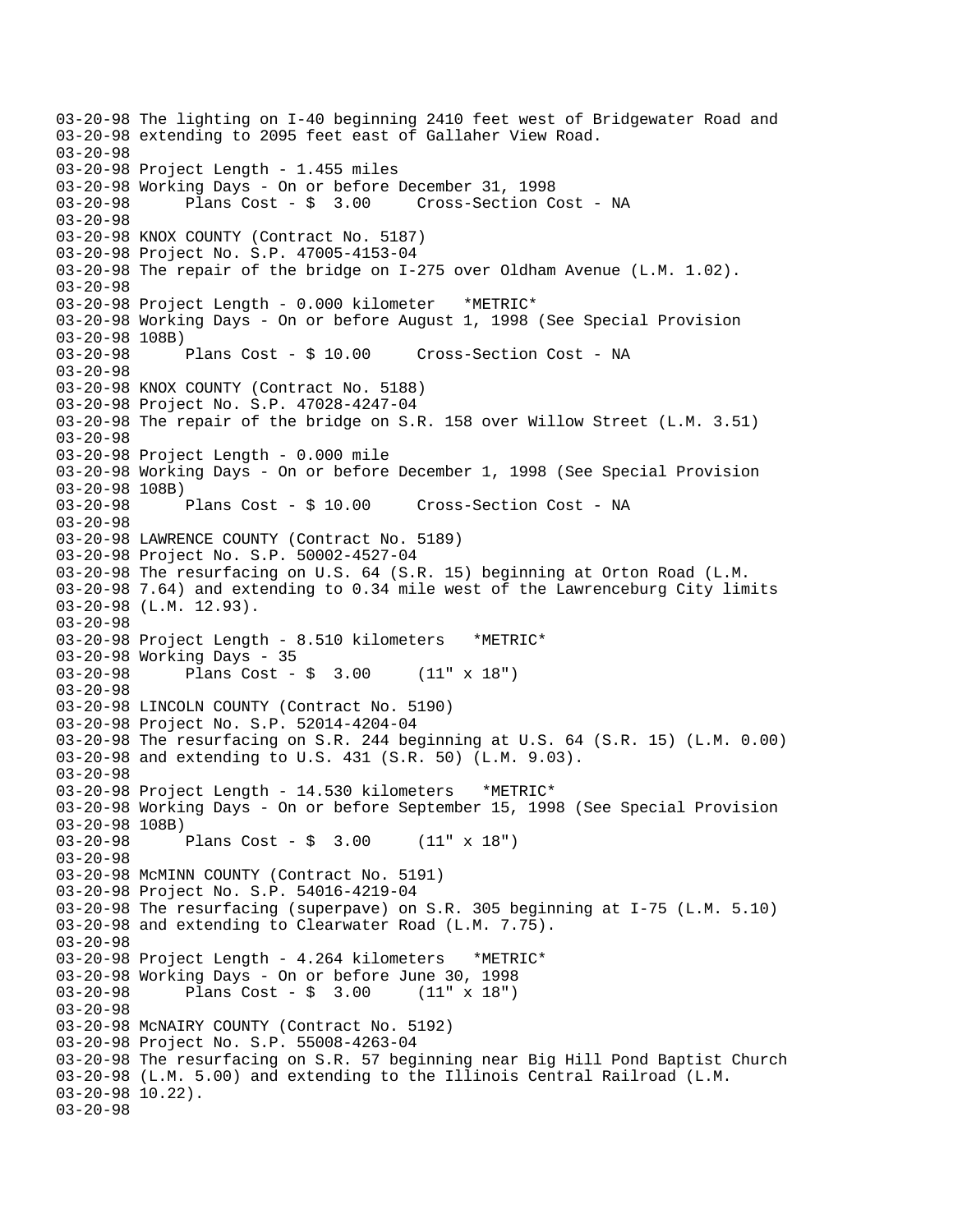03-20-98 Project Length - 7.918 kilometers \*METRIC\* 03-20-98 Working Days - On or before December 1, 1998 (See Special Provision 03-20-98 108B)<br>03-20-98 1 Plans Cost - \$ 3.00 (8«" x 11") 03-20-98 03-20-98 MADISON COUNTY (Contract No. 5193) 03-20-98 Project No. S.P. 57011-4219-04 03-20-98 The resurfacing on U.S. 412 (S.R. 20) beginning at Hollywood Drive 03-20-98 (L.M. 8.96) and extending to U.S. 45 Bypass (S.R. 186) (L.M. 9.39) and 03-20-98 beginning at Wallace Road (L.M. 9.70) and extending to west of 03-20-98 Rosenblum Drive (L.M. 10.40). 03-20-98 03-20-98 Project Length - 1.818 kilometers \*METRIC\* 03-20-98 Working Days - On or before September 15, 1998 (See Special Provision  $03-20-98$  108B)<br>03-20-98 Plans  $Cost - $ 3.00 (8*" x 11")$ 03-20-98 03-20-98 MONTGOMERY COUNTY (Contract No. 5194) 03-20-98 Project No. STP-M-9301(4), 63060-3505-54 03-20-98 The grading, drainage, paving, and construction of retaining walls on 03-20-98 Lafayette Road beginning east of proposed S.R. 374 (North Parkway) and 03-20-98 extending to near Cunningham Lane. 03-20-98 03-20-98 Project Length - 1.572 kilometers \*METRIC\* 03-20-98 Working Days - On or before August 1, 1999 03-20-98 Plans Cost - \$ 25.00 Cross-Section Cost - \$ 10.00 03-20-98 The DBE goal for this contract is 14% of the contract amount. 03-20-98 03-20-98 POLK COUNTY (Contract No. 5195) 03-20-98 Project No. S.P. 70004-4575-04 03-20-98 The resurfacing on U.S. 64 (S.R. 40) beginning 2.57 kilometers east of 03-20-98 Gassaway Creek (L.M. 20.0) and extending to S.R. 68 (L.M. 26.0). 03-20-98 03-20-98 Project Length - 9.393 kilometers \*METRIC\* 03-20-98 Working Days - On or before November 16, 1998 (See Special Provision 03-20-98 108B) 03-20-98 Plans Cost - \$ 3.00 (11" x 18") 03-20-98 03-20-98 PUTNAM COUNTY (Contract No. 5198) 03-20-98 Project No. BR-STP-84(1), 71009-3210-94; 71009-4214-04 03-20-98 The construction of three (3) concrete box bridges and two (2) 03-20-98 concrete box culverts on S.R. 84 over Long Hollow Branch (L.M. 1.65), 03-20-98 Mill Creek (L.M. 4.04), and branches of the Calfkiller River (L.M. 03-20-98 2.85 and L.M. 5.96), including grading, drainage, and paving. 03-20-98 03-20-98 Project Length - 0.898 kilometer \*METRIC\* 03-20-98 Working Days - On or before November 15, 1999 03-20-98 Plans Cost - \$ 25.00 Cross-Section Cost - \$ 10.00 03-20-98 03-20-98 RHEA COUNTY (Contract No. 5199) 03-20-98 Project No. S.P. 72007-4527-04 03-20-98 The resurfacing on S.R. 68 beginning 91 meters east of Shut-In Gap 03-20-98 Road (L.M. 7.31) and extending to U.S. 27 (S.R. 29) (L.M. 8.31). 03-20-98 03-20-98 Project Length - 1.609 kilometers \*METRIC\* 03-20-98 Working Days - On or before November 16, 1998 (See Special Provision 03-20-98 108B) Plans Cost -  $\frac{1}{2}$  3.00 (11" x 18") 03-20-98 03-20-98 ROBERTSON COUNTY (Contract No. 5200)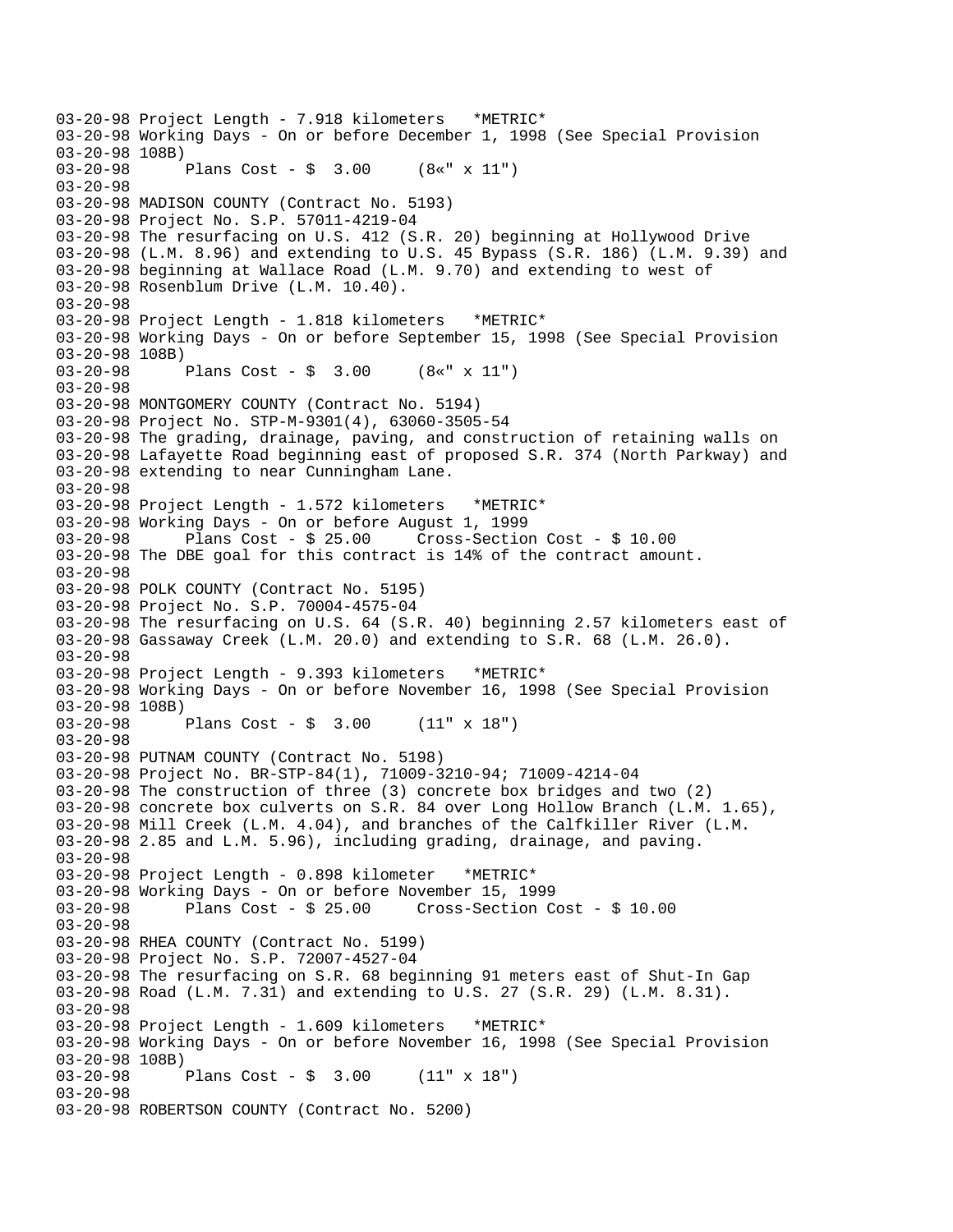```
03-20-98 Project No. S.P. 74008-4216-04 
03-20-98 The resurfacing on S.R. 49 beginning at S.R. 25 (L.M. 16.75) and 
03-20-98 extending to S.R. 52 (L.M. 23.50). 
03-20-98 
03-20-98 Project Length - 10.760 kilometers *METRIC* 
03-20-98 Working Days - 40 
03-20-98 Plans Cost - $ 3.00 (11" x 18") 
03-20-98 
03-20-98 SCOTT COUNTY (Contract No. 5201) 
03-20-98 Project No. STP-H-NHE-29(27), 76001-3261-94 
03-20-98 STP-H-NHE-29(28), 76001-3262-94 
03-20-98 STP-H-NHE-29(29), 76001-3263-94 
03-20-98 The signalization on U.S. 27 (S.R. 29, Alberta Street) with Second 
03-20-98 Avenue, with Third Avenue, and with Litton Road - Chester Avenue. 
03-20-98 
03-20-98 Project Length - 0.000 kilometer *METRIC* 
03-20-98 Working Days - On or before December 1, 1998 
03-20-98 Plans Cost - $ 10.00 Cross-Section Cost - NA 
03-20-98 
03-20-98 SEVIER COUNTY (Contract No. 5202) 
03-20-98 Project No. S.P. 78016-4205-04 
03-20-98 The resurfacing on S.R. 339 (Jones Cove Road) beginning at Wilhite 
03-20-98 Creek (L.M. 7.70) and extending to the Cocke County line (L.M. 15.93). 
03-20-98 
03-20-98 Project Length - 13.24 kilometers *METRIC* 
03-20-98 Working Days - On or before October 1, 1998 (See Special Provision 
03-20-98 108B)<br>03-20-98
              Plans Cost - \frac{1}{2} 3.00 (11" x 18")
03-20-98 
03-20-98 SHELBY COUNTY (Contract No. 5203) 
03-20-98 Project No. MA-STP-385(18), 79187-3227-14 
03-20-98 The paving on S.R. 385 (Paul Barrett Parkway) beginning 0.2 mile south 
03-20-98 of Memphis-Arlington Road and extending to 0.14 mile south of I-40. 
03-20-98 
03-20-98 Project Length - 1.643 miles 
03-20-98 Working Days - On or before June 1, 1999 
03-20-98 Plans Cost - $ 10.00 Cross-Section Cost - NA 
03-20-98 The DBE goal for this contract is 14% of the contract amount. 
03-20-98 
03-20-98 SHELBY COUNTY (Contract No. 5204) 
03-20-98 Project No. S.P. 79028-3249-04 
03-20-98 The grading, drainage, and paving on U.S. 72 (S.R. 57, Poplar Avenue) 
03-20-98 beginning at Dogwood Road and extending to 300 feet west of Scruggs 
03-20-98 Drive in Germantown. 
03-20-98 
03-20-98 Project Length - 0.644 mile 
03-20-98 Working Days - On or before June 1, 1999 
03-20-98 Plans Cost - $ 10.00 Cross-Section Cost - $ 10.00 
03-20-98 The DBE goal for this contract is 10% of the contract amount. 
03-20-98 
03-20-98 SHELBY COUNTY (Contract No. 5205) 
03-20-98 Project No. S.P. 79946-4136-04 
03-20-98 The installation of seismic restraints at bridges on U.S. 51 (S.R. 3) 
03-20-98 over branch (L.M. 4.61), over ravine (L.M. 5.04), over overflow (L.M. 
03-20-98 5.11), over U.S. 70 (S.R. 1) (L.M. 11.32), over the Wolf River (L.M. 
03-20-98 15.25), over overflow (L.M. 27.08), and over Big Creek (L.M. 27.55), 
03-20-98 and on I-40 over S.R. 3 (L.M. 1.08). 
03-20-98 
03-20-98 Project Length - 0.000 mile 
03-20-98 Working Days - On or before October 1, 1998
```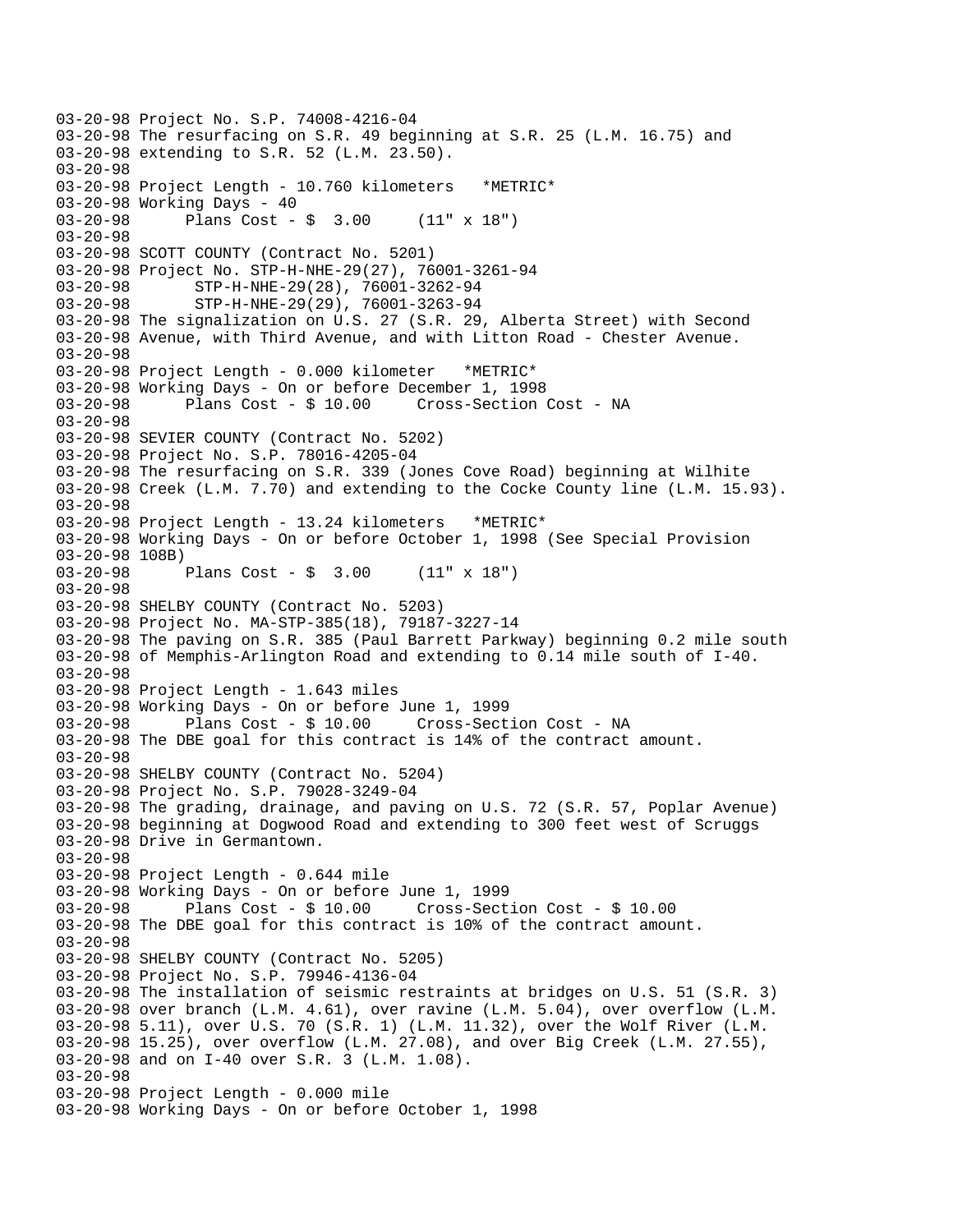```
03-20-98 Plans Cost - $ 50.00 Cross-Section Cost - NA 
03-20-98 
03-20-98 SMITH, MACON, AND TROUSDALE COUNTIES (Contract No. 5206) 
03-20-98 Project No. S.P. 98993-3613-04 
03-20-98 The construction of covered salt bins at maintenance facilities 
03-20-98 located at the junction of I-40 and S.R. 53 in Smith County, Lafayette 
03-20-98 in Macon County, and Hartsville in Trousdale County. 
03-20-98 
03-20-98 Project Length - 0.000 mile 
03-20-98 Working Days - On or before September 30, 1998 
03-20-98 NO PLANS CONTRACT 
03-20-98 
03-20-98 SULLIVAN COUNTY (Contract No. 5207) 
03-20-98 Project No. BR-STP-3922(1), 82950-3578-94 
03-20-98 The construction of a concrete I-beam bridge on Melrose Street over 
03-20-98 Beaver Creek (L.M. 0.5) in Bristol, including grading, drainage, and 
03-20-98 paving. 
03-20-98 
03-20-98 Project Length - 0.122 kilometer *METRIC* 
03-20-98 Working Days - On or before December 1, 1998 
03-20-98 Plans Cost - $ 10.00 Cross-Section Cost - $0.00 
03-20-98 The DBE goal for this contract is 3% of the contract amount. 
03-20-98 
03-20-98 SULLIVAN COUNTY (Contract No. 5208) 
03-20-98 Project No. S.P. 82018-4217-04 
03-20-98 The resurfacing on S.R. 358 (Weaver Pike) beginning at S.R. 44 (L.M. 
03-20-98 0.00) and extending to 595 meters south of Silver Grove Road (L.M. 
03-20-98 1.60). 
03-20-98 
03-20-98 Project Length - 2.570 kilometers *METRIC* 
03-20-98 Working Days - On or before October 1, 1998 (See Special Provision 
03-20-98 108B) 
              Plans Cost - \frac{1}{2} 3.00 (11" x 18")
03-20-98 
03-20-98 SULLIVAN COUNTY (Contract No. 5209) 
03-20-98 Project No. S.P. 82946-4209-04 
03-20-98 The repair of the bridge on S.R. 126 over the Holston River (L.M. 
03-20-98 1.90). 
03-20-98 
03-20-98 Project Length - 0.000 mile 
03-20-98 Working Days - On or before September 1, 1998 
03-20-98 Plans Cost - $ 10.00 Cross-Section Cost - NA 
03-20-98 
03-20-98 WARREN COUNTY (Contract No. 5210) 
03-20-98 Project No. S.P. 89069-4215-04, 89024-4210-04 
03-20-98 The resurfacing on S.R. 55 Business beginning 290 meters east of S.R. 
03-20-98 286 (L.M. 0.27) and extending to S.R. 56, and on S.R. 288 beginning at 
03-20-98 U.S. 70S (S.R. 1) (L.M. 0.00) and extending to old S.R. 1 (L.M. 1.33). 
03-20-98 
03-20-98 Project Length - 6.984 kilometers *METRIC* 
03-20-98 Working Days - On or before November 16, 1998 (See Special Provision 
03-20-98 108B)<br>03-20-98
              Plans Cost - \frac{1}{2} 3.00 (11" x 18")
03-20-98 
03-20-98 WASHINGTON COUNTY (Contract No. 5211) 
03-20-98 Project No. S.P. 90020-4221-04 
03-20-98 The resurfacing on S.R. 354 beginning 1.3 kilometers north of Bugaboo 
03-20-98 Springs Road (L.M. 2.70) and extending to 0.10 kilometer north of 
03-20-98 Boones Creek Christian Church Road (L.M. 5.88).
03-20-98
```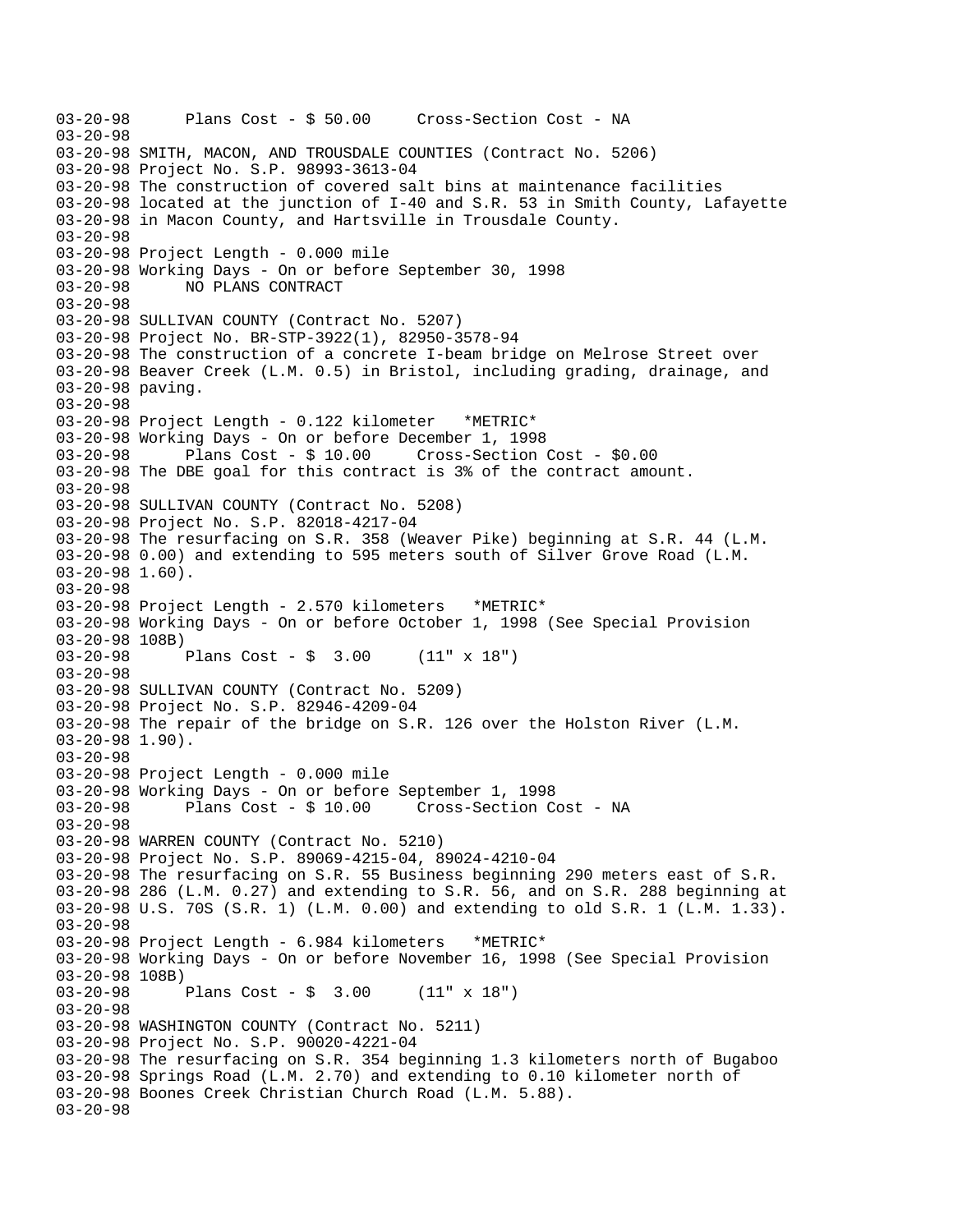--------------------------------------------------------------------------- 03-20-98 Project Length - 5.12 kilometers \*METRIC\* 03-20-98 Working Days - On or before October 1, 1998 (See Special Provision 03-20-98 108B) Plans Cost -  $\frac{1}{2}$  3.00 (11" x 18") 03-20-98 03-20-98 WILLIAMSON COUNTY (Contract No. 5212) 03-20-98 Project No. S.P. 94072-4202-04 03-20-98 The resurfacing on S.R. 397 beginning at U.S. 31 (S.R. 6) (L.M. 0.00) 03-20-98 and extending to S.R. 96 (L.M. 3.20). 03-20-98 03-20-98 Project Length - 5.150 kilometers \*METRIC\* 03-20-98 Working Days - 40 03-20-98 Plans Cost - \$ 3.00 (11" x 18") 03-20-98 03-20-98 WILSON COUNTY (Contract No. 5213) 03-20-98 Project No. S.P. 95015-4216-04 03-20-98 The resurfacing on S.R. 265 beginning at the Davidson County line 03-20-98 (L.M. 0.00) and extending to S.R. 171 (L.M. 3.55). 03-20-98 03-20-98 Project Length - 5.630 kilometers \*METRIC\* 03-20-98 Working Days - On or before September 1, 1998 (See Special Provision 03-20-98 108B) 03-20-98 Plans Cost - \$ 3.00 (11" x 18") 05-01-98 ANDERSON COUNTY (Contract No. 5214) 05-01-98 Project No. DS-NH-61(14), 01005-3227-14 05-01-98 The grading, drainage, paving, construction of a steel plate girder 05-01-98 and concrete I-beam bridge, and widening of a steel plate girder and 05-01-98 concrete I-beam bridge on S.R. 61 beginning 0.19 kilometer southwest 05-01-98 of the bridge over the Clinch River and extending to the existing 4 05-01-98 lane section west of I-75. 05-01-98 05-01-98 Project Length - 5.462 kilometers \*METRIC\* 05-01-98 Working Days - On or before September 1, 2000 (See Special Provision 05-01-98 108B)<br>05-01-98 Plans Cost - \$100.00 05-01-98 Plans Cost - \$100.00 Cross-Section Cost - \$ 25.00 05-01-98 The DBE goal for this contract is 15% of the contract amount. 05-01-98 05-01-98 BENTON COUNTY (Contract No. 5215) 05-01-98 Project No. S.P. 03060-4313-04 05-01-98 The repair of the bridge on S.R. 191 over I-40 (L.M. 0.00), including 05-01-98 grading, drainage, and paving. 05-01-98 05-01-98 Project Length - 0.000 mile 05-01-98 Working Days - On or before December 1, 1999 05-01-98 Plans Cost - \$ 10.00 Cross-Section Cost - NA 05-01-98 05-01-98 CHEATHAM COUNTY (Contract No. 5216) 05-01-98 Project No. STP-H-12(31), 11005-3215-94 05-01-98 The signalization of the intersection of S.R. 12 (Main Street) with 05-01-98 S.R. 49 (Cumberland Street, Frey Street) in Ashland City. 05-01-98 05-01-98 Project Length - 0.000 kilometer \*METRIC\* 05-01-98 Working Days - On or before December 1, 1998 05-01-98 Plans Cost - \$ 3.00 Cross-Section Cost - NA 05-01-98 05-01-98 COCKE COUNTY (Contract No. 5217) 05-01-98 Project No. S.P. 15003-4230-04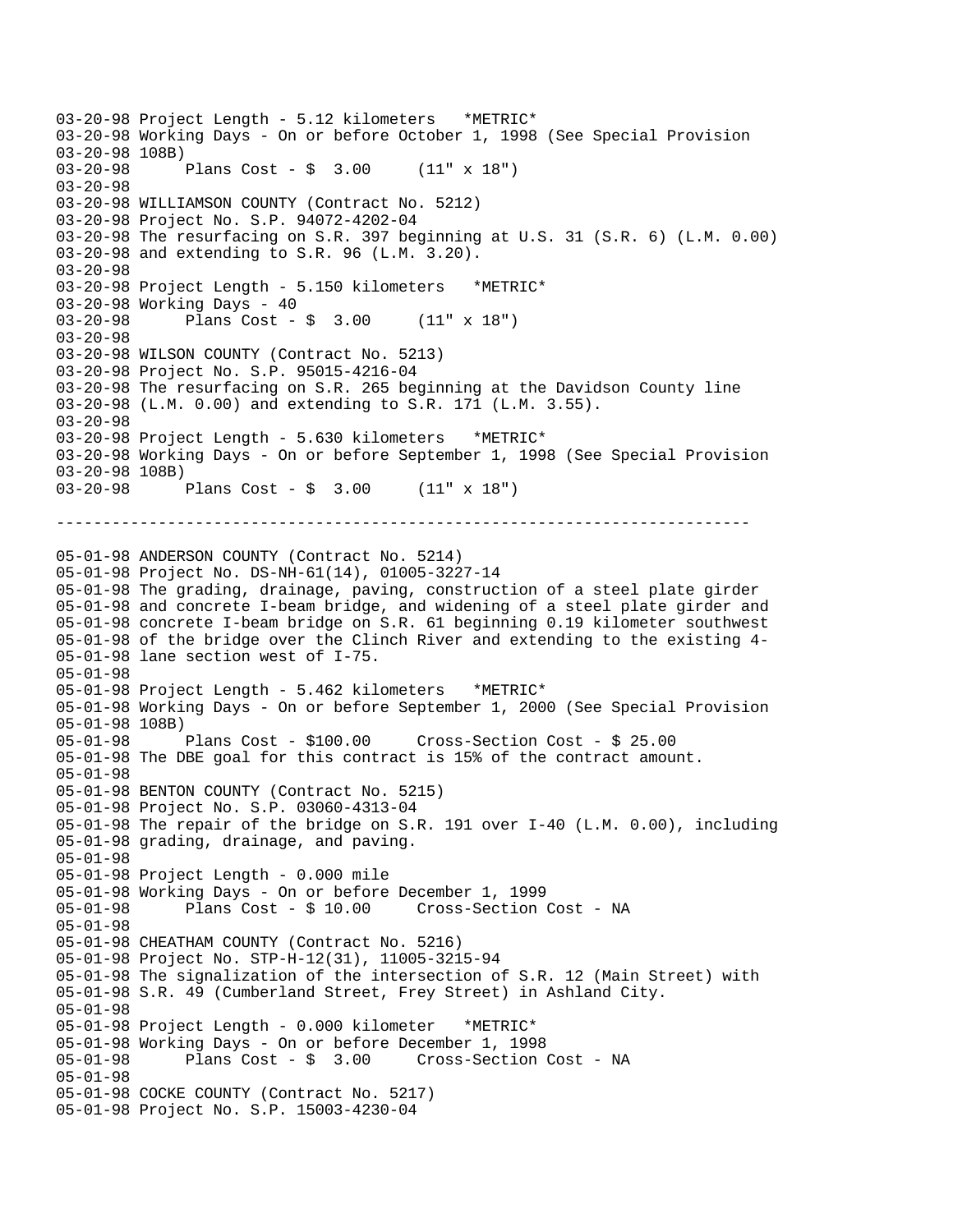05-01-98 The resurfacing on U.S. 25 (U.S. 70, S.R. 9) beginning 30 meters east 05-01-98 of White Oak Avenue (L.M. 5.71) and extending to 60 meters east of Old 05-01-98 Asheville Highway (L.M. 7.50). 05-01-98 05-01-98 Project Length - 2.880 kilometers \*METRIC\* 05-01-98 Working Days - On or before November 1, 1998 (See Special Provision 05-01-98 108B) 05-01-98 Plans Cost - \$ 3.00 (11" x 18") 05-01-98 05-01-98 DAVIDSON COUNTY (Contract No. 5218) 05-01-98 Project No. NH-I-40-4(68)205, 19005-3139-44 05-01-98 The grading, drainage, and paving on I-40, beginning at 46th Avenue 05-01-98 (L.M. 208.28) and extending to I-440 (L.M. 209.26), including the 05-01-98 widening of a steel I-beam bridge and a concrete I-beam bridge and the 05-01-98 repair of a concrete I-beam bridge and a steel box girder bridge. 05-01-98 05-01-98 Project Length - 1.586 kilometers \*METRIC\* 05-01-98 Working Days - On or before May 1, 1999 (See Special Provision 108B) 05-01-98 Plans Cost - \$ 25.00 Cross-Section Cost - \$ 10.00 05-01-98 The DBE goal for this contract is 15% of the contract amount. 05-01-98 05-01-98 DAVIDSON COUNTY (Contract No. 5219) 05-01-98 Project No. S.P. 19958-3757-04 05-01-98 The grading, drainage, paving, and construction of two (2) concrete 05-01-98 box culverts on a S.I.A. route (Crossings Boulevard extension and Spur 05-01-98 Road) serving Beck/Arnley Worldparts Corporation. 05-01-98 05-01-98 Project Length - 0.609 kilometer \*METRIC\* 05-01-98 Working Days - On or before April 1, 1999 05-01-98 Plans Cost - \$ 10.00 Cross-Section Cost - \$ 10.00 05-01-98 05-01-98 DICKSON COUNTY (Contract No. 5220) 05-01-98 Project No. STP-EN-1(84), 22002-4225-04 05-01-98 The resurfacing with crumb rubber on U.S. 70 (S.R. 1) beginning at the 05-01-98 Humphreys County line (L.M. 0.00) and extending to Parkway West Drive 05-01-98 (L.M. 7.00) 05-01-98 05-01-98 Project Length - 11.265 kilometers \*METRIC\* 05-01-98 Working Days - On or before September 15, 1998 (See Special Provision 05-01-98 108B) 05-01-98 Plans Cost - \$ 3.00 (11" x 18") 05-01-98 The DBE goal for this contract is 3% of the contract amount. 05-01-98 05-01-98 FAYETTE COUNTY (Contract No. 5221) 05-01-98 Project No. S.P. 24017-4331-04 05-01-98 The scour repair at the bridges on S.R. 196 over the Loosahatchie 05-01-98 River (L.M. 23.62) and over Little Cypress Creek (L.M. 23.99). 05-01-98 05-01-98 Project Length - 0.000 mile 05-01-98 Working Days - On or before August 1, 1998 05-01-98 NO PLANS CONTRACT 05-01-98 05-01-98 HAMILTON COUNTY (Contract No. 5223) 05-01-98 Project No. STP-H-58(12), 33044-3230-94 05-01-98 The signalization of the intersection of S.R. 58 with S.R. 60. 05-01-98 05-01-98 Project Length - 0.000 kilometer \*METRIC\* 05-01-98 Working Days - On or before December 15, 1998 Plans  $Cost - $ 3.00$  Cross-Section Cost - NA 05-01-98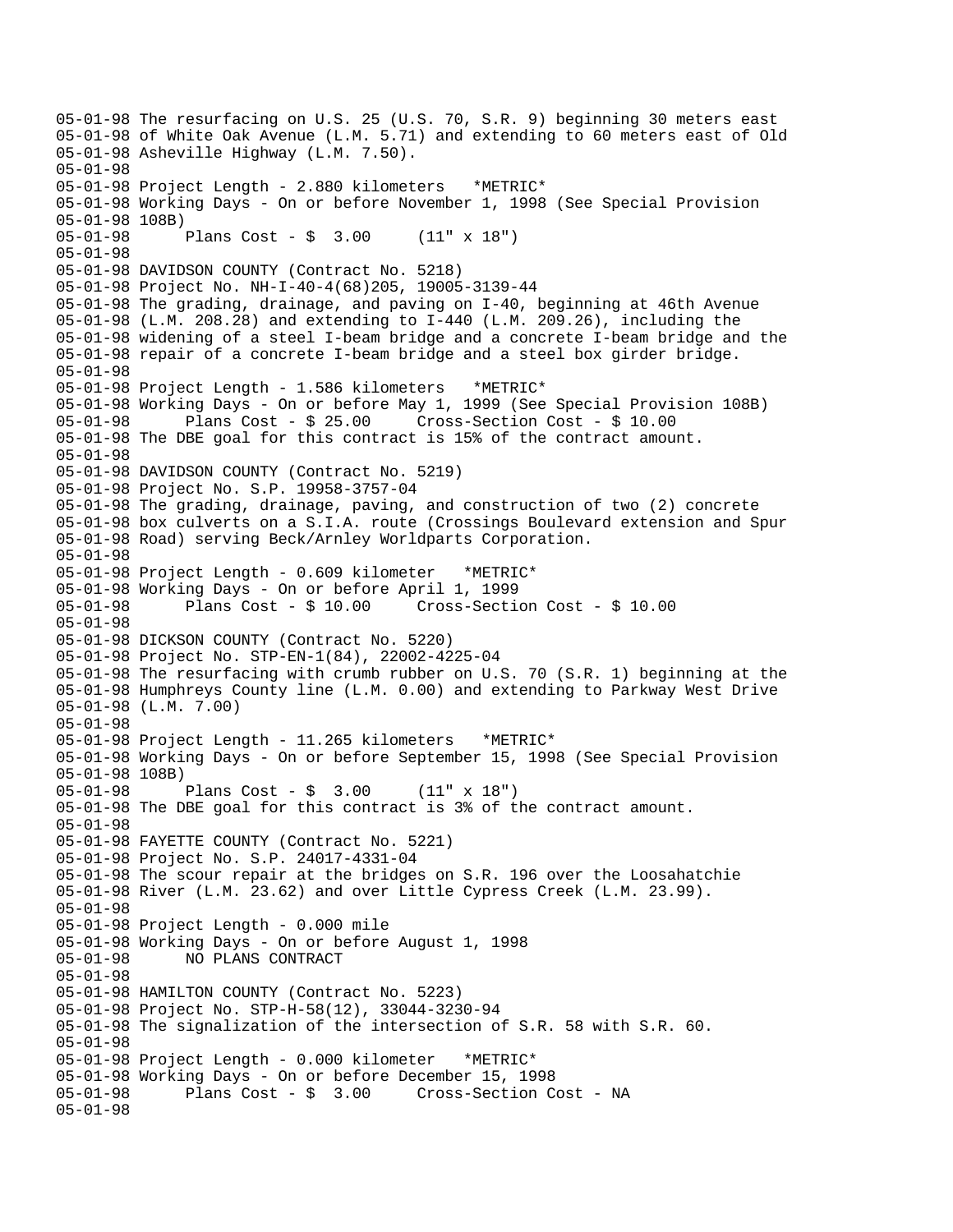05-01-98 HAMILTON COUNTY (Contract No. 5225) 05-01-98 Project No. STP-M-9202(42), 33958-3571-54 05-01-98 The grading, drainage, and paving on Jenkins Road Connector beginning 05-01-98 at Standifer Gap Road and extending to south of Cemetery Road. 05-01-98 05-01-98 Project Length - 1.065 kilometers \*METRIC\* 05-01-98 Working Days - On or before June 15, 1999 05-01-98 Plans Cost - \$ 25.00 Cross-Section Cost - \$ 10.00 05-01-98 The DBE goal for this contract is 14% of the contract amount. 05-01-98 05-01-98 HAMILTON COUNTY (Contract No. 5226) 05-01-98 Project No. S.P. 33055-4233-04 05-01-98 The painting of the bridge on S.R. 319 over the Tennessee River. 05-01-98 05-01-98 Project Length - 0.000 mile 05-01-98 Working Days - On or before November 16, 1998 05-01-98 NO PLANS CONTRACT 05-01-98 05-01-98 HANCOCK COUNTY (Contract No. 5227) 05-01-98 Project No. S.P. 34001-4232-04 05-01-98 The resurfacing on S.R. 33 beginning at the Claiborne County line 05-01-98 (L.M. 0.00) and extending to 80 meters east of Rich Brewer Road (L.M. 05-01-98 5.35). 05-01-98 05-01-98 Project Length - 8.610 kilometers \*METRIC\* 05-01-98 Working Days - On or before November 1, 1998 (See Special Provision 05-01-98 108B)<br>05-01-98 Plans Cost -  $\frac{1}{7}$  3.00 (11" x 18") 05-01-98 05-01-98 HARDEMAN COUNTY (Contract No. 5228) 05-01-98 Project No. S.P. 35004-4302-04 05-01-98 The resurfacing on S.R. 368 beginning at S.R. 57 (L.M. 0.00) and 05-01-98 extending to S.R. 18 (L.M. 1.705). 05-01-98 05-01-98 Project Length - 2.744 kilometers \*METRIC\* 05-01-98 Working Days - On or before December 1, 1998 (See Special Provision 05-01-98 108B) 05-01-98 Plans Cost - \$ 3.00 (8«" x 11") 05-01-98 05-01-98 HARDEMAN COUNTY (Contract No. 5229) 05-01-98 Project No. S.P. 35009-4219-04 05-01-98 The repair of the bridge on S.R. 125 over Porters Creek (L.M. 7.02). 05-01-98 05-01-98 Project Length - 0.000 mile 05-01-98 Working Days - On or before December 1, 1998 05-01-98 Plans Cost - \$ 10.00 Cross-Section Cost - NA 05-01-98 05-01-98 HARDEMAN COUNTY (Contract No. 5230) 05-01-98 Project No. S.P. 35945-4259-04 05-01-98 The scour repair at the bridges on S.R. 18 over Cypress Creek (L.M. 05-01-98 29.89), on S.R. 125 over Spring Creek (L.M. 18.52), and on S.R. 138 05-01-98 over Clover Creek (L.M. 6.49). 05-01-98 05-01-98 Project Length - 0.000 mile 05-01-98 Working Days - On or before September 1, 1998 05-01-98 NO PLANS CONTRACT 05-01-98 05-01-98 KNOX COUNTY (Contract No. 5231) 05-01-98 Project No. CM-STP-9109(38), 47956-3510-54 05-01-98 The grading, drainage, and paving on a Park and Ride Lot on Campbell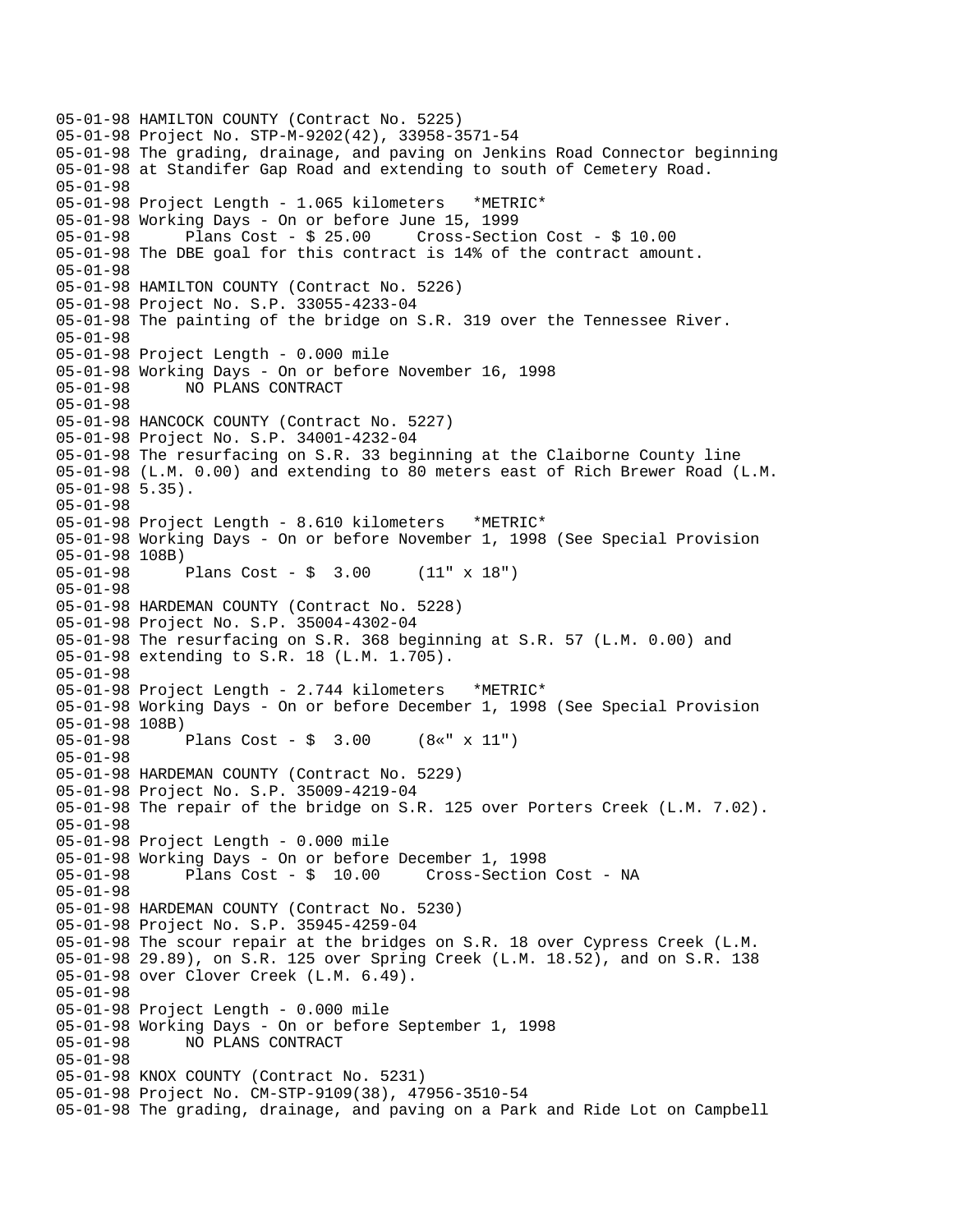05-01-98 Station Road near I-40 / I-75 in Farragut. 05-01-98 05-01-98 Project Length - 0.000 mile 05-01-98 Working Days - On or before September 15, 1998 05-01-98 Plans Cost - \$ 3.00 Cross-Section Cost - NA 05-01-98 The DBE goal for this contract is 10% of the contract amount. 05-01-98 05-01-98 KNOX COUNTY (Contract No. 5232) 05-01-98 Project No. STP-H-170(2), 47043-3206-94 05-01-98 The grading, drainage, and paving on S.R. 170 (Raccoon Valley Road) 05-01-98 beginning 30 meters east of the I-75 northbound ramp and extending to 05-01-98 620 meters east of the I-75 northbound ramp. 05-01-98 05-01-98 Project Length - 0.520 kilometer \*METRIC\* 05-01-98 Working Days - On or before December 31, 1998 05-01-98 Plans Cost - \$ 25.00 Cross-Section Cost - \$0.00 05-01-98 The DBE goal for this contract is 12% of the contract amount. 05-01-98 05-01-98 KNOX COUNTY (Contract No. 5233) 05-01-98 Project No. S.P. 47010-4331-04 05-01-98 The resurfacing on U.S. 70 (S.R. 1, Cumberland Avenue) beginning at 05-01-98 the ramp to U.S. 129 (S.R. 115, Alcoa Highway) (L.M. 17.53), and 05-01-98 extending to Henley Street (L.M. 18.92). 05-01-98 05-01-98 Project Length - 2.240 kilometers \*METRIC\* 05-01-98 Working Days - On or before November 1, 1998 (See Special Provision 05-01-98 108B)<br>05-01-98 Plans Cost -  $\frac{1}{7}$  3.00 (11" x 18") 05-01-98 05-01-98 LAUDERDALE COUNTY (Contract No. 5234) 05-01-98 Project No. S.P. 49008-4241-04 05-01-98 The resurfacing on S.R. 88 beginning at Old S.R. 88 (L.M. 2.21) and 05-01-98 extending to east of S.R. 181 (L.M. 3.10), and beginning east of Suggs 05-01-98 Road (L.M. 3.70) and extending to bridge over overflow (L.M. 7.94). 05-01-98 05-01-98 Project Length - 8.255 kilometers \*METRIC\* 05-01-98 Working Days - On or before December 1, 1998 (See Special Provision 05-01-98 108B) 05-01-98 Plans Cost - \$ 3.00 (8«" x 11") 05-01-98 05-01-98 McMINN COUNTY (Contract No. 5235) 05-01-98 Project No. IME-75-1(98)45, 54001-8152-44 05-01-98 The resurfacing on I-75 beginning at the Rest Area entrance (L.M. 05-01-98 44.94) and extending to Mt. Verd Road (L.M. 52.34). 05-01-98 05-01-98 Project Length - 11.908 kilometers \*METRIC\* 05-01-98 Working Days - On or before December 15, 1998 05-01-98 Plans Cost - \$ 3.00 (11" x 18") 05-01-98 The DBE goal for this contract is 6% of the contract amount. 05-01-98 05-01-98 McMINN COUNTY (Contract No. 5236) 05-01-98 Project No. STP-H-2(40), 54002-3223-94; STP-H-30(29), 54006-3218-94 05-01-98 The signalization of the intersections of U.S. 11 (S.R. 2) with S.R. 05-01-98 163 in Calhoun and of S.R. 30 with Old Athens Pike in Etowah. 05-01-98 05-01-98 Project Length - 0.00 kilometer \*METRIC\* 05-01-98 Working Days - On or before December 15, 1998 Cross-Section Cost - NA 05-01-98 05-01-98 MADISON COUNTY (Contract No. 5237)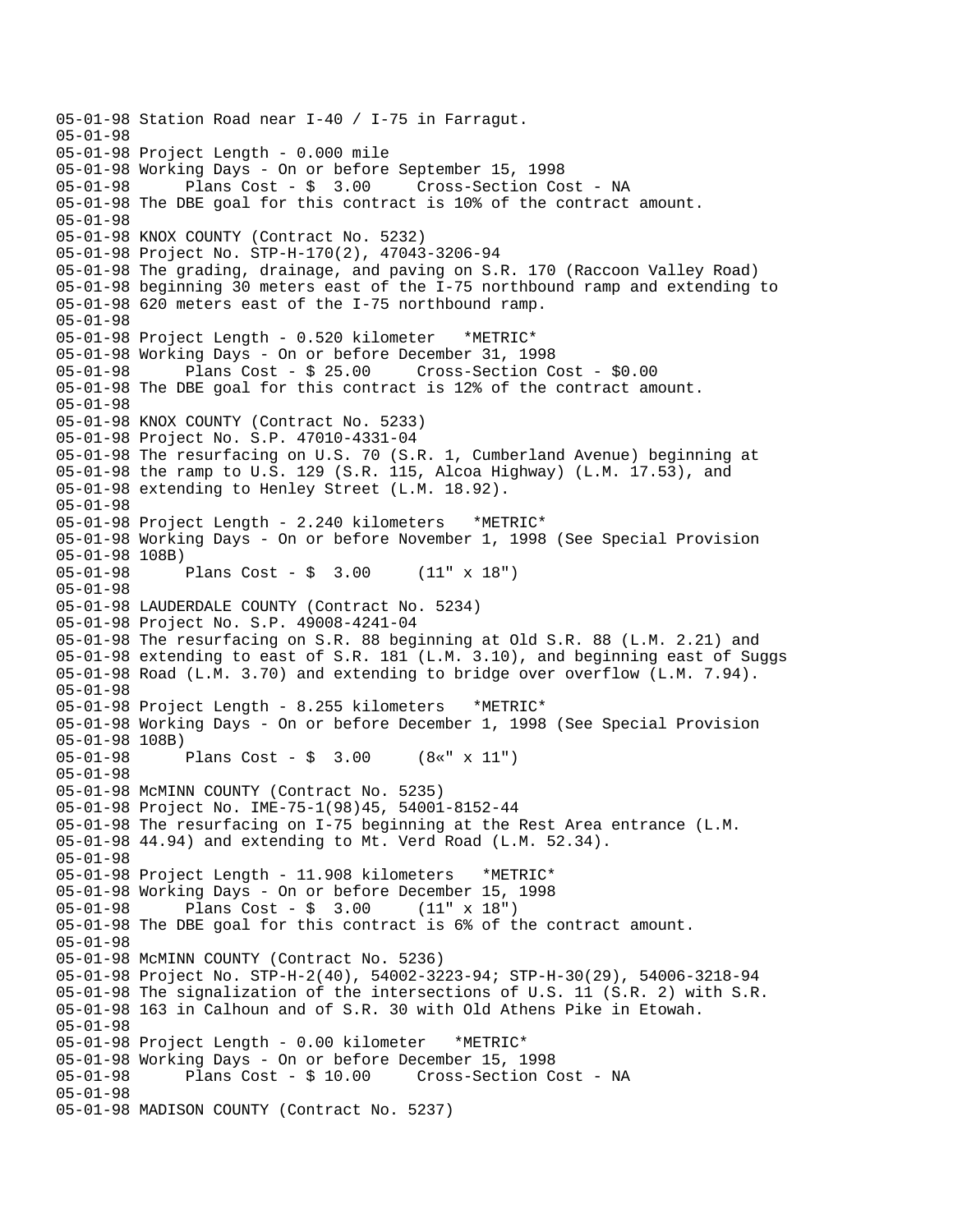05-01-98 Project No. S.P. 57023-4227-04 05-01-98 The resurfacing on S.R. 198 (Beech Bluff Road) beginning at Bear Creek 05-01-98 (L.M. 8.64) and extending to S.R. 197 (L.M. 13.34). 05-01-98 05-01-98 Project Length - 7.563 kilometers \*METRIC\* 05-01-98 Working Days - On or before December 1, 1998 (See Special Provision 05-01-98 108B) 05-01-98 Plans Cost - \$ 3.00 (8«" x 11") 05-01-98 05-01-98 MARION COUNTY (Contract No. 5238) 05-01-98 Project No. STP-H-2(39), 58003-3218-94 05-01-98 The signalization of the intersection of U.S. 41 (S.R. 2) with 05-01-98 Shellmound Road - Pleasant Grove Road in Jasper. 05-01-98 05-01-98 Project Length - 0.000 kilometer \*METRIC\* 05-01-98 Working Days - On or before December 15, 1998 05-01-98 Plans Cost - \$ 3.00 Cross-Section Cost - NA 05-01-98 05-01-98 MARION COUNTY (Contract No. 5239) 05-01-98 Project No. S.P. 58062-4221-04 05-01-98 The resurfacing on S.R. 28 beginning at I-24 (L.M. 0.00) and extending 05-01-98 to S.R. 2 (L.M. 1.81). 05-01-98 05-01-98 Project Length - 2.912 kilometers \*METRIC\* 05-01-98 Working Days - On or before November 16, 1998 (See Special Provision 05-01-98 108B) 05-01-98 Plans Cost - \$ 3.00 (11" x 18") 05-01-98 05-01-98 MAURY COUNTY (Contract No. 5240) 05-01-98 Project No. S.P. 60004-3268-04 05-01-98 The grading, drainage, and paving on S.R. 7 beginning near Chapman 05-01-98 Lane and extending to S.R. 6 Bypass. 05-01-98 05-01-98 Project Length - 0.931 mile 05-01-98 Working Days - On or before May 31, 1999 05-01-98 Plans Cost - \$ 10.00 Cross-Section Cost - \$ 10.00 05-01-98 05-01-98 MORGAN COUNTY (Contract No. 5241) 05-01-98 Project No. S.P. 65008-4228-04 05-01-98 The resurfacing on S.R. 62 beginning at the Fentress County line (L.M. 05-01-98 0.00) and extending to White Creek (L.M. 8.11). 05-01-98 05-01-98 Project Length - 13.050 kilometers \*METRIC\* 05-01-98 Working Days - On or before November 1, 1998 (See Special Provision 05-01-98 108B) 05-01-98 Plans Cost - \$ 3.00 (11" x 18") 05-01-98 05-01-98 PERRY COUNTY (Contract No. 5242) 05-01-98 Project No. S.P. 68006-4311-04 05-01-98 The resurfacing on S.R. 128 (Clifton Road) beginning at Holder 05-01-98 Cemetery Road (L.M. 6.00) and extending to S.R. 13 (L.M. 12.12). 05-01-98 05-01-98 Project Length - 9.849 kilometers \*METRIC\* 05-01-98 Working Days - On or before September 15, 1998 (See Special Provision 05-01-98 108B) Plans Cost -  $\frac{1}{2}$  3.00 (11" x 18") 05-01-98 05-01-98 SHELBY COUNTY (Contract No. 5243) 05-01-98 Project No. CM-STP-2822(5), 79952-3722-54 05-01-98 The signalization on Altruria Road at Yale Road in Bartlett.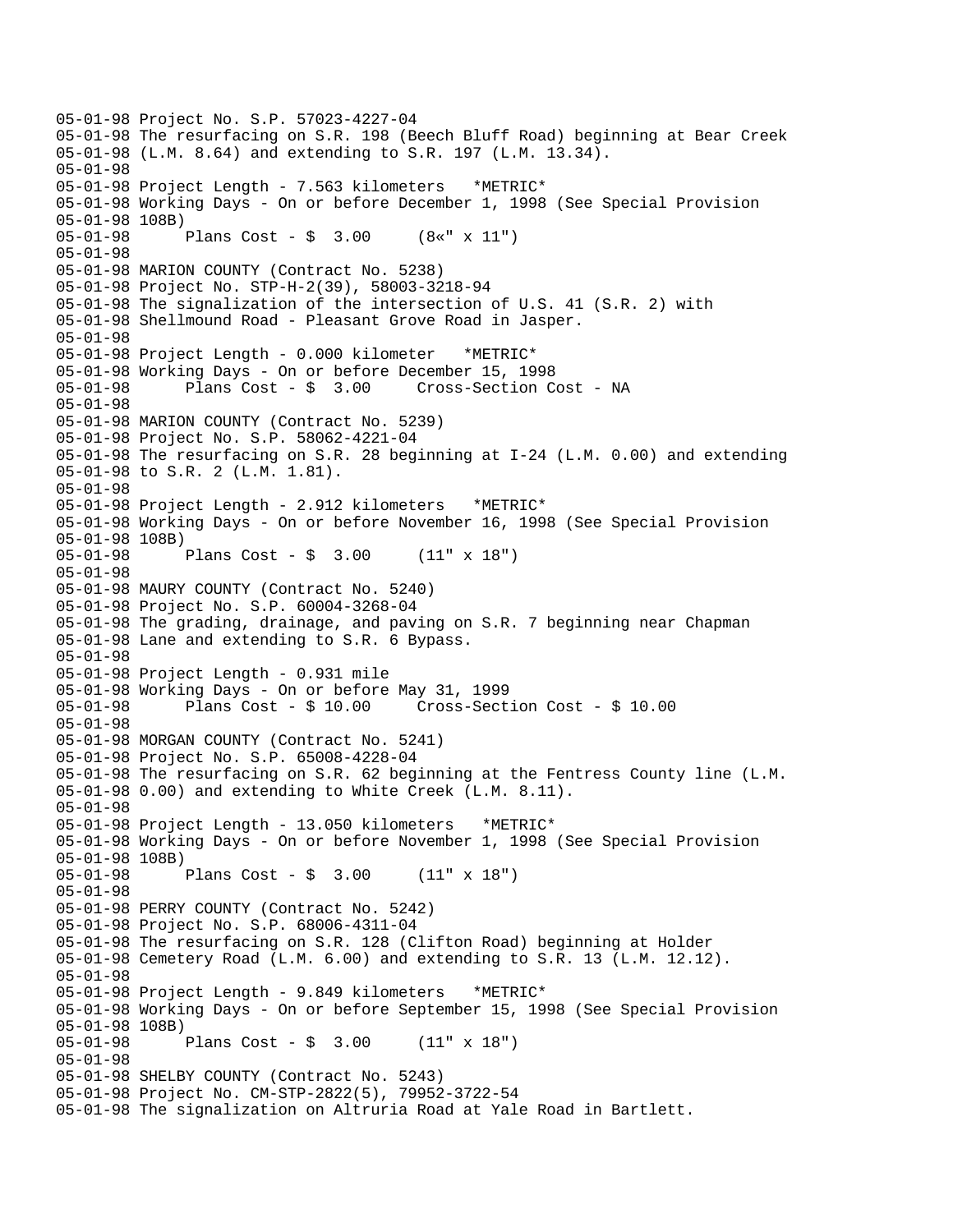05-01-98 05-01-98 Project Length - 0.000 mile 05-01-98 Working Days - On or before October 15, 1998 05-01-98 Plans Cost - \$ 3.00 Cross-Section Cost - NA 05-01-98 05-01-98 SHELBY COUNTY (Contract No. 5244) 05-01-98 Project No. S.P. 79004-4151-04 05-01-98 The installation of an overhead sign on I-55 at the Delaware Avenue 05-01-98 exit. 05-01-98 05-01-98 Project Length - 0.000 mile 05-01-98 Working Days - On or before September 1, 1998 05-01-98 NO PLANS CONTRACT 05-01-98 05-01-98 SHELBY COUNTY (Contract No. 5245) 05-01-98 Project No. S.P. 79011-4246-04 05-01-98 The resurfacing with crumb rubber on U.S. 70 (S.R. 1), beginning 0.81 05-01-98 kilometer north of branch (L.M. 25.98) and extending to the Fayette 05-01-98 County line (L.M. 30.80). 05-01-98 05-01-98 Project Length - 6.646 kilometers \*METRIC\* 05-01-98 Working Days - 45 05-01-98 Plans Cost - \$ 3.00 (8«" x 11") 05-01-98 05-01-98 SHELBY COUNTY (Contract No. 5246) 05-01-98 Project No. S.P. 79040-3217-04 05-01-98 The grading, drainage, and paving on S.R. 175 (Shelby Drive) beginning 05-01-98 at the existing Shelby Drive and extending to Bailey Station Road. 05-01-98 05-01-98 Project Length - 0.361 mile 05-01-98 Working Days - On or before November 1, 1998 05-01-98 Plans Cost - \$ 10.00 Cross-Section Cost - \$ 10.00 05-01-98 The DBE goal for this contract is 10% of the contract amount. 05-01-98 05-01-98 SHELBY COUNTY (Contract No. 5247) 05-01-98 Project No. S.P. 79959-4152-04 05-01-98 The installation of seismic restraints on the bridges on I-40 over the 05-01-98 Wolf River (L.M. 5.09 and L.M. 9.50), over Hollywood Street (L.M. 05-01-98 7.60), and over the I.C.G. Railroad (L.M. 8.25), on North McClean 05-01-98 Boulevard over I-40 (L.M. 4.93), and on Highland Street over I-40 05-01-98 (L.M. 2.11). 05-01-98 05-01-98 Project Length - 0.000 mile 05-01-98 Working Days - On or before September 1, 1998 05-01-98 Plans Cost - \$ 50.00 Cross-Section Cost - NA 05-01-98 05-01-98 SULLIVAN COUNTY (Contract No. 5248) 05-01-98 Project No. S.P. 82005-4232-04 05-01-98 The resurfacing on U.S. 421 (S.R. 34) beginning at East State Street 05-01-98 (L.M. 17.60) and extending to 80 meters south of Hazelwood Street 05-01-98 (L.M. 19.20). 05-01-98 05-01-98 Project Length - 2.570 kilometers \*METRIC\* 05-01-98 Working Days - On or before November 1, 1998 Plans  $Cost - $ 3.00$ 05-01-98 05-01-98 SULLIVAN COUNTY (Contract No. 5249) 05-01-98 Project No. S.P. 82010-3228-04 05-01-98 The grading, drainage, paving, and construction of two (2) concrete I-05-01-98 beam bridges and a concrete box bridge on S.R. 93, beginning 0.14 mile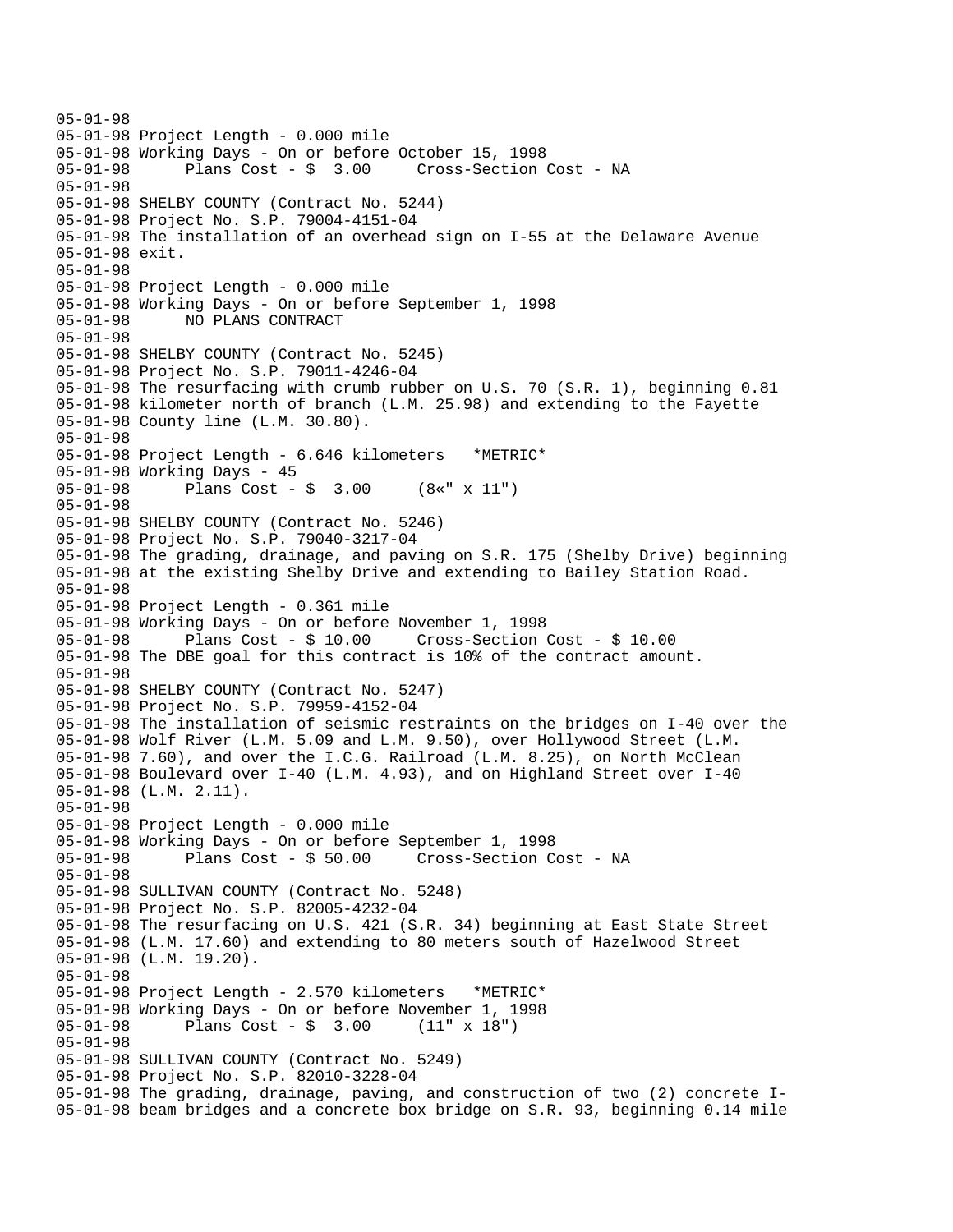--------------------------------------------------------------------------- 05-01-98 south of S.R. 347 (Lone Star Road, Mill Creek Road) and extending to 05-01-98 North Galemont Drive. 05-01-98 05-01-98 Project Length - 2.140 miles 05-01-98 Working Days - On or before December 31, 1999 05-01-98 Plans Cost - \$ 50.00 Cross-Section Cost - \$ 25.00 05-01-98 The DBE goal for this contract is 3% of the contract amount. 05-01-98 05-01-98 UNICOI COUNTY (Contract No. 5250) 05-01-98 Project No. S.P. 86025-4302-04 05-01-98 The resurfacing on S.R. 395 beginning at Honey Wilson Lane (L.M. 3.80) 05-01-98 and extending to S.R. 107 (L.M. 6.16). 05-01-98 05-01-98 Project Length - 3.800 kilometers \*METRIC\* 05-01-98 Working Days - On or before November 1, 1998 (See Special Provision 05-01-98 108B) 05-01-98 Plans Cost - \$ 3.00 (11" x 18") 05-01-98 05-01-98 WEAKLEY COUNTY (Contract No. 5252) 05-01-98 Project No. S.P. 92001-4227-04 05-01-98 The resurfacing on S.R. 431 beginning at Public Wells Road (L.M. 0.49) 05-01-98 and extending to McComb Street (L.M. 2.87). 05-01-98 05-01-98 Project Length - 3.830 kilometers \*METRIC\* 05-01-98 Working Days - On or before December 1, 1998 (See Special Provision 05-01-98 108B) 05-01-98 Plans Cost - \$ 3.00 (8«" x 11") 05-01-98 05-01-98 WHITE AND PUTNAM COUNTIES (Contract No. 5253) 05-01-98 Project No. S.P. 93016-4205-04, 71064-4212-04 05-01-98 The resurfacing on S.R. 135 beginning in White County at S.R. 136 05-01-98 (L.M. 5.80) and extending to the cut-off to Cookeville Boatdock Road 05-01-98 (L.M. 3.58) in Putnam County. 05-01-98 05-01-98 Project Length - 10.943 kilometers \*METRIC\* 05-01-98 Working Days - On or before November 16, 1998 (See Special Provision 05-01-98 108B) Plans Cost -  $\frac{1}{2}$  3.00 (11" x 18") 06-12-98 SHELBY COUNTY (Contract No. 5254) 06-12-98 Project No. S.P. 79004-4150-04 06-12-98 The lighting upgrade of the bridge on I-55 over the Mississippi River. 06-12-98 06-12-98 Project Length - 0.000 mile 06-12-98 Working Days - On or before December 15, 1998 06-12-98 Plans Cost - \$ 3.00 Cross-Section Cost - NA 06-12-98 06-12-98 HARDEMAN COUNTY (Contract No. 5229) 06-12-98 Project No. S.P. 35009-4219-04 06-12-98 The repair of the bridge on S.R. 125 over Porters Creek (L.M. 7.02). 06-12-98 06-12-98 Project Length - 0.000 mile 06-12-98 Working Days - On or before December 1, 1998 06-12-98 Plans Cost - \$ 10.00 Cross-Section Cost - NA 06-12-98 06-12-98 SHELBY COUNTY (Contract No. 5247) 06-12-98 Project No. S.P. 79959-4152-04 06-12-98 The installation of seismic restraints on the bridges on I-40 over the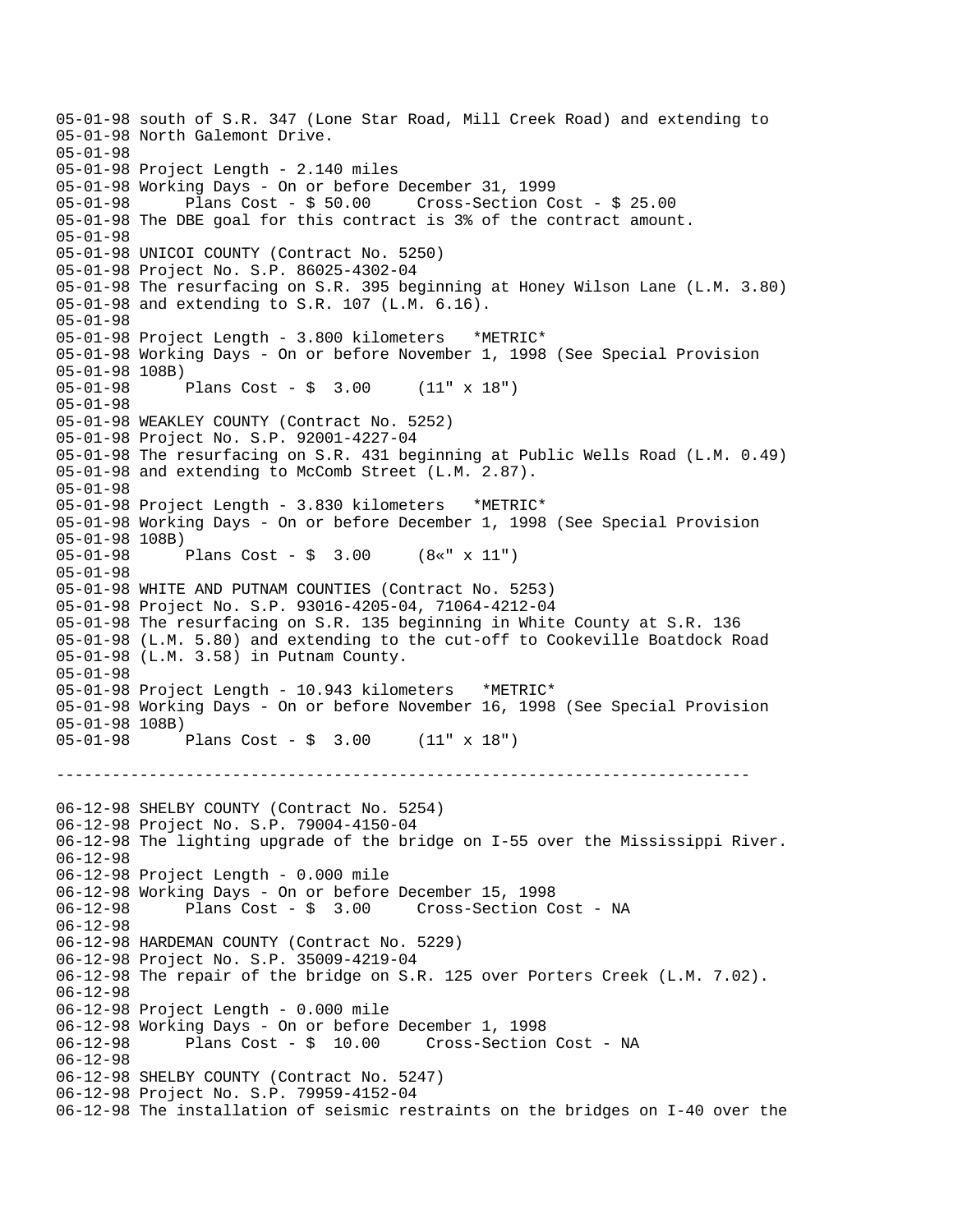06-12-98 Wolf River (L.M. 5.09 and L.M. 9.50), over Hollywood Street (L.M. 06-12-98 7.60), and over the I.C.G. Railroad (L.M. 8.25), on North McClean 06-12-98 Boulevard over I-40 (L.M. 4.93), and on Highland Street over I-40 06-12-98 (L.M. 2.11). 06-12-98 06-12-98 Project Length - 0.000 mile 06-12-98 Working Days - On or before September 1, 1998 06-12-98 06-12-98 Plans Cost - \$ 50.00 Cross-Section Cost - NA 06-12-98 06-12-98 ANDERSON, CAMPBELL, CARTER, CLAIBORNE, COCKE, GRAINGER, KNOX, ROANE, 06-12-98 SULLIVAN, AND WASHINGTON COUNTIES (Contract No. 5255) 06-12-98 Project No. S.P. 98013-4116-04 06-12-98 The attenuator repair on various Interstate and State Routes in Region 06-12-98 I. 06-12-98 06-12-98 Project Length - 0.000 mile 06-12-98 Working Days - On or before June 30, 1999 (See Special Provision 705C) 06-12-98 NO PLANS CONTRACT 06-12-98 06-12-98 ANDERSON, BLOUNT, CAMPBELL, CARTER, CLAIBORNE, COCKE, GRAINGER, 06-12-98 GREENE, HAMBLEN, HANCOCK, HAWKINS, JEFFERSON, JOHNSON, KNOX, LOUDON, 06-12-98 MONROE, MORGAN, ROANE, SCOTT, SEVIER, SULLIVAN, UNICOI, UNION, AND 06-12-98 WASHINGTON COUNTIES (Contract No. 5256) 06-12-98 Project No. S.P. 98013-4118-04 06-12-98 The random on-call signing on various routes in Region I. 06-12-98 06-12-98 Project Length - 0.000 mile 06-12-98 Working Days - On or before June 30, 1999 06-12-98 NO PLANS CONTRACT 06-12-98 06-12-98 ANDERSON, BLOUNT, CAMPBELL, CARTER, COCKE, GREENE, HAMBLEN, JEFFERSON, 06-12-98 KNOX, LOUDON, MONROE, ROANE, SEVIER, SULLIVAN, UNICOI, AND WASHINGTON 06-12-98 COUNTIES (Contract No. 5257) 06-12-98 Project No. S.P. 98013-4120-04 06-12-98 The removal of vegetation on various Interstate Routes in Region I. 06-12-98 06-12-98 Project Length - 0.000 mile 06-12-98 Working Days - On or before June 30, 1999 06-12-98 NO PLANS CONTRACT 06-12-98 06-12-98 BEDFORD COUNTY (Contract No. 5258) 06-12-98 Project No. STP-M-NHE-16(9), 02005-3239-54 06-12-98 The signalization of the entrance on S.R. 16 at the Wal-Mart in 06-12-98 Shelbyville. 06-12-98 06-12-98 Project Length - 0.000 kilometer \*METRIC\* 06-12-98 Working Days - On or before November 1, 1998 Plans Cost - \$ 3.00 Cross-Section Cost - NA 06-12-98 06-12-98 BEDFORD COUNTY (Contract No. 5259) 06-12-98 Project No. S.P. 02009-4240-04 06-12-98 The resurfacing on S.R. 64 beginning west of Wartrace Creek Bridge 06-12-98 (L.M. 21.34) and extending to the beginning of the curb and gutter 06-12-98 section in Wartrace (L.M. 22.60). 06-12-98 06-12-98 Project Length - 2.172 kilometers \*METRIC\* 06-12-98 Working Days - On or before September 15, 1998 (See Special Provision 06-12-98 108B) 06-12-98 Plans Cost - \$ 3.00 (11" x 18")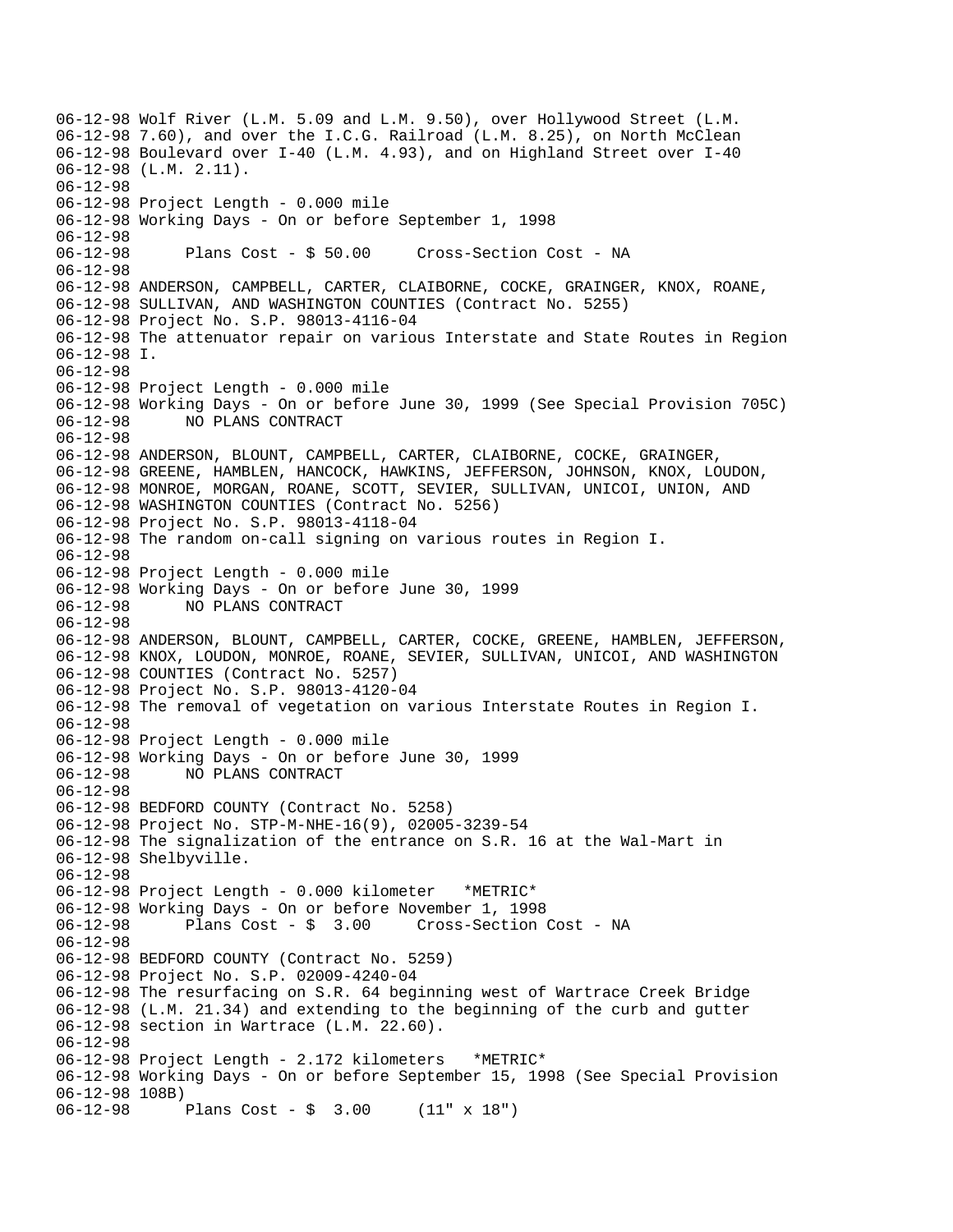06-12-98 06-12-98 BEDFORD, CHEATHAM, DAVIDSON, DICKSON, GILES, HICKMAN, HOUSTON, 06-12-98 HUMPHREYS, LAWRENCE, LEWIS, LINCOLN, MACON, MARSHALL, MAURY, 06-12-98 MONTGOMERY, MOORE, PERRY, ROBERTSON, RUTHERFORD, SMITH, STEWART, 06-12-98 SUMNER, TROUSDALE, WAYNE, WILLIAMSON, AND WILSON COUNTIES (Contract 06-12-98 No. 5260) 06-12-98 Project No. S.P. 98035-4116-04 06-12-98 The random on-call signing on various routes in Region III. 06-12-98 06-12-98 Project Length - 0.000 mile 06-12-98 Working Days - On or before June 30, 1999 06-12-98 NO PLANS CONTRACT 06-12-98 06-12-98 BEDFORD, CHEATHAM, DAVIDSON, DICKSON, GILES, HICKMAN, HUMPHREYS, 06-12-98 MARSHALL, MAURY, MONTGOMERY, ROBERTSON, RUTHERFORD, SMITH, SUMNER, 06-12-98 WILLIAMSON, AND WILSON COUNTIES (Contract No. 5261) 06-12-98 Project No. S.P. 98035-4117-04 06-12-98 The removal of vegetation on various Interstate Routes in Region III. 06-12-98 06-12-98 Project Length - 0.000 mile 06-12-98 Working Days - On or before June 30, 1999 06-12-98 NO PLANS CONTRACT 06-12-98 06-12-98 BENTON, HARDEMAN, HARDIN, MADISON, AND SHELBY COUNTIES (Contract No. 06-12-98 5262) 06-12-98 Project No. S.P. 98044-4105-04 06-12-98 The attenuator repair on various Interstate and State Routes in Region 06-12-98 IV. 06-12-98 06-12-98 Project Length - 0.000 mile 06-12-98 Working Days - On or before June 30, 1999 (See Special Provision 705F) 06-12-98 NO PLANS CONTRACT 06-12-98 06-12-98 BENTON, CARROLL, CHESTER, CROCKETT, DECATUR, DYER, FAYETTE, GIBSON, 06-12-98 HARDEMAN, HARDIN, HAYWOOD, HENDERSON, HENRY, LAKE, LAUDERDALE, 06-12-98 McNAIRY, MADISON, OBION, SHELBY, TIPTON, AND WEAKLEY COUNTIES 06-12-98 (Contract No. 5263) 06-12-98 Project No. S.P. 98044-4107-04 06-12-98 The random on-call signing on various routes in Region IV. 06-12-98 06-12-98 Project Length - 0.000 mile 06-12-98 Working Days - On or before June 30, 1999 06-12-98 NO PLANS CONTRACT 06-12-98 06-12-98 BENTON, CARROLL, DECATUR, DYER, FAYETTE, HAYWOOD, HENDERSON, MADISON, 06-12-98 AND SHELBY COUNTIES (Contract No. 5264) 06-12-98 Project No. S.P. 98044-4108-04 06-12-98 The removal of vegetation on various Interstate Routes in Region IV. 06-12-98 06-12-98 Project Length - 0.000 mile 06-12-98 Working Days - On or before June 30, 1999 06-12-98 NO PLANS CONTRACT 06-12-98 06-12-98 BLEDSOE, BRADLEY, CANNON, CLAY, COFFEE, CUMBERLAND, DEKALB, FENTRESS, 06-12-98 FRANKLIN, GRUNDY, HAMILTON, JACKSON, McMINN, MARION, MEIGS, OVERTON, 06-12-98 PICKETT, POLK, PUTNAM, RHEA, SEQUATCHIE, VAN BUREN, WARREN, AND WHITE 06-12-98 COUNTIES (Contract No. 5266) 06-12-98 Project No. S.P. 98023-4134-04 06-12-98 The random on-call signing on various routes in Region II. 06-12-98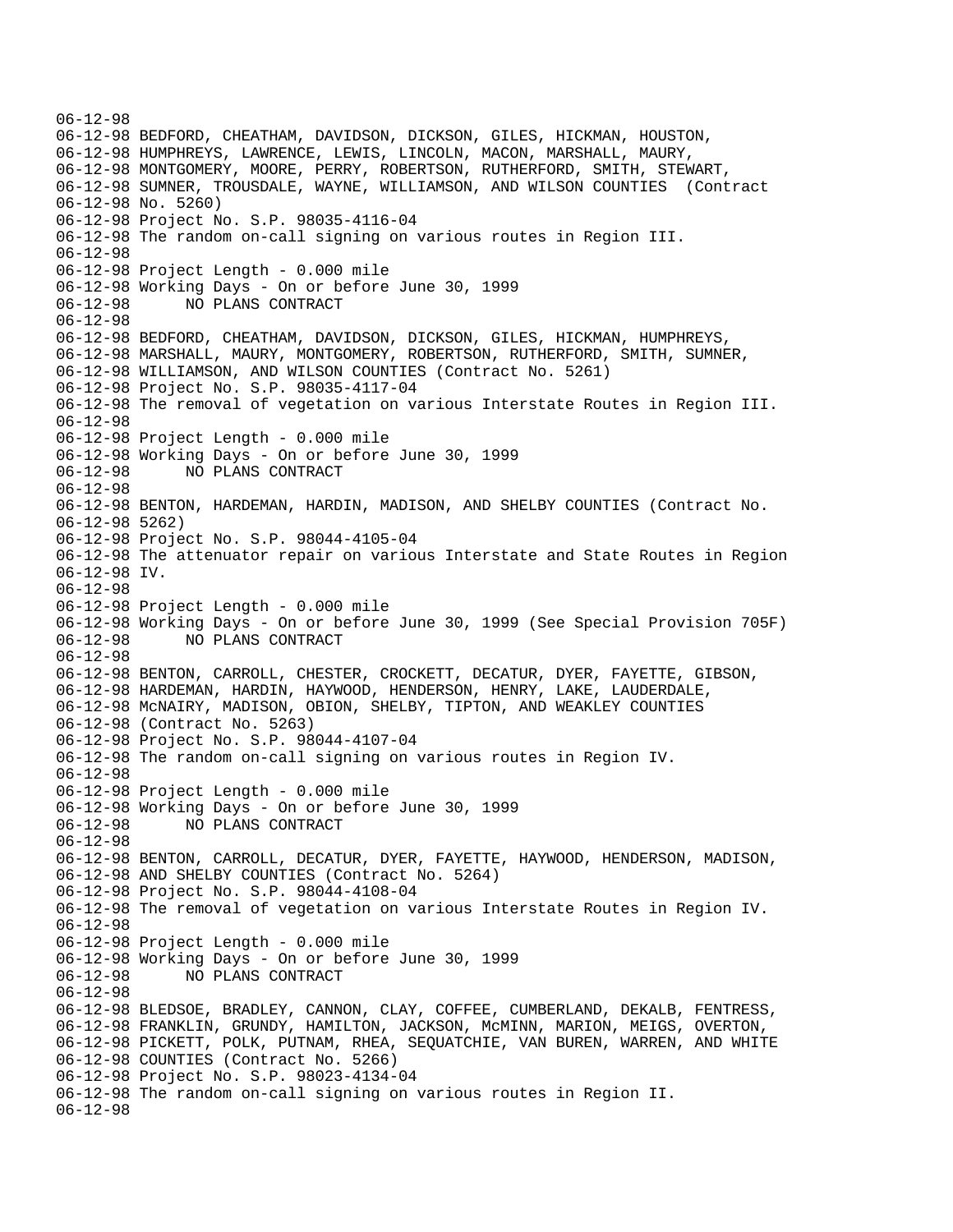06-12-98 Project Length - 0.000 mile 06-12-98 Working Days - On or before June 30, 1999 06-12-98 NO PLANS CONTRACT 06-12-98 06-12-98 BLOUNT COUNTY (Contract No. 5267) 06-12-98 Project No. S.P. 05002-4219-04 06-12-98 The resurfacing (superpave) on S.R. 35 beginning at S.R. 115 (L.M. 06-12-98 0.00) and extending to 65 meters east of Valentine Road (L.M. 8.48) 06-12-98 and on S.R. 447 beginning at U.S. 411 (S.R. 35, High Street) (L.M. 06-12-98 0.00) and extending to Jones Avenue (L.M. 0.16). 06-12-98 06-12-98 Project Length - 13.540 kilometers \*METRIC\* 06-12-98 Working Days - On or before November 2, 1998 (See Special Provision 06-12-98 108B)<br>06-12-98 Plans Cost -  $\frac{1}{2}$  3.00 (11" x 18") 06-12-98 06-12-98 BLOUNT, COCKE, JEFFERSON, KNOX, LOUDON, AND SEVIER COUNTIES (Contract 06-12-98 No. 5268) 06-12-98 Project No. S.P. 98013-4117-04 06-12-98 The urban sweeping on various Interstate and State Routes. 06-12-98 06-12-98 Project Length - 0.000 mile 06-12-98 Working Days - On or before June 30, 1999 (See Special Provision 108B) 06-12-98 NO PLANS CONTRACT 06-12-98 06-12-98 BRADLEY, COFFEE, CUMBERLAND, GRUNDY, HAMILTON, McMINN, MARION, AND 06-12-98 PUTNAM COUNTIES (Contract No. 5269) 06-12-98 Project No. S.P. 98023-4135-04 06-12-98 The removal of vegetation on various Interstate Routes in Region II. 06-12-98 06-12-98 Project Length - 0.000 mile 06-12-98 Working Days - On or before June 30, 1999 06-12-98 NO PLANS CONTRACT 06-12-98 06-12-98 CANNON COUNTY (Contract No. 5270) 06-12-98 Project No. S.P. 08001-4235-04 06-12-98 The resurfacing on U.S. 70S (S.R. 1) beginning at Bragg Street (L.M. 06-12-98 6.11) and extending to 0.8 kilometer west of Cummings Hollow Road 06-12-98 (L.M. 9.63). 06-12-98 06-12-98 Project Length - 5.664 kilometers \*METRIC\* 06-12-98 Working Days - On or before November 16, 1998 (See Special Provision 06-12-98 108B) 06-12-98 Plans Cost - \$ 3.00 (11" x 18") 06-12-98 06-12-98 CARTER COUNTY (Contract No. 5271) 06-12-98 Project No. S.P. 10013-4211-04 06-12-98 The resurfacing on U.S. 321 (S.R. 159) beginning at S.R. 67 (L.M. 06-12-98 0.00) and extending to the Johnson County line (L.M. 8.48). 06-12-98 06-12-98 Project Length - 13.650 kilometers \*METRIC\* 06-12-98 Working Days - On or before October 1, 1998 (See Special Provision 06-12-98 108B) 06-12-98 Plans Cost - \$ 3.00 (11" x 18") 06-12-98 06-12-98 CHEATHAM COUNTY (Contract No. 5272) 06-12-98 Project No. S.P. 11024-4220-04 06-12-98 The resurfacing on S.R. 249 beginning at U.S. 70 (S.R. 1) (L.M. 2.80) 06-12-98 and extending to north of Sams Creek (L.M. 8.00). 06-12-98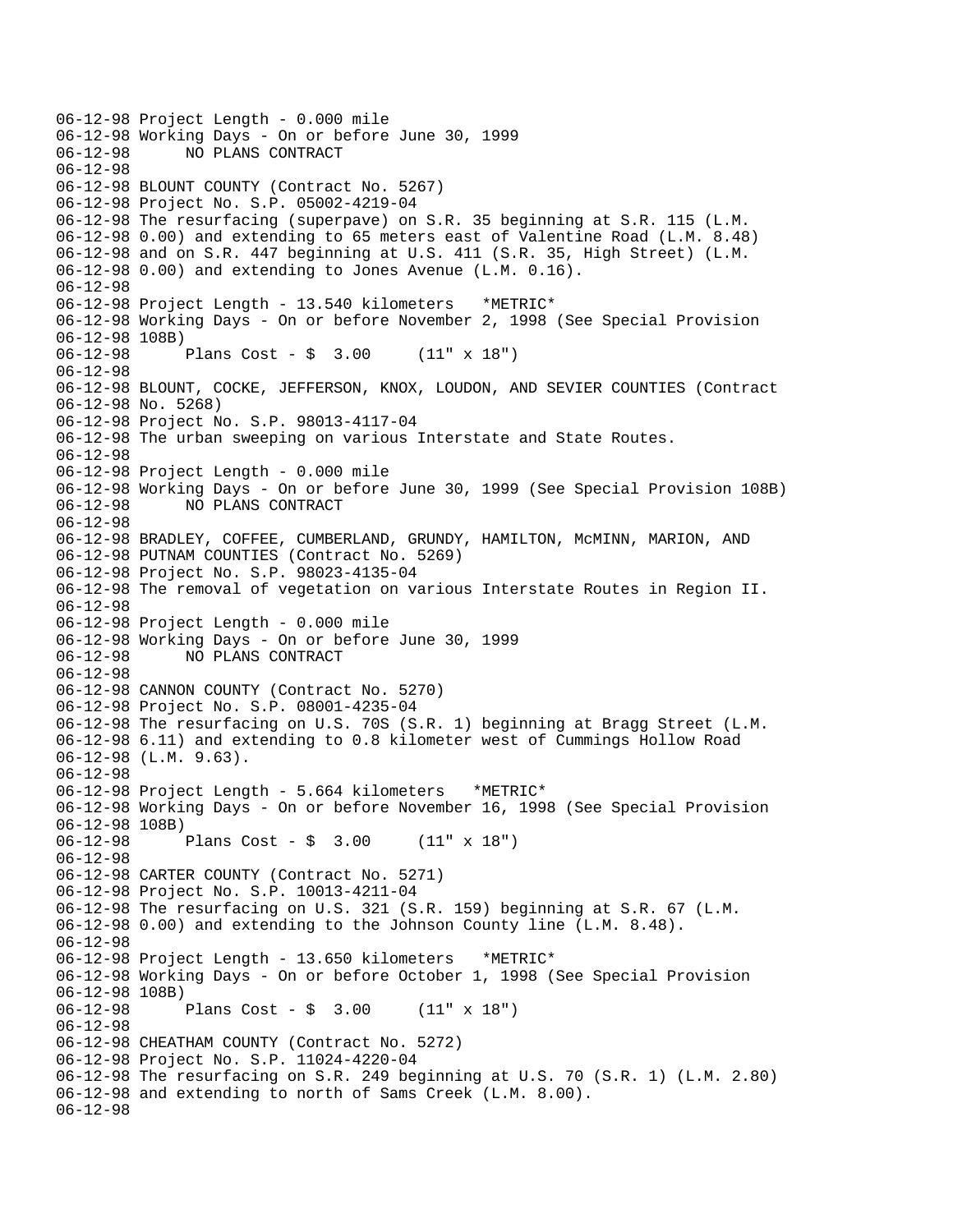06-12-98 Project Length - 8.370 kilometers \*METRIC\* 06-12-98 Working Days - On or before September 30, 1998 (See Special Provision 06-12-98 108B)<br>06-12-98 1 Plans Cost - \$ 3.00 (11" x 18") 06-12-98 06-12-98 COCKE COUNTY (Contract No. 5273) 06-12-98 Project No. S.P. 15005-4233-04, 15017-4203-04 06-12-98 The resurfacing on U.S. 321 (S.R. 32) beginning at S.R. 73 (L.M. 06-12-98 11.04) and extending to 65 meters north of Wilton Springs Road (S.R. 06-12-98 73) (L.M. 17.85), and on S.R. 339 beginning at the Sevier County line 06-12-98 (L.M. 0.00) and extending to S.R. 32 (L.M. 1.03) 06-12-98 06-12-98 Project Length - 12.300 kilometers \*METRIC\* 06-12-98 Working Days - On or before September 1, 1998 (See Special Provision 06-12-98 108B)<br>06-12-98 Plans  $Cost - $ 3.00 (11" x 18")$ 06-12-98 06-12-98 DAVIDSON COUNTY (Contract No. 5275) 06-12-98 Project No. S.P. 19010-4147-04 06-12-98 The installation of a cantilever sign on I-65 at the James Robertson 06-12-98 Parkway exit. 06-12-98 06-12-98 Project Length - 0.000 mile 06-12-98 Working Days - On or before October 1, 1998 06-12-98 NO PLANS CONTRACT 06-12-98 06-12-98 DAVIDSON COUNTY (Contract No. 5277) 06-12-98 Project No. S.P. 19017-4223-04 06-12-98 The resurfacing on U.S. 70S (S.R. 1) beginning at Sawyer Brown Road 06-12-98 (L.M. 6.10) and extending to S.R. 100 (L.M. 10.90). 06-12-98 06-12-98 Project Length - 7.725 kilometers \*METRIC\* 06-12-98 Working Days - On or before September 30, 1998 (See Special Provision 06-12-98 108B)<br>06-12-98 Plans Cost -  $$ 3.00$  (11" x 18") 06-12-98 06-12-98 DAVIDSON COUNTY (Contract No. 5278) 06-12-98 Project No. S.P. 19054-4207-04 06-12-98 The resurfacing on S.R. 251 (River Road) beginning at the Cheatham 06-12-98 County line (L.M. 0.00) and extending to Old Charlotte Pike (L.M. 06-12-98 8.25). 06-12-98 06-12-98 Project Length - 13.276 kilometers \*METRIC\* 06-12-98 Working Days - On or before September 30, 1998 (See Special Provision 06-12-98 108B) 06-12-98 Plans Cost - \$ 3.00 (11" x 18") 06-12-98 06-12-98 DAVIDSON COUNTY (Contract No. 5279) 06-12-98 Project No. S.P. 19947-4110-04 06-12-98 The repair of two (2) bridges on I-65 (L.M. 5.97 and L.M. 5.98) and 06-12-98 four (4) bridges on I-440 (L.M. 4.82, L.M. 4.85, and L.M. 4.87) at the 06-12-98 I-65 / I-440 interchange. 06-12-98 06-12-98 Project Length - 0.000 mile 06-12-98 Working Days - On or before April 1, 1999 (See Special Provision 108B)<br>06-12-98 Plans Cost - \$ 25.00 Cross-Section Cost - NA Cross-Section Cost - NA 06-12-98 06-12-98 DAVIDSON, DICKSON, HUMPHREYS, MAURY, ROBERTSON, RUTHERFORD, SMITH, 06-12-98 STEWART, SUMNER, WAYNE, AND WILLIAMSON COUNTIES (Contract No. 5280) 06-12-98 Project No. S.P. 98035-4114-04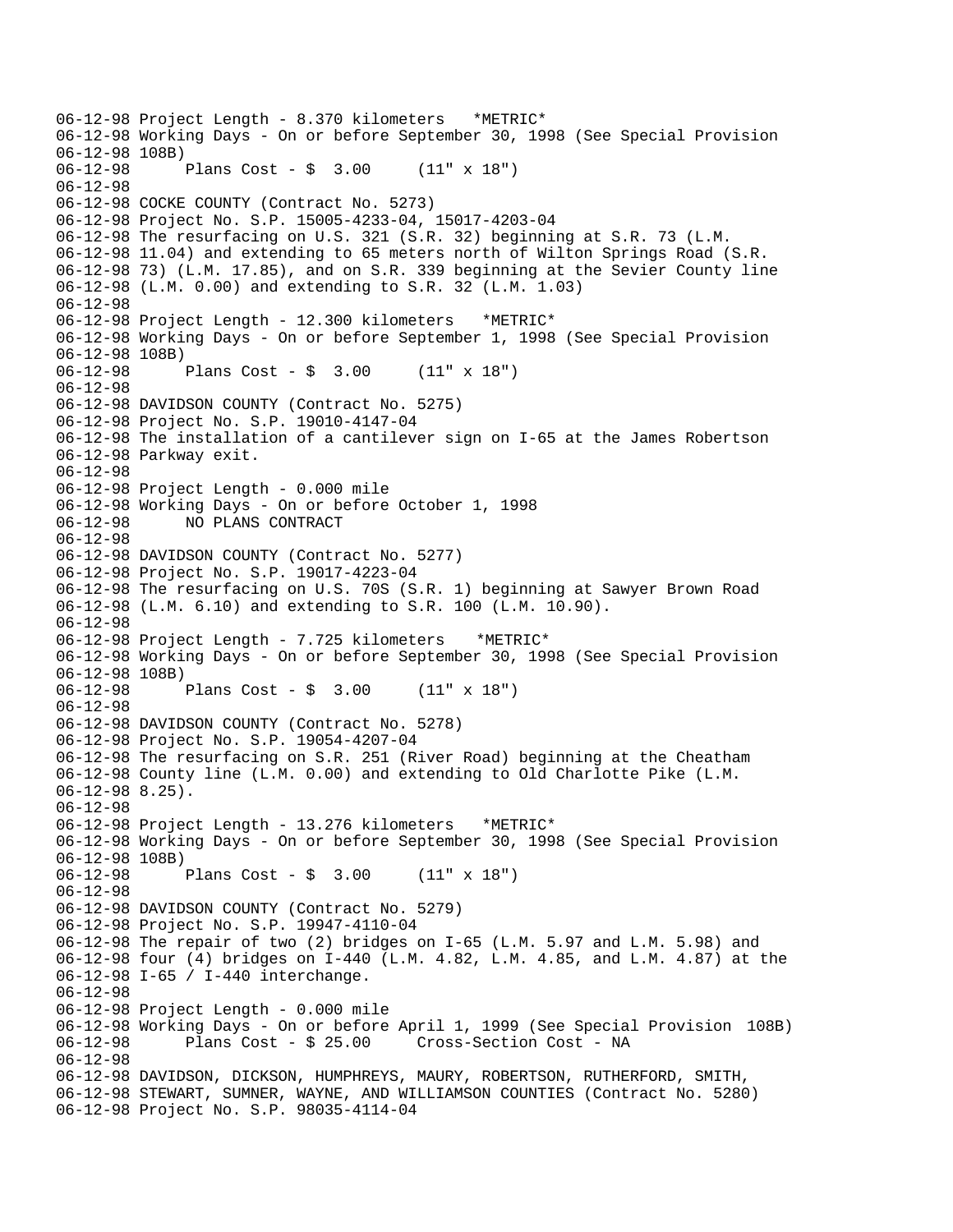06-12-98 The attenuator repair on various Interstate and State Routes in Region 06-12-98 III. 06-12-98 06-12-98 Project Length - 0.000 mile 06-12-98 Working Days - On or before June 30, 1999 (See Special Provision 705E) 06-12-98 NO PLANS CONTRACT 06-12-98 06-12-98 DAVIDSON, SUMNER, WILLIAMSON, AND WILSON COUNTIES (Contract No. 5282) 06-12-98 Project No. S.P. 98035-4115-04 06-12-98 The urban sweeping on various Interstate and State Routes. 06-12-98 06-12-98 Project Length - 0.000 mile 06-12-98 Working Days - On or before June 30, 1999 (See Special Provision 108B) 06-12-98 NO PLANS CONTRACT 06-12-98 06-12-98 DEKALB COUNTY (Contract No. 5283) 06-12-98 Project No. S.P. 21011-4222-04 06-12-98 The resurfacing on S.R. 264 beginning at S.R. 96 (L.M. 0.00) and 06-12-98 extending to the Smith County line (L.M. 5.48). 06-12-98 06-12-98 Project Length - 8.624 kilometers \*METRIC\* 06-12-98 Working Days - On or before November 16, 1998 (See Special Provision 06-12-98 108B) 06-12-98 Plans Cost - \$ 3.00 (11" x 18") 06-12-98 06-12-98 DEKALB, HAMILTON, MARION, PUTNAM, RHEA, AND WHITE COUNTIES (Contract 06-12-98 No. 5284) 06-12-98 Project No. S.P. 98023-4132-04 06-12-98 The attenuator repair on various Interstate and State Routes in Region 06-12-98 II. 06-12-98 06-12-98 Project Length - 0.000 mile 06-12-98 Working Days - On or before June 30, 1999 (See Special Provision 705D) 06-12-98 NO PLANS CONTRACT 06-12-98 06-12-98 DYER COUNTY (Contract No. 5285) 06-12-98 Project No. S.P. 23002-4223-04 06-12-98 The resurfacing on U.S. 51 (S.R. 3) beginning at the Lauderdale County 06-12-98 line (L.M. 0.00) and extending to Unionville Road (L.M. 2.38) 06-12-98 06-12-98 Project Length - 3.830 kilometers \*METRIC\* 06-12-98 Working Days - On or before November 1, 1998 (See Special Provision 06-12-98 108B) 06-12-98 Plans Cost - \$ 3.00 (8«" x 11") 06-12-98 06-12-98 FAYETTE AND SHELBY COUNTIES (Contract No. 5286) 06-12-98 Project No. S.P. 24011-4206-04, 79029-4207-04 06-12-98 The resurfacing on U.S. 72 (S.R. 86) beginning in Fayette County at 06-12-98 the Mississippi State line (L.M. 0.00) and extending to S.R. 57 (L.M. 06-12-98 3.30) in Shelby County. 06-12-98 06-12-98 Project Length - 8.385 kilometers \*METRIC\* 06-12-98 Working Days - On or before December 1, 1998 (See Special Provision 06-12-98 108B)<br>06-12-98 Plans Cost -  $\frac{1}{2}$  3.00 (8«" x 11") 06-12-98 06-12-98 FAYETTE, HAYWOOD, HENDERSON, MADISON, AND SHELBY COUNTIES (Contract 06-12-98 No. 5287) 06-12-98 Project No. S.P. 98044-4106-04 06-12-98 The sign refurbishing on I-40 beginning at exit #18 and extending to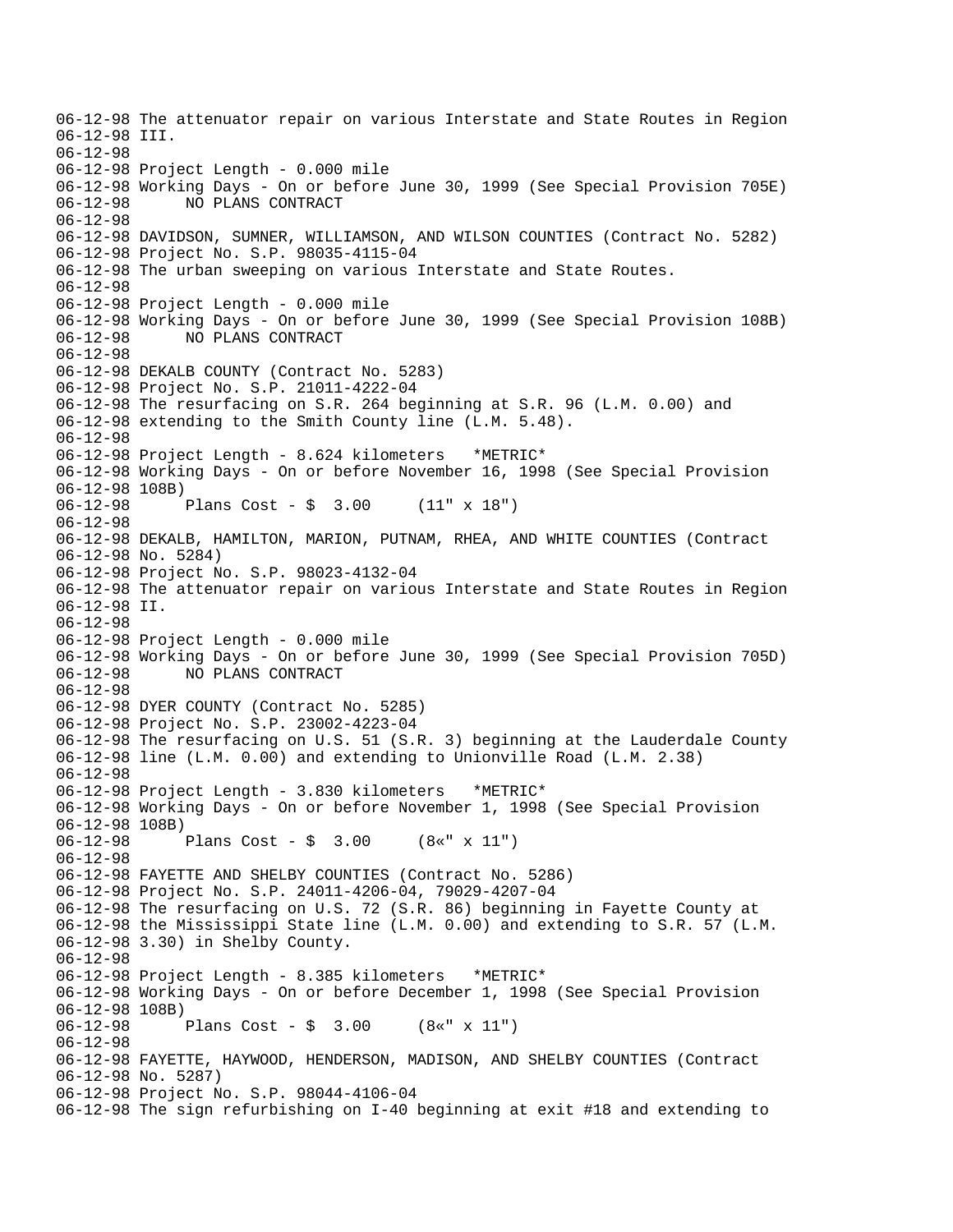```
06-12-98 exit #108. 
06-12-98 
06-12-98 Project Length - 88.000 miles 
06-12-98 Working Days - On or before February 1, 1999 
              06-12-98 NO PLANS CONTRACT 
06-12-98 
06-12-98 FENTRESS COUNTY (Contract No. 5288) 
06-12-98 Project No. S.P. 25006-4219-04 
06-12-98 The resurfacing on S.R. 154 beginning 4.83 kilometers west of Laurel 
06-12-98 Creek (L.M. 6.25) and extending to the Pickett County line. 
06-12-98 
06-12-98 Project Length - 11.667 kilometers *METRIC* 
06-12-98 Working Days - On or before November 16, 1998 (See Special Provision 
06-12-98 108B)<br>06-12-98
              Plans Cost - \frac{1}{2} 3.00 (11" x 18")
06-12-98 
06-12-98 FRANKLIN, COFFEE, AND GRUNDY COUNTIES (Contract No. 5289) 
06-12-98 Project No. S.P. 26006-4234-04, 16006-4205-04, 31004-4211-04 
06-12-98 The resurfacing (microsurfacing) on S.R. 50 beginning in Franklin 
06-12-98 County at old Alto Highway (L.M. 17.30) and extending to 160 meters 
06-12-98 east of the Coffee County line in Grundy County (L.M. 0.10). 
06-12-98 
06-12-98 Project Length - 13.659 kilometers *METRIC* 
06-12-98 Working Days - On or before September 15, 1998<br>06-12-98 Plans Cost - $ 3.00 (11" x 18")
              Plans Cost - $ 3.0006-12-98 
06-12-98 FRANKLIN COUNTY (Contract No. 5290) 
06-12-98 Project No. S.P. 26007-4228-04 
06-12-98 The slide repair on S.R. 56 at 1.00 mile south of Carriage Lane (L.M. 
06-12-98 12.40).
06-12-98 
06-12-98 Project Length - 0.000 mile 
06-12-98 Working Days - On or before December 15, 1998 
06-12-98 NO PLANS CONTRACT 
06-12-98 
06-12-98 GIBSON COUNTY (Contract No. 5291) 
06-12-98 Project No. S.P. 27001-4230-04 
06-12-98 The resurfacing on old S.R. 5 beginning at U.S. 45W (new S.R. 5) (L.M. 
06-12-98 7.45) and extending to U.S. 45W (new S.R. 5) (L.M. 8.65), and on old 
06-12-98 S.R. 420 beginning at old S.R. 5 (L.M. 0.00) and extending to U.S. 45W 
06-12-98 (new S.R. 5) (L.M. 0.08). 
06-12-98 
06-12-98 Project Length - 2.060 kilometers *METRIC* 
06-12-98 Working Days - On or before December 1, 1998 (See Special Provision 
06-12-98 108B) 
06-12-98 Plans Cost - $ 3.00 (8«" x 11") 
06-12-98 
06-12-98 GILES COUNTY (Contract No. 5293) 
06-12-98 Project No. S.P. 28009-4205-04 
06-12-98 The resurfacing on S.R. 129 beginning on U.S. 31 (S.R. 7) (L.M. 0.00) 
06-12-98 and extending to the Marshall County line (L.M. 6.64) 
06-12-98 
06-12-98 Project Length - 10.690 kilometers *METRIC* 
06-12-98 Working Days - On or before October 15, 1998 (See Special Provision 
06-12-98 108B)<br>06-12-98
              Plans Cost - \frac{1}{2} 3.00 (11" x 18")
06-12-98 
06-12-98 GRUNDY COUNTY (Contract No. 5294) 
06-12-98 Project No. S.P. 31001-4153-04 
06-12-98 The renovation of the exterior lighting at the I-24 rest areas.
```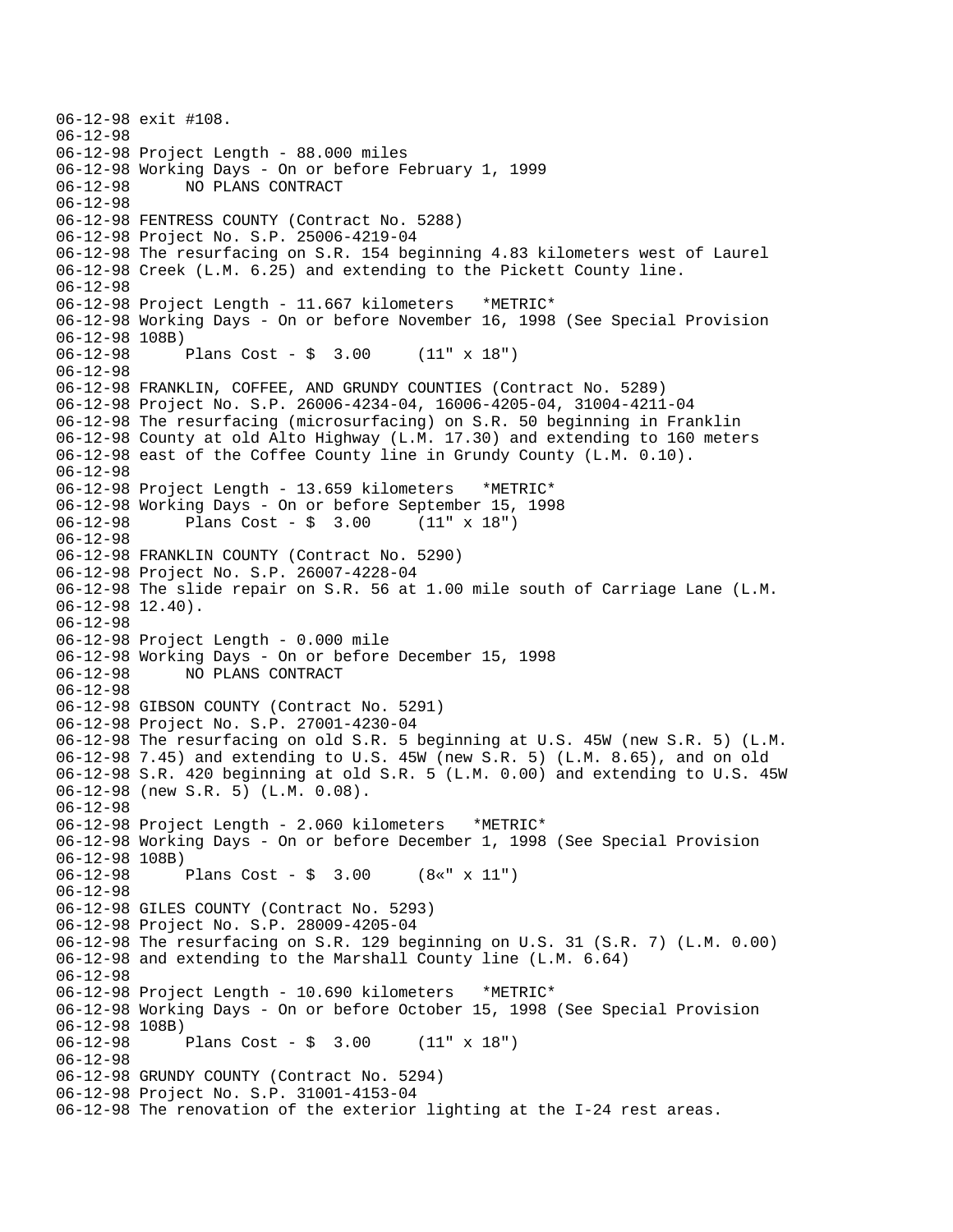06-12-98 06-12-98 Project Length - 0.000 mile 06-12-98 Working Days - On or before December 31, 1998 06-12-98 Plans Cost - \$ 3.00 Cross-Section Cost - NA 06-12-98 06-12-98 GRUNDY COUNTY (Contract No. 5295) 06-12-98 Project No. S.P. 31006-4227-04 06-12-98 The resurfacing on S.R. 108 beginning at 52nd Avenue (L.M. 7.00) and 06-12-98 extending to S.R. 56 (L.M. 12.02). 06-12-98 06-12-98 Project Length - 8.078 kilometers \*METRIC\* 06-12-98 Working Days - On or before November 16, 1998 (See Special Provision 06-12-98 108B) 06-12-98 Plans Cost - \$ 3.00 (11" x 18") 06-12-98 06-12-98 HAMILTON COUNTY (Contract No. 5296) 06-12-98 Project No. STP-M-9202(40), 33958-3529-54 06-12-98 The installation of a closed-loop signal system on Shallowford Road 06-12-98 beginning at Hickory Valley Road and extending to Gunbarrel Road. 06-12-98 06-12-98 Project Length - 0.000 mile 06-12-98 Working Days - On or before November 16, 1998 06-12-98 Plans Cost - \$ 3.00 Cross-Section Cost - NA 06-12-98 06-12-98 HAMILTON COUNTY (Contract No. 5297) 06-12-98 Project No. S.P. 33008-4215-04 06-12-98 The repair of the bridge on U.S. 11 (S.R. 2) over Dodds Avenue. 06-12-98 06-12-98 Project Length - 0.000 mile 06-12-98 Working Days - On or before November 16, 1998 (See Special Provision 06-12-98 108B) 06-12-98 Plans Cost - \$ 10.00 Cross-Section Cost - NA 06-12-98 06-12-98 HAMILTON COUNTY (Contract No. 5298) 06-12-98 Project No. S.P. 33053-4220-04 06-12-98 The resurfacing on S.R. 312 beginning 6.44 kilometers south of the 06-12-98 bridge over Grasshopper Creek (L.M. 7.33) and extending to S.R. 58 06-12-98 (L.M. 14.27). 06-12-98 06-12-98 Project Length - 11.168 kilometers \*METRIC\* 06-12-98 Working Days - On or before November 16, 1998 (See Special Provision 06-12-98 108B) 06-12-98 Plans Cost - \$ 3.00 (11" x 18") 06-12-98 06-12-98 HAMILTON COUNTY (Contract No. 5299) 06-12-98 Project No. S.P. 33958-4170-04 06-12-98 The urban sweeping on various Interstate and State Routes. 06-12-98 06-12-98 Project Length - 0.000 mile 06-12-98 Working Days - On or before June 30, 1999 (See Special Provision 108B) 06-12-98 NO PLANS CONTRACT 06-12-98 06-12-98 HAYWOOD COUNTY (Contract No. 5300) 06-12-98 Project No. S.P. 38006-4228-04 06-12-98 The resurfacing on S.R. 54 beginning south of Allen King Road (L.M. 06-12-98 15.10) and extending to south of Cherryville Road (L.M. 23.50). 06-12-98 06-12-98 Project Length - 13.518 kilometers \*METRIC\* 06-12-98 Working Days - On or before December 1, 1998 (See Special Provision 06-12-98 108B)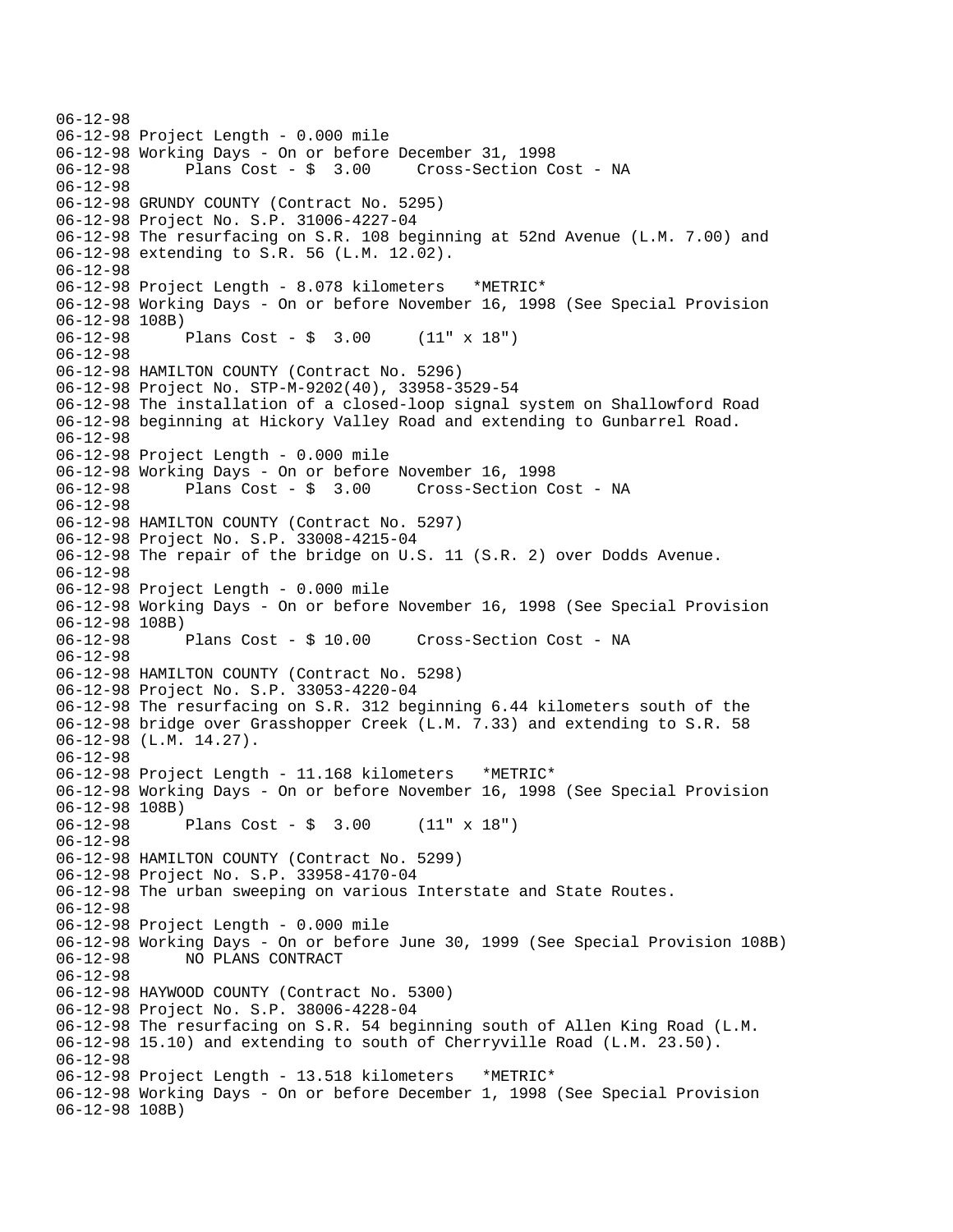```
06-12-98 Plans Cost - $ 3.00 (8«" x 11")
06-12-98
06-12-98 HICKMAN COUNTY (Contract No. 5301)
06-12-98 Project No. S.P. 41008-4219-04
06-12-98 The resurfacing on S.R. 50 beginning at the bridge over Willie Branch
06-12-98 (L.M. 27.40) and extending to the Maury County line (L.M. 33.70).
06-12-98
06-12-98 Project Length - 10.139 kilometers *METRIC*
06-12-98 Working Days - On or before September 30, 1998 (See Special Provision
06-12-98 108B)
06-12-98 Plans Cost - $ 3.00 (11" x 18")
06-12-98
06-12-98 HOUSTON COUNTY (Contract No. 5302)
06-12-98 Project No. S.P. 42001-4214-04
06-12-98 The resurfacing on S.R. 13 beginning at the Humphreys County line
06-12-98 (L.M. 0.00) and extending to S.R. 49 (L.M. 6.85).
06-12-98
06-12-98 Project Length - 11.020 kilometers *METRIC*
06-12-98 Working Days - On or before October 15, 1998 (See Special Provision
06-12-98 108B)
06-12-98 Plans Cost - $ 3.00 (11" x 18")
06-12-98
06-12-98 KNOX COUNTY (Contract No. 5303)
06-12-98 Project No. S.P. 47043-4207-04
06-12-98 The resurfacing on S.R. 170 beginning at Heiskell Road (L.M. 2.27) and
06-12-98 extending to S.R. 71 (L.M. 6.98).
06-12-98
06-12-98 Project Length - 6.280 kilometers *METRIC*
06-12-98 Working Days - On or before September 1, 1998 (See Special Provision
06-12-98 108B)<br>06-12-98
             Plans Cost - \sin 3.00 (11" x 18")
06-12-98
06-12-98 LOUDON COUNTY (Contract No. 5304)
06-12-98 Project No. S.P. 53079-4215-04
06-12-98 The resurfacing on S.R. 72 beginning at S.R. 2 (L.M. 8.36) and
06-12-98 extending to 700 meters west of Prospect Church Road (L.M. 11.67)
06-12-98
06-12-98 Project Length - 4.760 kilometers *METRIC*
06-12-98 Working Days - On or before October 1, 1998 (See Special Provision
06-12-98 108B)
06-12-98 Plans Cost - $ 3.00 (11" x 18")
06-12-98
06-12-98 MADISON COUNTY (Contract No. 5305)
06-12-98 Project No. S.P. 57007-4231-04
06-12-98 The resurfacing on U.S. 45 (S.R. 5) beginning at Will McKnight Street
06-12-98 / Bond Street (L.M. 9.86) and extending to U.S. 70 (S.R. 1) (L.M.
06-12-98 12.23), and on U.S. 70 (S.R. 1) beginning at U.S. 45 (S.R. 5) (L.M.
06-12-98 15.51) and extending to the Royal Street Bridge (L.M. 15.95).
06-12-98
06-12-98 Project Length - 4.522 kilometers *METRIC*
06-12-98 Working Days - On or before November 1, 1998 (See Special Provision
06-12-98 108B)<br>06-12-98
             Plans Cost - $ 3.00 (8«" x 11")
06-12-98
06-12-98 MADISON COUNTY (Contract No. 5306)
06-12-98 Project No. S.P. 57012-4209-04
06-12-98 The resurfacing (superpave) on U.S. 412 (S.R. 20) beginning east of
06-12-98 Poplar Corner Road (L.M. 1.77) and extending to the bridge over Old
06-12-98 S.R. 20 and branch (L.M. 6.20).
06-12-98
```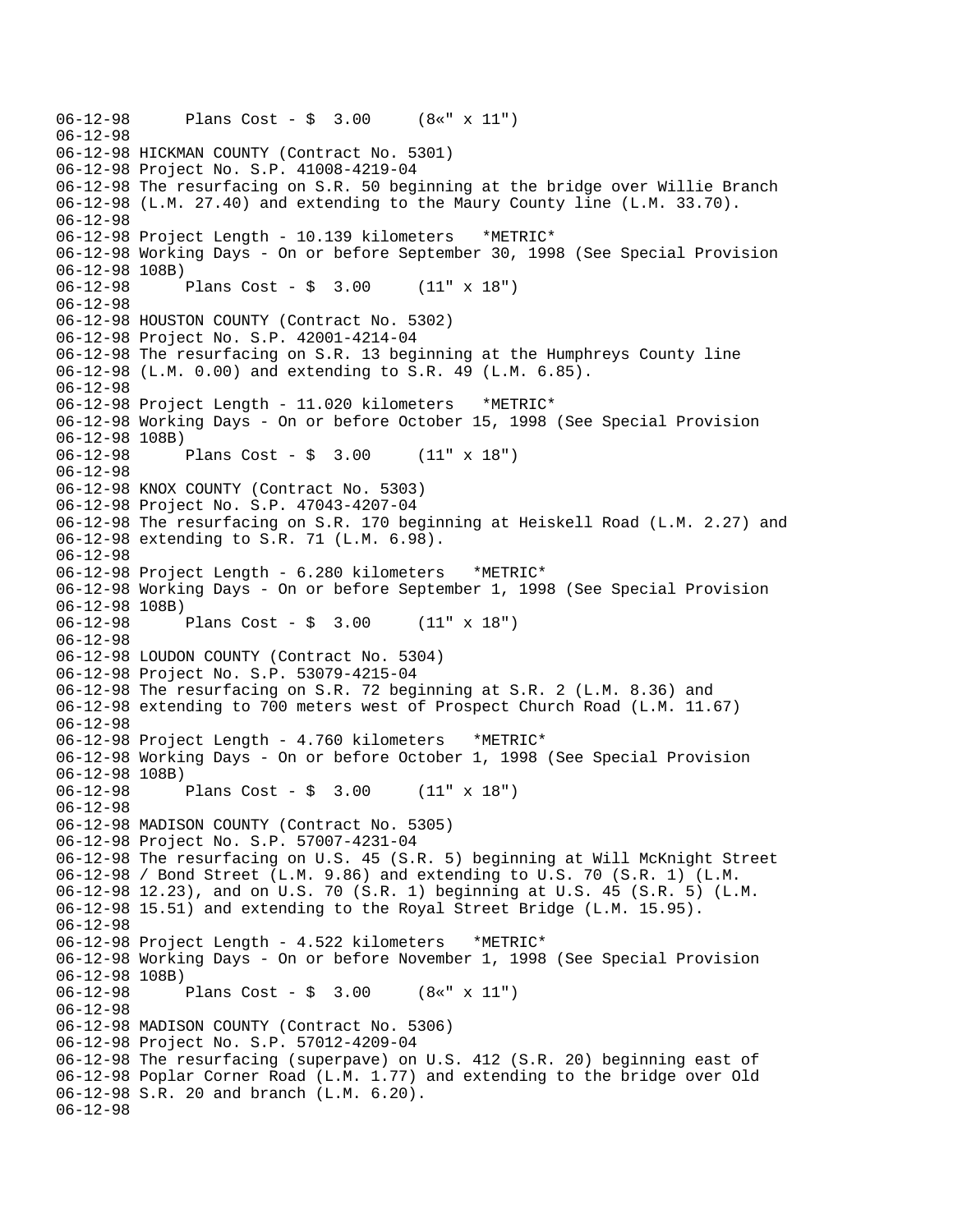06-12-98 Project Length - 7.134 kilometers \*METRIC\* 06-12-98 Working Days - On or before November 1, 1998 (See Special Provision 06-12-98 108B)<br>06-12-98 1 Plans Cost - \$ 3.00 (8«" x 11") 06-12-98 06-12-98 MARSHALL COUNTY (Contract No. 5307) 06-12-98 Project No. BRZE-5900(10), 59945-3460-94 06-12-98 The construction of a concrete I-beam bridge on New Lake Road over the 06-12-98 C.S.X. Railroad (L.M. 7.41), including grading, drainage, and paving. 06-12-98 06-12-98 Project Length - 0.360 kilometer \*METRIC\* 06-12-98 Working Days - On or before June 15, 1999 06-12-98 Plans Cost - \$ 10.00 Cross-Section Cost - \$0.00 06-12-98 The DBE goal for this contract is 6% of the contract amount. 06-12-98 06-12-98 MAURY COUNTY (Contract No. 5308) 06-12-98 Project No. S.P. 60002-4270-04 06-12-98 The resurfacing (superpave) on U.S. 31 (S.R. 6) beginning north of 06-12-98 U.S. 412 (S.R. 99) (L.M. 23.40) and extending to the ramp to the 06-12-98 Saturn plant (L.M. 29.39). 06-12-98 06-12-98 Project Length - 9.64 kilometers \*METRIC\* 06-12-98 Working Days - On or before October 31, 1998 (See Special Provision 06-12-98 108B)<br>06-12-98 Plans Cost -  $\frac{1}{2}$  3.00 (11" x 18") 06-12-98 06-12-98 MEIGS COUNTY (Contract No. 5309) 06-12-98 Project No. S.P. 61003-4241-04 06-12-98 The resurfacing on S.R. 58 beginning at S.R. 30 (L.M. 17.94) and 06-12-98 extending to 0.70 kilometer south of the bridge over Sewee Creek (L.M. 06-12-98 22.40). 06-12-98 06-12-98 Project Length - 7.177 kilometers \*METRIC\* 06-12-98 Working Days - On or before November 16, 1998 (See Special Provision 06-12-98 108B) 06-12-98 Plans Cost - \$ 3.00 (11" x 18") 06-12-98 06-12-98 OBION COUNTY (Contract No. 5310) 06-12-98 Project No. S.P. 66009-4219-04, 66214-4203-04 06-12-98 The resurfacing on S.R. 21 beginning at the I.C.G. Railroad (L.M. 06-12-98 20.36) and extending to Division Street (L.M. 20.53) and beginning at 06-12-98 Cheatam Street (L.M. 21.38) and extending to S.R. 3 (L.M. 22.37), and 06-12-98 on S.R. 214 beginning at Division Street (L.M. 0.00) and extending to 06-12-98 S.R. 184 (L.M. 0.81). 06-12-98 06-12-98 Project Length - 3.170 kilometers \*METRIC\* 06-12-98 Working Days - On or before December 1, 1998 (See Special Provision 06-12-98 108B)<br>06-12-98 1 Plans Cost -  $\frac{1}{2}$  3.00 (8«" x 11") 06-12-98 06-12-98 OVERTON AND PICKETT COUNTIES (Contract No. 5311) 06-12-98 Project No. S.P. 67013-4206-04, 69003-4205-04, 67003-4210-04 06-12-98 The resurfacing (microsurfacing) on S.R. 294 in Overton County 06-12-98 beginning at S.R. 111 (L.M. 0.58) and extending to Oakley Allons Road 06-12-98 (L.M. 6.77) and on S.R. 52 beginning in Overton County near Alpine 06-12-98 Road (L.M. 18.33) and extending through Pickett County to the Fentress 06-12-98 County line (L.M. 2.26). 06-12-98 06-12-98 Project Length - 23.656 kilometers \*METRIC\* 06-12-98 Working Days - On or before September 15, 1998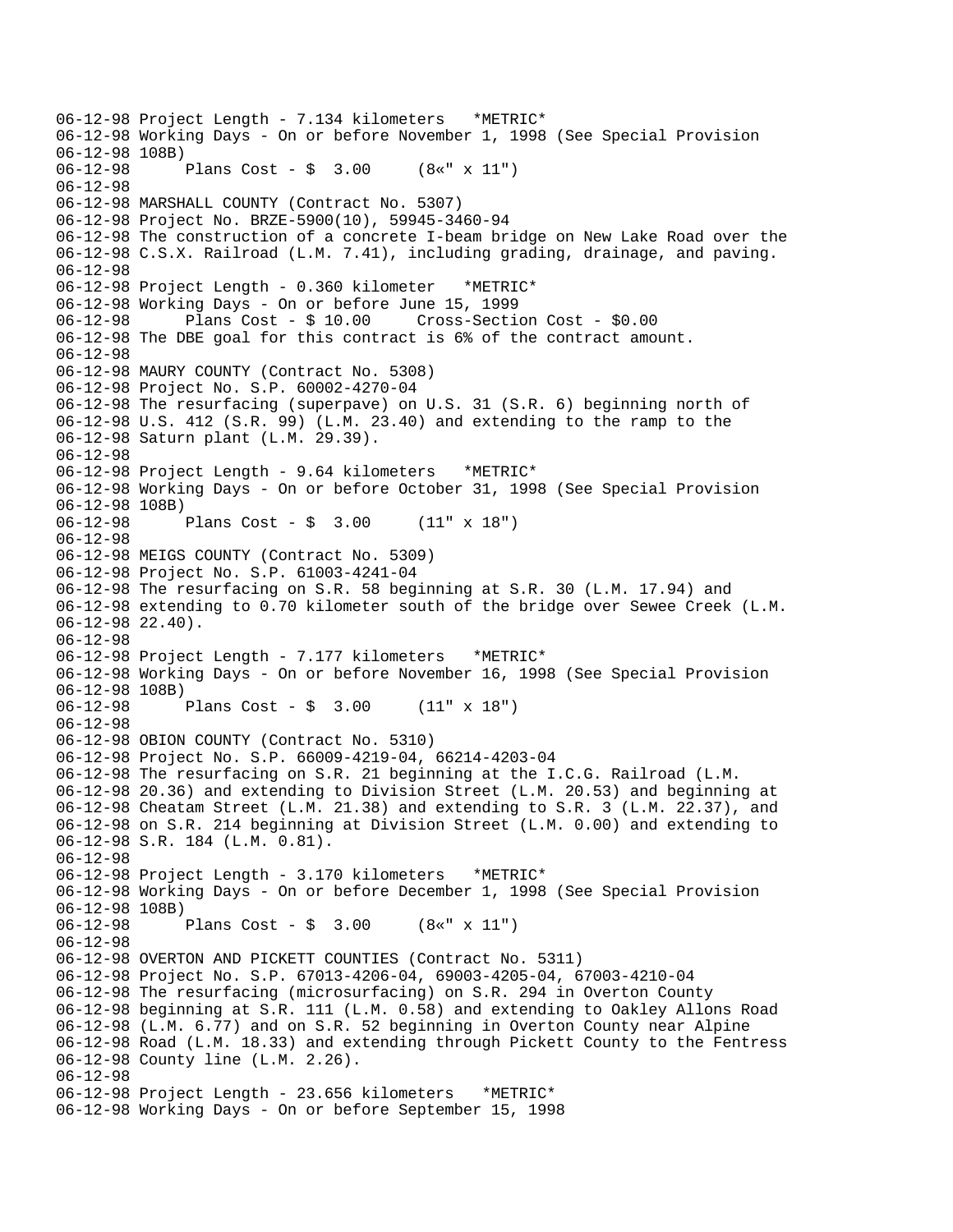```
06-12-98 Plans Cost - $ 3.00 (11" x 18") 
06-12-98 
06-12-98 OVERTON COUNTY (Contract No. 5312) 
06-12-98 Project No. S.P. 67950-3503-04 
06-12-98 The paving on a S.I.A. route serving Advanced Plastic Products in 
06-12-98 Livingston. 
06-12-98 
06-12-98 Project Length - 0.366 kilometer *METRIC* 
06-12-98 Working Days - On or before November 16, 1998 (See Special Provision 
06-12-98 108B) 
06-12-98 Plans Cost - $ 3.00 (11" x 18") 
06-12-98 
06-12-98 PICKETT COUNTY (Contract No. 5313) 
06-12-98 Project No. S.P. 69002-4247-04, 69006-4220-04 
06-12-98 The resurfacing (superpave) on S.R. 111 beginning 30 meters north of 
06-12-98 Pendergrass Road (L.M. 5.40) and extending to the Kentucky State line 
06-12-98 (L.M. 12.10) and on S.R. 325 beginning 80 meters east of S.R. 111 
06-12-98 (L.M. 4.22) and extending to North Main Street (L.M. 5.57). 
06-12-98 
06-12-98 Project Length - 8.469 kilometers *METRIC* 
06-12-98 Working Days - On or before September 15, 1998 
06-12-98 Plans Cost - $ 3.00 (11" x 18") 
06-12-98 
06-12-98 ROANE COUNTY (Contract No. 5314) 
06-12-98 Project No. S.P. 73010-4233-04 
06-12-98 The resurfacing on S.R. 58 beginning 80 meters south of Brahman Road 
06-12-98 (L.M. 10.77) and extending to U.S. 70 (S.R. 1) (L.M. 12.99). 
06-12-98 
06-12-98 Project Length - 3.570 kilometers *METRIC* 
06-12-98 Working Days - On or before September 1, 1998 (See Special Provision 
06-12-98 108B) 
06-12-98 Plans Cost - $ 3.00 (11" x 18") 
06-12-98 
06-12-98 RUTHERFORD COUNTY (Contract No. 5315) 
06-12-98 Project No. S.P. 75014-4235-04 
06-12-98 The resurfacing on S.R. 102 beginning on S.R. 96 (L.M. 0.00) and 
06-12-98 extending to south of South Seminary Road (L.M. 6.10) 
06-12-98 
06-12-98 Project Length - 8.835 kilometers *METRIC* 
06-12-98 Working Days - On or before September 15, 1998 (See Special Provision 
06-12-98 108B) 
06-12-98 Plans Cost - $ 3.00 (11" x 18") 
06-12-98 
06-12-98 SCOTT COUNTY (Contract No. 5316) 
06-12-98 Project No. STP-H-NHE-29(31), 76001-3265-94 
06-12-98 The signalization of the intersection of U.S. 27 (S.R. 29) and S.R. 
06-12-98 63. 
06-12-98 
06-12-98 Project Length - 0.000 kilometer *METRIC* 
06-12-98 Working Days - 90 calendar days 
              Plans Cost - \dot{S} 3.00 Cross-Section Cost - NA
06-12-98 
06-12-98 SCOTT COUNTY (Contract No. 5317) 
06-12-98 Project No. S.P. 76001-4266-04 
06-12-98 The resurfacing on U.S. 27 (S.R. 29) beginning 1.14 kilometers north 
06-12-98 of Brimstone Road (L.M. 6.10) and extending to 0.69 kilometer north of 
06-12-98 Southern Railway (L.M. 9.62). 
06-12-98 
06-12-98 Project Length - 5.660 kilometers *METRIC* 
06-12-98 Working Days - On or before October 30, 1998 (See Special Provision
```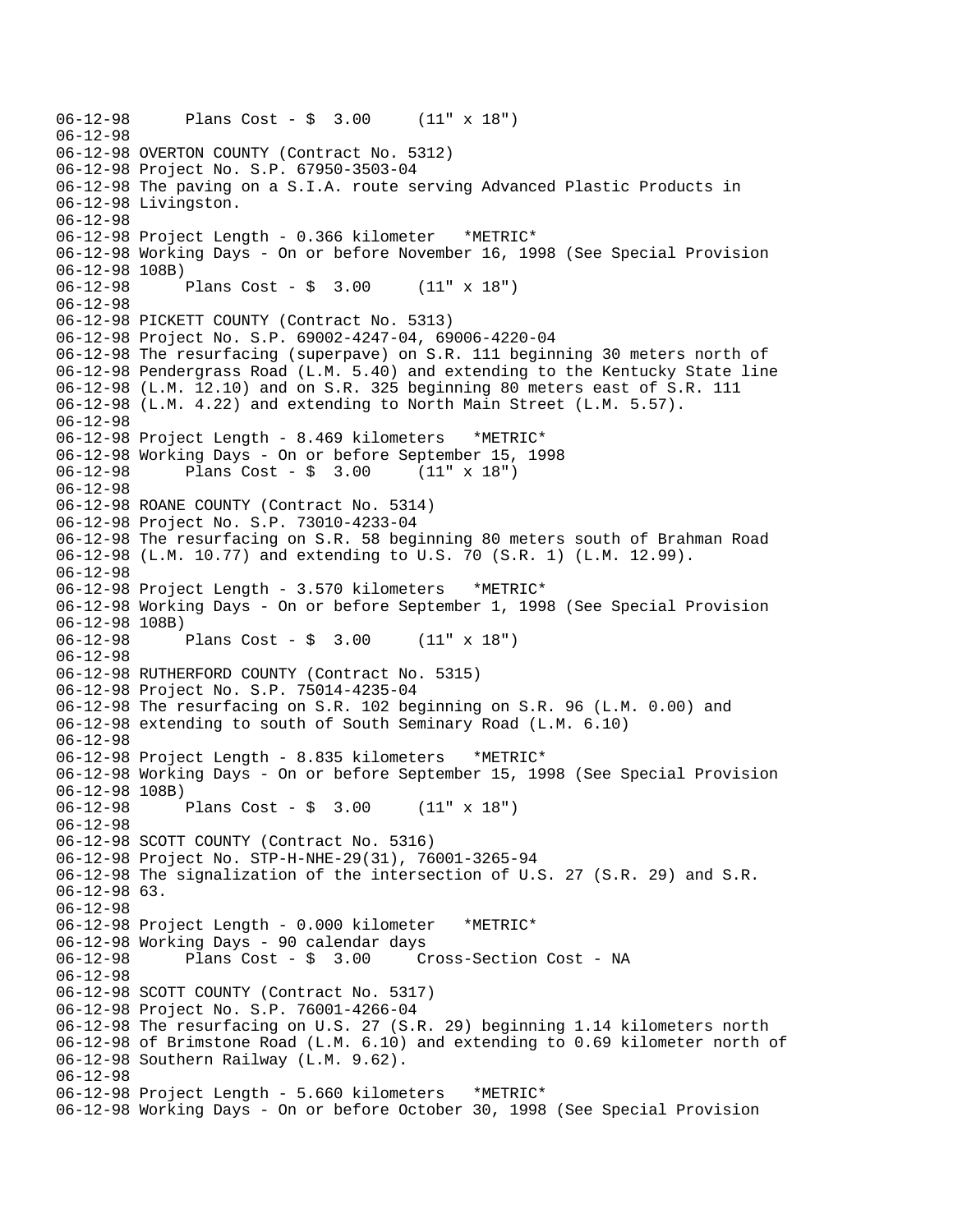```
06-12-98 108B)<br>06-12-98
              Plans Cost - \sin 3.00 (11" x 18")
06-12-98 
06-12-98 SEQUATCHIE COUNTY (Contract No. 5318) 
06-12-98 Project No. S.P. 77004-4207-04 
06-12-98 The resurfacing on U.S. 127 (S.R. 28) beginning at the junction with 
06-12-98 S.R. 8 and S.R. 111 (L.M. 7.48) and extending to the Bledsoe County 
06-12-98 line (L.M. 11.18). 
06-12-98 
06-12-98 Project Length - 5.787 kilometers *METRIC* 
06-12-98 Working Days - On or before November 16, 1998 (See Special Provision 
06-12-98 108B) 
06-12-98 Plans Cost - $ 3.00 (11" x 18") 
06-12-98 
06-12-98 SHELBY COUNTY (Contract No. 5319) 
06-12-98 Project No. IME-240-1(268)18, 79006-8161-44 
06-12-98 The resurfacing on I-40 beginning at Summer Avenue and extending to I-
06-12-98 240, and on I-240 beginning at Park Avenue and extending to I-40. 
06-12-98 
06-12-98 Project Length - 7.048 kilometers *METRIC* 
06-12-98 Working Days - On or before November 15, 1998 (See Special Provision 
06-12-98 108B) 
06-12-98 Plans Cost - $ 3.00 (8«" x 11") 
06-12-98 The DBE goal for this contract is 3% of the contract amount. 
06-12-98 
06-12-98 SHELBY COUNTY (Contract No. 5320) 
06-12-98 Project No. S.P. 79001-4180-04 
06-12-98 The installation of seismic restraints on 20 bridges on I-40 beginning 
06-12-98 at Smith Avenue and extending to Ramp "E" to westbound Union Street. 
06-12-98 
06-12-98 Project Length - 0.000 mile 
06-12-98 Working Days - On or before May 15, 1999 (See Special Provision 108B) 
                                      Cross-Section Cost - NA
06-12-98 
06-12-98 SHELBY COUNTY (Contract No. 5321) 
06-12-98 Project No. S.P. 79006-4160-04 
06-12-98 The installation of seismic restraints on 21 bridges on I-240 
06-12-98 beginning at Peabody Avenue and extending to Alcy Avenue. 
06-12-98 
06-12-98 Project Length - 0.000 mile 
06-12-98 Working Days - On or before June 15, 1999 (See Special Provision 108B) 
06-12-98 Plans Cost - $ 50.00 Cross-Section Cost - NA 
06-12-98 
06-12-98 SHELBY COUNTY (Contract No. 5322) 
06-12-98 Project No. S.P. 79952-3525-04 
06-12-98 The grading, drainage, and paving on a S.I.A. route (Brother 
06-12-98 Boulevard) beginning at A.E. Beaty Drive and extending to Appling 
06-12-98 Road. 
06-12-98 
06-12-98 Project Length - 1.500 kilometers *METRIC* 
06-12-98 Working Days - On or before August 1, 1999 
06-12-98 Plans Cost - $ 10.00 Cross-Section Cost - $ 10.00 
06-12-98 The DBE goal for this contract is 15% of the contract amount. 
06-12-98 
06-12-98 SUMNER COUNTY (Contract No. 5323) 
06-12-98 Project No. S.P. 83017-4232-04 
06-12-98 The resurfacing on S.R. 174 beginning at S.R. 52 (L.M. 28.75) and 
06-12-98 extending to the bridge over the Middle Fork of Drakes Creek (L.M. 
06-12-98 33.90) 
06-12-98
```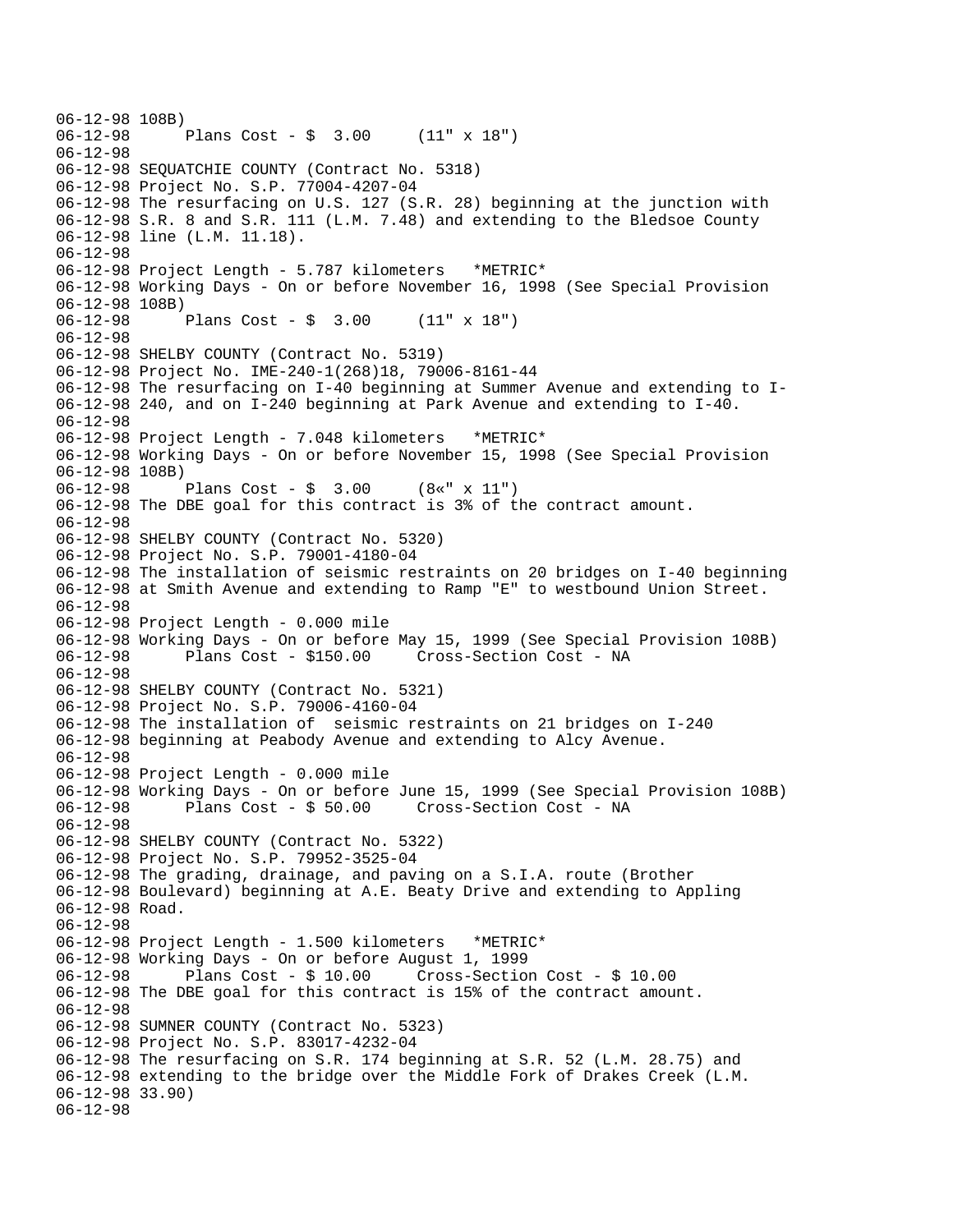------------------------------------------------------------------------------- 06-12-98 Project Length - 8.290 kilometers \*METRIC\* 06-12-98 Working Days - On or before September 15, 1998 (See Special Provision 06-12-98 108B)<br>06-12-98 1 Plans Cost -  $\frac{1}{2}$  3.00 (11" x 18") 06-12-98 06-12-98 UNICOI COUNTY (Contract No. 5324) 06-12-98 Project No. S.P. 86006-4220-04 06-12-98 The resurfacing on S.R. 107 beginning at S.R. 173 (L.M. 5.45) and 06-12-98 extending to 65 meters east of the bridge over Indian Creek (L.M. 06-12-98 8.73). 06-12-98 06-12-98 Project Length - 5.280 kilometers \*METRIC\* 06-12-98 Working Days - On or before September 15, 1998 (See Special Provision 06-12-98 108B)<br>06-12-98 Plans Cost -  $\frac{1}{2}$  3.00 (11" x 18") 06-12-98 06-12-98 WAYNE COUNTY (Contract No. 5325) 06-12-98 Project No. S.P. 91004-3233-04 06-12-98 The paving on U.S. 64 (S.R. 15) beginning 1.00 mile west of Dry Hollow 06-12-98 Road and extending to 0.67 mile west of S.R. 99. 06-12-98 06-12-98 Project Length - 3.054 miles 06-12-98 Working Days - On or before May 1, 1999 06-12-98 Plans Cost - \$ 10.00 Cross-Section Cost - \$ 10.00 06-12-98 06-12-98 WEAKLEY COUNTY (Contract No. 5326) 06-12-98 Project No. S.P. 92003-4263-04 06-12-98 The resurfacing on U.S. 45E (Old S.R. 43) beginning at South Highway 06-12-98 Street (L.M. 7.24) and extending to the Sharon City limits (L.M. 9.29) 06-12-98 and beginning at Hillside Road (L.M. 11.96) and extending to near 06-12-98 Wallace Road (L.M. 12.78). 06-12-98 06-12-98 Project Length - 4.639 kilometers \*METRIC\* 06-12-98 Working Days - On or before December 1, 1998 (See Special Provision 06-12-98 108B) 06-12-98 Plans Cost - \$ 3.00 (8«" x 11") 07-24-98 DYER COUNTY (Contract No. 5285) 07-24-98 Project No. S.P. 23002-4223-04 07-24-98 The resurfacing (superpave) on U.S. 51 (S.R. 3) beginning at the 07-24-98 Lauderdale County line (L.M. 0.00) and extending to Unionville Road 07-24-98 (L.M. 2.38) 07-24-98 07-24-98 Project Length - 3.830 kilometers \*METRIC\* 07-24-98 Working Days - On or before November 1, 1998 (See Special Provision 07-24-98 108B)<br>07-24-98 F Plans Cost -  $\frac{1}{2}$  3.00 (8«" x 11") 07-24-98 07-24-98 HAMILTON COUNTY (Contract No. 5296) 07-24-98 Project No. STP-M-9202(40), 33958-3529-54 07-24-98 The installation of a closed-loop signal system on Shallowford Road 07-24-98 beginning at Hickory Valley Road and extending to Gunbarrel Road. 07-24-98 07-24-98 Project Length - 0.000 mile 07-24-98 Working Days - On or before December 15, 1998<br>07-24-98 Plans Cost - \$ 3.00 Cross-Section C Cross-Section Cost - NA 07-24-98 07-24-98 ANDERSON, COFFEE, GILES, HAYWOOD, KNOX, MADISON, MARSHALL, MAURY, 07-24-98 RUTHERFORD, AND SEVIER COUNTIES (Contract No. 5327) 07-24-98 Project No. STP-EN-099-1(1), 99104-3189-94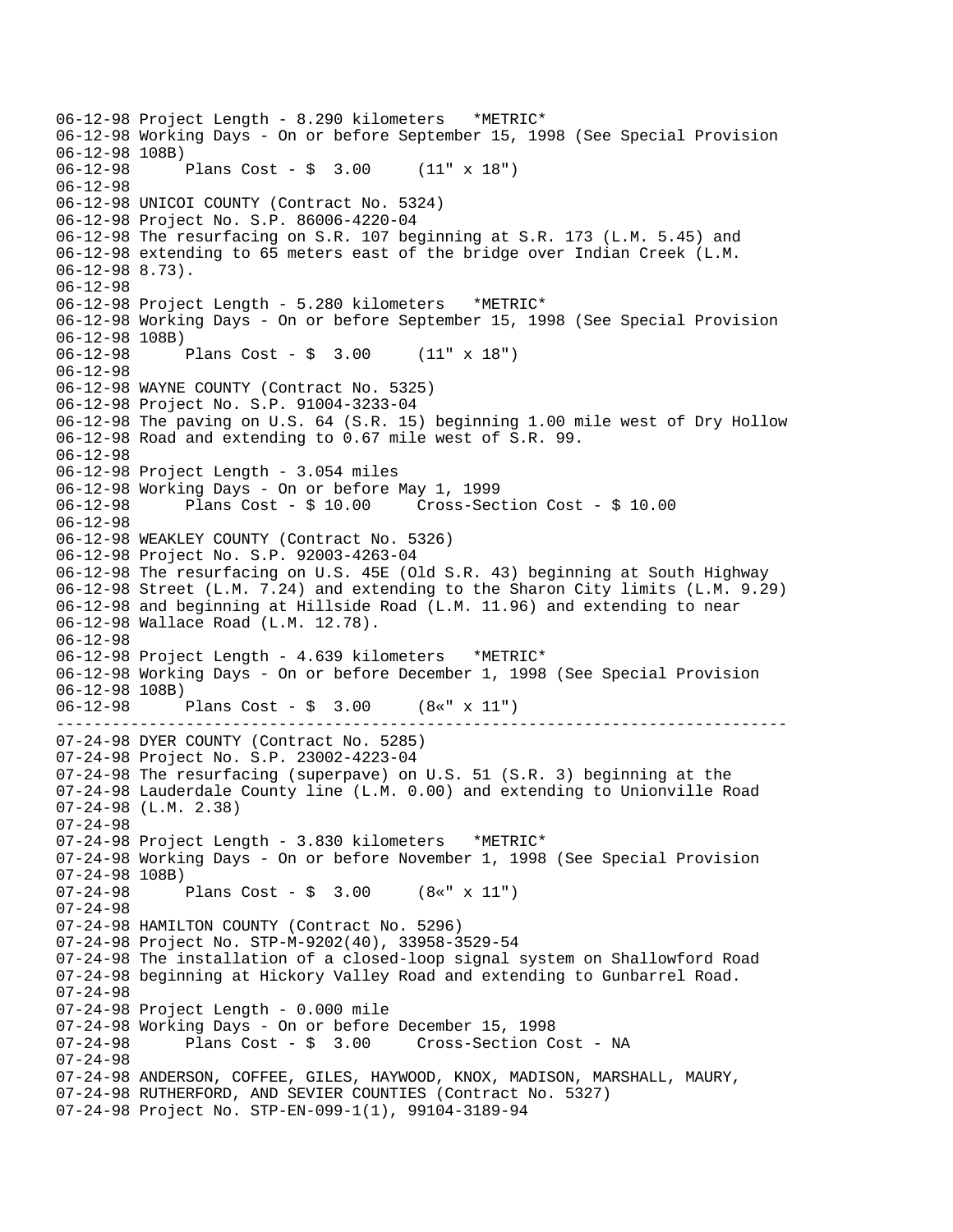07-24-98 The fumigation and preparation of wildflower sites on various 07-24-98 Interstate Routes. 07-24-98 07-24-98 Project Length - 0.000 mile 07-24-98 Working Days - On or before October 16, 1998 07-24-98 NO PLANS CONTRACT 07-24-98 07-24-98 ANDERSON COUNTY (Contract No. 5328) 07-24-98 Project No. S.P. 01005-4228-04 07-24-98 The prevention of rockfall at five locations on S.R. 61. 07-24-98 07-24-98 Project Length - 0.000 mile 07-24-98 Working Days - On or before December 15, 1998 07-24-98 NO PLANS CONTRACT 07-24-98 07-24-98 ANDERSON COUNTY (Contract No. 5329) 07-24-98 Project No. S.P. 01009-4206-04 07-24-98 The resurfacing on U.S. 441 (S.R. 71) beginning at the Knox County 07-24-98 line (L.M. 0.00) and extending to S.R. 61 (L.M. 4.91). 07-24-98 07-24-98 Project Length - 7.900 kilometers \*METRIC\* 07-24-98 Working Days - On or before November 1, 1998 (See Special Provision 07-24-98 108B) 07-24-98 Plans Cost - \$ 3.00 (11" x 18") 07-24-98 07-24-98 BEDFORD COUNTY (Contract No. 5330) 07-24-98 Project No. S.P. 02014-4211-04 07-24-98 The resurfacing on S.R. 130 beginning at White Street (L.M. 10.50) and 07-24-98 extending to Thompson Creek (L.M. 19.50). 07-24-98 07-24-98 Project Length - 14.480 kilometers \*METRIC\* 07-24-98 Working Days - On or before November 15, 1998<br>07-24-98 Plans Cost -  $\frac{1}{2}$  3.00 (11" x 18") Plans Cost -  $\frac{1}{2}$  3.00 07-24-98 07-24-98 BENTON COUNTY (Contract No. 5331) 07-24-98 Project No. STP-EN-1(89), 03003-4226-04 07-24-98 The resurfacing on U.S. 70 (S.R. 1) beginning at S.R. 391 (L.M. 4.26) 07-24-98 and extending to S.R. 69A (L.M. 8.64). 07-24-98 07-24-98 Project Length - 7.049 kilometers \*METRIC\* 07-24-98 Working Days - On or before November 1, 1998 (See Special Provision 07-24-98 108B) 07-24-98 Plans Cost - \$ 3.00 (8«" x 11") 07-24-98 The DBE goal for this contract is 6% of the contract amount. 07-24-98 07-24-98 BRADLEY COUNTY (Contract No. 5332) 07-24-98 Project No. IME-75-1(99)25, 06001-8157-44 07-24-98 The resurfacing on I-75 beginning 0.643 kilometer north of S.R. 60 07-24-98 (L.M. 25.28) and extending to 1.207 kilometers north of Hooper's Gap 07-24-98 Road (L.M. 30.88). 07-24-98 07-24-98 Project Length - 9.012 kilometers \*METRIC\* 07-24-98 Working Days - On or before June 1, 1999  $07 - 24 - 98$  Plans Cost - \$ 3.00 07-24-98 The DBE goal for this contract is 5% of the contract amount. 07-24-98 07-24-98 CAMPBELL, SCOTT, & SULLIVAN COUNTIES (Contract No. 5333) 07-24-98 Project No. S.P. 98991-3625-04 07-24-98 The construction of covered salt bins at the county maintenance lots. 07-24-98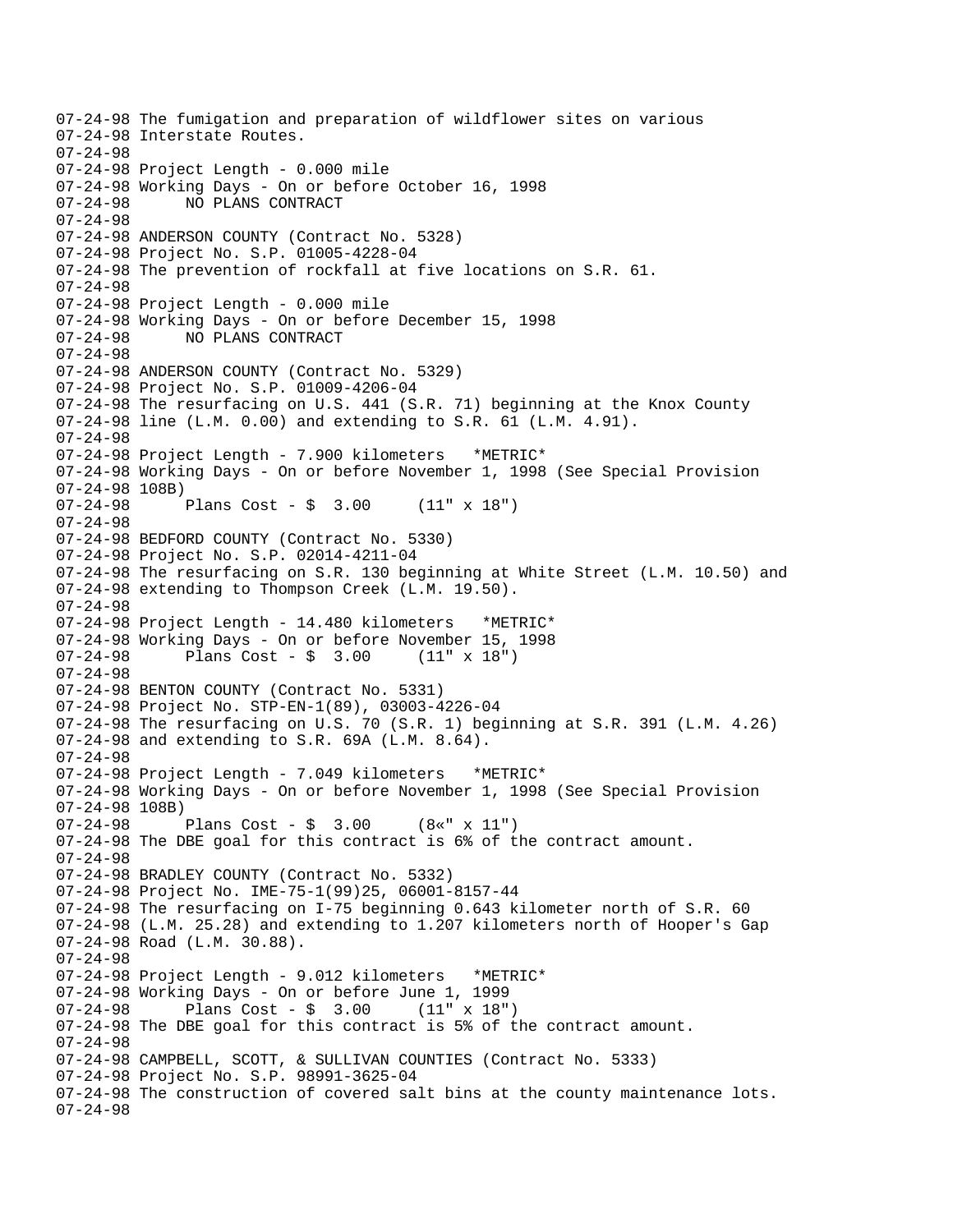07-24-98 Project Length - 0.000 mile 07-24-98 Working Days - On or before November 15, 1998<br>07-24-98 NO PLANS CONTRACT NO PLANS CONTRACT 07-24-98 07-24-98 CHESTER, DECATUR, AND SHELBY COUNTIES (Contract No. 5334) 07-24-98 Project No. S.P. 98994-3619-04 07-24-98 The construction of covered salt bins at the county maintenance lots. 07-24-98 07-24-98 Project Length - 0.000 mile 07-24-98 Working Days - On or before November 15, 1998 07-24-98 NO PLANS CONTRACT 07-24-98 07-24-98 COFFEE COUNTY (Contract No. 5335) 07-24-98 Project No. S.P. 16017-4206-04 07-24-98 The resurfacing on S.R. 269 beginning at the Bedford County line (L.M. 07-24-98 0.00) and extending to U.S. 41A (S.R. 16) (L.M. 3.06). 07-24-98 07-24-98 Project Length - 4.897 kilometers \*METRIC\* 07-24-98 Working Days - On or before November 16, 1998 (See Special Provision 07-24-98 108B) 07-24-98 Plans Cost - \$ 3.00 (11" x 18") 07-24-98 07-24-98 COFFEE COUNTY (Contract No. 5336) 07-24-98 Project No. S.P. 16951-3231-04 07-24-98 The signalization of the intersections of S.R. 55 (McMinnville 07-24-98 Highway) with Interstate Drive, of S.R. 55 (McArthur Street) with East 07-24-98 Coffee Street, and of S.R. 53 (Woodbury Road) with U.S. 41 (S.R. 2, 07-24-98 Murfreesboro Highway) in Manchester. 07-24-98 07-24-98 Project Length - 0.000 kilometer \*METRIC\* 07-24-98 Working Days - On or before April 1, 1999 07-24-98 Plans Cost - \$ 10.00 Cross-Section Cost - NA 07-24-98 07-24-98 CROCKETT COUNTY (Contract No. 5337) 07-24-98 Project No. S.P. 17013-4217-04 07-24-98 The resurfacing on S.R. 221 beginning at S.R. 54 left and S.R. 88 07-24-98 right (L.M. 0.00) and extending to U.S. 70A (U.S. 79, S.R. 76) (L.M. 07-24-98 7.38). 07-24-98 07-24-98 Project Length - 11.055 kilometers \*METRIC\* 07-24-98 Working Days - On or before December 1, 1998 (See Special Provision 07-24-98 108B) 07-24-98 Plans Cost - \$ 3.00 (8«" x 11") 07-24-98 07-24-98 CUMBERLAND COUNTY (Contract No. 5338) 07-24-98 Project No. STP-M-28(15), 18007-3230-54 07-24-98 The signalization of the intersection of U.S. 127 (S.R. 28, North Main 07-24-98 Street) and Degolia Lane in Crossville. 07-24-98 07-24-98 Project Length - 0.000 kilometer \*METRIC\* 07-24-98 Working Days - On or before February 15, 1999 07-24-98 Plans Cost - \$ 3.00 Cross-Section Cost - NA 07-24-98 07-24-98 CUMBERLAND COUNTY (Contract No. 5339) 07-24-98 Project No. S.P. 18038-4222-04 07-24-98 The resurfacing on S.R. 101 beginning at U.S. 70 (S.R. 1) (L.M. 15.99) 07-24-98 and extending to 96 meters north of Firetower Road (L.M. 18.36). 07-24-98 07-24-98 Project Length - 3.742 kilometers \*METRIC\* 07-24-98 Working Days - On or before December 1, 1998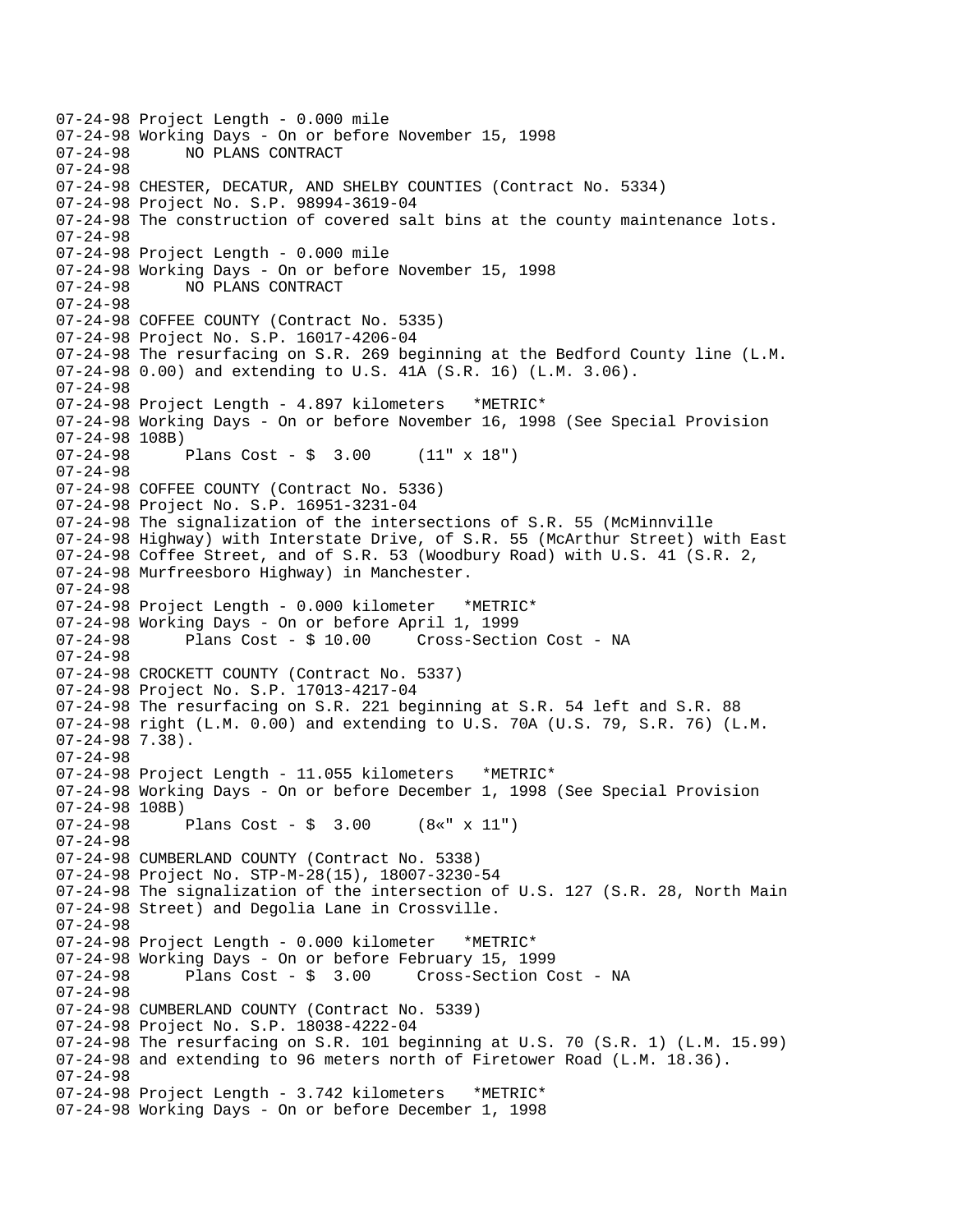07-24-98 Plans Cost - \$ 3.00 (11" x 18") 07-24-98 07-24-98 CUMBERLAND, GRUNDY, AND McMINN COUNTIES (Contract No. 5341) 07-24-98 Project No. S.P. 98992-3612-04 07-24-98 The construction of covered salt bins at the county maintenance lots. 07-24-98 07-24-98 Project Length - 0.000 mile 07-24-98 Working Days - On or before November 15, 1998 07-24-98 NO PLANS CONTRACT 07-24-98 07-24-98 DAVIDSON COUNTY (Contract No. 5342) 07-24-98 Project No. IM-65-3(96)83, 19010-3146-44; 19958-3739-04 07-24-98 19958-3771-04 07-24-98 07-24-98 Project No. IM-65-3(96)83, 19010-3146-44; 19958-3739-04 07-24-98 The grading, drainage, and paving on I-65 / I-24 at the interchange 07-24-98 with Shelby Avenue, on Woodland Street beginning at south 2nd Street 07-24-98 and extending to Interstate Drive, and on Interstate Drive beginning 07-24-98 at Woodland Street and extending to Shelby Avenue 07-24-98 07-24-98 Project Length - 1.155 kilometers 07-24-98 07-24-98 Project No. S.P. 19958-3771-04 07-24-98 The grading, drainage, and paving on Shelby Avenue beginning at south 07-24-98 1st Street and extending to Interstate Drive. 07-24-98 07-24-98 Project Length - 0.344 kilometer 07-24-98 07-24-98 Total Project Length - 1.499 kilometers \*METRIC\* 07-24-98 Working Days - On or before July 31, 1999 (See Special Provision 108B) 07-24-98 Plans Cost - \$ 25.00 Cross-Section Cost - \$ 10.00 07-24-98 The DBE goal for this contract is 15% of the contract amount. 07-24-98 07-24-98 DAVIDSON COUNTY (Contract No. 5344) 07-24-98 Project No. IME-65-3(97)83, 19010-8148-44 07-24-98 The resurfacing on I-65 beginning at the Silliman Evans Bridge (L.M. 07-24-98 83.39) and extending to Fern Avenue (L.M. 86.11). 07-24-98 07-24-98 Project Length - 2.262 miles 07-24-98 Working Days - On or before July 1, 1999 07-24-98 Plans Cost - \$ 10.00 Cross-Section Cost - NA 07-24-98 The DBE goal for this contract is 4% of the contract amount. 07-24-98 07-24-98 DAVIDSON COUNTY (Contract No. 5345) 07-24-98 Project No. S.P. 19042-3262-04; 19042-3263-04 07-24-98 07-24-98 Project No. S.P. 19042-3262-04 07-24-98 The grading, drainage, and paving on S.R. 45 (Old Hickory Boulevard) 07-24-98 at Brick Church Pike. 07-24-98 07-24-98 Project Length - 0.571 kilometer 07-24-98 07-24-98 Project No. S.P. 19042-3263-04 07-24-98 The grading, drainage, and paving on Brick Church Pike beginning at 07-24-98 S.R. 45 (Old Hickory Boulevard) and extending 320 meters north. 07-24-98 07-24-98 Project Length - 0.319 kilometer 07-24-98 07-24-98 Total Project Length - 0.890 kilometers \*METRIC\* 07-24-98 Working Days - On or before July 15, 1999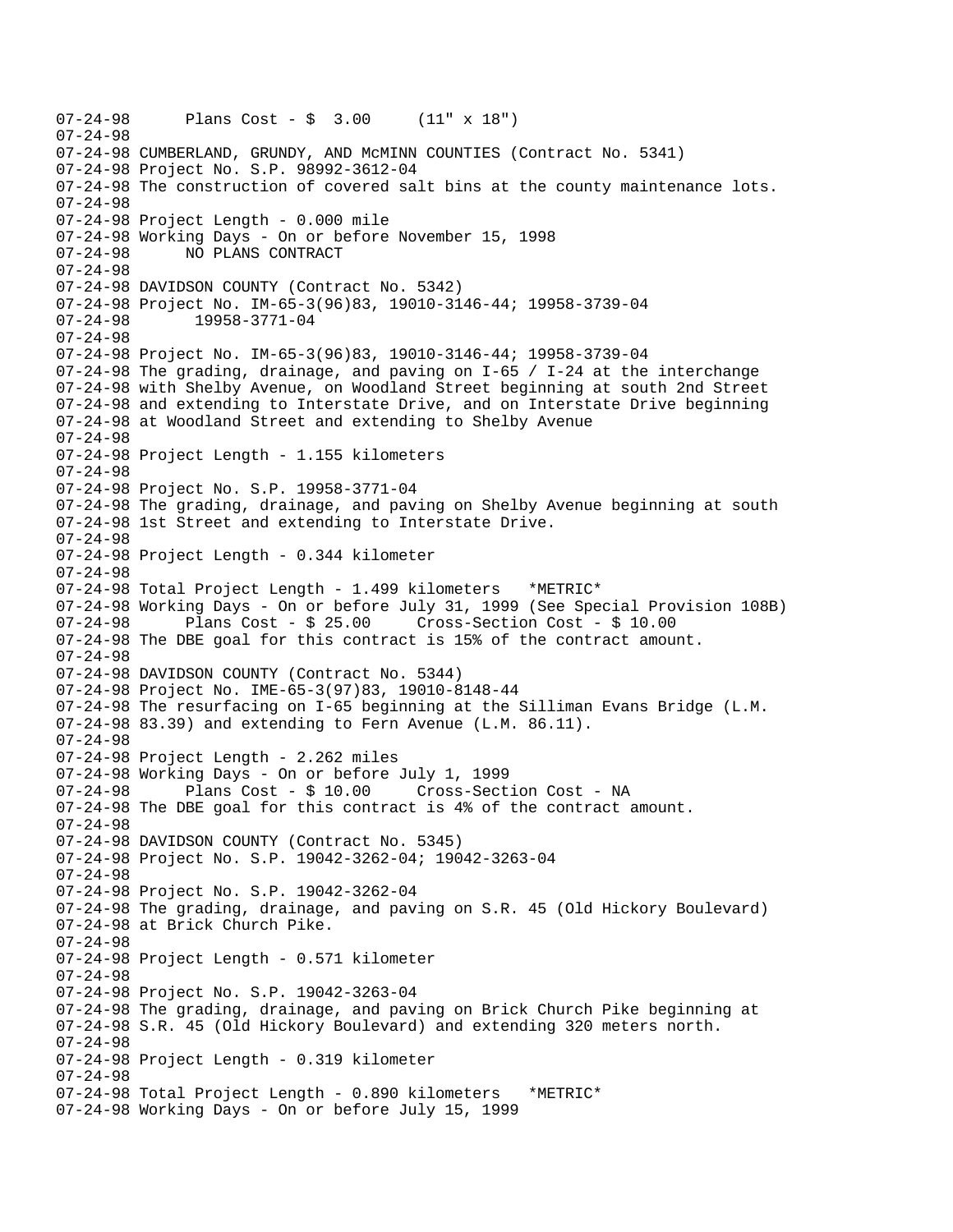```
07-24-98 Plans Cost - $ 25.00 Cross-Section Cost - $ 10.00 
07-24-98 
07-24-98 DeKALB AND PUTNAM COUNTIES (Contract No. 5346) 
07-24-98 Project No. S.P. 21005-4209-04, 71031-4210-04 
07-24-98 The resurfacing on S.R. 96 beginning at Center Hill Dam (L.M. 12.92) 
07-24-98 in DeKalb County and extending to Indian Creek Bridge (L.M. 1.53) in 
07-24-98 Putnam County. 
07-24-98 
07-24-98 Project Length - 7.217 kilometers *METRIC* 
07-24-98 Working Days - On or before November 16, 1998 (See Special Provision 
07-24-98 108B) 
07-24-98 Plans Cost - $ 3.00 (11" x 18") 
07-24-98 
07-24-98 DICKSON, WILLIAMSON, AND CHEATHAM COUNTIES (Contract No. 5347) 
07-24-98 Project No. S.P. 98035-4120-04 
07-24-98 The relensing of snowplowable pavement markers at various locations on 
07-24-98 I-40. 
07-24-98 
07-24-98 Project Length - 11.08 miles 
07-24-98 Working Days - On or before November 15, 1998 
07-24-98 NO PLANS CONTRACT 
07-24-98 
07-24-98 FENTRESS COUNTY (Contract No. 5348) 
07-24-98 Project No. S.P. 25001-3275-04 
07-24-98 The grading, drainage, and paving on U.S. 127 (S.R. 28) beginning 5.7 
07-24-98 miles north of Grimsley (south of Jamestown Municipal Airport) and 
07-24-98 extending to Bet Ram Road at the Jamestown Bypass. 
07-24-98 
07-24-98 Project Length - 3.782 miles
07-24-98 Working Days - On or before December 1, 2000 
07-24-98 Plans Cost - $ 50.00 Cross-Section Cost - $ 50.00 
07-24-98 
07-24-98 GIBSON COUNTY (Contract No. 5349) 
07-24-98 Project No. STP-5(42), 27002-3223-14 
07-24-98 The grading, drainage, paving, and construction of four (4) concrete I-
07-24-98 beam bridges on U.S. 45W (S.R. 5) beginning at S.R. 367 north of 
07-24-98 Trenton and extending to north of Dyer. 
07-24-98 
07-24-98 Project Length - 11.966 kilometers *METRIC* 
07-24-98 Working Days - On or before December 1, 2001 (See Special Provision 
07-24-98 108B) 
07-24-98 Plans Cost - $150.00 Cross-Section Cost - $125.00 
07-24-98 The DBE goal for this contract is 12% of the contract amount. 
07-24-98 
07-24-98 GILES COUNTY (Contract No. 5350) 
07-24-98 Project No. S.P. 28013-4302-04 
07-24-98 The resurfacing on S.R. 245 beginning at S.R. 166 (L.M. 0.00) and 
07-24-98 extending to the Maury County line (L.M. 6.67). 
07-24-98 
07-24-98 Project Length - 10.734 kilometers *METRIC* 
07-24-98 Working Days - On or before October 15, 1998 
07-24-98 Plans Cost - $ 3.00 (11" x 18") 
07-24-98 
07-24-98 GRAINGER AND JEFFERSON COUNTIES (Contract No. 5351) 
07-24-98 Project No. S.P. 98013-4223-04 
07-24-98 The installation of signs on various State Routes. 
07-24-98 
07-24-98 Project Length - 222.670 miles 
07-24-98 Working Days - On or before April 1, 1999 
07-24-98 NO PLANS CONTRACT
```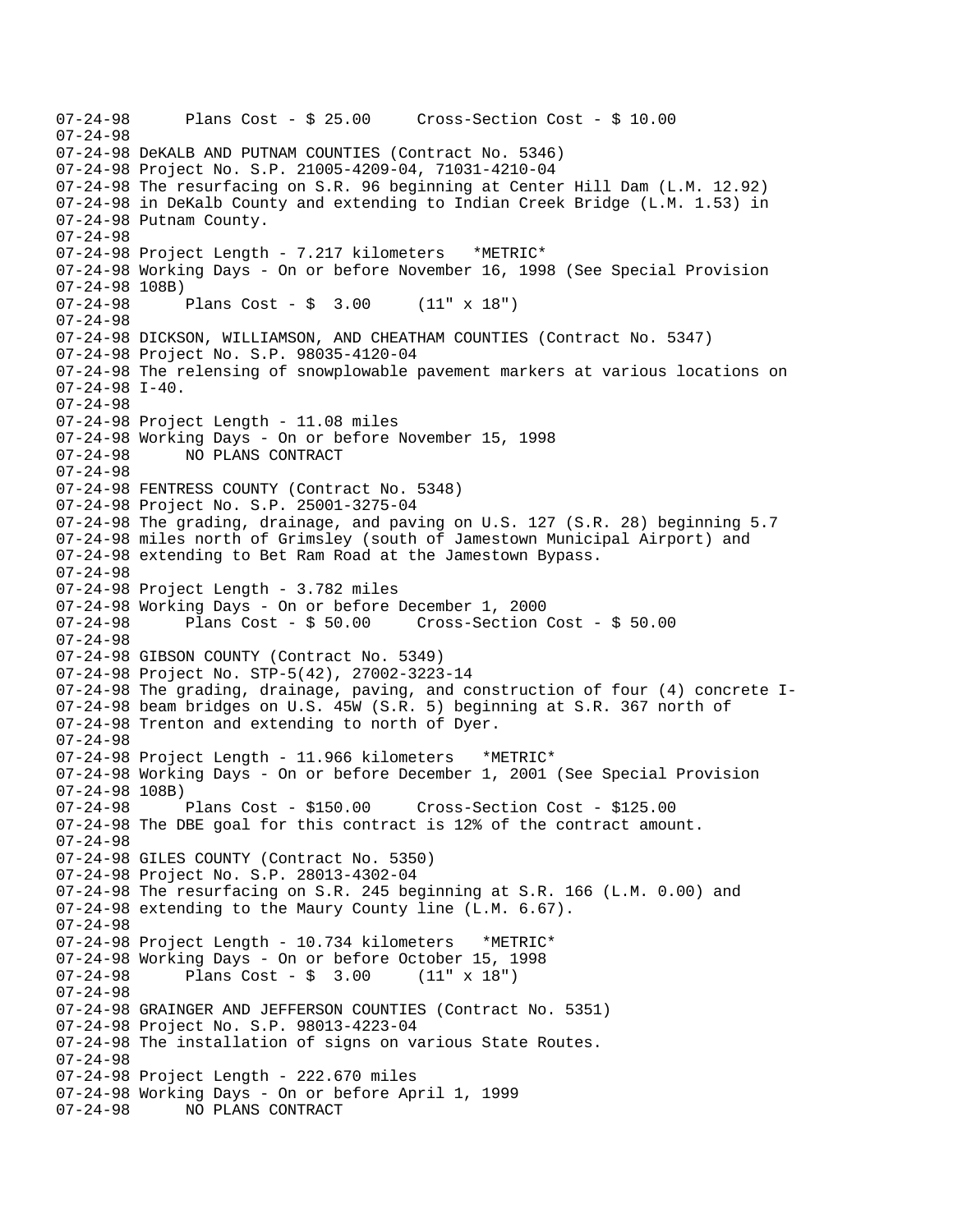07-24-98 07-24-98 GREENE COUNTY (Contract No. 5352) 07-24-98 Project No. S.P. 30002-4240-04 07-24-98 The resurfacing on U.S. 11E (S.R. 34) beginning at the Hawkins County 07-24-98 line (L.M. 0.00) and extending to Sunrise Church Road (L.M. 2.30). 07-24-98 07-24-98 Project Length - 3.700 kilometers \*METRIC\* 07-24-98 Working Days - On or before November 1, 1998 (See Special Provision 07-24-98 108B) 07-24-98 Plans Cost - \$ 3.00 (11" x 18") 07-24-98 07-24-98 GRUNDY COUNTY (Contract No. 5354) 07-24-98 Project No. S.P. 31006-4228-04 07-24-98 The resurfacing on S.R. 108 beginning at the Marion County line (L.M. 07-24-98 0.00) and extending to 52nd Avenue (L.M. 7.00). 07-24-98 07-24-98 Project Length - 11.157 kilometers \*METRIC\* 07-24-98 Working Days - On or before November 16, 1998 (See Special Provision 07-24-98 108B) 07-24-98 Plans Cost - \$ 3.00 (11" x 18") 07-24-98 07-24-98 HAMBLEN COUNTY (Contract No. 5355) 07-24-98 Project No. S.P. 32016-4206-04 07-24-98 The resurfacing on S.R. 342 beginning at Panther Creek Road (L.M. 07-24-98 0.00) and extending to U.S. 11E (S.R. 34) (L.M. 2.34). 07-24-98 07-24-98 Project Length - 3.770 kilometers \*METRIC\* 07-24-98 Working Days - On or before November 1, 1998 (See Special Provision 07-24-98 108B) Plans Cost -  $\frac{1}{2}$  3.00 (11" x 18") 07-24-98 07-24-98 HAMILTON COUNTY (Contract No. 5356) 07-24-98 Project No. NH-I-75-1(95)3, 33005-3161-44 07-24-98 The grading, drainage, paving, and construction of three (3) steel 07-24-98 plate girder bridges, two (2) concrete box beam bridges, one (1) 07-24-98 concrete Bulb-Tee bridge, and five (5) concrete retaining walls on I-07-24-98 75 beginning 0.30 mile south of S.R. 320 (East Brainerd Road) and 07-24-98 extending to 0.8 mile north of Shallowford Road. 07-24-98 07-24-98 Project Length - 3.229 miles 07-24-98 Working Days - On or before December 31, 2000 (See Special Provision 07-24-98 108B) 07-24-98 Plans Cost - \$175.00 Cross-Section Cost - \$ 50.00 07-24-98 The DBE goal for this contract is 15% of the contract amount. 07-24-98 A PRE-BIDDING MEETING FOR CONTRACT NO. 5356 WILL BE HELD AT 10:00 AM 07-24-98 (EDT), ON THURSDAY, JULY 9, 1998, AT THE TENNESSEE DEPARTMENT OF 07-24-98 TRANSPORTATION REGION II AUDITORIUM, 4005 CROMWELL ROAD, CHATTANOOGA, 07-24-98 TN 37421. 07-24-98 07-24-98 HAWKINS COUNTY (Contract No. 5357) 07-24-98 Project No. STP-M-9108(15), 37952-8521-54 07-24-98 The resurfacing on Independence Avenue beginning at Old Hickory Circle 07-24-98 (L.M. 0.48) and extending to the Southern Railway (L.M. 0.86) and on 07-24-98 Montgomery Avenue beginning 235 meters south of Cedar Street (L.M. 07-24-98 0.84) and extending to Old Stage Road (L.M. 1.05). 07-24-98 07-24-98 Project Length - 0.950 kilometer \*METRIC\* 07-24-98 Working Days - On or before November 1, 1998 (See Special Provision 07-24-98 108B) 07-24-98 Plans Cost - \$ 3.00 (11" x 18")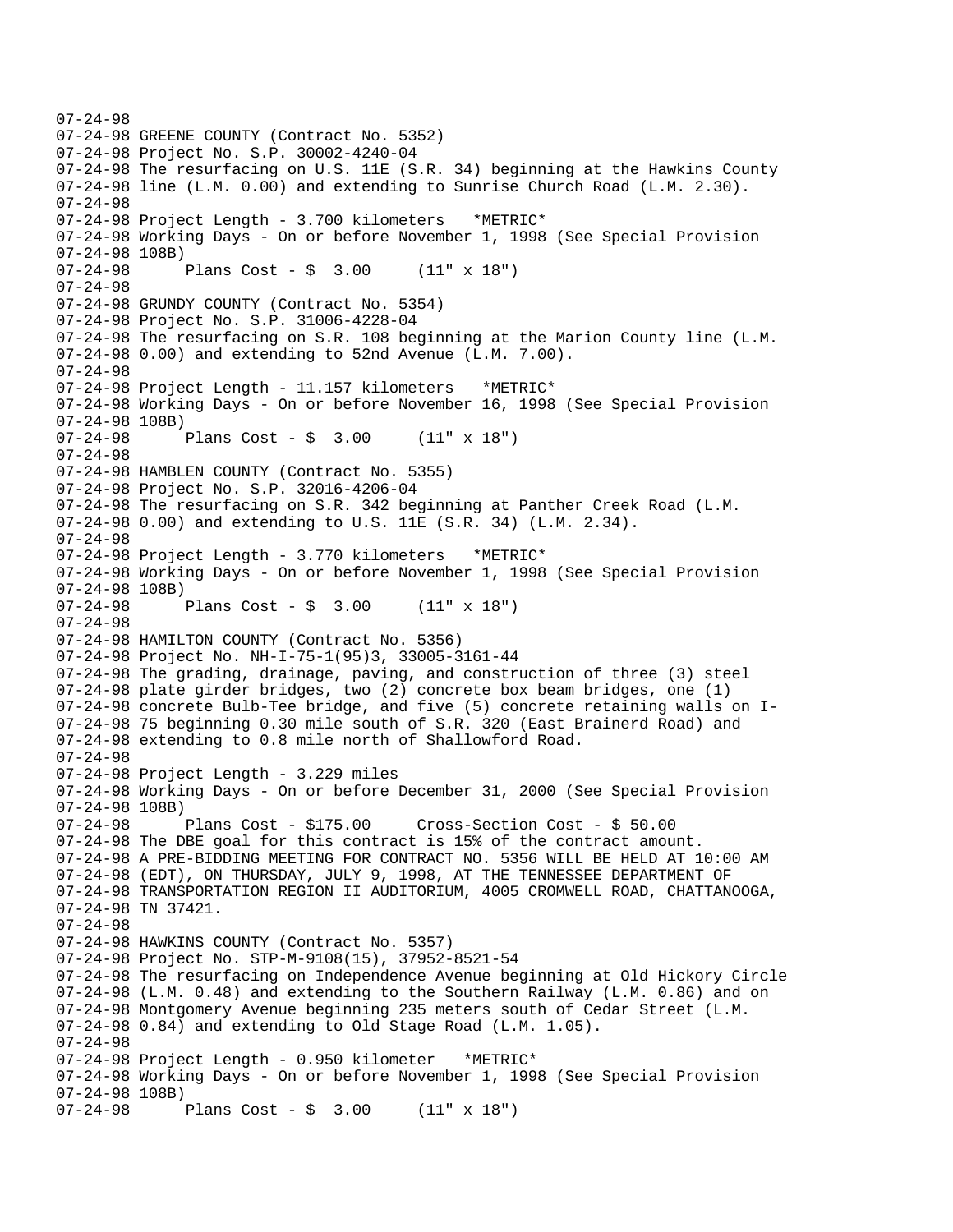```
07-24-98 
07-24-98 HAWKINS COUNTY (Contract No. 5358) 
07-24-98 Project No. S.P. 37011-4235-04 
07-24-98 The resurfacing on S.R. 70 beginning at the Greene County line (L.M. 
07-24-98 0.00) and extending to S.R. 66 (L.M. 6.72). 
07-24-98 
07-24-98 Project Length - 10.810 kilometers *METRIC* 
07-24-98 Working Days - On or before November 1, 1998 (See Special Provision 
07-24-98 108B) 
07-24-98 Plans Cost - $ 3.00 (11" x 18") 
07-24-98 
07-24-98 HAYWOOD COUNTY (Contract No. 5359) 
07-24-98 Project No. S.P. 38007-4220-04 
07-24-98 The resurfacing on U.S. 70A (U.S. 79, S.R. 76) beginning at S.R. 369 
07-24-98 (L.M. 13.92) and extending to Cobb Crossing Road (L.M. 19.30). 
07-24-98 
07-24-98 Project Length - 8.660 kilometers *METRIC*
07-24-98 Working Days - On or before November 15, 1998 
07-24-98 Plans Cost - $ 3.00 (8«" x 11") 
07-24-98 
07-24-98 HENRY COUNTY (Contract No. 5360) 
07-24-98 Project No. S.P. 40013-4303-04 
07-24-98 The resurfacing on S.R. 119 beginning at U.S. 79 (S.R. 76) (L.M. 0.00) 
07-24-98 and extending to the Kentucky State line (L.M. 4.63). 
07-24-98 
07-24-98 Project Length - 7.451 kilometers *METRIC* 
07-24-98 Working Days - On or before December 1, 1998 (See Special Provision 
07-24-98 108B) 
07-24-98 Plans Cost - $ 3.00 (8«" x 11") 
07-24-98 
07-24-98 HUMPHREYS COUNTY (Contract No. 5361) 
07-24-98 Project No. STP-EN-1(88), 43004-4217-04 
07-24-98 The resurfacing on U.S. 70 (S.R. 1) beginning at Old Highway 70 (L.M. 
07-24-98 4.15) and extending to Ulcer Hollow Road (L.M. 9.75). 
07-24-98 
07-24-98 Project Length - 9.012 kilometers *METRIC* 
07-24-98 Working Days - On or before November 15, 1998 
07-24-98 Plans Cost - $ 3.00 (11" x 18") 
07-24-98 The DBE goal for this contract is 4% of the contract amount. 
07-24-98 
07-24-98 JACKSON COUNTY (Contract No. 5362) 
07-24-98 Project No. S.P. 44002-4226-04 
07-24-98 The resurfacing (microsurfacing) on S.R. 53 beginning 0.161 kilometer 
07-24-98 north of S.R. 85 (L.M. 16.33) and extending to the Clay County line 
07-24-98 (L.M. 25.41).
07-24-98 
07-24-98 Project Length - 14.612 kilometers *METRIC* 
07-24-98 Working Days - On or before October 15, 1998<br>07-24-98        Plans Cost - $ 3.00     (11" x 18")
              Plans Cost - $ 3.0007-24-98 
07-24-98 JEFFERSON COUNTY (Contract No. 5363) 
07-24-98 Project No. S.P. 45945-4160-04 
07-24-98 The renovation of rest areas on I-40 eastbound (L.M. 10.01), I-40 
07-24-98 westbound (L.M. 15.32), and I-81 southbound (L.M. 2.63).
07-24-98 
07-24-98 Project Length - 0.000 mile 
07-24-98 Working Days - On or before September 15, 1999 (See Special Provision 
07-24-98 108B) 
              Plans Cost - $ 25.00 Cross-Section Cost - NA
07-24-98
```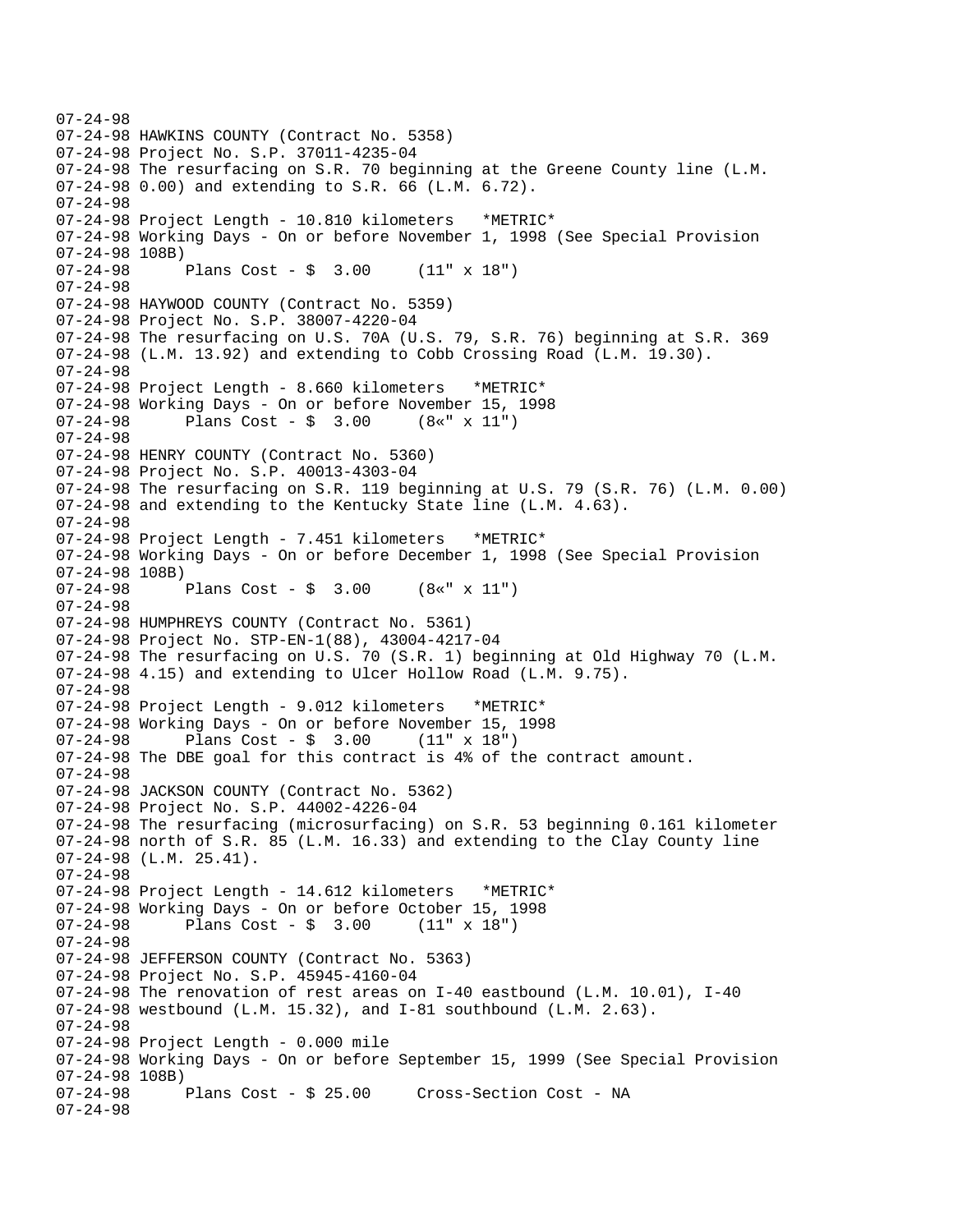```
07-24-98 KNOX COUNTY (Contract No. 5364) 
07-24-98 Project No. IM-40-7(147)373, 47001-3193-44 
07-24-98 The installation of weigh-in-motion scales and improvements to the 
07-24-98 weigh stations on I-40 / I-75 at 1.31 miles west of Campbell Station 
07-24-98 Road. 
07-24-98 
07-24-98 Project Length - 0.681 mile 
07-24-98 Working Days - On or before August 1, 1999 (See Special Provision 
07-24-98 108B) 
07-24-98 Plans Cost - $ 10.00 Cross-Section Cost - $ 10.00 
07-24-98 The DBE goal for this contract is 4% of the contract amount. 
07-24-98 
07-24-98 KNOX COUNTY (Contract No. 5365) 
07-24-98 Project No. S.P. 47007-4132-04 
07-24-98 The installation of an overhead sign structure on I-75 / I-640 at I-
07-24-98 40. 
07-24-98 
07-24-98 Project Length - 0.000 mile 
07-24-98 Working Days - On or before December 1, 1998 
07-24-98 NO PLANS CONTRACT 
07-24-98 
07-24-98 KNOX COUNTY (Contract No. 5366) 
07-24-98 Project No. S.P. 47013-4222-04 
07-24-98 The resurfacing (superpave) on U.S. 25W (S.R. 9, Clinton Pike) 
07-24-98 beginning at the Anderson County line (L.M. 0.00) and extending to 
07-24-98 Callahan Drive (L.M. 3.05). 
07-24-98 
07-24-98 Project Length - 4.910 kilometers *METRIC* 
07-24-98 Working Days - On or before November 1, 1998 (See Special Provision 
07-24-98 108B) 
              Plans Cost - \sin 3.00 (11" x 18")
07-24-98 
07-24-98 KNOX COUNTY (Contract No. 5367) 
07-24-98 Project No. S.P. 47026-4266-04 
07-24-98 The repair of the bridge on U.S. 129 (S.R. 115, Alcoa Highway) over 
07-24-98 the Tennessee River and Neyland Drive (L.M. 5.29). 
07-24-98 
07-24-98 Project Length - 0.000 mile 
07-24-98 Working Days - On or before December 22, 1998 
07-24-98 Plans Cost - $ 10.00 Cross-Section Cost - NA 
07-24-98 
07-24-98 LEWIS COUNTY (Contract No. 5368) 
07-24-98 Project No. S.P. 51004-4211-04 
07-24-98 The resurfacing on S.R. 48 beginning 15 meters south of U.S. 412 (Main 
07-24-98 Street) (L.M. 10.71) and extending to the Hickman County line (L.M. 
07-24-98 17.03). 
07-24-98 
07-24-98 Project Length - 10.150 kilometers *METRIC* 
07-24-98 Working Days - On or before October 31, 1998<br>07-24-98 Plans Cost - $ 3.00 (11" x 18")
              Plans Cost - $ 3.0007-24-98 
07-24-98 McMINN COUNTY (Contract No. 5369) 
07-24-98 Project No. S.P. 54001-4154-04 
07-24-98 The renovation of the rest areas on I-75 (L.M. 45.20). 
07-24-98 
07-24-98 Project Length - 0.000 mile 
07-24-98 Working Days - On or before September 15, 1999 (See Special Provision 
07-24-98 108B)<br>07-24-98
              Plans Cost - $ 10.00 Cross-Section Cost - NA
07-24-98
```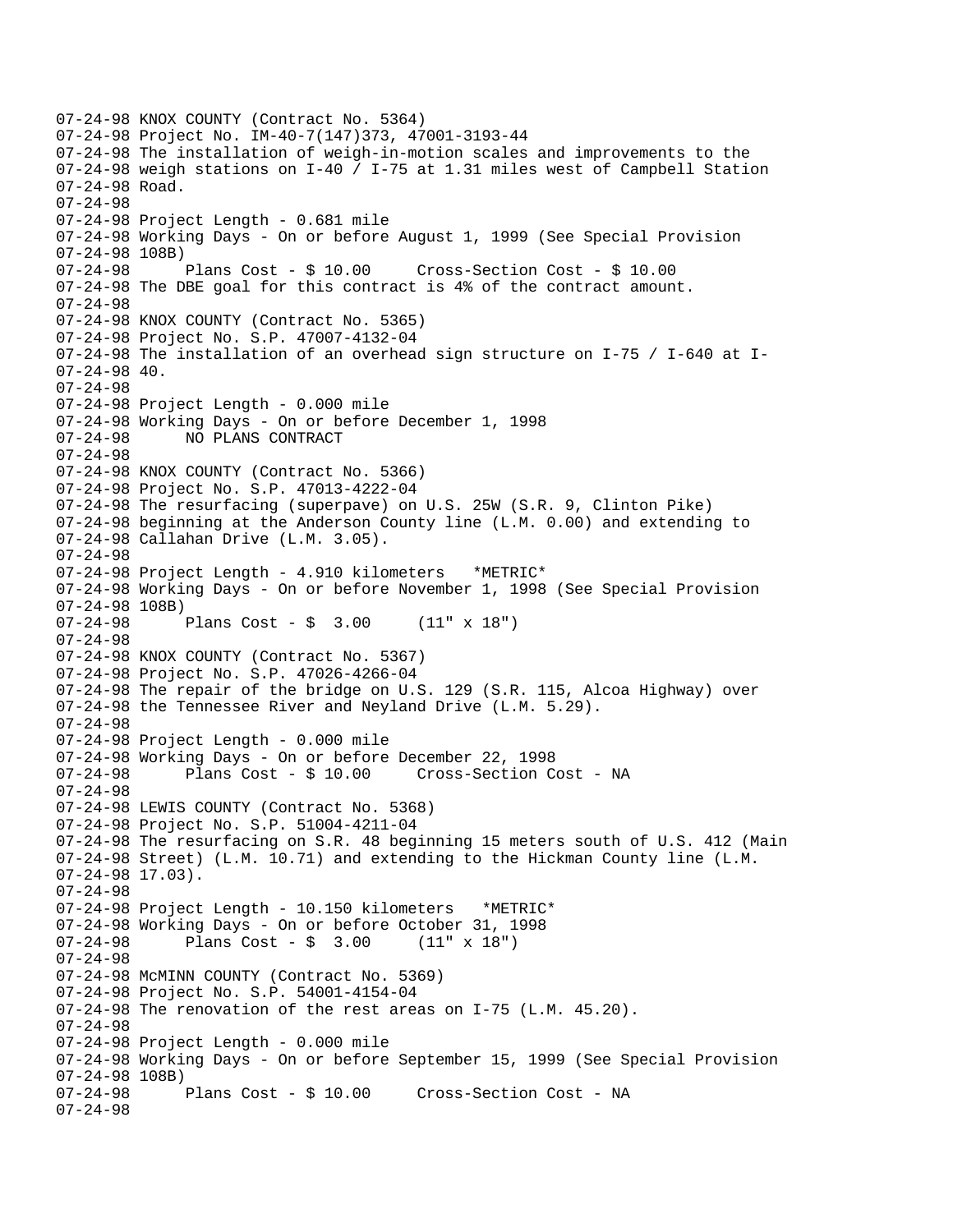07-24-98 McMINN COUNTY (Contract No. 5371) 07-24-98 Project No. S.P. 54010-4212-04 07-24-98 The resurfacing on S.R. 39 beginning 6.437 kilometers east of S.R. 33 07-24-98 (L.M. 19.17) and extending to S.R. 310 (L.M. 22.54). 07-24-98 07-24-98 Project Length - 5.356 kilometers \*METRIC\* 07-24-98 Working Days - On or before November 16, 1998 (See Special Provision 07-24-98 108B) 07-24-98 Plans Cost - \$ 3.00 (11" x 18") 07-24-98 07-24-98 McNAIRY COUNTY (Contract No. 5373) 07-24-98 Project No. S.P. 55001-4232-04 07-24-98 The resurfacing on U.S. 45 (U.S. 64, S.R. 5) beginning at S.R. 15 07-24-98 (L.M. 11.92) and extending to the ramp to U.S. 64 (S.R. 15) (L.M. 07-24-98 15.63). 07-24-98 07-24-98 Project Length - 5.971 kilometers \*METRIC\* 07-24-98 Working Days - On or before December 1, 1998 (See Special Provision 07-24-98 108B) 07-24-98 Plans Cost - \$ 3.00 (8«" x 11") 07-24-98 07-24-98 McNAIRY COUNTY (Contract No. 5374) 07-24-98 Project No. S.P. 55946-4204-04 07-24-98 The scour repair at the bridges on S.R. 57 over Cypress Creek (L.M. 07-24-98 8.25), on S.R. 117 over Graham Creek (L.M. 3.50), and on S.R. 199 over 07-24-98 Huggins Creek (L.M. 2.68). 07-24-98 07-24-98 Project Length - 0.000 mile 07-24-98 Working Days - On or before November 1, 1998 07-24-98 NO PLANS CONTRACT 07-24-98 07-24-98 MACON COUNTY (Contract No. 5375) 07-24-98 Project No. STP-H-52(26), 56003-3251-94 07-24-98 The signalization of the intersection of S.R. 52 with Old S.R. 52 07-24-98 (Brattontown Circle) in Lafayette. 07-24-98 07-24-98 Project Length - 0.000 kilometer \*METRIC\* 07-24-98 Working Days - On or before December 15, 1998 07-24-98 Plans Cost - \$ 3.00 Cross-Section Cost - NA 07-24-98 07-24-98 MACON COUNTY (Contract No. 5376) 07-24-98 Project No. S.P. 56011-4316-04 07-24-98 The resurfacing on S.R. 261 beginning at S.R. 10 (L.M. 0.24) and 07-24-98 extending to Liberty Road / Perrigo Road (L.M. 4.69). 07-24-98 07-24-98 Project Length - 7.160 kilometers \*METRIC\* 07-24-98 Working Days - On or before October 1, 1998<br>07-24-98 Plans Cost - \$ 3.00 (11" x 18") Plans Cost -  $\frac{1}{2}$  3.00 (11" x 18") 07-24-98 07-24-98 MARION COUNTY (Contract No. 5377) 07-24-98 Project No. S.P. 58100-4123-04 07-24-98 The crack sealing on I-24 beginning at Cave Cove Creek and extending 07-24-98 to the Tennessee River. 07-24-98 07-24-98 Project Length - 20.000 miles 07-24-98 Working Days - On or before November 15, 1998 07-24-98 NO PLANS CONTRACT 07-24-98 07-24-98 MARSHALL COUNTY (Contract No. 5378) 07-24-98 Project No. STP-106(11), 59004-3209-14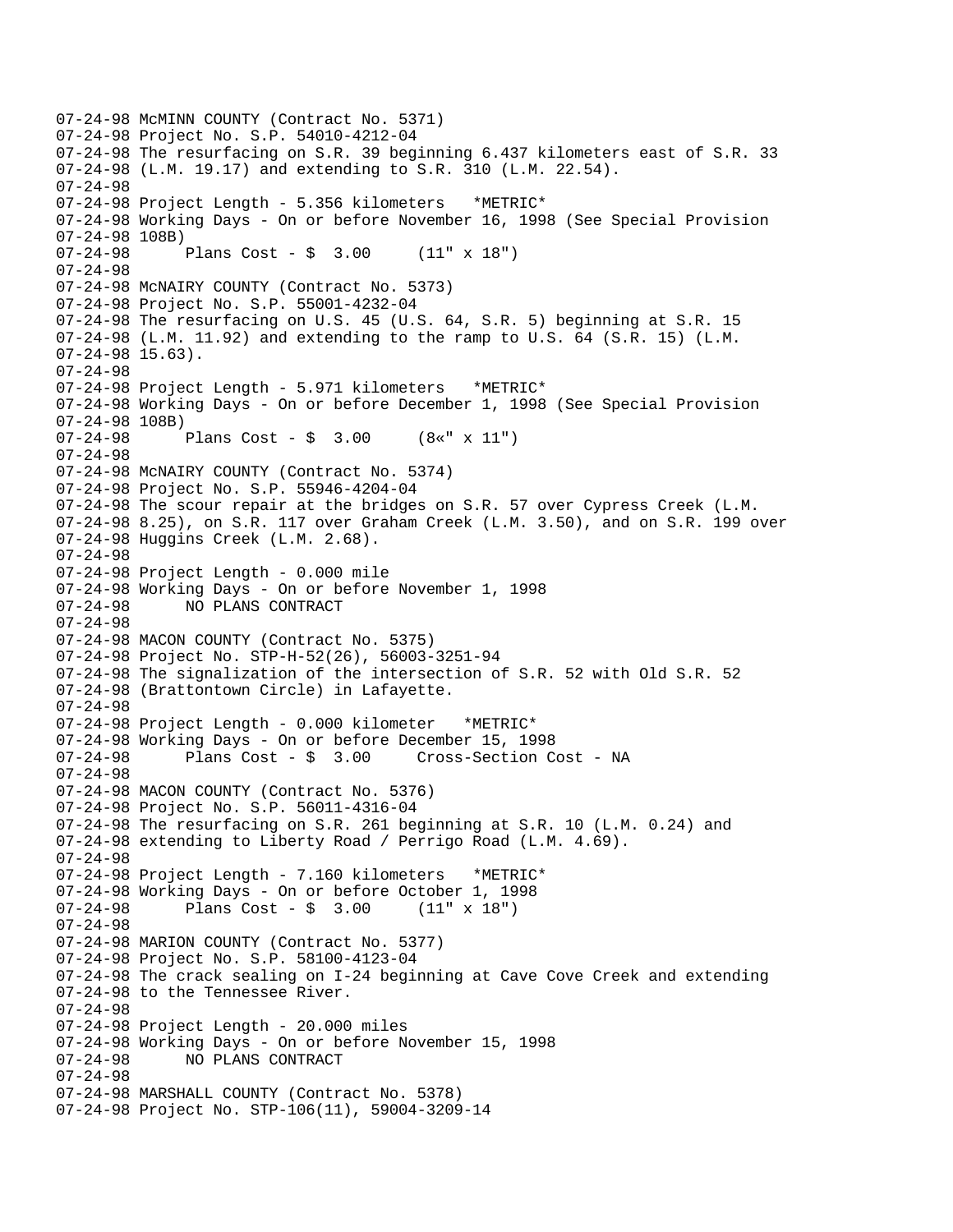07-24-98 The grading, drainage, paving, and construction of a concrete I-beam 07-24-98 bridge on S.R. 106 (Ellington Parkway) beginning at U.S. 431 (S.R. 50) 07-24-98 and extending to U.S. 31A (S.R. 11). 07-24-98 07-24-98 Project Length - 1.856 kilometers \*METRIC\* 07-24-98 Working Days - On or before June 1, 2000 07-24-98 Plans Cost - \$ 50.00 Cross-Section Cost - \$ 10.00 07-24-98 The DBE goal for this contract is 10% of the contract amount. 07-24-98 07-24-98 MEIGS AND McMINN COUNTIES (Contract No. 5379) 07-24-98 Project No. S.P. 61006-4216-04, 54011-4219-04 07-24-98 The resurfacing on S.R. 68 beginning at S.R. 58 (L.M. 4.39) in Meigs 07-24-98 County and extending to 3.218 kilometers east of the Meigs County line 07-24-98 in McMinn County (L.M. 2.00). 07-24-98 07-24-98 Project Length - 7.950 kilometers \*METRIC\* 07-24-98 Working Days - On or before November 16, 1998 (See Special Provision 07-24-98 108B) 07-24-98 Plans Cost - \$ 3.00 (11" x 18") 07-24-98 07-24-98 MONTGOMERY COUNTY (Contract No. 5380) 07-24-98 Project No. IME-24-9(50)4, 63001-8143-44 07-24-98 The resurfacing on I-24 beginning at S.R. 13 (L.M. 4.36) and extending 07-24-98 to S.R. 76 (L.M. 10.62), including bridge deck repair. 07-24-98 07-24-98 Project Length - 10.074 kilometers \*METRIC\* 07-24-98 Working Days - On or before August 1, 1999 (See Special Provision 07-24-98 108B) 07-24-98 Plans Cost - \$ 3.00 Cross-Section Cost - NA 07-24-98 The DBE goal for this contract is 4% of the contract amount. 07-24-98 07-24-98 MONTGOMERY, STEWART, SUMNER, TROUSDALE, AND WILSON COUNTIES (Contract 07-24-98 No. 5381) 07-24-98 Project No. STP-H-NHE-REG3(7), 98035-3223-94 07-24-98 The guardrail and guardrail terminal upgrade on various State Routes 07-24-98 in Region III. 07-24-98 07-24-98 Project Length - 0.000 mile 07-24-98 Working Days - On or before December 31, 1998 07-24-98 NO PLANS CONTRACT 07-24-98 07-24-98 MONTGOMERY COUNTY (Contract No. 5382) 07-24-98 Project No. S.P. 63011-4235-04 07-24-98 The resurfacing (superpave) on S.R. 13 beginning at S.R. 48 (L.M. 07-24-98 11.37) and extending to Belmont / Antioch Church Road (L.M. 15.89). 07-24-98 07-24-98 Project Length - 7.270 kilometers \*METRIC\* 07-24-98 Working Days - On or before October 31, 1998<br>07-24-98 Plans Cost - \$ 3.00 (11" x 18") Plans  $Cost - $ 3.00$ 07-24-98 07-24-98 MORGAN COUNTY (Contract No. 5383) 07-24-98 Project No. BRZE-6500(21), 65022-3408-94 07-24-98 The construction of a welded plate girder bridge on Catoosa Road over 07-24-98 the Emory River (L.M. 9.51) including grading, drainage, and paving. 07-24-98 07-24-98 Project Length - 0.213 mile 07-24-98 Working Days - On or before November 1, 1999 07-24-98 Plans Cost - \$ 10.00 Cross-Section Cost - \$ 10.00 07-24-98 The DBE goal for this contract is 4% of the contract amount. 07-24-98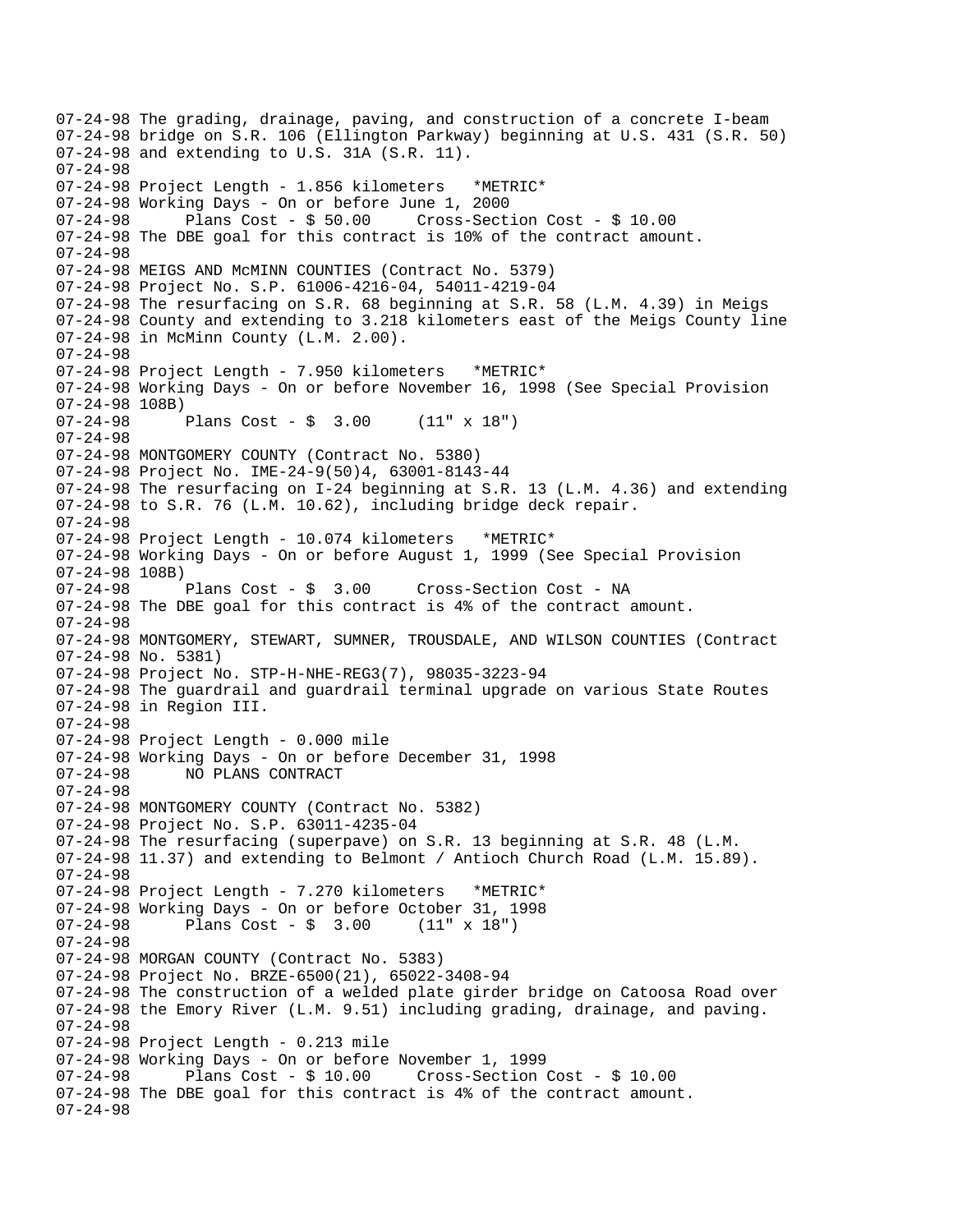07-24-98 OBION COUNTY (Contract No. 5384) 07-24-98 Project No. S.P. 66083-4302-04 07-24-98 The resurfacing on S.R. 190 beginning at the Weakley County line (L.M. 07-24-98 0.00) and extending to S.R. 43 (L.M. 2.71). 07-24-98 07-24-98 Project Length - 4.366 kilometers \*METRIC\* 07-24-98 Working Days - On or before December 1, 1998 (See Special Provision 07-24-98 108B) 07-24-98 Plans Cost - \$ 3.00 (8«" x 11") 07-24-98 07-24-98 OVERTON COUNTY (Contract No. 5385) 07-24-98 Project No. S.P. 67020-4211-04 07-24-98 The resurfacing on S.R. 293 beginning at S.R. 136 (L.M. 0.00) and 07-24-98 extending to west of S.R. 111 (L.M. 4.61). 07-24-98 07-24-98 Project Length - 7.042 kilometers \*METRIC\* 07-24-98 Working Days - On or before November 16, 1998 (See Special Provision 07-24-98 108B)  $07-24-98$  Plans Cost - \$ 3.00 (11" x 18") 07-24-98 07-24-98 PUTNAM COUNTY (Contract No. 5386) 07-24-98 Project No. S.P. 71005-4229-04 07-24-98 The resurfacing on S.R. 111 beginning 161 meters north of the bridge 07-24-98 over 10th Street (L.M. 7.51) and extending to 161 meters south of Main 07-24-98 Street (L.M. 10.34). 07-24-98 07-24-98 Project Length - 4.448 kilometers \*METRIC\* 07-24-98 Working Days - On or before November 16, 1998 (See Special Provision 07-24-98 108B) Plans Cost -  $\frac{1}{2}$  3.00 (11" x 18") 07-24-98 07-24-98 RHEA COUNTY (Contract No. 5387) 07-24-98 Project No. S.P. 72004-4226-04 07-24-98 The resurfacing on S.R. 30 beginning at Old Highway 30 (L.M. 4.43) and 07-24-98 extending to S.R. 378 (L.M. 8.74). 07-24-98 07-24-98 Project Length - 6.853 kilometers \*METRIC\* 07-24-98 Working Days - On or before November 16, 1998 (See Special Provision 07-24-98 108B) 07-24-98 Plans Cost - \$ 3.00 (11" x 18") 07-24-98 07-24-98 ROBERTSON AND CHEATHAM COUNTIES (Contract No. 5389) 07-24-98 Project No. IME-24-9(51)25, 74001-8121-44, 11001-8115-44 07-24-98 The resurfacing on I-24 beginning at S.R. 49 in Robertson County and 07-24-98 extending to S.R. 249 in Cheatham County, including bridge deck 07-24-98 repair. 07-24-98 07-24-98 Project Length - 10.734 kilometers \*METRIC\* 07-24-98 Working Days - On or before August 1, 1999 (See Special Provision 07-24-98 108B)<br>07-24-98 Plans Cost - \$ 10.00 Cross-Section Cost - NA 07-24-98 The DBE goal for this contract is 4% of the contract amount. 07-24-98 07-24-98 ROBERTSON COUNTY (Contract No. 5390) 07-24-98 Project No. IME-65-3(91)103, 74003-8147-44 07-24-98 The resurfacing on I-65 beginning at S.R. 257 (L.M. 104.00) and 07-24-98 extending to S.R. 25 (L.M. 111.68), including bridge deck repair. 07-24-98 07-24-98 Project Length - 12.374 kilometers \*METRIC\* 07-24-98 Working Days - On or before June 15, 1999 (See Special Provision 108B)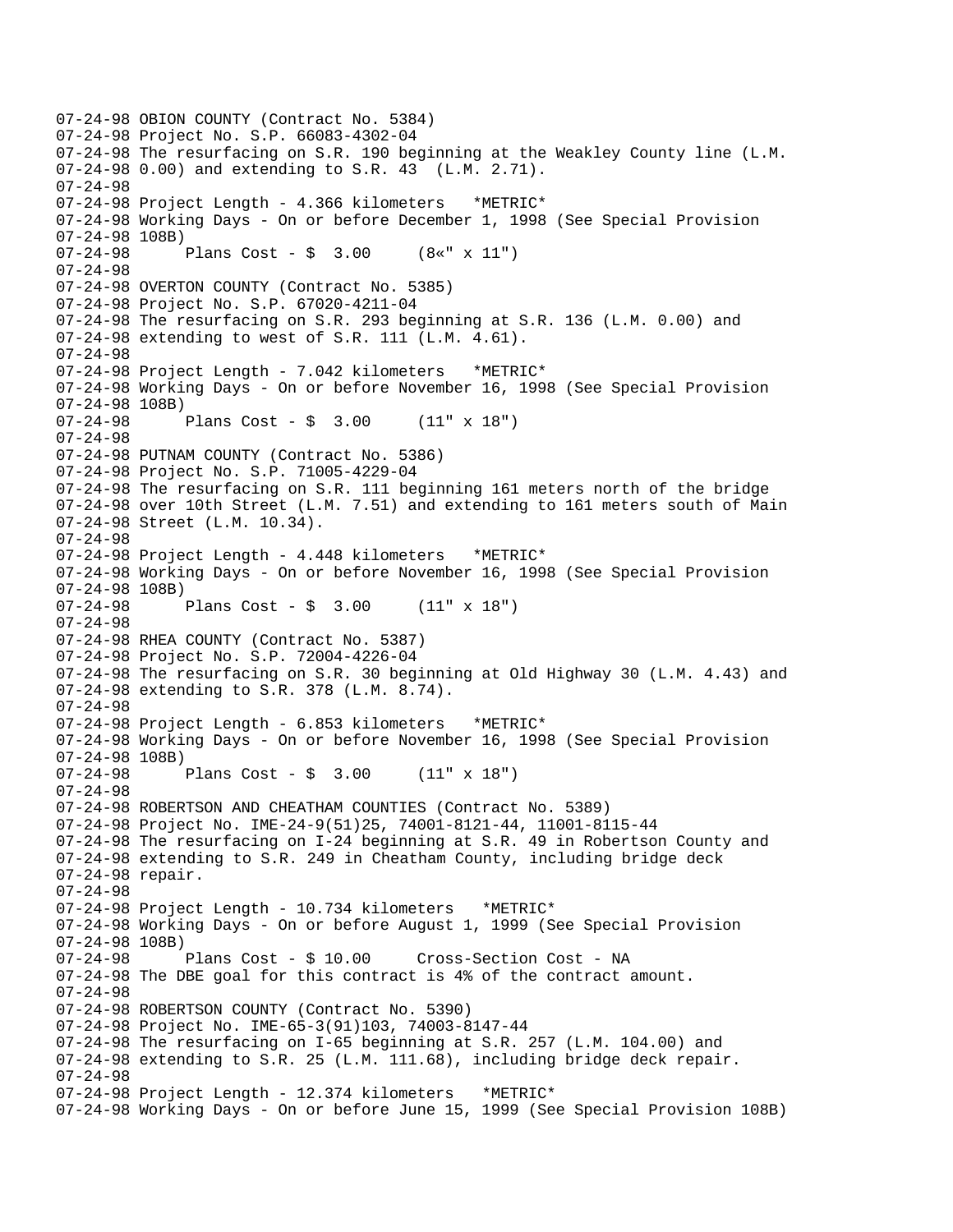07-24-98 Plans Cost - \$ 10.00 Cross-Section Cost - NA 07-24-98 The DBE goal for this contract is 4% of the contract amount. 07-24-98 07-24-98 ROBERTSON AND SUMNER COUNTIES (Contract No. 5391) 07-24-98 Project No. S.P. 74070-4306-04, 83029-4302-04 07-24-98 The resurfacing on S.R. 257 beginning at U.S. 41 (S.R. 11) (L.M. 07-24-98 11.88) in Robertson County and extending to U.S. 31W (S.R. 41) (L.M. 07-24-98 0.22) in Sumner County. 07-24-98 07-24-98 Project Length - 10.010 kilometers \*METRIC\* 07-24-98 Working Days - On or before November 10, 1998 07-24-98 Plans Cost - \$ 3.00 (11" x 18") 07-24-98 07-24-98 RUTHERFORD COUNTY (Contract No. 5392) 07-24-98 Project No. IM-24-1(80)65, 75001-3175-44 07-24-98 The grading, drainage, paving, and widening of two (2) rolled shape 07-24-98 girder bridges and a concrete I-beam bridge on I-24 beginning at Sam 07-24-98 Ridley Parkway and extending to 0.5 mile south of Stewart Creek. 07-24-98 07-24-98 Project Length - 4.280 miles 07-24-98 Working Days - On or before November 30, 2000 Plans Cost - \$100.00 Cross-Section Cost - \$ 25.00 07-24-98 The DBE goal for this contract is 15% of the contract amount. 07-24-98 07-24-98 RUTHERFORD COUNTY (Contract No. 5393) 07-24-98 Project No. STP-102(5), 75014-3234-14 07-24-98 The grading, drainage, and paving on S.R. 102 (Almaville Road) 07-24-98 beginning 0.3 mile south of Seminary Road and extending to I-24. 07-24-98 07-24-98 Project Length - 1.818 miles 07-24-98 Working Days - On or before September 30, 2000 07-24-98 Plans Cost - \$ 50.00 Cross-Section Cost - \$ 25.00 07-24-98 The DBE goal for this contract is 12% of the contract amount. 07-24-98 07-24-98 RUTHERFORD COUNTY (Contract No. 5394) 07-24-98 Project No. S.P. 75840-3220-04 07-24-98 The paving on S.R. 840 beginning 0.19 mile east of S.R. 102 (Almaville 07-24-98 Road) and extending to 0.45 mile east of I-24. 07-24-98 07-24-98 Project Length - 6.491 miles 07-24-98 Working Days - On or before October 15, 2000 (See Special Provision 07-24-98 108B) 07-24-98 Plans Cost - \$ 25.00 Cross-Section Cost - NA 07-24-98 The DBE goal for this contract is 6% of the contract amount. 07-24-98 07-24-98 RUTHERFORD, WILSON, AND SMITH COUNTIES (Contract No. 5395) 07-24-98 Project No. S.P. 98035-4121-04 07-24-98 The crack sealing on I-24 in Rutherford County beginning at the Stones 07-24-98 River and extending to Epps Mill Road and on I-40 in Wilson County 07-24-98 beginning at S.R. 840 and extending to S.R. 171 and in Smith County 07-24-98 beginning at the Wilson County line and extending to the exit to S.R. 07-24-98 53. 07-24-98 07-24-98 Project Length - 20.000 miles 07-24-98 Working Days - On or before November 15, 1998 NO PLANS CONTRACT 07-24-98 07-24-98 SCOTT COUNTY (Contract No. 5397) 07-24-98 Project No. S.P. 76011-4319-04 07-24-98 The repair of the bridge on S.R. 297 over the Norfolk Southern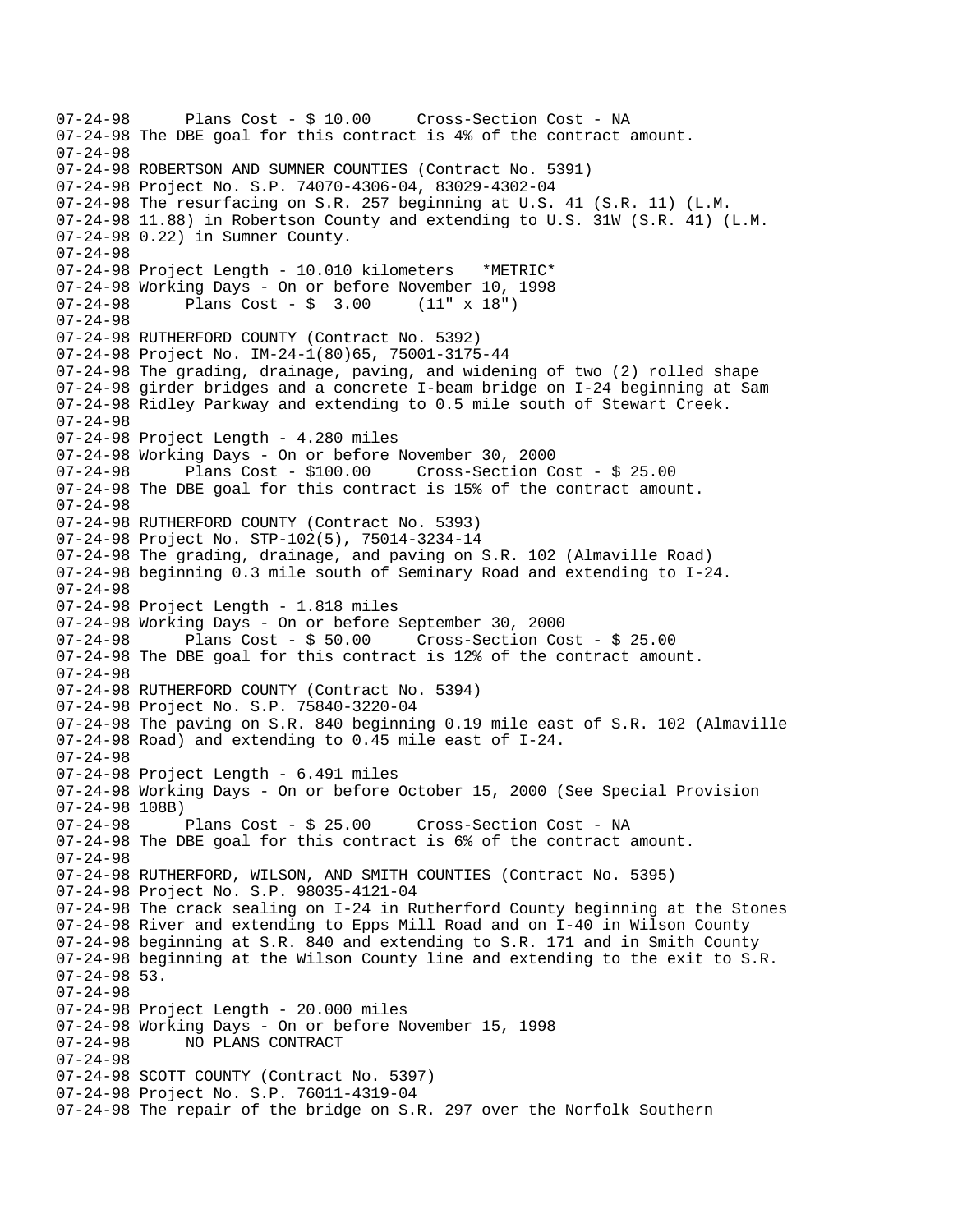```
07-24-98 Railroad (L.M. 14.26). 
07-24-98 
07-24-98 Project Length - 0.000 mile 
07-24-98 Working Days - On or before November 2, 1998<br>07-24-98      Plans Cost - $ 10.00    Cross-Section Cost - NA
              Plans Cost - $ 10.0007-24-98 
07-24-98 SEVIER COUNTY (Contract No. 5398) 
07-24-98 Project No. S.P. 78016-4207-04 
07-24-98 The resurfacing (superpave) on S.R. 339 beginning at U.S. 411 (S.R. 
07-24-98 35) (L.M. 0.00) and extending to Wilhite Creek (L.M. 7.70).
07-24-98 
07-24-98 Project Length - 12.390 kilometers *METRIC* 
07-24-98 Working Days - On or before November 1, 1998 (See Special Provision 
07-24-98 108B)<br>07-24-98
              Plans Cost - \frac{1}{2} 3.00 (11" x 18")
07-24-98 
07-24-98 SHELBY COUNTY (Contract No. 5399) 
07-24-98 Project No. IME-240-1(269)21, 79006-8162-44 
07-24-98 The resurfacing on I-240 beginning at Park Avenue (L.M. 15.65) and 
07-24-98 extending to west of Perkins Avenue (L.M. 18.96). 
07-24-98 
07-24-98 Project Length - 5.326 kilometers *METRIC* 
07-24-98 Working Days - On or before December 1, 1998 (See Special Provision 
07-24-98 108B)<br>07-24-98 1
              Plans Cost - \sin 3.00 (8«" x 11")
07-24-98 The DBE goal for this contract is 4% of the contract amount. 
07-24-98 
07-24-98 SHELBY COUNTY (Contract No. 5400) 
07-24-98 Project No. STP-H-NHE-3(55), 79017-3276-94; STP-H-NHE-3(56), 79017
07-24-98 3277-94 
07-24-98 The signalization of the junction of U.S. 51 (S.R. 3) and S.R. 385 
07-24-98 (Paul Barrett Parkway). 
07-24-98 
07-24-98 Project Length - 0.000 kilometer *METRIC* 
07-24-98 Working Days - On or before May 1, 1999 
07-24-98 Plans Cost - $ 10.00 Cross-Section Cost - NA 
07-24-98 
07-24-98 SHELBY COUNTY (Contract No. 5401) 
07-24-98 Project No. S.P. 79020-4243-04 
07-24-98 The resurfacing (superpave) on U.S. 78 (S.R. 4) beginning at Perkins 
07-24-98 Road (L.M. 3.74) and extending to I-240 (L.M. 7.37). 
07-24-98 
07-24-98 Project Length - 5.840 kilometers *METRIC* 
07-24-98 Working Days - On or before December 1, 1998 
07-24-98 Plans Cost - $ 3.00 (8«" x 11") 
07-24-98 
07-24-98 SHELBY COUNTY (Contract No. 5402) 
07-24-98 Project No. S.P. 79172-4213-04 
07-24-98 The scour repair at the bridge on S.R. 204 over the Loosahatchie 
07-24-98 River. 
07-24-98 
07-24-98 Project Length - 0.000 mile 
07-24-98 Working Days - On or before November 15, 1998 
07-24-98 NO PLANS CONTRACT 
07-24-98 
07-24-98 SHELBY COUNTY (Contract No. 5403) 
07-24-98 Project No. S.P. 79946-4238-04 
07-24-98 The repair of ultra-thin portland cement concrete surface at various 
07-24-98 intersections on U.S. 51 (S.R. 3), U.S. 78 (S.R. 4), and U.S. 72 (S.R. 
07-24-98 57).
```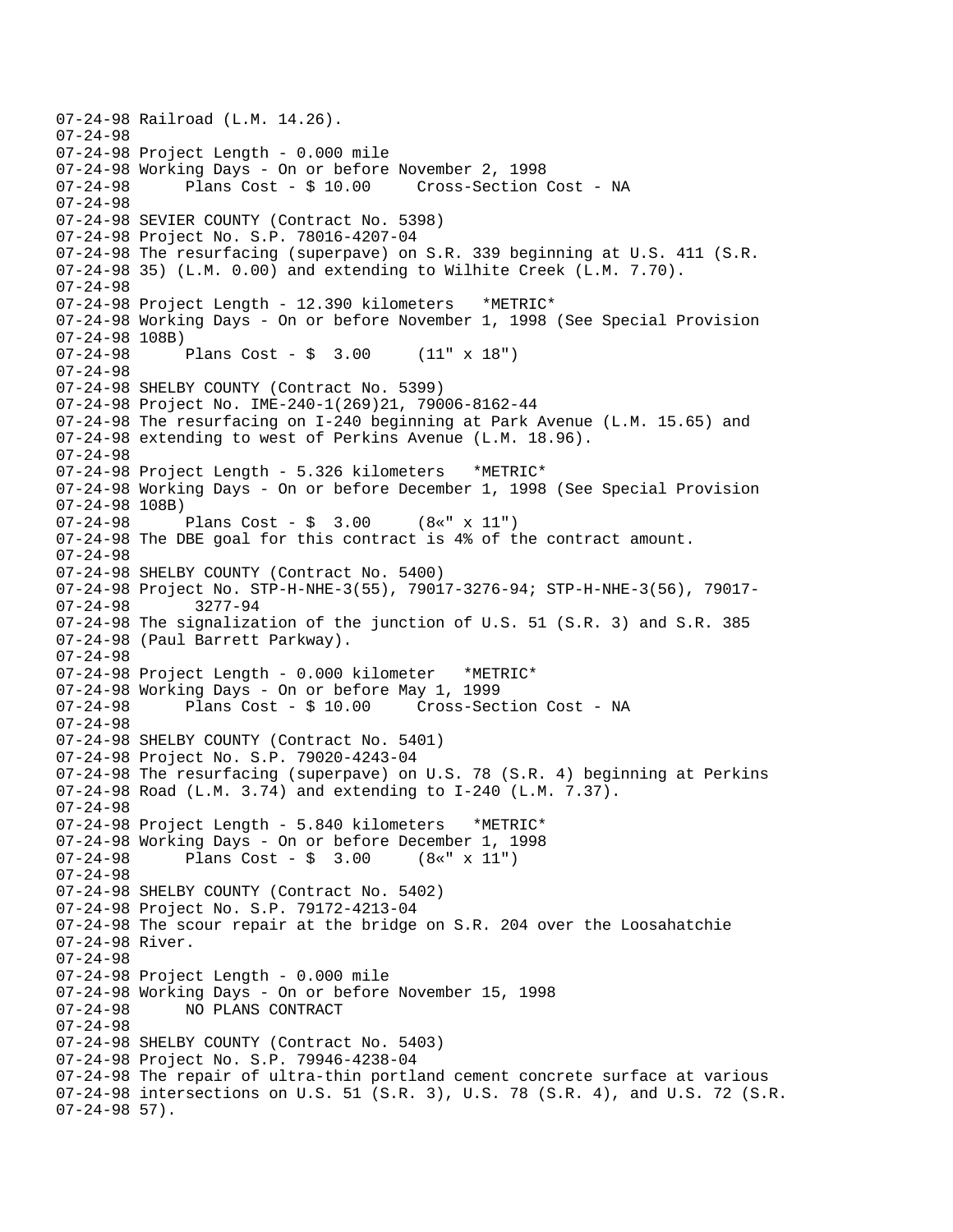07-24-98 07-24-98 Project Length - 0.000 mile 07-24-98 Working Days - On or before December 31, 1998 NO PLANS CONTRACT 07-24-98 07-24-98 SMITH COUNTY (Contract No. 5404) 07-24-98 Project No. S.P. 80001-4160-04 07-24-98 The repair of the bridges on the westbound lane of I-40 over Hickman 07-24-98 Creek (L.M. 10.37) and over the Caney Fork River (L.M. 12.91). 07-24-98 07-24-98 Project Length - 0.000 mile 07-24-98 Working Days - On or before October 31, 1998 (See Special Provision 07-24-98 108B) 07-24-98 Plans Cost - \$ 25.00 Cross-Section Cost - NA 07-24-98 07-24-98 SULLIVAN COUNTY (Contract No. 5405) 07-24-98 Project No. IME-81-1(95)57, 82001-8160-44 07-24-98 The resurfacing on I-81 beginning at I-181 right (L.M. 3.06) and 07-24-98 extending to S.R. 126 left (L.M. 12.92). 07-24-98 07-24-98 Project Length - 15.868 kilometers \*METRIC\* 07-24-98 Working Days - On or before November 1, 1998 (See Special Provision 07-24-98 108B) 07-24-98 Plans Cost - \$ 3.00 (11" x 18") 07-24-98 The DBE goal for this contract is 5% of the contract amount. 07-24-98 07-24-98 SULLIVAN COUNTY (Contract No. 5406) 07-24-98 Project No. S.P. 82013-4220-04 07-24-98 The resurfacing on S.R. 126 beginning at S.R. 37 right (L.M. 15.44) 07-24-98 and extending to 690 meters north of Meadowview Road (L.M. 22.05). 07-24-98 07-24-98 Project Length - 10.640 kilometers \*METRIC\* 07-24-98 Working Days - On or before November 1, 1998 (See Special Provision 07-24-98 108B)<br>07-24-98 Plans Cost -  $\frac{1}{2}$  3.00 (11" x 18") 07-24-98 07-24-98 SUMNER COUNTY (Contract No. 5407) 07-24-98 Project No. S.P. 83008-4314-04 07-24-98 The resurfacing on U.S. 31W (S.R. 41) beginning at U.S. 41 (S.R. 11) 07-24-98 (L.M. 0.00) and extending to 250 feet north of McMurtry Road (L.M. 07-24-98 4.80). 07-24-98 07-24-98 Project Length - 7.720 kilometers \*METRIC\* 07-24-98 Working Days - On or before November 30, 1998 07-24-98 Plans Cost - \$ 3.00 (11" x 18") 07-24-98 07-24-98 TIPTON COUNTY (Contract No. 5408) 07-24-98 Project No. S.P. 84008-4317-04 07-24-98 The resurfacing on S.R. 179 beginning at S.R. 14 (L.M. 5.74) and 07-24-98 extending to the Haywood County line (L.M. 11.26). 07-24-98 07-24-98 Project Length - 8.883 kilometers \*METRIC\* 07-24-98 Working Days - On or before December 1, 1998 (See Special Provision 07-24-98 108B) Plans Cost -  $\frac{1}{2}$  3.00 (8«" x 11") 07-24-98 07-24-98 TROUSDALE COUNTY (Contract No. 5409) 07-24-98 Project No. S.P. 85001-4218-04 07-24-98 The repair of the bridge on U.S. 231 (S.R. 10) over Rocky Creek (L.M. 07-24-98 4.36).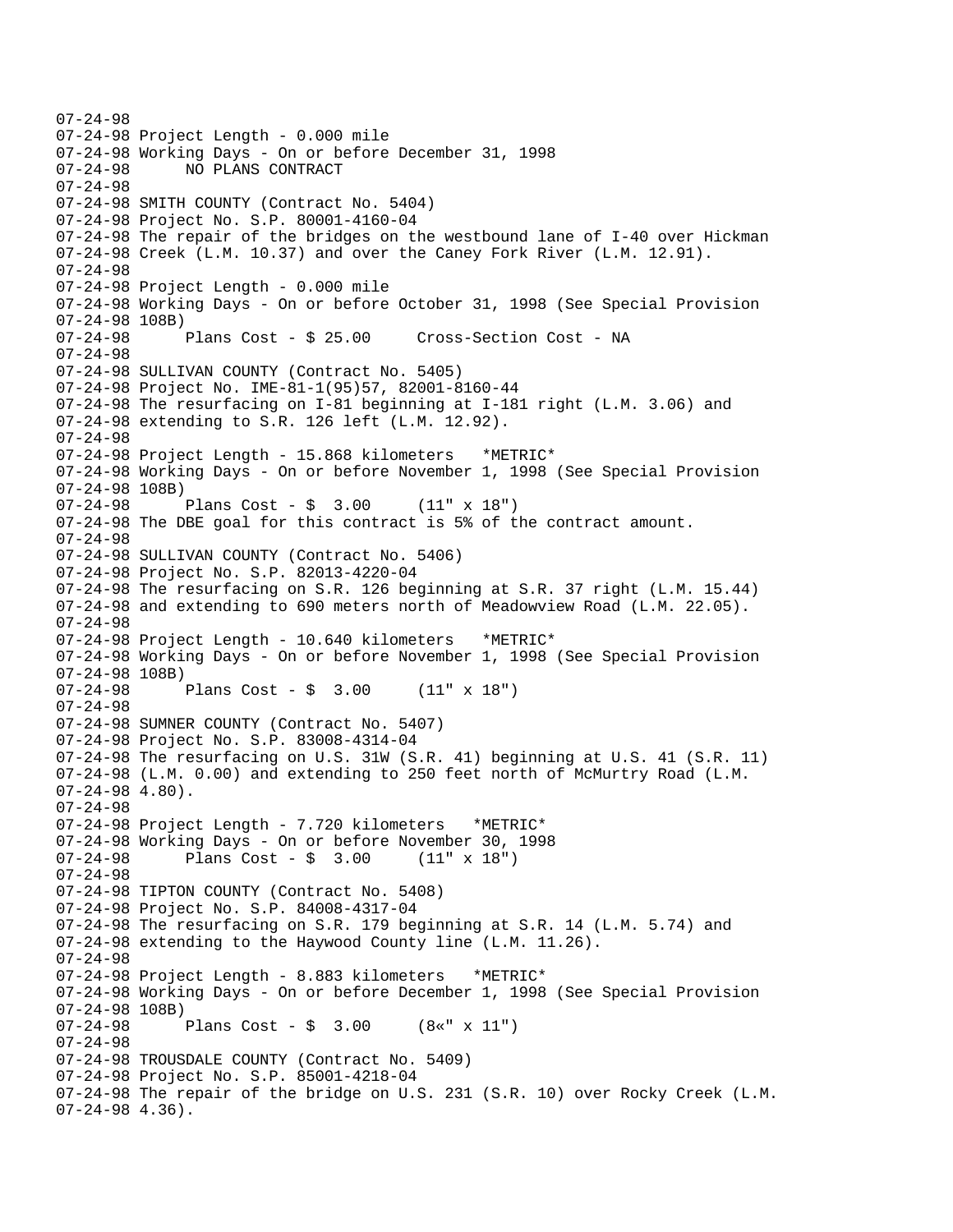```
07-24-98 
07-24-98 Project Length - 0.000 mile 
07-24-98 Working Days - On or before December 20, 1998 
                                        Cross-Section Cost - NA
07-24-98 
07-24-98 VAN BUREN AND BLEDSOE COUNTIES (Contract No. 5410) 
07-24-98 Project No. S.P. 88011-4222-04, 04011-4204-04, 04004-4207-04 
07-24-98 The resurfacing on S.R. 285 beginning 804 meters west of Spring Creek 
07-24-98 Bridge (L.M. 14.26) in Van Buren County and extending to S.R. 101 
07-24-98 (L.M. 3.15) in Bledsoe County, and on S.R. 301 in Bledsoe County 
07-24-98 beginning at S.R. 285 (L.M. 0.00) and extending to the entrance to the 
07-24-98 Taft Youth Center (L.M. 0.90). 
07-24-98 
07-24-98 Project Length - 9.894 kilometers *METRIC* 
07-24-98 Working Days - On or before November 16, 1998 (See Special Provision 
07-24-98 108B)<br>07-24-98 1
              Plans Cost - \frac{1}{2} 3.00 (11" x 18")
07-24-98 
07-24-98 WASHINGTON COUNTY (Contract No. 5411) 
07-24-98 Project No. S.P. 90009-4231-04 
07-24-98 The resurfacing on S.R. 81 beginning 545 meters north of Greenwood 
07-24-98 Drive (L.M. 7.30) and extending to 15 meters north of West Main Street 
07-24-98 (L.M. 12.32). 
07-24-98 
07-24-98 Project Length - 7.980 kilometers *METRIC* 
07-24-98 Working Days - On or before November 1, 1998 (See Special Provision 
07-24-98 108B)<br>07-24-98
              Plans Cost - \frac{1}{7} 3.00 (11" x 18")
07-24-98 
07-24-98 WILLIAMSON COUNTY (Contract No. 5412) 
07-24-98 Project No. S.P. 94014-4224-04 
07-24-98 The resurfacing on U.S. 431 (S.R. 106) beginning at Peytonsville Road 
07-24-98 (L.M. 5.29) and extending to S.R. 397 (L.M. 12.46). 
07-24-98 
07-24-98 Project Length - 11.201 kilometers *METRIC* 
07-24-98 Working Days - On or before October 31, 1998 
07-24-98 Plans Cost - $ 3.00 (11" x 18") 
07-24-98 
07-24-98 WILLIAMSON COUNTY (Contract No. 5413) 
07-24-98 Project No. S.P. 94015-3219-04 
07-24-98 The grading, drainage, paving, and construction of three (3) concrete 
07-24-98 box bridges on U.S. 431 (S.R. 106, Hillsboro Road) beginning north of 
07-24-98 Monticello Drive and extending to Meadowgreen Drive and Brookside 
07-24-98 Drive. 
07-24-98 
07-24-98 Project Length - 2.525 kilometers *METRIC* 
07-24-98 Working Days - 200<br>07-24-98 Plans Cost - $ 50.00
                                       07-24-98 Plans Cost - $ 50.00 Cross-Section Cost - $ 10.00 
07-24-98 The DBE goal for this contract is 6% of the contract amount. 
07-24-98 
07-24-98 WILLIAMSON COUNTY (Contract No. 5414) 
07-24-98 Project No. S.P. 94052-3520-04, 94052-3521-04 
07-24-98 The grading, drainage, paving, and construction of two concrete box 
07-24-98 bridges and a concrete bikeway culvert on S.R. 441 (Moores Lane) 
07-24-98 beginning 63.36 meters east of Carothers Parkway and extending to S.R. 
07-24-98 252 (Wilson Pike). 
07-24-98 
07-24-98 Project Length - 3.085 kilometers *METRIC* 
07-24-98 Working Days - On or before October 31, 2000 
07-24-98 Plans Cost - $ 50.00 Cross-Section Cost - $ 10.00
```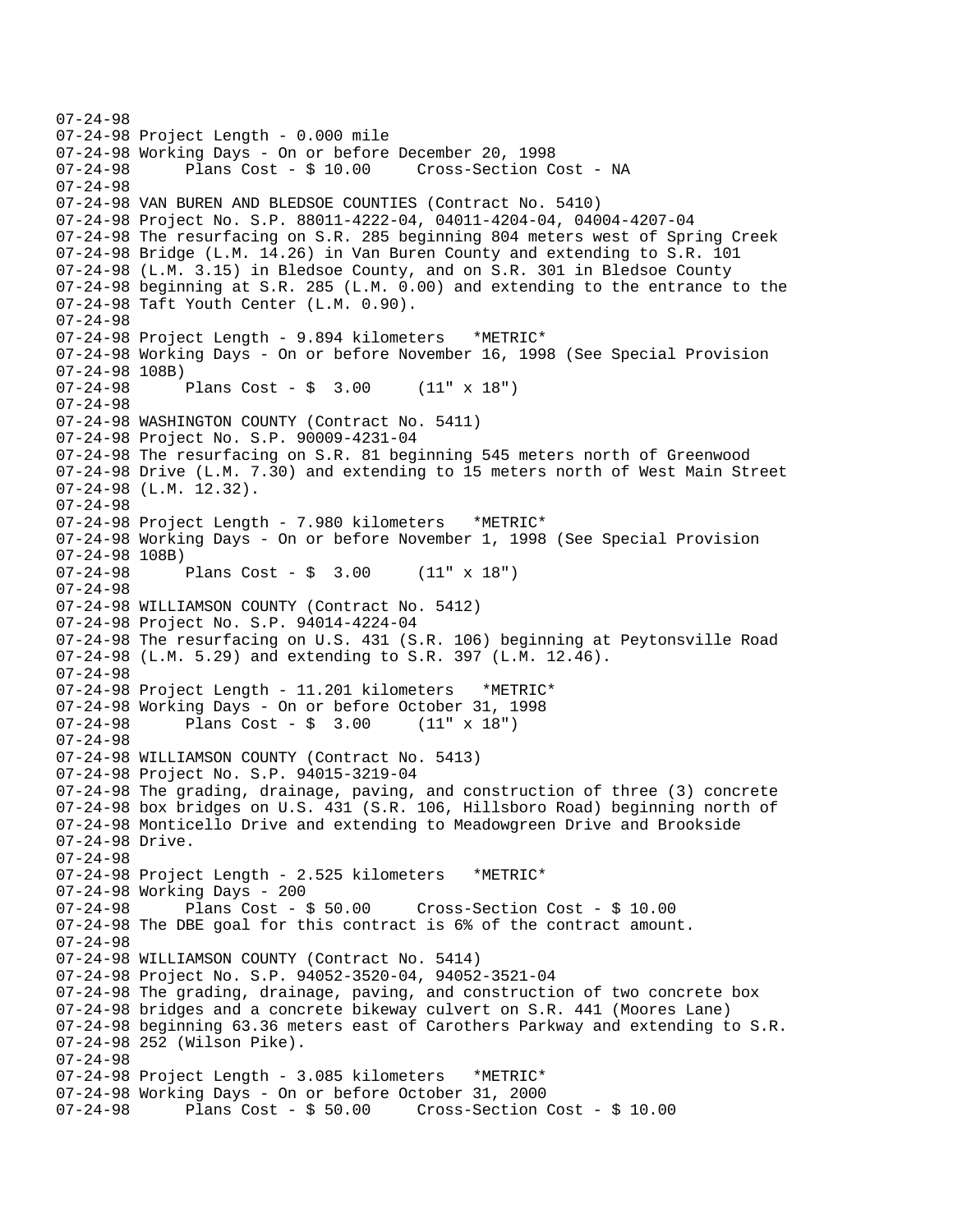```
-------------------------------------------------------------------------------
07-24-98 
07-24-98 WILLIAMSON COUNTY (Contract No. 5415) 
07-24-98 Project No. S.P. 94945-4278-04 
07-24-98 The repair of the bridges on S.R. 46 over the Harpeth River (L.M. 
07-24-98 1.41) and on Thompson Station Road over I-65 (L.M. 0.97). 
07-24-98 
07-24-98 Project Length - 0.000 mile 
07-24-98 Working Days - On or before June 1, 1999 (See Special Provision 108B) 
07-24-98 Plans Cost - $ 10.00 Cross-Section Cost - NA 
07-24-98 
07-24-98 WILSON COUNTY (Contract No. 5416) 
07-24-98 Project No. S.P. 95005-4208-04 
07-24-98 The resurfacing on U.S. 70N (S.R. 24) beginning at S.R. 26 (L.M. 
07-24-98 17.90) and extending to near Cedar Creek (L.M. 23.10). 
07-24-98 
07-24-98 Project Length - 8.277 kilometers *METRIC* 
07-24-98 Working Days - On or before October 15, 1998 
07-24-98 Plans Cost - $ 3.00 (11" x 18") 
07-24-98 
07-24-98 WILSON COUNTY (Contract No. 5417) 
07-24-98 Project No. S.P. 95999-3603-04 
07-24-98 The construction of a covered salt bin at the county maintenance lot. 
07-24-98 
07-24-98 Project Length - 0.000 mile 
07-24-98 Working Days - On or before November 15, 1998 
07-24-98 NO PLANS CONTRACT 
09-11-98 BEDFORD COUNTY (Contract No. 5330) 
09-11-98 Project No. S.P. 02014-4211-04 
09-11-98 The resurfacing on S.R. 130 beginning at White Street (L.M. 10.50) and 
09-11-98 extending to Thompson Creek (L.M. 19.50). 
09-11-98 
09-11-98 Project Length - 14.480 kilometers *METRIC* 
09-11-98 Working Days - On or before December 1, 1998 
            Plans Cost - \frac{1}{2} 3.00 (11" x 18")
09-11-98 
09-11-98 HAWKINS COUNTY (Contract No. 5358) 
09-11-98 Project No. S.P. 37011-4235-04 
09-11-98 The resurfacing on S.R. 70 beginning at the Greene County line (L.M. 
09-11-98 0.00) and extending to S.R. 66 (L.M. 6.72). 
09-11-98 
09-11-98 Project Length - 10.810 kilometers *METRIC* 
09-11-98 Working Days - On or before December 1, 1998 (See Special Provision 
09-11-98 108B) 
09-11-98 Plans Cost - $ 3.00 (11" x 18") 
09-11-98 
09-11-98 ANDERSON COUNTY (Contract No. 5418) 
09-11-98 Project No. S.P. 01034-4217-04 
09-11-98 The slide repair on S.R. 330 (L.M. 2.20). 
09-11-98 
09-11-98 Project Length - 0.000 mile 
09-11-98 Working Days - On or before December 15, 1998 
09-11-98 NO PLANS CONTRACT 
09-11-98 
09-11-98 ANDERSON, CAMPBELL, KNOX, LOUDON, AND ROANE COUNTIES (Contract No. 
09-11-98 5419) 
09-11-98 Project No. S.P. 98013-4126-04 
09-11-98 The sign refurbishment at various locations on I-40 and I-75. 
09-11-98 
09-11-98 Project Length - 94.000 miles
```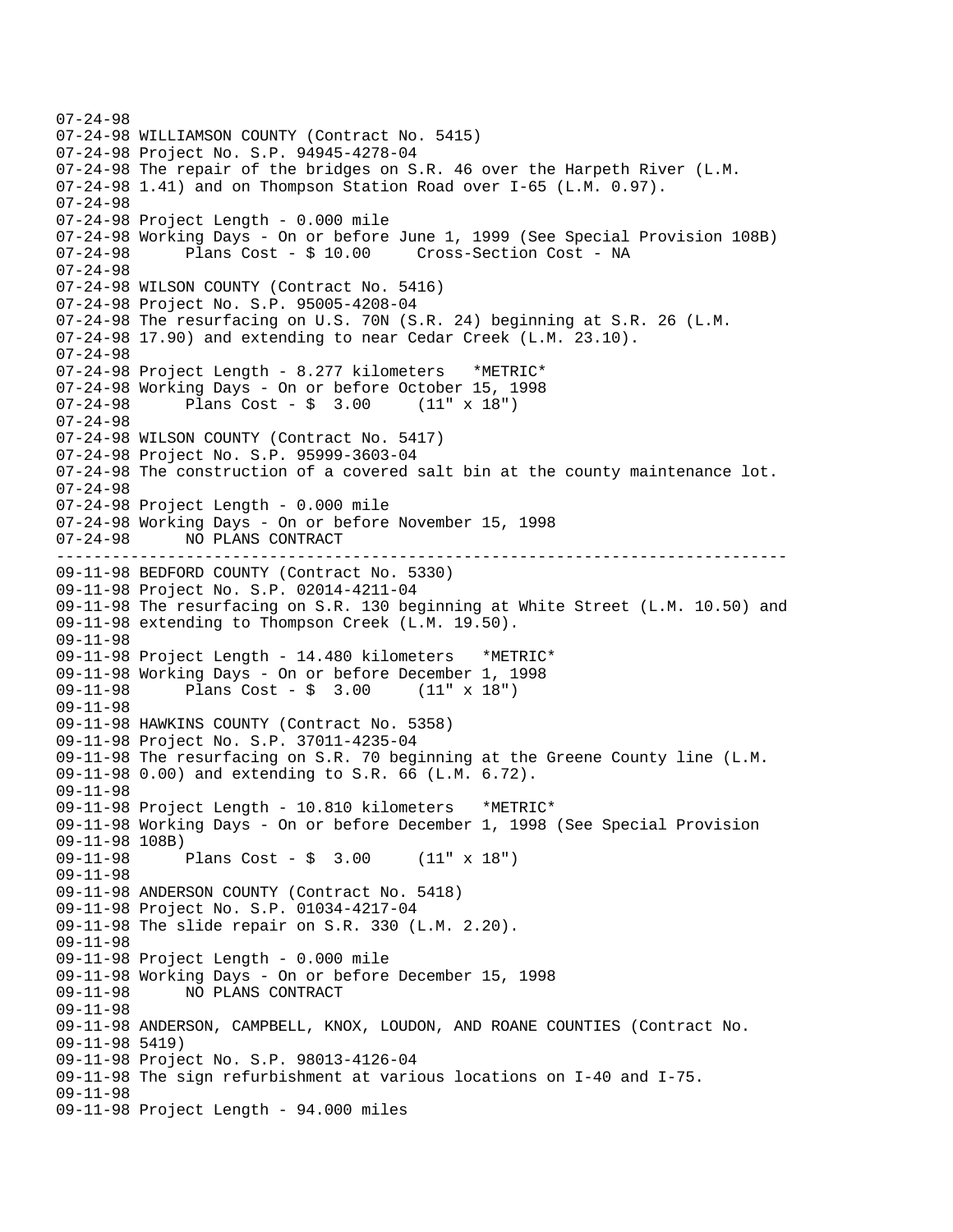```
09-11-98 Working Days - On or before June 1, 1999 
             09-11-98 NO PLANS CONTRACT 
09-11-98 
09-11-98 BENTON COUNTY (Contract No. 5420) 
09-11-98 Project No. S.P. 03001-4169-04 
09-11-98 The renovation of the rest areas on I-40 eastbound (L.M. 4.14) and 
09-11-98 westbound (L.M. 5.12). 
09-11-98 
09-11-98 Project Length - 0.000 mile 
09-11-98 Working Days - On or before March 1, 1999 
09-11-98 Plans Cost - $ 25.00 Cross-Section Cost - NA 
09-11-98 
09-11-98 BLOUNT COUNTY (Contract No. 5421) 
09-11-98 Project No. STP-H-NHE-73(21), 05008-3228-94 
09-11-98 The signalization of the intersection of U.S. 321 (S.R. 73) with S.R. 
09-11-98 335 (Old Glory Road) in Maryville. 
09-11-98 
09-11-98 Project Length - 0.000 kilometer *METRIC* 
09-11-98 Working Days - On or before April 30, 1999 
09-11-98 Plans Cost - $ 3.00 Cross-Section Cost - NA 
09-11-98 
09-11-98 BRADLEY COUNTY (Contract No. 5422) 
09-11-98 Project No. S.P. 06004-3234-04 
09-11-98 The grading, drainage, and paving on U.S. 11 (S.R. 2) beginning at 
09-11-98 Paul Huff Parkway and extending to Anatole Lane. 
09-11-98 
09-11-98 Project Length - 3.586 kilometers *METRIC* ** COMPUTER-
09-11-98 ASSISTED BIDDING (CAB) MANDATORY ** 
09-11-98 Working Days - On or before December 1, 1999 
09-11-98 Plans Cost - $ 50.00 Cross-Section Cost - $ 10.00 
09-11-98 The DBE goal for this contract is 6% of the contract amount. 
09-11-98 
09-11-98 CHESTER, FAYETTE, HARDEMAN, HARDIN, AND McNAIRY COUNTIES (Contract No. 
09-11-98 5423) 
09-11-98 Project No. S.P. 98044-4211-04 
09-11-98 The installation of painted pavement marking lines on various State 
09-11-98 Routes. 
09-11-98 
09-11-98 Project Length - 295.01 miles 
09-11-98 Working Days - On or before November 15, 1998 
09-11-98 NO PLANS CONTRACT 
09-11-98 
09-11-98 COFFEE COUNTY (Contract No. 5424) 
09-11-98 Project No. STP-M-9209(6), 16950-8573-54 
09-11-98 The resurfacing on various streets in Tullahoma. 
09-11-98 
09-11-98 Project Length - 5.689 kilometers *METRIC* 
09-11-98 Working Days - On or before June 1, 1999 
              Plans Cost - $ 3.0009-11-98 
09-11-98 DAVIDSON COUNTY (Contract No. 5425) 
09-11-98 Project No. S.P. 19005-4149-04 
09-11-98 The repair of the bridge on Division Street over I-40 (L.M. 0.75). 
09-11-98 
09-11-98 Project Length - 0.000 mile 
09-11-98 Working Days - On or before December 15, 1998 
09-11-98 Plans Cost - $ 10.00 Cross-Section Cost - NA 
09-11-98 
09-11-98 DAVIDSON COUNTY (Contract No. 5426) 
09-11-98 Project No. S.P. 19018-3219-04, 19018-3217-04
```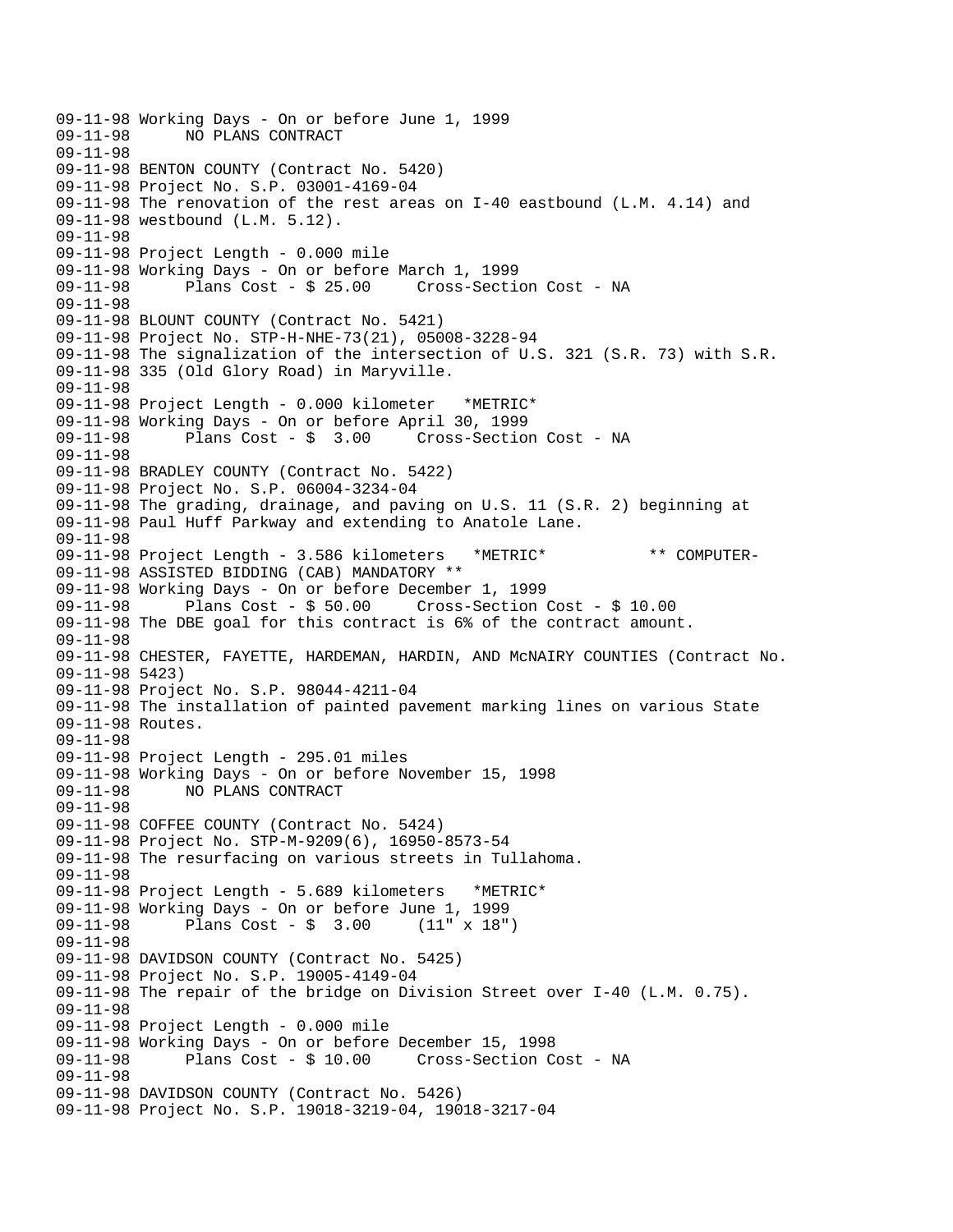09-11-98 The grading, drainage, paving, and construction of two (2) concrete 09-11-98 slab bridges on Harding Place beginning at U.S. 70S (S.R.1, Harding 09-11-98 Road) and extending to Westover Avenue. 09-11-98 09-11-98 Project Length - 0.714 mile \*\* COMPUTER-ASSISTED BIDDING 09-11-98 (CAB) MANDATORY \*\* 09-11-98 Working Days - On or before November 30, 1999 09-11-98 Plans Cost - \$ 10.00 Cross-Section Cost - \$0.00 09-11-98 09-11-98 DAVIDSON COUNTY (Contract No. 5427) 09-11-98 Project No. S.P. 19958-4770-04 09-11-98 The installation of inspection ports on the bridge on Granny White 09-11-98 Pike over I-440. 09-11-98 09-11-98 Project Length - 0.000 mile 09-11-98 Working Days - On or before November 1, 1998 Plans  $Cost - $ 3.00$ 09-11-98 09-11-98 DECATUR COUNTY (Contract No. 5428) 09-11-98 Project No. S.P. 20003-4221-04 09-11-98 The resurfacing on old S.R. 69 beginning at old S.R. 114 (L.M. 9.22) 09-11-98 and extending to new S.R. 69 (S.R. 202) (L.M. 19.35). 09-11-98 09-11-98 Project Length - 14.886 kilometers \*METRIC\* 09-11-98 Working Days - On or before December 15, 1998 09-11-98 Plans Cost - \$ 3.00 (8«" x 11") 09-11-98 09-11-98 DECATUR COUNTY (Contract No. 5429) 09-11-98 Project No. S.P. 20015-4204-04 09-11-98 The resurfacing on old S.R. 114 beginning at the west bank of the 09-11-98 Tennessee River (L.M. 0.14) and extending to east of new S.R. 114 09-11-98 (L.M. 4.81). 09-11-98 09-11-98 Project Length - 7.515 kilometers \*METRIC\* 09-11-98 Working Days - On or before December 15, 1998 09-11-98 Plans Cost - \$ 3.00 (8«" x 11") 09-11-98 09-11-98 DICKSON COUNTY (Contract No. 5430) 09-11-98 Project No. S.P. 22004-3238-04 09-11-98 The grading, drainage, and paving on S.R. 46 (Mathis Drive) beginning 09-11-98 884' north of U.S. 70BR (S.R. 235, College Street) and extending to 09-11-98 U.S. 70 (S.R. 1, Henslee Drive). 09-11-98 09-11-98 Project Length - 0.301 mile 09-11-98 Working Days - On or before July 15, 1999 09-11-98 Plans Cost - \$ 10.00 Cross-Section Cost - \$0.00 09-11-98 09-11-98 FAYETTE COUNTY (Contract No. 5431) 09-11-98 Project No. S.P. 24945-4465-04 09-11-98 The repair of the bridge on Braden Road over I-40 (L.M. 3.81). 09-11-98 09-11-98 Project Length - 0.000 mile 09-11-98 Working Days - On or before May 15, 1999 09-11-98 Plans Cost - \$ 10.00 Cross-Section Cost - NA 09-11-98 09-11-98 GRUNDY COUNTY (Contract No. 5432) 09-11-98 Project No. STP-H-108(15), 31006-3225-94 09-11-98 The signalization of the intersection of S.R. 108 with S.R. 56 in 09-11-98 Coalmont 09-11-98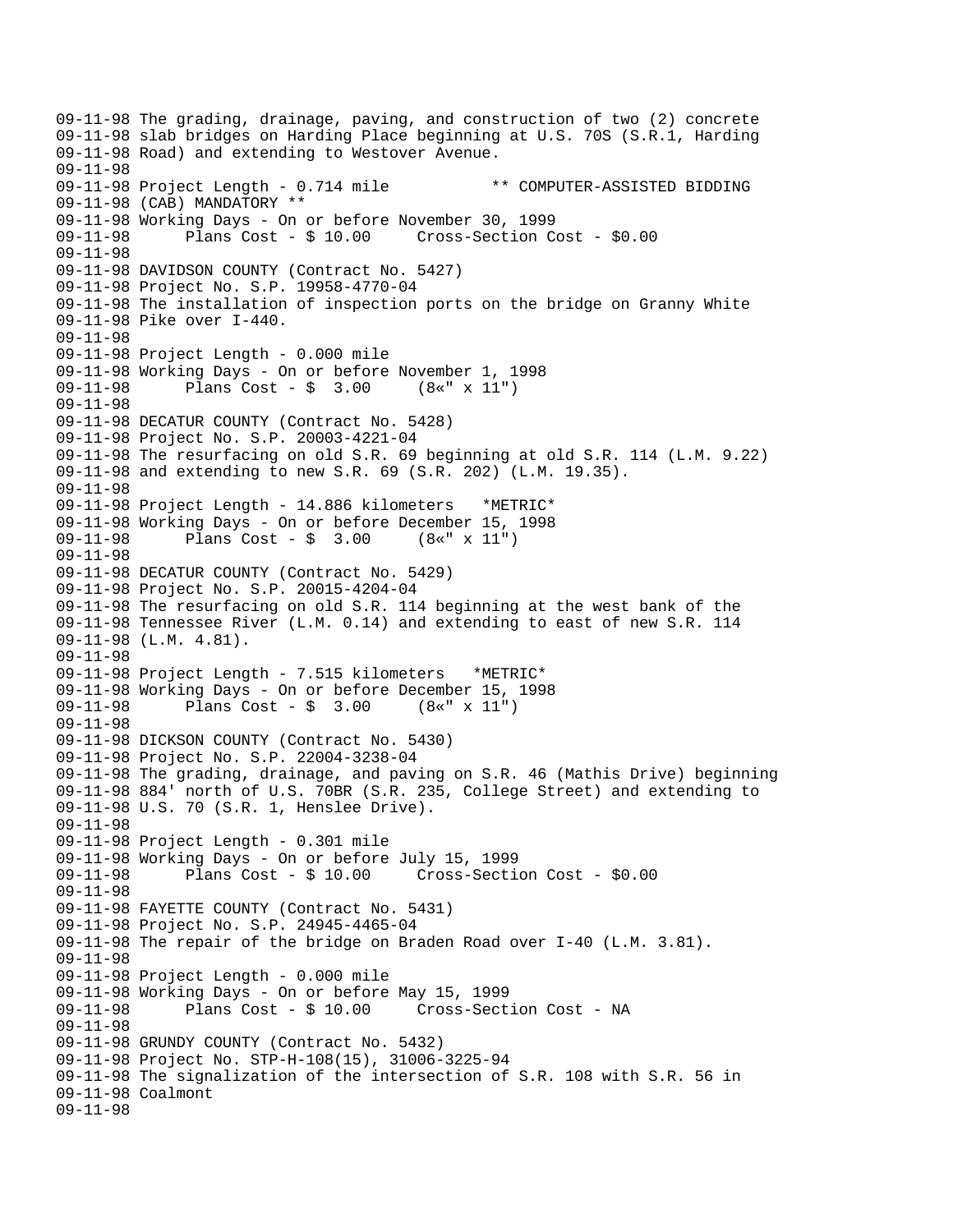```
09-11-98 Project Length - 0.000 kilometer *METRIC* 
09-11-98 Working Days - On or before May 15, 1999 
                                      Cross-Section Cost - NA
09-11-98 
09-11-98 HAMILTON COUNTY (Contract No. 5433) 
09-11-98 Project No. STP-H-2(30), 33012-3212-94 
09-11-98 The intersection improvement on S.R. 2 (Lee Highway) at Tyner Road / 
09-11-98 Silverdale Road. 
09-11-98 
09-11-98 Project Length - 0.271 kilometer *METRIC* 
09-11-98 Working Days - On or before June 1, 1999 
09-11-98 Plans Cost - $ 10.00 Cross-Section Cost - $0.00 
09-11-98 
09-11-98 HAMILTON COUNTY (Contract No. 5434) 
09-11-98 Project No. STP-H-NHE-17(11), 33026-3223-94 
09-11-98 The signalization of the intersection of S.R. 17 (Tennessee Avenue) 
09-11-98 with 37th Street in Chattanooga. 
09-11-98 
09-11-98 Project Length - 0.000 kilometer *METRIC* 
09-11-98 Working Days - On or before April 30, 1999 
09-11-98 Plans Cost - $ 3.00 Cross-Section Cost - NA 
09-11-98 
09-11-98 HAMILTON COUNTY (Contract No. 5435) 
09-11-98 Project No. S.P. 33036-4276-04 
09-11-98 The scour repair of the bridges on U.S. 27 (S.R. 29) over Little 
09-11-98 Opossum Creek (L.M. 23.57) and Big Opossum Creek (L.M. 23.72). 
09-11-98 
09-11-98 Project Length - 0.000 mile 
09-11-98 Working Days - On or before December 15, 1998 
09-11-98 NO PLANS CONTRACT 
09-11-98 
09-11-98 HAWKINS COUNTY (Contract No. 5436) 
09-11-98 Project No. S.P. 37945-4274-04 
09-11-98 The repair of the bridge on S.R. 66 over the Holston River (L.M. 
09-11-98 10.19). 
09-11-98 
09-11-98 Project Length - 0.000 mile ** COMPUTER-ASSISTED BIDDING 
09-11-98 (CAB) MANDATORY ** 
09-11-98 Working Days - On or before October 1, 1999 (See Special Provision 
09-11-98 108B)<br>09-11-98        Plans Cost - $ 10.00
09-11-98 Plans Cost - $ 10.00 Cross-Section Cost - NA 
09-11-98 
09-11-98 HENDERSON AND CARROLL COUNTIES (Contract No. 5437) 
09-11-98 Project No. IME-40-2(77)116, 39001-8157-44 
09-11-98 The resurfacing on I-40 beginning west of S.R. 114 in Henderson County 
09-11-98 (L.M. 20.32) and extending to the Decatur County line in Carroll 
09-11-98 County (L.M. 0.66). 
09-11-98 
09-11-98 Project Length - 8.009 kilometers *METRIC* ** COMPUTER-
09-11-98 ASSISTED BIDDING (CAB) MANDATORY ** 
09-11-98 Working Days - On or before July 1, 1999 (See Special Provision 108B) 
09-11-98 Plans Cost - $ 3.00 (8«" x 11") 
09-11-98 The DBE goal for this contract is 3% of the contract amount. 
09-11-98 
09-11-98 JEFFERSON COUNTY (Contract No. 5438) 
09-11-98 Project No. BR-STP-9(23), 45004-3227-94 
09-11-98 The construction of a prestressed concrete Bulb-Tee beam bridge on 
09-11-98 U.S. 25W (U.S. 70, S.R. 9) over the French Broad River (L.M. 16.61), 
09-11-98 including grading, drainage, and paving. 
09-11-98
```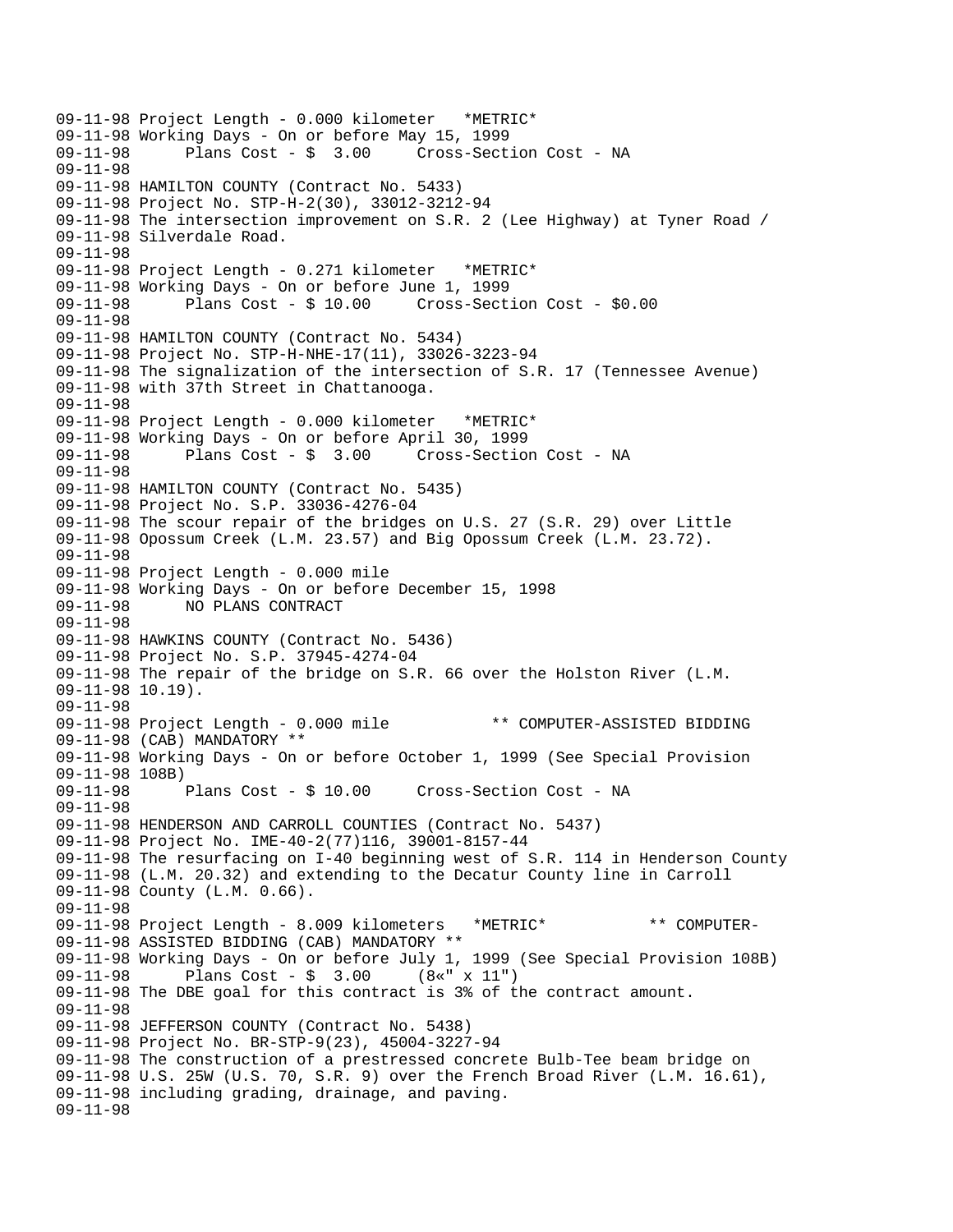```
09-11-98 Project Length - 1.333 kilometers *METRIC* ** COMPUTER-
09-11-98 ASSISTED BIDDING (CAB) MANDATORY ** 
09-11-98 Working Days - On or before December 15, 2001 
09-11-98 Plans Cost - $ 25.00 Cross-Section Cost - $ 10.00 
09-11-98 The DBE goal for this contract is 10% of the contract amount. 
09-11-98 
09-11-98 JEFFERSON COUNTY (Contract No. 5439) 
09-11-98 Project No. STP-H-34(21), 45006-3227-94 
09-11-98 The signalization of the intersection of U.S. 11E (S.R. 34, Broadway) 
09-11-98 with Churchview Street in New Market. 
09-11-98 
09-11-98 Project Length - 0.000 kilometer *METRIC* 
09-11-98 Working Days - On or before April 30, 1999 
09-11-98 Plans Cost - $ 3.00 Cross-Section Cost - NA 
09-11-98 
09-11-98 KNOX COUNTY (Contract No. 5440) 
09-11-98 Project No. S.P. 47001-3195-04 
09-11-98 47006-3144-04 
09-11-98 
09-11-98 Project No. S.P. 47001-3195-04 
09-11-98 The lighting at the interchange of I-40 / I-75 at Watt Road. 
09-11-98 
09-11-98 Project Length - 0.000 kilometer 
09-11-98 
09-11-98 Project No. S.P. 47006-3144-04 
09-11-98 The lighting at the interchange of I-75 at S.R. 170 (Raccoon Valley 
09-11-98 Road). 
09-11-98 
09-11-98 Project Length - 0.000 kilometer 
09-11-98 
09-11-98 Total Project Length - 0.000 kilometer *METRIC* 
09-11-98 Working Days - On or before April 30, 1999 
                                      Cross-Section Cost - NA
09-11-98 
09-11-98 LAUDERDALE COUNTY (Contract No. 5441) 
09-11-98 Project No. S.P. 49945-4271-04 
09-11-98 The scour repair at the bridges on S.R. 3 over Sumrow Creek (L.M. 
09-11-98 19.21) and on S.R. 87 over branch (L.M. 5.21) and over branch (L.M. 
09-11-98 6.44). 
09-11-98 
09-11-98 Project Length - 0.000 mile 
09-11-98 Working Days - On or before December 15, 1998 
09-11-98 NO PLANS CONTRACT 
09-11-98 
09-11-98 McMINN COUNTY (Contract No. 5442) 
09-11-98 Project No. IME-75-1(100)52, 54001-8155-44 
09-11-98 The resurfacing on I-75 beginning at Mt. Verd Road (L.M. 52.34) and 
09-11-98 extending to the Monroe County line (L.M. 59.93). 
09-11-98 
09-11-98 Project Length - 12.214 kilometers *METRIC* ** COMPUTER-
09-11-98 ASSISTED BIDDING (CAB) MANDATORY ** 
09-11-98 Working Days - On or before August 31, 1999 (See Special Provision 
09-11-98 108B) 
09-11-98 Plans Cost - $ 3.00 (11" x 18") 
09-11-98 The DBE goal for this contract is 6% of the contract amount. 
09-11-98 
09-11-98 MADISON COUNTY (Contract No. 5443) 
09-11-98 Project No. BR-NH-5(40), 57008-3234-94 
09-11-98 The construction of a concrete box beam bridge on S.R. 5 (U.S. 45 
09-11-98 Bypass) over the West Tennessee Railroad (L.M. 21.55, right lane),
```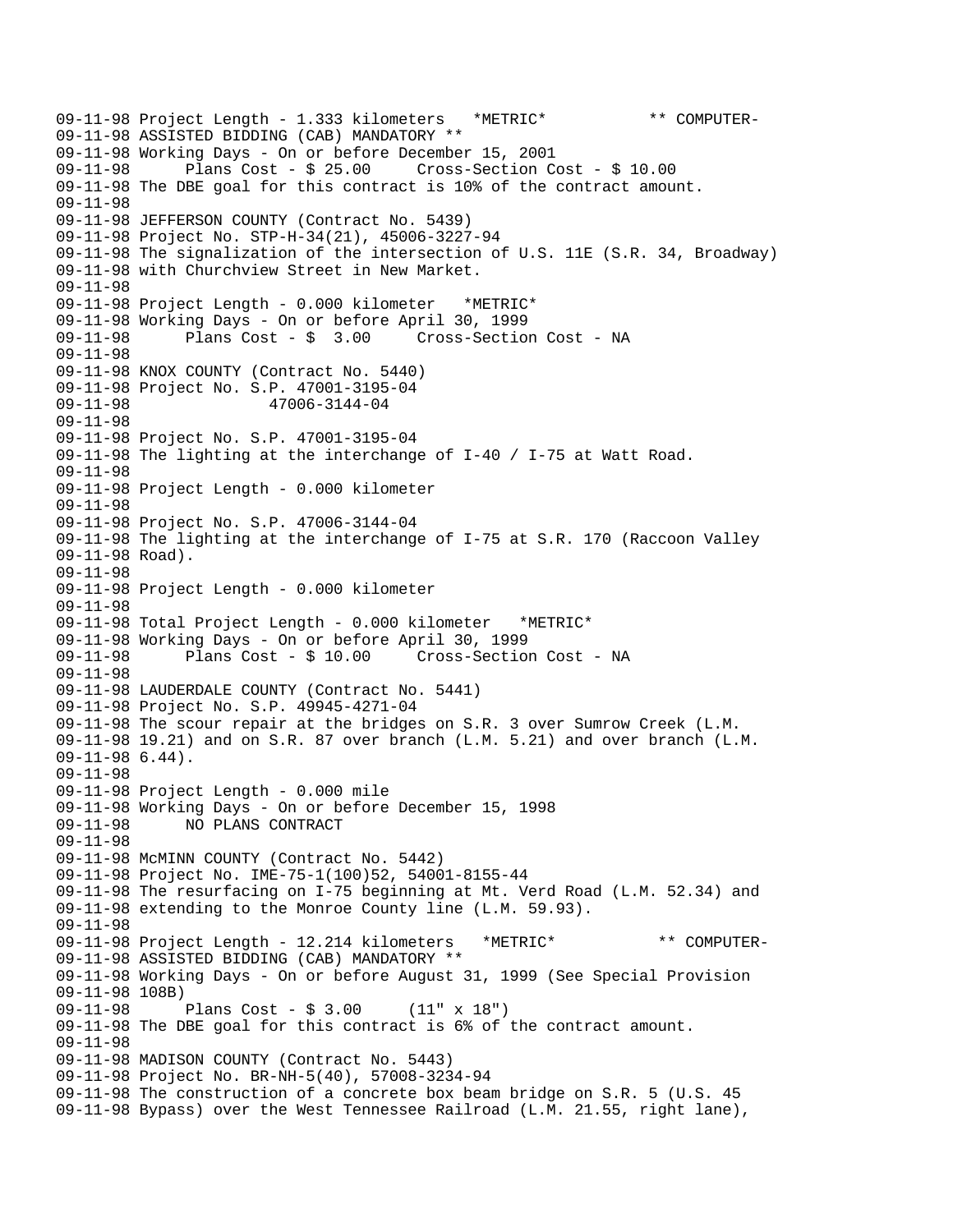```
09-11-98 including grading, drainage, and paving. 
09-11-98 
09-11-98 Project Length - 0.436 mile 
09-11-98 Working Days - On or before November 15, 1999 
              Plans Cost - $10.00 Cross-Section Cost - $10.0009-11-98 The DBE goal for this contract is 5% of the contract amount. 
09-11-98 
09-11-98 MADISON COUNTY (Contract No. 5444) 
09-11-98 Project No. S.P. 57001-3199-04 
09-11-98 The realignment of the ramp from westbound I-40 to northbound U.S. 45 
09-11-98 (S.R. 5, Highland Avenue). 
09-11-98 
09-11-98 Project Length - 0.281 kilometer *METRIC* 
09-11-98 Working Days - On or before November 15, 1999 
09-11-98 Plans Cost - $ 10.00 Cross-Section Cost - $0.00 
09-11-98 
09-11-98 MARION COUNTY (Contract No. 5445) 
09-11-98 Project No. S.P. 58013-4227-04 
09-11-98 The slip lining of culverts at various locations on S.R. 108. 
09-11-98 
09-11-98 Project Length - 0.000 mile 
09-11-98 Working Days - On or before February 28, 1999 
09-11-98 NO PLANS CONTRACT 
09-11-98 
09-11-98 POLK COUNTY (Contract No. 5446) 
09-11-98 Project No. NH/STP-30(23), 70001-3209-14 
09-11-98 The grading, drainage, paving, and construction of a prestressed 
09-11-98 concrete Bulb-Tee bridge on U.S. 411 (S.R. 30, S.R. 33) beginning at 
09-11-98 the junction with S.R. 30 and extending to the McMinn County line. 
09-11-98 
09-11-98 Project Length - 4.786 kilometers *METRIC* ** COMPUTER-
09-11-98 ASSISTED BIDDING (CAB) MANDATORY ** 
09-11-98 Working Days - On or before July 1, 2000 
09-11-98 Plans Cost - $ 50.00 Cross-Section Cost - $ 50.00 
09-11-98 The DBE goal for this contract is 10% of the contract amount. 
09-11-98 
09-11-98 RUTHERFORD COUNTY (Contract No. 5448) 
09-11-98 Project No. MG-STP-4046(1), 75953-3720-54 
09-11-98 The intersection improvement on U.S. 70S (S.R.1, Murfreesboro Road) 
09-11-98 with Stones River Road including grading, drainage and paving. 
09-11-98 
09-11-98 Project Length - 0.238 mile 
09-11-98 Working Days - On or before June 30, 1999 
09-11-98 Plans Cost - $ 10.00 Cross-Section Cost - $0.00 
09-11-98 
09-11-98 RUTHERFORD COUNTY (Contract No. 5449) 
09-11-98 Project No. STP-H-10(15), 75006-3220-94 
09-11-98 The intersection improvement of U.S. 231 (S.R. 10) at S.R. 266 
09-11-98 (Jefferson Pike) in Walter Hill. 
09-11-98 
09-11-98 Project Length - 0.470 kilometer *METRIC* 
09-11-98 Working Days - On or before June 1, 1999 
09-11-98 Plans Cost - $ 10.00 Cross-Section Cost - $0.00 
09-11-98 
09-11-98 SHELBY COUNTY (Contract No. 5450) 
09-11-98 Project No. S.P. 79057-4303-04 
09-11-98 The repair of the bridge on S.R. 388 (North Watkins Road) over the 
09-11-98 Loosahatchie River (L.M. 1.36). 
09-11-98 
09-11-98 Project Length - 0.000 mile ** COMPUTER-ASSISTED BIDDING
```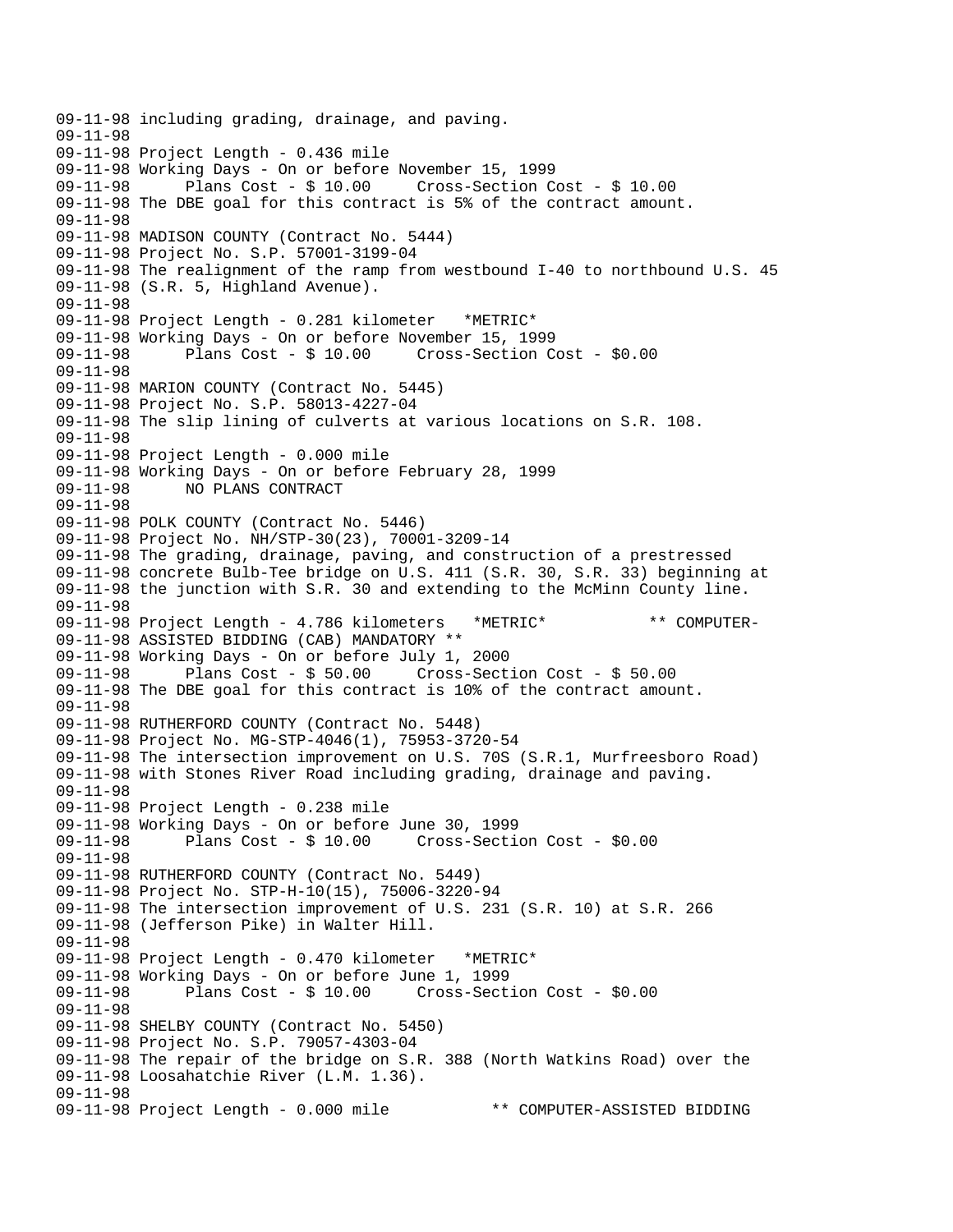-------------------------------------------------------------------------------- 09-11-98 (CAB) MANDATORY \*\* 09-11-98 Working Days - On or before December 20, 1999 Plans Cost - \$ 10.00 Cross-Section Cost - NA 09-11-98 09-11-98 SHELBY COUNTY (Contract No. 5451) 09-11-98 Project No. S.P. 79946-4235-04 09-11-98 The installation of seismic restraints on the bridges on I-40 over 09-11-98 Summer Avenue (L.M. 13.98), on I-240 over I-40 (L.M. 14.21), on Poplar 09-11-98 Avenue over I-240 (L.M. 8.09), and on Quince Road over I-240 (L.M. 09-11-98 5.84). 09-11-98 09-11-98 Project Length - 0.000 mile 09-11-98 Working Days - On or before November 1, 1999 09-11-98 ------------------------------------------------------------------ 09-11-98 OBION COUNTY (Contract No. 5452) 09-11-98 Project No. S.P. 66007-4222-04 09-11-98 The scour repair of the bridge on U.S. 45W (S.R. 5) over the Obion 09-11-98 River (L.M. 5.47). 09-11-98 09-11-98 Project Length - 0.000 mile 09-11-98 Working Days - On or before November 1, 1998 09-11-98 Plans Cost - \$ 3.00 Cross-Section Cost - NA 10-23-98 BENTON COUNTY (Contract No. 5420) 10-23-98 Project No. S.P. 03001-4169-04 10-23-98 The renovation of the rest areas on I-40 eastbound (L.M. 4.14) and 10-23-98 westbound (L.M. 5.12). 10-23-98 10-23-98 Project Length - 0.000 10-23-98 Working Days - On or before April 1, 1999 (See Special Provision 108B) 10-23-98 Plans Cost - \$ 25.00 Cross-Section Cost - NA 10-23-98 The DBE goal for this contract is 2% of the contract amount. 10-23-98 10-23-98 MADISON COUNTY (Contract No. 5443) 10-23-98 Project No. BR-NH-5(40), 57008-3234-94 10-23-98 The construction of a concrete box beam bridge on S.R. 5 (U.S. 45 10-23-98 Bypass) over the West Tennessee Railroad (L.M. 21.55, right lane), 10-23-98 including grading, drainage, and paving. 10-23-98 10-23-98 Project Length - 0.436 mile \*\* COMPUTER-ASSISTED BIDDING 10-23-98 (CAB) MANDATORY \*\* 10-23-98 Working Days - On or before June 1, 2000 10-23-98 Plans Cost - \$ 10.00 Cross-Section Cost - \$ 10.00 10-23-98 The DBE goal for this contract is 5% of the contract amount. 10-23-98 10-23-98 ANDERSON, BLOUNT, CAMPBELL, CARTER, COCKE, GRAINGER, GREENE, HAMBLEN, 10-23-98 HAWKINS, JEFFERSON, KNOX, LOUDON, MONROE, ROANE, SEVIER, SULLIVAN, 10-23-98 UNICOI, AND WASHINGTON COUNTIES (Contract No. 5453) 10-23-98 Project No. S.P. 98013-4127-04 10-23-98 The random on-call guardrail repair on various Interstate and State 10-23-98 Routes. 10-23-98 10-23-98 Project Length - 1805.240 miles \*\* COMPUTER-ASSISTED BIDDING 10-23-98 (CAB) MANDATORY \*\* 10-23-98 Working Days - On or before December 31, 1999 (See Special Provision 10-23-98 108B) 10-23-98 NO PLANS CONTRACT 10-23-98 10-23-98 BEDFORD, CHEATHAM, DAVIDSON, DICKSON, GILES, HICKMAN, HUMPHREYS, 10-23-98 MARSHALL, MAURY, MONTGOMERY, ROBERTSON, RUTHERFORD, SMITH, SUMNER,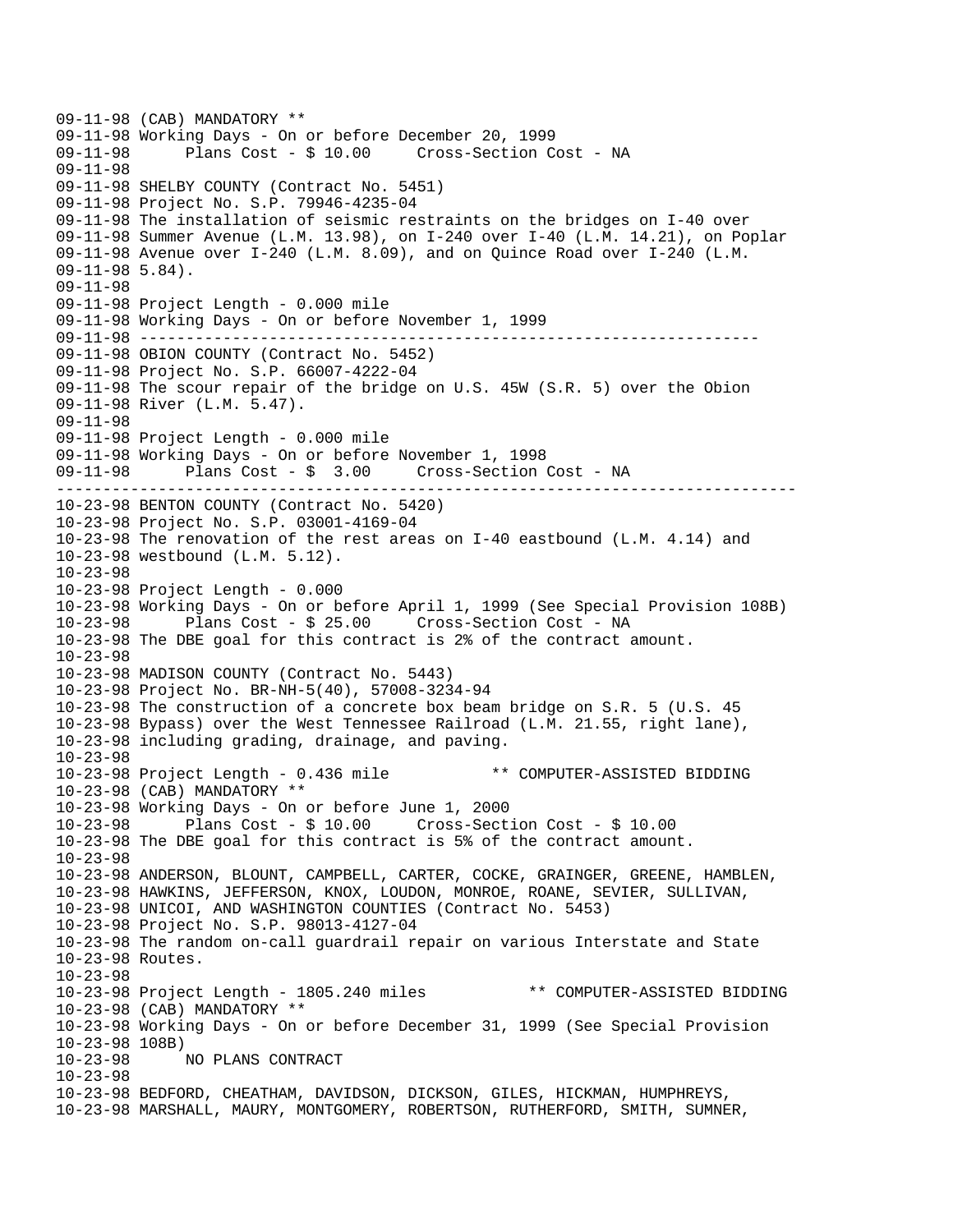10-23-98 WILLIAMSON, AND WILSON COUNTIES (Contract No. 5454) 10-23-98 Project No. S.P. 98035-4123-04 10-23-98 The random on-call guardrail repair on various Interstate and State 10-23-98 Routes. 10-23-98 10-23-98 Project Length - 629.550 miles 10-23-98 Working Days - On or before December 31, 1999 (See Special Provision 10-23-98 108B) 10-23-98 NO PLANS CONTRACT 10-23-98 10-23-98 BENTON, CARROLL, DECATUR, FAYETTE, HAYWOOD, HENDERSON, MADISON, AND 10-23-98 SHELBY COUNTIES (Contract No. 5455) 10-23-98 Project No. S.P. 98044-4113-04 10-23-98 The random on-call guardrail repair on various Interstate and State 10-23-98 Routes. 10-23-98 10-23-98 Project Length - 362.05 miles 10-23-98 Working Days - On or before December 31, 1999 (See Special Provision 10-23-98 108B) 10-23-98 NO PLANS CONTRACT 10-23-98 10-23-98 BRADLEY, COFFEE, CUMBERLAND, GRUNDY, HAMILTON, McMINN, MARION, AND 10-23-98 PUTNAM COUNTIES (Contract No. 5456) 10-23-98 Project No. S.P. 98023-4136-04 10-23-98 The random on-call guardrail repair on various Interstate and State 10-23-98 Routes. 10-23-98 10-23-98 Project Length - 460.240 miles \*\* COMPUTER-ASSISTED BIDDING 10-23-98 (CAB) MANDATORY \*\* 10-23-98 Working Days - On or before December 31, 1999 (See Special Provision 10-23-98 108B) 10-23-98 NO PLANS CONTRACT 10-23-98 10-23-98 CARROLL COUNTY (Contract No. 5457) 10-23-98 Project No. STP-NH-22(21), 09005-3218-14 10-23-98 The grading, drainage, construction of a bridge, and paving on S.R. 22 10-23-98 beginning at Clyde Johnson Road and extending to S.R. 364. 10-23-98 10-23-98 Project Length - 4.039 kilometers \*METRIC\* \*\* COMPUTER-10-23-98 ASSISTED BIDDING (CAB) MANDATORY \*\* 10-23-98 Working Days - On or before July 21, 2000 10-23-98 Plans Cost - \$ 25.00 Cross-Section Cost - \$ 25.00 10-23-98 The DBE goal for this contract is 12% of the contract amount. 10-23-98 10-23-98 COCKE, GREENE, HAMBLEN, JEFFERSON, KNOX, AND SEVIER COUNTIES (Contract 10-23-98 No. 5458) 10-23-98 Project No. S.P. 98013-4128-04 10-23-98 The replacement of fence on various Interstate Routes. 10-23-98 10-23-98 Project Length - 0.000 mile 10-23-98 Working Days - On or before December 31, 1999 10-23-98 NO PLANS CONTRACT 10-23-98 10-23-98 DAVIDSON COUNTY (Contract No. 5459) 10-23-98 Project No. S.P. 19044-3210-04 10-23-98 The intersection improvement of S.R. 100 at Harpeth Trace Drive. 10-23-98 10-23-98 Project Length - 0.460 kilometers \*METRIC\* 10-23-98 Working Days - On or before June 1, 1999 (See Special Provision 108B) 10-23-98 Plans Cost - \$ 10.00 Cross-Section Cost - \$0.00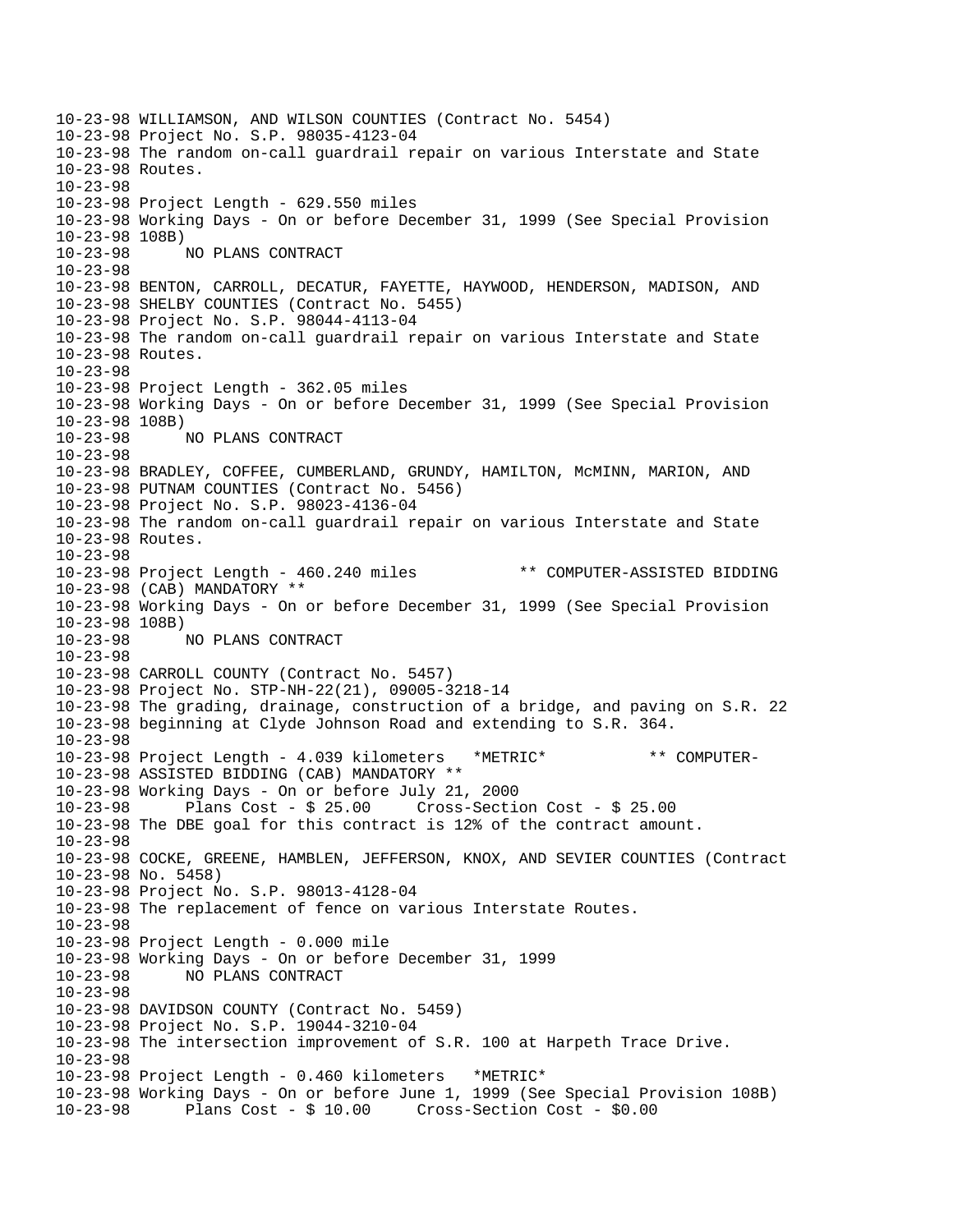10-23-98 10-23-98 GREENE AND WASHINGTON COUNTIES (Contract No. 5460) 10-23-98 Project No. BR-NH-34(19), 30003-3233-94 10-23-98 The construction of a concrete I-beam bridge on westbound U.S. 11E 10-23-98 (U.S. 321, S.R. 34) over Jockey Creek (L.M. 27.96), including grading, 10-23-98 drainage, and paving. 10-23-98 10-23-98 Project Length - 0.267 kilometer \*METRIC\* 10-23-98 Working Days - On or before May 31, 2000 10-23-98 Plans Cost - \$ 10.00 Cross-Section Cost - \$0.00 10-23-98 The DBE goal for this contract is 3% of the contract amount. 10-23-98 10-23-98 GREENE COUNTY (Contract No. 5461) 10-23-98 Project No. S.P. 30025-4238-04 10-23-98 The construction of a concrete box culvert on S.R. 348 at channel 10-23-98 (L.M. 10.05) including paving. 10-23-98 10-23-98 Project Length - 0.078 kilometer \*METRIC\* 10-23-98 Working Days - On or before May 31, 1999 10-23-98 Plans Cost - \$ 10.00 Cross-Section Cost - \$0.00 10-23-98 10-23-98 HAMILTON COUNTY (Contract No. 5462) 10-23-98 Project No. S.P. 33956-3728-04 10-23-98 The grading, drainage, and paving on a S.I.A. route serving Norton 10-23-98 Company beginning at Igou Ferry Road and extending to Walnut Street. 10-23-98 10-23-98 Project Length - 0.459 kilometer \*METRIC\* 10-23-98 Working Days - On or before June 30, 1999 10-23-98 Plans Cost - \$ 10.00 Cross-Section Cost - \$0.00 10-23-98 10-23-98 HARDEMAN AND HAYWOOD COUNTIES (Contract No. 5463) 10-23-98 Project No. S.P. 98043-4265-04 10-23-98 The scour repair at the bridges on S.R. 125 over branch (L.M. 19.00) 10-23-98 in Hardeman County and on S.R. 76 over Jacocks Creek (L.M. 19.00) and 10-23-98 over Mud Creek (L.M. 21.59) in Haywood County.  $10 - 23 - 98$ 10-23-98 Project Length - 0.000 mile 10-23-98 Working Days - On or before January 27, 1999 10-23-98 NO PLANS CONTRACT 10-23-98 10-23-98 LINCOLN AND BEDFORD COUNTIES (Contract No. 5464) 10-23-98 Project No. S.P. 98035-4219-04 10-23-98 The repair of the bridges on S.R. 244 over Pleasant Valley Creek (L.M. 10-23-98 7.76) in Lincoln County and on S.R. 64 over Flat Creek (L.M. 11.56) in 10-23-98 Bedford County. 10-23-98 10-23-98 Project Length - 0.000 mile 10-23-98 Working Days - On or before October 1, 1999 (See Special Provision 10-23-98 108B)<br>10-23-98 Plans Cost - \$ 10.00 Cross-Section Cost - NA 10-23-98 10-23-98 MONTGOMERY COUNTY (Contract No. 5465) 10-23-98 Project No. STP-76(21), 63015-3212-14 10-23-98 The grading, drainage, and paving on U.S. 79 (S.R. 76) beginning 29 10-23-98 meters west of Cherry Road and extending to Darlene Drive. 10-23-98 10-23-98 Project Length - 4.868 kilometers \*METRIC\* \*\* COMPUTER-10-23-98 ASSISTED BIDDING (CAB) MANDATORY \*\* 10-23-98 Working Days - On or before December 1, 2000 10-23-98 Plans Cost - \$ 50.00 Cross-Section Cost - \$ 50.00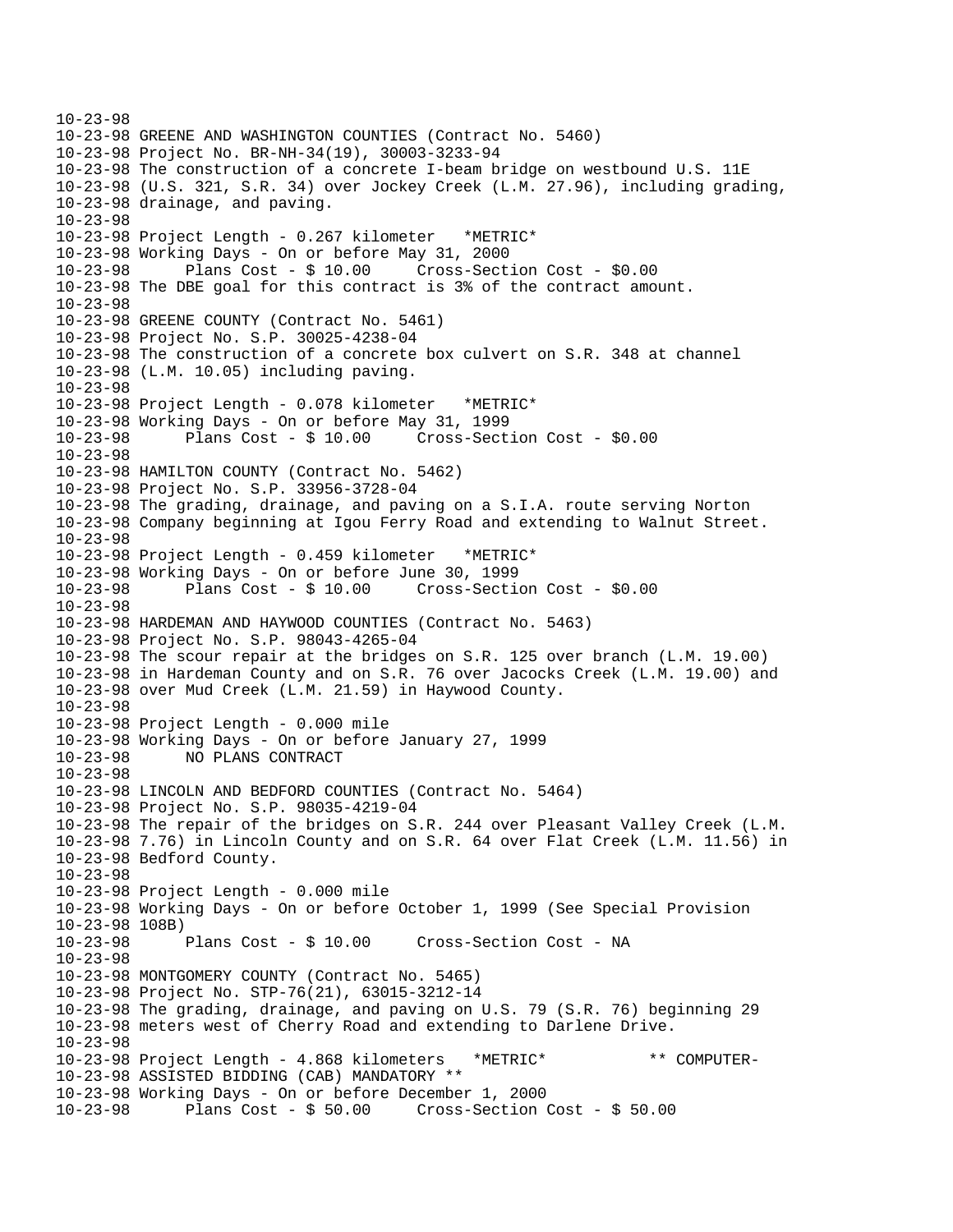10-23-98 The DBE goal for this contract is 15% of the contract amount. 10-23-98 10-23-98 OBION COUNTY (Contract No. 5466) 10-23-98 Project No. S.P. 66001-4266-04 10-23-98 The repair of the bridge on U.S. 51 (S.R. 3) over Troy Creek (L.M. 10-23-98 10.37). 10-23-98 10-23-98 Project Length - 0.000 mile 10-23-98 Working Days - On or before May 28, 1999 10-23-98 Plans Cost - \$ 10.00 Cross-Section Cost - NA 10-23-98 10-23-98 PUTNAM COUNTY (Contract No. 5467) 10-23-98 Project No. STP-H-135(4), 71064-3210-94 10-23-98 The intersection improvement on S.R. 135 (Burgess Falls Road) at 10-23-98 Window Cliff Road. 10-23-98 10-23-98 Project Length - 0.315 kilometer \*METRIC\* \*\* COMPUTER-10-23-98 ASSISTED BIDDING (CAB) MANDATORY \*\* 10-23-98 Working Days - On or before June 30, 1999 10-23-98 Plans Cost - \$ 10.00 Cross-Section Cost - \$0.00 10-23-98 10-23-98 ROBERTSON COUNTY (Contract No. 5468) 10-23-98 Project No. S.P. 74031-4212-04 10-23-98 The repair of the bridge on S.R. 256 over Sulphur Fork Creek (L.M. 10-23-98 5.88). 10-23-98 10-23-98 Project Length - 0.000 mile 10-23-98 Working Days - On or before May 15, 1999 10-23-98 Plans Cost - \$ 10.00 Cross-Section Cost - NA 10-23-98 10-23-98 RUTHERFORD COUNTY (Contract No. 5469) 10-23-98 Project No. BR-STP-96(8), 75011-3239-94 10-23-98 The construction of a concrete Bulb-Tee bridge on S.R. 96 over the 10-23-98 East Fork Stones River (L.M. 18.48) including grading, drainage, and 10-23-98 paving.  $10 - 23 - 98$ 10-23-98 Project Length - 0.958 kilometer \*METRIC\* \*\* COMPUTER-10-23-98 ASSISTED BIDDING (CAB) MANDATORY \*\* 10-23-98 Working Days - On or before November 30, 2000 10-23-98 Plans Cost - \$ 25.00 Cross-Section Cost - \$ 10.00 10-23-98 The DBE goal for this contract is 6% of the contract amount. 10-23-98 10-23-98 SCOTT COUNTY (Contract No. 5470) 10-23-98 Project No. S.P. 76003-3251-04 10-23-98 The grading, drainage, construction of a bridge, and paving on S.R. 63 10-23-98 beginning at U.S. 27 (S.R. 29) and extending to the beginning of the 4 10-23-98 lane section in Huntsville. 10-23-98 10-23-98 Project Length - 4.160 kilometers \*METRIC\* \*\* COMPUTER-10-23-98 ASSISTED BIDDING (CAB) MANDATORY \*\* 10-23-98 Working Days - On or before September 1, 2000 10-23-98 Plans Cost - \$ 50.00 Cross-Section Cost - \$ 25.00 10-23-98 The DBE goal for this contract is 2% of the contract amount. 10-23-98 10-23-98 SEVIER COUNTY (Contract No. 5471) 10-23-98 Project No. STP-H-71(7), 78008-3235-94; 78008-3238-04 10-23-98 78008-4239-04 10-23-98 10-23-98 Project No. STP-H-71(7), 78008-3235-94; 78008-3238-04 10-23-98 The grading, drainage, signalization, widening of a bridge, and paving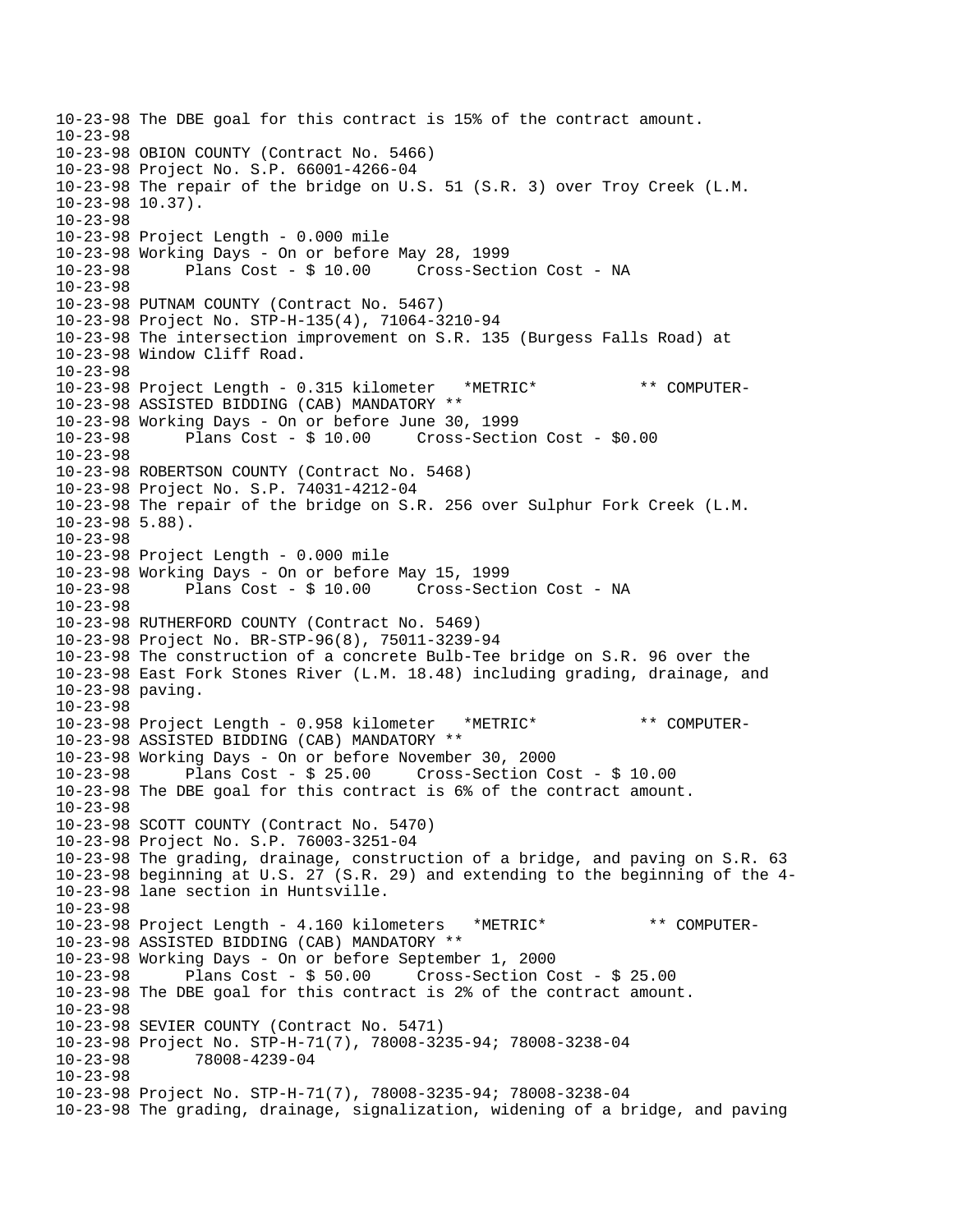10-23-98 on U.S. 441 (S.R. 71), beginning at Cherokee Orchard Road and 10-23-98 extending to U.S. 321 (S.R. 73).  $10 - 23 - 98$ 10-23-98 Project Length - 0.202 mile 10-23-98 10-23-98 Project No. S.P. 78008-4239-04 10-23-98 The resurfacing on U.S. 441 (S.R. 71) beginning at the Great Smoky 10-23-98 Mountains National Park boundary (L.M. 14.78) and extending to Dudley 10-23-98 Creek (L.M. 16.60). 10-23-98 10-23-98 Project Length - 1.820 miles 10-23-98 10-23-98 Total Project Length - 2.022 miles \*\* COMPUTER-ASSISTED 10-23-98 BIDDING (CAB) MANDATORY \*\* 10-23-98 Working Days - On or before June 15, 1999 (See Special Provision 108B) Plans  $Cost - $ 25.00$  Cross-Section Cost -  $$0.00$ 10-23-98 The DBE goal for this contract is 3% of the contract amount. 10-23-98 10-23-98 SHELBY COUNTY (Contract No. 5472) 10-23-98 Project No. S.P. 79010-4225-04 10-23-98 The repair of the bridge on U.S. 72 (S.R. 57) over I-240 (L.M. 8.18), 10-23-98 including paving. 10-23-98 10-23-98 Project Length - 0.000 mile 10-23-98 Working Days - On or before February 26, 1999 (See Special Provision 10-23-98 108B) 10-23-98 Plans Cost - \$ 10.00 Cross-Section Cost - NA 10-23-98 10-23-98 SHELBY AND HAYWOOD COUNTIES (Contract No. 5473) 10-23-98 Project No. S.P. 98044-4115-04 10-23-98 The crack sealing on I-40 beginning at Davies Plantation Road and 10-23-98 extending to Arlington west City limits in Shelby County, and 10-23-98 beginning at Douglas Road and extending to S.R. 76 in Haywood County. 10-23-98 10-23-98 Project Length - 14.600 miles 10-23-98 Working Days - On or before March 15, 1999 10-23-98 NO PLANS CONTRACT 10-23-98 10-23-98 STEWART COUNTY (Contract No. 5474) 10-23-98 Project No. S.P. 81001-4225-04 10-23-98 The repair of the bridges on S.R. 49 over Lick Creek (L.M. 1.21), over 10-23-98 Long Creek (L.M. 2.24), and over branch (L.M. 7.54). 10-23-98 10-23-98 Project Length - 0.075 mile 10-23-98 Working Days - On or before December 15, 1999 (See Special Provision 10-23-98 108B) 10-23-98 Plans Cost - \$ 10.00 Cross-Section Cost - NA 10-23-98 10-23-98 SUMNER COUNTY (Contract No. 5475) 10-23-98 Project No. STP-H-76(20), 83015-3206-94 10-23-98 The signalization of the intersection of U.S. 31W (S.R. 41) with S.R. 10-23-98 76 (Portland Road) in White House. 10-23-98 10-23-98 Project Length - 0.000 kilometer \*METRIC\* 10-23-98 Working Days - On or before May 1, 1999 10-23-98 Plans Cost - \$ 3.00 Cross-Section Cost - NA 10-23-98 10-23-98 TIPTON COUNTY (Contract No. 5476) 10-23-98 Project No. STP-H-NHE-3(51), 84002-3275-94 10-23-98 The signalization of the intersection of U.S. 51 (S.R. 3) with S.R. 59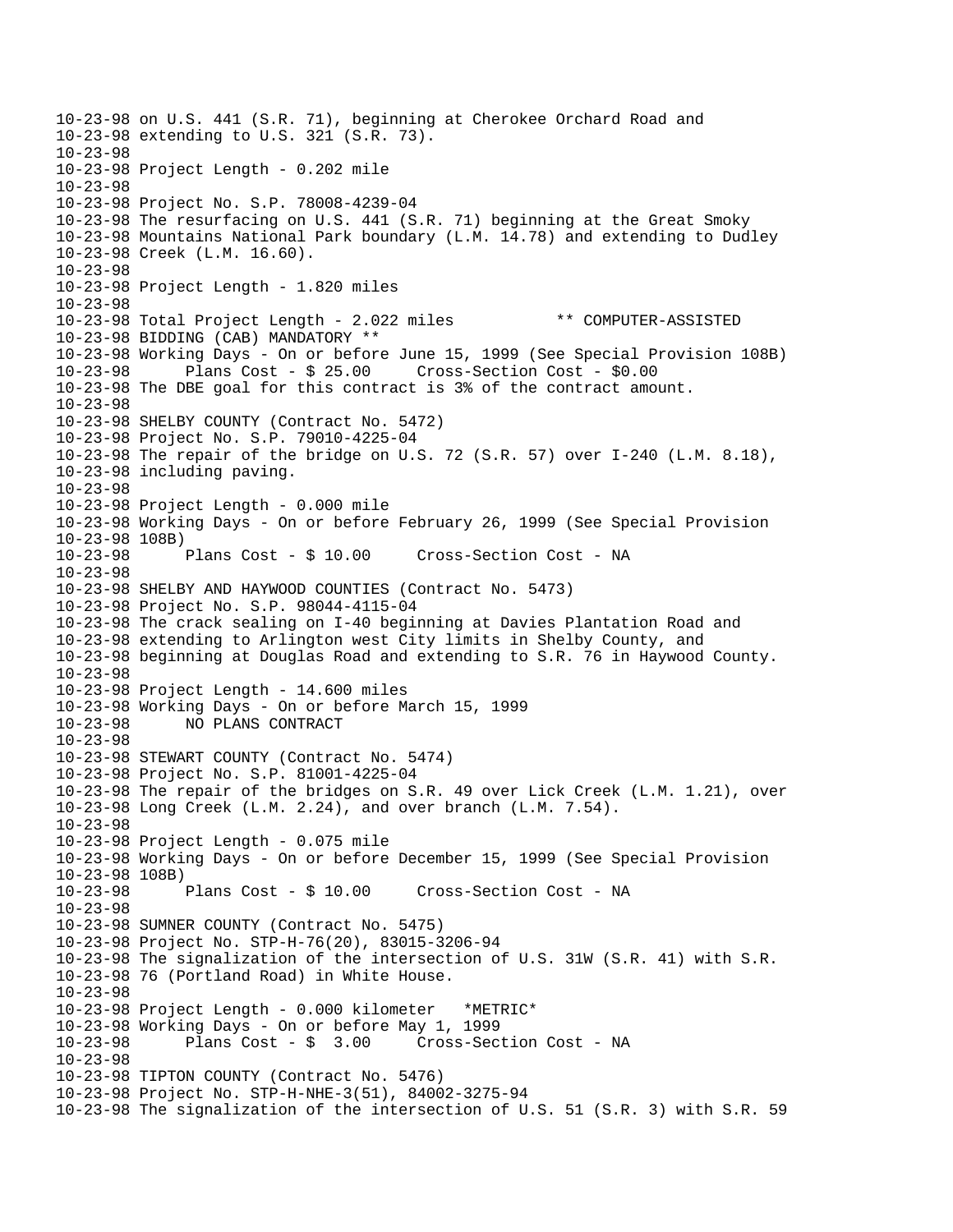```
----------------------------------------------------------------------------
10-23-98 (Muller Brass Road) in Covington. 
10-23-98 
10-23-98 Project Length - 0.000 kilometer *METRIC* 
10-23-98 Working Days - On or before May 28, 1999 
                                     Cross-Section Cost - NA
10-23-98 
10-23-98 WILLIAMSON COUNTY (Contract No. 5477) 
10-23-98 Project No. S.P. 94028-3217-04 
10-23-98 The grading, drainage, and paving on S.R. 252 (Wilson Pike) beginning 
10-23-98 0.16 kilometer north of S.R. 441 (Moores Lane) and extending to S.R. 
10-23-98 253 (Concord Road). 
10-23-98 
10-23-98 Project Length - 2.052 kilometers *METRIC* ** COMPUTER-
10-23-98 ASSISTED BIDDING (CAB) MANDATORY ** 
10-23-98 Working Days - On or before June 1, 2000 
10-23-98 Plans Cost - $ 25.00 Cross-Section Cost - $ 10.00 
11-20-98 BEDFORD, MARSHALL, AND MAURY COUNTIES (Contract No. 5478) 
11-20-98 Project No. S.P. 98035-4226-04 
11-20-98 The mowing on various State Routes. 
11-20-98 
11-20-98 Project Length - 296.290 miles 
11-20-98 Working Days - 60 (See Special Provision 108B) 
11-20-98 
11-20-98 BENTON AND DECATUR COUNTIES (Contract No. 5479) 
11-20-98 Project No. S.P. 98044-4216-04 
11-20-98 The mowing on various State Routes. 
11-20-98 
11-20-98 Project Length - 152.440 miles 
11-20-98 Working Days - 60 (See Special Provision 108B) 
11-20-98 
11-20-98 BRADLEY AND POLK COUNTIES (Contract No. 5480) 
11-20-98 Project No. S.P. 98023-4240-04 
11-20-98 The mowing on various State Routes. 
11-20-98 
11-20-98 Project Length - 205.220 miles 
11-20-98 Working Days - 80 (See Special Provision 108B) 
11-20-98 
11-20-98 CANNON AND WARREN COUNTIES (Contract No. 5481) 
11-20-98 Project No. S.P. 98023-4241-04 
11-20-98 The mowing on various State Routes. 
11-20-98 
11-20-98 Project Length - 246.090 miles 
11-20-98 Working Days - 60 (See Special Provision 108B) 
11-20-98 
11-20-98 CARROLL, DECATUR, BENTON, FAYETTE, HAYWOOD, MADISON, AND HENDERSON 
11-20-98 COUNTIES 
11-20-98 (Contract No. 5482) 
11-20-98 Project No. S.P. 98044-4117-04 
11-20-98 The mowing and litter removal on I-40. 
11-20-98 
11-20-98 Project Length - 108.670 miles 
11-20-98 Working Days - On or before November 15, 1999 (See Special Provision 
11-20-98 108B) 
11-20-98 
11-20-98 CHEATHAM AND ROBERTSON COUNTIES (Contract No. 5483) 
11-20-98 Project No. S.P. 98035-4227-04 
11-20-98 The mowing on various State Routes. 
11-20-98 
11-20-98 Project Length - 239.300 miles
```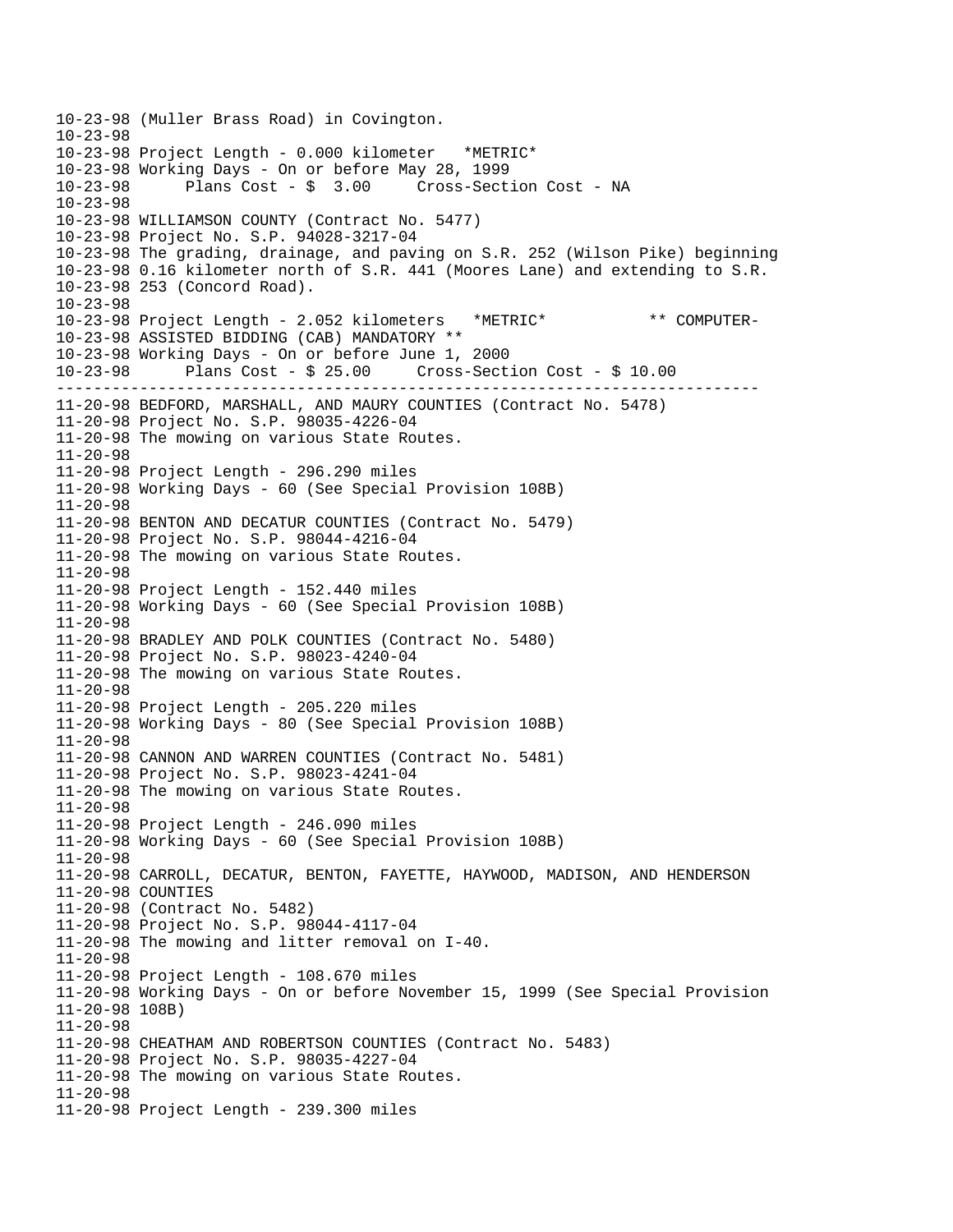11-20-98 Working Days - 60 (See Special Provision 108B) 11-20-98 11-20-98 CROCKETT, HAYWOOD, MADISON, CHESTER, AND HENDERSON COUNTIES (Contract 11-20-98 No. 5484) 11-20-98 Project No. S.P. 98044-4218-04 11-20-98 The mowing and litter removal on various State Routes. 11-20-98 11-20-98 Project Length - 269.810 miles 11-20-98 Working Days - On or before November 15, 1999 (See Special Provision 11-20-98 108B) 11-20-98 11-20-98 CUMBERLAND AND RHEA COUNTIES (Contract No. 5485) 11-20-98 Project No. S.P. 98023-4242-04 11-20-98 The mowing on various State Routes. 11-20-98 11-20-98 Project Length - 236.250 miles 11-20-98 Working Days - 80 (See Special Provision 108B) 11-20-98 11-20-98 DAVIDSON, CHEATHAM, AND WILLIAMSON COUNTIES (Contract No. 5486) 11-20-98 Project No. S.P. 98035-4128-04 11-20-98 The mowing and litter removal on various Interstate and State Routes. 11-20-98 11-20-98 Project Length - 118.580 miles 11-20-98 Working Days - On or before March 15, 2000 (See Special Provision 11-20-98 108B) 11-20-98 11-20-98 DAVIDSON COUNTY (Contract No. 5487) 11-20-98 Project No. S.P. 19947-4213-04 11-20-98 The mowing on various State Routes. 11-20-98 11-20-98 Project Length - 235.630 miles 11-20-98 Working Days - 60 (See Special Provision 108B) 11-20-98 11-20-98 DYER, GIBSON, AND OBION COUNTIES (Contract No. 5488) 11-20-98 Project No. S.P. 98044-4219-04 11-20-98 The mowing on various State Routes. 11-20-98 11-20-98 Project Length - 219.030 miles 11-20-98 Working Days - 60 (See Special Provision 108B) 11-20-98 11-20-98 HAMILTON COUNTY (Contract No. 5489) 11-20-98 Project No. S.P. 33947-4150-04 11-20-98 The mowing on various Interstate and State Routes. 11-20-98 11-20-98 Project Length - 78.480 miles 11-20-98 Working Days - 90 (See Special Provision 108B) 11-20-98 11-20-98 HAYWOOD AND MADISON COUNTIES (Contract No. 5491) 11-20-98 Project No. S.P. 98044-4121-04 11-20-98 The litter removal on I-40 and various State Routes. 11-20-98 11-20-98 Project Length - 61.030 miles 11-20-98 Working Days - On or before December 31, 1999 (See Special Provision 11-20-98 108B) 11-20-98 11-20-98 HOUSTON, HUMPHREYS, AND PERRY COUNTIES (Contract No. 5492) 11-20-98 Project No. S.P. 98035-4229-04 11-20-98 The mowing on various State Routes. 11-20-98 11-20-98 Project Length - 237.530 miles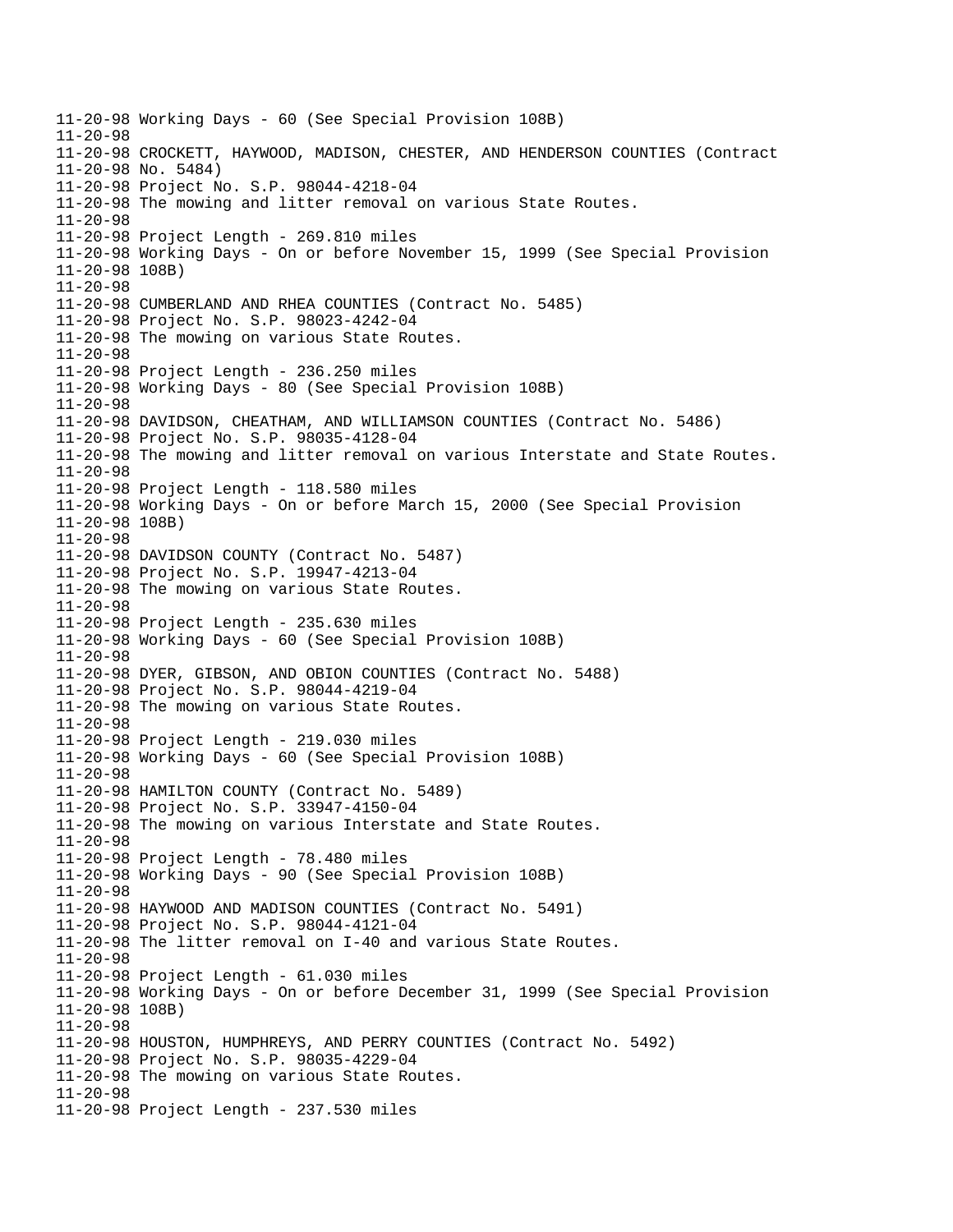11-20-98 Working Days - 60 (See Special Provision 108B) 11-20-98 11-20-98 HUMPHREYS, HICKMAN, DICKSON, WILLIAMSON, AND CHEATHAM COUNTIES 11-20-98 (Contract No. 5493) 11-20-98 Project No. S.P. 98035-4130-04 11-20-98 The mowing on I-40. 11-20-98 11-20-98 Project Length - 56.650 miles 11-20-98 Working Days - 80 (See Special Provision 108B) 11-20-98 11-20-98 JEFFERSON AND COCKE COUNTIES (Contract No. 5494) 11-20-98 Project No. S.P. 98013-4131-04 11-20-98 The mowing and litter removal on various Interstate Routes. 11-20-98 11-20-98 Project Length - 49.490 miles 11-20-98 Working Days - On or before November 15, 1999 (See Special Provision 11-20-98 108B) 11-20-98 11-20-98 KNOX, BLOUNT, AND SEVIER COUNTIES (Contract No. 5495) 11-20-98 Project No. S.P. 98013-4132-04 11-20-98 The litter removal on various Interstate Routes. 11-20-98 11-20-98 Project Length - 75.880 miles 11-20-98 Working Days - On or before December 31, 1999 (See Special Provision 11-20-98 108B) 11-20-98 11-20-98 LAWRENCE, WAYNE, AND LEWIS COUNTIES (Contract No. 5496) 11-20-98 Project No. S.P. 98035-4231-04 11-20-98 The mowing on various State Routes. 11-20-98 11-20-98 Project Length - 147.150 miles 11-20-98 Working Days - 60 (See Special Provision 108B) 11-20-98 11-20-98 LEWIS, WAYNE, AND PERRY COUNTIES (Contract No. 5497) 11-20-98 Project No. S.P. 98035-4232-04 11-20-98 The mowing on various State Routes. 11-20-98 11-20-98 Project Length - 206.820 miles 11-20-98 Working Days - 60 (See Special Provision 108B) 11-20-98 11-20-98 MONROE, LOUDON, AND ROANE COUNTIES (Contract No. 5498) 11-20-98 Project No. S.P. 98013-4133-04 11-20-98 The mowing and litter removal on various Interstate and State Routes. 11-20-98 11-20-98 Project Length - 89.770 miles 11-20-98 Working Days - On or before November 15, 1999 (See Special Provision 11-20-98 108B) 11-20-98 11-20-98 PUTNAM AND CUMBERLAND COUNTIES (Contract No. 5499) 11-20-98 Project No. S.P. 98023-4143-04 11-20-98 The mowing and litter removal on I-40 and various State Routes. 11-20-98 11-20-98 Project Length - 94.750 miles 11-20-98 Working Days - On or before November 15, 1999 (See Special Provision 11-20-98 108B) 11-20-98 11-20-98 RUTHERFORD AND WILLIAMSON COUNTIES (Contract No. 5500) 11-20-98 Project No. S.P. 98035-4233-04 11-20-98 The mowing on various State Routes. 11-20-98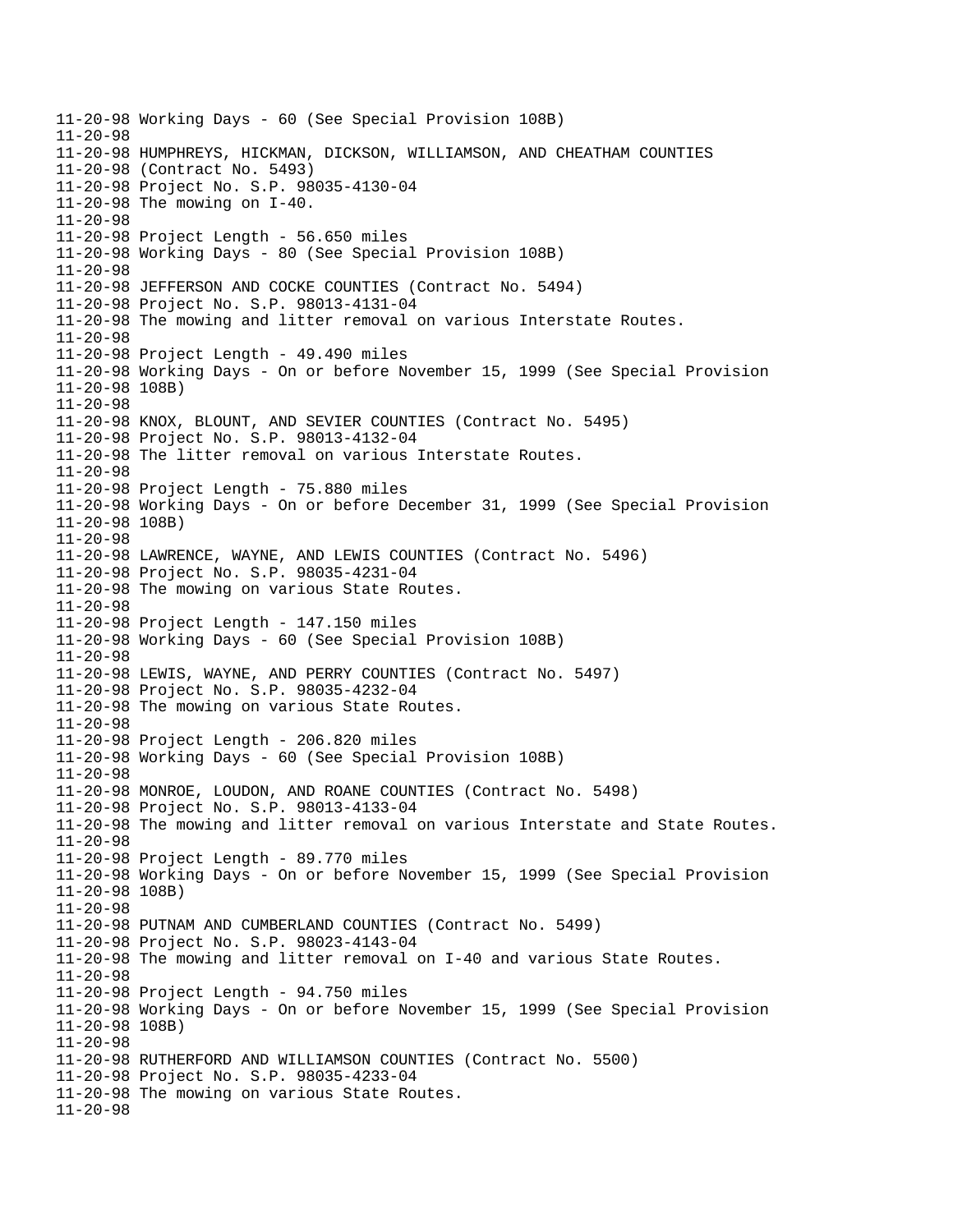-------------------------------------------------------------------------------- 11-20-98 Project Length - 192.260 miles 11-20-98 Working Days - 80 (See Special Provision 108B) 11-20-98 11-20-98 SHELBY, TIPTON, AND LAUDERDALE COUNTIES (Contract No. 5501) 11-20-98 Project No. S.P. 98044-4220-04 11-20-98 The mowing on various State Routes. 11-20-98 11-20-98 Project Length - 144.210 miles 11-20-98 Working Days - 100 (See Special Provision 108B) 11-20-98 11-20-98 SULLIVAN AND HAWKINS COUNTIES (Contract No. 5502) 11-20-98 Project No. S.P. 98013-4134-04 11-20-98 The mowing on various Interstate and State Routes. 11-20-98 11-20-98 Project Length - 88.940 miles 11-20-98 Working Days - 80 (See Special Provision 108B) 11-20-98 11-20-98 SUMNER, MACON, AND TROUSDALE COUNTIES (Contract No. 5503) 11-20-98 Project No. S.P. 98035-4234-04 11-20-98 The mowing on various State Routes. 11-20-98 11-20-98 Project Length - 366.240 miles 11-20-98 Working Days - 60 (See Special Provision 108B) 11-20-98 11-20-98 SUMNER, ROBERTSON, CHEATHAM, AND MONTGOMERY COUNTIES (Contract No. 11-20-98 5504) 11-20-98 Project No. S.P. 98035-4135-04 11-20-98 The mowing on I-24 and I-65. 11-20-98 11-20-98 Project Length - 55.480 miles 11-20-98 Working Days - 80 (See Special Provision 108B) 11-20-98 11-20-98 WASHINGTON, GREENE, HAMBLEN, CARTER, AND UNICOI COUNTIES (Contract No. 11-20-98 5505) 11-20-98 Project No. S.P. 98013-4135-04 11-20-98 The mowing on various Interstate and State Routes. 11-20-98 11-20-98 Project Length - 111.180 miles 11-20-98 Working Days - 80 (See Special Provision 108B) 11-20-98 11-20-98 WILLIAMSON COUNTY (Contract No. 5506) 11-20-98 Project No. S.P. 94945-4281-04 11-20-98 The mowing on various State Routes. 11-20-98 11-20-98 Project Length - 176.170 miles 11-20-98 Working Days - 60 (See Special Provision 108B) 12-11-98 BENTON COUNTY (Contract No. 5215) 12-11-98 Project No. S.P. 03060-4313-04 12-11-98 The repair of the bridge on S.R. 191 over I-40 (L.M. 0.00), including 12-11-98 grading, drainage, and paving. 12-11-98 12-11-98 Project Length - 0.000 mile \*\* COMPUTER-ASSISTED BIDDING 12-11-98 (CAB) MANDATORY \*\* 12-11-98 Working Days - On or before May 21, 1999 (See Special Provision 108B) 12-11-98 Plans Cost - \$ 10.00 Cross-Section Cost - NA 12-11-98 12-11-98 HAWKINS COUNTY (Contract No. 5436) 12-11-98 Project No. S.P. 37945-4274-04 12-11-98 The repair of the bridge on S.R. 66 over the Holston River (L.M.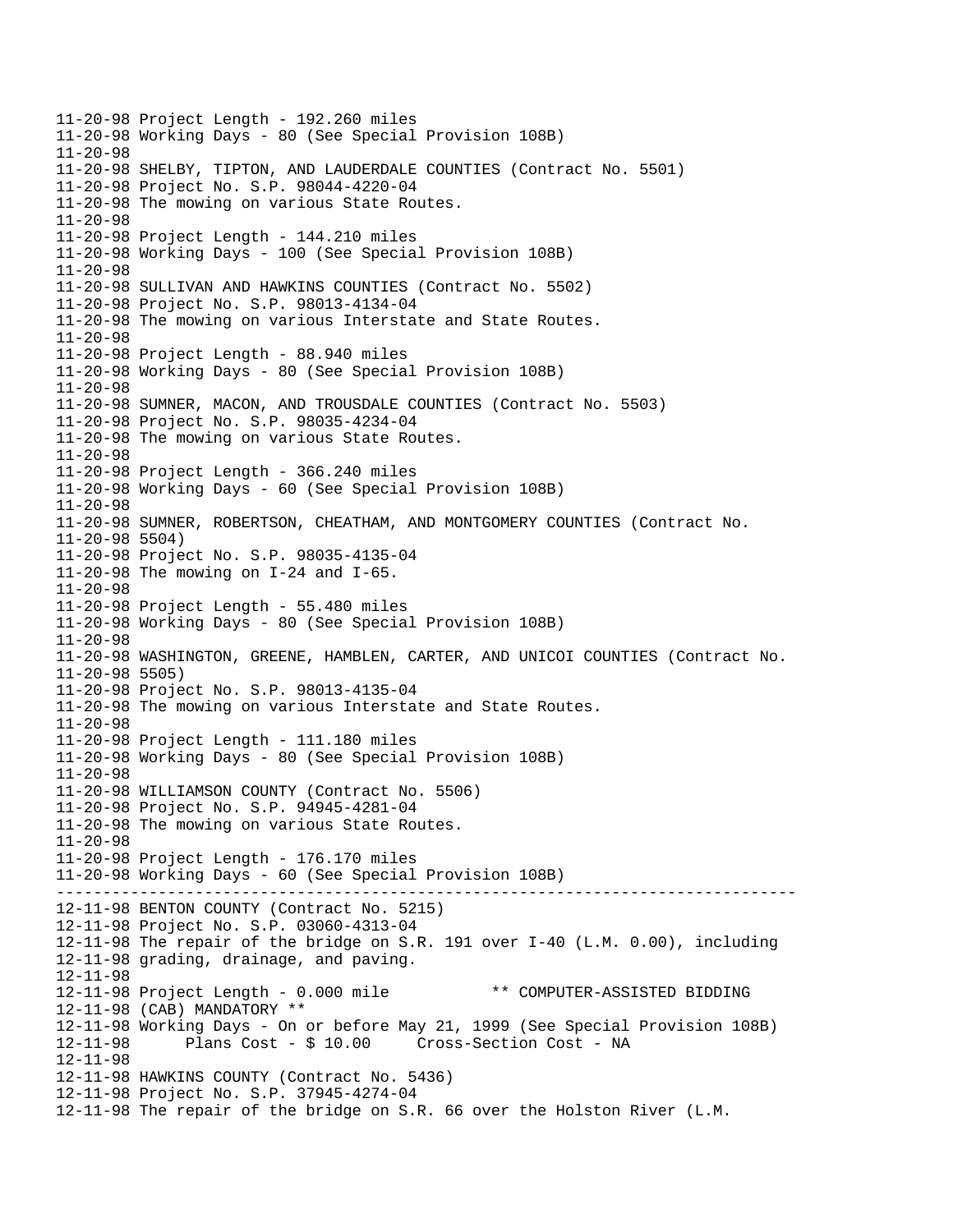12-11-98 10.19). 12-11-98 12-11-98 Project Length - 0.000 mile \*\* COMPUTER-ASSISTED BIDDING 12-11-98 (CAB) MANDATORY \*\* 12-11-98 Working Days - On or before October 15, 1999 (See Special Provision 12-11-98 108B)<br>12-11-98 Plans Cost - \$ 10.00 12-11-98 Plans Cost - \$ 10.00 Cross-Section Cost - NA 12-11-98 12-11-98 JEFFERSON COUNTY (Contract No. 5438) 12-11-98 Project No. BR-STP-9(23), 45004-3227-94 12-11-98 The construction of a prestressed concrete Bulb-Tee beam bridge on 12-11-98 U.S. 25W (U.S. 70, S.R. 9) over the French Broad River (L.M. 16.61), 12-11-98 including grading, drainage, and paving. 12-11-98 12-11-98 Project Length - 1.333 kilometers \*METRIC\* \*\* COMPUTER-12-11-98 ASSISTED BIDDING (CAB) MANDATORY \*\* 12-11-98 Working Days - On or before September 30, 2002 12-11-98 Plans Cost - \$ 25.00 Cross-Section Cost - \$ 10.00 12-11-98 The DBE goal for this contract is 6% of the contract amount. 12-11-98 12-11-98 ANDERSON, CAMPBELL, CLAIBORNE, SCOTT, AND UNION COUNTIES (Contract No. 12-11-98 5508) 12-11-98 Project No. S.P. 98013-4136-04 12-11-98 The installation of pavement markings on various Interstate and State 12-11-98 Routes. 12-11-98 12-11-98 Project Length - 366.920 miles 12-11-98 Working Days - On or before November 15, 1999 (See Special Provision 12-11-98 108B)<br>12-11-98 NO PLANS CONTRACT 12-11-98 12-11-98 BEDFORD COUNTY (Contract No. 5509) 12-11-98 Project No. STP-M-3482(2), 02950-8742-54 12-11-98 The resurfacing on Jackson Street beginning at U.S. 231 (S.R. 10) and 12-11-98 extending to Shelbyville Mills Road. 12-11-98 12-11-98 Project Length - 1.600 miles 12-11-98 Working Days - On or before July 15, 1999 (See Special Provision 108B) 12-11-98 Plans Cost - \$ 3.00 (11" x 18") 12-11-98 12-11-98 BLEDSOE COUNTY (Contract No. 5510) 12-11-98 Project No. S.P. 04002-4211-04 12-11-98 The repair of the bridge on S.R. 30 over Glade Creek (L.M. 2.54). 12-11-98 12-11-98 Project Length - 0.000 mile 12-11-98 Working Days - On or before June 30, 1999 Plans  $Cost - $ 3.00$  Cross-Section Cost - NA 12-11-98 12-11-98 BRADLEY, HAMILTON, McMINN, MEIGS, AND POLK COUNTIES (Contract No. 12-11-98 5511) 12-11-98 Project No. S.P. 98023-4144-04 12-11-98 The installation of pavement markings on various Interstate and State 12-11-98 Routes. 12-11-98 12-11-98 Project Length - 420.870 miles 12-11-98 Working Days - On or before November 15, 1999 (See Special Provision 12-11-98 108B)<br>12-11-98 NO PLANS CONTRACT 12-11-98 12-11-98 CANNON, COFFEE, GRUNDY, AND WARREN COUNTIES (Contract No. 5512)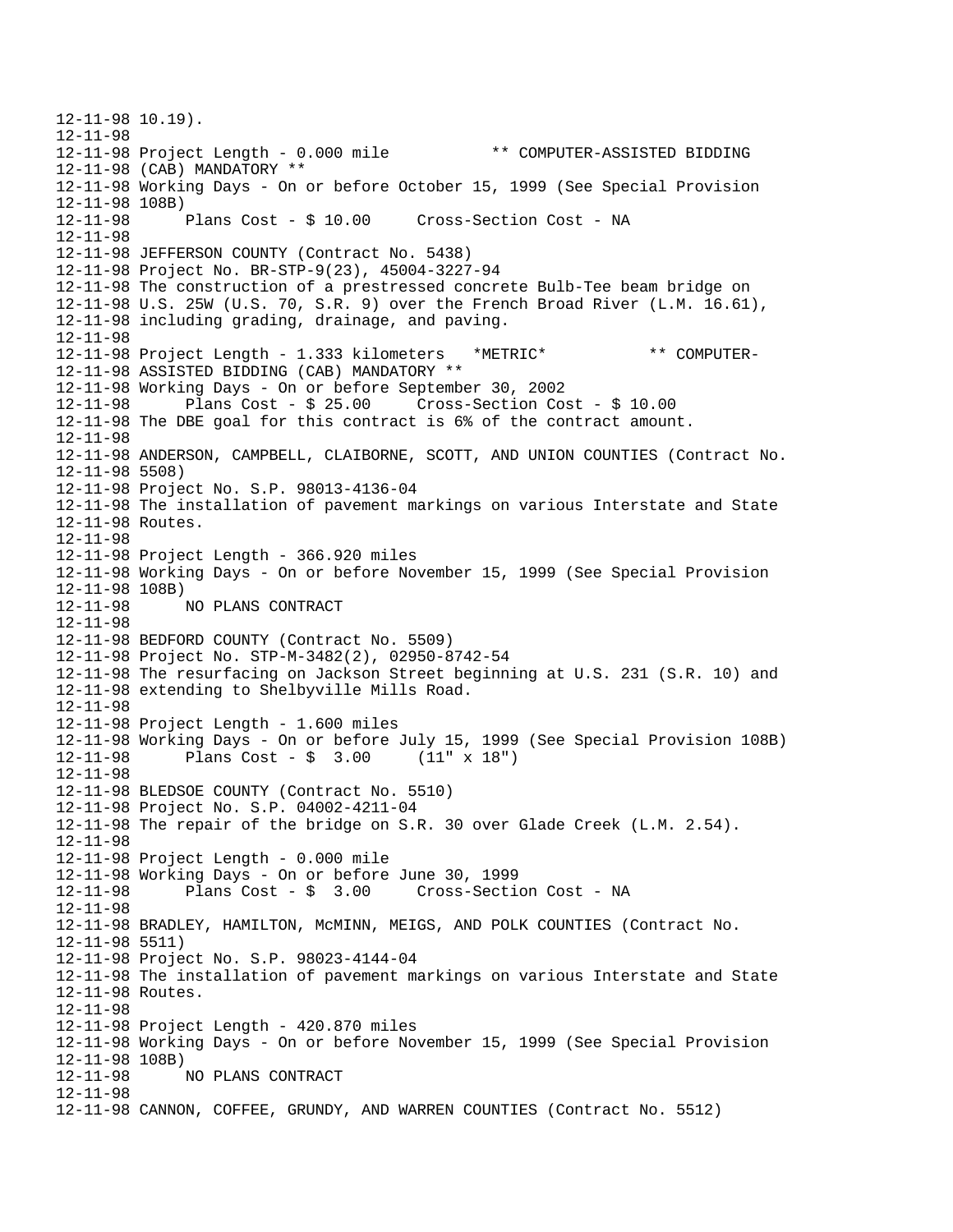12-11-98 Project No. S.P. 98023-4145-04 12-11-98 The installation of pavement markings on various Interstate and State 12-11-98 Routes. 12-11-98 12-11-98 Project Length - 347.920 miles 12-11-98 Working Days - On or before November 15, 1999 (See Special Provision 12-11-98 108B) 12-11-98 NO PLANS CONTRACT 12-11-98 12-11-98 CANNON, COFFEE, AND GRUNDY COUNTIES (Contract No. 5513) 12-11-98 Project No. S.P. 98023-4247-04 12-11-98 The slip-lining of culverts on various State Routes. 12-11-98 12-11-98 Project Length - 0.000 mile 12-11-98 Working Days - On or before June 30, 1999 12-11-98 NO PLANS CONTRACT 12-11-98 12-11-98 CHEATHAM, HOUSTON, MONTGOMERY, ROBERTSON, AND STEWART COUNTIES 12-11-98 (Contract No. 5514) 12-11-98 Project No. S.P. 98035-4138-04 12-11-98 The installation of pavement markings on various Interstate and State 12-11-98 Routes. 12-11-98 12-11-98 Project Length - 547.210 miles 12-11-98 Working Days - On or before November 15, 1999 (See Special Provision 12-11-98 108B) 12-11-98 NO PLANS CONTRACT 12-11-98 12-11-98 CLAIBORNE COUNTY (Contract No. 5515) 12-11-98 Project No. APD-NH-32(21), 13001-3226-64 12-11-98 The grading, drainage, retaining wall, and paving on U.S. 25E (S.R. 12-11-98 32), beginning south of S.R. 33 and extending to north of Orchard 12-11-98 Lane. 12-11-98 12-11-98 Project Length - 4.029 miles \*\* COMPUTER-ASSISTED BIDDING 12-11-98 (CAB) MANDATORY \*\* 12-11-98 Working Days - On or before June 1, 2001 12-11-98 Plans Cost - \$ 50.00 Cross-Section Cost - \$100.00 12-11-98 The DBE goal for this contract is 15% of the contract amount. 12-11-98 12-11-98 CLAY COUNTY (Contract No. 5516) 12-11-98 Project No. S.P. 14002-4244-04 12-11-98 The repair of the bridge on S.R. 52 over Big Trace Creek (L.M. 2.26). 12-11-98 12-11-98 Project Length - 0.000 mile 12-11-98 Working Days - On or before June 30, 1999 Plans Cost - \$ 10.00 Cross-Section Cost - NA 12-11-98 12-11-98 CLAY, FENTRESS, JACKSON, OVERTON, AND PICKETT COUNTIES (Contract No. 12-11-98 5517) 12-11-98 Project No. S.P. 98023-4246-04 12-11-98 The installation of pavement markings on various State Routes. 12-11-98 12-11-98 Project Length - 462.310 miles 12-11-98 Working Days - On or before November 15, 1999 (See Special Provision 12-11-98 108B) 12-11-98 NO PLANS CONTRACT 12-11-98 12-11-98 COCKE COUNTY (Contract No. 5518) 12-11-98 Project No. IME-40-8(122)443, 15001-8167-44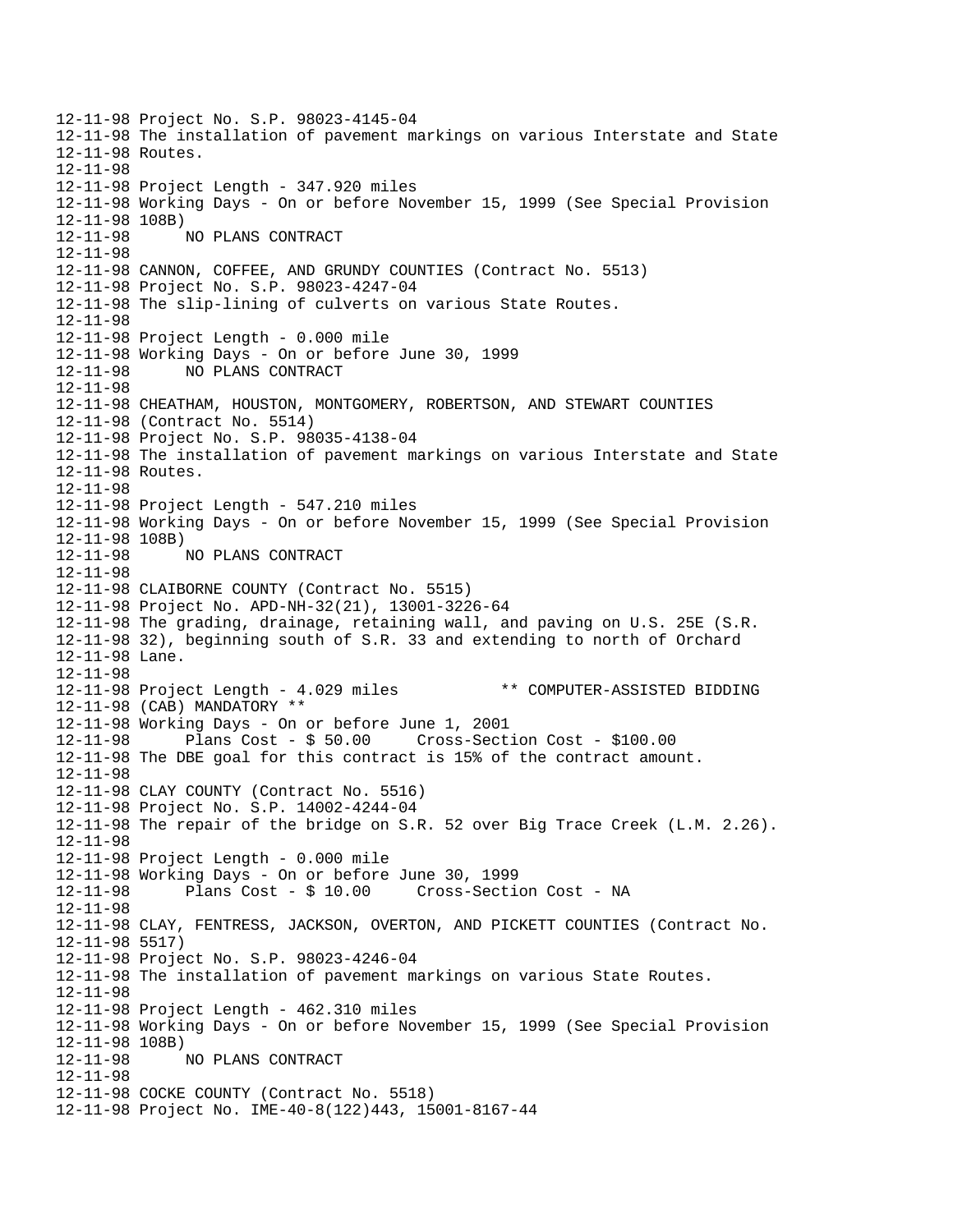12-11-98 The resurfacing on I-40 beginning 65 meters south of Foothills Parkway 12-11-98 (L.M. 13.67) and extending to the North Carolina State line (L.M. 12-11-98 21.95). 12-11-98 12-11-98 Project Length - 13.325 kilometers \*METRIC\* 12-11-98 Working Days - On or before October 31, 1999 12-11-98 Plans Cost - \$ 3.00 (11" x 18") 12-11-98 The DBE goal for this contract is 12% of the contract amount. 12-11-98 12-11-98 COCKE, GRAINGER, JEFFERSON, KNOX, AND SEVIER COUNTIES (Contract No. 12-11-98 5519) 12-11-98 Project No. S.P. 98013-4137-04 12-11-98 The installation of pavement markings on various Interstate and State 12-11-98 Routes. 12-11-98 12-11-98 Project Length - 499.920 miles 12-11-98 Working Days - On or before November 15, 1999 (See Special Provision 12-11-98 108B) 12-11-98 NO PLANS CONTRACT 12-11-98 12-11-98 DAVIDSON COUNTY (Contract No. 5520) 12-11-98 Project No. M-9312(22), 19958-3730-54 12-11-98 The installation of communication equipment in the central business 12-11-98 district of Nashville. 12-11-98 12-11-98 Project Length - 0.000 mile \*\* COMPUTER-ASSISTED BIDDING 12-11-98 (CAB) MANDATORY \*\* 12-11-98 Working Days - On or before December 1, 1999 12-11-98 Plans Cost - \$ 10.00 Cross-Section Cost - NA 12-11-98 12-11-98 DAVIDSON COUNTY (Contract No. 5521) 12-11-98 Project No. S.P. 19045-3235-04 12-11-98 The improvement of the intersection of U.S. 431 (S.R. 106, Hillsboro 12-11-98 Road) with S.R. 254 (Old Hickory Boulevard). 12-11-98 12-11-98 Project Length - 0.682 mile 12-11-98 Working Days - On or before December 15, 1999 12-11-98 Plans Cost - \$ 25.00 Cross-Section Cost - \$ 10.00 12-11-98 12-11-98 DICKSON, HICKMAN, AND WILLIAMSON COUNTIES (Contract No. 5522) 12-11-98 Project No. S.P. 22840-3204-04, 41840-3204-04, 94840-3222-04 12-11-98 The grading, drainage, retaining walls, construction of ten (10) 12-11-98 bridges, and paving at junctions on S.R. 840 beginning 0.5 mile 12-11-98 northwest of I-40 in Dickson County and extending to 0.9 mile 12-11-98 southeast of S.R. 100 in Williamson County. 12-11-98 12-11-98 Project Length - 8.624 miles \*\* COMPUTER-ASSISTED BIDDING 12-11-98 (CAB) MANDATORY \*\* 12-11-98 Working Days - On or before September 1, 2002 (See Special Provision 12-11-98 108B) Plans  $Cost - $250.00$   $Cross-Section Cost - $250.00$ 12-11-98 12-11-98 DICKSON COUNTY (Contract No. 5523) 12-11-98 Project No. S.P. 22953-3651-04 12-11-98 The grading, drainage, and paving on a S.I.A. route serving WEK 12-11-98 Investments. 12-11-98 12-11-98 Project Length - 0.262 miles 12-11-98 Working Days - On or before July 15, 1999 12-11-98 Plans Cost - \$ 10.00 Cross-Section Cost - \$0.00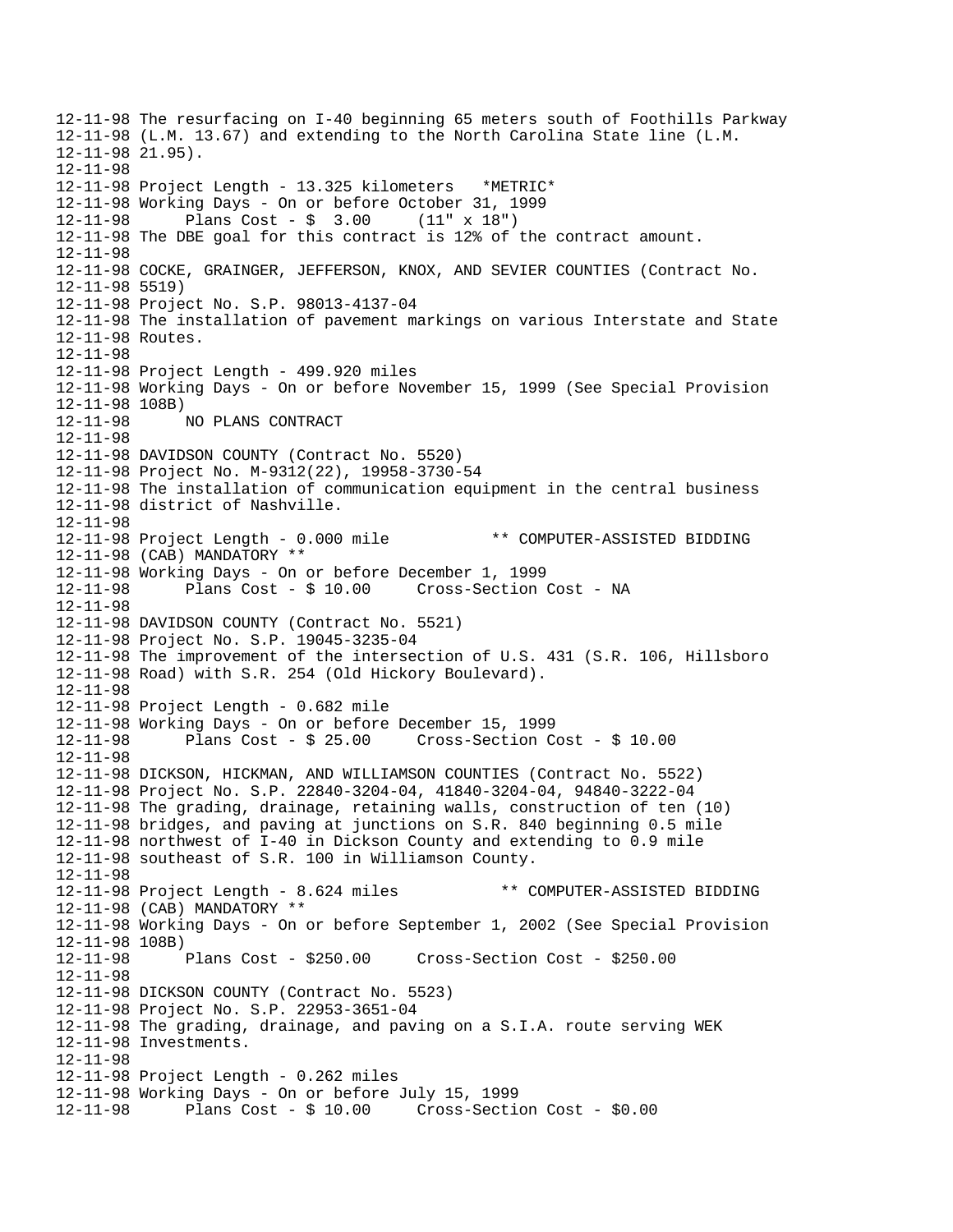12-11-98 12-11-98 DICKSON, HICKMAN, HUMPHREYS, AND PERRY COUNTIES (Contract No. 5525) 12-11-98 Project No. S.P. 98035-4137-04 12-11-98 The installation of pavement markings on various Interstate and State 12-11-98 Routes. 12-11-98 12-11-98 Project Length - 423.780 miles 12-11-98 Working Days - On or before November 15, 1999 (See Special Provision 12-11-98 108B) 12-11-98 NO PLANS CONTRACT 12-11-98 12-11-98 FAYETTE COUNTY (Contract No. 5526) 12-11-98 Project No. S.P. 24945-4266-04 12-11-98 The scour repair at the bridges on S.R. 193 over Alexander Creek (L.M. 12-11-98 4.86) and on S.R. 194 over Shaw Creek (L.M. 8.51) and over branch 12-11-98 (L.M. 9.27). 12-11-98 12-11-98 Project Length - 0.000 mile 12-11-98 Working Days - On or before March 19, 1999 12-11-98 NO PLANS CONTRACT 12-11-98 12-11-98 GIBSON COUNTY (Contract No. 5527) 12-11-98 Project No. STP-104(16), 27012-3219-14 12-11-98 The grading, drainage, construction of two (2) bridges, and paving on 12-11-98 S.R. 104 beginning at Milligan Lane - Gumwoods Road and extending to 12-11-98 U.S. 45W (S.R.5) in Trenton. 12-11-98 12-11-98 Project Length - 9.212 miles \*\* COMPUTER-ASSISTED BIDDING 12-11-98 (CAB) MANDATORY \*\* 12-11-98 Working Days - On or before August 31, 2001 12-11-98 Plans Cost - \$150.00 Cross-Section Cost - \$175.00 12-11-98 The DBE goal for this contract is 15% of the contract amount. 12-11-98 12-11-98 GILES COUNTY (Contract No. 5528) 12-11-98 Project No. IME-65-1(59)6, 28001-8163-44 12-11-98 The resurfacing on I-65 beginning at S.R. 273 (L.M. 6.20) and 12-11-98 extending to U.S. 64 (S.R. 15) (L.M. 14.08), including bridge deck 12-11-98 repair. 12-11-98 12-11-98 Project Length - 7.880 miles 12-11-98 Working Days - On or before October 15, 1999 (See Special Provision 12-11-98 108B) 12-11-98 Plans Cost - \$ 10.00 Cross-Section Cost - NA 12-11-98 The DBE goal for this contract is 5% of the contract amount. 12-11-98 12-11-98 GILES, LAWRENCE, LEWIS, MAURY, AND WAYNE COUNTIES (Contract No. 5529) 12-11-98 Project No. S.P. 98035-4136-04 12-11-98 The installation of pavement markings on various Interstate and State 12-11-98 Routes. 12-11-98 12-11-98 Project Length - 711.420 miles 12-11-98 Working Days - On or before November 15, 1999 (See Special Provision 12-11-98 108B) 12-11-98 NO PLANS CONTRACT 12-11-98 12-11-98 HAMILTON COUNTY (Contract No. 5530) 12-11-98 Project No. IME-24-3(81)172, 33003-8155-44; IME-124-3(80)173, 33006  $12 - 11 - 98$ 12-11-98 The resurfacing on I-24 beginning at the bridge over Chattanooga Creek 12-11-98 to 300 feet west of Crest Road and on I-124 beginning at I-24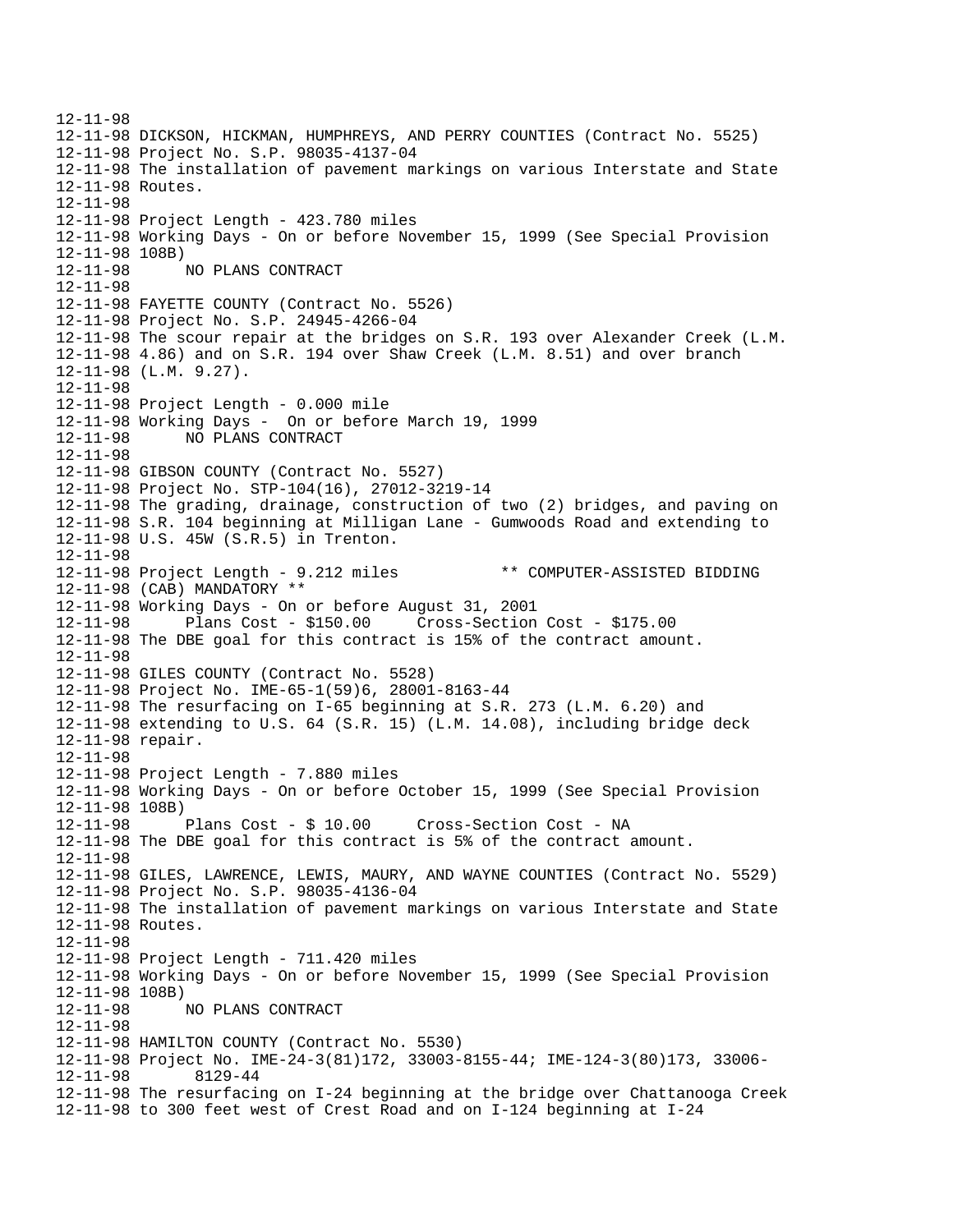12-11-98 eastbound and extending to the bridge over S.R. 58. 12-11-98 12-11-98 Project Length - 5.650 miles \*\* COMPUTER-ASSISTED BIDDING 12-11-98 (CAB) MANDATORY \*\* 12-11-98 Working Days - On or before July 1, 2000 12-11-98 Plans Cost - \$ 3.00 (11" x 18") 12-11-98 The DBE goal for this contract is 2% of the contract amount. 12-11-98 12-11-98 HAMILTON COUNTY (Contract No. 5531) 12-11-98 Project No. NH-29(16), 33037-3221-14; 33037-4222-04 12-11-98 The widening of the existing bridge on U.S. 27 (S.R. 29) beginning at 12-11-98 4th Street and extending to Manufacturers Road, including grading, 12-11-98 drainage, and paving. 12-11-98 12-11-98 Project Length - 1.274 kilometers \*METRIC\* \*\* COMPUTER-12-11-98 ASSISTED BIDDING (CAB) MANDATORY \*\* 12-11-98 Working Days - On or before June 30, 2001 (See Special Provision 108B) Plans  $Cost - $ 50.00$  Cross-Section Cost - \$ 10.00 12-11-98 The DBE goal for this contract is 5% of the contract amount. 12-11-98 12-11-98 HAMILTON COUNTY (Contract No. 5532) 12-11-98 Project No. S.P. 98023-4139-04 12-11-98 The sign refurbishing on I-24, I-75, S.R. 29, and S.R. 319. 12-11-98 12-11-98 Project Length - 44.000 miles 12-11-98 Working Days - On or before August 1, 1999 12-11-98 NO PLANS CONTRACT 12-11-98 12-11-98 HAYWOOD, LAUDERDALE, SHELBY, AND TIPTON COUNTIES (Contract No. 5533) 12-11-98 Project No. S.P. 98044-4222-04 12-11-98 The installation of pavement markings on various State Routes. 12-11-98 12-11-98 Project Length - 486.890 miles 12-11-98 Working Days - On or before November 15, 1999 (See Special Provision 12-11-98 108B) 12-11-98 NO PLANS CONTRACT 12-11-98 12-11-98 HUMPHREYS COUNTY (Contract No. 5534) 12-11-98 Project No. IME-40-3(124)135, 43001-8148-44 12-11-98 The resurfacing on I-40 beginning at the bridge over the Tennessee 12-11-98 River (L.M. 0.00) and extending to the Hickman County line (L.M. 12-11-98 13.35). 12-11-98 12-11-98 Project Length - 13.350 miles 12-11-98 Working Days - On or before December 1, 1999 (See Special Provision 12-11-98 108B) 12-11-98 Plans Cost - \$ 10.00 Cross-Section Cost - NA 12-11-98 The DBE goal for this contract is 2% of the contract amount. 12-11-98 12-11-98 KNOX COUNTY (Contract No. 5535) 12-11-98 Project No. STP-NH-115(24), 47026-3267-14 12-11-98 The grading, drainage, construction of six (6) bridges and eight (8) 12-11-98 retaining walls,, and paving on U.S. 129 (S.R. 115, Alcoa Highway), 12-11-98 beginning 160 feet north of Neyland Drive and extending to 301 feet 12-11-98 south of Euclid Avenue. 12-11-98 12-11-98 Project Length - 0.873 mile \*\* COMPUTER-ASSISTED BIDDING 12-11-98 (CAB) MANDATORY \*\* 12-11-98 Working Days - On or before June 15, 2001 (See Special Provision 108B) 12-11-98 Plans Cost - \$200.00 Cross-Section Cost - \$ 50.00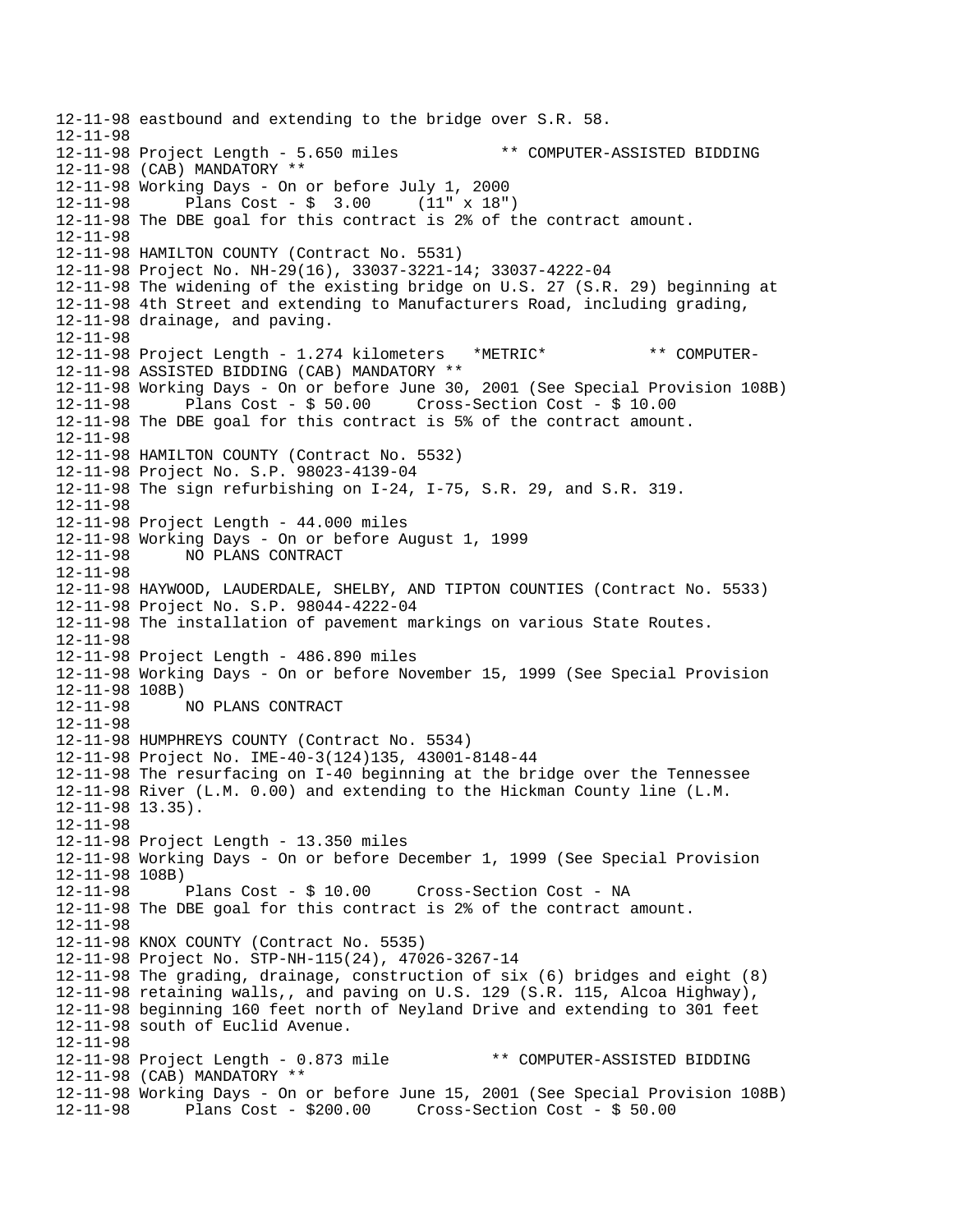12-11-98 The DBE goal for this contract is 4% of the contract amount. 12-11-98 A PRE-BIDDING MEETING FOR CONTRACT NO. 5535 WILL BE HELD AT 1:00 PM 12-11-98 (EST), ON MONDAY, NOVEMBER 23, 1998, AT THE TENNESSEE DEPARTMENT OF 12-11-98 TRANSPORTATION REGION I AUDITORIUM, 7345 REGION LANE, KNOXVILLE, TN 12-11-98 37914. BIDS ON THIS PROJECT WILL ONLY BE ACCEPTED FROM THOSE WHO 12-11-98 ATTEND THIS MEETING. 12-11-98 12-11-98 KNOX COUNTY (Contract No. 5536) 12-11-98 Project No. S.P. 47012-3247-04 12-11-98 The grading, drainage, construction of a concrete box beam bridge, and 12-11-98 paving on U.S. 11W (S.R. 1) beginning near Mine Road and extending to 12-11-98 the Grainger County line. 12-11-98 12-11-98 Project Length - 5.128 kilometers \*METRIC\* \*\* COMPUTER-12-11-98 ASSISTED BIDDING (CAB) MANDATORY \*\* 12-11-98 Working Days - On or before June 30, 2001  $Cross-Section Cost - $ 25.00$ 12-11-98 The DBE goal for this contract is 3% of the contract amount. 12-11-98 12-11-98 McNAIRY COUNTY (Contract No. 5537) 12-11-98 Project No. BR-STP-57(25), 55008-3230-94 12-11-98 The construction of a concrete box beam bridge on S.R. 57 over Roland 12-11-98 Creek (L.M. 13.69) including grading, drainage, and paving. 12-11-98 12-11-98 Project Length - 0.424 kilometer \*METRIC\* 12-11-98 Working Days - On or before August 17, 1999 12-11-98 Plans Cost - \$ 10.00 Cross-Section Cost - \$0.00 12-11-98 12-11-98 McNAIRY COUNTY (Contract No. 5538) 12-11-98 Project No. BR-STP-224(4), 55021-3209-94 12-11-98 The construction of a concrete box beam bridge on S.R. 224 over creek 12-11-98 (L.M. 24.86) including grading, drainage, and paving. 12-11-98 12-11-98 Project Length - 0.156 kilometer \*METRIC\* 12-11-98 Working Days - On or before August 8, 1999 12-11-98 Plans Cost - \$ 10.00 Cross-Section Cost - \$0.00 12-11-98 12-11-98 MADISON COUNTY (Contract No. 5539) 12-11-98 Project No. BR-NH-5(37), 57006-3235-94 12-11-98 The construction of two (2) concrete box bridges on S.R. 5 over branch 12-11-98 (L.M. 0.82) and over Turk Creek (L.M. 0.86), including grading, 12-11-98 drainage, and paving. 12-11-98 12-11-98 Project Length - 0.475 kilometer \*METRIC\* 12-11-98 Working Days - On or before October 14, 1999 12-11-98 Plans Cost - \$ 10.00 Cross-Section Cost - \$0.00 12-11-98 12-11-98 MADISON COUNTY (Contract No. 5540) 12-11-98 Project No. S.P. 57946-4111-04 12-11-98 The modification of the water supply at the rest area on I-40 12-11-98 eastbound. 12-11-98 12-11-98 Project Length - 0.000 mile 12-11-98 Working Days - On or before June 25, 1999 Plans Cost - \$ 3.00 Cross-Section Cost - NA 12-11-98 12-11-98 MARION COUNTY (Contract No. 5541) 12-11-98 Project No. S.P. 58100-4127-04 12-11-98 The installation of a cantilever sign structure on S.R. 27 at I-24. 12-11-98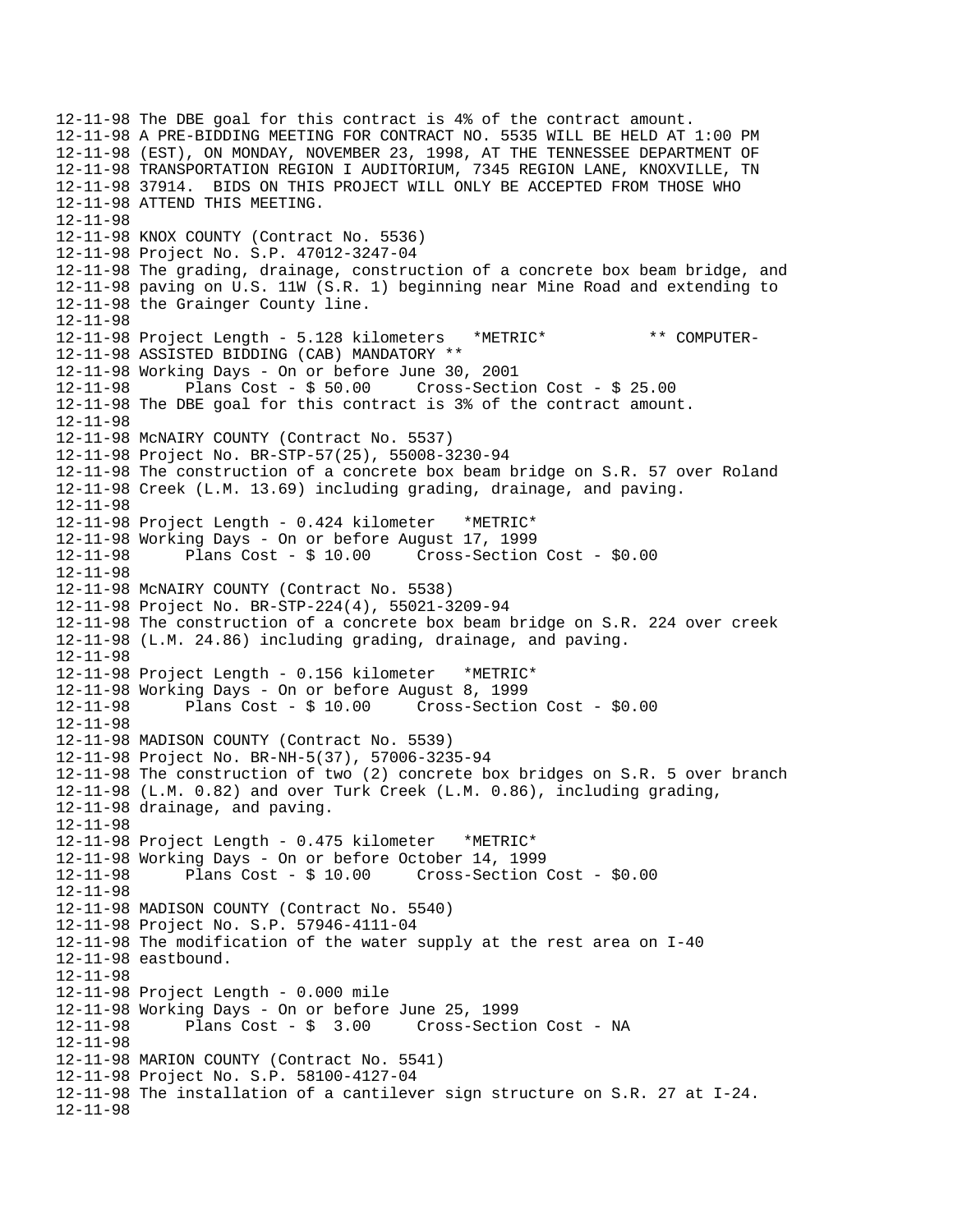```
12-11-98 Project Length - 0.000 mile 
12-11-98 Working Days - On or before July 1, 1999 
             NO PLANS CONTRACT
12-11-98 
12-11-98 MAURY COUNTY (Contract No. 5542) 
12-11-98 Project No. S.P. 60004-3269-04 
12-11-98 The paving on S.R. 7 beginning at S.R. 247 (Snow Creek Road) and 
12-11-98 extending to New Fly Village. 
12-11-98 
12-11-98 Project Length - 5.467 miles 
12-11-98 Working Days - On or before December 15, 1999 (See Special Provision 
12-11-98 108B)<br>12-11-98 Plans Cost - $ 25.00
12-11-98 Plans Cost - $ 25.00 Cross-Section Cost - NA 
12-11-98 
12-11-98 OBION COUNTY (Contract No. 5543) 
12-11-98 Project No. BR-STP-89(12), 66025-3213-94; 66025-4215-04 
12-11-98 The construction of a concrete I-beam bridge on S.R. 89 over overflow 
12-11-98 (L.M. 5.46) and a concrete box culvert (L.M. 3.39), including grading, 
12-11-98 drainage, and paving. 
12-11-98 
12-11-98 Project Length - 0.267 kilometer *METRIC* ** COMPUTER-
12-11-98 ASSISTED BIDDING (CAB) MANDATORY ** 
12-11-98 Working Days - On or before November 15, 1999 
12-11-98 Plans Cost - $ 10.00 Cross-Section Cost - $0.00 
12-11-98 
12-11-98 OBION COUNTY (Contract No. 5544) 
12-11-98 Project No. STP-M-9415(4), 66957-3732-54 
12-11-98 The construction of two (2) concrete box bridges on East Main Street 
12-11-98 over Grove Creek and on Tate Street over First Creek, including 
12-11-98 grading, drainage, and paving. 
12-11-98 
12-11-98 Project Length - 0.299 kilometer *METRIC* 
12-11-98 Working Days - On or before November 15, 1999 
12-11-98 Plans Cost - $ 10.00 Cross-Section Cost - $0.00 
12-11-98 
12-11-98 RHEA COUNTY (Contract No. 5545) 
12-11-98 Project No. STP-H-302(4), 72017-3209-94 
12-11-98 The grading, drainage, and paving on S.R. 302 beginning near Pleasant 
12-11-98 Dale Road and extending to near Breedenton Ferry Road. 
12-11-98 
12-11-98 Project Length - 0.822 kilometer *METRIC* ** COMPUTER-
12-11-98 ASSISTED BIDDING (CAB) MANDATORY ** 
12-11-98 Working Days - On or before September 1, 1999 
12-11-98 Plans Cost - $ 10.00 Cross-Section Cost - $ 10.00 
12-11-98 
12-11-98 ROANE COUNTY (Contract No. 5546) 
12-11-98 Project No. IME-40-6(123)348, 73001-8193-44 
12-11-98 The resurfacing on I-40 beginning at S.R. 61 (L.M. 7.18) and extending 
12-11-98 to the Clinch River (L.M. 11.15). 
12-11-98 
12-11-98 Project Length - 5.713 kilometers *METRIC* 
12-11-98 Working Days - On or before October 15, 1999 
12-11-98 Plans Cost - $ 3.00 (11" x 18") 
12-11-98 The DBE goal for this contract is 2% of the contract amount. 
12-11-98 
12-11-98 ROBERTSON COUNTY (Contract No. 5547) 
12-11-98 Project No. IME-24-9(52)17, 74001-8122-44 
12-11-98 The resurfacing on I-24 beginning at the Montgomery County line (L.M. 
12-11-98 0.00) and extending to S.R. 49 (L.M. 7.28). 
12-11-98
```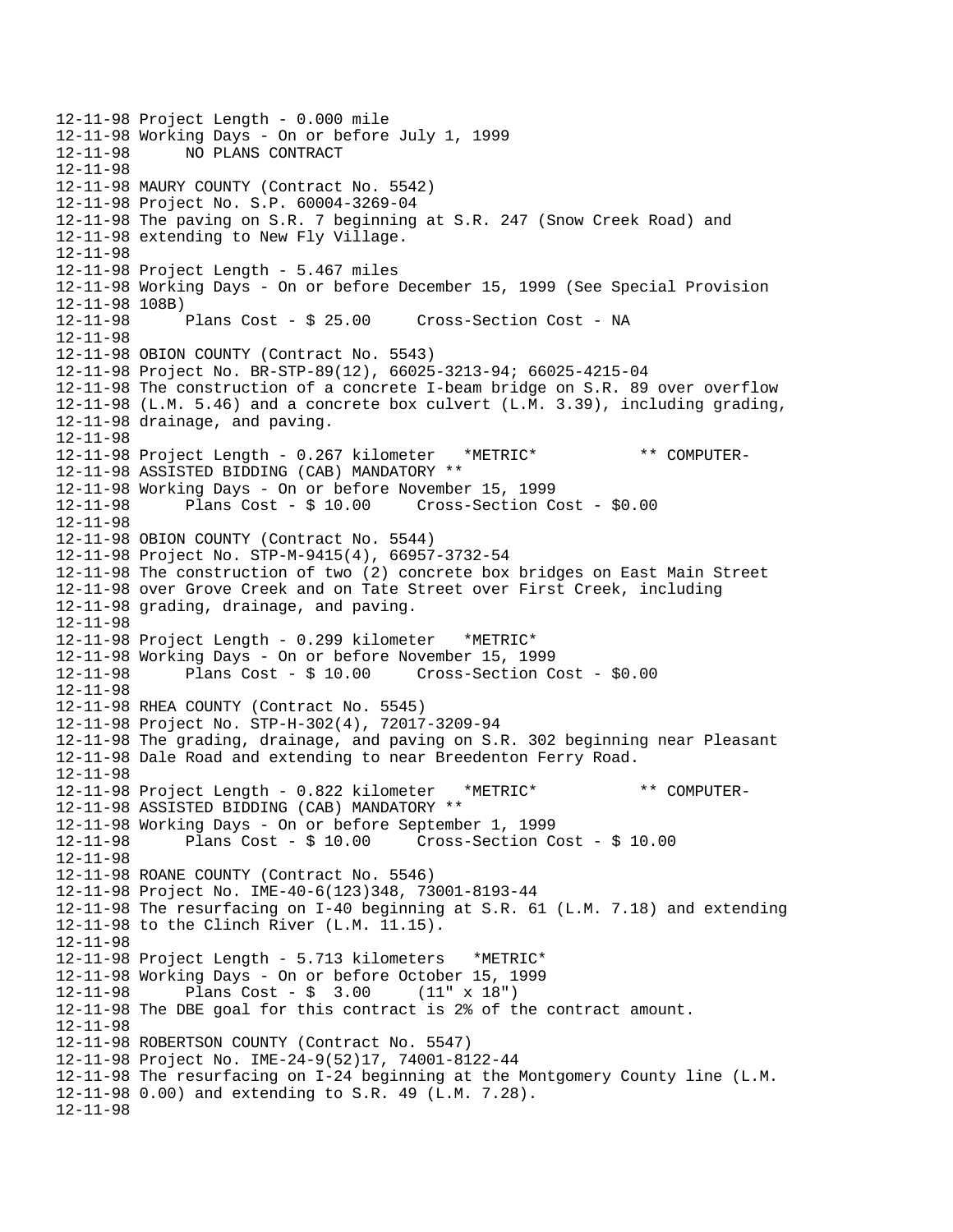12-11-98 Project Length - 7.280 miles \*\* COMPUTER-ASSISTED BIDDING 12-11-98 (CAB) MANDATORY \*\* 12-11-98 Working Days - On or before December 15, 1999 (See Special Provision 12-11-98 108B) Cross-Section Cost - NA 12-11-98 The DBE goal for this contract is 2% of the contract amount. 12-11-98 12-11-98 RUTHERFORD COUNTY (Contract No. 5548) 12-11-98 Project No. IM-24-1(82)68, 75001-3177-44 12-11-98 The grading, drainage, and paving on I-24 beginning 0.5 mile south of 12-11-98 Stewart Creek and extending to S.R. 840. 12-11-98 12-11-98 Project Length - 4.204 miles \*\* COMPUTER-ASSISTED BIDDING 12-11-98 (CAB) MANDATORY \*\* 12-11-98 Working Days - On or before December 15, 1999 Plans Cost -  $$25.00$  Cross-Section Cost -  $$25.00$ 12-11-98 The DBE goal for this contract is 5% of the contract amount. 12-11-98 12-11-98 SHELBY COUNTY (Contract No. 5549) 12-11-98 Project No. NH-I-55-1(104)3, 79004-3152-44 12-11-98 The grading, drainage, paving, retaining walls, and construction of 12-11-98 three (3) bridges, reconstruction of three (3) bridges, widening of 12-11-98 five (5) bridges, and seismic retrofit of two (2) bridges on I-55, 12-11-98 beginning 0.50 mile south of Winchester Road and extending to I-240. 12-11-98 12-11-98 Project Length - 2.101 miles \*\* COMPUTER-ASSISTED BIDDING 12-11-98 (CAB) MANDATORY \*\* 12-11-98 Working Days - On or before December 15, 2001 (See Special Provision 12-11-98 108B)<br>12-11-98 Plans Cost - \$275.00 12-11-98 Plans Cost - \$275.00 Cross-Section Cost - \$ 50.00 12-11-98 The DBE goal for this contract is 10% of the contract amount. 12-11-98 12-11-98 SHELBY COUNTY (Contract No. 5550) 12-11-98 Project No. S.P. 79005-4150-04 12-11-98 The repair of the bridge on Wisconsin Avenue over I-55 (L.M. 0.21). 12-11-98 12-11-98 Project Length - 0.000 mile 12-11-98 Working Days - On or before May 7, 1999 (See Special Provision 108B) 12-11-98 Plans Cost - \$ 10.00 Cross-Section Cost - NA 12-11-98 12-11-98 STEWART COUNTY (Contract No. 5551) 12-11-98 Project No. S.P. 81010-4212-04 12-11-98 The repair of the bridges on S.R. 233 over Big Elk Creek (L.M. 3.88), 12-11-98 over Little Elk Creek (L.M. 4.27), and over Wells Creek (L.M. 6.67). 12-11-98 12-11-98 Project Length - 0.000 mile 12-11-98 Working Days - On or before October 15, 1999 12-11-98 Plans Cost - \$ 10.00 Cross-Section Cost - NA 12-11-98 12-11-98 SULLIVAN COUNTY (Contract No. 5552) 12-11-98 Project No. IME-81-1(97)66, 82001-8161-44 12-11-98 The resurfacing on I-81 beginning at S.R. 126 left (L.M. 12.92) and 12-11-98 extending to Walnut Hill Road (L.M. 20.62). 12-11-98 12-11-98 Project Length - 12.392 kilometers \*METRIC\* 12-11-98 Working Days - On or before November 15, 1999 12-11-98 Plans Cost - \$ 3.00 (11" x 18") 12-11-98 The DBE goal for this contract is 2% of the contract amount. 12-11-98 12-11-98 SULLIVAN COUNTY (Contract No. 5553)